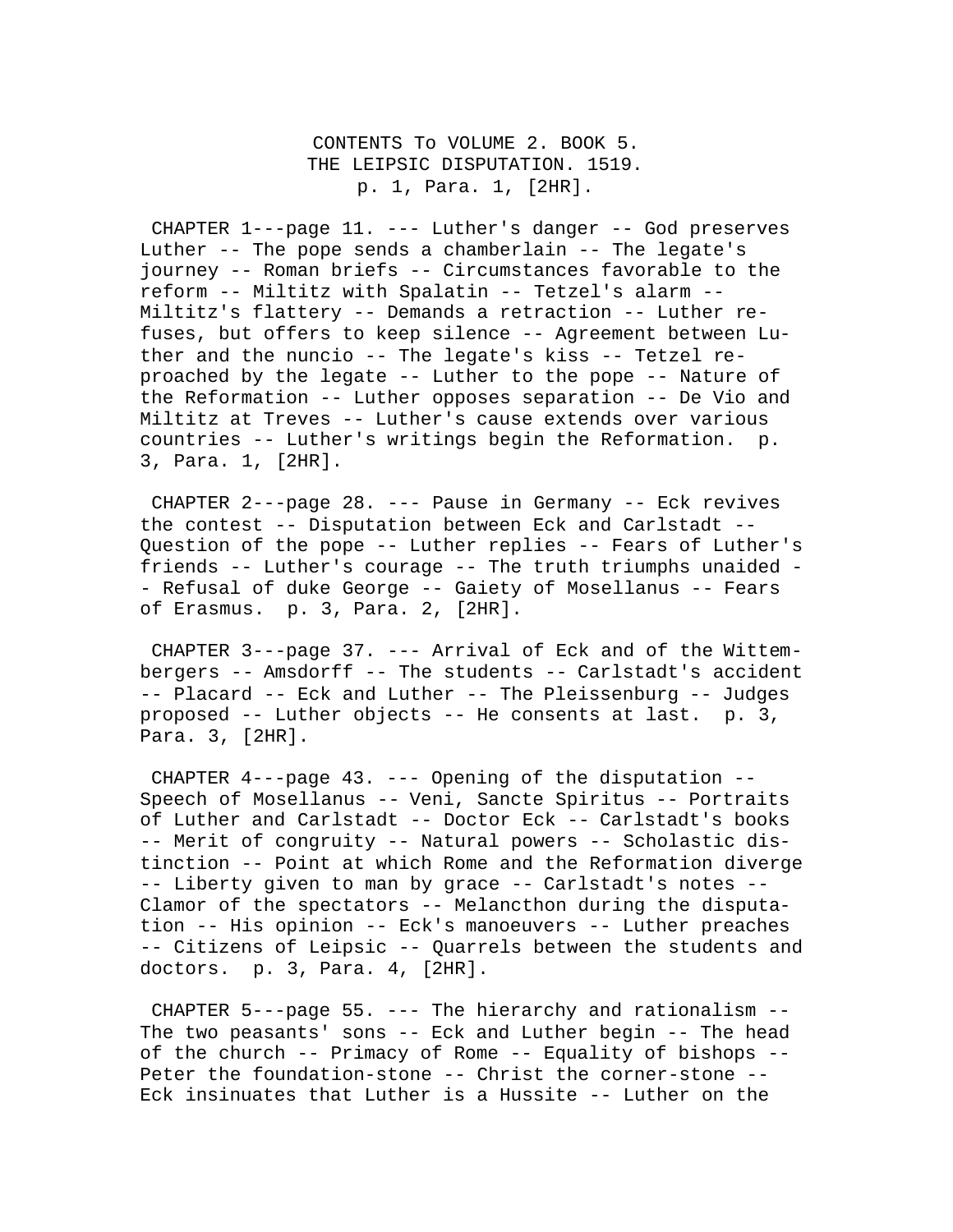doctrine of Huss -- Agitation among the hearers -- The word alone -- The court-fool -- Luther at mass -- Saying of the duke -- Purgatory -- Close of the discussion. p. 3, Para. 5, [2HR].

 CHAPTER 6---page 67. --- Interest felt by the laity -- Luther's opinion -- Confession and boasts of Doctor Eck -- Effects of the disputation -- Poliander -- Cellarius -- The young prince of Anhalt -- The students of Leipsic -- Cruciger -- Melancthon's call -- Luther's emancipation. p. 4, Para. 1, [2HR].

 CHAPTER 7---page 75. --- Eck attacks Melancthon -- Melancthon's defense -- Interpretation of holy Scripture -- Luther's firmness -- The Bohemian brothers -- Emser -- Staupitz. p. 4, Para. 2, [2HR].

 CHAPTER 8---page 79. --- The epistle to the Galatians -- Christ for us -- Blindness of Luther's opponents -- Earliest ideas on the Lord's supper -- Is the sacrament without faith sufficient? -- Luther a Bohemian -- Eck attacked -- Eck goes to Rome. p. 4, Para. 3, [2HR].

BOOK 6 The PAPAL BULL. 1520. p. 4, Para. 4, [2HR].

 CHAPTER 1---page 85. --- Character of Maximilian -- Candidates for the empire -- Charles -- Francis I -- Disposition of the Germans -- The crown offered to Frederick -- Charles elected emperor. p. 4, Para. 5, [2HR].

 CHAPTER 2---page 90. --- Luther's letter to the emperor -- His danger -- Frederick's instructions to his envoy at Rome -- Luther's sentiments -- Melancthon's fears -- The German nobles favor the Reformation -- Schaumburg -- Sickingen -- Ulrich of Hutten -- Luther's confidence -- Erasmus defends Luther -- Abstemius -- Hedio -- Luther becomes more free -- Faith the source ofwworks -- What gives faith? -- Luther judging his own writings. p. 4, Para. 6, [2HR].

 CHAPTER 3---page 101. --- The Papacy attacked -- Appeal to the nobility -- The three walls -- All Christians are priests -- The Magistrate should chastise the clergy -- Roman corruptions -- Ruin of Italy -- Dangers of Germany -- The Pope -- The legates -- The monks -- Marriage of priests -- Celibacy -- Festivals -- The Bohemians -- Charity -- The Universities -- The empire -- The Emperor should retake Rome -- Unpublished book -- Luther's moderation -- Success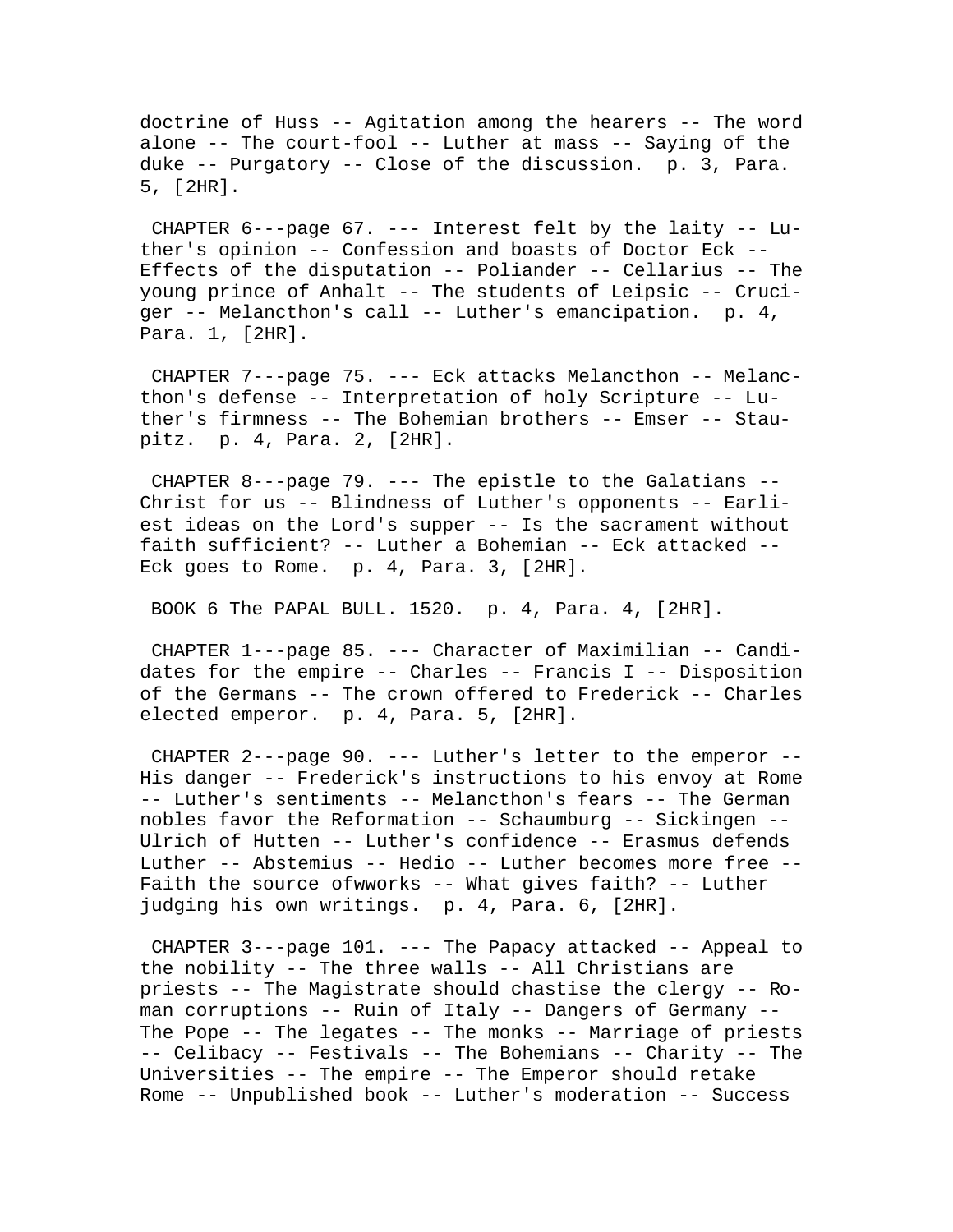of the address. p. 4, Para. 7, [2HR].

 CHAPTER 4---page 113. --- Preparations at Rome -- Motives for papal resistance -- Eck at Rome -- The King of crowns - - Eck prevails -- The pope is the world -- God brings about the separation -- A Swiss priest pleads for Luther -- The Roman consistory -- Exordium of the Bull -- Luther condemned. p. 5, Para. 1, [2HR].

 CHAPTER 5---page 123. --- Wittemberg -- Melancthon -- His marriage -- Catherine -- Domestic life -- Benevolence -- Good humor -- Christ and antiquity -- Labor -- Love of letters -- His mother -- Revolt of the students. p. 5, Para. 2, [2HR].

 CHAPTER 6---page 129. --- The gospel in Italy -- Sermon on the mass -- Babylonish captivity of the church -- Baptism - - Abolition of other vows -- Progress of reform. p. 5, Para. 3, [2HR].

 CHAPTER 7---page 135. --- Fresh negotiations -- The Augustines at Eisleben -- Miltitz -- Deputation to Luther - - Miltitz and the elector -- Conference at Lichtemberg -- Luther's letter to the pope -- Book presented to the pope - - Union of Christ with the believer -- Liberty and bondage. p. 5, Para. 4, [2HR].

CHAPTER  $8--$ -page  $145.$  --- The Bull in Germany -- Eck's reception -- The Bull at Wittemberg -- Zwingle's intervention. p. 5, Para. 5, [2HR].

 CHAPTER 9---page 151. --- Luther's appeal to God -- His opinion of the Bull -- A neutral family -- Luther on the Bull -- Against the Bull of antichrist -- The pope forbids faith -- Effects of the Bull -- The burning pile of Louvain. p. 5, Para. 6, [2HR].

 CHAPTER 10---page 159. --- Decisive step of the reformer - - Luther's appeal to a general council -- Close combat -- The Bull burnt by Luther -- Meaning of this daring act -- Luther in the academy -- Luther against the pope -- New work by Melancthon -- How Luther encourages his friends -- Progress of the struggle -- Melancthon's opinions on the weak-hearted -- Luther's treatise on the Bible -- Doctrine of Grace -- Luther's recantation. p. 6, Para. 1, [2HR].

CHAPTER 11---page 179. --- Coronation of Charles the Fifth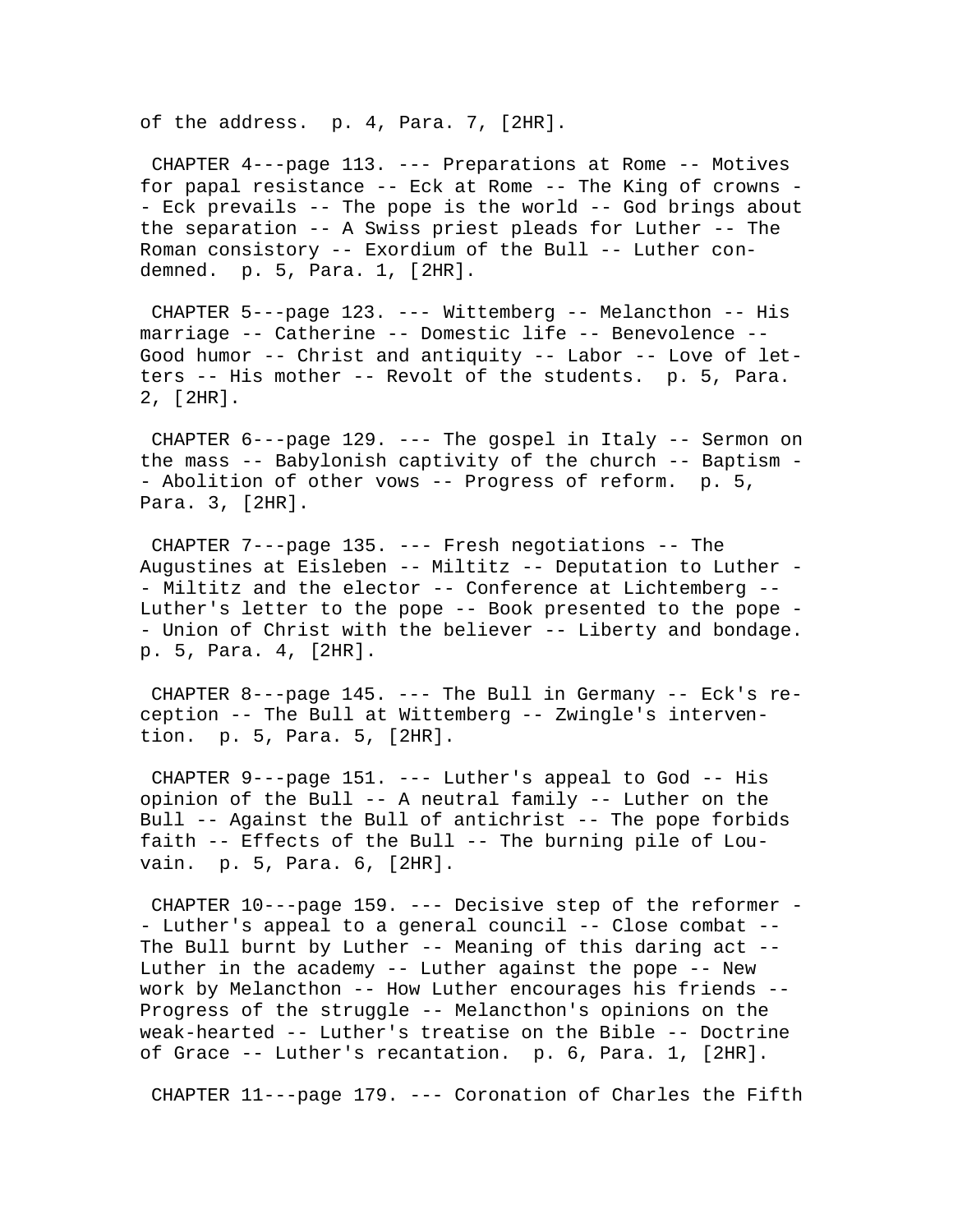-- The nuncio Aleander -- Shall Luther's Books be burnt? -- Aleander and the Emperor -- The nuncios and the Elector -- Duke John's son in behalf of Luther -- Luther's calmness -- The elector protects Luther -- Reply of the nuncios -- Erasmus at Cologne -- Erasmus at the elector's -- Declaration of Erasmus -- Advice of Erasmus -- System of Charles V. p. 6, Para. 2, [2HR].

 CHAPTER 12---page 181. --- Luther on confession -- Real absolution -- Antichrist -- Luther's Popularity -- Satires -- Ulrich of Hutten -- Lucas Cranach -- The Carnival at Wittemberg -- Staupitz intimidated -- Luther's labors -- His humility -- Progress of the Reformation. p. 6, Para. 3, [2HR].

 BOOK 7 THE DIET OF WORMS , JANUARY To MAY 1521. p. 6, Para. 4, [2HR].

 CHAPTER 1---page 191. --- Victories of the word of God -- The diet of Worms -- Policy of Rome -- Difficulties -- Charles demands Luther -- The elector to Charles V -- State of feeling -- Alarm of Aleander -- The Elector departs without Luther -- Aleander arouses Rome -- Excommunication of pope and communion with Christ -- Fulminations of the Bull -- Luther's motives in the Reformation. p. 6, Para. 5, [2HR].

 CHAPTER 2---page 202. --- A foreign prince -- Council of politicians -- Conference between the confessor and the chancellor -- Inutility of these manoeuvers -- Aleander's activity -- Luther's words -- Charles yields to the pope. p. 6, Para. 6, [2HR].

 CHAPTER 3---page 210. --- Aleander introduced to the diet -- Aleander's speech -- Luther is accused -- Rome is justified -- Appeal to Charles against Luther -- Effect of the nuncio's speech. p. 6, Para. 7, [2HR].

 CHAPTER 4---page 216. --- Sentiments of the princes -- Speech of duke George -- Character of the Reformation -- One hundred and one grievances -- Charles gives way -- Aleander's stratagems -- The grandees of Spain -- Peace of Luther -- Death and no retraction. p. 6, Para. 8, [2HR].

 CHAPTER 5---page 224. --- Shall Luther have a safe-conduct -- The safe-conduct -- Will Luther come -- Holy Thursday at Rome -- The pope and Luther. p. 7, Para. 1, [2HR].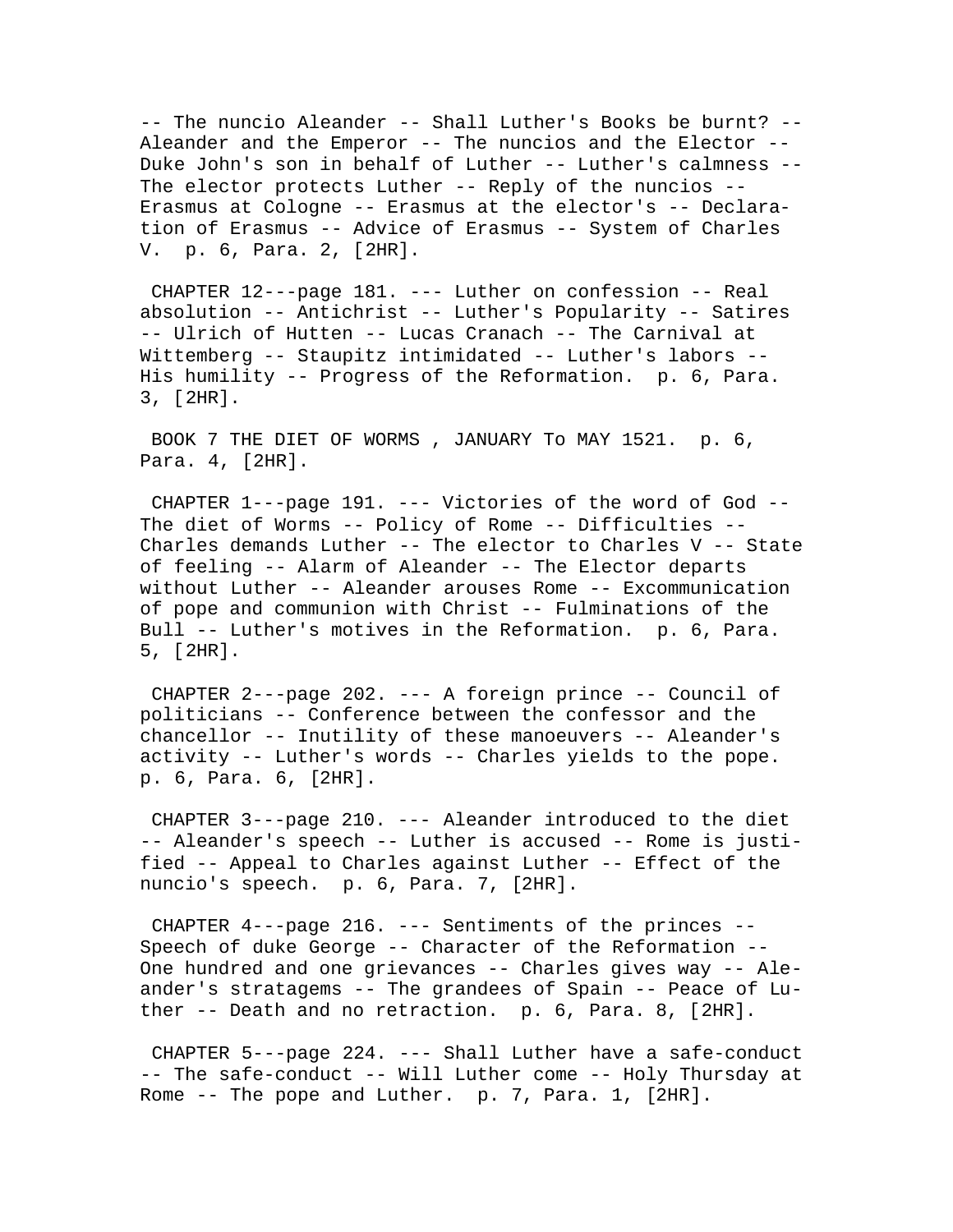CHAPTER 6---page 231. --- Luther's courage -- Bugenhagen at Wittemberg -- Persecutions in Pomerania -- Melancthon desires to accompany Luther -- Amsdorff, Schurff, and Suaven -- Hutten to Charles V. p. 7, Para. 2, [2HR].

 CHAPTER 7---page 236. --- Departure for the diet of Worms -- Luther's farewell -- His condemnation is posted up --Cavalcade near Erfurth -- Meeting between Jonas and Luther -- Luther in his former convent -- Luther preaches at Erfurth -- Incident -- Faith and works -- Concourse of people and Luther's courage -- Luther's letter to Spalatin -- Stay at Frankfort -- Fears at Worms -- Plan of the imperialists -- Luther's firmness. p. 7, Para. 3, [2HR].

 CHAPTER 8---page 247. --- Entry into Worms -- Death-song - - Charles's council -- Capito and the temporizers -- Luther's numerous visiters -- Citation -- Hutten to Luther -- Luther proceeds to the diet -- Saying of Freundsberg -- Imposing assembly -- The chancellor's speech -- Luther's reply -- His discretion -- Saying of Charles V -- Alarm -- Triumph -- Luther's firmness -- Violence of the Spaniards - - Advice -- Luther's struggles and prayer -- Strength of the Reformation -- His vow to the Scriptures -- The Court of the diet -- Luther's speech -- Three classes of writings -- He requires proof of his errors -- Serious warnings -- He repeats his speech in Latin -- Here I stand; I can say no more -- The weakness of God stronger than man -- A new attempt -- Victory. CHAPTER 9---page 268. --- Tumult and calmness -- The flagon of duke Eric -- The elector and Spalatin -- The Emperor's message -- Proposal to violate the safe-conduct -- Violent opposition -- Enthusiasm in favor of Luther -- Language of conciliation -- Fears of the elector -- Luther's numerous visiters -- Philip of Hesse. p. 7, Para. 4, [2HR].

 CHAPTER 10---page 277. --- Conference with the archbishop of Treves -- Wehe's exhortation to Luther -- Luther's replies -- Private conversation -- Visit of Cochlaeus -- Supper at the archbishop's -- Conference at the hotel of the knights of Rhodes -- A council proposed -- Luther's last interview with the archbishop -- Visit to a sick friend -- Luther receives orders to leave Worms -- Luther's departure. p. 7, Para. 5, [2HR].

 CHAPTER 11---page 287. --- The conflict at Worms -- Luther's letter to Cranach -- Luther's letter to Charles V --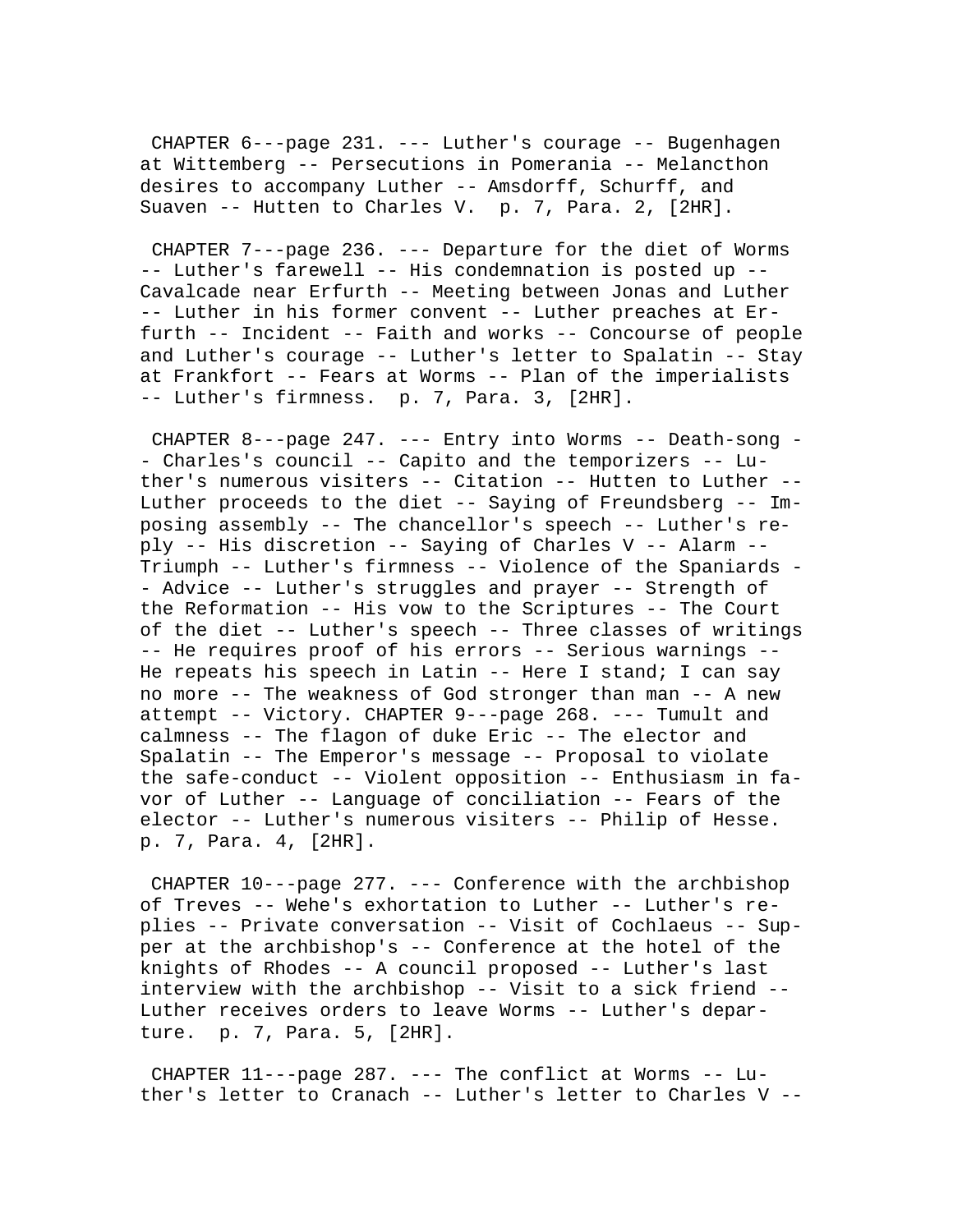Luther with the abbot of Hirschfeldt -- The parish priest of Eisenach -- Several princes leave the diet -- Charles signs Luther's condemnation -- The rdict of Worms -- Luther with his parents -- Luther attacked and carried away -- The ways of God  $-$ - The Wartburg  $-$ - Luther a prisoner. p. 8, Para. 1, [2HR].

BOOK 8 The SWISS. 1484-1522. p. 8, Para. 2, [2HR].

 CHAPTER 1---page 299. --- Movement in Switzerland -- Source of the Reformation -- Its democratic character -- Foreign service -- Morality -- The Tockenburg -- A chalet on the Alps -- A family of shepherds -- Young Ulrich. p. 8, Para. 3, [2HR].

 CHAPTER 2---page 306. --- Ulrich at Wesen and Basle -- Ulrich at Berne -- The Dominican convent -- Jetzer -- The apparitions -- Passion of the lay-brother -- Imposture -- Discovery and punishment -- Zwingle at Vienna and Basle -- Music at Basle -- Wittembach proclaims the gospel -- Leo Juda -- The priest of Glaris. p. 8, Para. 4, [2HR].

 CHAPTER 3---page 315. --- Fondness for war -- Schinner -- Pension from the pope -- The Labyrinth -- Zwingle in Italy -- Principle of reform -- Zwingle and Luther -- Zwingle and Erasmus -- Zwingle and the ancient classics -- Paris and Glaris. p. 8, Para. 5, [2HR].

 CHAPTER 4---page 323. --- Zwingle to Erasmus -- Oswald Myconius -- The robbers -- OECOLAMPADIUS -- Zwingle at Marignan -- Zwingle and Italy -- Zwingle's method -- Commencement of the reform -- Discovery -- Passage from one world to the other. p. 8, Para. 6, [2HR].

 CHAPTER 5---page 331. --- Our Lady of Einsidlen -- Zwingle's Call -- The abbot -- Geroldsek -- A learned society - - The Bible copied -- Zwingle and superstition -- First opposition to error -- Sensation -- Hedio -- Zwingle and the legates -- The honors of Rome -- The bishop of Constance -- Samson and the indulgences -- Stapfer -- Zwingle's charity -- His friends. p. 9, Para. 1, [2HR].

 CHAPTER 6--page 342. --- The canons'college -- Election to the cathedral -- Fable -- Accusations -- Zwingle's confession -- Development of God's purposes -- Farewell to Einsidlen -- Arrival at Zurich -- Zwingle's bold declaration -- First sermons -- Their effect -- Opposition -- Zwingle's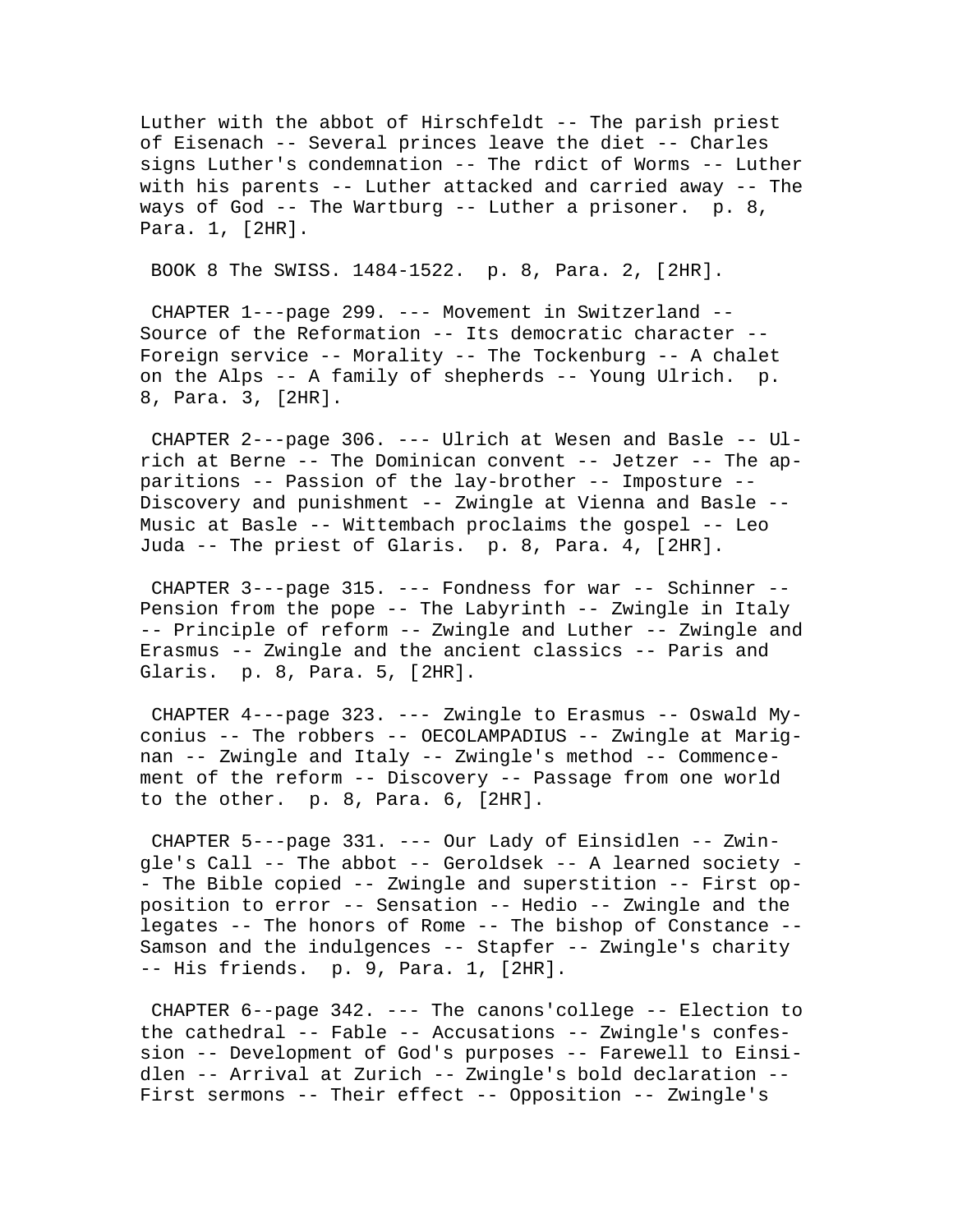character -- Taste for music -- Arrangement of the day -- The book-hawker. p. 9, Para. 2, [2HR].

 CHAPTER 7---page 354. --- The indulgences -- Samson at Berne and at Baden -- The dean of Bremgarten young Henry Bullinger -- Samson and the dean -- Zwingle's internal struggles -- Zwingle opposes the indulgences -- Samson is sent back. p. 9, Para. 3, [2HR].

 CHAPTER 8---page 361. --- Zwingle's toils and fatigue -- The baths of Pfeffers -- The moment of God -- The great death -- Zwingle attacked by the plague -- His adversaries -- His friends -- Convalescence -- General joy -- Effects of the pestilence -- Myconius at Lucerne -- Oswald encourages Zwingle -- Zwingle at Basle -- Capito invited to Mentz -- Hedio at Basle -- The unnatural son -- Preparations for the struggle. p. 9, Para. 4, [2HR].

 CHAPTER 9---page 374. --- The two reformers -- The fall of man -- Expiation of the Man-God -- No merit in works -- Objections refuted -- Power of love for Christ -- Election -- Christ the sole Master -- Effects of this preaching -- Dejection and courage -- First act of the magistrate -- Church and state -- Attacks -- Galster. p. 9, Para. 5, [2HR].

 CHAPTER 10---page 383. --- A new combatant -- The Reformer of Berne -- Zwingle encourages Haller -- The Gospel at Lucerne -- Oswald persecuted -- Zwingle's preaching -- Henry Bullinger and Gerold of Knonau -- Rubli at Basle -- The chaplain of the hospital -- War in Italy -- Zwingle protests against the capitulations. p. 9, Para. 6, [2HR].

 CHAPTER 11---page 392. --- Zwingle opposes human traditions -- Commotion during Lent -- Truth triumphs amidst opposition -- The bishop's deputies -- Accusation before the clergy and the council -- Appeal to the great council -- The coadjutor and Zwingle -- Zwingle's reply -- Decree of the great council -- Posture of affairs -- Hoffman's attack. p. 9, Para. 7, [2HR].

 CHAPTER 12---page 400. --- Mourning and joy in Germany -- Plots against Zwingle -- The bishop's mandate -- Archeteles -- The bishop's appeal to the diet -- Injunction against attacking the monks -- Zwingle's declaration -- The nuns of Oetenbach -- Zwingle's address to Schwytz. p. 10, Para. 1, [2HR].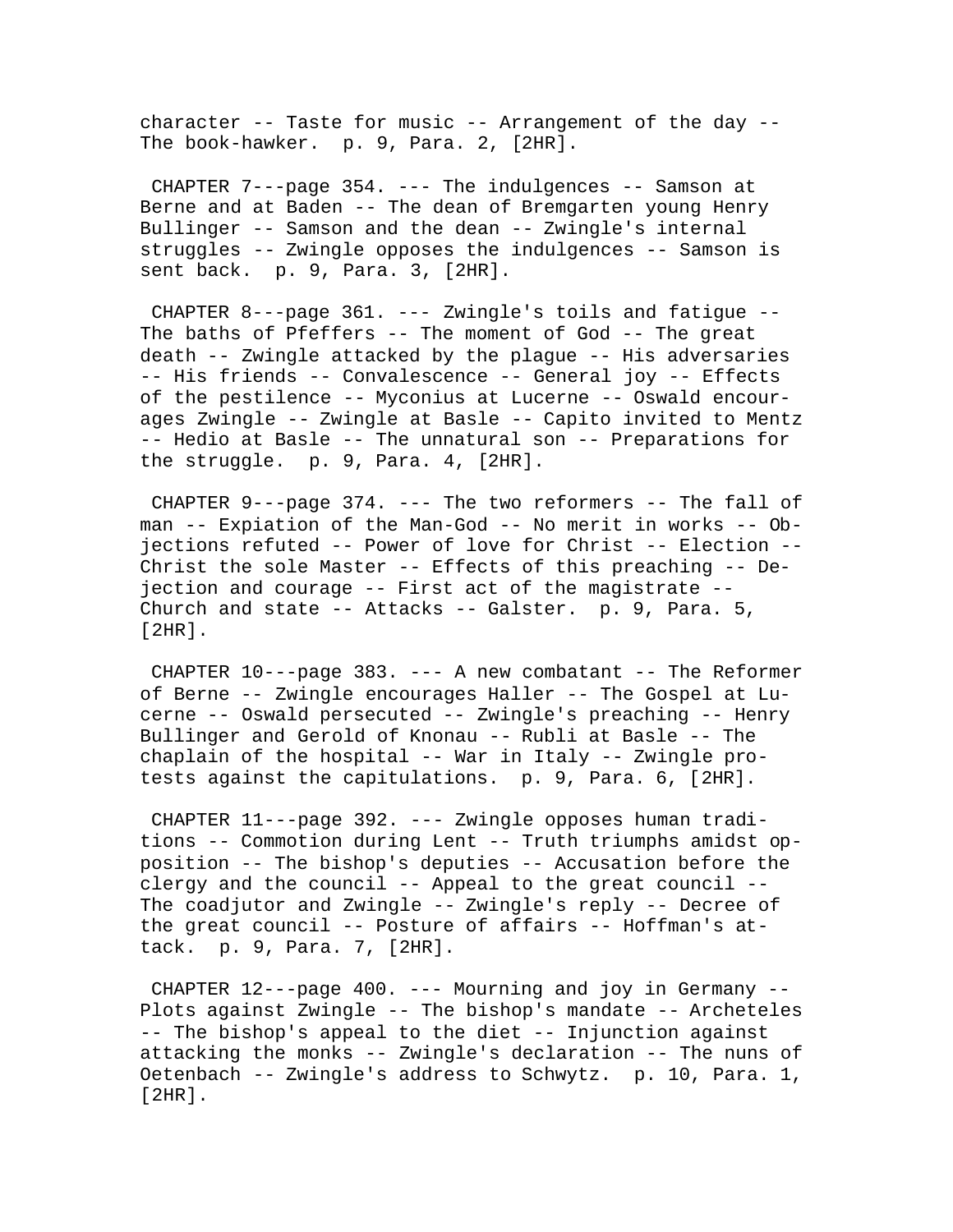CHAPTER 13---page 407. --- A French monk -- He teaches in Switzerland -- Dispute between Zwingle and the monk -- Discourse of the commander of the Johannites -- The carnival at Berne -- The eaters of the dead -- The skull of at Anne-Appenzel -- The Grisons -- Murder and adultery -- Zwingle's marriage. p. 10, Para. 2, [2HR].

 CHAPTER 14---page 419. --- How the truth triumphs -- Meeting at Einsidlen -- Petition to the bishop and confederates -- The men of Einsidlen separate -- Scene in a convent -- Dinner with Myconius -- The strength of the reformers -- Effect of the petitions to Lucerne -- The council of the diet -- Haller at the town-hall -- Friburg -- Oswald's destitution -- Zwingle consoles him -- Oswald quits Lucerne -- The diet's first act of severity -- Consternation of Zwingle's brothers -- Zwingle's resolution -- The future -- Zwingle's prayer. p. 10, Para. 3, [2HR].

 HISTORY Of THE REFORMATION VOLUME 2. p. 11, Para. 1, [2HR].

 BOOK 5 The LEIPSIC DISPUTATION. 1519. p. 11, Para. 2, [2HR].

 CHAPTER 1--- Luther's danger -- God preserves Luther -- The pope sends a chamberlain -- The legate's journey -- Roman briefs -- Circumstances favorable to the reform -- Miltitz with Spalatin -- Tetzel's alarm -- Miltitz's flattery -- Demands a retraction -- Luther refuses, but offers to keep silence -- Agreement between Luther and the nuncio -- The legate's kiss -- Tetzel reproached by the legate -- Luther to the pope -- Nature of the Reformation -- Luther opposes separation -- De Vio and Miltitz at Treves -- Luther's cause extends over various countries -- Luther's writings begin the Reformation. p. 11, Para. 3, [2HR].

 Dangers had gathered around Luther and the Reformation. The appeal of the Wittemberg doctor to a general council was a new assault upon the Papal power. A Bull of Pius II had pronounced the greater excommunication even against the emperors who should dare be guilty of such an act of revolt. Frederick of Saxony, as yet weak in the evangelical doctrine, was ready to banish Luther from his states. \* A new message from Leo X would therefore have driven the reformer among strangers, who might have feared to compromise themselves by receiving a monk under the anathema of Rome.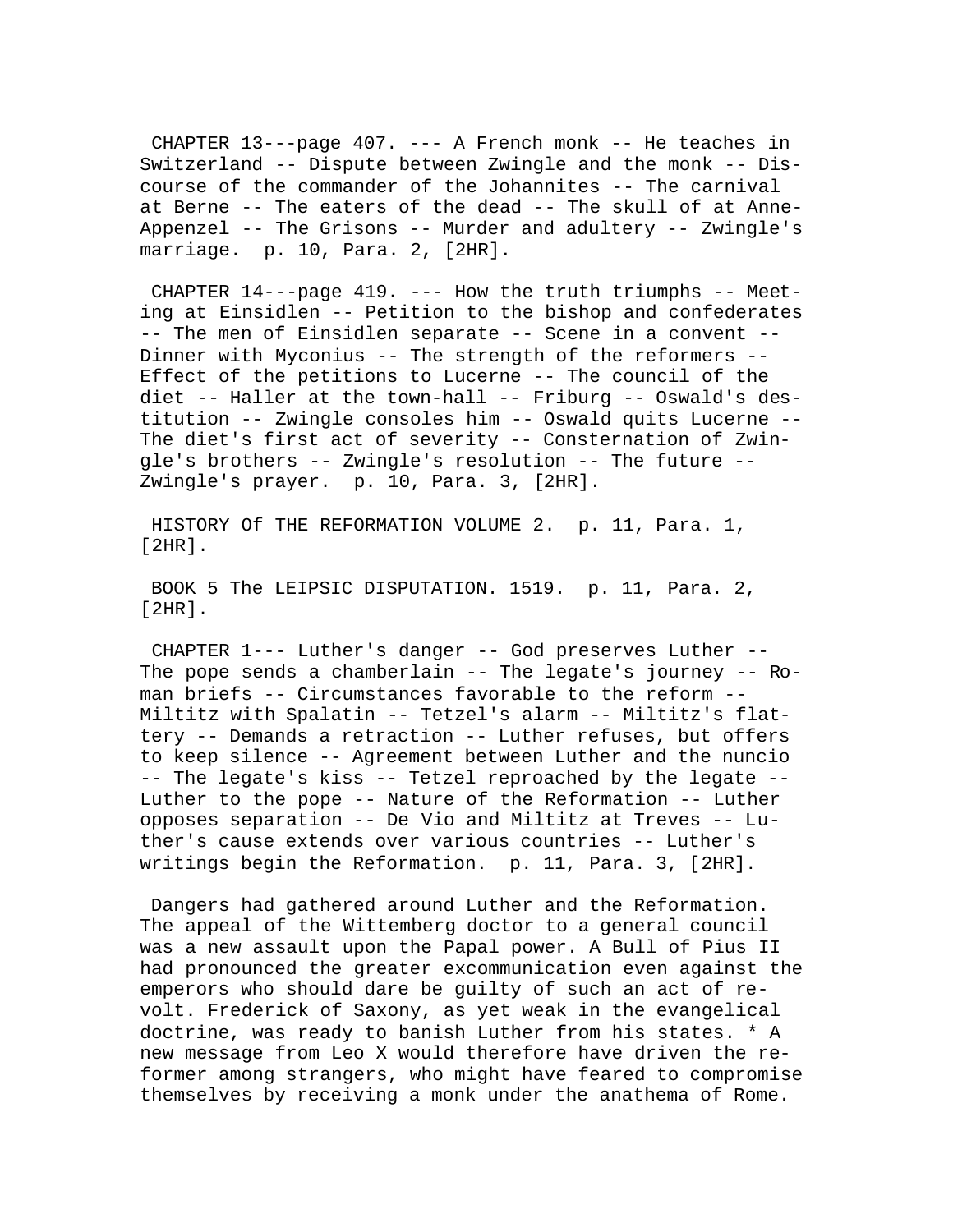And if any of the nobles had drawn the sword in his defense, these simple knights, despised by the mighty princes of Germany, would soon have been crushed in their perilous enterprise. p. 11, Para. 4, [2HR].

 \* Letter from the Elector to his envoy at Rome. L. Opp. L. 17. 298. p. 11, Para. 5, [2HR].

 But at the very moment that the courtiers of Leo X were urging him to measures of severity, and when another blow would have placed his adversary in his hands, this pope suddenly changed his policy, and entered upon a course of conciliation and apparent mildness. \* We may reasonably presume that he was deceived as to the elector's sentiments, and thought them more favorable to Luther than they really were; we may admit that the public voice and the spirit of the age -- powers then quite new -- appeared to surround Luther with an impregnable rampart; we may suppose, as one of his historians have done, \*\* that he followed the impulses of his judgement and of his heart, which inclined him to mildness and moderation; but this new mode of action, adopted by Rome at such a moment, is so strange, that it is impossible not to recognize in it a higher and a mightier hand. p. 12, Para. 1, [2HR].

 \* Rationem agendi prorsus oppositam inire statuit. Cardinal Pallavicini, Hist. Council. Trident. 1:51. \*\* Roscoe, Life of Leo X., chap. 19. p. 12, Para. 2, [2HR].

 A Saxon noble, the pope's chamberlain, and canon of Mentz, Treves, and Meissen, was then at the Roman court. He had contrived to make himself of importance. He boasted of being distantly related to the Saxon princes, so that the Roman courtiers sometimes gave him the title of duke of Saxony. In Italy, he made a foolish display of his German nobility; in Germany, he was an awkward imitator of the elegance and manners of Italians. He was fond of wine, \* and his residence at the court of Rome had increased this vice. The Roman courtiers, however, entertained great expectations of him. His insinuating manners, his skill in business, all led them to hope that Charles of Miltitz - for such was his name -- would by his prudence succeed in arresting the mighty revolution that threatened to shake the world. p. 12, Para. 3, [2HR].

 \* Nec ab usu immoderato vini abstinuit. Pallavicini Hist. Concil. Trid. 1:69. p. 12, Para. 4, [2HR].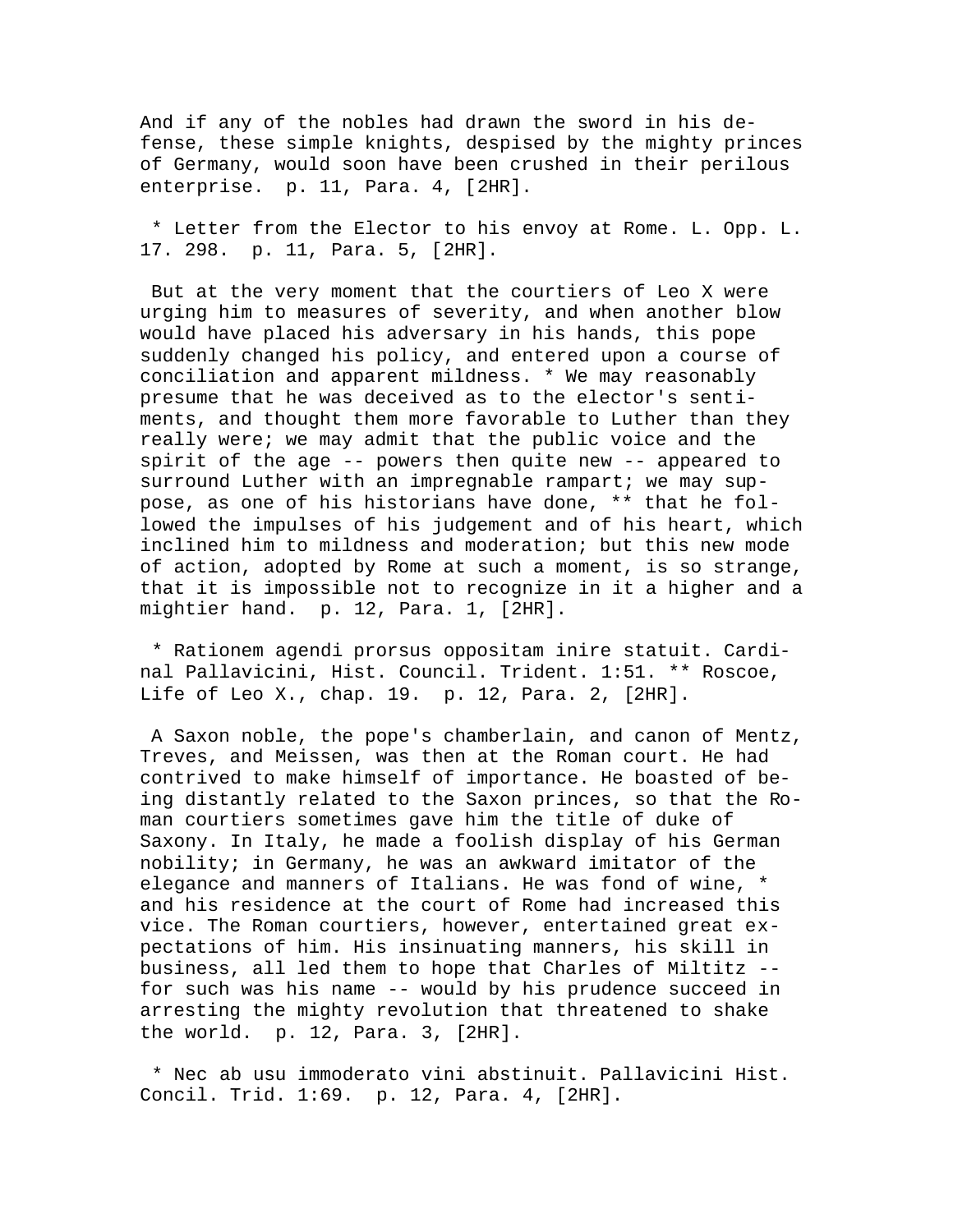It was of importance to conceal the real object of the mission of the Roman chamberlain. This was effected without difficulty. Four years previously, the pious elector has petitioned the Pope for the Golden Rose. This Rose, the most beautiful of flowers, represented the body of Jesus Christ; it was consecrated yearly by the sovereign pontiff, and sent to one of the chief princes in Europe. It was resolved to give it this year to the elector. Miltitz departed with a commission to examine the state of affairs, and to gain over Spalatin and Pfeffinger, the elector's councilors. He carried private letters for them. In this manner, by seeking to conciliate those who surrounded the prince, Rome hoped erelong to have her formidable adversary in her power. p. 12, Para. 5, [2HR].

 The new legate, who arrived in Germany in December 1518, was engaged during his journey in sounding the public opinion. To his great surprise he found, that wherever he went, the majority of the inhabitants were partisans of the Reformation. \* They spoke of Luther with enthusiasm. For one person favorable to the pope, there were three favorable to the reformer. \*\* Luther has transmitted to us one of the incidents of his mission. "what do you think of the papal chair?" the legate would frequently ask the landladies and maid-servants at the inns. On one occasion one of these poor women artlessly replied: "What can we know of the papal chair, whether it is of wood or of stone?" \*\*\* p. 13, Para. 1, [2HR].

 \* Seiscitatus per viam Miltitzius quanam esset in aestimatione Lutherus..sensit de eo cum admiratione homines loqui. Pallavicini, Hist. Concil. Trid. 1:51. \*\* Ecce ubi unum pro papa stare inveni, tres pro te contra papam stabant. L. Opp. Lat. In Praef. \*\*\* Quid nos scire possumus quales vos Romae habeatis sellas, ligneasne an lapideas? Ibid. p. 13, Para. 2, [2HR].

 The mere rumor of the new legate's arrival filled the elector's court, the university and town of Wittemberg, and the whole of Saxony, with suspicion and distrust. "Thanks be to God, Luther is still alive," wrote Melancthon in affright. \* It was affirmed that the Roman legate had received orders to get Luther into his power either by violence or stratagem. Every one recommended the doctor to be on his guard against the treachery of Miltitz. "He is coming," said they, "to seize you and give you up to the pope.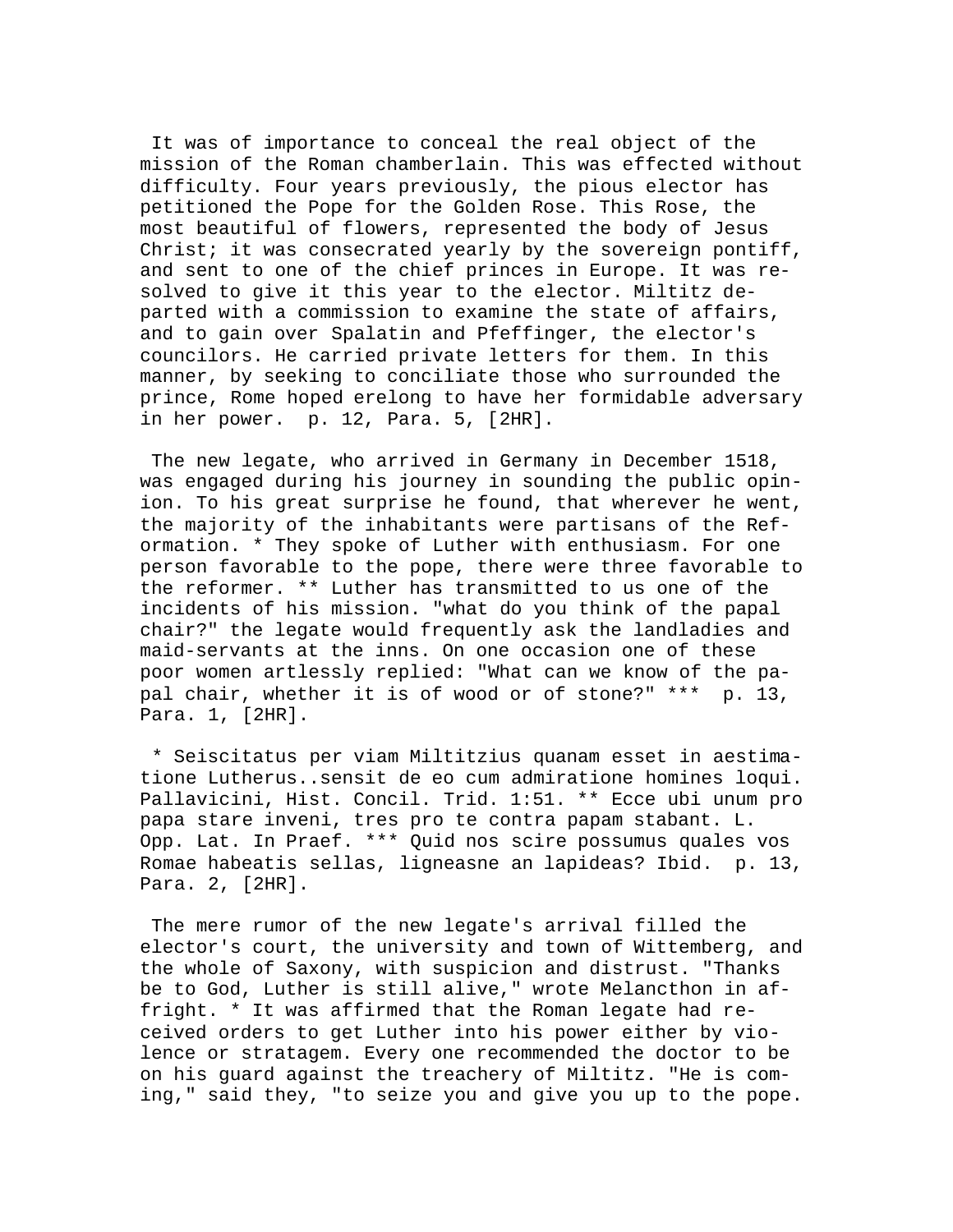Trustworthy persons have seen the briefs he is bringing with him." "I await God's will," replied Luther. \*\* p. 13, Para. 3, [2HR].

 \* Martinus noster, Deo gratias, adhuc spirat. Corpus Reformatorum edidit Bretschneider, 1:61. \*\* Expecto consilium Dei. L. Epp. 1:191. p. 13, Para. 4, [2HR].

Miltitz indeed came bearing letters for the elector, for his councilors, and for the bishops and the burgomaster of Wittemberg. He brought with him seventy apostolical briefs. If the flattery and the favors of Rome attained their end, if Frederick delivered Luther into his hands, these seventy briefs were, in some measure, to serve as passports. He would produce and post up one in each of the cities through which he would have to pass, and by this means he hoped to succeed in dragging his prisoner to Rome without opposition. \* p. 14, Para. 1, [2HR].

 \* Per singula oppida affigeret unum, et ita tutus me per duceret Romam. L. Opp. Lat. In Praef. p. 14, Para. 2,  $[2HR]$ .

 The pope appeared to have taken every precaution. Already in the electoral court they did not know what course to adopt. They would have resisted violence; but how could they oppose the head of Christendom, who spoke with so much mildness, and with so great an appearance of reason? Would it not be desirable, they said, for Luther to conceal himself, until the storm had passed over? An unexpected event extricated Luther, the elector, and the Reformation from this difficult position. The aspect of the world suddenly changed. p. 14, Para. 3, [2HR].

 On the 12th of January 1519, Maximilian, emperor of Germany, expired. Frederick of Saxony, in conformity with the Germanic constitution, became administrator of the empire. Henceforth the elector no longer feared the projects of nuncios. New interests began to agitate the court of Rome, which forced it to be cautious in its negotiations with Frederick, and arrested the blow that Miltitz and De Vio undoubtedly were meditating. The pope earnestly desired to prevent Charles of Austria, already king of Naples, from filling the imperial throne. He thought that a neighboring king was more to be feared than a German monk. Desirous of securing the elector, who might be of great use to him in this affair, he resolved to let the monk rest, that he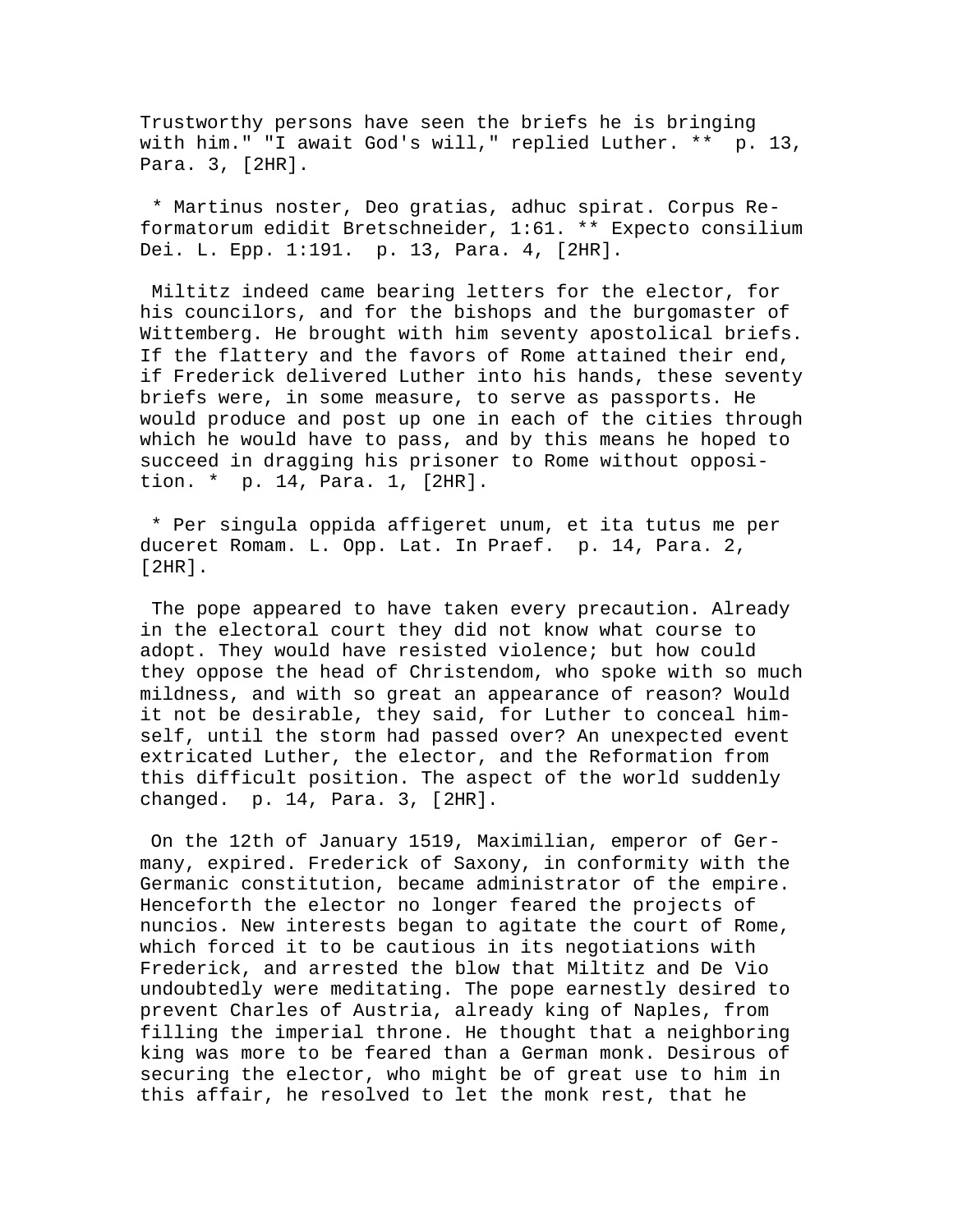might the better oppose the king; but both advanced in spite of him. Thus changed Leo X. p. 14, Para. 4, [2HR].

 Another circumstance also contributed to turn aside the storm that threatened the Reformation. Political troubles broke out immediately after Maximilian's death. In the south of the empire, the Swabian confederation desired to punish Ulric of Wurtemberg, who had been unfaithful to it; in the north, the bishop of Hildesheim threw himself with an armed force upon the bishopric of Minden and on the territories of the duke of Brunswick. In the midst of all this agitation, how could the great ones of the age attach any importance to a dispute about the remission of sins? But God especially advanced the cause of the Reformation by the wisdom of the elector, now become vicar of the empire, and by the protection he granted to the new teachers. "The tempest suspended its rage," says Luther, "the papal excommunication began to fall into contempt. Under the shadow of the elector's viceroyalty, the Gospel circulated far and wide, and popery suffered great damage in consequence." \* p. 15, Para. 1, [2HR].

 \* Tunc desiit paululum saevire tempestas, etc. Ibid. p. 15, Para. 2, [2HR].

 Besides, during an interregnum the severest prohibitions naturally lost their force. All became easier and more free. The ray of liberty that shone upon these beginnings of the Reformation powerfully developed the yet tender plant; and already it might have been seen how favorable political liberty would be to the progress of evangelical Christianity. p. 15, Para. 3, [2HR].

Miltitz, who had reached Saxony before the death of Maximilian, had hastened to visit his old friend Spalatin; but he had no sooner begun his complaints against Luther, than Spalatin broke out against Tetzel. He made the nuncio acquainted with the falsehoods and blasphemies of the indulgence-merchant, and declared that all Germany ascribed to the Dominican the divisions by which the church was rent. p. 15, Para. 4, [2HR].

Miltitz was astonished. Instead of being the accuser, he found himself the accused. All his anger was immediately directed at Tetzel. He summoned him to appear at Altenburg and justify his conduct. p. 15, Para. 5, [2HR].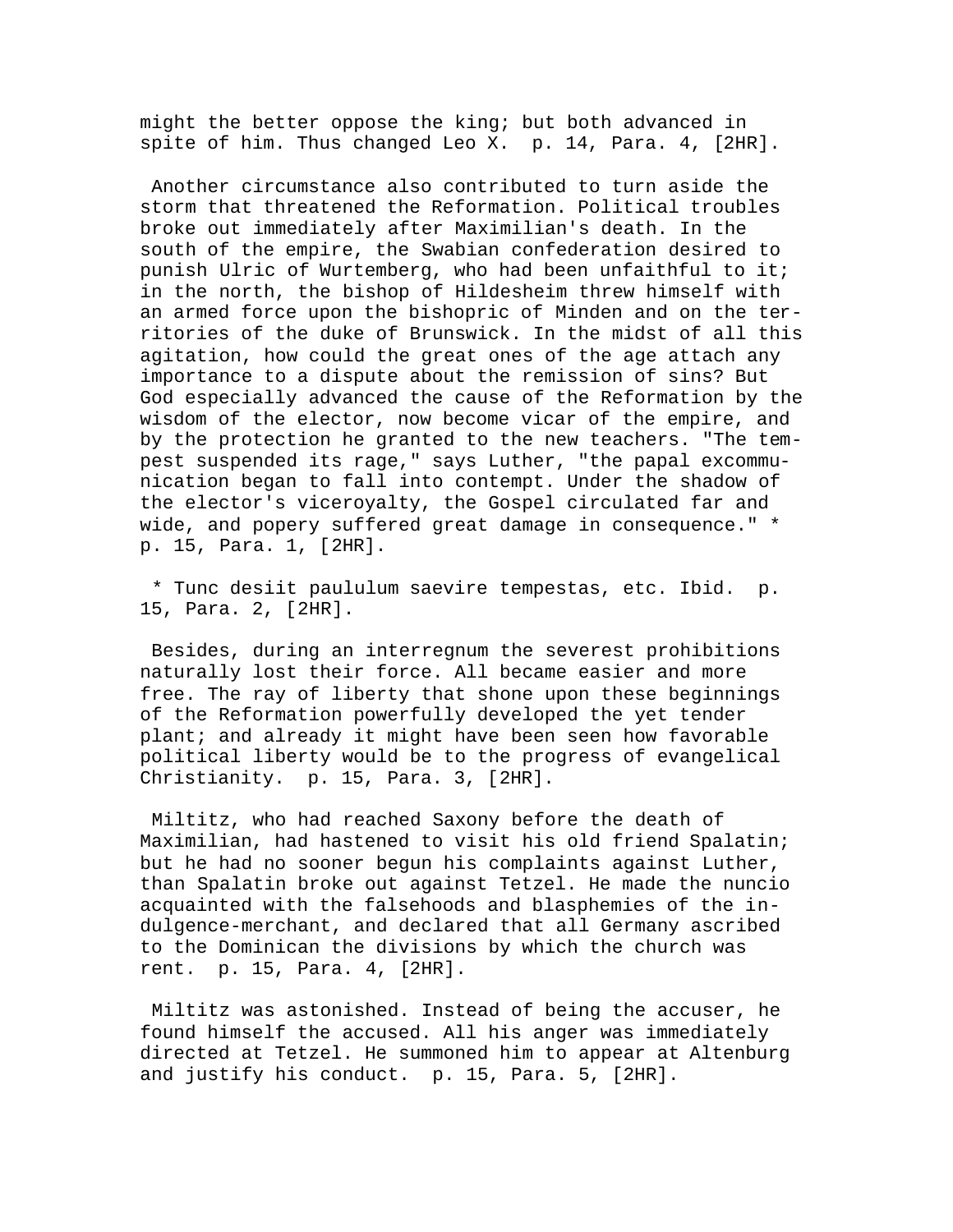The Dominican, as cowardly as he was boastful, fearing the people whom his impositions had exasperated, had discontinued passing from town to town, and had hidden himself in the college of St. Paul at Leipsic. He turned pale on receiving Miltitz's letter. Even Rome abandons him. She threatens and condemns him; she wishes to draw him from the only asylum in which he thinks himself secure, and to expose him to the anger of his enemies. Tetzel refused to obey the nuncio's summons. "Certainly," wrote he to Miltitz on the 31st of December 1518, "I should not care about the fatigue of the journey, if I could leave Leipsic without danger to my life; but the Augustine Martin Luther has so excited and aroused the men of power against me, that I am nowhere safe. A great number of Luther's partisans have sworn my death; I cannot, therefore, come to you." \* What a striking contrast is here between these two men, the one residing in the college of St. Paul at Leipsic, the other in the Augustine cloister at Wittemberg. The servant of God displayed an intrepid courage in the presence of danger; the servant of men a contemptible cowardice. p. 16, Para. 1, [2HR].

\* Loscher, 2:567. p. 16, Para. 2, [2HR].

Miltitz had been ordered to employ persuasive measures in the first instance; and it was only when these failed that he was to produce his seventy briefs, and at the same time make use of all the favors of Rome to induce the elector to restrain Luther. He therefore intimated his desire to have an interview with the reformer. Their common friend, Spalatin, offered his house for that purpose, and Luther quitted Wittemberg on the 2nd or 3d of January to visit Altenburg. p. 16, Para. 3, [2HR].

 In this interview Miltitz exhausted all the cunning of a diplomat and of a Roman courtier. Luther had scarcely arrived when the nuncio approached him with great demonstrations of friendship. "Oh," thought Luther, "how his violence is changed into gentleness. This new Saul came to Germany, armed with more than seventy apostolical briefs, to drag me alive and in chains to that murderous Rome; but the Lord has thrown him to the ground by the way." \* p. 16, Para. 4, [2HR].

 \* Sed per viam a Domino prostratus..mutavit violentiam in benevolentiam fallacissime simulatam. L. Epp. 1:206. p. 16, Para. 5, [2HR].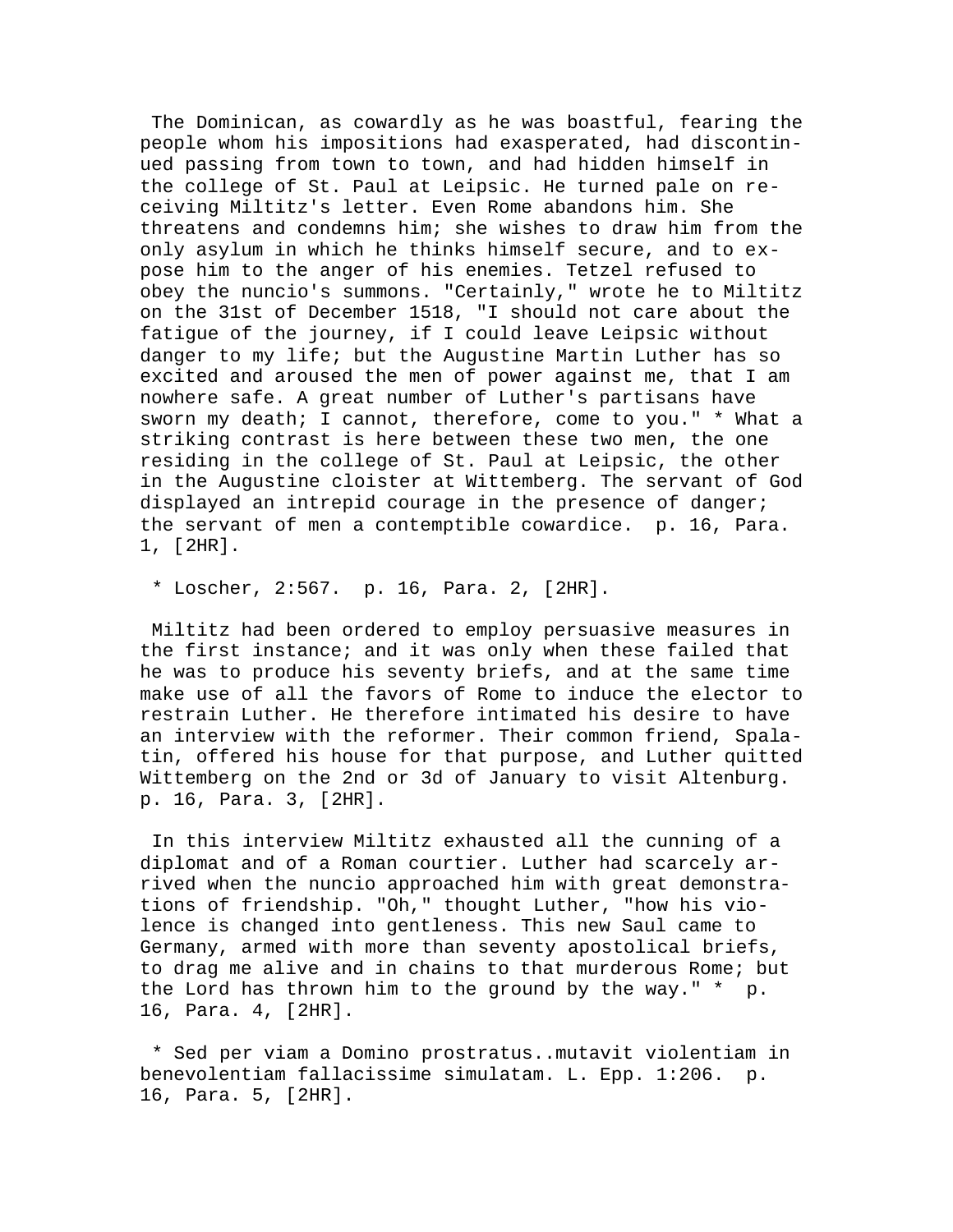"My dear Martin," said the pope's chamberlain, in a fawning tone, "I thought you were an old theologian who, seated quietly at his fireside, was laboring under some theological crotchet; but I see you are still a young man and in the prime of life. \* Do you know," continued he, assuming a graver tone, "that you have drawn away everybody from the pope and attached them to yourself?" \*\* Miltitz was not ignorant that the best way of seducing mankind is to flatter their pride; but he did not know the man he had to deal with. "If I had an army of 25,000 men," added he, "I do not think I should be able to carry you to Rome." \*\*\* Rome with all her power was sensible of her weakness compared with this poor monk; and the monk felt strong compared to Rome. "God stays the waves of the sea upon the shore," said Luther, "and he stays them -- with sand." \*\*\*\* p. 17, Para. 1, [2HR].

 \* O Martine, ego credebam te esse senem aliquem theologum, qui post fornacem sedens (sitting behind the stove), etc. L. Opp. Lat. In Praef. \*\* Quod orbem totum mihi conjunxerim et papae abstraxerim. L. Epp. 1:231. \*\*\* Si haberem 25 millia armatorum, non confiderem te posse a me Romam perduci. L. Opp. Lat. In Praef. \*\*\*\* Opp. (W.) 22. p. 17, Para. 2, [2HR].

 The nuncio, believing he had now prepared his adversary's mind, continued in these terms: "Bind up the wound that you yourself have inflicted on the church, and that you alone can heal. Beware," said he, dropping a few tears, "beware of raising a tempest that would cause the destruction of Christendom." \* He then gradually proceeded to hint that a retractation alone could repair the mischief; but he immediately softened down whatever was objectionable in this word, by giving Luther to understand that he felt the highest esteem for him, and by storming against Tetzel. The snare was laid by a skillful hand: how could it fail to catch the prey? "If, at the outset, the Archbishop of Mentz had spoken to me in this manner," said the reformer afterwards, "this business would not have created so much disturbance." \*\* p. 17, Para. 3, [2HR].

 \* Profusis lacrymis ipsum oravit, ne tam perniciosare Christiano generi tempestatem cieret. Pallavicini, 1:52. \*\* Non evasisset res in tantum tumultum. L. Opp. Lat. In Praef. p. 17, Para. 4, [2HR].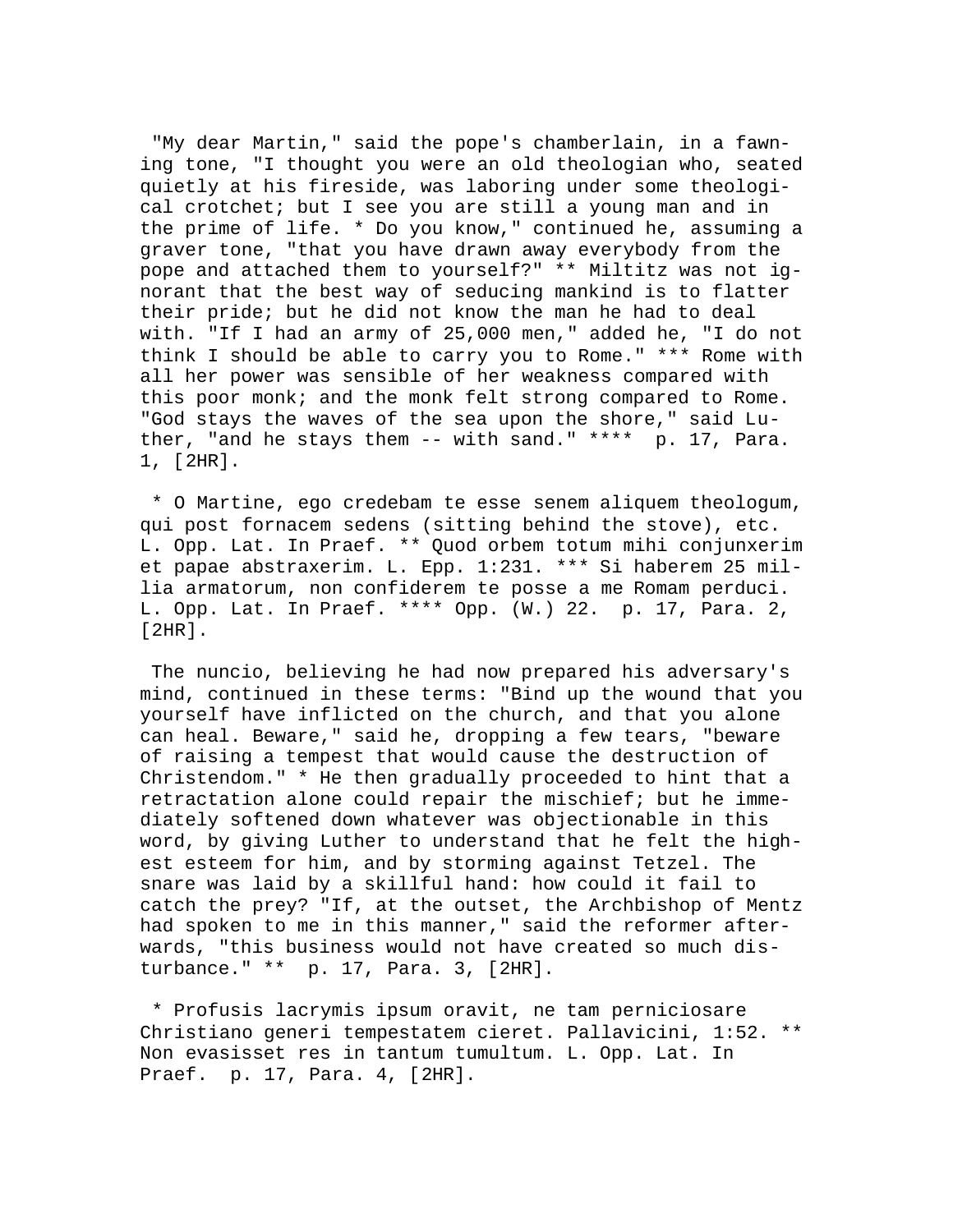Luther then replied, and set forth with calmness, but with dignity and force, the just complaints of the church; he did not conceal his great indignation against the archbishop of Mentz, and complained in a noble manner of the unworthy treatment he had received from Rome, notwithstanding the purity of his intentions. Miltitz, who had not expected to hear such decided language, was able however to suppress his anger. p. 18, Para. 1, [2HR].

 "I offer," resumed Luther, "to be silent for the future on this matter, and to let it die away of itself, \* provided my opponents are silent on their part; but if they continue attacking me, a serious struggle will soon arise out of a trifling quarrel. My weapons are quite prepared." "I will do still more," he added a moment after; "I will write to his holiness, acknowledging I have been a little too violent, and I will declare to him that it is as a faithful son of the church that I opposed discourses which drew upon them the mockeries and insults of the people. I even consent to publish a writing desiring all those who read my works not to see in them any attacks upon the Roman church, and to continue under its authority. Yes, I am willing to do and to bear everything; but as for a retractation, never expect one from me." p. 18, Para. 2, [2HR].

 \* Und die Sache sich zu Tode bluten. L. Epp. 1:207. p. 18, Para. 3, [2HR].

Miltitz saw by Luther's firm tone that the wisest course would be to appear satisfied with what the reformer so readily promised. He merely proposed that they should choose an archbishop to arbitrate on some points that were still to be discussed. "Be it so," said Luther; "but I am very much afraid that the pope will not accept any judge; in that case I will not abide by the pope's decision, and then the struggle will begin again. The pope will give the text, and I shall make my own comments upon it." p. 18, Para. 4, [2HR].

 Thus ended the first interview between Luther and Miltitz. They had a second meeting, in which the truce or rather the peace was signed. Luther immediately informed the elector of what had taken place. "Most serene prince and most gracious lord," wrote he, "I hasten most humbly to acquaint your electoral highness that Charles of Miltitz and myself are at last agreed, and have terminated this matter by deciding upon the following articles: -- p. 19, Para. 1,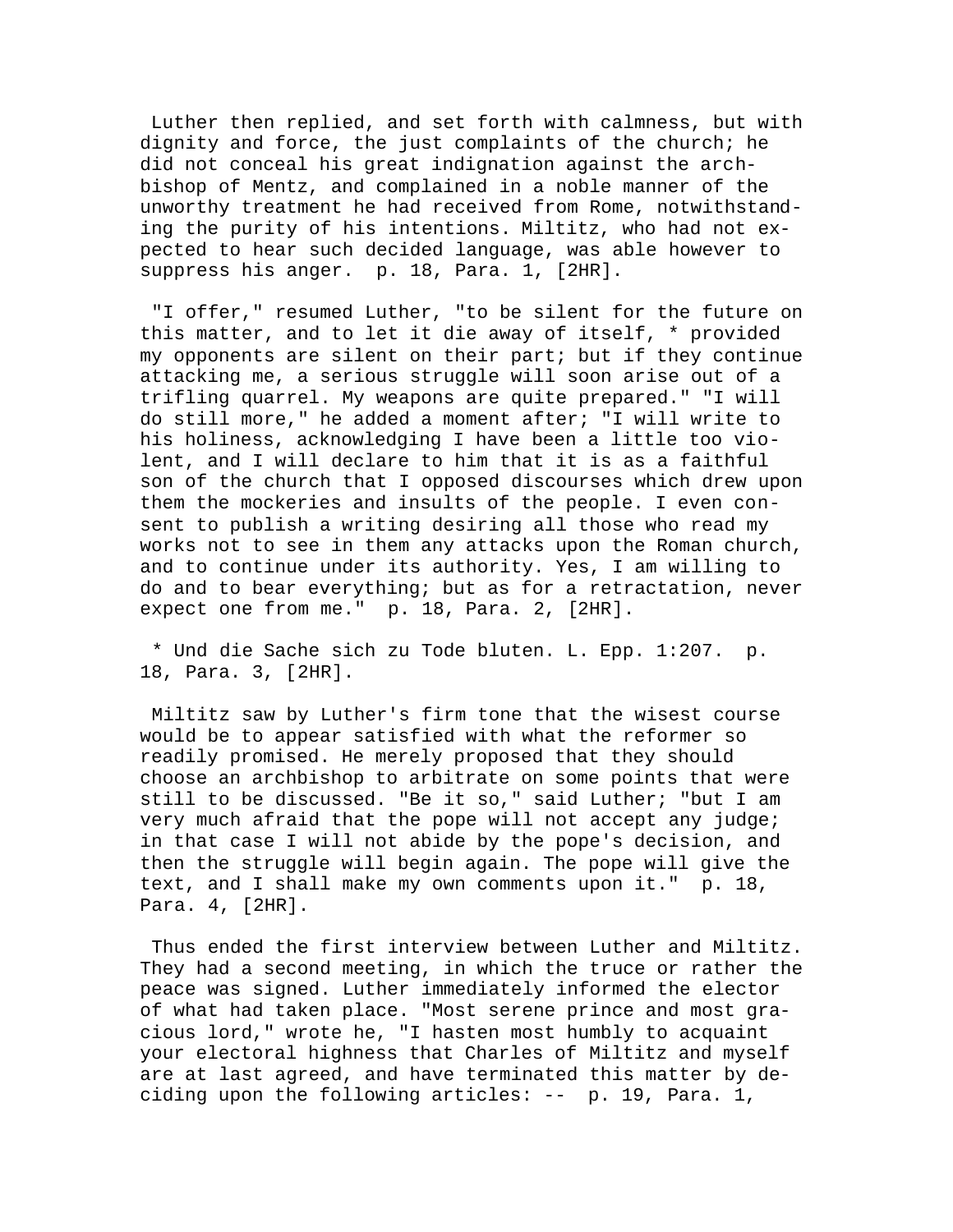$[2HR]$ .

 1. Both parties are forbidden to preach, write, or do anything further in the discussion that has been raised. p. 19, Para. 2, [2HR].

 2. Miltitz will immediately inform the holy father of the state of affairs. His holiness will empower an enlightened bishop to investigate the matter, and to point out the erroneous articles I should retract. If they prove me to be in error I shall willingly recant, and will do nothing derogatory to the honor or authority of the holy Roman church." \* p. 19, Para. 3, [2HR].

\* L. Epp. 1:209. p. 19, Para. 4, [2HR].

When the agreement had been thus effected, Miltitz appeared overjoyed. "These hundred years past," exclaimed he, "no question has occasioned more anxiety to the cardinals and Roman courtiers than this. They would rather have given ten thousand ducats than consent to its being prolonged." \* p. 19, Para. 5, [2HR].

 \* Ab integro jam saeculo nullum negotium Ecclesiae contigisse quod majorem illi solicitudinem incussisset. Pallavicini, 1:52. p. 19, Para. 6, [2HR].

 The pope's chamberlain spared no marks of attention to the monk of Wittemberg. At one time he manifested his joy, at another he shed tears. This show of sensibility moved the reformer but little; still he avoided showing what he thought of it. "I pretended not to understand the meaning of these crocodile's tears," said he. \* p. 19, Para. 7, [2HR].

 \* Ego dissimulabam has crocodili lacrymas a me intelligi. L. Epp. 1:216. The crocodile is said to weep when he cannot seize his prey. p. 19, Para. 8, [2HR].

Miltitz gave Luther an invitation to supper, which the latter accepted. His host laid aside all the severity connected with his mission, and Luther indulged in all the cheerfulness of his disposition. The repast was joyous, \* and when the moment of departure was come, the legate opened his arms to the heretical doctor, and kissed him. \*\* "A Judas kiss," thought Luther; "I pretended not to understand these Italian artifices," wrote he to Staupitz. \*\*\*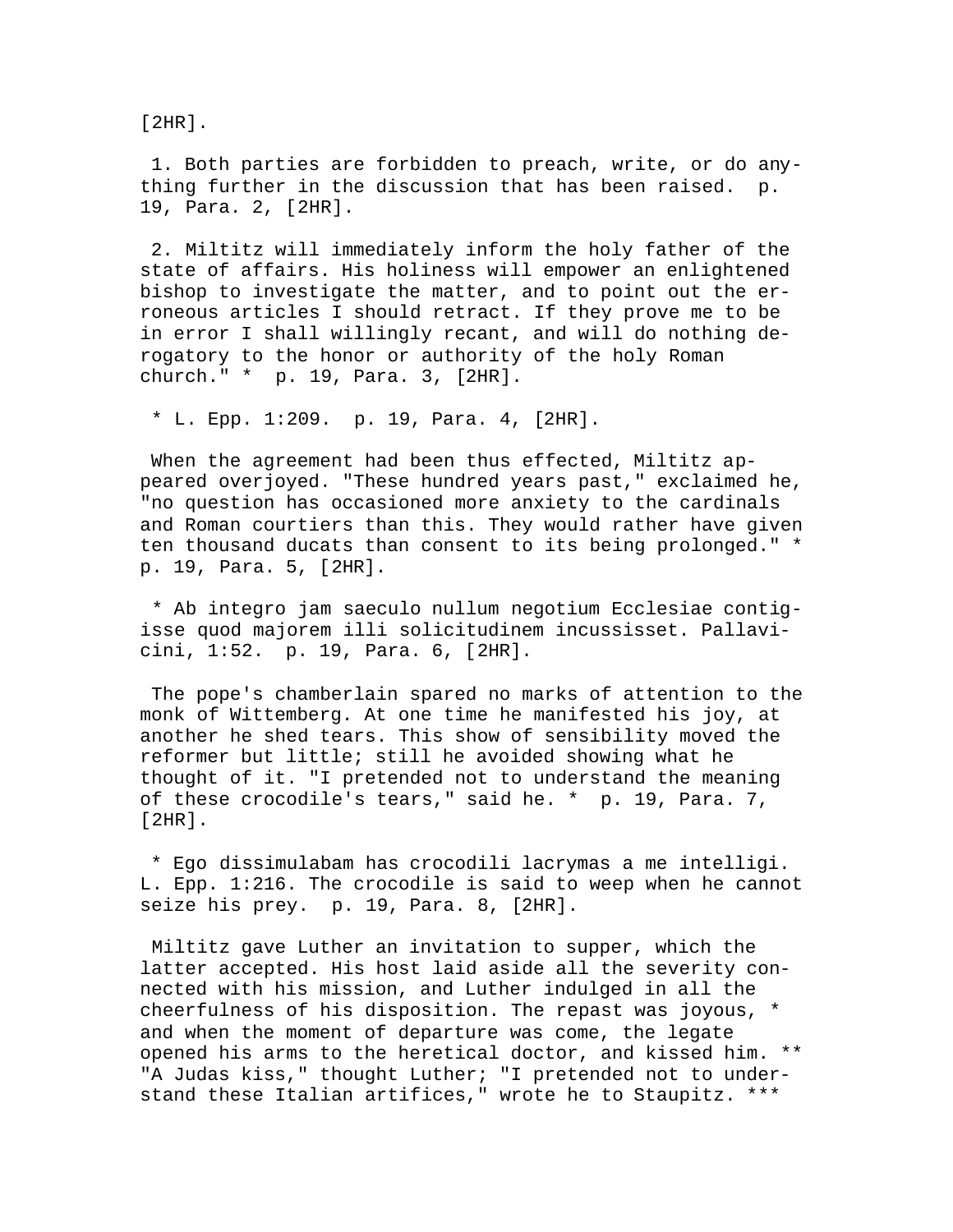p. 19, Para. 9, [2HR].

 \* Atque vesperi, me accepto, convivio laetati sumus. Ibid. 231. \*\* Sic amice discessimus etiam cum osculo (Judae scilicet). Ibid. 216. \*\*\* Has italitates. Ibid. 231. p. 19, Para. 10, [2HR].

 Was that kiss destined to reconcile Rome and the dawning Reformation? Miltitz hoped so, and was delighted at the thought; for he had a nearer view than the Roman courtiers of the terrible consequences the papacy might suffer from the Reformation. If Luther and his adversaries are silenced, thought he, the dispute will be ended; and Rome, by calling up favorable circumstances, will regain all her former influence. It appeared, then, that the termination of the contest was at hand. Rome had opened her arms, and the reformer seemed to have cast himself into them. But this work was not of man, but of God. The error of Rome was in seeing a mere dispute with a monk in what was an awakening of the church. The kisses of a papal chamberlain could not check the renewal of Christendom. p. 20, Para. 1,  $[2HR]$ .

Miltitz being of opinion that he would by this means reclaim the erring Lutherans, behaved most graciously to all of them, accepted their invitations, and sat down to table with the heretics; but soon becoming inebriated -- it is a pope who relates this  $--$  \* the pontifical nuncio was no longer master of his tongue. The Saxons led him to speak of the pope and the court of Rome, and Miltitz, confirming the old proverb, in vino veritas, \*\* gave an account in the openness of his heart of all the practices and disorders of the papacy. \*\*\* His companions smiled, urging and pressing him to continue; everything was exposed; they took notes of what he said; and these scandals were afterwards made matter of public reproach against the Romans, at the Diet of Worms, in the presence of all Germany. Pope Paul III complained, alleging they had put things in his envoy's mouth that were utterly destitute of foundation, and in consequence ordered his nuncios, whenever they were invited out, to make a pretense of accepting the invitations, to behave graciously, and to be guarded in their conversation. \*\*\*\* p. 20, Para. 2, [2HR].

 \* Saepe perturbatos vino. Instructio data episcopo Mutinae Pauli III. Nuntio, 24th October 1536. The MS. Was discovered by Ranke in a library at Rome. \*\* When the wine is in,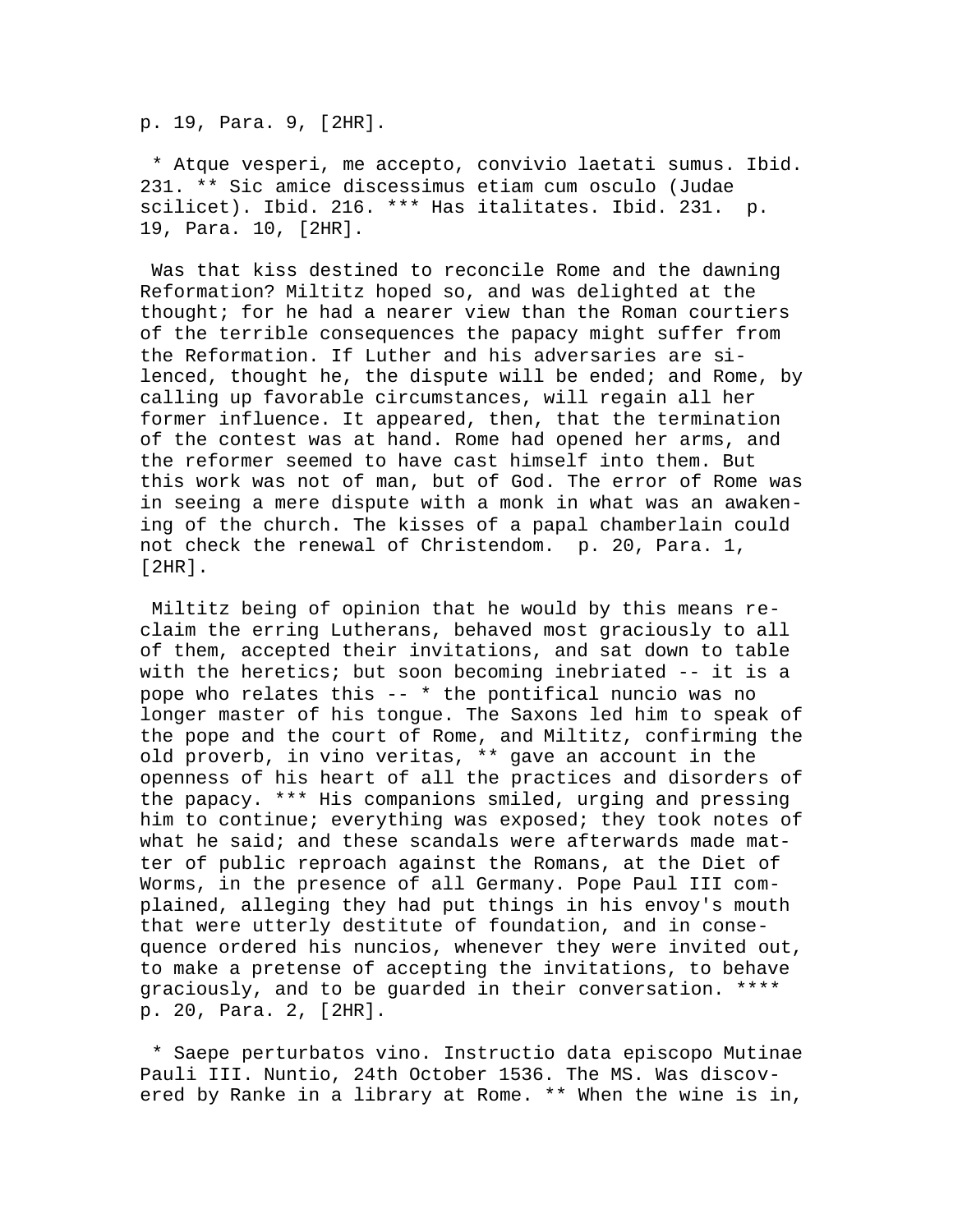the wit comes out. Old Eng. Prov. \*\*\* Ea effutire de pontifice et Romana curia a Saxonibus inducebatur. Instructio, etc. \*\*\*\* Hilari quidem vultu accipere si Angant invitationes. Instructio, etc. p. 20, Para. 3, [2HR].

Miltitz, faithful to the arrangement he had just concluded, went from Altenburg to Leipsic, where Tetzel was residing. There was no necessity to silence him, for sooner than speak he would have concealed himself if possible in the center of the earth. But the nuncio resolved to vent all his anger on him. As soon as he reached Leipsic, he summoned the wretched Tetzel before him, overwhelmed him with reproaches, accused him of being the author of all his trouble, and threatened him with the pope's displeasure. \* This was not enough. An agent from the house of Fugger, who was then in the city, was confronted with him. Miltitz laid before the Dominican the accounts of this establishment, the papers he had himself signed, and proved that he had squandered or stolen considerable sums of money. The unhappy man, whom in the day of his triumph nothing could alarm, bent under the weight of these just accusations: he fell into despair, his health suffered, he knew not where to hide his shame. Luther was informed of the wretched condition of his old adversary, and he alone was affected by it. "I am sorry for Tetzel," wrote he to Spalatin. \*\* He did not confine himself to words: it was not the man but his actions that he hated. At the very moment that Rome was venting her wrath on the Dominican, Luther sent him a letter full of consolation. But all was unavailing. Tetzel, a prey to remorse, terrified by the reproaches of his best friends, and dreading the pope's anger, died very miserably not long after. It was believed that grief accelerated his death. \*\*\* p. 21, Para. 1, [2HR].

 \* Verbis minisque pontificiis ita fregit hominem hactenus, terribilem cunctis et imperterritum stentorem. L. Opp. In Praef. \*\* Doleo Tetzelium. L. Epp. 1:223. \*\*\* Sed conscientia indignitate Papae forte occubuit. L. Opp. In Praef. p. 21, Para. 2, [2HR].

 Luther, in accordance with the promise he had given Miltitz, wrote the following letter to the pope on the 3d of March: p. 22, Para. 1, [2HR].

 "BLESSED FATHER, May your holiness condescend to incline your paternal ear, which is that of Christ himself, towards your poor sheep, and listen kindly to his bleating. What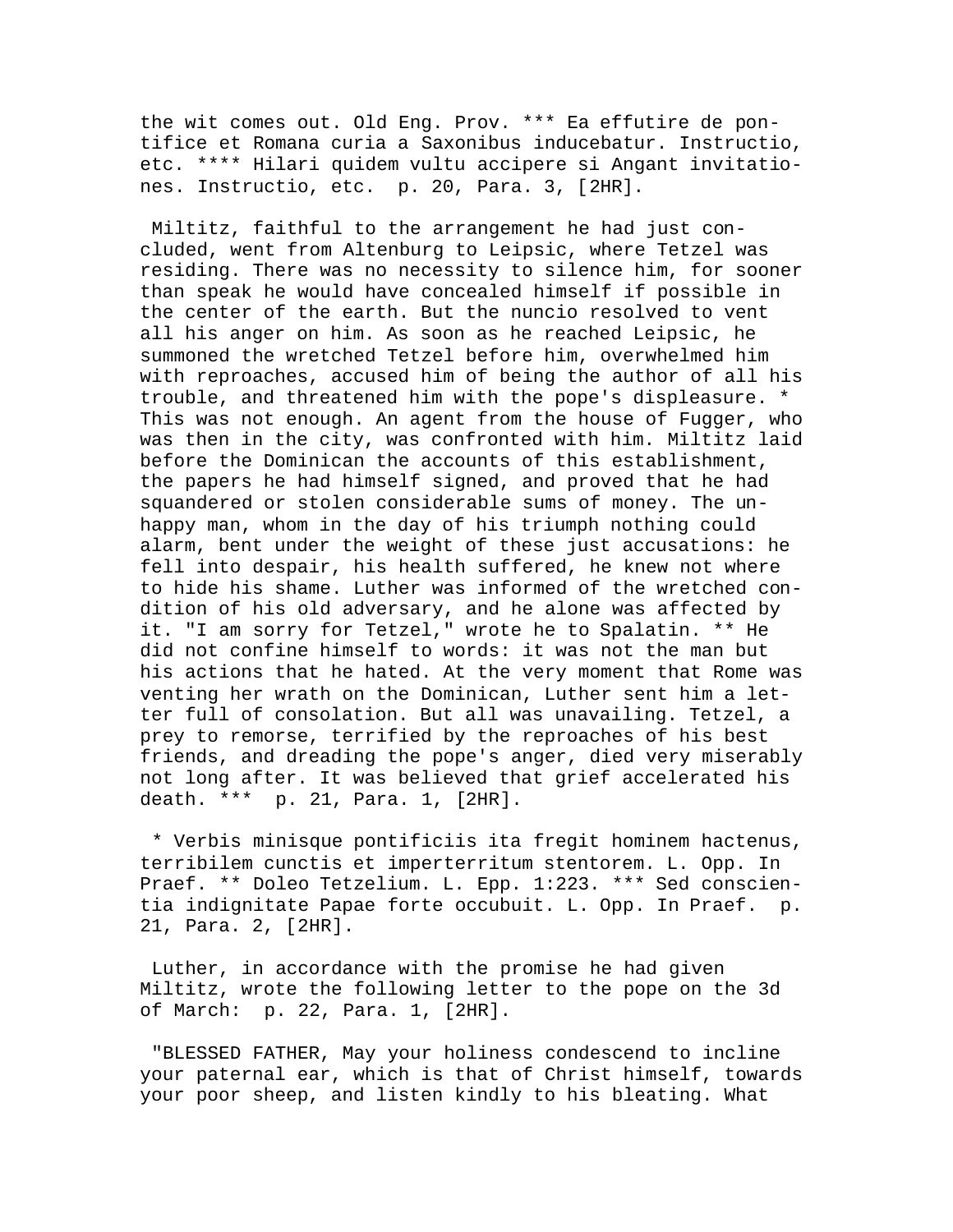shall I do, most holy Father? I cannot bear the lightnings of your anger, and I know not how to escape them. I am called upon to retract. I would most readily do so, could that lead to the desired result. But the persecutions of my adversaries have circulated my writings far and wide, and they are too deeply graven on the hearts of men, to be by any possibility erased. A recantation would only still more dishonor the church of Rome, and draw from the lips of all a cry of accusation against her. Most holy father, I declare in the presence of God, and of all His creatures, that I have never desired, and that I shall never desire, to infringe, either by force or by stratagem, the power of the Roman church or of your holiness. I confess that nothing in heaven or in earth should be preferred above that church, except Jesus Christ alone -- the Lord of all." \* p. 22, Para. 2, [2HR].

 \* Praeter unum Jesum Christum Dominum omnium. L. Epp. 1:234. p. 22, Para. 3, [2HR].

 These words might appear strange and even reprehensible in Luther's mouth, did we not remember that he reached the light not suddenly, but by a slow and progressive course. They are a very important evidence, that the Reformation was not simply an opposition to the papacy; it was not a war waged against certain forms; nor was it the result of a merely negative tendency. Opposition to the pope was in the second line of the battle: a new life, a positive doctrine was the generating principle. "Jesus Christ, the Lord of all, and who must be preferred above all," even above Rome itself, as Luther writes at the end of his letter, was the essential cause of the Revolution of the sixteenth century. p. 22, Para. 4, [2HR].

 It is probable that shortly before this time the pope would not have passed over unnoticed a letter in which the monk of Wittemberg plainly refused to retract. But Maximilian was dead: men's minds were occupied with the choice of his successor, and in the midst of the intrigues which then agitated the pontifical city, Luther's letter was disregarded. p. 23, Para. 1, [2HR].

 The reformer made a better use of his time than his powerful adversary. While Leo X was occupied with his interests as a temporal prince, and was making every exertion to exclude a formidable neighbor from the throne, Luther grew each day in knowledge and in faith. He studied the papal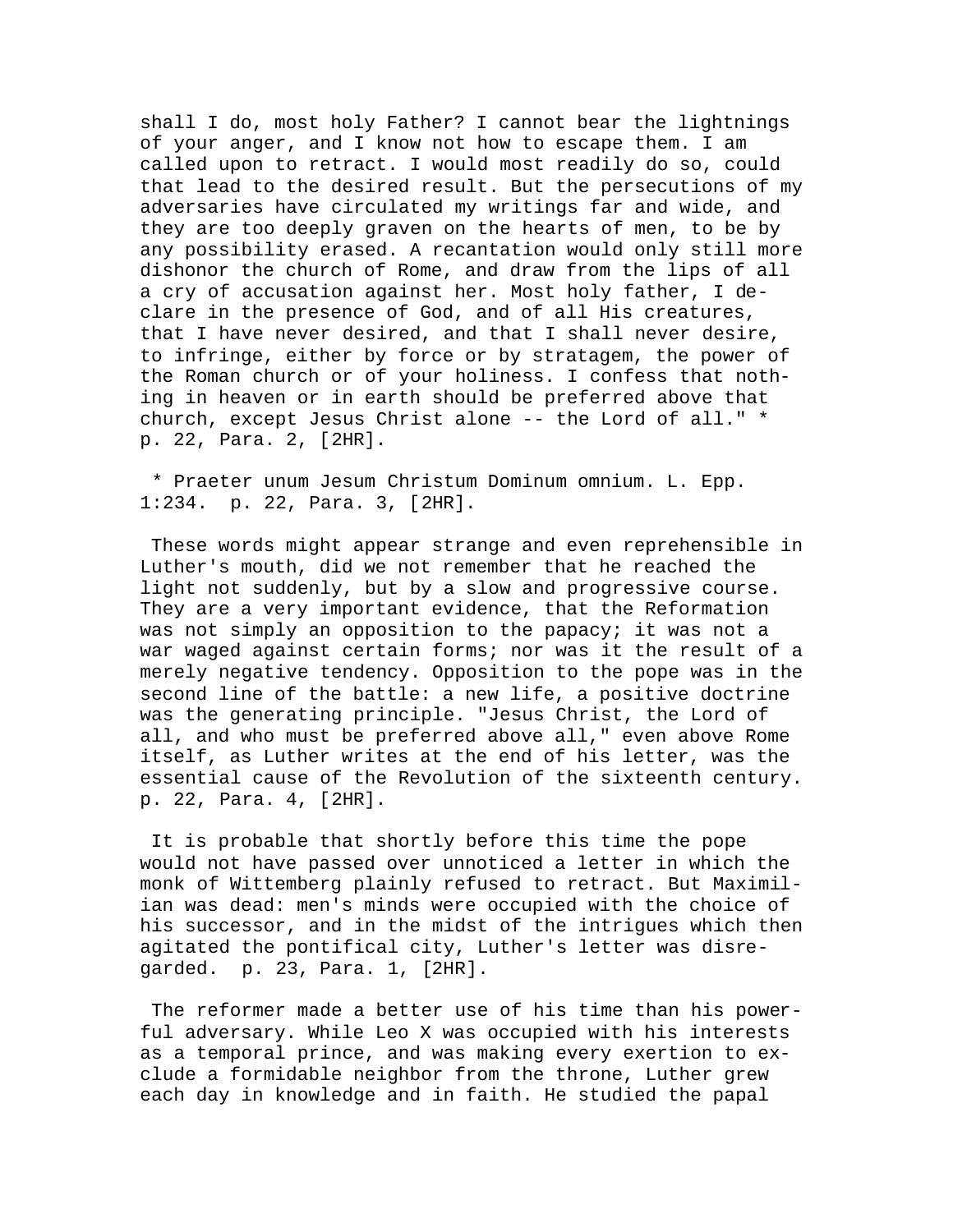decrees, and the discoveries he made therein greatly modified his ideas. "I am reading the decrees of the pontiffs," wrote he to Spalatin, "and -- I whisper this in your ear -- I do not know whether the pope is antichrist himself, or his apostle, \* so greatly is Christ misrepresented and crucified in them." p. 23, Para. 2, [2HR].

 \* Nescio an Papa sit Antichristus ipse vel apostolus ejus. Ibid. 239. p. 23, Para. 3, [2HR].

 Yet he still felt esteem for the ancient church of Rome, and had no thought of separating from it. "That the Roman church," said he in the explanation which he had promised Miltitz to publish, "is honored by God above all others, is what we cannot doubt. Saint Peter, Saint Paul, forty-six popes, many hundreds of thousands of martyrs, have shed their blood in its bosom, and have overcome hell and the world, so that God's eye regards it with especial favor. Although everything is now in a very wretched state there, this is not a sufficient reason for separating from it. On the contrary, the worse things are going on within it, the more should we cling to it; for it is not by separation that we shall make it better. We must not desert God on account of the devil; or abandon the children of God who are still in the Roman communion, because of the multitude of the ungodly. There is no sin, there is no evil that should destroy charity or break the bond of union. For charity can do all things, and to unity nothing is difficult." \* p. 23, Para. 4, [2HR].

\* Opp. L. 17:224. p. 23, Para. 5, [2HR].

 It was not Luther who separated from Rome: it was Rome that separated from Luther, and thus rejected the ancient faith of the Catholic church, of which he was then the representative. It was not Luther who deprived Rome of her power, and made her bishop descend from a throne which he had usurped: the doctrines he proclaimed, the word of the apostles which God manifested anew in the universal church with great power and admirable purity, could alone prevail against that dominion which had for centuries enslaved the church. p. 24, Para. 1, [2HR].

 These declarations, which were published by Luther at the end of February, did not entirely satisfy Miltitz and De Vio. These two vultures, who had both seen their prey escape from their talons, had retired within the ancient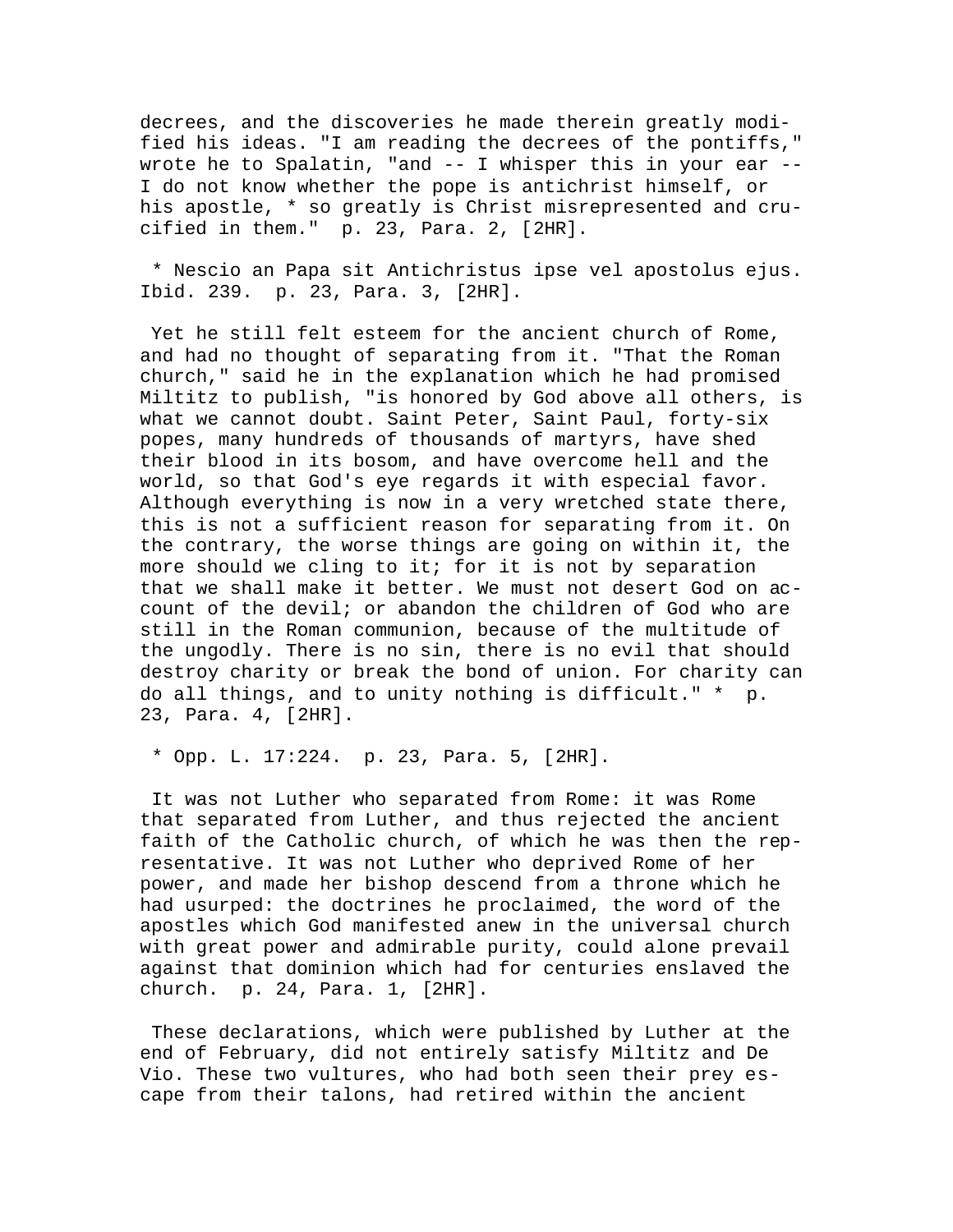walls of Treves. There, assisted by the prince-archbishop, they hoped to accomplish together the object in which each of them had failed separately. The two nuncios felt clearly that nothing more was to be expected from Frederick, now invested with supreme power in the empire. They saw that Luther persisted in his refusal to retract. The only means of success were to deprive the heretical monk of the elector's protection, and entice him into their hands. Once at Treves, in the states of an ecclesiastical prince, the reformer will be very skillful if he escapes without having fully satisfied the demands of the sovereign pontiff. They immediately applied themselves to the task. "Luther," said Miltitz to the elector-archbishop of Treves, "has accepted your grace as arbitrator. Summon him before you." The elector of Treves accordingly wrote on the 3d of May to the elector of Saxony, requesting him to send Luther to him. De Vio, and afterwards Miltitz himself, wrote also to Frederick, informing him that the Golden Rose had arrived at Augsburg. This -- thought they -- is the moment for striking a decisive blow. p. 24, Para. 2, [2HR].

 But circumstances had changed: neither Frederick nor Luther permitted himself to be shaken. The elector comprehended his new position. He no longer feared the pope, much less his agents. The reformer, seeing Miltitz and De Vio united, foresaw the fate that awaited him if he complied with their invitation. "Everywhere," said he, "and in every manner they seek after my life." \* Besides, he had appealed to the pope, and the pope, busied in intrigues with crowned heads, had not replied. Luther wrote to Miltitz: "How can I set out without an order from Rome, in the midst of the troubles by which the Empire is agitated? How can I encounter so many dangers, and incur such heavy expense, seeing that I am the poorest of men?" p. 24, Para. 3, [2HR].

 \* Video ubique, undique, quocumque modo, animam meam quaeri. L. Epp. 1:274. May 16. p. 24, Para. 4, [2HR].

 The elector of Treves, a prudent and moderate man, and a friend of Frederick's, was desirous of keeping on good terms with the latter. Besides, he had no desire to interfere in this matter, unless he was positively called upon. He therefore arranged with the elector of Saxony to put off the inquiry until the next diet, which did not take place until two years after, when it assembled at Worms. p. 25, Para. 1, [2HR].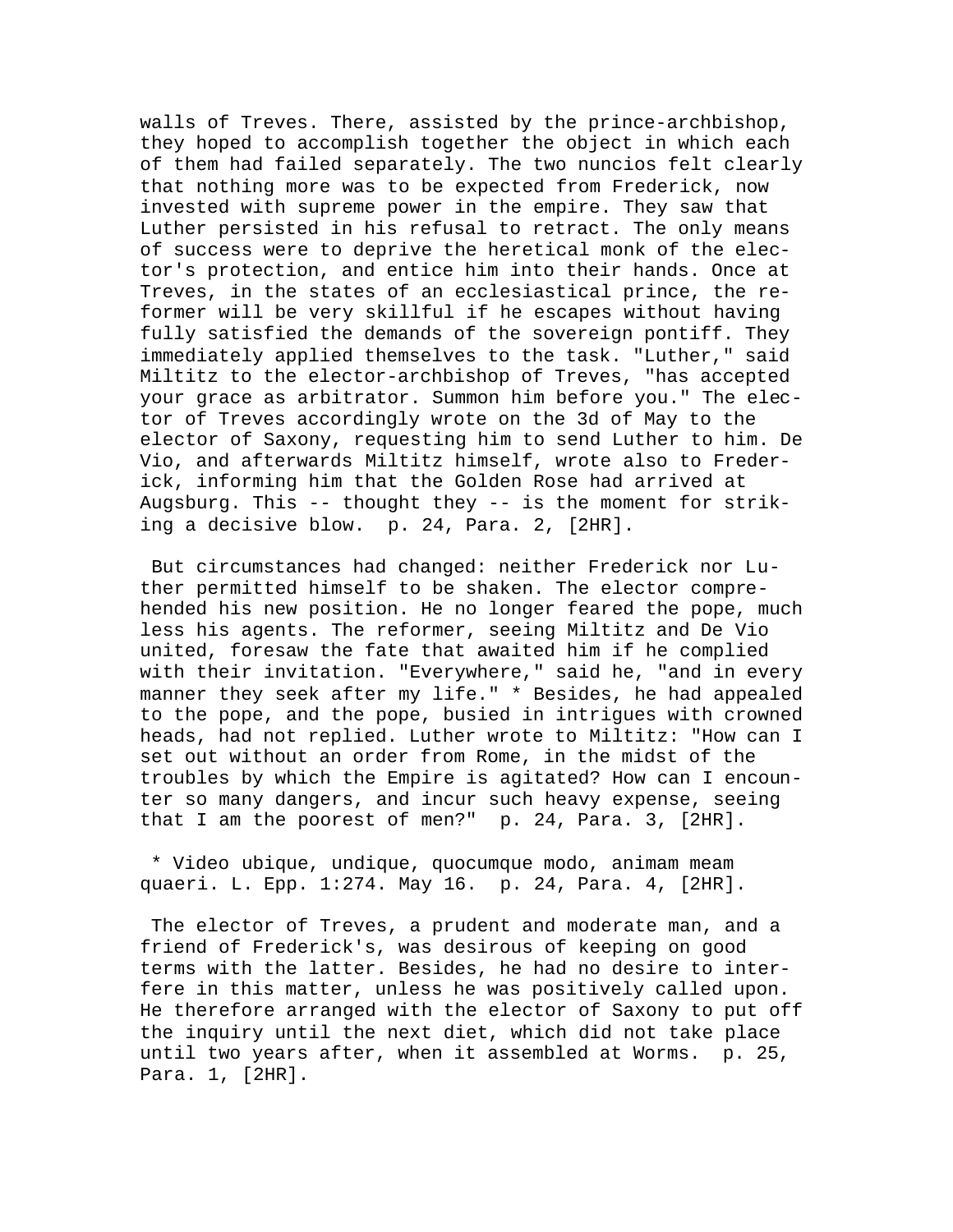While a providential hand thus warded off, one by one, the dangers by which Luther was threatened, he himself was boldly advancing towards a goal which he did not suspect. His reputation increased; the cause of truth grew in strength; the number of students at Wittemberg was augmented, and among them were the most distinguished young men of Germany. "Our town," wrote Luther, "can hardly receive all those who are flocking to it;" and on another occasion: "The number of students increases considerably, like an overflowing river." \* p. 25, Para. 2, [2HR].

 \* Sicut aqua inundans. Ibid. 278, 279. p. 25, Para. 3, [2HR].

 But it was no longer in Germany alone that the reformer's voice was heard. It had passed the frontiers of the empire, and begun to shake, among the different nations of Europe, the foundations of the Romish power. Frobenius, a celebrated printer at Basle, had published a collection of Luther's works. It was rapidly circulated. At Basle, the bishop himself commended Luther. The cardinal of Sion, after reading his works, exclaimed with a slight tone of irony, playing upon his name: "O Luther, thou art a real LUTHER!" \* p. 25, Para. 4, [2HR].

\* Lauterer, purifier, refiner. p. 25, Para. 5, [2HR].

 Erasmus was at Louvain when Luther's writings reached the low countries. The prior of the Augustines of Antwerp, who had studied at Wittemberg, and who, according to the testimony of Erasmus, was a follower of true primitive Christianity, read them with eagerness, as did other Belgians. But those who consulted their own interests only, remarks the sage of Rotterdam,, and who fed the people with old wives' tales, broke out into gloomy fanaticism. "I cannot describe to you," wrote Erasmus to Luther, "the emotion, the truly tragic sensation which your writings have occasioned." \* p. 26, Para. 1, [2HR].

 \* Nullo sermone consequi queam, quas tragoedias hic excitarint tui libelli. Erasm. Epp. 6:4. p. 26, Para. 2,  $[2HR]$ .

Frobenius sent six hundred copies of these works into France and Spain. They were sold publicly in Paris. The doctors of the Sorbonne, as it would appear, read them with approbation. "It is high time," said some of them, "that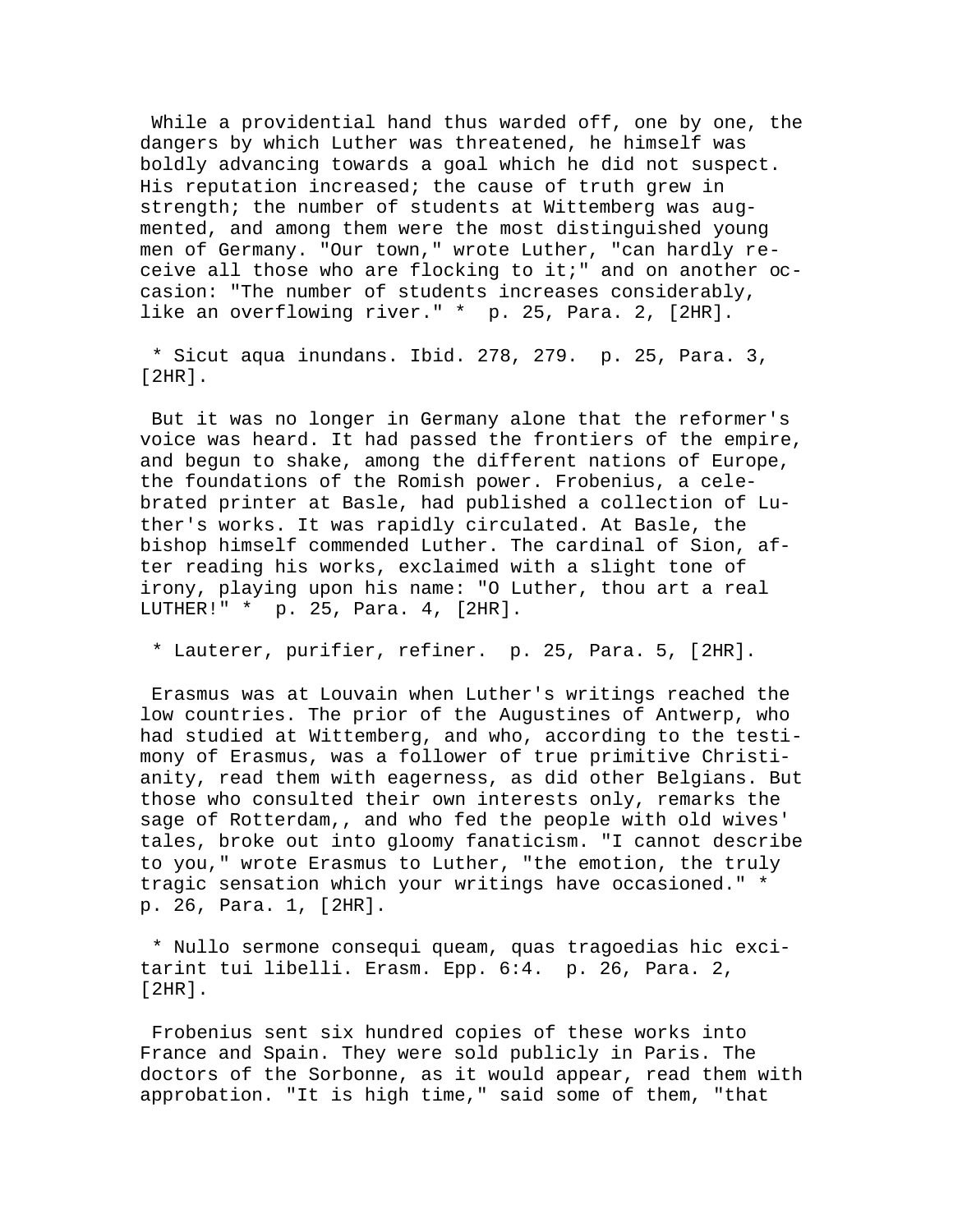those who devote themselves to biblical studies should speak out freely." In England these books were received with still greater eagerness. Some Spanish merchants translated them into their mother-tongue, and forwarded them from Antwerp to their own country. "Certainly these merchants must have been of Moorish descent," says Pallavicini. \* p. 26, Para. 3, [2HR].

 \* Maurorum stirpe prognatis. Pallav. 1:91. p. 26, Para. 4, [2HR].

Calvi, a learned bookseller of Pavia, carried a great number of copies to Italy, and circulated them in all the transalpine cities. It was not the love of gain that inspired this man of letters, but a desire of contributing to the revival of piety. The energy with which Luther maintained the cause of Christ filled him with joy. "All the learned men of Italy," wrote he, "will unite with me, and we will send you verses composed by our most distinguished writers." p. 26, Para. 5, [2HR].

Frobenius, in transmitting a copy of his publication to Luther, related all these joyful tidings, and added: "I have sold every copy except ten; and I have never made so good a speculation." Other letters informed Luther of the joy caused by his works. I am delighted," said he, "that the truth is so pleasing, although she speaks with so little learning and in so barbarous a tone." \* p. 26, Para. 6, [2HR].

 \* In his id gaudeo, quod veritas tam barbare et indocte oquens, adeo placet. L. Epp. 1:255. p. 26, Para. 7, [2HR].

 Such was the commencement of the awakening in the various countries of Europe. If we except Switzerland, and even France, where the gospel had already been preached, the arrival of the Wittemberg doctor's writings everywhere forms the first page of the history of the Reformation. A printer of Basle scattered the first germs of truth. At the very moment when the Roman pontiff thought to stifle the work in Germany, it began in France, the low countries, Italy, Spain, England, and Switzerland. What matters it, even should Rome cut down the parent stem? . . . . the seeds are already scattered over every land. p. 27, Para. 1, [2HR].

 CHAPTER 2--- Pause in Germany -- Eck revives the contest - - Disputation between Eck and Carlstadt -- Question of the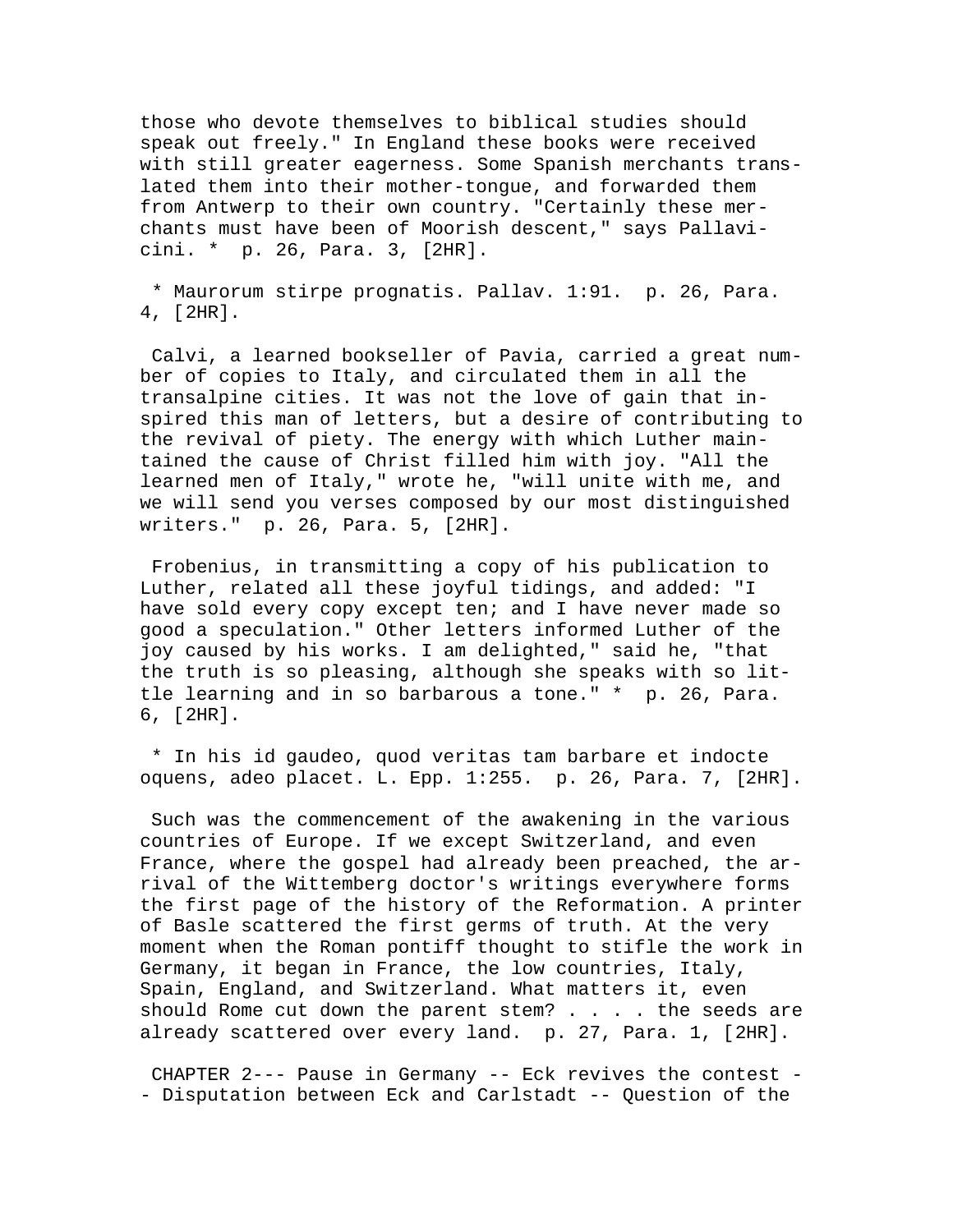pope -- Luther replies -- Fears of Luther's friends -- Luther's courage -- The truth triumphs unaided -- Refusal of duke George -- Gaiety of Mosellanus -- Fears of Erasmus. p. 28, Para. 1, [2HR].

 While the combat was beginning beyond the confines of the empire, it appeared dying away within. The most impetuous of the Roman champions, the Franciscans of Juterbock, who had imprudently attacked Luther, had hastily become silent after the reformer's vigorous reply. The papal partisans were mute: Tetzel was no longer in a condition to fight. Luther was entreated by his friends not to continue the discussion, and he had promised compliance. The theses were passing into oblivion. This treacherous peace rendered the eloquence of the reformer powerless. The Reformation appeared checked. "But," said Luther somewhat later, when speaking of this epoch, "men imagine vain things; for the Lord awoke to judge the people. \* God does not guide me," he said in another place; "he pushes me forward, he carries me away. I am not master of myself. I desire to live in repose; but I am thrown into the midst of tumults and revolutions." \*\* p. 28, Para. 2, [2HR].

 \* Dominus evigilavit et stat ad judicandos populos. L. Opp. Lat. In Praef. \*\* Deus rapuit, pellit, nedum ducit me: non sum compos mei: volo esse quietus et rapior in medios tumultus. L. Epp. 1:231. p. 28, Para. 3, [2HR].

 Eck the scholastic, Luther's old friend, and author of the Obelisks, was the man who recommenced the combat. He was sincerely attached to the papacy, but seems to have had no true religious sentiments, and to have been one of that class of men, so numerous in every age, who look upon science, and even theology and religion, as the means of acquiring worldly reputation. Vain glory lies hid under the priest's cassock no less than under the warrior's coat of mail. Eck had studied the art of disputation according to the rules of the schoolmen, and had become a master in this sort of controversy. While the knights of the middle ages and the warriors in the time of the Reformation sought for glory in the tournament, the schoolmen struggled for it in syllogistic disputations, a spectacle of frequent occurrence in the universities. Eck, who entertained no mean idea of himself, and was proud of his talents, of the popularity of his cause, and of the victories he had gained in eight universities of Hungary, Lombardy, and Germany, ardently desired to have an opportunity of trying his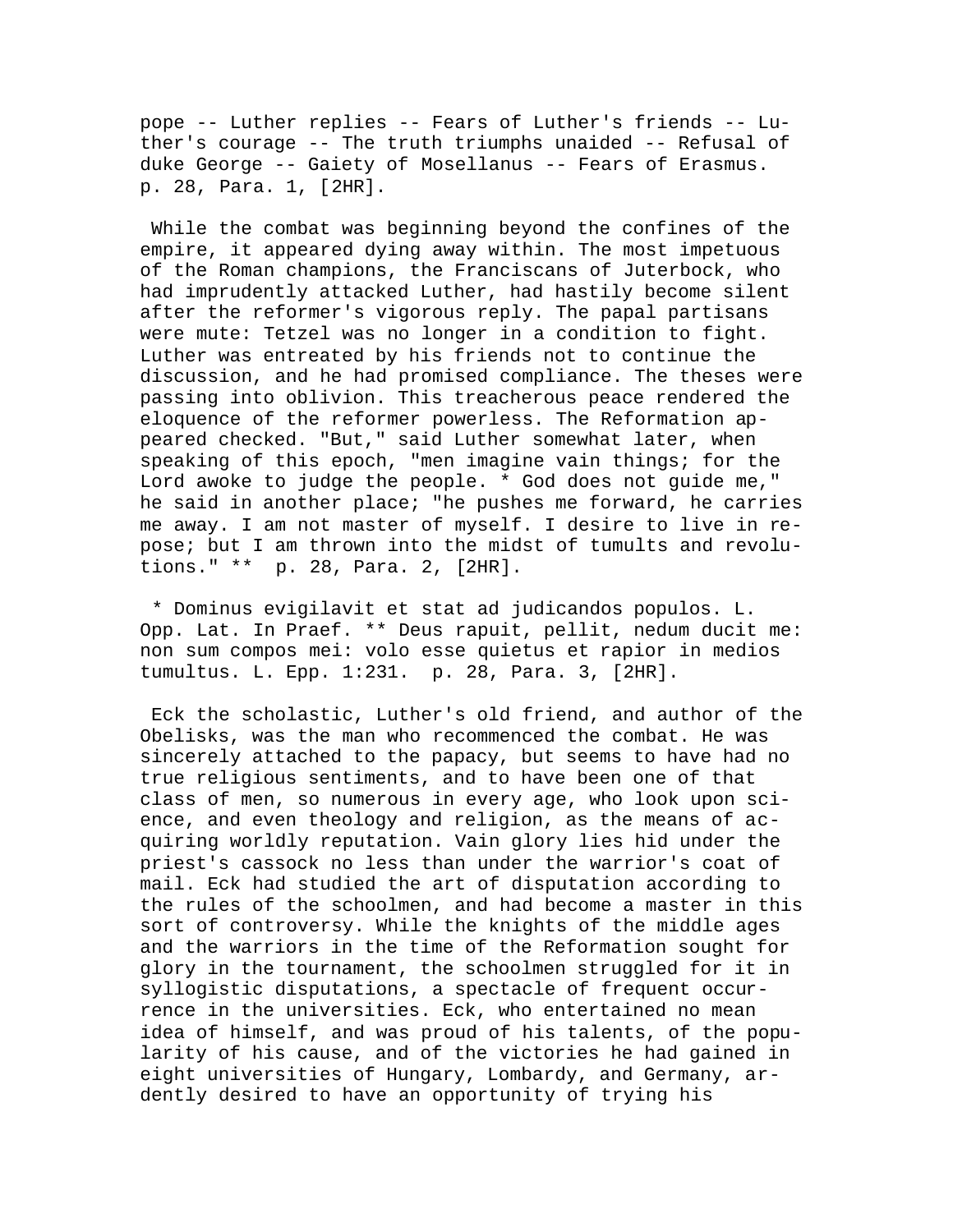strength and skill against the reformer. He had spared no exertion to acquire the reputation of being one of the most learned men of the age. He was constantly endeavoring to excite some new discussion, to make a sensation, and aimed at procuring, by means of his exploits, all the enjoyments of life. A journey that he had made to Italy had been, according to his own account, one long series of triumphs. The most learned scholars had been forced to subscribe to his theses. This experienced gladiator fixed his eyes on a new field of battle, in which he thought the victory already secure. The little monk who had suddenly grown into a giant, that Luther, whom hitherto no one had been able to vanquish, galled his pride and excited his jealousy. \* Perhaps in seeking his own glory, Eck might ruin Rome. But his scholastic vanity was not to be checked by such a consideration. Theologians, as well as princes, have more than once sacrificed the general interest to their personal glory. We shall see what circumstances afforded the Ingolstadt doctor the means of entering the lists with his importunate rival. p. 28, Para. 4, [2HR].

 \* Nihil cupiebat ardentius, quam sui specimen praebere in solemni disputatione cum aemulo. Pallavicini, tom. 1:55. p. 28, Para. 5, [2HR].

 The zealous but too ardent Carlstadt was still on friendly terms with Luther. These two theologians were closely united by their attachment to the doctrine of grace, and by their admiration for Saint Augustine. Carlstadt was inclined to enthusiasm, and possessed little discretion: he was not a man to be restrained by the skill and policy of a Miltitz. He had published some theses in reply to Dr. Eck's Obelisks, in which he defended Luther and their common faith. Eck had answered him; but Carlstadt did not let him have the last word. \* The discussion grew warm. Eck, desirous of profiting by so favorable an opportunity, had thrown down the gauntlet, and the impetuous Carlstadt had taken it up. God made use of the passions of these two men to accomplish His purposes. Luther had not interfered in their disputes, and yet he was destined to be the hero of the fight. There are men who by the force of circumstances are always brought upon the stage. It was agreed that the discussion should take place at Leipsic. Such was the origin of that Leipsic disputation which became so famous. p. 29, Para. 1, [2HR].

\* Defensio adversus Eckii monomachiam. p. 29, Para. 2,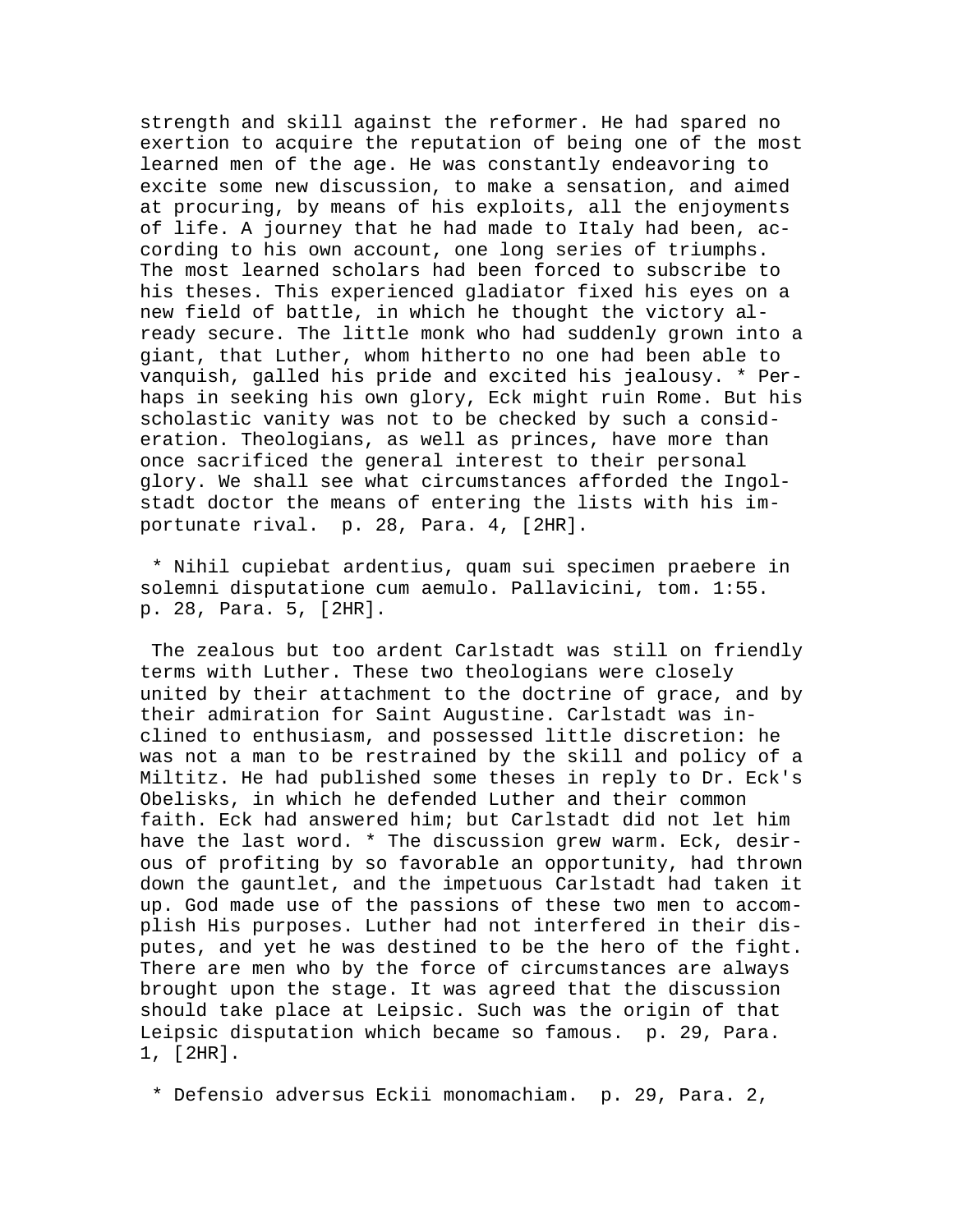$[2HR]$ .

 Eck cared little for disputing with and even conquering Carlstadt: Luther was his great aim. He therefore made every exertion to allure him to the field of battle, and with this view published thirteen theses, \* which he pointed expressly against the chief doctrines already set forth by the reformer. The thirteenth was thus drawn up: "We deny that the Roman church was not raised above the other churches before the time of Pope Sylvester; and we acknowledge in every age, as the successor of St. Peter and the vicar of Jesus Christ, him who has filled the chair and held the faith of St. Peter." Sylvester lived in the time of Constantine the Great; by this thesis, Eck denied, therefore, that the primacy enjoyed by Rome had been conferred on it by that emperor. p. 30, Para. 1, [2HR].

\* Opp. L. 17:242. p. 30, Para. 2, [2HR].

 Luther, who had reluctantly consented to remain silent, was deeply moved as he read these propositions. He saw that they were aimed at him, and felt that he could not honorably avoid the contest. "This man," said he, "calls Carlstadt his antagonist, and at the same time attacks me. But God reigns. He knows what He will bring out of this tragedy. \* It is neither Doctor Eck nor myself that will be at stake. God's purpose will be accomplished. Thanks to Eck, this affair, which hitherto has been mere play, will become serious, and inflict a deadly blow on the tyranny of Rome and of the Roman pontiff." p. 30, Para. 3, [2HR].

 \* Sed Deus in medio deorum; ipse novit quid ex ea tragoedia deducere voluerit. L. Epp. 1:230:232. p. 30, Para. 4, [2HR].

 Rome herself had broken the truce. She did more; in renewing the signal of battle, she began the contest on a point that Luther had not yet attacked. It was the papal supremacy to which Doctor Eck drew the attention of his adversaries. In this he followed the dangerous example that Tetzel had already set. \* Rome invited the blows of the gladiator: and, if she left some of her members quivering on the arena, it was because she had drawn upon herself his formidable arm. p. 31, Para. 1, [2HR].

\* See vol. 1. Pp. 108-109. p. 31, Para. 2, [2HR].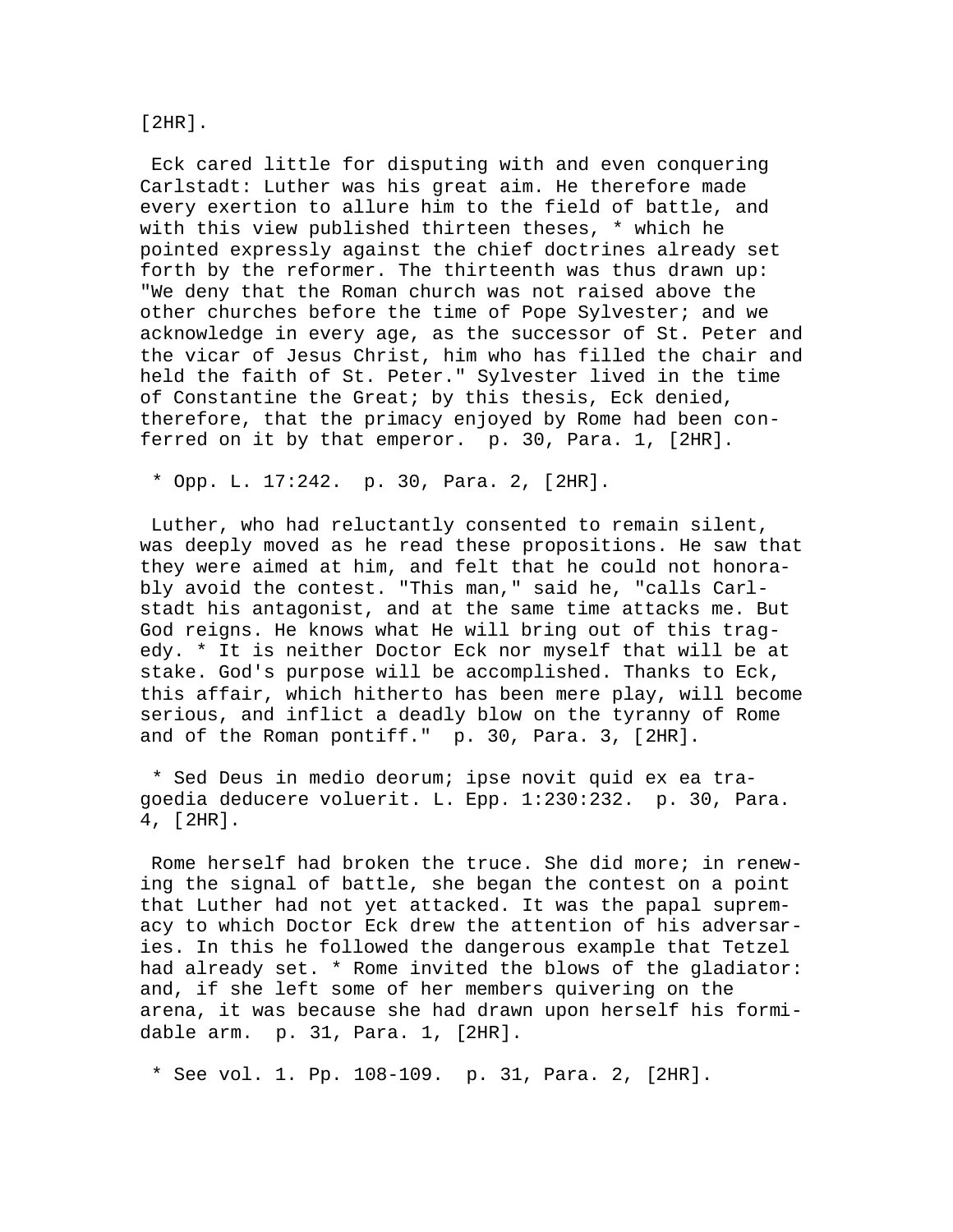The pontifical supremacy once overthrown, the whole edifice would crumble into ruin. The greatest danger was impending over the papacy, and yet neither Miltitz nor Cajetan took any steps to prevent this new struggle. Did they imagine that the Reformation would be vanquished, or were they struck with that blindness which often hurries along the mighty to their destruction? p. 31, Para. 3, [2HR].

 Luther, who had set a rare example of moderation by remaining silent so long, fearlessly replied to the challenge of his antagonist. He immediately published some new theses in opposition to those of Doctor Eck. The last was conceived in these words: "It is by contemptible decretals of Roman pontiffs, composed within the last four centuries, that they would prove the primacy of the church of Rome; but this primacy is opposed by all the credible history of eleven centuries, by the declarations of Holy Scripture, and by the resolutions of the Council of Nice, the holiest of all councils." \* p. 31, Para. 4, [2HR].

\* Opp. L. 17:245. p. 31, Para. 5, [2HR].

 "God knows," wrote he at the same time to the elector, "that I was firmly resolved to keep silence, and that I was glad to see this struggle terminated at last. I have so strictly adhered to the treaty concluded with the papal commissary, that I have not replied to Sylvester Prierio, notwithstanding the insults of my adversaries, and the advice of my friends. But now Doctor Eck attacks me, and not only me, but the university of Wittemberg also. I cannot suffer the truth to be thus covered with opprobrium." \* p. 31, Para. 6, [2HR].

\* L. Epp. 1. 237. p. 31, Para. 7, [2HR].

 At the same time Luther wrote to Carlstadt: "Most excellent Andrew, I would not have you enter upon this dispute, since they are aiming at me. I shall joyfully lay aside my serious occupations to take my part in the sports of these flatterers of the Roman pontiff." \* Then addressing his adversary, he cries disdainfully from Wittemberg to Ingolstadt: "Now, my dear Eck, be brave, and gird thy sword upon thy thigh, thou mighty man. \*\* If I could not please thee as mediator, perhaps I shall please thee better as antagonist. Not that I imagine I can vanquish thee; but because after all the triumphs thou hast gained in Hungary, Lombardy, and Bavaria -- if at least we are to believe thee --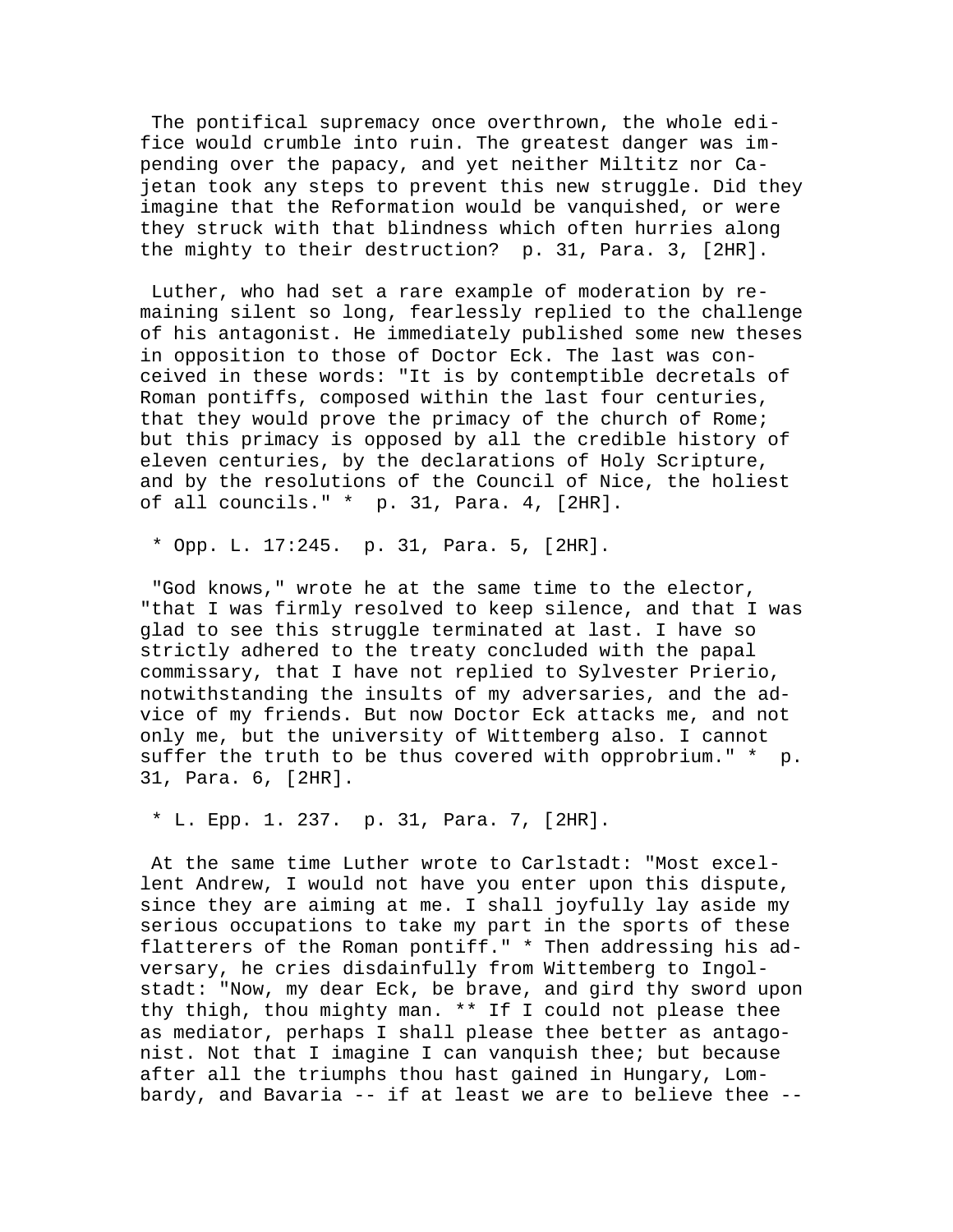I shall give thee opportunity of gaining the title of conqueror of Saxony and Misnia, so that thou shalt for ever he hailed with the glorious title of August." \*\*\* p. 32, Para. 1, [2HR].

 \* Gaudens et ridens posthabeo istorum mea seria ludo. Ibid. 251. \*\* Esto vir fortis et accingere gladio tuo super femur tuum, potentissime! L. Epp. 1:251. \*\*\* Ac si voles semper Augustus saluteris in aeternum. Ibid. p. 32, Para. 2, [2HR].

 All Luther's friends did not share in his courage; for no one had hitherto been able to resist the sophisms of Doctor Eck. But their greatest cause of alarm was the subject of the discussion: the pope's primacy. How can the poor monk of Wittemberg dare oppose that giant who for ages has crushed all his enemies? The courtiers of the elector were alarmed. Spalatin, the prince's confidant and Luther's intimate friend, was filled with anxiety. Frederick was uneasy: even the sword of the knight of the holy sepulcher, with which he had been invested at Jerusalem, \* would be of little avail in this war. The reformer alone did not blench. "The Lord" -- thought he -- "will deliver him into my hands." The faith by which he was animated gave him the means of encouraging his friends: "I entreat you, my dear Spalatin," said he, "do not give way to fear. You well know that if Christ had not been on my side, all that I have hitherto done must have been my ruin. Quite recently has not the duke of Pomerania's chancellor received news from Italy, that I had turned Rome topsy-turvy, and that they knew not how to quiet the agitation? so that it was resolved to attack me, not according to the rules of justice, but by Roman artifices -- such was the expression used - meaning, I suppose, poison, ambush, or assassination. p. 32, Para. 3, [2HR].

\* See vol. 1. Pp. 22-81. p. 32, Para. 4, [2HR].

 "I restrain myself, and from love to the elector and the university I suppress many things that I would publish against Babylon, if I were elsewhere. O my poor Spalatin, it is impossible to speak with truth of the Scriptures and of the church without arousing the beast. Never expect to see me free from danger, unless I abandon the teaching of sound divinity. If this matter be of God, it will not come to an end before all my friends have forsaken me, as Christ was forsaken by his disciples. Truth will stand alone, and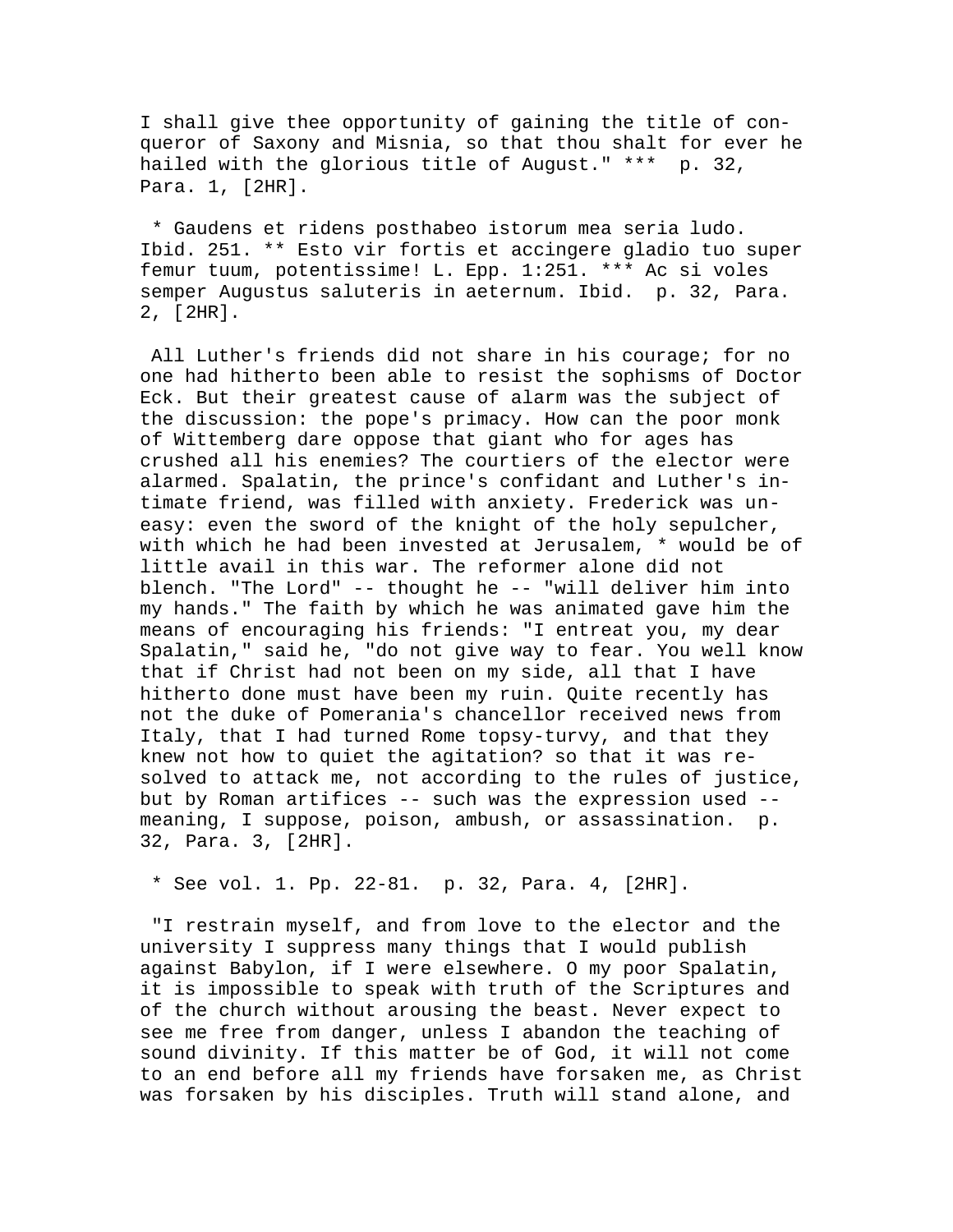will triumph by its own right hand, not by mine, nor yours, nor any other man's. \* If I perish, the world will not perish with me. But, wretch that I am, I fear I am unworthy to die in such a cause." -- "Rome," he wrote again about the same time, "Rome is eagerly longing to kill me, and I am wasting my time in braving her. I have been assured that an effigy of Martin Luther was publicly burnt in the Campo di Fiore at Rome, after being loaded with execrations. I await their furious rage. \*\* The whole world," he continued, "is moved, and totters in body and mind; what will happen, God only knows. For my part, I foresee wars and disasters. The Lord have mercy on us." \*\*\* p. 33, Para. 1, [2HR].

 \* Ea sola sit veritas, quae salvet se dextera sua, non mea, non tua, non ullius hominis. L. Epp. 1:261. \*\* Expecto furorem illorum. L. Epp. 1:280. May 30, 1519. \*\*\* Totus orbis nutat et movetur, tam corpore quam anima. Ibid. p. 33, Para. 2, [2HR].

 Luther wrote letter upon letter to duke George, \* begging this prince, in whose states Leipsic was situated, to give him permission to go and take part in the disputation; but he received no answer. The grandson of the Bohemian king, alarmed by Luther's propositions on the papal authority, and fearing the recurrence of those wars in Saxony of which Bohemia had so long been the theater, would not consent to the doctor's request. The latter therefore resolved to publish an explanation of the 13th thesis. But this writing, far from persuading the duke, made him only the more resolved; he positively refused the sanction required by the reformer to take a share in the disputation, allowing him only to be present as a spectator. \*\* This annoyed Luther very much: yet he had but one desire, to obey God. He resolved to go -- to look on -- and to wait his opportunity. p. 33, Para. 3, [2HR].

 \* Ternis literis, a duce Georgio non potui certum obtinere responsum. Ibid. 282. \*\* Ita ut non disputator, sed spectator futurus Lipsiam ingrederer. L. Opp. In Praef. p. 33, Para. 4, [2HR].

 At the same time the prince forwarded to his utmost ability the disputation between Eck and Carlstadt. George was attached to the old doctrine; but he was upright, sincere, a friend to free inquiry, and did not think that every opinion should be judged heretical, simply because it was offensive to the court of Rome. More than this, the elector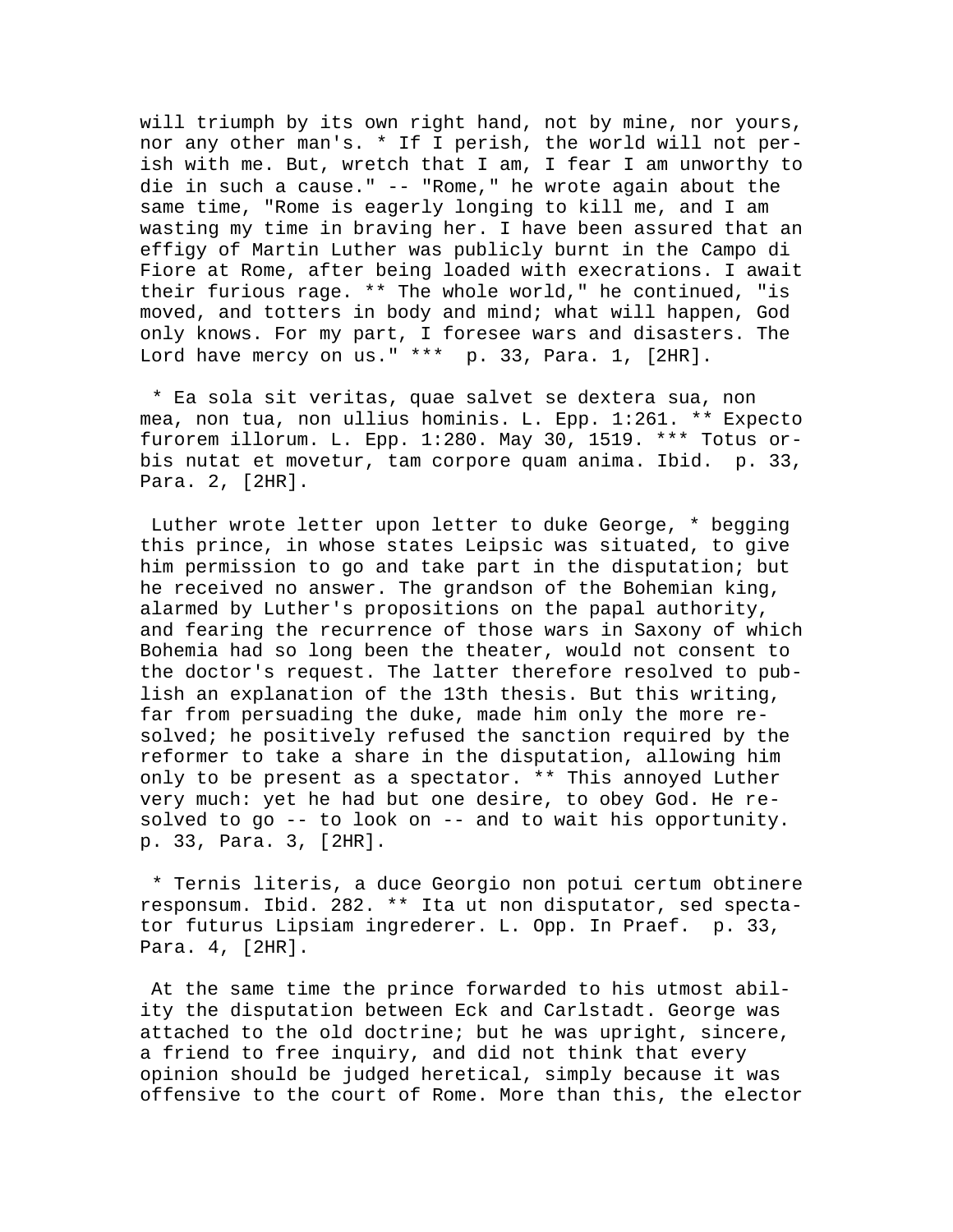used his influence with his cousin; and George, gaining confidence from Frederick's language, ordered that the disputation should take place. \* Adolphus, bishop of Merseburg, in whose diocese Leipsic was situated, saw more clearly than Miltitz and Cajetan the danger of leaving such important questions to the chances of single combat. Rome dared not expose to such hazard the hard-earned fruits of many centuries. All the Leipsic theologians felt no less alarm, and entreated their bishop to prevent the discussion. Upon this, Adolphus made the most energetic representations to duke George, who very sensibly replied: "I am surprised that a bishop should have so great a dread of the ancient and praiseworthy custom of our fathers, the investigation of doubtful questions in matters of faith. If your theologians refuse to defend their doctrines, it would be better to employ the money spent on them in maintaining old women and children, who at least could spin while they were singing." \*\* p. 34, Para. 1, [2HR].

 \* Principis nostri verbo firmatus. L. Epp. 1:255. \*\* Scheinder, Lips. Chr. 4:168. p. 34, Para. 2, [2HR].

 This letter had but little effect on the bishop and his theologians. There is a secret consciousness in error that makes it shrink from examination, even when talking most of free inquiry. After having imprudently advanced, it retreated with cowardice. Truth gave no challenge, but it stood firm: error challenged to the combat, and ran away. Besides, the prosperity of Wittemberg was an object of jealousy to the university of Leipsic. The monks and priests of the latter city begged and entreated their flocks from the pulpit to flee from the new heretics. They vilified Luther; they depicted him and his friends in the blackest colors, in order to excite the ignorant classes against the doctors of the Reformation. \* Tetzel, who was still living, awoke to cry out from the depth of his retreat: "It is the devil who urges them to this contest." \*\* p. 35, Para. 1, [2HR].

 \* Theologi interim me proscindunt..populum Lipsiae inclamant. L. Epp. 1:255. \*\* Das walt der Teufel. Ibid. p. 35, Para. 2, [2HR].

 All the Leipsic professors did not, however, entertain the same opinions: some belonged to the class of indifferents always ready to laugh at the faults of both parties. Among this body was the Greek professor, Peter Mosellanus. He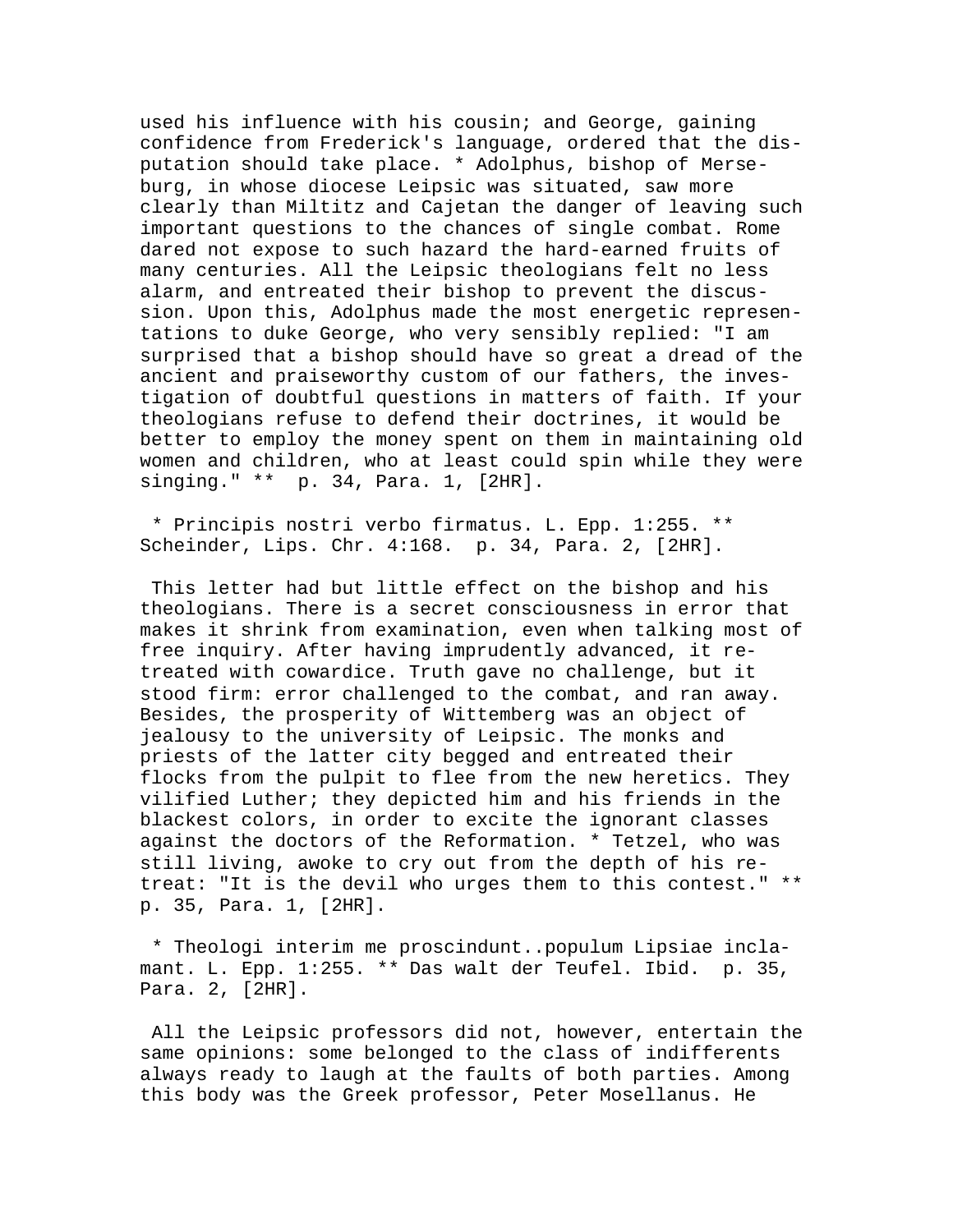cared very little about either John Eck, Carlstadt, or Martin Luther; but he flattered himself that he would derive much amusement from their disputation. "John Eck, the most illustrious of goose-quill gladiators and of braggadocios," wrote he to his friend Erasmus, "John Eck, who like the Aristophanic Socrates despises even the gods themselves, will have a bout with Andrew Carlstadt. The match will end in loud cries. Ten such men as Democritus would find matter for laughter in it."  $*$  p. 35, Para. 3, [2HR].

\* Seckend. p. 201. p. 35, Para. 4, [2HR].

 The timid Erasmus, on the contrary, was alarmed at the very idea of a combat, and his prudence would have prevented the discussion. "If you would take Erasmus's word," wrote he to Melancthon, "you would labor rather in cultivating literature than in disputing with its enemies. \* I think that we should make great progress by this means. Above all, let us never forget that we ought to conquer not only by our eloquence, but also by mildness and moderation." Neither the alarm of the priests nor the discretion of the pacificators could any longer prevent the combat. Each man got his arms ready. p. 35, Para. 5, [2HR].

 \* Malim te plus operae sumere in asserendis bonis literis, quam in sectandis harum hostibus. Corpus Reformatorum, edit. Bretschneider, 1:78, April 22, 1519. p. 35, Para. 6, [2HR].

 CHAPTER 3--- Arrival of Eck and of the Wittembergers -- Amsdorff -- The students -- Carlstadt's accident -- Placard -- Eck and Luther -- The Pleissenburg -- Judges proposed -- Luther objects -- He consents at last. p. 37, Para. 1, [2HR].

 While the electors were meeting at Frankfort to choose an emperor -- June 1519 -- the theologians assembled at Leipsic for an act unnoticed by the world at large, but whose importance was destined to be quite as great for posterity. p. 37, Para. 2, [2HR].

 Eck came first to the rendezvous. On the 21st of June he entered Leipsic with Poliander, a young man whom he had brought from Ingolstadt to write an account of the disputation. Every mark of respect was paid to the scholastic doctor. Robed in his sacerdotal garments, and at the head of a numerous procession, he paraded the streets of the city on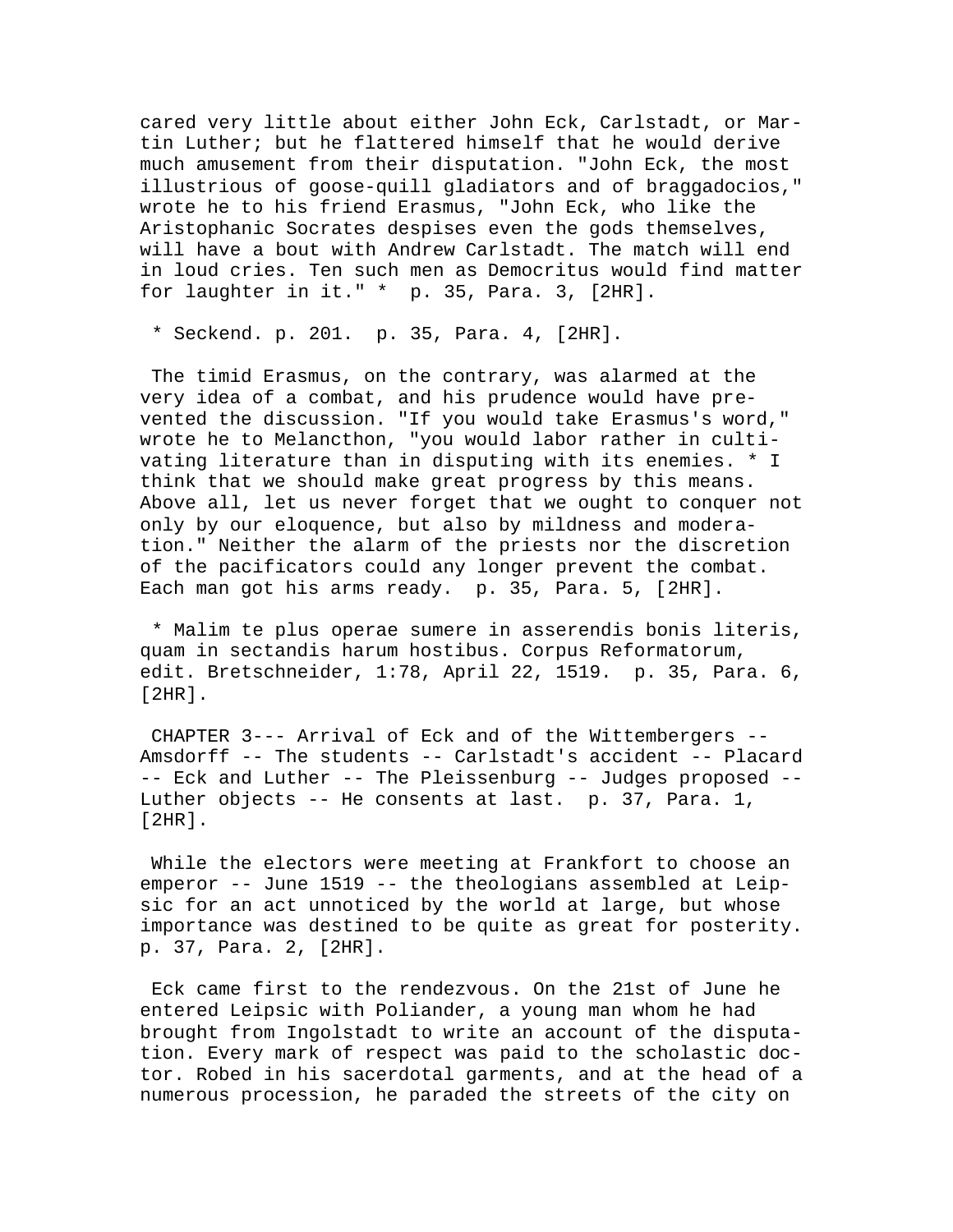the festival of Corpus Christi. All were eager to see him: the inhabitants were on his side, he tells us himself; "yet," adds he, "a report was current in the town that I should be beaten in this combat." p. 37, Para. 3, [2HR].

 On the day succeeding the festival, Friday, June 24, which was the feast of Saint John, the Wittembergers arrived, Carlstadt, who was to contend with Doctor Eck, sat alone in his carriage, and preceded all the rest. Duke Barnim of Pomerania, who was then studying at Wittemberg, and who had been named honorary rector of the university, came next in an open carriage: at each side were seated the two great divines -- the fathers of the Reformation -- Luther and Melancthon. The latter would not quit his friend. "Martin, the soldier of the Lord," he had said to Spalatin, "has stirred up this fetid pool. \* My spirit is vexed when I think of the disgraceful conduct of the papal theologians. Be firm, and abide with us." Luther himself had wished that his Achates, as he called him, should accompany him. p. 37, Para. 4, [2HR].

 \* Martinus, Domini miles, hanc camarinam movit. Corp Ref. 1:82. p. 37, Para. 5, [2HR].

 John Lange, vicar of the Augustines, many doctors in law, several masters of arts, two licentiates in theology, and other ecclesiastics, among whom was Nicholas Amsdorff, closed the procession. Amsdorff, sprung from a noble family, valuing little the brilliant career to which his illustrious birth might have called him, had dedicated himself to theology. The theses on indulgences had brought him to a knowledge of the truth. He had immediately made a bold confession of faith. \* Possessing a strong mind and an ardent character, Amsdorff frequently excited Luther, who was naturally vehement enough, to acts that were perhaps imprudent. Born in exalted rank, he had no fear of the great, and he sometimes spoke to them with a freedom bordering on rudeness. "The gospel of Jesus Christ," said he one day before an assembly of nobles, "belongs to the poor and afflicted -- not to you, princes, lords, and courtiers, who live continually in luxury and pleasures." \* p. 38, Para. 1, [2HR].

 \* Nec cum carne et sanguine diu contulit, sed statim palam ad alios, fidei confessionem constanter edidit. M. Adami Vita Amsdorff. \*\* Weismann, Hist. Eccl. 1:1444. p. 38, Para. 2, [2HR].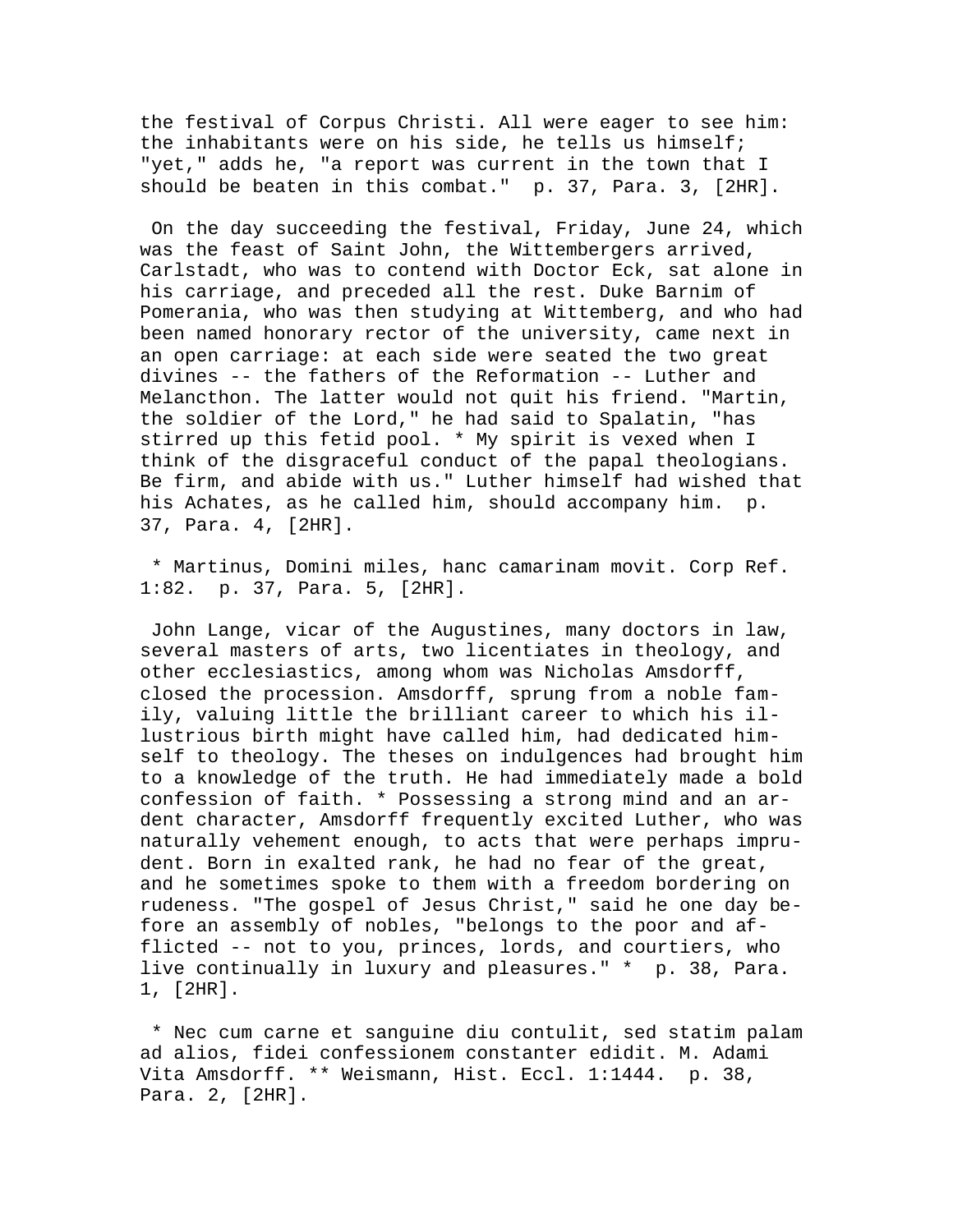But these persons alone did not form the procession from Wittemberg. A great number of students followed their teachers: Eck affirms that they amounted to two hundred. Armed with pikes and halberds, they surrounded the carriages of the doctors, ready to defend them, and proud of their cause. p. 38, Para. 3, [2HR].

 Such was the order in which the cortege of the reformers arrived in Leipsic. They had already entered by the Grimma gate, and advanced as far as St. Paul's cemetery, when one of the wheels of Carlstadt's carriage gave way. The archdeacon, whose vanity was delighted at so solemn an entry, rolled into the mud. He was not hurt, but he was compelled to proceed to his lodgings on foot. Luther's carriage, which followed next, rapidly outstripped him, and bore the reformer in safety to his quarters. The inhabitants of Leipsic, who had assembled to witness the entry of the Wittemberg champions, looked upon this accident as an evil omen to Carlstadt: and erelong the whole city was of opinion that he would be vanquished in the combat, but that Luther would come off victorious. \* p. 38, Para. 4, [2HR].

 \* Seb Froschel vom Priesterthum. Wittemb. 1585. In the Preface. p. 38, Para. 5, [2HR].

 Adolphus of Merseburg was not idle. As soon as he heard of the approach of Luther and Carlstadt, and even before they had alighted from their carriages, he ordered placards to be posted upon the doors of all the churches, forbidding the opening of the disputation under pain of excommunication. Duke George, astonished at this audacity, commanded the town-council to tear down the placards, and committed to prison the bold agent who had ventured to execute the bishop's order. \* George has repaired to Leipsic, attended by all his court, among whom was that Jerome Emser at whose house in Dresden Luther had passed a remarkable evening. \*\* George made the customary presents to the respective combatants. "The duke," observed Eck with vanity, "gave me a fine deer; but he only gave a fawn to Carlstadt." \*\*\* p. 39, Para. 1, [2HR].

 \* Opp. L. 17:245. \*\* See vol. 1. p. 81. \*\*\* Seckend. p. 190. p. 39, Para. 2, [2HR].

 Immediately on hearing of Luther's arrival, Eck went to visit the Wittemberg doctor. "What is this," asked he; "I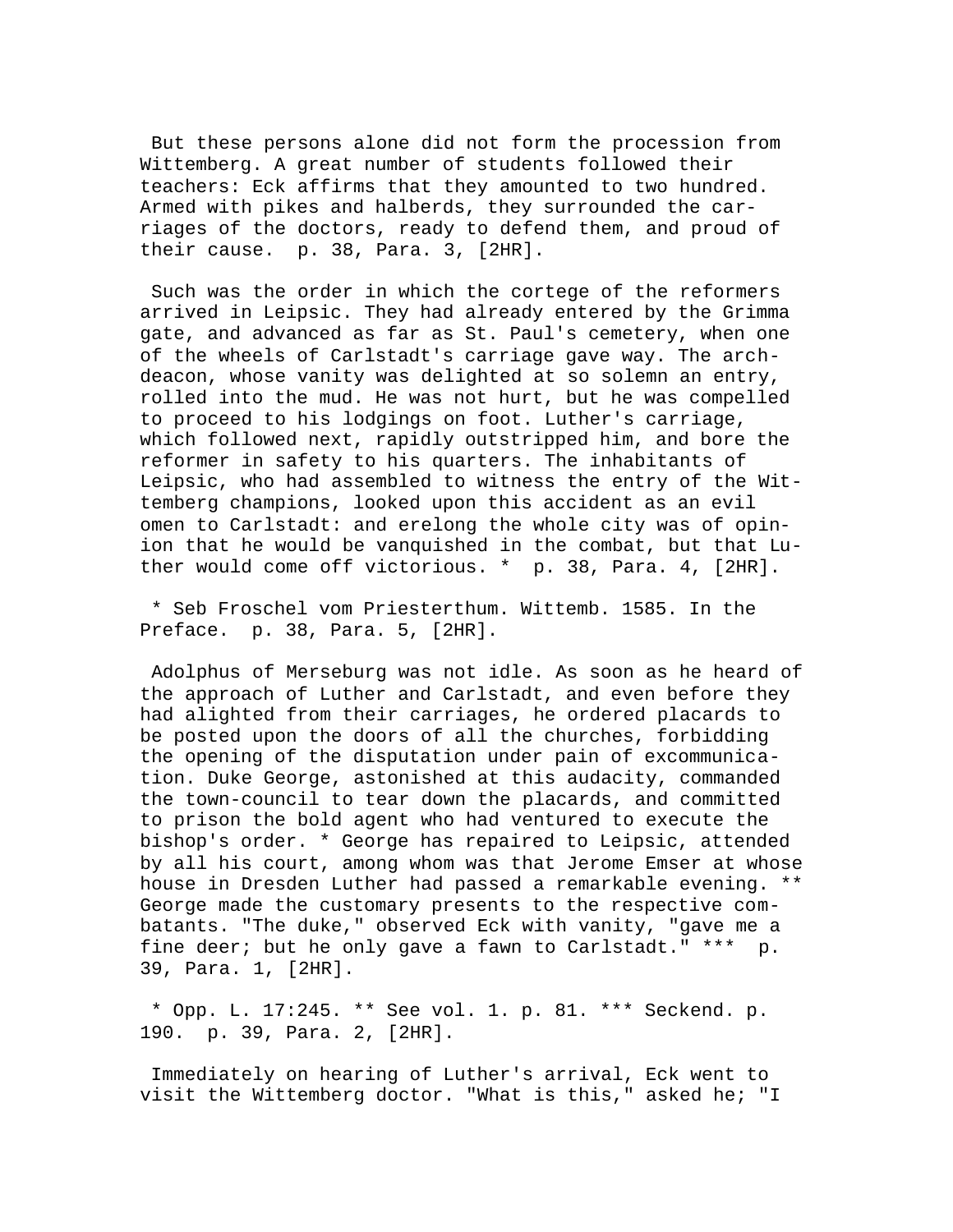am told that you refuse to dispute with me." p. 39, Para. 3, [2HR].

 Luther. "How can I, since the duke has forbidden me?" p. 39, Para. 4, [2HR].

 Eck. "If I cannot dispute with you, I care little about meeting Carlstadt. It was on your account I came here." \* Then after a moment's silence he added: "If I can procure you the duke's permission, will you enter the lists with me?" p. 39, Para. 5, [2HR].

 \* Si tecum non licet disputare, neque cum Carlstatio volo; propter te enim huc veni. (L. Opp. In Praef.) p. 39, Para. 6, [2HR].

 Luther, joyfully. "Procure it for me, and we will fight." p. 39, Para. 7, [2HR].

 Eck immediately waited on the duke, and endeavored to remove his fears. He represented to him that he was certain of victory, and that the papal authority, far from suffering in the dispute, would come forth covered with glory. The ringleader must be attacked: if Luther remains standing, all stands with him; if he falls, everything will fall with him. George granted the required permission. p. 39, Para. 8, [2HR].

 The duke had caused a large hall to be prepared in his palace of the Pleissenburg. Two pulpits had been erected opposite each other; tables were placed for the notaries commissioned to take down the discussion, and benches had been arranged for the spectators. The pulpits and benches were covered with handsome hangings. Over the pulpit of the Wittemberg doctor was suspended the portrait of Saint Martin, whose name he bore; over that of Doctor Eck, a representation of Saint George the champion. "We shall see," said the presumptuous Eck, as he looked at this emblem, "whether I shall not ride over my enemies." Every thing announced the importance that was attached to this contest. p. 40, Para. 1, [2HR].

 On the 25th of June, both parties met at the palace to hear the regulations that were to be observed during the disputation. Eck, who had more confidence in his declamations and gestures than in his arguments, exclaimed, "We will dispute freely and extemporaneously; and the notaries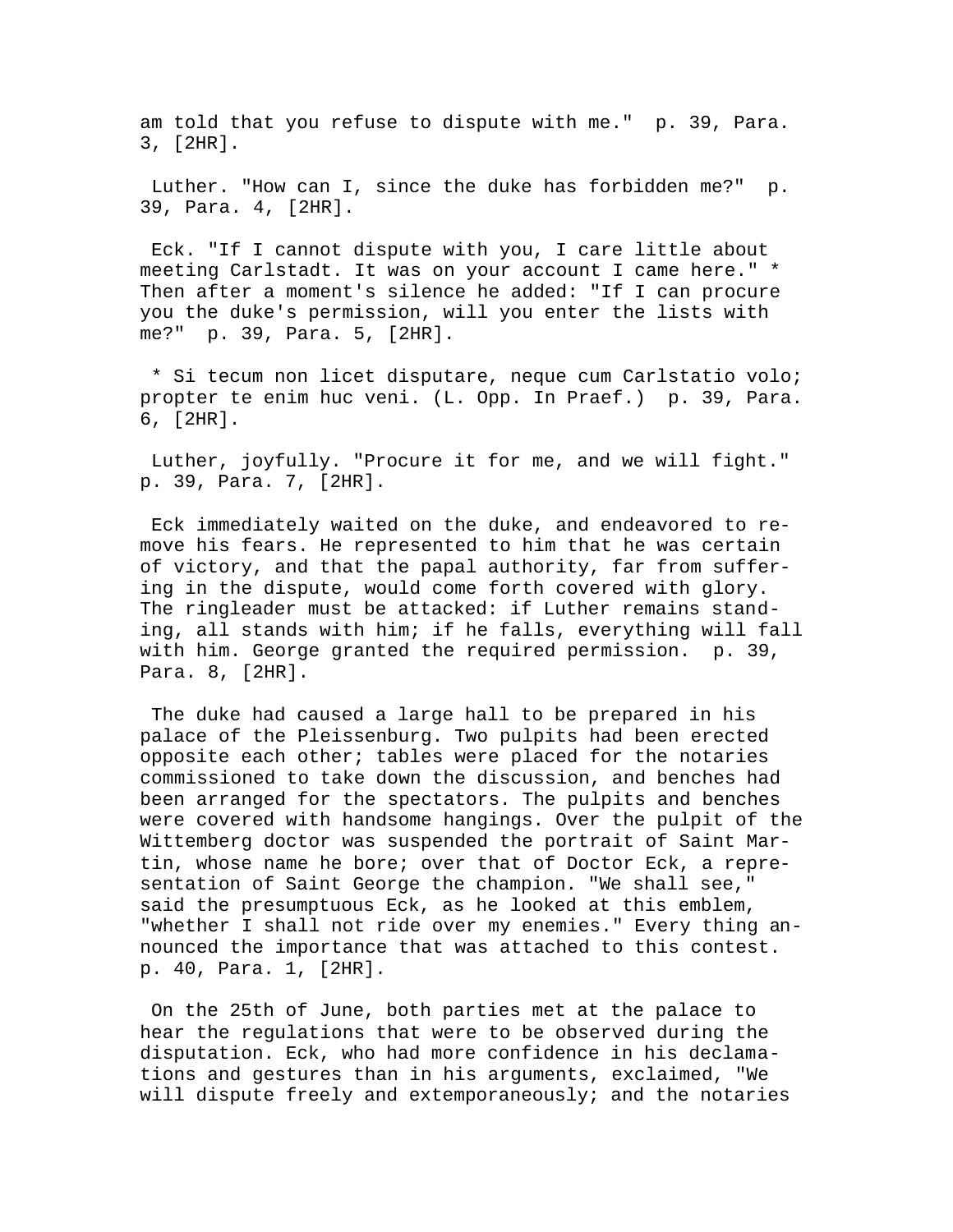shall not take down our words in writing." p. 40, Para. 2,  $[2HR]$ .

 Carlstadt. "It has been agreed that the disputation should be reported, published, and submitted to the judgment of all men." p. 40, Para. 3, [2HR].

 Eck. "To take down every thing that is said is dispiriting to the combatants, and prolongs the battle. There is an end to that animation which such a discussion requires. Do not check the flow of eloquence." \* p. 40, Para. 4, [2HR].

 \* Melancth. Opp. 1:139. Koethe's edition. p. 40, Para. 5,  $[2HR]$ .

 The friends of Doctor Eck supported his proposition, but Carlstadt persisted in his objections. The champion of Rome was obliged to give way. p. 40, Para. 6, [2HR].

 Eck. "Be it so; it shall be taken down. But do not let the notes be published before they have been submitted to the examination of chosen judges." p. 40, Para. 7, [2HR].

 Luther. "Does then the truth of Doctor Eck and his followers dread the light?" p. 40, Para. 8, [2HR].

Eck. "We must have judges." p. 40, Para. 9, [2HR].

Luther. "What judges?" p. 40, Para. 10, [2HR].

 Eck. "When the disputation is finished, we will arrange about selecting them." p. 41, Para. 1, [2HR].

 The object of the partisans of Rome was evident. If the Wittemberg divines accepted judges, they were lost; for their adversaries were sure beforehand of those who would be applied to. If they refused these judges, they would be covered with shame, for their opponents would circulate the report that they were afraid to submit their opinions to impartial arbitrators. p. 41, Para. 2, [2HR].

 The judges whom the reformers demanded were, not any particular individual, whose opinion had been previously formed, but all Christendom. They appealed to this universal suffrage. Besides, it was a slight matter to them if they were condemned, if, while pleading their cause before the whole world, they brought a few souls to the knowledge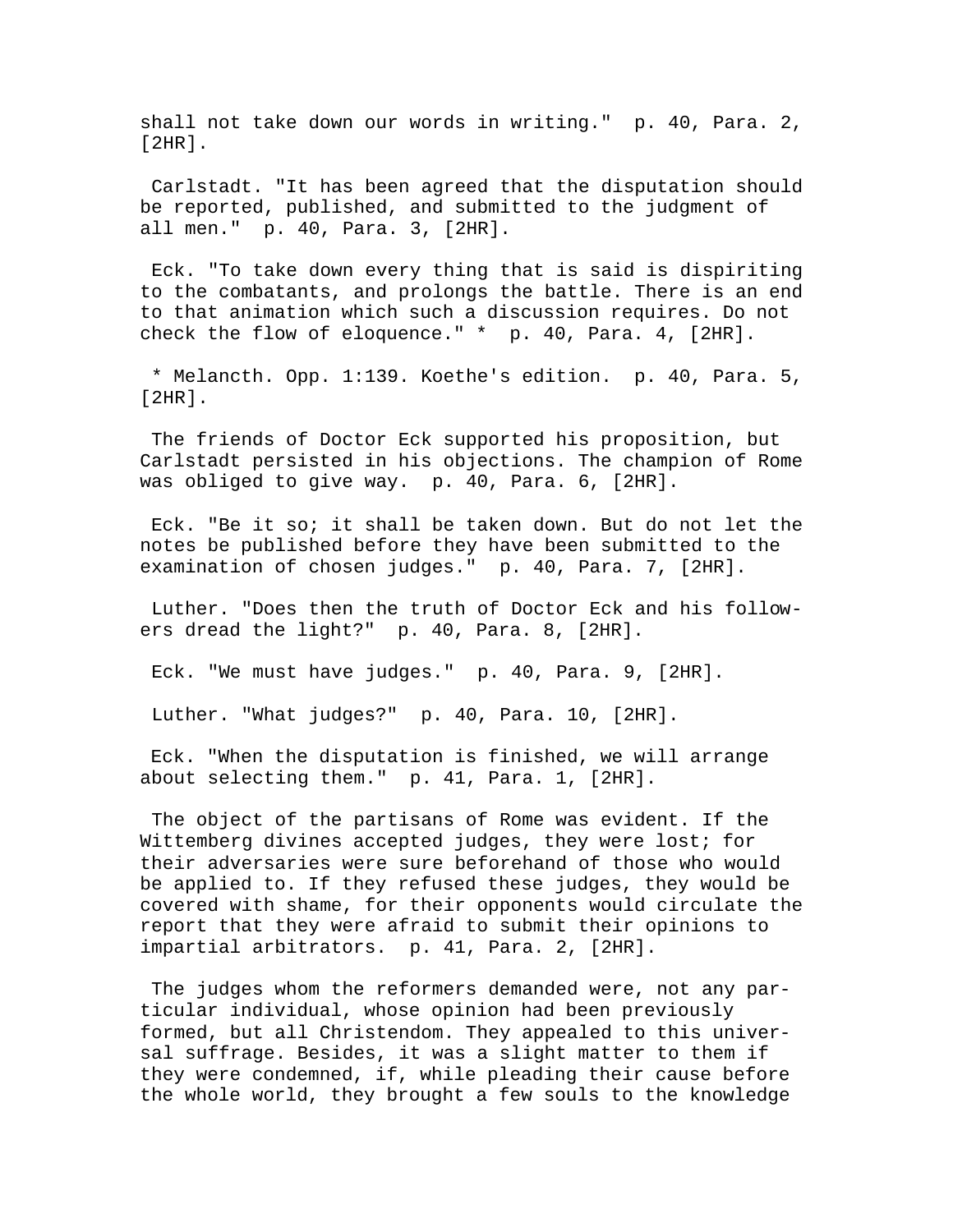of the truth. "Luther," says a Romanist historian, "required all men for his judges; that is, such a tribunal that no urn could have been vast enough to contain the votes." \* p. 41, Para. 3, [2HR].

 \* Aiebat, ad universos mortales pertinere judicium, hoc est ab tribunal cujus colligendis calculis nulla urna satis capax. Palavicini, 1:55. p. 41, Para. 4, [2HR].

 They separated. "See what artifices they employ," said Luther and his friends one to another. "They desire no doubt to have the pope or the universities for judges." p. 41, Para. 5, [2HR].

 In fact, on the next morning the Romanist divines sent one of their number to Luther, who was commissioned to propose that their judge should be  $-$  the pope. . . . . "The pope," said Luther; "how can I possibly agree to this?" "Beware," exclaimed all his friends, "of acceding to conditions so unjust." Eck and his party held another council. They gave up the pope, and proposed certain universities. "Do not deprive us of the liberty which you had previously granted," answered Luther. "We cannot give way on this point," replied they. "Well then," exclaimed Luther, "I will take no part in the discussion." \* p. 41, Para. 6, [2HR].

\* Opp. L. 17:245. p. 41, Para. 7, [2HR].

 Again the parties separated, and this matter was a general topic of conversation throughout the city. "Luther," everywhere exclaimed the Romanists, "Luther will not dispute,. . . . . He will not acknowledge any judge." His words were commented on and misrepresented, and his adversaries endeavored to place them in the most unfavorable light. "What, does he really decline the discussion?" said the reformer's best friends. They went to him and expressed their alarm. "You refuse to take any part in the discussion," cried they. "Your refusal will bring everlasting disgrace on your university and on your cause." This was attacking Luther on his weakest side. "Well then," replied he, his heart overflowing with indignation, "I accept the conditions imposed upon me; but I reserve the right of appeal, and except against the court of Rome. \* p. 41, Para. 8, [2HR].

\* Opp. L. 17:245. p. 41, Para. 9, [2HR].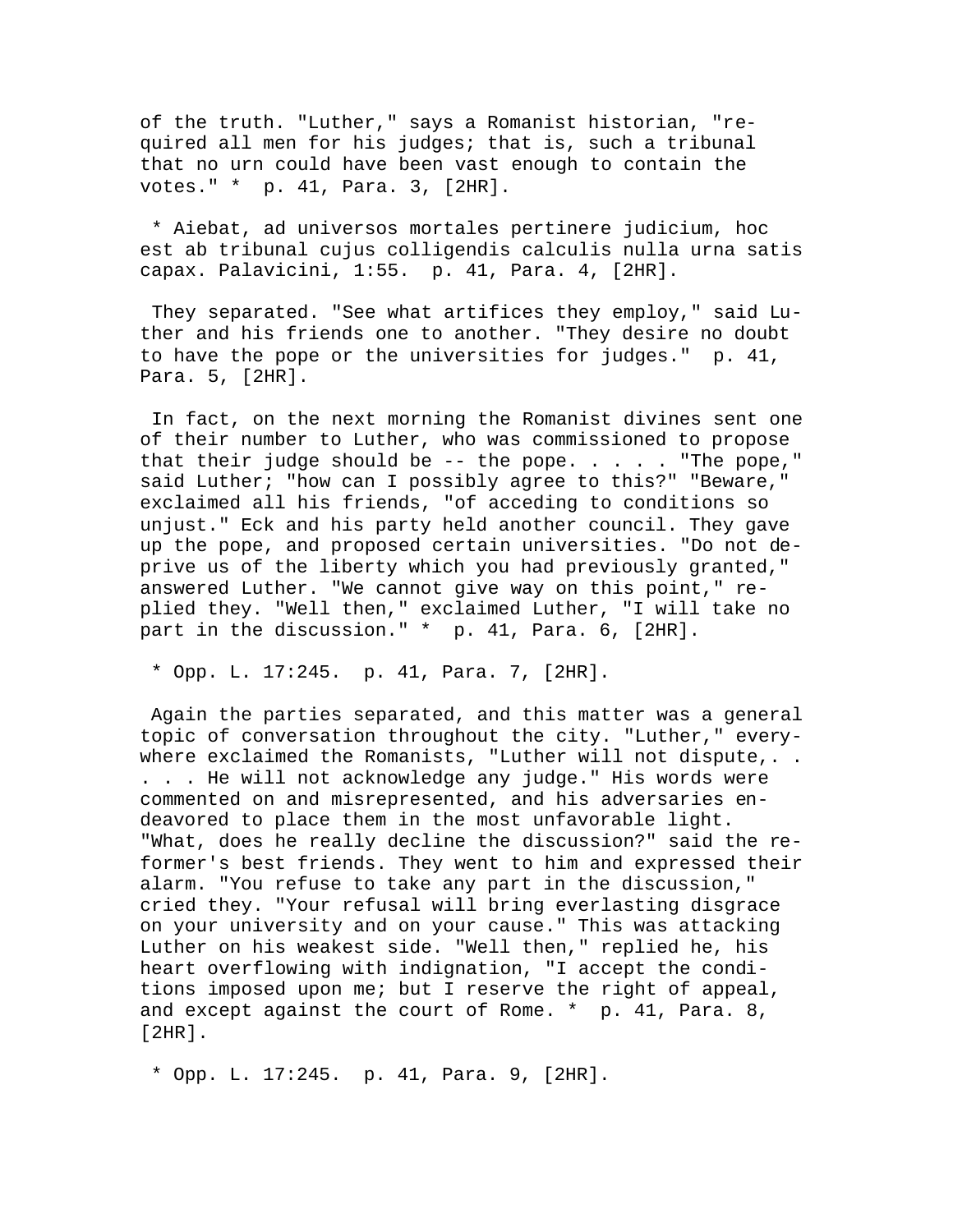CHAPTER 4--- Opening of the disputation -- Speech of Mosellanus -- Veni, Sancte Spiritus -- Portraits of Luther and Carlstadt -- Doctor Eck -- Carlstadt's books -- Merit of congruity -- Natural powers -- Scholastic distinction -- Point at which Rome and the Reformation diverge -- Liberty given to man by grace -- Carlstadt's notes -- Clamor of the spectators -- Melancthon during the disputation -- His opinion -- Eck's manoeuvers -- Luther preaches -- Citizens of Leipsic -- Quarrels between the students and doctors. p. 43, Para. 1, [2HR].

 The 27th of June was the day appointed for the opening of the discussion. Early in the morning the two parties assembled in the college of the university, and thence went in procession to the church of Saint Thomas, where a solemn mass was performed by order and at the expense of the duke. After the service, they proceeded to the ducal palace. At their head were duke George and the duke of Pomerania; after them came counts, abbots, knights, and other persons of distinction, and last of all the doctors of the two parties. A guard composed of seventy-six citizens, armed with halberds, accompanied the train, with banners flying and to the sound of martial music. It halted at the castle-gates. p. 43, Para. 2, [2HR].

 The procession having reached the palace, each took his station in the hall appointed for the discussion. Duke George, the hereditary Prince John, Prince George of Anhalt, then twelve years old, and the duke of Pomerania, occupied the seats assigned them. p. 43, Para. 3, [2HR].

 Mosellanus ascended the pulpit to remind the theologians, by the duke's order, in what manner they were to dispute. "If you fall to quarrelling," said the speaker, "what difference will there be between a theologian in discussion and a shameless duelist? What is your object in gaining the victory, if it be not to recover a brother from the error of his ways?. . . . . It appears to me that each of you should desire less to conquer than to be conquered." \* p. 43, Para. 4, [2HR].

\* Seckend. p. 209. p. 43, Para. 5, [2HR].

 When this address was terminated, sacred music resounded through the halls of the Pleissenburg; all the assembly knelt down, and the ancient hymn of invocation to the Holy Ghost, Veni, Sancte Spiritus \* was sung. This was a solemn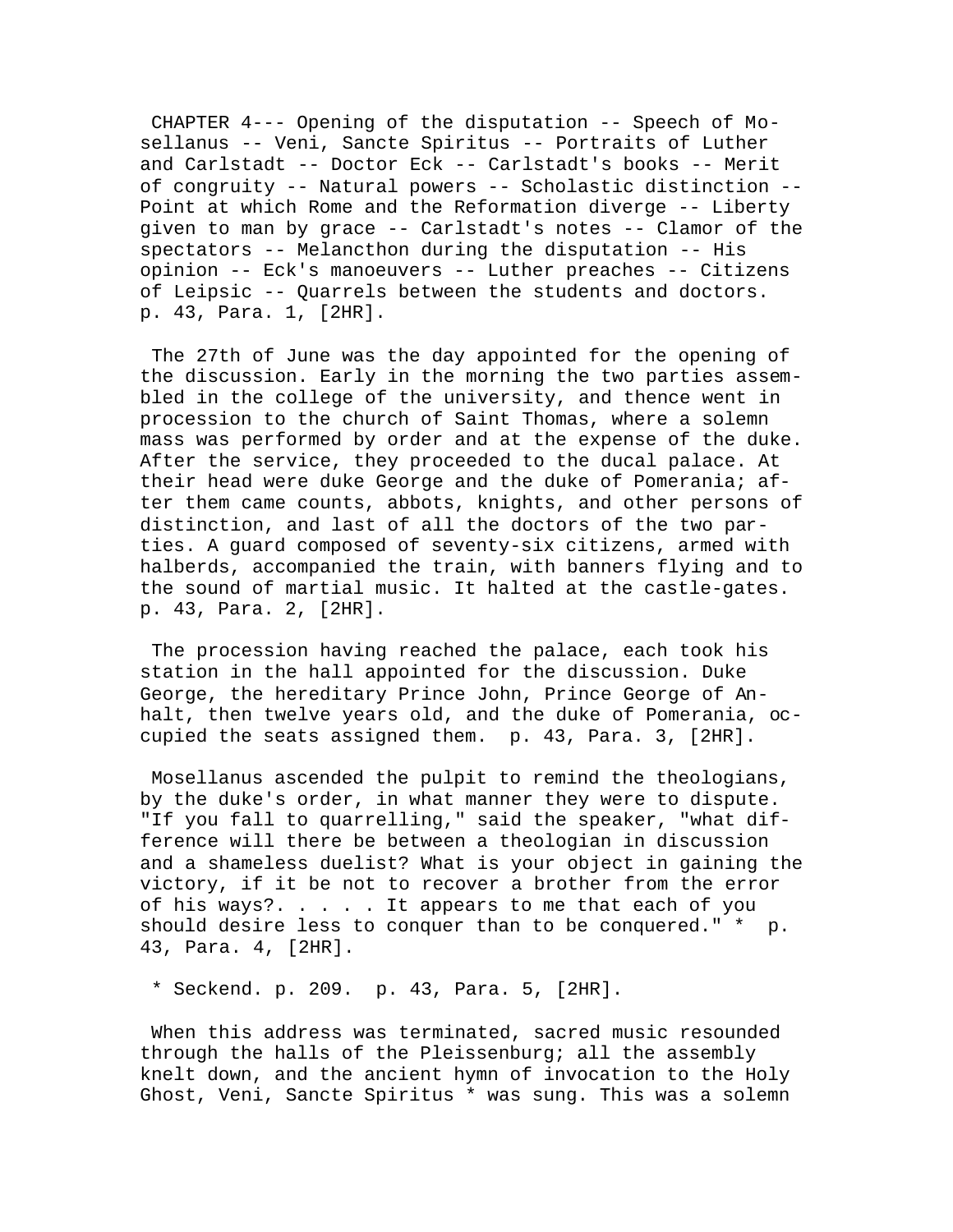moment in the annals of the Reformation. Thrice the invocation was repeated, and while this solemn strain was heard, the defenders of the old doctrine and the champions of the new; the churchmen of the middle ages and those who sought to restore the church of the apostles, here assembled and confounded with one another, humbly bent their heads to the earth. The ancient tie of one and the same communion still bound together all those different minds; the same prayer still proceeded from all those lips, as if pronounced by one heart. p. 44, Para. 1, [2HR].

\* Come, Holy Spirit. p. 44, Para. 2, [2HR].

 These were the last moments of outward -- of dead unity: a new unity of spirit and of life was about to begin. The Holy Ghost was invoked upon the church, and was preparing to answer and to renovate Christendom. The singing and the prayers being ended, they all rose up. The discussion was about to open; but as it was past the hour of noon, it was deferred until two o'clock. p. 44, Para. 3, [2HR].

 The duke invited to his table the principal persons who were to be present at the discussion. After the repast, they returned to the castle. The great hall was filled with spectators. Disputations of this kind were the public meetings of that age. It was here that the representatives of their day agitated the questions that occupied all minds. The speakers were soon at their posts. That the reader may form a better idea of their appearance, we will give their portraits as drawn by one of the most impartial witnesses of the contest. p. 44, Para. 4, [2HR].

 "Martin Luther is of middle stature, and so thin, in consequence of his studies, that his bones may almost be counted. He is in the prime of life, and has a clear and sonorous voice. His knowledge and understanding of the Holy Scriptures is unparalleled; he has the Word of God at his fingers' ends. \* Besides this, he possesses great store of arguments and ideas. One might perhaps desire a little more judgment in arranging his subjects. In conversation he is pleasing and affable; there is nothing harsh or austere about him; he can accommodate himself to every one; his manner of speaking is agreeable and unembarrassed. He displays firmness, and has always a cheerful air, whatever may be his adversaries' threats; so that it is difficult to believe that he could undertake such great things without the divine protection. He is blamed, however, for being more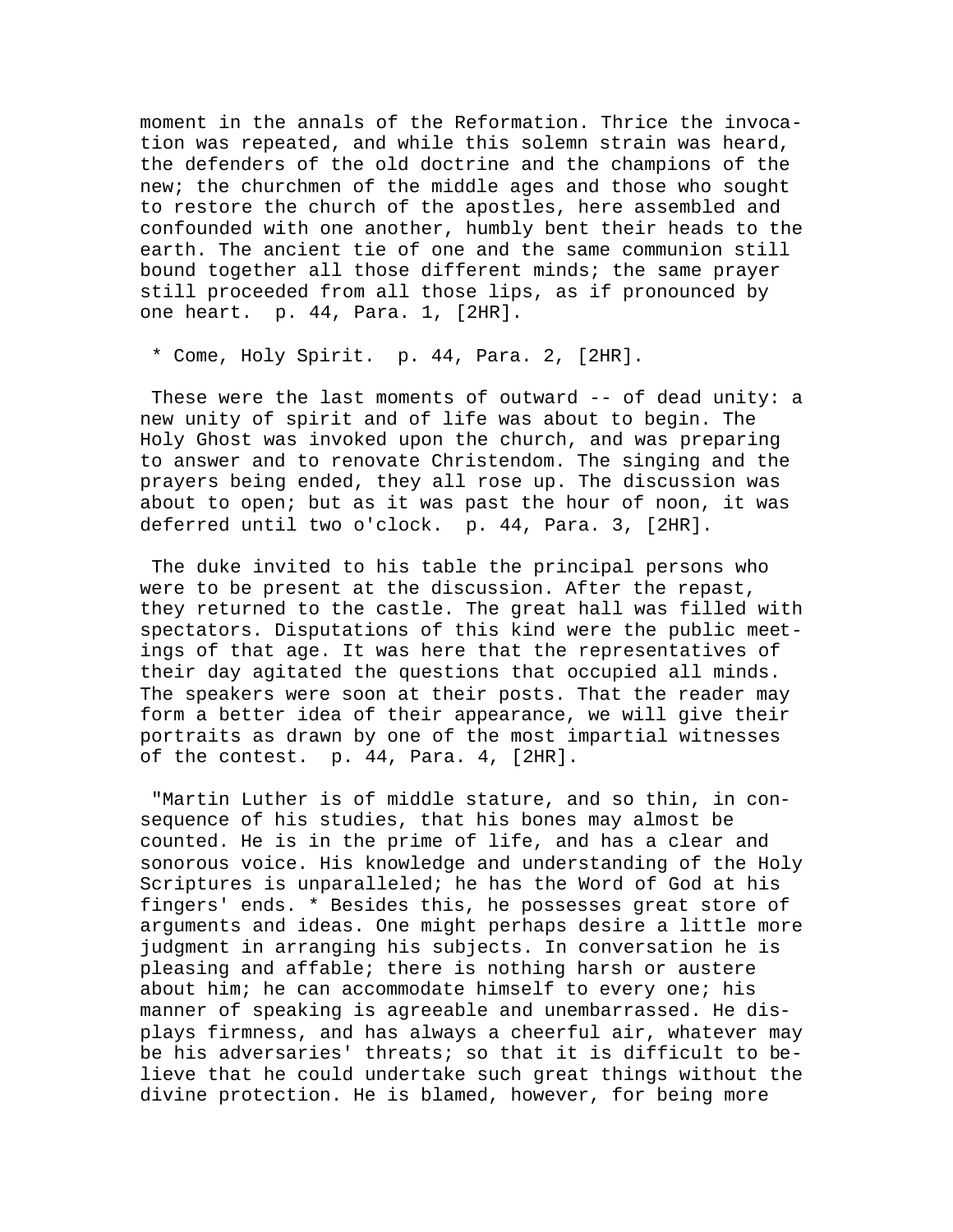caustic, when reproving others, than becomes a theologian, particularly when putting forward novelties in religion. p. 44, Para. 5, [2HR].

 \* Seine Gelehrsamkeit aber und Verstand in heiliger Schrift ist unvergleichlich, so dass er fast alles im Griff hat. Mosellanus in Seckend. p. 206. p. 44, Para. 6, [2HR].

 "Carlstadt is of shorter stature; his complexion is dark and sun-burnt, his voice unpleasing, his memory less trustworthy than Luther's, and he is more inclined to anger. He possesses, however, though in a smaller degree, the qualities that distinguish his friend. p. 45, Para. 1, [2HR].

 "Eck is tall, broad-shouldered, and has a strong and thorough German voice. He has good lungs, so that he would be heard well in a theater, and would even make an excellent town-crier. His accent is rather vulgar than elegant. He has not that gracefulness so much extolled by Fabius and Cicero. His mouth, his eyes, and his whole countenance give you the idea of a soldier or a butcher rather than of a divine. \* He has an excellent memory, and if he had only as much understanding, he would be really a perfect man. But he is slow of comprehension, and is wanting in judgment, without which all other qualities are useless. Hence, in disputing, he heaps together, without selection or discernment, a mass of passages from the Bible, quotations from the fathers, and proofs of all kinds. He has, besides, an impudence almost beyond conception. If he is embarrassed, he breaks off from the subject he is treating of, and plunges into another; he sometimes even takes up his adversary's opinion, clothing it in other words, and with extraordinary skill attributes to his opponent the absurdity he had been himself defending." p. 45, Para. 2, [2HR].

 \* Das Maul, Augen und ganze Gesicht, presentirt ehe einen Fleischer oder Soldaten, als einen Theologum. Ibid. p. 45, Para. 3, [2HR].

 Such, according to Mosellanus, were the men at that time attracting the attention of the crowd which thronged the great hall of the Pleissenburg. p. 46, Para. 1, [2HR].

 The dispute began between Eck and Carlstadt. p. 46, Para. 2, [2HR].

Eck's eyes were fixed for a moment on certain objects that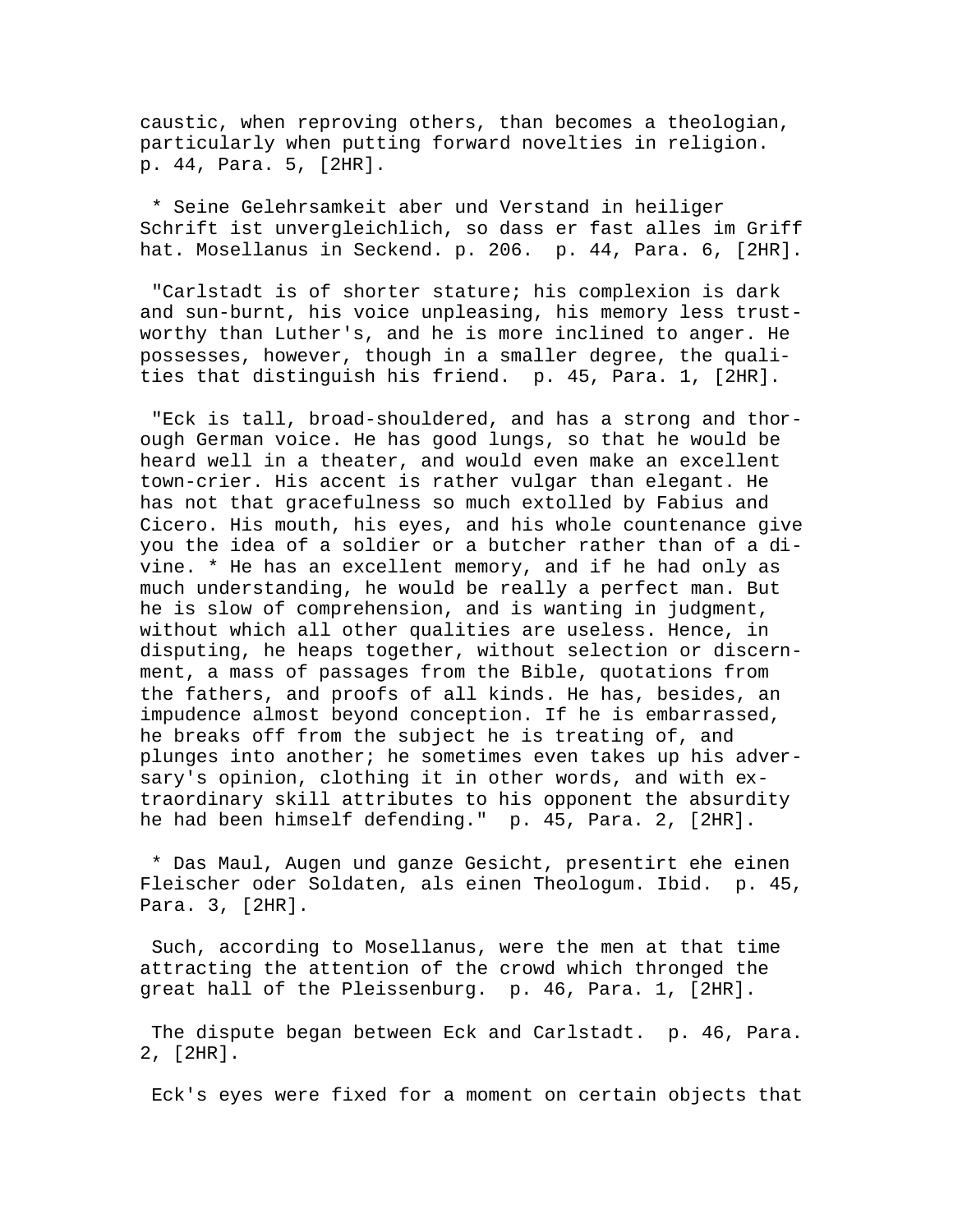lay on the desk of his adversary's pulpit, and which seemed to disturb him; they were the Bible and the holy fathers. "I decline the discussion," exclaimed he suddenly, "if you are permitted to bring your books with you." Surprising that a divine should have recourse to books in order to dispute. Eck's astonishment was still more marvelous. "It is the fig-leaf which this Adam makes use of to hide his shame," \* said Luther. "Did not Augustine consult his books when arguing with the Manicheans?" What did that matter? Eck's partisans raised a great clamor. The other side did the same. "The man has no memory," said Eck. At last it was arranged, according to the wish of the Chancellor of Ingolstadt, that each should rely upon his memory and his tongue only. "Thus then," said many, "the object of this disputation will not be to discover the truth, but what praise is to be conferred on the tongue and the memory of the disputants." p. 46, Para. 3, [2HR].

 \* Praetexit tamen et hic Adam ille folium fici pulcherrimum. L. Epp. 1:294. p. 46, Para. 4, [2HR].

 As we are unable to give the details of this discussion which lasted seventeen days, we shall, as an historian expresses it, imitate the painters, who, when they have to represent a battle, set the most memorable actions in the foreground, and leave the others in the distance. \* p. 46, Para. 5, [2HR].

\* Pallavicini, 1:65. p. 46, Para. 6, [2HR].

 The subject of discussion between Eck and Carlstadt was important. "Man's will, before his conversion," said Carlstadt, "can perform no good work: every good work comes entirely and exclusively from God, who gives man first the will to do, and then the power of accomplishing." This truth had been proclaimed by Scripture, which says: "It is God which worketh in you both to will and to do of his good pleasure;" Philippians 2:13; and by Saint Augustine, who, in his dispute with the Pelagians, had enunciated it in nearly the same terms. Every work in which the love of God and obedience towards Him do not exist is deprived in the eyes of the Almighty of all that can render it good, even should it originate in the best of human motives. Now there is in man natural opposition to God -- an opposition that the unaided strength of man cannot surmount. He has neither the will nor the power to overcome it. This must therefore be effected by the divine will. p. 46, Para. 7, [2HR].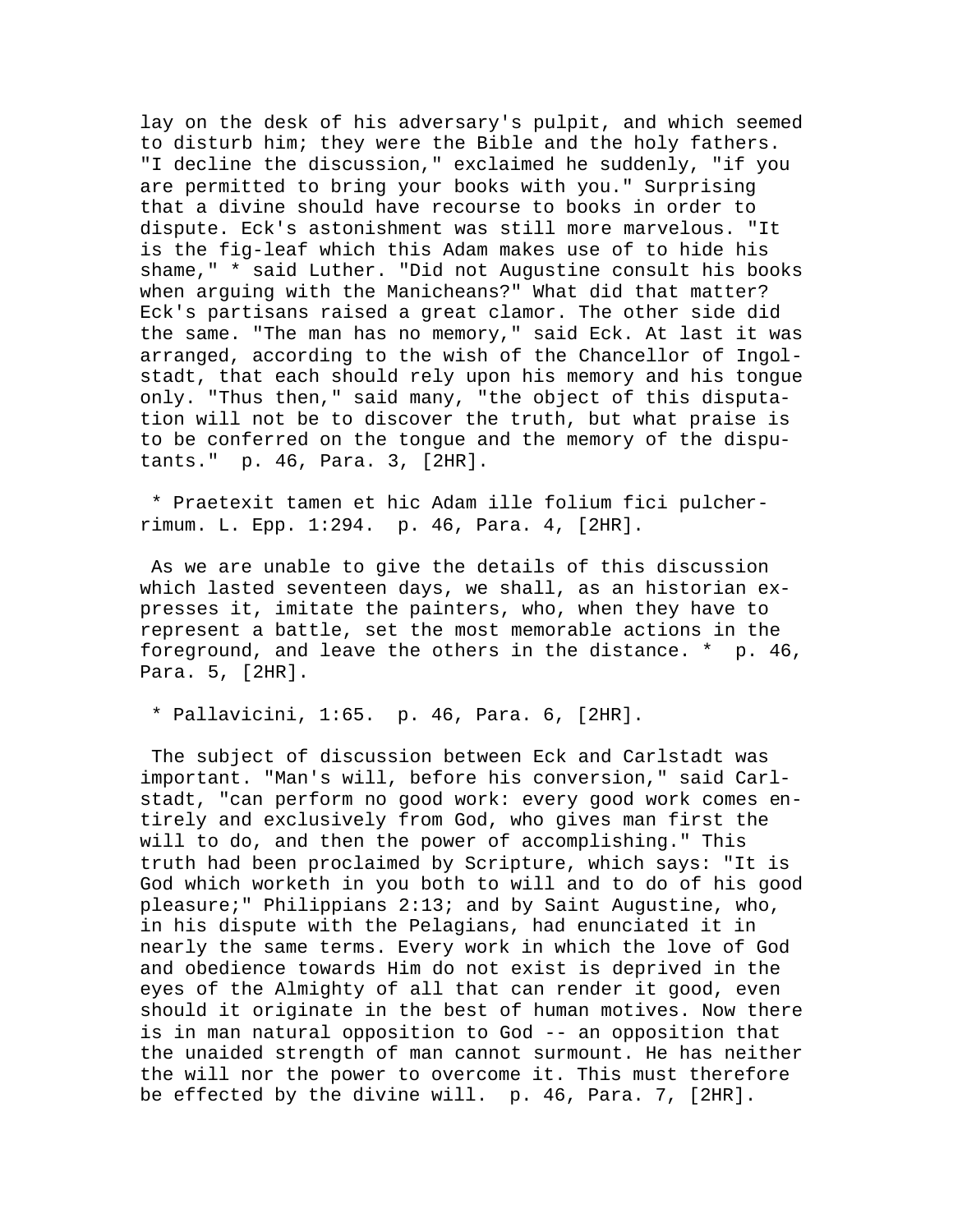This is the whole question of free will -- so simple, and yet so decried by the world. Such had been the doctrine of the church. But the schoolmen had so explained it that it was not recognizable. Undoubtedly -- said they -- the natural will of man can do nothing really pleasing to God; but it can do much towards rendering men meet to receive the grace of God, and more worthy to obtain it. They called these preparations a merit of congruity: \* "because it is congruous," said Thomas Aquinas, "that God should treat with particular favor him who makes good use of his own will." And, as regards the conversion to be effected in man, undoubtedly it must be accomplished by the grace of God, which -- according to the schoolmen -- should bring it about, but not to the exclusion of his natural powers." These powers -- said they -- were not destroyed by sin: sin only opposes an obstacle to their development; but so soon as this obstacle is removed -- and it was this, in their opinion, that the grace of God had to effect -- the action of these powers begins again. The bird, to use one of their favorite comparisons, that has been tied for some time, has in this state neither lost its ability nor forgotten the art of flying; but some hand must loose the bonds, in order that he may again make use of his wings. This is the case with man, said they. \*\* p. 47, Para. 1, [2HR].

 \* Meritum congruum. \*\* Planck, 1:176. p. 47, Para. 2, [2HR].

 Such was the question agitated between Eck and Carlstadt. At first Eck had appeared to oppose all Carlstadt's propositions on this subject; but finding his position untenable, he said: "I grant that the will has not the power of doing a good work, and that it receives this power from God" -- "Do you acknowledge then," asked Carlstadt, overjoyed at obtaining so important a concession, "that every good work comes entirely from God?" "The whole good work really proceeds from God, but not wholly," cunningly replied the scholastic doctor. "Truly, this is a discovery not unworthy of the science of divinity," exclaimed Melancthon. "An entire apple," continued Eck, "is produced by the sun, but not entirely and without the co-operation of the plant." \* Most certain it has never yet been maintained that an apple is produced solely by the sun. p. 47, Para. 3, [2HR].

\* Quanquam totum opus Dei sit, non tamen totaliter a Deo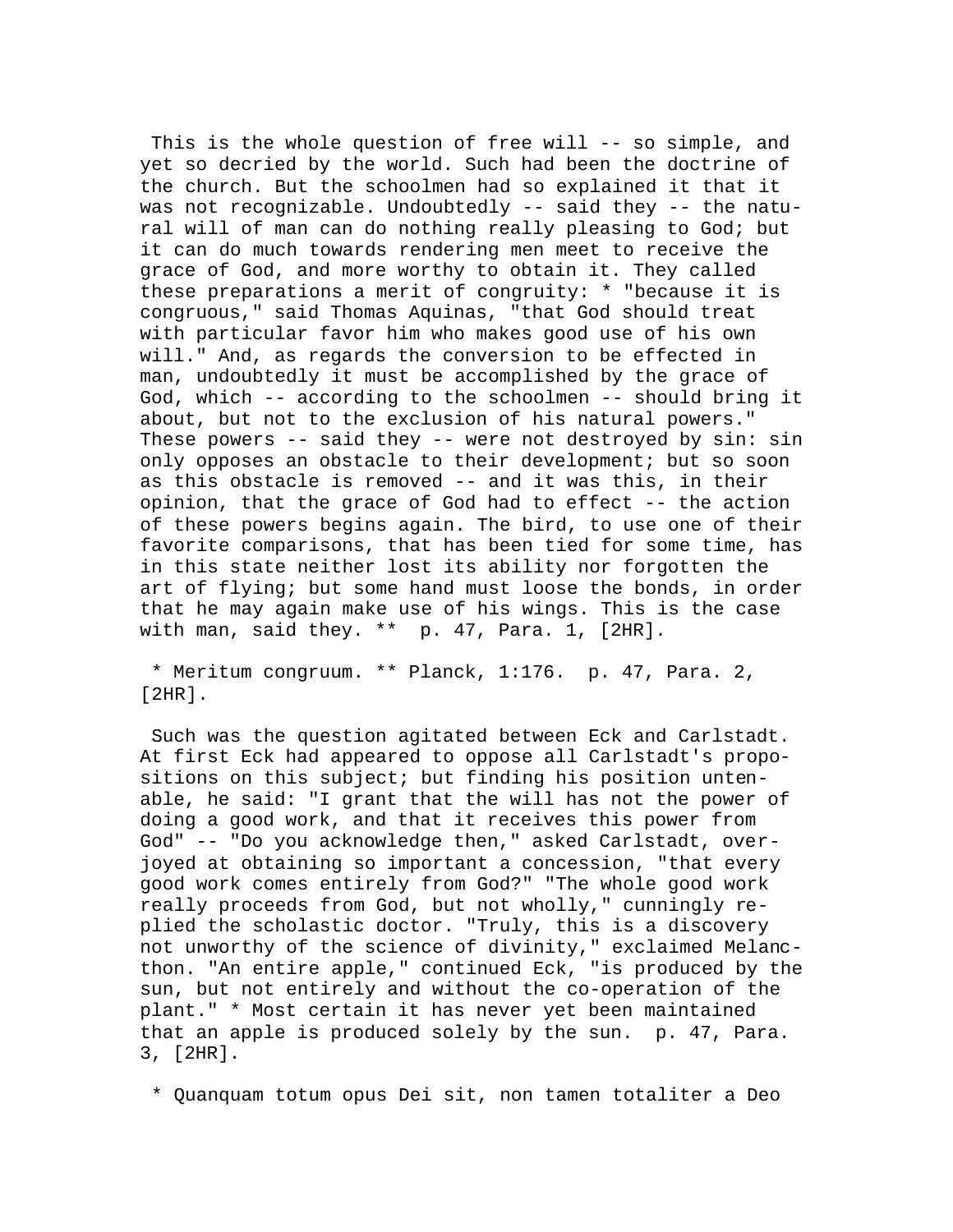esse quemadmodum totum pomum efficitur a sole, sed non a sole totaliter et sine plantae efficentia. Pallavicini, 1:58. p. 47, Para. 4, [2HR].

 Well then, said the opponents, plunging deeper into this important and delicate question of philosophy and religion, let us inquire how God acts upon man, and how man conducts himself under this action. "I acknowledge," said Eck, "that the first impulse in man's conversion proceeds from God, and that the will of man in this instance is entirely passive." \* Thus far the two parties were agreed. "I acknowledge," said Carlstadt, "that after this first impulse which proceeds from God, something must come on the part of man, something that St. Paul denominates will, and which the fathers entitle consent." Here again they were both agreed: but from this point they diverged. "This consent of man," said Eck, "comes partly from our natural will, and partly from God's grace." \*\* "No," said Carlstadt, "God must entirely create this will in man." \*\*\* Upon this Eck manifested anger and astonishment at hearing words so fitted to make man sensible of his nothingness. "Your doctrine," exclaimed he, "converts a man into a stone, a log, incapable of any reaction." "What," replied the reformers, "the faculty of receiving this strength which God produces in him, this faculty which -- according to us -- man possesses, does not sufficiently distinguish him from a log or a stone?" "But," said their antagonist, "by denying that man has any natural ability, you contradict all experience." "We do not deny," replied they, "that man possesses a certain ability, and that he has the power of reflection, meditation, and choice. We consider this power and ability as mere instruments that can produce no good work, until the hand of God has set them in motion. They are like a saw in the hands of a sawyer." \*\*\*\* p. 48, Para. 1, [2HR].

 \* Motionem seu inspiationem prevenientem esse a solo Deo; et ibi liberum arbitrium habet se passive. \*\* Partim a Deo, partim a libero arbitrio. \*\*\* Consentit homo, sed consensus est donum Dei. Consentire non est agere. \*\*\*\* Ut serra in manu hominis trahentis. p. 48, Para. 2, [2HR].

 The great doctrine of free will was here discussed; and was easy to demonstrate that the doctrine of the reformers did not deprive man of his liberty as a moral agent, and make him a mere passive machine. The liberty of a moral agent consists in his power of acting conformably to his choice. Every action performed without external constraint,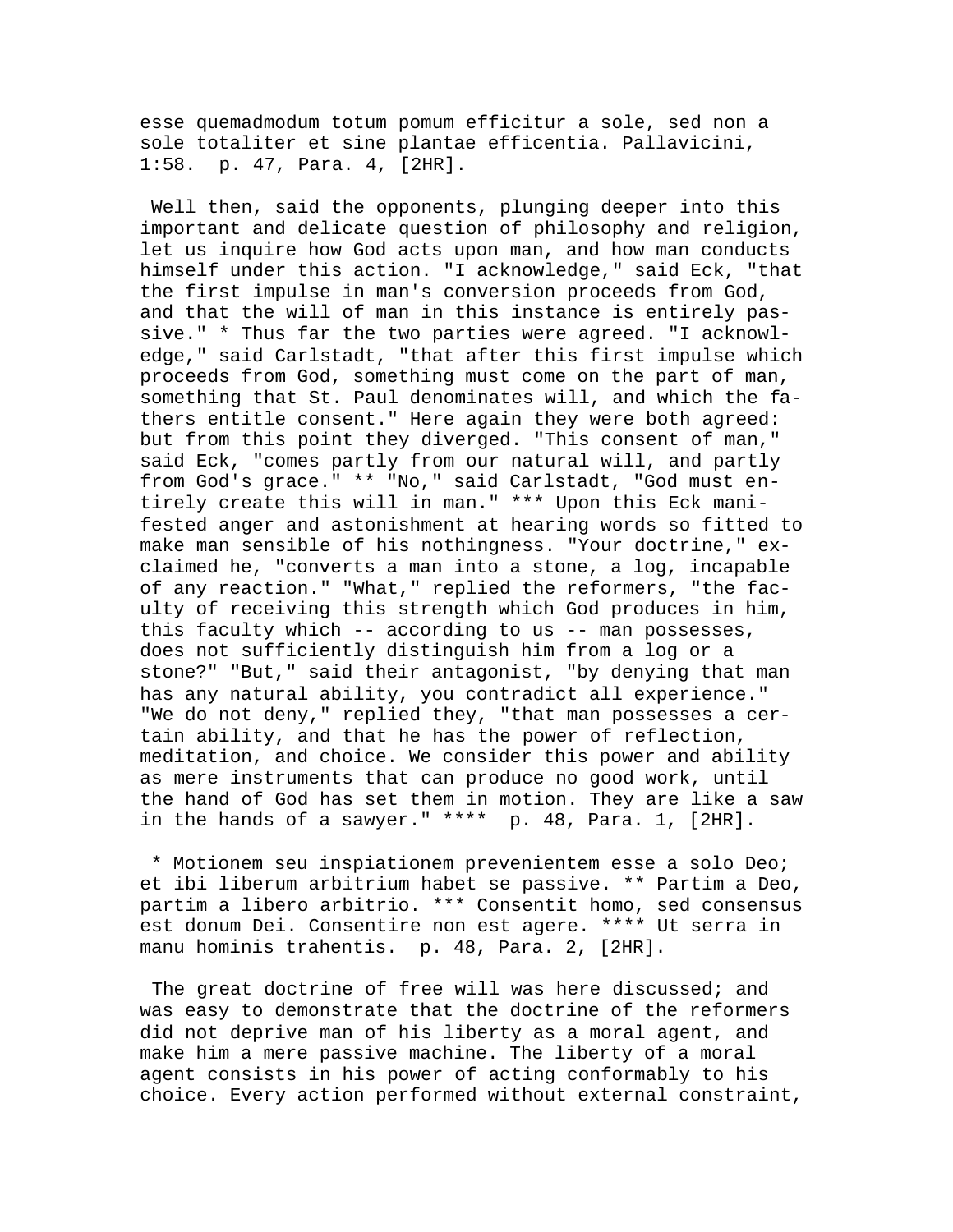and in consequence of the determination of the soul itself, is a free action. The soul is determined by motives; but we continually observe the same motives acting differently on different minds. Many men do not act in conformity with the motives of which, however, they acknowledge the full force. This inefficacy of motives proceeds from the obstacles opposed to them by the corruption of the understanding, and of the heart. But God, by giving man a new heart and a new spirit, removes these obstacles; and by removing them, far from depriving him of his liberty, He takes away, on the contrary, everything that prevented him from acting freely, from listening to the voice of his conscience, and, in the words of the gospel, makes him free indeed. John 8:36. p. 49, Para. 1, [2HR].

 A trivial circumstance interrupted the discussion. We learn from Eck, \* that Carlstadt had prepared a number of arguments; and, like many public speakers of our own day, he was reading what he had written. Eck saw in this the tactics of a mere learner, and objected to it. Carlstadt, embarrassed, and fearing that he should break down if he were deprived of his papers, persisted. "Ah," exclaimed the schoolman, proud of the advantage he thought he had obtained, "his memory is not so good as mine." The point was referred to the arbitrators, who permitted the reading of extracts from the fathers, but decided that in other respects the disputants should speak extempore. p. 49, Para. 2, [2HR].

\* Seckend, p. 192. p. 49, Para. 3, [2HR].

 This first part of the disputation was often interrupted by the noise of the spectators. They were in commotion, and frequently raised their voices. Any proposition that offended the ears of the majority immediately excited their clamors, and then, as in our own days, the galleries were often called to order. The disputants themselves were sometimes carried away by the heat of discussion. p. 50, Para. 1, [2HR].

 Near Luther sat Melancthon, who attracted almost as much attention as his neighbor. He was of small stature, and appeared little more than eighteen years old. Luther, who was a head taller, seemed connected with him in the closest friendship; they came in, went out, and took their walks together. "To look at Melancthon," wrote a Swiss theologian who studied at Wittemberg, \* "you would say he was a mere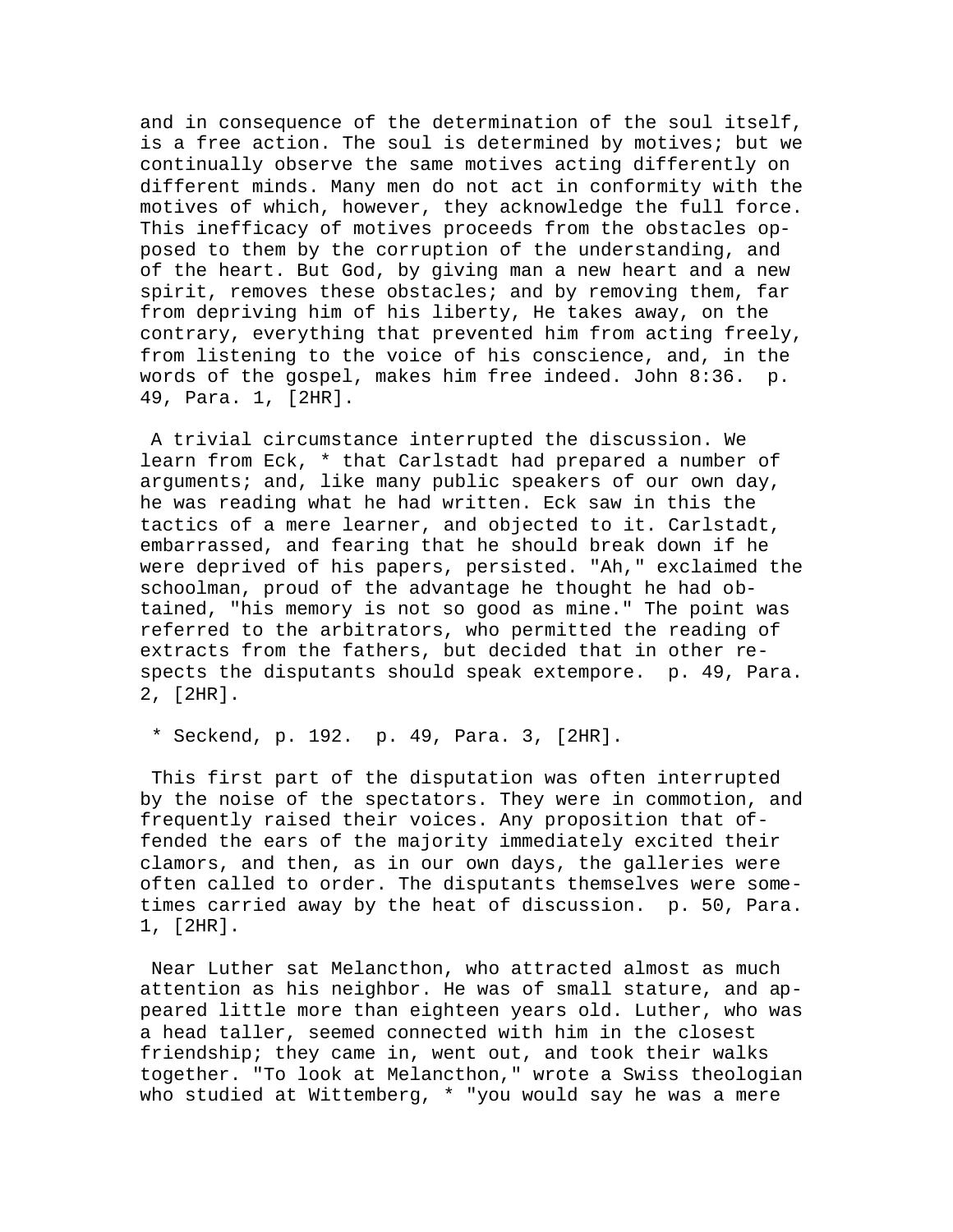boy; but in understanding, learning, and talent, he is a giant, and I cannot comprehend how such heights of wisdom and genius can be found in so small a body." Between the sittings, Melancthon conversed with Carlstadt and Luther. He aided them in preparing for the combat, and suggested the arguments with which his extensive learning furnished him; but during the discussion he remained quietly seated among the spectators, and carefully listened to the words of the theologians. \*\* From time to time, however, he came to the assistance of Carlstadt; and when the latter was near giving way under the powerful declamation of the Chancellor of Ingolstadt, the young professor whispered a word, or slipped him a piece of paper, on which the answer was written. Eck having perceived this on one occasion, and feeling indignant that this grammarian, as he called him, should dare interfere in the discussion, turned towards him and said haughtily: "Hold your tongue, Philip; mind your studies, and do not disturb me." \*\*\* Perhaps Eck at that time foresaw how formidable an opponent he would afterwards find in this young man. Luther was offended at the gross insult directed against his friend. "Philip's judgment," said he, "has greater weight with me than that of a thousand Doctor Ecks." p. 50, Para. 2, [2HR].

 \* John Kessler, afterwards the reformer of Saint Gall. \*\* Lipsicae pugnae otiosus spectator in reliquo vulgo sedi. Corp. Ref. 1:111. \*\*\* Tace tu, Philippe, ac tua studia cura, nec me perturba Corp. Ref. 1:149. p. 50, Para. 3, [2HR].

 The calm Melancthon easily detected the weak points of the discussion. "We cannot help feeling surprise," said he, with that wisdom and beauty which we find in all his words, "when we think of the violence with which these subjects were treated. How could any one expect to derive any profit from it? The Spirit of God loves retirement and silence: it is then that it penetrates deep into our hearts. The bride of Christ does not dwell in the streets and market-places, but leads her Spouse into the house of her mother." \* p. 51, Para. 1, [2HR].

\* Melancth. Opp. p. 134. p. 51, Para. 2, [2HR].

 Each party claimed the victory. Eck strained every nerve to appear the conqueror. As the points of divergence almost touched each other, he frequently exclaimed that he had convinced his opponent; or else, like another Proteus --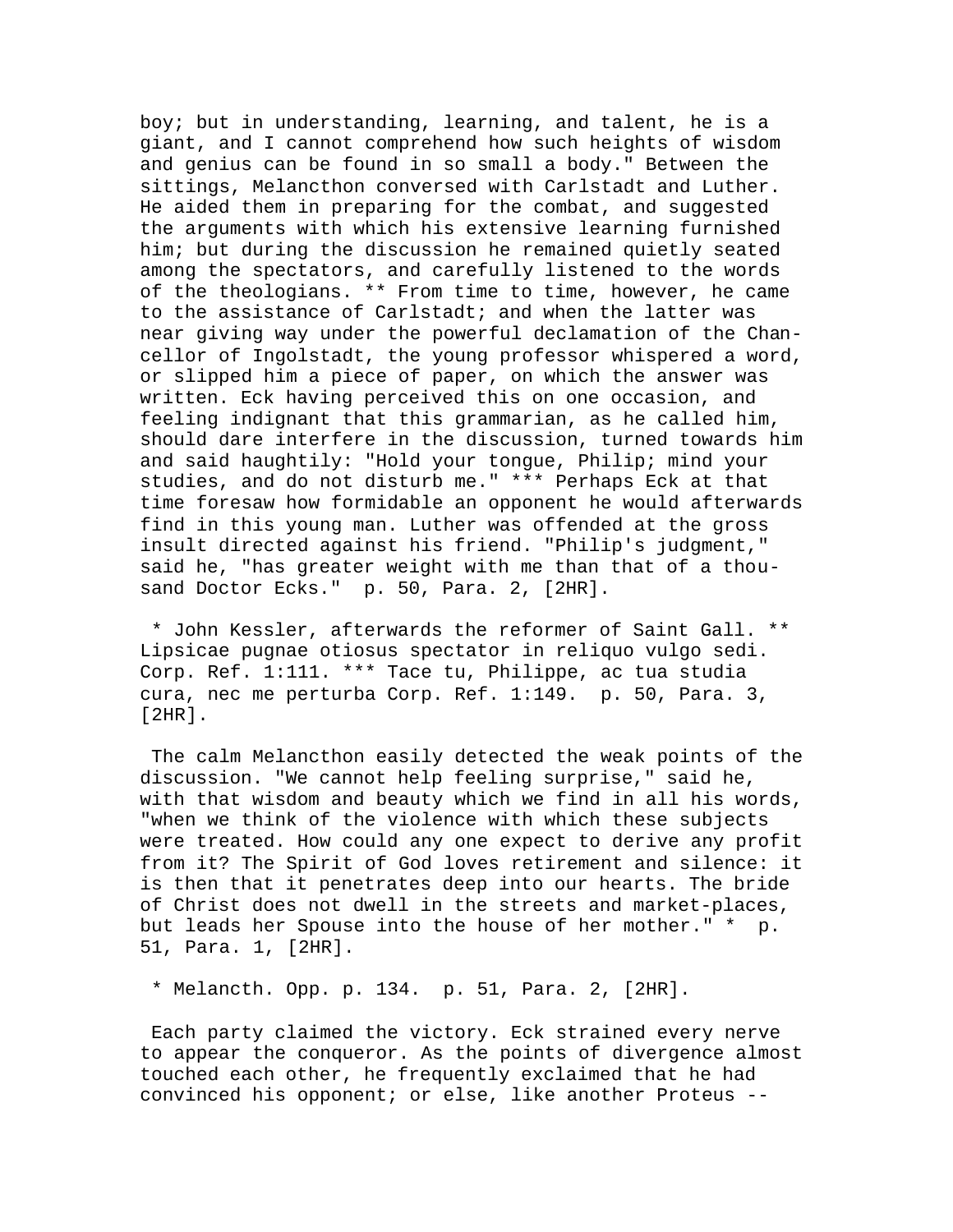said Luther -- he suddenly turned round, put forth Carlstadt's opinions in other words, and asked him, with a tone of triumph, if he did not find himself compelled to yield. And the unskillful auditors, who could not detect the manoeuver of the sophist, applauded and exulted with him. In many respects they were not equally matched. Carlstadt was slow, and on some occasions did not reply to his adversary's objections until the next day. Eck, on the contrary, was a master in his science, and found whatever he required at the very instant. He entered the hall with a disdainful air; ascended the rostrum with a firm step; and there he tossed himself about, paced to and fro, spoke at the full pitch of his sonorous voice, had a reply ready for every argument, and bewildered his hearers by his memory and skill. And yet, without perceiving it, Eck conceded during the discussion much more than he had intended. His partisans laughed aloud at each of his devices; "but -- said Luther -- I seriously believe that their laughter was mere pretense, and that in their hearts they were annoyed at seeing their chief, who had commenced the battle with so many bravados, abandon his standard, desert his army, and become a shameless runaway." \* p. 51, Para. 3, [2HR].

 \* Relictis signis desertorem exercitus et transfugam factum. L. Opp. 1:295. p. 51, Para. 4, [2HR].

 Three or four days after the opening of the conference, the disputation was interrupted by the festival of Peter and Paul the apostles. p. 52, Para. 1, [2HR].

 On this occasion the duke of Pomerania requested Luther to preach before him in his chapel. Luther cheerfully consented. But the place was soon crowded, and as the number of hearers kept increasing, the assembly was transferred to the great hall of the castle, in which the discussion was held. Luther chose his text from the gospel of the day, and preached on the grace of God and the power of Saint Peter. What Luther ordinarily maintained before an audience composed of men of learning, he then set before the people. Christianity causes the light of truth to shine upon the humblest as well as the most elevated minds; it is this which distinguishes if from every other religion and from every system of philosophy. The theologians of Leipsic, who had heard Luther preach, hastened to report to Eck the scandalous words with which their ears had been shocked. "You must reply," exclaimed they; "you must publicly refute these subtle errors." Eck desired nothing better. All the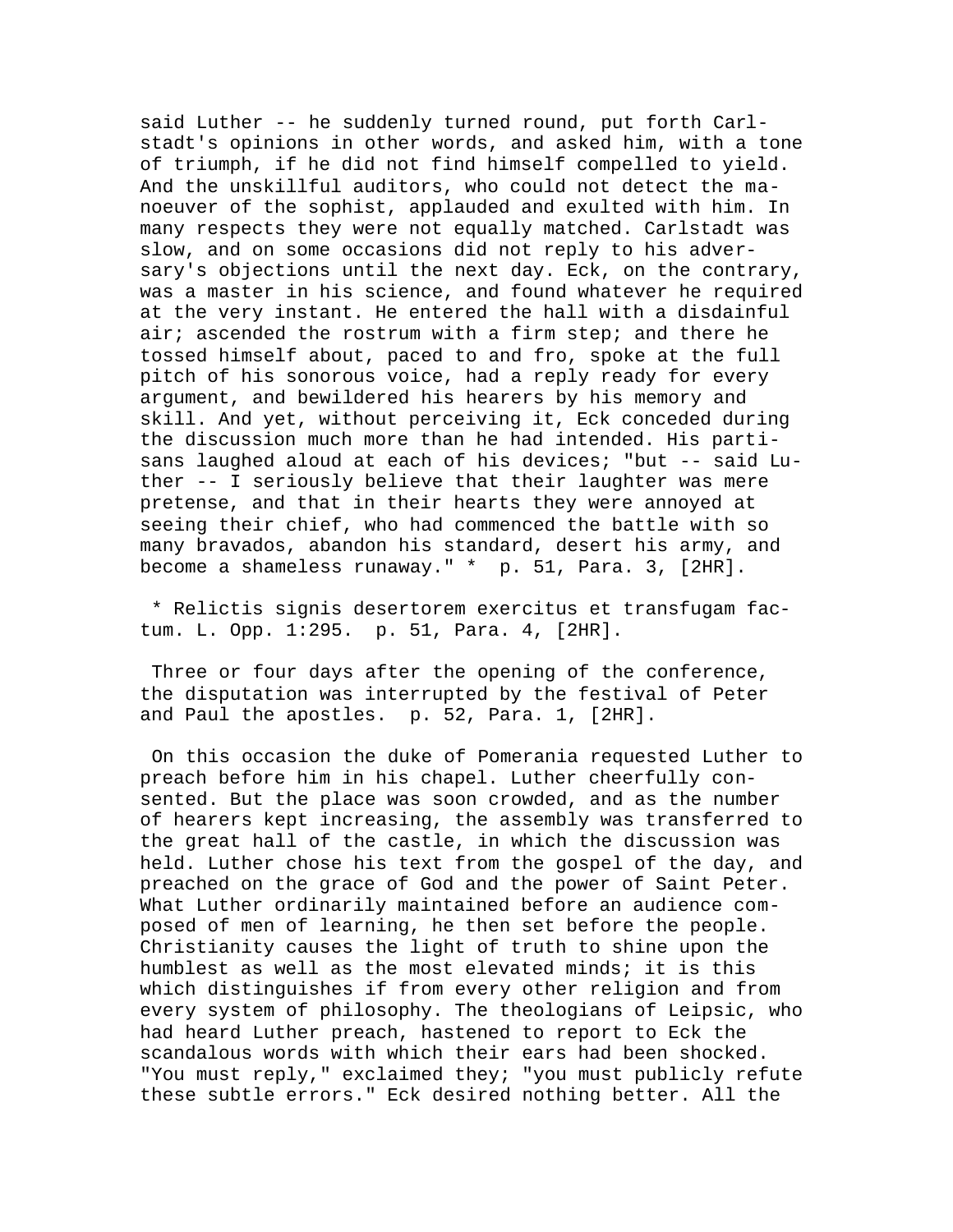churches were open to him, and four times in succession he went into the pulpit to cry down Luther and his sermon. Luther's friends were indignant at this. They demanded that the Wittemberg divine should be heard in his turn. But it was all in vain. The pulpits were open to the adversaries of the evangelical doctrine; they were closed against those who proclaimed it. "I was silent," said Luther, "and was forced to suffer myself to be attacked, insulted, and calumniated, without even the power of excusing or defending myself." \* p. 52, Para. 2, [2HR].

 \* Mich verklagen, schelten und schmaehen. L. Opp. L. 17:247. p. 52, Para. 3, [2HR].

 It was not only the ecclesiastics who manifested their opposition to the evangelical doctors: the citizens of Leipsic were, in this respect, of the same opinion as the clergy. A blind fanaticism had rendered them the dupes of the falsehood and hatred that the priests were attempting to propagate. The principal inhabitants did not visit either Luther or Carlstadt. If they met them in the street, they did not salute them, and endeavored to traduce their characters with the duke. But on the contrary they paid frequent visits to the Doctor of Ingolstadt, and ate and drank with him. The latter feasted with them, entertaining them with a description of the costly banquets to which he had been invited in Germany and Italy, sneering at Luther who had imprudently rushed upon his invincible sword, slowly quaffing the beer of Saxony the better to compare it with that of Bavaria, and casting amorous glances -- he boasts of it himself -- on the frail fair ones of Leipsic. His manners, which were rather free, did not give a favorable idea of his morals. \* They were satisfied with offering Luther the wine usually presented to the disputants. Those who were favorable disposed towards him, concealed their feelings from the public; many, like Nicodemus of old, visited him stealthily and by night. Two men alone honorably distinguished themselves by publicly declaring their friendship for him. They were Doctor Auerbach, whom we have already seen at Augsburg, and Doctor Pistor the younger. p. 53, Para. 1, [2HR].

 \* Eck to Haven and Bourkard, July 1, 1519 Walch. 15, 1456. p. 53, Para. 2, [2HR].

 The greatest agitation prevailed in the city. The two parties were like two hostile camps, and they sometimes came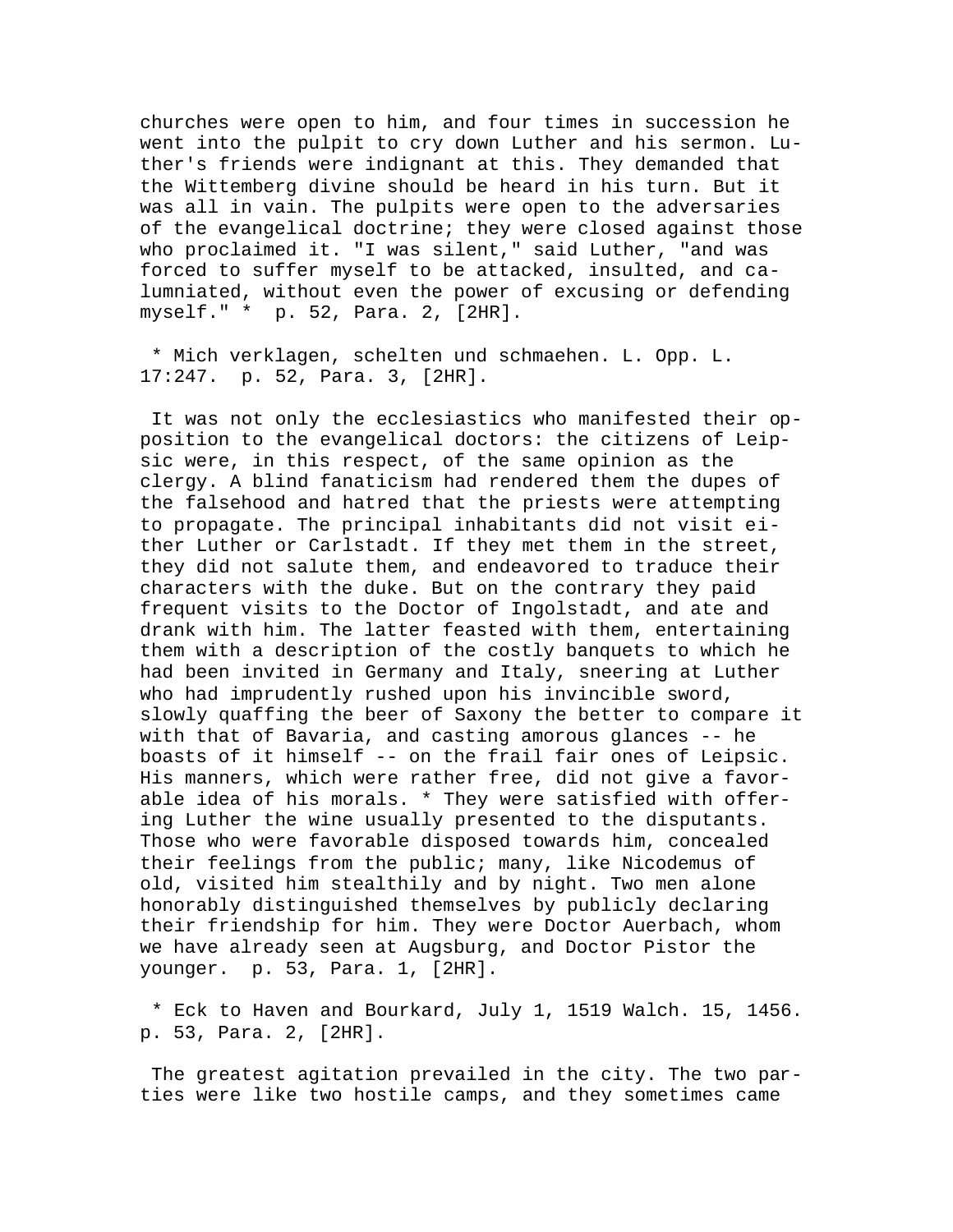to blows. Frequent quarrels took place in the taverns between the students of Leipsic and those of Wittemberg. It was generally reported, even in the meeting of the clergy, that Luther carried a devil about with him shut up in a little box. "I don't know whether the devil is in the box or merely under his frock," said Eck insidiously; "but he is certainly in one or the other." p. 53, Para. 3, [2HR].

 Several doctors of the two parties had lodgings during the disputation in the house of the printer Herbipolis. They became so outrageous, that their host was compelled to station a police-officer, armed with a halberd, at the head of the table, with orders to prevent the guests from coming to blows. One day Baumgartner, an indulgence-merchant, quarrelled with a gentleman, a friend of Luther's, and gave way to such a violent fit of anger that he expired. "I was one of those who carried him to his grave," said Froschel, who relates the circumstance. \* In this manner did the general ferment in men's minds display itself. Then, as in our own times, the speeches in the pulpits found an echo in the drawing-room and in the streets. p. 54, Para. 1, [2HR].

\* Loscher, 3, 278. p. 54, Para. 2, [2HR].

 Duke George, although strongly biassed in Eck's favor, did not display so much passion as his subjects. He invited Eck, Luther, and Carlstadt to meet each other at his table. He even begged Luther to come and see him in private; but it was not long before he displayed all the prejudices with which he had been inspired against the reformer. "By your work on the Lord's Prayer," said the duke with displeasure, "you have misled the consciences of many. There are some people who complain that they have not been able to repeat a single pater-noster for four days together." p. 54, Para. 3, [2HR].

 CHAPTER 5--- The hierarchy and rationalism -- The two peasants' sons -- Eck and Luther begin -- The head of the church -- Primacy of Rome -- Equality of bishops -- Peter the foundation-stone -- Christ the corner-stone -- Eck insinuates that Luther is a Hussite -- Luther on the doctrine of Huss -- Agitation among the hearers -- The word alone -- The court-fool -- Luther at mass -- Saying of the duke -- Purgatory -- Close of the discussion. p. 55, Para. 1, [2HR].

On the 4th of July the discussion between Eck and Luther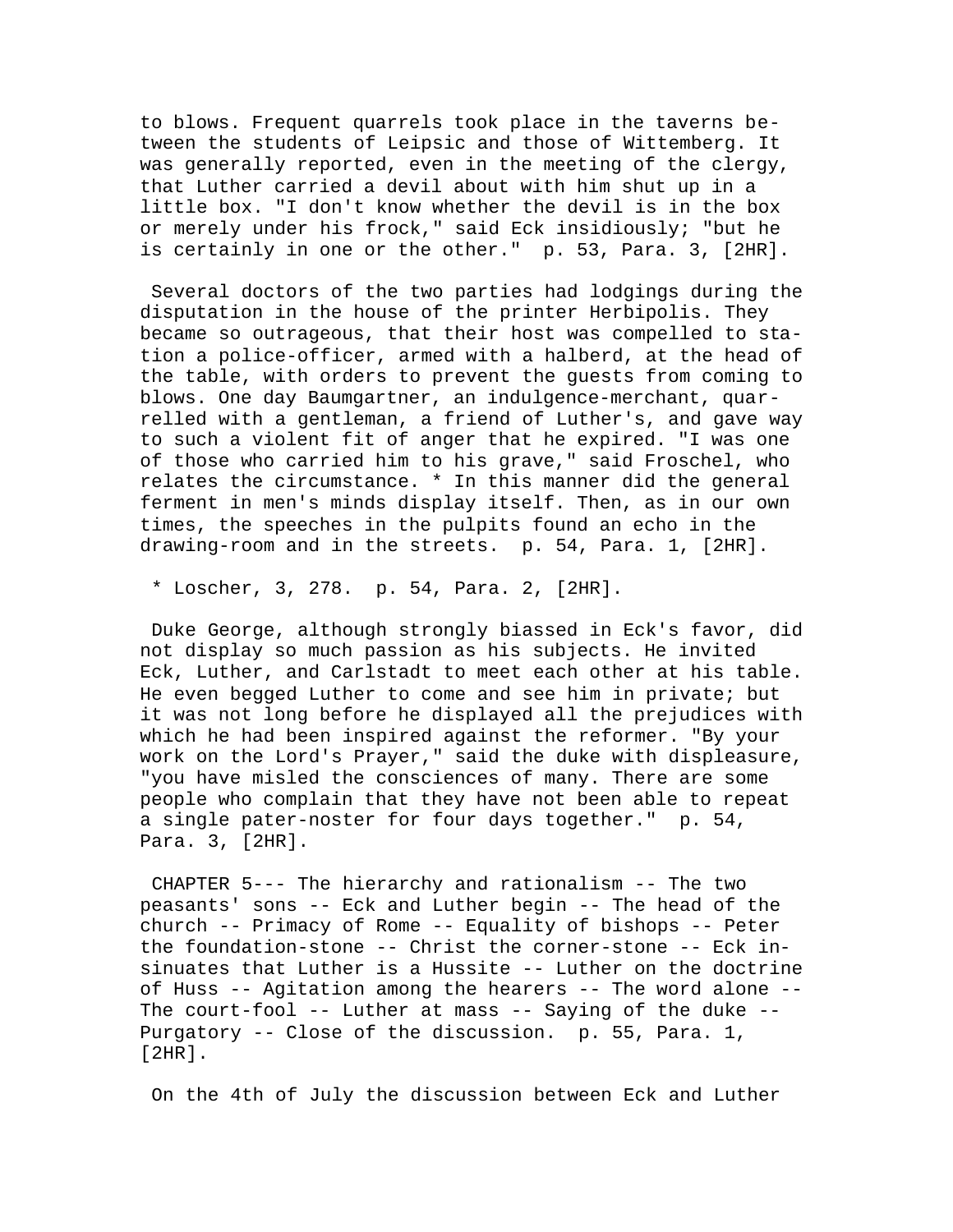commenced. Everything seemed to promise that it would be more violent, more decisive, and more interesting than that which had just concluded, and which had gradually thinned the hall. The two combatants entered the arena resolved not to lay down their arms until victory declared its favor of one or the other. The general expectation was aroused, for the papal primacy was to be the subject of discussion. Christianity has two great adversaries: hierarchism and rationalism. Rationalism, in its application to the doctrine of man's ability, had been attacked by the reformers is the previous part of the Leipsic disputation. Hierarchism, considered in what is at once its summit and its base, the doctrine of papal authority, -- was to be contested in the second. On the one side appeared Eck, the champion of the established religion, vaunting of the discussion he had maintained, as a general boasts of his campaigns. \* On the other side advanced Luther, who seemed destined to reap persecution and ignominy from this struggle, but who still presented himself with a good conscience, a firm resolution to sacrifice everything in the cause of truth, and an assurance grounded in faith in God, and in the deliverance He grants to all who trust in Him. New convictions had sunk deep into his soul; they were not as yet arranged into a system; but in the heat of the combat they flashed forth like lightning. Serious and daring, he showed a resolution that made light of every obstacle. On his features might be seen the traces of the storms his soul had encountered, and the courage with which he was prepared to meet fresh tempests. These combatants, both sons of peasants, and the representatives of the two tendencies that still divide Christendom, were about to enter upon a contest on which depended, in great measure the future prospects of the State and of the church. p. 55, Para. 2, [2HR].

 \* Faciebat hoc Eccius quia certam sibi gloriam propositam cernebat, propter propositionem meam, in qua negabam Papam esse jure divino caput Ecclesiae: hic patuit ei campus magnus. L. Opp. In Praef. p. 55, Para. 3, [2HR].

 At seven in the morning the two disputants were in their pulpits, surrounded by a numerous and attentive assembly. p. 56, Para. 1, [2HR].

 Luther stood up, and with a necessary precaution, he said modestly: "In the name of the Lord, Amen. I declare that the respect I bear to the sovereign pontiff would have prevented my entering upon this discussion, if the excellent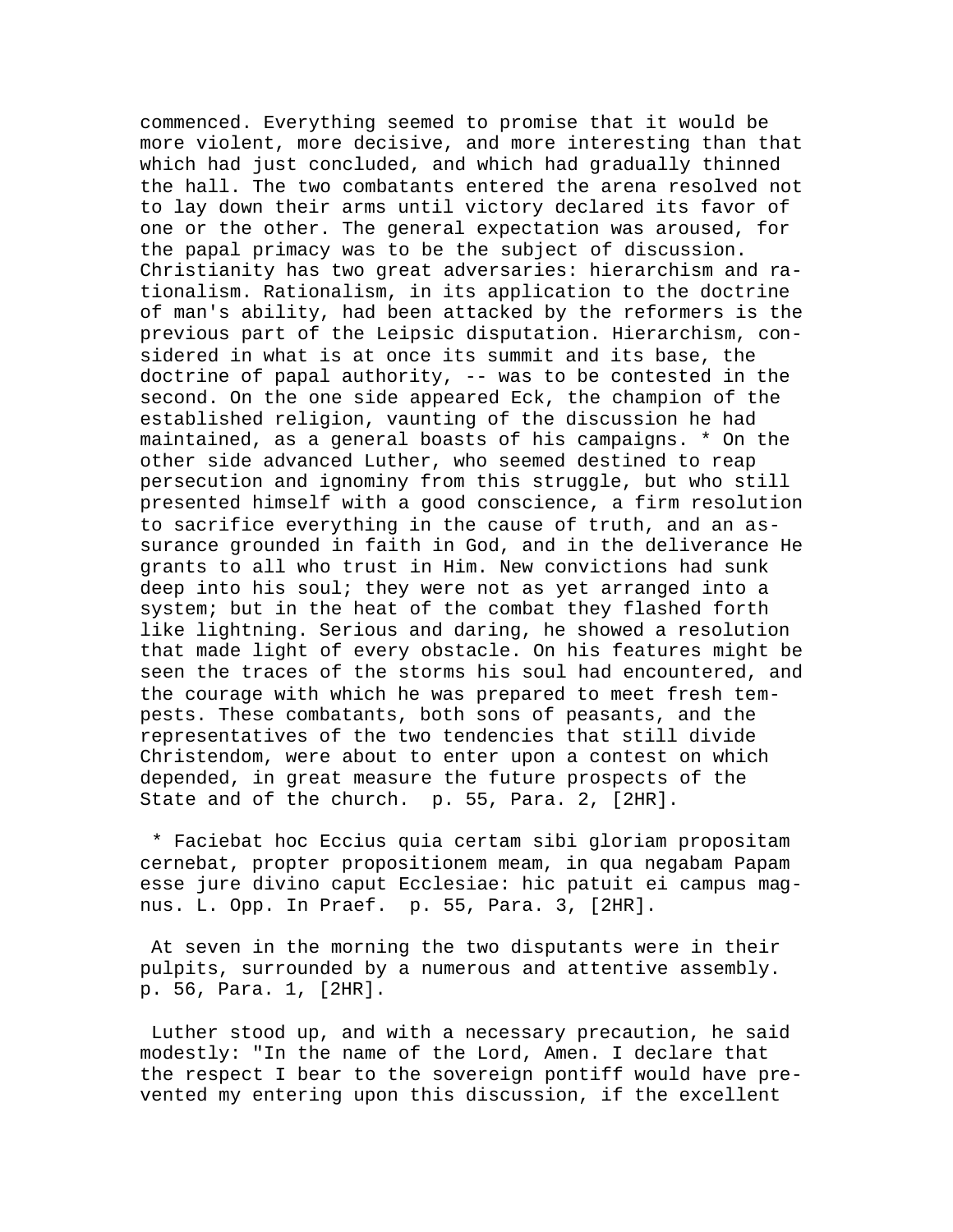Dr. Eck had not dragged me into it." p. 56, Para. 2,  $[2HR]$ .

 Eck. "In thy name, gentle Jesus, before descending into the lists, I protest before you, most noble lords, that all that I may say is in submission to the judgment of the first of all sees, and of him who is its possessor." p. 56, Para. 3, [2HR].

 After a brief silence, Eck continued: p. 56, Para. 4,  $[2HR]$ .

 "There is in the church of God a primacy that cometh from Christ himself. The church militant was formed in the image of the church triumphant. Now, the latter is a monarchy in which the hierarchy ascends step by step up to God, its sole chief. For this reason Christ has established a similar order upon earth. What a monster the church would be if it were without a head." \* p. 56, Para. 5, [2HR].

 \* Nam quod monstrum esset, Ecclesiamesse acephalam! L. Opp. Lat. 1:243. p. 56, Para. 6, [2HR].

 Luther, turning towards the assembly. "When Dr. Eck declares that the universal church must have a head, he says well. If there is any one among us who maintains the contrary, let him stand up. As for me, it is no concern of mine." p. 56, Para. 7, [2HR].

 Eck. "If the church militant has never been without a head, I should like to know who it can be, if not the Roman pontiff?" p. 56, Para. 8, [2HR].

 Luther. The head of the church militant is Christ himself, and not a man. I believe this on the testimony of God's Word. "He must reign," says Scripture, "till he hath put all enemies under his feet." 1 Cor. 15:25. Let us not listen to those who banish Christ to the church triumphant in heaven. His kingdom is a kingdom of faith. We cannot see our Head, and yet we have one." \* p. 57, Para. 1, [2HR].

 \* Prorsus audiendi non sunt qui Christum extra Ecclesiam militantem tendunt in triumphantem, cum sit regnum fidei. Caput nostrum non videmus; tamen habemus. L. Opp. Lat. 1. p. 243. p. 57, Para. 2, [2HR].

Eck, who did not consider himself beaten, had recourse to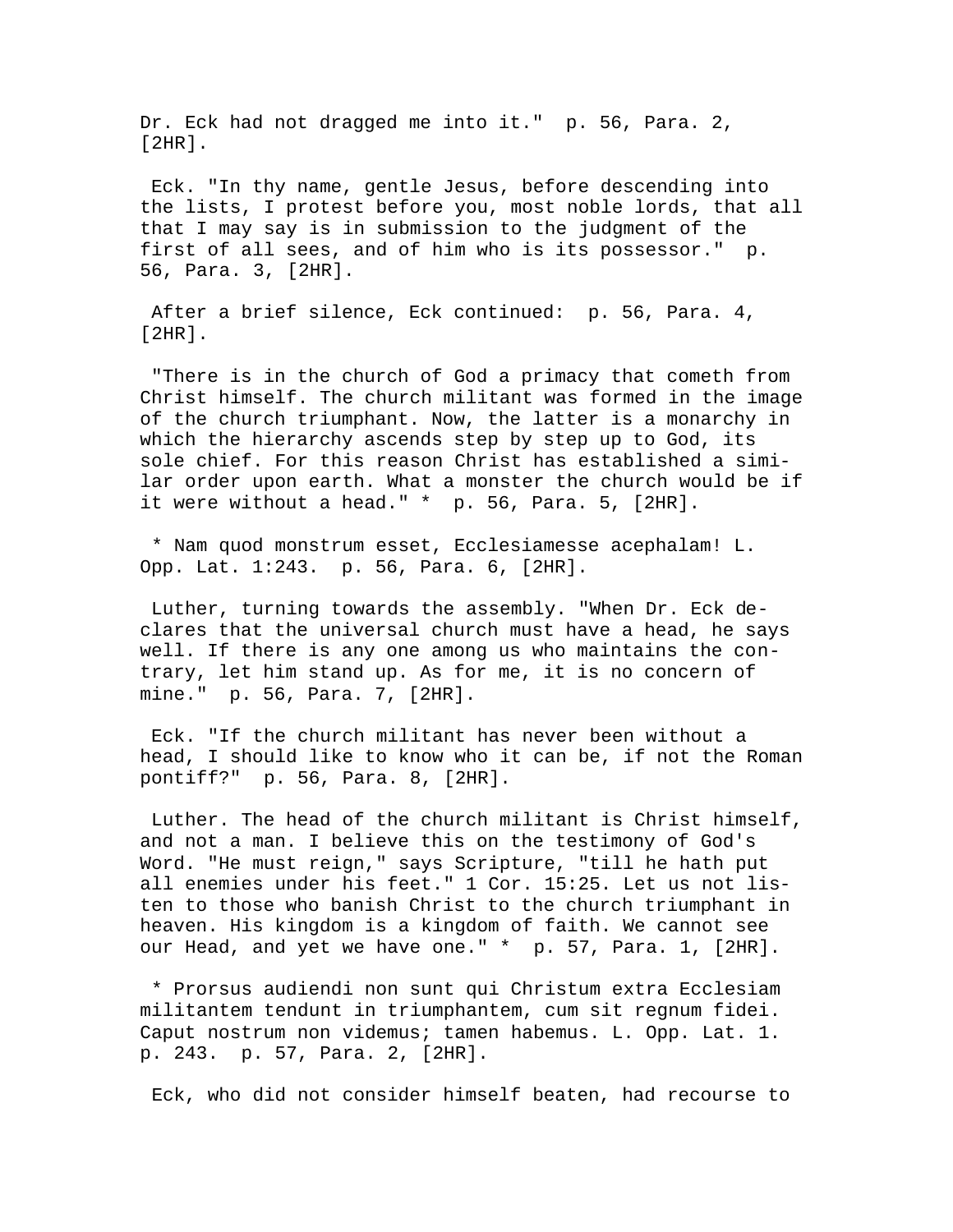other arguments, and resumed: p. 57, Para. 3, [2HR].

 "It is from Rome, according to Saint Cyprian, that sacerdotal unity has proceeded." \* p. 57, Para. 4, [2HR].

 \* Unde sacerdotalis unitas exorta est. Ibid. p. 57, Para. 5, [2HR].

 Luther. "For the Western church, I grant it. But is not this same Roman church the offspring of that of Jerusalem? It is the latter, properly speaking, that is the nursingmother of all the churches." \* p. 57, Para. 6, [2HR].

 \* Haec est matrix proprie omnium ecclesiarum. Ibid. 244. p. 57, Para. 7, [2HR].

 Eck. Saint Jerome declares that if an extraordinary power, superior to all others, were not given to the pope, \* there would be in the churches as many sects as there were pontiffs." p. 57, Para. 8, [2HR].

 \* Cui si non exsors quaedam et ab omnibus eminens detur potestas. Ibid. 243. p. 57, Para. 9, [2HR].

 Luther. "Given: that is to say, if all the rest of believers consent to it, this power might be conceded to the chief pontiff by human right. \* And I will not deny, that if all the believers in the world agree in recognizing as first and supreme pontiff either the bishop of Rome, or of Paris, or of Magdeburg, we should acknowledge him as such from the respect due to this general agreement of the church; but that has never been seen yet, and never will be seen. Even in our own days, does not the Greek church refuse its assent to Rome?" p. 57, Para. 10, [2HR].

 \* Detur, inquit hoc est jure humano, posset fieri, consentientibus caeteris omnibus fidelibus. Ibid. 244. p. 57, Para. 11, [2HR].

 Luther was at that time prepared to acknowledge the pope as chief magistrate of the church, freely elected by it; but he denied that he was pope of divine right. It was not till much later that he denied that submission was in any way due to him: and this step he was led to take by the Leipsic disputation. But Eck had ventured on ground better known to Luther than to himself. The latter could not, indeed, maintain his thesis that the papacy had existed dur-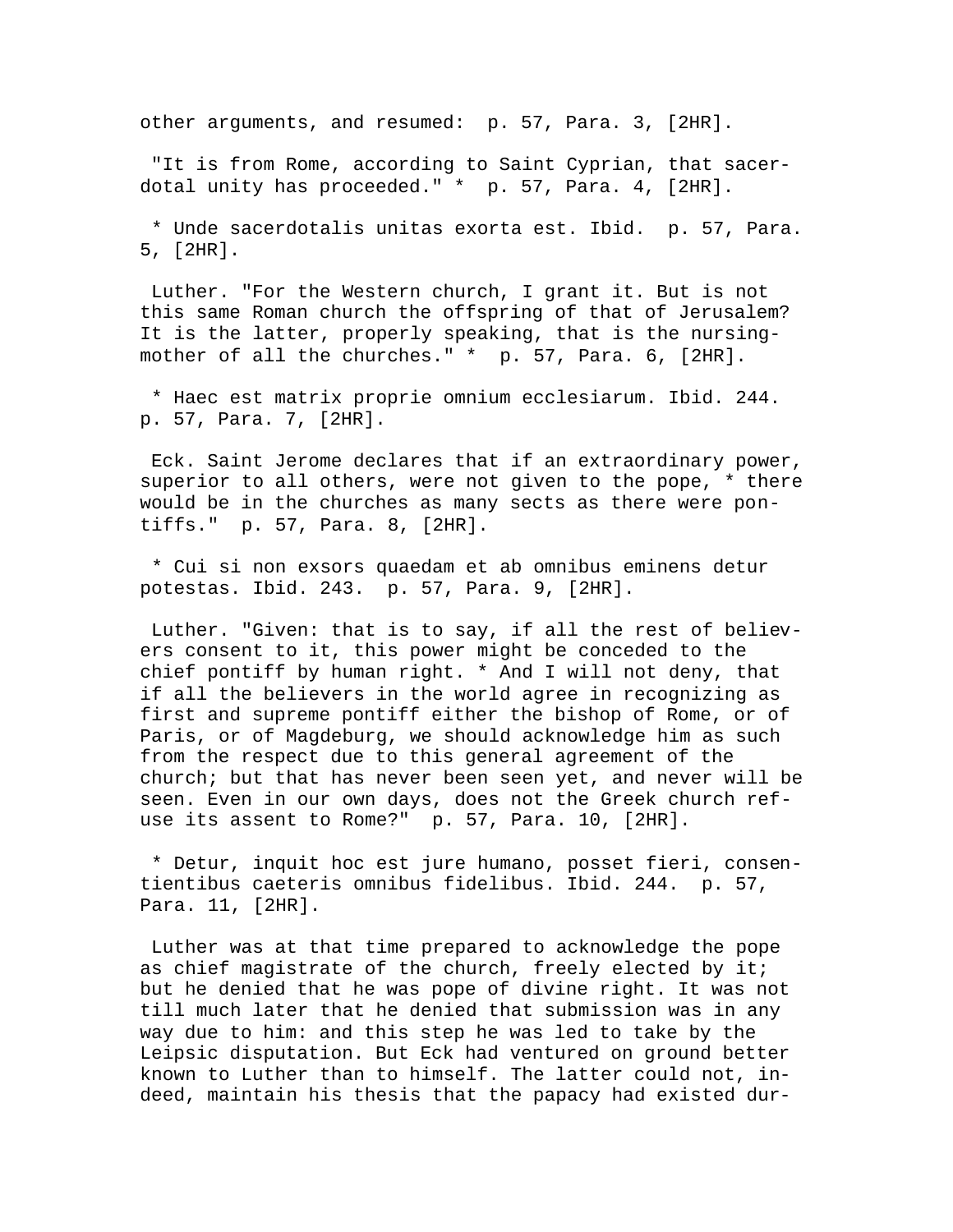ing the preceding four centuries only. Eck quoted authorities of an earlier date, to which luther could not reply. Criticism had not yet attacked the false decretals. But the nearer the discussion approached the primitive ages of the church, the greater was Luther's strength. Eck appealed to the fathers; Luther replied to him from the fathers, and all the by standers were struck with his superiority over his rival. p. 58, Para. 1, [2HR].

 "That the opinions I set forth are those of Saint Jerome," said he, "I prove by the epistle of St. Jerome himself to Evagrius: 'Every bishop,' says he, 'whether at Rome, Eugublum, Constantinople, Rhegium, Tanis, or Alexandria, is partaker of the same merit and of the same priesthood. \* The power of riches, the humiliation of poverty, are the only things that make a difference in the rank of the bishops.'" p. 58, Para. 2, [2HR].

 \* Ejusdem meriti et ejusdem sacerdotii est. L. Opp. Lat. 1:244. p. 58, Para. 3, [2HR].

 From the writings of the fathers, Luther passed to the decisions of the councils, which consider the bishop of Rome as only the first among his peers. \* p. 58, Para. 4, [2HR].

\* Primus inter pares. p. 58, Para. 5, [2HR].

 "We read," said he, "in the decree of the Council of Africa, 'The bishop of the first see shall neither be called prince of the pontiffs, nor sovereign pontiff, nor by any other name of that kind; but only bishop of the first see.' If the monarchy of the bishop of Rome was of divine right," continued Luther, "would not this be an heretical injunction?" p. 58, Para. 6, [2HR].

 Eck replied by one of those subtle distinctions that were so familiar to him: p. 58, Para. 7, [2HR].

 "The bishop of Rome, if you will have it so, is not universal bishop, but bishop of the universal church." \* p. 59, Para. 1, [2HR].

 \* Non episcopus universalis, sed universalis Ecclesiae episcopus. Ibid. 246. p. 59, Para. 2, [2HR].

Luther. "I shall make no reply to this: let our hearers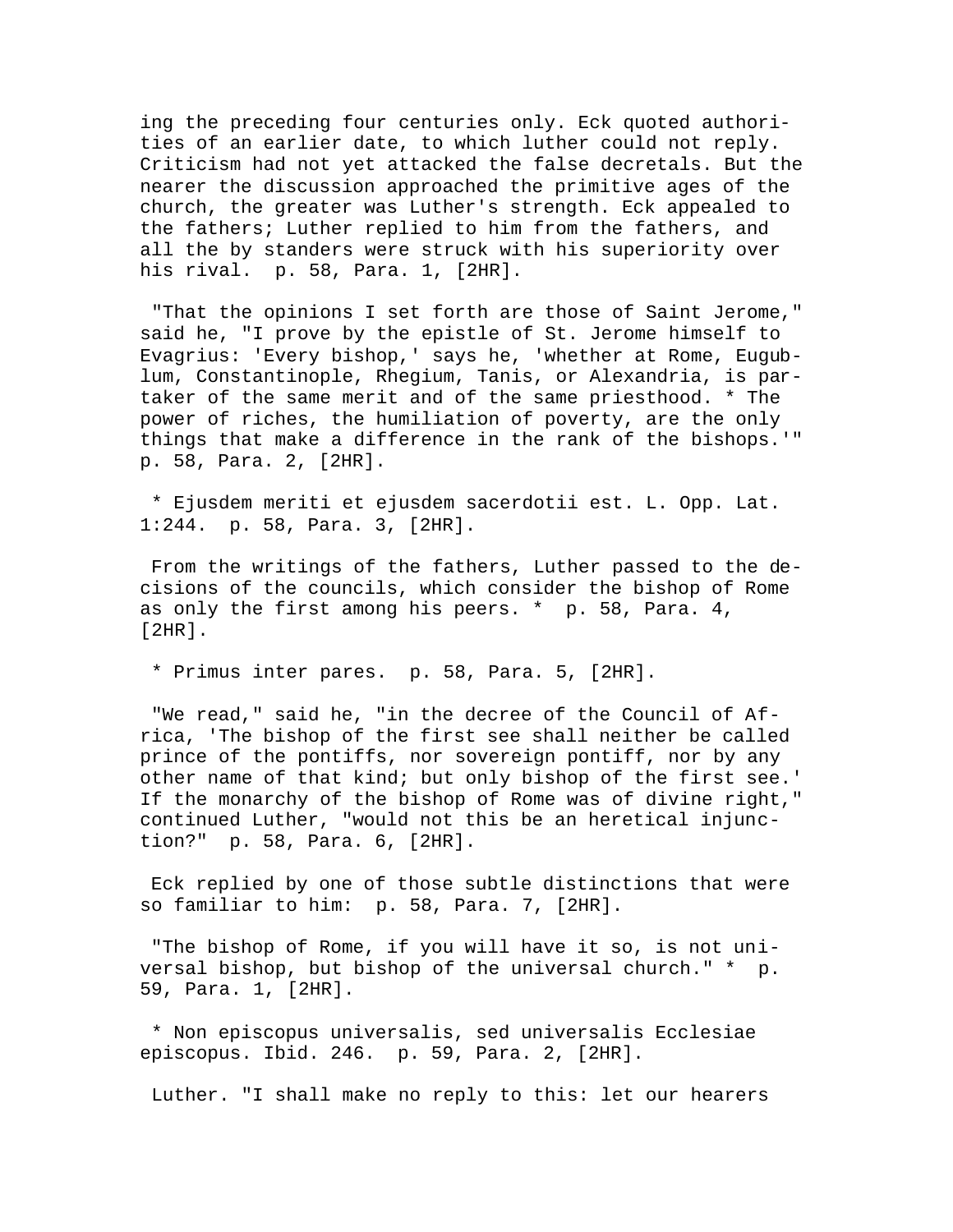form their own opinion of it." "Certainly," added he directly, "this is an explanation very worthy of a theologian, and calculated to satisfy a disputant who thirsts for glory. It is not for nothing, is seems, that I have remained at great expense at Leipsic, since I have learned that the pope is not, in truth, the universal bishop, but the bishop of the universal church." \* p. 59, Para. 3,  $[2HR]$ .

 \* Ego glorior me tot expensis non frustra. L. Epp. 1:299. p. 59, Para. 4, [2HR].

 Eck. "Well then, I will come to the point. The worthy doctor calls upon me to prove that the primacy of the church of Rome is of divine right. I will prove it by this expression of Christ: Thou art Peter, and on this rock will I build my church. Saint Augustine, in one of his epistles, has thus explained the meaning of this passage 'Thou art Peter, and on this rock -- that is to say, on Peter -- I will build my church.' It is true that in another place the same father has explained that by this rock we should understand Christ himself, but he has not retracted his former exposition." p. 59, Para. 5, [2HR].

 Luther. "If the reverend doctor desires to attack me, let him first reconcile these contradictions in Saint Augustine. For it is most certain that Augustine has said many times that the rock was Christ, and perhaps not more than once that it was Peter himself. But even should Saint Augustine and all the fathers say that the Apostle is the rock of which Christ speaks, I would resist them, singlehanded, in reliance upon the Holy Scriptures, that is, on divine right; \* for it is written: Other foundation can no man lay than that is laid, which is Jesus Christ. 1 Cor. 3:11. Peter himself terms Christ the chief corner-stone, and a living stone on which we are built up a spiritual house." 1 Peter 2:4-6. p. 59, Para. 6, [2HR].

 \* Resistam eis ego unus, auctoritate apostoli, id est, divino jure. L. Opp. Lat. 1:137. p. 59, Para. 7, [2HR].

 Eck. "I am surprised at the humility and modesty with which the reverend doctor undertakes to oppose, alone, so many illustrious fathers, and pretends to know more than the sovereign pontiffs, the councils, the doctors, and the universities. . . . . . It would be surprising, no doubt, if God had hidden the truth from so many saints and martyrs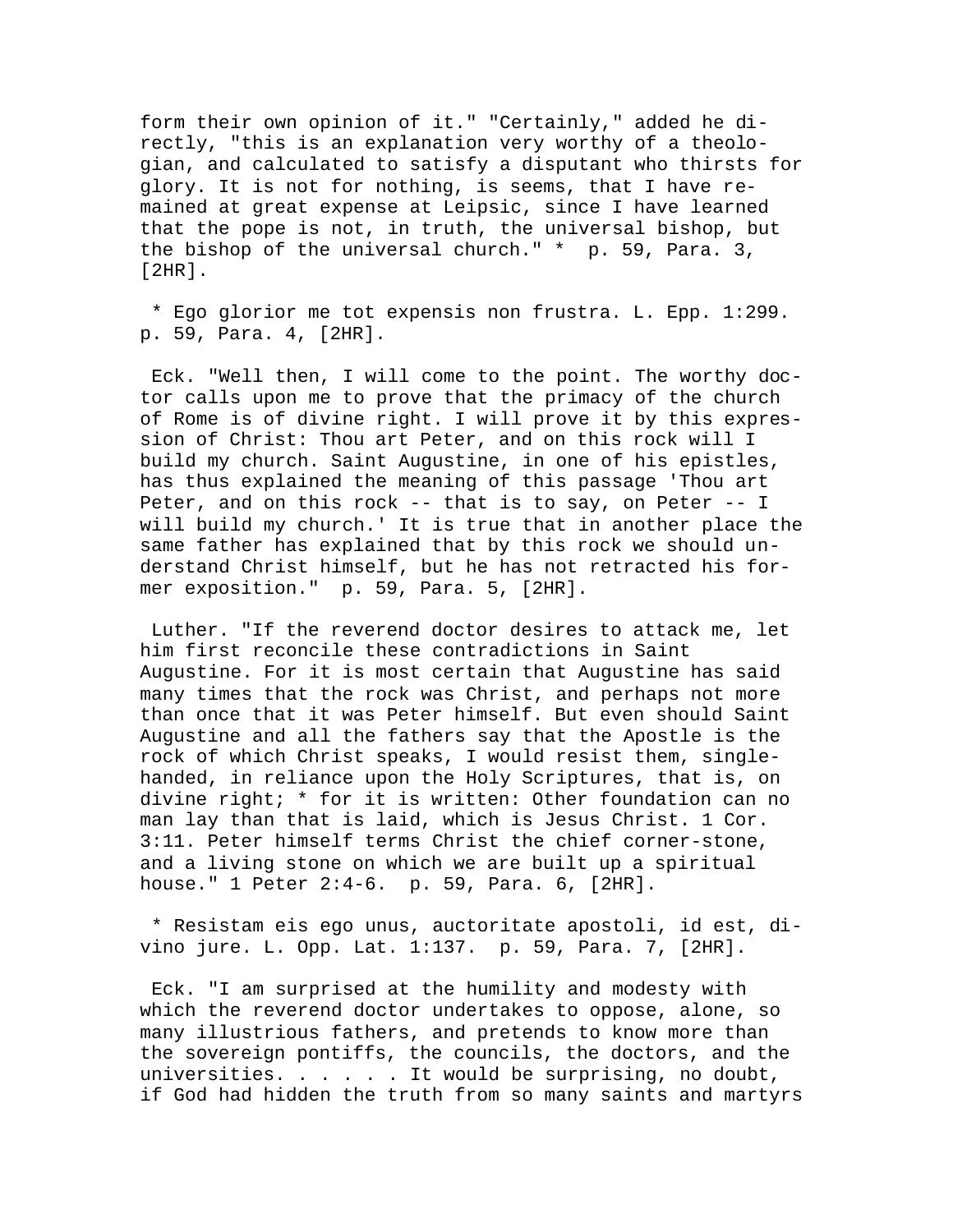until the advent of the reverend father." p. 59, Para. 8,  $[2HR]$ .

 Luther. "The fathers are not against me. Saint Augustine and Saint Ambrose, both most excellent doctors, teach as I teach. Super isto articulo fidei, fundata est Ecclesia, \* says Saint Ambrose, when explaining what is meant by the rock on which the church is built. Let my opponent then set a curb upon his tongue. To express himself as he does, will only serve to excite contention, and not be to discuss like a true doctor." p. 60, Para. 1, [2HR].

 \* The Church is founded on that article of faith. L. Op Lat. 1:254. p. 60, Para. 2, [2HR].

 Eck had no idea that his opponent's learning was so extensive, and that he would be able to extricate himself from the toils that were drawn around him. "The reverend doctor," said he, "has come well armed into the lists. I beg your lordships to excuse me, if I do not exhibit such accuracy of research. I came here to discuss, and not to make a book." Eck was surprised but not beaten. As he had no more arguments to adduce, he had a recourse to a wretched and spiteful trick, which, if it did not vanquish his antagonist, must at least embarrass him greatly. If the accusation of being Bohemian, a heretic, a Hussite, can be fixed upon Luther, he is vanquished; for the Bohemians were objects of abhorrence in the church. The scene of combat was not far from the frontiers of Bohemia; Saxony, after the sentence pronounced on John Huss by the Council of Constance, had been exposed to all the horrors of a long and ruinous war; it was its boast to have resisted the Hussites at that time; the university of Leipsic had been founded in opposition to the tendencies of John Huss; and this discussion was going on in the presence of princes, nobles, and citizens, whose fathers had fallen in that celebrated contest. To insinuate that Luther and Huss are of one mind, will be to inflict a most terrible blow on the former. It is to this stratagem that the Ingolstadt doctor now has recourse: "From the earliest times, all good Christians have acknowledged that the church of Rome derives its primacy direct from Christ himself, and not from human right. I must confess, however, that the Bohemians, while they obstinately defended their errors, attacked this doctrine. I beg the worthy father's pardon, if I am an enemy of the Bohemians, because they are enemies of the church, and if the present discussion has called these heretics to my recol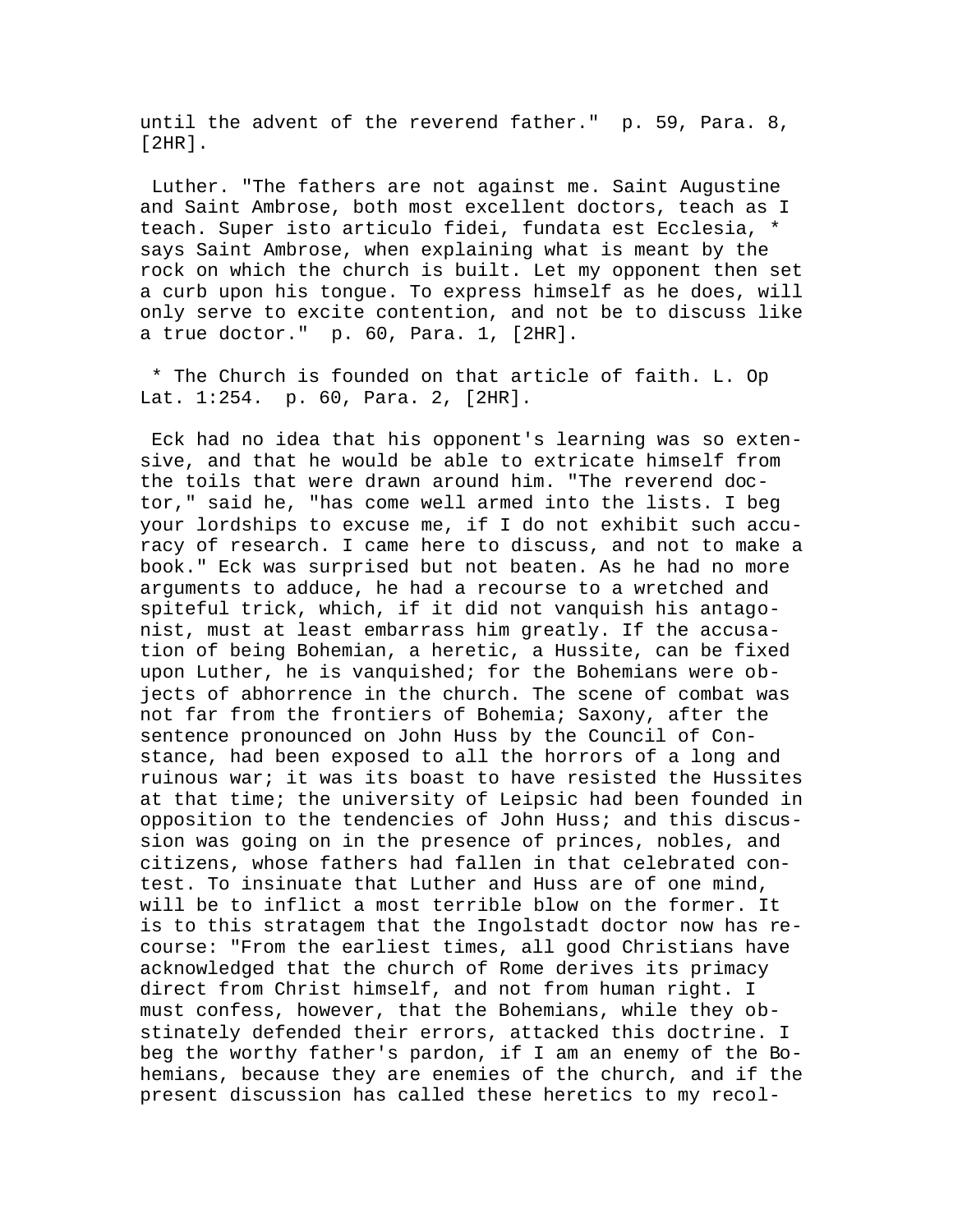lection; for, in my humble opinion, the doctor's conclusions are in every way favorable to these errors. It is even asserted that the Hussites are loudly boasting of it." \* p. 60, Para. 3, [2HR].

 \* Et, ut fama est, de hoc plurimum gratulantur. L. Opp. Lat. 1:250. p. 60, Para. 4, [2HR].

 Eck had calculated well: his partisans received this perfidious insinuation with the greatest favor. There was a movement of joy among the audience. "These insults," said the reformer afterwards, "tickled them much more agreeably than the discussion itself." p. 61, Para. 1, [2HR].

 Luther. "I do not like and I never shall like a schism. Since on their own authority the Bohemians have separated from our unity, they have done wrong, even if the divine right had pronounced in favor of their doctrines; for the supreme divine right is charity and oneness of mind." \* p. 61, Para. 2, [2HR].

 \* Nunquam mihi placuit, nec in aeternum placebit quodcunque schisma.. Cum supremum jus divinum sit charitas et unitas spiritus. Ibid. p. 61, Para. 3, [2HR].

 It was during the morning sitting of the 5th of July that Luther had made use of this language. The meeting broke up shortly after, as it was the hour of dinner. Luther felt ill at ease. Had he not gone too far in thus condemning the Christians of Bohemia? Did they not hold the doctrines that Luther is now maintaining? He saw all the difficulties of his position. Shall he rise up against a council that condemned John Huss, or shall he deny that sublime idea of a universal Christian church which had taken full possession of his mind? The unshaken Luther did not hesitate. He will do his duty, whatever may be the consequences. Accordingly when the assembly met again at two in the afternoon, he was the first to speak. He said with firmness: p. 61, Para. 4,  $[2HR]$ .

 "Among the articles of faith held by John Huss and the Bohemians, there are some that are most christian. This is a positive certainty. Here, for instance, is one: 'That there is but one universal church;' and here is another: 'It is not necessary for salvation to believe the Roman church superior to all others.' It is of little consequence to me whether these things were said by Wickliffe or by Huss. . .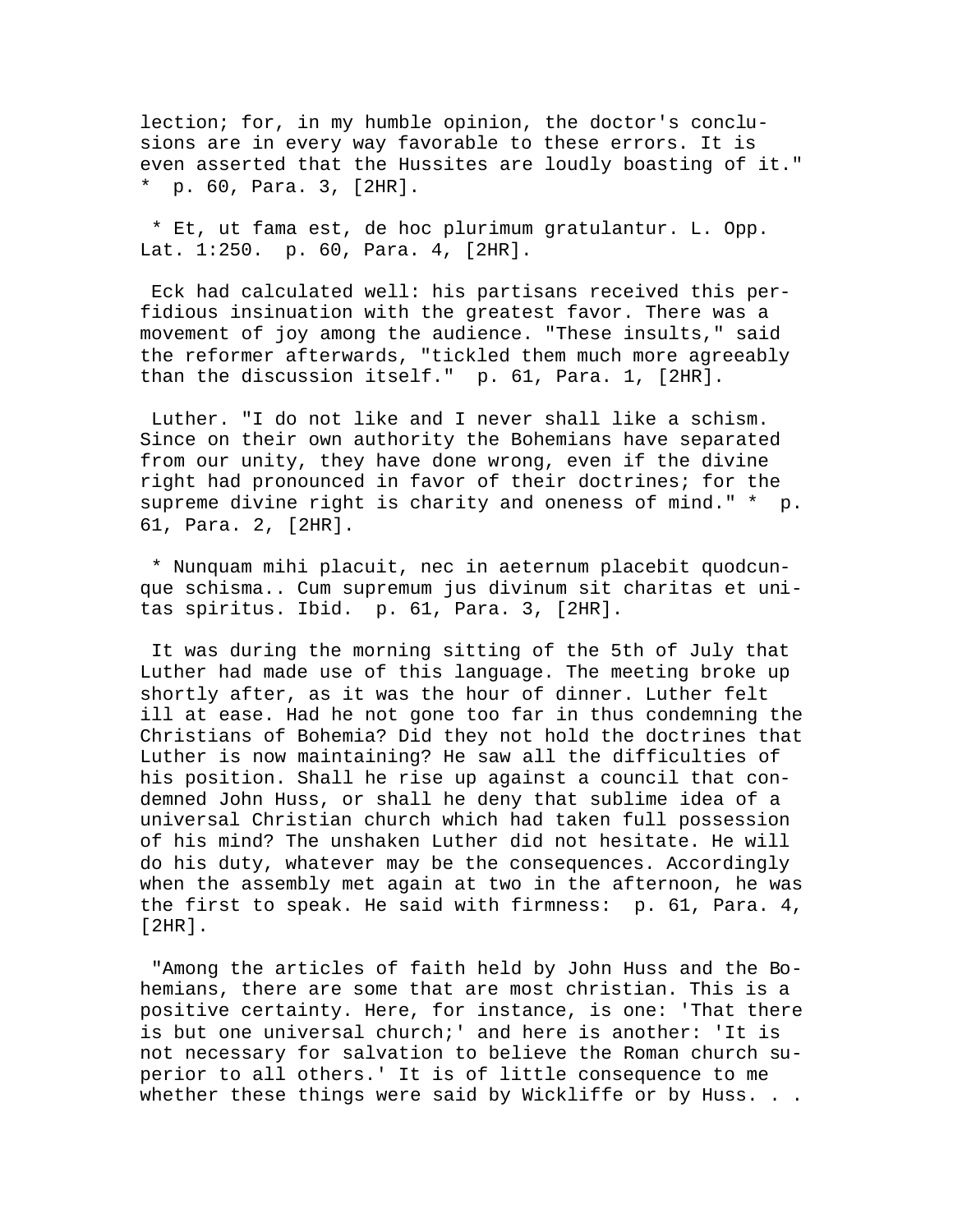. . they are truth." p. 62, Para. 1, [2HR].

 Luther's declaration produced a great sensation among his hearers. Huss -- Wickliffe -- those odious names, pronounced with approbation by a monk in the midst of a catholic assembly. An almost general murmur ran round the hall. Duke George himself felt alarmed. He fancied he saw that banner of civil war upraised in Saxony which had for so many years desolated the states of his maternal ancestors. Unable to suppress his emotion, he placed his hands on his hips, shook his head, and exclaimed aloud, so that all the assembly heard him, "He is carried away by rage." \* The whole meeting was agitated: they rose up, each man speaking to his neighbor. Those who had given way to drowsiness awoke. Luther's friends were in great perplexity; while his enemies exulted. Many who had thus far listened to him with pleasure began to entertain doubts of his orthodoxy. The impression produced on duke George's mind by these words was never effaced; from this moment he looked upon the reformer with an evil eye, and became his enemy. \*\* p. 62, Para. 2, [2HR].

 \* Das Walt die Sucht! \*\* Nam adhuc erat Dux Georgius mihi non inimicus, quod sciebam certo. L. Opp. In Praef. p. 62, Para. 3, [2HR].

 Luther did not suffer himself to be intimidated by these murmurs. One of his principal arguments was, that the Greeks had never recognized the pope, and yet they had never been declared heretics; that the Greek church had existed, still existed, and would exist, without the pope, and that it as much belonged to Christ as the church of Rome did. Eck, on the contrary, impudently maintained that the Christian and the Roman church were one and the same; that the Greeks and Orientals, in abandoning the pope, had also abandoned the christian faith, and were indisputably heretics. "What," exclaimed Luther, "are not Gregory of Naziangum, Basil the Great, Epiphanius, Chrysostom, and an immense number besides of Greek bishops -- are they not saved? and yet they did not believe that the church of Rome was above the other churches. . . . . It is not in the power of the Roman pontiffs to make new articles of faith. The christian believer acknowledges no other authority than Holy Scripture. This alone is the right divine. \* I beg the worthy doctor to concede that the Roman pontiffs were men, and that he will not make them gods." p. 62, Para. 4, [2HR].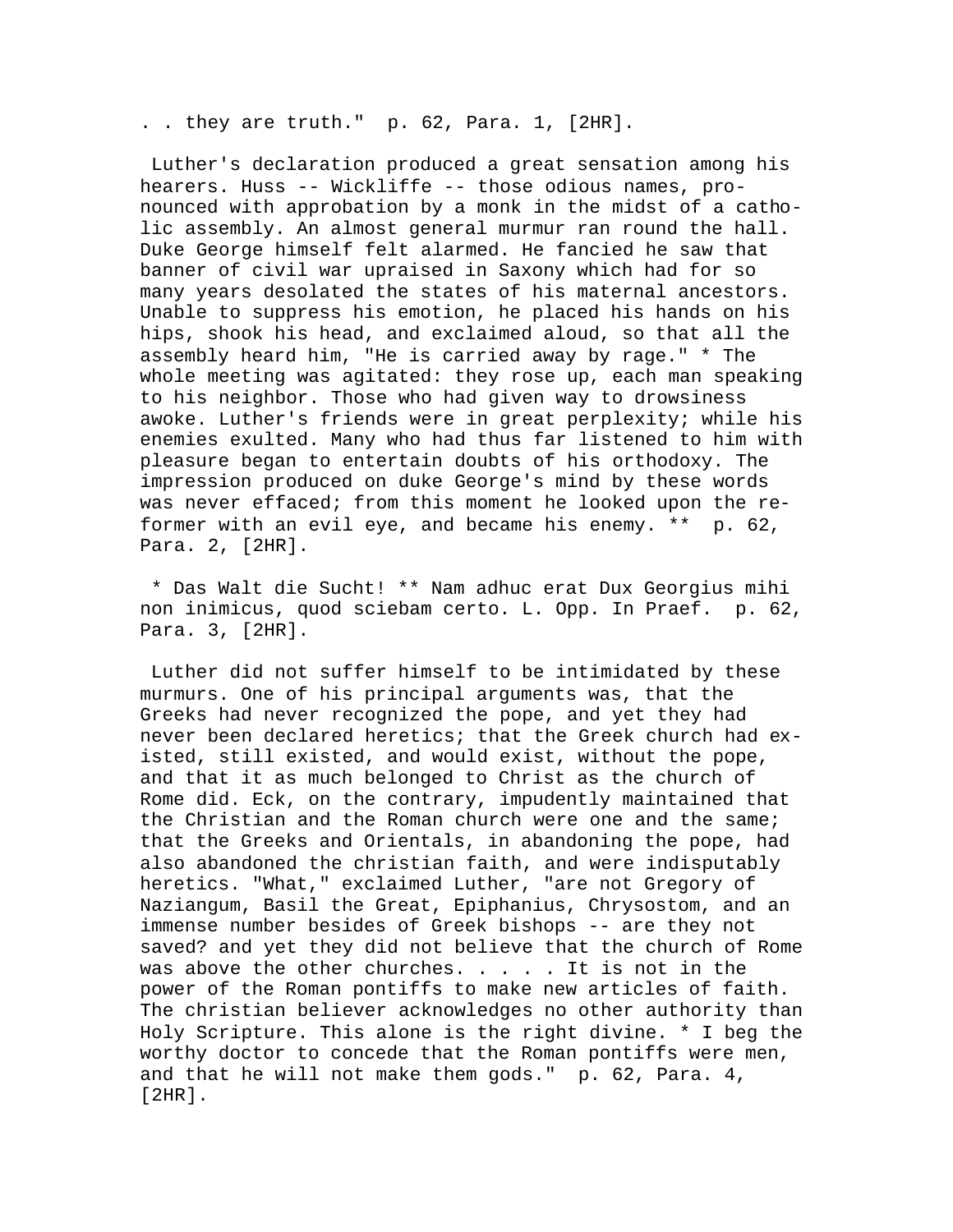\* Nec potest fidelis Christianus cogi ultra sacram Scrip turam, quae est proprie jus divinum. L. Opp. Lat. 1:252. p. 62, Para. 5, [2HR].

 Eck then resorted to one of those jests which give a specious air of triumph to him who employs them. p. 63, Para. 1, [2HR].

 "The reverend father is a very poor cook," said he; "he has made a terrible hodge-podge of Greek saints and heretics; so that the odor of sanctity in the one prevents us from smelling the poison of the others." \* p. 63, Para. 2,  $[2HR]$ .

 \* At Rev. Pater, artis coquinariae minus instructus, commiscet sanctos Graecos cum schismaticis et haereticis, ut fuco sanctitatis Patrum haereticorum tueatur perfidiam. L. Opp. Lat. 1:252. p. 63, Para. 3, [2HR].

 Luther, interrupting Eck with warmth. "The worthy doctor is becoming abusive. In my opinion, there can be no communion between Christ and Belial. p. 63, Para. 4, [2HR].

 Luther had made a great stride in advance. In 1516 and 1517, he had only attacked the sermons of the indulgencehawkers and the scholastic doctrines, but had respected the papal decrees. Somewhat later he had rejected these decrees, and had appealed to a council. Now he had thrown off even this latter authority, declaring that no council could lay down a new article of faith, and claim to be infallible. Thus had all human authorities fallen successively before; the sands that the rain and the torrents carry with them had disappeared; and for rebuilding the ruined house of the Lord nothing remained but the everlasting rock of the Word of God. "Reverend father," said Eck, "if you believe that a council, regularly assembled, can err, you are in my eyes nothing better than a heathen and a publican." p. 63, Para. 5, [2HR].

 Such were the discussions that occupied the two doctors. The assembly listened with earnestness; but their attention sometimes flagged, and the bystanders were delighted when any incident occurred to amuse and excite them. It often happens that the most serious matters are mixed up with others the most ridiculous. This was the case at Leipsic. p. 64, Para. 1, [2HR].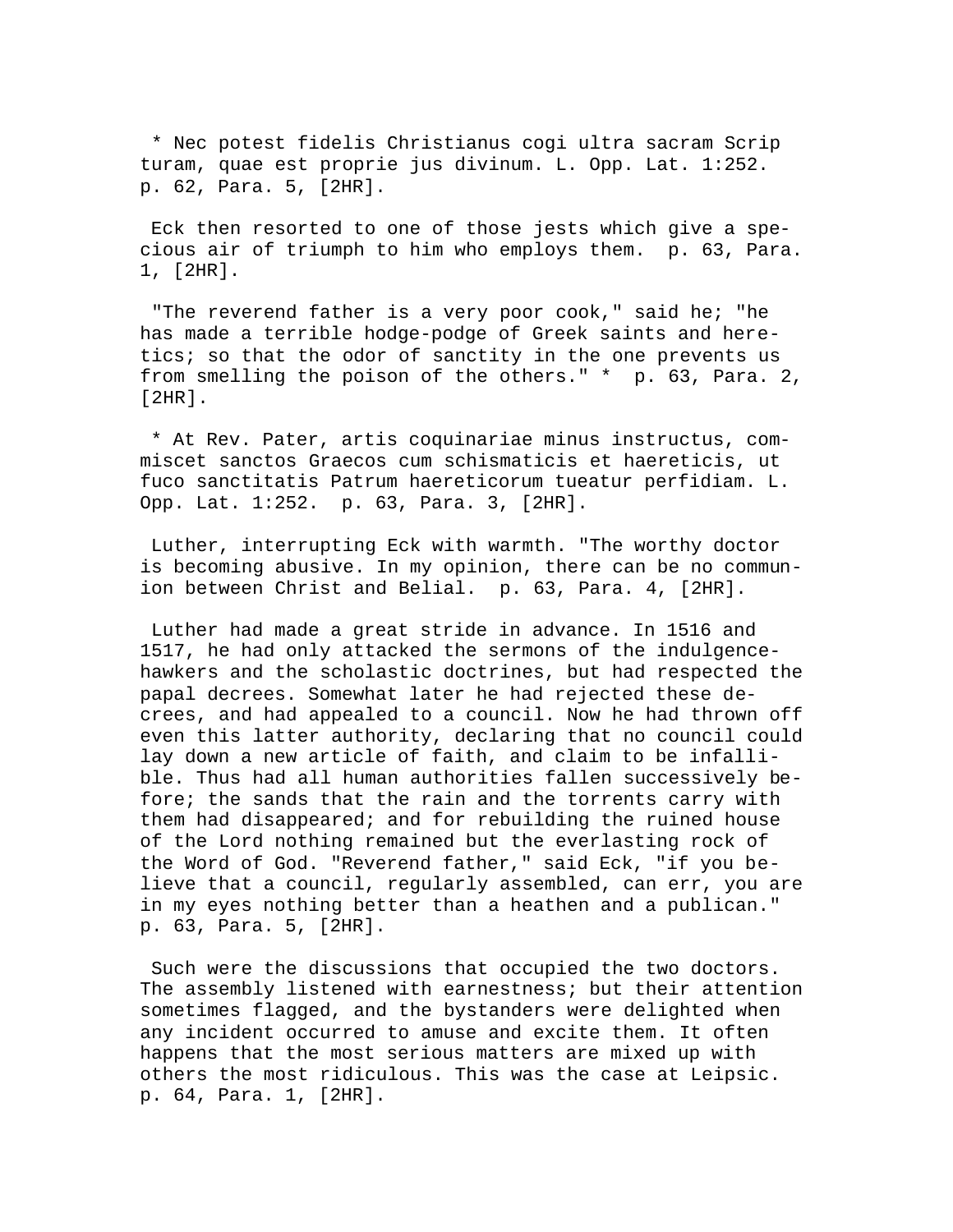Duke George, according to the custom of the times, had a court-fool. Some wags said to him: "Luther maintains that a court-fool may marry, while Eck says that he cannot." Upon this, the fool took a great dislike to Eck, and every time he entered the hall in the duke's train, he looked at the theologian with a threatening air. The chancellor of Ingolstadt, who was not above indulging in buffoonery, closed one eye -- the fool was blind of an eye -- and with the other began to squint at the little gentleman, who, losing his temper, overwhelmed the doctor with abuse. The whole assembly -- says Peifer -- burst into laughter, and this interlude somewhat diminished the extreme tension of their minds. \* p. 64, Para. 2, [2HR].

 \* Opp. (W.) 15:1440 - 2 Loscher, 3:281. p. 64, Para. 3, [2HR].

 At the same time scenes were enacting in the city and in the churches, that showed the horror inspired in the Romish partisans by Luther's bold assertions. It was from the convents attached to the pope's interest that the loudest clamors proceeded. One Sunday, the Wittemberg doctor entered the Dominican church before high mass. There were present only a few monks repeating low mass at the smaller altars. As soon as it was known in the cloister that the heretic Luther was in the church, the monks ran in hastily, snatched up the remonstrance, and carrying it to the tabernacle, \* there shut it up carefully, watching over it lest the host should be profaned by the heretical eyes of the Wittemberg Augustine. At the same time those who were reading mass hurriedly caught up the various ornaments employed in the service, deserted the altar, fled across the church, and took refuge in the vestry, as if, says an historian, Satan had been at their heels. p. 64, Para. 4, [2HR].

 \* The tabernacle is an octagonal shaped case, standing in the center of the alter, and made of polished brass, marble, silver, gold, or at least gilded wood. Its size varies from eighteen inches to four feet in height, and from one foot to three in diameter. In it are deposited the pix, containing the large consecrated wafer intended to be exhibited for the adoration of worshippers, and the ciborium in which are the small ones prepared for the communicants. The remonstrance is a highly ornamented stand with a circular opening to receive the larger wafer used in the elevation of the host. p. 64, Para. 5, [2HR].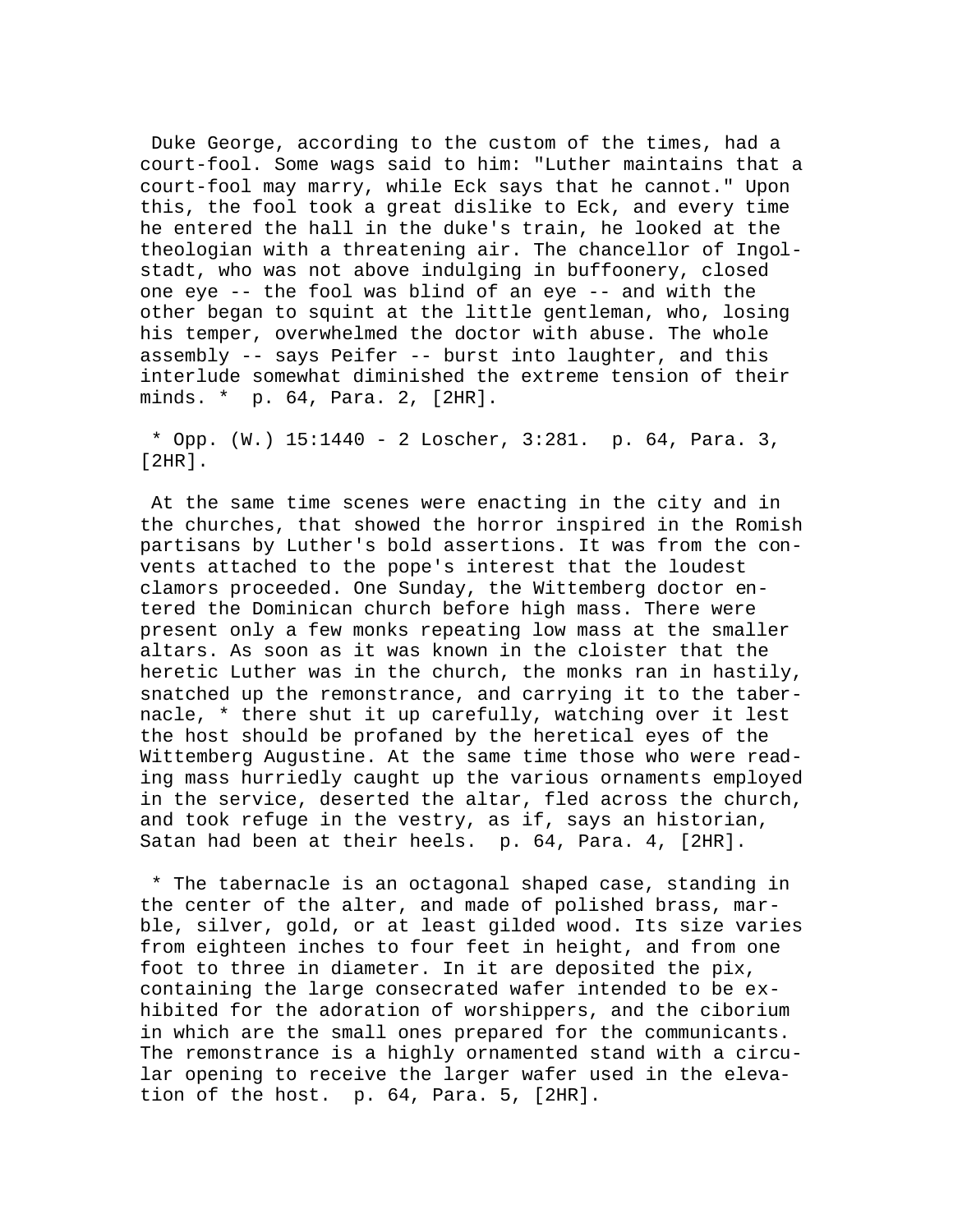The subject of the discussion furnished matter for conversation in every place. In the inns, the university, and the court, each man expressed his opinion. However great might have been duke George's exasperation, he did not obstinately refuse to be convinced. One day, as Eck and Luther were dining with him, he interrupted their conversation by saying: "Whether the pope be pope by human or by divine right, nevertheless, he is pope." \* Luther was much pleased at these words. "The prince," said he, "would never have made use of them, had he not been struck by my arguments." p. 65, Para. 1, [2HR].

 \* Ita ut ipse dux Georgius inter prandendum, ad Eccium et me dicat: "Sive sit jure humano, sive sit jure divine, papa; ipse est papa." L. Opp. In Praef. p. 65, Para. 2, [2HR].

 The discussion on the papal primacy had lasted five days. On the 8th of July, they proceeded to the doctrine of Purgatory. This spread over a little more than two days. Luther still admitted this doctrine; but denied that it was taught in Scripture or in the fathers in the manner that his opponent and the schoolmen pretended. "Our Doctor Eck," said he, alluding to the superficial character of his adversary's mind, "has this day skimmed over Scripture almost without touching it -- as a spider runs upon water." p. 65, Para. 3, [2HR].

 On the 11th of July they came to Indulgences. "It was a mere joke," said Luther; "the dispute was ridiculous. The indulgences fell outright, and Eck was nearly of my opinion." \* Eck himself said: "If I had not disputed with Doctor Martin on the papal supremacy, I should almost have agreed with him." \*\* p. 65, Para. 4, [2HR].

 \* Opp. L. 17:246. \*\* So wollt'er fast einig mit mir gewest seyn. Ibid. p. 65, Para. 5, [2HR].

 The discussion next turned on repentance, absolution of the priest, and satisfactions. Eck, according to his usual practice, quoted the scholastic doctors, the Dominicans, and the pope's canons. Luther closed the disputation with these words: "The reverend doctor flees from the Scriptures, as the devil from before the cross. As for me, with all due respect to the fathers, I prefer the authority of holy writ, and this test I would recommend to our judges."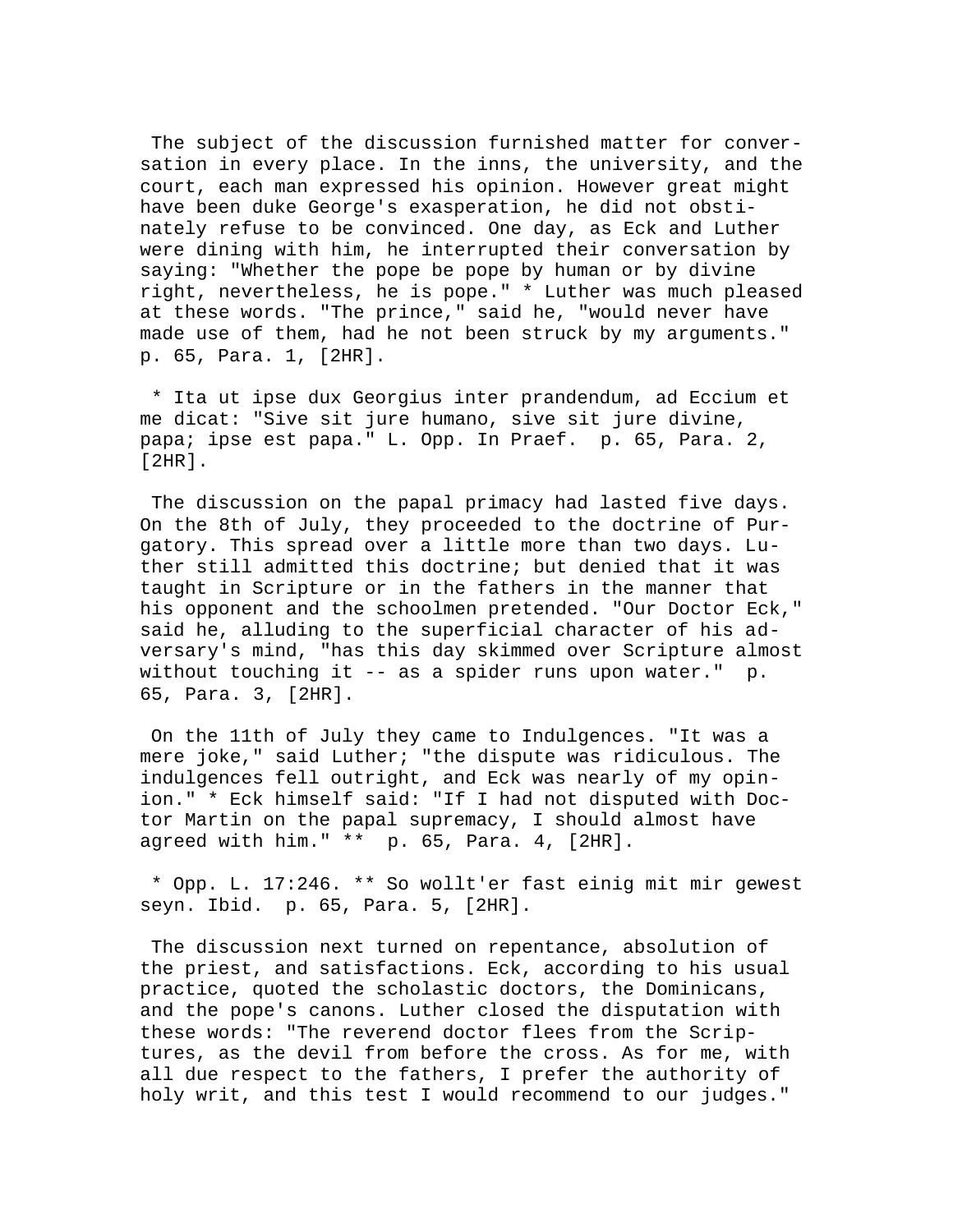\* p. 66, Para. 1, [2HR].

 \* Videtur fugere a facie Scripturarum, sicut diabolus crucem. Quare, salvis reverentiis Patrum, praefero ego auctoritatem Scripturae, quod commendo judicibus futuris. L. Opp. Lat. 1:291. p. 66, Para. 2, [2HR].

 Here ended the dispute between Eck and Luther. Carlstadt and the Ingolstadt doctor kept up the discussion two days longer on human merits in good works. On the 16th of July the business was concluded, after having lasted twenty days, by a speech from the rector of the university. As soon as he had finished, loud music was heard, and the solemnity was concluded by singing the Te Deum. p. 66, Para. 3, [2HR].

 But during the chanting of this solemn thanksgiving, men's minds were no longer as they had been during the Veni Spiritus at the opening of the discussion. Already the presentiments of many had been realized. The blows that the champions of the two doctrines had aimed at each other had inflicted a deep wound upon the papacy. p. 66, Para. 4, [2HR].

 CHAPTER 6--- Interest felt by the laity -- Luther's opinion -- Confession and boasts of Doctor Eck -- Effects of the disputation -- Poliander -- Cellarius -- The young prince of Anhalt -- The students of Leipsic -- Cruciger -- Melancthon's call -- Luther's emancipation. p. 67, Para. 1, [2HR].

 These theological disputes, to which the men of the world would now be unwilling to consecrate a few brief moments, had been followed and listened to for twenty successive days with great attention: laymen, knights, and princes had manifested a constant interest. Duke Barnim of Pomerania and duke George were remarkably regular in their attendance. But, on the contrary, some of the Leipsic theologians, friends of Doctor Eck, slept soundly, as an eyewitness informs us. It was necessary to wake them up at the close of the disputation, for fear they should lose their dinners. p. 67, Para. 2, [2HR].

 Luther quitted Leipsic first; Carlstadt followed him; but Eck remained several days after their departure. p. 67, Para. 3, [2HR].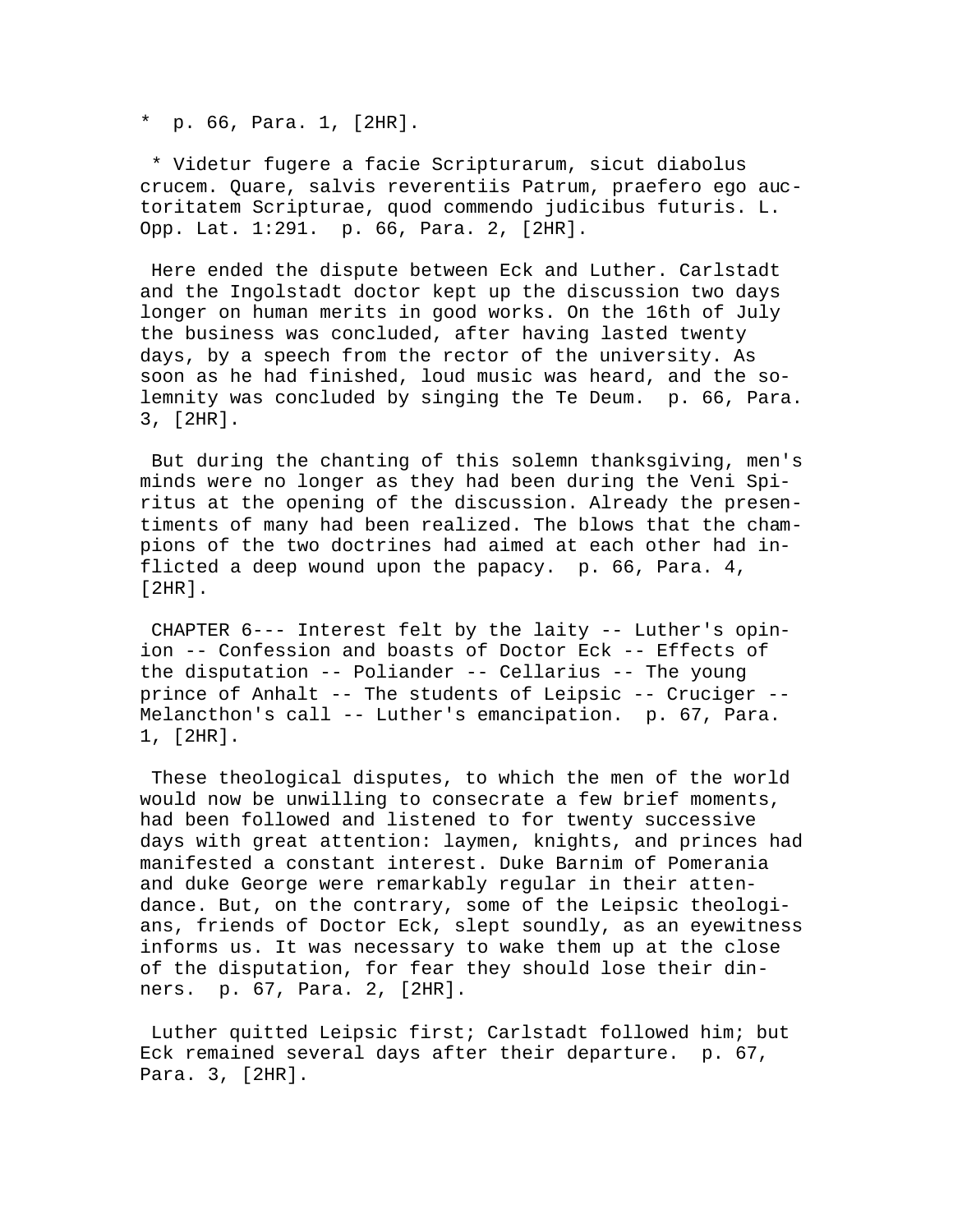No decision had been come to on the discussion. \* Every one commented on it according to his own feelings. "At Leipsic," said Luther, "there was great loss of time, but no seeking after truth. We have been examining the doctrines of our adversaries these two years past, so that we have counted all their bones. Eck, on the contrary, has hardly grazed the surface; \*\* but he made more noise in one hour than we have in two long years." p. 67, Para. 4, [2HR].

 \* Ad exitum certaminis, uti solet, nulla prodiit decisio Pallavicini, 1:65. \*\* Totam istam conclusionum cohortem multo acrius et validius nostri Wittembergenses..oppugnaverunt et ita examinaverunt ut ossa eorum numerare licuerit, quas Eccius vix in facie cutis leviter perstrinxit. L. Epp. 1:291. p. 67, Para. 5, [2HR].

 In his private letters to his friends, Eck confessed his defeat on certain points; but he had abundant reasons to account for it. "The Wittembergers," wrote he to Hochstraten on the 24th of July, "conquered me on several points: \* first, because they brought their books with them; secondly, because some of their friends took notes of the discussion, which they examined at their leisure; thirdly because they were many; two doctors -- Carlstadt and Luther -- Lange, vicar of the Augustines; two licentiates, Amsdorff, and a very presumptuous nephew of Reuchlin -- Melancthon; three doctors of law, and several masters of arts, all of whom aided in the discussion, either in public or in private. But as for me, I appeared alone, the justice of my cause being my sole companion." Eck forgot Emser, and the bishop and doctors of Leipsic. p. 67, Para. 6, [2HR].

 \* Verum in multis me obruerunt. Corp. Ref. 1:83. p. 67, Para. 7, [2HR].

 If such avowals escaped from Eck in his familiar correspondence, his behavior in public was very different. The doctor of Ingolstadt and the Leipsic divines loudly vaunted of what they called their victory. They circulated false reports in every direction. All the mouthpieces of their party repeated their self-congratulations. "Eck is triumphing everywhere," wrote Luther. \* But in the camp of Rome each man disputed his share of the laurels. "If we had not come to Eck's support," said the men of Leipsic, "the illustrious doctor would have been overthrown." "The Leipsic divines are very good sort of people," said the Ingolstadt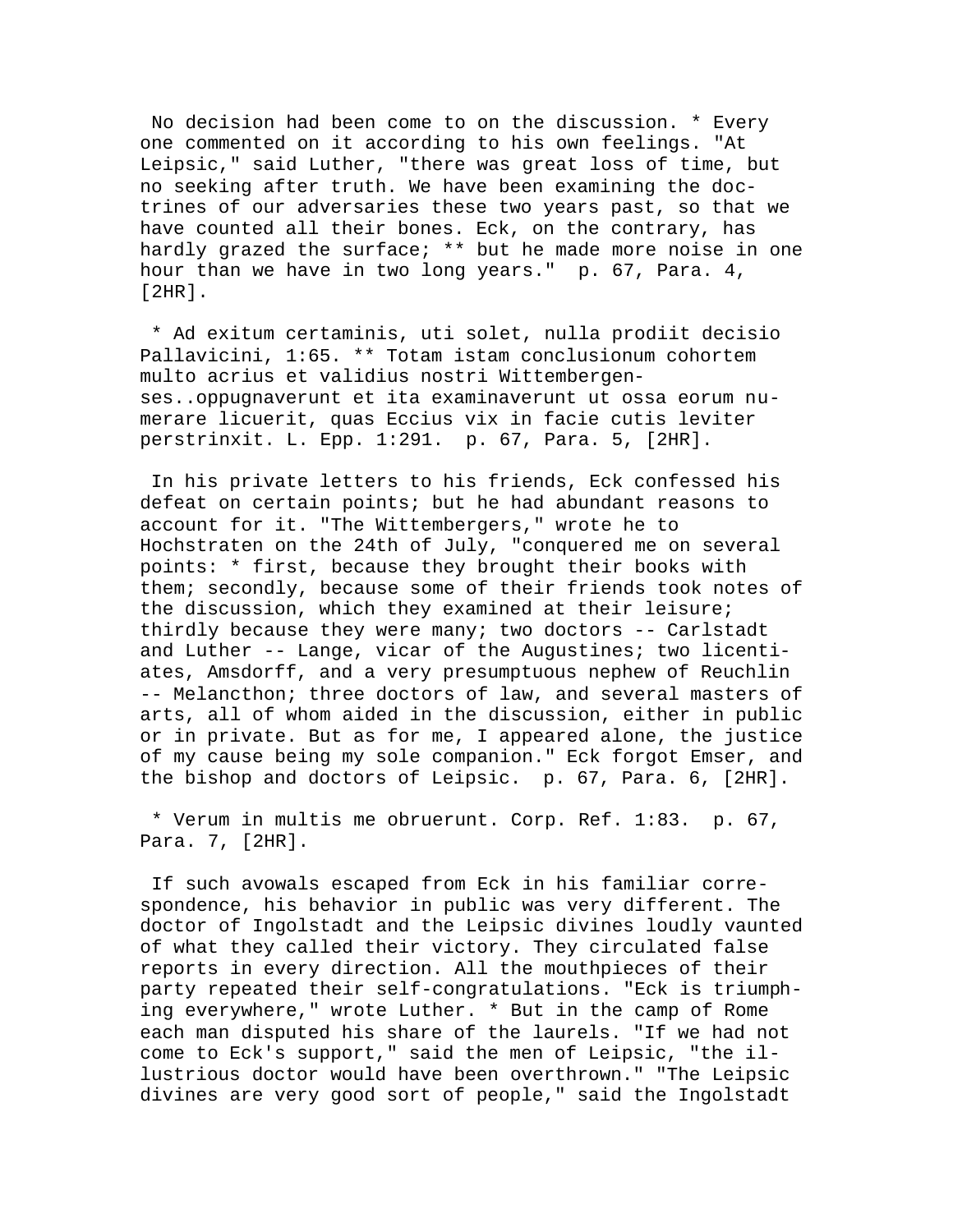doctor, "but I expected too much of them. I did everything single-handed." -- "You see," said Luther to Spalatin, "that they are singing a new Iliad and a new AENEID. \*\* They are so kind as to make a Hector or a Turnus of me, while Eck, in their eyes, is Achilles or AENEAS. They have but one doubt remaining, whether the victory was gained by the arms of Eck or by those of Leipsic. All that I can say to clear up the subject is this, Doctor Eck never ceased bawling, and the Leipsic divines did nothing but hold their tongues." p. 68, Para. 1, [2HR].

 \* Eccius triumphat ubique. L. Epp. 1:290. \*\* Novam quandam Iliada et Aeneida illos cantare. Ibid. 305. p. 68, Para. 2, [2HR].

 "Eck is conqueror in the eyes of those who do not understand the matter, and who have grown gray under the old schoolmen," said the elegant, witty, and wise Mosellanus; "but Luther and Carlstadt are victorious in the opinion of those who possess any learning, understanding, and modesty." \* p. 68, Para. 3, [2HR].

 \* Lutheri Sieg sey um so veil weniger beruhmt, well der Gelehrten, Verstandigen, und derer die sich selbat nicht hoch ruhmen, wenig seyen. Seckendorf, p. 207. p. 68, Para. 4, [2HR].

 The Leipsic disputation was not destined, however, to evaporate in smoke. Every work performed with devotion bears fruit. Luther's words had sunk with irresistible power into the minds of his hearers. Many of those who daily thronged the hall of the castle were subdued by the truth. It was especially in the midst of its most determined adversaries that its victories were gained. Doctor Eck's secretary, familiar friend, and disciple, Poliander, was won to the Reformation; and in the year 1522, he publicly preached the gospel at Leipsic. John Cellarius, professor of Hebrew, a man violently opposed to the reformed doctrines, was touched by the words of the eloquent doctor, and began to search the Scriptures more deeply. Erelong he gave up his station, and went to Wittemberg to study humbly at Luther's feet. Some time after he was pastor at Frankfort and at Dresden. p. 69, Para. 1, [2HR].

 Among those who had taken their seats on the benches reserved for the court, and who surrounded duke George, was a young prince, twelve years old, descended from a family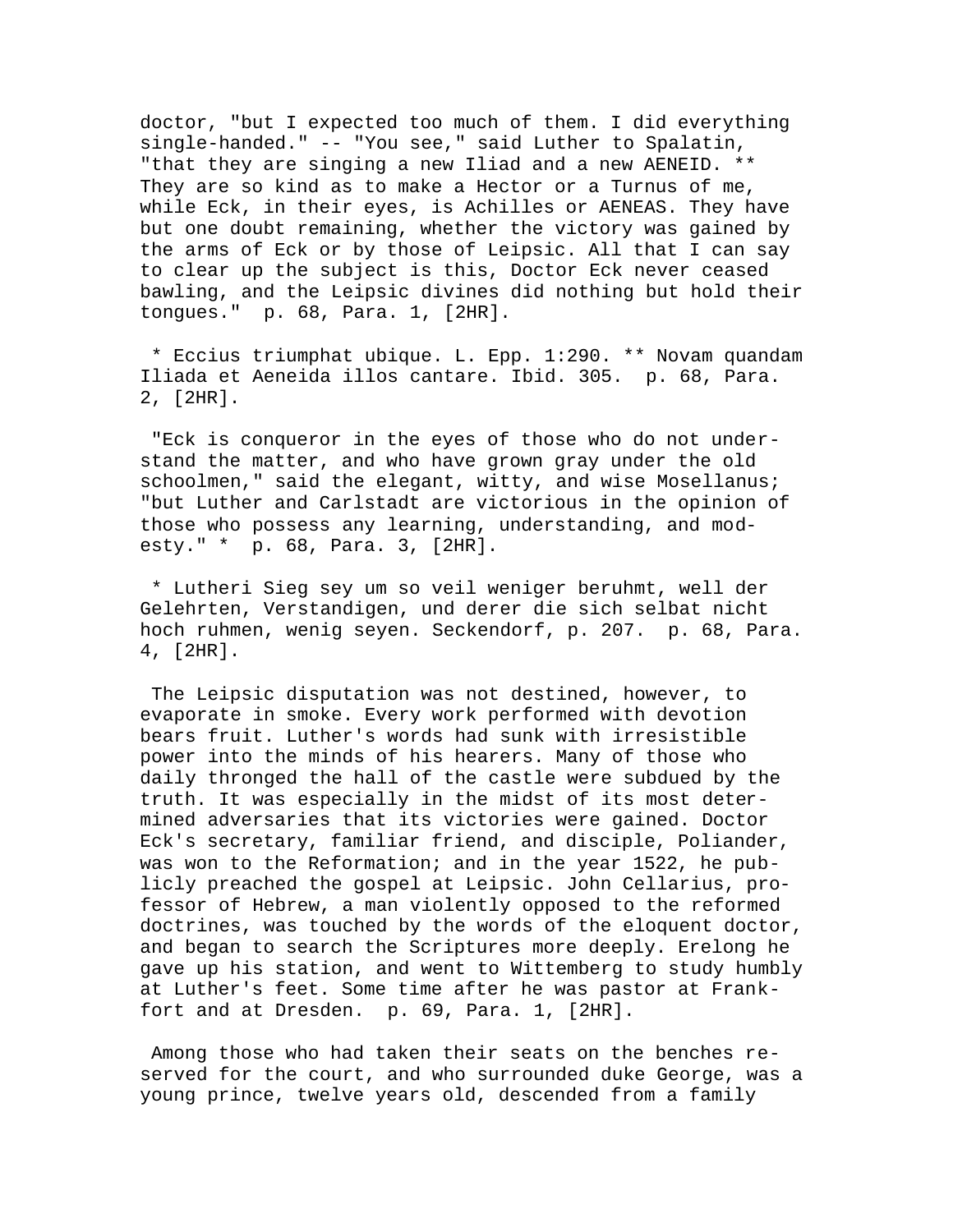celebrated for their combats against the Saracens -- it was George of Anhalt. He was then studying at Leipsic under a private tutor. An eager desire for learning and an ardent thirst for truth already distinguished this illustrious youth. He was frequently heard repeating these words of Solomon: Lying lips become not a prince. The discussion at Leipsic awakened serious reflections in this boy, and excited a decided partiality for Luther. \* Some time after, he was offered a bishopric. His brothers and all his relations entreated him to accept it, wishing to push him to the highest dignities in the church. But he was determined in his refusal. On the death of his pious mother, who was secretly well disposed towards Luther, he became possessed of all the reformer's writings. He offered up constant and fervent prayers to God, beseeching Him to turn his heart to the truth, and often in the solitude of his closet, he exclaimed with tears: Deal with thy servant according to thy mercy, and teach me thy statutes. \*\* His prayers were heard. Convinced and carried away, he fearlessly ranged himself on the side of the gospel. In vain did his guardians, and particularly duke George, besiege him with entreaties and remonstrances. He was inflexible, and George exclaimed, half convinced by the reasoning of his ward: "I cannot answer him; but I will still remain in my own church, for it is a hard matter to break in an old dog." We shall meet again with this amiable prince, one of the noblest characters of the Reformation, who preached in person to his subjects the words of everlasting life, and to whom has been applied the saying of Dion on the Emperor Marcus Antoninus: "He was consistent during the whole of his life; he was a good man, one in whom there was no guile." \*\*\* p. 69, Para. 2, [2HR].

 \* Opp. (W.) 15:1440. \*\* A Deo petivit, flecti pectus suum ad veritatem, ac lacrymans saepe haec verba repetivit.. M. Adami, Vita Georgii Anhalt, p. 248. \*\*\* 'Omoios dia panton egeneto, agathos de en, kai uden prospoieton. Melch. Adam. p. 255. p. 69, Para. 3, [2HR].

 But it was the students in particular who received Luther's words with enthusiasm. They felt the difference between the spirit and energy of the Wittemberg doctor, and the sophistical distinctions, the empty speculations of the chancellor of Ingolstadt. They saw that Luther relied upon the Word of God, and that Eck's opinions were grounded on human tradition. The effect was instantaneous. The lecturerooms of the university of Leipsic were speedily deserted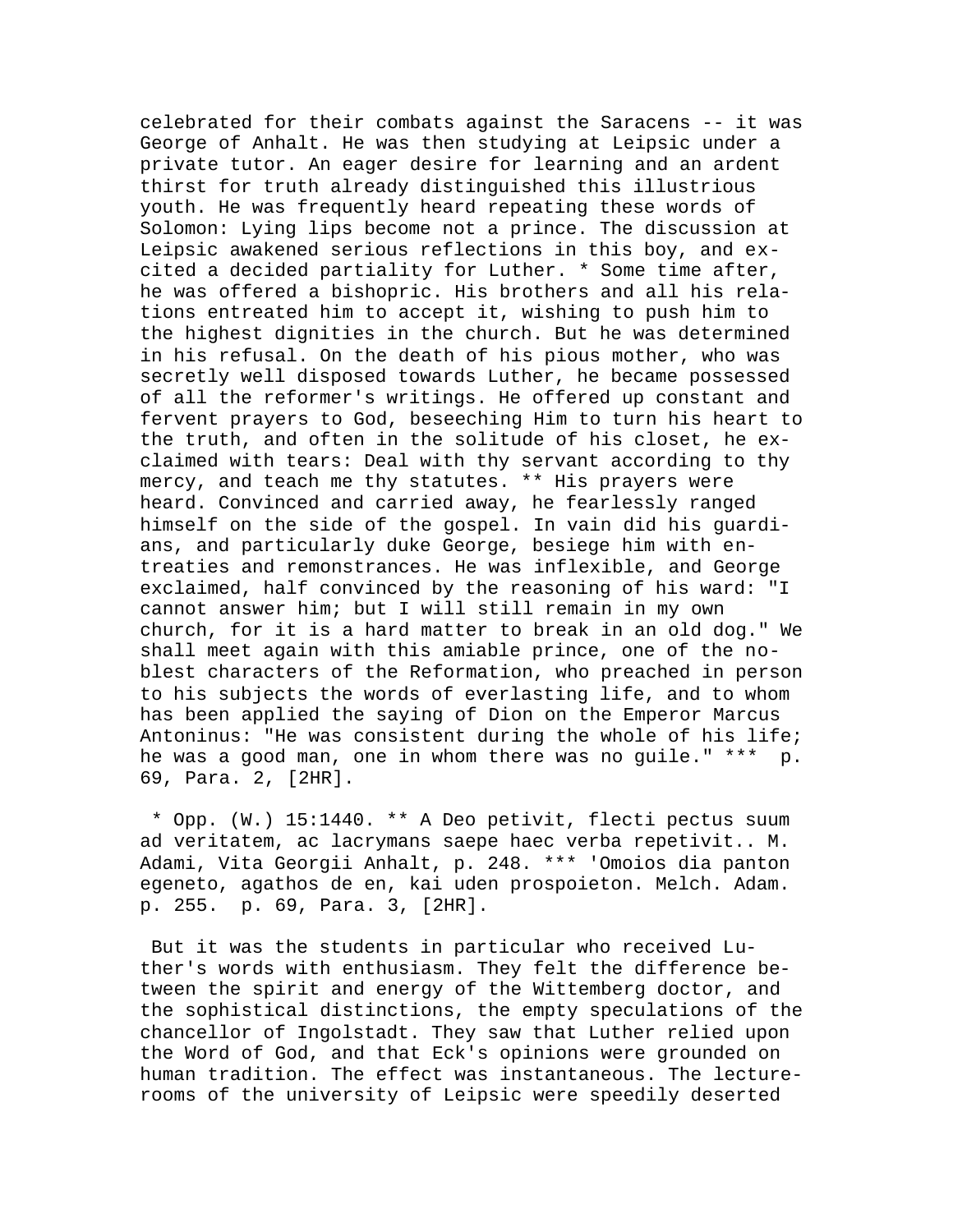after the disputation. One circumstance, indeed, contributed to this result: the plague seemed on the point of breaking out in that city. But there were other universities, Erfurth, Ingolstadt, etc. to which the students might have gone. The power of truth drew them to Wittemberg, where the number of students was soon doubled. \* p. 70, Para. 1, [2HR].

 \* Peifer, Histor. Lipsiensis, p. 356. p. 70, Para. 2,  $[2HR]$ .

 Among those who removed from the one university to the other, was observed a youth of sixteen years, of melancholy disposition, speaking seldom, and who, in the midst of the conversations and sports of his fellow-students, often appeared absorbed in his own reflections. \* His parents had at first thought him of weak intellect; but soon found him so quick in learning, and so constantly occupied with his studies, that they formed the greatest expectations of him. His uprightness and candor, his modesty and piety, won him the affection of all, and Mosellanus pointed him out as a model to the whole university. His name was Gaspard Cruciger, a native of Leipsic. The new student of Wittemberg was afterwards the friend of Melancthon, and Luther's assistant in the translation of the Bible. p. 71, Para. 1, [2HR].

 \* Et cogitabundus et saepe in medios sodalitios quasi peregrinante animo. Melch. Adami, Vita Crucigeri, p. 193. p. 71, Para. 2, [2HR].

 The Leipsic disputation bore still greater fruits. Here it was that the theologian of the Reformation received his call. Melancthon sat modest and silent listening to the discussion, in which he took very little part. Till that time literature had been his sole occupation. The conference gave him a new impulse, and launched the eloquent professor into the career of divinity. From that hour his extensive learning bowed before the word of God. He received the evangelical truth with the simplicity of a child; explained the doctrine of salvation with a grace and perspicuity that charmed all his hearers; and trod boldly in that path so new to him, for, said he, "Christ will never abandon his followers." \* Henceforward the two friends walked together, contending for liberty and truth, the one with the energy of St. Paul, the other with the meekness of St. John. Luther has admirably expressed the difference of their callings. "I was born," said he, "to contend on the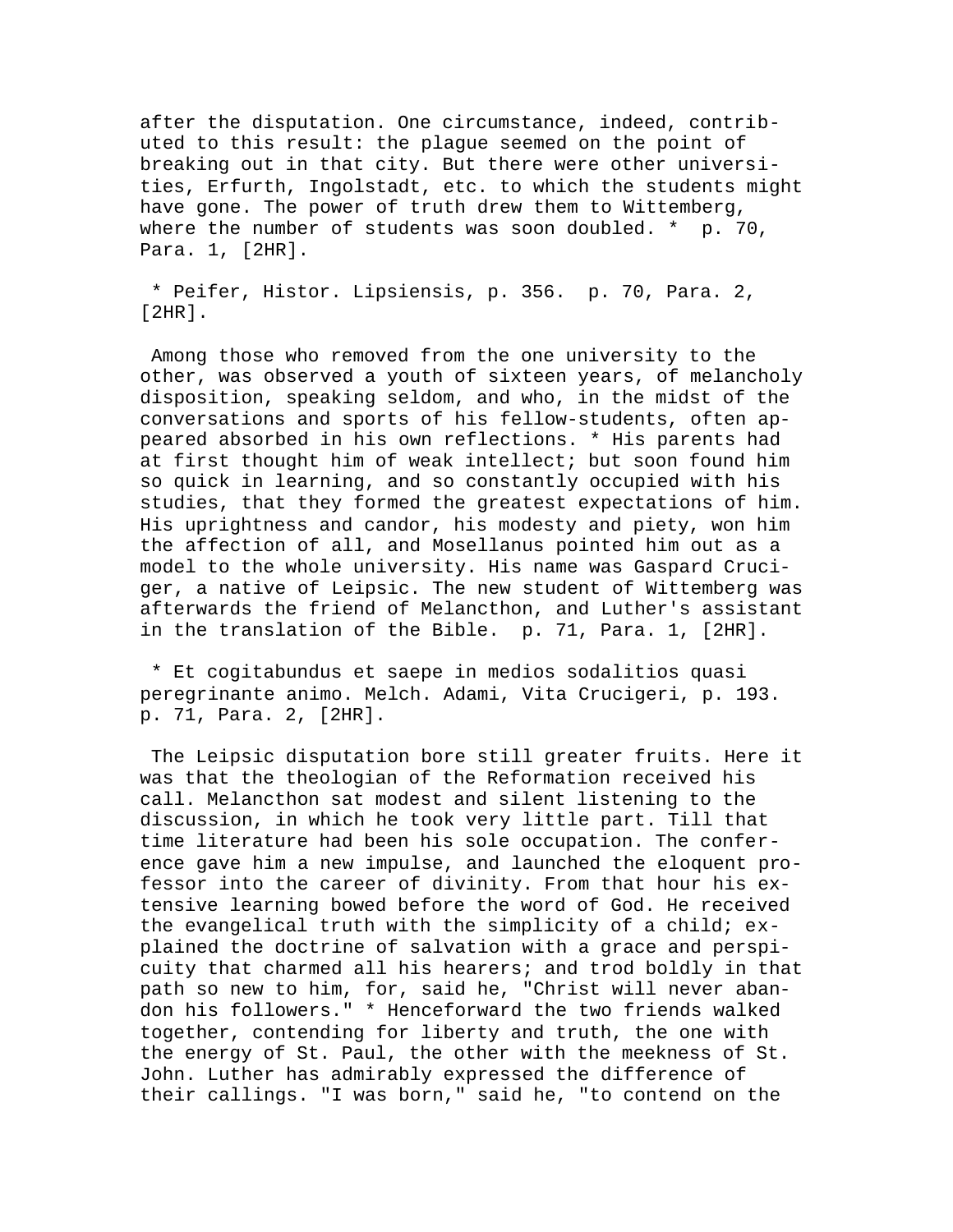field of battle with factions and with wicked spirits. This is why my works abound with war and tempests. It is my task to uproot the stock and the stem, to clear away the briars and underwood, to fill up the pools and the marshes. I am the rough woodman who has to prepare the way and smooth the road. But Philip advances quietly and softly; he tills and plants the ground; sows and waters it joyfully, according to the gifts that God has given him with so liberal a hand." \*\* p. 71, Para. 3, [2HR].

 \* Christus suis non decrit. Corp. Ref. 1:104. \*\* Opp. W. 14. 200. p. 71, Para. 4, [2HR].

 If Melancthon, the tranquil sower, was called to the work by the disputation of Leipsic, Luther, the hardy woodman, felt his arm strengthened by it, and his courage reinvigorated. The greatest effect of this discussion was that wrought in Luther himself. "The scales of scholastic theology," said he, "fell then entirely from before my eyes, under the triumphant presidence of Doctor Eck." The veil which the school and the church had conjointly drawn before the sanctuary was rent for the reformer from top to bottom. Driven to new inquiries, he arrived at unexpected discoveries. With as much indignation as astonishment, he saw the evil in all its magnitude. Searching into the annals of the church, he discovered that the supremacy of Rome had no other origin than ambition on the one hand, and ignorant credulity on the other. The narrow point of view under which he had hitherto looked upon the church was succeeded by a deeper and more extended range. He recognized in the Christians of Greece and of the East true members of the Catholic church; and instead of a visible chief, seated on the banks of the Tiber, he adored, as sole chief of the people of God, an invisible and eternal Redeemer, who, according to his promise, is daily in the midst of every nation upon earth, with all who believe in His name. The Latin church was no longer in Luther's estimation the universal church; he saw the narrow barriers of Rome fall down, and exulted in discovering beyond them the glorious dominions of Christ. From that time he comprehended how a man might be a member of Christ's church, without belonging to the pope's. But, above all, the writings of Huss produced a deep impression upon him. He there found, to his great surprise, the doctrine of St. Paul and of St. Augustine, that doctrine at which he himself had arrived after so many struggles. "I believed and I taught all the doctrines of John Huss without being aware of it: \* and so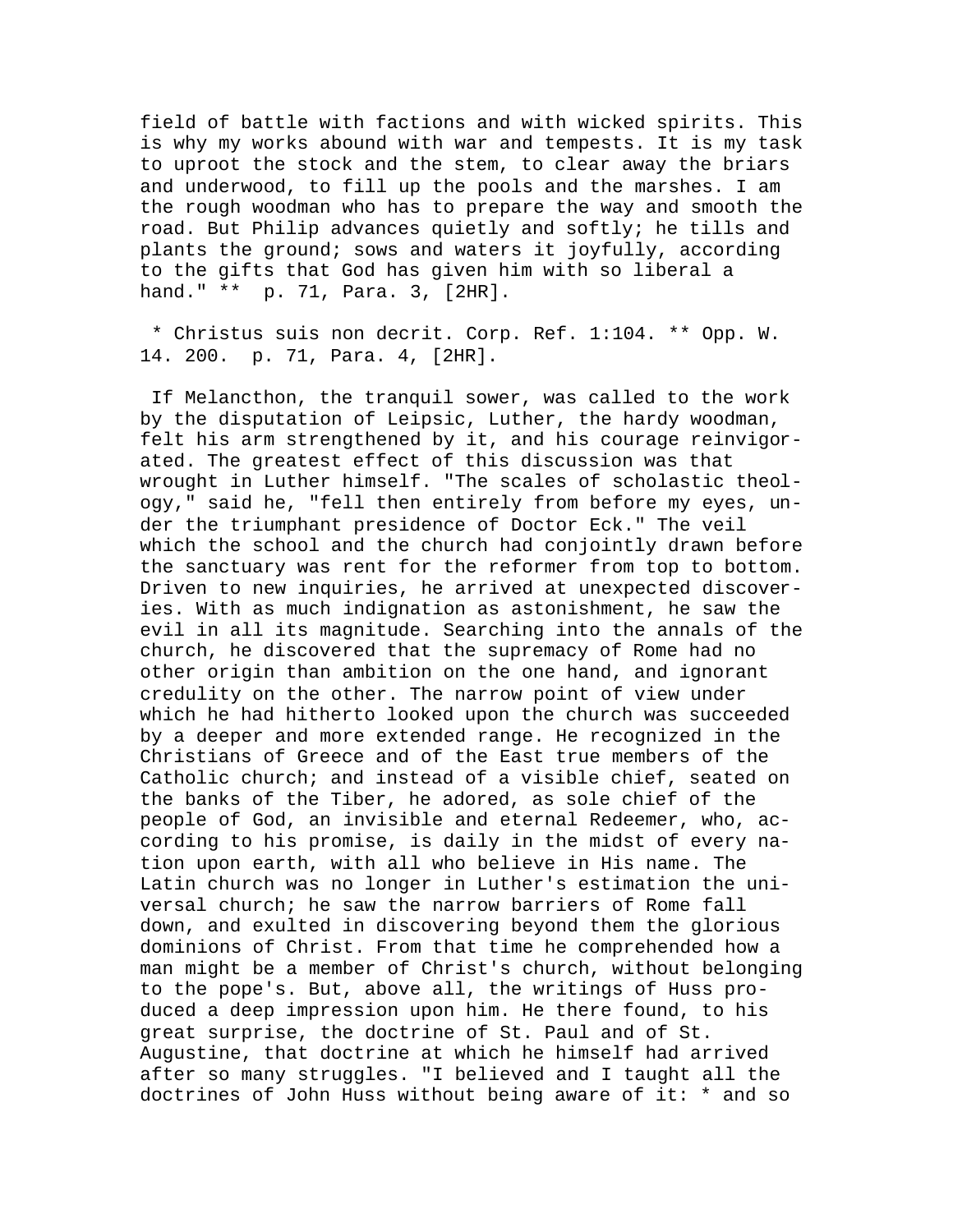did Staupitz. In short, although unconscious of it, we are all Hussites. Paul and Augustine were so themselves. I am confounded, and know not what to think. Oh, how terribly have men deserved the judgments of God, seeing that the gospel truth, which has been unveiled and published this century past, has been condemned, burnt, and stifled. . . . . Woe, woe to the world." p. 72, Para. 1, [2HR].

 \* Ego imprudens hucusque omnia Johannis Huss et docui et tenui. L. Epp. 2. 452. p. 72, Para. 2, [2HR].

 Luther separated from the papacy, and then felt towards it a decided aversion and holy indignation; and all the witnesses that in every age had risen up against Rome came in turns before him and testified against her, each revealing some abuse or error. "Oh, what thick darkness," exclaimed he. p. 73, Para. 1, [2HR].

 He was not allowed to be silent on this sad discovery. The insolence of his adversaries, their pretended triumph, and the efforts they made to extinguish the light, decided his soul. He advanced along the path in which God conducted him, without anxiety as to the goal to which it would lead him. Luther has pointed to this moment as that of his emancipation from the papal yoke. "Learn from me," said he, "how difficult a thing it is to throw off errors confirmed by the example of all the world, \* and which, through long habit, have become a second nature to us. I had then been seven years reading and publicly explaining the Holy Scriptures with great zeal, so that I knew them almost by heart. \*\* I had also all the first-fruits of knowledge and faith in our Lord Jesus Christ; that is to say, I knew that we are justified and saved not by our works, but by faith in Christ; and I even maintained openly that the pope is not the head of the Christian church by divine right. And yet I could not see the consequences that flowed from this; namely, that the pope is necessarily and certainly of the devil. For what is not of God must needs be of the devil." \*\*\* Luther adds further on: "I no longer permit myself to be indignant against those who are still attached to the pope, since I, who had for so many years studied the holy Scriptures so attentively, still clung with so much obstinacy to popery." \*\*\*\* p. 73, Para. 2, [2HR].

 \* Quam difficile sit eluctari et emergere ex erroribus, totius orbis exemplo firmatis.. L. Opp. Lat. In Praef. \*\* Per septem annos, ita ut memoriter pene omnia tenerem.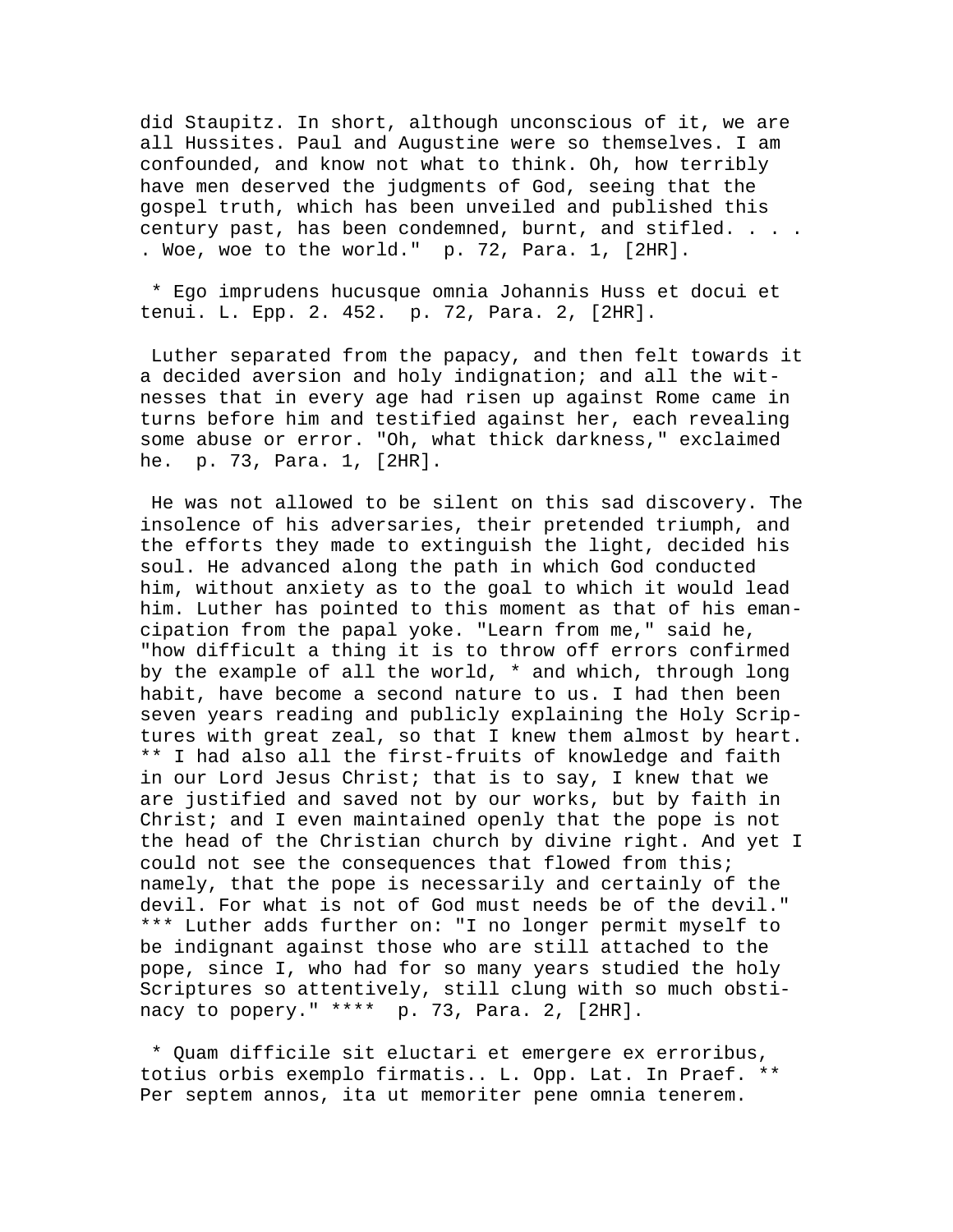Ibid. \*\*\* Quod enim ex Deo non est, necesse est ex diabolo esse. Ibid. \*\*\*\* Cum ego tot annis sacra legens diligentissime, tamen ita haesi tenaciter. Ibid. p. 73, Para. 3,  $[2HR]$ .

 Such were the real results of the Leipsic disputation, results of more importance than the disputation itself. It was like those first successes which discipline an army and excite its courage. p. 74, Para. 1, [2HR].

 CHAPTER 7--- Eck attacks Melancthon -- Melancthon's defense -- Interpretation of holy Scripture -- Luther's firmness -- The Bohemian brothers -- Emser -- Staupitz. p. 75, Para. 1, [2HR].

 Eck gave way to all the intoxication of what he wished to represent as a victory. He inveighed against Luther; heaped charge upon charge against him; \* wrote to Frederick; and desired, like a skillful general, to take advantage of the confusion that always follows a battle, to obtain important concessions from that prince. While waiting for the measures that were to be taken against his adversary's person, he called down fire upon his writings, even on those he had not read. He begged the elector to summon a provincial council: "Let us exterminate these vermin," said the coarse doctor, "before they multiply beyond all bounds." \*\* p. 75, Para. 2, [2HR].

 \* Proscidit, post abitum nostrum, Martinum inhumanissime. Melancth. Corp. Ref. 1. 106. \*\* Ehe das Ungeziffer uberhand nehme. L. Opp. L. 17. 271. p. 75, Para. 3, [2HR].

 It was not upon Luther alone that he vented his anger. His imprudence called Melancthon into the list. The latter, connected by tender ties of friendship with the excellent OECOLAMPADIUS, wrote him an account of the disputation, speaking of Dr. Eck in terms of commendation. \* Nevertheless, the pride of the chancellor of Ingolstadt was wounded. He immediately took up the pen against "that grammarian of Wittemberg, who was not ignorant, indeed, of Latin and Greek, but who had dared to publish a letter in which he had insulted him.  $\ldots$  . Dr. Eck." \*\* p. 75, Para. 4, [2HR].

 \* Eccius ob varias et insignes ingenii dotes. L. Opp. Lat. 1. 337. \*\* Ausus est grammaticus Wittembergenss. Graece et Latine sane non indoctus, epistolam edere. Ibid. 338. p.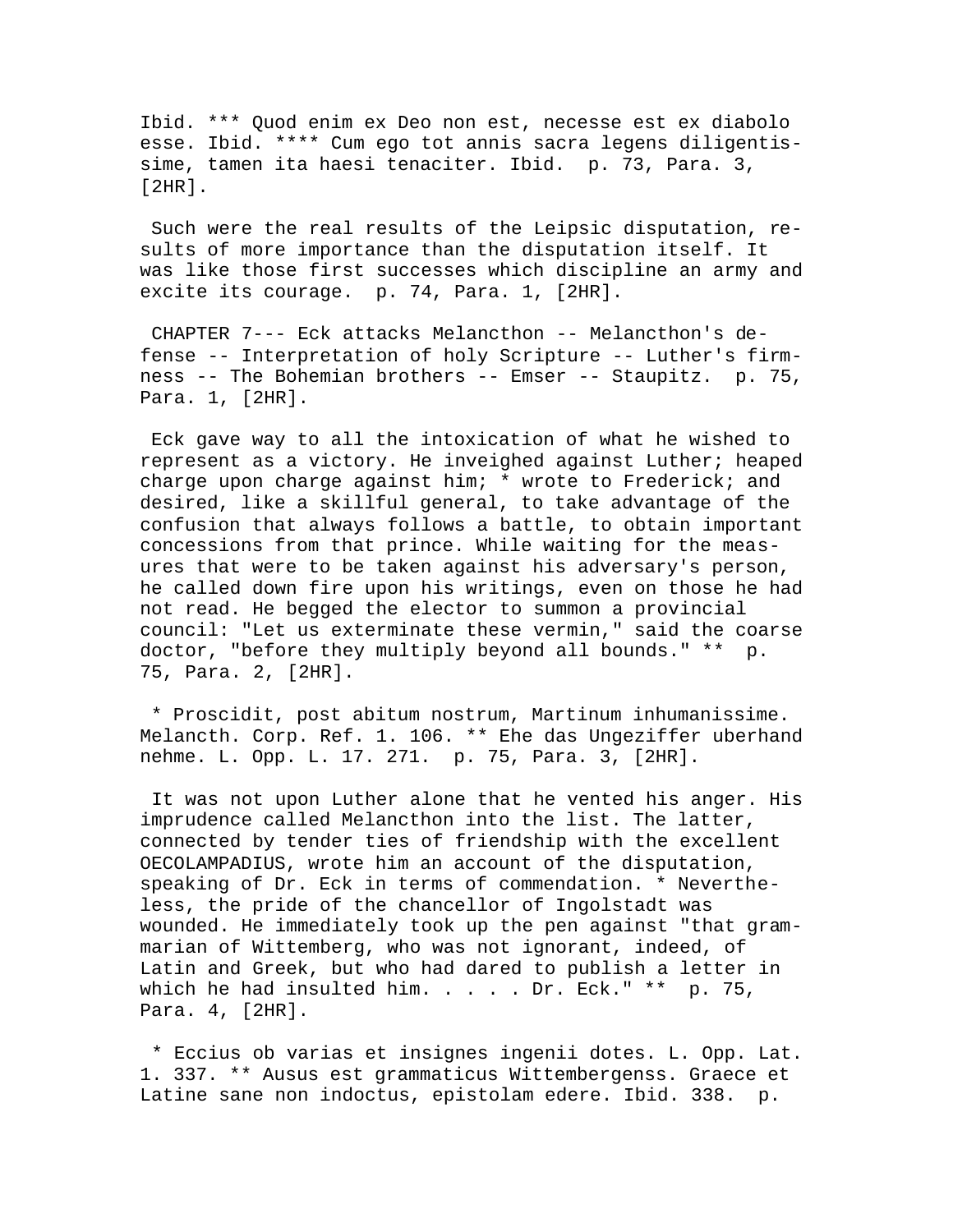75, Para. 5, [2HR].

 Melancthon replied, and this was his first theological writing. It is characterized by all that exquisite urbanity which distinguished this excellent man. Laying down the fundamental principles of hermeneutics, \* he showed that we ought not to interpret Scripture by the fathers but the fathers by Scripture. "How often has not Jerome been mistaken," said he; "how frequently Augustine, how frequently Ambrose, how often their opinions are different, and how often they retract their errors. There is but one Scripture, inspired by the Holy Ghost, and pure and true in all things. \*\* p. 75, Para. 6, [2HR].

 \* The art of interpreting the Holy Scriptures. \*\* Una est Scriptura, coelestis spiritus, pura, et per omnia verax. Contra Eckium Defensio, Corp. Ref. 1. 115. p. 75, Para. 7,  $[2HR]$ .

 "Luther does not follow certain ambiguous explanations of the ancients, say they; and why should he? When he explains the passage of Saint Matthew: Thou art Peter, and upon this rock I will build my church, he says the same thing as Origen, who alone is a host; as Augustine in his homily: and as Ambrose in his sixth book upon Saint Luke; I will mention no others. What then, will you say the fathers contradict one another? And is there any thing astonishing in that? \* I believe in the fathers, because I believe in Scripture. The meaning of Scripture is one and simple, like heavenly truth itself. It is obtained by comparing scripture with scripture: it is deduced from the thread and connection of the discourse. \*\* There is a philosophy that is enjoined us as regards the divine Scriptures: and that is, to bring all human opinions and maxims to it, as to a touchstone by which to try them." \*\*\* p. 76, Para. 1, [2HR].

 \* Quid igitur? Ipsi secum pugnant! Quid mirum? Ibid. \*\* Quem collatis Scripturis e filo ductuque orationis licet assequi. Ibid. p. 114. \*\*\* Ut hominum sententias, decretaque, ad ipsas, ceu ad Lydium lapidem exigamus. Corp. Ref. 1. 115. p. 76, Para. 2, [2HR].

 For a very long period such powerful truths had not been set forth with so much elegance. The word of God was restored to its place, and the fathers to theirs. The simple method by which we may arrive at the real meaning of Scrip-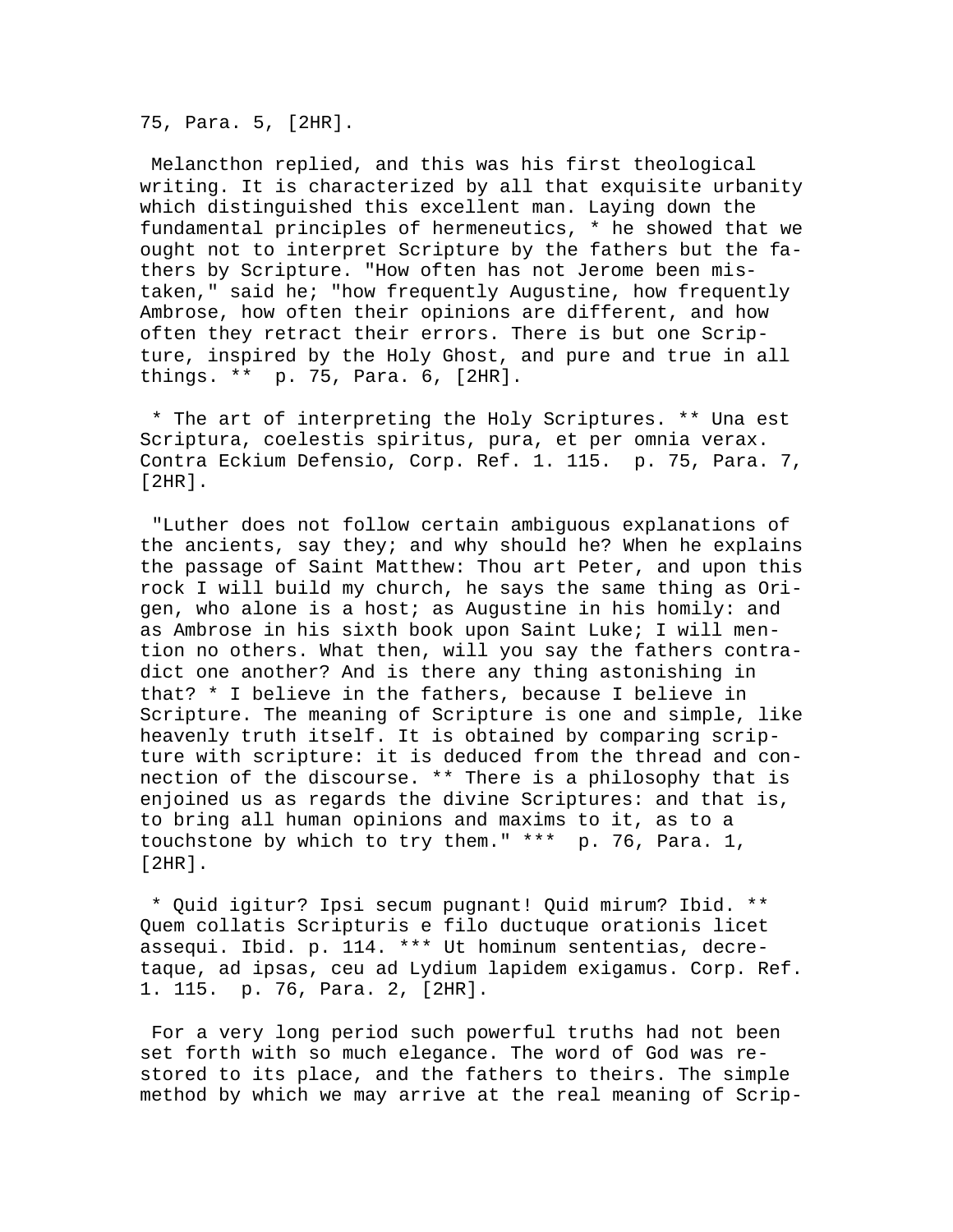ture was firmly laid down. The word floated above all the difficulties and all the explanations of the school. Melancthon furnished the means of replying to all those who, like Dr. Eck, should perplex this subject, even to the most distant ages. The feeble grammarian had risen up; and the broad and sturdy shoulders of the scholastic gladiator had bent under the first movement of his arm. p. 76, Para. 3,  $[2HR]$ .

 The weaker Eck was, the louder he clamored. By his boastings and his accusations, he hoped to secure the victory that he had lost in his discussions. The monks and all the partisans of Rome re-echoed his clamors. From every part of Germany, reproaches were poured upon Luther; but he remained unaffected by them. "The more I find my name covered with opprobrium, the more do I glory in it," said he at the conclusion of the explanations he published on the Leipsic propositions. "The truth, that is to say Christ, must needs increase, and I must decrease. The voice of the bride and the Bridegroom causes me a joy that far surpasses the terrors inspired by their clamors. Men are not the authors of my sufferings, and I entertain no hatred towards them. It is Satan, the prince of wickedness, who desires to terrify me. But He who is within us is mightier than he that is in the world. The judgment of our contemporaries is bad, that of posterity will be better." \* p. 77, Para. 1, [2HR].

 \* Praesens male judicat aetas; judicium melius posteritatis erit. L. Opp. Lat. 1. 310. p. 77, Para. 2, [2HR].

 If the Leipsic disputation augmented Luther's enemies in Germany, it also increased the number of his friends in foreign countries. "What Huss was in Bohemia in other days, you now are in Saxony, dear Martin," wrote the Bohemian brethren to him; "for this reason, pray and be strong in the Lord." p. 77, Para. 3, [2HR].

 About this time the war broke out between Luther and Emser, then professor at Leipsic. The latter wrote to Dr. Zack, a zealous Roman-catholic of Prague, a letter in which his design appeared to be to deprive the Hussites of their notion that Luther belonged to their party. Luther could not doubt that by seeming to justify him, the learned Leipsicker was endeavoring to fix upon him the suspicion of adhering to the Bohemian heresy, and he accordingly resolved to tear aside the veil under which his former host of Dresden desired to conceal his hostility. With this intent he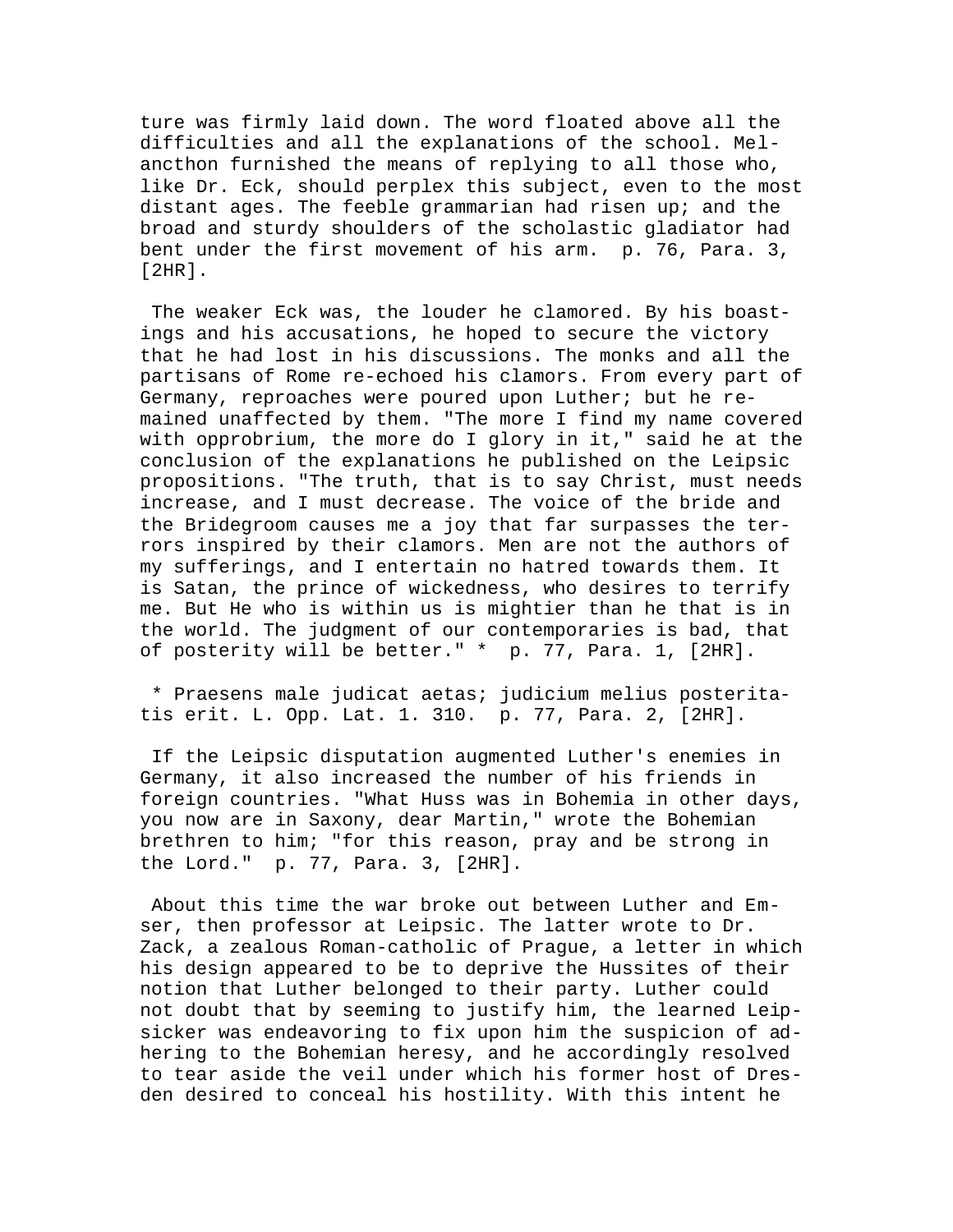published a letter, addressed "To Emser the Goat" -- his adversary's crest was a goat -- and concluded by these words, so clearly depicting his character: "My maxim is, to love all men, but to fear none." \* p. 77, Para. 4, [2HR].

\* Opp. Lat. 1. 252. p. 77, Para. 5, [2HR].

 While new friends and enemies thus sprung up around Luther, his old friends seemed to be deserting him. Staupitz, who had brought the reformer from the obscurity of his cloister at Erfurth, began to evince some coolness towards him. Luther had soared too high for Staupitz, who could not follow him. "You abandon me," wrote Luther to him. "All day long I have been very sad on your account, as a weaned child cries after its mother. \* I dreamed of you last night -- continues the reformer: you were leaving me, while I groaned and shed bitter tears. But you stretched out you hand, bade me be calm, and promised to return to me again." The pacificator Miltitz was desirous of making a fresh attempt to calm the agitation of men's minds. But what hold could he have over men still agitated by the emotions the struggle had excited? His endeavors proved unavailing. He was the bearer of the famous Golden Rose presented to the elector, but the latter did not condescend to receive it in person. \*\* Frederick knew the artifices of Rome, and all hope of deceiving him was relinquished. \*\*\* p. 78, Para. 1, [2HR].

 \* Ego super te, sicut ablactatus super matre sua, tristissimus hac die fui. Epp. 1. 342. \*\* Rosam quam vocant auream nullo honore dignatus est. imo pro ridicula habuit. L. Opp. Lat. In Praef. \*\*\* Intellexit princeps artes Romanae curiae et eos (legatos) digne tractare novit. Ibid. p. 78, Para. 2, [2HR].

 CHAPTER 8--- The epistle to the Galatians -- Christ for us -- Blindness of Luther's opponents -- Earliest ideas on the Lord's supper -- Is the sacrament without faith sufficient? -- Luther a Bohemian -- Eck attacked -- Eck goes to Rome. p. 79, Para. 1, [2HR].

 Luther, far from retreating, advanced daily. It was at this time that he aimed one of his most violent blows against error in his Commentary on the Epistle to the Galatians. \* The second Commentary is undoubtedly superior to the first; but in the first he expounded with great power the doctrine of justification by faith. Each expression of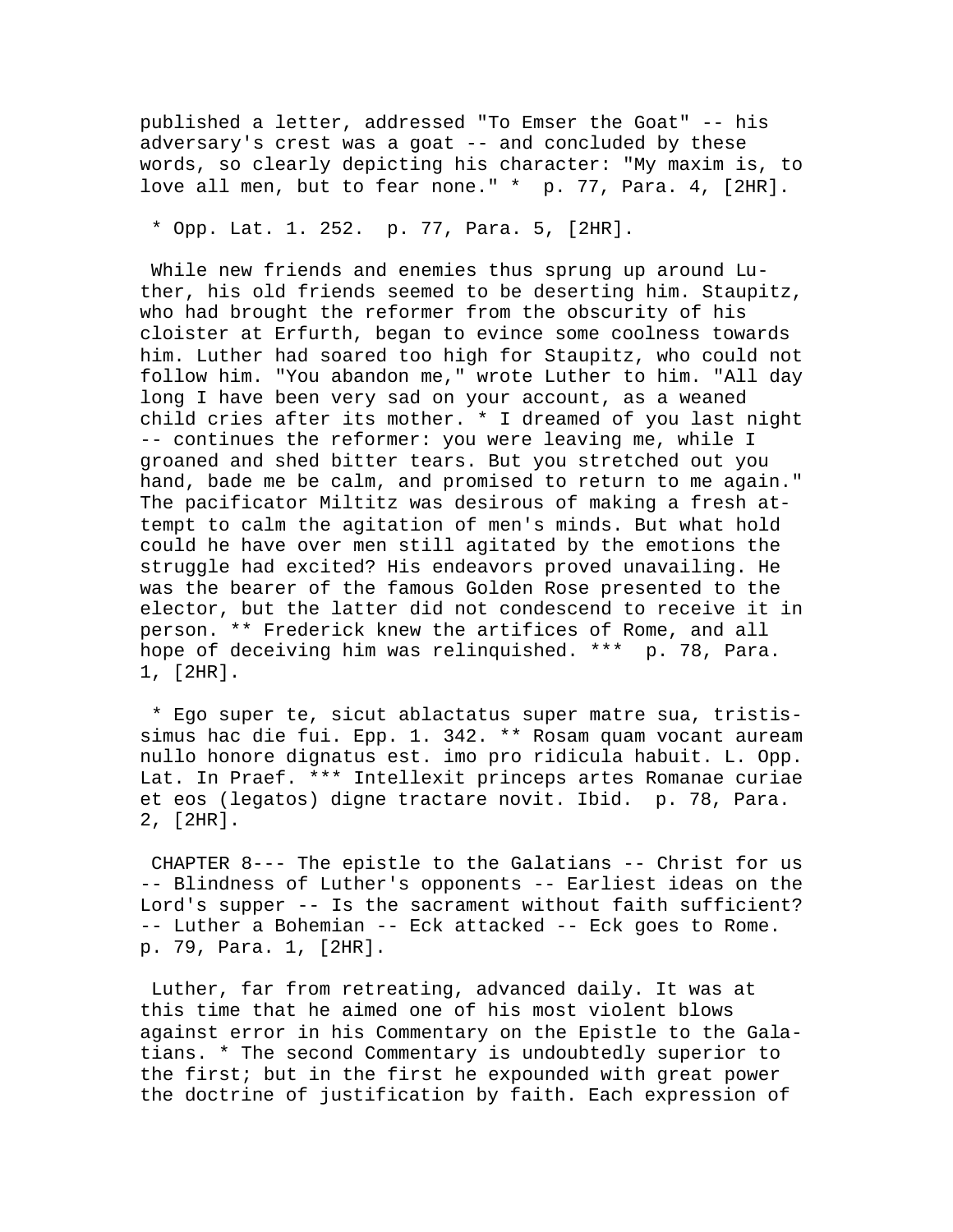the new apostle was full of life, and God made use of him to introduce a knowledge of Himself in the hearts of the people. "Christ gave himself for our sins," said Luther to his contemporaries. \*\* "It was not silver or gold that He gave for us; it was not a man; it was not all the angels; it was himself that He gave, out of whom there is nothing great. And He gave this inestimable treasure for our sins. Where now are those who vaunt of the power of our will; where are all the lessons of moral philosophy; where are the power and the strength of the law? Since our sins were so great that nothing could take them away except a ransom so immeasurable, shall we still claim to obtain righteousness by the strength of our own will, by the power of the law, or by the teaching of men? What shall we do with all these artifices, with all these delusions? Alas, we shall make hypocrites of ourselves, whom nothing in the world can save." p. 79, Para. 2, [2HR].

 \* September 1519. \*\* Opp. L. 10. 461. p. 79, Para. 3,  $[2HR]$ .

 But while Luther was thus laying down the doctrine that there is no salvation for men out of Christ, he also showed that this salvation transforms man, and makes him abound in good works. "He who has truly heard the word of Christ," said the Reformer, "and who keeps it, is immediately clothed with the spirit of charity. If you love the man who has made you a present of twenty florins, or done you any important service, or in any other manner testified his affection, how much more ought you to love Him who has given you not gold or silver, but himself, who has even received so many wounds for your sake, who for you has sweated drops of blood, and who died for you; in a word, who, by paying for all your sins, has swallowed up death, and obtained for you in heaven a Father full of love. . . . . If you love Him not, you have not heard with your heart the things that He has done; you have not believed them, for faith worketh by love." "This Epistle is my epistle," said Luther, speaking of the Epistle to the Galatians: "I am wedded to it." p. 79, Para. 4, [2HR].

 His adversaries compelled him to advance more quickly than he would have done without them. At this period Eck incited the Franciscans of Juterbock to attack him again. Luther, in his reply, \* not content with repeating what he had already taught, attacked errors that he had newly discovered. "I should like to know," said he, "in what part of Scrip-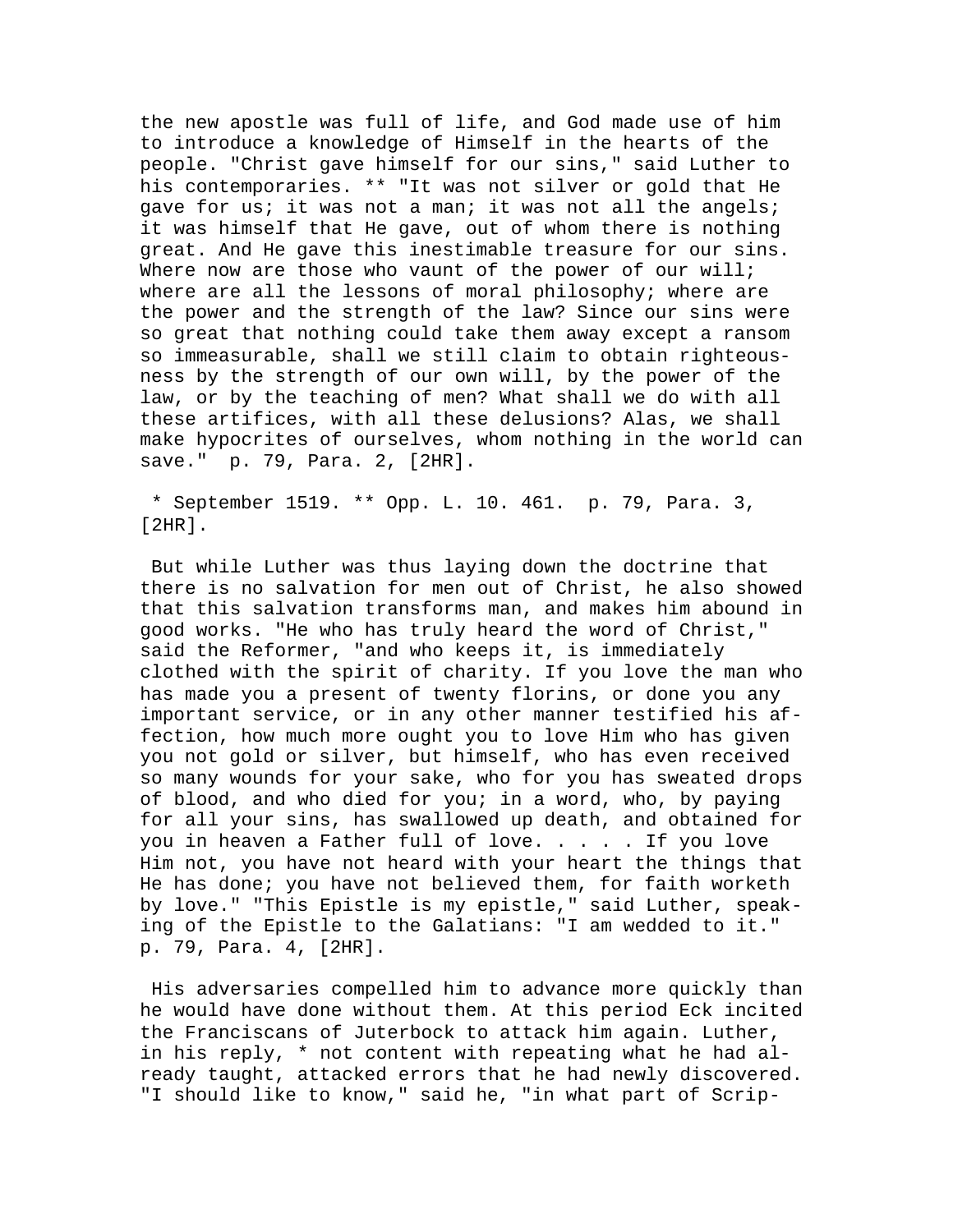ture the power of canonizing the saints has been given to the popes; and also what necessity, what utility there is in canonizing them. . . . . For that matter," added he sarcastically, "let them canonize as much as they like." \*\* p. 80, Para. 1, [2HR].

 \* Defensio contra malignum Eccii judicium. L. Opp. Lat. 1. 356. \*\* Canoniset quisque quantum volet. Ibid. 367. p. 80, Para. 2, [2HR].

 Luther's new attacks remained unanswered. The blindness of his enemies was as favorable to him as his own courage. They passionately defended secondary matters, and when Luther laid his hand on the foundations of the Roman doctrine, they saw them shaken without uttering a word. They busied themselves in defending the outworks, while their intrepid adversary was advancing into the body of the place, and there boldly planting the standard of truth. Accordingly, they were afterwards astonished when they beheld the fortress they were defending undermined and on fire, and crumbling into ruins in the midst of the flames, while they were flattering themselves that it was impregnable, and were still braving those who led the assault. Thus are all great catastrophes effected. p. 80, Para. 3, [2HR].

 The sacrament of the Lord's Supper was now beginning to occupy Luther's thoughts. He looked in vain for this holy supper in the Mass. One day, shortly after his return from Leipsic, he went into the pulpit. Let us listen to his words, for they are the first he uttered on a subject that has since rent the church of the Reformation into two parties. He said: "In the holy sacrament of the altar there are three things we must observe: the sign, which should be outward, visible, and in a bodily shape; the thing signified, which is inward, spiritual, and in the mind of man; and faith, which makes use of both." \* If definitions had been carried no farther, unity would not have been destroyed. p. 81, Para. 1, [2HR].

\* Opp. L. 17. 272. p. 81, Para. 2, [2HR].

 Luther continued: "It would be a good thing if the church, by a general council, should order both kinds to be given to the believer; not however that one kind is not sufficient, for faith alone would suffice." This bold language pleased his hearers. A few of them were however alarmed and irritated. "It is false and scandalous," said they. \* p.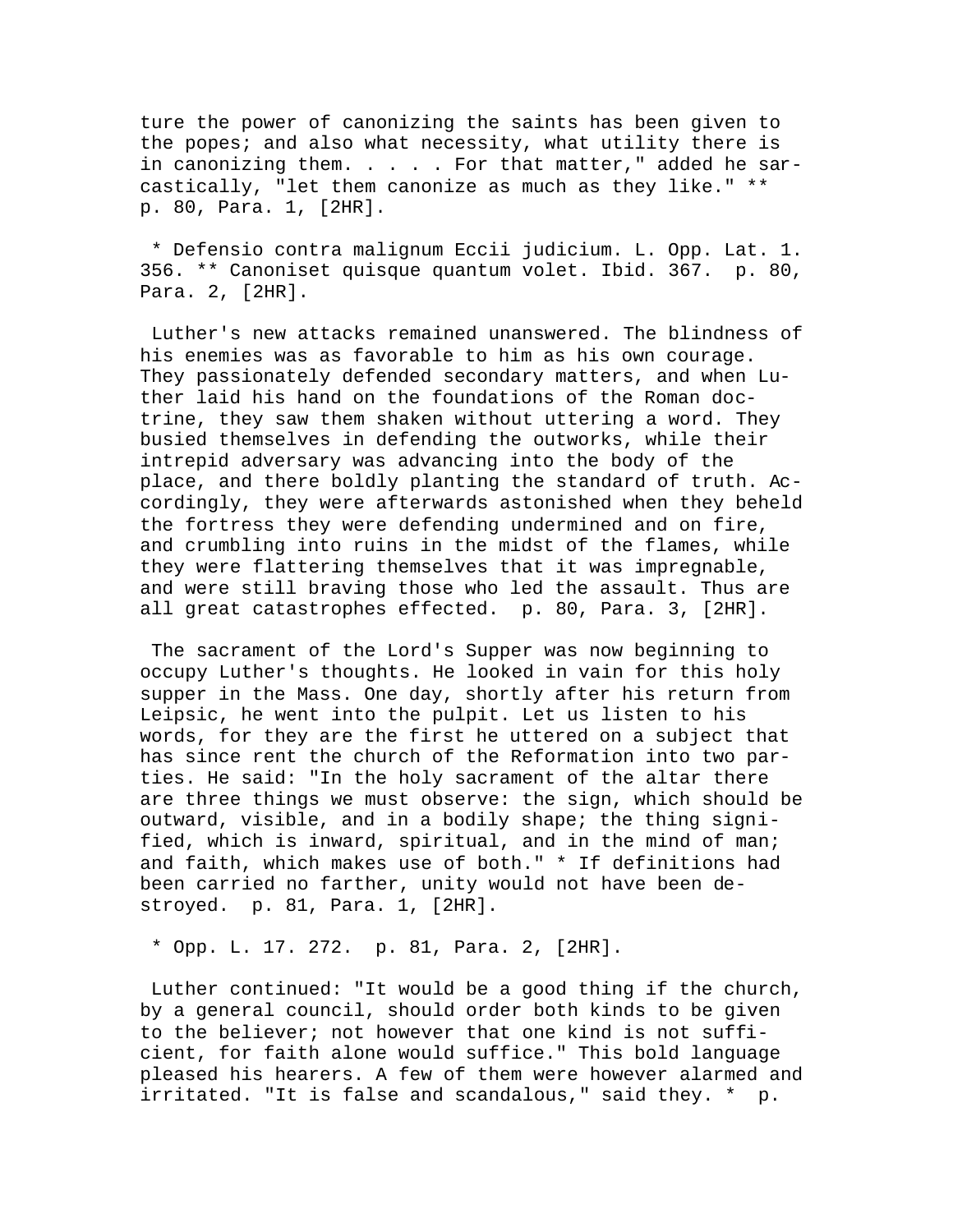81, Para. 3, [2HR].

\* Ibid. 281. p. 81, Para. 4, [2HR].

 The preacher continued: "There is no closer, deeper, or more indivisible union than that which takes place between the food and the body which the food nourishes. Christ is so united to us in the sacrament, that he acts as if he were ourselves. Our sins assail him; his righteousness defends us." p. 81, Para. 5, [2HR].

 But Luther was not satisfied with setting forth the truth; he attacked one of the most fundamental errors of Rome. \* That church maintains that the Sacrament operates of itself, independently of the disposition of the communicant. Nothing can be more convenient than such an opinion. Hence the ardor with which the sacrament is sought, hence the profits of the Romish clergy. Luther attacked this doctrine, \*\* and opposed it by the contrary doctrine, \*\*\* by virtue of which faith and the concurrence of the heart are necessary. p. 81, Para. 6, [2HR].

 \* Si quis dixerit per ipsa novae legis sacramenta ex opere operato non conferri gratiam, sed solam fidem divinae promissionis, ad gratiam consequendam sufficere, anathema sit. Concil. Trident. Session 7, cannon 8. \*\* Known as the opus operatum. \*\*\* That of the opus operantis. p. 81, Para. 7, [2HR].

 This energetic protest was of a nature to overthrow the ancient superstitions; and yet it is most astonishing that no one paid any attention to it. Rome passed by that which should have called up a shriek of distress, and fell impetuously on the unimportant remark Luther had made at the beginning of his discourse, touching the communion in both kinds. This sermon having been published in December, a cry of heresy was raised in every quarter. "It is nothing more nor less than the doctrine of Prague," was the observation at the court of Dresden, where the sermon arrived during the festival of Christmas; "the work, besides, is in German, in order that the common people may understand it." \* The prince's devotion was disturbed, and on the third day of the festival he wrote to his cousin Frederick: "Since the publication of this sermon, the number of those who receive the Eucharist in both kinds has increased in Bohemia by six thousand. Your Luther, from being a professor at Wittemberg, is about to become bishop of Prague and arch-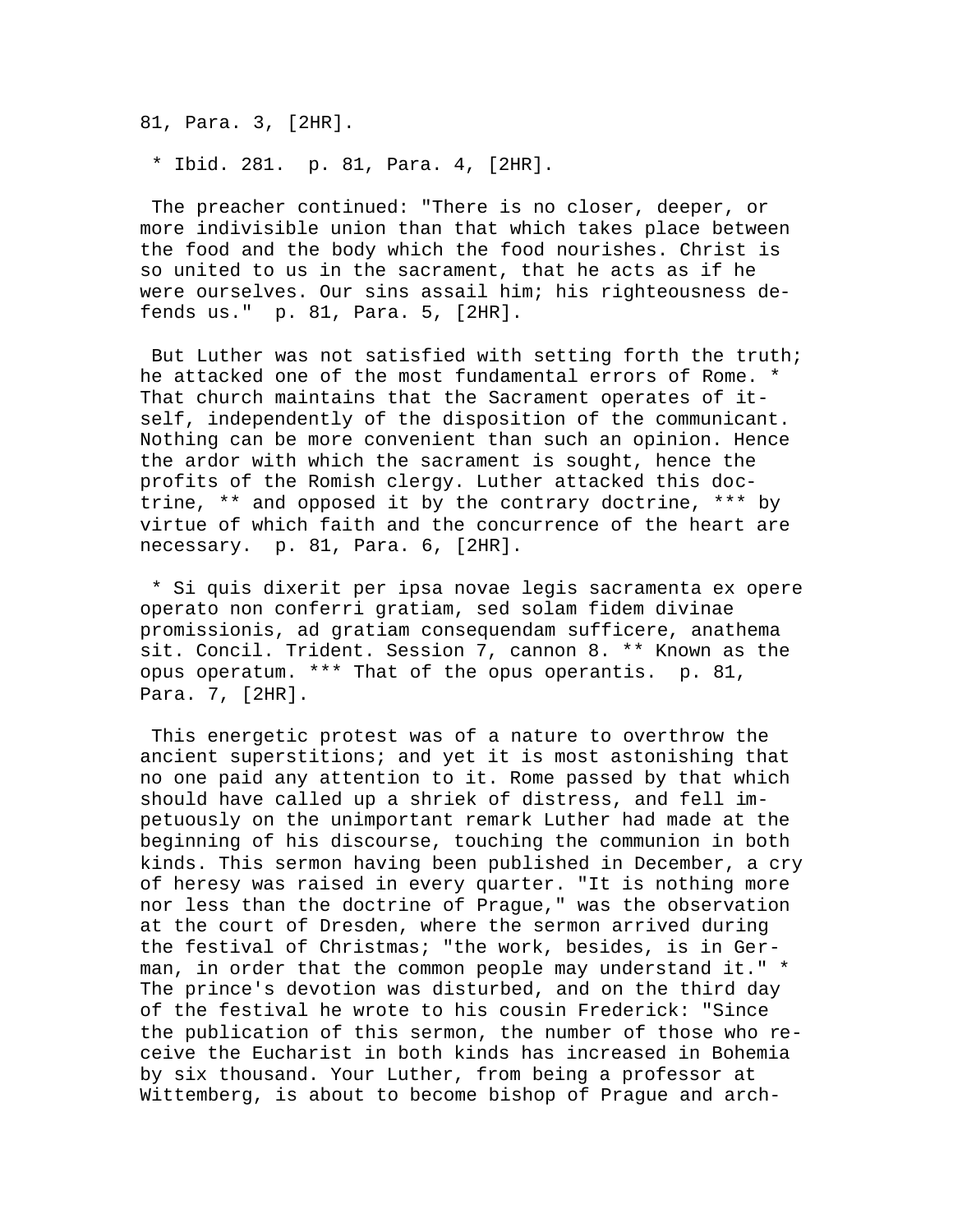heretic." "He was born in Bohemia," said some, "of Bohemian parents; he was brought up in Prague, and taught from Wickliffe's books." p. 82, Para. 1, [2HR].

\* Opp. L. 17. 281. p. 82, Para. 2, [2HR].

 Luther thought it his duty to contradict these rumors in a writing where he seriously gives an account of his family. "I was born at Eisleben,"\* said he, "and christened in St. Peter's church. Dresden is the nearest place to Bohemia that I have ever visited." p. 82, Para. 3, [2HR].

 \* Caeterum ego natus sum in Eisleben. Luth. Epp. 1. 383. p. 82, Para. 4, [2HR].

 Duke George's letter did not estrange the elector from Luther. A few days after, this prince invited the doctor to a splendid banquet which he gave the Spanish ambassador, and there Luther valiantly contended against Charles's minister. \* The elector had begged him, through his chaplain, to defend his cause with moderation. "Too much folly is displeasing to me," replied Luther to Spalatin; "but too much discretion is displeasing to God. The gospel cannot be defended without tumult and without scandal. The word of God is a sword, a war, a ruin, a stumbling-block, a destruction, a poison; \*\* and, as Amos says, it meets us like a bear in the road or a lioness in the forest. I seek nothing, I ask nothing. There is One greater that I, who seeketh and asketh. If He should fall, I lose nothing; if He stand, I am profited nothing." \*\*\* p. 82, Para. 5, [2HR].

 \* Cum quo heri ego et Philippus certavimus, splendide invitati. Ibid. 396. \*\* Verbum Dei gradius est, bellum est, ruina est, scandalum est, perditio est, venenum est. L. Epp. 1. 417. \*\*\* Ego nihil quaero. est, qui quaerat. Stet ergo, sive cadat. ego nihil lucror, aut amitto. Ibid. 418. p. 82, Para. 6, [2HR].

 Every thing announced that Luther would need faith and courage now more than ever. Eck was forming plans of revenge. Instead of the laurels that he had reckoned on gaining, the Leipsic gladiator had become the laughing-stock of all the sensible men of his nation. Several biting satires were published against him. One was the Epistle of Ignorant Canons, written by OECOLAMPADIUS, and which cut Eck to the quick. Another was a Complaint against Eck, probably from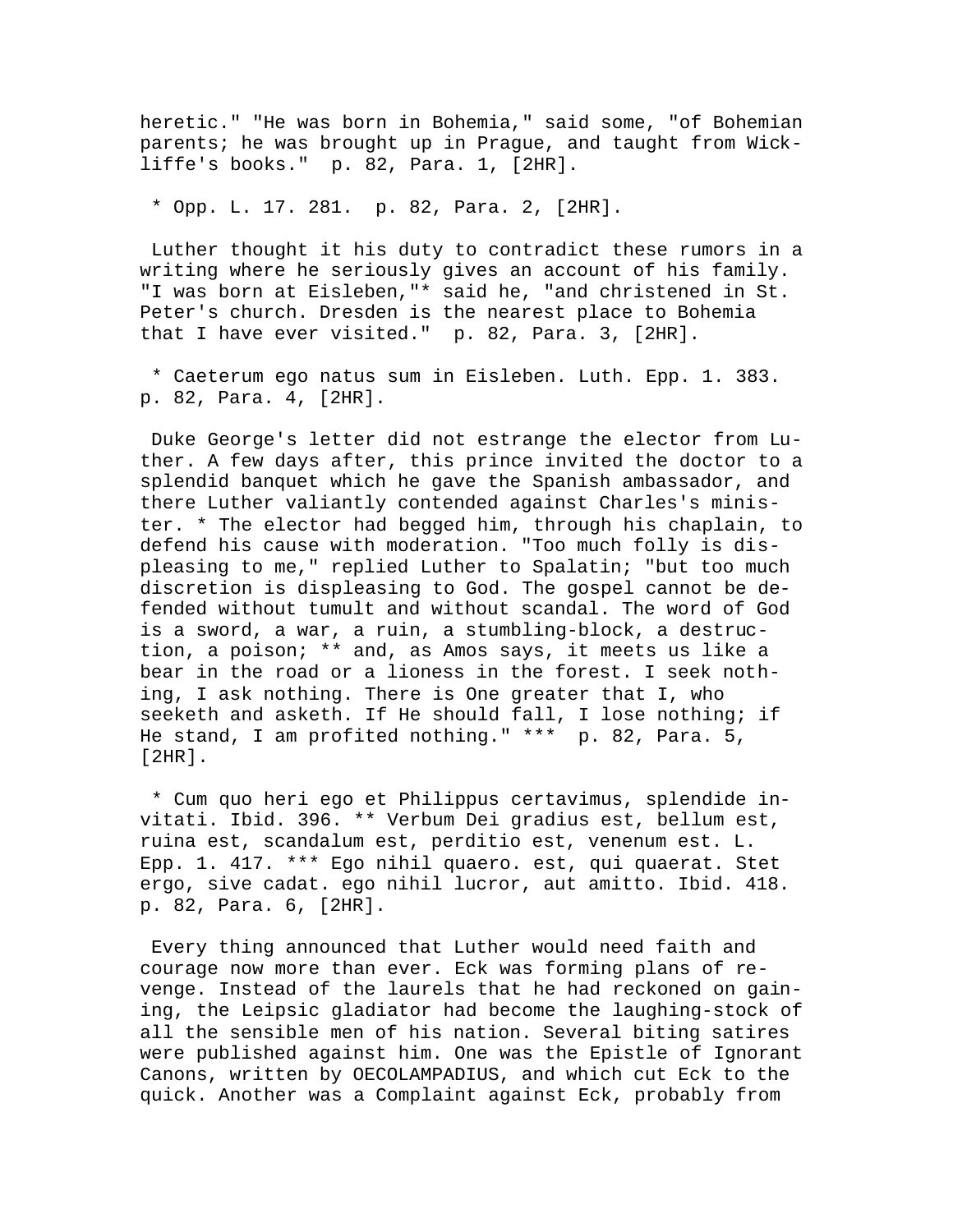the pen of the excellent Pirckheimer of Nuremberg, overflowing with a sarcasm and dignity of which Pascal's Provincial Letters can alone give us any idea. Luther manifested his displeasure at several of these writings. "It is better to attack openly," said he, "than to bite from behind a hedge." \* p. 83, Para. 1, [2HR].

 \* Melior est aperta criminatio, quam iste sub sepe morsus. L. Epp. 1. 426. p. 83, Para. 2, [2HR].

 What a disappointment for the chancellor of Ingolstadt. His fellow-countrymen abandoned him. He prepared to cross the Alps to seek foreign support. Wherever he went, he vented his threats against Luther, Melancthon, Carlstadt, and the elector himself. "From his lofty language," said the Wittemberg doctor, "one might take him to be God Almighty." \* Inflamed with anger and the desire of revenge, Eck published, in February 1520, a work on the primacy of St. Peter. In this treatise, which was utterly destitute of all sound criticism, he maintained that this apostle was the first of the popes, and had dwelt twenty-five years in Rome. After this he set out for Italy, to receive the reward of his pretended triumphs, and to forge in Rome, under the shadow of the papal capitol, more powerful thunderbolts than the frail weapons of the schoolmen that had shivered in his hands. p. 83, Para. 3, [2HR].

 \* Deum crederes Omnipotentem loqui. Ibid. 380. p. 83, Para. 4, [2HR].

 Luther foresaw all the perils that his opponent's journey might draw upon him; but he feared not. Spalatin, in alarm, begged him to propose peace. "No," replied Luther, "so long as he continues his clamors, I cannot withdraw my hands from the contest. I trust everything to God. I consign my bark to the winds and to the waves. The battle is the Lord's. \* Why should you imagine that Christ will advance his cause by peace? Did he not fight with his own blood, and all the martyrs after him?" Such, at the opening of the year 1520, was the position of the combatants of Leipsic. The one was rousing all the papacy to crush his rival: the other waited for war with the same calmness that men look for peace. The new year was destined to see the storm burst forth. p. 84, Para. 1, [2HR].

 \* Cogor rem Deo committere, data fiatibus et fluctibus mave. Belium Domini est. L. Epp. 1. 425. p. 84, Para. 2,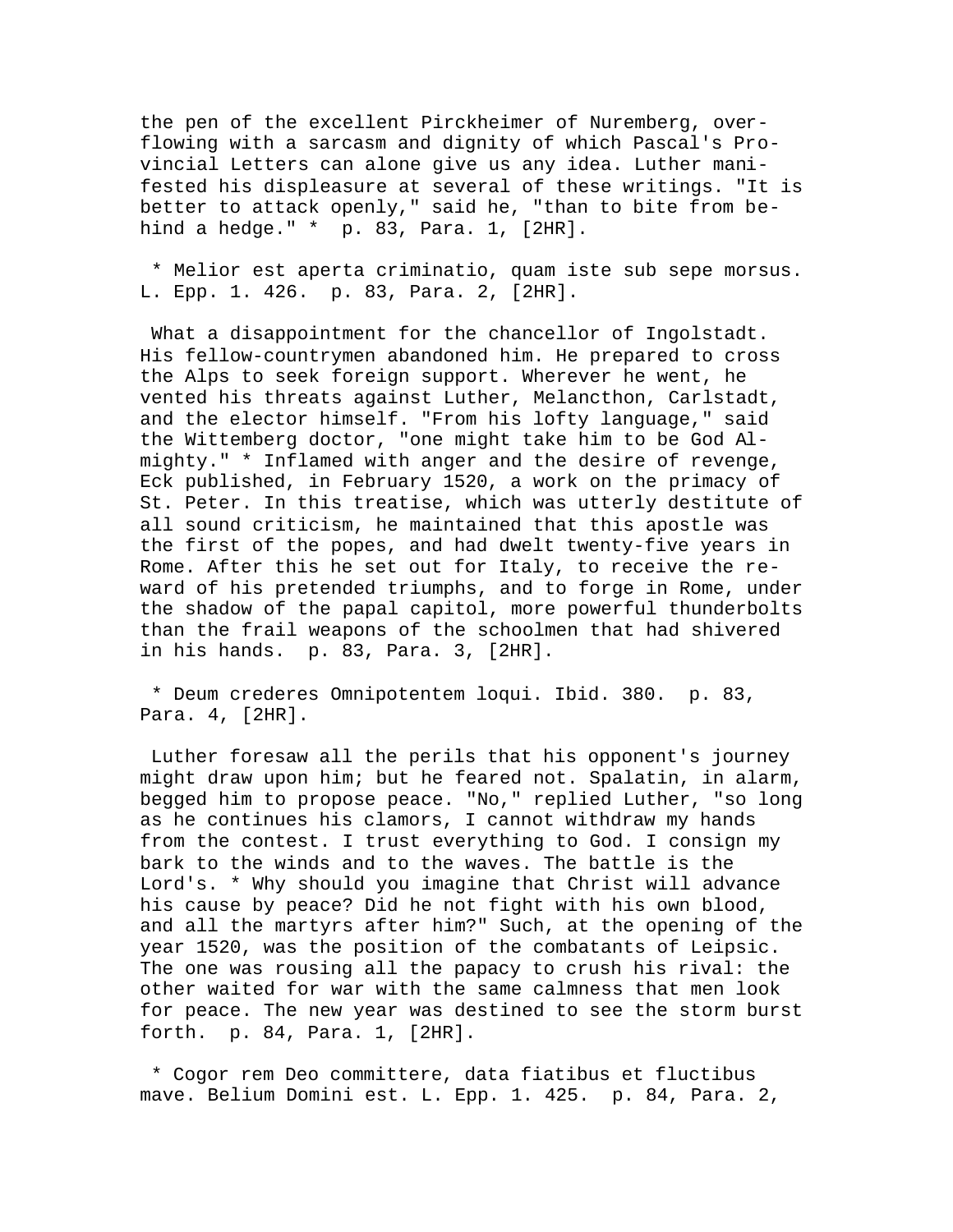$[2HR]$ .

BOOK 6 The PAPAL BULL -- 1520. p. 85, Para. 1, [2HR].

 CHAPTER 1--- Character of Maximilian -- Candidates for the empire -- Charles -- Francis I -- Disposition of the Germans -- The crown offered to Frederick -- Charles elected emperor. p. 85, Para. 2, [2HR].

 A new actor was about to appear on the stage. God designed to bring the Wittemberg monk face to face with the most powerful monarch that had appeared in Christendom since the days of Charlemagne. He selected a prince in the vigor of youth, and to whom every thing seemed to announce a long reign -- a prince whose scepter extended over a considerable part of the old world, and even the new, so that, according to a celebrated saying, the sun never went down on his vast dominions; and to him He opposed that lowly Reformation, begun in the secluded cell of a convent at Erfurth by the anguish and the sighs of a poor monk. The history of this monarch and of his reign was destined, it would seem, to teach the world an important lesson. It was to show the nothingness of all the strength of man when it presumes to measure itself with the weakness of God. If a prince, a friend to Luther, had been called to the imperial throne, the success of the Reformation might have been ascribed to his protection. If even an emperor opposed to the new doctrines, but yet a weak ruler, had worn the diadem, the triumph of this work might have been accounted for by the weakness of the monarch. But it was the haughty conqueror at Pavia who was destined to vail his pride before the power of God's word; and the whole world beheld the man, who found it an easy task to drag Francis I a prisoner to Madrid, obliged to lower his sword before the son of a poor miner. p. 85, Para. 3, [2HR].

 The emperor Maximilian was dead, and the electors had met at Frankfort to choose a successor. This was an important event for all Europe under the existing circumstances. All Christendom was occupied with this election. Maximilian had not been a great prince; but his memory was dear to the people. They were delighted to call to recollection his presence of mind and his good nature. Luther used often to converse with his friends about him, and one day related the following anecdote of this monarch: p. 86, Para. 1, [2HR].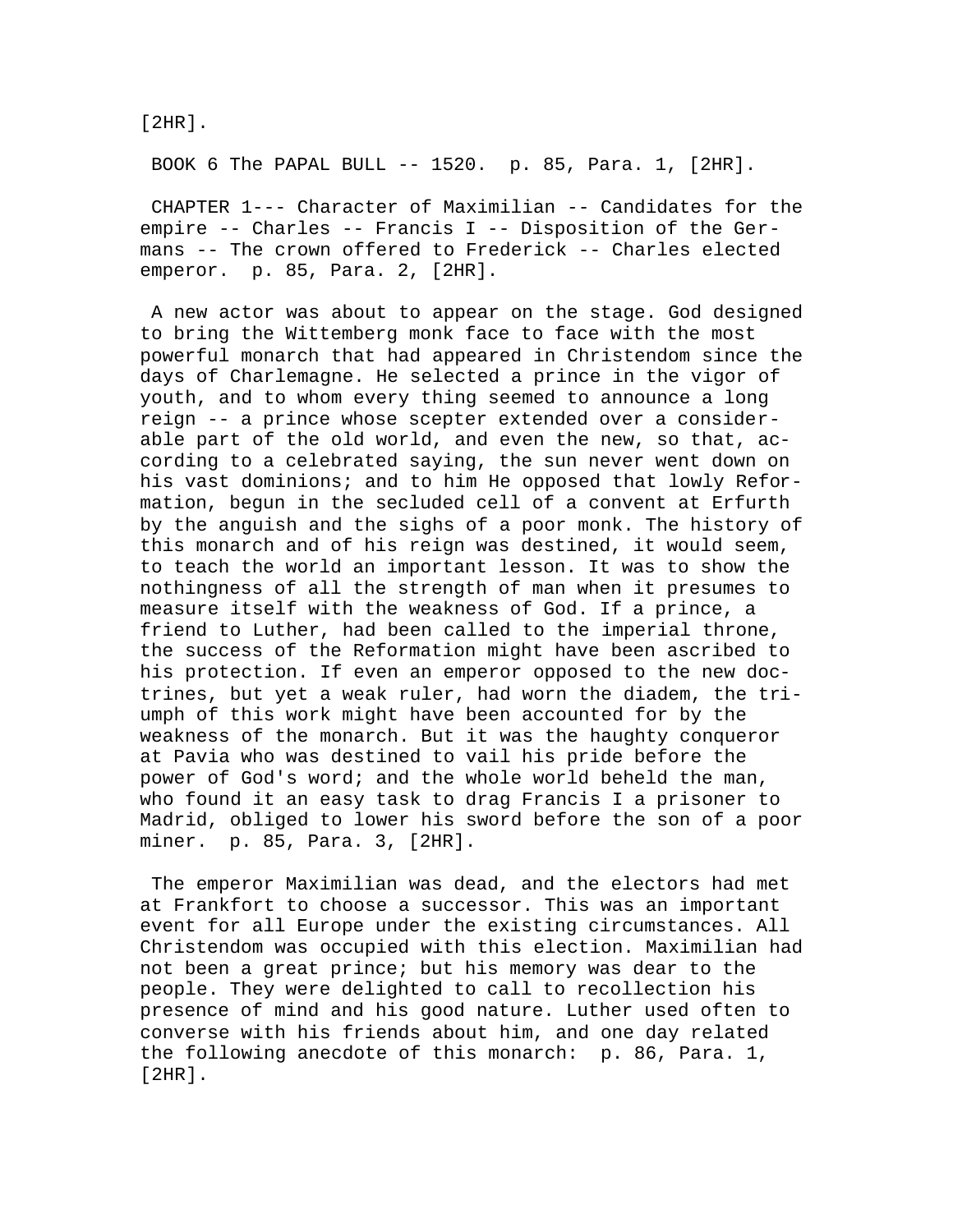A mendicant was once following him and begging alms, calling him brother: "for," said he, " we are both descended from the same father, Adam. I am poor," continued he, "but you are rich, and you ought therefore to help me." The emperor turned round at these words, and said to him: "There is a penny for you: go to all your other brothers, and if each one gives you as much, you will be richer than I am." \* p. 86, Para. 2, [2HR].

\* L. Opp. W. 22. 1869. p. 86, Para. 3, [2HR].

 It was not a good-natured Maximilian that was destined to wear the imperial crown. The times were changing; men of overweening ambition were about to dispute the throne of the emperors of the West; a strong hand was to grasp the reins of the empire, and long and bloody wars were on the point of succeeding a profound peace. p. 86, Para. 4, [2HR].

 Three kings claimed the crown of the Caesars from the assembly at Frankfort. A youthful prince, grandson of the last emperor, born in the first year of the century, and consequently nineteen years old, appeared first. His name was Charles, and he was born at Ghent. His paternal grandmother, Mary, daughter of Charles the Bold, had bequeathed to him Flanders and the rich domains of Burgundy. His mother, Joanna, daughter of Ferdinand of Aragon and Isabella of Castile, and wife of Philip the Emperor Maximilian's son, had transmitted to him the united crowns of the two Spains, Naples, and Sicily, to which Christopher Columbus had recently added a new world. His grandfather's death now put him in possession of the hereditary states of Austria. This young prince, endowed with great intelligence, and amiable whenever it pleased him to be so, joined to a taste for military exercises, in which the famous dukes of Burgundy had long distinguished themselves, to the subtlety and penetration of the Italians, to the respect for existing institutions which still characterizes the house of Austria, and which promised a firm defender to the papacy, an extensive knowledge of public affairs which he had acquired under the direction of Chievres; for, from the age of fifteen years, he had attended all the deliberations of his councils. \* Qualities so various were covered and concealed, as it were, by his Spanish taciturnity and reserve; there was an air of melancholy in his long visage. "He was pious and silent," said Luther; "I will wager that he does not talk so much in a year as I do in a day." \*\* If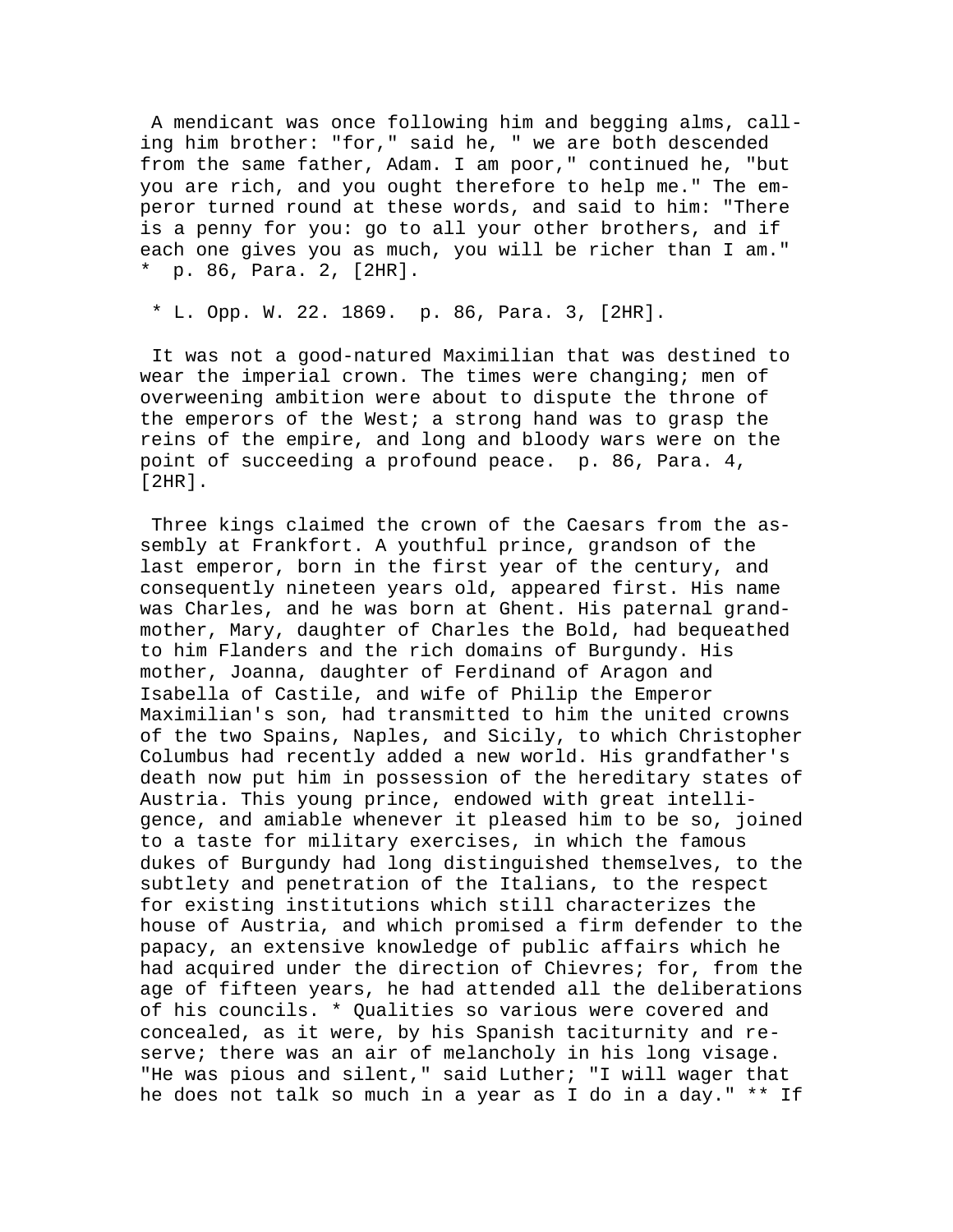Charles had grown up under free and Christian influences, he would perhaps have been one of the most meritorious princes recorded in history; but politics absorbed his whole life, and blighted his naturally amiable character. p. 86, Para. 5, [2HR].

 \* Memoires de Du Bellay 1. 45. \*\* L. Opp. W. 22. 1874. p. 86, Para. 6, [2HR].

 The youthful Charles, not content with the scepters he already grasped in his hand, aspired to the imperial dignity. "It is a beam of sunshine that casts a splendor upon the house on which it falls," said many; "but stretch forth the hand to seize it, and you find nothing." Charles, on the contrary, looked upon it as the summit of all earthly grandeur, and a means of obtaining a magical influence over the minds of nations. p. 87, Para. 1, [2HR].

 Francis I, king of France, was the second candidate. The young paladins of the court of this chivalrous sovereign were ever repeating that he ought, like Charlemagne, to be emperor of all the West, and reviving the exploits of the knights of old, attack the Crescent that threatened the empire, crush the infidels, and recover the holy sepulchre. p. 87, Para. 2, [2HR].

 "You should convince the dukes of Austria that the imperial crown is not hereditary," said the ambassadors of Francis to the electors. "Besides, in the present state of affairs, Germany requires, not a youth of nineteen, but a prince who with a tried judgment combines talents already proved. Francis will unite the arms of France and Lombardy with those of Germany to make war on the Mussulmans. As sovereign of the duchy of Milan, he is already a member of the empire." The French ambassadors strengthened their arguments by four hundred thousand crowns which they expended in buying votes, and in banquets which the guest generally quitted in a state of inebriation. p. 87, Para. 3, [2HR].

 Lastly, Henry VIII of England, jealous of the influence the choice of the electors would give Francis or Charles, also entered the lists; but he soon left these two powerful rivals to dispute the crown between them. The electors were not very favorably disposed towards either. "Our people," thought they, "will consider the King of France as a foreign master, and this master may wrest even from us that independence of which the great lords of his own kingdom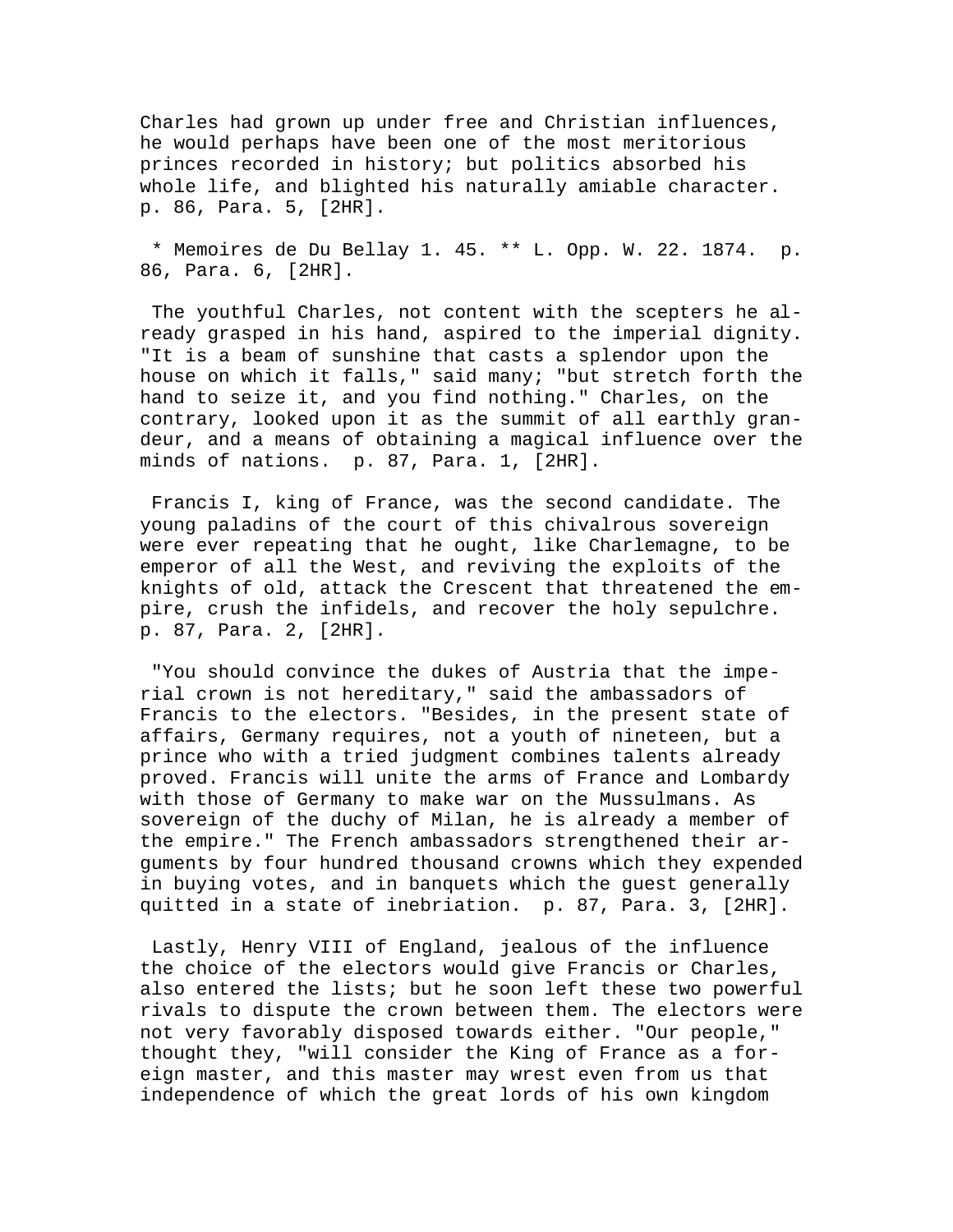have recently been deprived." As for Charles, it was an old maxim with the electors never to select a prince who already played an important part in the empire. The pope participated in these fears. He was opposed to the King of Naples, his neighbor, and to the King of France, whose enterprising spirit alarmed him. "Choose rather one of yourselves," was the advice he sent to the electors. The elector of Treves proposed to nominate Frederick of Saxony; and the imperial crown was laid at the feet of this friend to Luther. p. 88, Para. 1, [2HR].

 Such a choice would have gained the approbation of the whole of Germany. Frederick's wisdom and love for the people were well known. During the revolt of Erfurth, he had been advised to take the city by storm. He refused, that he might avoid bloodshed. "But it will not cost five men," was the reply. "A single man would be too many," answered the prince. \* It appeared that the election of the protector of the Reformation would secure the triumph of that work. Ought not Frederick to have seen a call from God in this wish of the electors? Who could have been better suited to preside over the destinies of the empire than this wise prince? Who could have been stronger against the Turks than a truly Christian emperor? The refusal of the elector of Saxony, so extolled by historians, may have been a fault on the part of this prince. Perhaps to him must be partly ascribed the contests that devastated Germany in after-days. But it is a difficult matter to decide whether Frederick deserves to be blamed for want of faith, or honored for his humility. He thought that the very safety of the empire required him to refuse the crown. \*\* "We need an emperor more powerful than myself to preserve Germany," said this modest and disinterested prince. "The Turk is at our gates. The King of Spain, whose hereditary possessions of Austria border on the threatened frontier, is its natural defender." p. 88, Para. 2, [2HR].

 \* Is vero heroica plane moderatione animi magnifice repudiavit. Pallavicini, 1. 79. \*\* L. Opp. W. 22. 1858. p. 88, Para. 3, [2HR].

 The Roman legate, seeing that Charles would be elected, declared that the pope withdrew his objections; and on the 28th of June the grandson of Maximilian was nominated emperor. "God," said Frederick not long after, "hath given him to us in His favor and in His anger." \* The Spanish envoys offered 30,000 gold florins to the elector of Saxony,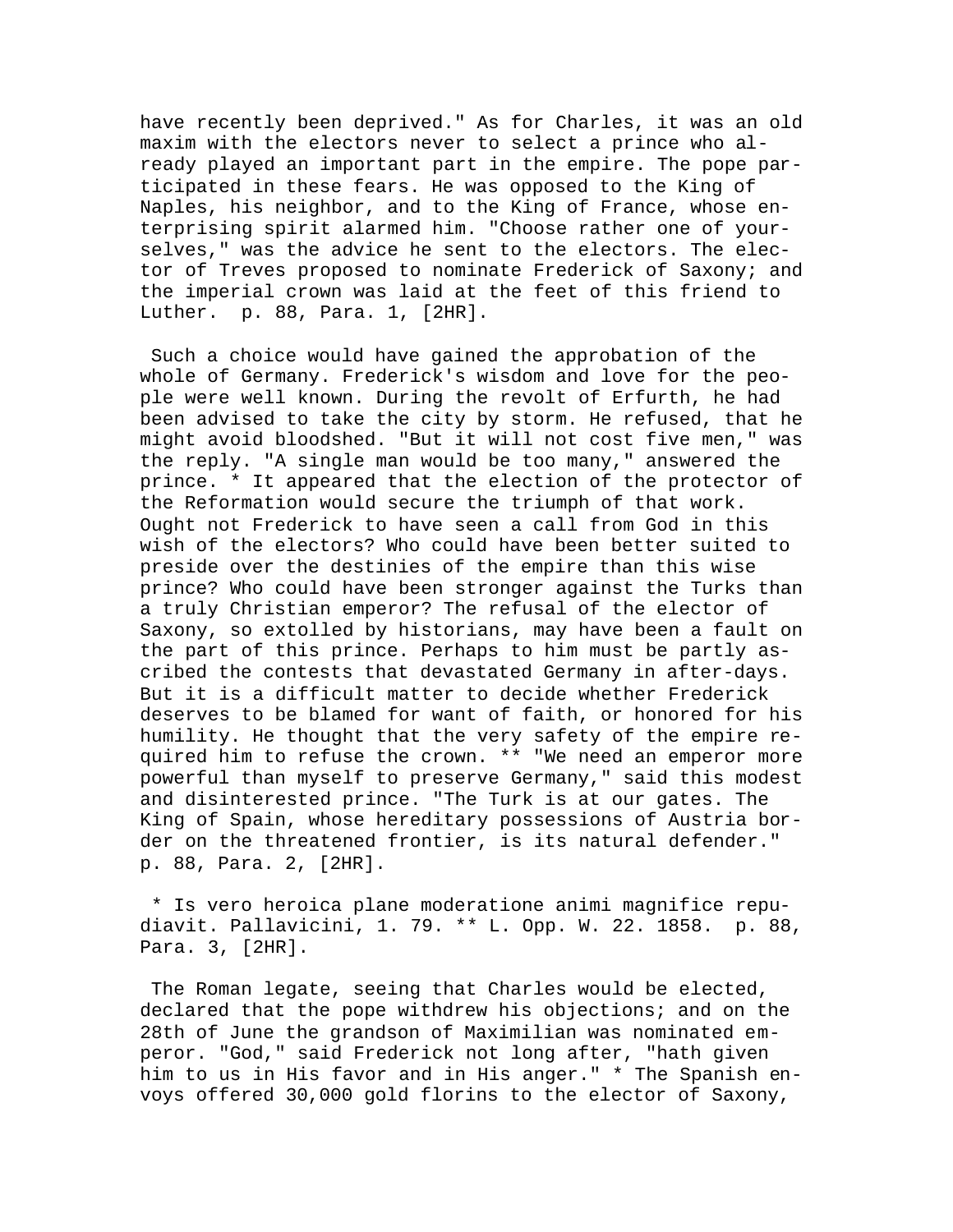as a testimonial of their master's gratitude; but this prince refused them, and forbade his ministers to accept of any present. At the same time, he secured the liberties of Germany by a capitulation to which Charles's envoys swore in his name. The circumstances under which the latter assumed the imperial crown seemed, moreover, to give a stronger pledge than these oaths in favor of German liberty and of the work of the Reformation. This youthful prince was jealous of the laurels that his rival Francis I had gathered at Marignan. The struggle would still be continued in Italy, and the interval thus employed would doubtless suffice for the Reformation to gain strength. Charles quitted Spain in May 1520, and was crowned at Aix-la-Chapelle on the 22nd of October. p. 89, Para. 1, [2HR].

\* L. Opp. W. 22. 1880. p. 89, Para. 2, [2HR].

 CHAPTER 2--- Luther's letter to the emperor -- His danger -- Frederick's instructions to his envoy at Rome -- Luther's sentiments -- Melancthon's fears -- The German nobles favor the Reformation -- Schaumburg -- Sickingen -- Ulrich of Hutten -- Luther's confidence -- Erasmus defends Luther -- Abstemius -- Hedio -- Luther becomes more free -- Faith the source ofwworks -- What gives faith? -- Luther judging his own writings. p. 90, Para. 1, [2HR].

 Luther had foreseen that the cause of the Reformation would soon be carried before the new emperor. He wrote to Charles, while this prince was yet at Madrid: "If the cause that I defend," said he, "is worthy of appearing before the throne of the Majesty of heaven, it ought not to be unworthy of engaging the attention of a prince of this world. O Charles, first of the kings of the earth. I throw myself a suppliant at the feet of your most serene majesty. Deign to receive under the shadow of your wings, not by me, but the cause of that eternal truth, for the defense of which God has intrusted you with the sword." \* The young monarch laid aside this singular letter from a German monk, and made no reply to it. p. 90, Para. 2, [2HR].

 \* Causam ipsam veritatis. L. Epp. 1. 392. Jan. 15, 1520. p. 90, Para. 3, [2HR].

 While Luther was vainly turning towards Madrid, the storm seemed to increase around him. Fanaticism was kindling in Germany. Hochstraten, indefatigable in his attempts at persecution, had extracted certain theses from Luther's writ-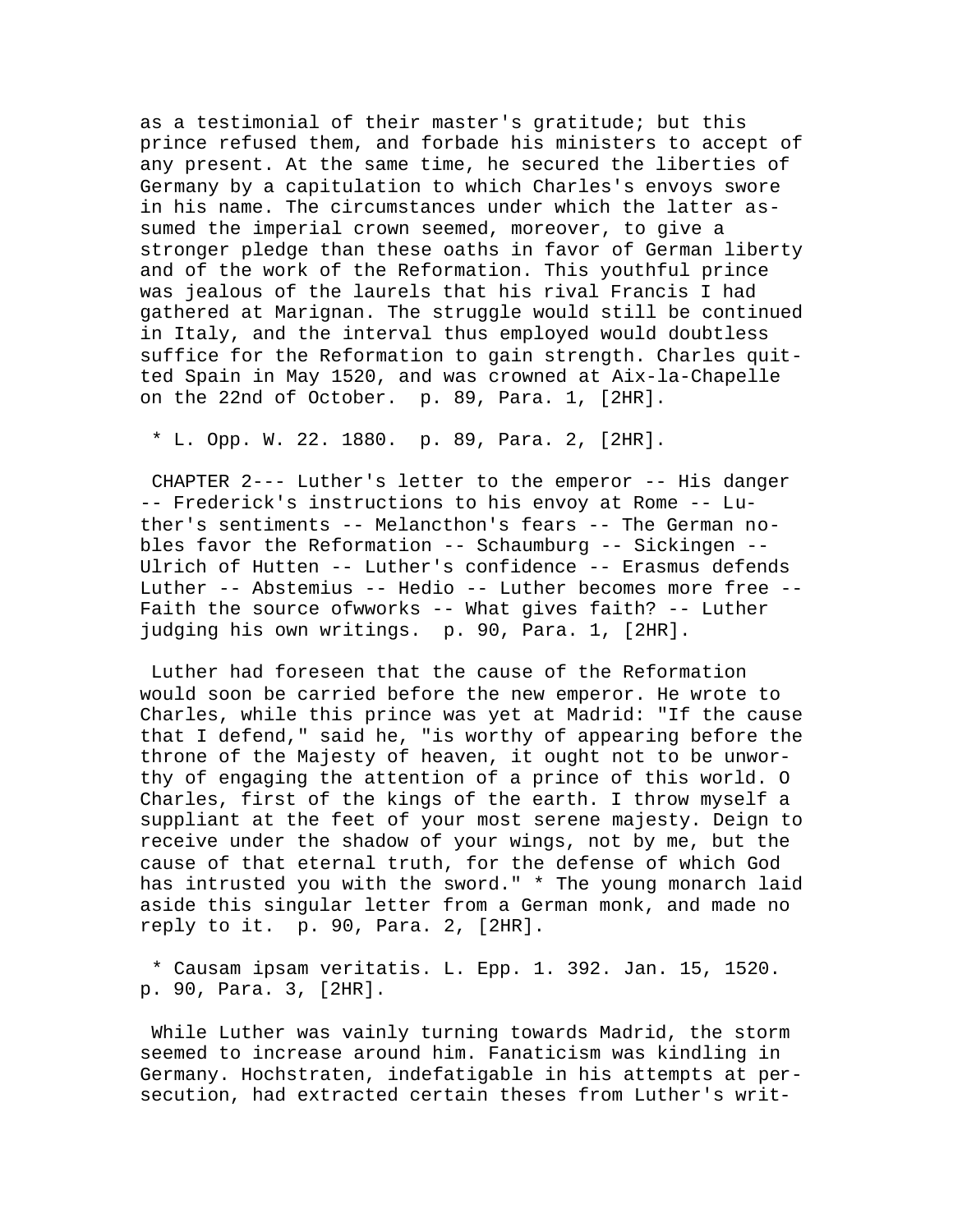ings. At his demand, the universities of Cologne and Louvain had condemned these works. That of Erfurth, still exasperated at Luther's preference for Wittemberg, was about to follow their example. But having been informed of it, the doctor wrote to Lange so spirited a letter, that the Erfurth divines were dismayed and kept silent. The condemnation pronounced at Cologne and Louvain sufficed, however, to inflame men's minds. Nay, more: the priests of Meissen, who had espoused Emser's quarrel, said publicly -- Melancthon is our authority -- that he who should kill Luther would be without sin. \* "Now is the time," said Luther, "when men will think they do Christ a service by putting us to death." These homicidal words were destined to produce their fruit in due season. p. 90, Para. 4, [2HR].

 \* Ut sine peccato esse eum censebant qui me interfecerit. L. Epp. 1. 383. p. 90, Para. 5, [2HR].

 One day, says a biographer, as Luther was in front of the Augustine cloister, a stranger, who held a pistol concealed under his cloak, accosted him in these words: "Why do you go thus alone?" "I am in God's hands," replied Luther. "He is my strength and my shield. What can man do unto me?" \* Upon this the stranger turned pale, adds the historian, and fled away trembling. Serra Longa, the ambassador at the Augsburg conference, wrote to the elector about this time: "Let not Luther find an asylum in the states of your highness; let him be rejected of all, and stoned in the face of heaven; that will be more pleasing to me than if I received ten thousand crowns from you." \*\* p. 91, Para. 1, [2HR].

 \* Was kann mir ein Mensch thun? Keith, L. Umstande, p. 89. \*\* Tenzel, Hist. Bericht vom Anfang und Torbg. Den Reform. Lutheri, 2. 168. p. 91, Para. 2, [2HR].

 But it was particularly in the direction of Rome that the storm was gathering. Valentine Teutleben, a Thuringian nobleman, vicar to the archbishop of Mentz, and a zealous partisan of the papacy, was the elector of Saxony's representative at the papal court. Teutleben, ashamed of the protection accorded by his master to an heretical monk, was impatient at seeing his mission paralyzed by this imprudent conduct. He imagined that, by alarming the elector, he would induce him to abandon the rebellious divine. "They will not listen to me here," wrote he to his master, "because of the protection you show to Luther." But the Romans were deceived if they thought to frighten the prudent Fre-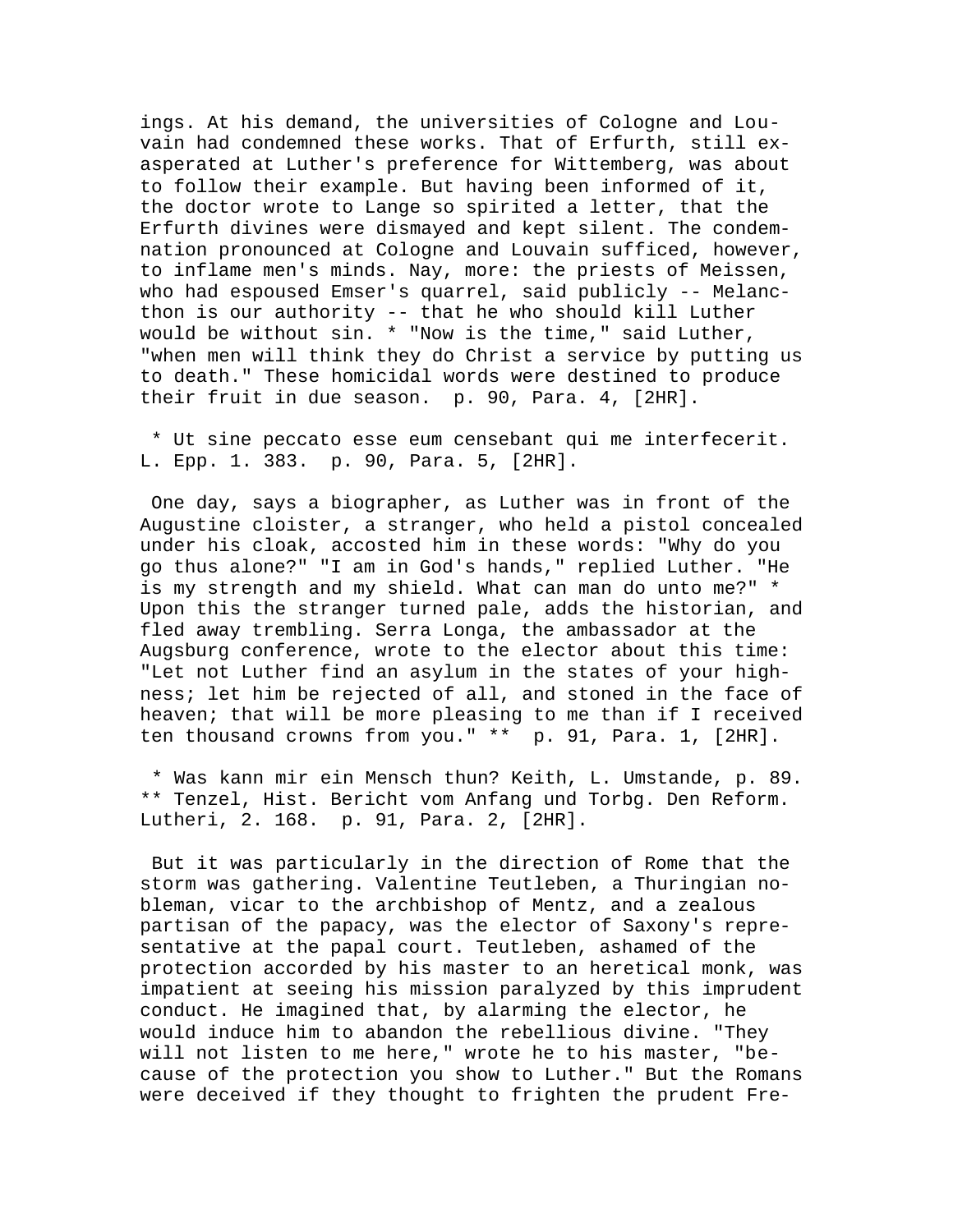derick. This prince was aware that the will of God and the movements of nations were more irresistible than the decrees of the papal chancery. He ordered his envoy to intimate to the pope that, far from defending Luther, he had always left him to defend himself; besides, he had already called upon him to quit Saxony and the university; that the doctor had declared his willingness to obey, and that he would not then be in the electoral states, if the legate himself, Charles of Miltitz, had not entreated the prince to keep him near at hand, for fear that, by going to other countries, Luther would act with greater liberty than even in Saxony. \* Frederick went farther than this: he desired to enlighten Rome. "Germany," continues he in his letter, "now possesses a great number of learned men, well taught in every language and science; the laity themselves begin to have understanding, and to love the holy Scriptures; if, therefore, the reasonable conditions of Dr. Luther are rejected, there is great cause to fear that peace will never be re-established. Luther's doctrine has struck deep root into many hearts. If, instead of refuting it by the testimony of the Bible, you strive to destroy him by the thunderbolts of the ecclesiastical authority, great scandals will arise, and ruinous and terrible revolts will be excited." \*\* p. 91, Para. 3, [2HR].

 \* Da er viel freyer und sicherer schreiben und handeln mochte was er wollte. L. Opp. L. 17. 298. \*\* Schreckliche, grausame, schadliche und verderbliche Em porungen erregan. Ibid. p. 91, Para. 4, [2HR].

 The elector, having the greatest confidence in Luther, communicated Teutleben's letter to him, with another that he had received from Cardinal Saint George. The reformer was agitated as he read them. He immediately perceived the dangers by which he was surrounded. His soul was for a time quite overwhelmed. But it was in such moments that the whole strength of his faith shone forth. Often weak, and ready to fall into dejection, he rose again, and appeared greater in the midst of the tempest. He longed to be delivered from such trials; but he saw at what price peace was offered to him, and he indignantly rejected it. "Hold my peace," exclaimed he, "I am disposed to do so, if they will permit me; that is, if they will make others keep silence. If any one desires my places, let him take them; if any one desires to destroy my writings, let him burn them. I am ready to keep quiet, provided they do not require that the truth of the gospel should be silent also. \* I do not ask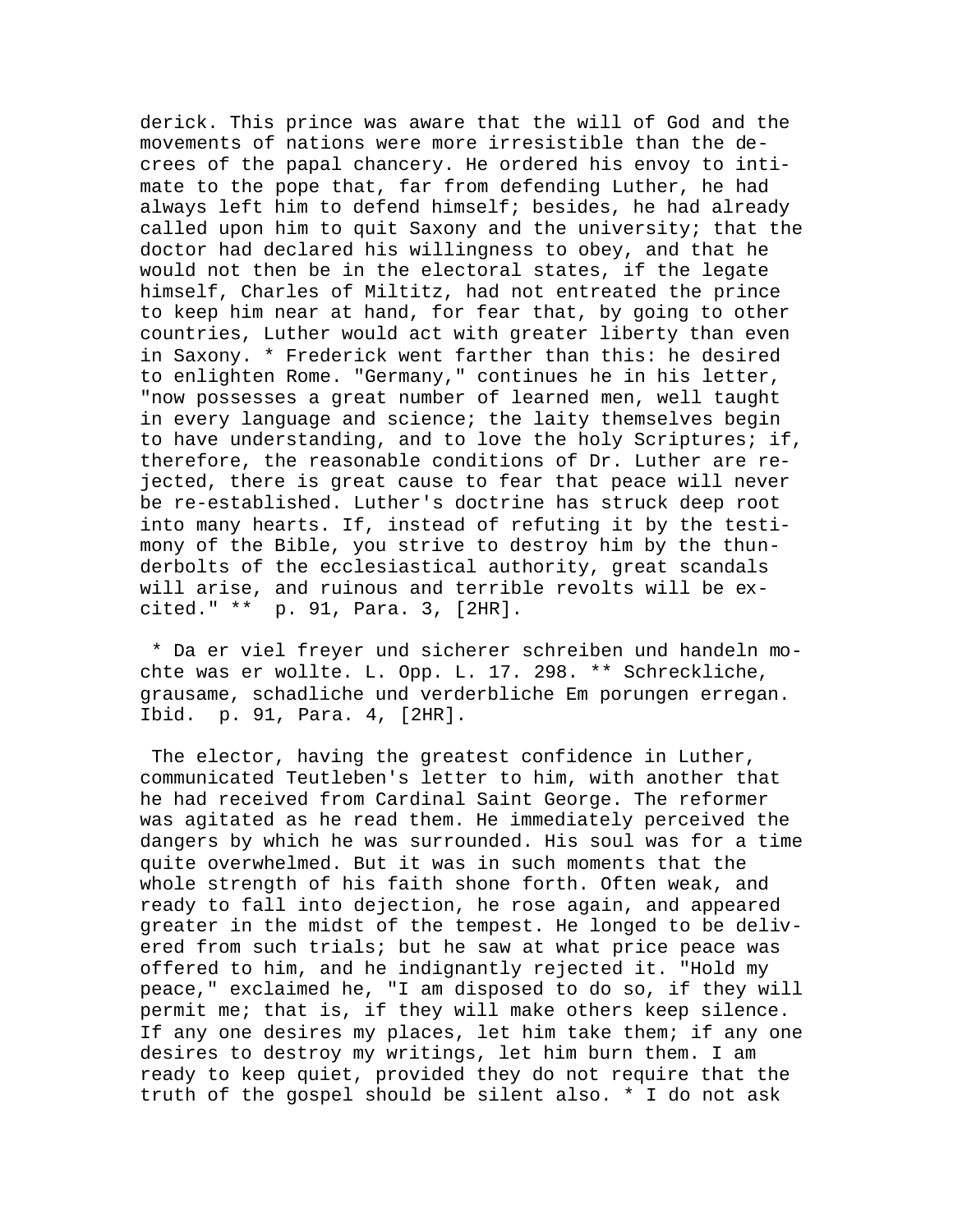for a cardinal's hat; I ask not for gold, or for anything that Rome values. There is nothing in the world they cannot obtain from me, provided they will not shut up the way of salvation against Christians. \*\* Their threats do not alarm me, their promises cannot seduce me." p. 92, Para. 1, [2HR].

 \* Semper quiescere paratus, modo veritatem evangelicam von jubeant quiescere. L. Epp. 1. 462. \*\* Si salutis viam Christianis permittant esse liberam, hoc unum peto ab illis, ac praeterea nihil. L. Epp. 1. 462. p. 92, Para. 2,  $[2HR]$ .

 Animated with such sentiments, Luther soon recovered his militant disposition, and preferred the Christian warfare to the calm of solitude. One night was sufficient to bring back his desire of overthrowing Rome. "I have taken my part," wrote he on the morrow; "I despise the fury of Rome, and contemn her favors. No more reconciliation, no more communication with her for ever. \* Let her condemn me, let her burn my writings. In my turn, I will condemn and publicly burn the pontifical law, -- that nest of every heresy. The moderation I have hitherto shown has been unavailing; I now renounce it." p. 93, Para. 1, [2HR].

 \* Nolo eis reconciliari nec communicare in perpetuum. Ibid. 466. July 10, 1520. p. 93, Para. 2, [2HR].

 His friends were far from being thus tranquil. Great was the consternation at Wittemberg. "We are in a state of extraordinary expectation," said Melancthon; "I would rather die than be separated from Luther. \* If God does not help us, we shall all perish." "Our dear Luther is still alive," wrote he a month later, in his anxiety; "may it please God to grant him a long life, \*\* for the Roman sycophants are making every exertion to put him to death. Let us pray that this sole avenger of sacred theology may long survive." p. 93, Para. 3, [2HR].

 \* Emori mallem, quam ab hoc viro avelli. Corp. Ref. 1. 160, 163. \*\* Martinus noster spirat, atque utinam diu. Ibid. 190, 208. p. 93, Para. 4, [2HR].

 These prayers were heard. The warning the elector had given Rome through his envoy was not without foundation. Luther's words had found an echo everywhere -- in cottages and convents, in the homes of the citizens and in the cas-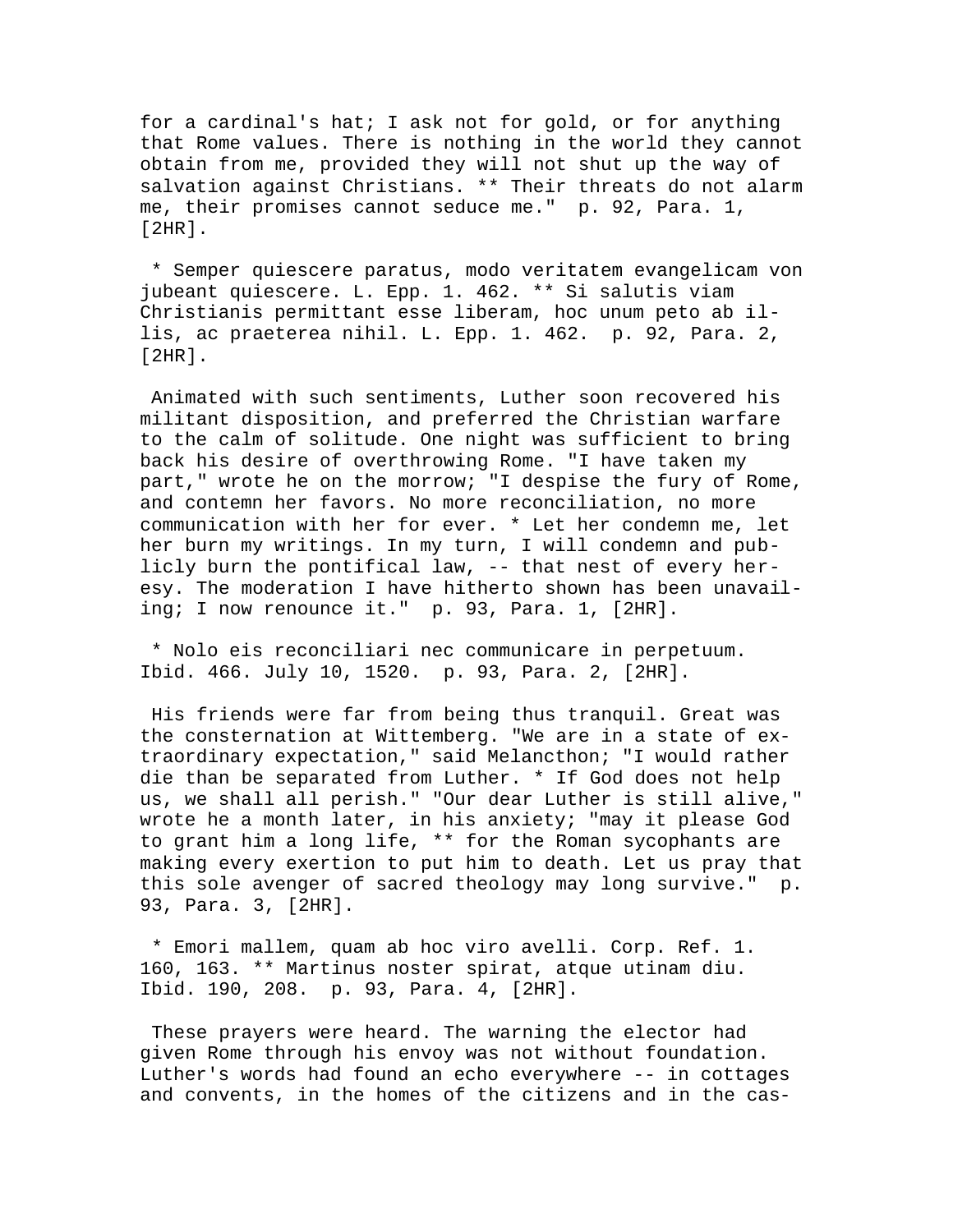tles of the nobles, in the universities and in the palaces of kings. "If my life," he had said to duke John of Saxony, "has been instrumental to the conversion of a single man, I shall willingly consent to see all my books perish." \* It was not one man, it was a great multitude, that had found the light in the writings of the humble doctor. Everywhere, accordingly, were men to be found ready to protect him. The sword intended to slay him was forging in the Vatican; but heroes were springing up in Germany to shield him with their bodies. At the moment when the bishops were chafing with rage, when princes kept silence, when the people were in expectation, and when the first murmurs of the thunder were beginning to be heard from the Seven Hills, God aroused the German nobles to make a rampart for his servant. p. 93, Para. 5, [2HR].

\* L. Opp. L. 17. 392. p. 93, Para. 6, [2HR].

 Sylvester of Schaumburg, one of the most powerful knights of Franconia, sent his son to Wittemberg at this time with a letter for the reformer. "Your life is in danger," wrote he. "If the support of the electors, princes, or magistrates fail you, I entreat you to beware of going to Bohemia, where in former times learned men have had much to undergo; rather come to me. God willing, I shall soon have collected more than a hundred gentlemen, and with their help I shall be able to protect you from every danger." \* p. 94, Para. 1, [2HR].

 \* Denn Ich, und hundert von Adel, die Ich (ob Gott will) aufbringen will, euch redlich anhalten. L. Opp. L. 17. 381. p. 94, Para. 2, [2HR].

 Francis of Sickingen, the hero of his age, \* of whose intrepid courage we have already been witnesses, \*\* loved the reformer, because he found him worthy of being loved, and also because he was hated by the monks. \*\*\* "My services, my goods, and my body, all that I possess," wrote he to Luther, "are at your disposal. You desire to maintain the Christian truth: I am ready to aid you in the work." \*\*\*\* Harmurth of Cronberg held the same language. Lastly, Ulric of Hutten, the poet and valiant knight of the sixteenth century, never ceased speaking in Luther's favor. But what a contrast between these two men. Hutten wrote to the reformer: "It is with swords and with bows, with javelins and bombs, that we must crush the fury of the devil." Luther on receiving these letters exclaimed: "I will not have re-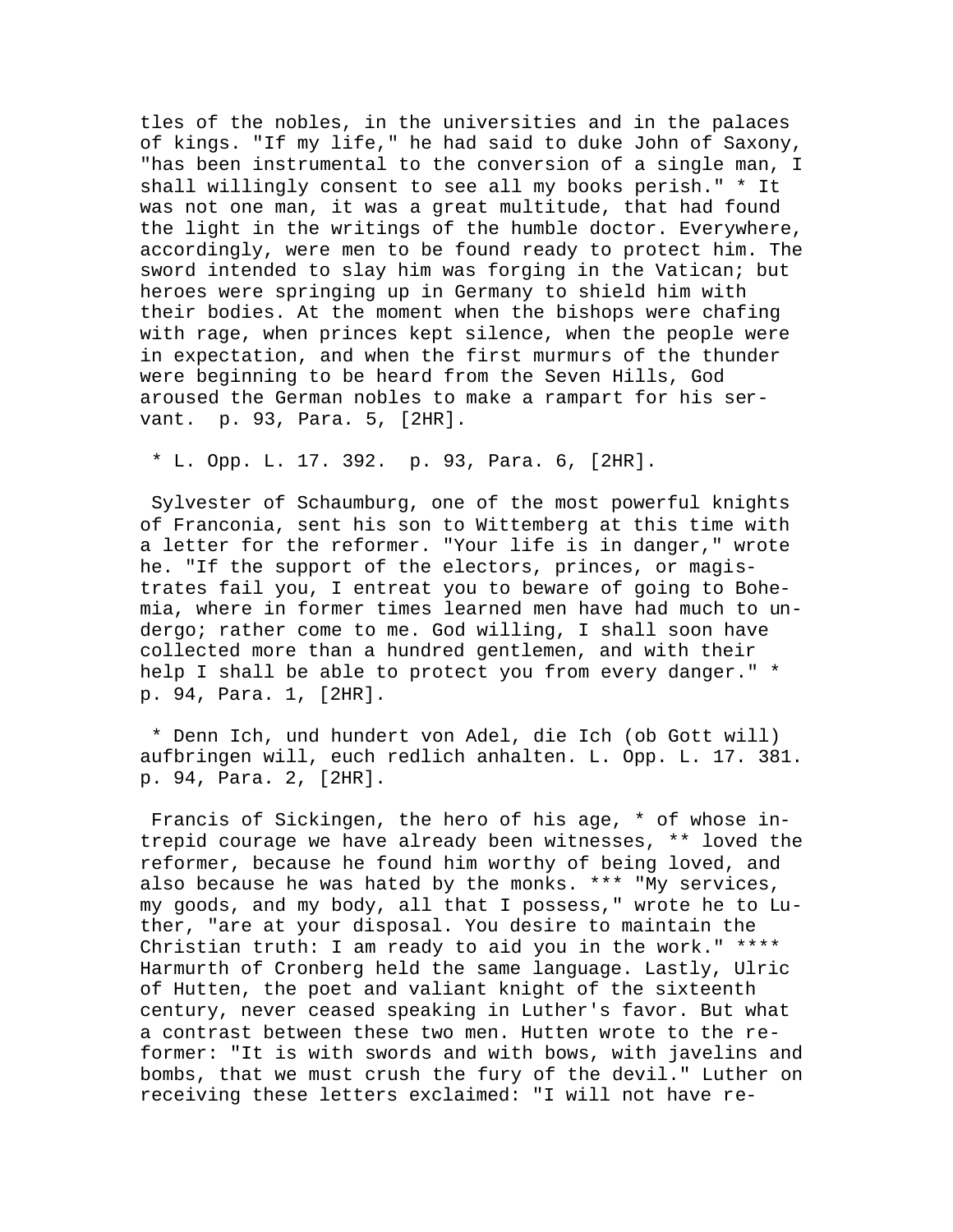course to arms and bloodshed in defense of the gospel. By the word the earth has been subdued; by the word the church has been saved; and by the word also it shall be reestablished." "I do not despise his offer," said he at another time on receiving Schaumburg's letter, which we have mentioned above, "but I will rely upon nothing but Jesus Christ." \*\*\*\*\* It was not thus the Roman pontiffs spoke when they waded in the blood of the Waldenses and Albigenses. Hutten felt the difference between his cause and Luther's, and he accordingly wrote to him with noblemindedness: "As for me, I am busied with the affairs of men; but you soar far higher, and are occupied solely with those of God." \*\*\*\*\*\* He then set out to win, if possible, Charles and Ferdinand to the side of truth. \*\*\*\*\*\*\* p. 94, Para. 3, [2HR].

 \* Equitum Germaniae rarum decus (a peerless ornament of German knighthood), says Melancthon on this occasion. Corp. Ref. 1. 201. \*\* See vol. 1. p. 47. \*\*\* Et ob id invisus illis. Corp. Ref. 1. 132. \*\*\*\* Corp. Ref. 1. 132. \*\*\*\*\* Nolo nisi Christo protectore niti. L. Epp. 1. 148. \*\*\*\*\*\* Mea humana sunt. tu perfectior, jam totus ex divinis pendes. L. Opp. Lat. 2. 175. \*\*\*\*\*\*\* Viam facturus libertati (cod. Bavar. Veritati) per maximos principes. Corp. Ref. 1. 201. p. 94, Para. 4, [2HR].

 Luther at this time met with a still more illustrious protector. Erasmus, whom the Romanists so often quote against the Reformation, raised his voice and undertook the reformer's defense, after his own fashion, however, that is to say, without any show of defending him. On the 1st of November 1519, this patriarch of learning wrote to Albert, elector of Mentz and primate of all Germany, a letter in which, after describing in vivid colors the corruption of the church, he says: "This is what stirred up Luther, and made him oppose the intolerable imprudence of certain doctors. For what other motive can we ascribe to a man who seeks not honors and who cares not for money? \* Luther has dared doubt the virtue of indulgences; but others before him had most unblushingly affirmed it. He feared not to speak, certainly with little moderation, against the power of the Roman pontiff; but others before him had extolled it without reserve. He has dared contemn the decrees of St. Thomas, but the Dominicans had set them almost above the gospel. He has dared give utterance to his scruples about confession, but the monks continually made use of this ordinance as a net in which to catch and enslave the con-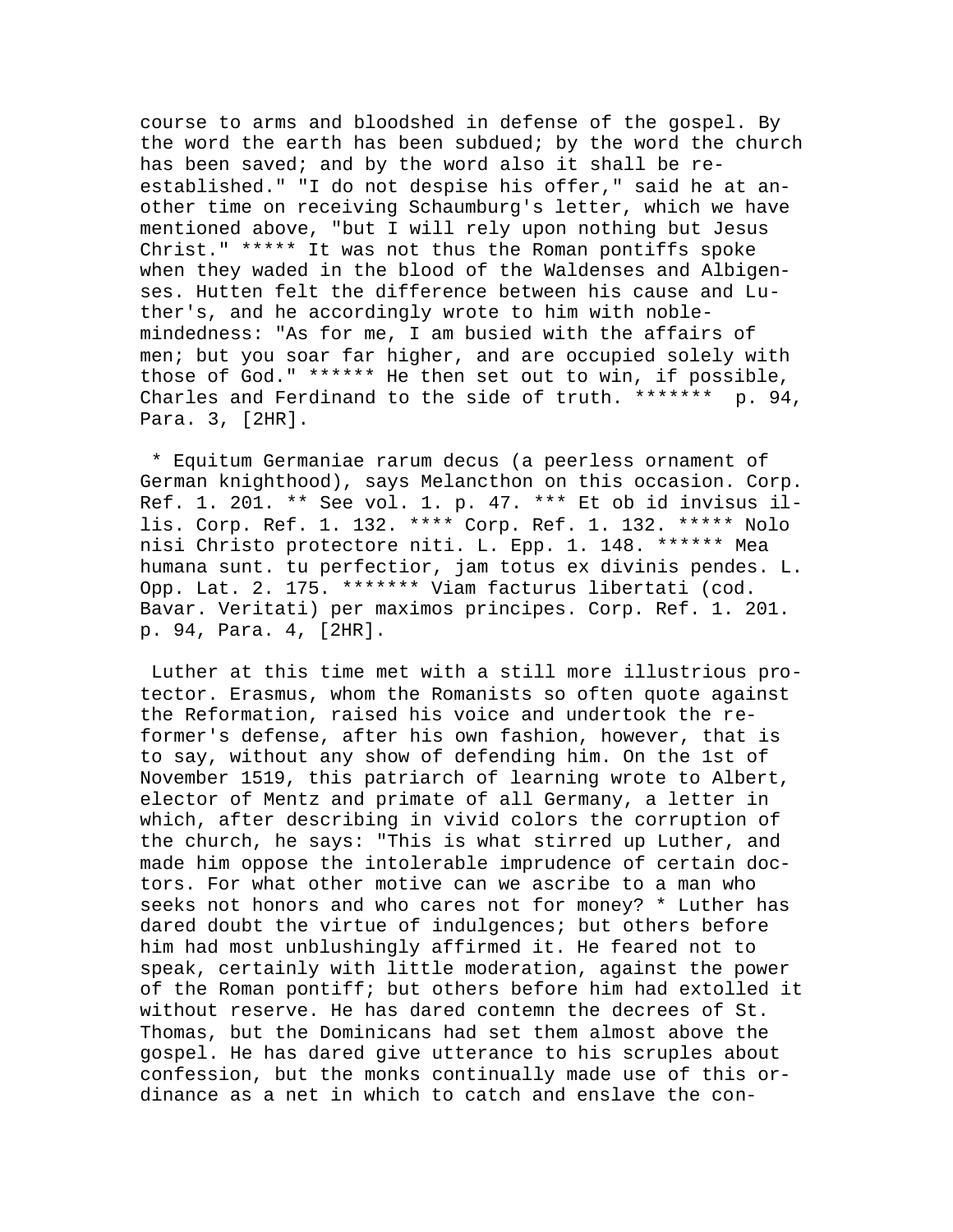sciences of men. Pious souls were grieved at hearing that in the universities there was little mention of the evangelical doctrine; that in the assemblies of Christians very little was heard of Christ; \*\* that nothing was there talked of, except the power of the pontiff, and the opinions of the Romish doctors; and that the whole sermon was a mere matter of lucre, flattery, ambition, and imposture. \*\*\* It is to such a state of affairs that we should ascribe Luther's violent language." Such as Erasmus's opinion on the state of the church and on the reformer. This letter, which was published by Ulric Hutten, then residing at the court of Mentz, made a profound impression. p. 95, Para. 1, [2HR].

 \* Quid enim aliud suspicer de eo qui nec honores ambit, nec pecuniam cupit? Erasm. Opp. 3. 315. \*\* Imo in sacris concionibus minimum audiri de Christo. Ibid. \*\*\* Totam orationem jam palam quaestum, adulationem, ambitionem, ac facum prae se ferre. Ibid. p. 95, Para. 2, [2HR].

 At the same time, men more obscure than Erasmus and than all the knights, but were destined to be more powerful auxiliaries, rallied round Luther in every direction. Doctor Botzhemus Abstemius, canon of Constance, wrote to him thus: "Now that you have become the friend of the universe, or at least of the better part of the world, that is to say, of good and true Christians, you must also become mine, whether you will or not. \* I am so delighted with your writings, that nothing gives me greater pleasure than to be living at a time when not only profane but also sacred literature is resuming its pristine splendor." \*\* And at nearly the same period Gaspard Hedio, preacher at Basle, wrote to the reformer: "Most dear sir, I see that your doctrine is of God, and that it cannot be destroyed; that it becomes daily more efficacious; and that every hour it is winning souls to Christ by turning them away from sin and attracting them to real piety. \*\*\* Do not halt therefore, O liberator, but exert all your power to restore the yoke of Christ, so light and easy to bear. Be yourself the general, and we will follow after you, like soldiers whom nothing can tear from you." \*\*\*\* p. 96, Para. 1, [2HR].

 \* Postquam orbi, aut saltem potiori orbis patri, hoc est, bonis et vere christianis amicus factus es, meus quoque amicus eris, velis, nolis. Botzheim and his Friends, by Walchner, p. 107. \*\* Et divinae pristinum nitorem recuperant. Walchner, p. 107. \*\*\* Lucri facit Christo, abducit a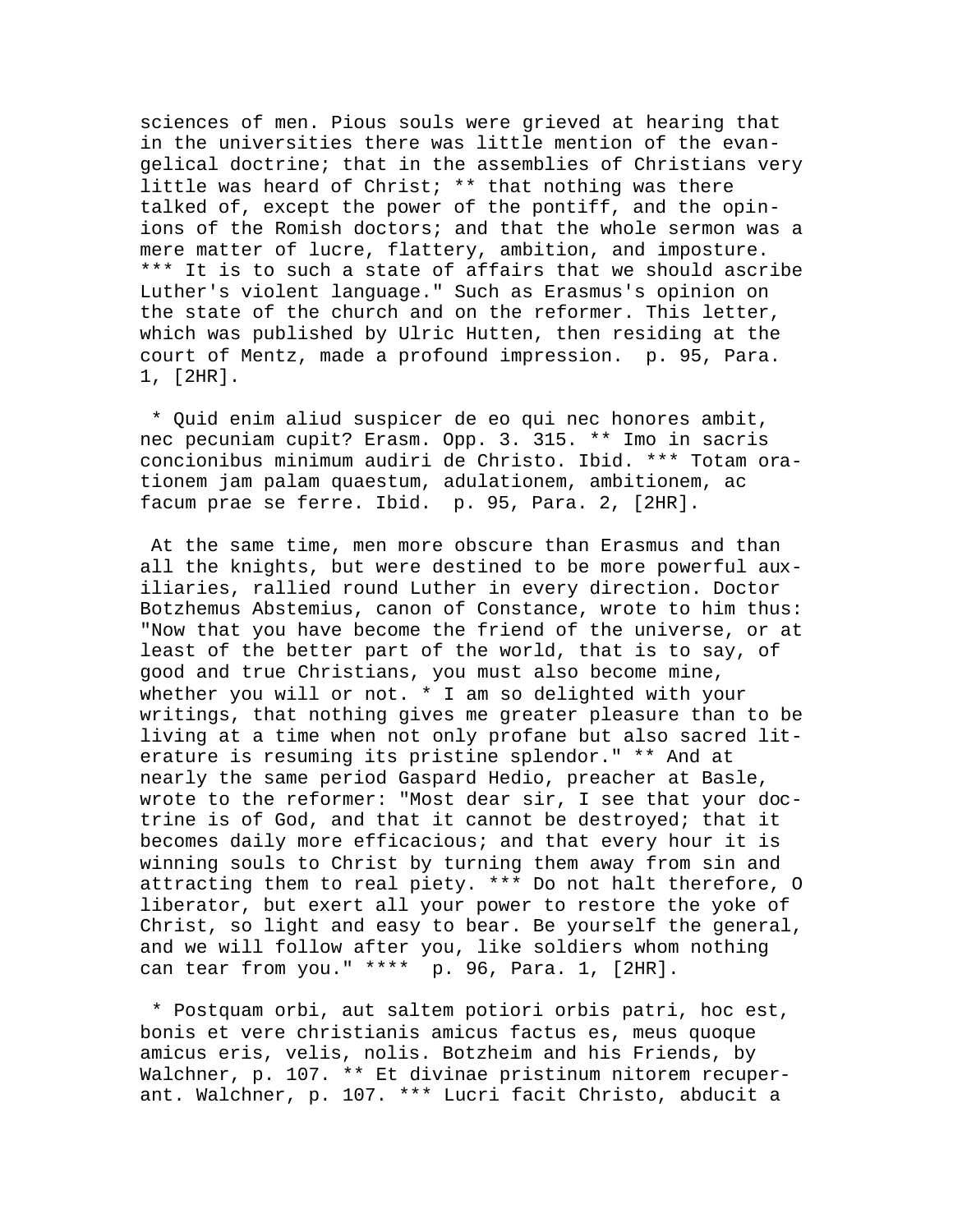vitiis, asserit verae pietati. Kappens Nachlese, 2. 433. \*\*\*\* Tu dux esto, nos indivulsi milites erimus. Ibid. p. 96, Para. 2, [2HR].

 Thus at one time Luther's enemies oppress him, at another his friends spring up to defend him. "My bark," said he, "floats to and fro, the sport of the winds; hope and fear prevail by turns; but what matters it." \* And yet these testimonies of sympathy were not without influence upon his mind. "The Lord reigns," said he, "I see him there, as if I could touch him." \*\* Luther felt that he was not alone; his words had borne fruit, and this thought filled him with fresh courage. The fear of compromising the elector no longer checked him, when he found other defenders ready to brave the anger of Rome. He became more free, and if possible more determined. This is an important epoch in the development of Luther's character. "Rome ought to understand," wrote he at this period to the elector's chaplain, "that, even should she succeed by her threats in expelling me from Wittemberg, she would only injure her cause. It is not in Bohemia, but in the very heart of Germany that those are to be found who are ready to defend me against the thunders of the papacy. If I have not done my enemies all the harm I am preparing for them, they must ascribe it neither to my moderation nor to their tyranny, but to the elector's name and to the interests of the university of Wittemberg, which I feared to compromise: now that I have such fears no longer, they will see me fall with fresh vigor upon Rome and upon her courtiers." \*\*\* p. 97, Para. 1, [2HR].

 \* Ita fluctuat navis mea. nunc spes, nunc timor regnat. L. Epp. 1. 443. \*\* Dominus regnat, ut palpare possimus. Ibid. 451. \*\*\* Saevius in Romanenses grassaturus. L. Epp. 1. 465. p. 97, Para. 2, [2HR].

 And yet it was not on the great that Luther fixed his hopes. He had been often solicited to dedicate a book to duke John, the elector's brother. He had not done so. "I am afraid," said he, "that the suggestion comes from himself. holy Scripture should subserve the glory of God's name alone." \* Luther now recovered from his fears, and dedicated his sermon on Good Works to duke John. This is one of the writings in which the reformer lays down with the greatest force the doctrine of justification by faith, that powerful truth, whose strength he sets far above the sword of Hutten, the army of Sickengen, and the protection of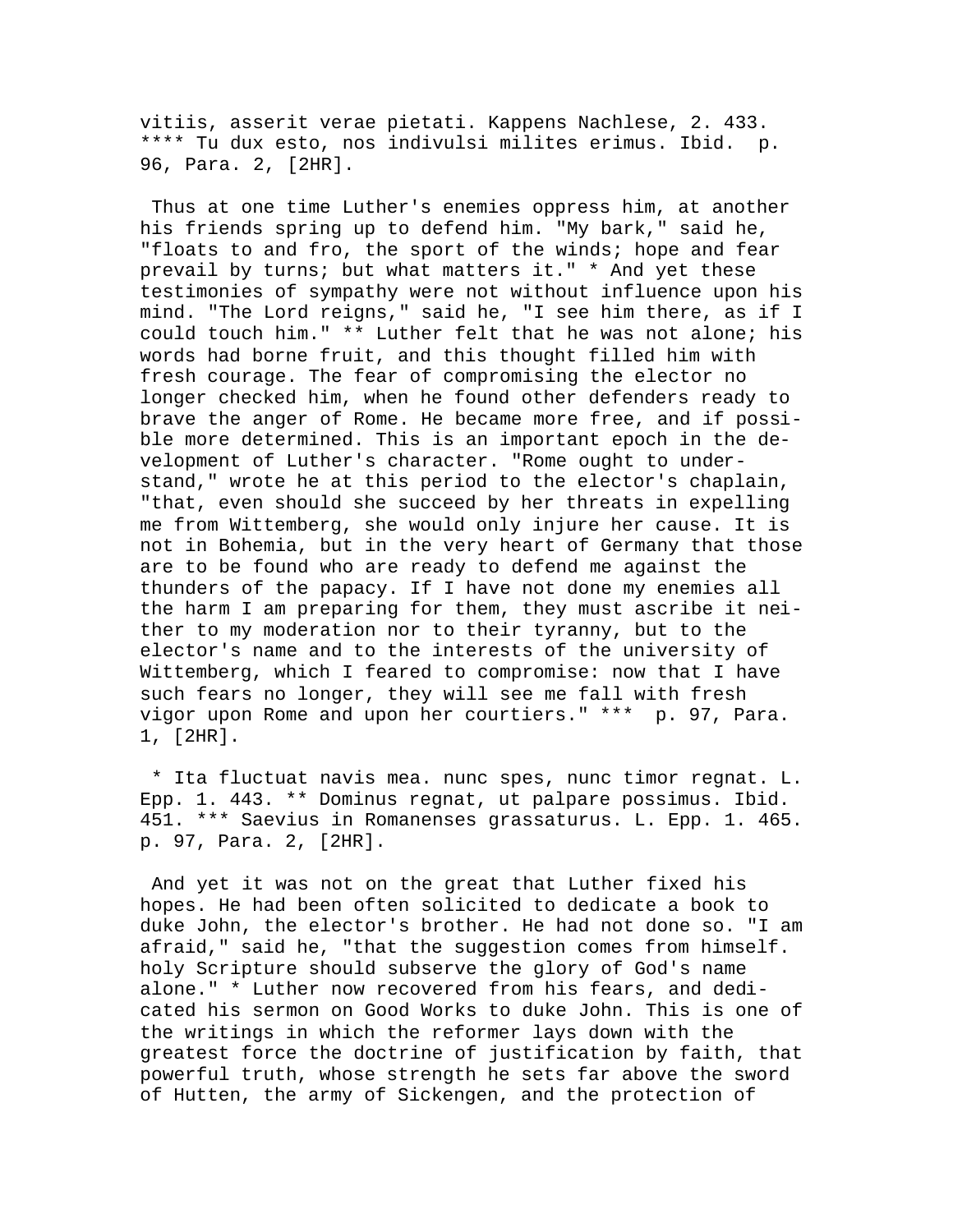dukes and electors. p. 98, Para. 1, [2HR].

 \* Scripturam sacram nolim alicujus nomini nisi Dei servire. Ibid. 431. p. 98, Para. 2, [2HR].

 "The first, the noblest, the sublimest of all works," says he, "is faith in Jesus Christ. \* It is from this work that all other works must proceed: they are but the vassals of faith, and receive their efficacy from it alone. p. 98, Para. 3, [2HR].

 \* Das erste und hochste, alleredelste..gute Werck ist der Glaube in Christum. L. Opp. L. 17. 394. p. 98, Para. 4,  $[2HR]$ .

 "If a man feels in his heart the assurance that what he has done is acceptable to God, the work is good, if it were merely the lifting up of a straw; but if he have not this assurance, his work is not good, even should he raise the dead. A heathen, a Jew, a Turk, a sinner, can perform all the other works; but to trust firmly in God, and to feel an assurance that we are accepted by him, is what a Christian, strong in grace, alone is capable of doing. p. 98, Para. 5, [2HR].

 "A Christian who possesses faith in God does everything with liberty and joy; while the man who is not at one with God is full of care and kept in bondage; he asks himself with anguish how many works he should perform; he runs to and fro; he questions this man and that; he nowhere finds peace, and does everything with sorrow and fear. p. 98, Para. 6, [2HR].

 "Consequently, I have always extolled faith. But in the world it is otherwise. There, the essential thing is to have many works -- works high and great, and of every dimension, without caring whether they are quickened by faith. Thus, men build their peace, not on God's good pleasure, but on their own merits, that is to say, on sand. Matthew 7:27. p. 99, Para. 1, [2HR].

 "To preach faith, it has been said, is to prevent good works; but if a man should possess the strength of all men united, or even of all creatures, \* this sole obligation of living in faith would be a task too great for him ever to accomplish. If I say to a sick man: 'Be well, and thou shalt have the use of thy limbs,' will any one say that I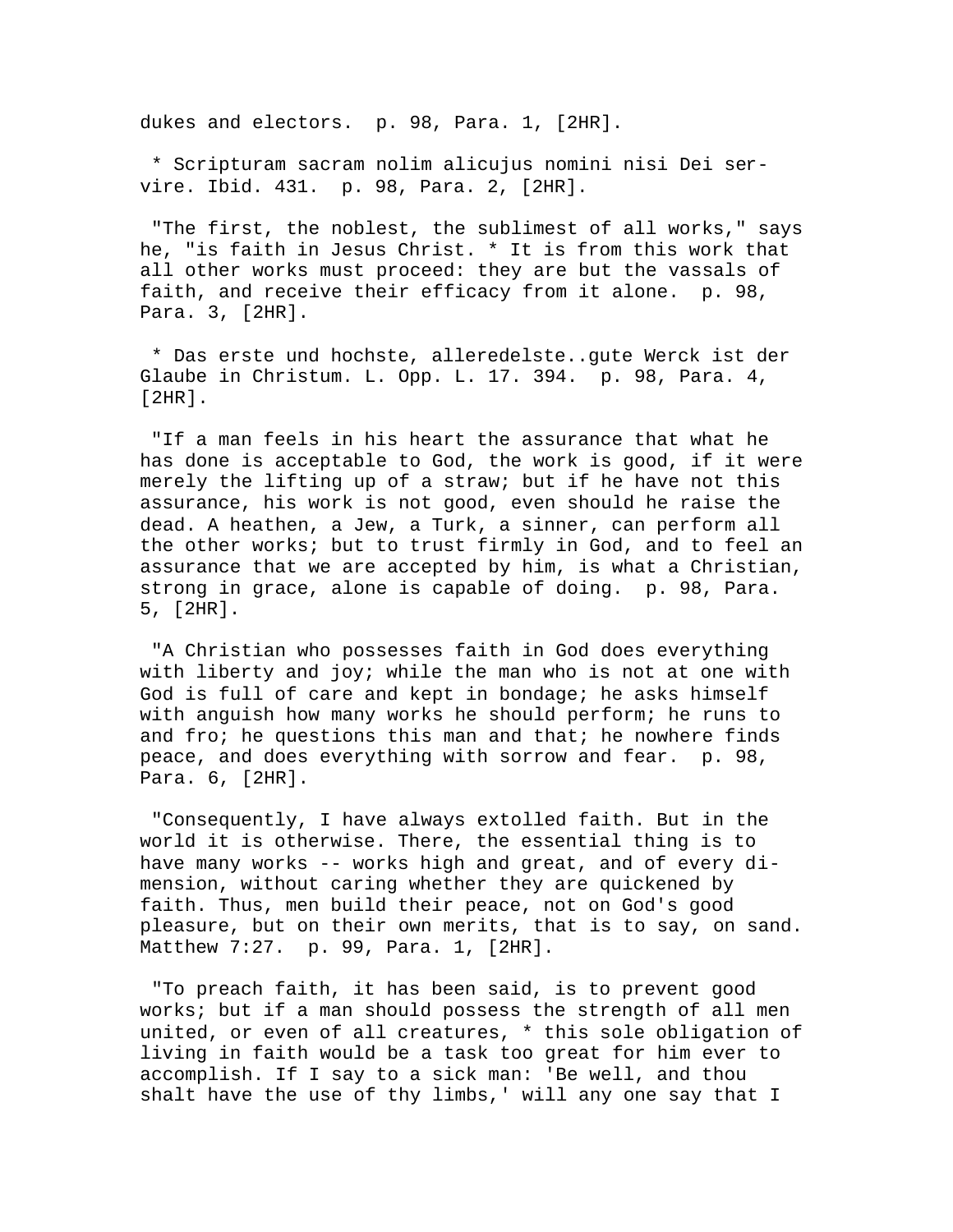forbid him to use his limbs? Must not health precede labor? It is the same when we preach faith: it should go before works in order that the works themselves should exist. p. 99, Para. 2, [2HR].

 \* Wenn ein Mensch tausend, oder alle Menschen, oder alle Creaturen ware. L. Opp. L. 17. 398. p. 99, Para. 3, [2HR].

 "Where then, you will say, can we find this faith, and how can we receive it? This is in truth what it is most important to know. Faith comes solely from Jesus, who was promised and given freely. p. 99, Para. 4, [2HR].

 "O man, figure Jesus Christ to yourself, and contemplate how God in him has shown thee his mercy, without any merit on thy part going before. \* Draw from this image of his grace the faith and assurance that all thy sins are forgiven thee. Works cannot produce it. It flows from the blood, and wounds, and death of Christ; thence it wells forth into our hearts. Christ is the rock whence flow milk and honey." Deut. 32. p. 99, Para. 5, [2HR].

 \* Siche, also must du Christum in dich bilden, und seher, wie in Ihm Gott seine Barmherzigkeit dir furhult und anbeut. L. Opp. L. 17. 401. p. 99, Para. 6, [2HR].

 As we cannot notice all Luther's writings, we have quoted a few short passages from this discourse on Good Works, in consequence of the opinion the reformer himself entertained of it. "In my own judgment," said he, "it is the best I ever published." And he added immediately this deep reflection: "But I know that when I please myself with what I write, the infection of that bad leaven hinders it from pleasing others." \* Melancthon, in forwarding this discourse to a friend, accompanied it with these words: "There is no one among all the Greek and Latin writers who has ever come nearer than Luther to the spirit of St. Paul." \*\* p. 99, Para. 7, [2HR].

 \* Erit, meo judicio. Omnium quae ediderim optimum. quanquam scio quae mihi mea placent, hoc ipso fermento infecta, non solere aliis placere. L. Epp. 1. 431. \*\* Quo ad Pauli spiritum nemo propius accessit. Corp. Ref. 1. 202. p. 99, Para. 8, [2HR].

 CHAPTER 3--- The Papacy attacked -- Appeal to the nobility -- The three walls -- All Christians are priests -- The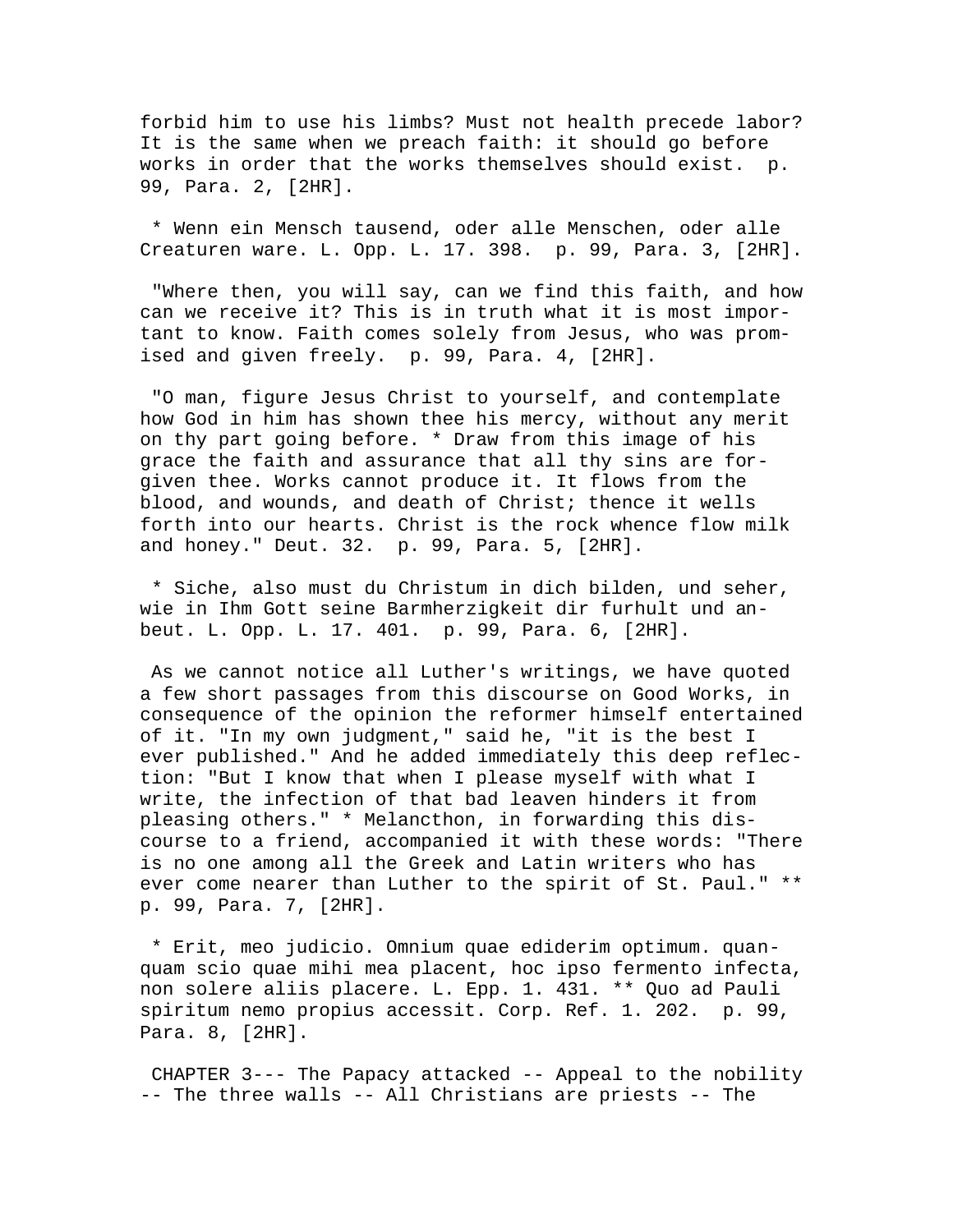Magistrate should chastise the clergy -- Roman corruptions -- Ruin of Italy -- Dangers of Germany -- The Pope -- The legates -- The monks -- Marriage of priests -- Celibacy -- Festivals -- The Bohemians -- Charity -- The Universities - - The empire -- The Emperor should retake Rome -- Unpublished book -- Luther's moderation -- Success of the address. p. 101, Para. 1, [2HR].

 But there was another evil in the church besides the substitution of a system of meritorious works for the grand idea of grace and amnesty. \* A haughty power had arisen in the midst of the shepherds of Christ's flock. Luther prepared to attack this usurped authority. Already a vague and distant rumor announced the success of Dr. Eck's intrigues at Rome. This rumor aroused the militant spirit of the reformer, who, in the midst of all his troubles, had studied in his retirement the rise, progress, and usurpations of the papacy. His discoveries had filled him with surprise. He no longer hesitated to make them known, and to strike the blow which, like Moses' rod in ancient times, was to awaken a people who had long slumbered in captivity. Even before Rome had time to publish her formidable bull, it was he who hurled his declaration of war against her. "The time to be silent is past," exclaimed he; "the time to speak is come. At last, we must unveil the mysteries of antichrist." On the 23d of June 1520, he published his famous Appeal to his Imperial Majesty and to the Christian Nobility of the German Nation, on the Reformation of Christianity. \*\* This work was the signal of the attack that was to decide both the rupture and the victory. p. 101, Para. 2, [2HR].

 \* See vol. 1. p. 7, seqq. \*\* L. Opp. L. 17. 457-502. p. 101, Para. 3, [2HR].

 "It is not through presumption," said he at the opening of this address, "that I, a man of the people, venture to speak to your lordships. The misery and oppression that at this hour weigh down all the states of Christendom, and particularly Germany, extort from me a cry of distress. I must call for help; I must see if God will not give his Spirit to some man in our own country, and thus stretch forth his hand to save our wretched nation. God has placed over us a young and generous prince, \* and has thus filled our hearts with great expectations. But on our parts we must do everything that lies in our power. p. 101, Para. 4, [2HR].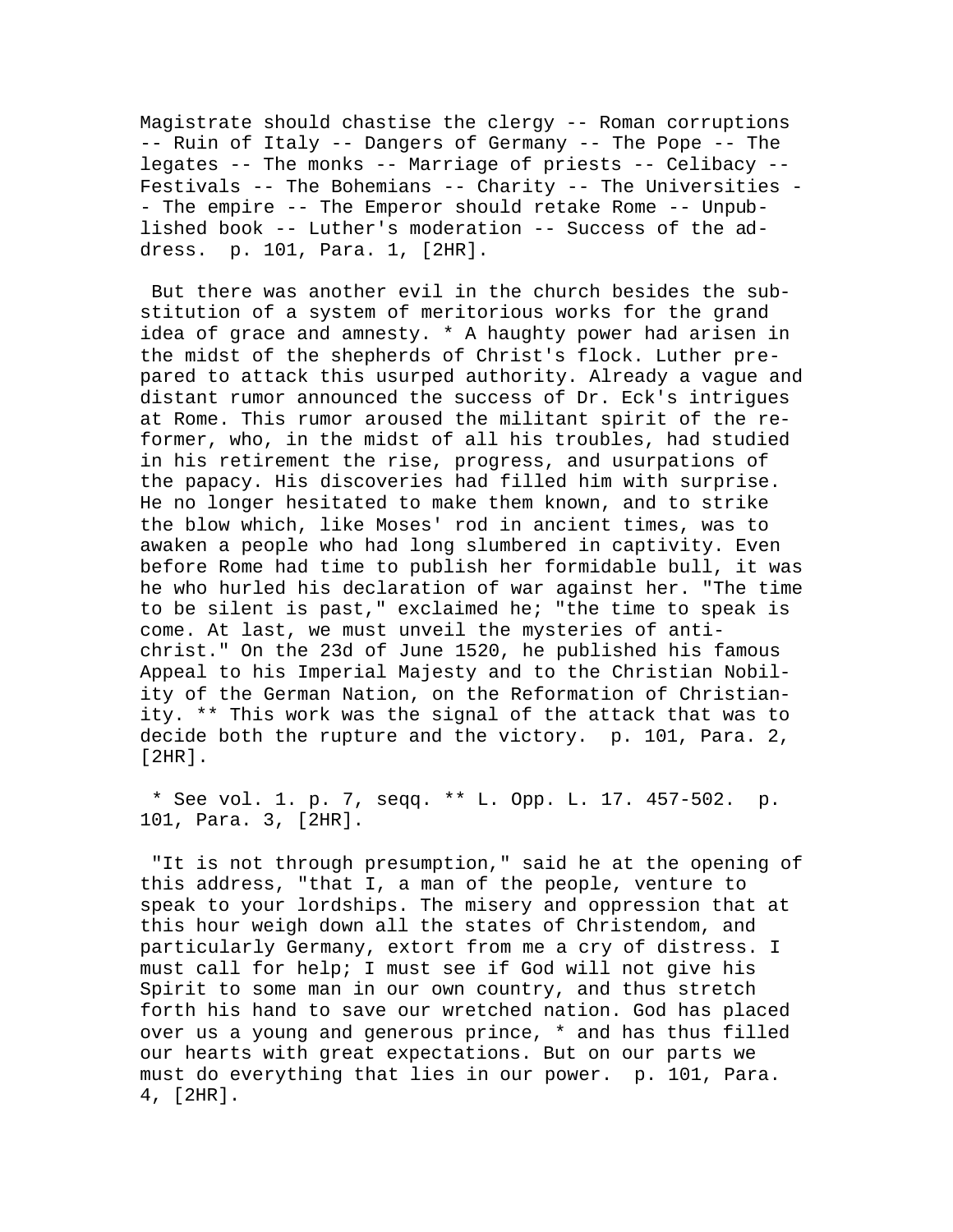\* The emperor Charles V. - Gott hat uns ein junges edles Blut zum Haupt gegeben. L. Opp. L. 17. 457. p. 101, Para. 5, [2HR].

 "Now the first requisite is, not to trust in our own strength, or in our lofty wisdom. If we begin a good work with confidence in ourselves, God overthrows and destroys it. Frederick I, Frederick II, and many other emperors besides, before whom the world trembled, have been trodden under foot by the popes, because they trusted more in their own strength than in God. Therefore they could not but fall. It is against the powers of hell that we have to contend in this struggle. Hoping nothing from the strength of arms, humbly trusting in the Lord, looking more to the distress of Christendom than to the crimes of the wicked - this is how we must set to work. Otherwise the work will have a prosperous look at the beginning; but suddenly, in the midst of the contest, confusion will enter in, evil minds will cause incalculable disasters, and the whole world will be deluged with blood. The greater our power, the greater also is our danger, if we do not walk in the fear of the Lord." p. 102, Para. 1, [2HR].

 After this prelude, Luther continues thus: p. 102, Para. 2, [2HR].

 "The Romans have raised around themselves three walls to protect them against every kind of reformation. Have they been attacked by the temporal power? they have asserted that it had no authority over them, and that the spiritual power was superior to it. Have they been rebuked by holy Scripture? they have replied that no one is able to interpret it except the pope. Have they been threatened with a council? no one, said they, but the sovereign pontiff has authority to convoke one. p. 102, Para. 3, [2HR].

 "They have thus despoiled us of the three rods destined to correct them, and have given themselves up to every wickedness. But now may God be our helper, and give as one of those trumpets that overthrew the walls of Jericho. With our breath let us throw down those barriers of paper and straw which the Romans have built around them, and upraise the rods which punish the wicked, by exposing the wiles of the devil." p. 103, Para. 1, [2HR].

Luther now begins the attack. He shakes to its foundation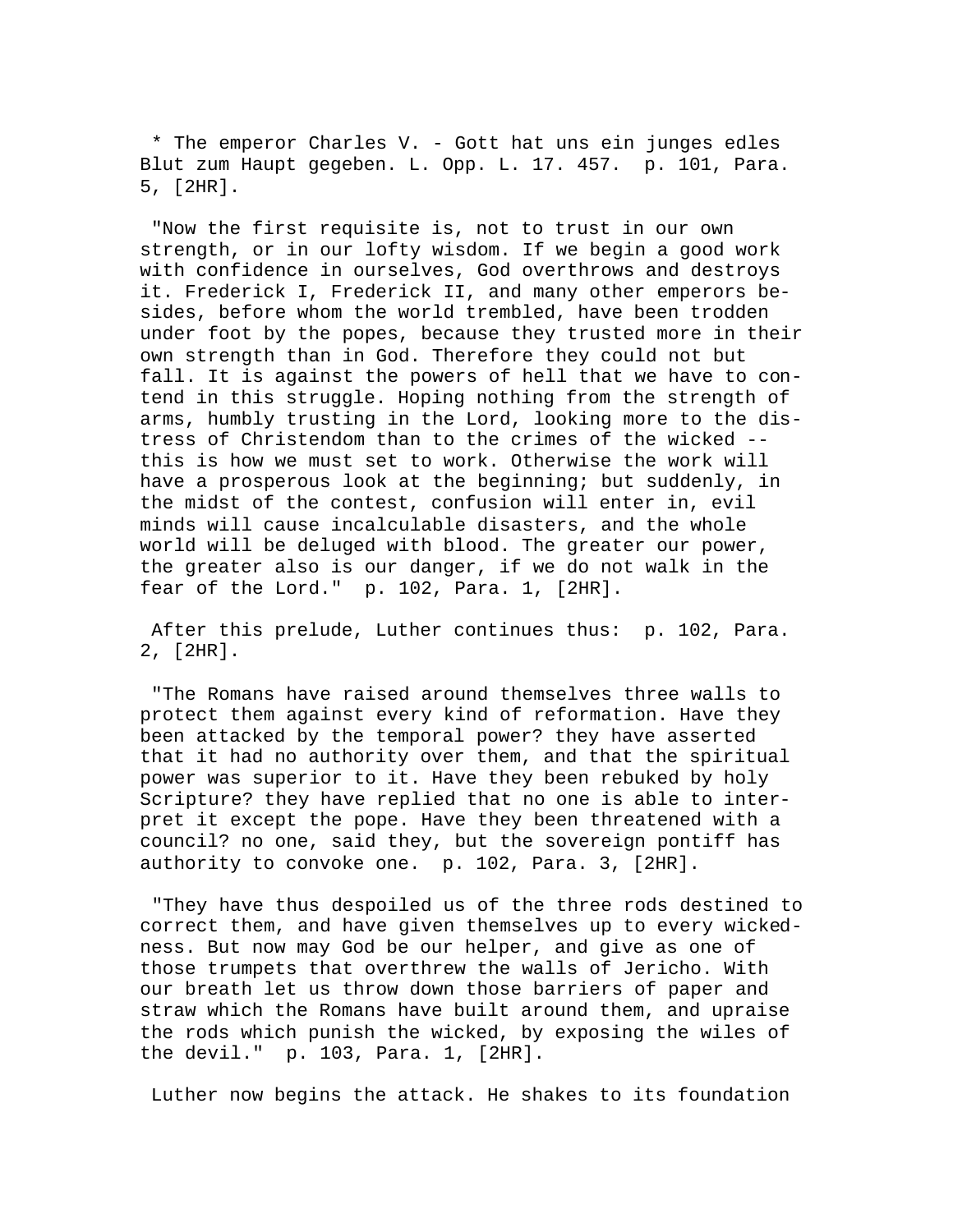that papal monarchy which for ages had combined the people of the West in one body under the scepter of the Roman bishop. That there is no sacerdotal caste in Christianity, is the truth which he powerfully sets forth at the beginning, a truth hidden from the eyes of the church from the earliest ages. p. 103, Para. 2, [2HR].

 "It has been said," writes Luther, "that the pope, the bishops, the priests, and all those who people the convents, form the spiritual or ecclesiastical state; and that the princes, the nobility, the citizens, and peasants, form the secular or lay estate. This is a fine story. Let no person, however, be startled at it. All Christians belong to the spiritual state, and there is no other difference between them than that arising from the functions which they discharge. We have all one baptism, \* one faith; and this is it which constitutes the spiritual man. The unction, the tonsure, ordination, consecration by the bishop or the pope, may make a hypocrite, but never a spiritual man. We are all consecrated priests by baptism, as Saint Peter says: Ye are priests and kings, although it does not belong to all to exercise such offices, for no one can take what is common to all without the consent of the community. But if we possess not this divine consecration, the pope's anointing can never make a priest. If ten brothers, sons of a king, having equal claims to the inheritance, select one of them to administer it for them they would all be kings, and yet only one of them would be the administrator of their common power. So it is with the church. If a few pious laymen were banished to a desert place, and if, not having among them a priest consecrated by a bishop, they should agree to choose one of their own number, married or not, this man would be as truly a priest as if all the bishops in the world had consecrated him. Thus Augustine, Ambrose, and Cyprian were elected. p. 103, Para. 3, [2HR].

\* See vol. I., p. 151. p. 103, Para. 4, [2HR].

 "Hence it follows that laymen and priests, princes and bishops, or, as they say, the clergy and laity, have nothing but their functions to distinguish them. They have all the same estate, but have not all the same work to perform. p. 104, Para. 1, [2HR].

 "If this be true, why should not the magistrate chastise the clergy? The secular power was established by God to punish the wicked and to protect the good. And it must be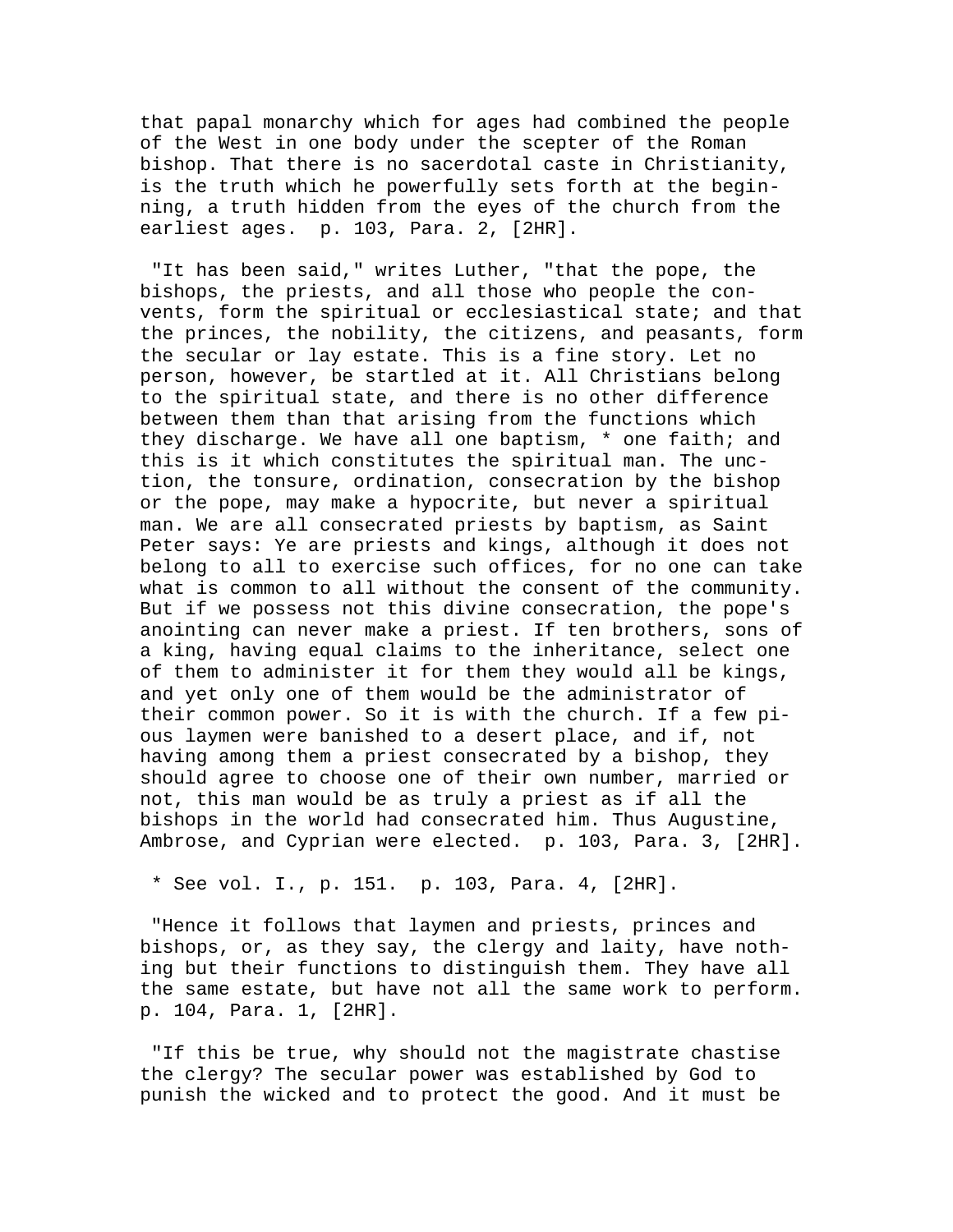allowed to act throughout all Christendom, whomsoever it may touch, be he pope, bishop, priest, monk, or nun. St. Paul says to all Christians: Let every one,' \* and consequently the pope also -- be subject unto the higher powers, for they bear not the sword in vain." p. 104, Para. 2, [2HR].

 \* Pasa psuche, every soul. Romans 13:1, 4. p. 104, Para. 3, [2HR].

 Luther, having in like manner overthrown the two other walls, passes in review all the corruptions of Rome. He sets forth, in an eminently popular style of eloquence, the evils that had been pointed out for centuries past. Never had a nobler protest been heard. The assembly before which Luther spoke was the church; the power whose corruptions he attacked was that papacy which for ages had oppressed all nations with its weight; and the reformation he so loudly called for was destined to exercise its powerful influence over all Christendom, in all the world, so long as the human race shall endure. p. 104, Para. 4, [2HR].

 He begins with the pope. "It is a horrible thing," says he, "to behold the man who styles himself Christ's vicegerent displaying a magnificence that no emperor can equal. Is this being like the poor Jesus, or the humble Peter? He is, say they, the lord of the world. But Christ, whose vicar he boasts of being, has said, My kingdom is not of this world. Can the dominions of a vicar extend beyond those of his superior?" p. 104, Para. 5, [2HR].

 Luther now proceeds to describe the effects of the papal rule. "Do you know what is the use of cardinals? I will tell you. Italy and Germany have many convents, religious foundations, and richly endowed benefices. How can this wealth be drawn to Rome? Cardinals have been created; these cloisters and prelacies have been given to them; and now. . . . . Italy is almost deserted, the convents are in ruins, the bishoprics devoured, the cities decayed, the inhabitants corrupted, religious worship is expiring, and preaching abolished. . . . . And why is this? Because all the wealth of the churches must go to Rome. The Turk himself would never have so ruined Italy." p. 104, Para. 6, [2HR].

 Luther next turns to his fellow-countrymen: p. 105, Para. 1, [2HR].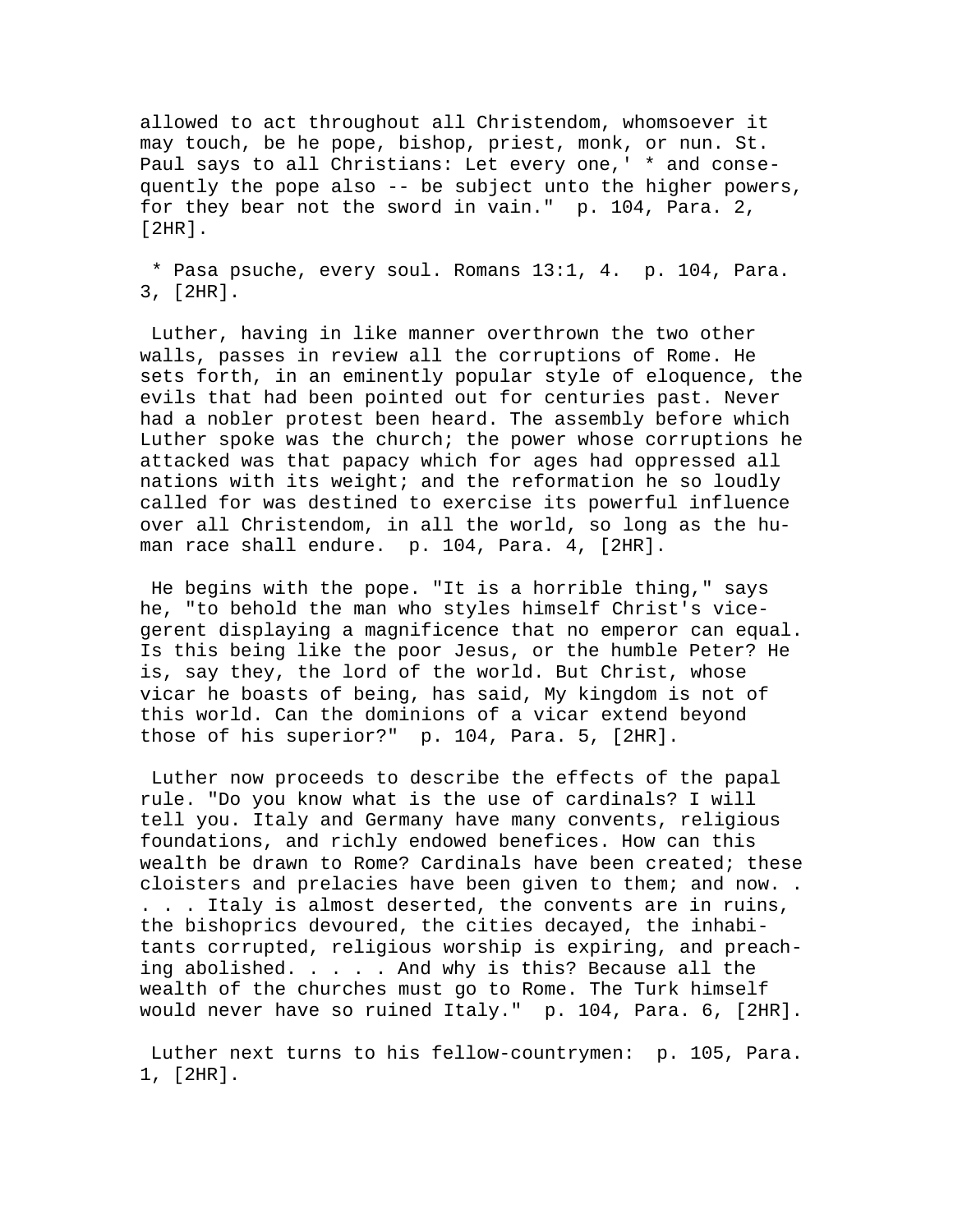"And now that they have thus sucked all the blood of their own nation, they come into Germany; they begin tenderly; but let us be on our guard, or Germany will erelong be like Italy. We have already a few cardinals. Before the dull Germans comprehend our design, think they, they will no longer have either bishopric, convent, or benefice, penny or farthing left. Antichrist must possess the treasures of the earth. Thirty or forty cardinals will be created in one day. Bamberg will be given to one, the bishopric of Wurtzburg to another; rich cures will be attached to them, until the cities and churches are desolate. And then the pope will say: I am Christ's vicar, and the shepherd of his flocks. Let the Germans be submissive." p. 105, Para. 2,  $[2HR]$ .

Luther's indignation is kindled: p. 105, Para. 3, [2HR].

 "What, shall we Germans endure such robberies and such extortions from the pope? If the kingdom of France has been able to defend itself, why should we permit ourselves to be thus ridiculed and laughed at? Oh, if they only despoiled us of our goods. But they lay waste the churches, fleece the sheep of Christ, abolish religious worship, and annihilate the word of God." p. 105, Para. 4, [2HR].

 Luther here exposes "the practices of Rome" to obtain the money and the revenues of Germany. Annats, palliums, commendams, administrations, reversions, incorporations, reserves, etc. he passes them all in review; and then he says: "Let us endeavor to check such desolation and wretchedness. If we desire to march against the Turks, let us march against those who are the worst Turks of all. If we hang thieves, and decapitate highway robbers, let us not permit Romish avarice to escape, which is the greatest of thieves and robbers, and that too in the name of St. Peter and of Jesus Christ. Who can suffer this? Who can be silent? All that the pope possesses, has he not gained by plunder? For he has neither bought it, nor inherited it from St. Peter, nor gained it by the sweat of his brow. Whence then has he all this?" p. 105, Para. 5, [2HR].

 Luther proposes remedies for these evils, and calls energetically upon the nobility of Germany to put an end to these Romish depredations. He then comes to the reformation of the pope himself: "Is it not ridiculous," says he, "that the pope pretends to be the lawful heir to the empire? Who gave it him? Was it Jesus Christ, when he said: The kings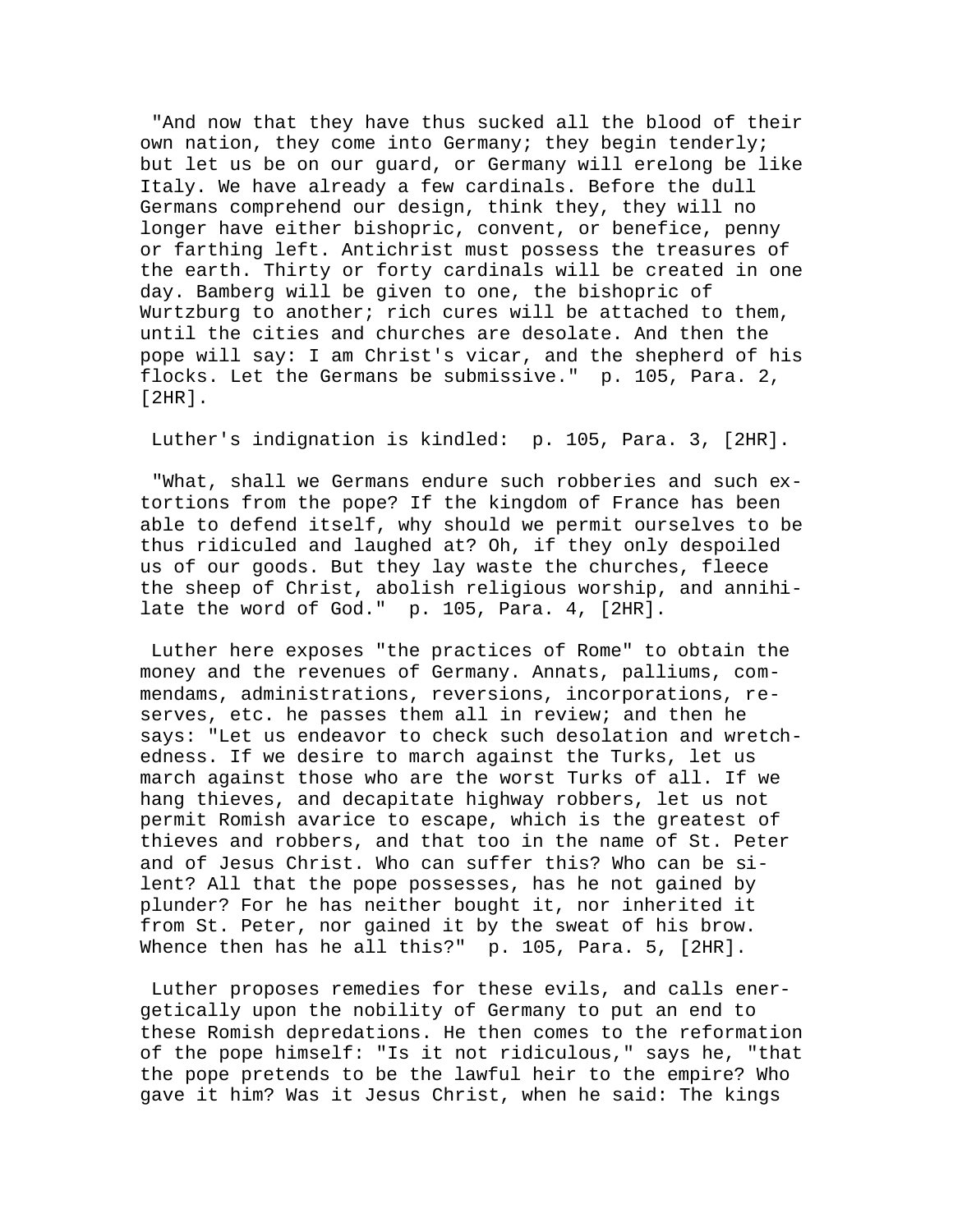of the Gentiles exercise lordship over them, but it shall not be so among you? \* Luke 22:25, 26. How is it possible to govern an empire, and at the same time preach, pray, study, and take care of the poor? Jesus Christ forbade his ministers to carry with them either gold or two coats, because they would be unable to discharge the duties of their ministry if they were not free from all other care; and yet the pope would govern the empire and still remain pope." p. 106, Para. 1, [2HR].

 \* Humeis deouch houtos-- sub. este. See Matthew 20. 26. p. 106, Para. 2, [2HR].

 Luther continues stripping the sovereign pontiff: "Let the pope renounce every claim on the kingdom of Naples and Sicily. He has no more right to it than I have. It is unjustly and in opposition to all the commandments of Christ that he possesses Bologna, Imola, Ravenna, the Romagna, the March of Ancona, etc. 'No man that warreth,' says Saint Paul,' entangleth himself with the affairs of this life.' 2 Timothy 2:4. Yet the pope, who pretends to be the leader of the church militant, entangles himself with the affairs of this life more than any emperor or king. We must relieve him from all this toil. Let the emperor put the bible and a prayer-book into the pope's hands, in order that he may leave the cares of government to the kings, and confine himself to preaching and praying." \* p. 106, Para. 3, [2HR].

 \* Ihm die Biblien und Betbucher dafur anzeigen....und er predige und bete. L. Opp. 17. 472. p. 106, Para. 4, [2HR].

 Luther will no more suffer the pope's spiritual power in Germany than his temporal power in Italy. "First of all," says he, "we must expel from every German state those papal legates, with their pretended benefits which they sell us at their weight in gold, and which are downright impositions. They take our money, and for what? to legalize their ill-gotten gains, to absolve from all oaths, to teach us to be wanting in fidelity, to instruct us how to sin, and to lead us direct to hell. Hearest thou this, O pope, not most holy, but most sinful pope. May God from his throne in heaven soon hurl thee from thy throne into the bottomless pit." The Christian tribune pursues his course. After having called the pope to his bar, he summons before him all the corruptions that form the papal train, and purposes sweeping from the floor of the church the rubbish by which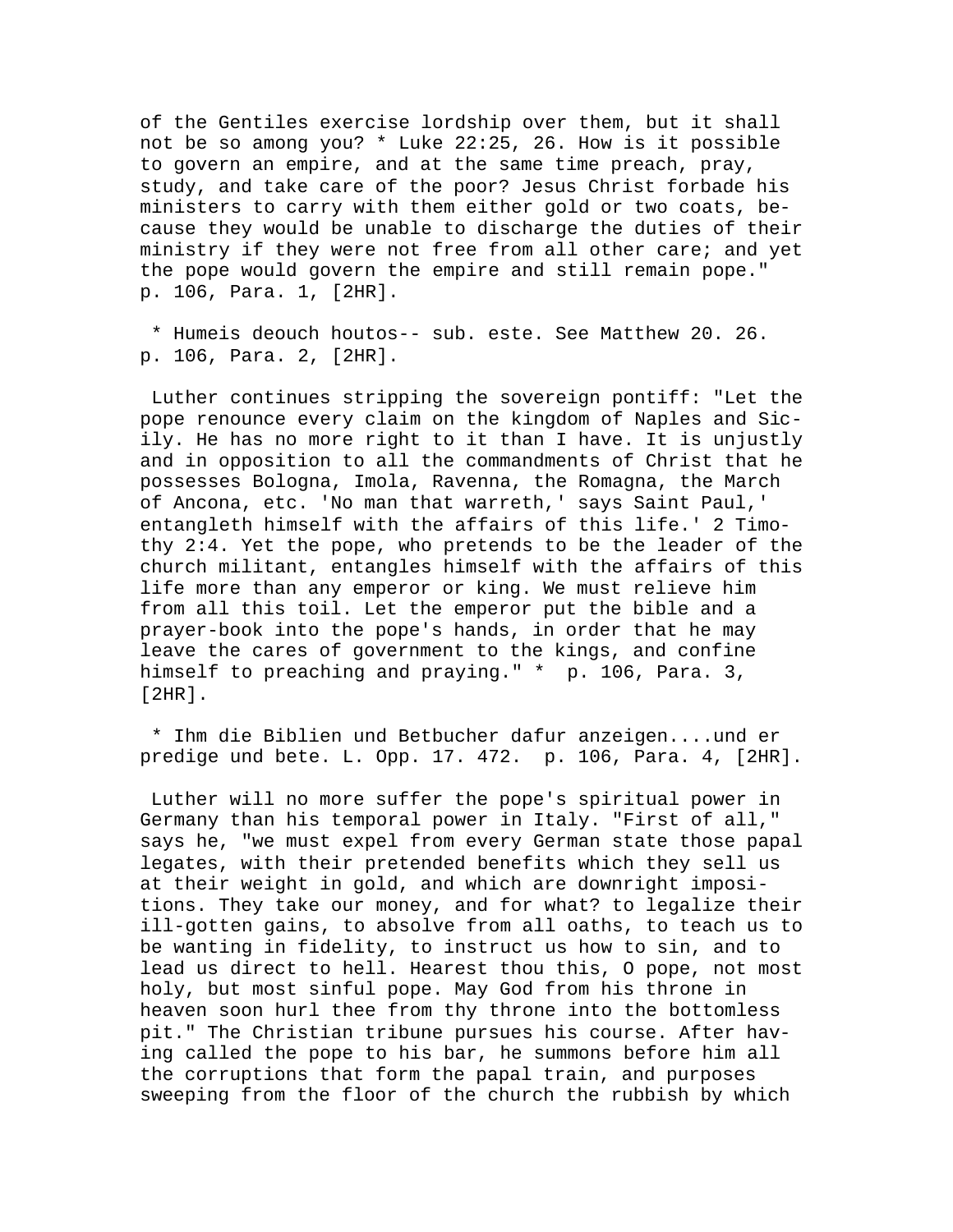it was encumbered. He begins with the monks: p. 107, Para. 1, [2HR].

 "And now then I come to that sluggish troop which promises much but does little. Do not be angry, my dear sirs, my intentions are good: what I have to say is a truth at once sweet and bitter; namely, no more cloisters must be built for mendicant friars. We have, indeed, too many already, and would to God that they were all pulled down. Strolling through a country like beggars never has done and never can do good." p. 107, Para. 2, [2HR].

 The marriage of the clergy now has its turn, and this is the first time Luther speaks of it: p. 107, Para. 3, [2HR].

 "To what a sad state have the clergy fallen, and how many priests do we not find burdened with women, and children, and remorse, and yet no one comes to their aid. It is all very well for the pope and the bishops to let things go on as before, and for that to continue lost which is lost; but I am determined to save my conscience, and to open my mouth freely: after that, let the pope, the bishops, and any one who pleases, take offense at it.  $\ldots$  . . I assert, then, that according to the appointment of Christ and his apostles, each city should have a pastor or bishop, and that this pastor may have a wife, as Saint Paul writes to Timothy: A bishop must be the husband of one wife, 1 Timothy 3:2, and as is still practiced in the Greek church. But the devil has persuaded the pope, as the same apostle says to Timothy, 1 Timothy 4:1-3, to forbid the clergy to marry. And hence have proceeded miseries so numerous that we cannot mention all. What is to be done? How can we save so many pastors, in whom we have no fault to find, except that they live with a woman, to whom they would with all their heart be legitimately married? Ah let them quiet their consciences, let them take this woman as their lawful wife, and let them live virtuously with her not troubling themselves whether the pope is pleased or not. The salvation of your soul is greater consequence to you than tyrannical and arbitrary laws, that do not emanate from the Lord." p. 107, Para. 4, [2HR].

 It is in this way that the Reformation aimed a restoring purity of morals in the church. The reformer continues: p. 108, Para. 1, [2HR].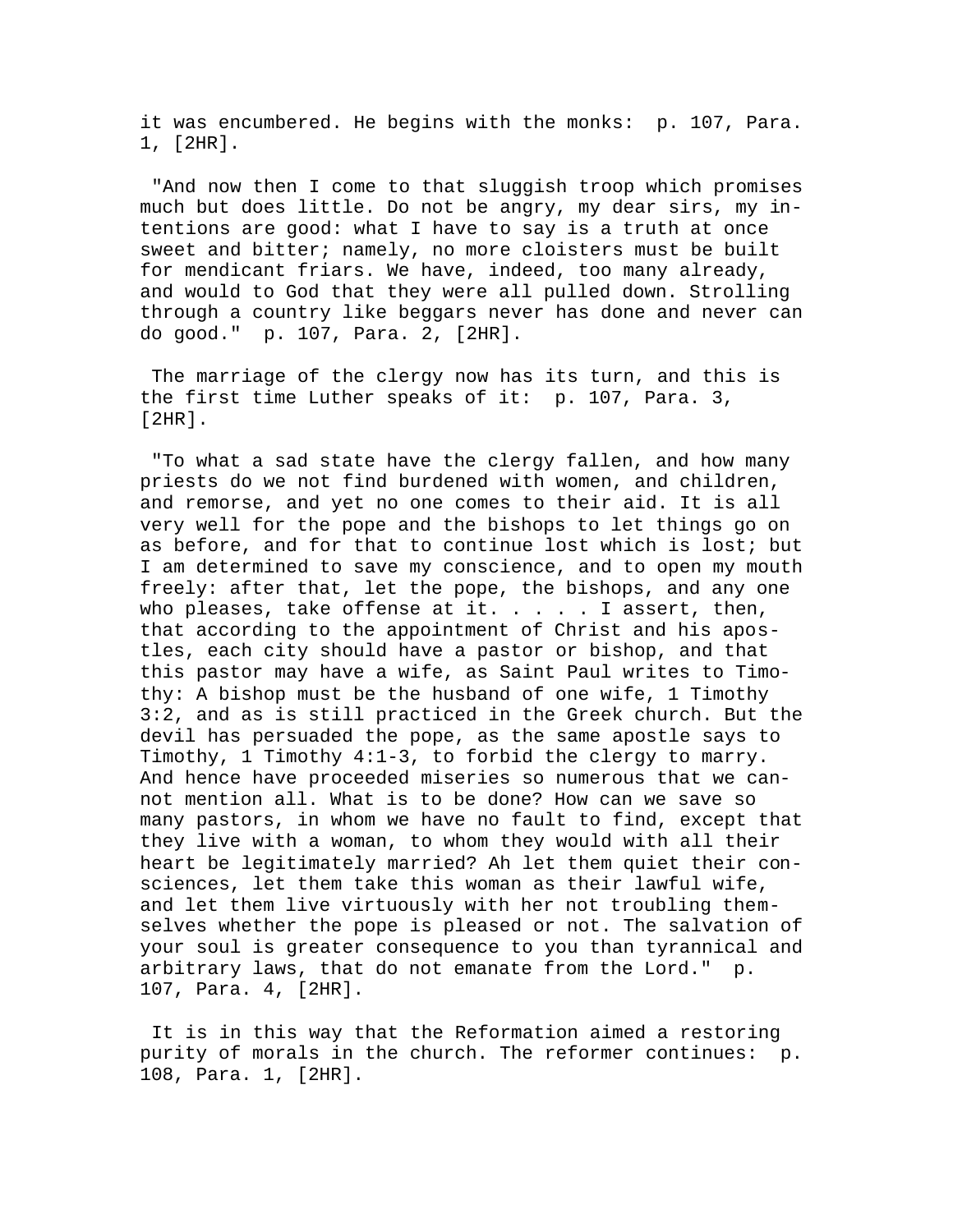"Let all festivals be abolished, and let none but Sunday be observed; or if people desire to keep the great Christian festivals, let them be celebrated only in the morning, and let the rest of the day be like any other working-day. For as on those days men do nothing but drink, gamble, indulge in every sin, or remain idle, they offend God on the festivals more than at other times." p. 108, Para. 2,  $[2HR]$ .

 He next attacks the commemorations, \* which he styles mere taverns; and after them the fasts and religious fraternities. He not only desires to put an end to abuses, he wishes also to put away schism. "It is high time," says he, "that we busied ourselves seriously with the cause of the Bohemians, that we put a stop to envy and hatred, and that we united with them." After proposing some excellent means of reconciliation, he adds: "We must convince heretics by Scripture, as did the ancient fathers, and not subdue them by fire. In this latter system, the executioners would be the most learned doctors in the world. . . . . Oh, would to God that on both sides we stretched forth our hands in brotherly humility, instead of being inflexible in the sentiment of our strength and of our right. Charity is more necessary than the papacy of Rome. I have now done all that is in my power. If the pope and his adherents oppose this, the responsibility will fall on them. The pope should be ready to renounce his papacy, all his possessions, and all his honors, if he could by that means save a single soul. But he would rather see all the world perish than bate even a hair's breadth of the power he has usurped.  $**$  . . . . . I am clear of these things." p. 108, Para. 3, [2HR].

 \* Yearly festivals in commemoration of the dedication or opening of a church. the Belgian kermess. \*\* Nun liess er ehe die Welt untergehen, ehe er ein Haarbreit seiner vermessenen Gewalt liesse abbrechen. L. Opp. L. 17. 483. p. 108, Para. 4, [2HR].

 Luther next proceeds to the universities and schools: p. 109, Para. 1, [2HR].

 "I am much afraid that the universities will prove to be the great gates of hell, unless they diligently labor in explaining the holy Scriptures, and engraving them in the hearts of youth. I advise no one to place his child where the Scriptures do not reign paramount. Every institution in which men are not unceasingly occupied with the word of God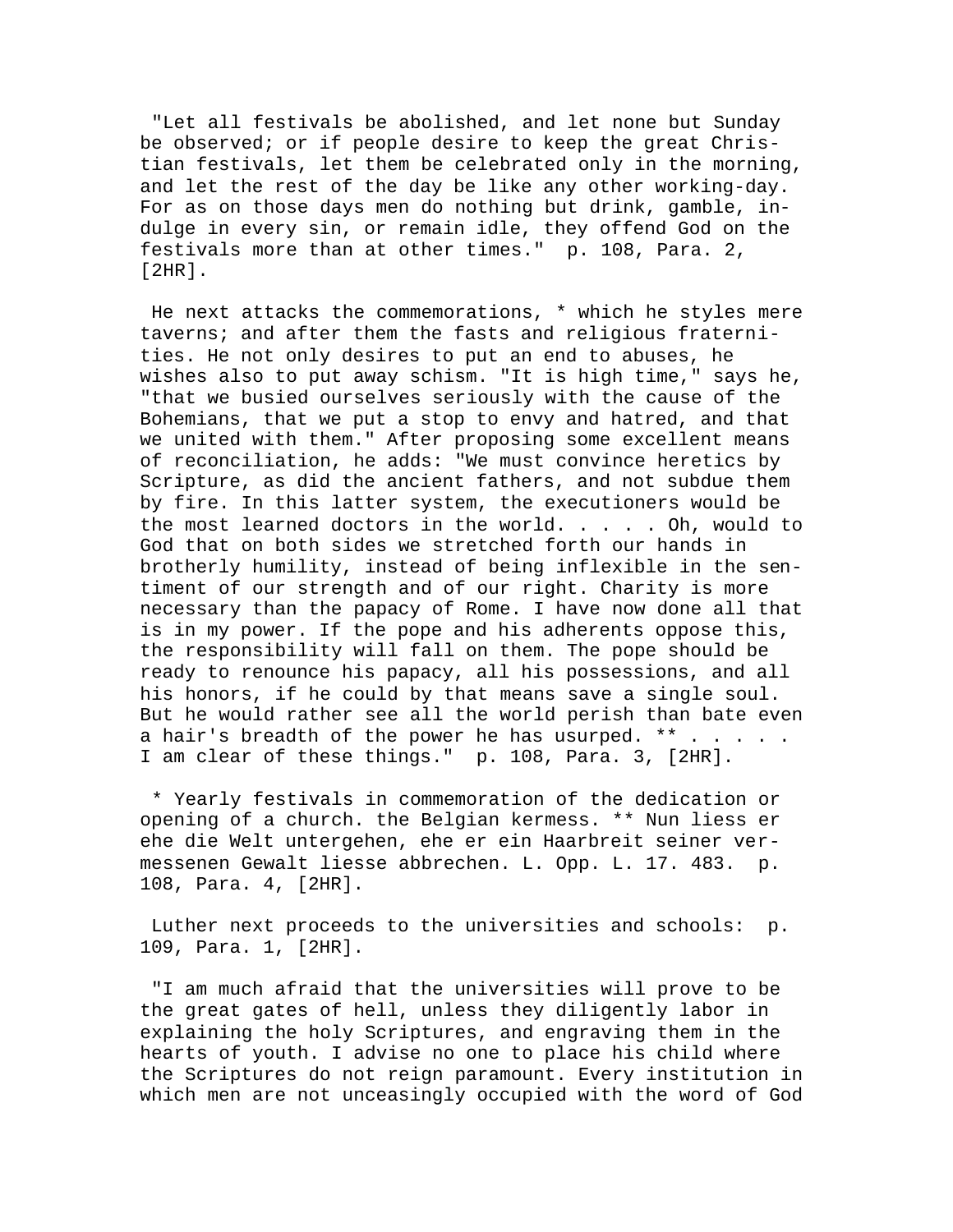must become corrupt." \* Weighty words, upon which governments, learned men, and parents in every age should seriously meditate. p. 109, Para. 2, [2HR].

 \* Es muss verderben, alles was nicht Gottes Wort ohn Unterlass treibt. Ibid. 486. p. 109, Para. 3, [2HR].

 Towards the end of this appeal he returns to the empire and to the emperor: p. 109, Para. 4, [2HR].

 "The pope, unable to manage at his will the ancient masters of the Roman empire, conceived a plan of taking away their title and their empire, and bestowing them on us Germans. Thus it happened that we became the vassals of the pope. For the pope took possession of Rome, and compelled the emperor by an oath never to reside there; whence it is that the emperor is emperor of Rome, without Rome. We possess the name: the pope has the country and the cities. We have the title and arms of the empire; the pope its treasures, power, privileges, and liberties. The pope eats the fruit, and we play with the husk. It is thus that the pride and tyranny of the Romans have always abused our simplicity. p. 109, Para. 5, [2HR].

 "But now may God, who has given us such an empire, be our helper. Let us act in conformity with our name, title, and arms; let us preserve our liberty; and let the Romans learn to appreciate what God has given us by their hands. They boast of having given us an empire. Well then, let us take what belongs to us. Let the pope resign to us Rome and every portion of the empire that he still holds. Let him put an end to his taxes and extortions. Let him restore our liberty, our power, our property, our honor, our souls, and our bodies. Let the empire be all that an empire ought to be, and let the sword of princes no longer be constrained to bow before the hypocritical pretensions of a pope." p. 110, Para. 1, [2HR].

 In these words there are not only energy and enthusiasm, but also a lofty strain of reasoning. Did any orator ever speak thus to the nobility of the empire, and to the emperor himself? Far from being surprised that so many German states separated from Rome, ought we not rather to feel astonished that all Germany did not march to the banks of the Tiber to resume that imperial power whose attributes the popes had so imprudently placed on the brow of its sovereign? p. 110, Para. 2, [2HR].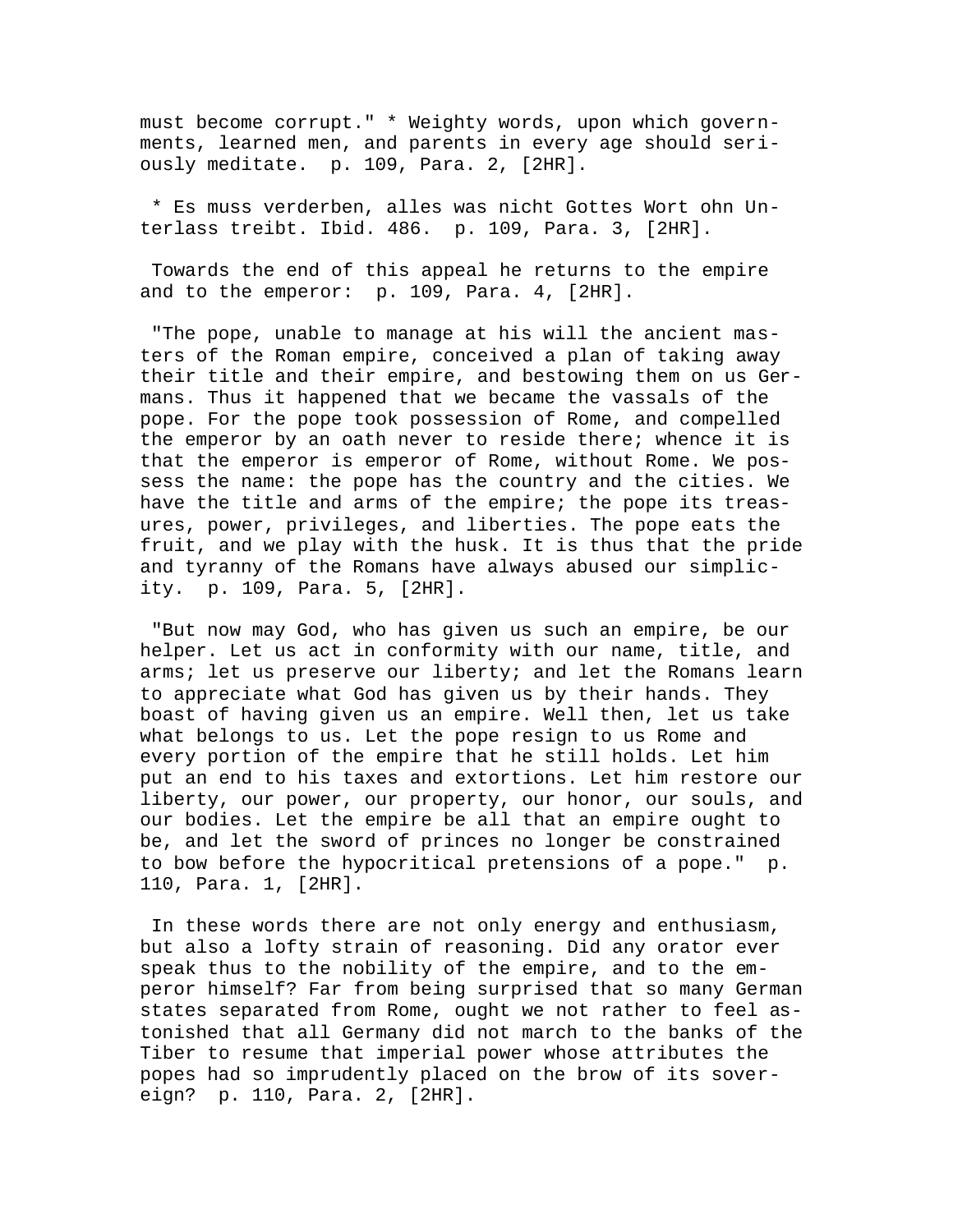Luther concludes this courageous appeal in these words: "I can very well imagine that I have pitched my song too high, proposed many things that will seem impossible, and attacked many errors rather too violently. But what can I do? Let the world be offended with me, rather than God. . . . . They can but take away my life. I have often proposed peace to my adversaries. But God, by their instrumentality, has compelled me continually to cry louder and louder against them. I have still another song in reserve against Rome. If their ears itch, I will sing it them, and loudly too. Dost thou clearly understand,  $0$  Rome, what I mean?". . . . . p. 110, Para. 3, [2HR].

 This is probably an allusion to a work on the papacy that Luther had some intention of publishing, but which was withheld. About this time the Rector Burkhardt wrote to Spengler: "There is also a little treatise De execranda Venere Romanorum; but it is kept in reserve." The title promised something very offensive; and we should rejoice that Luther had the moderation not to publish this writing. p. 111, Para. 1, [2HR].

 "If my cause is just," continues he, "it will be condemned by all the world, and justified only by Christ in heaven. Let them come on, then, pope, bishops, priests, monks, and doctors, let them put forth all their zeal, let them give the rein to all their fury. These are, in truth, the men who ought to persecute the truth, as every age has witnessed." p. 111, Para. 2, [2HR].

 Whence did this monk acquire so clear an understanding of public affairs, which even the states of the empire often found so difficult to elucidate? Whence did this German derive the courage which made him raise his head in the midst of a nation so long enslaved, and aim such violent blows at the papacy? What was the mysterious power that animated him? Might we not be led to say that he had heard these words addressed by God to a man of the olden time: Behold, I have made thy face strong against their faces. As an adamant harder than flint have I made thy forehead: fear them not, neither be dismayed at their looks. p. 111, Para. 3, [2HR].

 This exhortation, which was addressed to the German nobility, soon reached all those for whom it had been written. It circulated through Germany with inconceivable rapidity.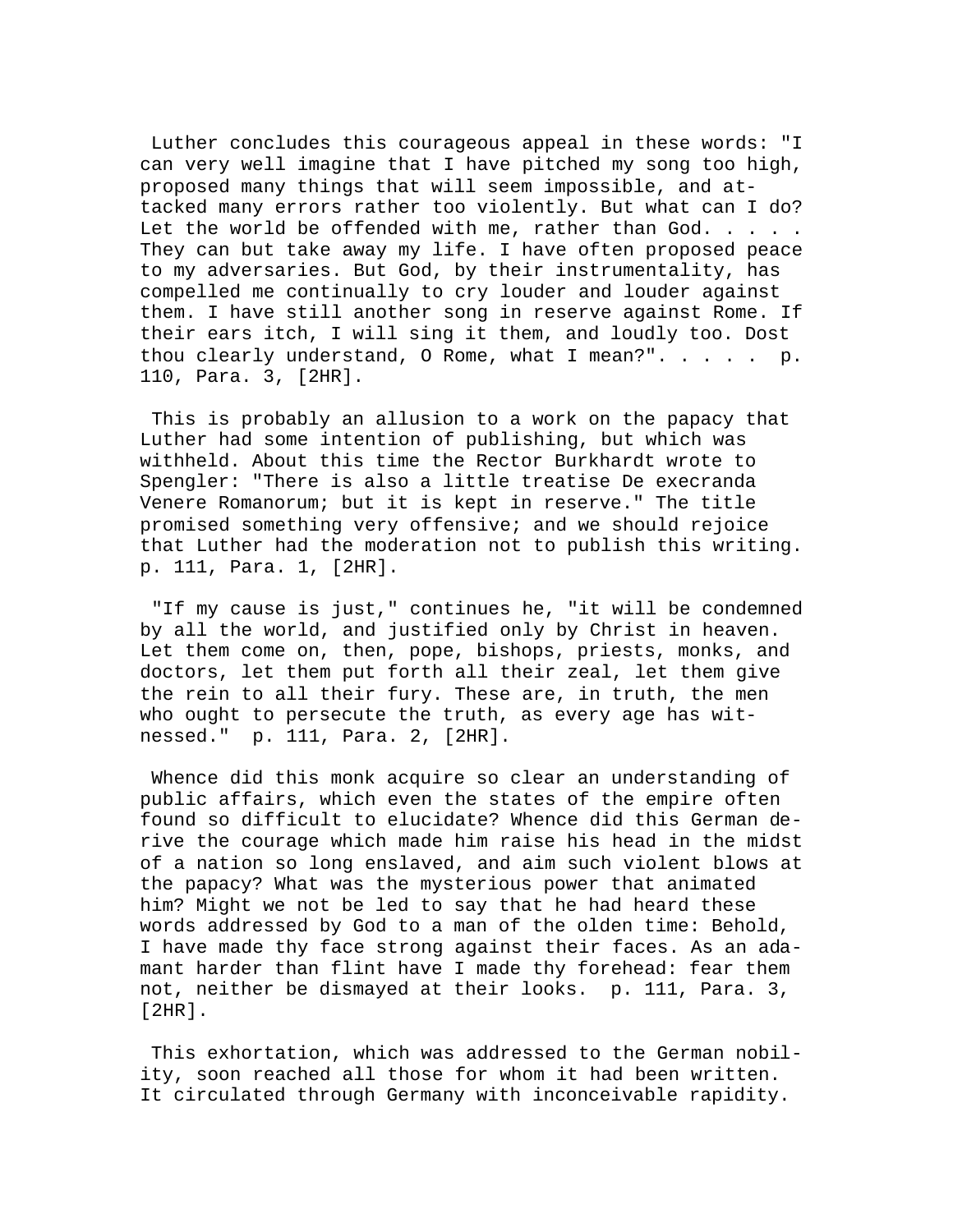Luther's friends trembled; Staupitz and those who desired to employ mild measures found the blow too severe. "In our days," replied Luther, "everything that is handled gently falls into oblivion, and no one cares about it." \* At the same time he gave striking evidence of single-mindedness and humility. He did not yet know himself. "I cannot tell what to say of myself," wrote he. "Perhaps I am Philip's --Melancthon's -- forerunner. I am preparing the way for him, like Elias, in spirit and in power. It is he who will one day trouble Israel and the house of Ahab." \*\* p. 111, Para. 4, [2HR].

 \* Quae nostro saeculo quiete tractantur, mox cadere in oblivionem. L. Epp. 1. 479. \*\* L. Epp. 1. 478. p. 111, Para. 5, [2HR].

 But there was no need to wait for another than him who had already appeared. The house of Ahab was already shaken. The Appeal to the German Nobility was published on the 26th of June 1520; in a short time four thousand copies were sold, a number unprecedented in those days. The astonishment was universal. This writing produced a powerful sensation among the people. The vigor, life, perspicuity, and generous boldness that breathed throughout made it a truly popular work. The people felt at last that he who spoke to them loved them also. The confused views of a great number of wise men were cleared up. The Romish usurpations became evident to every mind. No one at Wittemberg any longer doubted that the pope was antichrist. Even the elector's court, so circumspect and timid, did not disapprove of the reformer: it waited patiently. But the nobility and the people did not wait. The nation was reanimated. Luther's voice had shaken it; it was won over, and rallied round the standard that he had uplifted. Nothing could have been more advantageous to the reformer than this publication. In the palaces and castles, in the homes of the citizens and the cottages of the peasants, all were now prepared, and defended as it were with a breastplate, against the sentence of condemnation that was about to fall upon this prophet of the people. All Germany was on fire. Let the bull arrive, not by such means will the conflagration be extinguished. p. 112, Para. 1, [2HR].

 CHAPTER 4--- Preparations at Rome -- Motives for papal resistance -- Eck at Rome -- The King of crowns -- Eck prevails -- The pope is the world -- God brings about the separation -- A Swiss priest pleads for Luther -- The Roman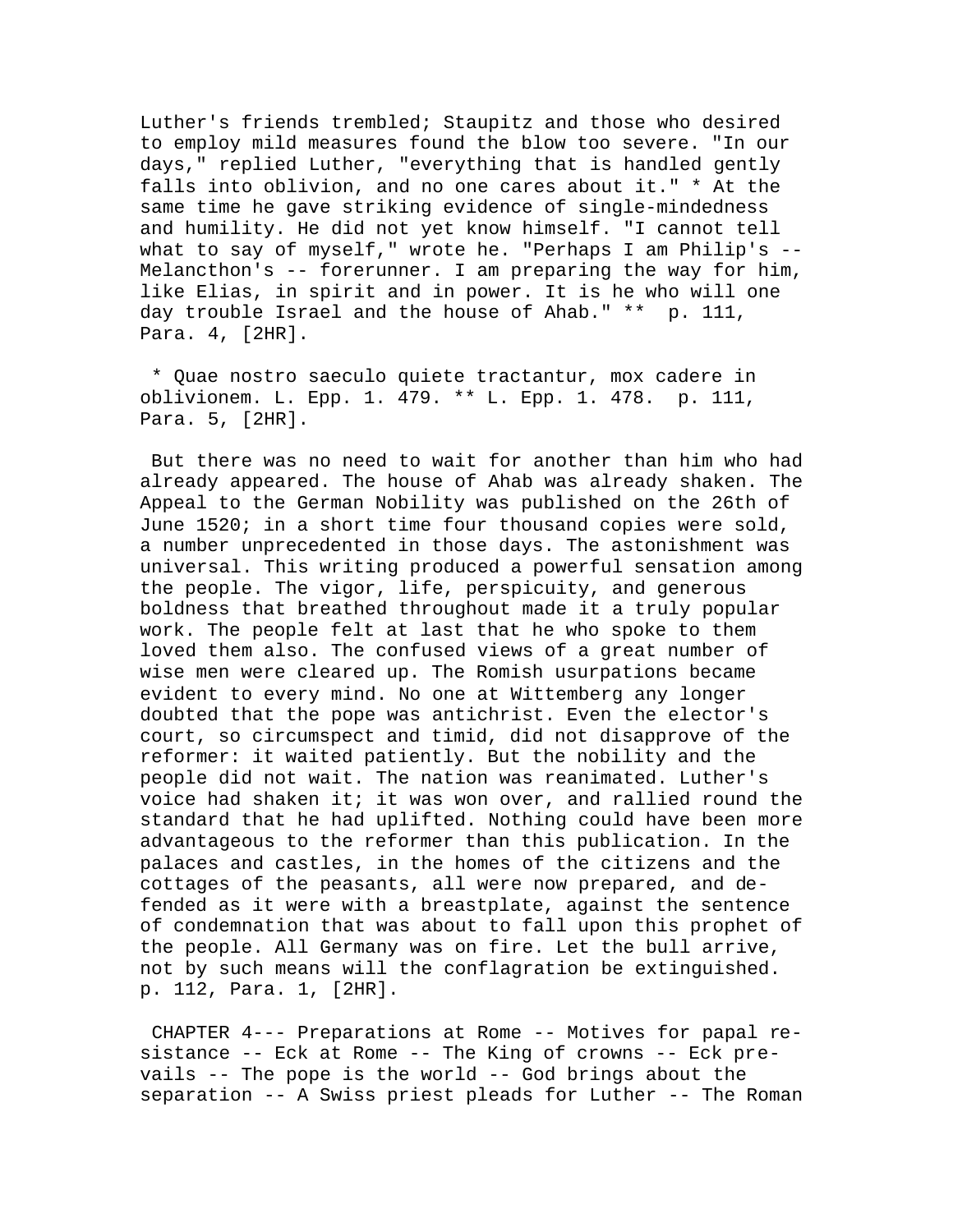consistory -- Exordium of the Bull -- Luther condemned. p. 113, Para. 1, [2HR].

 Every preparation was made at Rome for condemning the defender of the liberty of the church. That church had long been living in a state of haughty security. For several years the monks had been accusing Leo X of caring only for luxury and pleasure, of occupying himself solely with the chase, the theater, and music, \* while the church was tottering to its fall. At length, aroused by the clamors of Dr. Eck, who had come from Leipsic to invoke the power of the Vatican, pope, cardinals, monks, and all Rome, awoke, and thought of saving the papacy. p. 113, Para. 2, [2HR].

 \* E sopra tutto musico eccellentissimo. E quando el canta con qualche uno li fa donar cento e riu ducati. Zorsi MS. p. 113, Para. 3, [2HR].

 Rome indeed was compelled to have recourse to the severest measures. The gauntlet had been thrown down; the combat must be to the death. Luther did not attack the abuses of the Roman pontificate, but the pontificate itself. At his command he would have had the pope to descend humbly from his throne, and become a simple pastor or bishop on the banks of the Tiber. All the dignitaries of the Roman hierarchy were to renounce their wealth and their worldly glory, and become elders and deacons of the churches of Italy. All that splendor and power, which for ages had dazzled the West, was to vanish and give place to the humble simplicity of the primitive Christian worship. God might have brought this about; He will do so in his own time; but it could not be expected from man. And even should any pope have been so disinterested or bold as to be willing to overthrow the ancient and costly edifice of the Roman church, thousands of priests and bishops would have stretched out their hands to prevent its fall. The pope had received his power on the express condition of maintaining what was confided to him. Rome thought herself divinely appointed to the government of the church. We cannot therefore be astonished that she prepared to strike the most terrible blows. And yet she hesitated at first. Many cardinals and the pope himself were opposed to violent measures. The skillful Leo saw clearly that a decision, the execution of which depended on the very doubtful compliance of the civil power, might seriously compromise the authority of the church. He was aware, besides, that the violent measures hitherto employed had only served to aggravate the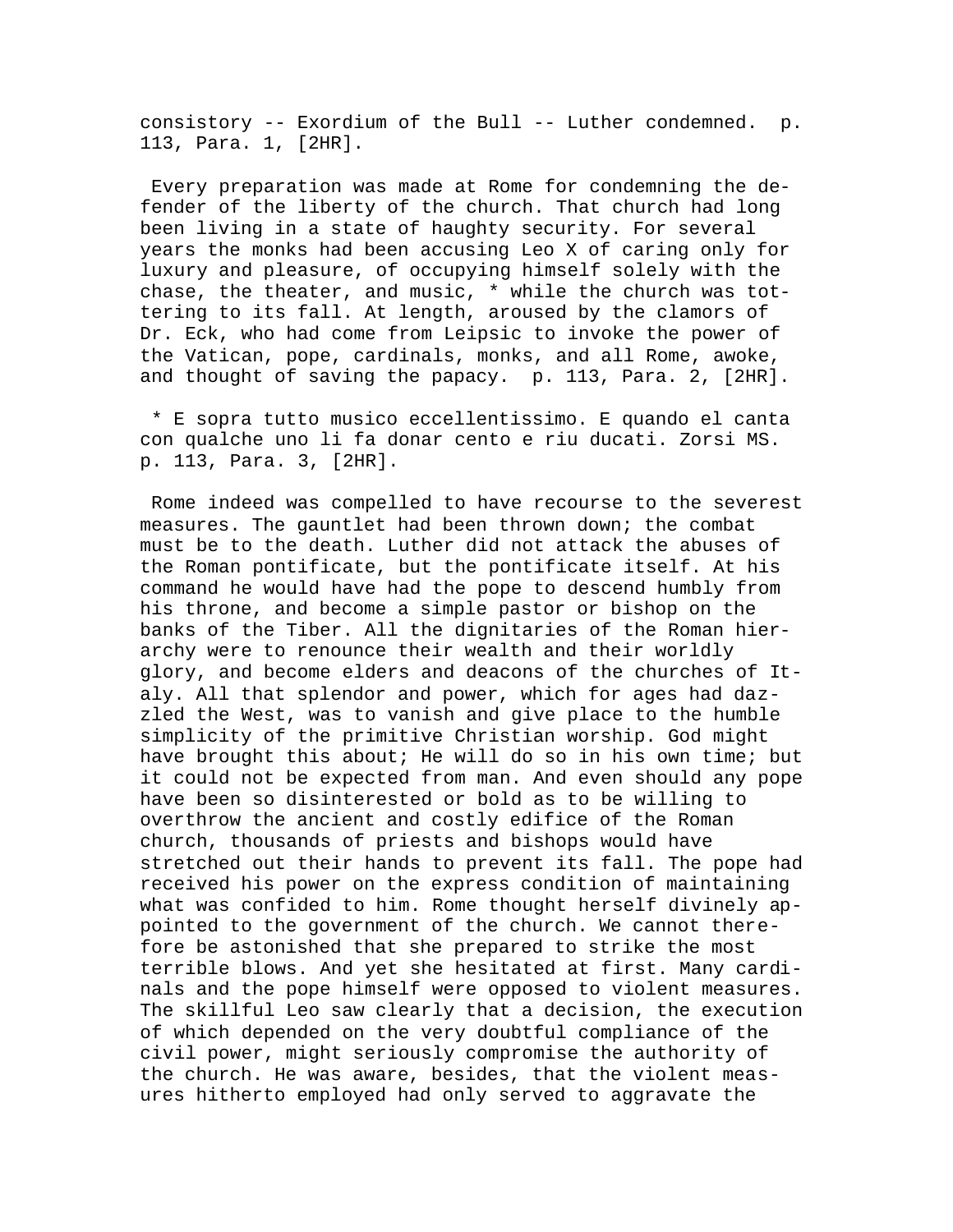mischief. Is it not possible to gain over this Saxon monk? asked the Roman politicians of one another. Will all the power of the church, will all the craft of Italy fail? They must negotiate still. p. 113, Para. 4, [2HR].

 Eck accordingly met with powerful obstacles. He neglected nothing that might prevent such impious concessions. In every quarter of Rome he vented his rage, and called for revenge. The fanatical portion of the monks soon leagued with him. Strengthened by their alliance, he assailed the pope and cardinals with fresh courage. In his opinion, every attempt at conciliation would be useless. These, said he, are idle dreams with which you soothe yourselves at a distance from the danger. He knew the peril, for he had contended with the audacious monk. He saw that there should be no delay in cutting off this gangrened limb, for fear the disease should infect the whole body. The impetuous disputant of Leipsic parried objection after objection, and with difficulty persuaded the pope. \* He desired to save Rome in spite of herself. He made every exertion, passing many hours together in deliberation in the pontiff's cabinet. \*\* He excited the court and the cloisters, the people and the church. "Eck is stirring up the bottomless pit against me," said Luther; he is setting fire to the forests of Lebanon." \*\*\* p. 114, Para. 1, [2HR].

 \* Sarpi, Council of Trent. \*\* Stetimus nuper, papa, duo cardinales..et ego per quinque horas in deliberatione. Eckii Epistola May 3, in Luth. Opp. Lat. 2. 48. \*\*\* Impetraturus abyssos abyssorum..succensurus saltum Libani. L. Epp. 1. 421-429. p. 114, Para. 2, [2HR].

 But the victory, at the very moment Dr. Eck made most sure of it, appeared suddenly to escape from his hands. There existed even in Rome a respectable party to a certain extent favorable to Luther. On this point we have the testimony of a Roman citizen, one of whose letters, written in January 1521, has fortunately been preserved. "You should know," says he, "that in Rome there is scarcely an individual, at least among men of sound judgment, who is not aware that in many respects Luther speaks the truth." \* These respectable persons resisted the demands of Dr. Eck. "We should take more time for reflection," said they; "Luther should be opposed by moderation and by reason, and not by anathemas." Leo X was again staggered. But immediately all that was bad in Rome burst out into violent fury. \*\* Eck mustered his recruits, and from all quarters, but espe-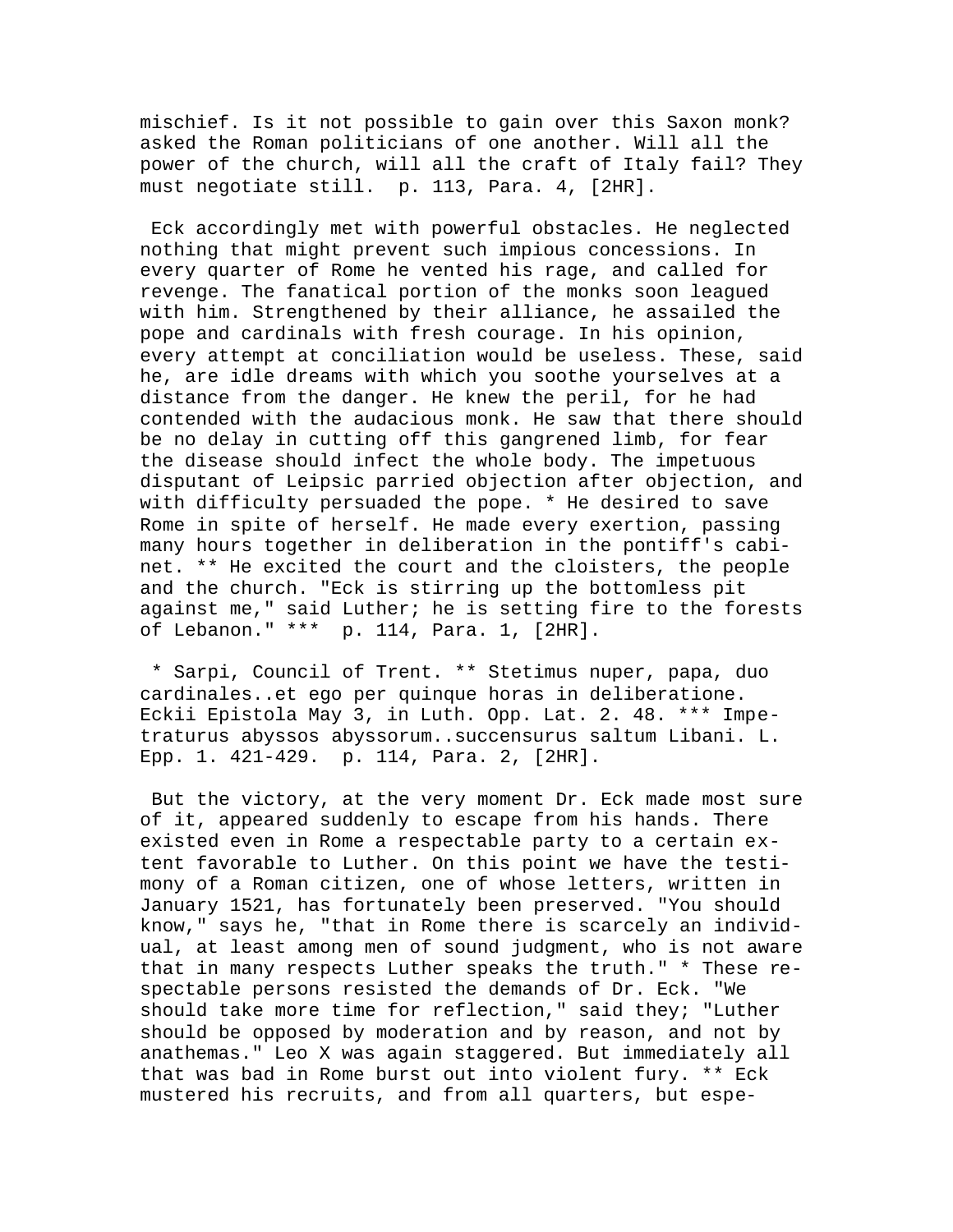cially from among the Dominicans, auxiliaries rallied round him, overflowing with anger and apprehension lest their victim should escape. "It is unbecoming the dignity of the Roman pontiff," said they, "to give a reason to every little wretch that presumes to raise his head; \*\*\* on the contrary, these obstinate people should be crushed by force, lest others, after them, should imitate their audacity. It was in this way that the punishment of John Huss, and of his disciple Jerome, terrified many; and if the same thing had been done to Reuchlin, Luther would never have dared what he has done." p. 115, Para. 1, [2HR].

 \* Scias, neminem Romae esse, si saltem sapiat, qui non certo certius sciat et cognoscat Martinum in plurimis veritatem dicere. Riederer's Nachrichten zur Kirchen Gelehrten und Buchergeschichte, 1. 179. \*\* Mali vero, quia veritatem audire coguntur insaniunt. Ibid. \*\*\* Non decere Rom. Pont. Unicuique vilissimo homunculo rationem reddere debere. Ibid. p. 115, Para. 2, [2HR].

 At the same time the theologians of Cologne, Louvain, and other universities, and even princes of Germany, either by letter or through their envoys, daily urged the pope in private by the most pressing entreaties. But the most earnest solicitations proceeded from a banker who, by his wealth, possessed great influence at Rome, and who was familiarly styled "the king of crowns." \* The papacy has always been more or less in the hands of those who have lent it money. This banker was Fugger, the treasurer of the indulgences. Inflamed with anger against Luther, and very uneasy about his profits and his wares, \*\* the Augsburg merchant strained every nerve to exasperate the pope: "Employ force against Luther," said he, "and I will promise you the alliance and support of several princes." It would even appear that it was he who had sent Eck to Rome. \*\*\* p. 115, Para. 3, [2HR].

 \* Super omnia vero mercator ille fuckerus, qui plurimurr. Ob pecunias Romae potest, utpote quem nummorum regem vocare solent. Riederer's Nachrichten, 1. 179. \*\* De quaestu suo ac beneficiorum mercatura sollicitus. Nachrichten, 1. 179. \*\*\* Ejusce rei causa Eckium illum suum Romam misit. Ibid. p. 115, Para. 4, [2HR].

 This gave the decisive blow. The "king of crowns" was victor in the pontifical city. It was not the sword of the Gaul, but well-stored purses that were on this occasion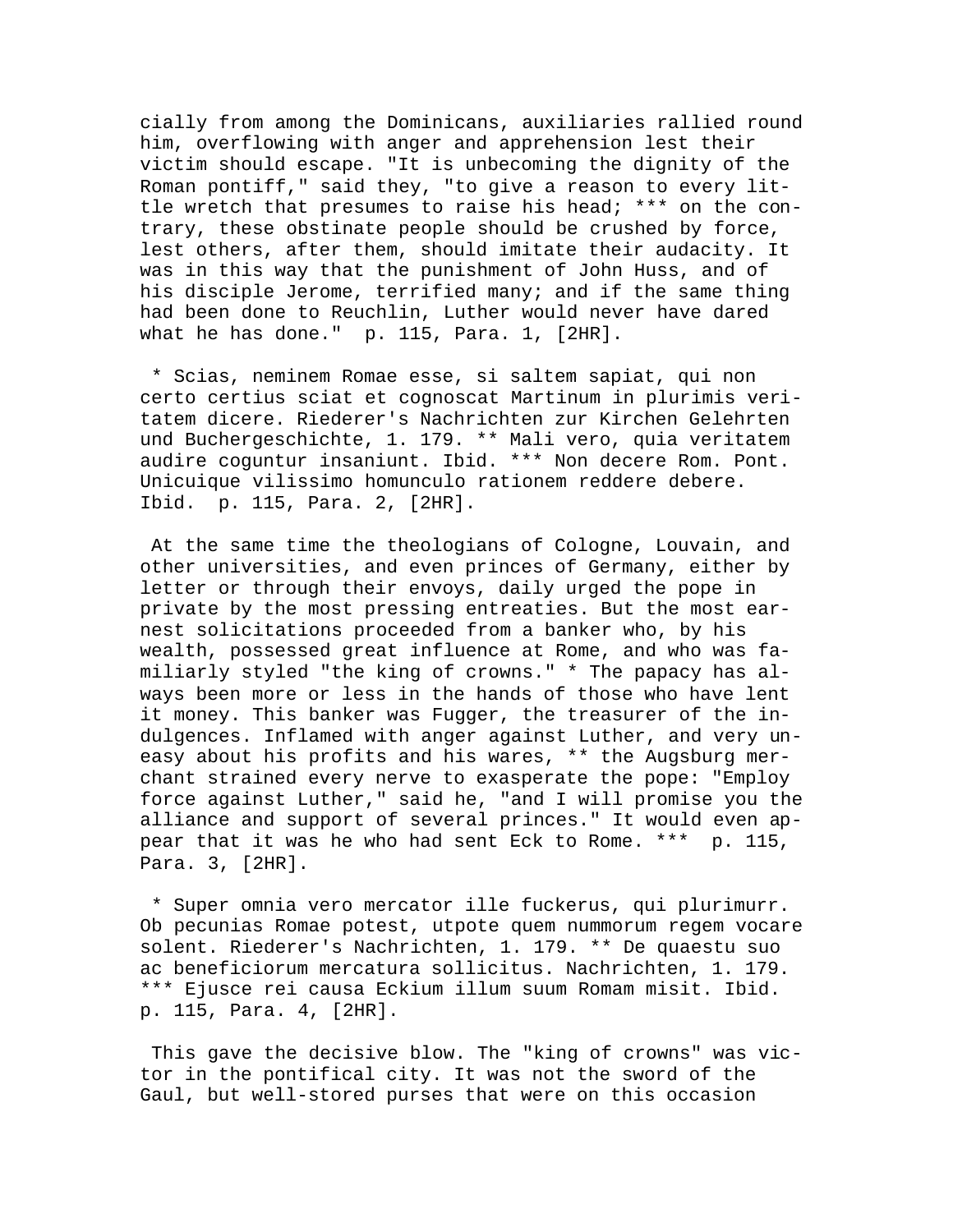thrown into the balance. Eck prevailed at last. The politicians were defeated by the fanatics in the papal councils. Leo gave way, and Luther's condemnation was resolved upon. Eck breathed again. His pride was flattered by the thought that it was he who had decided the destruction of his heretical rival, and thus saved the church. "It was fortunate," said he, "that I came to Rome at this time, \* for they were but little acquainted with Luther's errors. It will one day be known how much I have done in this cause." p. 116, Para. 1, [2HR].

 \* Bonum fuit me venisse hoc tempore Romam. Ep. Eckii. p. 116, Para. 2, [2HR].

 Few were more active in supporting Doctor Eck than Sylvester Mazzolini de Prierio, master of the sacred palace. He had just published a work in which he laid down that not only did the infallible decision of all controverted points belong to the pope alone, but that the papal dominion was the fifth monarchy prophesied by Daniel, and the only true monarchy; that the pope was the first of all ecclesiastical princes, the father of all secular rulers, the chief of the world, and, essentially, the world itself. \* In another writing, he affirmed that the pope is as much superior to the emperor, as gold is more precious than lead; \*\* that the pope may elect and depose both emperors and electors, establish and annul positive rights, and that the emperor, though backed by all the laws and nations of Christendom, cannot decide the least thing against the pope's will. Such was the voice that issued from the palace of the sovereign pontiff; such was the monstrous fiction which, combined with the scholastic doctrines, pretended to extinguish the dawning truth. If this fable had not been unmasked as it has been, and even by learned men in the Romish communion, there would have been neither true religion nor true history. The papacy is not only a lie in the face of the Bible; it is so even in the face of the annals of all nations. Thus the Reformation, by breaking its charm, emancipated not only the church, but also kings and people. It has been said that the Reformation was a political work; in this sense it is true; but this is only a secondary sense. p. 116, Para. 3, [2HR].

 \* Caput orbis et consequenter orbis totus in virtute. De juridica et irrefragabili veritate Romanae Ecclesiae. Bibl. Max. 19. Cap. 4. \*\* Papa est imperatore major dignitate plus quam aurum plombo. De Papa et ejus potestate, p. 371.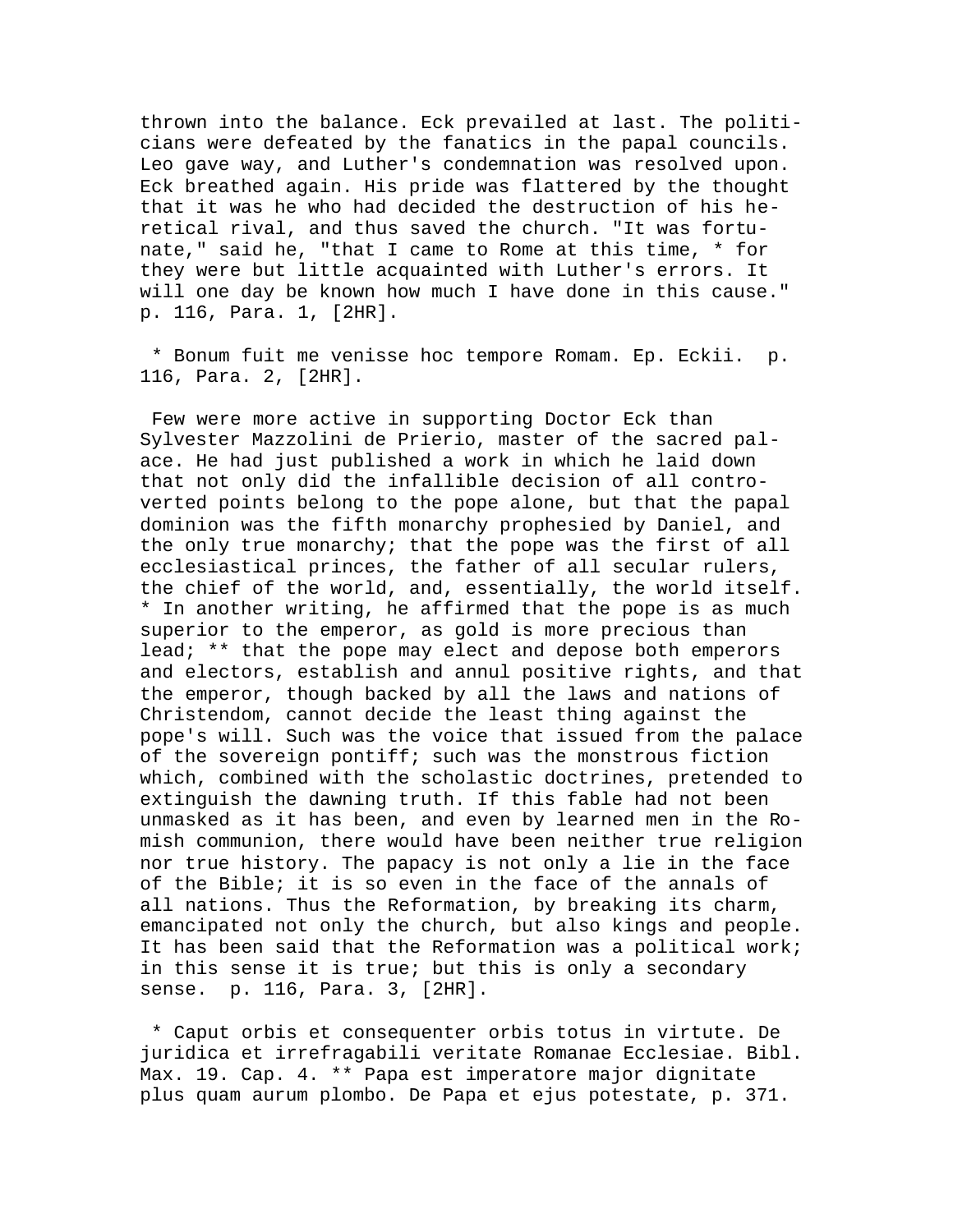## p. 116, Para. 4, [2HR].

 Thus did God send forth a spirit of infatuation on the Roman doctors. The separation between truth and error had not become necessary; and error was the instrument of its accomplishment. If they had come to an agreement, it could only have been at the expense of truth; but, to take away the smallest part of itself, is to prepare the way for its complete annihilation. It is like the insect which is said to die if one of its antennae be removed. Truth requires to be entire in all its members, in order to display that energy by which it is enabled to gain wide and salutary victories, and to propagate itself through future ages. To mingle a little error with truth is like throwing a grain of poison into a well-filled dish; this one grain is sufficient to change the nature of the food, and will cause death, slowly perhaps, but surely. Those who defend Christ's doctrine against the attacks of its adversaries, as jealously keep watch upon its remotest outworks as upon the body of the place; for no sooner has the enemy gained a footing in the least of these positions, than his victory is not far distant. The Roman pontiff resolved, at the period we have now reached, to rend the church, and the fragment that remains in his grasp, however splendid it may be, ineffectually conceals under its gorgeous ornaments the deleterious principle by which it is attacked. Wherever the word of God is, there is life. Luther, however great his courage, would probably have kept silence, if Rome had been silent herself, and had affected to make a few apparent concessions. But God had not abandoned the Reformation to the weak heart of man. Luther was in the hands of One more far-sighted than himself. Divine Providence made use of the pope to break every link between the past and the future, and to launch the reformer into a new path, unknown and undistinguishable to his eyes, the approaches of which he never could have found unaided. The pontifical bull was the letter of divorcement that Rome gave to the pure church of Jesus Christ in the person of him who was then its humble but faithful representative; and the church accepted it, from that hour to depend solely on her Head who is in heaven. p. 117, Para. 1, [2HR].

 While, at Rome, Luther's condemnation was urged forward with so much violence that an humble priest, living in one of the simple towns of Helvetia, and who had never held any communication with the reformer, was deeply affected at the thought of the blow impending over him; and, while the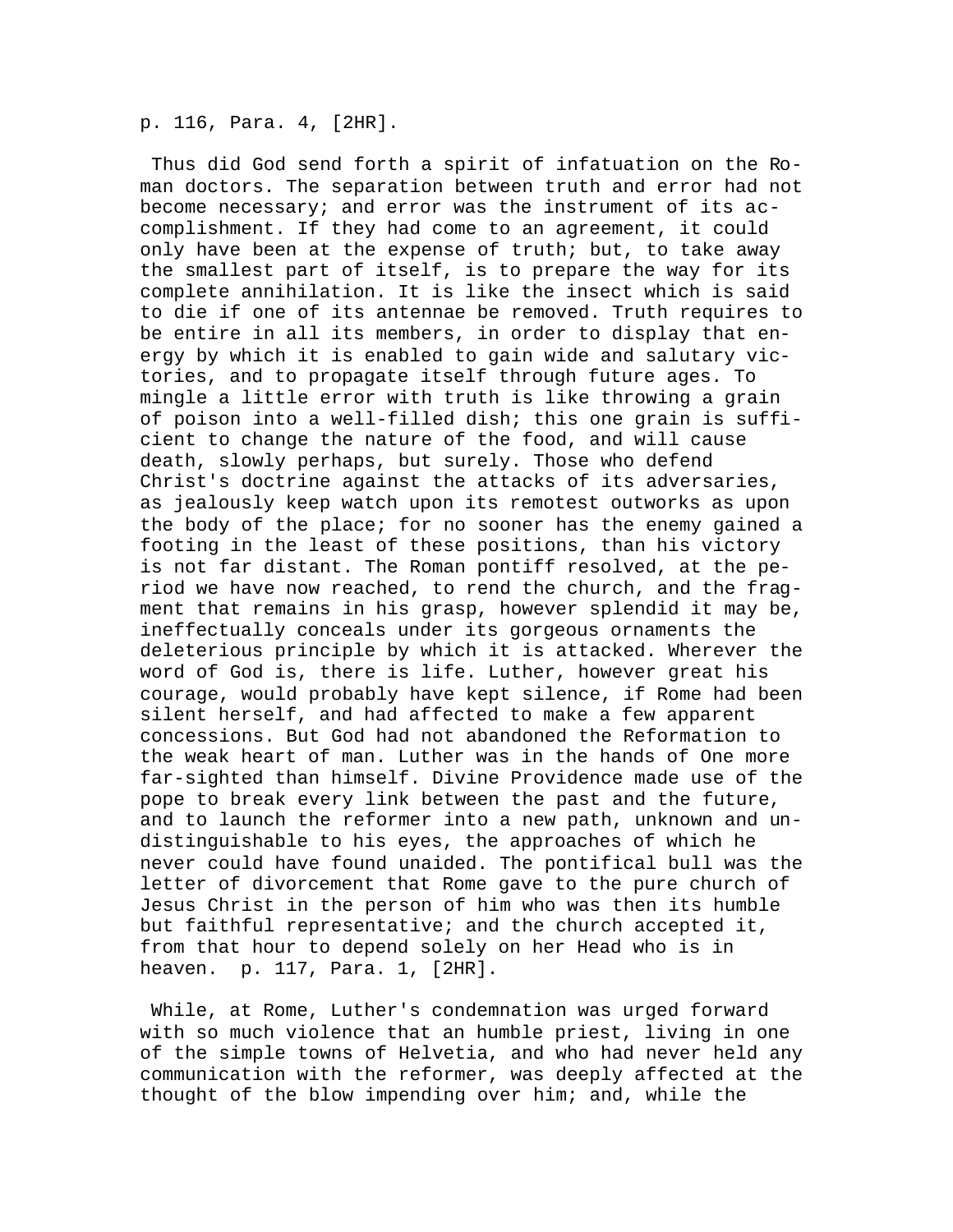friends of the Wittemberg doctor trembled and remained silent, this child of the Swiss mountains resolved to employ every means in his power to arrest the formidable bull. His name was Ulrich Zwingle. William des Faucons, secretary to the pope's legate in Switzerland and who, in the legate's absence, was intrusted with the affairs of Rome, was his friend. "So long as I live," had said the nuncio ad interim to him a few days before, "you may count on my doing all that can be expected from a true friend." The Helvetian priest, trusting to this assurance, went to the nuncio's office -- such at least is the conclusion we draw from one of his letters. He had no fear on his own part of the dangers to which the evangelical faith exposed him; he knew that a disciple of Christ should always be ready to lay down his life. "All that I ask of Christ for myself," said he to a friend to whose bosom he confided his anxiety about Luther, "is, that I may endure with the heart of a man the evils that await me. I am a vessel of clay in His hands; let Him dash me in pieces or strengthen me, as seemeth good to Him." \* But the Swiss evangelist feared for the Christian church, if so formidable a blow should strike the reformer. He endeavored to persuade the representative of Rome to enlighten the pope, and to employ all the means in his power to prevent Luther's excommunication. \*\* "The dignity of the holy see itself is interested in this," said Zwingle, "for if matters should come to such a point, Germany, overflowing with enthusiasm for the gospel and for the doctor who preaches it, will despise the pope and his anathemas." \*\*\* This intervention proved of no effect: it would appear also that even at the time it was made, the blow had been already struck. Such was the first occasion in which the paths of the Saxon doctor and of the Swiss priest met. We shall again find the latter in the course of this history, and see him growing up and increasing to a lofty stature in the church of the Lord. p. 118, Para. 1,  $[2HR]$ .

 \* Hoc unum Christum obtestans, ut masculo omna pectore ferre donet, et me figulinum suum rumpat aut firmet, ut illi placitum sit Zwinglii Epistolae, curantibus Schulero et Schulthessio, p. 144. \*\* Ut pontificem admoneat, ne excommunicationem ferat. Ibid. \*\*\* Nam si feratur, auguror Germanos cum excommunicatione pontificem quoque contempturos. Ibid. p. 118, Para. 2, [2HR].

 Luther's condemnation being once resolved upon, new difficulties were raised in the consistory. The theologians were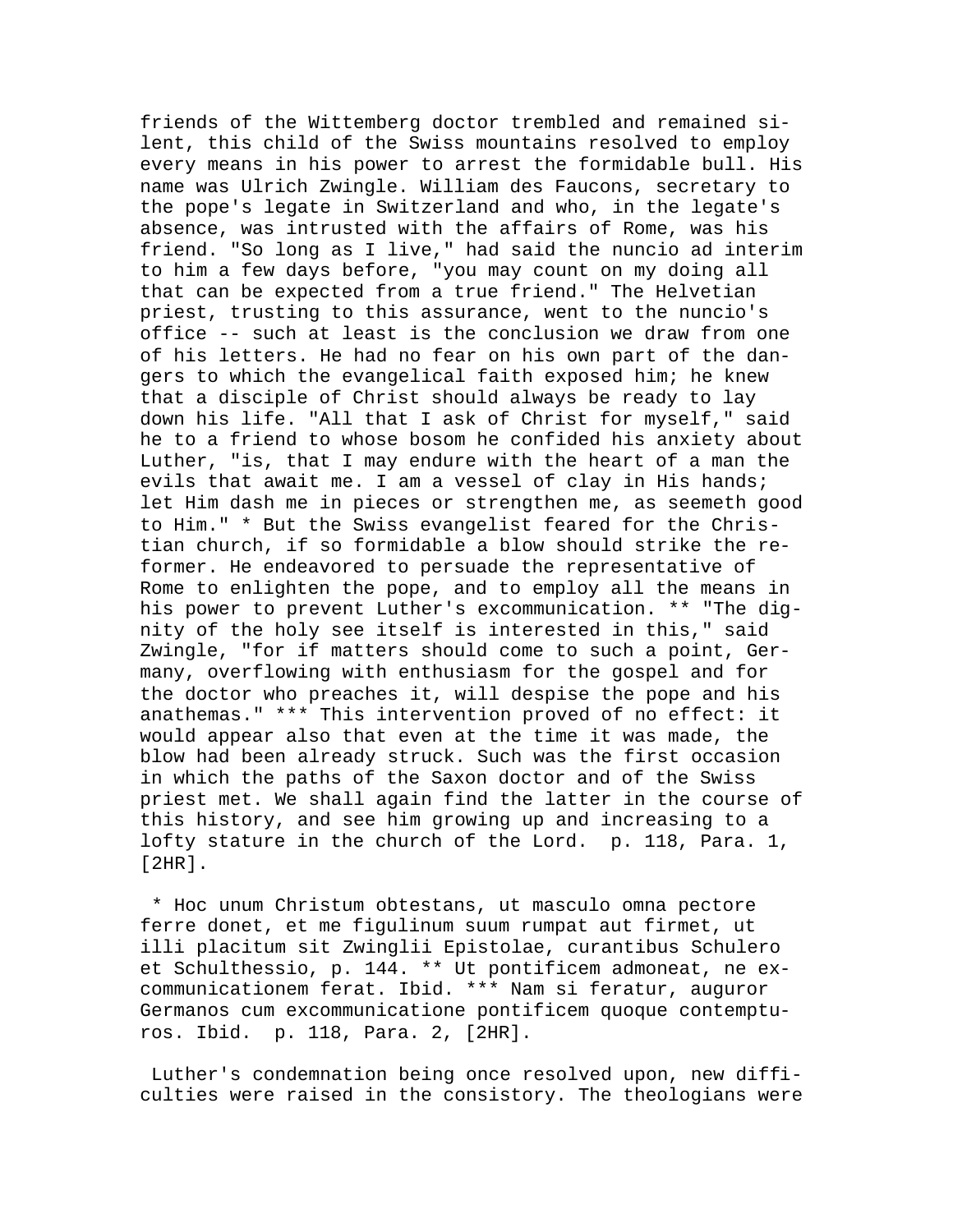of opinion that the fulmination should be issued immediately; the lawyers, on the contrary, that it should be preceded by a summons. "Was not Adam first summoned?" said they to their theological colleagues; "so too was Cain: Where is thy brother Abel, demanded the Almighty." To these singular arguments drawn from the holy Scriptures the canonists added motives derived from the natural law: "The evidence of a crime," said they, "cannot deprive a criminal of his right of defense." \* It is pleasing to find these principles of justice in a Roman assembly. But these scruples were not to the taste of the divines in the assembly, who, instigated by passion, thought only of going immediately to work. One man in particular then came forward whose opinions must of necessity have had great influence: this was De Vio, cardinal Cajetan, still laboring under extreme vexation at his defeat in Augsburg, and the little honor or profit he had derived from his German mission. De Vio, who had returned to Rome in ill health, was carried to the assembly on his couch. He would not miss this paltry triumph, which afforded him some little consolation. Although defeated at Augsburg, he desired to take part at Rome in condemning this indomitable monk, before whom he had witnessed the failure of all his learning, skill, and authority. Luther was not there to reply: De Vio thought himself invincible. "I have seen enough to know," said he, "that if the Germans are not kept under by fire and sword, they will entirely throw off the yoke of the Roman church." \*\* Such a declaration from Cajetan could not fail to have great weight. The cardinal was avenged of his defeat and of the contempt of Germany. A final conference, which Eck attended, was held in the pope's presence at his villa of Malliano. On the 15th of June the Sacred College decided on the condemnation, and sanctioned the famous bull. p. 119, Para. 1, [2HR].

 \* Sarpi, Council of Trent, 1. 12. \*\* Compertum igitur se habere dicebat nisi igne et gladio Germani compescerentur, omnino jugum Romanae Ecclesiae excussuros. Riederer's Nachrichten, 1. 179. p. 119, Para. 2, [2HR].

 "Arise, O Lord," said the Roman pontiff, speaking at this solemn moment as God's vicegerent and head of the church, "arise, judge thy cause, and call to mind the opprobrium which madmen continually heap on thee. Arise, O Peter; remember thy holy Roman church, mother of all churches, and queen of the faith. Arise, O Paul, for behold a new Porphyry attacks thy doctrines and the holy popes, our prede-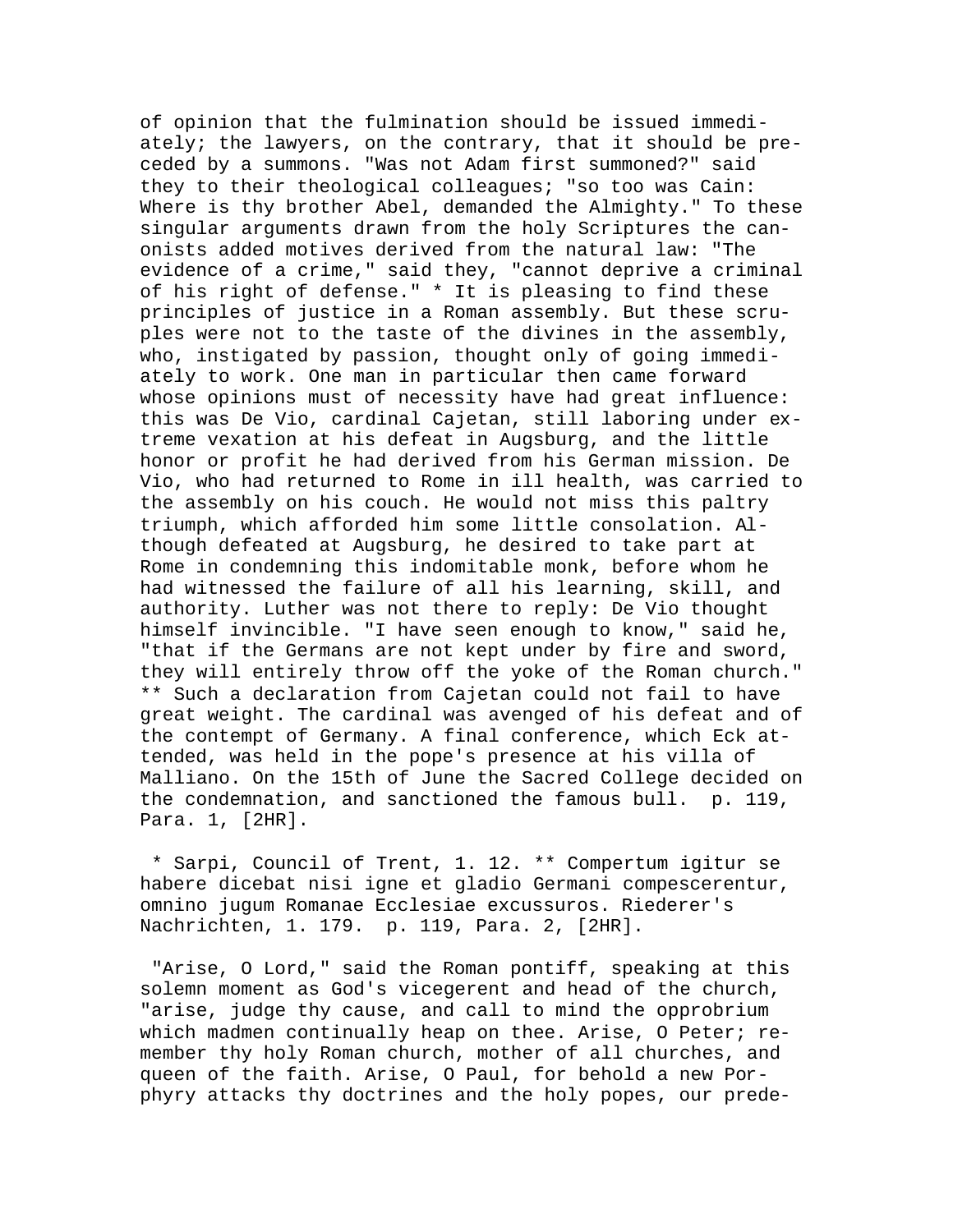cessors. Lastly, arise, ye assembly of saints, the holy church of God, and intercede with the Almighty." \* p. 120, Para. 1, [2HR].

 \* L. Opp. L. 17. 305, and Opp. Lat. 1. 32. p. 120, Para. 2, [2HR].

 The pope then proceeds to quote from Luther's works fortyone pernicious, scandalous, and poisonous propositions, in which the latter set forth the holy doctrines of the gospel. The following propositions are included in the list: p. 121, Para. 1, [2HR].

 "To deny that sin remains in the child after baptism, is to trample under foot both Saint Paul and our Lord Jesus Christ." p. 121, Para. 2, [2HR].

"A new life is the best and sublimest penance." p. 121, Para. 3, [2HR].

 "To burn heretics is contrary to the will of the Holy Ghost," etc. etc. p. 121, Para. 4, [2HR].

 "So soon as this bull shall be published," continues the pope, "the bishops shall make diligent search after the writings of Martin Luther that contain these errors, and burn them publicly and solemnly in the presence of the clergy and laity. As for Martin himself, what have we not done? Imitating the long-suffering of God Almighty, we are still ready to receive him again into the bosom of the church, and we grant him sixty days in which to forward us his recantation in a paper, sealed by two prelates; or else, which would be far more agreeable to us, for him to come to Rome in person, in order that no one may entertain any doubts of his obedience. Meanwhile, and from this very moment, he must give up preaching, teaching, and writing, and commit his works to the flames. And if he does not retract in the space of sixty days, we by these presents condemn both him and his adherents as open and obstinate heretics." The pope then pronounces a number of excommunications, maledictions, and interdicts, against Luther and his partisans, with orders to seize their persons and send them to Rome. \* We may easily conceive what would have become of these noble-minded confessors of the gospel in the papal dungeons. p. 121, Para. 5, [2HR].

\* Sub praedictis poenis, praefatum Lutherum, complices,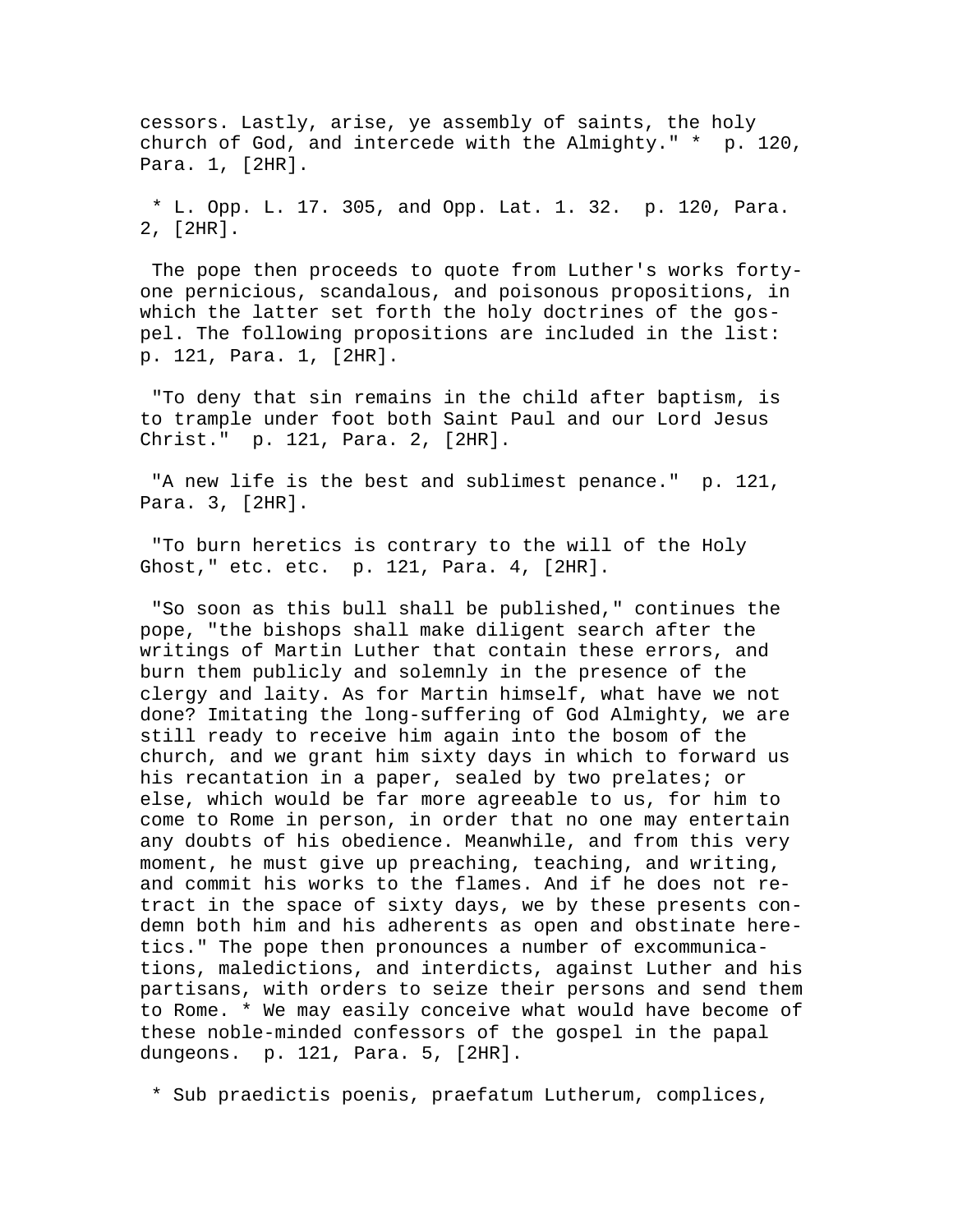adherentes, receptatores et fautatores, personaliter capiant et ad nos mittant. Bulla Leonis, loc. Cit. p. 121, Para. 6, [2HR].

 Thus was the tempest gathering over Luther's head. It might have been imagined, after the affair of Reuchlin, that the court of Rome would no longer make common cause with the Dominicans and the Inquisition. But now the latter had the upper hand, and the ancient alliance was solemnly renewed. The bull was published; and for centuries Rome had not pronounced a sentence of condemnation that her arm had not followed up with death. This murderous message was about to leave the Seven Hills, and reach the Saxon monk in his cell. The moment was aptly chosen. It might be supposed that the new emperor, who had so many reasons for courting the pope's friendship, would be eager to deserve it by sacrificing to him an obscure monk. Already Leo X, the cardinals, nay all Rome, exulted in their victory, and fancied they saw their enemy at their feet. p. 122, Para. 1,  $[2HR]$ .

 CHAPTER 5--- Wittemberg -- Melancthon -- His marriage -- Catherine -- Domestic life -- Benevolence -- Good humor -- Christ and antiquity -- Labor -- Love of letters -- His mother -- Revolt of the students. p. 123, Para. 1, [2HR].

 While the inhabitants of the eternal city were thus agitated, more tranquil scenes were passing at Wittemberg. Melancthon was there diffusing a mild but brilliant light. From fifteen hundred to two thousand auditors, collecting from Germany, England, the low countries, France, Italy, Hungary, and Greece, were often assembled around him. He was twenty-four years of age, and had not entered the ecclesiastical state. There were none in Wittemberg who were not delighted to receive the visits of this young professor, at once so learned and so amiable. Foreign universities, Ingolstadt in particular, desired to attract him within their walls. His Wittemberg friends were eager to retain him among them by the ties of marriage. Although Luther wished that his dear friend Philip might find a consort, he openly declared that he would not be his adviser in this matter. Others took this task upon themselves. The young doctor frequented, in particular, the house of the burgomaster Krapp, who belonged to an ancient family. Krapp had a daughter named Catherine, a woman of mild character and great sensibility. Melancthon's friends urged him to demand her in marriage; but the young scholar was absorbed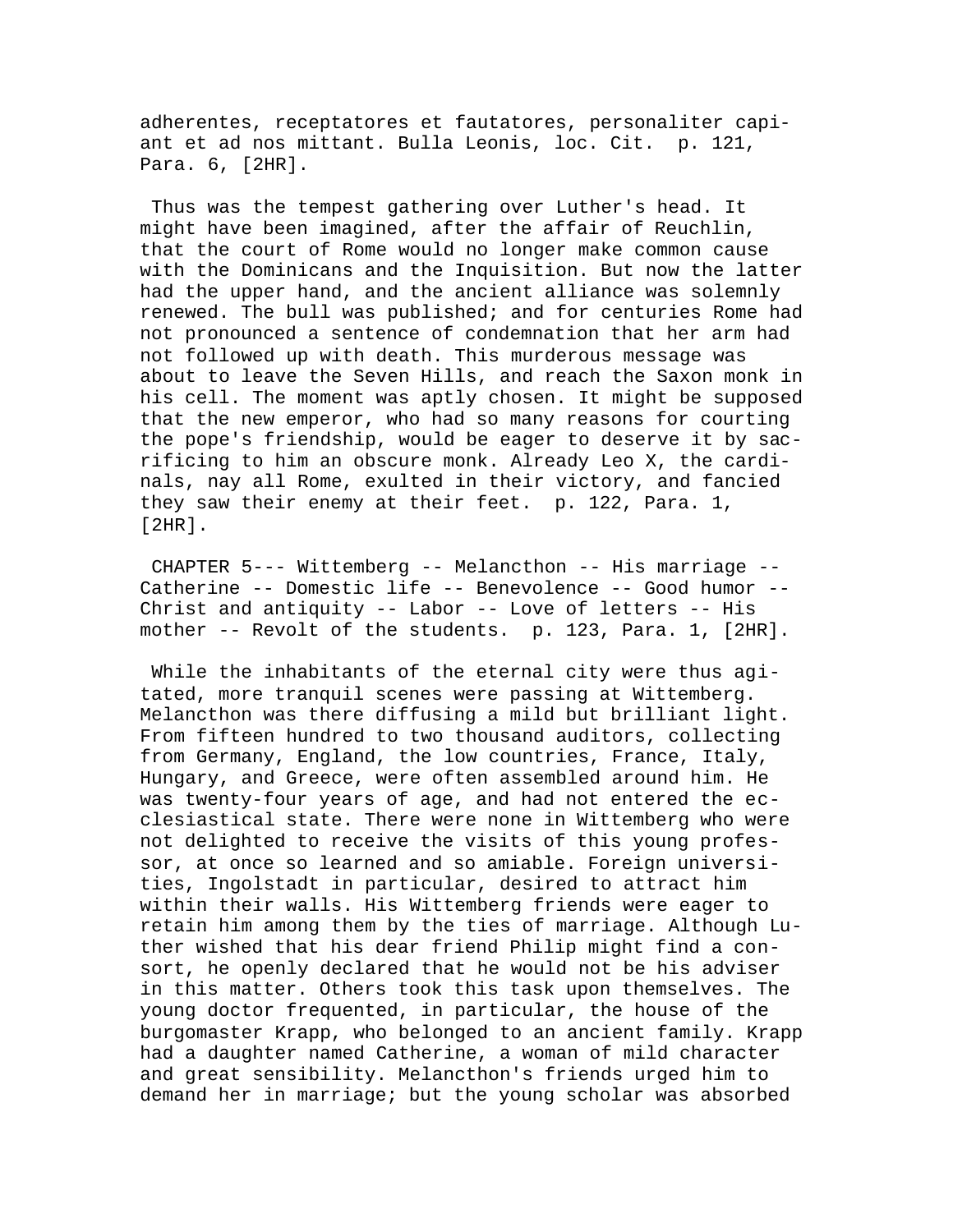in his books, and would hear no mention of anything besides. His Greek authors and his Testament were his delight. The arguments of his friends he met with other arguments. At length they extorted his consent. All the preliminary steps were arranged, and Catherine was given him to wife. He received her very coldly, \* and said with a sigh: "It is God's will, I must renounce my studies and my pleasures to comply with the wishes of my friends." \*\* He appreciated, however, Catherine's good qualities. "The young woman," said he, "has just such a character and education as I should have asked of God: deksai ho theos tekmairoito. \*\*\* Certainly she deserves a better husband." Matters were settled in the month of August; the betrothal took place on the 25th of September, and at the end of November the wedding was celebrated. Old John Luther with his wife and daughters visited Wittemberg on this occasion. \*\*\*\* Many learned men and people of note were present at the nuptials. p. 123, Para. 2, [2HR].

 \* Uxor enim datur mihi non dico quam frigenti. Corp. Ref. 1. 211. \*\* Ego meis studiis, mea me voluptate fraudo. Ibid. 265. \*\*\* May God, by his right hand, prosper this matter! Ibid. 212. \*\*\*\* Parentes mei cum sororibus nuptias honorarunt Philippi. L. Epp. 1. 528. p. 123, Para. 3, [2HR].

 The young bride felt as much affection as the young professor gave evidence coldness. Always anxious about her husband, Catherine grew alarmed at the least prospect of any danger that threatened her dear partner. Whenever Melancthon proposed taking any step of such a nature as to compromise himself, she overwhelmed him with entreaties to renounce it. "I was compelled," wrote Melancthon on one such occasion, "to give way to her weakness. . . . . such is our lot." How many infidelities in the church may have had a similar origin. Perhaps we should ascribe to Catherine's influence the timidity and fears with which her husband has so often been reproached. Catherine was an affectionate mother as well as loving wife. She was liberal in her alms to the poor. "O God, do not abandon me in my old age, when my hair begins to turn gray." such was the daily prayer of this pious and timid woman. Melancthon was soon conquered by his wife's affection. When he had once tasted the joys of domestic life, he felt all their sweetness: he was formed for such pleasures. Nowhere did he feel himself happier than with Catherine and his children. A French traveler one day finding "the master of Germany" rocking his child's cradle with one hand, and holding a book in the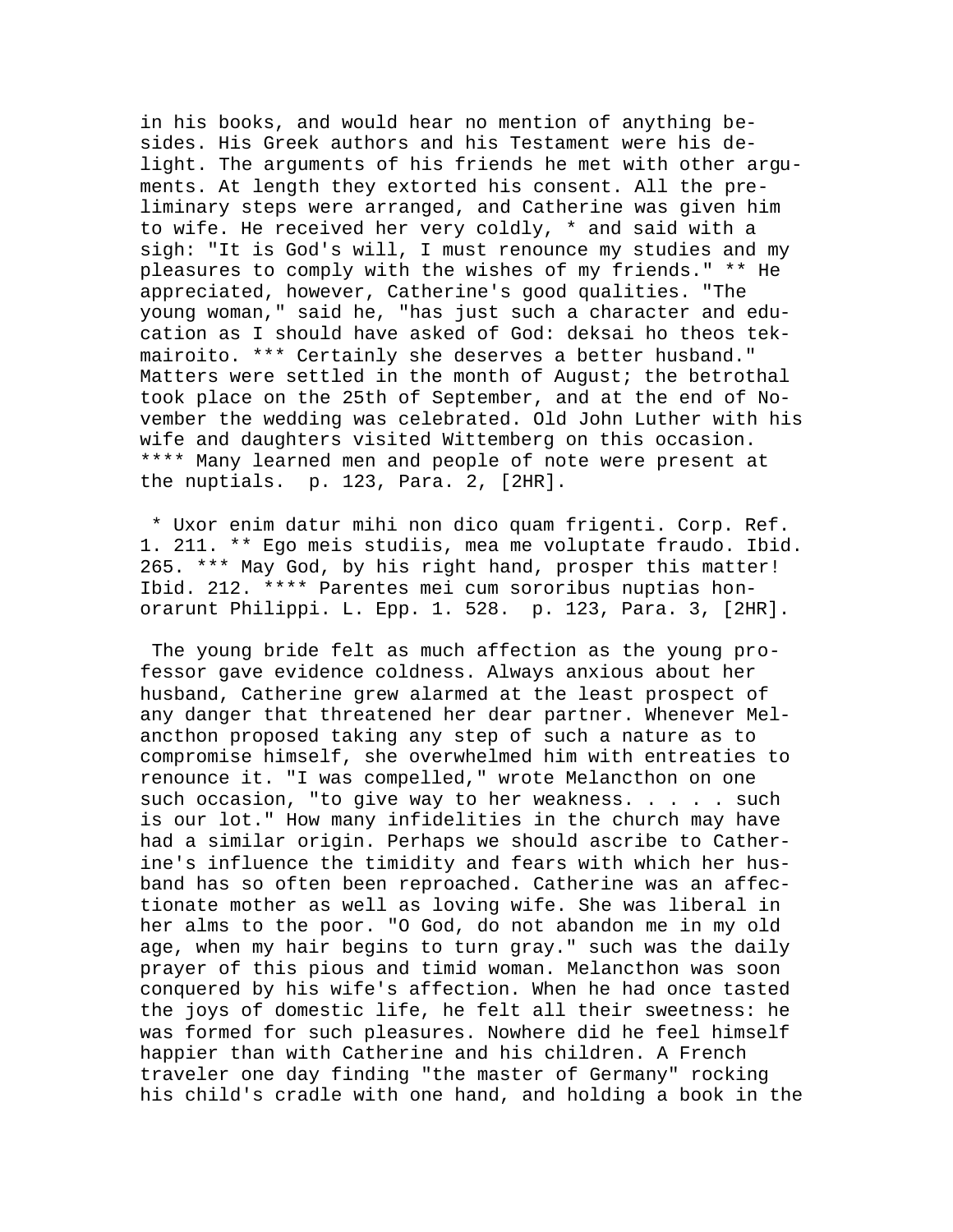other, started back with surprise. But Melancthon, without being disconcerted, explained to him with so much warmth the value of children in the eyes of God, that the stranger quitted the house wiser, to use his own words, than he had entered it. p. 124, Para. 1, [2HR].

 Melancthon's marriage gave a domestic circle to the Reformation. There was from this time one house in Wittemberg always open to those who were inspired by the new life. The concourse of strangers was immense. \* They came to Melancthon on a thousand different matters; and the established regulations of his household enjoined him to refuse nothing to any one. \*\* The young professor was extremely disinterested whenever good was to be done. When all his money was spent, he would secretly carry his plate to some merchant, caring little about depriving himself of it, since it gave him wherewithal to comfort the distressed. "Accordingly it would have been impossible for him to provide for the wants of himself and family," says his friend Camerarius, "if a divine and secret blessing had not from time to time furnished him the means." His good nature was extreme. He possessed several ancient gold and silver medals, remarkable for their inscriptions and figures. He showed them one day to a stranger who called upon him. "Take any one you like," said Melancthon. "I should like them all," replied the stranger. I confess -- says Philip -- that this unreasonable request displeased me a little at first; I nevertheless gave them to him. \*\*\* p. 125, Para. 1, [2HR].

 \* Videres in sedibus illis perpetuo accedentes et introeuntes et discendentes atque exeuntes aliquos. Camerar. Vita Melancth. p. 40. \*\* Ea domus disciplina erat, ut nihil cuiquam negaretur. Ibid. \*\*\* Sed dedisse nihilominus illos. Camerar. Vita Melancth. p. 43. p. 125, Para. 2, [2HR].

 There was in Melancthon's writings a perfume of antiquity, which did not however prevent the sweet savor of Christ from exhaling from every part, while it communicated to them an inexpressible charm. There is not one of his letters addressed to his friends in which we are not reminded in the most natural manner of the wisdom of Homer, Plato, Cicero, and Pliny, Christ ever remaining his Master and his God. Spalatin had asked him the meaning of this expression of Jesus Christ, Without me ye can do nothing, John 15:5. Melancthon referred him to Luther. "Cur agam gestum, spectante Roscio? \* to use Cicero's words," said he. He then continues: "This passage signifies that we must be absorbed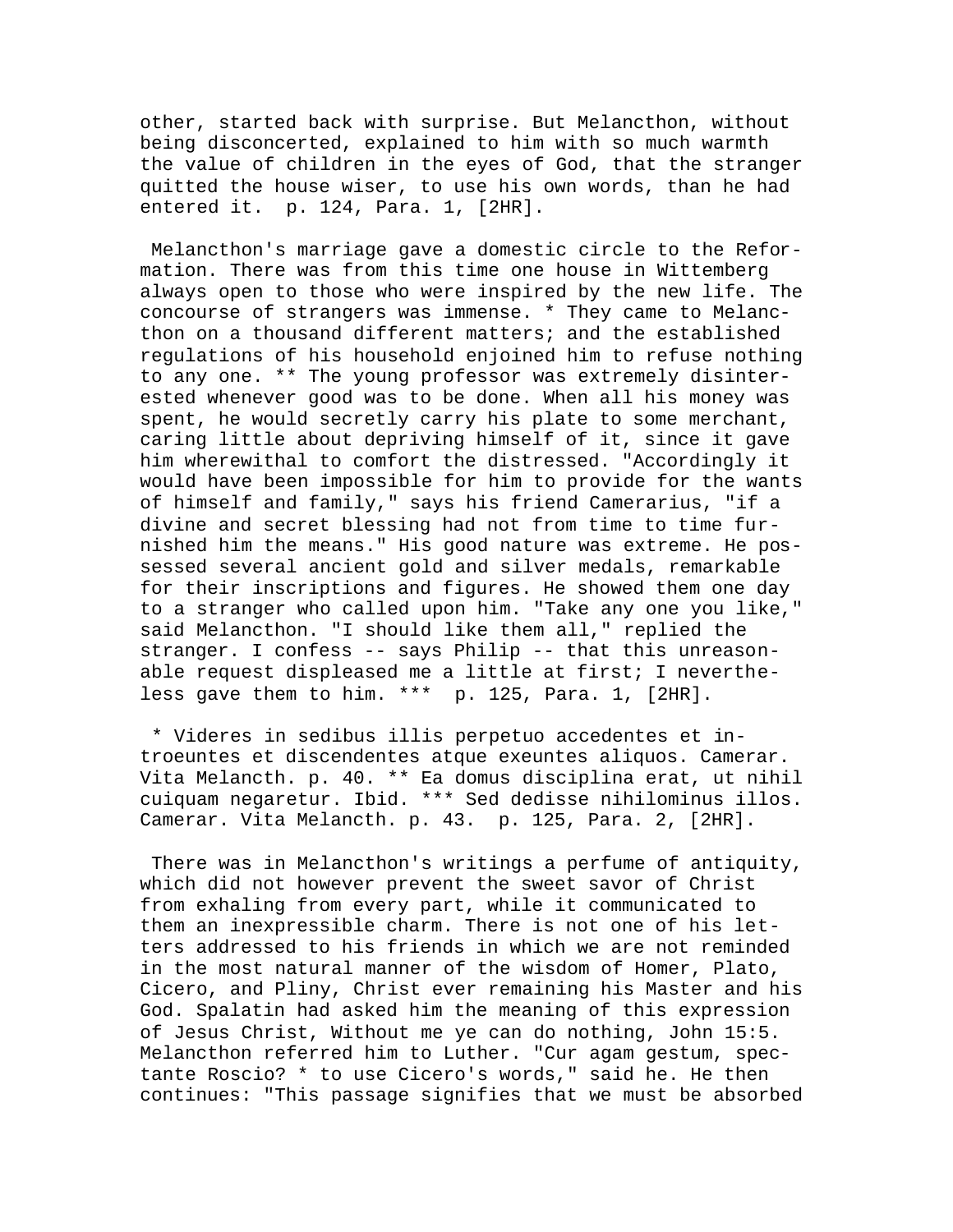in Christ, so that we ourselves no longer act, but Christ lives in us. As the divine nature was incorporated with the human in the person of Christ, so man must be incorporated with Jesus Christ by faith." p. 125, Para. 3, [2HR].

 \* How can I declaim in the presence of Roscius? Corp. Ref. Epp. April 13, 1520. p. 125, Para. 4, [2HR].

 The illustrious scholar generally retired to rest shortly after supper. At two or three o'clock in the morning he was again at his studies. \* It was during these early hours that his best works were written. His manuscripts usually lay on the table exposed to the view of every visiter, so that he was robbed of several. When he had invited any of his friends to his house, he used to beg one of them to read before sitting down to table some small composition in prose or verse. He always took some young men with him during his journeys. He conversed with them in a manner at once amusing and instructive. If the conversation languished, each of them had to recite in turn passages extracted from the ancient poets. He made frequent use of irony, tempering it, however, with great mildness. "He scratches and bites," said he of himself, "and yet he does no harm." p. 126, Para. 1, [2HR].

 \* Surgebat mox aut non longo intervallo post mediam noctem. Camerar. p. 56. p. 126, Para. 2, [2HR].

 Learning was his passion. The great object of his life was to diffuse literature and knowledge. Let us not forget that in his estimation the holy Scriptures ranked far above the writings of pagan authors. "I apply myself solely to one thing," said he, "the defense of letters. By our example we must excite youth to the admiration of learning, and induce them to live it for its own sake, and not for the advantage that may be derived from it. The destruction of learning brings with it the ruin of everything that is good: religion, morals, divine and human things. \* The better a man is, the greater his ardor in the preservation of learning; for he knows that of all plagues, ignorance is the most pernicious." p. 126, Para. 3, [2HR].

 \* Religionem, mores, humana divinaque omnia labefactat literarum inscitia. Corp. Ref. 1. 207. July 22, 1520. p. 126, Para. 4, [2HR].

Some time after his marriage, Melancthon, in company with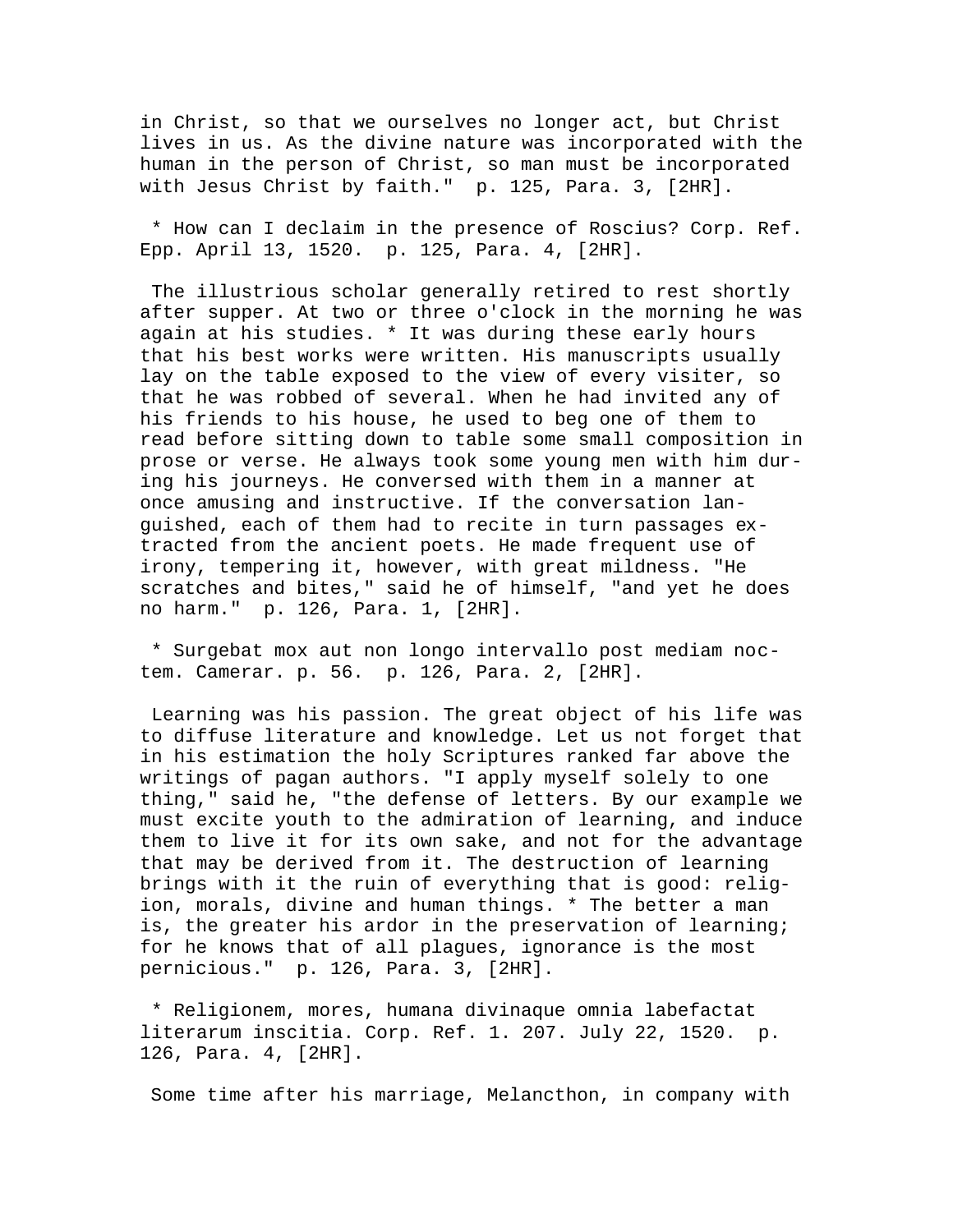Camerarius and other friends, made a journey to Bretten in the Palatinate, to visit his beloved mother. As soon as he caught sight of his birthplace, he got off his horse, fell on his knees, and returned thanks to God for having permitted him to see it once more. Margaret almost fainted with joy as she embraced her son. She wished him to stay at Bretten, and begged him earnestly to adhere to the faith of his fathers. Melancthon excused himself in this respect, but with great delicacy, lest he should wound his mother's feelings. He had much difficulty in leaving her again; and whenever a traveler brought him news from his natal city, he was as delighted as if he had again returned -- to use his own words -- to the joys of his childhood. Such was the private life of one of the greatest instruments of the religious revolution of the sixteenth century. p. 127, Para. 1, [2HR].

 A disturbance, however, occurred to trouble these domestic scenes and the studious activity of Wittemberg. The students came to blows with the citizens. The rector displayed great weakness. We may imagine what was Melancthon's sorrow at beholding the excesses committed by these disciples of learning. Luther was indignant: he was far from desiring to gain popularity by an unbecoming conciliation. The opprobrium these disorders reflected on the university pierced him to the heart. \* He went into the pulpit, and preached forcibly against these seditions, calling upon both parties to submit to the magistrates. \*\* His sermon occasioned great irritation: "Satan," said he in one of his letters, "being unable to attack us from without, desires to injure us from within. I do not fear him; but I fear lest God's anger should fall upon us, for not having fully received His word. These last three years I have been thrice exposed to great danger: At Augsburg in 1518, at Leipsic in 1519, and now in 1520 at Wittemberg. It is neither by wisdom nor by arms that the renovation of the church will be accomplished, but by humble prayer and a bold faith, that puts Christ on our side. \*\*\* My dear friend, unite thy prayers with mine, that the evil spirit may not use this small spark to kindle a great conflagration." p. 127, Para. 2, [2HR].

 \* Urit me ista confusio academiae nostrae. L. Epp. 1. 467. \*\* Commendans potestatem magistratuum. Ibid. \*\*\* ... Nec prudentia nec armis, sed humili oratione et forti fide, quibus obtineamus Christum pro nobis. L. Epp. 1. 469. p. 127, Para. 3, [2HR].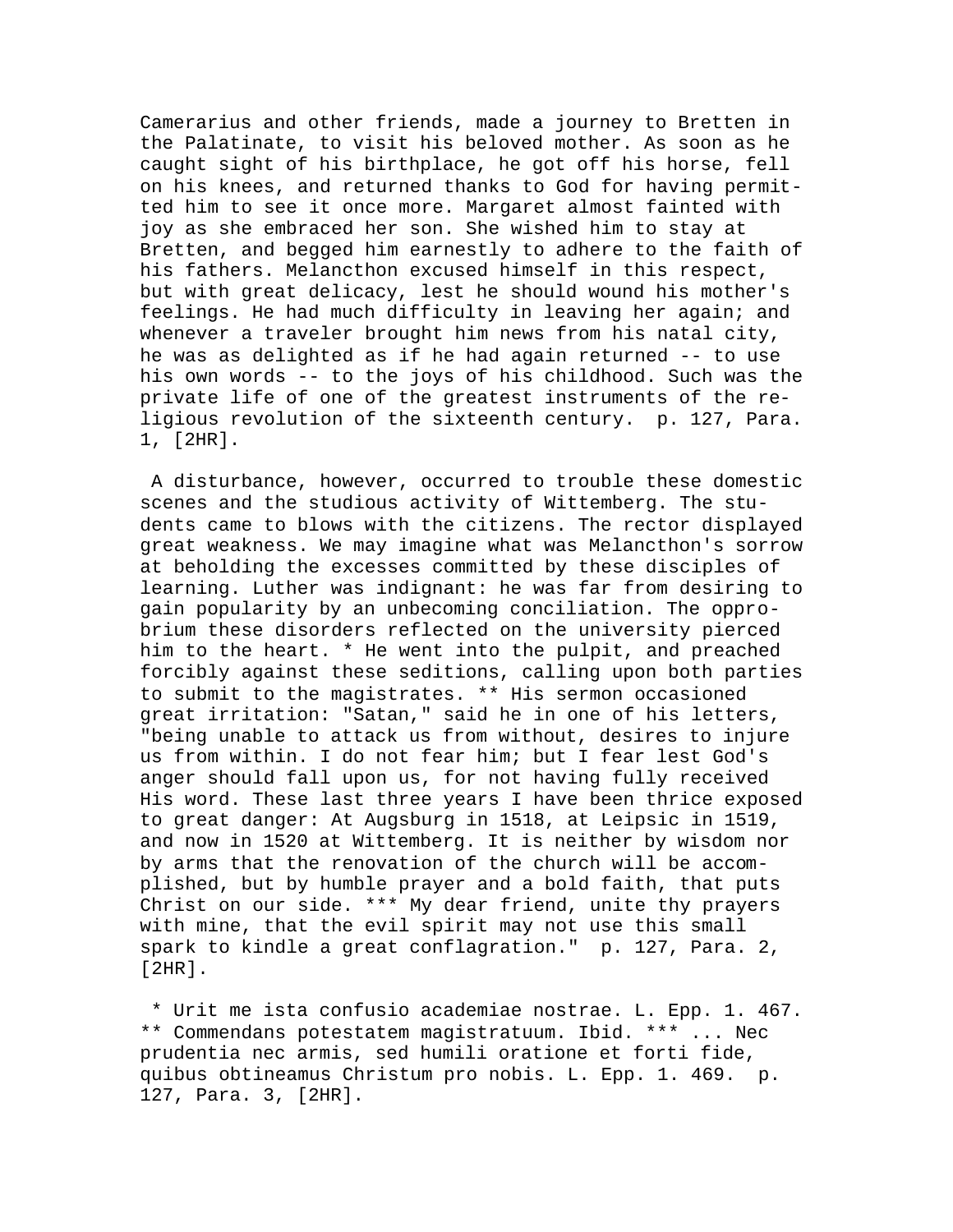CHAPTER 6--- The gospel in Italy -- Sermon on the mass -- Babylonish captivity of the church -- Baptism -- Abolition of other vows -- Progress of reform. p. 129, Para. 1, [2HR].

 But more terrible combats awaited Luther. Rome was brandishing the sword with which she was about to strike the gospel. The rumor of the condemnation that was about to fall upon him, far from dispiriting the reformer, augmented his courage. He manifested no anxiety to parry the blows of this haughty power. It is by inflicting more terrible blows himself that he will neutralize those of his adversaries. While the transalpine assemblies are thundering out anathemas against him, he will bear the sword of the word into the midst of the Italian people. Letters from Venice spoke of the favor with which Luther's sentiments were received there. He burnt with desire to send the gospel across the Alps. Evangelists were wanted to carry it thither. "I wish," said he, "that we had living books, that is, preachers, \* and that we could multiply and protect them everywhere, that they might convey to the people a knowledge of holy things. The prince could not undertake a more glorious task. If the people of Italy should receive the truth, our cause would then be impregnable." It does not appear that Luther's project was realized. In later years, it is true, evangelical men, even Calvin himself, sojourned for a short period in Italy; but for the present Luther's designs were not carried out. He had addressed one of the mighty princes of the world: if he had appealed to men of humble rank, but full of zeal for the kingdom of God, the result might have been different. At that period, the idea generally prevailed, that everything should be done by governments, and the association of simple individuals, that power which is now effecting such great things in Christendom, was almost unknown. p. 129, Para. 2, [2HR].

 \* Si vivos libros, hoc est, concionatores possemus multiplicare. L. Epp. 1. 491. p. 129, Para. 3, [2HR].

 If Luther did not succeed in his projects for propagating the truth in distant countries, he was only the more zealous in announcing it himself. It was at this time that he preached his sermon on the mass at Wittemberg. \* In this discourse he inveighs against the numerous sects of the Romish church, and reproaches it, with reason, for its want of unity. "The multiplicity of spiritual laws," say he,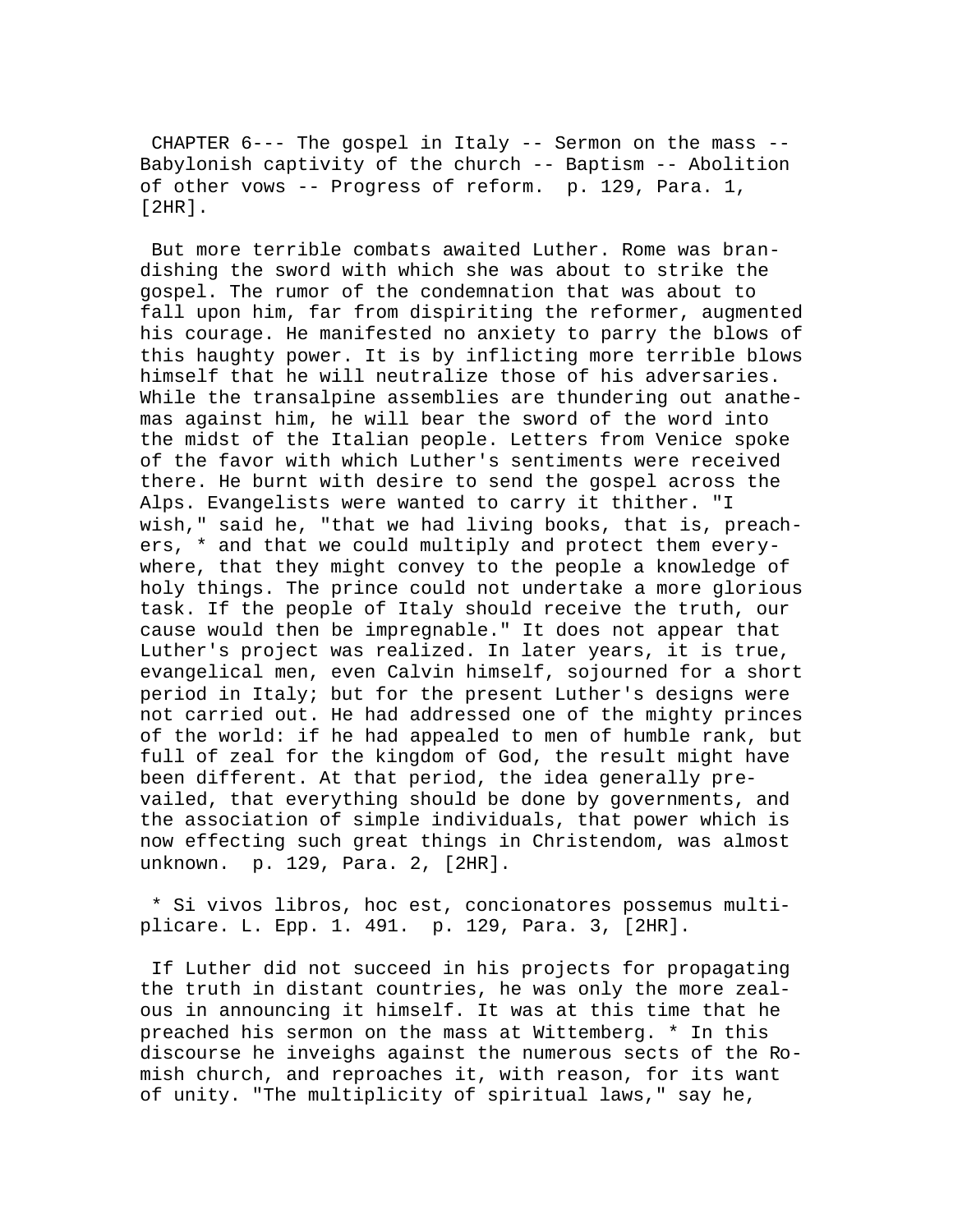"has filled the world with sects and divisions. priests, monks, and laymen have come to hate each other more than the Christians hate the Turks. What do I say? Priests against priests, and monks against monks, are deadly enemies. Each one is attached to his own sect, and despises all others. The unity and charity of Christ are at an end." He next attacks the doctrine that the mass is a sacrifice, and has some virtue in itself. "What is most precious in every sacrament, and consequently in the eucharist," says he, "is the promises and the word of God. Without faith in this word and these promises, the sacrament is dead; it is a body without a soul, a cup without wine, a purse without money, a type without fulfillment, a letter without spirit, a casket without jewels, a scabbard without a sword." p. 130, Para. 1, [2HR].

\* L. Opp. L. 17. 490. p. 130, Para. 2, [2HR].

 Luther's voice was not, however, confined to Wittemberg, and if he did not find missionaries to bear his instructions to distant lands, God had provided a missionary of a new kind. The printing-press was the successor of the Evangelists. This was the breaching-battery employed against the Roman fortress. Luther had prepared a mine, the explosion of which shook the edifice of Rome to its lowest foundations. This was the publication of his famous book on the Babylonish Captivity of the Church, which appeared on the 6th of October 1520. \* Never did man, in so critical a position, display greater courage. p. 130, Para. 3, [2HR].

 \* L. Opp. Lat. 2. 63; and Leips. 17. 511. p. 130, Para. 4, [2HR].

 In this work he first sets forth with haughty irony all the advantages for which he is indebted to his enemies: p. 131, Para. 1, [2HR].

 "Whether I will it or not," said he, "I become wiser every day, urged on as I am by so many illustrious masters. Two years ago, I attacked indulgences, but with so much indecision and fear, that I am now ashamed of it. It is not, however, to be wondered at, for I was alone when I set this stone rolling." He thanks Prierio, Eck, Emser, and his other adversaries: "I denied," continued he, "that the papacy was of divine origin, but I granted that it was of human right. Now, after reading all the subtleties on which these gentry have set up their idol, I know that the papacy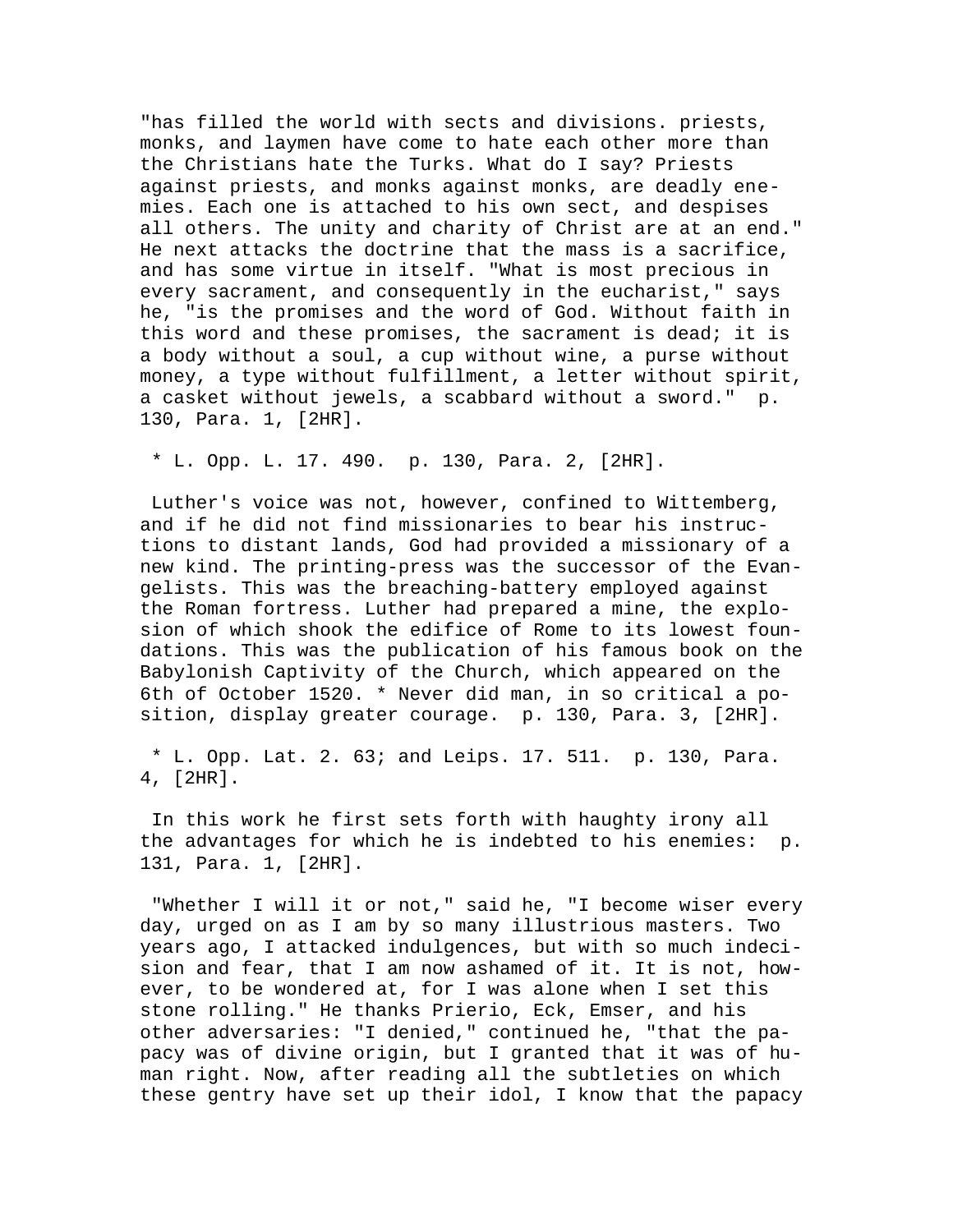is none other than the kingdom of Babylon, and the violence of Nimrod the mighty hunter. I therefore beseech all my friends and all the booksellers to burn the books that I have written on this subject, and to substitute this one proposition in their place: The papacy is a general chase led by the Roman bishop, to catch and destroy souls." \* p. 131, Para. 2, [2HR].

 \* Papatus est robusta venatio Romani episcopi. L. Opp. Lat. 2. 64. p. 131, Para. 3, [2HR].

 Luther next proceeds to attack the prevailing errors on the sacraments, monastic vows, etc. He reduces the seven sacraments of the church to three; baptism, penance, and the Lord's supper. After explaining the true nature of this supper, he passes on to baptism; \* and it is here especially that he lays down the excellence of faith, and vigorously attacks Rome. "God," says he, "has preserved this sacrament alone free from human traditions. God has said: He that believeth and is baptized, shall be saved. This promise of God should be preferred to the glory of all works, vows, satisfactions, indulgences, and all inventions of man. Now, on this promise, received by faith, depends our salvation. If we believe, our hearts are strengthened by the divine promise; and though the believer should be forsaken of all, this promise in which he believes will never forsake him. With it, he will resist the adversary who assaults his soul, and be prepared to meet death, and stand before the judgment seat of God. It will be his consolation in all his trials to say: God's promises never deceive; of their truth I received a pledge at my baptism;\* if God is for me, who shall be against me? Oh, how rich is the baptized Christian. Nothing can destroy him except he refuse to believe. p. 131, Para. 4, [2HR].

\* See vol. I., p. 151. bot. p. 131, Para. 5, [2HR].

 "Perhaps to what I have said on the necessity of faith, the baptism \* of little children may be objected. But as the word of God is mighty to change the heart of a wicked man, who is not less deaf nor less helpless than an infant, so the prayers of the church, to which all things are possible, change the little child, by the faith it pleases God to place in his heart, and thus purifies and renews it." \*\* p. 132, Para. 1, [2HR].

\* Sicut enim Verbum Dei potens est dum sonat, etiam impii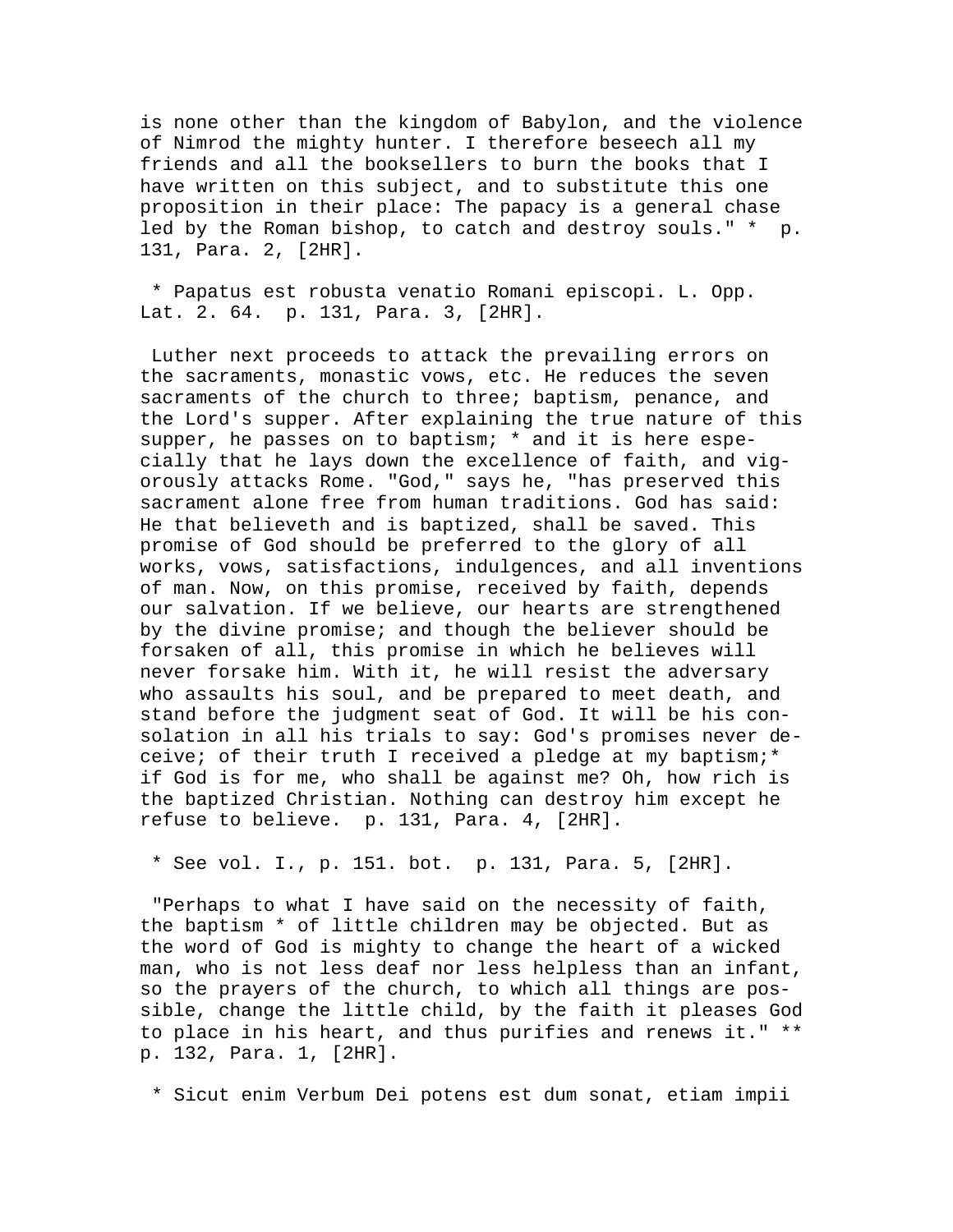cor immutare, quod non minus est surdum et incapax quam ullus parvulus; ita per orationem Ecclesiae offerentis et credentis, parvulus, fide infusa, mutatur, mundatur et renovatur. L. Opp. Lat. 2. 77. p. 132, Para. 2, [2HR].

 We state Luther's doctrine upon baptism without pretending to approve it. The very scriptural idea that no sacrament can be useful without faith, led Luther to declare "that children themselves believe in baptism, that they have a faith peculiar to them;" \* and when it was objected to him that not having reason they could not have faith, he replied, "What has reason to do with faith and with the word of God? Does it not on the contrary resist them? No man can attain to faith unless he becomes a fool, without reason, without intelligence, and like a little child." \*\* We must not be afraid to point out errors in the leaders of the Reformation: we do not pay them honors like those which Rome pays to its saints; we defend neither Calvin nor Luther, but only Christ and his word. p. 132, Para. 3,  $[2HR]$ .

 \* Die Kinder in der Taufe selbst glauben und eigenen Glauben haben. L. Op. Leips. 13. pl 860. \*\* So unvernunftig und unverstandig, als kein jung Kind. Ibid. p. 361. p. 132, Para. 4, [2HR].

 After having thus explained the doctrine of baptism, \* Luther wields it as a weapon against the papacy. In fact, if the Christian finds all his salvation in the renewal of his baptism \* by faith, what need has he of the Romish ordinances? p. 132, Para. 5, [2HR].

\* See vol.I., p. 151, bot. p. 132, Para. 6, [2HR].

 "For this reason, I declare," says Luther, "that neither pope, nor bishop, nor any man living, has authority to impose the least thing on a Christian, without his own consent. All that is done without it is an act of tyranny. \* We are free from all men. The vow that we made at our baptism \*\* is sufficient of itself, and more than we can ever fulfill. \*\*\* All other vows then, may be abolished. Let every man who enters the priesthood or any religious order be assured, that the works of a monk or of a priest differ in no respect before God from those of a peasant who tills his fields, or of a woman who manages her house. \*\*\*\* God estimates all things by the standard of faith. And it often happens that the simple labor of a serving man or maiden is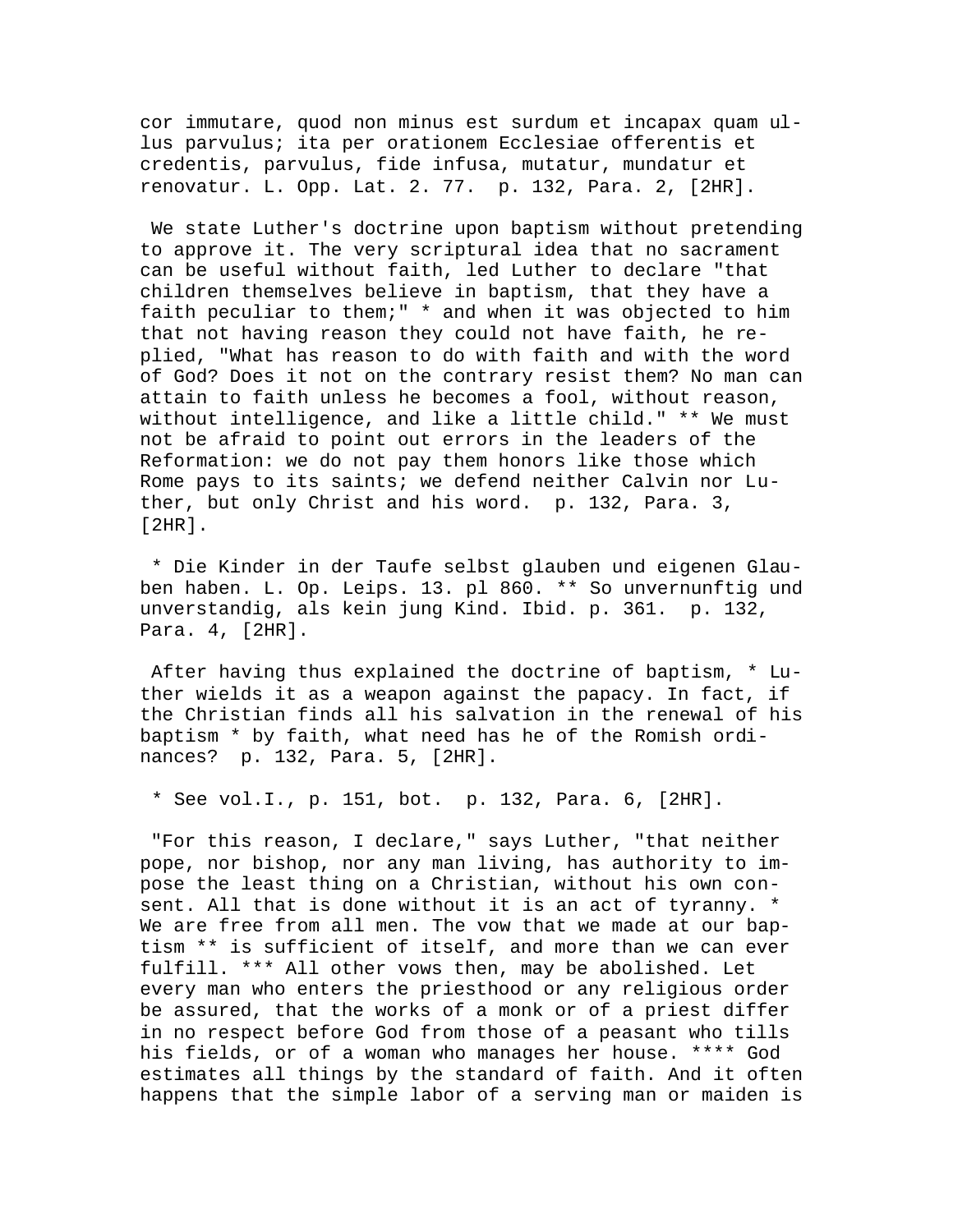more acceptable to God than the fasts and works of a monk, because the latter are void of faith. . . . . Christians are God's true people, led captive to Babylon, and there stripped of what they had acquired by their baptism." p. 133, Para. 1, [2HR].

 \* Dico itaque, neque papa, neque episcopus, neque ullus hominum habet jus unius syllabae constituendae super Christianum honinem, nisi id fiat ejusdem consensu; quidquid aliter fit, tyrannico spiritu fit. L. Opp. Lat. 2. 17. \*\* Generali edicto tollere vota..abunde enim vovimus in baptismo, et plus quam possimus implere. L. Opp. Lat. 2. 78. \*\*\* Opera quantum libet sacra et ardua religiosorum et sacerdotum, in oculis Dei prorsus nihil distare ab operibus rustici in agro laborantis, aut mulieris in domo sua curantis. Ibid. \*\*\*\* See vol. 1. p. 151, bot. p. 133, Para. 2, [2HR].

 Such were the weapons by which the religious revolution we are relating was effected. First, the necessity of faith was re-established, and then the reformers employed it as a weapon to dash to atoms every superstition. It is with this power of God, which removes mountains, that they attacked so many errors. These words of Luther, and many others like them, circulating through cities, convents, and rural districts, were the leaven that leavened the whole mass. p. 133, Para. 3, [2HR].

 Luther terminates this famous writing on the Captivity of Babylon with these words: "I hear that new papal excommunications are about to be fabricated against me. If it be true, this present book must be considered as part of my future recantation. The remainder will soon follow, to prove my obedience, and the complete work will form, with Christ's aid, such a whole as Rome has never heard or seen the like." p. 134, Para. 1, [2HR].

 CHAPTER 7--- Fresh negotiations -- The Augustines at Eisleben -- Miltitz -- Deputation to Luther -- Miltitz and the elector -- Conference at Lichtemberg -- Luther's letter to the pope -- Book presented to the pope -- Union of Christ with the believer -- Liberty and bondage. p. 135, Para. 1, [2HR].

 After such a publication, all hope of reconciliation between Luther and the pope must of necessity have vanished. The incompatibility of the reformer's faith with the doc-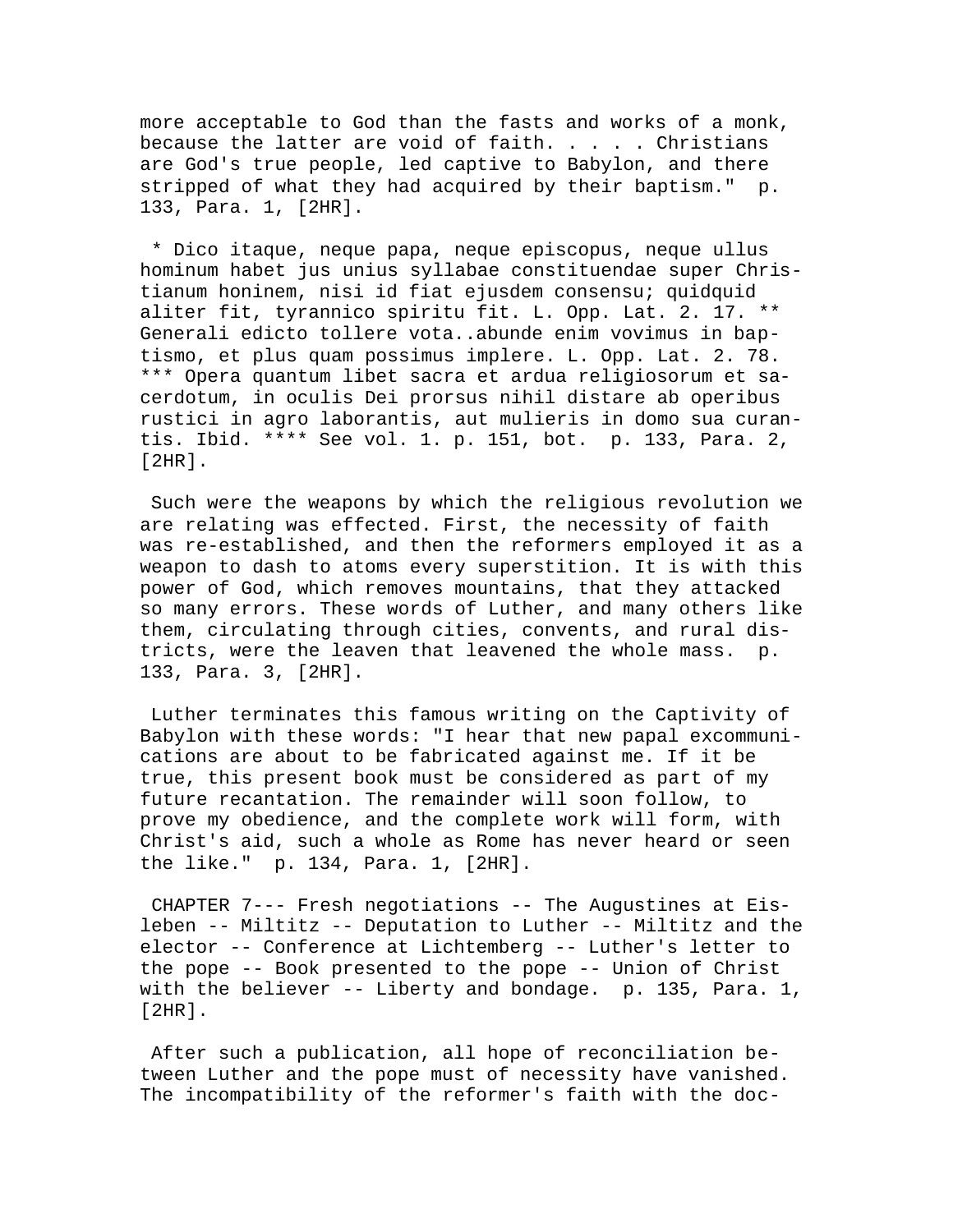trines of the church must have struck the least discerning; but precisely at that very time fresh negotiations had been opened. Five weeks before the publication of the Captivity of Babylon, at the end of August 1520, the general chapter of the Augustine monks was held at Eisleben. The venerable Staupitz there resigned the general vicarship of the order, and it was conferred on Wenceslas Link, the same who had accompanied Luther to Augsburg. \* The indefatigable Miltitz suddenly arrived in the midst of the proceedings. \*\* He was ardently desirous of reconciling Luther with the pope. His vanity, his avarice, and above all, his jealousy and hatred, were deeply interested in this result. Eck and his boastings annoyed him; he knew that the Ingolstadt doctor had been decrying him at Rome, and he would have made every sacrifice to baffle, by a peace that should be promptly concluded, the schemes of this importunate rival. The interests of religion were mere secondary matters in his eyes. One day, as he relates, he was dining with the bishop of Leissen. The guests had already made pretty copious libations, when a new work of Luther's was laid before them. It was opened and read; the bishop grew angry; the official swore; but Miltitz burst into a hearty laugh. \*\*\* He dealt with the Reformation as a man of the world; Eck as a theologian. p. 135, Para. 2, [2HR].

 \* See vol. I., p. 385. \*\* Nondum tot pressus difficultatibus animum desponderat Miltitius.....dignus profecto non mediocri laude. Pallavicini, 1. 68. \*\*\* Der Bischof entrustet, der Official gefluchet er aber gelachet habe. Seckend. p. 266. p. 135, Para. 3, [2HR].

 Aroused by the arrival of Dr. Eck, Miltitz addressed the chapter of the Augustines in a speech, delivered with a strong Italian accent, \* thinking thus to impose on his simple fellow-countrymen. "The whole Augustine order," said he, "is compromised in this affair. Show me the means of restraining Luther." \*\* "We have nothing to do with the doctor," replied the fathers, "and cannot give you advice." They relied no doubt on the release from the obligations to his order which Staupitz had given Luther at Augsburg. Miltitz persisted: "Let a deputation from this venerable chapter wait upon Luther, and entreat him to write to the pope, assuring him that he has never plotted against his person. \*\*\* That will be sufficient to put an end to the matter." The chapter complied with the nuncio's demand, and commissioned, no doubt at his own request, the former vicar-general and his successor, Staupitz and Link, to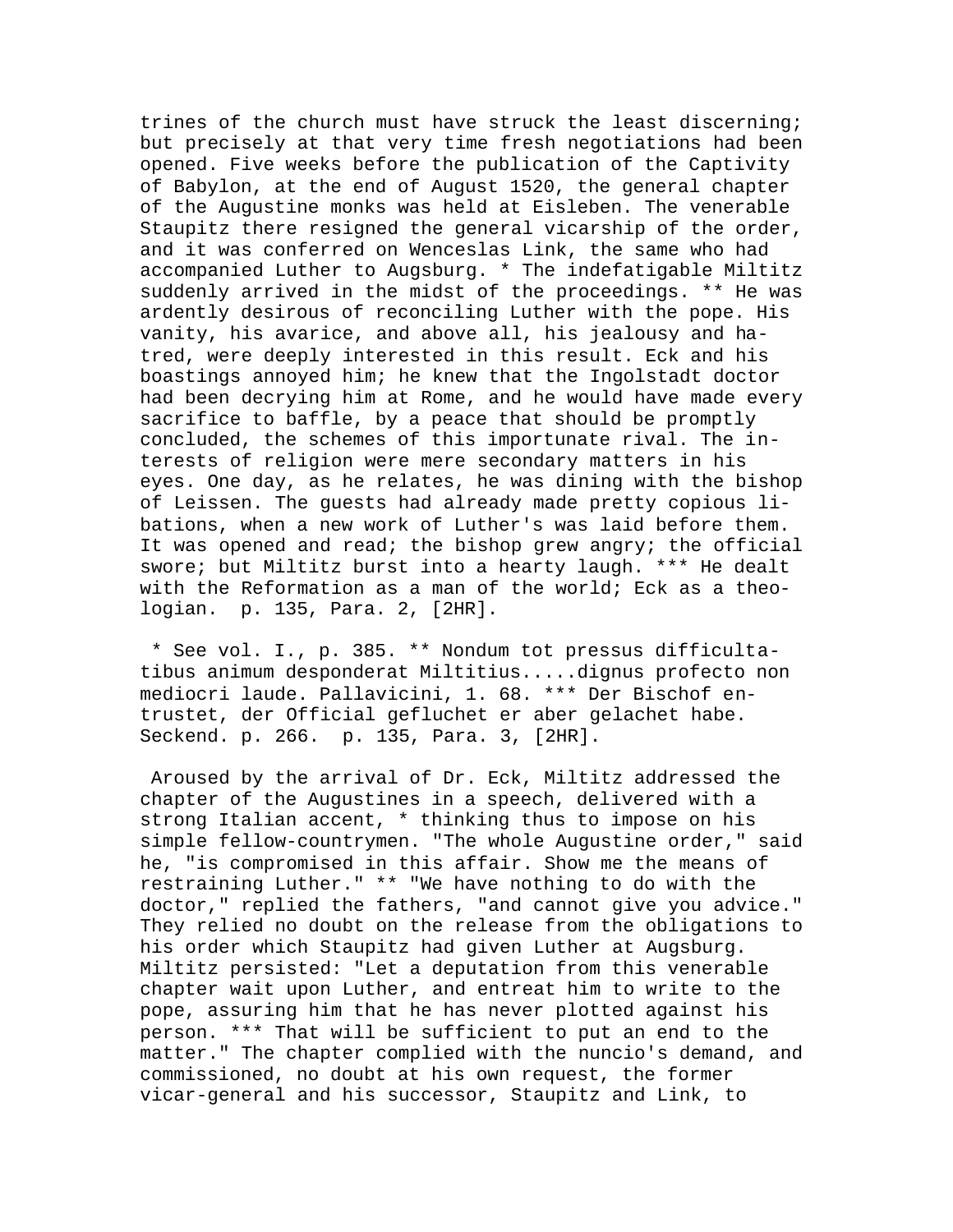speak to Luther. This deputation immediately set out for Wittemberg, bearing a letter from Miltitz to the doctor, filled with expressions of the greatest respect. "There is no time to lose," said he; "the thunder-storm, already gathering over the reformer's head, will soon burst forth; and then all will be over." p. 136, Para. 1, [2HR].

 \* Orationem habuit Italica pronuntiatione vestitam. L. Epp. 1. 483. \*\* Petens consilium super me compescendo. Ibid. \*\*\* Nihil me in personam suam fuisse molitam. Ibid. 484. p. 136, Para. 2, [2HR].

 Neither Luther nor the deputies who shared in his sentiments \* expected any success from a letter to the pope. But that was an additional reason for not refusing to write one. Such a letter could only be a mere matter of form, which would set the justice of Luther's cause in a still stronger light. "This Italianized Saxon -- Miltitz," thought Luther, "is no doubt looking to his own private interest in making the request. Well, then, let it be so. I will write, in conformity with the truth, that I have never entertained any designs against the pope's person. I must be on my guard against attacking the see of Rome itself too violently. Yet I will sprinkle it with its own salt." \*\* p. 136, Para. 3, [2HR].

 \* Quibus omnibus causa mea non displicet. Ibid. 486. \*\* Aspergetur tamen sale suo. Ibid. p. 136, Para. 4, [2HR].

 But not long after, the doctor was informed of the arrival of the bull in Germany; on the 3d of October, he told Spalatin that he would not write to the pope, and on the 6th of the same month, he published his book on the Captivity of Babylon. Miltitz was not even yet discouraged. The desire of humbling Eck made him believe in impossibilities. On the 2nd of October, he had written to the elector full of hope: "All will go on well; but, for the love of God, do not delay any longer to pay me the pension that you and your brother have given me these several years past. I require money to gain new friends at Rome. Write to the pope, pay homage to the young cardinals, the relations of his holiness, in gold and silver pieces from the electoral mint, and add to them a few for me also, for I have been robbed of those that you gave me." \* Even after Luther had been informed of the bull, the intriguing Miltitz was not discouraged. He requested to have a conference with Luther at Lichtemberg. The elector ordered the latter to go there; \*\*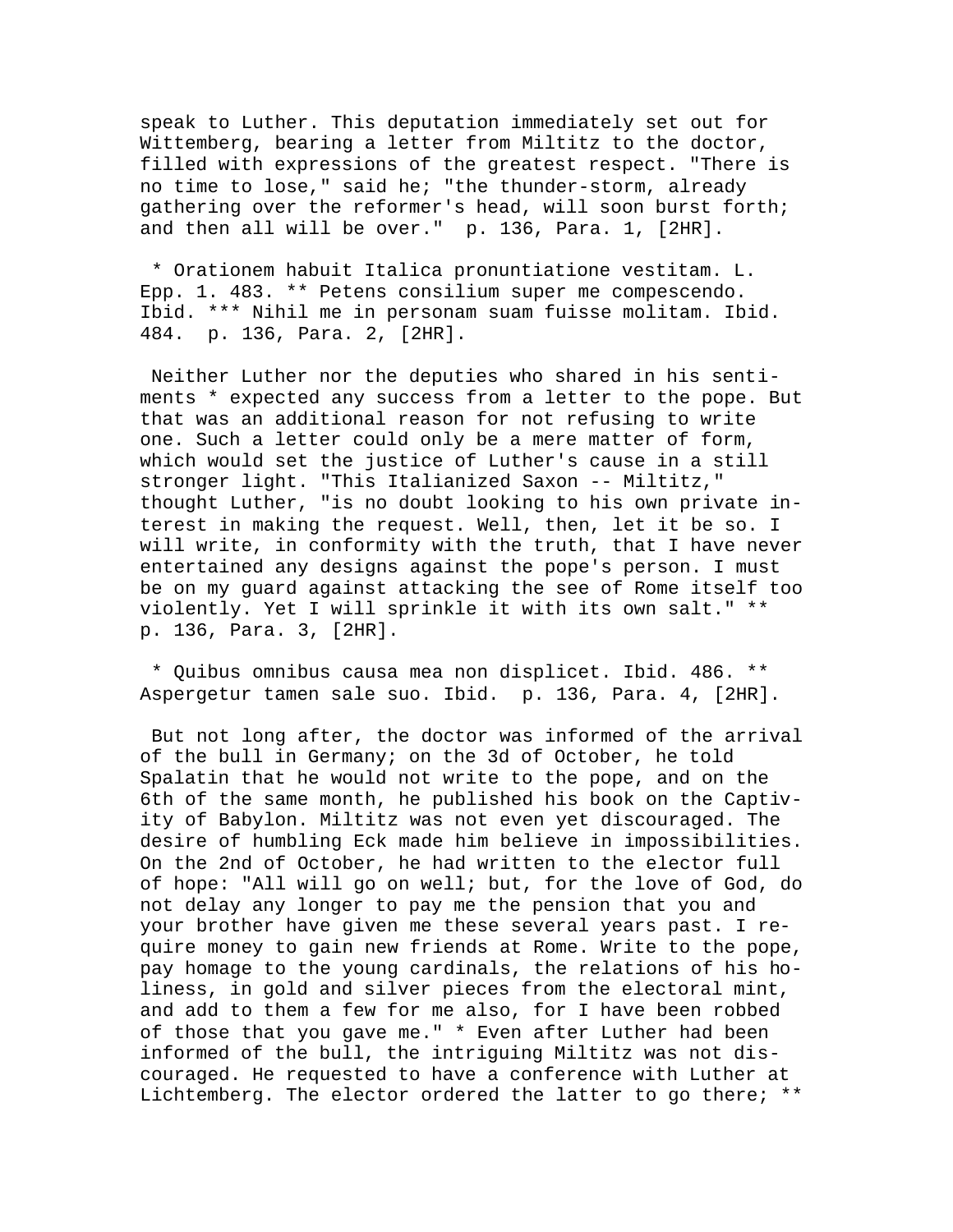but his friends, and above all, the affectionate Melancthon, opposed it. \*\*\* "What," thought they; "accept a conference with the nuncio in so distant a place, at the very moment when the bull is to appear which commands Luther to be seized and carried to Rome. Is it not clear that, as Dr. Eck is unable to approach the reformer on account of the open manner in which he has shown his hatred, the crafty chamberlain has taken upon himself to catch Luther in his toils?" p. 137, Para. 1, [2HR].

 \* Den Pabsts Nepoten, zwei oder drei Churfurstliche Gold und Silberstucke, zu verehren. Seckend. p. 267. \*\* Sicut princeps ordinavit. L. Epp. 1. 455. \*\*\* Invito praeceptore (Melancthon) nescio quanta metuente. Ibid. p. 137, Para. 2, [2HR].

 These fears had no power to stop the Wittemberg doctor. The prince has commanded, and he will obey, "I am setting out for Lichtemberg," he wrote to the chaplain on the 11th of October; "pray for me." His friends would not abandon him. Towards evening of the same day, he entered Lichtemberg on horseback, accompanied by thirty cavaliers, among whom was Melancthon. The papal nuncio arrived about the same time, with a train of four persons. \* Was not this moderate escort a mere trick to inspire confidence in Luther and his friends? p. 137, Para. 3, [2HR].

 \* Jener von mebr als dreissig, diser aber kaum mit vier Pferden begleitet. Seckend. p. 268. p. 137, Para. 4,  $[2HR]$ .

 Miltitz was very pressing in his solicitations, assuring Luther that the blame would be thrown on Eck and his foolish vaunting, \* and that all would be concluded to the satisfaction of both parties. "Well then," replied Luther, "I offer to keep silence henceforward, provided my adversaries are silent likewise. For the sake of peace, I will do everything in my power." \*\* p. 138, Para. 1, [2HR].

 \* Totum pondus in Eccium versurus. L. Epp. 1. 496. \*\* Ut nihil videar omittere quod in me ad pacem quoquo modo facere possit. Ibid. p. 138, Para. 2, [2HR].

 Miltitz was filled with joy. He accompanied Luther as far as Wittemberg. The reformer and the nuncio entered side by side into that city which Doctor Eck was already approaching, presenting with a threatening hand the formidable bull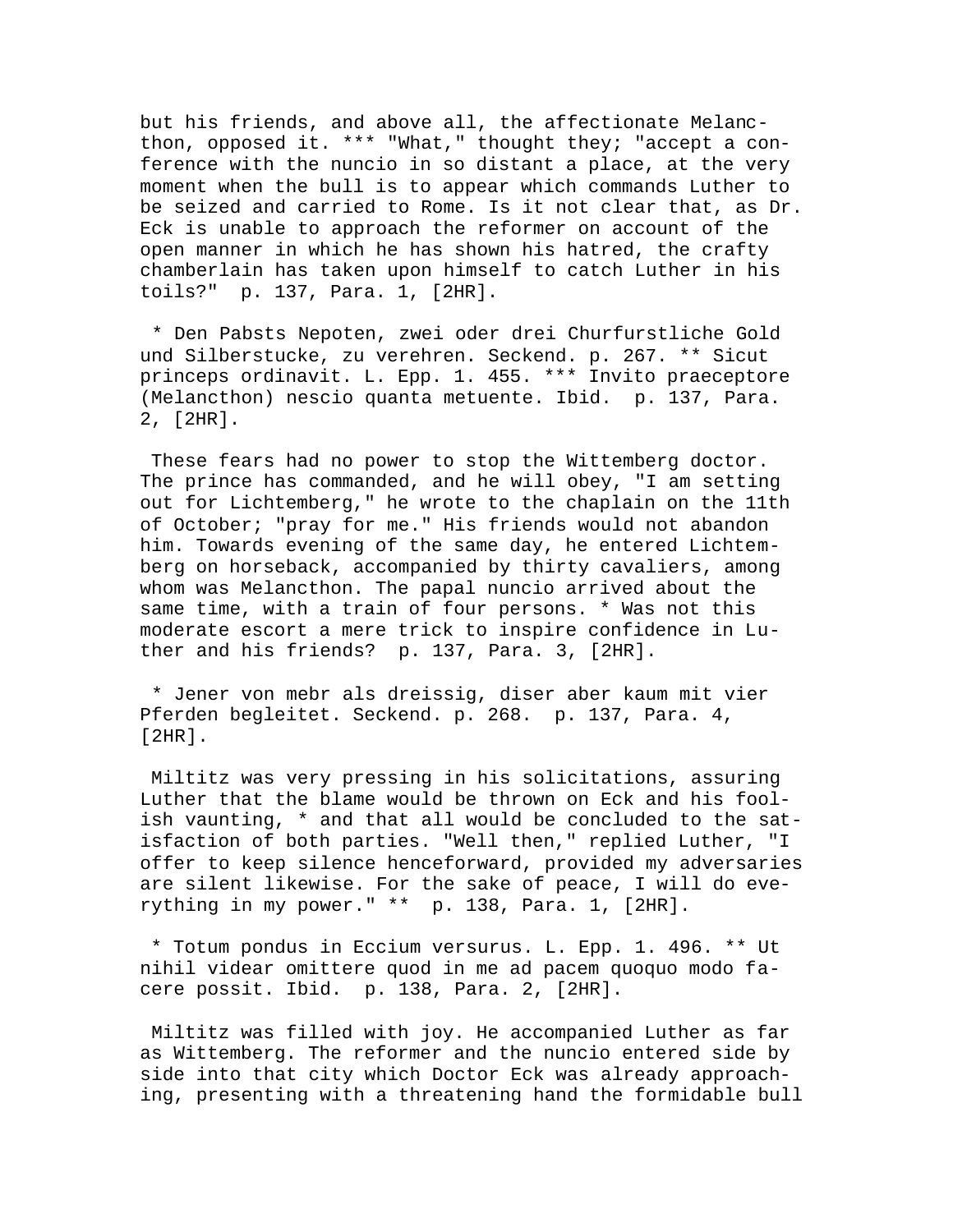that was intended to crush the Reformation. "We shall bring this business to a happy conclusion," wrote Miltitz to the elector immediately; "thank the pope for the rose, and at the same time send forty or fifty florins to the Cardinal Quatuor Sanctorum." \* p. 138, Para. 3, [2HR].

\* Seckend. p. 268. p. 138, Para. 4, [2HR].

 Luther had now to fulfill his promise of writing to the pope. Before bidding Rome farewell for ever, he was desirous of proclaiming to her once more some important and salutary truths. Many readers, from ignorance of the sentiments that animated the writer, will consider his letter as a caustic writing, a bitter and insolent satire. p. 138, Para. 5, [2HR].

 All the evils that afflicted Christendom he sincerely ascribed to Rome: on this ground, his language cannot be regarded as insolent, but as containing the most solemn warnings. The greater his affection for Leo, and the greater his love for the church of Christ, the more he desires to lay bare the extent of its wound. The energy of his expressions is a scale by which to measure the energy of his affections. The moment is come for striking a decisive blow. We may almost imagine we see a prophet going round the city for the last time, reproaching it with its abominations, revealing the judgments of the Almighty, and calling out "Yet a few days more." p. 138, Para. 6, [2HR].

The following is Luther's letter: p. 139, Para. 1, [2HR].

 "To the most holy father in God, Leo X., Pope at Rome, be all health in Christ Jesus, our Lord. Amen. p. 139, Para. 2, [2HR].

 "From the midst of the violent battle which for three years I have been fighting against dissolute men, I cannot hinder myself from sometimes looking towards you, O Leo, most holy father in God. And although the madness of your impious flatterers has constrained me to appeal from your judgment to a future council, my heart has never been alienated from your holiness, and I have never ceased praying constantly and with deep groaning for your prosperity and for that of your pontificate. \* p. 139, Para. 3, [2HR].

 \* Ut non totis viribus sedulis atque quantum in me fuit gemebundis precibus apud Deum quaesierim. L. Epp. 1. 498.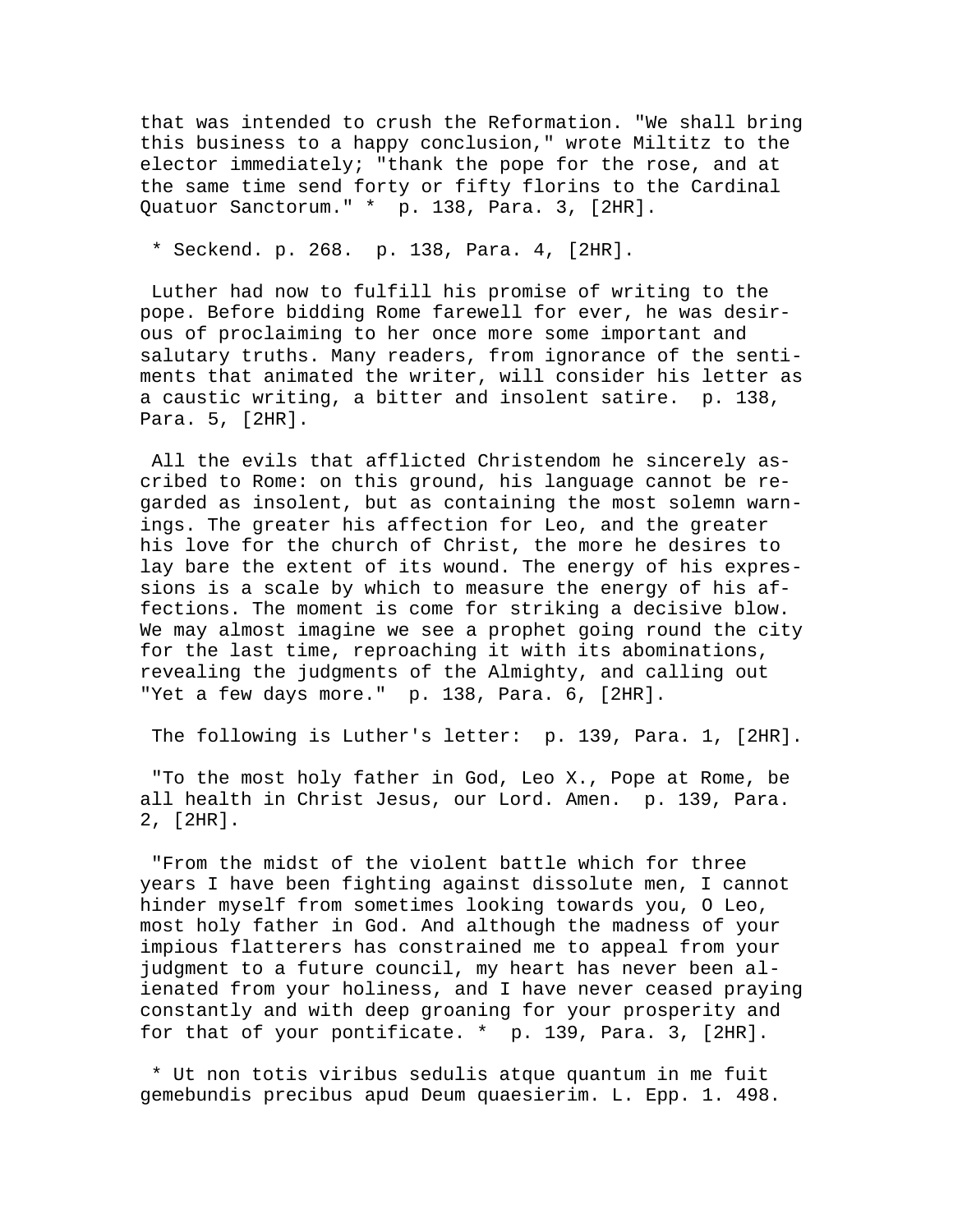p. 139, Para. 4, [2HR].

 It is true that I have attacked certain antichristian doctrines, and have inflicted a deep wound upon my adversaries, because of their impiety. I do not repent of this, for I have the example of Christ before me. What is the use of salt if it has lost its pungency; or of the edge of the sword, if it cuts not? \* Cursed be the man who does the Lord's work coldly. Most excellent Leo, far from ever having entertained an evil thought in your respect, I wish you the most precious blessings for eternity. I have done but one thing -- upheld the word of truth. I am ready to submit to you in every thing; but as for this word, I will not -- I cannot abandon it. \*\* He who thinks differently from me, thinks erroneously. p. 139, Para. 5, [2HR].

 \* Quid prodierit sal, si non mordeat? Quid os gladii, si non caedat? Ibid. 499. \*\* Verbum deserere et negare nec possum, nec volo. L. Epp. 1. 499. p. 139, Para. 6, [2HR].

 "It is true that I have attacked the court of Rome; but neither you nor any man on earth can deny that it is more corrupt than Sodom and Gomorrah; and that the impiety prevailing there is past all hope of cure. Yes, I have been filled with horror at seeing that under your name the poor people of Christ have been made a sport of. This I opposed, and I will oppose it again; not that I imagine I shall be able, despite the opposition of flatterers, to prosper in anything connected with this Babylon, which is confusion itself; but I owe it to my brethren, in order that some may escape, if possible, from these terrible scourges. p. 139, Para. 7, [2HR].

 "You are aware that Rome for many years past has inundated the world with all that could destroy both body and soul. The church of Rome, once the foremost in sanctity, is become the most licentious den of robbers, the most shameless of all brothels, the kingdom of sin, of death, and of hell, \* which antichrist himself, if he were to appear, could not increase in wickedness. All this is clearer than the sun at noonday. p. 140, Para. 1, [2HR].

 \* Facta est..spelunca latronum licentiosissima, lupanar omnium impudentissimum, regnum peccati, mortis, et inferni. Ibid. 500. p. 140, Para. 2, [2HR].

"And yet, O Leo, you sit like a lamb in the midst of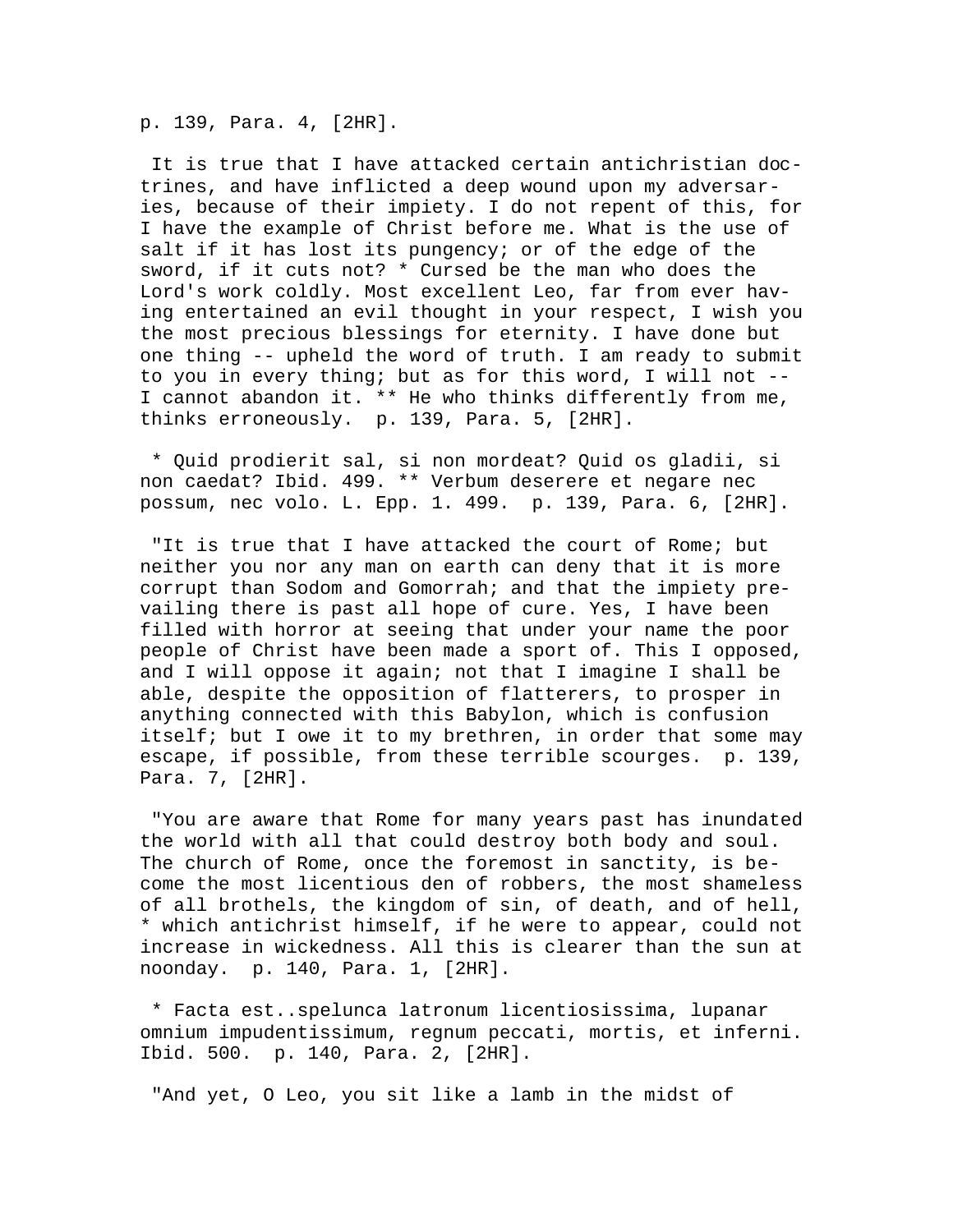wolves, like Daniel in the lions' den. What can you do alone against such monsters? Perhaps there are three or four cardinals who combine learning and virtue. But what are they against so great a number. You would all die of poison, before being able to make trial of any remedy. The fate of the court of Rome is decreed; God's wrath is upon it, and will consume it. \* It hates good advice, dreads reform, will not mitigate the fury of its impiety, and thus deserves that men should speak of this city as of its mother: We would have healed Babylon, but she is not healed: forsake her. Jer. 51:9. It was for you and your cardinals to have applied the remedy; but the sick man mocks the physician, and the horse will not obey the rein. p. 140, Para. 3, [2HR].

 \* Actum est de Romana curia; pervenit in eam ira Del usque in finem. Ibid. p. 140, Para. 4, [2HR].

 "Full of affection for you, most excellent Leo, I have always regretted that you, who are worthy of better times, should have been raised to the pontificate in such days as these. Rome merits you not, nor those who resemble you; she deserves to have Satan himself for her king. So true it is that he reigns more than you in that Babylon. Would to God that, laying aside that glory which your enemies so loudly extol, you would exchange it for some small living, or would support yourself on your paternal inheritance; for none but Iscariots deserve such honor. . . . . O my dear Leo, of what use are you in this Roman court, except that the basest men employ your name and power to ruin fortunes, destroy souls, multiply crimes, oppress the faith, the truth, and the whole church of God? O Leo, you are the most unhappy of men, and you sit on the most dangerous of thrones. I tell you the truth because I mean you well. p. 140, Para. 5, [2HR].

 "Is it not true that under the spreading firmament of heaven there is nothing more corrupt or more detestable than the Romish court? It infinitely exceeds the Turks in vices and corruption. Once it was the gate of heaven, now it is the mouth of hell; a mouth which the wrath of God keeps open so wide, \* that on witnessing the unhappy people rushing into it, I cannot but utter a warning cry, as in a tempest, that some at least may be saved from the terrible gulf. "Behold, O Leo, my father, why I have inveighed against this death-dealing see. Far from rising up against your person, I thought I was laboring for your safety, by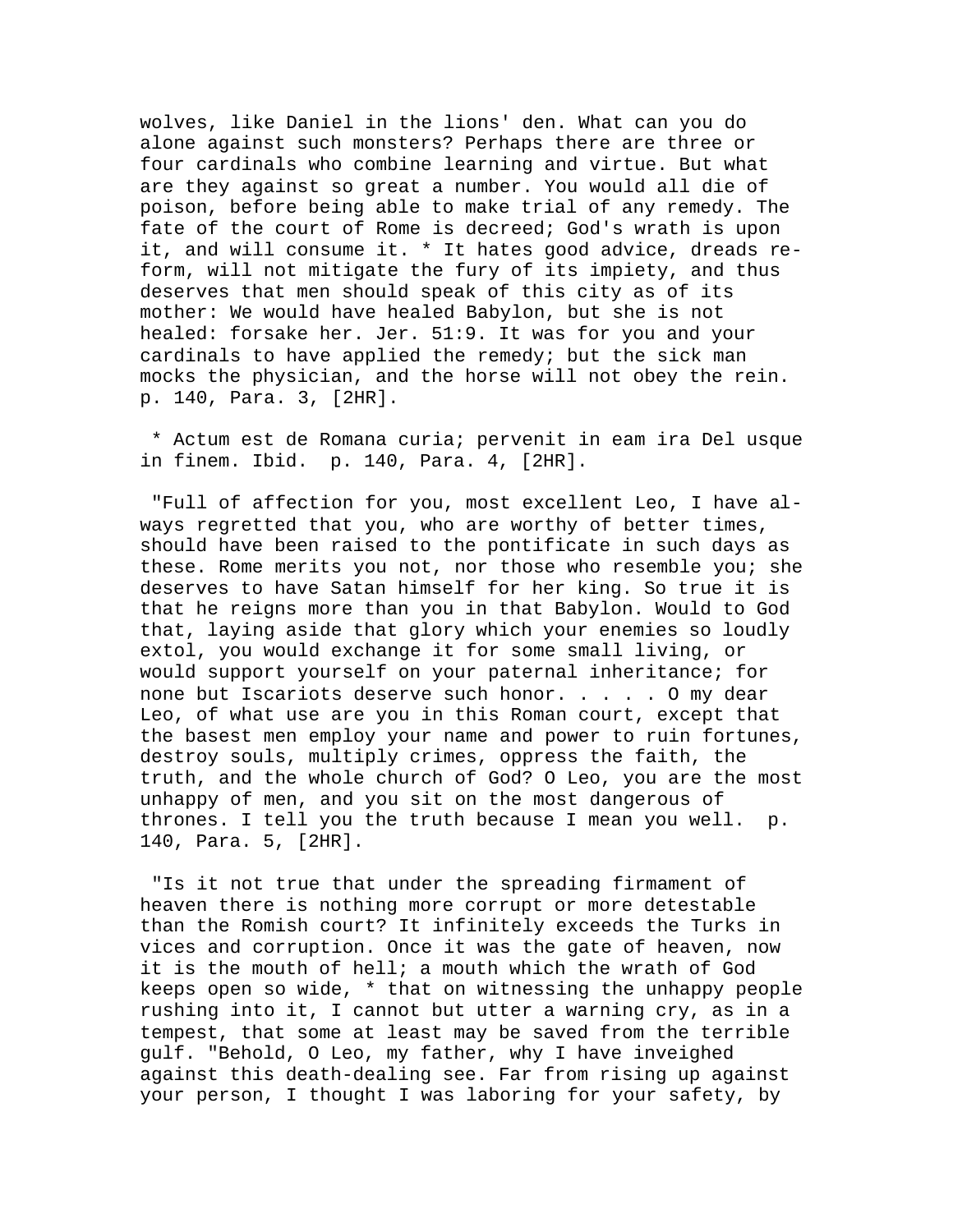valiantly attacking that prison, or rather that hell, in which you are shut up. To inflict all possible mischief on the court of Rome, is performing your duty. To cover it with shame, is to do Christ honor; in a word, to be a Christian is not to be a Roman. p. 141, Para. 1, [2HR].

 \* Olim janua coeli, nunc patens quoddam os inferni, et tale os, quod urgente ira Dei, obstrui non potest. L. Epp. 1. 501. p. 141, Para. 2, [2HR].

 "Yet finding that by succoring the see of Rome I lost both my labor and my pains, I transmitted to it this writing of divorcement, and said Farewell, Rome. He that is unjust, let him be unjust still; and he which is filthy, let him be filthy still, Rev. 22:11. and I devoted myself to the tranquil and solitary study of the holy Scripture. Then Satan opened his eyes, and awoke his servant John Eck, a great adversary of Jesus Christ, in order to challenge me again to the lists. He was desirous of establishing, not the primacy of Saint Peter, but his own, and for that purpose to lead the conquered Luther in his triumphal train. His be the blame for all the disgrace with which the see of Rome is covered." p. 141, Para. 3, [2HR].

 Luther relates his communications with De Vio, Miltitz, and Eck; he then continues: p. 142, Para. 1, [2HR].

 "Now then, I come to you, most holy father, and, prostrate at your feet, I beseech you to curb, if that be possible, the enemies of peace. But I cannot retract my doctrine. I cannot permit any rules of interpretation to be imposed on the Scriptures. The word of God, which is the fountain which all true liberty flows, must not be bound. \* p. 142, Para. 2, [2HR].

 \* Leges interpretandi verbi Dei non patior, cum oporteat verbum Dei esse non alligatum, quod libertatem docet. L. Epp. 1. 504. p. 142, Para. 3, [2HR].

 "O Leo, my father, listen not to those flattering sirens who would persuade you that you are not a mere man, but a demi-god, and can command and require whatever you please. You are the servant of servants, and the place where you are seated is the most dangerous and miserable of all. Believe those who depreciate you, and not those who extol you. I am perhaps too bold in presuming to teach so exalted a majesty, which ought to instruct all men. But I see the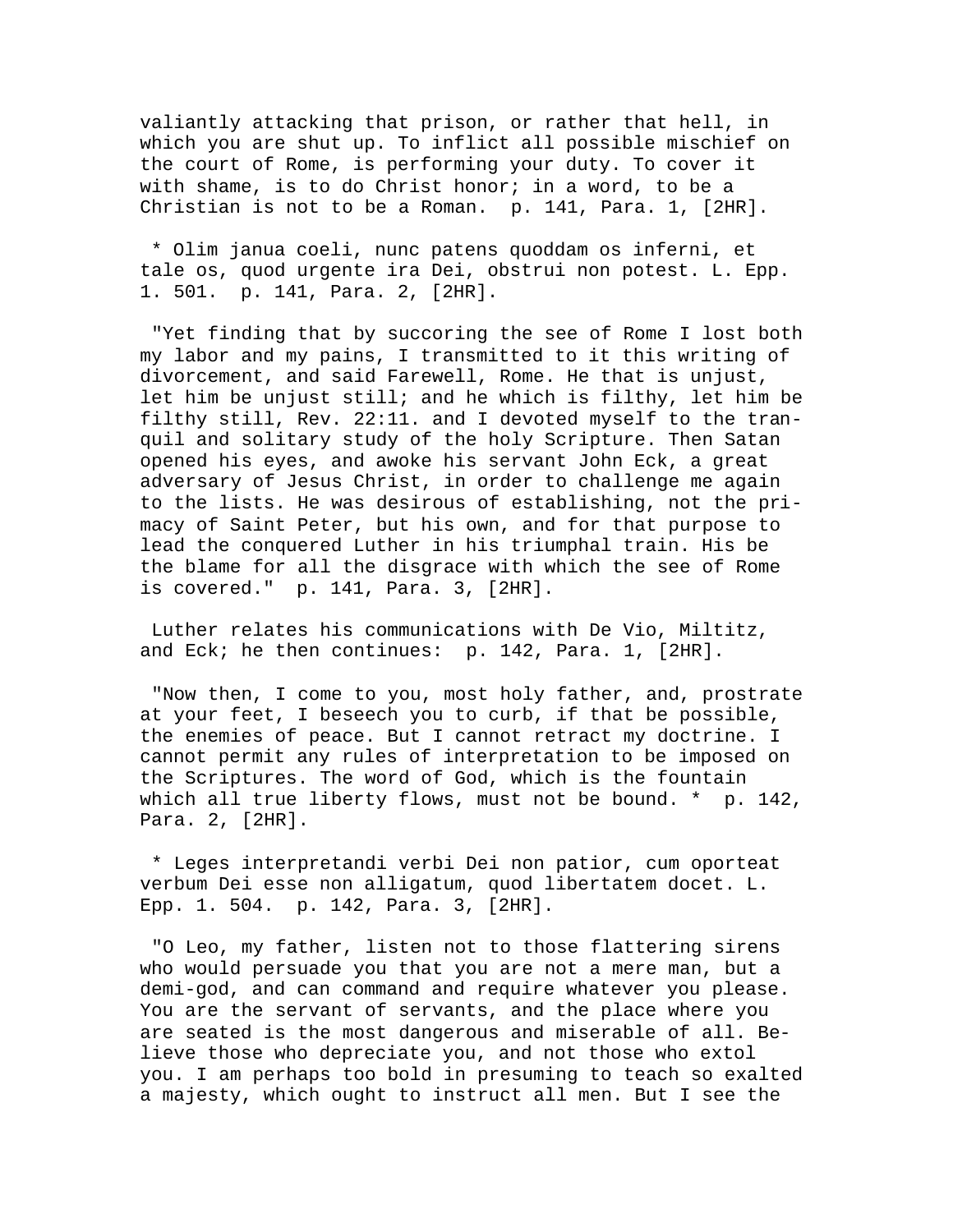dangers that surround you at Rome; I see you driven to and fro, like the waves of the sea in a storm. Charity urges me, and it is my duty to utter a cry of warning and of safety. p. 142, Para. 4, [2HR].

 "That I may not appear empty-handed before your holiness, I present you a small book which I have dedicated to you, and which will inform you of the subjects on which should be engaged, if your parasites permitted me. It is a little matter, if its size be considered; but a great one, if we regard its contents; for the sum of the Christian life is therein contained. I am poor, and have nothing else to offer you; besides, have you need of any other than spiritual gifts? I commend myself to your holiness, whom may the Lord Jesus preserve for ever, Amen." p. 142, Para. 5, [2HR].

 The little book which Luther presented to the pope was his discourse on Christian Liberty, in which the reformer demonstrates incontrovertibly, how, without infringing the liberty given by faith, a Christian may submit to all external ordinances in a spirit of liberty and charity. Two truths serve as a foundation to the whole argument: "The Christian is free and master in all things. The Christian is in bondage and a servant in all and to all. He is free and a master by faith; he is a servant and a slave by love." p. 142, Para. 6, [2HR].

 He first explains the power of faith to make a Christian free. "Faith unites the soul to Christ, as a wife to her husband," says Luther to the pope. "All that Christ has, becomes the property of the believing soul; all that the soul has, becomes the property of Christ. Christ possesses every blessing and eternal salvation: they are henceforward the property of the soul. The soul possesses every vice and sin: they become henceforth the property of Christ. It is then the blessed exchange commences: Christ, who is God and man, Christ who has never sinned, and whose holiness is immaculate, Christ the Almighty and Everlasting, appropriating by his nuptial ring, that is, by faith, all the sins of the believer's soul, these sins are swallowed up and lost in Him; for there is no sin that can stand before His infinite righteousness. Thus, by means of faith, the soul is delivered from every sin, and clothed with the eternal righteousness of her husband, Jesus Christ. Blessed union, the rich, noble, and holy spouse, Jesus Christ, unites in marriage with that poor, guilty, and despised wife, \* delivers her from every ill, and adorns her with the most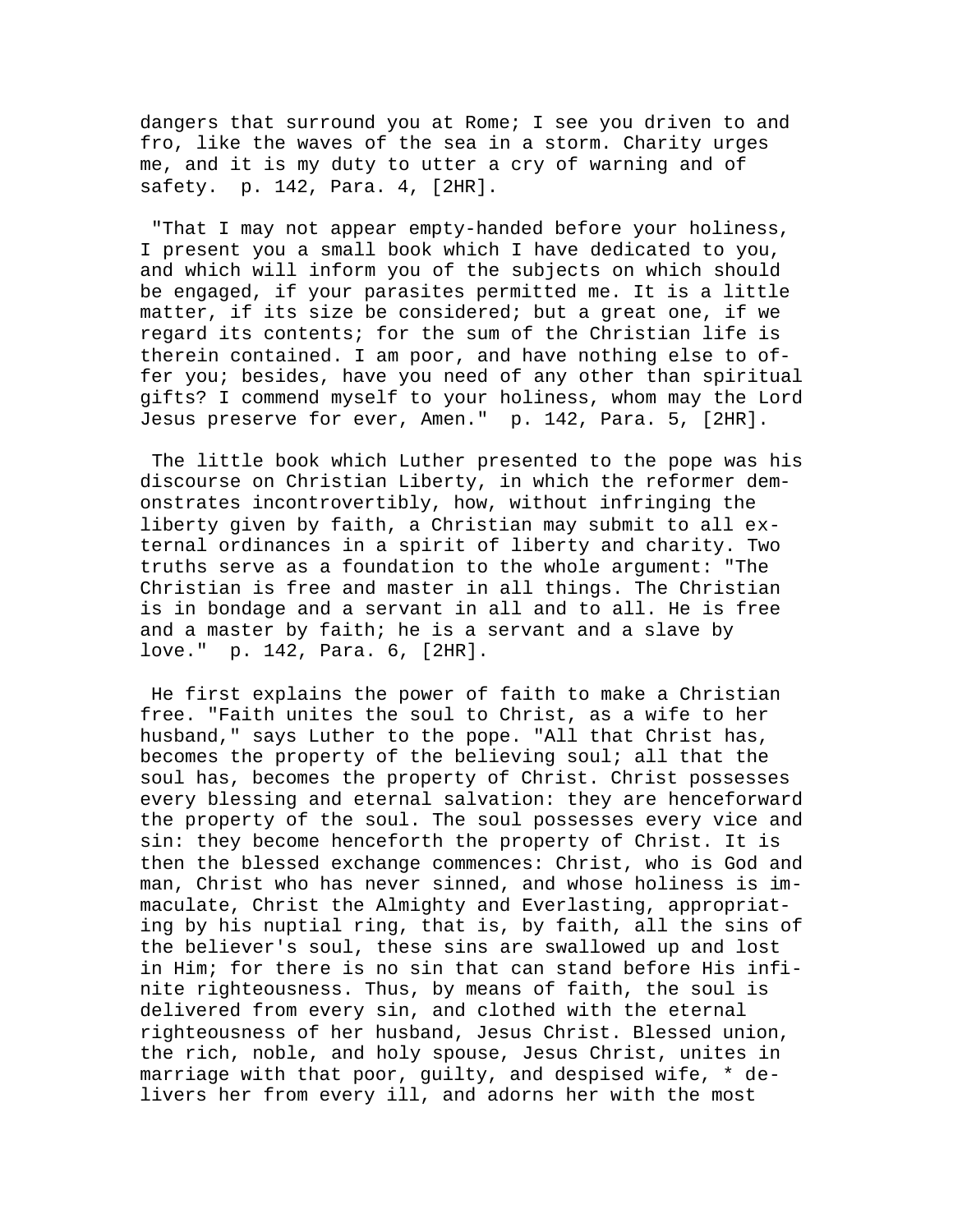costly blessings. . . . . Christ, a priest and king, shares this honor and glory with every Christian. The Christian is a king, and consequently possesses all things; he is a priest, and consequently possesses God. And it is faith, and not works, that brings him to such honor. The Christian is free of all things, above all things, faith giving him abundantly of every thing." p. 143, Para. 1, [2HR].

 \* Ist nun das nicht eine frohliche Wirthschafft, da der reiche, edle, fromme Brautigam Christus, das arme, verachtete, bose Huhrlein zur Ehe nimmt. L. Opp. L. 17. 388. p. 143, Para. 2, [2HR].

 In the second part of his discourse, Luther gives another view of the truth. "Although the Christian is thus made free, he voluntarily becomes a slave, to act towards his brethren as God has acted towards him through Jesus Christ. I desire, says he, to serve freely, joyfully, and gratuitously, a father who has thus lavished upon me all the abundance of his blessings: I wish to become all things for my neighbor, as Christ has become all things for me." "From faith," continues Luther, "proceeds the love of God; from love proceeds a life full of liberty, charity, and joy. Oh, how noble and elevated is the Christian life. But, alas, no one knows it, no one preaches it. By faith the Christian ascends to God; by love, he descends even to man, and yet he abides ever with God. This is true liberty -- a liberty which surpasses all others as much as the heavens are above the earth." p. 144, Para. 1, [2HR].

 Such is the work with which Luther accompanied his letter to Leo. p. 144, Para. 2, [2HR].

 CHAPTER 8--- The Bull in Germany -- Eck's reception -- The Bull at Wittemberg -- Zwingle's intervention. p. 145, Para. 1, [2HR].

 While the reformer was thus addressing the Roman pontiff for the last time, the bull which anathematized him was already in the hands of the chiefs of the German church, and at the threshold of Luther's dwelling-place. It would appear that no doubts were entertained at Rome of the success of the step just taken against the Reformation. The pope had commissioned two high functionaries of his court, Caraccioli and Aleander, to bear it to the archbishop of Mentz, desiring him to see it put in execution. But Eck himself appeared in Saxony as the herald and agent of the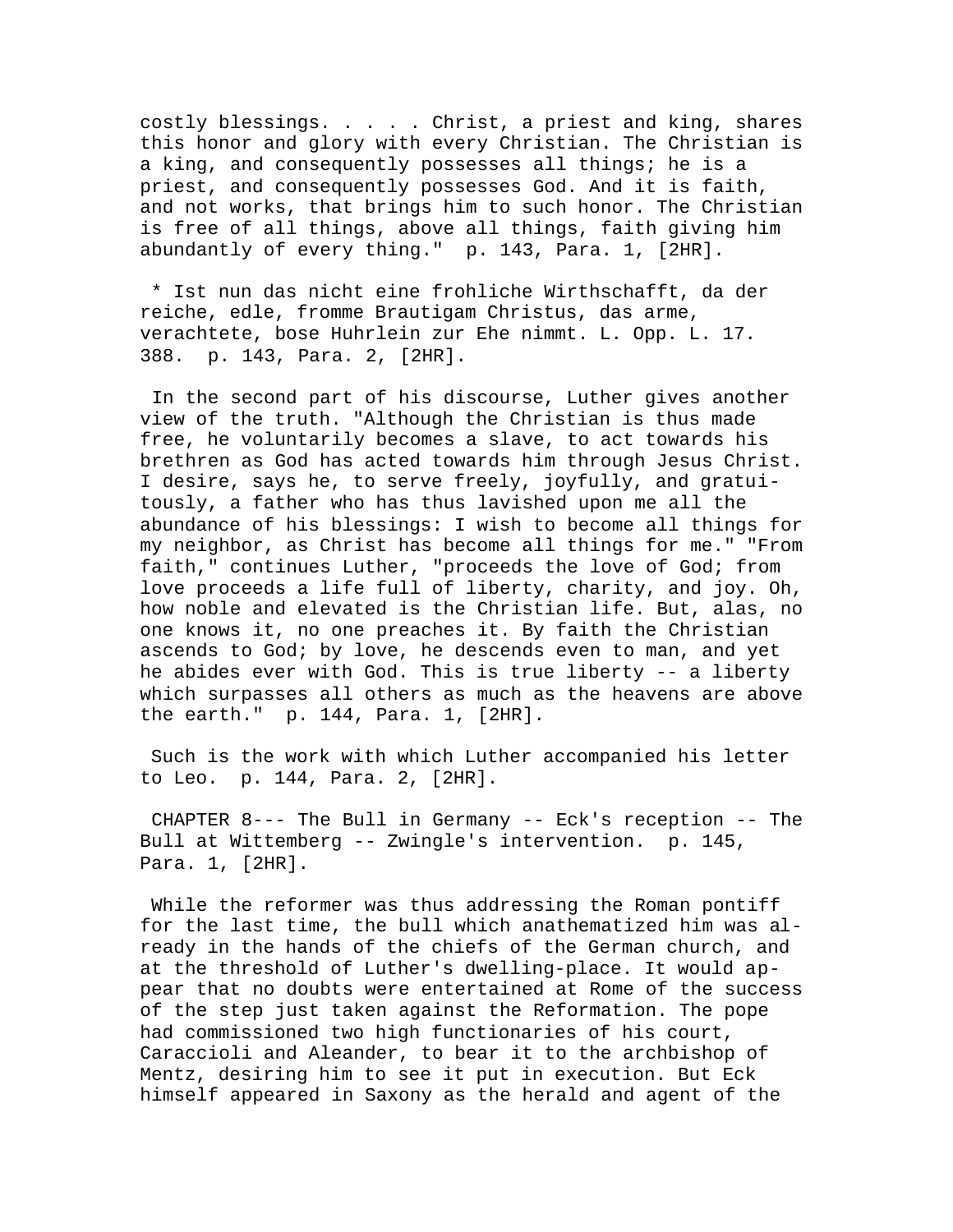great pontifical work. p. 145, Para. 2, [2HR].

 The choice had long been doubtful. "Eck," wrote an inhabitant of Rome about this time, "was peculiarly adapted for this mission by his impudence, his dissimulation, his lies, his flattery, and other vices, that are held in high esteem at Rome: but his fondness for drinking, a failing towards which the Italians entertain a great aversion, was rather against his election." \* The influence, however, of his patron Fugger, "the king of crowns," prevailed in the end. This bad habit was even metamorphosed into a virtue in the case of Dr. Eck. "He is just the man we want," said many of the Romans; "for these drunken Germans, what can be better than a drunken legate? \*\* Their temerity can only be checked by an equal degree of temerity." Further, it was whispered about that no man of sincerity and good sense would undertake such a mission; and that even could such a man be found, the magnitude of the danger would soon make him abandon the place. The idea of nominating Aleander as Dr. Eck's colleague seemed most excellent. "A worthy pair of ambassadors," said some; "both are admirably suited for this work, and perfectly matched in effrontery, impudence, and debauchery." \*\*\* p. 145, Para. 3, [2HR].

 \* Temeritate, audacia, mendaciis simulatione, adulatione, et caeteris vitiis curiae aptis egregie pollet. Verum sola obstabat ebrietas, Italis (ut nosti) perquam odiosa. Riederer, Nachrichten zum kirchen-geschichten, 1. 179. \*\* Nihil magis Germanos temulentos quam temulentum decere legatum. Riederer, Nachrichten zum kirchen-geschichten, Ibid. \*\*\* Egregium profecto oratorum par, et causae perquam conveniens, impudentiaque, temeritate, et vitae flagitiis simile. 1. 179. p. 145, Para. 4, [2HR].

 The doctor of Ingolstadt had felt more than any other man the force of Luther's attack; he had seen the danger, and stretched forth his hand to steady the tottering edifice of Rome. He was, in his own opinion, the Atlas destined to bear on his sturdy shoulders the ancient Roman world now threatening to fall to ruins. Proud of the success of his journey to Rome -- proud of the commission he had received from the sovereign pontiff -- proud of appearing in Germany with the new title of protonotary and pontifical nuncio, proud of the bull he held in his hands, and which contained the condemnation of his indomitable rival, his present mission was a more magnificent triumph than all the victories he had gained in Hungary, Bavaria, Lombardy, and Saxony,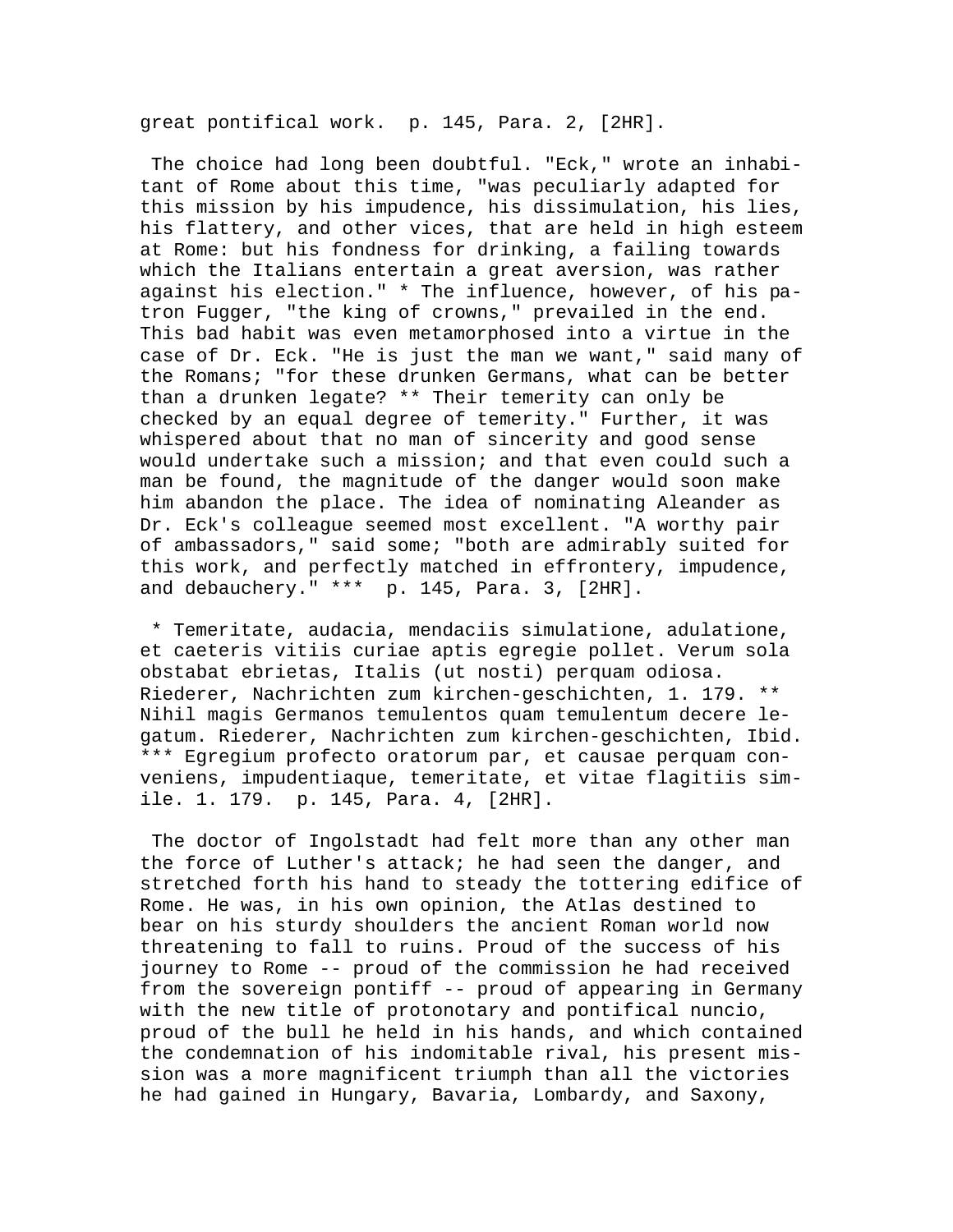and from which he had previously derived so much renown. But this pride was soon to be brought low. The pope, by confiding the publication of the bull to Eck, had committed a fault destined to destroy its effect. So great a distinction, accorded to a man not filling an elevated station in the church, offended all sensible men. The bishops, accustomed to receive the bulls direct from the Roman pontiff, were displeased that this should be published in their dioceses by a nuncio created for the occasion. The nation, that had laughed at the pretended conqueror at Leipsic at the moment of his flight to Italy, was astonished and indignant at seeing him recross the Alps, bearing the insignia of a papal nuncio, and furnished with power to crush her chosen men. Luther considered this judgment brought by his implacable opponent, as an act of personal revenge; this condemnation was, in his idea, says Pallavicini, the treacherous dagger of a mortal enemy, and not the lawful axe of a Roman lictor. \* This paper was no longer regarded as the bull of the supreme pontiff, but as the bull of Doctor Eck. Thus the edge was blunted and weakened beforehand by the very man who had prepared it. p. 146, Para. 1,  $[2HR]$ .

 \* Non tanquam a securi legitimi lictoris, sed e telo infensissimi hostis. Pallavicini, 1. 74. p. 146, Para. 2, [2HR].

 The chancellor of Ingolstadt had made all haste to Saxony. 'Twas there he had fought; 'twas there he wished to publish his victory. He succeeded in posting up the bull at Meissen, Merseburg, and Brandenburg, towards the end of September. But in the first of these cities it was stuck up in a place where no one could read it, and the bishops of the three sees did not press its publication. Even his great protector, duke George, forbade the council of Leipsic to make it generally known before receiving an order from the bishop of Merseburg; and this order did not come till the following year. "These difficulties are merely for form's sake," thought John Eck at first; for everything in other respects seemed to smile upon him. Duke George himself sent him a gilt cup filled with ducats. Even Miltitz, who had hastened to Leipsic at the news of his rival's presence, invited him to dinner. The two legates were boon companions, and Miltitz thought he could more effectually sound his rival over the bottle. "When he had drunk pretty freely, he began," says the pope's chamberlain, "to boast at a fine rate; he displayed his bull, and related how he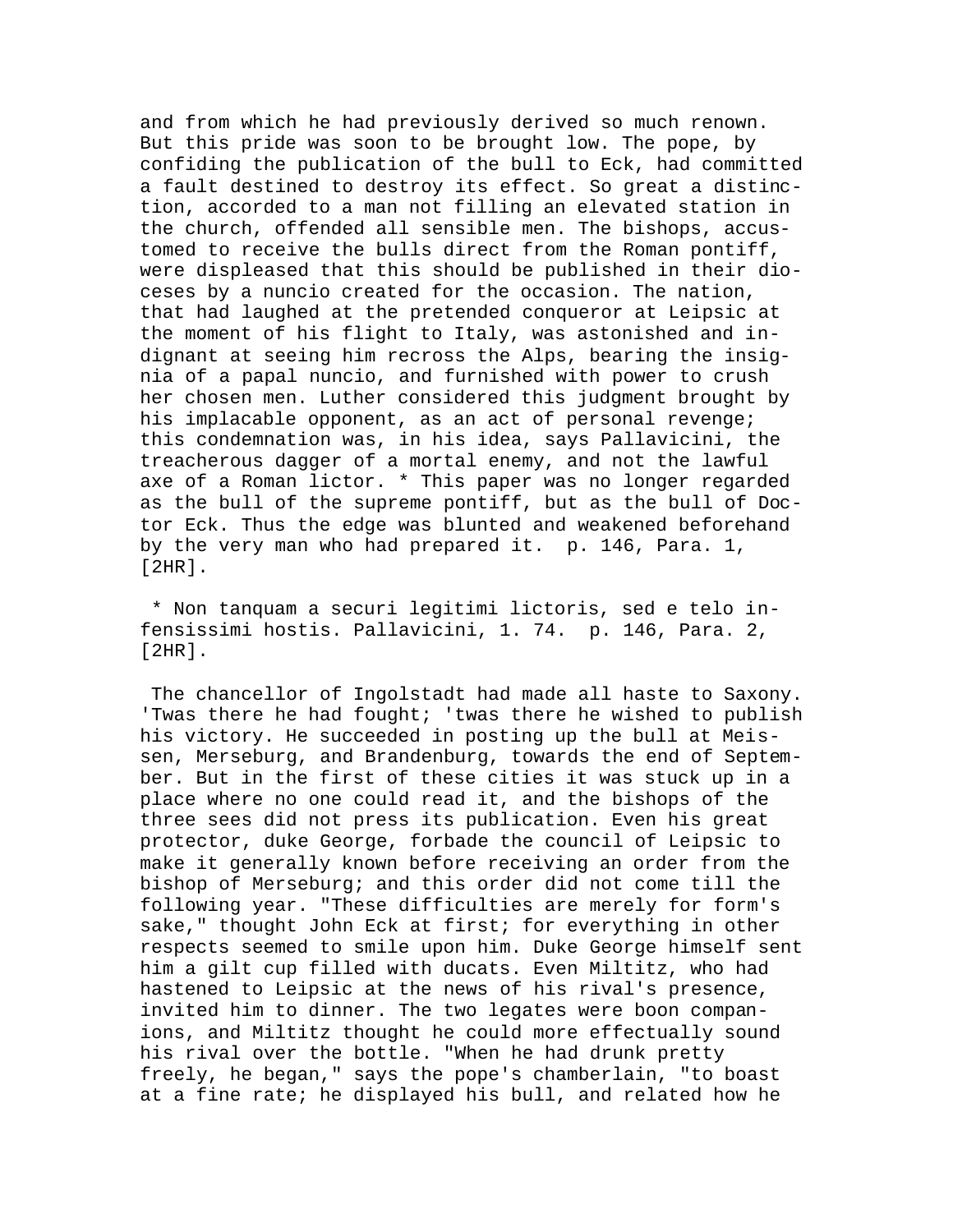intended bringing that scoundrel Martin to reason." \* But erelong the Ingolstadt doctor observed that the wind was changing. A great alteration had taken place in Leipsic during the past year. \*\* On St. Michael's day, some students posted up placards in ten different places, in which the new nuncio was sharply attacked. In alarm he fled to the cloister of St. Paul, in which Tetzel had already taken refuge, refused to see any one, and prevailed upon the rector to bring these youthful adversaries to account. But poor Eck gained little by this. The students wrote a ballad upon him, which they sung in the streets; Eck heard it from his retreat. Upon this he lost all his courage; the formidable champion trembled in every limb. Each day he received threatening letters. One hundred and fifty students arrived from Wittemberg, boldly exclaiming against the papal envoy. The wretched apostolical nuncio could hold out no longer. "I have no wish to see him killed," said Luther, "but I am desirous that his schemes should fail." \*\*\* Eck quitted his asylum by night, escaped secretly from Leipsic, and went and hid himself at Coburg. Miltitz, who relates this, boasted of it more than the reformer. This triumph was not of long duration; all the conciliatory plans of the chamberlain failed, and he came to a melancholy end. Miltitz, being intoxicated, fell into the Rhine at Mentz, and was drowned. p. 147, Para. 1, [2HR].

 \* Nachdem (writes Miltitz) er nun tapfer getrunken hatte, fieng er gleich an trefflich von seiner Ordre zu prahlen, etc. Seckend. p. 238. \*\* Longe aliam faciem et mentem Lipsiae eum invenire quam sperasset. L. Epp. 1. 492. \*\*\* Nollem eum occidi, quanquam optem ejus consilia irrita fieri. L. Epp. 1. 492. p. 147, Para. 2, [2HR].

 Gradually, however, Eck's courage revived. He repaired to Erfurth, whose theologians had given the Wittemberg doctor several proofs of their jealousy. He insisted that the bull should be published in this city; but the students seized the copies, tore them in pieces, and flung the fragments into the river, saying: "Since it is a bull," a bubble, "let it float." \* "Now," said Luther, when he was informed of this, "the pope's paper is a real bull," bubble. p. 148, Para. 1, [2HR].

 \* Epp. 1. 520. A studiosis discerpta et in aquam projecta, dicentibus. Bulla est, in aquam natet! Playing on the word bulla, which means a bubble, the seal appended to the bull. And hence the bull itself. p. 148, Para. 2, [2HR].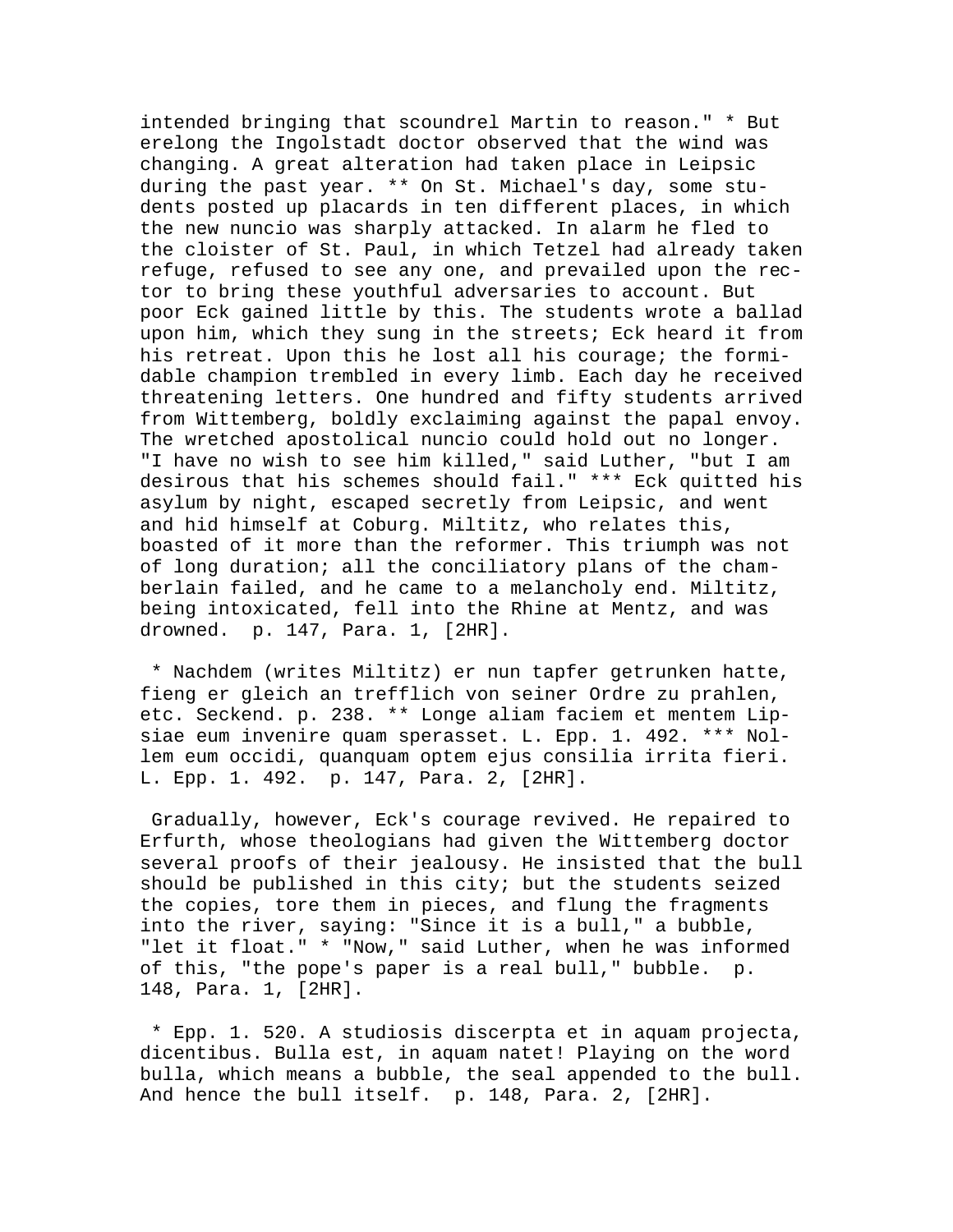Eck did not dare to appear at Wittemberg; he sent the bull to the rector, threatening to destroy the university if he did not conform to it. At the same time he wrote to duke John, Frederick's brother and co-regent: "Do not misconstrue my proceedings," said he; "for I am fighting on behalf of the faith, which costs me much care, toil, and money." \* p. 148, Para. 3, [2HR].

 \* Mit viel Muhe, Arbeit und Kosten. L. Opp. L. 17. 317. p. 148, Para. 4, [2HR].

 The bishop of Brandenburg could not, even had he so wished, act in Wittemberg in his quality of ordinary; for the university was protected by its privileges. Luther and Carlstadt, both condemned by the bull, were invited to be present at the deliberations that took place on its contents. The rector declared that as the bull was not accompanied by a letter from the pope, he would not publish it. The university already enjoyed in the surrounding countries a greater authority than the pontiff himself. Its declaration served as a model for the elector's government. Thus the spirit that was in Luther triumphed over the bull of Rome. p. 148, Para. 5, [2HR].

 While this affair was thus violently agitating the public mind in Germany, a solemn voice was heard in another country of Europe. One man, foreseeing the immense schism that the papal bull would cause in the church, stood forward to utter a serious warning and to defend the reformer. It was the same Swiss priest whom we have mentioned before, Ulrich Zwingle, who, without any relations of friendship with Luther, published a writing full of wisdom and dignity, the first of his numerous works. \* A brotherly affection seemed to attract him towards the reformer of Wittemberg. "The piety of the pontiff," said he, "calls upon him to sacrifice gladly all that he holds dearest, for the glory of Christ his king and the public peace of the church. Nothing is more injurious to his dignity than his defending it by bribery or by terror. Before even Luther's writings had been read, he was cried down among the people as a heretic, a schismatic, and as antichrist himself. No one had given him warning, no one had refuted him; he begged for a discussion, and they were content to condemn him. The bull that is now published against him displeases even those who honor the pope's grandeur; for throughout it betrays signs of the impotent hatred of a few monks, and not those becom-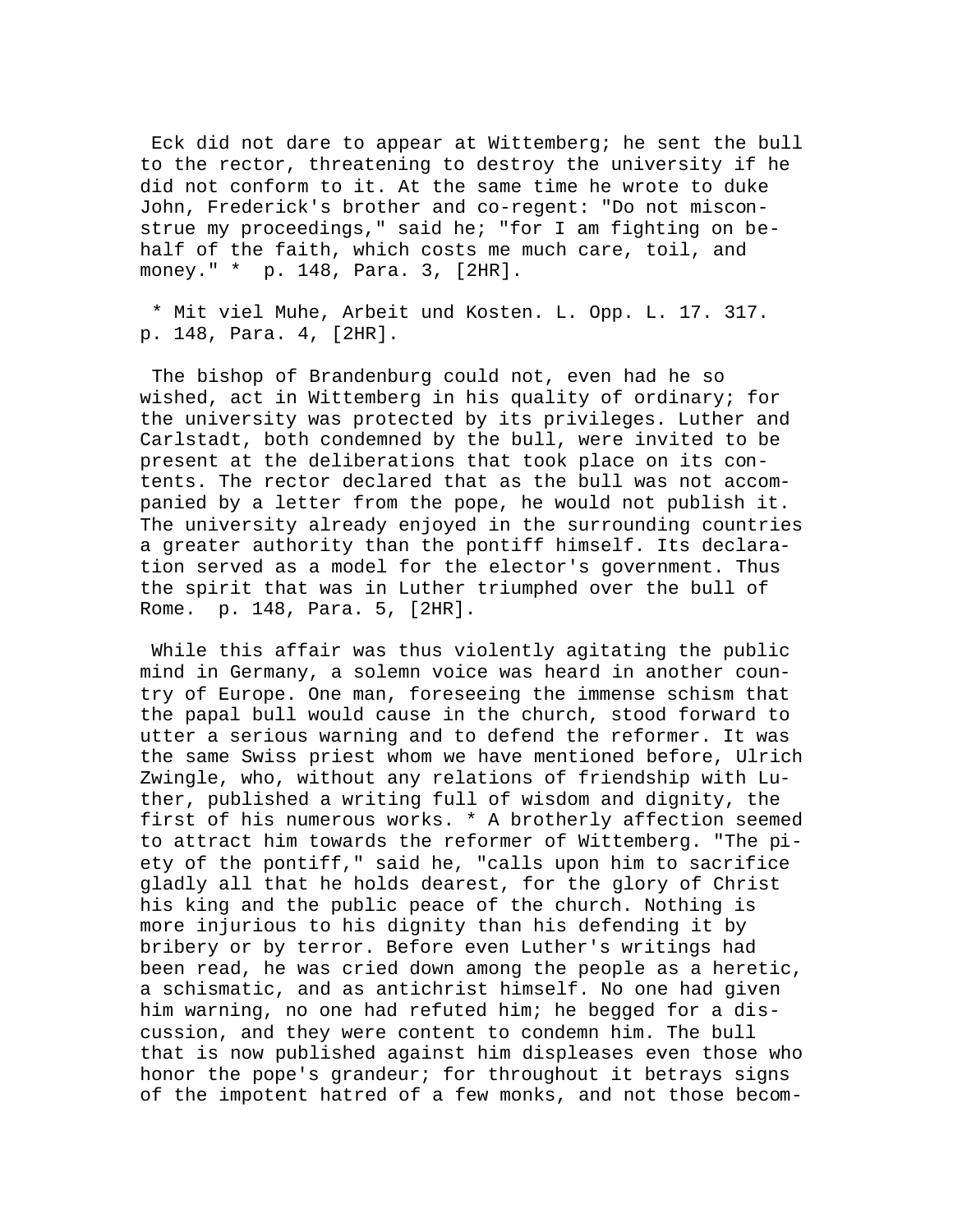ing the mildness of a pontiff, the vicar of a Saviour full of compassion. All men acknowledge that the true doctrine of the gospel of Jesus Christ has greatly degenerated, and that we need a striking public revival of laws and morality. \*\* Look to all men of learning and virtue; the greater their sincerity, the stronger is their attachment to the evangelical truth, and the less are they scandalized at Luther's writings. There is no one but confesses that these books have made him a better man, \*\*\* although perhaps they may contain passages that he does not approve of. Let men of pure doctrine and acknowledged probity be chosen; let those princes above all suspicion, the Emperor Charles, the King of England, and the King of Hungary, themselves appoint the arbitrators; let these men read Luther's writings, hear him personally, and let their decision be ratified. Nikesato he tou Christou paideia kai aletheia!" \*\*\*\* p. 149, Para. 1, [2HR].

 \* Consilium cujusdam ex animo cupientis esse consultum et pontificis dignitati, et Christianae religionis tranquillitati. - Zw. Opp. Cur. Schulero et Schulthessio, 3. 1-5. \*\* Multum degenerasse ab illa sincera Christi evangelica doctrina, adeo ut nemo non fateatur opus esse publica aliqua et insigni legum ac morum instauratione. Zw. Opp. 3. 3. \*\*\* Nemo non fatetur se ex illius libris factum esse meliorem. Ibid. 4. \*\*\*\* May the teaching and the truth of Christ prevail. p. 149, Para. 2, [2HR].

 This proposition emanating from the country of the Swiss led to no results. The great divorce must be accomplished; Christendom must be rent in twain; and even in its wounds will the remedy for all its ills be found. p. 150, Para. 1, [2HR].

 CHAPTER 9--- Luther's appeal to God -- His opinion of the bull -- A neutral family -- Luther on the bull -- Against the bull of antichrist -- The pope forbids faith -- Effects of the bull -- The burning pile of Louvain. p. 151, Para. 1, [2HR].

 In truth, what signified all this resistance of students, rectors, and priests? If the mighty hand of Charles unites with the pope's, will they not crush these scholars and grammarians? Who shall withstand the power of the pontiff of Christendom, and of the Emperor of the West? The bolt is discharged; Luther is cut off from the church; the gospel seems lost. At this solemn moment, the reformer does not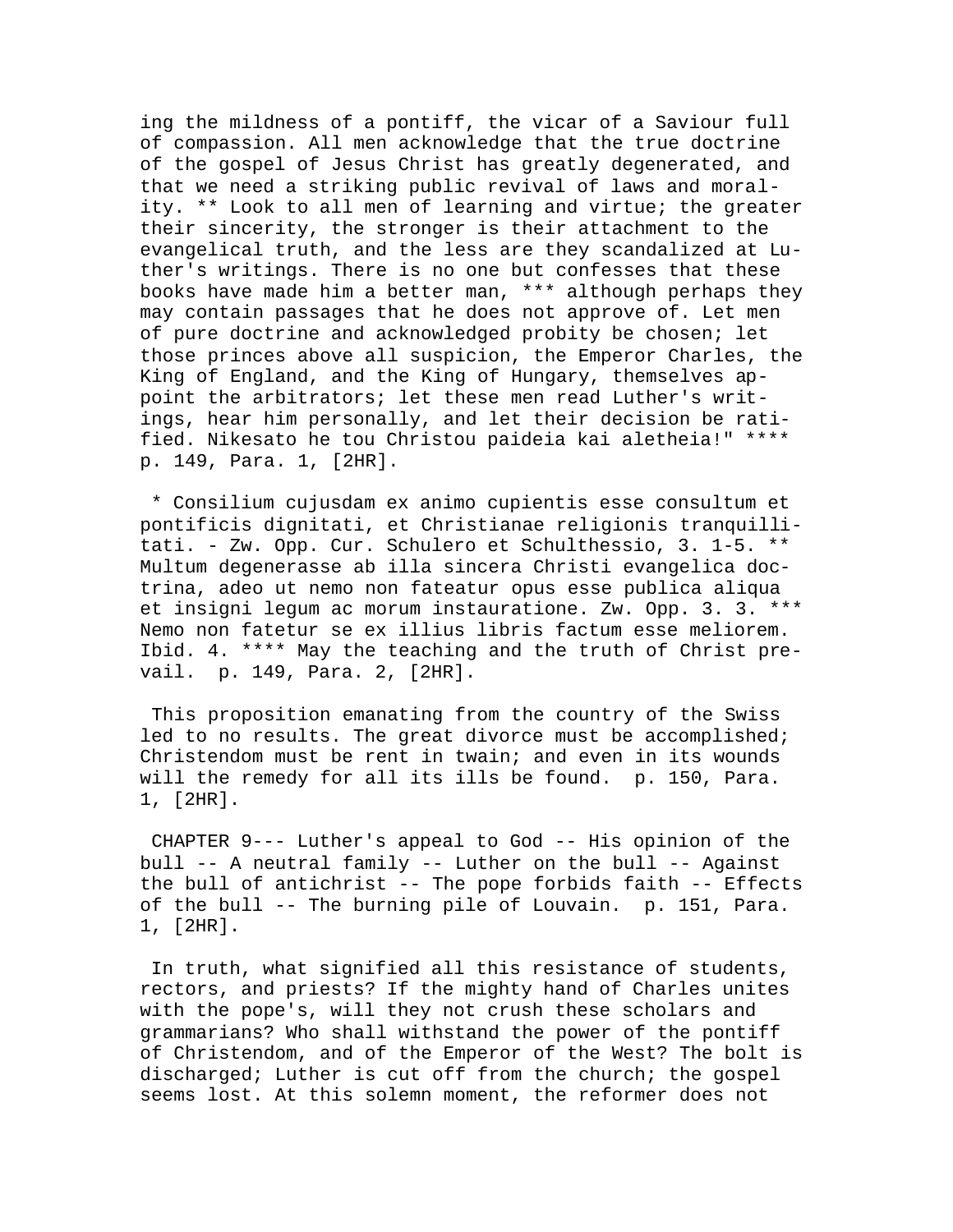conceal from himself the perils that surround him. He casts his looks to heaven. He prepares to receive, as from the hand of the Lord, the blow that seems destined to destroy him. His soul reposes at the foot of the throne of God. "What will happen?" said he. "I know not, and I care not to know, feeling sure that He who sitteth in heaven hath foreseen from all eternity the beginning, continuation, and end of all this affair. Wherever the blow may reach me, I fear not. The leaf of a tree does not fall to the ground without the will of our Father. How much less we ourselves. . . . . It is a little matter to die for the word, since this word, which was made flesh for us, died itself at first. We shall arise with it, if we die with it, and passing where it has gone before, we shall arrive where it has arrived, and abide with it through all eternity." \* p. 151, Para. 2,  $[2HR]$ .

 \* Parum est nos pro Verbo mori, cum ipsum incarnatum pro nobis prius mortuum sit. L. Epp. 1. 490. p. 151, Para. 3,  $[2HR]$ .

 Sometimes, however, Luther cannot restrain the contempt inspired by the manoeuvers of his enemies; we then find in him that mixture of sublimity and irony which characterizes him. "I know nothing of Eck," said he, "except that he has arrived with a long beard, a long bull, and a long purse; but I laugh at his bull." \* p. 151, Para. 4, [2HR].

 \* Venisse eum barbatum, bullatum, nummatum. Ridebo et ego bullam sive ampullam. L. Epp. 1. 488. p. 151, Para. 5, [2HR].

 On the 3d of October he was informed of the papal brief. "It is come at last, this Roman bull," said he. "I despise and attack it as impious, false, and in every respect worthy of Eck. It is Christ himself who is condemned therein. No reasons are given in it: I am cited to Rome, not to be heard, but that I may eat my words. I shall treat it as a forgery, although I believe it true. Oh, that Charles V would act like a man, and that for the love of Christ he would attack these wicked spirits. \* I rejoice in having to bear such ills for the best of causes. Already I feel greater liberty in my heart; for at last I know that the pope is antichrist, and that his throne is that of Satan himself." p. 152, Para. 1, [2HR].

\* Utinam Carolus vir esset, et pro Christo hos Satanas ag-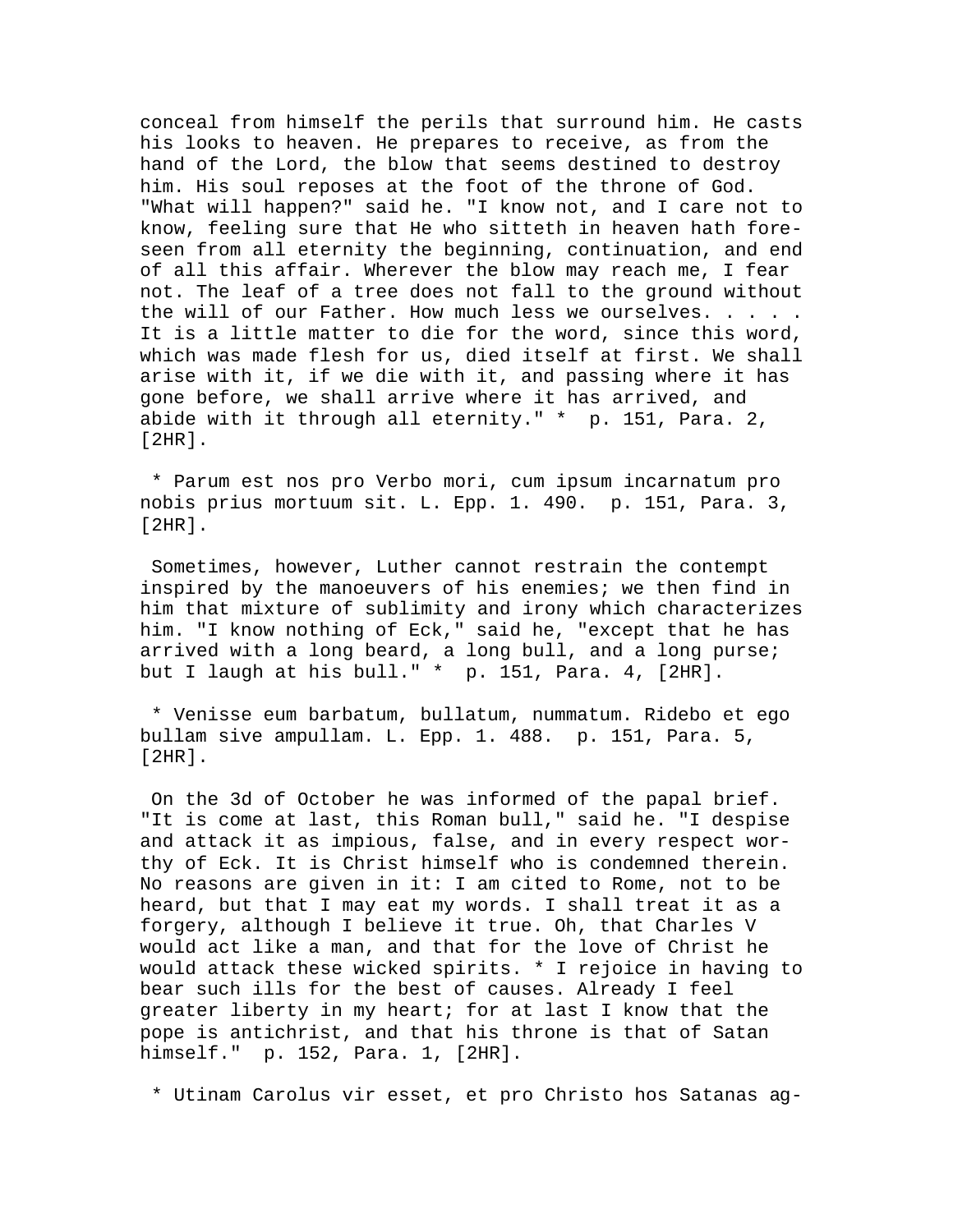grederetur. Ibid. 484. p. 152, Para. 2, [2HR].

 It was not in Saxony alone that the thunders of Rome had caused alarm. A tranquil family of Swabia, one that had remained neutral, found its peace suddenly disturbed. Bilibald Pirckheimer of Nuremberg, one of the most distinguished men of his day, early bereft of his beloved wife Crescentia, was attached by the closest ties of affection to his two young sisters, Charity, abbess of Saint Claire, and Clara, a nun in the same convent. These two pious young women served God in this seclusion, and divided their time between study, the care of the poor, and meditation on eternal life. Bilibald, a statesman, found some relaxation from his public cares in the correspondence he kept up with them. They were learned, read Latin, and studied the fathers; but there was nothing they loved so much as the holy Scriptures. They had never had any other instructor than their brother. Charity's letters bear the impress of a delicate and loving mind. Full of the tenderest affection for Bilibald, she feared the least danger on his account. Pirckheimer, to encourage this timid creature, composed a dialogue between Charitas and Veritas -- Charity and Truth -- in which Veritas strives to give confidence to Charitas. \* Nothing could have been more touching, or better adapted to console a tender and anxious heart. p. 152, Para. 3, [2HR].

\* Pirckheimeri Opp. Franckfort. p. 152, Para. 4, [2HR].

 What must have been Charity's alarm when she heard it rumored that Bilibald's name was posted up under the pope's bull on the gates of the cathedrals beside that of Luther. In fact, Eck, impelled by blind fury, had associated with Luther six of the most distinguished men in Germany, Carlstadt, Feldkirchen, Egranus, who cared little about it, Adelmann, Pirckheimer, and his friend Spengler, whom the public functions with which they were invested rendered particularly sensible to this indignity. Great was the agitation in the convent of St. Claire. How could they endure Bilibald's shame? Nothing is so painful to relatives as trials of this nature. The danger was truly urgent. In vain did the city of Nuremberg, the bishop of Bamberg, and even the dukes of Bavaria intercede in favor of Spengler and Pirckheimer; these noble-minded men were compelled to humble themselves before Dr. Eck, who made them feel all the importance of a Roman protonotary, and compelled them to write a letter to the pope, in which they declared that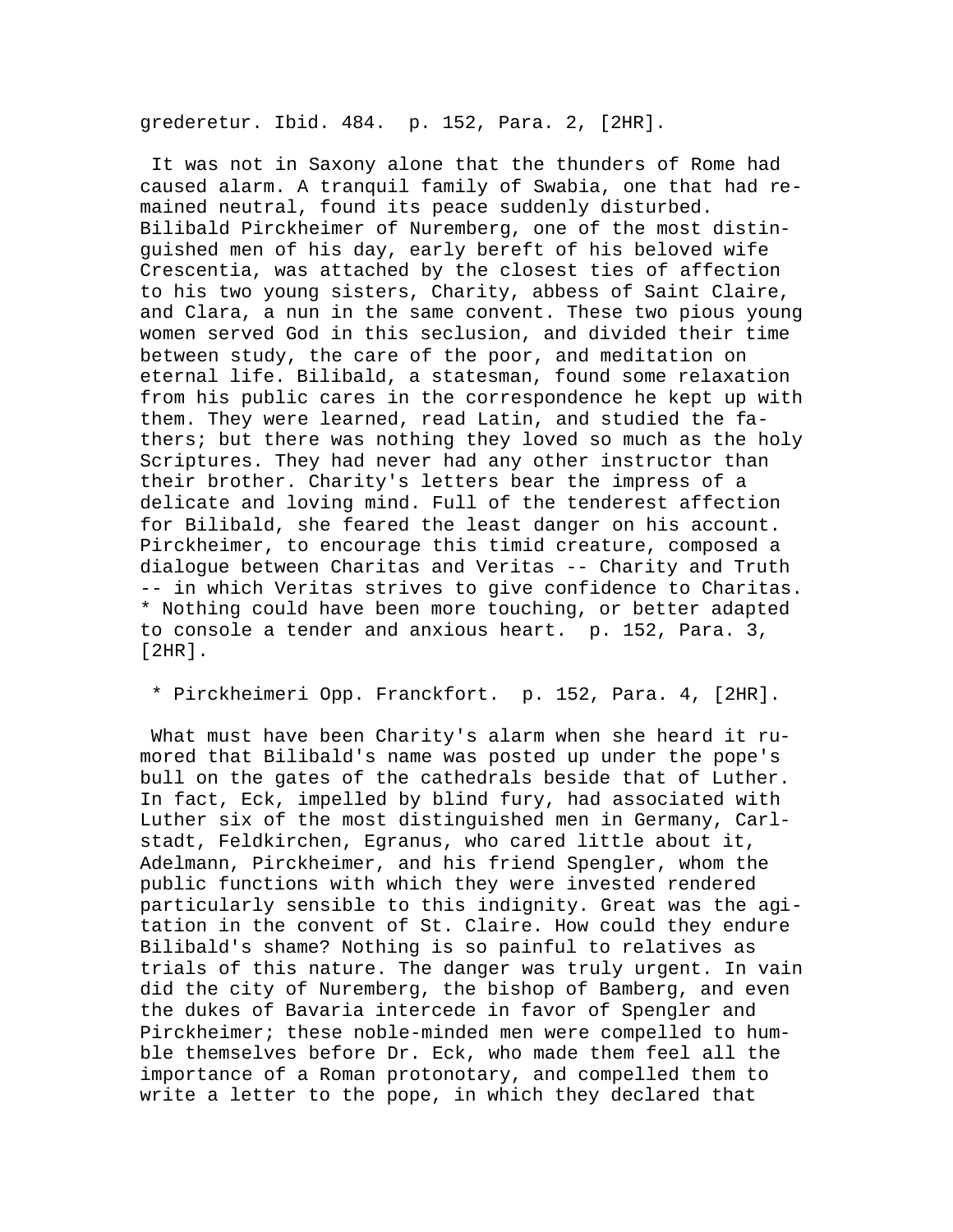they did not adhere to the doctrines of Luther, except so far as they were conformable with the Christian faith. At the same time Adelmann, with whom Eck had once disputed, as he rose from table, after a discussion on the great question then filling every mind, was forced to appear before the bishop of Augsburg, and clear himself upon oath from all participation in the Lutheran heresy. Yet vengeance and anger proved bad counsellors to Eck. The names of Bilibald and of his friends brought discredit on the bull. The character of these eminent men, and their numerous connections, served to increase the general irritation. p. 153, Para. 1, [2HR].

 Luther at first pretended to doubt the authenticity of the bull. "I hear," says he in the first of his writings on the subject, "that Eck has brought a new bull from Rome, which resembles him so much that it might be called Doctor Eck, so full is it of falsehood and error. He would have us believe that it is the pope's doing, while it is only a forgery." After having set forth the reasons for his doubts, Luther concludes by saying: "I must see with my own eyes the lead, the seal, the strings, the clause, the signature of the bull, in fact the whole of it, before I value all these clamors even at a straw." \* p. 153, Para. 2, [2HR].

 \* Oder nicht ein Haarbreit geben. L. Opp. L. 17. 323. p. 153, Para. 3, [2HR].

 But no one doubted, not even Luther himself, that it really emanated from the pope. Germany waited to see what the reformer would do. Would he stand firm? All eyes were fixed on Wittemberg. Luther did not keep his contemporaries long in suspense. He replied with a terrible discharge of artillery, publishing on the 4th of November 1520 his treatise Against the Bull of Antichrist. p. 154, Para. 1,  $[2HR]$ .

 "What errors, what deceptions," says he, "have crept among the poor people under the mantle of the church and of the pretended infallibility of the pope. How many souls have thus been lost, how much blood spilt, how many murders committed, how many kingdoms devastated! . . . . p. 154, Para. 2, [2HR].

 "I can pretty clearly distinguish," says he ironically, a little further on, "between skill and malice, and I set no high value on a malice so unskillful. To burn books is so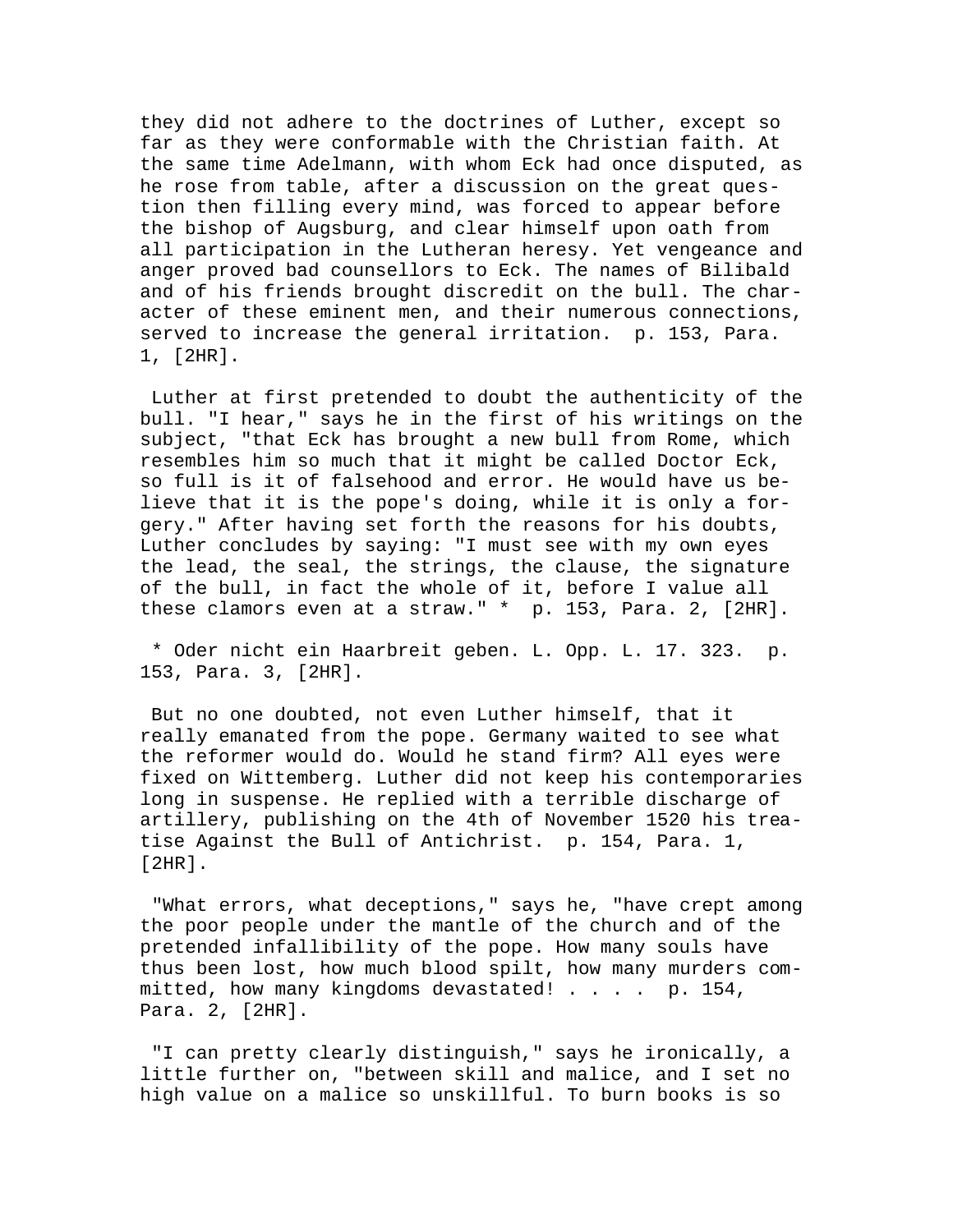easy a matter that even children can do it; much more, then, the holy father and his doctors. \* It would be well for them to show greater ability than that which is required to burn books. . . . . Besides, let them destroy my works, I desire nothing better; for all my wish has been to lead souls to the Bible, so that they might afterwards neglect my writings. \*\* Great God, if we had a knowledge of Scripture what need would there be of any books of mine? . . . . I am free, by the grace of God, and bulls neither console nor alarm me. My strength and my consolation are in a place where neither men nor devils can reach them." p. 154, Para. 3, [2HR].

 \* So ist Bucher verbrennen so leicht, dass es auch Kinder konnen, schweig denn der heilige Vater Pabst. L. Opp. L. 17. 324. \*\* In Biblien zu fuhren, dass man derselben Verstand erlangte, und denn meine Buchlein verschwinden Hess. Ibid. p. 154, Para. 4, [2HR].

 Luther's tenth proposition, condemned by the pope, was thus drawn up: "No man's sins are forgiven, unless he believes they are forgiven when the priest absolves him." By condemning this, the pope denied that faith was necessary in the sacrament. "They pretend," exclaims Luther, "that we must not believe our sins are forgiven when we receive absolution from the priest. And what then ought we to do?. . . . . Listen, Christians, to this news from Rome. Condemnation is pronounced against that article of faith which we profess when we say: 'I believe in the Holy Ghost, the holy Catholic church, the forgiveness of sins.' If I were certain that the pope had really issued this bull at Rome - and he had no doubt about it -- and that it was not invented by Eck, that prince of liars, I should like to proclaim to all Christians that they ought to consider the pope as the real antichrist spoken of in Scripture. And if he would not discontinue publicly to proscribe the faith of the church, then. . . . . let even the temporal sword resist him, rather than the Turk.  $\ldots$  . . For the Turk permits us to believe, but the pope forbids it." p. 155, Para. 1, [2HR].

 While Luther was speaking thus forcibly, his dangers were increasing. His enemies' plan was to expel him from Wittemberg. If Luther and Wittemberg can be separated, Luther and Wittemberg would be ruined. One blow would thus free Rome both from the heretical doctor and the heretical university. Duke George, the bishop of Merseburg, and the Leipsic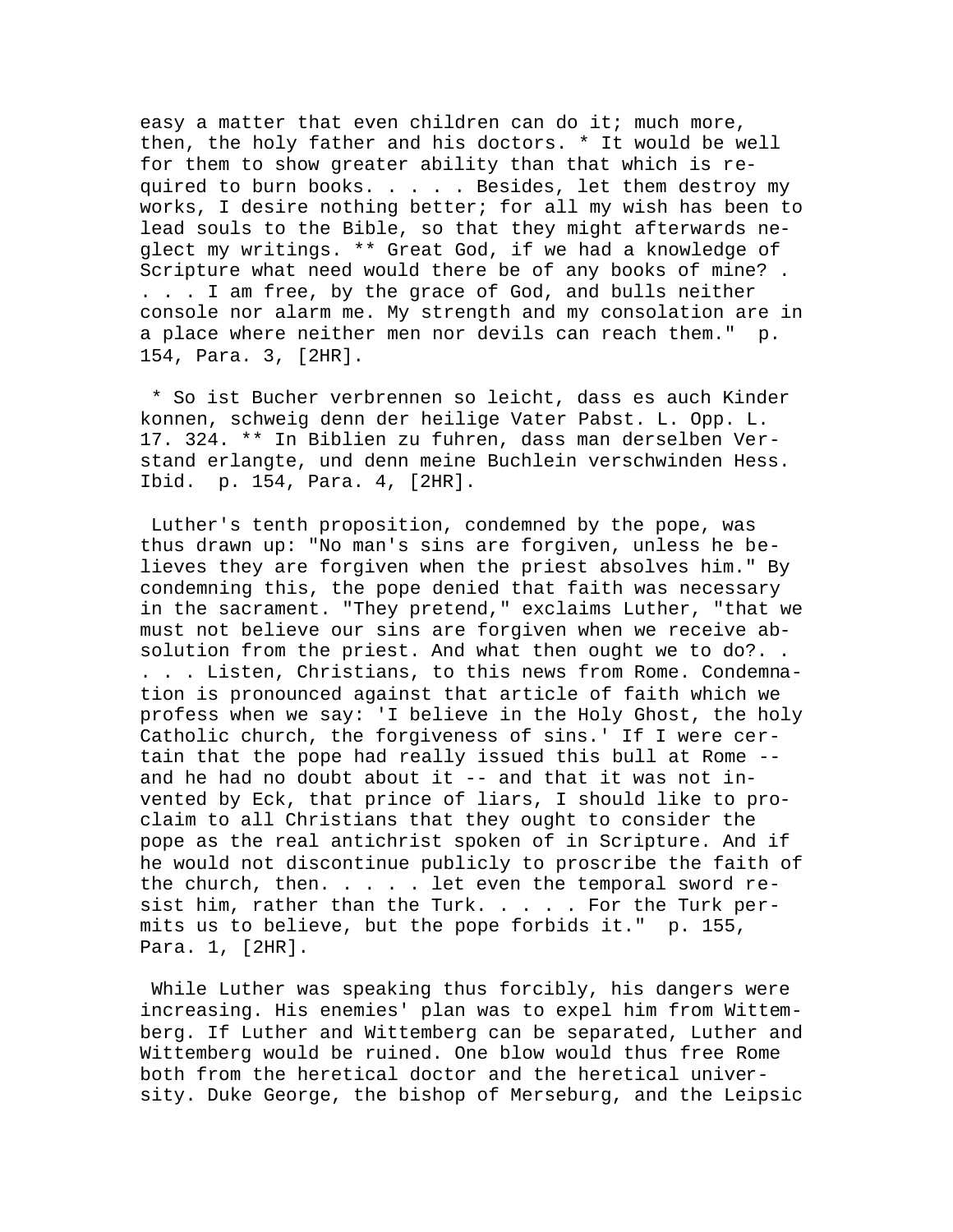theologians secretly applied themselves to the task. \* When Luther heard of it, he said: "I place the whole matter in God's hands." \*\* These intrigues were not entirely ineffectual: Adrian, Hebrew professor at Wittemberg, suddenly turned against the doctor. Great strength of faith was required to bear up against the blow inflicted by the court of Rome. There are some characters that will go along with the truth only to a certain point. Such was Adrian. Alarmed by this condemnation, he quitted Wittemberg, and repaired to Dr. Eck at Leipsic. p. 155, Para. 2, [2HR].

 \* Ut Wittemberga pellerer. L. Epp. 1. 519. \*\* Id quod in manum Dei refero. Ibid. 520. p. 155, Para. 3, [2HR].

 The bull was beginning to be carried into execution. The voice of the pontiff of Christendom was not powerless. For ages, fire and sword had taught submission to his decrees. The burning piles were erected at his voice. Everything seemed to announce that a terrible catastrophe would shortly put an end to the daring revolt of this Augustine monk. In October 1520 Luther's books were taken away from all the booksellers' shops in Ingolstadt and put under seal. The elector-archbishop of Mentz, moderate as he was, felt obliged to banish Ulrich of Hutten from his court, and to imprison his printer. The papal nuncios had besieged the youthful emperor: Charles declared that he would protect the old religion; \* and in some of his hereditary possessions scaffolds were erected on which the writings of the heretic were to be reduced to ashes. Princes of the church and councilors of state were present at these autos-da-fe. p. 156, Para. 1, [2HR].

 \* A ministris pontificiis mature praeoccupatus, declaravit se vello veterem fidem tutari. Pallavicini, 1. 80. p. 156, Para. 2, [2HR].

 Eck behaved with insolence, in every quarter threatening the great and the learned, and "filling every thing with his smoke," as Erasmus says. \* "The pope," said Eck, "who has overthrown so many counts and dukes, will know how to bring these wretched grammarians to their senses. \*\* We must tell the Emperor Charles himself: You are but a cobbler." \*\*\* And his colleague Aleander, frowning like a schoolmaster who threatens his pupils with the rod, \*\*\*\* said to Erasmus: "We shall know how to get at this duke Frederick, and teach him reason." Aleander was quite elated with his success. To hear the haughty nuncio talk, one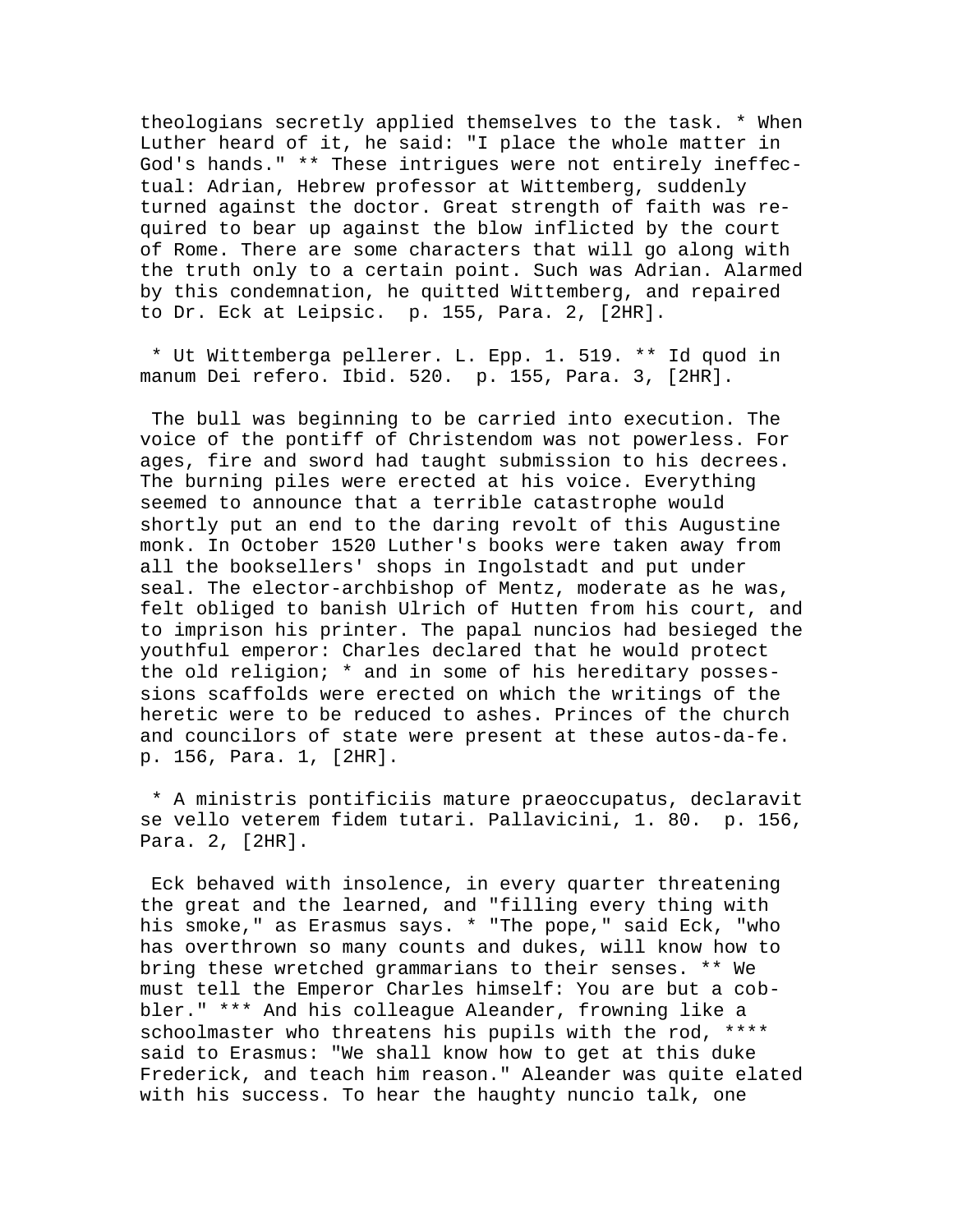would have thought that the fire which consumed Luther's books at Mentz was "the beginning of the end." These flames -- said they one to another at Rome -- will spread terror far and wide. It was so with many timid and superstitious minds; but even in the hereditary states of Charles, the only places in which they dared carry out the bull, the people, and sometimes the nobles, often replied to these pontifical demonstrations by ridicule or by expressions of indignation. "Luther," said the doctors of Louvain, when they appeared before Margaret, governor of the Netherlands, "Luther is overturning the Christian faith." "Who is Luther?" asked the princess. "An ignorant monk." "Well, then," replied she, "do you who are so wise and so numerous write against him. The world will rather believe many wise men than an isolated and unlearned man." The Louvain doctors preferred an easier method. They erected a vast pile at their own expense. A great multitude thronged the place of execution. Students and citizens might be seen hastily traversing the crowd, bearing large volumes under their arms, which they threw into the flames. Their zeal edified both monks and doctors; but the trick was afterwards discovered -- it was the Sermones Discipuli, Tartaretus, and other scholastic and papistical works, they had been throwing into the fire, instead of Luther's writings. \*\*\*\*\* p. 156, Para. 3, [2HR].

 \* Omnia suis fumis complens. Hardt. Hist. Lit. Ref. 1. 169. \*\* Tres pediculosos grammatistas. Ibid. \*\*\* Pontifex potest dicere Caesari Carolo. Tu es cerdo. Ibid. \*\*\*\* Eo vultu quo solent tetrici literatores pueris minari virgas. Ibid. \*\*\*\*\* Seckend. p. 289. p. 156, Para. 4, [2HR].

 The Count of Nassau, viceroy of Holland replied to the Dominicans who solicited permission to burn the doctor's books: "Go and preach the gospel with as much purity as Luther does, and you will have to complain of nobody." As the conversation turned upon the reformer at a banquet when the leading princes of the empire were present, the Lord of Ravenstein said aloud: "In the space of four centuries, a single Christian has ventured to raise his head, and him the pope wishes to put to death." \* p. 157, Para. 1, [2HR].

 \* Es ist in vierhundert Jahren ein christlicher Mann aufgestanden, den will der Pabst todt haben. Ibid. p. 288. p. 157, Para. 2, [2HR].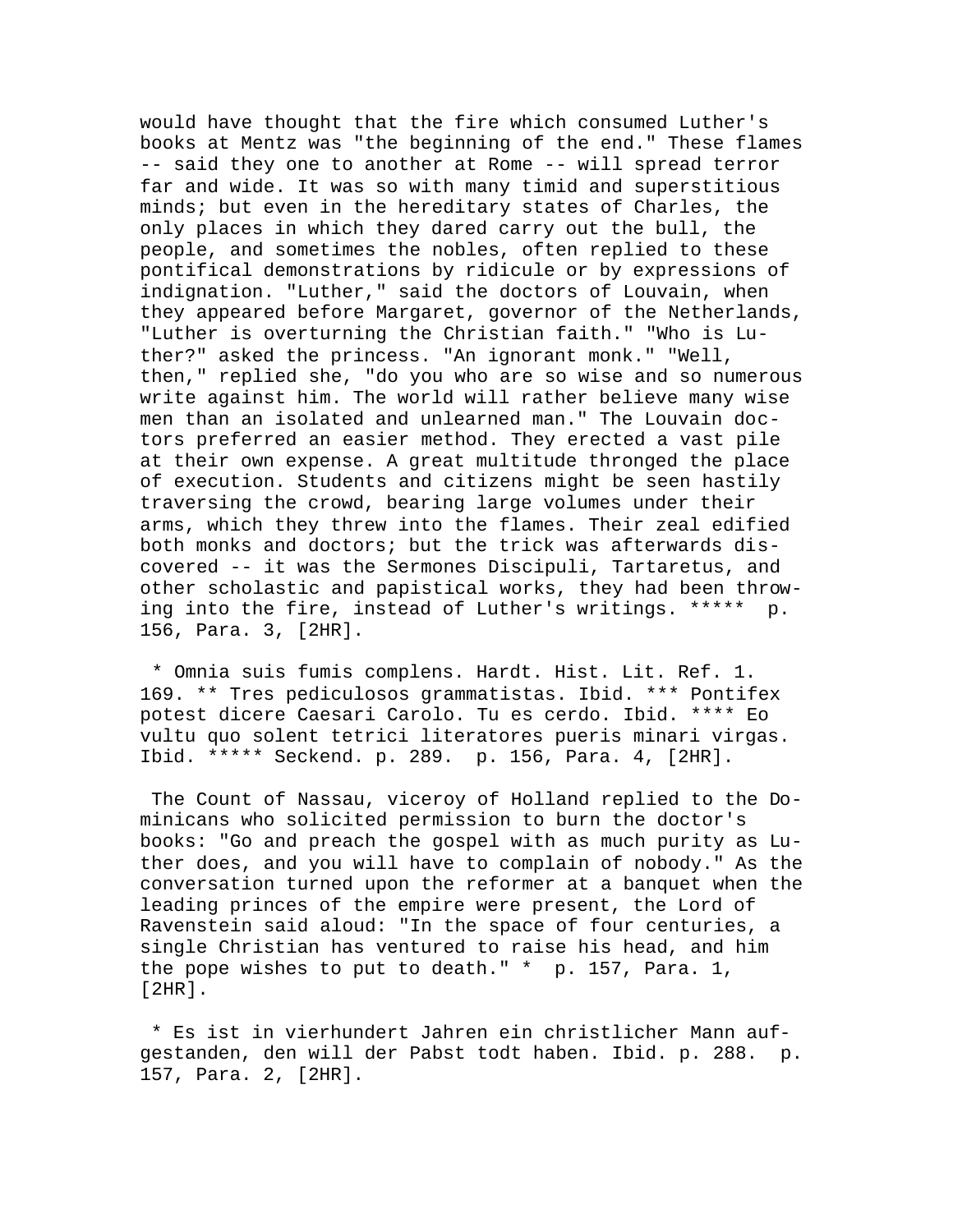Luther, sensible of the strength of his cause, remained tranquil in the midst of the tumult the bull had created. \* "If you did not press me so earnestly," said he to Spalatin, "I should keep silence, well knowing that the work must be accomplished by the counsel and power of God." \*\* The timid man was for speaking out, the strong desired to remain silent. Luther discerned a power that escaped the eyes of his friend. "Be of good cheer," continues the reformer. "It is Christ who has begun these things, and it is He that will accomplish them, whether I be banished or put to death. Jesus Christ is here present, and He who is within us is greater than he who is in the world." \*\*\* p. 157, Para. 3, [2HR].

 \* In bullosis illis tumultibus. L. Epp. 1. 519. \*\* Rem totam Deo committerem. Ibid. 521. \*\*\* Christus ista coepit, ipse perficiet, etiam me sive extincto, sive fugato. Ibid. 526. p. 157, Para. 4, [2HR].

 CHAPTER 10--- Decisive step of the reformer -- Luther's appeal to a general council -- Close combat -- The Bull burnt by Luther -- Meaning of this daring act -- Luther in the academy -- Luther against the pope -- New work by Melancthon -- How Luther encourages his friends -- Progress of the struggle -- Melancthon's opinions on the weak-hearted - - Luther's treatise on the Bible -- Doctrine of grace -- Luther's recantation. p. 159, Para. 1, [2HR].

 Duty obliged Luther to speak, that the truth might be manifested to the world. Rome has struck the blow: he will show how he has received it. The pope has put him under the ban of the church; he will put the pope under the ban of Christendom. Hitherto the pontiff's commands have been allpowerful; he will oppose sentence to sentence, and the world shall know which has the greater strength. "I desire," said he, "to set my conscience at rest, by disclosing to all men the danger that threatens them;" \* and at the same time he prepared to make a fresh appeal to a general council. An appeal from the pope to a council was a crime. It is therefore by a new attack on the pontifical power that Luther presumes to justify those by which it had been preceded. p. 159, Para. 2, [2HR].

 \* Ut meam conscientiam redimam. L. Epp. 1. 522. p. 159, Para. 3, [2HR].

On the 17th of November, a notary and five witnesses,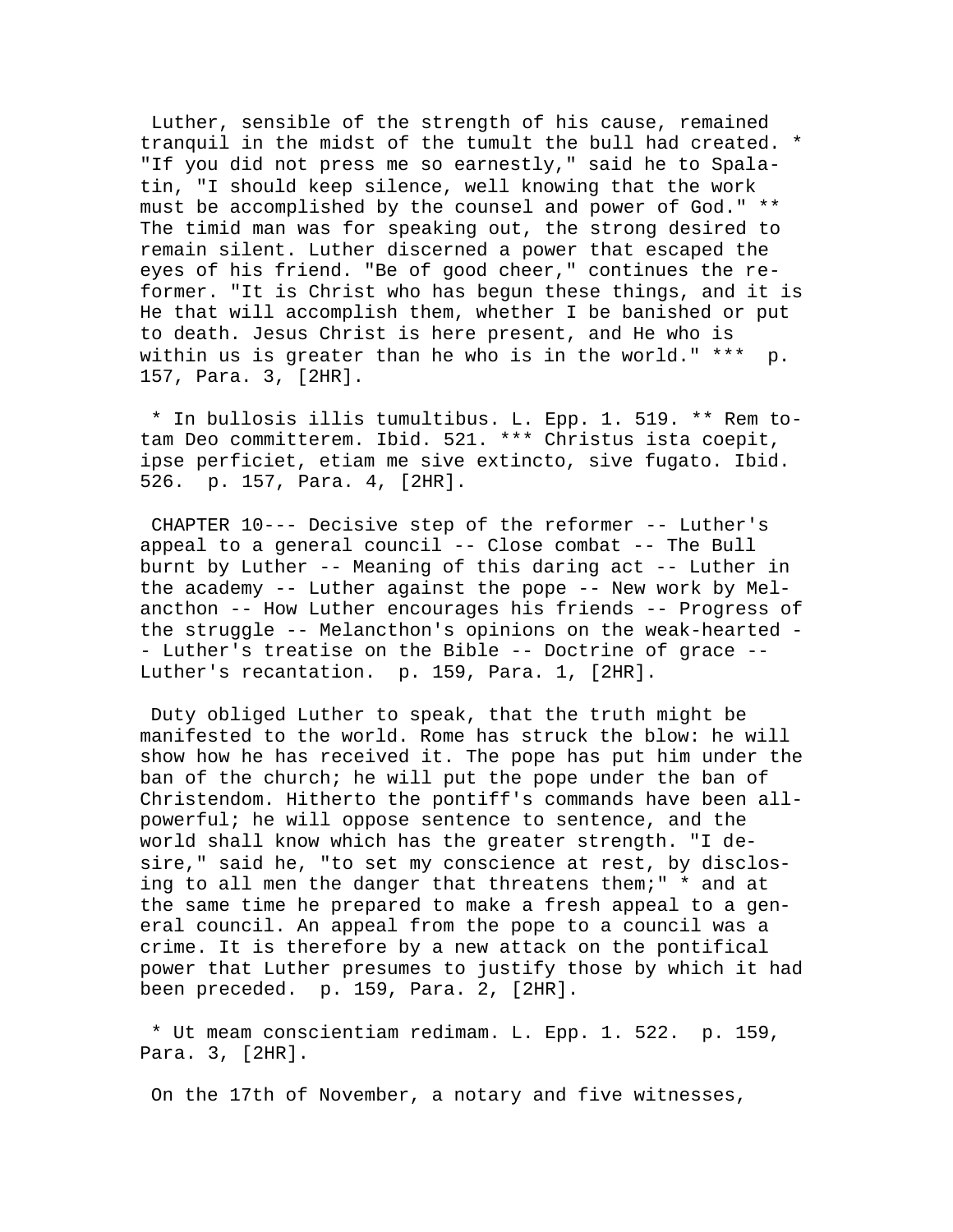among whom was Cruciger, met at ten o'clock in the morning in one of the halls of the Augustine convent where Luther resided. There, the public officer -- Sarctor of Eisleben - - immediately proceeding to draw up the minute of his protest, the reformer in presence of these witnesses said with a solemn tone of voice: p. 159, Para. 4, [2HR].

 "Considering that a general council of the Christian church is above the pope, especially in matters of faith; p. 159, Para. 5, [2HR].

 "Considering that the power of the pope is not above but inferior to Scripture; and that he has no right to slaughter the sheep of Christ's flock, and throw them into the jaws of the wolf;  $p. 159$ , Para. 6,  $[2HR]$ .

 "I, Martin Luther, an Augustine friar, doctor of the holy Scriptures at Wittemberg, appeal by these presents, in behalf of myself and of those who are or who shall be with me, from the most holy pope Leo to a future general and Christian council. p. 160, Para. 1, [2HR].

 "I appeal from the said pope, first, as an unjust, rash, and tyrannical judge, who condemns me without a hearing, and without giving any reasons for his judgment; secondly, as a heretic and an apostate, misled, hardened, and condemned by the holy Scriptures, who commands me to deny that Christian faith is necessary in the use of the sacraments; \* thirdly, as an enemy, an antichrist, an adversary, an oppressor of holy Scripture, \*\* who dares set his own words in opposition to the word of God; fourthly, as a despiser, a calumniator, a blasphemer of the holy Christian church, and of a free council, who maintains that a council is nothing of itself. p. 160, Para. 2, [2HR].

 \* Ab erroneo, indurato, per Scripturas sanctas damnato, haeretico et apostata. L. Opp. Lat. 2. 50. See also L. Opp. L. 17. 332. There are some paragraphs in the German that are not in the Latin text. \*\* Oppressore totius Sacrae Scripturae. Ibid. p. 160, Para. 3, [2HR].

 "For this reason, with all humility, I entreat the most serene, most illustrious, excellent, generous, noble, strong, wise, and prudent lords, namely, Charles emperor of Rome, the electors, princes, counts, barons, knights, gentlemen, councilors, cities and communities of the whole German nation, to adhere to my protest, and to resist with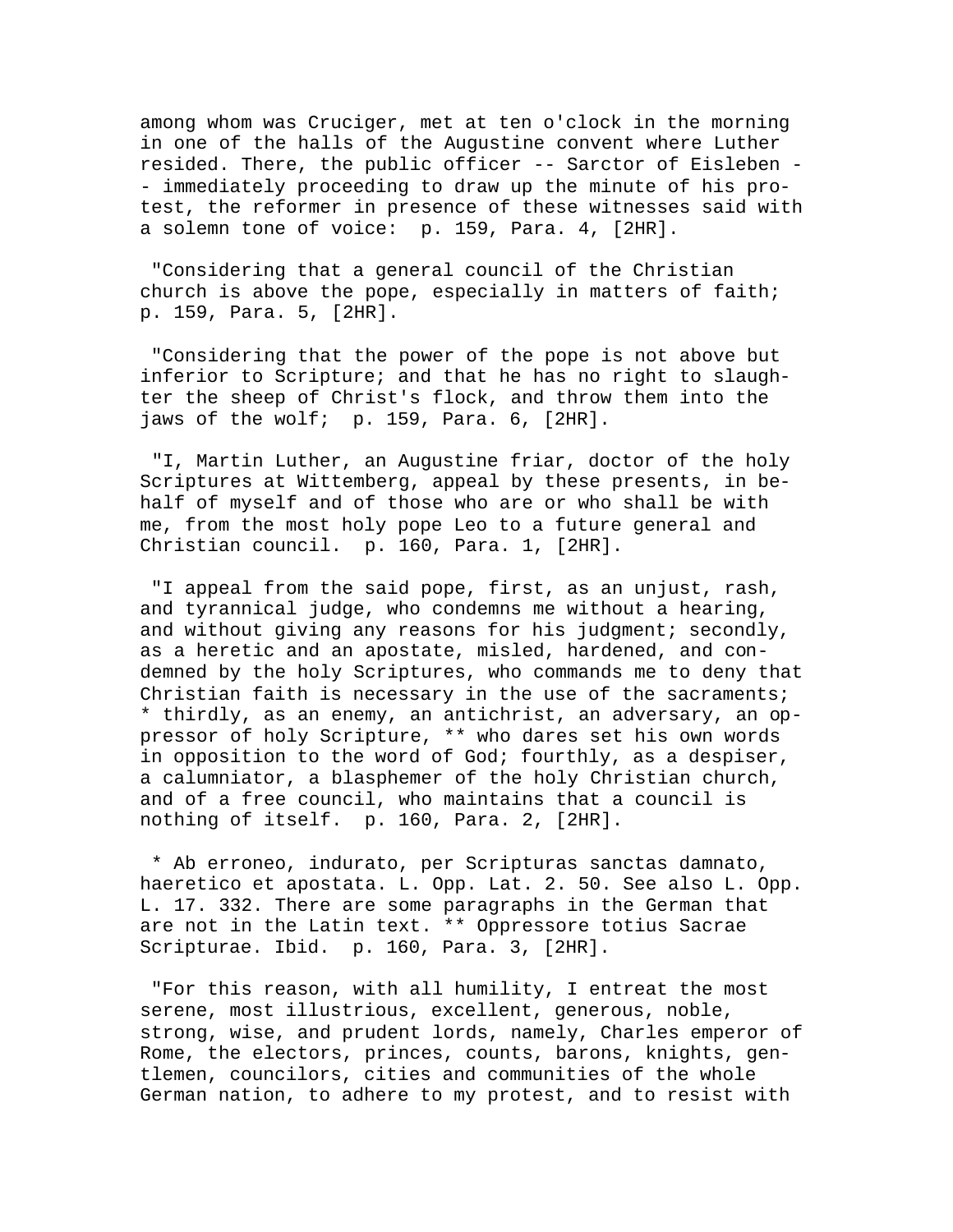me the antichristian conduct of the pope, for the glory of God, the defense of the church and of the Christian doctrine, and for the maintenance of the free councils of Christendom; and Christ, our Lord, will reward them bountifully by his everlasting grace. But if there be any who scorn my prayer, and continue to obey that impious man the pope, rather than God, \* I reject by these presents all responsibility, having faithfully warned their consciences, and I abandon them to the supreme judgment of God, with the pope and his adherents." p. 160, Para. 4, [2HR].

 \* Et papae, impio homini, plus quam Deo obediant. Ibid. p. 160, Para. 5, [2HR].

 Such is Luther's bill of divorce; such is his reply to the pontiff's bull. A great seriousness pervades the whole of this declaration. The charges he brings against the pope are of the gravest description, and it is not heedlessly that he makes them. This protest was circulated through Germany, and sent to most of the courts of Christendom. p. 160, Para. 6, [2HR].

 Luther had, however, a still more daring step in reserve, although this which he had just taken appeared the extreme of audacity. He would in no respect be behindhand with Rome. The monk of Wittemberg will do all that the sovereign pontiff dares do. He gives judgment for judgment; he raises pile for pile. The son of the Medici and the son of the miner of Mansfeldt have gone down into the lists; and in this desperate struggle, which shakes the world, one does not strike a blow which the other does not return. On the 10th of December, a placard was posted on the walls of the university of Wittemberg, inviting the professors and students to be present at nine o'clock in the morning, at the Eastern Gate, near the holy cross. A great number of doctors and students assembled, and Luther, walking at their head, conducted the procession to the appointed place. How many burning piles has Rome erected during the course of ages! Luther resolves to make a better application of the great Roman principle. It is only a few old papers that are about to be destroyed; and fire, thinks he, is intended for that purpose. A scaffold had been prepared. One of the oldest masters of arts set fire to it. As the flames rose high into the air, the formidable Augustine, wearing his frock, approached the pile, carrying the Canon Law, the Decretals, the Clementines, the papal Extravagants, some writings by Eck and Emser, and the pope's bull. The Decretals having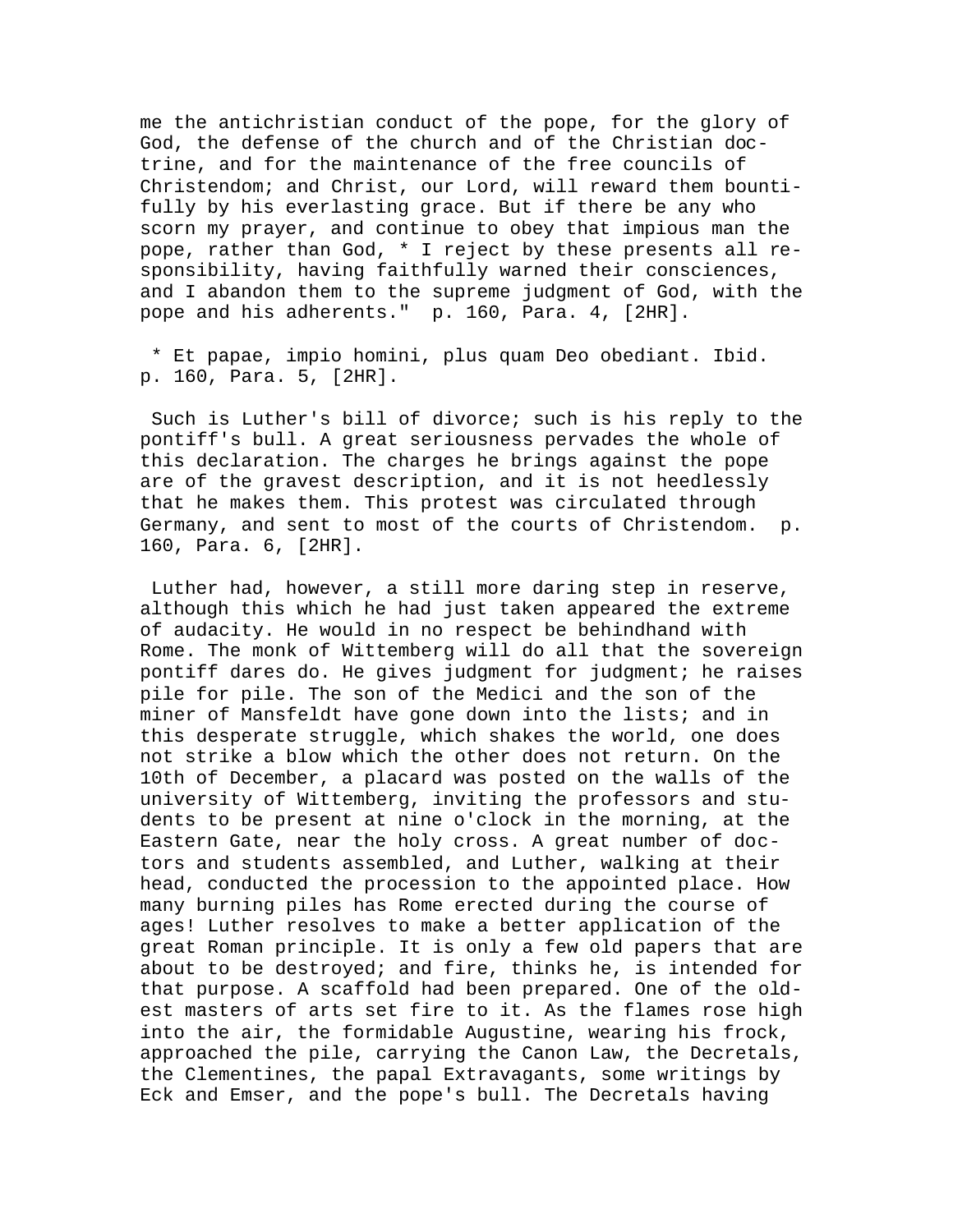been first consumed, Luther held up the bull, and said: "Since thou hast vexed the holy One of the Lord, may everlasting fire vex and consume thee." He then flung it into the flames. Never had war been declared with greater energy and resolution. After this Luther calmly returned to the city, and the crowd of doctors, professors, and students, testifying their approval by loud cheers, re-entered Wittemberg with him. "The Decretals," said Luther, "resemble a body whose face is meek as a young maiden's, whose limbs are full of violence like those of a lion, and whose tail is filled with wiles like a serpent. Among all the laws of the popes, there is not one word that teaches us who is Jesus Christ." \* "My enemies," said he on another occasion, "have been able, by burning my books, to injure the cause of truth in the minds of the common people, and destroy their souls; for this reason, I consumed their books in return. A serious struggle has just begun. Hitherto I have been only playing with the pope. I began this work in God's name; it will be ended without me and by His might. If they dare burn my book, in which more of the gospel is to be found -- I speak without boasting -- than in all the books of the pope, I can with much greater reason burn their, in which no good can be discovered." p. 161, Para. 1, [2HR].

\* L. Opp. W. 22. 1493-1496. p. 161, Para. 2, [2HR].

 If Luther had commenced the Reformation in this manner, such a step would undoubtedly have entailed the most deplorable results. Fanaticism might have been aroused by it, and the church thrown into a course of violence and disorder. But the reformer had preluded his work by seriously explaining the lessons of Scripture. The foundations had been wisely laid. Now, a powerful blow, such as he had just given, might not only be without inconvenience, but even accelerate the moment in which Christendom would throw off its bonds. p. 162, Para. 1, [2HR].

 Luther thus solemnly declared that he separated from the pope and his church. This might appear necessary to him after his letter to Leo X. He accepted the excommunication that Rome had pronounced. He showed the Christian world that there was now war unto death between him and the pope. He burnt his ships upon the beach, thus imposing on himself the necessity of advancing and of combating. p. 162, Para. 2, [2HR].

Luther had re-entered Wittemberg. On the morrow, the lec-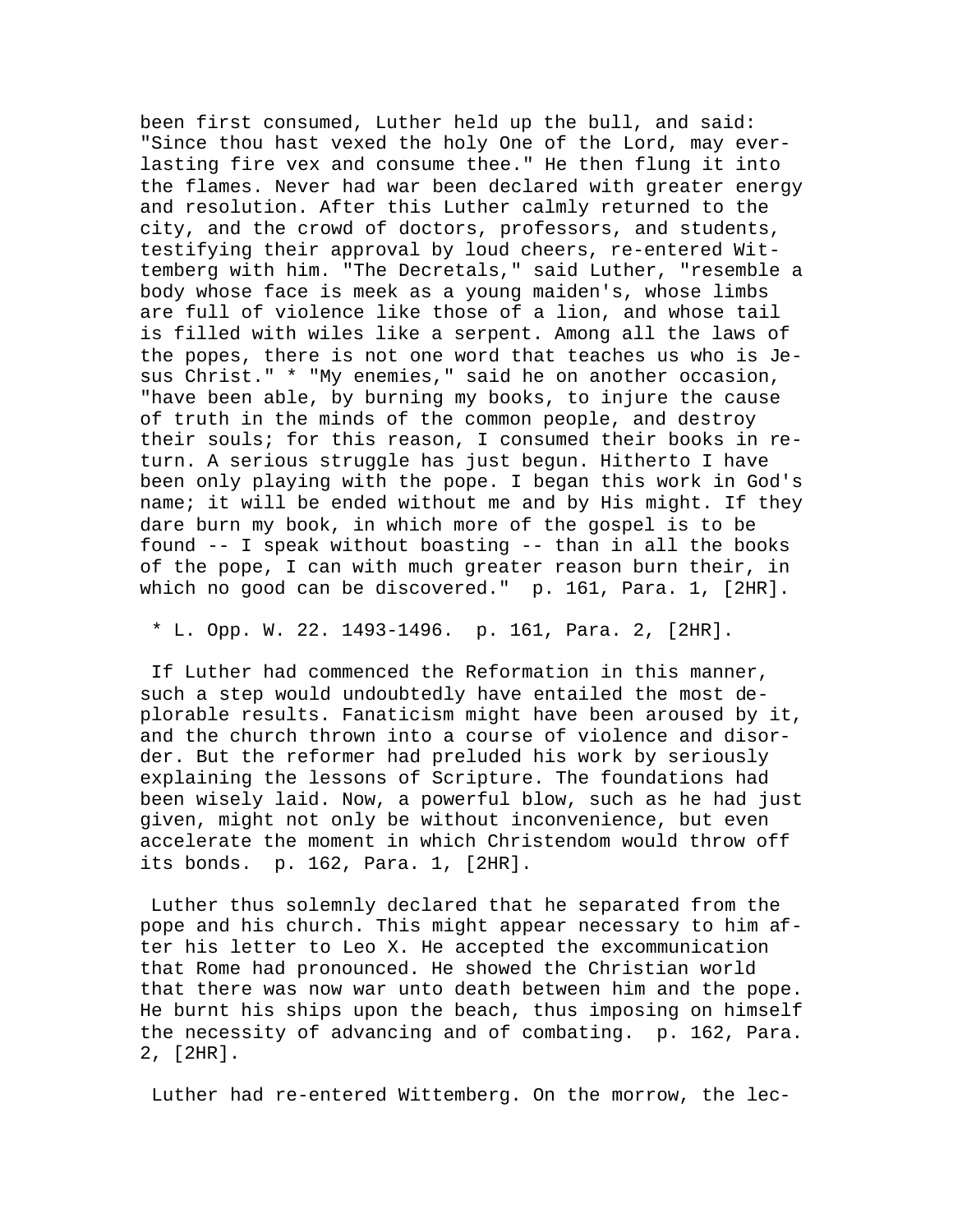ture-room was more crowded than usual. All minds were in a state of excitement; a solemn feeling pervaded the assembly; they waited expecting an address from the doctor. He lectured on the Psalms -- a course that he had commenced in the month of March in the preceding year. Having finished his explanations, he remained silent a few minutes, and then continued energetically: "Be on your guard against the laws and statutes of the pope. I have burnt his Decretals, but this is merely child's play. It is time, and more than time, that the pope were burnt; that is  $-$  explaining himself immediately -- the see of Rome, with all its doctrines and abominations." Then assuming a more solemn tone, he added: "If you do not contend with your whole heart against the impious government of the pope, you cannot be saved. Whoever takes delight in the religion and worship of popery, will be eternally lost in the world to come." \* p. 162, Para. 3, [2HR].

 \* Muss ewig in jenem Leben verlohren seyn. L. Opp. L. 17. 333. p. 162, Para. 4, [2HR].

 "If you reject it," continued he, "you must expect to incur every kind of danger, and even to lose your lives. But it is far better to be exposed to such perils in this world than to keep silence, so long as I live, I will denounce to my brethren the sore and the plague of Babylon, for fear that many who are with us should fall back like the rest into the bottomless pit." p. 163, Para. 1, [2HR].

 We can scarcely imagine the effect produced on the assembly by this discourse, the energy of which surprises us. "Not one among us," adds the candid student who has handed it down, "unless he be a senseless log of wood -- as all the papists are, he says parenthetically -- doubts that this is truth pure and undefiled. It is evident to all believers that Dr. Luther is an angel of the living God, called to feed Christ's wandering sheep with the word of God." \* p. 163, Para. 2, [2HR].

 \* Lutherum esse Dei viventis angelum qui palabundas Christi oves pascat. L. Opp. Lat. 2. 123. p. 163, Para. 3,  $[2HR]$ .

 This discourse and the act by which it was crowned mark an important epoch in the Reformation. The dispute at Leipsic had inwardly detached Luther from the pope. But the moment in which he burnt the bull, was that in which he declared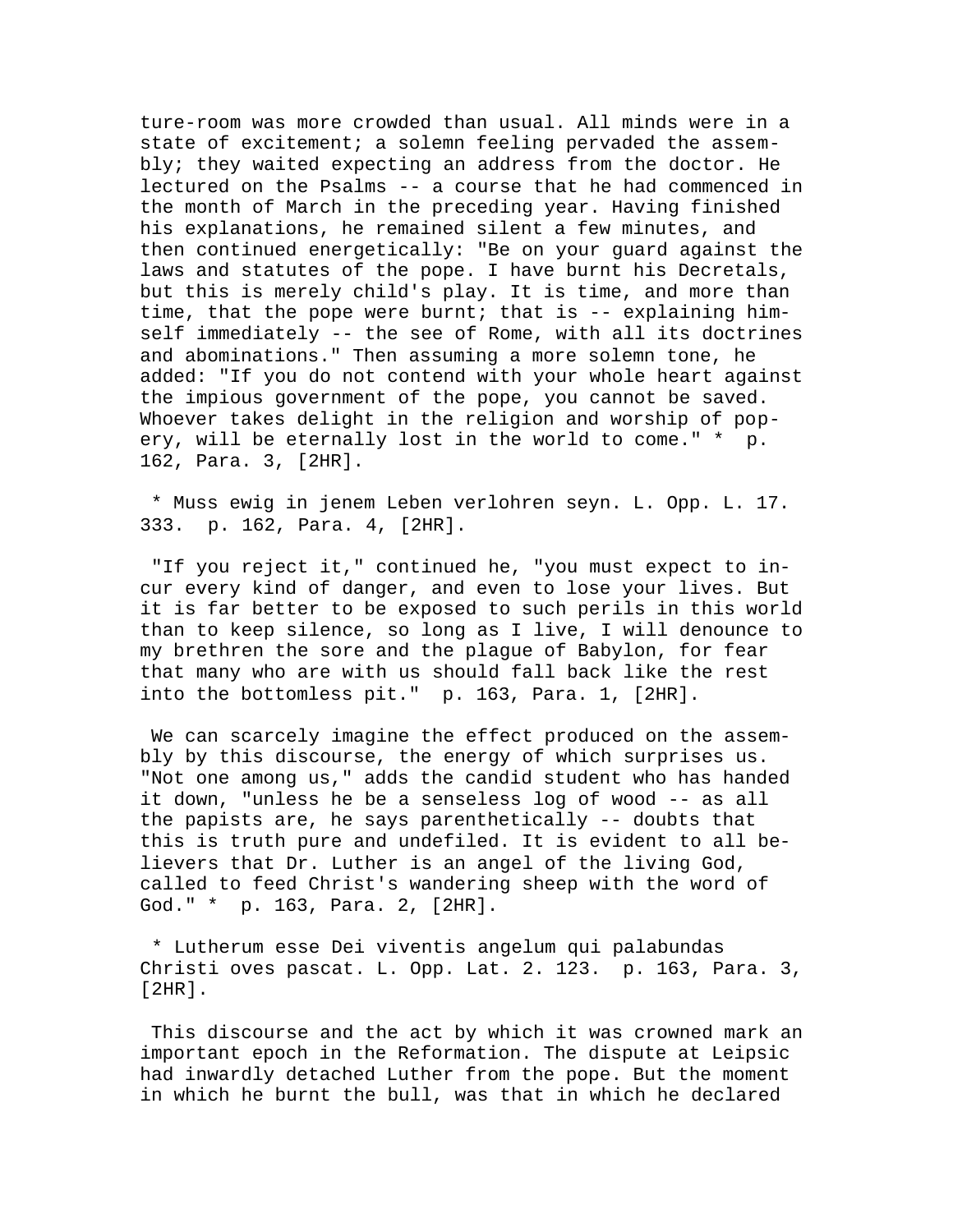in the most formal manner his entire separation from the bishop of Rome and his church, and his attachment to the universal church, such as it had been founded by the apostles of Jesus Christ. At the eastern gate of the city he lit up a fire that has been burning for three centuries. p. 163, Para. 4, [2HR].

 "The pope," said he, "has three crowns; and for this reason: the first is against God, for he condemns religion; the second against the emperor, for he condemns the secular power; the third is against society, for he condemns marriage." \* When he was reproached with inveighing too severely against popery: "Alas," replied he, "would that I could speak against it with a voice of thunder, and that each of my words was a thunderbolt." \*\* p. 164, Para. 1,  $[2HR]$ .

 \* L. Opp. W. 22. 1313. \*\* Und ein jeglich Wort eine Donneraxt arwe. Ibid. 1350. p. 164, Para. 2, [2HR].

 This firmness spread to Luther's friends and fellowcountrymen. A whole nation rallied around him. The university of Wittemberg in particular grew daily more attached to this hero, to whom it was indebted for its importance and glory. Carlstadt then raised his voice against that "furious lion of Florence," which tore all human and divine laws, and trampled under foot the principles of eternal truth. Melancthon, also, about this time addressed the states of the empire in a writing characterized by the elegance and wisdom peculiar to this amiable man. It was in reply to a work attributed to Emser, but published under the name of Rhadinus, a Roman divine. Never had Luther himself spoken with greater energy; and yet there was a grace in Melancthon's language that won its way to every heart. p. 164, Para. 3, [2HR].

 After showing by various passages of Scripture that the pope is not superior to the other bishops: "What is it," says he to the states of the empire, "that prevents our depriving the pope of the rights that we have given him? \* It matters little to Luther whether our riches, that is to say, the treasures of Europe, are sent to Rome; but the great cause of his grief and our is, that the laws of the pontiffs and the reign of the pope not only endanger the souls of men but ruin them entirely. Each one may judge for himself whether it is becoming or not to contribute his money for the maintenance of Roman luxury; but to judge of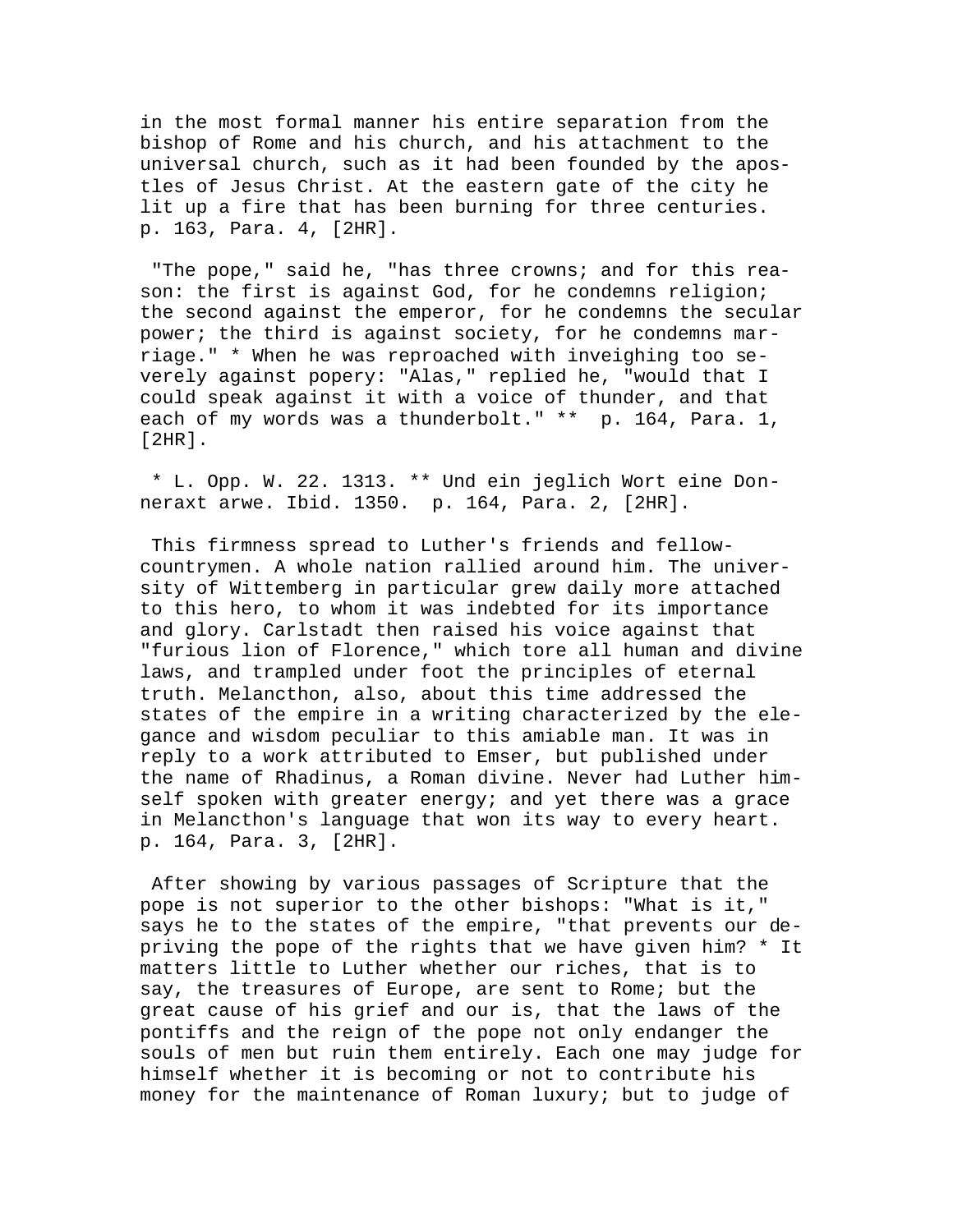religion and its sacred mysteries, is not within the scope of the commonalty. It is on this ground, then, that Luther appeals to your faith and zeal, and that all pious men unite with him, some aloud, others with sighs and groans. Call to remembrance that you are Christians, ye princes of a Christian people, and wrest these sad relics of Christendom from the tyranny of antichrist. They are deceivers who pretend that you have no authority over priests. That same spirit which animated Jehu against the priest of Baal, urges you, by this precedent, to abolish the Roman superstition, which is much more horrible than the idolatry of Baal." \*\* Thus spoke the gentle Melancthon to the princes of Germany. p. 164, Para. 4, [2HR].

 \* Quid obstat quominus papae quod dedimus jus adimamus? Corp. Ref. 1. 337. \*\* Ut extinguaris illam, multo tetriorem Baalis idololatria, Romanam superstitionem. Corp. Ref. 1. 337. p. 164, Para. 5, [2HR].

 A few cries of alarm were heard among the friends of the Reformation. Timid minds inclined to extreme measures of conciliation, and Staupitz, in particular, expressed the deepest anxiety. "All this matter has been hitherto mere play," wrote Luther to him. "You have said yourself, that if God does not do these things, it is impossible they can be done. The tumult becomes more and more tumultuous, and I do not think it will ever be appeased, except at the last day." \* Thus did Luther encourage these affrighted minds. Three centuries have passed away, and the tumult has not yet subsided. p. 165, Para. 1, [2HR].

 \* Tumultus egregie tumultuatur, ut nisi extremo die sedari mihi posse non videatur. L. Epp. 1. 541. p. 165, Para. 2, [2HR].

 "The papacy," continued he, "is no longer what it was yesterday and the day before. Let it excommunicate and burn my writings,. . . . . let it slay me,. . . . . it shall not check that which is advancing. Some great portent is at our doors. \* I burnt the bull, at first with great trembling, but now I experience more joy from it than from any action I have ever done in my life." \*\* p. 165, Para. 3, [2HR].

 \* Omnino aliquid portenti prae foribus est. L. Epp. 1. 512. What a presentiment of the future! \*\* Primum trepidus et orans, sed nunc laetior quam ulle totius vitae meae facto. Ibid. p. 165, Para. 4, [2HR].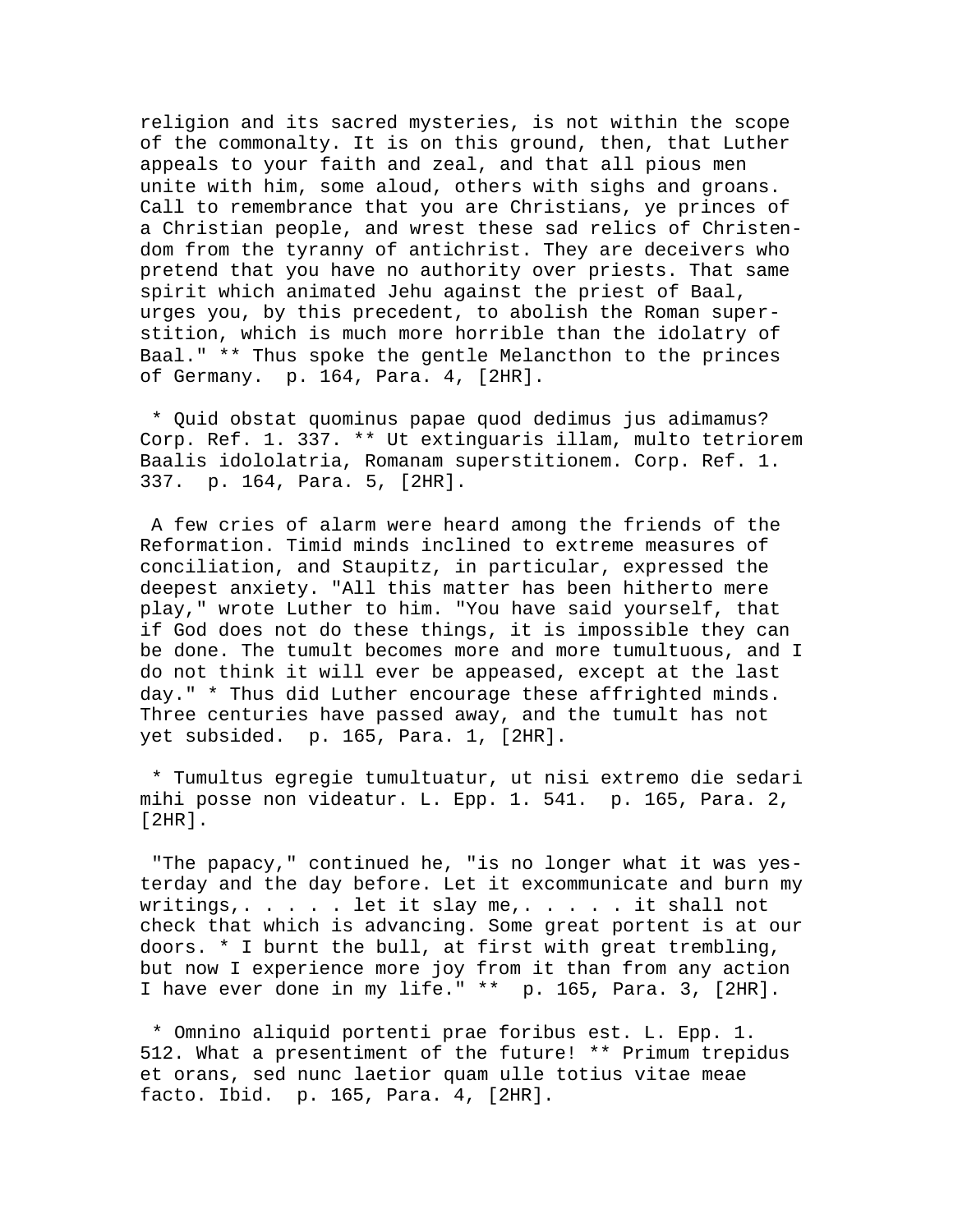We involuntarily stop, and are delighted at reading in Luther's great soul the mighty future that was preparing. "O my father," said he to Staupitz in conclusion, "pray for the word of God and for me. I am carried away and tossed about by these waves." \* p. 166, Para. 1, [2HR].

 \* Ego fluctibus his rapior et volvor. L. Epp. 1. 542. p. 166, Para. 2, [2HR].

 Thus war was declared on both sides. The combatants threw away their scabbards. The word of God reasserted its rights, and deposed him who had taken the place of God himself. Society was shaken. In every age selfish men are not wanting who would let human society sleep on in error and corruption; but wise men, although they may be timid, think differently. "We are well aware," said the gentle and moderate Melancthon, "that statesmen have a dread of innovation; and it must be acknowledged that, in this sad confusion which is denominated human life, controversies, and even those which proceed from the justest causes, are always tainted with some evil. It is requisite, however, that in the church, the word and commandments of God should be preferred to every mortal thing. \* God threatens with his eternal anger those who endeavor to suppress the truth. For this reason it was a duty, a Christian duty, incumbent on Luther, and from which he could not draw back, especially as he was a doctor of the church of God, to reprove the pernicious errors which unprincipled men were disseminating with inconceivable effrontery. If controversy engenders many evils, as I see to my great sorrow," adds the wise Philip, "it is the fault of those who at first propagated error, and of those who, filled with diabolical hatred, are now seeking to uphold it." p. 166, Para. 3, [2HR].

 \* Sed tamen in Ecclesia necesse est anteferri mendatum Dei omnibus rebus humanis. Melancth. Vita Lutheri. p. 166, Para. 4, [2HR].

 But all men did not think thus. Luther was overwhelmed with reproaches: the storm burst upon him from every quarter of heaven. "He is quite alone," said some; "he is a teacher of novelties," said others. "Who knows," replied Luther, sensible of the call that was addressed to him from on high, "if God has not chosen and called me, \* and if they ought not to fear that, by despising me, they despise God himself? Moses was alone at the departure from Egypt;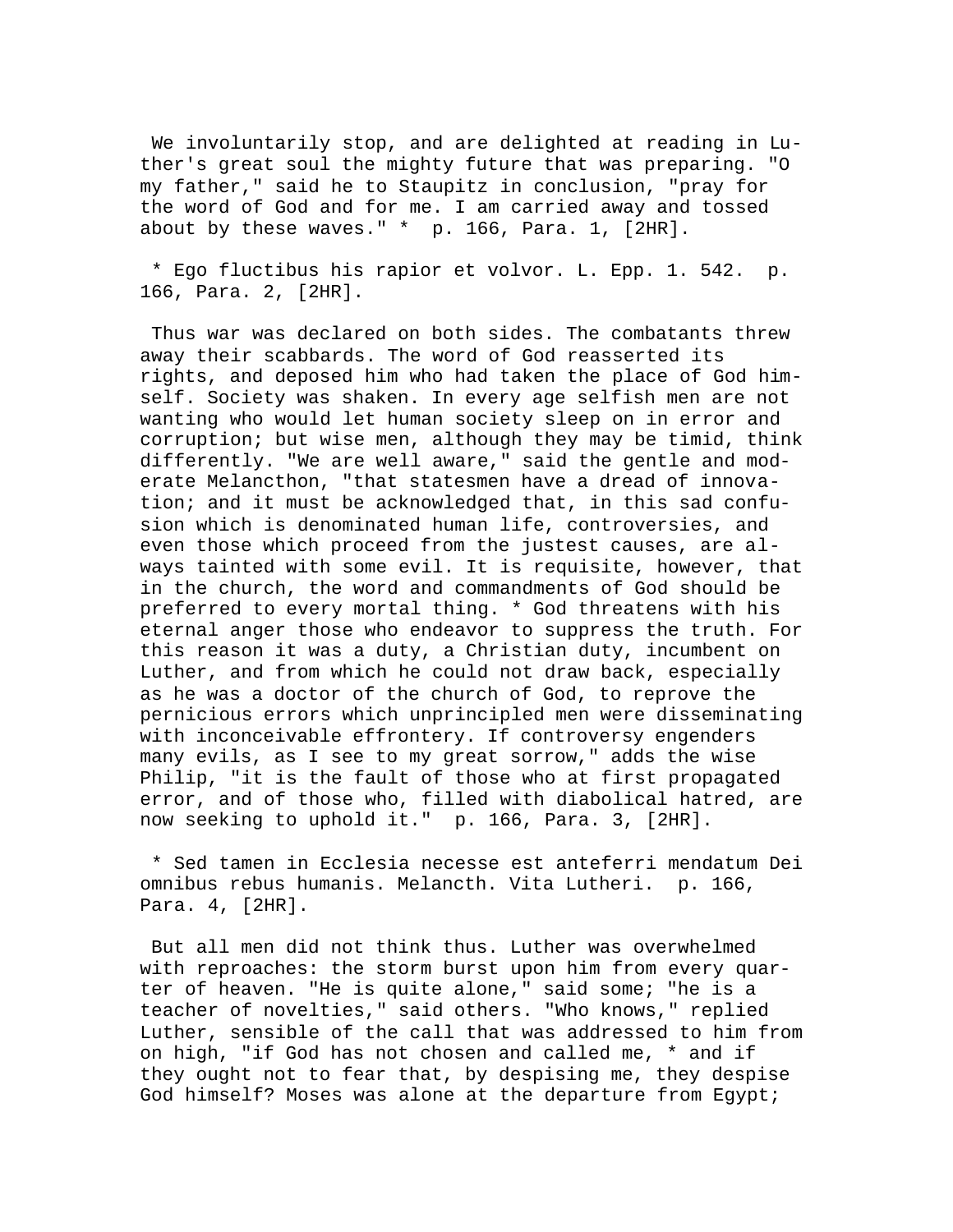Elijah was alone in the reign of King Ahab; Isaiah alone in Jerusalem; Ezekiel alone in Babylon. . . . . God never selected as a prophet either the high-priest or any other great personage; but ordinarily he chose low and despised men, once even the shepherd Amos. In every age, the saints have had to reprove the great, kings, princes, priests, and wise men, at the peril of their lives. . . . . And was it not the same under the New Testament? Ambrose was alone in his time; after him, Jerome was alone; later still, Augustine was alone. . . . . I do not say that I am a prophet; \*\* but I say that they ought to fear, precisely because I am alone and that they are many. I am sure of this, that the word of God is with me, and that it is not with them. p. 166, Para. 5, [2HR].

 \* Wer weiss ob mich Gott dazu berufen und erwaehlt hat. Foundation of the articles condemned by the bull of Rome. L. Opp. L. 17. 338. \*\* Ich sage nicht dass Ich ein Prophet sey. Ibid. p. 166, Para. 6, [2HR].

 "It is said also," continues he, "that I put forward novelties, and that it is impossible to believe that all the other doctors were so long in error. p. 167, Para. 1, [2HR].

 "No, I do not preach novelties. But I say that all Christian doctrines have been lost sight of by those who should have preserved them; namely, the learned and the bishops. Still I doubt not that the truth remained in a few hearts, even were it with infants in the cradle. \* Poor peasants and simple children now understand Jesus Christ better than the pope, the bishops, and the doctors. p. 167, Para. 2, [2HR].

 \* Und sollten's eitel Kinder in the Wiege seyn. Ibid. 339. p. 167, Para. 3, [2HR].

 "I am accused of rejecting the holy doctors of the church. I do not reject them; but, since all these doctors endeavor to prove their writings by holy Scripture, Scripture must be clearer and surer than they are. Who would think of proving an obscure passage by one that was obscurer still? Thus, then, necessity obliges me to have recourse to the Bible, as all the doctors have done, and to call upon it to pronounce upon their writings; for the Bible alone is lord and master. p. 167, Para. 4, [2HR].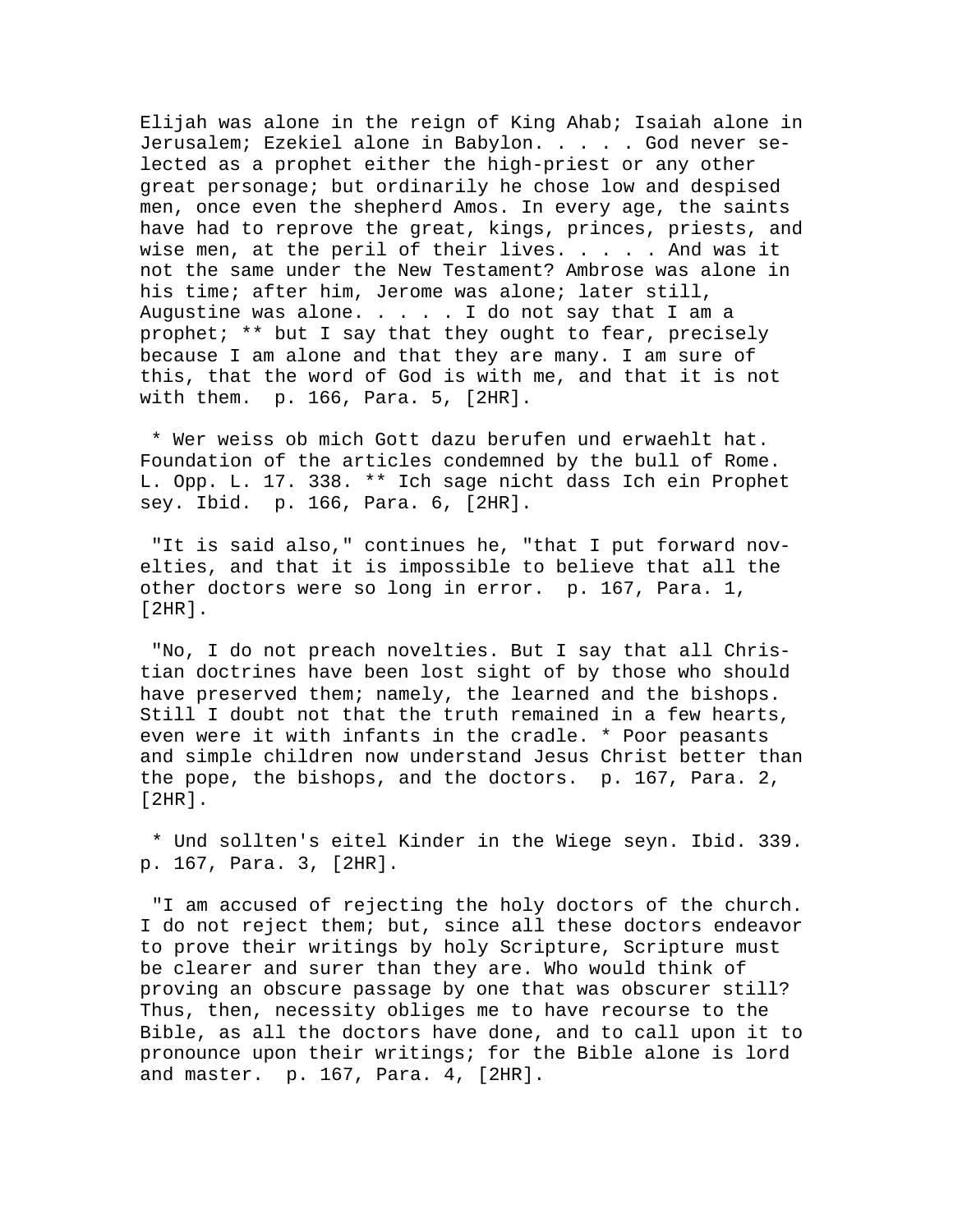"But, say they, men of power persecute him. Is it not clear, according to Scripture, that the persecutors are generally wrong, and the persecuted right; that the majority has ever been on the side of falsehood, and the minority with truth? Truth has in every age caused an outcry." \* p. 168, Para. 1, [2HR].

 \* Warheit hat allezeit rumort. L. Opp. L. 17. 340. p. 168, Para. 2, [2HR].

 Luther next examines the propositions condemned in the bull as heretical, and demonstrates their truth by proofs drawn from the holy Scriptures. With what vigor especially does he not maintain the doctrine of grace. p. 168, Para. 3, [2HR].

 "What! before and without grace, nature can hate sin, avoid it, and repent of it; while even after grace is come, this nature loves sin, seeks it, longs for it, and never ceases contending against grace, and being angry with it; a state which all the saints mourn over continually. . . . . It is as if men said that a strong tree, which I cannot bend by the exertion of all my strength, would bend of itself, as soon as I left it, or that a torrent which no dikes or barriers can check, would cease running as soon as it was left alone. . . . . No, it is not by reflecting on sin and its consequences that we arrive at repentance; but it is by contemplating Jesus Christ, his wounds, and his infinite love. \* The knowledge of sin must proceed from repentance, and not repentance from the knowledge of sin. Knowledge is the fruit, repentance is the tree. In my country, the fruit grows on the tree; but it would appear that in the states of the holy father the tree grows on the fruit." p. 168, Para. 4, [2HR].

 \* Man soll zuvor christum in seine Wunden sehen, und aus denselben seine Liebe gegen uns. L. Opp. L. 17. 351. p. 168, Para. 5, [2HR].

 The courageous doctor, although he protests, still retracts some of his propositions. Our astonishment will cease when we see the manner in which he does it. After quoting the four propositions on indulgences, condemned by the bull, \* he simply adds: p. 168, Para. 6, [2HR].

\* Props. 19 to 22. Ibid. 363. p. 168, Para. 7, [2HR].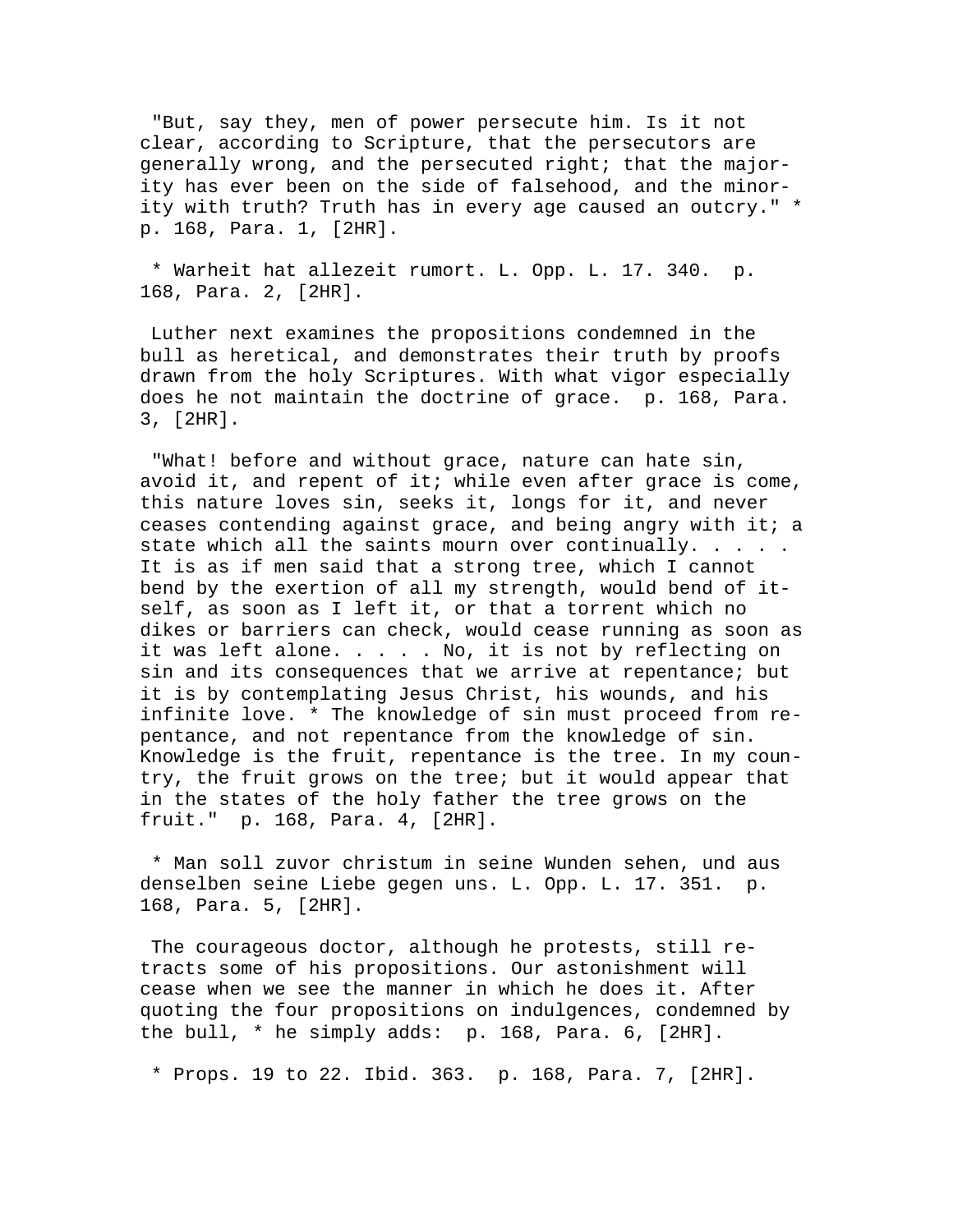"In submission to the holy and learned bull, I retract all that I have ever taught concerning indulgences. If my books have been justly burnt, it is certainly because I made concessions to the pope on the doctrine of indulgences; for this reason I condemn them myself to the flames." p. 168, Para. 8, [2HR].

 He retracts also with respect to John Huss: "I now say that not a few articles, but all the articles of John Huss are wholly Christian. By condemning John Huss, the pope has condemned the gospel. I have done five times more than he, and yet I much fear I have not done enough. Huss only said that a wicked pope is not a member of Christendom; but if Peter himself were now sitting at Rome, I should deny that he was pope by divine appointment." p. 169, Para. 1,  $[2HR]$ .

 CHAPTER 11--- Coronation of Charles the Fifth -- The nuncio Aleander -- Shall Luther's Books be burnt? -- Aleander and the Emperor -- The nuncios and the Elector -- Duke John's son in behalf of Luther -- Luther's calmness -- The elector protects Luther -- Reply of the nuncios -- Erasmus at Cologne -- Erasmus at the elector's -- Declaration of Erasmus -- Advice of Erasmus -- System of Charles V. p. 170, Para. 1, [2HR].

 The mighty words of the reformer sunk deep into men's hearts, and contributed to their emancipation. The sparks that flew from every one of them were communicated to the whole nation. But still a greater question remained to be solved. Would the prince in whose states Luther was residing, favor or oppose the execution of the bull? The reply appeared doubtful. The elector, as well as all the princes of the empire, was at Aix-la-Chapelle. Here the crown of Charlemagne was placed on the head of the youngest but most powerful monarch of Christendom. An unusual pomp and magnificence were displayed in this ceremony. Charles V, Frederick, princes, ministers, and ambassadors, repaired immediately to Cologne. Aix-la-Chapelle, where the plague was raging, seemed to pour its whole population into this ancient city on the banks of the Rhine. p. 170, Para. 2, [2HR].

 Among the crowd of strangers who thronged this city were the two papal nuncios, Marino Caraccioli and Jerome Aleander. Caraccioli, who had already been ambassador at the court of Maximilian, was commissioned to congratulate the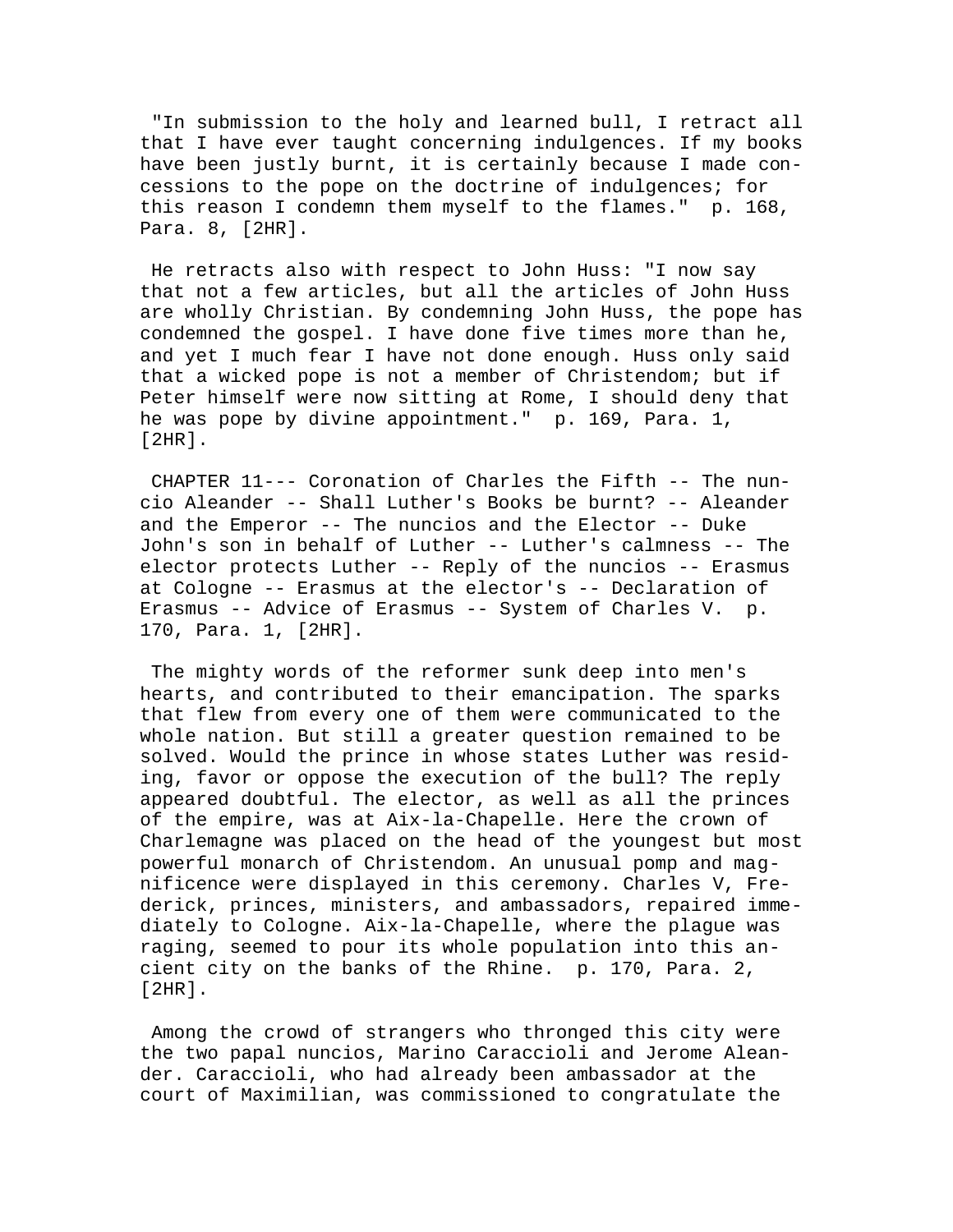new emperor, and to treat with him on political matters. But Rome had discovered that, to succeed in extinguishing the Reformation, it was necessary to send into Germany a nuncio specially accredited for this work, and of a character, skill, and activity fitted for its accomplishment. Aleander had been selected. \* This man, afterwards invested with the purple of the cardinals, would appear to have been descended from a family of respectable antiquity, and not from Jewish parents, as it has been said. The guilty Borgia invited him to Rome to be the secretary of his son, of that Caesar before whose murderous sword all Rome trembled. \*\* "Like master, like man," says an historian, who thus compares Aleander to Alexander VI. This judgment is in our opinion too severe. After Borgia's death, Aleander applied to his studies with fresh ardor. His knowledge of Greek, Hebrew, Chaldee, and Arabic, gained him the reputation of being the most learned man of his age. He devoted himself with his whole heart to everything he undertook. The zeal with which he studied languages was by no means inferior to that which he exerted afterwards in persecuting the Reformation. Leo X attached him to his own service. Some historians speak of his epicurean manners; Romanists of the integrity of his life. \*\*\* It would appear that he was fond of luxury, parade, and amusement. "Aleander is living at Venice like a grovelling epicurean, and in high dignity," wrote his old friend Erasmus concerning him. All are agreed in confessing that he was violent, prompt in his actions, full of ardor, indefatigable, imperious, and devoted to the pope. Eck was the fiery and intrepid champion of the schools: Aleander the haughty ambassador of the proud court of the pontiffs. He seemed born to be a nuncio. p. 170, Para. 3, [2HR].

 \* Studium flagrantissimum religionis. Ardor indolis..incredibile quanta solertia..Pallavicini, 1. 84. \*\* See vol. 1. p. 19. Capello, Venetian Ambassador at Rome in 1500, says of Caesar. Tutta Roma trema di esso ducha non li faza amazzar..Extracted by Ranke from a MS. Relatione in the archives of Vienna. \*\*\* Er wird ubel als ein gebohrner Jude und schaendlicher Epicurer beschrieben. Seckend. 288. Integritas vitae qua praenoscebatur. Pallavicini, 1. 84. p. 170, Para. 4, [2HR].

 Rome had made every preparation to destroy the monk of Wittemberg. The duty of attending the coronation of the emperor, as the pope's representative, was a mere secondary mission in Aleander's eyes, yet calculated to facilitate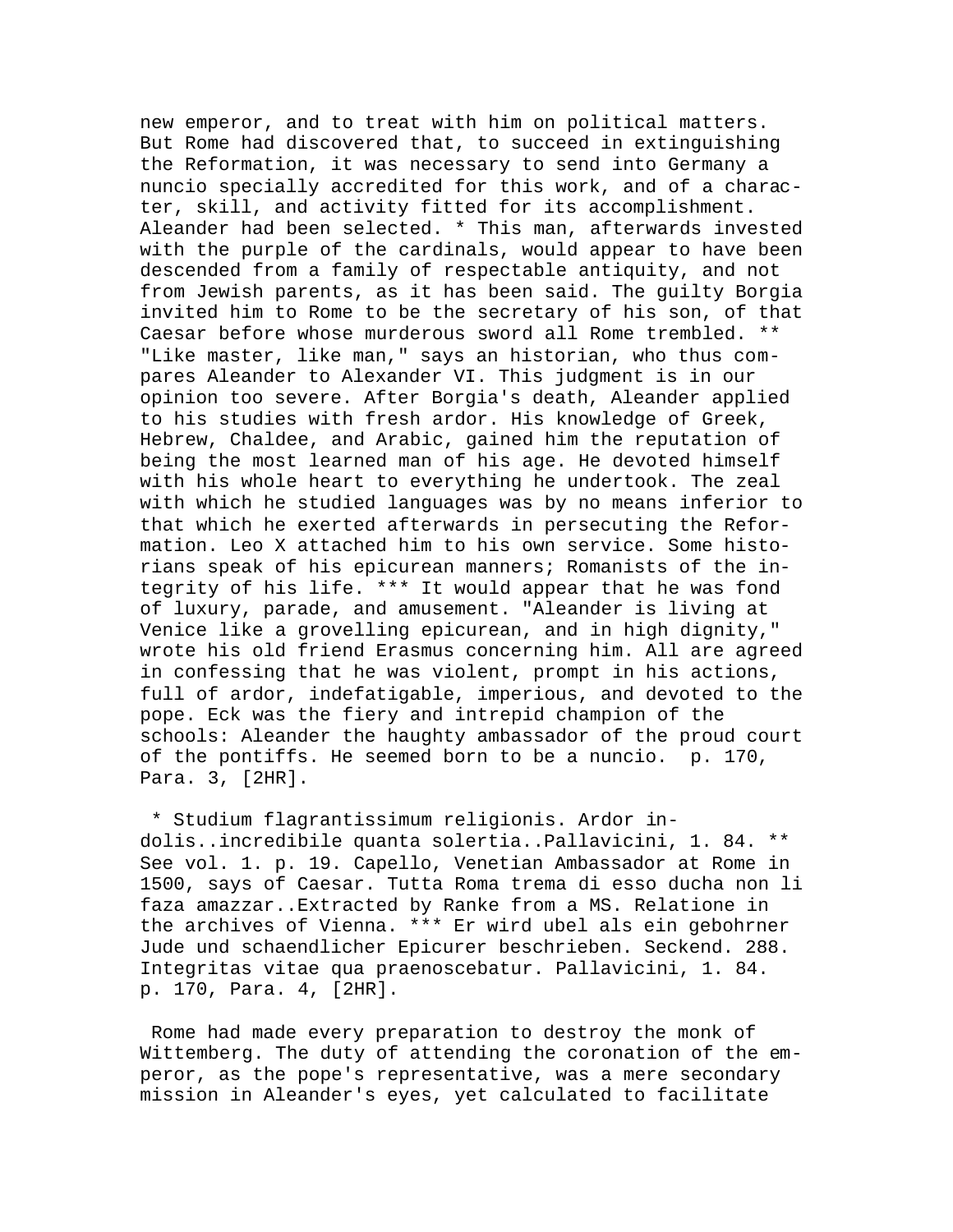his task by the respect it secured for him. But he was specially charged to prevail upon Charles to crush the rising Reformation. \* p. 171, Para. 1, [2HR].

 \* Cui tota sollicitudo inniteretur nascentis haeresis evellendae. Pallavicini, Ibid. 1. 83. p. 171, Para. 2, [2HR].

 As soon as Aleander arrived at Cologne, he and Caraccioli set every wheel in motion to have Luther's heretical works burnt throughout the empire, but particularly under the eyes of the German princes assembled in that city. Charles V had already given his consent with regard to his hereditary states. The agitation of men's minds was excessive. "Such measures," said they to Charles's ministers and the nuncios themselves, "far from healing the wound, will only increase it. Do you imagine that Luther's doctrines are found only in those books that you are throwing into the fire? They are written, where you cannot reach them, in the hearts of the nation  $*$  . . . . . If you desire to employ force, it must be that of countless swords unsheathed to massacre a whole nation. \*\* A few logs of wood piled up to burn a few sheets of paper will effect nothing; and such arms are unbecoming the dignity of an emperor and of a pontiff." The nuncio defended his burning piles: "These flames," said he, "are a sentence of condemnation written in colossal characters, equally intelligible to those who are near and those who are afar off, to the learned and ignorant, and even to those who cannot read." p. 172, Para. 1, [2HR].

 \* Altiusque insculptam in mentibus universae fere Germaniae. 1. 88. \*\* In vi innumerabilium gladiorum qui infinitum populum trucidarent. Ibid. p. 172, Para. 2, [2HR].

 But it was not in reality papers and books that the nuncio wanted: it was Luther himself. "These flames," resumed he, "are not sufficient to purify the infected air of Germany. \* If they terrify the simple, they do not punish the wicked. We require an imperial edict against Luther's person." \*\* p. 172, Para. 3, [2HR].

 \* Non satis ad expurgandum aerem Germaniae jam tabificum. Ibid. p. 89. \*\* Caesaris edictum in caput..Lutheri. Ibid. p. 172, Para. 4, [2HR].

Aleander did not find the emperor so compliant when the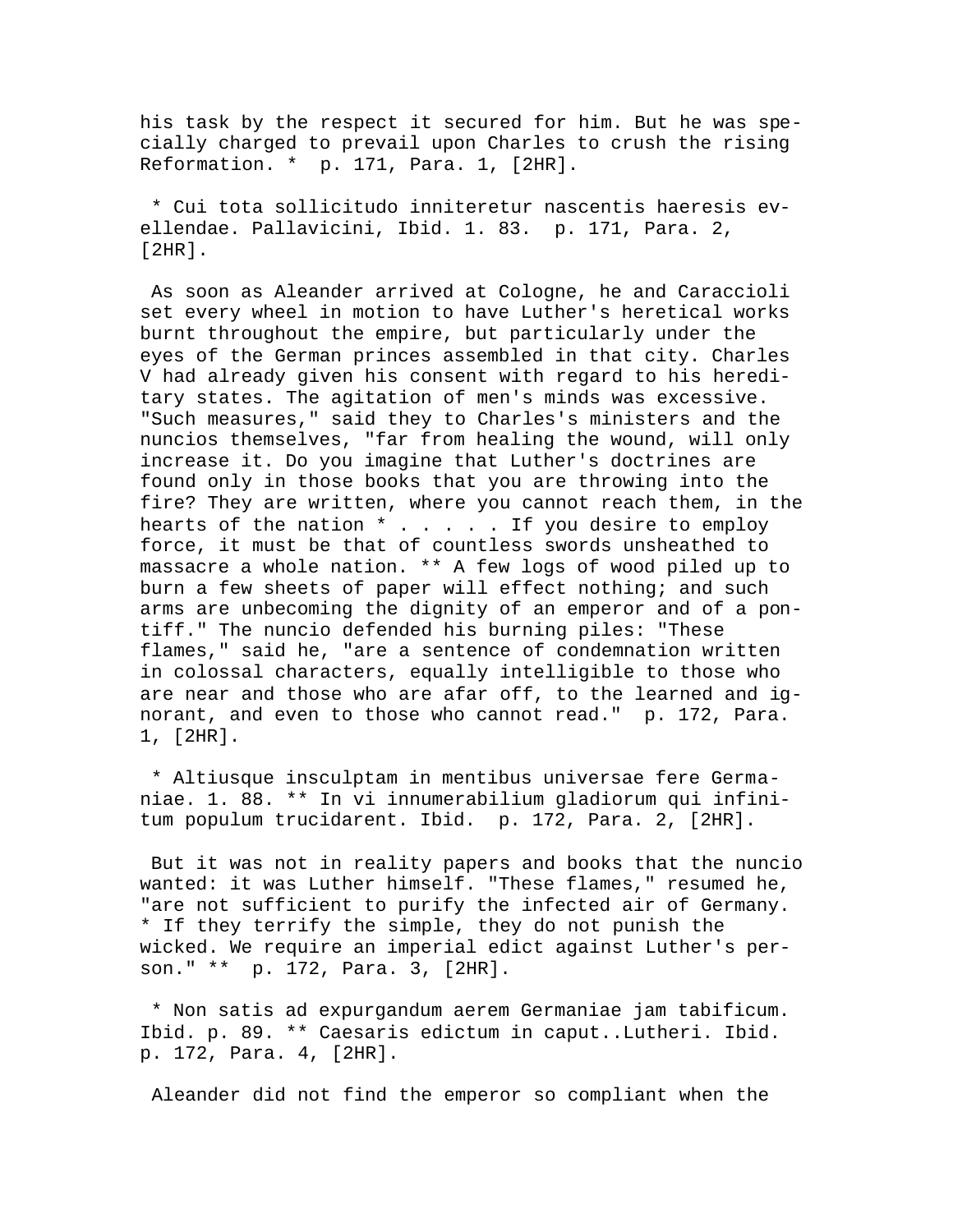reformer's life was in question, as when his books only were concerned. p. 172, Para. 5, [2HR].

 "As I have but recently ascended the throne," said he to Aleander, "I cannot without the advice of my councilors and the consent of the princes strike such a blow as this against a numerous faction surrounded by so many powerful defenders. Let us first learn what our father, the elector of Saxony, thinks of this matter; \* we shall afterwards see what reply we can make to the pope." The nuncios, therefore, proceeded to make trial of their artifices and eloquence on the elector. p. 172, Para. 6, [2HR].

 \* Audiamus antea hac in re patrem nostrum Fredericum. L. Opp. Lat. 2. 117. p. 172, Para. 7, [2HR].

 The first Sunday in November, Frederick having attended mass in the Greyfriars' convent, Caraccioli and Aleander begged an audience. He received them in the presence of the bishop of Trent and several of his councilors. Caraccioli first presented the papal brief. Of a milder disposition than Aleander, he thought it his duty to win over the prince by his flatteries, and began by eulogizing him and his ancestors. "It is to you," said he, "that we look for the salvation of the Roman church and of the Roman Empire." p. 173, Para. 1, [2HR].

 But the impetuous Aleander, wishing to come to the point, hastily stepped forward and interrupted his colleague, who modestly gave way: \* "It is to me and Eck," said he, "that this business of Martin's has been intrusted. Look at the imminent dangers into which this man is plunging the Christian republic. If we do not make haste to apply some remedy, the empire is ruined. Why were the Greeks destroyed, but because they abandoned the pope? You cannot remain united to Luther without separating from Jesus Christ. \*\* I require two things of you, in the name of his holiness: first, that you will burn Luther's writings; secondly, that you will inflict on him the punishment he deserves, or at least that you will deliver him up to the pope. \*\*\* The emperor and all the princes of the empire have declared their willingness to accede to our request; you alone hesitate still." p. 173, Para. 2, [2HR].

 \* Cui ita loquenti de improviso sese addit Alcander. L. Opp. Lat. 2. 117. \*\* Non posse oum Luthero conjungi, quin sejungeretur a Christo. Pallav. 1. 86. \*\*\* Ut de eo sup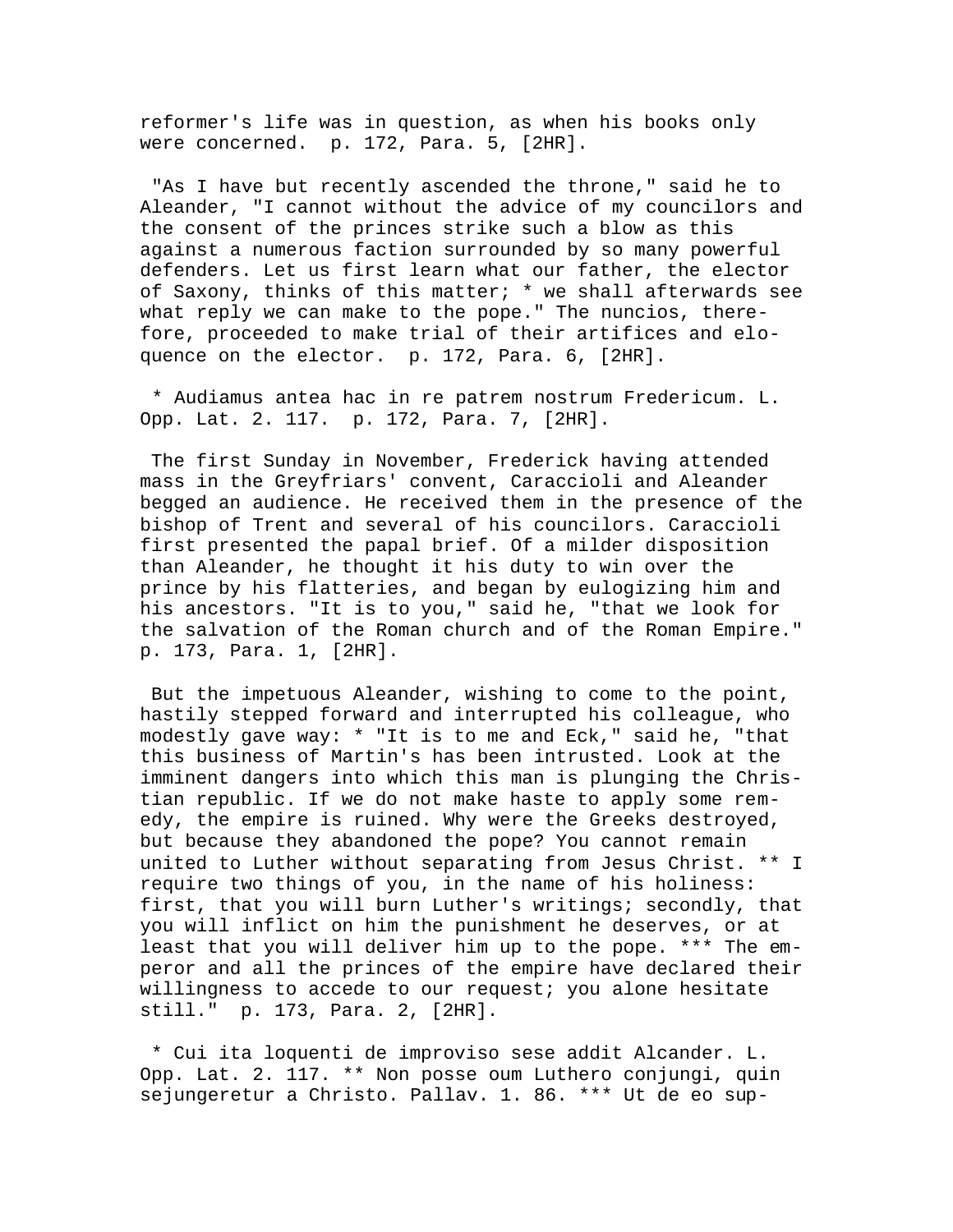plicium sumeret, vel captum pontifici transmitteret. L. Opp. Lat. 2. 117. p. 173, Para. 3, [2HR].

 Frederick replied, through the medium of the bishop of Trent: "This matter is too serious to be settled now. We will let you know our determination." p. 173, Para. 4, [2HR].

 The situation in which Frederick was placed was a difficult one. What part ought he to take? On the one side were the emperor, the princes of the empire, and the supreme pontiff of Christendom, whose authority the elector had as yet no idea of throwing off; on the other, a monk, a feeble monk; for it was he only that they demanded. Charles's reign had just commenced. Ought Frederick, the oldest and wisest of all the princes of Germany, to sow disunion in the empire? Besides, how could he renounce that ancient piety which led him even to the sepulcher of Christ? p. 174, Para. 1, [2HR].

 Other voices were then heard. A young prince, who afterwards wore the electoral crown, and whose reign was signalized by the greatest misfortunes, John Frederick, son of duke John, the elector's nephew, and Spalatin's pupil, a youth seventeen years of age, had received in his heart a sincere love for the truth, and was firmly attached to Luther. \* When he saw the reformer struck by the Roman anathemas, he embraced his cause with the warmth of a young Christian and of a youthful prince. He wrote to the doctor and to his uncle, nobly entreating the latter to protect Luther against his enemies. On the other hand, Spalatin, frequently it is true very dejected, Pontanus, and the other councilors who were with the elector at Cologne, represented to the prince that he ought not to abandon the reformer. \*\* p. 174, Para. 2, [2HR].

 \* Sonderliche Gunst und Gnade zu mir unwirdiglich und den grossen Willen und Lust zu der heiligen gottlichen Wahrheit. L. Epp. 1. 548. Letter to John Frederick, October 30 1520. \*\* Assiduo flabello ministrorum, illi jugiter suadentium ne Lutherum desereret. Pallav. 1. 86. p. 174, Para. 3, [2HR].

 In the midst of this general agitation, one man alone remained tranquil: it was Luther. While it was sought to preserve him by the influence of the great, the monk in his cloister at Wittemberg thought that it was rather for him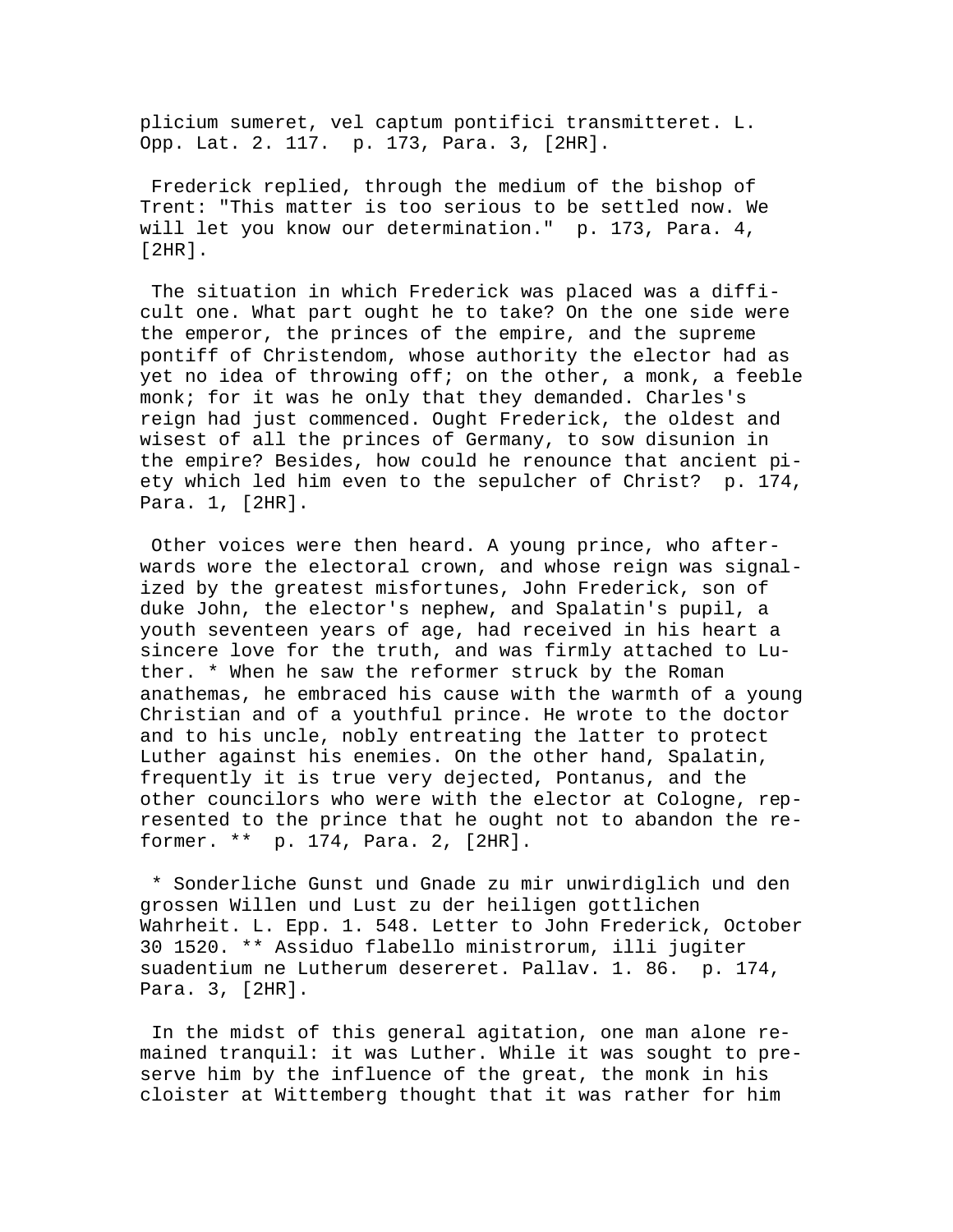to save the great ones of this world. "If the gospel," wrote he to Spalatin, "was of a nature to be propagated or maintained by the powers of this world, God would not have intrusted it to fishermen. \* It belongs not to the princes and pontiffs of this age to defend the word of God. They have enough to do to shelter themselves from the judgments of the Lord and his Anointed. If I speak, it is in order that they may attain a knowledge of the divine word, and that by it they may be saved." p. 174, Para. 4, [2HR].

 \* Evangelium si tale esset, quod potentatibus mundi aut propagaretur aut servaretur, non illud piscatoribus Deus demandasset. L. Epp. 1. 521. p. 174, Para. 5, [2HR].

 Luther's expectation was not to be deceived. That faith, which a convent at Wittemberg concealed, exerted its power in the palaces of Cologne. Frederick's heart, shaken perhaps for a moment, grew stronger by degrees. He was indignant that the pope, in defiance of his earnest entreaties to examine into the matter in Germany, had decided upon it at Rome at the request of a personal enemy of the reformer, and that in his absence this opponent should have dared publish in Saxony a bull that threatened the existence of the university and the peace of his subjects. Besides, the elector was convinced that Luther was wronged. He shuddered at the thought of delivering an innocent man into the hands of his cruel enemies. Justice was the principle on which he acted, and not the wishes of the pope. He came to the determination of not giving way to Rome. On the 4th of November, his councilors replied on his behalf to the Roman nuncios who came to the elector's, in the presence of the bishop of Trent, that he had seen with much pain the advantage that Dr. Eck had taken of his absence to involve in the condemnation several persons who were not named in the bull; that since his departure from Saxony, it was possible that an immense number of learned and ignorant men, of the clergy and laity, might have united and adhered to the cause and appeal of Luther; \* that neither his imperial majesty nor any other person had shown that Luther's writings had been refuted, and that they only deserved to be thrown into the fire; and finally he requested that Doctor Luther should be furnished with a safe-conduct, so that he might appear before a tribunal of learned, pious, and impartial judges. p. 175, Para. 1, [2HR].

 \* Ut ingens vis populi, doctorum et rudium, sacrorum et profanorum, sese conjunxerint. L. Opp. Lat. 2. 116. p.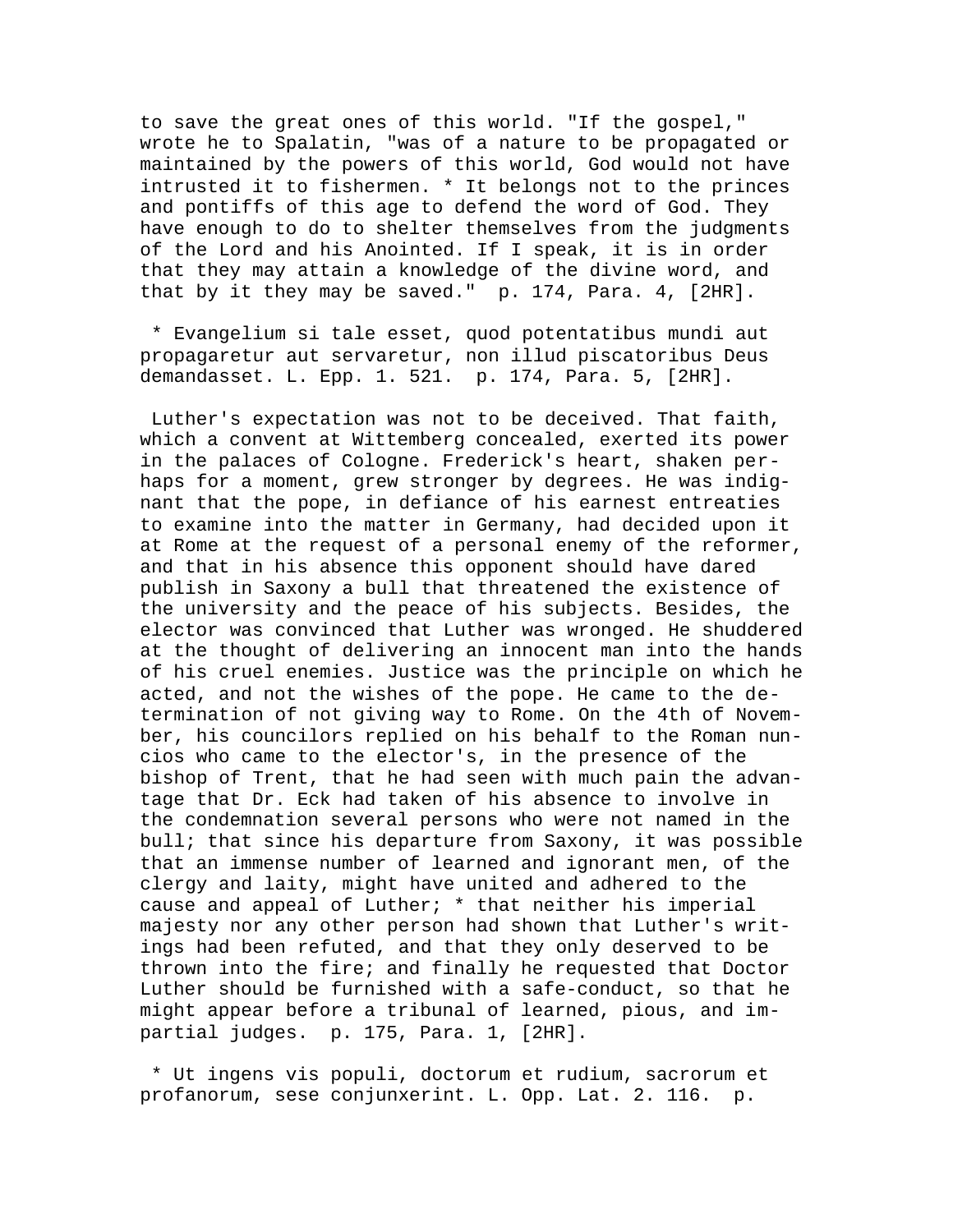175, Para. 2, [2HR].

 After this declaration, Aleander, Caraccioli, and their followers retired to deliberate. \* This was the first time that the elector had publicly made known his intentions with regard to the reformer. The nuncios had expected quite a different course from him. Now, they had thought, that the elector, by maintaining his character for impartiality, would draw dangers upon himself the whole extent of which he could not foresee, he will not hesitate to sacrifice the monk. Thus Rome had reasoned. But her machinations were doomed to fail before a force that did not enter into her calculations, the love of justice and of truth. p. 176, Para. 1, [2HR].

 \* Quo audito, Marinus et Aleander seorsim cum suis locuti sunt. L. Opp. Lat. 2. 117. p. 176, Para. 2, [2HR].

 Being readmitted into the presence of the elector's councilors, the imperious Aleander said: "I should like to know what the elector would think, if one of his subjects should choose the king of France, or any other foreign prince, for judge." Seeing that nothing could shake the Saxon councilors, he said: "We will execute the bull; we will hunt out and burn Luther's writings. As for his person," added he, affecting a contemptuous indifference, "the pope is not desirous of staining his hands with the blood of the wretched man." p. 176, Para. 3, [2HR].

 The news of the reply the elector had made to the nuncios having reached Wittemberg, Luther's friends were filled with joy. Melancthon and Amsdorff, especially, indulged in the most flattering anticipations. "The German nobility," said Melancthon, "will direct their course by the example of this prince, whom they follow in all things, as their Nestor. If Homer styled his hero the bulwark of the Greeks, why should we not call Frederick the bulwark of the Germans?" \* p. 176, Para. 4, [2HR].

 \* Homerica appellatione murum Germaniae. Corp. Ref. 1. 272. p. 176, Para. 5, [2HR].

 The oracle of courts, the torch of the schools, the light of the world, Erasmus, was then at Cologne. Many princes had invited him, to be guided by his advice. At the epoch of the Reformation, Erasmus was the leader of the moderates; he imagined himself to be so, but without just cause;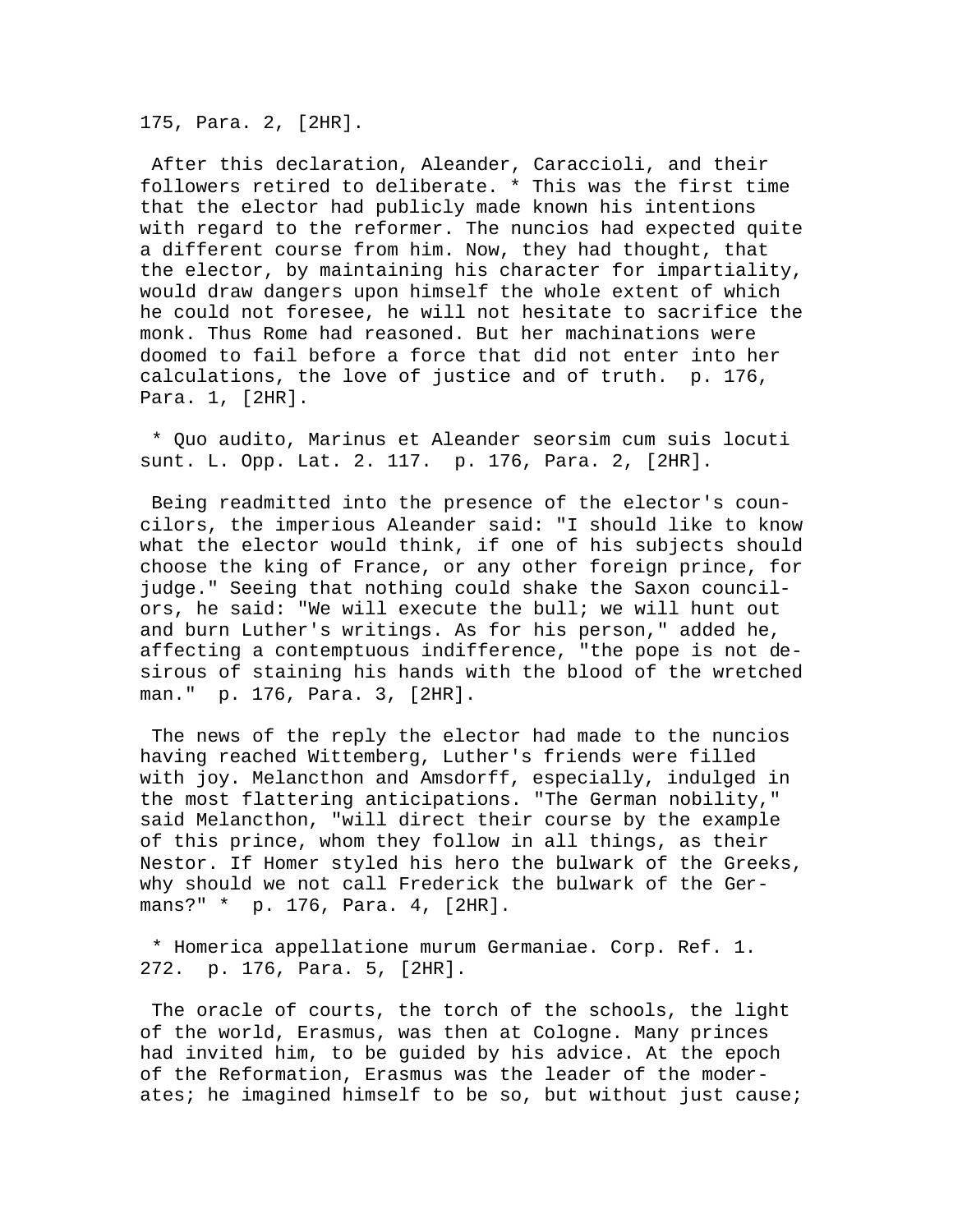for when truth and error meet face to face, justice lies not between them. He was the chief of that philosophical and academical party which, for ages, had attempted to correct Rome, but had never succeeded; he was the representative of human wisdom, but that wisdom was too weak to batter down the high places of Popery. It needed that wisdom from God, which men often call foolishness, but at whose voice mountains crumble into dust. Erasmus would neither throw himself into the arms of Luther, nor sit at the pope's feet. He hesitated, and often wavered between these two powers, attracted at one time towards Luther, then suddenly repelled in the direction of the pope. "The last spark of Christian piety seems nearly extinguished," said he in his letter to Albert; "and 'tis this which has moved Luther's heart. He cares neither for money nor honors." \* But this letter, which the imprudent Ulrich of Hutten had published, caused Erasmus so much annoyance, that he determined to be more cautious in future. Besides, he was accused of being Luther's accomplice, and the latter offended him by his imprudent language. "Almost all good men are for Luther," \*\* said he; "but I see that we are tending towards a revolt. . . . . I would not have my name joined with his. That would injure me without serving him." \*\*\* "So be it," replied Luther; "since that annoys you, I promise never to make mention either of you or of your friends." Such was the man to whom both the partisans and enemies of the Reformation applied. p. 176, Para. 6, [2HR].

 \* Et futurum erat..ut tandem prorsus extingueretur illa scintilla Christianae pietatis; haec moverunt animuns Lutheri..qui nec honores ambit, nec pecuniam cupit. Erasm. Epp. Lond. 1642, p. 586. \*\* Favent vero ferme boni omnes. Corp. Ref. 1. 205. \*\*\* Er will von mir ungennent seyn. L. Epp. 1. 525. Nam ea res me gravat, et Lutherum-non sublevat. Corp. Ref. 1. 206. p. 176, Para. 7, [2HR].

 The elector, knowing that the opinion of a man so much respected as Erasmus would have great influence, invited the illustrious Dutchman to visit him. Erasmus obeyed the order. This was on the 5th of December. Luther's friends could not see this step without secret uneasiness. The elector was standing before the fire, with Spalatin at his side, when Erasmus was introduced. "What is your opinion of Luther?" immediately demanded Frederick. The prudent Erasmus, surprised at so direct a question, sought at first to elude replying. He screwed up his mouth, bit his lips, and said not a word. Upon this the elector, raising his eye-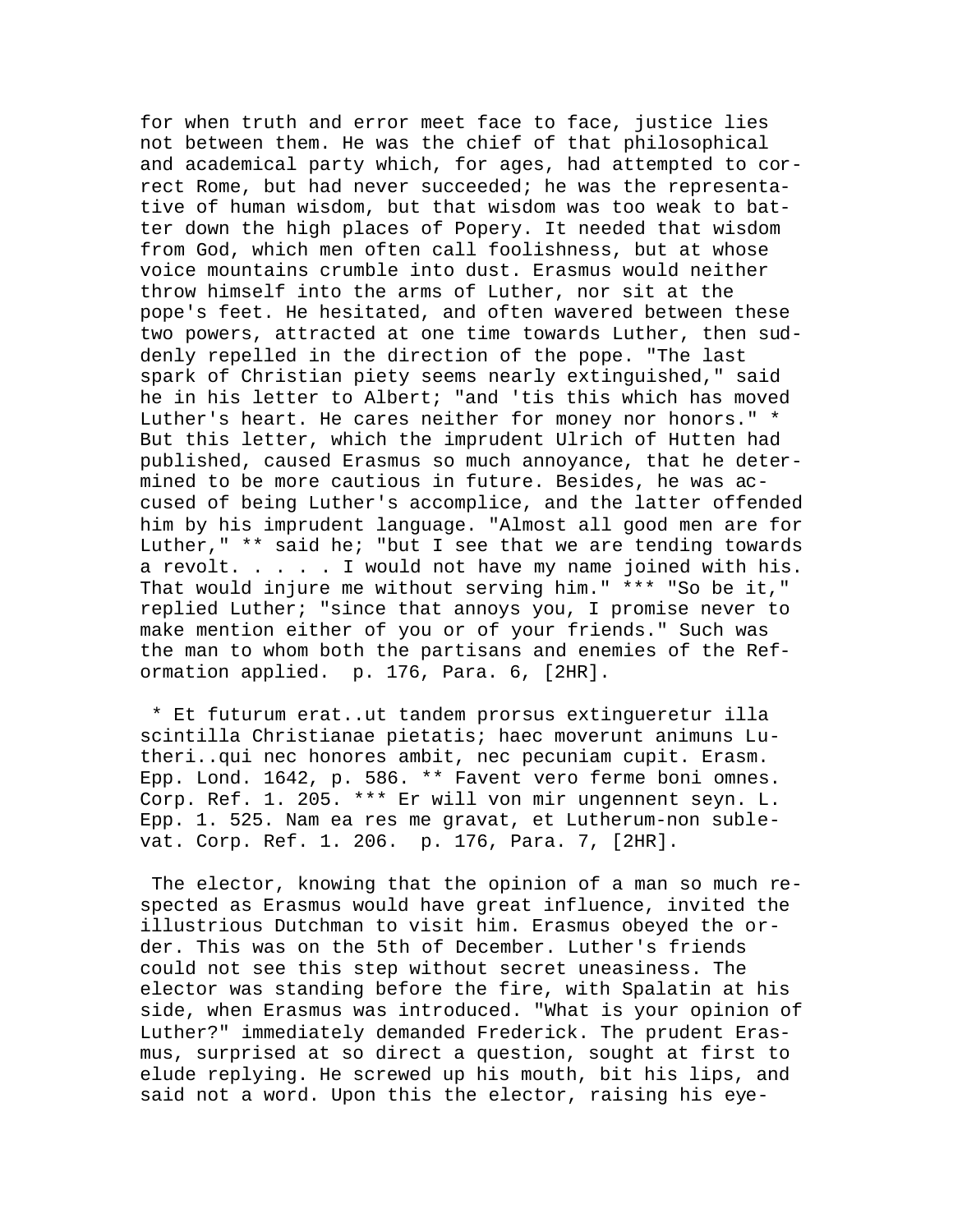brows, as was his custom when he spoke to people from whom he desired to have a precise answer, says Spalatin, fixed his piercing glance on Erasmus. \* The latter, not knowing how to escape from his confusion, said at last, in a half jocular tone: "Luther has committed two great faults: he has attacked the crown of the pope and the bellies of the monks." \*\* The elector smiled, but gave his visitor to understand that he was in earnest. Erasmus then laying aside his reserve, said: "The cause of all this dispute is the hatred of the monks towards learning, and the fear they have of seeing their tyranny destroyed. What weapons are they using against Luther? clamor, cabals, hatred, and libels. The more virtuous a man is, and the greater his attachment to the gospel, the less is he opposed to Luther. \*\*\* The severity of the bull has aroused the indignation of all good men, and no one can recognize in it the gentleness of a vicar of Christ. \*\*\*\* Two only, out of all the universities, have condemned Luther; and they have only condemned him, not proved him in the wrong. Do not be deceived; the danger is greater than some men imagine. Arduous and difficult things are pressing on. \*\*\*\*\* To begin Charles's reign by so odious an act as Luther's imprisonment, would be a mournful omen. The world is thirsting for evangelical truth; \*\*\*\*\*\* let us beware of setting up a blamable opposition. Let this affair be inquired into by serious men, men of sound judgment; this will be the course most consistent with the dignity of the pope himself." p. 177, Para. 1, [2HR].

 \* Da sperret auch wahrlich mein gnadister Herr seine Augen nur wohl auf..Spalatin, Hist. MS. In Seckend. p. 291. \*\* Lutherus peccavit in duobus, nempe quod tetigit coronam pontificis et ventres monachorum. \*\*\* Cum optimus quisque et evangelicae doctrinae proximus dicatur, minime offensus Luthero. Axiomata Erasmi in L. Opp. Lat. 2. 115. \*\*\*\* Bullae saevitia probos omnes offendit, ut indigna mitissimo Christi vicario. Ibid. \*\*\*\*\* Urgent ardua negotia. Ibid. \*\*\*\*\*\* Mundus sitit veritatem evangelicam. L. Opp. Lat. 2. 115. p. 177, Para. 2, [2HR].

 Thus spoke Erasmus to the elector. Such frankness may perhaps astonish the reader; but Erasmus knew whom he was addressing. Spalatin was delighted. He went out with Erasmus, and accompanied him as far as the house of the Count of Nucnar, provost of Cologne, where Erasmus was residing. The latter, in an impulse of frankness, on retiring to his study, took a pen, sat down, wrote a summary of what he had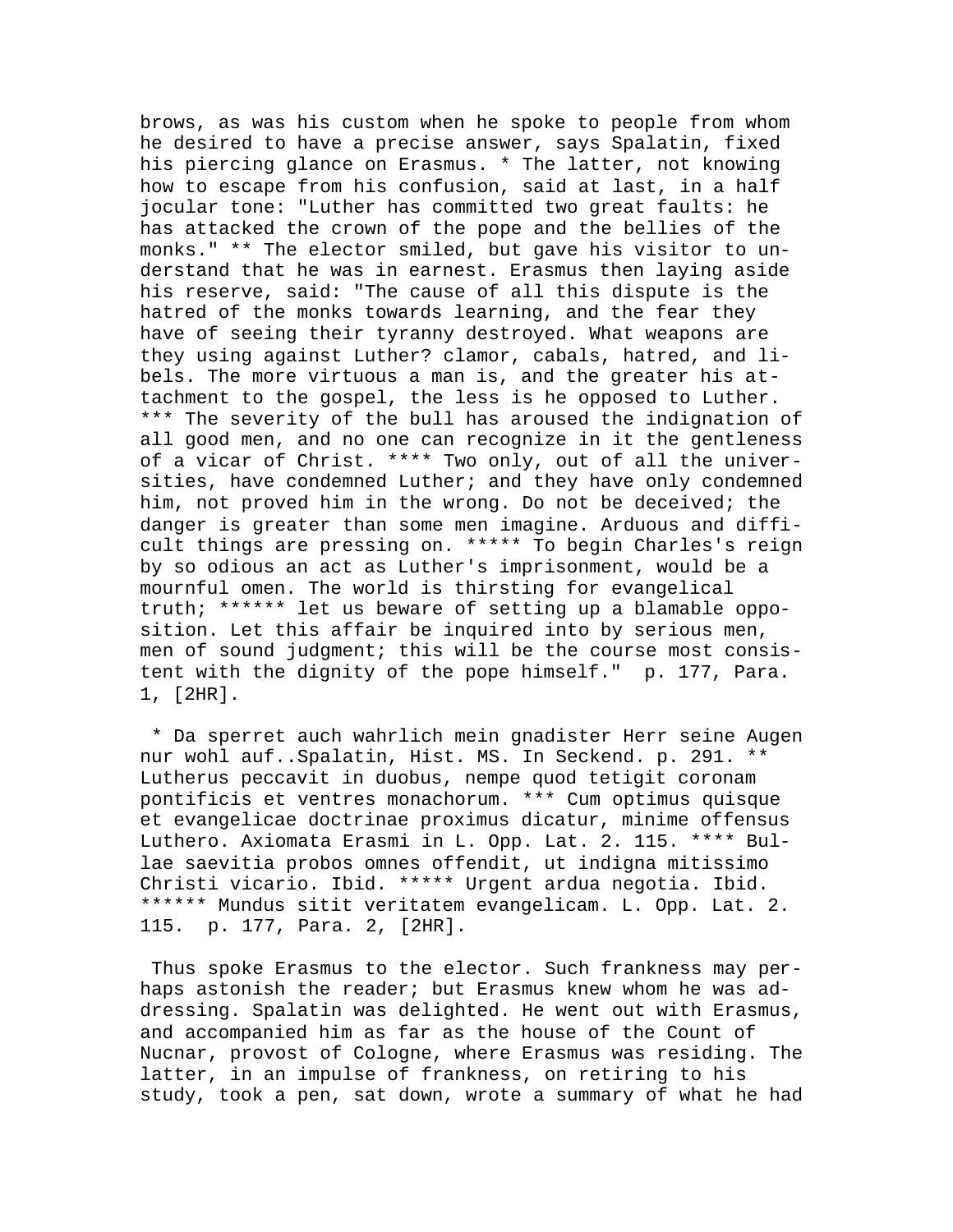said to the elector, and forwarded the paper to Spalatin; but erelong the fear of Aleander came over the timid Erasmus; the courage that the presence of the elector and his chaplain had communicated to him had evaporated; and he begged Spalatin to return the too daring paper, for fear it should fall into the hands of the terrible nuncio. But it was too late. p. 179, Para. 1, [2HR].

 The elector, feeling re-assured by the opinion of Erasmus, spoke to the emperor in a more decided tone. Erasmus himself endeavored, in nocturnal conferences, \* like those of Nicodemus of old, to persuade Charles's councilors that the whole business should be referred to impartial judges. Perhaps he hoped to be named arbitrator in a cause which threatened to divide the Christian world. His vanity would have been flattered by such an office. But at the same time, and not to lose his credit at Rome, he wrote the most submissive letters to Leo, who replied with a kindness that seriously mortified Aleander. \*\* From love to the pope, the nuncio would willingly have reprimanded the pope; for Erasmus communicated these letters from the pontiff, and they added still more to his credit. The nuncio complained of it to Rome. "Pretend not to notice this man's wickedness," was the reply; "prudence enjoins this: we must leave a door open to repentance." \*\*\* p. 179, Para. 2, [2HR].

 \* Sollicitatis per nocturnos congressus..Pallav. 1. 87. \*\* Quae male torquebant Aleandrum. Ibid. \*\*\* Prudentis erat consilii, hominis pravitatem dissimulare. Ibid. 88. p. 179, Para. 3, [2HR].

 Charles at the same time adopted a "see-saw" system, which consisted in flattering the pope and the elector, and appearing to incline by turns towards each, according to the necessities of the moment. One of his ministers, whom he had sent to Rome on Spanish business, arrived at the very moment that Doctor Eck was clamorously urging on Luther's condemnation. The wily ambassador immediately saw what advantage his master might derive from the Saxon monk. "Your Majesty," he wrote on the 12th of May of 1520 to the emperor, who was still in Spain, "ought to go into Germany, and show some favor to a certain Martin Luther, who is at the Saxon court, and who by the sermons he preaches gives much anxiety to the court of Rome." \* Such from the commencement was the view Charles took of the Reformation. It was of no importance for him to know on which side truth or error might be found, or to discern what the great inter-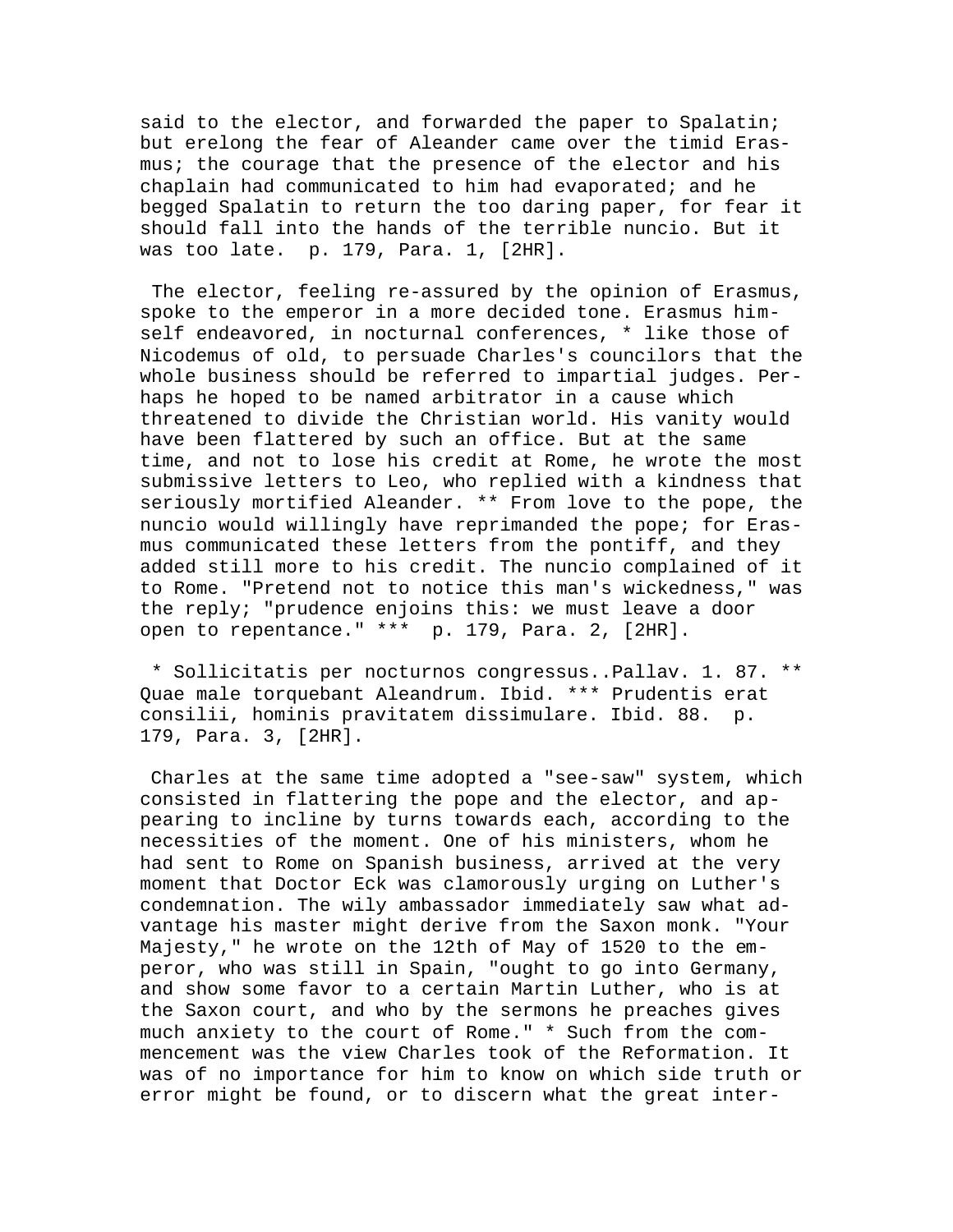ests of the German nation required. His only question was, what policy demanded, and what should be done to induce the pope to support the emperor. And this was well known at Rome. Charles's ministers intimated to Aleander the course their master intended following. "The emperor," said they, "will behave towards the pope as he behaves towards the emperor; \*\* for he has no desire to increase the power of his rivals, and particularly of the King of France." At these words the imperious nuncio gave way to his indignation. "What," replied he, "supposing the pope should abandon the emperor, must the latter renounce his religion? If Charles wishes to avenge himself thus.  $\ldots$  . let him tremble, this baseness will turn against himself." But the nuncio's threats did not shake the imperial diplomatists. p. 180, Para. 1, [2HR].

 \* Despatches of Manuel Llorente, 1. 398. \*\* Caesarem ita se gesturum erga Pontificem, uti se Pontifex erga Caesarem gereret. Pallav. 1. 91. p. 180, Para. 2, [2HR].

 CHAPTER 12--- Luther on confession -- Real absolution -- Antichrist -- Luther's Popularity -- Satires -- Ulrich of Hutten -- Lucas Cranach -- The Carnival at Wittemberg -- Staupitz intimidated -- Luther's labors -- His humility -- Progress of the Reformation. p. 181, Para. 1, [2HR].

 If the legates of Rome failed with the mighty ones of this world, the inferior agents of the papacy succeeded in spreading trouble among the lower ranks. The army of Rome had heard the commands of its chief. Fanatical priests made use of the bull to alarm timid consciences, and wellmeaning but unenlightened ecclesiastics considered it a sacred duty to act in conformity with the instructions of the pope. It was in the confessional that Luther had commenced his struggle against Rome; \* it was in the confessional that Rome contended against the reformer's adherents. Scouted in the face of the world, the bull became powerful in these solitary tribunals. "Have you read Luther's works?" asked the confessors; "do you possess any of them? do you regard them as true or heretical?" And if the penitent hesitated to pronounce the anathema, the priest refused absolution. Many consciences were troubled. Great agitation prevailed among the people. This skillful manoeuver bid fair to restore to the papal yoke the people already won over to the gospel. Rome congratulated herself on having in the thirteenth century erected this tribunal, so skillfully adapted to render the free consciences of Chris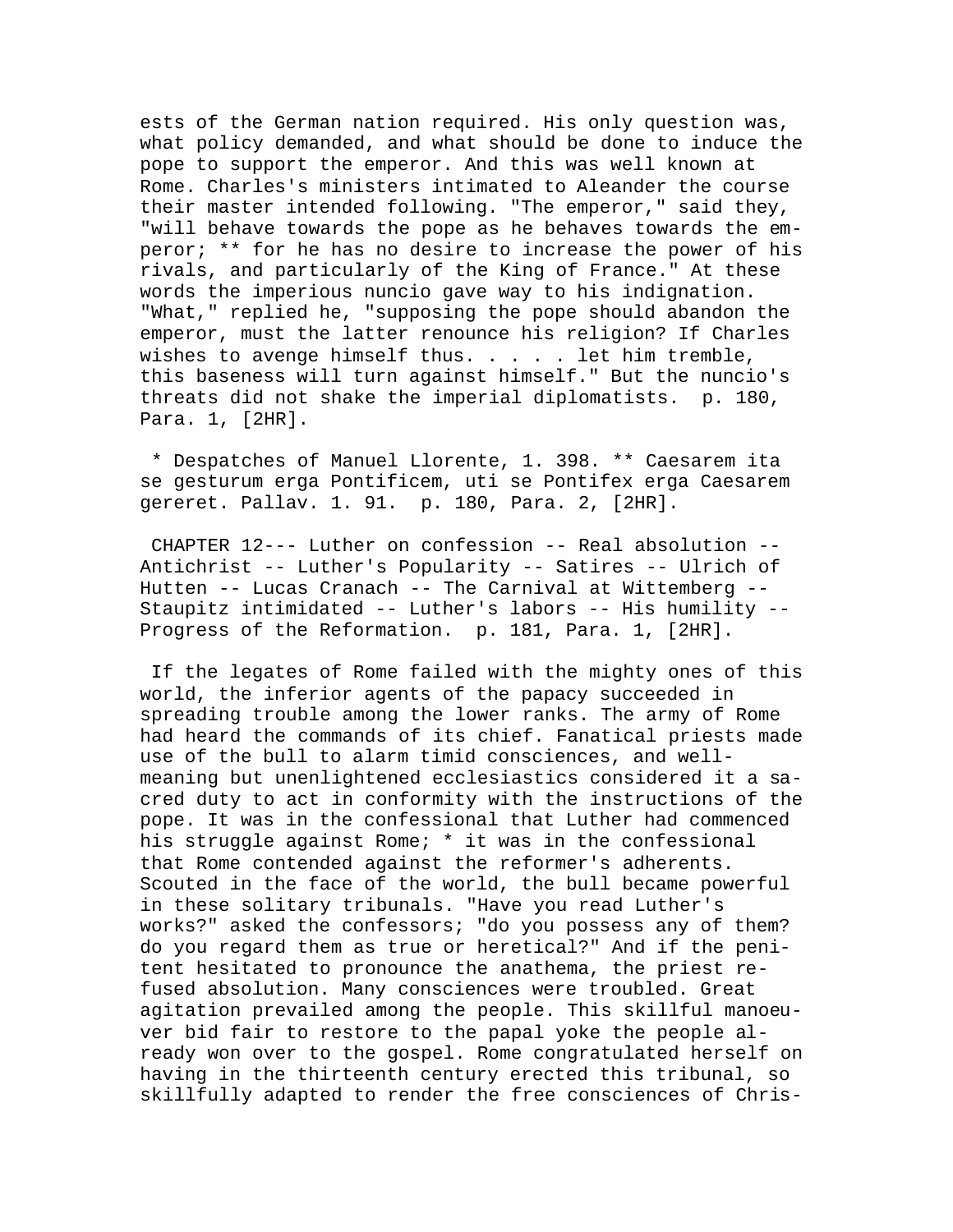tians the slaves of the priests. \*\* So long as this remains standing, her reign is not over. p. 181, Para. 2, [2HR].

 \* See vol. 1. p. 94. \*\* In 1215 by the Fourth Lateran Council, under Innocent III. p. 181, Para. 3, [2HR].

 Luther was informed of these proceedings. What can he do, unaided, to baffle this manoeuver? The word, the word proclaimed loudly and courageously, shall be his weapon. The word will find access to those alarmed consciences, those terrified souls, and give them strength. A powerful impulse was necessary, and Luther's voice made itself heard. He addressed the penitents with fearless dignity, with a noble disdain of all secondary considerations. "When you are asked whether you approve of my books or not," said he, "reply: 'You are a confessor, and not an inquisitor or a gaoler. My duty is to confess what my conscience leads me to say: yours is not to sound and extort the secrets of my heart. Give me absolution, and then dispute with Luther, with the pope, with whomsoever you please; but do not convert the sacrament of penance into a quarrel and a combat.' And if the confessor will not give way, then," continues Luthe, "I would rather go without absolution. Do not be uneasy: if man does not absolve you, God will. Rejoice that you are absolved by God himself, and appear at the altar without fear. At the last judgment the priest will have to give an account of the absolution he has refused you. They may deprive us of the sacrament, but they cannot deprive us of the strength and grace that God has connected with it. It is not in their will or in their power, but in our own faith, that God has placed salvation. Dispense with the sacrament, altar, priest, and church; the word of God, condemned by the bull, is more than all these things. The soul can do without the sacrament, but it cannot live without the word. Christ, the true bishop, will undertake to give you spiritual food." \* p. 181, Para. 4, [2HR].

 \* Und wird dich der rechte Bischoff Christus selber speisen.... L. Opp. L. 17. 565. p. 181, Para. 5, [2HR].

 Thus did Luther's voice sink into every alarmed conscience, and make its way into every troubled family, imparting courage and faith. But he was not content simply with defending himself; he felt that he ought to become the assailant, and return blow for blow. A Romish theologian, Ambrose Catharinus, had written against him. "I will stir up the bile of this Italian beast," said Luther. \* He kept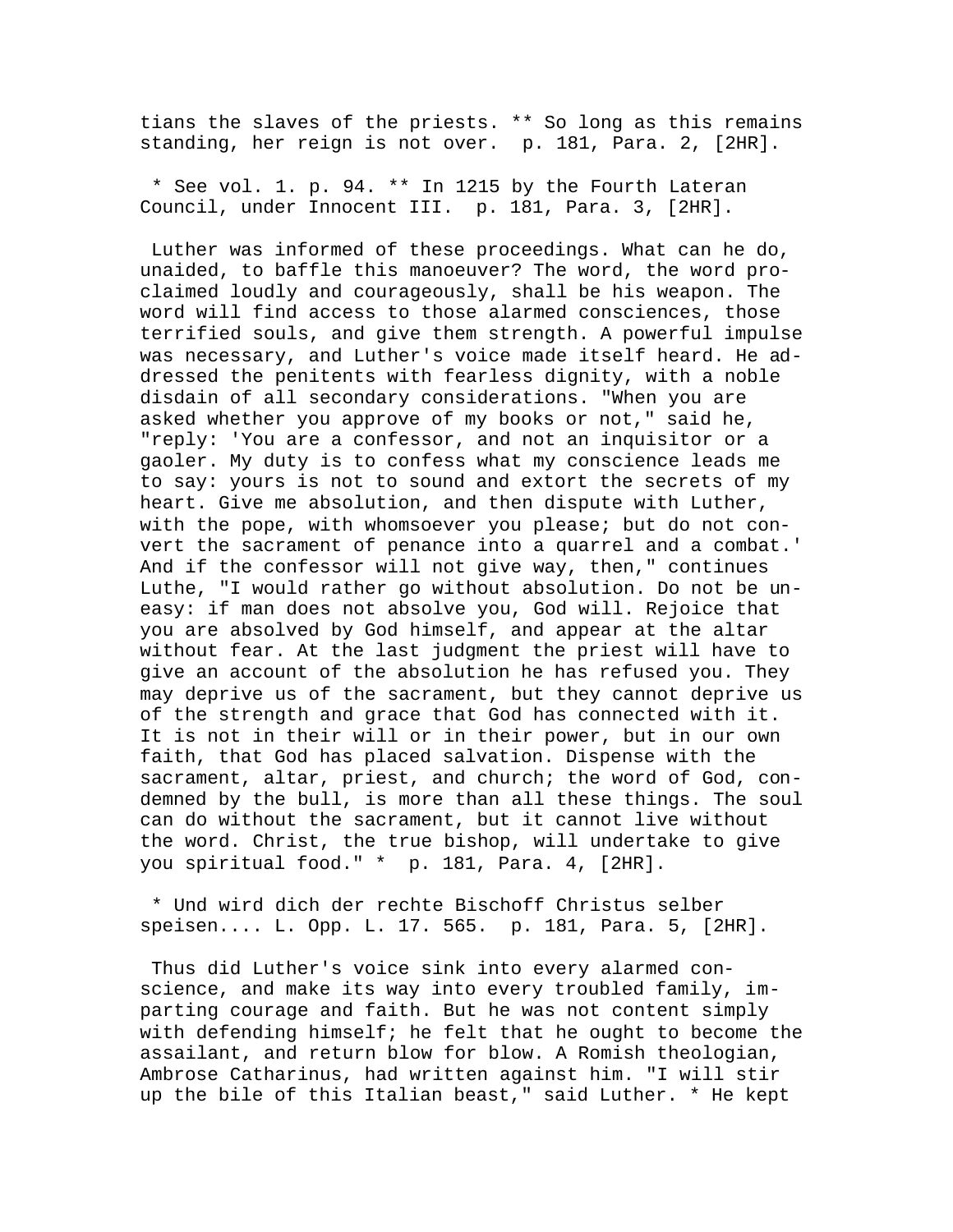his word. In his reply, he proved, by the revelations of Daniel and St. John, by the epistles of St. Paul, St. Peter, and St. Jude, that the reign of antichrist, predicted and described in the Bible, was the Papacy. "I know for certain," said he in conclusion, "that our Lord Jesus Christ lives and reigns. Strong in this assurance, I should not fear many thousands of popes. May God visit us at last according to his infinite power, and show forth the day of the glorious advent of his Son, in which he will destroy the wicked one. \*\* And let all the people say, Amen." p. 182, Para. 1, [2HR].

 \* Italicae bestiae bilem movebo. L. Epp. 1. 570. \*\* Ostendat illum diem adventus gloriae Filii sui, quo destruatur iniquus iste. L. Opp. Lat. 2. 162. p. 182, Para. 2, [2HR].

 And all the people did say, Amen. A holy terror seized upon their souls. It was antichrist whom they beheld seated on the pontifical throne. This new idea, which derived greater strength from the prophetic descriptions launched forth by Luther into the midst of his contemporaries, inflicted the most terrible blow on Rome. Faith in the word of God took the place of that faith which the church alone had hitherto enjoyed; and the power of the pope, long the object of adoration among nations, had now become a source of terror and detestation. p. 183, Para. 1, [2HR].

 Germany replied to the papal bull by overwhelming Luther with its acclamations. Although the plague was raging at Wittemberg, new students arrived every day, and from four to six hundred disciples habitually sat at the feet of Luther and Melancthon in the halls of the academy. The two churches belonging to the convent and the city were not large enough for the crowd that hung listening to the reformer's words. The prior of the Augustines was fearful that these temples would fall under the weight of the hearers. \* But this spiritual movement was not confined within the walls of Wittemberg; it spread through Germany. Princes, nobles, and learned men from every quarter, addressed Luther in letters breathing consolation and faith. The doctor showed the chaplain more than thirty such. \*\* p. 183, Para. 2, [2HR].

 \* Es mochte noch gar die Kirche und Capelle um der Menge willen einfallen. Spalatin in Seckend. p. 295. \*\* Mehr als dreyssig Briefe von Fursten..Ibid. p. 183, Para. 3, [2HR].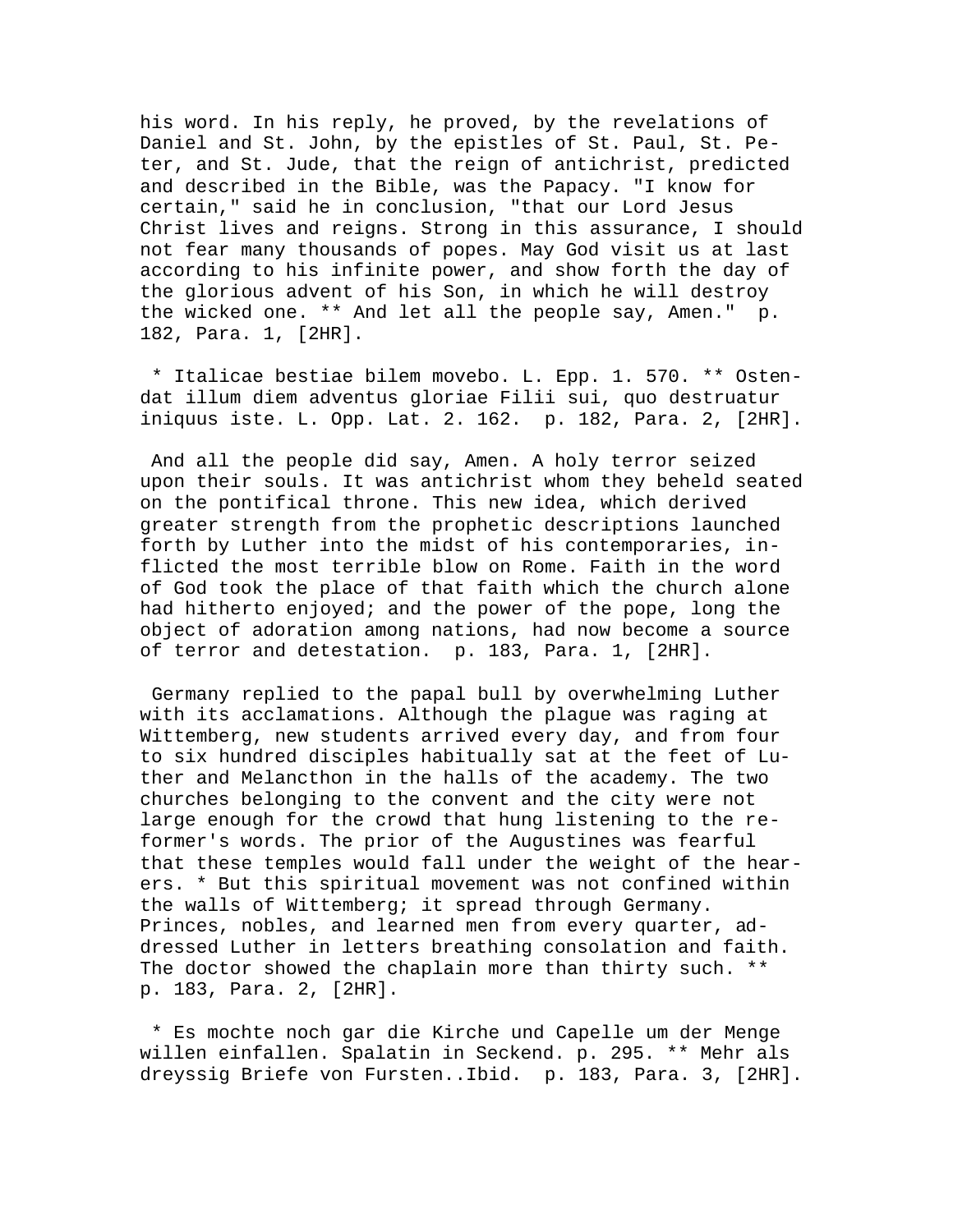The Margrave of Brandenburg came one day to Wittemberg, with several other princes, to visit Luther. "They desired to see the man," said the latter. \* In truth, all were desirous of seeing the man whose words had moved the people, and made the pontiff of the West totter upon his throne. p. 183, Para. 4, [2HR].

 \* Vilere enim hominem voluerunt. L. Epp. 1. 544, dated January 16, 1521. p. 183, Para. 5, [2HR].

 The enthusiasm of Luther's friends increased every day. "What unheard-of foolishness in Emser," exclaimed Melancthon, "who has ventured to measure himself with our Hercules, not perceiving the finger of God in every one of Luther's actions, \* as Pharaoh would not see it in those of Moses." The gentle Melancthon found words of power to arouse those who seemed to be retrograding or even remaining stationary. "Luther has stood up for the truth," wrote he to John Hess, "and yet you keep silence. . . . . He is alive and prospering still, although the lion," Leo, "is chafing and roaring. Bear in mind that it is impossible for Roman impiety to approve of the gospel. \*\* How can this age be wanting in men like Judas, Caiaphas, Pilate, or Herod? Arm yourself, therefore, with the weapons of God's word against such adversaries." p. 184, Para. 1, [2HR].

 \* Dei digitum esse quae a Martino fiant. Corp. Ref. 1. 282. \*\* Non posse Evangelium omanae impietati probari. Ibid. 280. p. 184, Para. 2, [2HR].

 All Luther's writings, his Lord's Prayer, and particularly his new edition of the German Theology, \* were perused with avidity. Reading clubs were formed for the circulation of his works among their members. His friends reprinted them, and got them distributed by hawkers. They were recommended from the pulpit. There was a general wish for a German church; and the people demanded that no one should henceforth be invested with any ecclesiastical dignity, unless he could preach to the people in the vulgar tongue, and that in every quarter the bishops of Germany should resist the papal power. p. 184, Para. 3, [2HR].

\* See vol. 1. p. 223. p. 184, Para. 4, [2HR].

 Nor was this all: biting satires against the principal ultra-montanists were circulated throughout the provinces of the empire. The opposition rallied all its forces around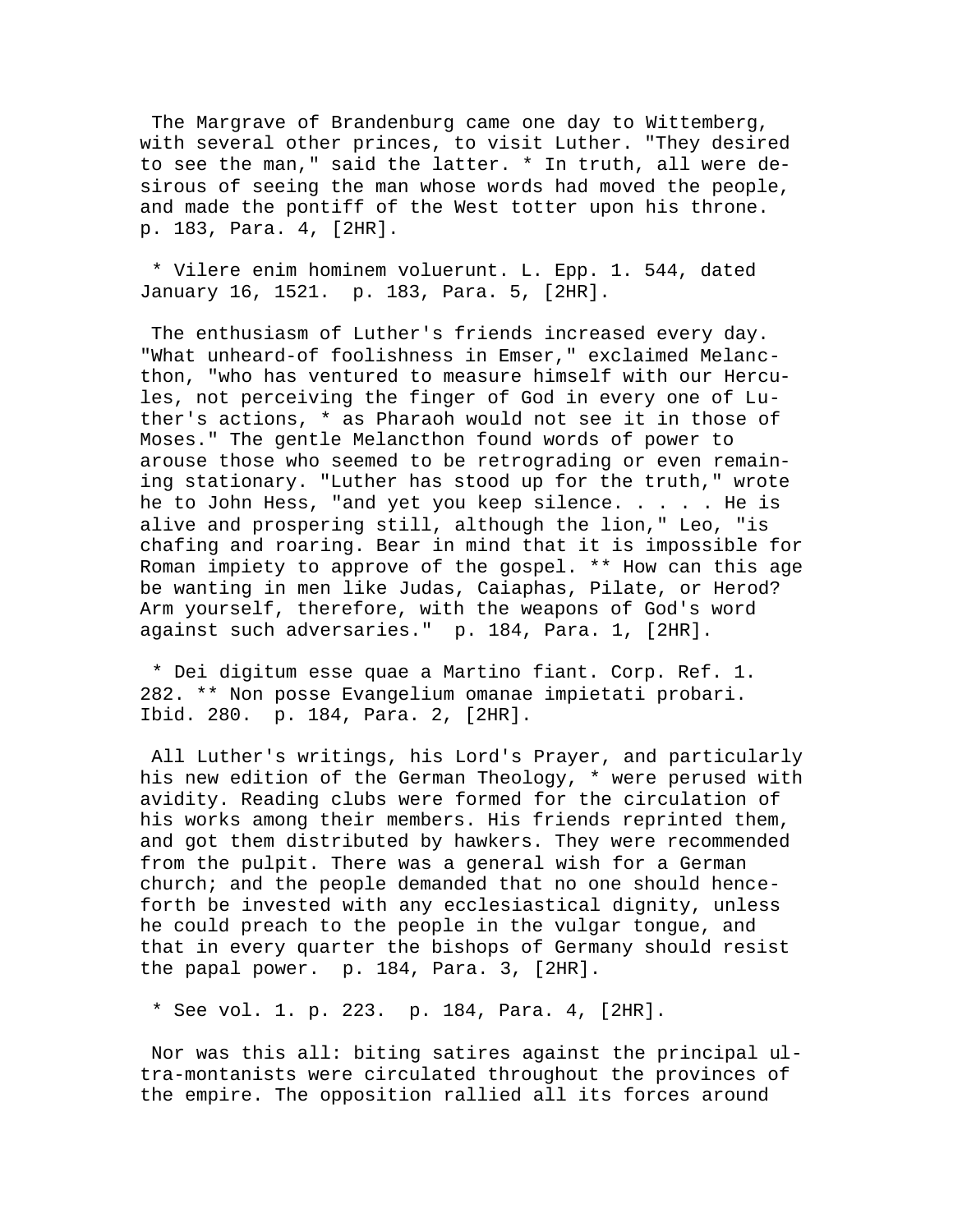this new doctrine, which gave it precisely what it stood in need of. . . . . a justification in the eyes of religion. Most of the lawyers, wearied by the encroachments of the ecclesiastical tribunals, attached themselves to the reform, but the humanists, in particular, eagerly embraced this party. Ulrich Hutten was indefatigable. He addressed letters to Luther, to the legates, and to the most considerable men in Germany. "I tell you, and repeat it, Marino," said he to the legate Caraccioli, in one of his works, "the darkness with which you had covered our eyes is dispersed; the gospel is preached; the truth is proclaimed; the absurdities of Rome are overwhelmed with contempt; your decrees languish and die; liberty is beginning to dawn upon us." \* p. 184, Para. 5, [2HR].

 \* Ablata illa est a vobis inducta olim nostris oculis caligo, praedicatur Evangelium..spes est libertatis. Ulrich ab Hutten Eques, Mar. Carrac. L. Opp. Lat. 2. 176. p. 184, Para. 6, [2HR].

 Not content with employing prose, Hutten had recourse to verse also. He published his Outcry on the Lutheran Conflagration, \* in which, appealing to Jesus Christ, he beseeches him to consume with the brightness of his countenance all who dared deny his authority. Above all, he set about writing in German. "Hitherto," said he, "I have written in Latin, a tongue not intelligible to every one; but now I address all my fellow-countrymen." His German rhymes unveiled to the people the long and disgraceful catalogue of the sins of the Roman court. But Hutten did not wish to confine himself to mere words; he was eager to interfere in the struggle with the sword; and he thought that the vengeance of God should be wrought by the swords and halberds of those valiant warriors of whom Germany was so proud. Luther opposed this mad project: "I desire not," said he, "to fight for the gospel with violence and bloodshed. I have written to Hutten to this effect." \*\* p. 185, Para. 1, [2HR].

 \* . . . .Quo tu oculos, pie Christe, tuos frontisque severae. Tende supercilium, teque esse ostende neganti. Qui te contemnunt igitur, mediumque tonanti. Ostendunt digitum, tandem iis te ostende potentem. Te videat ferus ille Leo, te tota malorum. Sentiat illuvies, scelerataque Roma tremiscat, Ultorem scelerum discant te vivere saltem, Qui regnare negant. In incedium Lutheranum Exclamatio Ulrichi Hutteni Equitis, Mar. Carac. L. Opp. Lat. 2. 176. \*\* Nollem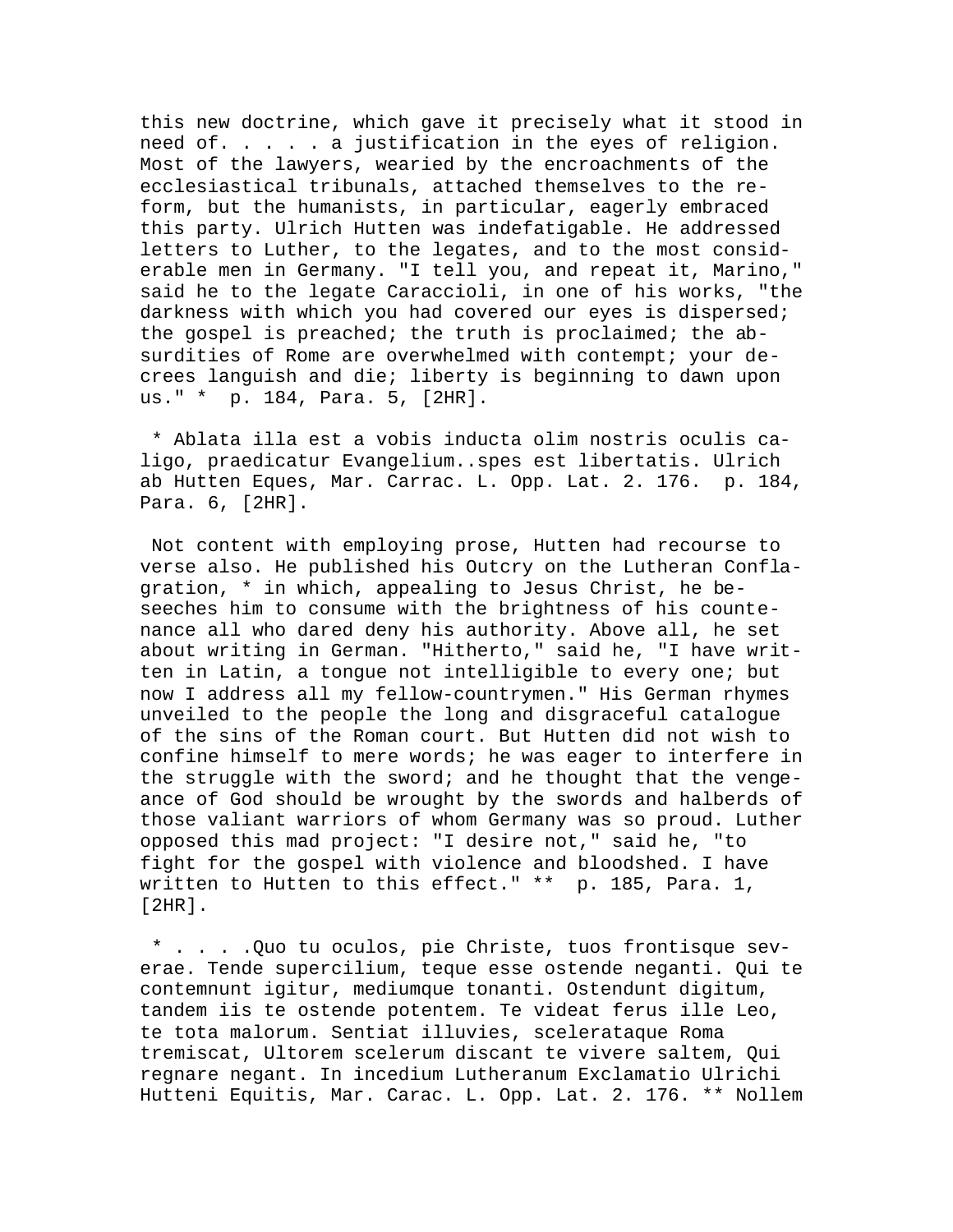vi et caede pro Evangelio certari; ita ut scripsi ad hominem. L. Epp. 1. 543. p. 185, Para. 2, [2HR].

 The celebrated painter Lucas Cranach published, under the title of the Passion of Christ and Antichrist, a set of engravings which represented on one side the glory and magnificence of the pope, and on the other the humiliation and sufferings of the Redeemer. The inscriptions were written by Luther. These engravings, designed with considerable skill, produced an effect beyond all previous example. The people withdrew from a church that appeared in every respect so opposed to the spirit of its Founder. "This is a very good work for the laity," said Luther. \* p. 186, Para. 1, [2HR].

 \* Bonus est pro laicis liber. L. Epp. 1. 571. This book which deserves reprinting, I found in the library of Zurich. p. 186, Para. 2, [2HR].

 Many persons wielded weapons against the papacy, that had but little connection with the holiness of a Christian life. Emser had replied to Luther's book -- To the Goat of Leipsic -- by another whose title was To the Bull of Wittemberg. The name was not badly selected. But at Magdeburg Emser's work was suspended to the common gibbet, with this inscription: "The book is worthy of the place," and a scourge was hung at its side, to indicate the punishment the author merited. \* At Doeblin some persons wrote under the papal bull, in ridicule of its ineffectual thunders, "The nest is here, but the birds have flown." \*\* p. 186, Para. 3, [2HR].

 \* In publico infamiae loco affixus. Ibid. 560. \*\* Das Nest iste hie, die Vogel sind ausgeflogen. Ibid. 570. p. 186, Para. 4, [2HR].

 The students at Wittemberg, taking advantage of the license of the carnival, dressed up one of their number in a costume similar to the pope's, and paraded him with great pomp through the streets of the city, but in a manner somewhat too ludicrous, as Luther observes. \* When they reached the great square, they approached the river, and some, pretending a sudden attack, appeared desirous of throwing the pope into the water. But the pontiff, having little inclination for such a bath, took to his heels; his cardinals, bishops, and familiars imitated his example, dispersing into every quarter of the city. The students pursued them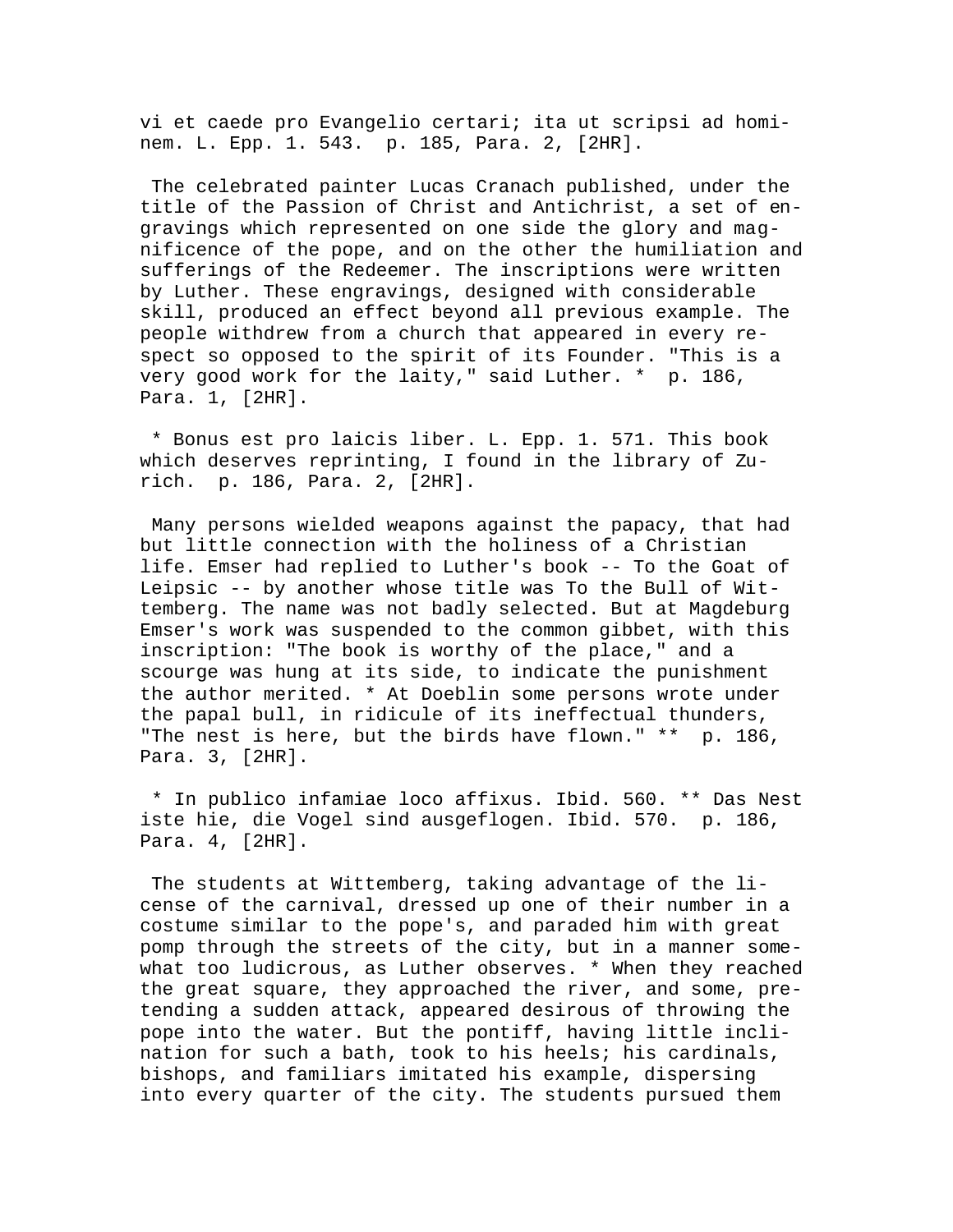through the streets; and there was hardly a corner in Wittemberg where some Roman dignitary had not taken refuge from the shouts and laughter of the excited populace. \*\* "The enemy of Christ," says Luther, "who makes a mockery of kings, and even of Christ, richly deserves to be thus mocked himself." In our opinion he is wrong; truth is too beautiful to be thus polluted. She should combat without the aid of ballads, caricatures, and the masquerades of a carnival. Perhaps, without these popular demonstrations, her success would be less apparent; but it would be purer, and consequently more lasting. However that may be, the imprudent and prejudiced conduct of the Roman court had excited universal antipathy; and this very bull, by which the papacy thought to crush the whole reformation, was precisely that which made the revolt burst out in every quarter. p. 186, Para. 5, [2HR].

 \* Nimis ludicre Papam personatum circumvenerunt sublimem et pompaticum. Ibid. 561. \*\* . . . . Fugitivum cum cardinalibus, episcopis, familisque suis, in diversas partes oppidi disperserunt et insecuti sunt. L. Epp. 1. Feb. 17, 1521. p. 186, Para. 6, [2HR].

 Yet the reformer did not find intoxication and triumph in everything. Behind that chariot in which he was dragged by a people excited and transported with admiration, there was not wanting the slave to remind him of his miserable state. Some of his friends seemed inclined to retrace their steps. Staupitz, whom he designated his father, appeared shaken. The pope had accused him, and Staupitz had declared his willingness to submit to the decision of his holiness. "I fear," wrote Luther to him, "that by accepting the pope for judge, you seem to reject me and the doctrines I have maintained. If Christ loves you, he will constrain you to recall your letter. Christ is condemned, stripped, and blasphemed; this is a time not to fear, but to raise the voice. \* For this reason, while you exhort me to be humble, I exhort you to be proud; for you have too much humility, as I have too much pride. The world may call me proud, covetous, an adulterer, a murderer, antipope, one who is guilty of every crime. . . . . What matters it, provided I am not reproached with having wickedly kept silence at the moment our Lord said with sorrow: I looked on my right hand, and beheld, but there was no man that would know me. Psalm 142. The word of Jesus Christ is a word not of peace, but of the sword. If you will not follow Jesus Christ, I will walk alone, will advance alone, and alone will I carry the for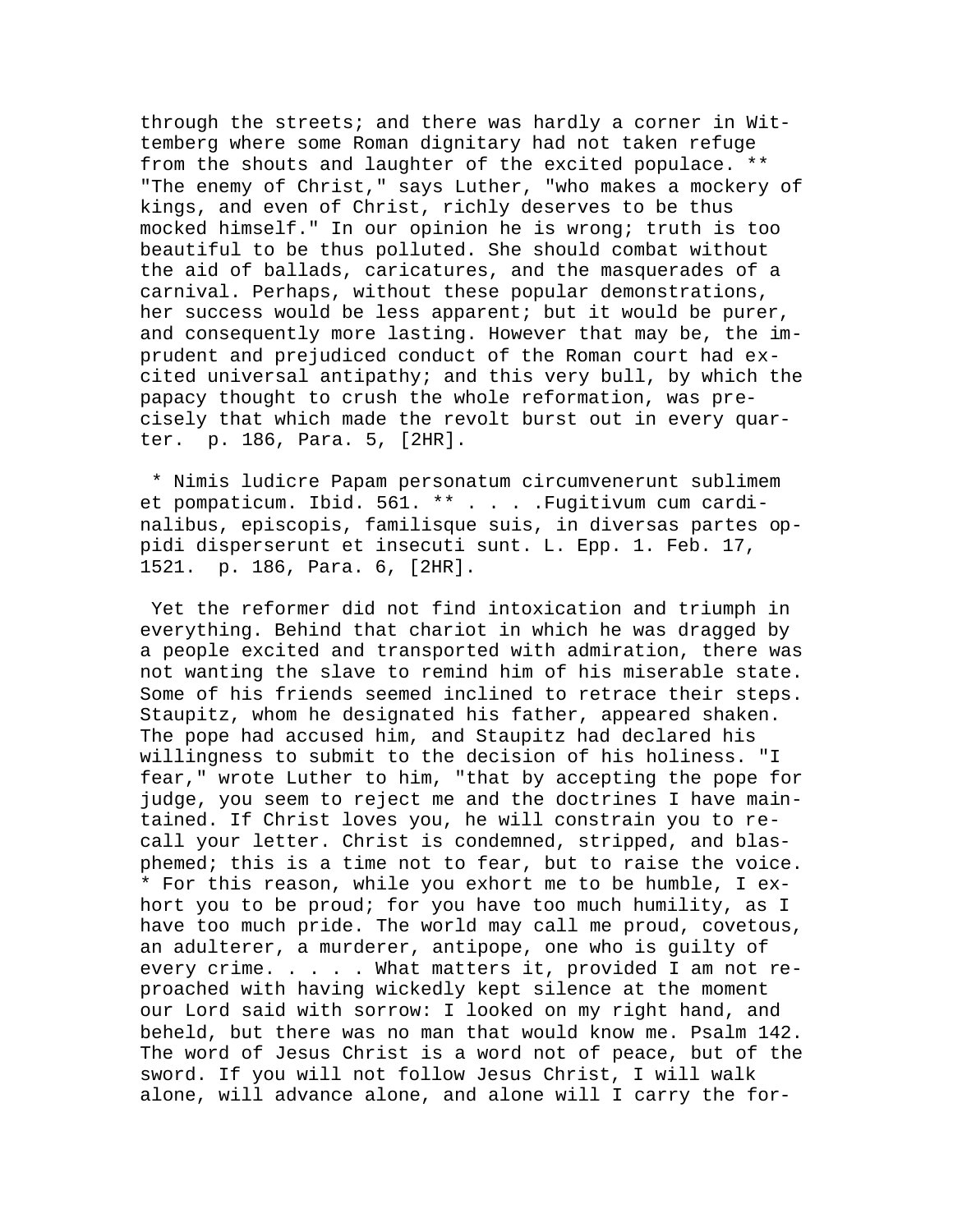tress." \*\* p. 187, Para. 1, [2HR].

 \* Non enim hoc tempus timendi sed clamandi. Ib. 557. \*\* Quod si tu non vis sequi, sine me ire et rapi. Ibid. 558. p. 187, Para. 2, [2HR].

 Thus Luther, like a general at the head of an army, surveyed the whole field of battle; and while his voice inspirited new soldiers to the conflict, he discovered those of his troops who appeared weak, and recalled them to the line of duty. His exhortations were heard everywhere. His letters rapidly followed each other. Three presses were constantly occupied in multiplying his writings. \* His words ran through the people, strengthening the alarmed consciences in the confessionals, upholding in the convents timid souls that were ready to faint, and maintaining the rights of truth in the palaces of princes. p. 188, Para. 1, [2HR].

 \* Cum tria prela solus ego occupare cogar. L. Epp. 1. 558. p. 188, Para. 2, [2HR].

 "In the midst of the storms that assail me," wrote Luther to the elector, "I hoped to find peace at last. But now I see that this was the vain thought of a man. From day to day the waters rise, and already I am entirely surrounded by the waves. The tempest is bursting upon me with frightful tumult. \* In one hand I grasp the sword, with the other I build up the walls of Zion." \*\* His ancient ties are broken: the hand that had hurled against him the thunders of excommunication had snapped them asunder. p. 188, Para. 3, [2HR].

 \* Videns rem tumultuosissimo tumultu tumultuantem Ibid. 546. \*\* Una manu gladium apprehendens et altera murum aedificaturus. Ib. 565. p. 188, Para. 4, [2HR].

 "Excommunicated by the bull," said he, "I am absolved from the authority of the pope and of the monastic laws. Joyfully do I welcome this deliverance. But I shall neither quit the habit of my order nor the convent." \* And yet, amid this agitation, he does not lose sight of the dangers to which his soul is exposed in the struggle. He perceives the necessity of keeping a strict watch over himself. "You do well to pray for me," wrote he to Pellican, who resided at Basle. "I cannot devote sufficient time to holy exercises; life is a cross to me. You do well to exhort me to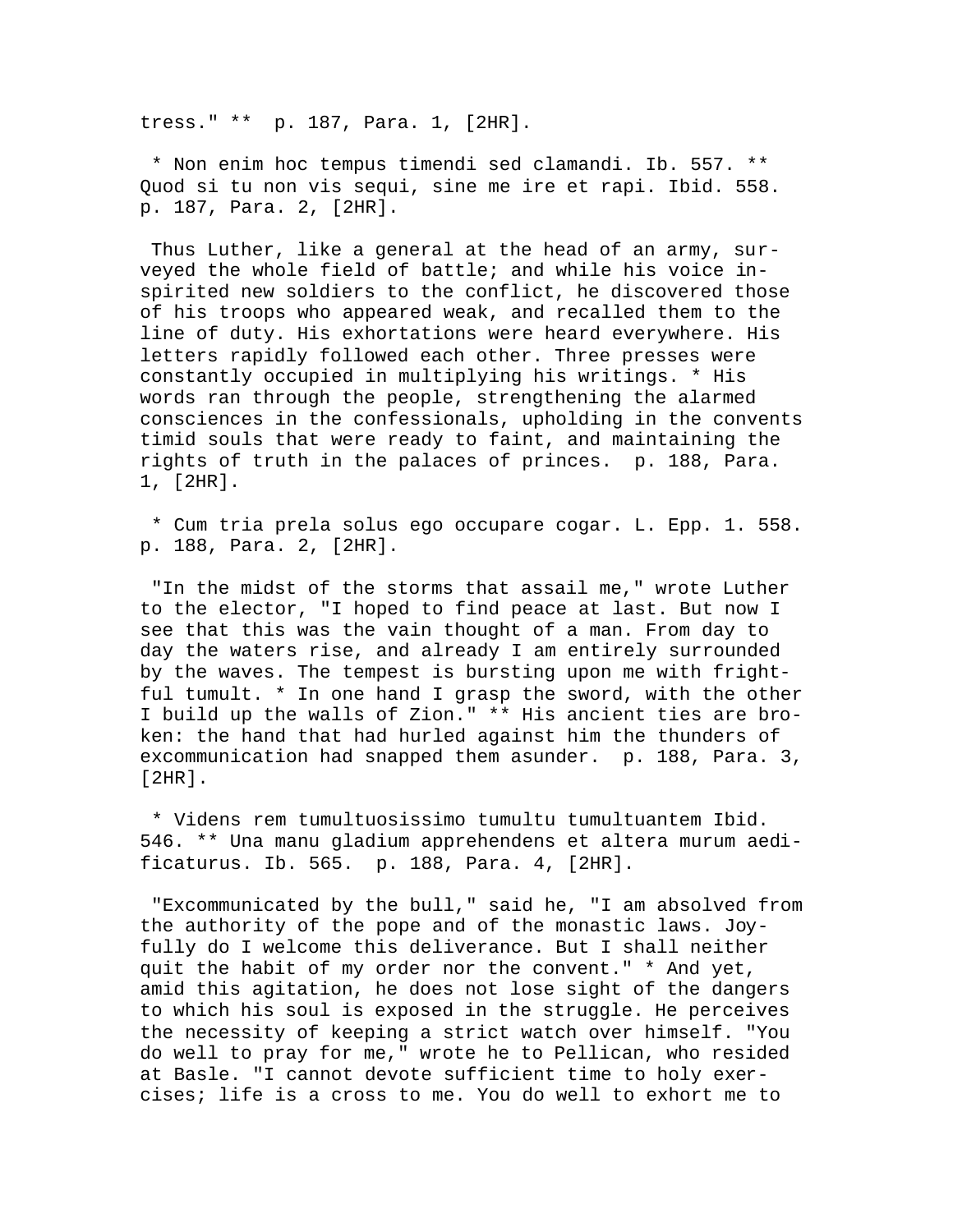modesty: I feel its necessity; but I am not master of myself; I am carried away by mysterious impulses. I wish no one ill; \*\* but my enemies press on me with such fury, that I do not sufficiently guard against the temptations of Satan. Pray, then, for me." p. 188, Para. 5, [2HR].

 \* Ab ordinis et Papae legibus solutus....quod gaudeo et amplector. L. Epp. 1. 558. \*\* Compos mei non sum, rapior nescio quo spiritu, cum nemini me male velle conscius sim. Ibid. 555. p. 188, Para. 6, [2HR].

 Thus the reformer and the Reformation were hastening towards the goal whither God called them. The agitation was gaining ground. The men who seemed likely to be most faithful to the hierarchy began to be moved. "Those very persons," says Eck ingenuously enough, "who hold the best livings and the richest prebends from the pope, remain as mute as fishes. Many of them even extol Luther as a man filled with the divine spirit, and style the defenders of the pope mere sophists and flatterers." \* The church, apparently full of vigor, supported by treasures, governments, and armies, but in reality exhausted and feeble, having no love for God, no Christian life, no enthusiasm for the truth, found itself face to face with men who were simple but courageous, and who, knowing that God is with those who contend in behalf of his word, had no doubt of victory. In every age it has been seen how great is the strength of an idea to penetrate the masses, to stir up nations, and to hurry them, if required, by thousands to the battle-field and to death. But if so great be the strength of a human idea, what power must not a heaven-descended idea possess, when God opens to it the gates of the heart. The world has not often seen so much power at work; it was seen, however, in the early days of Christianity, and in the time of the Reformation; and it will be seen in future ages. Men who despised the riches and grandeur of the world, who were contented with a life of sorrow and poverty, began to be moved in favor of all that was holiest upon earth, the doctrine of faith and of grace. All the religious elements were fermenting beneath the agitated surface of society; and the fire of enthusiasm urged souls to spring forward with courage into this new life, this epoch of renovation, which was so grandly opening before them, and whither Providence was hurrying the nations. p. 189, Para. 1, [2HR].

\* Reynald Epist. J. Eckii ad Cardinalem Contarenum. p.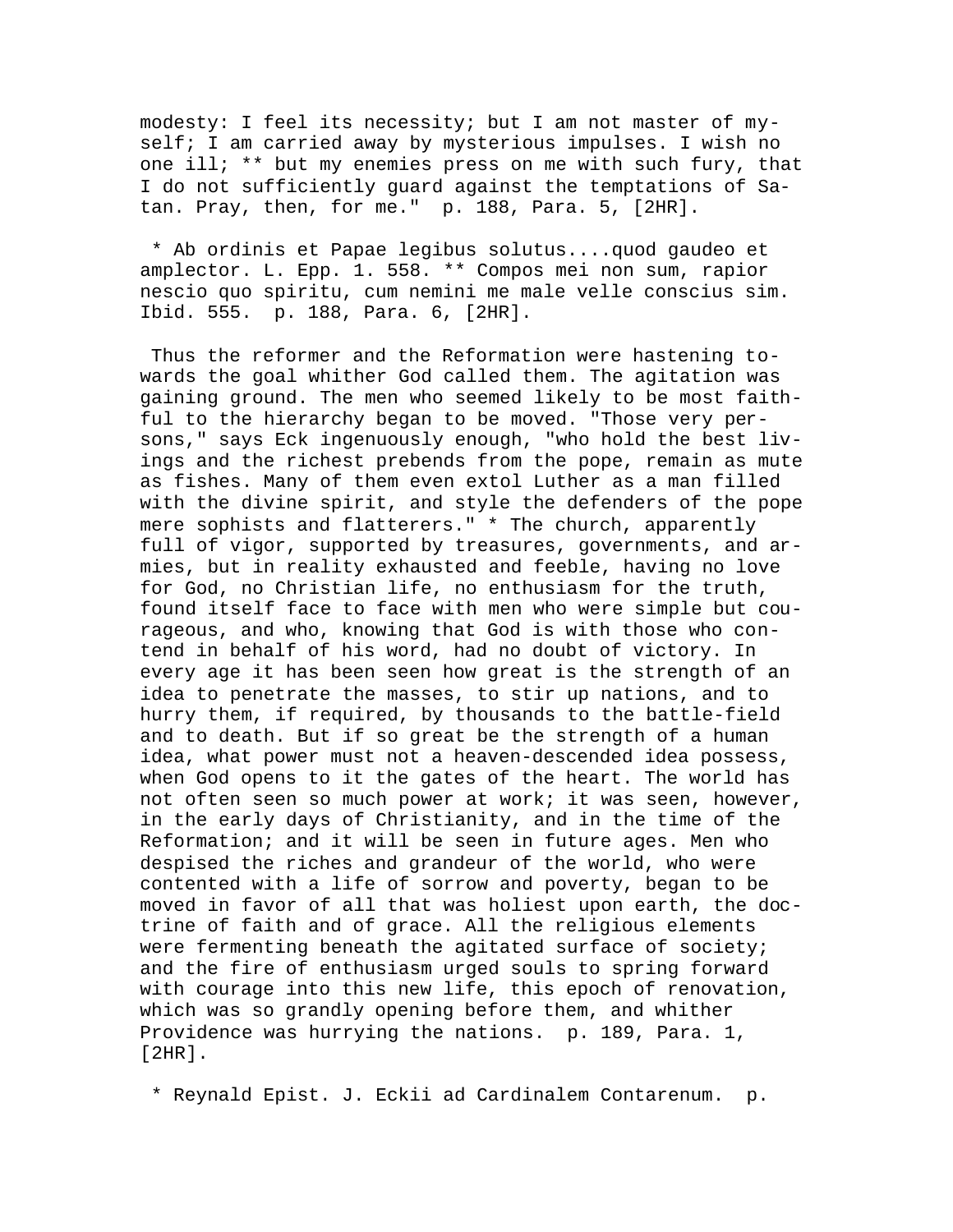189, Para. 2, [2HR].

 BOOK 7 THE DIET Of WORMS. 1521, JANUARY TO MAY. p. 191, Para. 1, [2HR].

 CHAPTER 1--- Victories of the word of God -- The diet of Worms -- Policy of Rome -- Difficulties -- Charles demands Luther -- The elector to Charles V -- State of feeling -- Alarm of Aleander -- The Elector departs without Luther -- Aleander arouses Rome -- Excommunication of pope and communion with Christ -- Fulminations of the bull -- Luther's motives in the Reformation. p. 191, Para. 2, [2HR].

 The Reformation, commenced by the struggles of an humble spirit in the cell of a cloister at Erfurth, had continually increased. An obscure individual, bearing in his hand the word of life, had stood firm before the mighty ones of the world, and they had shaken before him. He had wielded this arm of the word of God, first against Tetzel and his numerous army; and those greedy merchants, after a brief struggle, had fled away: he next employed it against the Roman legate at Augsburg; and the legate in amazement had allowed the prey to escape him: somewhat later with its aid he contended against the champions of learning in the halls of Leipsic; and the astonished theologians had beheld their syllogistic weapons shivered in their hands: and, lastly, with this single arm, he had opposed the pope, when the latter, disturbed in his slumbers, had risen on his throne to blast the unfortunate monk with his thunders; and this same word had paralyzed all the power of this head of Christendom. A final struggle remained to be undergone. The word was destined to triumph over the emperor of the West, over the kings and princes of the earth; and then, victorious over all the powers of the world, to uprise in the church, and reign as the very word of God. p. 191, Para. 3, [2HR].

 The entire nation was agitated. Princes and nobles, knights and citizens, clergy and laity, town and country, all participated in the struggle. A mighty religious revolution, of which God himself was the prime mover, but which was also deeply rooted in the lives of the people, threatened to overthrow the long-venerated chief of the Roman hierarchy. A new generation of a serious, deep, active, and energetic spirit, filled the universities, cities, courts, castles, rural districts, and frequently even the cloisters. A presentiment that a great transformation of society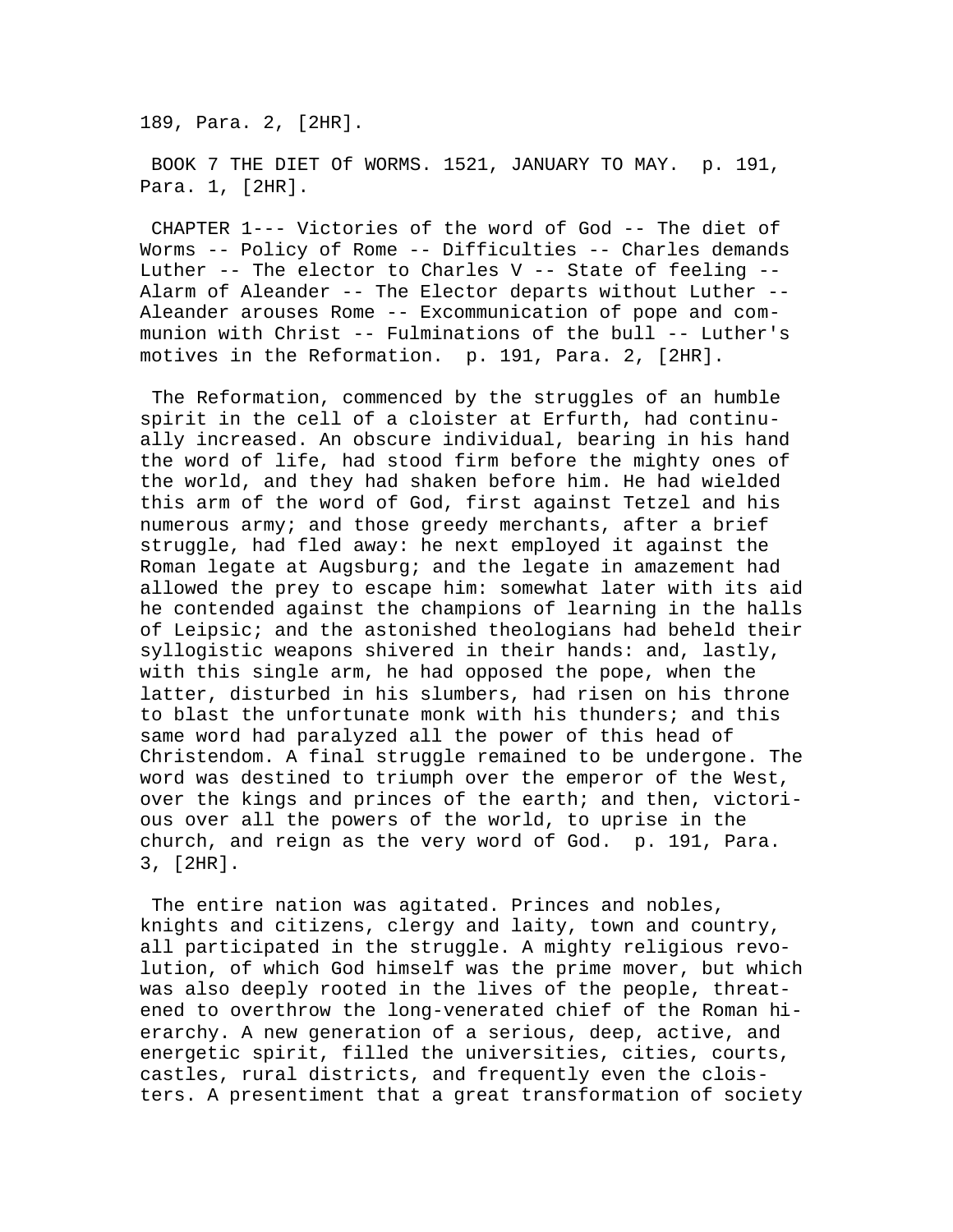was at hand, inspired all minds with holy enthusiasm. What would be the position of the emperor with regard to this movement of the age? and what would be the end of this formidable impulse by which all men were carried along?. . . . . p. 192, Para. 1, [2HR].

 A solemn diet was about to be opened: this was the first assembly of the empire over which Charles was to preside. As Nuremberg, where it should have been held, in accordance with the Golden Bull, was suffering from the plague, it was convoked to meet at Worms on the 6th of January 1521. \* Never before had so many princes met together in diet; each one was desirous of participating in this first act of the young emperor's government, and was pleased at the opportunity of displaying his power. The youthful landgrave Philip of Hesse, among others, who was afterwards to play so important a role in the Reformation, arrived at Worms, about the middle of January, with six hundred horsemen, among whom were warriors celebrated for their valor. p. 192, Para. 2, [2HR].

\* Sleidan, vol. 1. 80. p. 192, Para. 3, [2HR].

 But a much stronger motive inclined the electors, dukes, archbishops, landgraves, margraves, counts, bishops, barons, and lords of the empire, as well as the deputies of the towns, and the ambassadors of the kings of Christendom, to throng with their brilliant trains the roads that led to Worms. It had been announced that, among other important matters to be laid before the diet, would be the nomination of a council of regency to govern the empire during Charles's absence, and the jurisdiction of the imperial chamber; but public attention was more particularly directed to another question, which the emperor had also mentioned in his letters of convocation: that of the Reformation. The great interests of worldly policy grew pale before the cause of the monk of Wittemberg. It was this which formed the principal topic of conversation between the noble personages who arrived at Worms. p. 192, Para. 4, [2HR].

 Every thing announced that the diet would be stormy, and difficult to manage. Charles, who was hardly twenty years of age, was pale, of weak health, and yet a graceful horseman, able to break a lance like others of his time; his character was as yet undeveloped; his air was grave and melancholy, although of a kindly expression, and he had not hitherto shown any remarkable talent, and did not appear to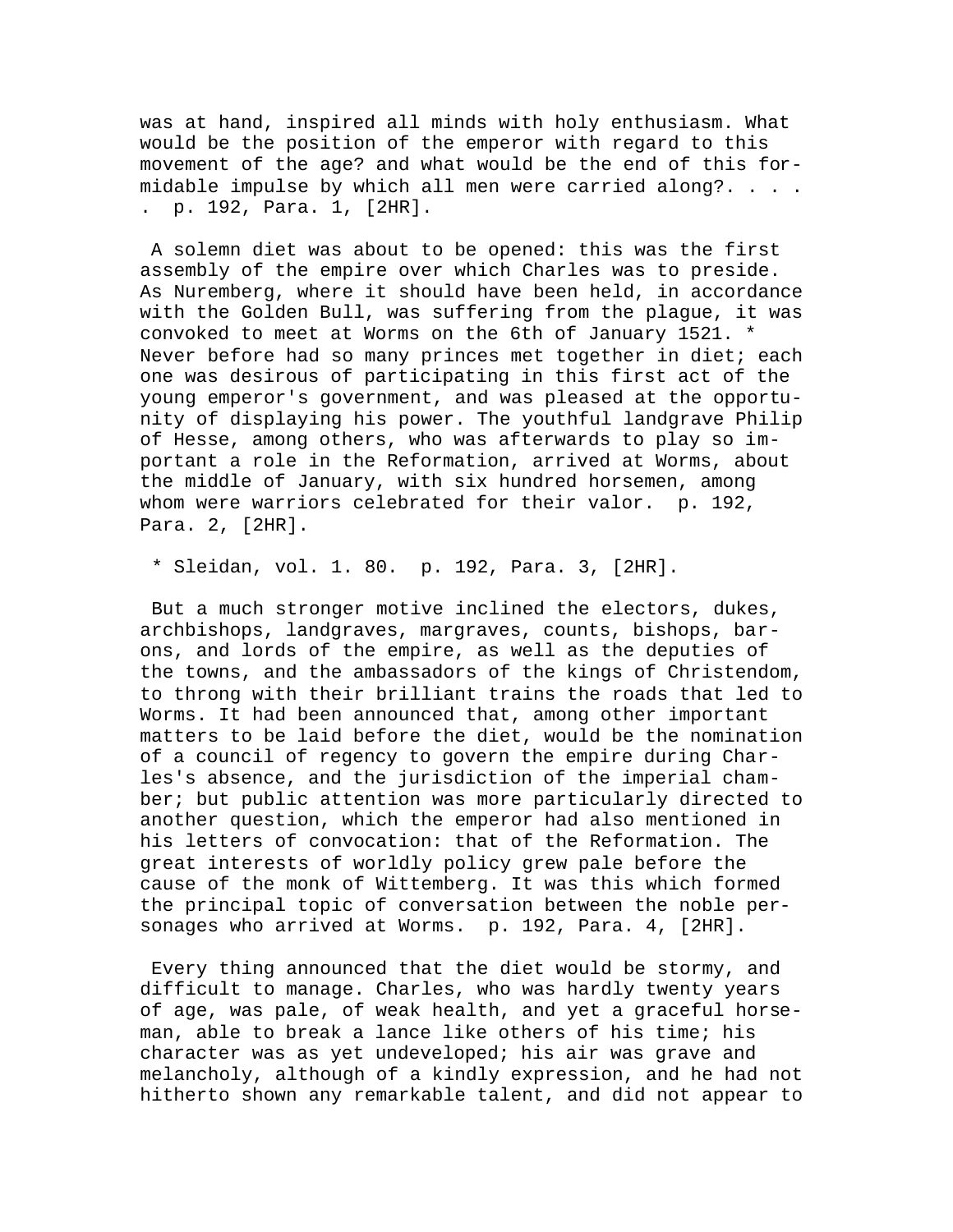have adopted any decided line of conduct. The skillful and active William de Croi, lord of Chievres, his high chamberlain, tutor, and prime minister, who enjoyed an absolute authority at court, died at Worms: numerous ambitions here met; many passions came into collision; the Spaniards and the Belgians vied with each other in their exertions to creep into the councils of the young prince; the nuncios multiplied their intrigues; the German princes spoke out boldly. It might easily be foreseen that the underhanded practices of parties would have a principal share in the struggle. \* p. 193, Para. 1, [2HR].

 \* Es gieng aber auf diesem Reichstag gar schlupferig zu. .Seckend. p. 326. p. 193, Para. 2, [2HR].

 But over all these scenes of agitation hovered a terrible will -- the Roman papacy, which, inflexible as the destiny of the ancients, had unceasingly crushed for ages past every doctor, king, or people that had opposed its tyrannous progress. A letter written at Rome in the month of January, 1521, and by a Roman citizen, reveals its intentions. "If I am not mistaken, the only business in your diet will be this affair of Luther, which gives us much more trouble than the Turk himself. We shall endeavor to gain over the young emperor by threats, by prayers, and feigned caresses. We shall strive to win the Germans by extolling the piety of their ancestors, and by making them rich presents, and by lavish promises. If these methods do not succeed, we shall depose the emperor; absolve the people for their obedience; elect another -- and he will be one that suits us -- in his place; stir up civil war among the Germans, as we have just done in Spain; \* and summon to our aid the armies of the kings of France, England, and all the nations of the earth. \*\* Probity, honor, religion, Christ -- we shall make light of all, provided our tyranny be saved." \*\*\* A very slight familiarity with the history of the papacy is sufficient to show that these words are a faithful description of its policy. It is identically what Rome has always done when she has had the power: only the times were now a little changed. We shall soon behold her busy at her task. p. 193, Para. 3, [2HR].

 \* Robertson's History of Charles V., book 3. \*\* Caesarem deponemus, populos subjectione debita liberabimus, seditionem inter Germanos, quemadmodum nunc inter Histpanos, concitabimus, Gallum, Anglum, et omnes terrae reges ad arma convocabimus. Ricderer, Nachrichten. 1. 179. \*\*\* Tantum ut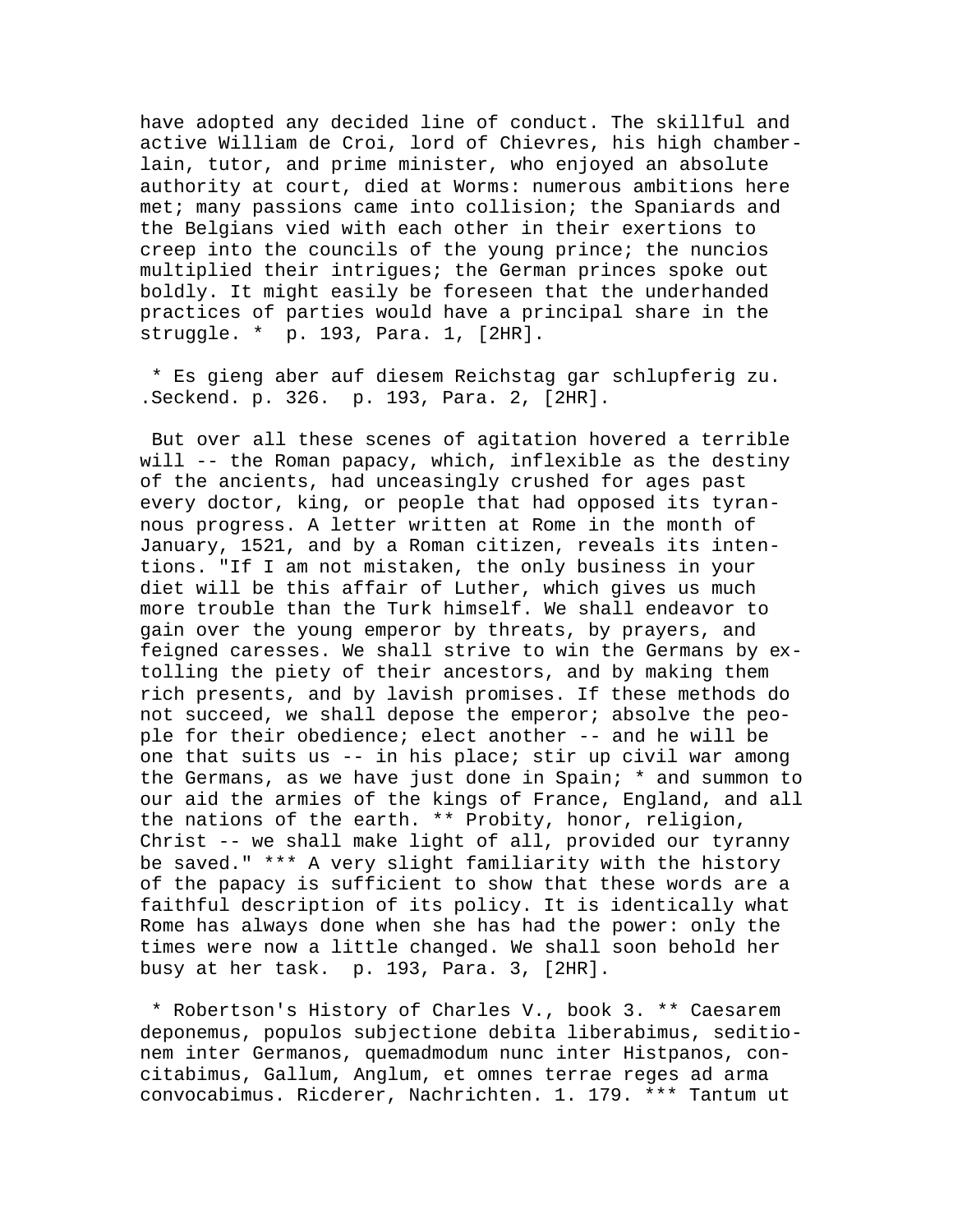voti compotes evadere valeamus, nihil pensi apud nos erit, non Christus, neque fides, pietas, honestas, probitas, dummodo tyrannis nostra sit salva. Ibid. p. 193, Para. 4,  $[2HR]$ .

 Charles opened the diet on the 28th of January 1521, the festival of Charlemagne. His mind was filled with the high importance of the imperial dignity. He said, in his opening discourse, that no monarchy could be compared with the Roman empire, to which nearly the whole world had submitted in former times; that unfortunately this empire was a mere shadow of what it once had been; but that, by means of his kingdoms and powerful alliances, he hoped to restore it to its ancient glory. p. 194, Para. 1, [2HR].

 But numerous difficulties immediately presented themselves to the young emperor. What must he do, placed between the papal nuncio and the elector to whom he was indebted for his crown? How can he avoid displeasing either Aleander or Frederick? The first entreated the emperor to execute the pope's bull, and the second besought him to take no steps against the monk until he had been heard. Desirous of pleasing both parties, the young prince, during his stay at Oppenheim, had written to the elector to bring Luther with him to the diet, assuring him that no injustice should be shown to the reformer, that no violence should be used towards him, and that learned men should confer with him. p. 194, Para. 2, [2HR].

 This letter, accompanied by others from Chievres and the count of Nassau, threw the elector into great perplexity. At every moment the alliance of the pope might become necessary to the young and ambitious emperor, and then Luther's fate was sealed. If Frederick should take the reformer to Worms, he might be leading him to the scaffold. And yet Charles's orders were precise. The elector commanded Spalatin to communicate to Luther the letters he had received. "The adversaries," said the chaplain to him, "are making every exertion to hasten on this affair." \* p. 195, Para. 1, [2HR].

 \* Adversarios omnia moliri ad maturandum id negotii. L. Epp. 1. 534. p. 195, Para. 2, [2HR].

 Luther's friends were alarmed, but he himself did not tremble. His health was at that time very weak; but that was a trifling matter for him. "If I cannot go to Worms in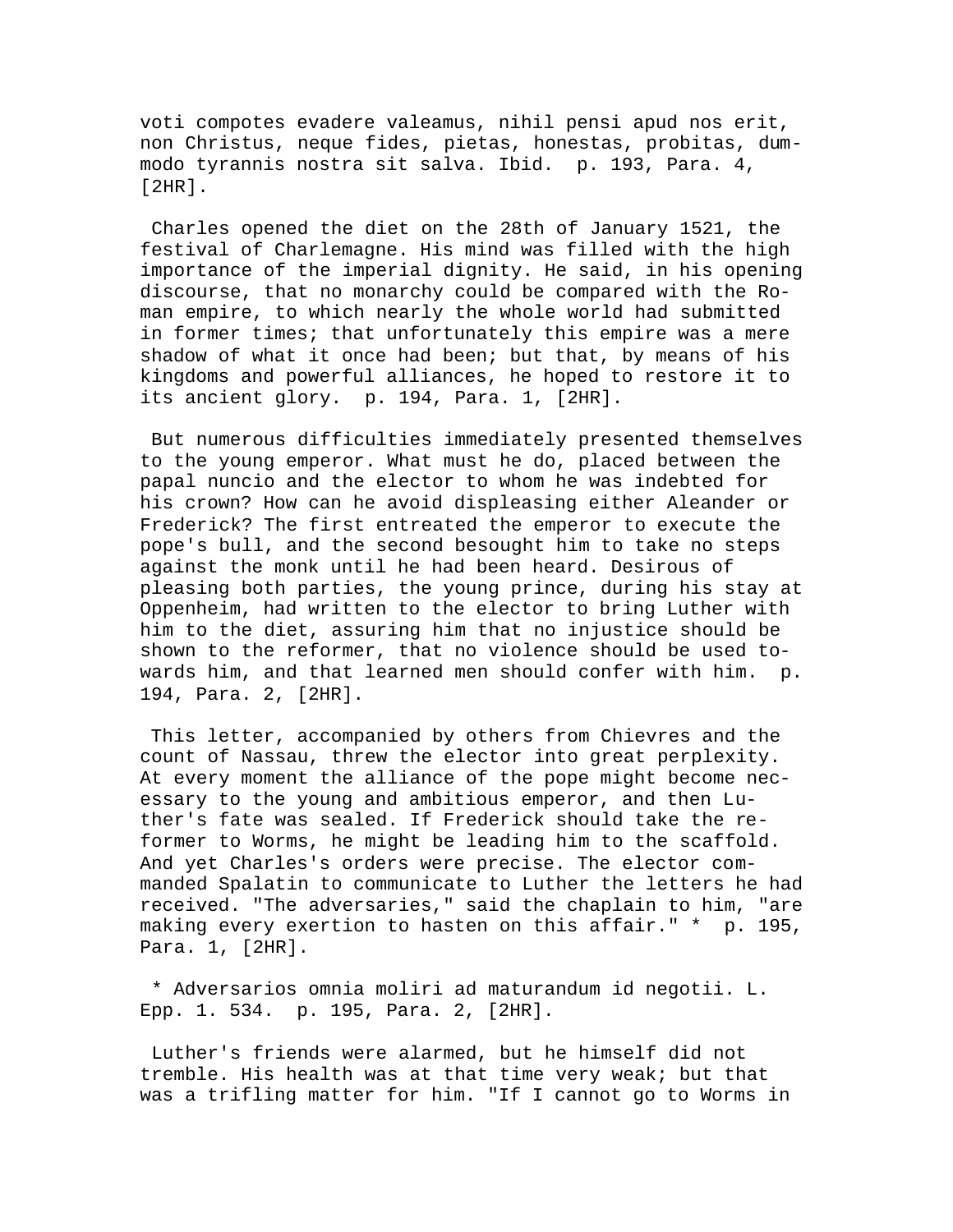good health," replied he to the elector, "I will be carried there, sick as I am. For if the emperor calls me, I cannot doubt that it is the call of God himself. If they desire to use violence against me, and that is very probable -- for it is not for their instruction that they order me to appear -- I place the matter in the Lord's hands. He still lives and reigns who preserved the three young men in the burning fiery furnace. If He will not save me, my life is of little consequence. Let us only prevent the gospel from being exposed to the scorn of the wicked, and let us shed our blood for it, for fear they should triumph. It is not for me to decide whether my life or my death will contribute most to the salvation of all. Let us pray God that our young emperor may not begin his reign by dipping his hands in my blood. I would rather perish by the sword of the Romans. You know what chastisement was inflicted on the Emperor Sigismund after the murder of John Huss. You may expect every thing from me. . . . . except flight and recantation. \* Fly I cannot, and still less retract." p. 195, Para. 3, [2HR].

 \* Omnia de me praesumas praeter fugam et palinodiam. L. Epp. 1. 536. p. 195, Para. 4, [2HR].

 Before receiving Luther's reply, the elector had formed his resolution. This prince, who was advancing in the knowledge of the gospel, now became more decided in his conduct. He felt that the conference at Worms would not have a favorable result. "It appears a difficult matter," he wrote in reply to Charles, "to bring Luther with me to Worms; I beseech you to relieve me from this anxiety. Furthermore, I have never been willing to defend his doctrine, but only to prevent his being condemned without a hearing. The legates, without waiting for your orders, have permitted themselves to take a step at once dishonoring Luther and myself; and I much fear that they thus dragged Luther to commit a very imprudent act, which might expose him to great danger, if he were to appear before the diet." The elector alluded to the burning of the papal bull. p. 196, Para. 1, [2HR].

 But the rumor of Luther's coming was already current through the city. Men eager for novelty were delighted; the emperor's courtiers were alarmed; but none showed greater indignation than the papal legate. On his journey, Aleander had been able to discover how far the gospel announced by Luther had found an echo in all classes of society. Men of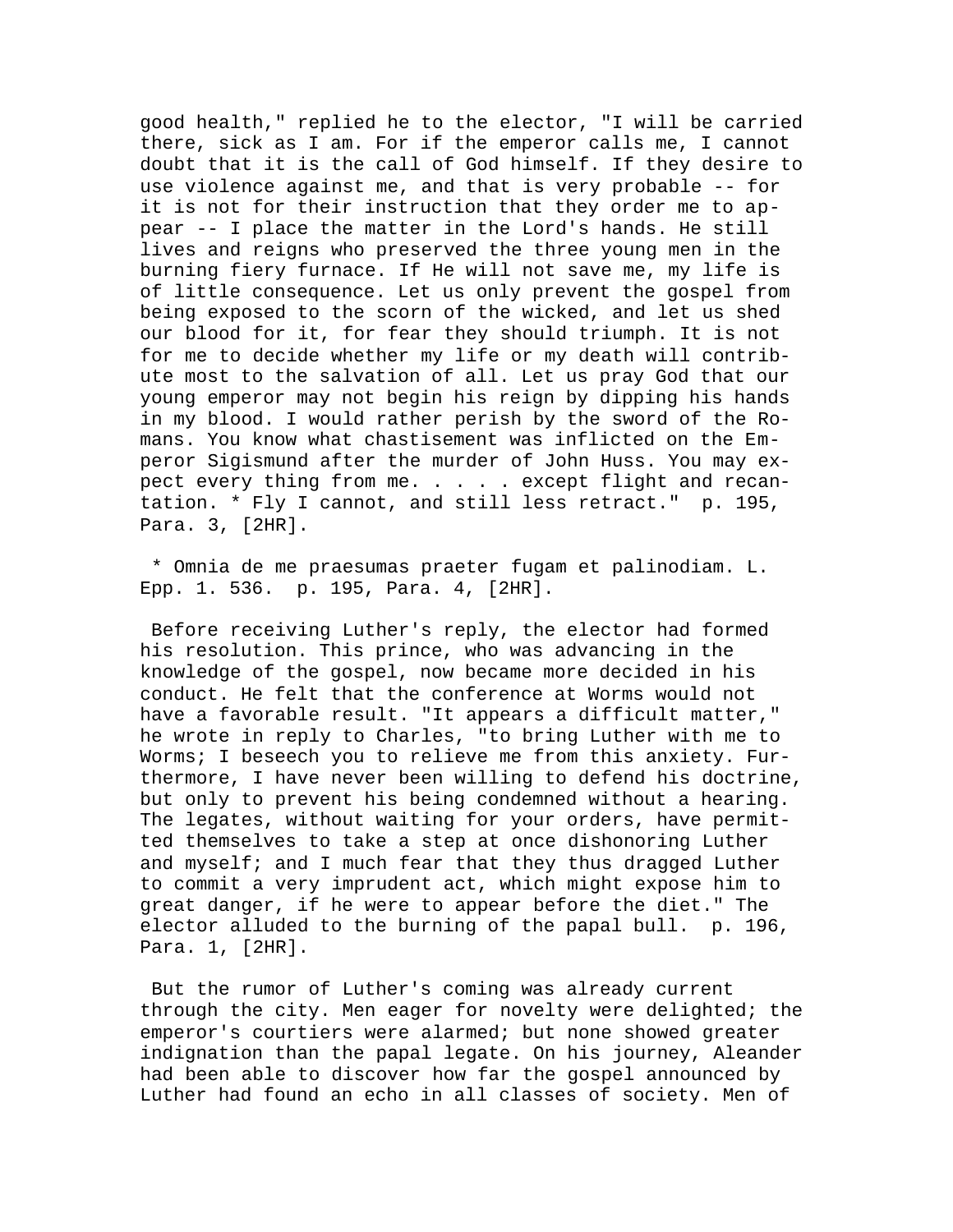letters, lawyers, nobles, the inferior clergy, the regular orders, and the people, were gained over to the Reformation. \* These friends of the new doctrine walked boldly with heads erect; their language was fearless and daring; an invincible terror froze the hearts of the partisans of Rome. The papacy was still standing, but its buttresses were tottering; for their ears already distinguished a presage of destruction, like that indistinct murmur heard ere the mountain falls and crumbles into dust. \*\* Aleander on the road to Worms was frequently unable to contain himself. If he desired to dine or sleep in any place, neither the learned, the nobles, nor the priests, even among the supposed partisans of Rome, dared receive him; and the haughty nuncio was obliged to seek a lodging at inns of the lowest class. \*\*\* Aleander was frightened, and began to think his life in danger. Thus he arrived at Worms, and to his Roman fanaticism was then superadded the feeling of the personal indignities he had suffered. He immediately used every exertion to prevent the appearance of the bold and formidable Luther. "Would it not be scandalous," said he, "to behold laymen examining anew a cause already condemned by the pope?" Nothing is so alarming to a Roman courtier as inquiry; and yet, should this take place in Germany, and not at Rome, how great would be the humiliation, even were Luther's condemnation to be agreed upon unanimously; but such a result appeared by no means certain. Will not Luther's powerful eloquence, which has already committed such ravages, drag many princes and lords into inevitable destruction? Aleander pressed Charles closely: he entreated, threatened, and spoke as the nuncio of the head of the church. \*\*\*\* Charles submitted, and wrote to the elector that the time accorded to Luther having already elapsed, this monk lay under the papal excommunication, so that, if he would not retract what he had written, Frederick must leave him behind at Wittemberg. But this prince had already quitted Saxony without Luther. "I pray the Lord to be favorable to our elector," said Melancthon, as he saw him depart. "It is on him all our hopes for the restoration of Christendom repose. His enemies will dare anything, \*\*\*\*\* but God will confound the councils of Ahithophel. As for us, let us maintain our share of the combat by our teaching and by our prayers." Luther was deeply grieved at being forbidden to come to Worms. \*\*\*\*\*\* p. 196, Para. 2, [2HR].

 \* Multitudo..turba pauperum, nobilium..grammatici..causidici..inferiores ecclesiastici..factio multorum regularium..Pallav. 1. 93. \*\* Hae om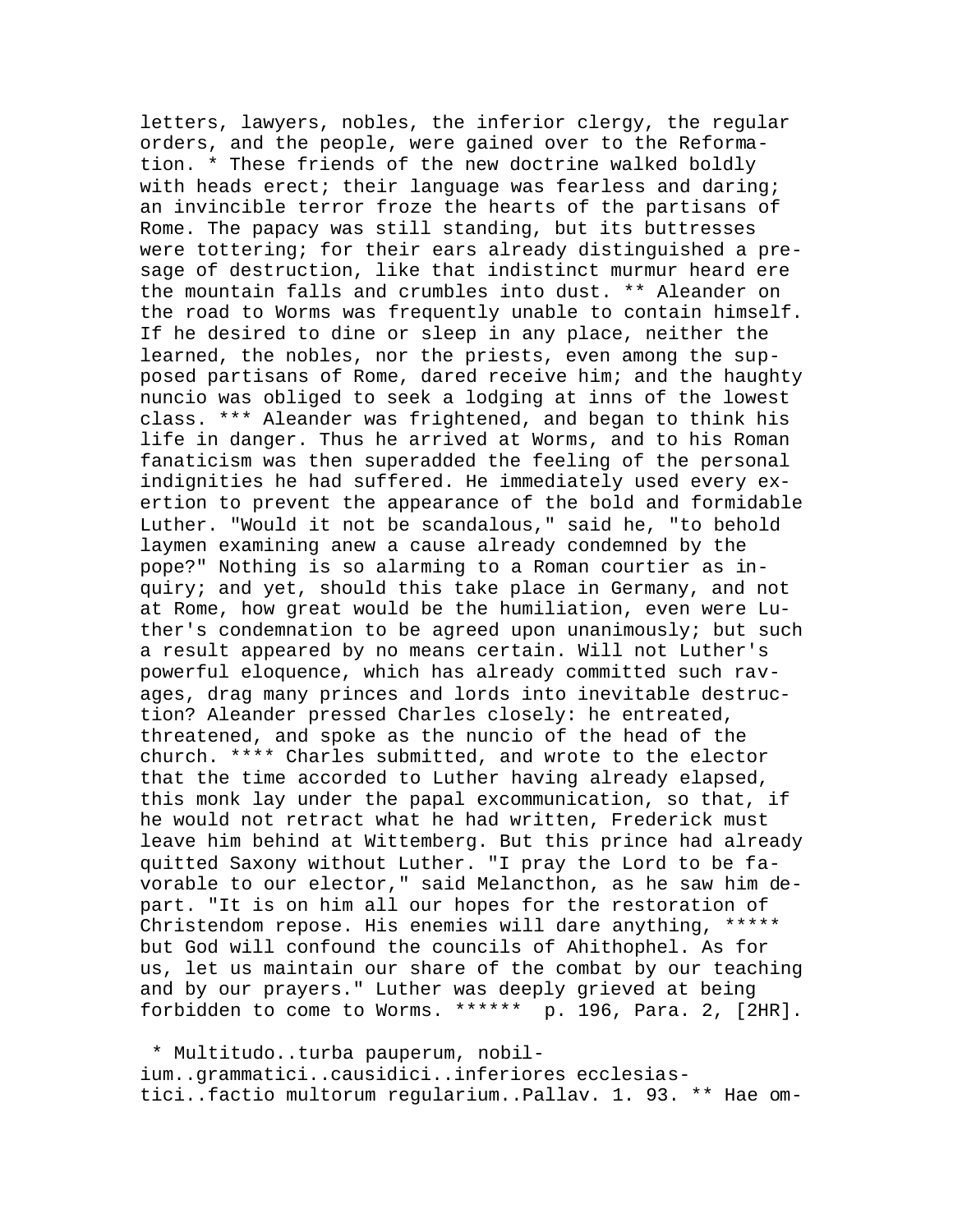nes conditiones petulanter grassantium..metum cuilibet incutiebant. Pallav. 1. 93. \*\*\* Neminem nactus qui auderet ipsum excipere, ad vilia sordidaque hospitia aegre divertit. Ibid. \*\*\*\* Legati Romani nolunt ut audiatur homo haereticus. Minantur multa. Zw. Epp. p. 157. \*\*\*\*\* Kai panta lithon kinesomenous. Corp Ref. 1. 279. Jan. 24. \*\*\*\*\*\* Cum dolore legi novissimas Caroli. Eteras. L. Epp. L. 542. p. 196, Para. 3, [2HR].

 It was not sufficient for Aleander that Luther did not appear at Worms; he desired his condemnation. He was continually soliciting the princes, prelates, and different members of the diet; he accused the Augustine monk not only of disobedience and heresy, but even of sedition, rebellion, impiety, and blasphemy. But the very tone of his voice betrayed the passions by which he was animated. "He is moved by hatred and vengeance, much more than by zeal and piety," was the general remark; \* and frequent and violent as were his speeches, he made no converts to his sentiments. \*\* Some persons observed to him that the papal bull had only condemned Luther conditionally; others could not altogether conceal the joy they felt at this humiliation of the haughtiness of Rome. The emperor's ministers on the one hand, the ecclesiastical electors on the other, showed a marked coldness; the former, that the pope might feel the necessity of leaguing with their master; the latter, that the pontiff might purchase their support at a dearer price. A feeling of Luther's innocence predominated in the assembly; and Aleander could not contain his indignation. p. 198, Para. 1, [2HR].

 \* Magis invidia et vindictae libidine quam zelo pietatis. Historia Johannis Cochioei, de actis et scriptis Martini Lutheri, Paris, 1565, p. 27, verso. Cochlaeus was all his life one of the most inveterate of Luther's enemies. He will soon appear upon the stage. \*\* Vehementibus suis orationibus parum promovit. Cochlaeus. p. 198, Para. 2, [2HR].

 But the coldness of the diet made the legate less impatient than the coldness of Rome. Rome, which had had so much difficulty in taking a serious view of this quarrel of a "drunken German," did not imagine that the bull of the sovereign pontiff would be ineffectual to humiliate and reduce him. She had resumed all her carelessness, \* and sent neither additional bulls nor money. But how could they bring this matter to an issue without money? \*\* Rome must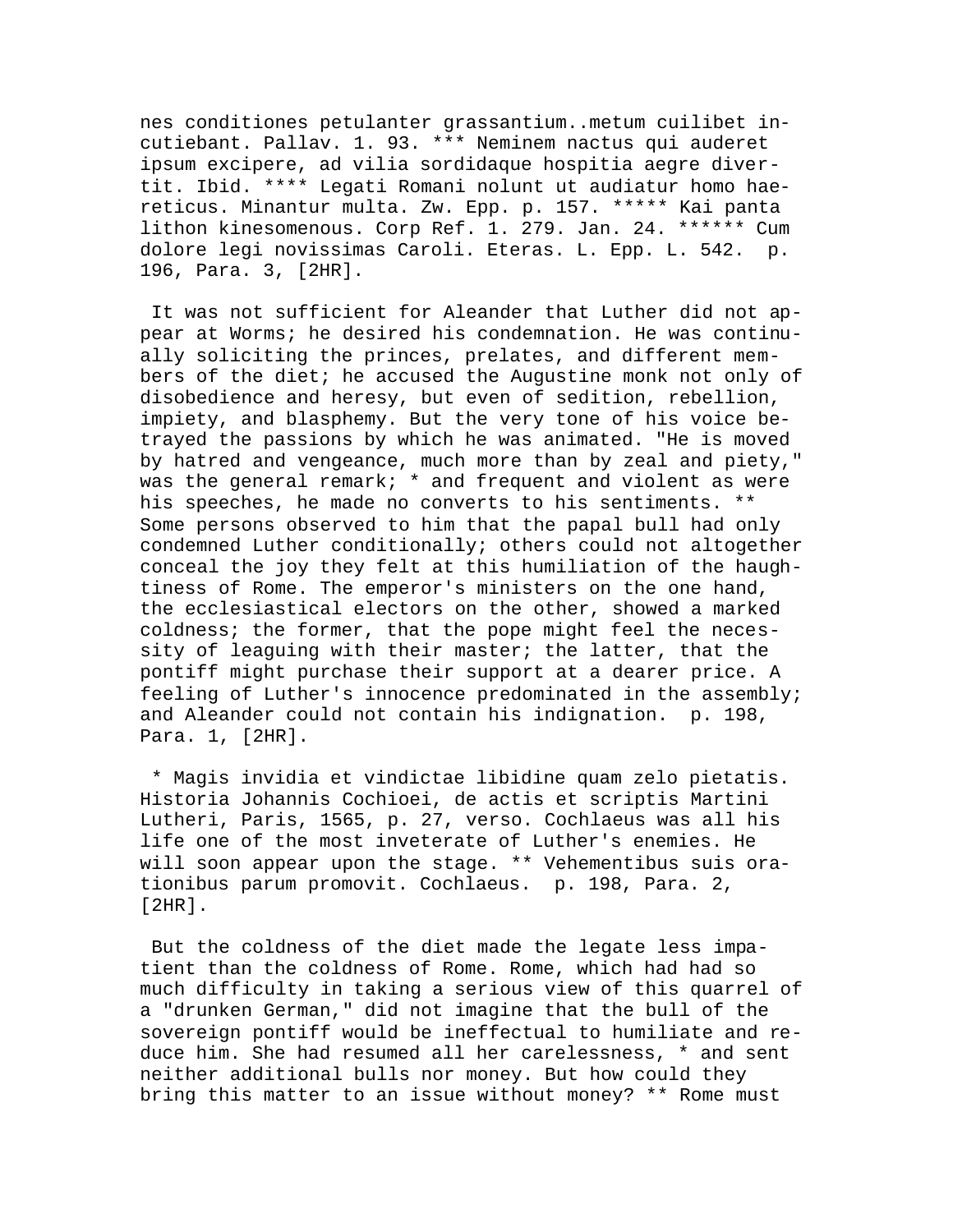be awakened. Aleander uttered a cry of alarm. "Germany is separating from Rome," wrote he to the Cardinal de Medicis; "the princes are separating from the pope. Yet a little more delay, yet a little more negotiation, and hope will be gone. Money, money, or Germany is lost." \*\*\* p. 198, Para. 3, [2HR].

 \* Negligens quaedam securitas Romam pervaserat. Pallav. 1. 94. \*\* Nec pecunia ad varios pro eadem sumptus. Ibid. \*\*\* Periculum denique amittendae Germaniae ex parcimonia monetae cujusdam. Ibid. p. 198, Para. 4, [2HR].

 Rome awoke at this cry; the vassals of the papacy, emerging from their torpor, hastily forged their redoubtable thunderbolts in the Vatican. The pope issued a new bull; \* and the excommunication, with which the heretical doctor had as yet been only threatened, was decidedly pronounced against him and all his adherents. Rome, by breaking the last tie which still bound him to the church, augmented Luther's liberty, and with increased liberty came an increase of strength. Cursed by the pope, he took refuge with fresh love at the feet of Christ. Ejected from the outward courts of the temple, he felt more strongly that he was himself a temple in which dwelt the living God. p. 199, Para. 1, [2HR].

 \* Decet Romanum Pontificem, etc. Bullarium Romanum. p. 199, Para. 2, [2HR].

 "It is a great glory," said he, "that we sinners, by believing in Christ, and eating his flesh, possess within us, in all their vigor, his power, wisdom, and righteousness, as it is written, Whoso believeth in me, in him do I dwell. Wonderful abiding-place, marvelous tabernacle, far superior to that of Moses, and magnificently adorned within, with beautiful hangings, curtains of purple, and ornaments of gold; while without, as on the tabernacle that God commanded to be built in the desert of Sinai, we perceive nought but a rude covering of goats' hair and ram's skins. Exod. 26:7, 14. Often do Christians stumble, and, to look at them outwardly, they seem all weakness and reproach. But this matters not, for beneath this weakness and this foolishness dwells in secret a power that the world cannot know, and which yet overcometh the world; for Christ dwelleth in us. I have sometimes beheld Christians walking lamely and with great feebleness; but when came the hour of conflict or of appearing before the bar of the world,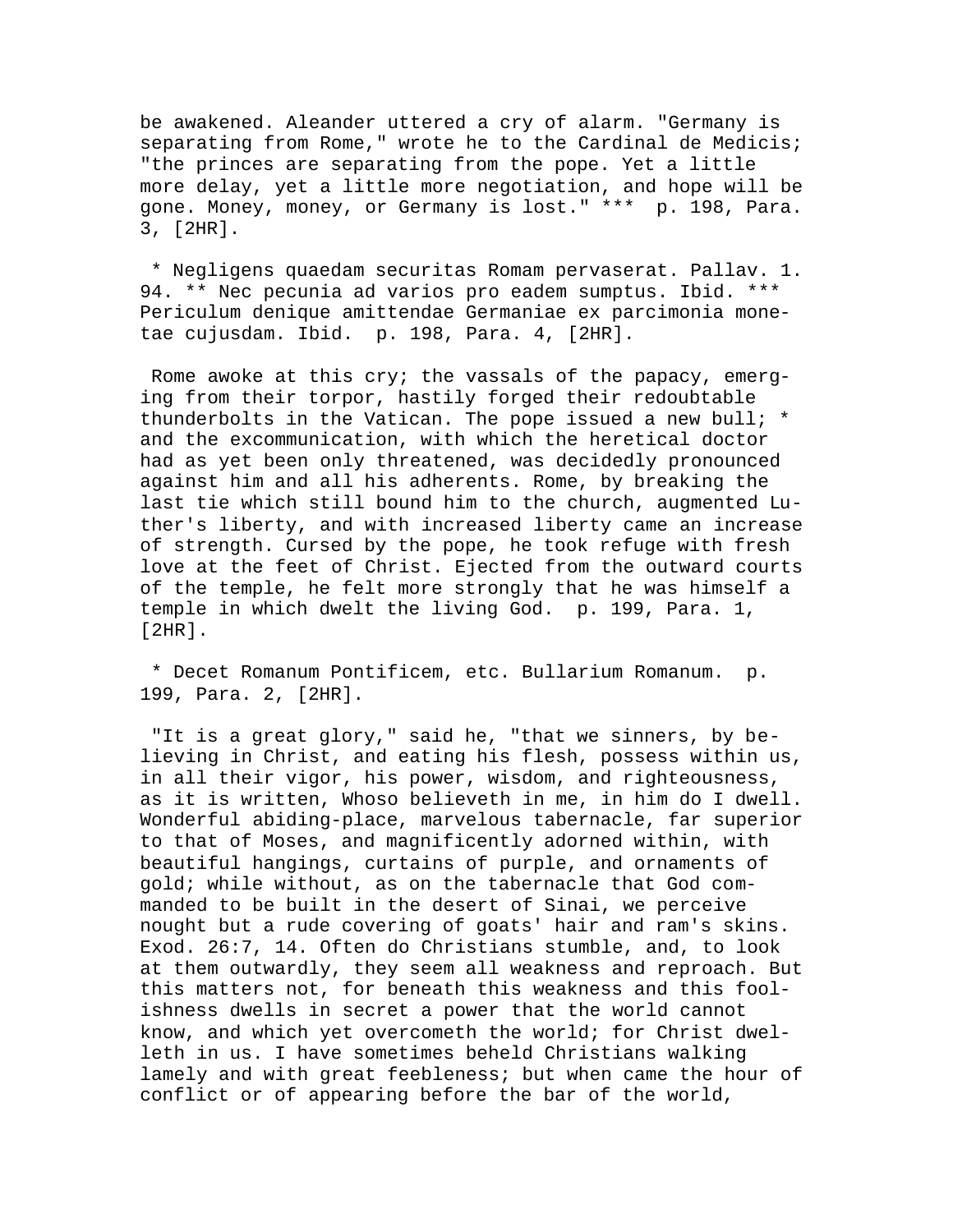Christ suddenly stirred with them, and they became so strong and so resolute, that Satan fled away frightened from before their face." \* p. 199, Para. 3, [2HR].

p. 199, Para. 5, [2HR].

 \* So regete sich der Christus, dass sie so fest wurden, dass der Teufel fliehen musste. L. Opp. 9. 613, on John 6. 56. p. 199, Para. 5, [2HR].

Such an hour would soon strike for Luther; and Christ, in whose communion he dwelt, could not fail him. Meantime Rome rejected him with violence. The reformer and all his partisans were accursed, whatever their rank and power, and dispossessed, with their inheritors, of all their honors and goods. Every faithful Christian, who valued the salvation of his soul, was to flee at the sight of this accursed band. Wherever the heresy had been introduced, the priests were enjoined, on Sundays and festivals, at the hour when the churches were thronged with worshippers, to publish the excommunication with due solemnity. The altars were to be stripped of their ornaments and sacred vessels; the cross to be laid on the ground; twelve priests holding tapers in their hands were first to light them, and immediately dashing them violently to the earth, to extinguish them under their feet; the bishop was then to proclaim the condemnation of these unbelievers; all the bells were to be rung; the bishops and priests were to utter their anathemas and maledictions, and preach boldly against Luther and his adherents. p. 200, Para. 1, [2HR].

 The excommunication had been published in Rome twenty-two days, but probably had not yet reached Germany, when Luther, being informed that there was another talk of summoning him to Worms, wrote a letter to the elector, drawn up in such a manner that Frederick might show it to the diet. Luther was desirous of correcting the erroneous ideas of the princes, and of frankly laying before this august tribunal the true nature of a cause so misunderstood. "I rejoice with all my heart, most serene lord," says he, "that his imperial majesty desires to summon me before him touching this affair. I call Jesus Christ to witness, that it is the cause of the whole German nation, of the universal church, of the Christian world. Nay, of God himself. . . . . and not of an individual, especially such a one as myself. \* I am ready to go to Worms, provided I have a safeconduct, and learned, pious, and impartial judges. I am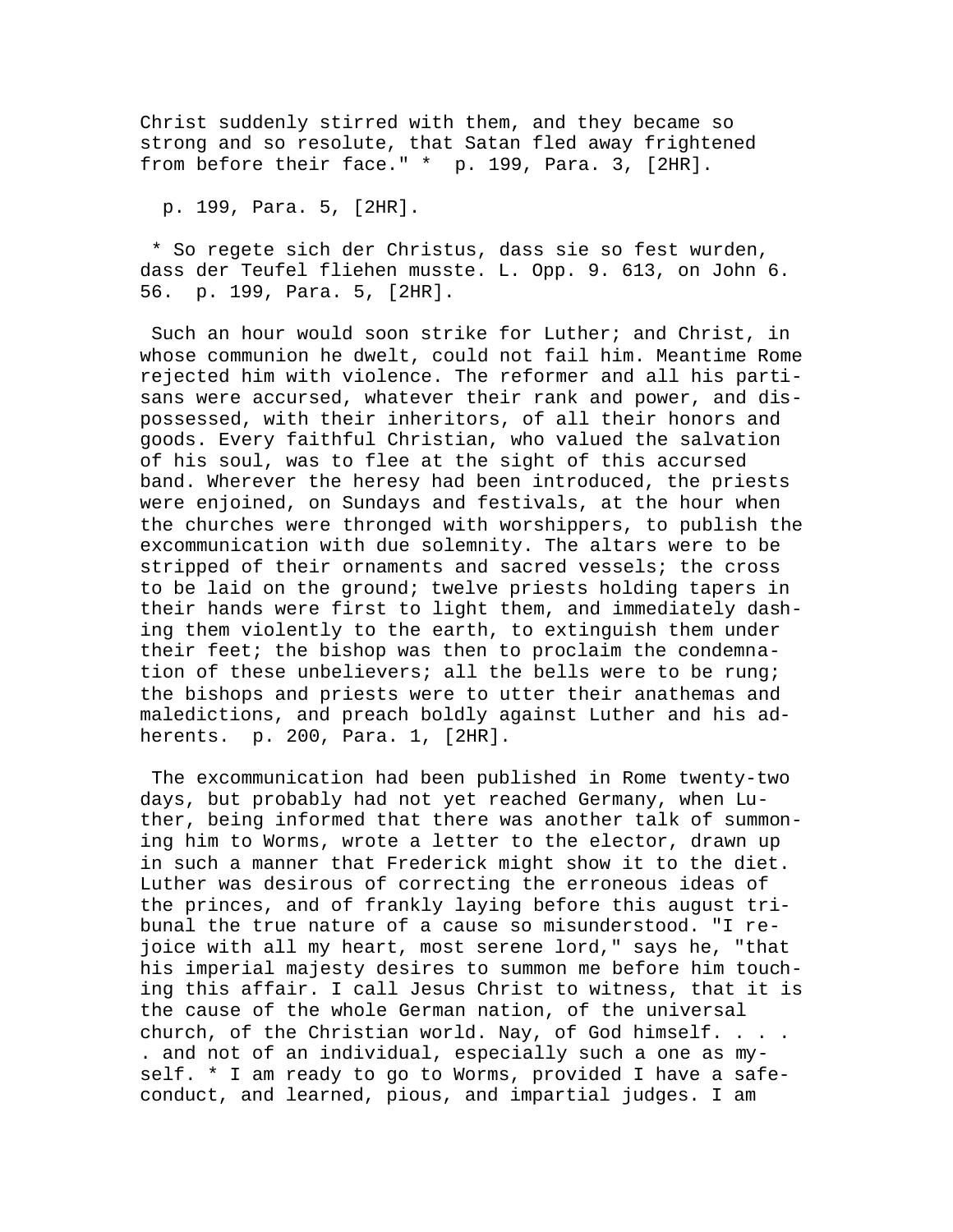ready to answer. . . . . for it is not from a presumptuous spirit, or to derive any advantage, that I have taught the doctrine with which I am reproached: it is in obedience to my conscience and to my oath as doctor of the holy Scriptures: it is for the glory of God, for the salvation of the Christian church, for the good of the German nation, and for the extirpation of so much superstition, abuse, evil, scandal, tyranny, blasphemy, and impiety." p. 200, Para. 2, [2HR].

 \* Causam, quae, Christo teste, Dei, christiani orbis, ecclesiae catholicae, et totius Germanicae nationis, et non unius et privati est hominis. L. Epp. 1. 551. p. 200, Para. 3, [2HR].

 This declaration, drawn up at a moment so solemn for Luther, merits particular attention. Such were the motives of his actions, and the inward springs that led to the revival of Christian society. This is very different from the jealousy of a monk or the desire of marriage. p. 201, Para. 1,  $[2HR]$ .

 CHAPTER 2--- A foreign prince -- Council of politicians -- Conference between the confessor and the chancellor -- Inutility of these manoeuvers -- Aleander's activity -- Luther's words -- Charles yields to the pope. p. 202, Para. 1, [2HR].

 But all this was of little consequence to politicians. However noble might have been the idea Charles had formed of the imperial dignity, Germany was not the center of his interests and of policy. He understood neither the spirit nor the language of Germany. He was always a duke of Burgundy, who to many other scepters had united the first crown of Christendom. It was a remarkable circumstance that, at the moment of its most intimate transformation, Germany should elect a foreign prince, to whom the necessities and tendencies of the nation were but of secondary importance. Undoubtedly the emperor was not indifferent to the religious movement, but it had no meaning in his eyes except so far as it threatened the pope. War between Charles and Francis I was inevitable; the principal scene of that war would be Italy. The alliance of the pope became therefore daily more necessary to Charles's projects. He would have preferred detaching Frederick from Luther, or satisfying the pope without offending Frederick. Many of his courtiers manifested in the affair of the Augustine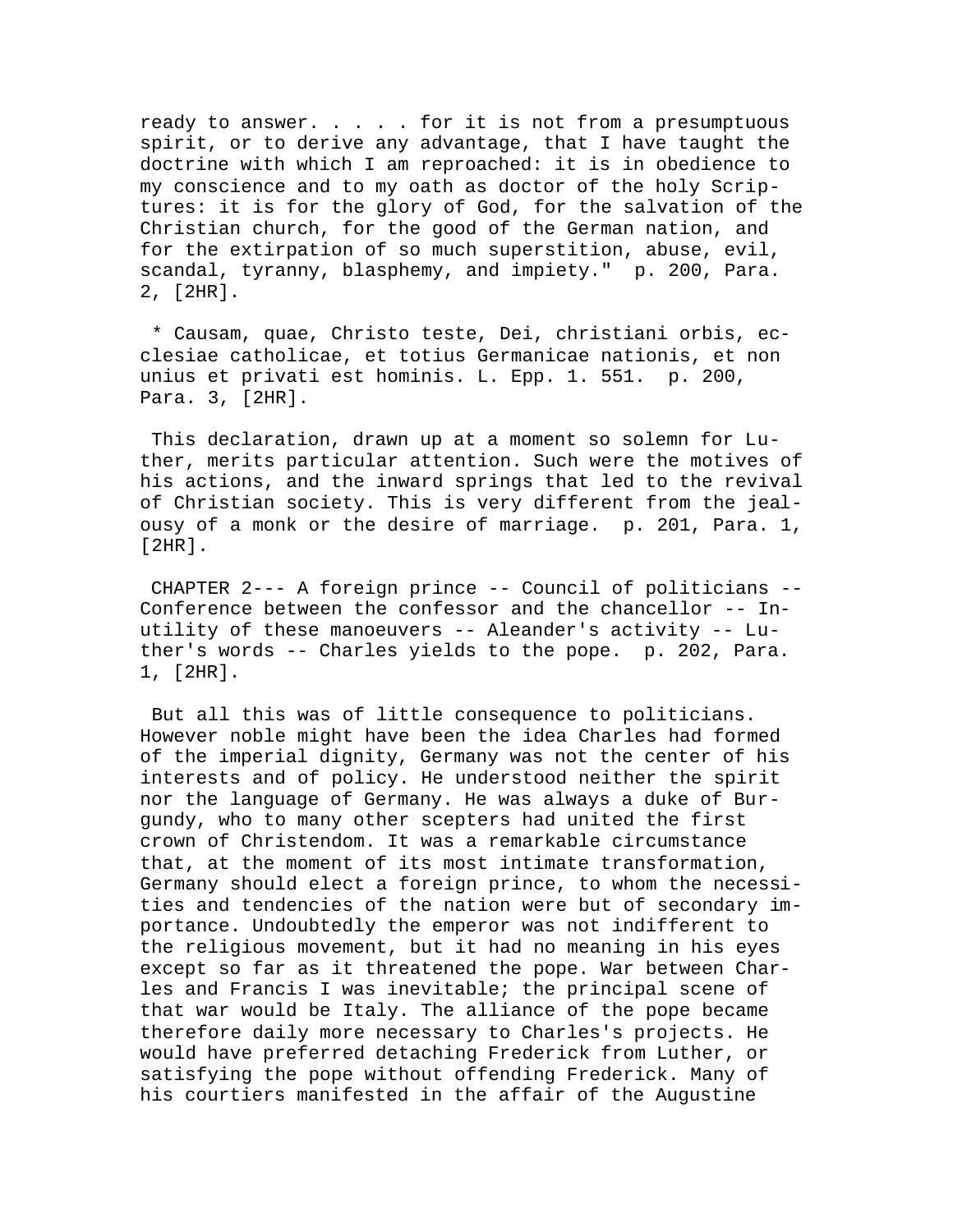monk that disdainful coldness which politicians generally affect when there is any question of religion. "Let us avoid all extreme measures," said they. "Let us entangle Luther by negotiations, and reduce him to silence by some trifling concessions. The proper course is to stifle and not to fan the flame. If the monk falls into the net, we are victorious. By accepting a compromise, he will silence himself and ruin his cause. For form's sake we will decree certain exterior reforms; the elector will be satisfied; the pope will be gained; and matters will resume their ordinary course." p. 202, Para. 2, [2HR].

 Such was the project formed by the emperor's confidants. The Wittemberg doctors seem to have divined this new policy. "They are trying to win men over secretly," said Melancthon, "and are working in the dark." \* Charles's confessor, John Glapio, a man of great weight, a skillful courtier, and a wily monk took upon himself the execution of the scheme. Glapio possessed the full confidence of Charles; and this prince, imitating the Spanish customs in this particular, intrusted him almost entirely with the care of matters pertaining to religion. As soon as Charles had been named emperor, Leo hastened to win over Glapio by favors which the confessor very gratefully acknowledged. \*\* He could make no better return to the pontiff's generosity than by crushing this heresy, and he applied himself to the task. \*\*\* p. 202, Para. 3, [2HR].

 \* Clanculum tentent et experiantur. Corp. Ref. 1. 281. Feb. 3. \*\* Benignis officiis recens a Pontifice delinitus. Pallav. 1. 90. \*\*\* Et sane in eo toto negotio singulare probitatis ardorisque specimen dedit. Ibid. p. 202, Para. 4, [2HR].

 Among the elector's councilors was Gregory Bruck, or Pontanus, the chancellor, a man of intelligence, decision, and courage, who was a better theological scholar than many doctors, and whose wisdom was capable of resisting the wiles of the monks in Charles's court. Glapio, knowing the chancellor's influence, requested an interview with him, and introducing himself as if he had been a friend of the reformer, said with an air of kindness: "I was filled with joy, in reading Luther's first writings; I thought him a vigorous tree, which had put forth goodly branches, and gave promise to the church of the most precious fruit. Many people, it is true, have entertained the same views before his time; yet no one but himself has had the noble courage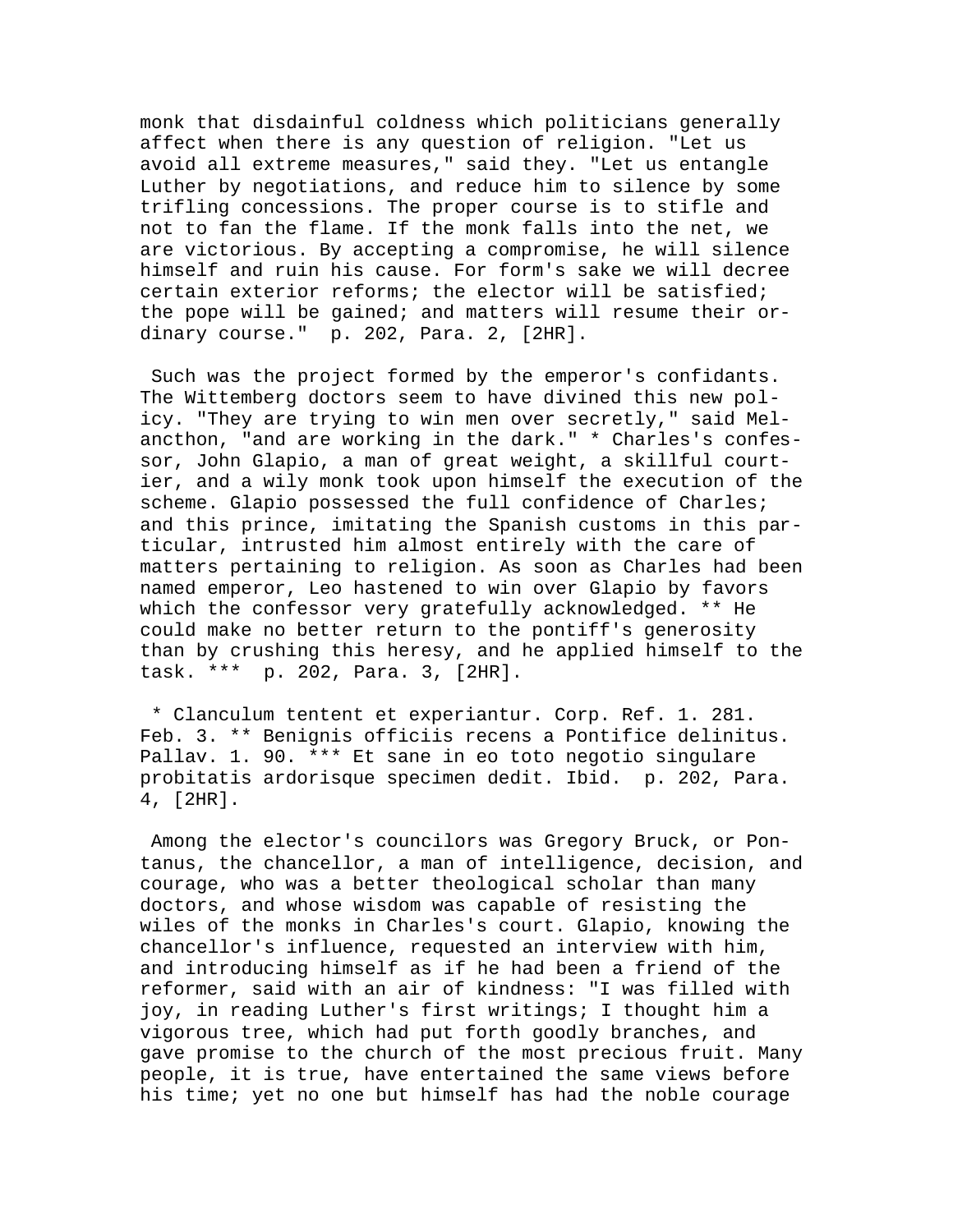to publish the truth without fear. But when I read his book on the Captivity of Babylon, I felt like one overwhelmed with blows from head to foot. I do not think," added the monk, "that brother Martin will acknowledge himself to be the author of it; I do not find in it either his usual style or learning." After some discussion, the confessor continued: "Introduce me to the elector, and in your presence I will show him Luther's errors." p. 203, Para. 1, [2HR].

 The chancellor replied that the business of the diet left his highness no leisure, and besides he did not mix himself up with this matter. The monk was vexed at seeing his demand rejected. "Nevertheless," continued the chancellor, "since you say there is no evil without a remedy, explain yourself." p. 204, Para. 1, [2HR].

 Assuming a confidential air, the confessor replied: "The emperor earnestly desires to see a man like Luther reconciled with the church; for his books, previous to the publication of the treatise on the Captivity of Babylon, were rather agreeable to his majesty.  $\ldots$  . . \* The irritation caused by the bull no doubt excited Luther to write the latter work. Let him then declare that he had not intention of troubling the repose of the church, and the learned of every nation will side with him. Procure me an audience with his highness." p. 204, Para. 2, [2HR].

 \* Es haben dessen Bucher Ihre Majestat..um etwas gefallen. Weimar State Papers. Seckend. p. 315. p. 204, Para. 3,  $[2HR]$ .

 The chancellor went to Frederick. The elector well knew that any retraction whatsoever was impossible: "Tell the confessor," answered he, "that I cannot comply with his request; but continue your conference." Glapio received this message with every demonstration of respect; and changing his line of attack, he said: "Let the elector name some confidential persons to deliberate on this affair." p. 204, Para. 4, [2HR].

 The Chancellor. "The elector does not profess to defend Luther's cause." p. 204, Para. 5, [2HR].

 The Confessor. "Well, then, you at least can discuss it with me. . . . . Jesus Christ is my witness that I make this proposition from love to the church and Luther, who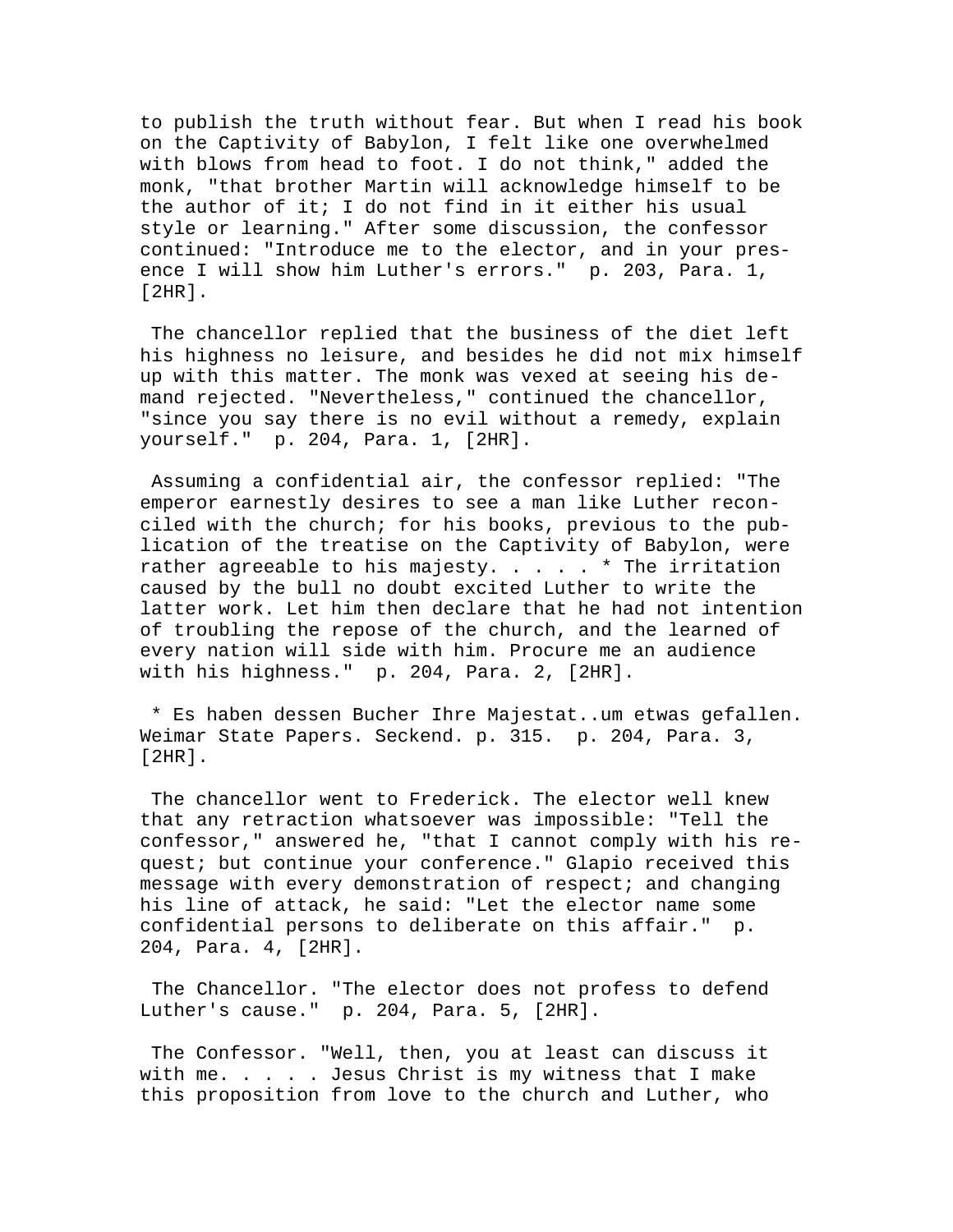has opened so many hearts to the truth." \* p. 204, Para. 6, [2HR].

 \* Der andern das Hertz zu vielem Guten eroffnet..Ibid. p. 204, Para. 7, [2HR].

 The chancellor having refused to undertake a task which belonged to the reformer, prepared to withdraw. p. 204, Para. 8, [2HR].

"Stay," said the monk. p. 204, Para. 9, [2HR].

 The Chancellor. "What remains to be done?" p. 204, Para. 10, [2HR].

 The Confessor. "Let Luther deny that he wrote the Captivity of Babylon." p. 204, Para. 11, [2HR].

 The Chancellor. But the pope's bull condemns all his other writings." p. 205, Para. 1, [2HR].

 The Confessor. "That is because of his obstinacy. If he disclaims this book, the pope in his omnipotence can easily pardon him. What hopes may we not entertain, now that we have so excellent an emperor.". . . . . p. 205, Para. 2, [2HR].

 Perceiving that these words had produced some effect on the chancellor, the monk hastily added: "Luther always desires to argue from the Bible. The Bible.  $\ldots$  . . it is like wax, you may stretch it and bend it as you please. I would undertake to find in the Bible opinions more extravagant even than Luther's. He is mistaken when he changes every word of Christ into a commandment." And then wishing to act upon the fears of his hearer, he added: "What would be the result if to-day or to-morrow the emperor should have recourse to arms? Reflect upon this." He then permitted Pontanus to retire. p. 205, Para. 3, [2HR].

 The confessor laid fresh snares. "A man might live ten years with him, and not know him at last," said Erasmus. p. 205, Para. 4, [2HR].

 "What an excellent book is that of Luther's on Christian Liberty," said he to the chancellor, whom he saw again a few days after; "what wisdom, what talent, what wit, it is thus that a real scholar ought to write.  $\ldots$ . Let both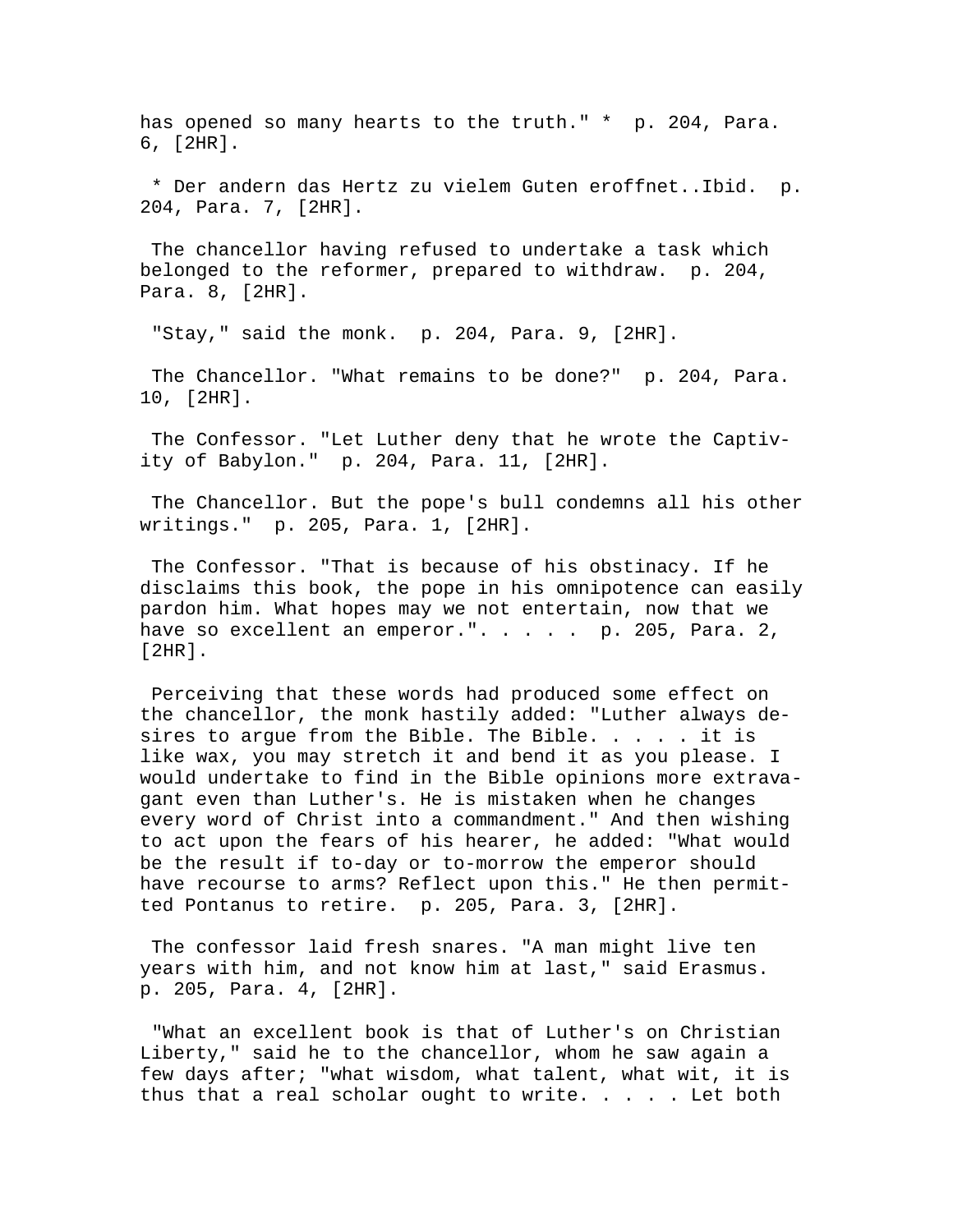sides choose men of irreproachable character, and let the pope and Luther refer the whole matter to their decision. There is no doubt that Luther would come off victorious on many points. \* I will speak about it to the emperor. Believe me, I do not mention these things solely on my own authority. I have told the emperor that God would chastise him and all the princes, if the church, which is the spouse of Christ, be not cleansed from all the stains that defile her. I added, that God himself had sent Luther, and commissioned him to reprove men for their offenses, employing him as a scourge to punish the sins of the world." \*\* p. 205, Para. 5, [2HR].

 \* Es sey nicht zu zweifeln dass Lutherus in vielen Artickeln werde den Sieg davon tragen..Seckend. p. 319. \* Dass Gott diesen Mann gesandt..dass er eine Geissel seye um der Sunden willen. Weimar State Papers, Ibid. 320. p. 205, Para. 6, [2HR].

 The chancellor, on hearing these words -- which reflected the feelings of the age, and showed the opinion entertained of Luther even by his adversaries -- could not forbear expressing his astonishment that his master was not treated with more respect. "There are daily consultations with the emperor on this affair," said he, "and yet the elector is not invited to them. He thinks it strange that the emperor, who is not a little indebted to him, should exclude him from his councils." p. 206, Para. 1, [2HR].

 The Confessor. "I have been present only once at these deliberations, and then heard the emperor resist the solicitations of the nuncios. Five years hence it will be seen what Charles has done for the reformation of the church." p. 206, Para. 2, [2HR].

 "The elector," answered Pontanus, "is unacquainted with Luther's intentions. Let him be summoned and have a hearing." p. 206, Para. 3, [2HR].

 The confessor replied with a deep sigh: \* "I call God to witness how ardently I desire to see the reformation of Christendom accomplished." p. 206, Para. 4, [2HR].

 \* Glapio that hierauf einen tiefen Seufzer, un rufe Gott zum Zeugen..Ibid. 321. p. 206, Para. 5, [2HR].

To protract the affair and to keep the reformer silent was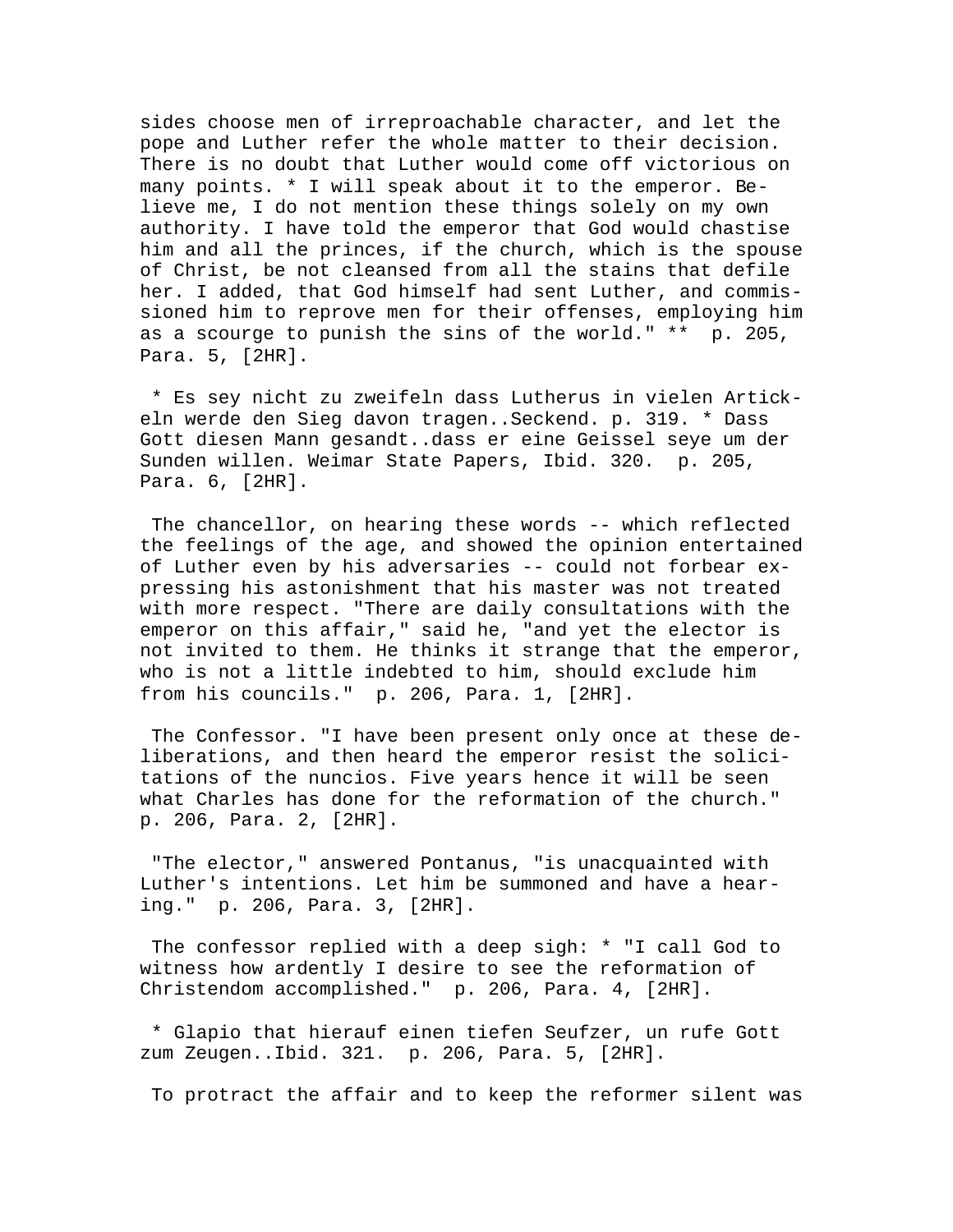all that Glopio proposed. In any case, Luther must not come to Worms. A dead man returning from the other world and appearing in the midst of the diet, would have been less alarming to the nuncios, the monks, and all the papal host, than the presence of the Wittemberg doctor. p. 206, Para. 6, [2HR].

 "How many days does it take to travel from Wittemberg to Worms?" asked the confessor with an assumed air of indifference; and then, begging Pontanus to present his most humble salutations to the elector, he retired. p. 206, Para. 7, [2HR].

 Such were the manoeuvers resorted to by the courtiers. They were disconcerted by the firmness of Pontanus. That just man was immovable as a rock during all these negotiations. The Roman monks themselves fell into the snares they had laid for their enemies. "The Christian," said Luther in his figurative language, "is like a bird tied near a trap. The wolves and foxes prowl round it, and spring on it to devour it; but they fall into the pit and perish, while the timid bird remains unhurt. It is thus the holy angels keep watch around us, and those devouring wolves, the hypocrites and persecutors, cannot harm us." \* Not only were the artifices of the confessor ineffectual, but his admissions still more confirmed Frederick in his opinion that Luther was right, and that it was his duty to protect him. p. 206, Para. 8, [2HR].

\* L. Opp. W. 22. 1655. p. 206, Para. 9, [2HR].

 Men's hearts daily inclined more and more towards the gospel. A Dominican prior suggested that the emperor, the kings of France, Spain, England, Portugal, Hungary, and Poland, with the pope and the electors, should name representatives to whom the arrangement of this affair should be confided. "Never," said he, "has implicit reliance been placed on the pope alone." \* The public feeling became such that it seemed impossible to condemn Luther without having heard and confuted him. \*\* p. 207, Para. 1, [2HR].

 \* Und niemals dem Papst allein geglaubt. Seck. p. 323. \*\* Spalatinus scribit tantum favoris Evangelio esse istic ut me inauditum et inconvictum damnari non speret. L. Epp. 1. 556, Feb. 9. p. 207, Para. 2, [2HR].

Aleander grew uneasy, and displayed unusual energy. It was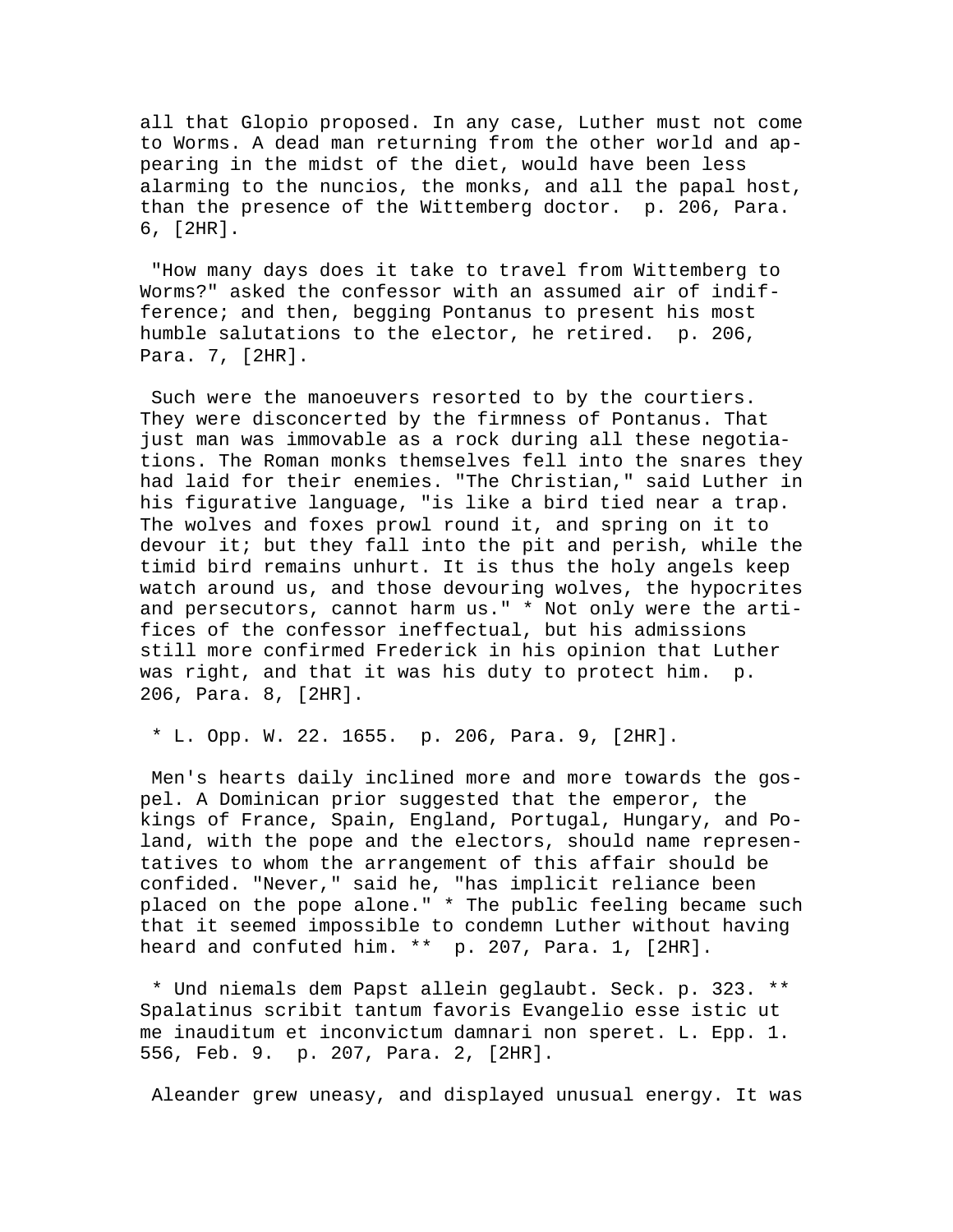no longer against the elector and Luther alone that he had to contend. He beheld with horror the secret negotiations of the confessor, the proposition of the prior, the consent of Charles's ministers, the extreme coldness of Roman piety, even among the most devoted friends of the pontiff, "so that one might have thought," says Pallavicini, "that a torrent of iced water had gushed over them." \* He had at length received from Rome the money he had demanded; he held in his hand the energetic briefs addressed to the most powerful men in the empire. \*\* Fearing to see his prey escape, he felt that now was the time to strike a decisive blow. He forwarded the briefs, scattered the money profusely, and made the most alluring promises; "and, armed with this threefold weapon," says the historian, Cardinal Pallavicini, "he made a fresh attempt to bias the wavering assembly of electors in the pope's favor." \*\*\* But around the emperor in particular he laid his snares. He took advantage of the dissensions existing between the Belgian and Spanish ministers. He besieged the monarch unceasingly. All the partisans of Rome, awakened by his voice, solicited Charles. "Daily deliberations," wrote the elector to his brother John, "are held against Luther; they demand that he shall be placed under the ban of the pope and of the emperor; they endeavor to injure him in every way. Those who parade in their red hats, the Romans, with all their followers, display indefatigable zeal in this task." \*\*\*\* p. 207, Para. 3, [2HR].

 \* Hinc aqua manabat, quae succensae pietatis aestum restinguebat. Pallav. 1. 96. \*\* Mandata, pecuniae ac diplomata. Ibid. 95. \*\*\* Triplici hac industria nunc Aleander..Ibid. \*\*\*\* Das thun die in rothen Huten prangen. Seck. p. 364. p. 207, Para. 4, [2HR].

 Aleander was in reality pressing for the condemnation of the reformer with a violence that Luther characterizes as marvelous fury. \* The apostate nuncio, \*\* as Luther styles him, transported by anger beyond the bounds of prudence, one day exclaimed: "If you Germans pretend to shake off the yoke of obedience to Rome, we will act in such a manner that, exterminated by mutual slaughter, you shall perish in your own blood." \*\*\* "This is how the pope feeds Christ's sheep," adds the reformer. p. 208, Para. 1, [2HR].

 \* Miro furore Papistae moliuntur mihi mala. L. Epp. 1. 556. \*\* Nuntius apostaticus (a play upon the words "apostolicus and apostaticus," apostolic and apostate) agit sum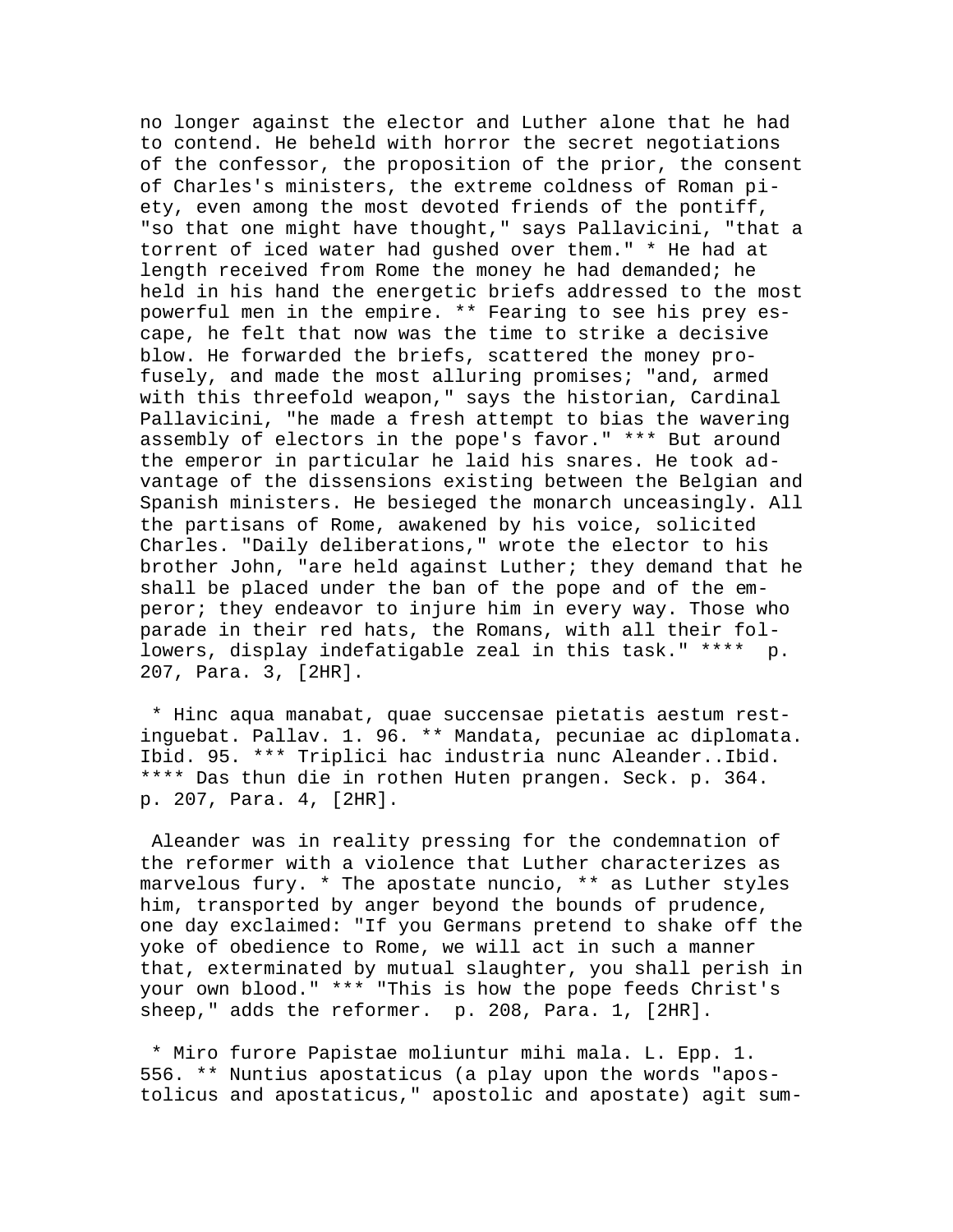mis viribus. Ibid. 569. \*\*\* Ut mutuis caedibus absumpti, vestro cruore pereatis. L. Epp. 1. 556. p. 208, Para. 2,  $[2HR]$ .

 But such was not his own language. He asked nothing for himself. "Luther is ready," said Melancthon, "to purchase at the cost of his own life the glory and advancement of the gospel." \* But he trembled when he thought of the calamities that might be the consequence of his death. He pictured to himself a misled people revenging perhaps his martyrdom in the blood of his adversaries, and especially of the priests. He rejected so dreadful a responsibility. "God," said he, "checks the fury of his enemies; but if it breaks forth. . . . . then shall we see a storm burst upon the priests like that which has devastated Bohemia. . . . . My hands are clear of this, for I have earnestly entreated the German nobility to oppose the Romans by wisdom, and not by the sword. \*\* To make war upon the priests, a class without courage or strength, would be to fight against women and children." p. 208, Para. 3, [2HR].

 \* Libenter etiam morte sua Evangelii gloriam et profectum emerit. Corp. Ref. 1. 285. \*\* Non ferro, sed consiliis et edictis. L. Epp. 1. 563. p. 208, Para. 4, [2HR].

 Charles V could not resist the solicitations of the nuncio. His Belgian and Spanish devotion had been developed by his preceptor Adrian, who afterwards occupied the pontifical throne. The pope had addressed him in a brief, entreating him to give the power of law to the bull by an imperial edict. "To no purpose will God have invested you with the sword of the supreme power," said he, "if you do not employ it, not only against the infidels, but against the heretics also, who are far worse than they." Accordingly, one day at the beginning of February, at the moment when every one in Worms was making preparations for a splendid tournament, and the emperor's tent was already erected, the princes who were arming themselves to take part in the brilliant show were summoned to the imperial palace. After listening to the reading of the papal bull, a stringent edict was laid before them, enjoining its immediate execution. "If you can recommend any better course," added the emperor, following the usual custom, "I am ready to hear you." p. 209, Para. 1, [2HR].

 An animated debate immediately took place in the assembly. "This monk," wrote a deputy from one of the free cities of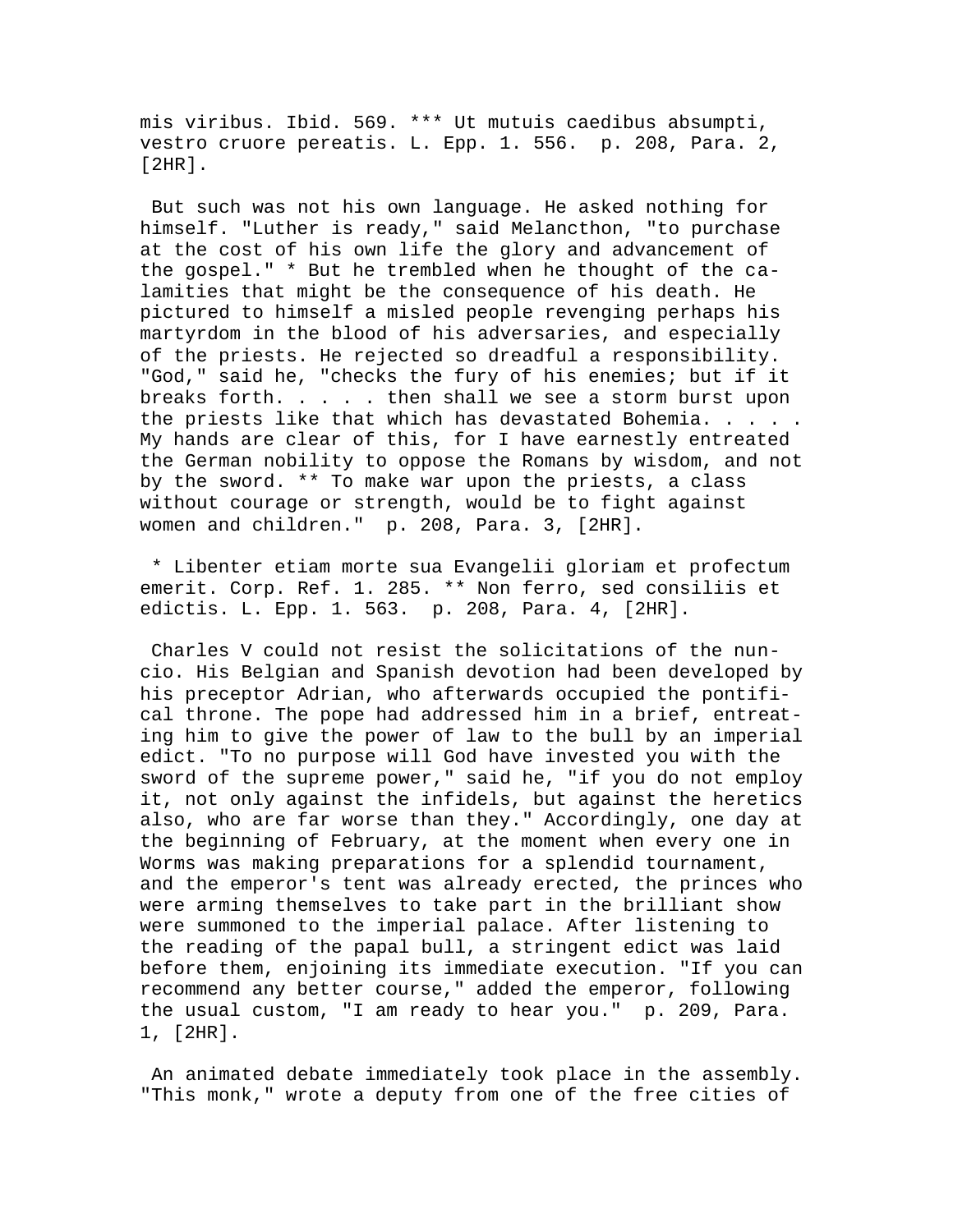Germany, "gives us plenty of occupation. Some would like to crucify him, and I think that he will not escape; only it is to be feared that he will rise again the third day." The emperor had imagined that he would be able to publish his edict without opposition from the states; but such was not the case. Their minds were not prepared. It was necessary to gain over the diet. "Convince this assembly," said the youthful monarch to the nuncio. This was all that Aleander desired; and he was promised to be introduced to the diet on the 13th of February. p. 209, Para. 2, [2HR].

 CHAPTER 3--- Aleander introduced to the diet -- Aleander's speech -- Luther is accused -- Rome is justified -- Appeal to Charles against Luther -- Effect of the nuncio's speech. p. 210, Para. 1, [2HR].

 The nuncio prepared for this solemn audience. This was an important duty, but Aleander was not unworthy of it. Ambassador from the sovereign pontiff, and surrounded with all the splendor of his high office, he was also one of the most eloquent men of his age. The friends of the Reformation looked forward to this sitting with apprehension. The elector, pretending indisposition, was not present; but he gave some of his councilors orders to attend, and take notes of the nuncio's speech. When the day arrived, Aleander proceeded towards the assembly of the princes. The feelings of all were excited; many were reminded of Annas and Caiaphas going to Pilate's judgment-seat and calling for the death of this fellow who perverted the nation. Luke 23:2. "Just as the nuncio was about to cross the threshold, the usher of the diet," says Pallavicini, "approaching him rudely, thrust him back by a blow on the breast." \* "He was a Lutheran in heart," adds the Romanist historian. If this story be true, it shows no doubt an excess of passion; but at the same time it furnishes us with a standard by which to measure the influence that Luther's words had excited even in those who guarded the doors of the imperial council. The proud Aleander, recovering himself with dignity, walked forward, and entered the hall. Never had Rome been called to make its defense before so august an assembly. The nuncio placed before him the documents that he had judged necessary, namely, Luther's works and the papal bulls; and as soon as the diet was silent, he began: p. 210, Para. 2, [2HR].

 \* Pugnis ejus pectori admotis repulerit. Pallav. 1. 112. p. 210, Para. 3, [2HR].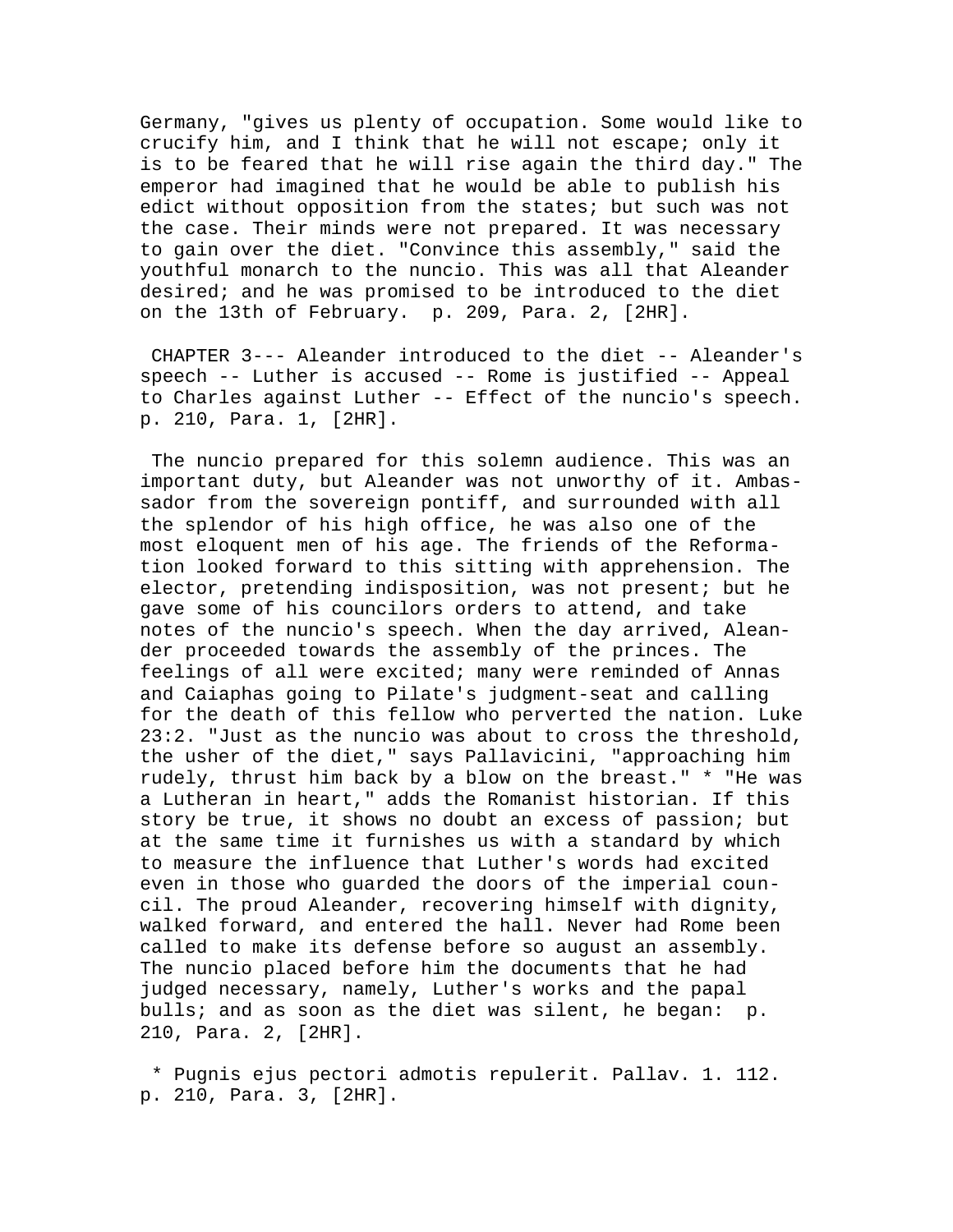"Most august emperor, most mighty princes, most excellent deputies, I appear before you in defense of a cause for which my heart glows with the most ardent affection. It is to retain on my master's head that triple crown which you all adore: to maintain that papal throne for which I should be willing to deliver my body to the flames, if the monster that has engendered this growing heresy that I am now to combat could be consumed at the same stake, and mingle his ashes with mine. \* p. 210, Para. 4, [2HR].

 \* Dummodo mecum una monstrum nascentis haeresis arderet. Pallav. 1. 97. Seckendorff and many Protestant historians afer him, have asserted that Pallavicini himself composed the speech he puts into Aleander's mouth. It is truth that the cardinal states he had arranged it in the form in which he presents it to his readers; but he points out the sources whence he had taken it, and in particular, Alexander'' letters deposited in the Archives of the Vatican (Acta Wormatiae, fol. 66 and 99); in my opinion, therefore I should betray partiality by rejecting it wholly. I quote some of the features of this speech from Protestant and Romanist sources. p. 210, Para. 5, [2HR].

 "No, the whole difference between Luther and the pope does not turn on the papal interests. I have Luther's books before me, and a man only needs have eyes in his head to see that he attacks the holy doctrines of the church. He teaches that those alone communicate worthily whose consciences are overwhelmed with sorrow and confusion because of their sins, and that no one is justified by baptism, \* if he has not faith in the promise of which baptism is the pledge. \*\* He denies the necessity of works to obtain heavenly glory. He denies that we have the liberty and power of obeying the natural and divine law. He asserts that we sin of necessity in every one of our actions. Has the arsenal of hell ever sent forth weapons better calculated to break the bonds of decency? . . . . He preaches in favor of the abolition of monastic vows. Can we imagine any greater sacrilegious impiety? . . . . What desolation should we not witness in the world, were those who are the salt of the earth to throw aside their sacred garments, desert the temples that re-echo with their holy songs, and plunge into adultery, incest, and every vice. . . . . p. 211, Para. 1, [2HR].

\* Vol. I., p. 151, bot. \*\* Baptismum neminem justificare,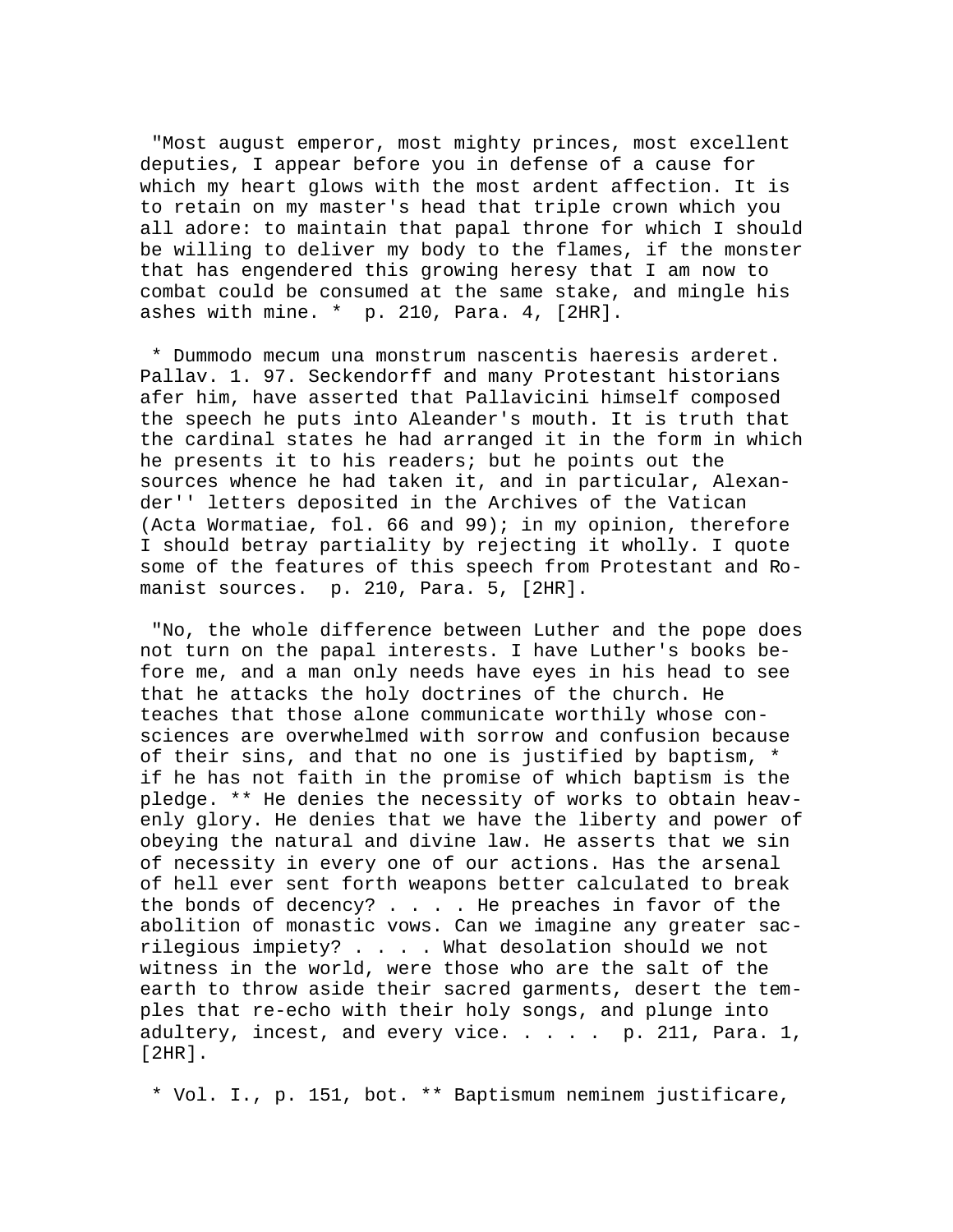sed fidem in verbum promissionis, cui additur Baptismus. Cochoeus, Act. Luth. 28. p. 211, Para. 2, [2HR].

 "Shall I enumerate all the crimes of this Augustine monk? He sins against the dead, for he denies purgatory; he sins against heaven, for he says that he would not believe even an angel from heaven; he sins against the church, for he maintains that all Christians are priests; he sins against the saints, for he despises their venerable writings; he sins against councils, for he designates that of Constance an assembly of devils; he sins against the world, for he forbids the punishment of death to be inflicted on any who have not committed a deadly sin. \* Some of you may say that he is a pious man.  $\ldots$  . . I have no desire to attack his life, but only to remind this assembly that the devil often deceives people in the garb of truth." p. 212, Para. 1, [2HR].

 \* Weil er verbiete jemand mit Todes Strafe zu belegen, der nicht eine Todtsunde begangen. Seckend. p. 333. p. 212, Para. 2, [2HR].

 Aleander, having spoken of the doctrine of purgatory condemned by the Council of Florence, laid at the emperor's feet the papal bull of this council. The archbishop of Mentz took it up, and gave it to the archbishops of Treves and Cologne, who received it reverently, and passed it to the other princes. The nuncio, after having thus accused Luther, proceeded to the second point, which was to justify Rome: p. 212, Para. 3, [2HR].

 "At Rome, says Luther, the mouth promises one thing, the hand does another. If this were true, must we not come to the very opposite conclusion? If the ministers of a religion live conformably to its precepts, it is a sign that the religion is false. Such was the religion of the ancient Romans. . . . . Such is that of Mahomet and of Luther himself; but such is not the religion which the Roman pontiffs teach us. Yes, the doctrine they profess condemns them all, as having committed faults; many, as guilty; and some -- I will speak frankly  $--$  as criminal.  $*$  . . . . . This doctrine exposes their actions to the censure of men during their lives, to the brand of history after their death. \*\* Now, I would ask what pleasure of profit could the popes have found in inventing such a religion? p. 212, Para. 4, [2HR].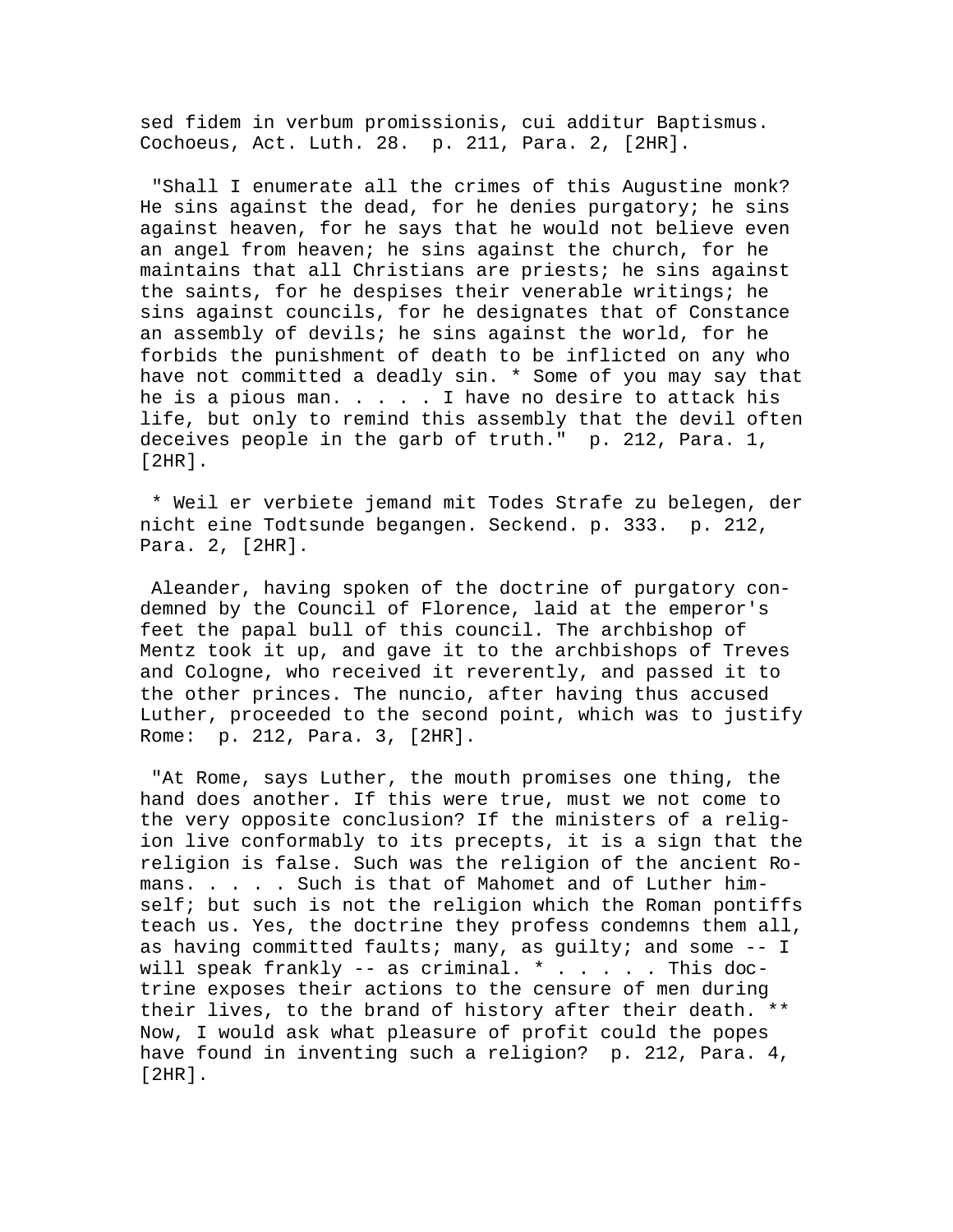\* Multos ut quadantenus reos, nonnullos (dicam ingenue ut scelestos. Pallav. 1. 101. \*\* Linguarum vituperationi dum vivunt, historiarum infamiae post mortem. Ibid. p. 212, Para. 5, [2HR].

 "The church, it may be said, was not governed by the Roman pontiffs in the primitive ages. What conclusion shall we draw from this? With such arguments we might persuade men to feed on acorns, and princesses to wash their own linen." \* p. 213, Para. 1, [2HR].

 \* In the Odyssey, Homer represents the princess Nausicaa going with her maidens to the river side to wash her garments. The classical reader will be familiar with the allusion to acorns, which the heathen writers supposed to be the earliest food of the human race, "when first in woods the naked savage ran." p. 213, Para. 2, [2HR].

 But his adversary -- the reformer -- was the special object of the nuncio's hatred. Boiling with indignation against those who said that he ought to be heard, he exclaimed: "Luther will not allow himself to be instructed by any one. The pope had already summoned him to Rome, and he did not comply. Next, the pope cited him before the legate at Augsburg, and he did not appear until he had procured a safe-conduct, that is to say, after the legate's hands were tied, and his tongue alone was left unfettered. . . . . \* Ah," said Aleander, turning towards Charles V, "I entreat your imperial Majesty to do nothing that may lead to your reproach. Do not interfere in a matter which does not concern the laity. Perform your own duties. Let Luther's doctrines be interdicted by you throughout the length and breadth of the empire: let his writings be burnt everywhere. Fear not. In Luther's errors there is enough to burn a hundred thousand heretics. . . . . \*\* And what have we to fear? The multitude?. . . . . Its insolence makes it appear terrible before the conflict, but in the battle its cowardice renders it contemptible. Foreign princes? . . . . But the King of France has forbidden the introduction of Luther's doctrines into his kingdom; and the King of England is preparing an assault with his own royal hand. You know what are the sentiments of Hungary, Italy, and Spain, and there is not one of your neighbors, however much he may hate you, who wishes you so much evil as this heresy would cause you. For if our adversary's house adjoins our own, we may desire it to be visited with fever, but not with the plague. . . . . What are all these Lutherans? A crew of in-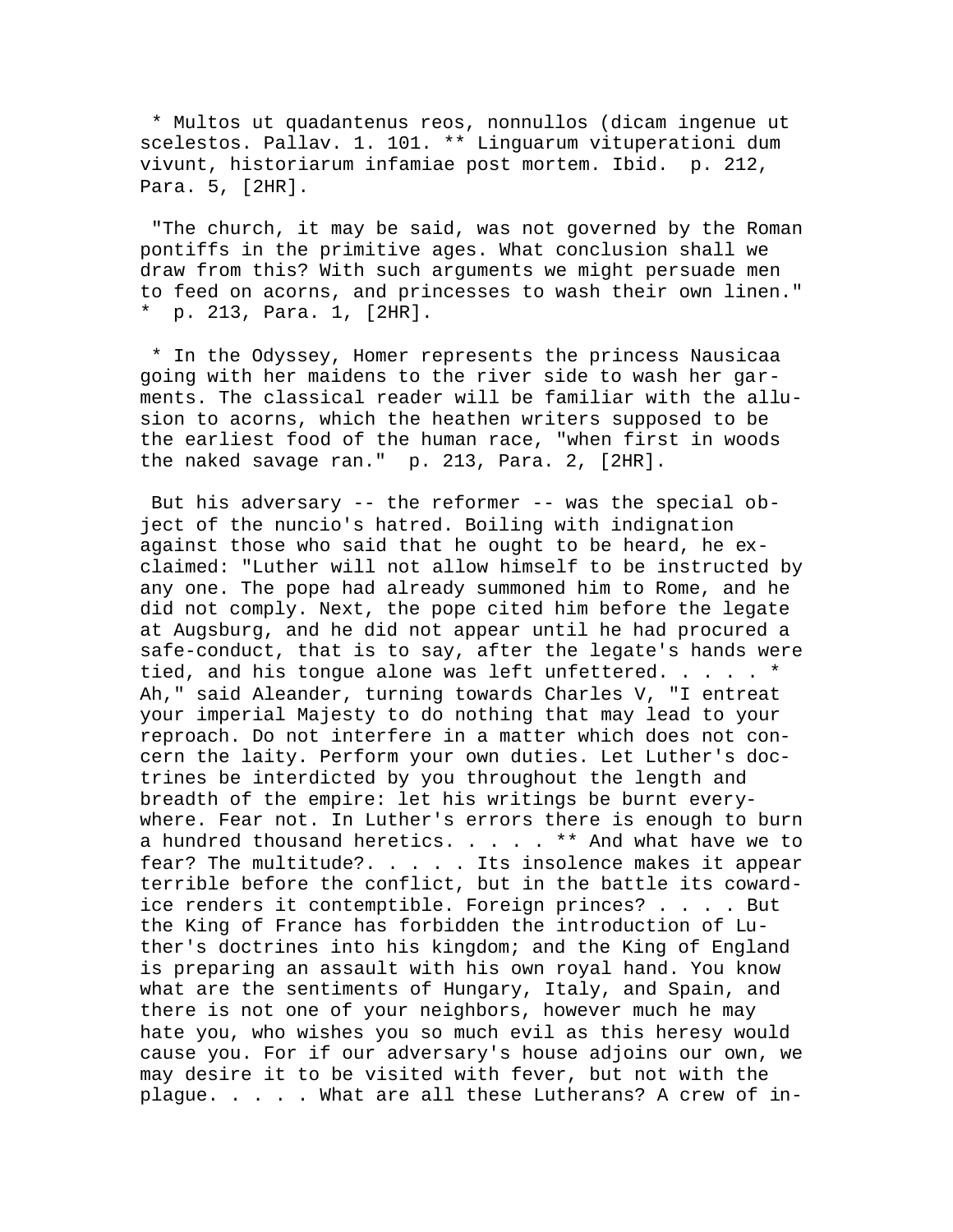solent pedagogues, corrupt priests, dissolute monks, ignorant lawyers, and degraded nobles, with the common people, who they have misled and perverted. How far superior to them is the catholic party in number, ability, and power. A unanimous decree from this illustrious assembly will enlighten the simple, warn the imprudent, decide the waverers, and give strength to the weak.  $\ldots$  . But if the axe is not put to the roots of this poisonous tree, if the death-blow is not struck, then. . . . . I see it overshadowing the heritage of Jesus Christ with its branches, changing our Lord's vineyard into a gloomy forest, transforming the kingdom of God into a den of wild beasts, and reducing Germany into that frightful state of barbarism and desolation which has been brought upon Asia by the superstition of Mahomet." p. 213, Para. 3, [2HR].

 \* Quod idem erat, ac revinctis legati brachiis, et lingua solum soluta. Ibid. 109. \*\* Dass 100,000 Ketzer ihrethalben verbrannt werden Seck. p. 332. p. 213, Para. 4, [2HR].

 The nuncio was silent. He had spoken for three hours. The enthusiasm of his language had produced a deep impression on the assembly. The princes looked at each other, excited and alarmed, says Cochlaeus, and murmurs soon arose from every side against Luther and his partisans. \* If the eloquent Luther had been present; if he had been able to reply to this speech; if, profiting by the avowals extorted from the Roman nuncio by the recollection of his former master, the infamous Borgia, he had shown that these very arguments, intended to defend Rome, were of themselves its condemnation; if he had shown that the doctrine which proved its iniquity was not invented by him, as the orator said, but was that religion which Christ had given to the world, and which the Reformation was re-establishing in its primitive splendor; if he had presented a faithful and animated picture of the errors and abuses of the papacy, and had shown how the religion of Christ had been made an instrument of self-interest and rapacity: the effect of the nuncio's harangue would have been instantly nullified. But no one rose to speak. The assembly remained under the impression produced by this speech; and, agitated and transported, showed itself ready to extirpate Luther's heresy by force from the soil of the empire. \*\* p. 214, Para. 1,  $[2HR]$ .

 \* Vehementer exterriti atque commoti, alter alterum intuebantur, atque in Lutherum ejusque fautores murmurare co-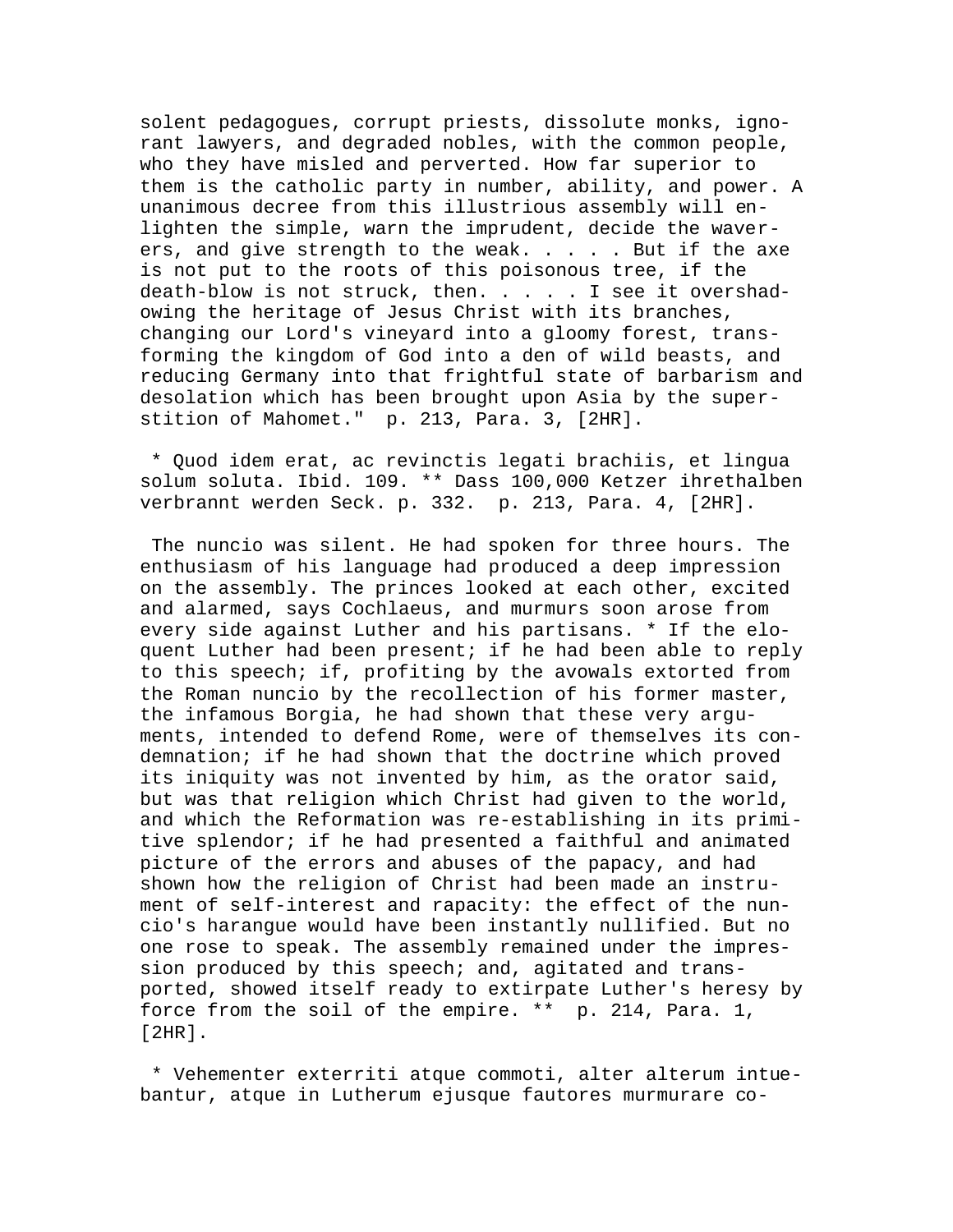eperunt. Cochlaeus, p. 28. \*\* Lutheranam haeresim esse funditus evellendam. Pallav. 1. 101; Roscoe's Leo 10 chap. 19. p. 214, Para. 2, [2HR].

 Nevertheless, it was a victory only in appearance. It was among the purposes of God that Rome should have an opportunity of displaying her reasons and her power. The greatest of her orators had spoken in the assembly of the princes; he had given utterance to all that Rome had to say. But it was precisely this last effort of the papacy that became a signal of defeat in the eyes of many who had listened to it. If a bold confession is necessary for the triumph of truth, the surest means of destroying error is to make it known without reserve. Neither the one nor the other, to run its course, should be concealed. The light tests all things. p. 215, Para. 1, [2HR].

 CHAPTER 4--- Sentiments of the princes -- Speech of duke George -- Character of the Reformation -- One hundred and one grievances -- Charles gives way -- Aleander's stratagems -- The grandees of Spain -- Peace of Luther -- Death and no retraction. p. 216, Para. 1, [2HR].

 A few days were sufficient to dissipate the first impression, as is ever the case when an orator conceals the emptiness of his arguments by high-sounding words. p. 216, Para. 2, [2HR].

 The majority of the princes were ready to sacrifice Luther, but no one desired to immolate the rights of the empire and the grievances of the Germanic nation. They were very ready to give up the insolent monk who had dared to speak so boldly; but they were the more resolved to make the pope feel the justice of a reform demanded by the chiefs of the nation. It was accordingly Luther's most determined personal enemy, duke George of Saxony, who spoke with the greatest energy against the encroachments of Rome. The grandson of Podiebrad, king of Bohemia, although offended by the doctrine of grace preached by the reformer, had not yet lost the hope of a moral ecclesiastical reform. The principal cause of his irritation against the monk of Wittemberg was, that by his despised doctrines he was spoiling the whole affair. But now, seeing the nuncio affecting to involve Luther and the reform of the church in one and the same condemnation, George suddenly rose in the assembly of the princes, to the great astonishment of those who knew his hatred of the reformer. "The diet," said he,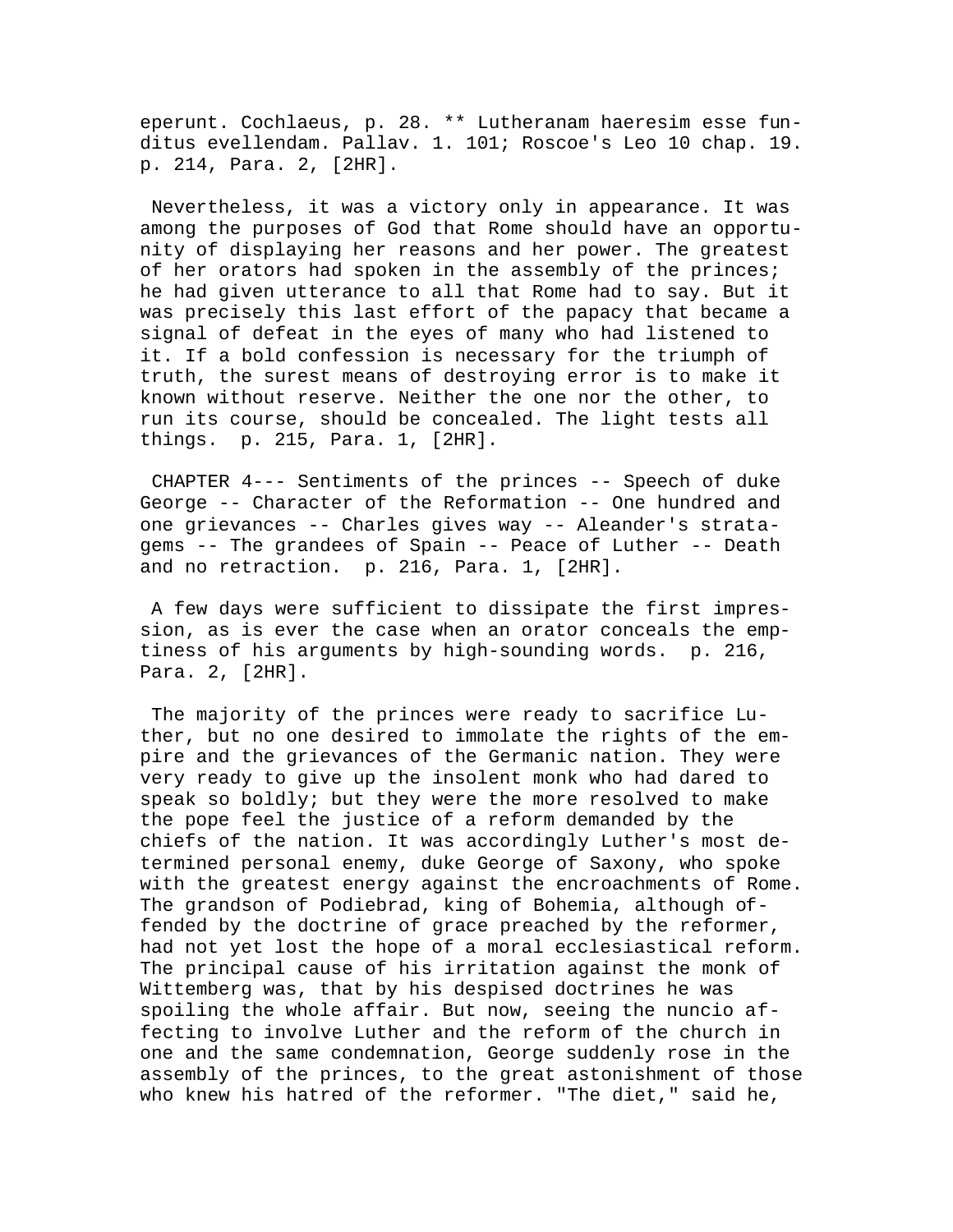"must not forget its grievances against the court of Rome. How many abuses have crept into our states. The annats, which the emperor granted voluntarily for the good of Christianity, now exacted as a due; the Roman courtiers daily inventing new regulations to monopolize, sell, and lease the ecclesiastical benefices; a multitude of transgressions connived at; rich transgressors undeservedly tolerated, while those who have no money to purchase impunity are punished without mercy; the popes continually bestowing on their courtiers reversions and reserves, to the detriment of those to whom the benefices belong; the commendams of the abbeys and convents of Rome conferred on cardinals, bishops, and prelates, who appropriate their revenues, so that not a single monk is to be found in a convent where there should be twenty or thirty; stations multiplied to infinity, and stalls for the sale of indulgences set up in every street and public place of our cities -- stalls of Saint Anthony, of the Holy Ghost, of Saint Hubert, of Saint Cornelius, of Saint Vincent, and so forth; companies purchasing at Rome the right to hold such markets, then buying permission of their bishop to display their wares, and squeezing and draining the pockets of the poor to obtain money; the indulgence, that ought only to be granted for the salvation of souls, and that should be earned by prayer, fasting, and works of charity, sold according to a tariff; the bishops' officials oppressing the lowly with penances for blasphemy, adultery, debauchery, and the violation of any festival, but not even reprimanding the clergy who commit similar crimes; penalties imposed on those who repent, and devised in such a manner that they soon fall again into the same error and give more money: \* . . . . . these are some of the abuses that cry out against Rome. All shame has been put aside, and their only object is. . . . . money, money, money,. . . . . so that the preachers who should teach the truth, utter nothing but falsehoods, and are not only tolerated, but rewarded, because the greater their lies, the greater their gain. It is from this foul spring that such tainted waters flow. Debauchery stretches out the hand to avarice. The officials invite women to their dwellings under various pretexts, and endeavor to seduce them, at one time by threats, at another by presents, or if they cannot succeed, they ruin their good fame. \*\* Alas, it is the scandal caused by the clergy that hurls so many poor souls into eternal condemnation. A general reform must be effected. An ecumenical council must be called to bring about this reform. For these reasons, most excellent lords, I humbly entreat you to take this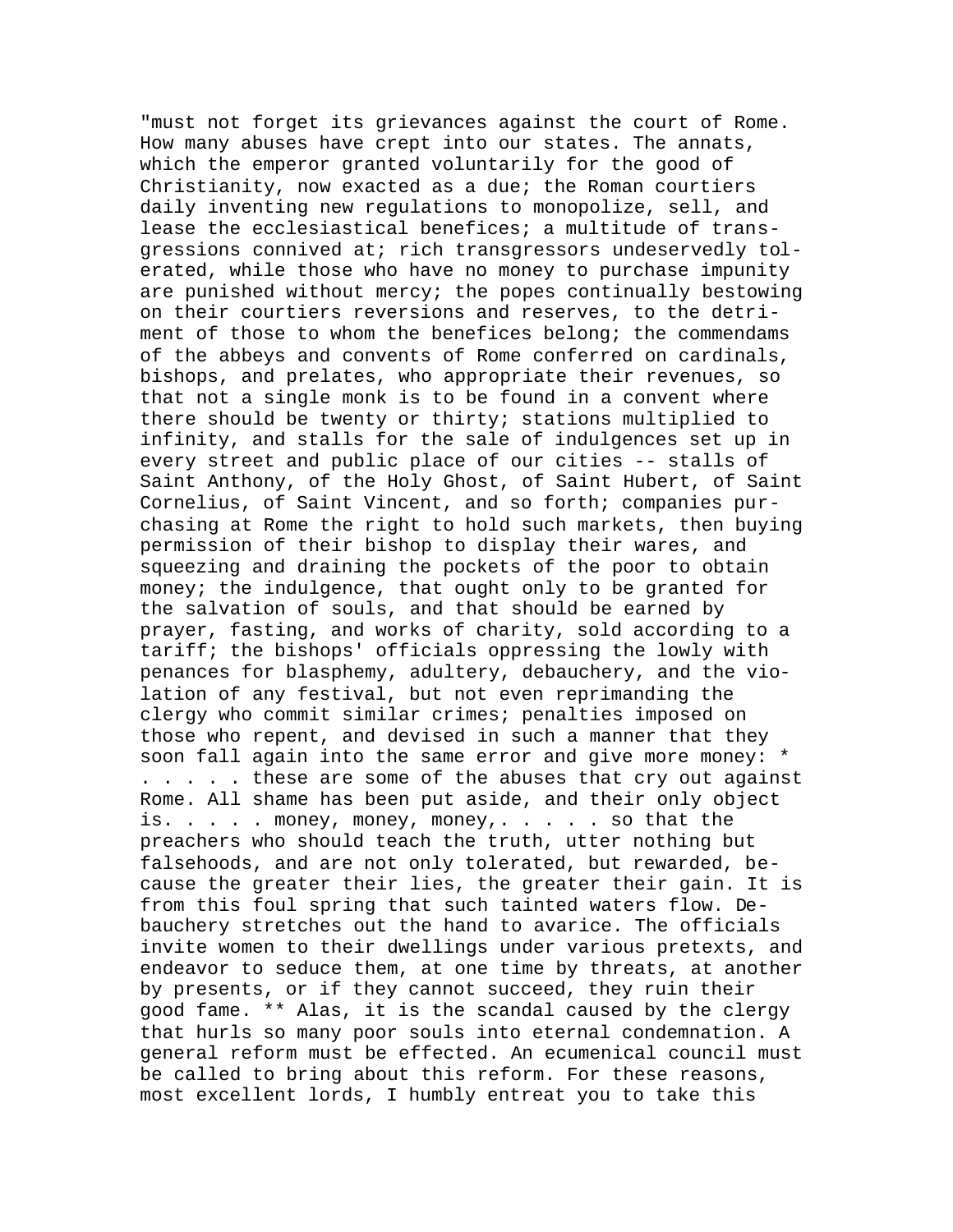matter into your immediate consideration." Duke George then handed in a list of the grievances he had enumerated. This was some days after Aleander's speech. The important catalogue has been preserved in the archives of Weimar. p. 216, Para. 3, [2HR].

 \* Sondern dass er es bald wieder begehe und mehr Geld erlegen musse. Weimar State Papers, Seckend. p. 328. \*\* Dass sie Weibesbilder unter mancherley Schein beschicken, selbige sodann mit Drohungen und Geschenken zu fallen suchen, oder in einen bosen Verdacht bringen. Ibid. p. 330. p. 216, Para. 4, [2HR].

 Even Luther had not spoken with greater force against the abuses of Rome; but he had done something more. The duke pointed out the evil; Luther had pointed out both the cause and the remedy. He had demonstrated that the sinner receives the true indulgence, that which cometh from God, solely by faith in the grace and merits of Jesus Christ; and this simple but powerful doctrine had overthrown all the markets established by the priests. "How can man become pious?" asked he one day. "A gray friar will reply, By putting on a gray hood and girding yourself with a cord. A Roman will answer, By hearing mass and by fasting. But a Christian will say, Faith in Christ alone justifies and saves. Before works, we must have eternal life. But when we are born again, and made children of God by the word of grace, then we perform good works." \* p. 218, Para. 1, [2HR].

\* L. Opp. W. 22. 748, 752. p. 218, Para. 2, [2HR].

 The duke's speech was that of a secular prince; Luther's, that of a reformer. The great evil in the church had been its excessive devotion to outward forms, its having made of all its works and graces mere external and material things. The indulgences were the extreme point of this course; and that which was most spiritual in Christianity, namely, pardon, might be purchased in shops like any other commodity. Luther's great work consisted in employing this extreme degeneration of religion to lead men and the church back to the primitive sources of life, and to restore the kingdom of the Holy Ghost in the sanctuary of the heart. Here, as often happens in other cases, the remedy was found in the disease itself, and the two extremes met. From that time forward, the church, that for so many centuries had been developed externally in human ceremonies, observances, and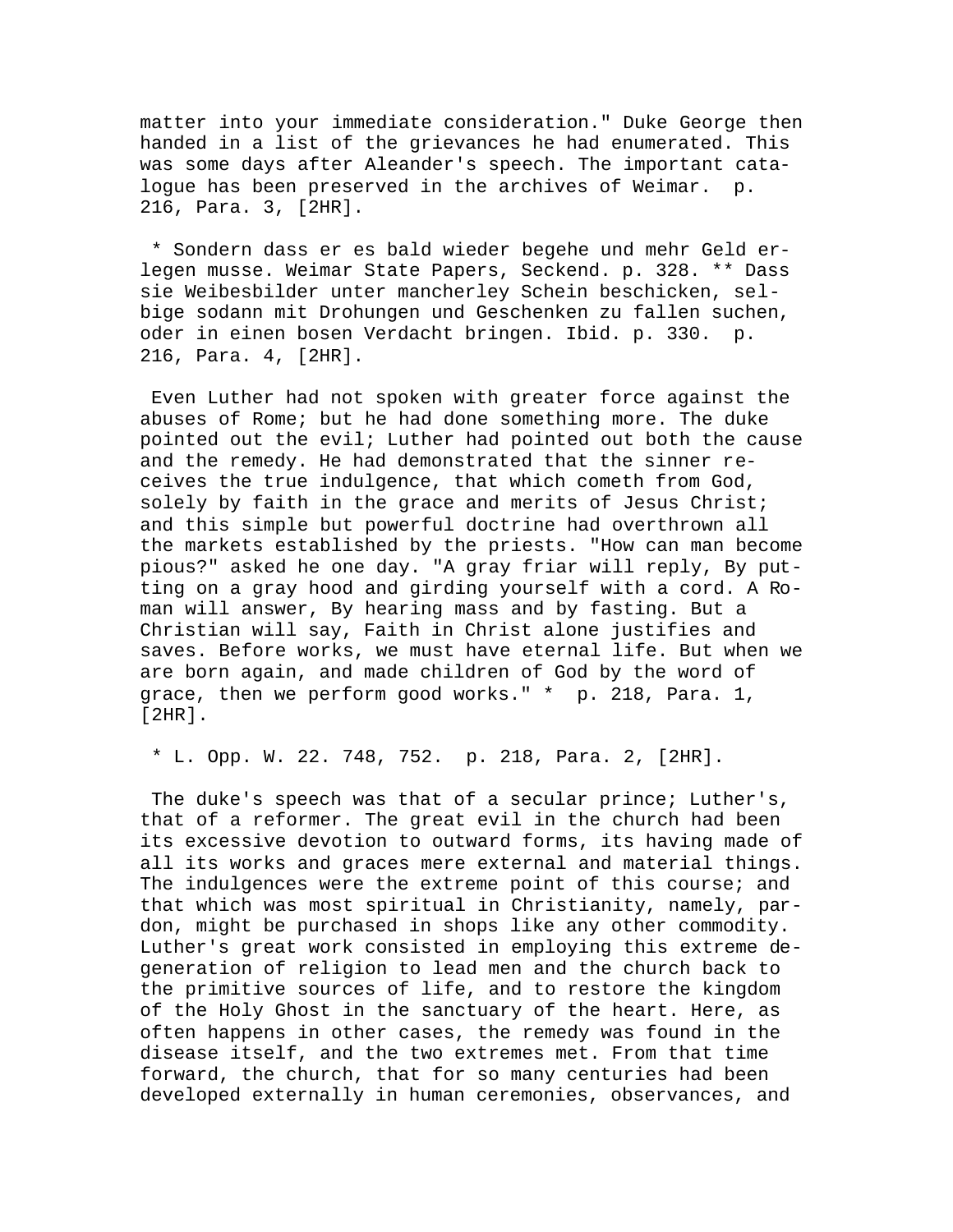practices, began to be developed internally in faith, hope, and charity. p. 218, Para. 3, [2HR].

 The duke's speech produced a proportionally greater impression, as his hostility to Luther was notorious. Other members of the diet brought forward their respective grievances, which received the support of the ecclesiastical princes themselves. \* "We have a pontiff who loves only the chase and his pleasures," said they; "the benefices of the German nation are given away at Rome to gunners, falconers, footmen, ass-drivers, grooms, guardsmen, and other people of this class, ignorant, inexperienced, and strangers to Germany." \*\* p. 219, Para. 1, [2HR].

 \* Seckend. Vorrede von Frick. \*\* Buchsenmeistern, Falknern, Pfistern, Eseltreibern, Stallknechten, Trabanten..Kapp's Nachlese nutzl. Ref. Urkunden. 3. 262. p. 219, Para. 2, [2HR].

 The diet appointed a committee to draw up all these grievances; they were found to amount to a hundred and one. A deputation composed of secular and ecclesiastical princes presented the report to the emperor, conjuring him to see them rectified, as he had engaged to do in his capitulation. "What a loss of Christian souls," said they to Charles V; "what depredations, what extortions, on account of the scandals by which the spiritual head of Christendom is surrounded. It is our duty to prevent the ruin and dishonor of our people. For this reason we most humbly but most urgently entreat you to order a general reformation, and to undertake its accomplishment." \* There was at that time in Christian society an unknown power operating on princes and people alike, a wisdom from on high, influencing even the adversaries of the Reformation, and preparing for that emancipation whose hour was come at last. p. 219, Para. 3, [2HR].

 \* Dass eine Besserung und gemeine Reformation geschehe. Ibid. 262. p. 219, Para. 4, [2HR].

 Charles could not be insensible to the remonstrances of the empire. Neither he nor the nuncio had expected them. Even his confessor had threatened him with the vengeance of Heaven, unless he reformed the church. The emperor immediately recalled the edict commanding Luther's writings to be burnt throughout the empire, and substituted a provisional order to deliver these books into the keeping of the magis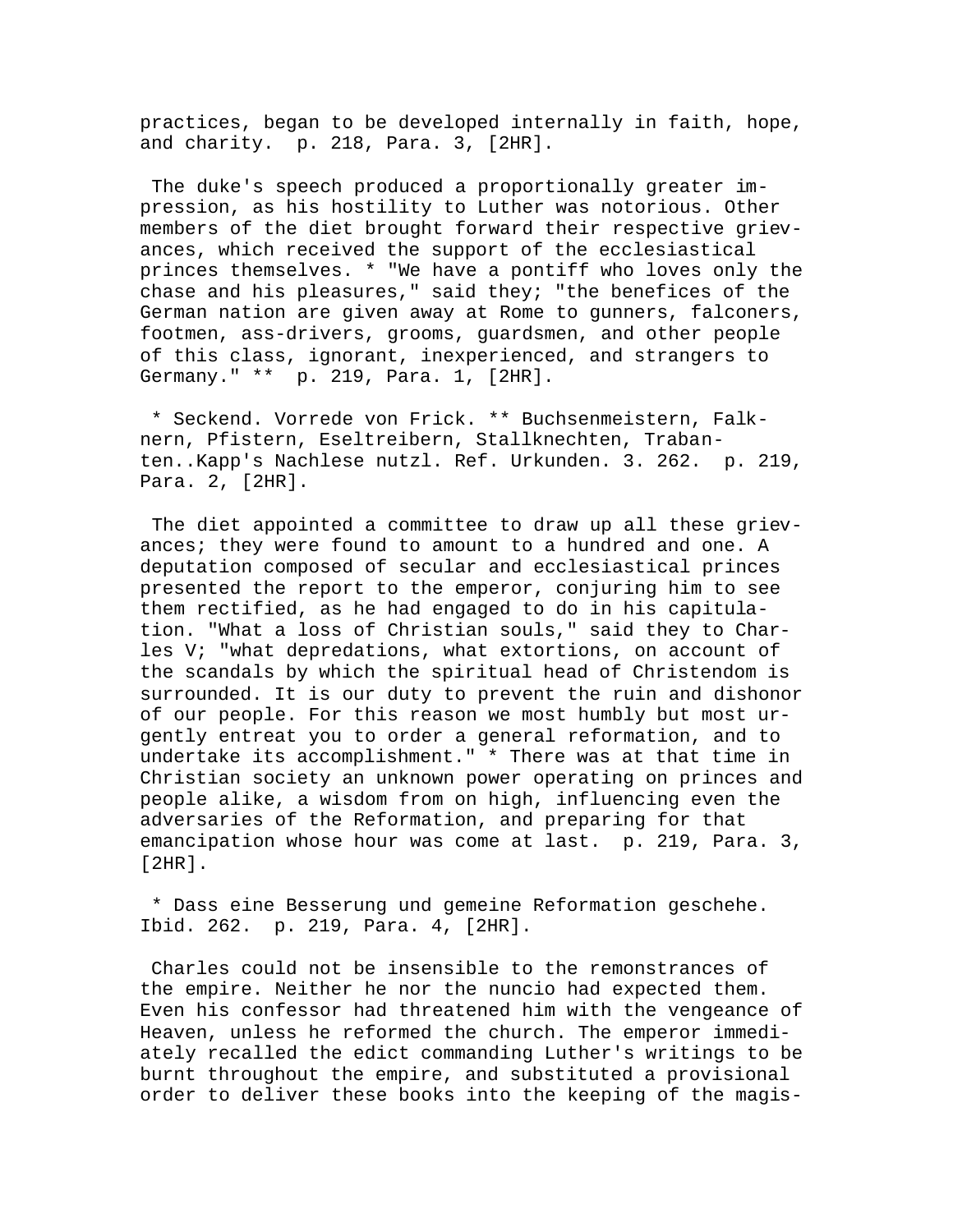trates. p. 220, Para. 1, [2HR].

 This did not satisfy the assembly, which desired the appearance of the reformer. It is unjust, said his friends, to condemn Luther without a hearing, and without learning from his own mouth whether he is the author of the books that are ordered to be burnt. His doctrines, said his adversaries, have so taken hold of men's minds, that it is impossible to check their progress, unless we hear them from himself. There shall be no discussion with him; and if he avows his writings, and refuses to retract them, then we will all with one accord, elector, princes, estates of the holy empire, true to the faith of our ancestors, assist your majesty to the utmost of our power in the execution of your decrees. \* p. 220, Para. 2, [2HR].

\* L. Opp. L. 22. 567. p. 220, Para. 3, [2HR].

 Aleander in alarm, and fearing everything from Luther's intrepidity and the ignorance of the princes, instantly strained every nerve to prevent the reformer's appearance. He went from Charles's ministers to the princes most favorable inclined to the pope, and from them to the emperor himself. \* "It is not lawful," said he, "to question what the sovereign pontiff has decreed. There shall be no discussion with Luther, you say; but," continued he, "will not the energy of this audacious man, the fire of his eyes, the eloquence of his language, and the mysterious spirit by which he is animated, by sufficient to excite a tumult? \*\* Already many adore him as a saint, and in every place you may see his portrait surrounded with a glory like that which encircles the heads of the blessed.  $\ldots$  . If you are resolved to summon him before you, at least do not put him under the protection of the public faith." \*\*\* These latter words were meant either to intimidate Luther, or to prepare the way for his destruction. p. 220, Para. 4, [2HR].

 \* Quam ob rem sedulo contestatus est apud Caesaris administros. Pallav. 1. 113. \*\* Lingua promptus, ardore vultus, et oris spiritu ad concitandam seditionem. Pallav. 1. 113. \*\*\* Haud certe fidem publicam illi praebendam..Ibid. p. 220, Para. 5, [2HR].

 The nuncio found an easy access to the grandees of Spain. In Spain, as in Germany, the opposition to the Dominican inquisitors was national. The yoke of the inquisition, that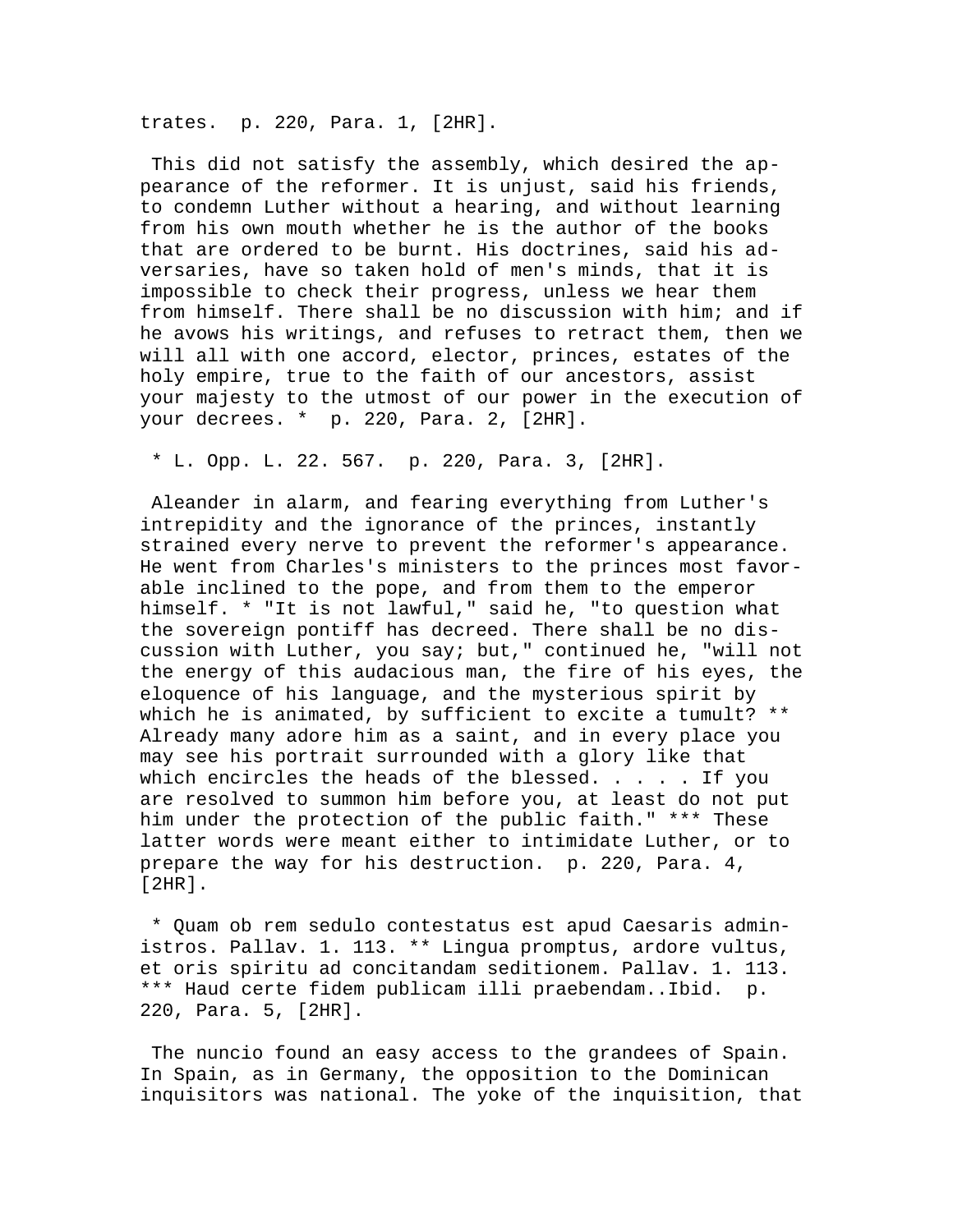had been thrown off for a time, had just been replaced on their necks by Charles. A numerous party in that peninsula sympathized with Luther; but it was not thus with the grandees, who had discovered on the banks of the Rhine what they had hated beyond the Pyrenees. Inflamed with the most ardent fanaticism, they were impatient to destroy the new heresy. Frederick, duke of Alva, in particular, was transported with rage whenever he heard the Reformation mentioned. \* He would gladly have waded in the blood of all these sectarians. Luther was not yet summoned to appear, but already had his mere name powerfully stirred the lords of Christendom assembled at Worms. p. 221, Para. 1, [2HR].

 \* Albae dux videbatur aliquando furentibus modis agitari....Ibid 362. p. 221, Para. 2, [2HR].

 The man who thus moved all the powers of the earth seemed alone undisturbed. The news from Worms was alarming. Luther's friends were terrified. "There remains nothing for us but your good wishes and prayers," wrote Melancthon to Spalatin. "Oh, that God would deign to purchase at the price of our blood the salvation of the Christian world." \* But Luther was a stranger to fear; shutting himself up in his quiet cell, he there meditated on and applied to himself those words in which Mary, the mother of Jesus, exclaims: My soul doth magnify the Lord, and my spirit hath rejoiced in God my Saviour. For he that is mighty hath done to me great things; and holy is his name. He hath showed strength with his arm; he hath put down the mighty from their seats, and exalted them of low degree. Luke 1:46:55. These are some of the reflections that filled Luther's heart: "HE THAT IS MIGHTY. . . . . says Mary. What great boldness on the part of a young girl. With a single word she brands all the strong with weakness, all the mighty with feebleness, all the wise with folly, all those whose name is glorious upon earth with disgrace, and casts all strength, all might, all wisdom, and all glory at the feet of God. \*\* His arm, continues she, meaning by this the power by which he acts of himself, without the aid of any of his creatures: mysterious power, . . . . . which is exerted in secrecy and in silence until His designs are accomplished. Destruction is at hand, when no one has seen it coming: relief is there, and no one had suspected it. He leaves His children in oppression and weakness, so that every man says: They are lost.  $\ldots$  . But it is then He is strongest; for where the strength of men ends, there begins that of God. Only let faith wait upon him. . . . . And, on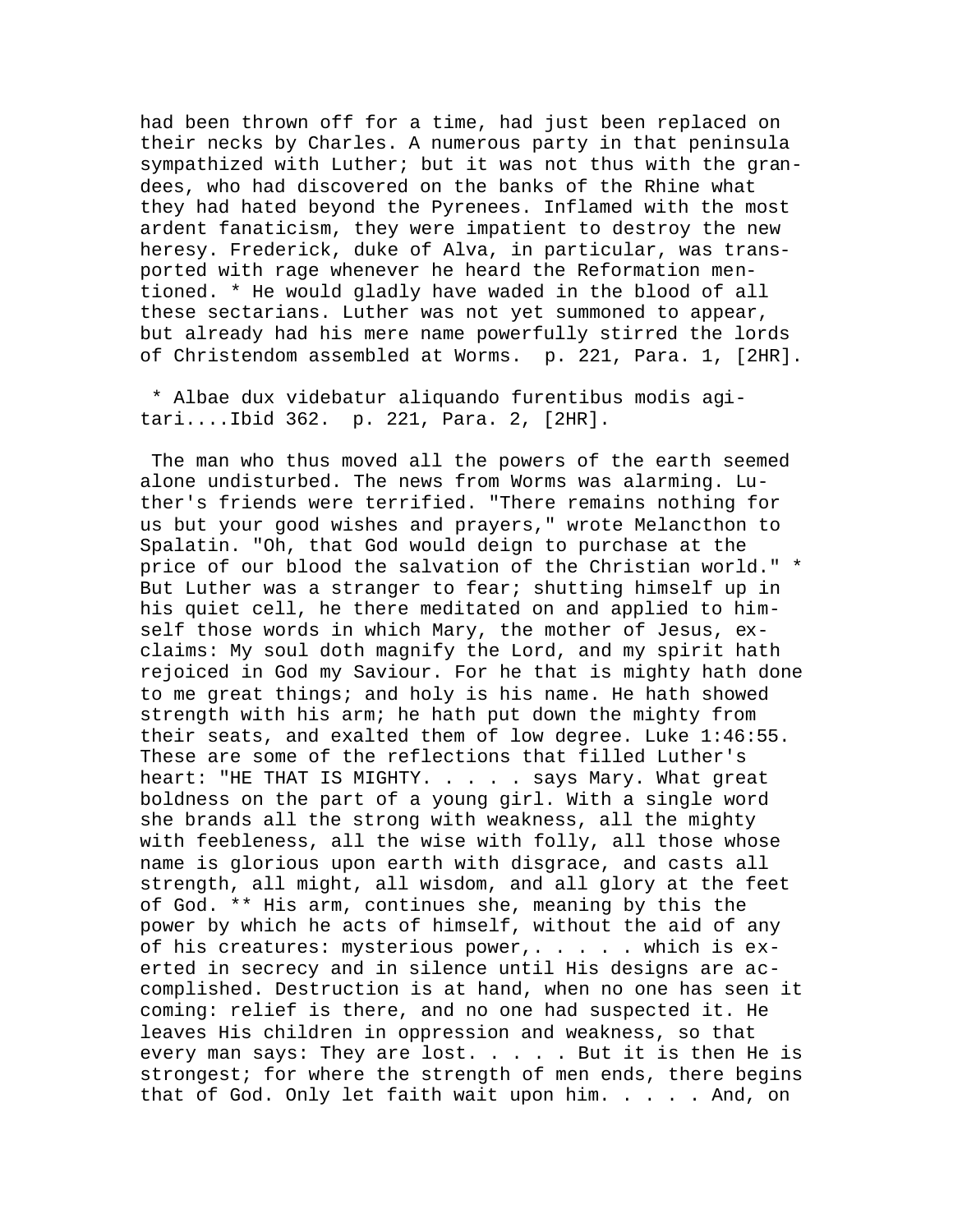the other hand, God permits his adversaries to increase in grandeur and power. He withdraws His support, and suffers them to be puffed up with their own. \*\*\* He empties them of his eternal wisdom, and lets them be filled with their own, which is but for a day. And while they are rising in the brightness of their power, the arm of the Lord is taken away, and their work vanishes as a bubble bursting in the air." p. 221, Para. 3, [2HR].

 \* Utinam Deus redimat nostro sanguine salutem Christiani populi. Corp. Ref. 1. 362. \*\* Magnificat. L. Opp. Wittemb. Deutsch. Ausg. 3. 11, etc. \*\*\* Er zieht seine Krafft heraus und lasst sie von eigener Kraff sich aufblasen. Ibid. etc. p. 221, Para. 4, [2HR].

 It was on the 10th of March, at the very moment when the imperial city of Worms was filled with dread at his name, that Luther concluded this explanation of the Magnificat. p. 222, Para. 1, [2HR].

 He was not left quiet in his retreat. Spalatin, in conformity with the elector's orders, sent him a note of the articles which he would be required to retract. A retraction, after his refusal at Augsburg. . . . . "Fear not," wrote he to Spalatin, "that I shall retract a single syllable, since their only argument is, that my works are opposed to the rites of what they call the church. If the Emperor Charles summons me only that I may retract, I shall reply that I will remain here, and it will be the same as if I had gone to Worms and returned. but, on the contrary, if the emperor summons me that I may be put to death as an enemy of the empire, I am ready to comply with his call; \* for, with the help of Christ, I will never desert the word on the battlefield. I am well aware that these bloodthirsty men will never rest until they have taken away my life. Would that it was the papists alone that would be guilty of my blood." p. 222, Para. 2, [2HR].

 \* Si ad me occidendum deiuceps vocare velit..offeram me venturum. L. Epp. 1. 574. p. 222, Para. 3, [2HR].

 CHAPTER 5--- Shall Luther have a safe-conduct -- The safeconduct -- Will Luther come -- Holy Thursday at Rome -- The pope and Luther. p. 224, Para. 1, [2HR].

 At last the emperor made up his mind. Luther's appearance before the diet seemed the only means calculated to termi-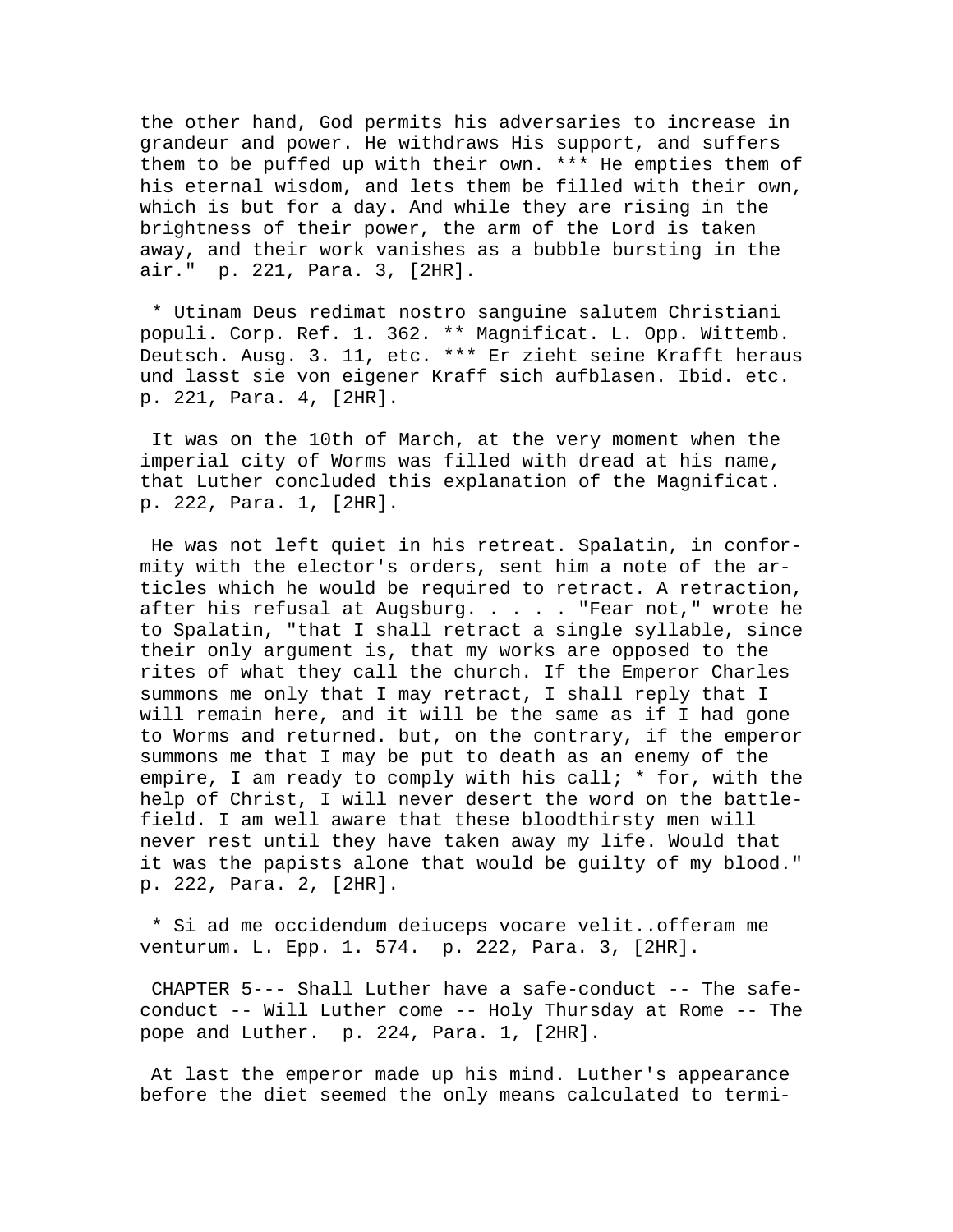nate an affair which engaged the attention of all the empire. Charles V resolved to summon him, but without granting him a safe-conduct. Here Frederick was again compelled to assume the character of a protector. The dangers by which the reformer was threatened were apparent to all. Luther's friends, says Cochlaeus, feared that he would be delivered into the pope's hands, or that the emperor himself would put him to death, as undeserving, on account of his heresy, that any faith should be kept with him. \* On this question there was a long and violent debate \*\* between the princes. Struck at last be the extensive agitation then stirring up the people in every part of Germany, and fearing that during Luther's journey some unexpected tumult or dangerous commotion might burst forth in favor of the reformer, \*\*\* the princes thought the wisest course would be to tranquilize the public feelings on this subject; and not only the emperor, but also the elector of Saxony, duke George, and the Landgrave of Hesse, through whose territories he would have to pass, gave him each a safe-conduct. p. 224, Para. 2, [2HR].

 \* Tanquam perfido haeretico nulla sit servanda fides. Cochlaeus, p. 28. \*\* Longa consultatio difficilisque disceptatio. Ibid. \*\*\* Cum autem grandis ubique per Germaniam fere totam excitata est....animorum commotio. Ibid. p. 224, Para. 3, [2HR].

 On the 6th of March 1521, Charles V signed the following summons addressed to Luther: p. 224, Para. 4, [2HR].

 "Charles, by the grace of God Emperor elect of the Romans, always August, etc. etc. p. 224, Para. 5, [2HR].

 "Honorable, well-beloved, and pious. We had the States of the Holy Empire here assembled, having resolved to institute an inquiry touching the doctrine and the books that thou hast lately published, have issued, for thy coming hither, and thy return to a place of security, our safeconduct and that of the empire, which we send thee herewith. Our sincere desire is, that thou shouldst prepare immediately for this journey, in order that within the space of the twenty-one days fixed by our safe-conduct, thou mayst without fail be present before us. Fear neither injustice nor violence. We will firmly abide by our aforesaid safe-conduct, and expect that thou wilt comply with our summons. In so doing, thou wilt obey our earnest wishes. p. 224, Para. 6, [2HR].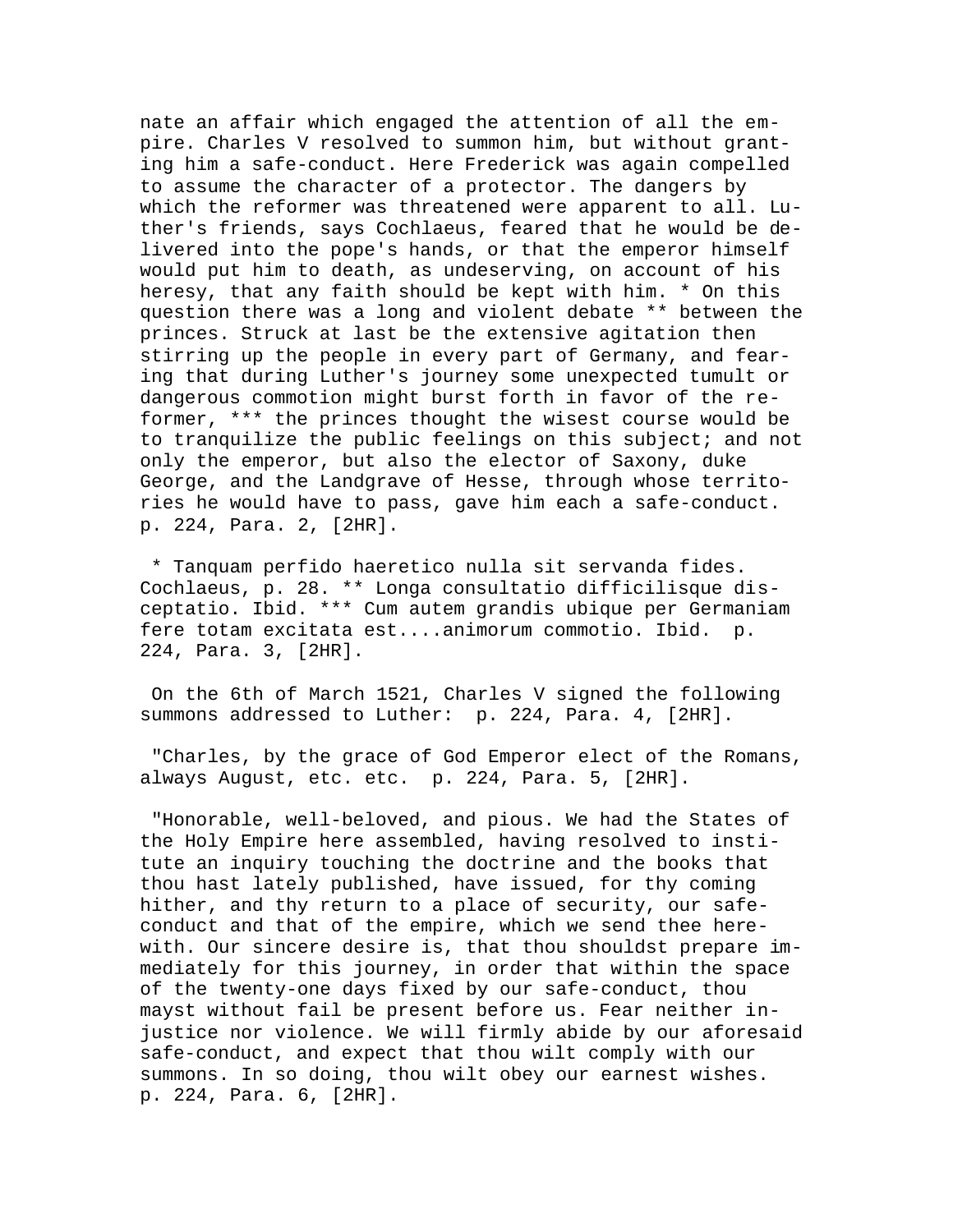"Given in our imperial city of Worms, this sixth day of March, in the year of our Lord 1521, and the second of our reign. CHARLES. p. 225, Para. 1, [2HR].

 "By order of my Lord the Emperor, witness my hand, Albert, Cardinal of Mentz, High-chancellor. p. 225, Para. 2,  $[2HR]$ .

 The safe-conduct contained in the letter was directed: "To the honorable, our well-beloved and pious Doctor Martin Luther, of the order of the Augustines." p. 225, Para. 3, [2HR].

It began thus: p. 225, Para. 4, [2HR].

 "We, Charles, the fifth of that name, by the grace of God Emperor elect of the Romans, always August, King of Spain, of the Two Sicilies, of Jerusalem, of Hungary, of Dalmatia, of Croatia, etc., Archduke of Austria, duke of Burgundy, Count of Hapsburg, of Flanders, of the Tyrol," etc. etc. p. 225, Para. 5, [2HR].

 Then the king of so many states, intimating that he had cited before him an Augustine monk name Luther, enjoined all princes, lords, magistrates, and others, to respect the safe-conduct which had been given him, under pain of the displeasure of the emperor and the empire. \* p. 225, Para. 6, [2HR].

 \* Lucas Cranach's Stammbuch, etc. herausgegeben 5 Chr 5. Mecheln, p. 12. p. 225, Para. 7, [2HR].

 Thus did the emperor confer the titles of "well-beloved, honorable, and pious," on a man whom the head of the church had excommunicated. This document had been thus drawn up, purposely to remove all distrust from the mind of Luther and his friends. Gaspard Sturm was commissioned to bear this message to the reformer, and accompany him to Worms. The elector, apprehending some outburst of public indignation, wrote on the 12th of March to the magistrates of Wittemberg to provide for the security of the emperor's officer, and to give him a guard, if it was judged necessary. The herald departed. p. 225, Para. 8, [2HR].

 Thus were God's designs fulfilled. It was His will that this light, which he had kindled in the world, should be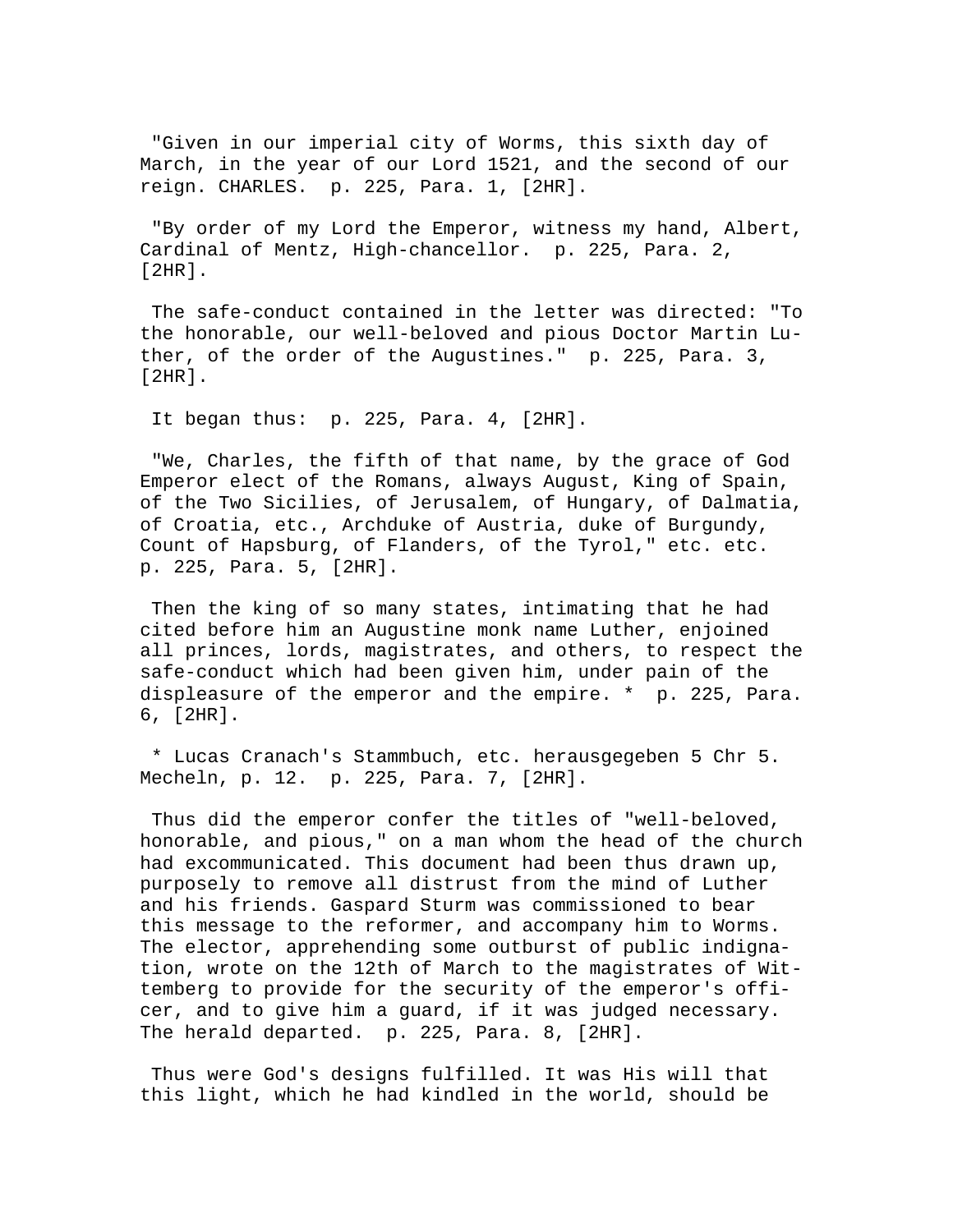set upon a hill; and emperor, kings, and princes, immediately began to carry out His purpose without knowing it. It cost Him little to elevate what is lowest. A single act of His power suffices to raise the humble native of Mansfeldt from an obscure cottage to the palaces in which kings were assembled. In His sight there is neither small nor great, and, in His good time, Charles and Luther meet. p. 226, Para. 1, [2HR].

 But will Luther comply with this citation? His best friends were doubtful about it. "Doctor Martin has been summoned here," wrote the elector to his brother on the 25th of March; "but I do not know whether he will come. I cannot augur any good from it." Three weeks later, on the 16th of April, this excellent prince, seeing the danger increase, wrote again to duke John: "Orders against Luther are placarded on the walls. The cardinals and bishops are attacking him very harshly: \* God grant that all may turn our well. Would to God that I could procure him a favorable hearing." p. 226, Para. 2, [2HR].

 \* Die Cardinale und Bischofe sind ihm hart zuwieder..Seckend. p. 365. p. 226, Para. 3, [2HR].

 While these events were taking place at Worms and Wittemberg, the Papacy redoubled its attacks. On the 28th of March, which was the Thursday before Easter, Rome re-echoed with a solemn excommunication. It was the custom to publish at that season the terrible bull In Coena Domini, which is a long series of maledictions. On that day the approaches to the temple in which the sovereign pontiff was to officiate were early occupied with the papal guards, and by a crowd of people that had flocked together from all parts of Italy to receive the benediction of the holy father. Branches of laurel and myrtle decorated the open space in front of the cathedral; tapers were lighted on the balcony of the temple, and there the remonstrance was elevated. On a sudden the air re-echoes with the loud pealing of bells; the pope, wearing his pontifical robes, and borne in an arm-chair, appears on the balcony; the people kneel down, all heads are uncovered, the colors are lowered, the soldiers ground their arms, and a solemn silence prevails. A few moments after, the pope slowly stretches out his hands, raises them towards heaven, and then as slowly bends them towards the earth, making the sign of the cross. Thrice he repeats this movement. Again the noise of bells reverberates through the air, proclaiming far and wide the benedic-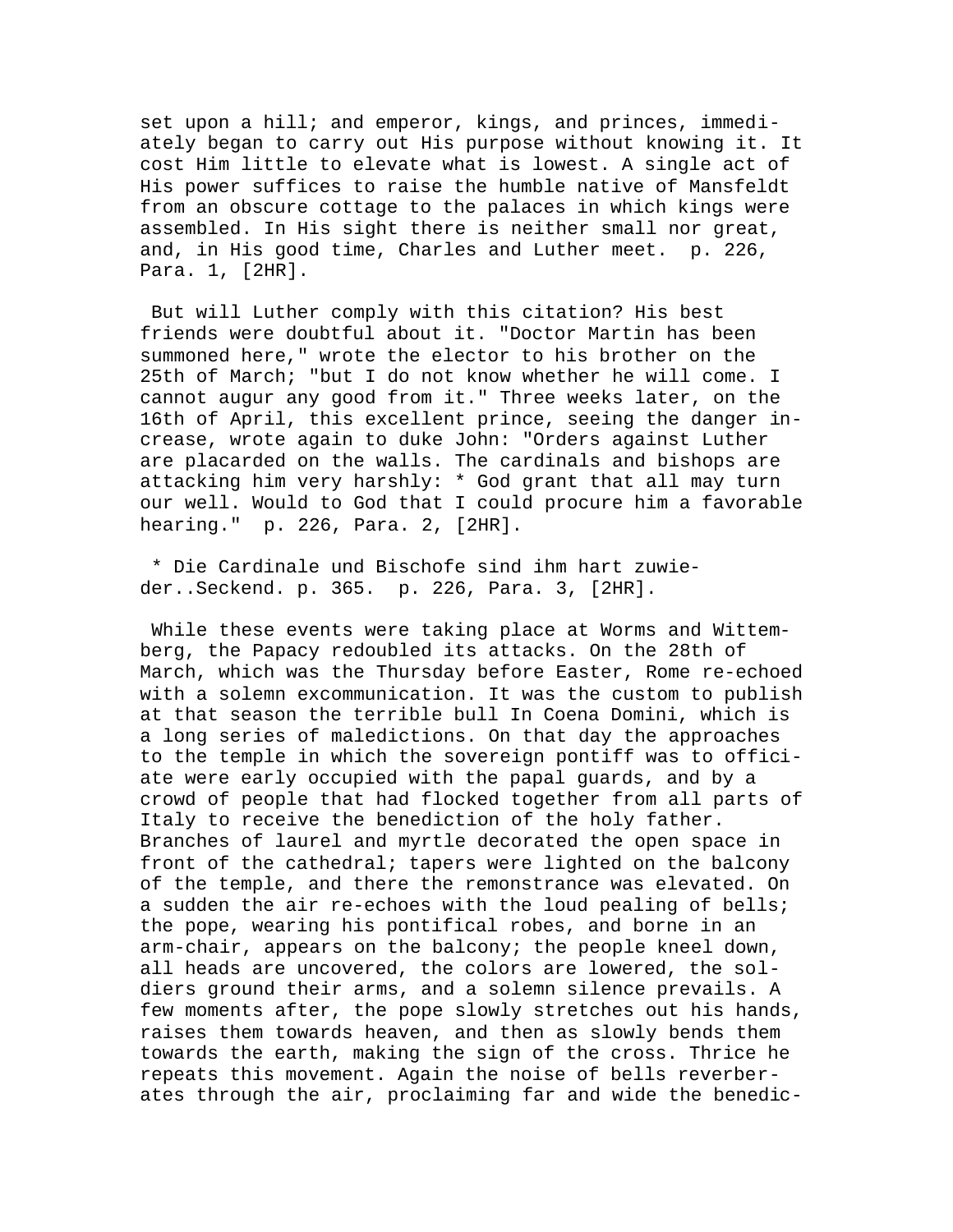tion of the pontiff; some priests now hastily step forward, each holding a lighted taper in his hand; these they reverse, and after tossing them violently, dash them away, as if they were the flames of hell; the people are moved and agitated; and the words of malediction are hurled down from the roof of the temple. \* p. 226, Para. 4, [2HR].

 \* This ceremony is described in various works; among others in the "Tagebuch einer Reise durch Deutschland und Italien. Berlin, 1817, 4, 94. The principal features are of earlier date than the 16th century. p. 226, Para. 5,  $[2HR]$ .

 As soon as Luther was informed of this excommunication, he published its tenor, with a few remarks written in that cutting style of which he was so great a master. Although this publication did not appear till later, we will insert in this place a few of its most striking features. We shall hear the high-priest of Christendom on the balcony of the cathedral, and the Wittemberg monk answering him from the farthest part of Germany. \* p. 227, Para. 1, [2HR].

 \* For the bull and Luther's commentary, see Die Bulla vom Abendfressen. L. Opp. L. 18. 1. p. 227, Para. 2, [2HR].

 There is something characteristic in the contrast of these two voices. p. 227, Para. 3, [2HR].

The Pope. "Leo, bishop". . . . . p. 227, Para.  $4$ ,  $[2HR]$ .

 Luther. "Bishop,. . . . . yes, as the wolf is a shepherd: for the bishop should exhort according to the doctrine of salvation and not vomit forth imprecations and maledictions.". . . . . p. 227, Para. 5, [2HR].

The Pope. "Servant of all the servants of God". . . . . p. 228, Para. 1, [2HR].

 Luther. "At night, when we are drunk; but in the morning, our name is Leo, lord of all lords." p. 228, Para. 2, [2HR].

 The Pope. "The Roman bishops, our predecessors, have been accustomed on this festival to employ the arms of righteousness". . . . . p. 228, Para. 3, [2HR].

Luther. "Which, according to your account, are excommuni-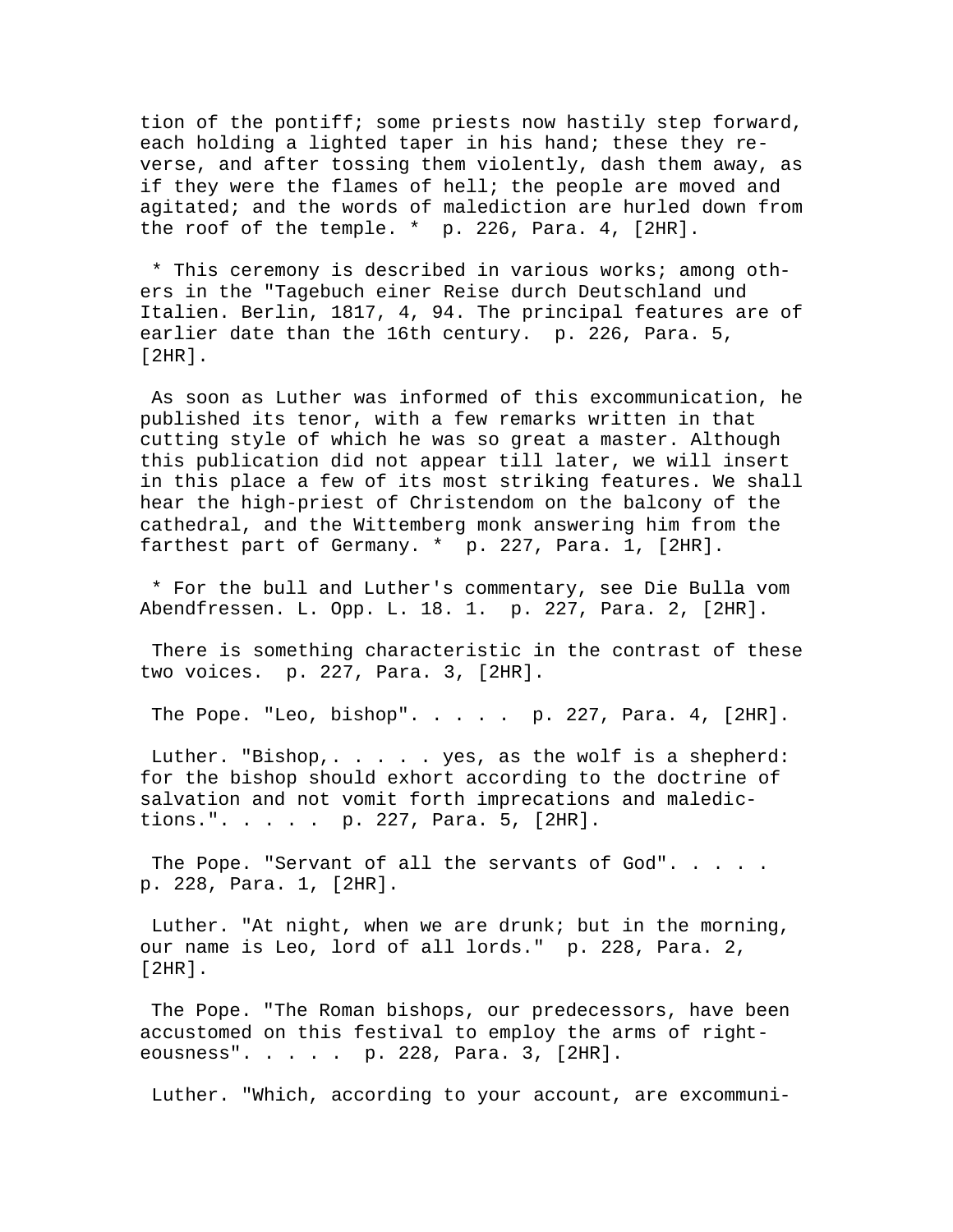cation and anathema; but according to Saint Paul, longsuffering, kindness, and love." 2 Corinthians 6:6, 7. p. 228, Para. 4, [2HR].

 The Pope. "According to the duties of the apostolic office, and to maintain the purity of the Christian faith". . . . . p. 228, Para. 5, [2HR].

 Luther. "That is to say, the temporal possessions of the pope." p. 228, Para. 6, [2HR].

 The Pope. "And its unity, which consists in the union of the members with Christ, their head,. . . . . and with his vicar". . . . . p. 228, Para. 7, [2HR].

 Luther. "For Christ is not sufficient: we must have another besides." p. 228, Para. 8, [2HR].

 The Pope. "To preserve the holy communion of believers, we follow the ancient custom, and excommunicate and curse, in the name of Almighty God, the Father". . . . . p. 228, Para. 9, [2HR].

 Luther. "Of whom it is said: God sent not his Son into the world to condemn the world." John 3:17. p. 228, Para. 10, [2HR].

 The Pope. "The Son, and the Holy Ghost, and according to the power of the apostles Peter and Paul. . . . . and our own". . . . . p. 228, Para. 11, [2HR].

 Luther. "Our own, says the ravenous wolf, as if the power of God was too weak without him." p. 228, Para. 12, [2HR].

 The Pope. "We curse all heretics, Garasi, \* Patarins, Poor Men of Lyons, Arnoldists, Speronists, Passageni, Wickliffites, Hussites, Fratricelli". . . . . p. 228, Para. 13, [2HR].

 \* This name has been altered; read Gazari or Cathari. p. 228, Para. 14, [2HR].

 Luther. "For they desired to possess the holy Scriptures, and required the pope to be sober and preach the word of God." p. 228, Para. 15, [2HR].

The Pope. "And Martin Luther, recently condemned by us for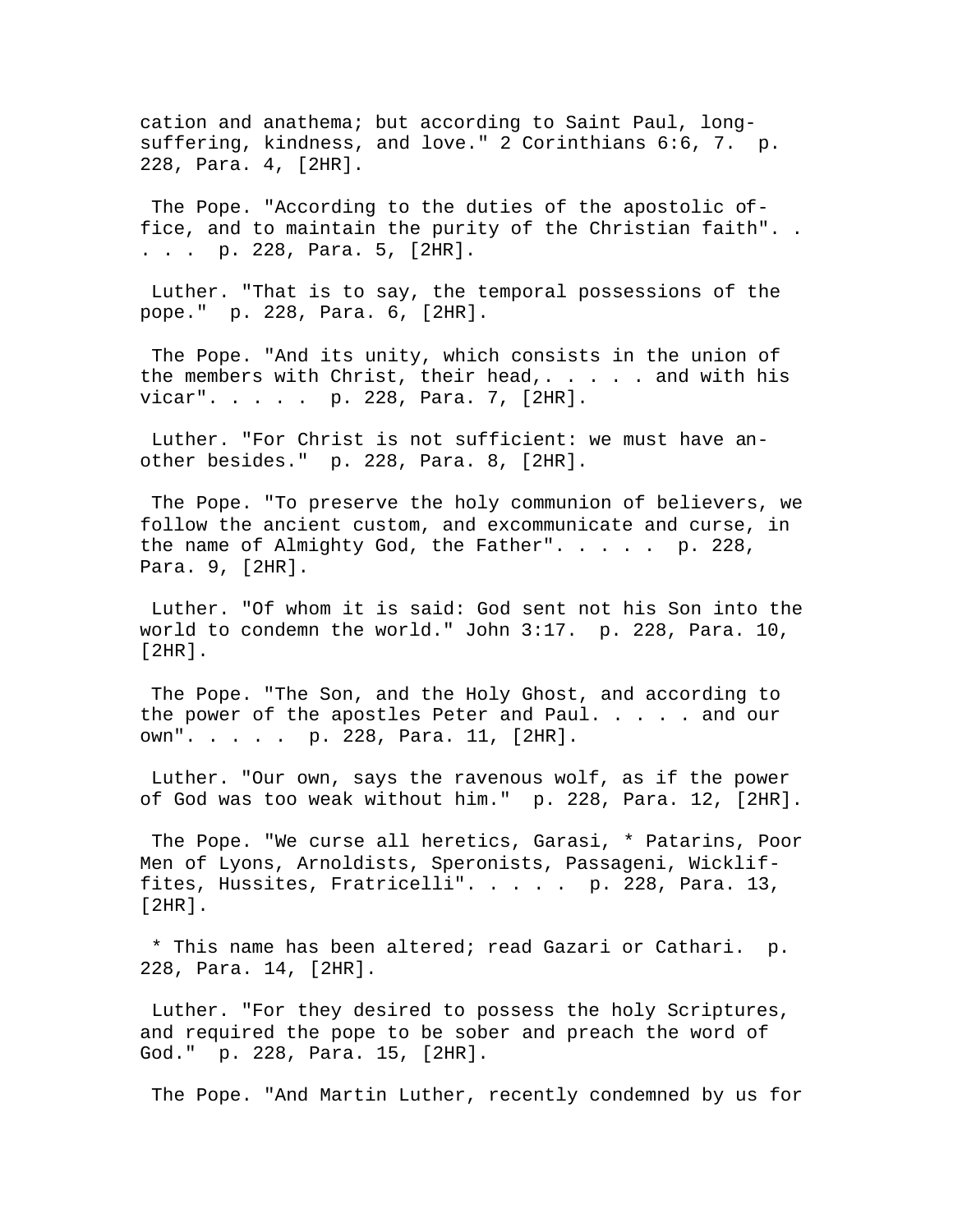a similar heresy, as well as all his adherents, and all those, whomsoever they may be, who show him any countenance.". . . . . p. 228, Para. 16, [2HR].

 Luther. "I thank thee, most gracious pontiff, for condemning me along with all these Christians. It is very honorable for me to have my name proclaimed at Rome on a day of festival, in so glorious a manner, that it may run through the world in conjunction with the names of these humble confessors of Jesus Christ." p. 229, Para. 1, [2HR].

 The Pope. "In like manner, we excommunicate and curse all pirates and corsairs".  $\ldots$  . . . . 229, Para. 2,  $[2HR]$ .

 Luther. "Who can be a greater corsair and pirate than he that robs souls, imprisons them, and puts them to death?" p. 229, Para. 3, [2HR].

 The Pope. "Particularly those who navigate our seas". . . . . p. 229, Para. 4, [2HR].

 Luther. "Our seas,. . . . . Saint Peter, our predecessor, said: Silver and gold have I none, Acts 3:6; and Jesus Christ said: The kings of the Gentiles exercise lordship over them; but ye shall not be so, Luke 22:25. But if a wagon filled with hay must give place on the road to a drunken man, how much more must a Saint Peter and Christ himself give way to the pope." p. 229, Para. 5, [2HR].

 The Pope. "In like manner we excommunicate and curse all those who falsify our bulls and our apostolical letters". . . . . p. 229, Para. 6, [2HR].

 Luther. "But God's letters, the holy Scriptures, all the world may condemn and burn." p. 229, Para. 7, [2HR].

 The Pope. "In like manner we excommunicate and curse all those who intercept the provisions that are coming to the court of Rome". . . . . p. 229, Para. 8, [2HR].

 Luther. "He snarls and snaps, like a dog that fears his bone will be taken from him." \* p. 229, Para. 9, [2HR].

 \* Gleich wie ein Hund ums Beines willen. L. Opp. L. 18. 12. p. 229, Para. 10, [2HR].

The Pope. "In like manner we condemn and curse all those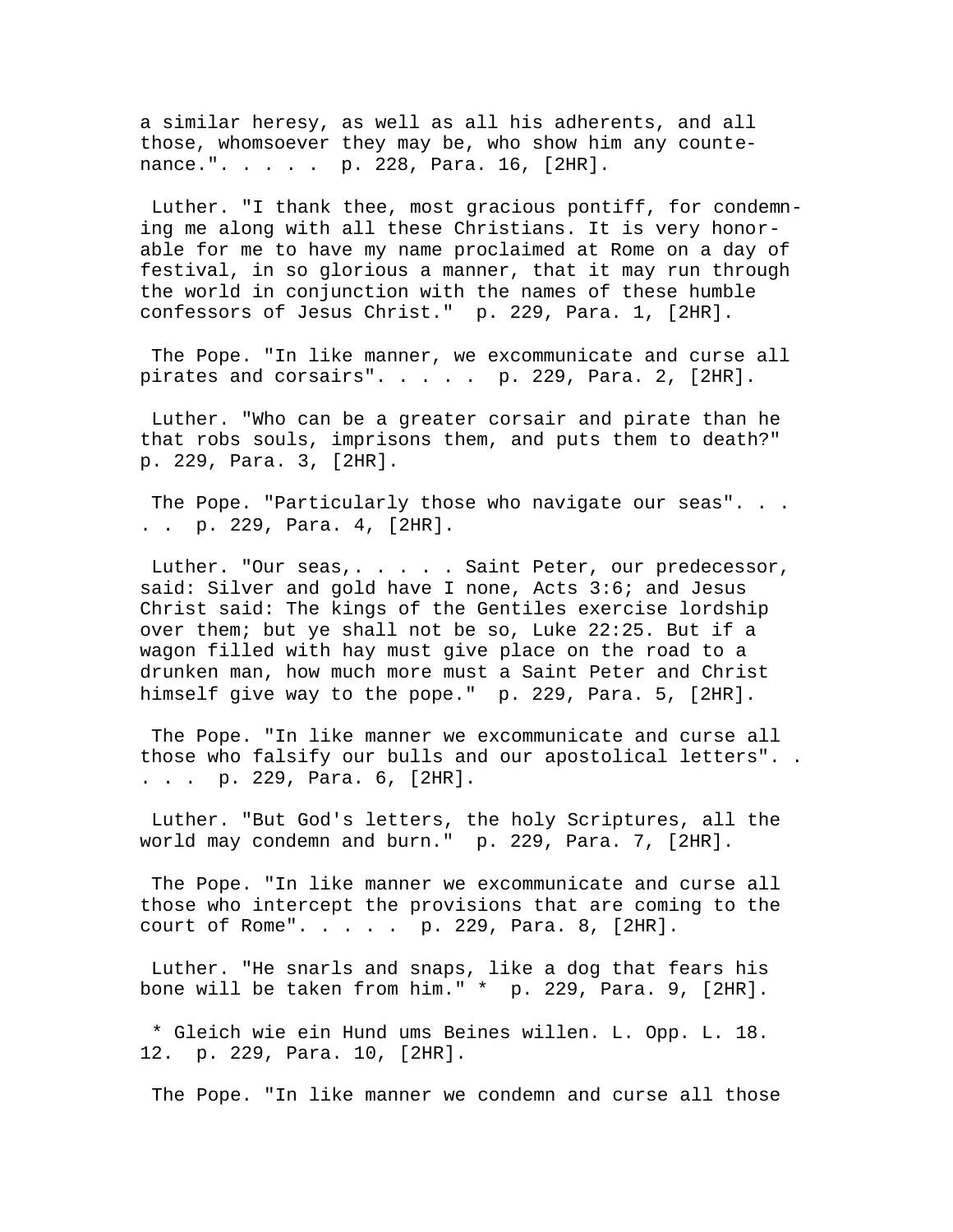who withhold any judiciary dues, fruits, tithes, or revenues, belonging to the clergy". . . . . p. 229, Para. 11,  $[2HR]$ .

 Luther. "For Christ has said: If any man will sue thee at the law, and take away thy coat, let him have thy cloak also, Matthew 5:40, and this is our commentary." p. 229, Para. 12, [2HR].

 The Pope. "Whatever be their station, dignity, order, power, or rank; were they even bishops or kings". . . . . p. 230, Para. 1, [2HR].

 Luther. "For there shall be false teachers among you, who despise dominion and speak evil of dignities, says Scripture." Jude 8. p. 230, Para. 2, [2HR].

 The Pope. "In like manner we condemn and curse all those who, in any manner whatsoever, do prejudice to the city of Rome, the kingdom of Sicily, the islands of Sardinia and Corsica, the patrimony of St. Peter in Tuscany, the duchy of Spoleto, the marquisate of Ancona, the Campagna, the cities of Ferrara and Benevento, and all other cities or countries belonging to the church of Rome." p. 230, Para. 3, [2HR].

 Luther. "O Peter, thou poor fisherman, whence didst thou get Rome and all these kingdoms? all hail, Peter, king of Sicily,. . . . . and fisherman at Bethsaida." p. 230, Para. 4, [2HR].

 The Pope. "We excommunicate and curse all chancellors, councilors, parliaments, procurators, governors, officials, bishops, and others, who oppose our letters of exhortation, invitation, prohibition, mediation, execution.". . . . . p. 230, Para. 5, [2HR].

 Luther. "For the holy see desires only to live in idleness, in magnificence, and debauchery; to command, to intimidate, to deceive, to lie, to dishonor, to seduce, and commit every kind of wickedness in peace and security. . . . . p. 230, Para. 6, [2HR].

 "O Lord, arise, it is not as the papists pretend; thou hast not forsaken us; thou hast not turned away thine eyes from us." Thus spoke Leo at Rome and Luther at Wittemberg. p. 230, Para. 7, [2HR].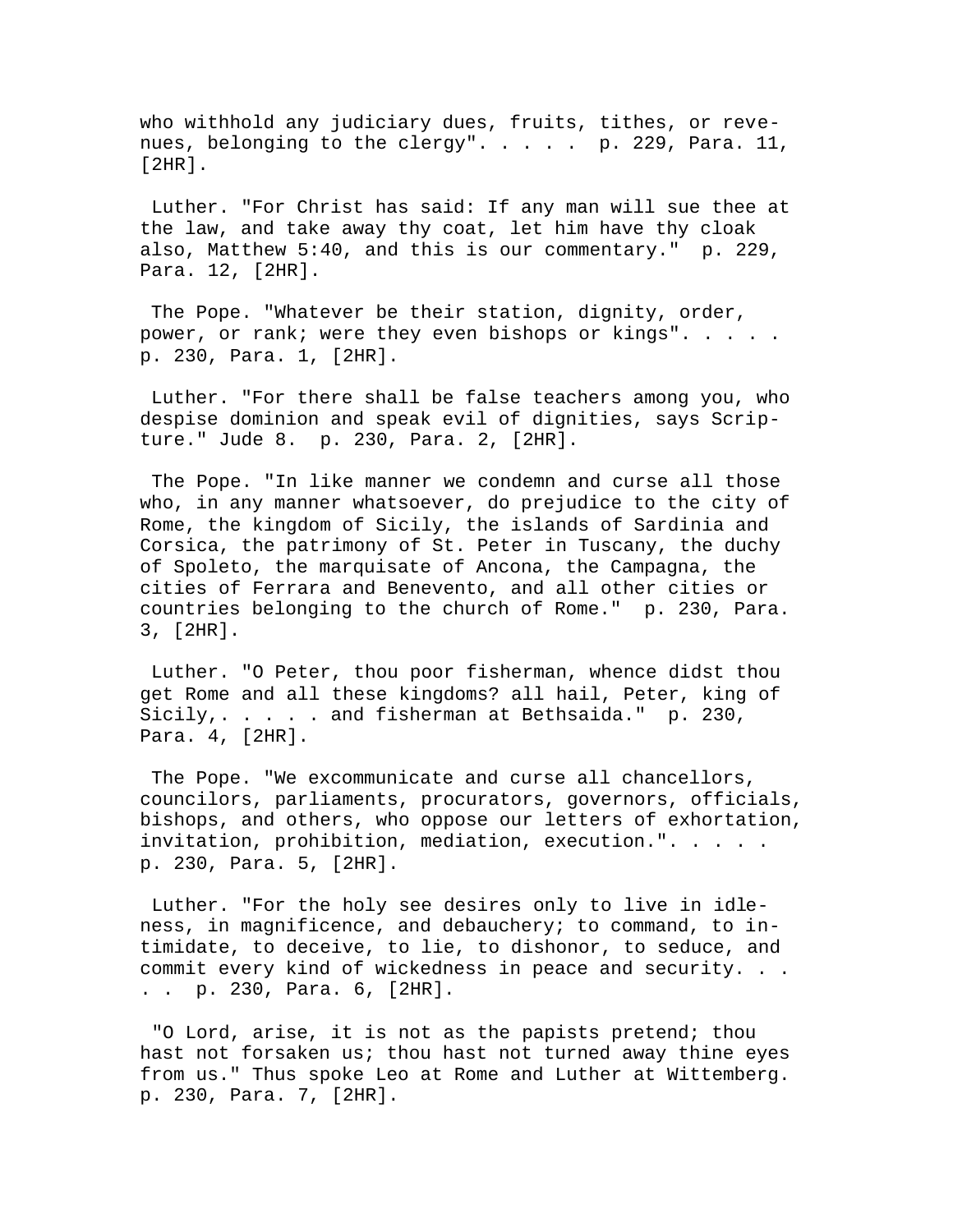The pontiff having ended these maledictions, the parchment on which they were written was torn in pieces, and the fragments scattered among the people. Immediately the crowd began to be violently agitated, each one rushing forward and endeavoring to seize a scrap of this terrible bull. These were the holy relics that the Papacy offered to its faithful adherents on the eve of the great day of grace and expiation. The multitude soon dispersed, and the neighborhood of the cathedral became deserted and silent as before. Let us now return to Wittemberg. p. 230, Para. 8, [2HR].

 CHAPTER 6--- Luther's courage -- Bugenhagen at Wittemberg -- Persecutions in Pomerania -- Melancthon desires to accompany Luther -- Amsdorff, Schurff, and Suaven -- Hutten to Charles V. p. 231, Para. 1, [2HR].

 It was now the 24th of March. At last the imperial herald had passed the gate of the city in which Luther resided. Gaspard Sturm waited upon the doctor, and delivered the citation from Charles V. What a serious and solemn moment for the reformer. All his friends were in consternation. No prince, without excepting Frederick the Wise, had declared for him. The knights, it is true, had given utterance to their threats; but them the powerful Charles despised. Luther, however, was not discomposed. "The papists," said he, on seeing the anguish of his friends, "do not desire my coming to Worms, but my condemnation and my death. \* It matters not. Pray, not for me, but for the word of God. Before my blood has grown cold, thousands of men in the whole world will have become responsible for having shed it. The most holy adversary of Christ, the father, the master, the generalissimo of murderers, insists on its being shed. So be it. Let God's will be done. Christ will give me his Spirit to overcome these ministers of error. I despise them during my life; I shall triumph over them by my death. \*\* They are busy at Worms about compelling me to retract and this shall be my retraction: I said formerly that the pope was Christ's vicar; now I assert that he is our Lord's adversary, and the devil's apostle." And when he was apprized that all the pulpits of the Franciscans and Dominicans resounded with imprecations and maledictions against him: "Oh, what deep joy do I feel," exclaimed he. \*\*\* He knew that he had done God's will, and that God was with him; why then should he not set out with courage? Such purity of intention, such liberty of conscience, is a hidden but incalculable support, that never fails the servant of God, and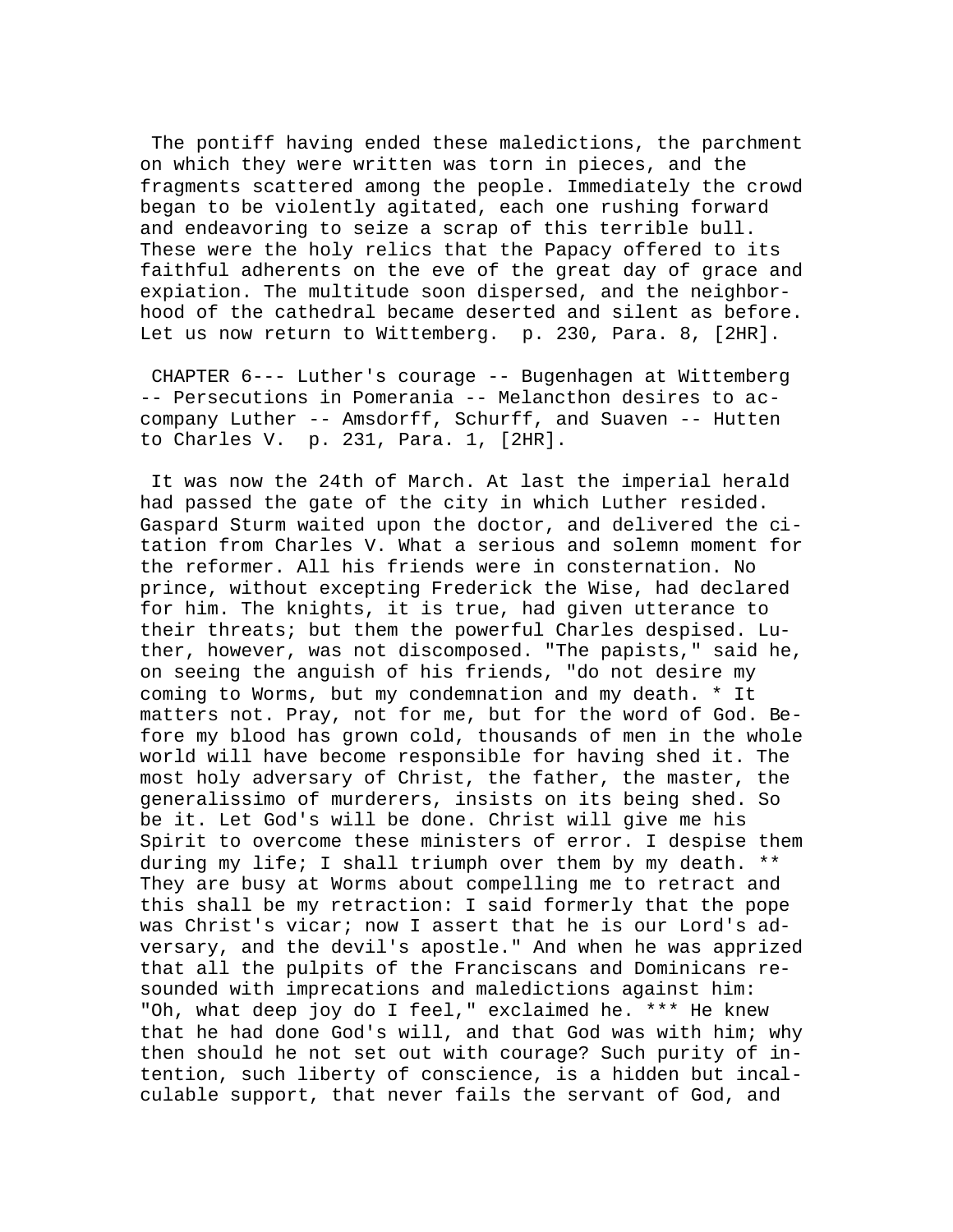renders him more invulnerable than if protected by coats of mail and armed hosts. p. 231, Para. 2, [2HR].

 \* Damnatum et perditum. L. epp. 1. 556. \*\* Ut hos Satanae ministros et contemnam vivens et vincarr. Moriens. Ibid. 579. \*\*\* Quod mire quam gaudeam. Ibid. 567. p. 231, Para. 3, [2HR].

 At this time there arrived at Wittemberg a man who, like Melancthon, was destined to be Luther's friend all his life, and to comfort him at the moment at his departure. \* This was a priest name Bugenhagen, thirty-six years of age, who had fled from the severities which the bishop of Camin and Prince Bogislas of Pomerania exercised on the friends of the gospel, whether ecclesiastics, citizens, or men of letters. \*\* Sprung from a senatorial family, and born at Wollin in Pomerania, whence he is commonly called Pomeranus, Bugenhagen had been teaching at Treptow from the age of twenty years. The young eagerly crowded around him; the nobles and the learned emulated each other in courting his society. He diligently studied the holy Scriptures, praying God to enlighten him. \*\*\* One day towards the end of December 1520, Luther's books on the Captivity of Babylon was put into his hands as he sat at supper with several of his friends. "Since the death of Christ," said he, after running his eye over the pages, "many heretics have infested the church; but never yet has there existed such a pest as the author of this work." Having taken the book home and perused it two or three times, all his opinions were changed; truths quite new to him presented themselves to his mind; and on returning some days after to his colleagues, he said, "The whole world has fallen into the thickest darkness. This man alone sees the light." \*\*\*\* Several priests, a deacon, and the abbot himself, received the pure doctrine of salvation, and in a short time, by the power of their preaching, they led their hearers, says an historian, back from human superstitions to the sole and effectual merits of Jesus Christ. \*\*\*\*\* Upon this a persecution broke out. Already the prisons re-echoed with the groans of many individuals. Bugenhagen fled from his enemies and arrived at Wittemberg. "He is suffering for love to the gospel," wrote Melancthon to the elector's chaplain. "Whither could he fly, but to our asulon (asylum), and to the protection of our prince?" \*\*\*\*\*\* p. 232, Para. 1, [2HR].

\* Venit Wittembergam paulo ante iter Lutheri ad comitia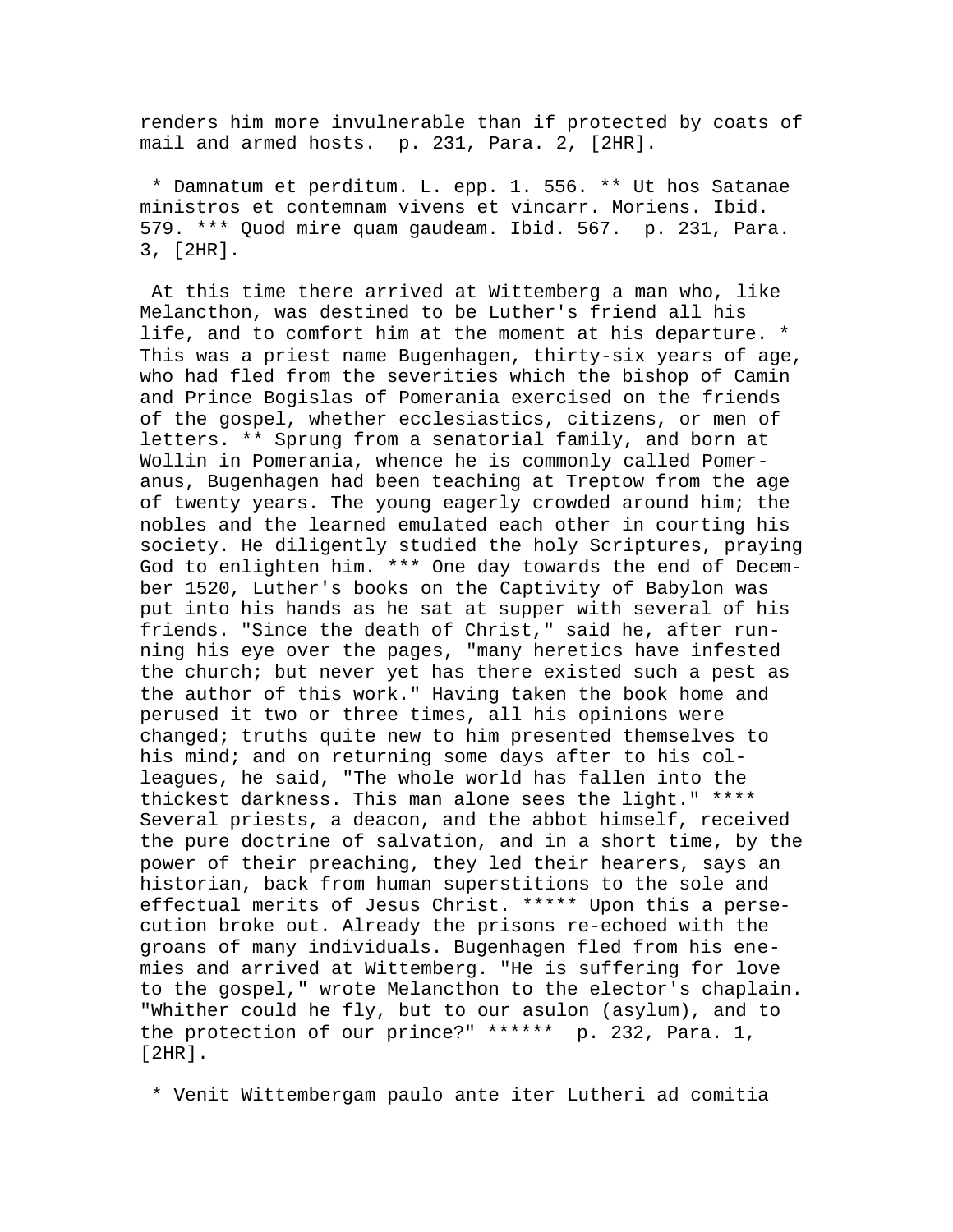Wormatiae indicta. Melch. Adami Vita Bugenhagii, p. 314. \*\* Sacerdotes, cives et scholasticos in vincula conjecit. Mel. Adami Vita Bugenhagii, p. 313. \*\*\* Precesque adjunxit, quibus divinitus se regi ac doceri petivit. Ibid. p. 312. \*\*\*\* In Cimmeriis tenebris versatur. hic vir unus et solus verum videt. Ibid. p. 313. \*\*\*\*\* A superstitionibus ad unicum Christi meritum traducere. Ibid. \*\*\*\*\*\* Corp. Ref. 1. 361. p. 232, Para. 2, [2HR].

 But no one welcomed Bugenhagen with greater joy that Luther. It was agreed between them, that immediately after the departure of the reformer, Bugenhagen should begin to lecture on the Psalms. It was thus divine Providence led this able man to supply on some measure the place of him whom Wittemberg was about to lose. A year later, Bugenhagen was placed at the head of the church in this city, over which he presided thirty-six years. Luther styled him in an especial manner. The Pastor. p. 233, Para. 1, [2HR].

 Luther was about to depart. His friends, in alarm, thought that if God did not interpose in a miraculous manner, he was going to certain death. Melancthon, far removed from his native town, was attached to Luther with all affection of a susceptible heart. "Luther," said he, "supplies the place of all my friends; he is greater and more admirable for me than I can dare express. You know how Alcibiades admired Socrates; \* but I admire Luther after another and a Christian fashion." He then added these beautiful and sublime words: "As often as I contemplate Luther, I find him constantly greater than himself." \*\* Melancthon desired to accompany Luther in his dangers; but their common friends, and no doubt the doctor himself, opposed his wishes. Ought not Philip to fill his friend's place? and if the latter never returned, who then would there be to direct the work of the Reformation? "Would to God," said Melancthon, resigned, yet disappointed, "that he had allowed me to go with him." \*\*\* p. 233, Para. 2, [2HR].

 \* Alcibiades was convinced that the society of Socrates was a support the gods had given him for his instruction and security. Plutarch - Alcibiades. \*\* Quem quoties contemplor, se ipso subinde majorem judico. Corp. Ref. 1. 264. \*\*\* Utinam licuisset mihi una proficisci. Ibid. 365. p. 233, Para. 3, [2HR].

 The impetuous Amsdorff immediately declared that he would accompany the doctor. His strong mind found pleasure in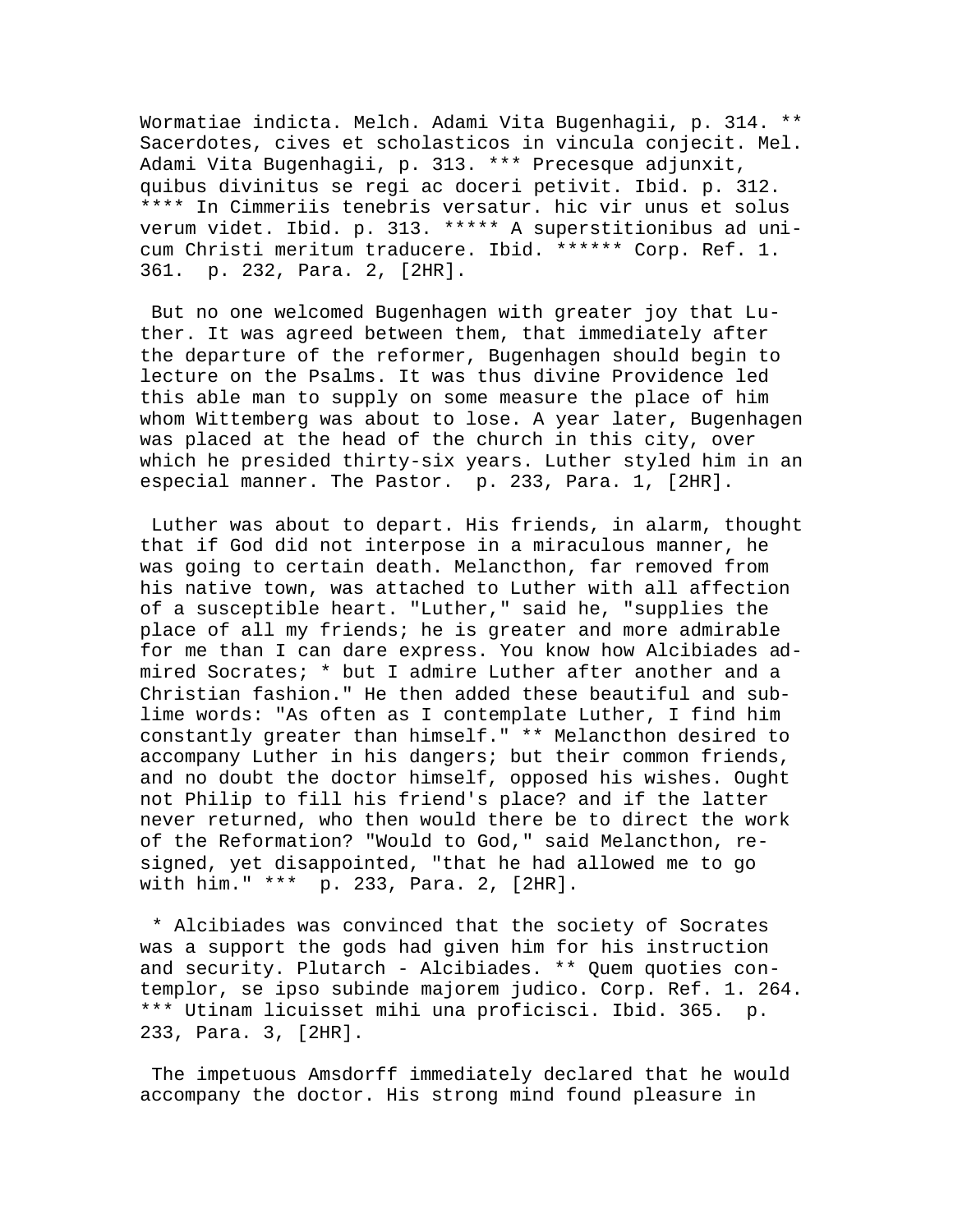confronting danger. His boldness permitted him to appear fearlessly before an assembly of kings. The elector had invited to Wittemberg, as professor of jurisprudence, Jerome Schurff, son of a physician at St. Gall, a celebrated man, of gentle manners, and who was very intimate with Luther. "He has not yet been able to make up his mind," said Luther, "to pronounce sentence of death on a single malefactor." \* This timid man, however, desired to assist the doctor by his advice in this perilous journey. A young Danish student, Peter Suaven, who resided with Melancthon, and who afterwards became celebrated by his evangelical labors in Pomerania and Denmark, likewise declared that he would accompany his master. The youth of the schools were also to have their representative at the side of the champion of truth. p. 234, Para. 1, [2HR].

\* L. Opp. W. 22. 2067. 1819. p. 234, Para. 2, [2HR].

 Germany was moved at the sight of the perils that menaced the representative of her people. She found a suitable voice to give utterance to her fears. Ulrich of Hutten shuddered at the thought of the blow about to be inflicted on his country. On the 1st of April, he wrote to Charles V himself: "most excellent emperor," said he, "you are on the point of destroying us, and yourself with us. What is proposed to be done in this affair of Luther's, except to ruin our liberty, and to crush your power? In the whole extent of the empire there is not a single upright man that does not feel the deepest interest in this matter. \* The priests alone set themselves against Luther, because he has opposed their enormous power, their scandalous luxury, and their depraved lives; and because he has pleaded in behalf of Christ's doctrine, for the liberty of our country, and for purity of morals. p. 234, Para. 3, [2HR].

 \* Neque enim quam lata est Germania, ulli boni sunt, etc. L. Opp. Lat. 2. 182, verso. p. 234, Para. 4, [2HR].

 "O emperor, discard from your presence these Roman ambassadors, bishops, and cardinals, who desire to prevent all reformation. Did you not observe the sorrow of the people as they saw you arrive on the banks of the Rhine, surrounded by these red-hatted gentry. . . . . and by a band of priests, instead of a troop of valiant warriors?. . . . . p. 235, Para. 1, [2HR].

"Do not surrender your sovereign majesty to those who de-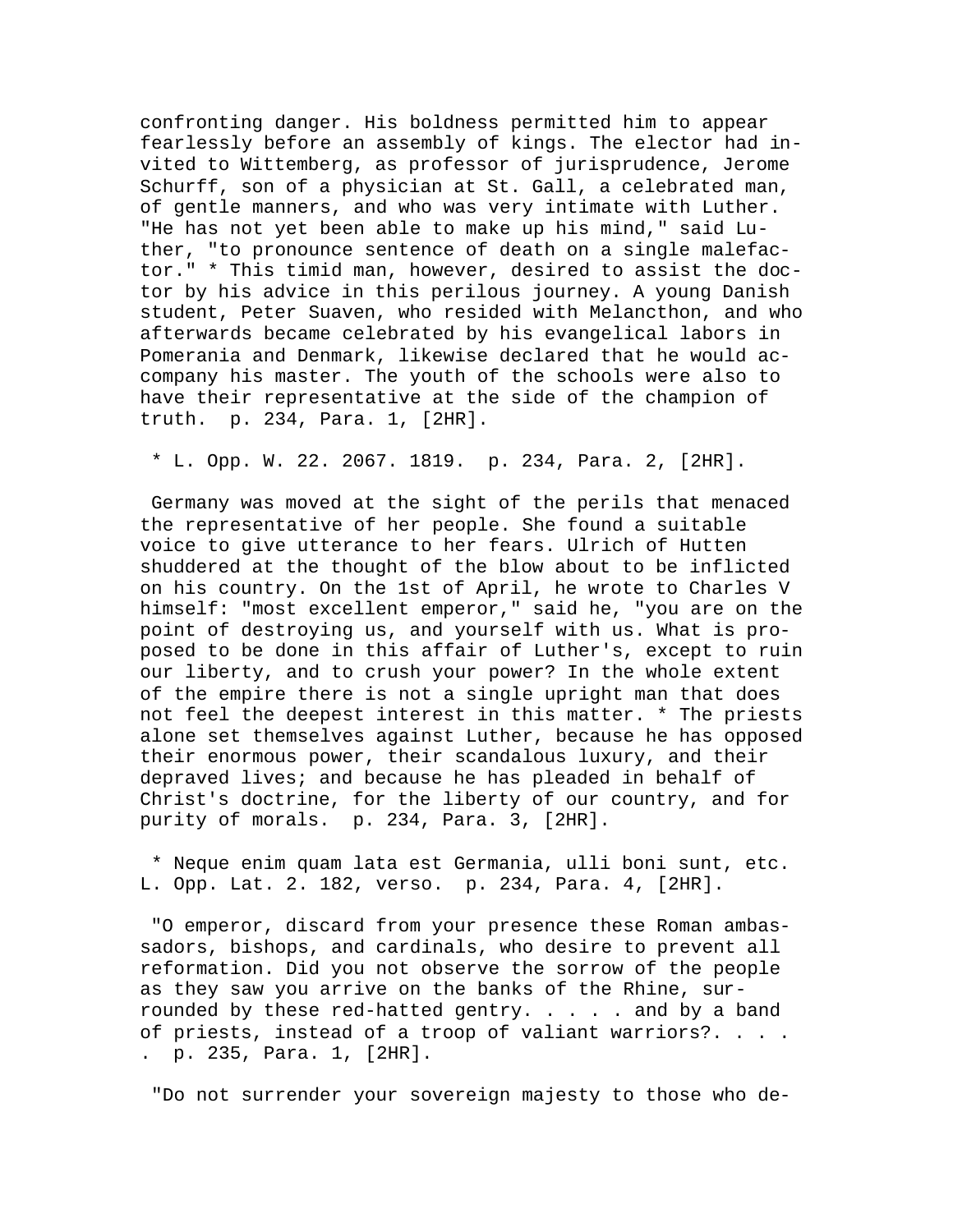sire to trample it under foot. Have pity on us. Do not drag yourself and the whole nation into one common destruction. Lead us into the midst of the greatest dangers, under the weapons of your soldiers, to the cannon's mouth; \* let all nations conspire against us; let every army assail us, so that we can show our valor in the light of day, rather than that we should be thus vanquished and enslaved obscurely and stealthily, like women, without arms and unresisting. . . . . Alas, we had hoped that you would deliver us from the Roman yoke, and overthrow the tyranny of the pontiff. God grant that the future may be better than these beginnings. p. 235, Para. 2, [2HR].

 \* Duc nos in manifestum potius periculum, duc in ferrum, duc in ignes. L. Opp. Lat. 2. 183. p. 235, Para. 3, [2HR].

"All Germany falls prostrate at your feet; \* with tears we entreat and implore your help, your compassion, your faithfulness; and by the holy memory of those German who, when all the world owned the Roman sway, did not bow their heads before that haughty city, we conjure you to save us, to restore us to ourselves, to deliver us from bondage, and take revenge upon our tyrants." p. 235, Para. 4, [2HR].

 \* Omnem nunc Germaniam quasi ad genua provolutam sibi. Ibid. 184. p. 235, Para. 5, [2HR].

 Thus, by the mouth of this knight, spoke the German nation to Charles V. The emperor paid no attention to this epistle, and probably cast it disdainfully to one of his secretaries. He was a Fleming, and not a German. His personal aggrandizement, and not the liberty and glory of the empire, was the object of all his desires. p. 235, Para. 6, [2HR].

 CHAPTER 7--- Departure for the diet of Worms -- Luther's farewell -- His condemnation is posted up -- Cavalcade near Erfurth -- Meeting between Jonas and Luther -- Luther in his former convent -- Luther preaches at Erfurth -- Incident -- Faith and works -- Concourse of people and Luther's courage -- Luther's letter to Spalatin -- Stay at Frankfort -- Fears at Worms -- Plan of the imperialists -- Luther's firmness. p. 236, Para. 1, [2HR].

 It was now the 2nd of April, and Luther had to take leave of his friends. After apprizing Lange, by a note, that he would spend the Thursday or Friday following at Erfurth, \*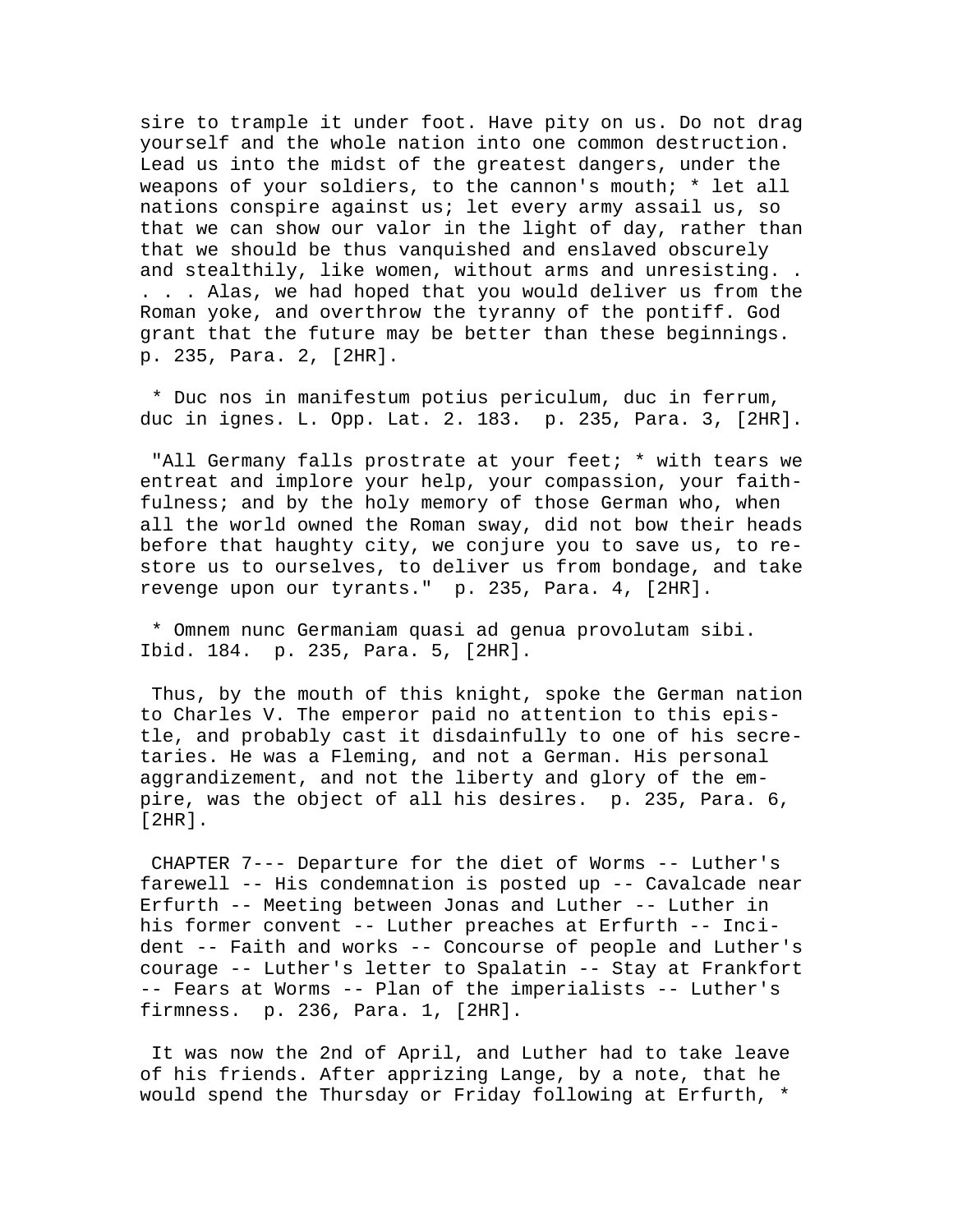he bade farewell to his colleagues. Turning to Melancthon, he said with an agitated voice, "My dear brother, if I do not return, and my enemies put me to death, continue to teach, and stand fast in the truth. Labor in my stead, since I shall no longer be able to labor for myself. If you survive, my death will be of little consequence." Then, committing his soul to the hands of Him who is faithful, Luther got into the car and quitted Wittemberg. The towncouncil had provided him with a modest conveyance, covered with an awning, which the travelers could set up or remove at pleasure. The imperial herald, wearing his robe of office, and carrying the imperial eagle, rode on horseback in front, attended by his servant. Next came Luther, Schurff, Amsdorff, and Suaven, in the car. The friends of the gospel and the citizens of Wittemberg were deeply agitated, and, invoking God's aid, burst into tears. Thus Luther began his journey. p. 236, Para. 2, [2HR].

\* L. Epp. 1. 580. p. 236, Para. 3, [2HR].

 He soon discovered that gloomy presentiments filled the hearts of all he met. At Leipsic no respect was shown him, and the magistrates merely presented him with the customary cup of wine. At Naumburg he met a priest, probably J. Langer, a man of stern zeal, who carefully preserved in his study a portrait of the famous Jerome Savonarola, who was burnt at Florence in 1498 by order of Pope Alexander VI, as a martyr to freedom and morality, as well as a confessor of the evangelical truth. Having taken down the portrait of the Italian martyr, the priest approached Luther, and held it out to him in silence. The latter understood what this mute representation was intended to announce, but his intrepid soul remained firm. "It is Satan," said he, "that would prevent, by these terrors, the confession of the truth in the assembly of princes, for he foresees the blow it would inflict upon his kingdom." \* "Stand firm in the truth thou hast proclaimed," said the priest solemnly, "and God will as firmly stand by thee." \*\* p. 236, Para. 4,  $[2HR]$ .

 \* Terrorem hunc a Sathana sibi dixit afferri..M. Adami, p. 117. \*\* Er wolle bey der erkandten Wahrheyt mit breytem Fuss aushalten..Mathesius Historien, p. 23. We quote the first edition of 1566. p. 236, Para. 5, [2HR].

 After passing the night at Naumburg, where he had been hospitably entertained by the burgomaster, Luther arrived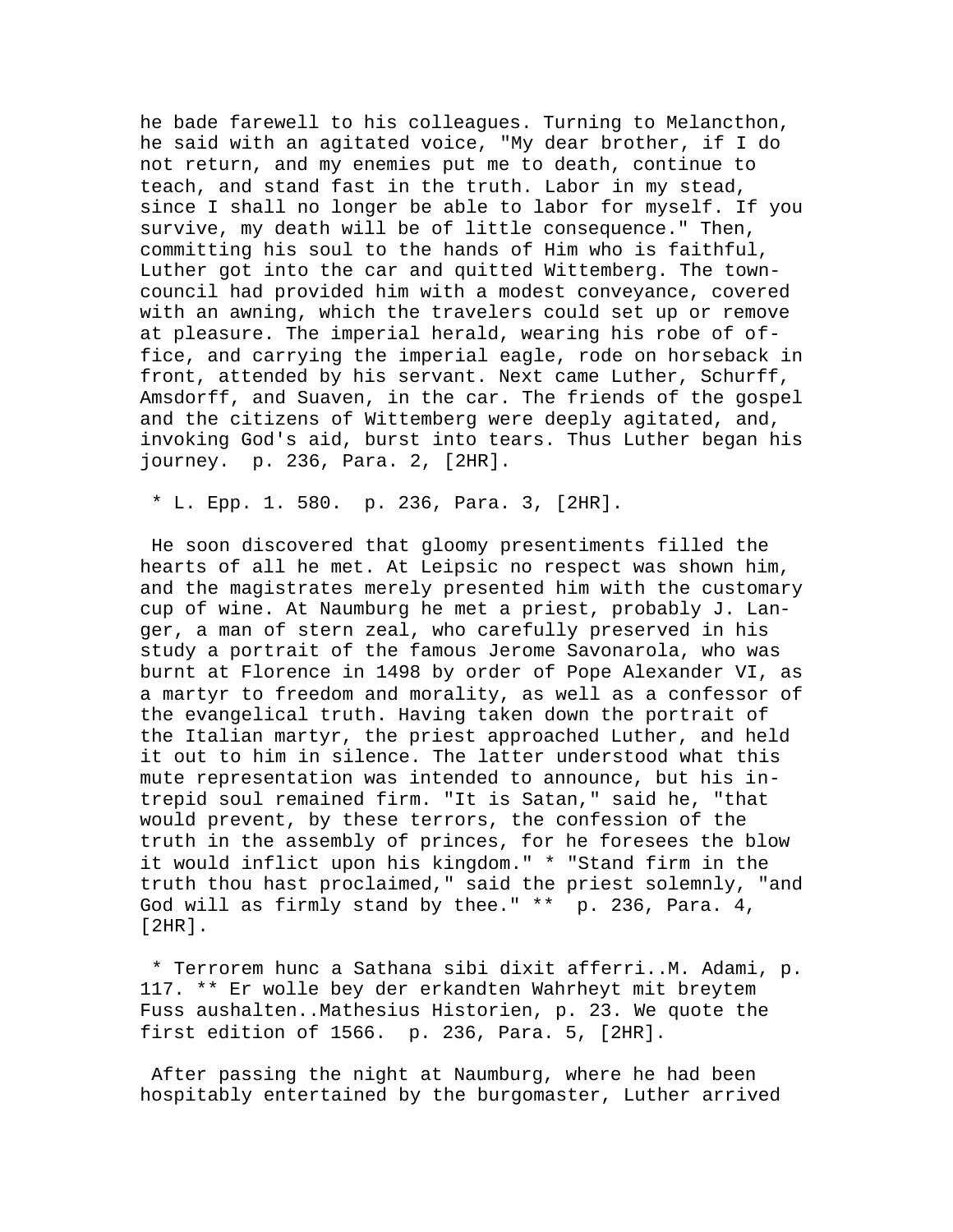the next evening at Weimar. He had hardly been a minute in the town, when he heard loud cries in every direction: it was the publication of his condemnation. "Look there," said the herald. He turned his eyes, and with astonishment saw the imperial messengers going from street to street, everywhere posting up the emperor's edict commanding his writings to be deposited with the magistrates. Luther doubted not that this unseasonable display of severity was intended to frighten him from undertaking the journey, so that he might be condemned as having refused to appear. "Well, doctor, will you proceed?" asked the imperial herald in alarm. "Yes," replied Luther; "although interdicted in every city, I shall go on, I rely upon the emperor's safe-conduct." p. 237, Para. 1, [2HR].

 At Weimar, Luther had an audience with duke John, brother to the Elector of Saxony, who resided there. The prince invited him to preach, and the reformer consented. Words of life flowed from the doctor's agitated heart. A Franciscan monk, who heard him, by name of John Voit, the friend of Frederick Myconius, was then converted to the evangelical doctrine. He left his convent two years after, and somewhat later became professor of theology at Wittemberg. The duke furnished Luther with the money necessary for his journey. p. 237, Para. 2, [2HR].

 From Weimar the reformer proceeded to Erfurth. This was the city of his youth. Here he hoped to meet his friend Lange, if, as he had written to him, he might enter the city without danger. \* When about three or four leagues from the city, near the village of Nora, he perceived a troop of horsemen approaching in the distance. Were they friends or enemies? In a short time Crotus, rector of the university, Eobanus Hesse, the friend of Melancthon, and whom Luther styled the prince of poets, Euricius Cordus, John Draco, and others, to the number of forty, all members of the senate, the university, or of the burghers, greeted him with acclamations. A multitude of the inhabitants of Erfurth thronged the road, and gave utterance to their joy. All were eager to see the man who had dared to declare war against the pope. p. 238, Para. 1, [2HR].

 \* Nisi periculum sit Erfordiam ingredi. L. Epp. 1. 580. p. 238, Para. 2, [2HR].

 A man about twenty-eight years old, by name Justus Jonas, had outstripped the cavalcade. \* Jonas, after studying the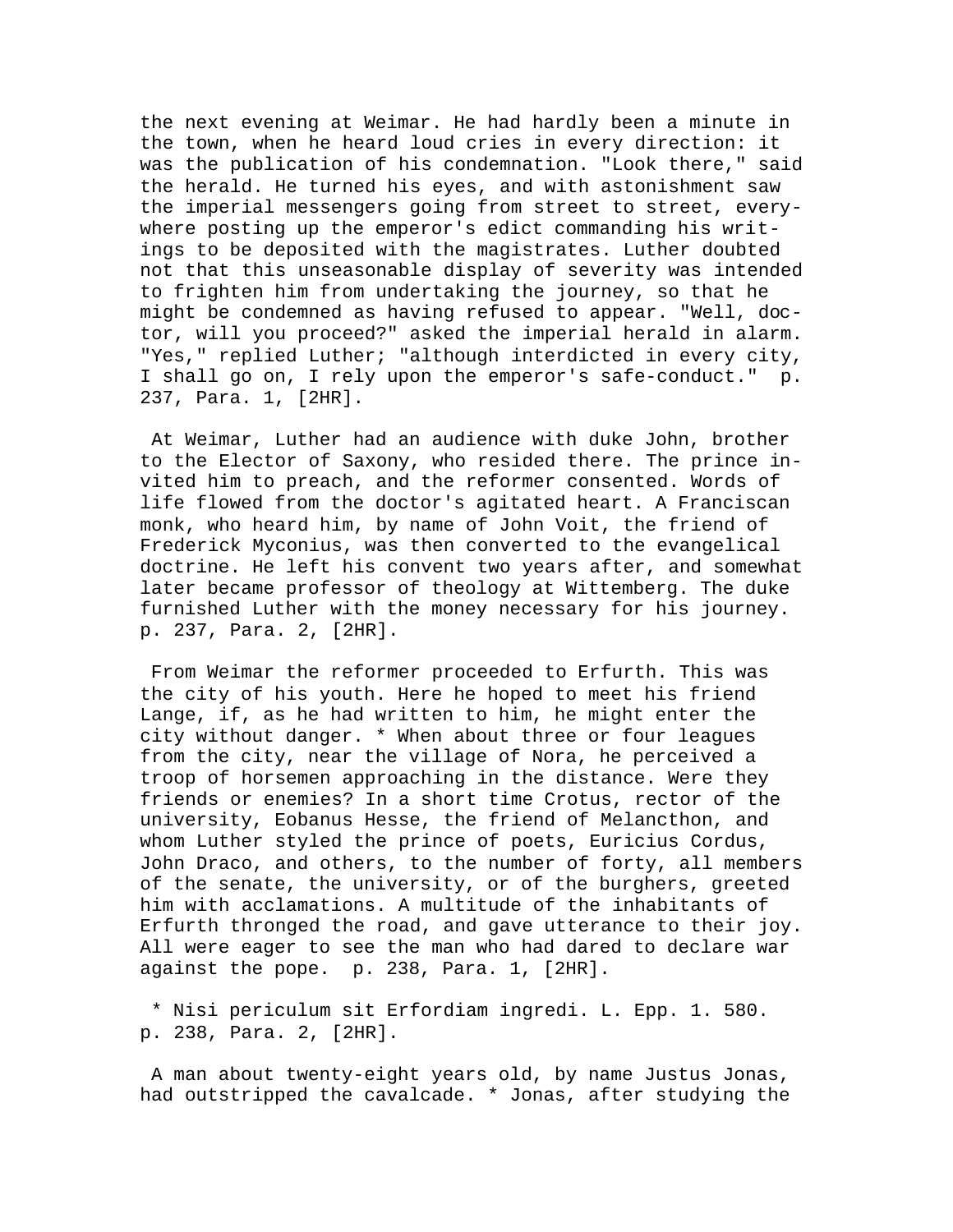law at Erfurth, had been appointed rector of that university in 1519. Receiving the light of the gospel, which was shining forth in every direction, he had entertained the desire of becoming a theologian. "I think," wrote Erasmus to him, "that God has elected you as an instrument to make known the glory of his son Jesus." \*\* All his thoughts were turned towards Wittemberg and Luther. Some years before, when he was as yet a law-student, Jonas, who was a man of active and enterprising spirit, had set out on foot in company with a few friends, and had crossed forests infested with robbers, and cities devastated by the plague, in order to visit Erasmus, who was then at Brussels. Shall he now hesitate to confront other dangers by accompanying the reformer to Worms? He earnestly begged the favor to be granted him, and Luther consented. Thus met these two doctors, who were to labor together all their lives in the task of renovating the church. Divine Providence gathered round Luther men who were destined to be the light of Germany: Melancthon, Amsdorff, Bugenhagen, and Jonas. On his return from Worms, Jonas was elected provost of the church of Wittemberg, and doctor of divinity. "Jonas," said Luther, "is a man whose life is worth purchasing at a large price, in order to retain him on earth." \*\*\* No preacher ever surpassed him in his power of captivating his hearers. "Pomeranus is a critic," said Melancthon; "I am a dialectician, Jonas is an orator. Words flow from his lips with admirable beauty, and his eloquence is full of energy. But Luther surpasses us all." \*\*\*\* It appears that about this time a friend of Luther's childhood, and also one of his brothers, increased the number of his escort. p. 238, Para. 3, [2HR].

 \* Hos inter, qui nos praevenerat, ibat Jonas, Ille decus nostri, primaque fama Chori. Eob. Hessi Elegia Secunda. \*\* Velut organum quoddam electum ad illustrandam filii sui Jesu gloriam. Erasm. Epp. 5. 27. \*\*\* Vir est quem oportuit multo pretio emptum et servatum in terra. Weismann, 1. 1436. \*\*\*\* Pomeranus est grammaticus, ego sum dialecticus, Jonas est orator..Lutherus vero nobis omnibus antecellit. Knapp Narrat. De J. Jona, p. 581. p. 238, Para. 4, [2HR].

 The deputation from Erfurth had turned their horses' heads. Luther's carriage entered within the walls of the city, surrounded by horsemen and pedestrians. At the gate, in the public places, in the streets where the poor monk had so often begged his bread, the crowd of spectators was immense. Luther alighted at the convent of the Augustines,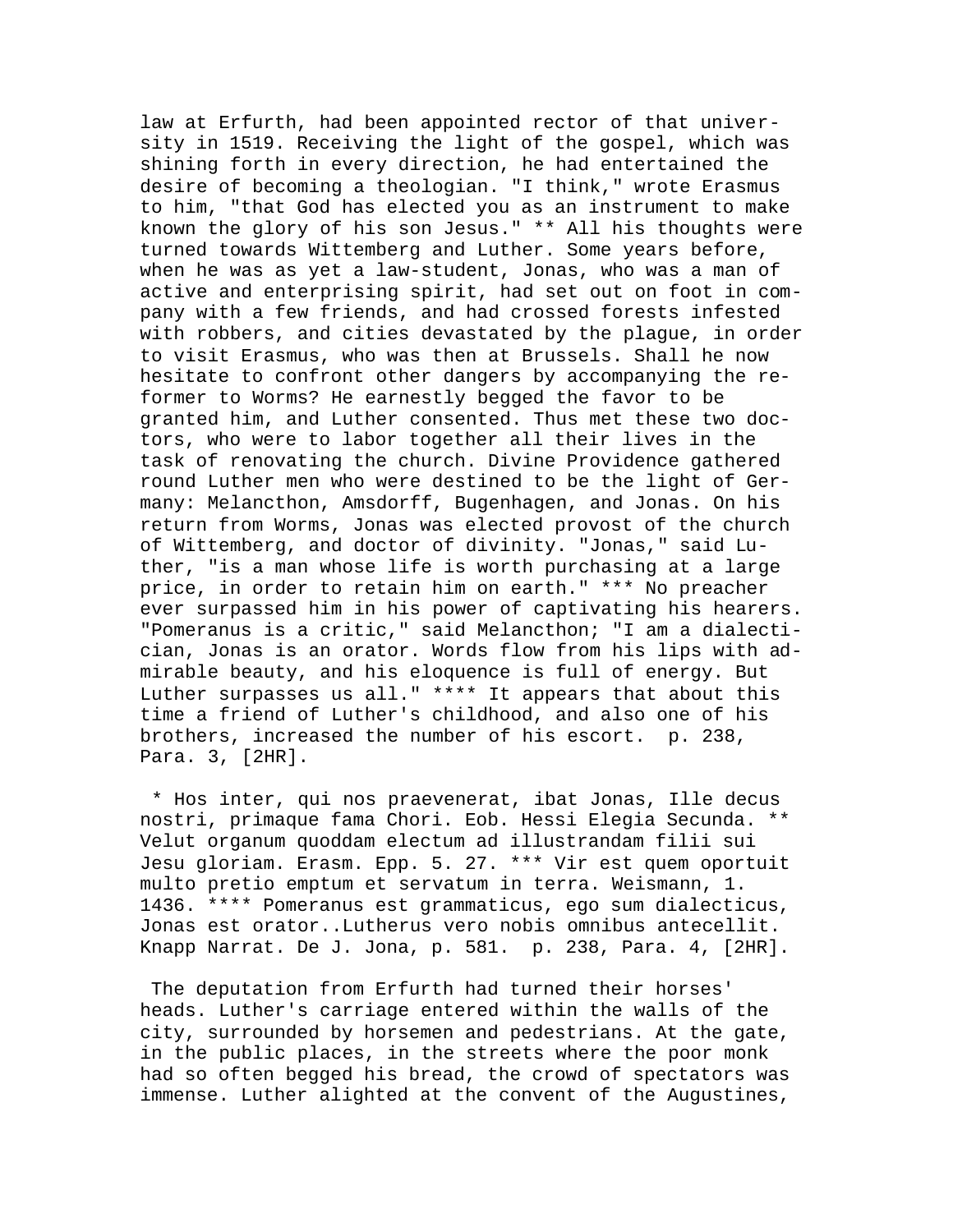where the gospel had first given consolation to his heart. Lange joyfully received him; Usingen, and some of the elder fathers, showed him much coldness. There was a great desire to hear him preach; the pulpit had been forbidden him, but the herald, sharing the enthusiasm of those about him, gave his consent. p. 239, Para. 1, [2HR].

 On the Sunday after Easter the church of the Augustines of Erfurth was filled to overflowing. This friar, who had been accustomed to former times to unclose the doors and sweep out the church, went up into the pulpit, and opening the Bible, read these words: Peace be unto you. And when he had so said, he showed unto them his hands and side. John 20:19, 20. "Philosophers, doctors, and writers," said he, "have endeavored to teach men the way to obtain everlasting life, and they have not succeeded. I will now tell it to you." p. 239, Para. 2, [2HR].

This has been the great question in every age; accordingly Luther's hearers redoubled their attention. p. 240, Para. 1, [2HR].

 "There are two kinds of works," continued the reformer: "works not of ourselves, and these are good; our own works, and they are of little worth. One man builds a church; another goes on a pilgrimage to St. Jago of Compostella or St. Peter's; a third fasts, prays, takes the cowl, and goes barefoot; another does something else. All these works are nothingness and will come to nought; for our own works have no virtue in them. But I am now going to tell you what is the true work. God has raised one man from the dead, the Lord Jesus Christ, that He might destroy death, extirpate sin, and shut the gates of hell. This is the work of salvation. The devil thought he had the Lord in his power, when he saw Him hanging between two thieves, suffering the most disgraceful martyrdom, accursed of God and of men. . . . . But the Godhead displayed its power, and destroyed death, sin, and hell. . . . . p. 240, Para. 2, [2HR].

 "Christ has vanquished, this is the joyful news, and we are saved by his work, and not by our own. The pope says differently: but I affirm that the holy mother of God herself was saved, neither by her virginity, nor by her maternity, nor by her purity, nor by her works, but solely by the instrumentality of faith and the works of God." p. 240, Para. 3, [2HR].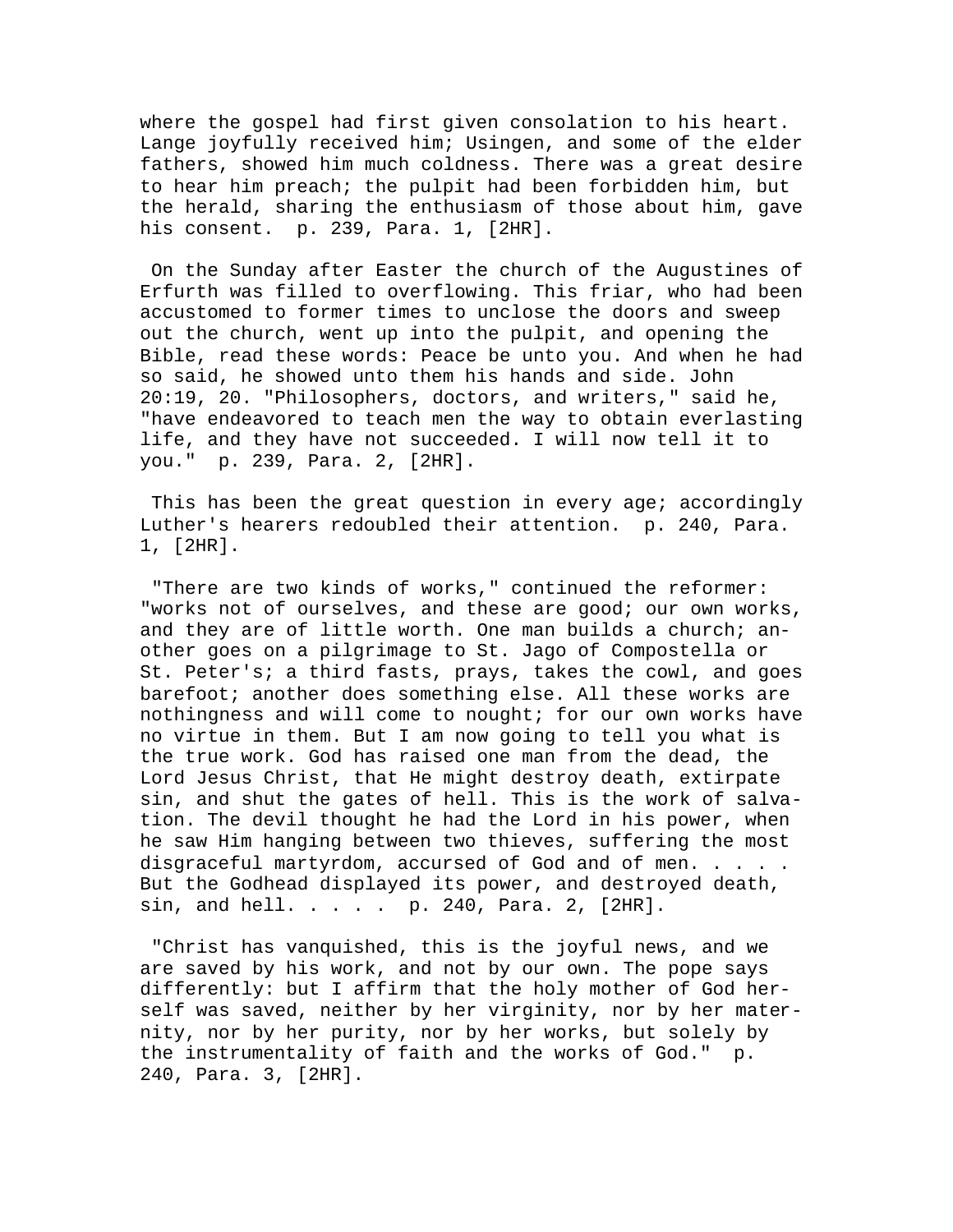While Luther was speaking, a sudden noise was heard; one of the galleries cracked, and it was feared that it would break down under the pressure of the crowd. This incident occasioned a great disturbance in the congregation. Some ran out from their places; others stood motionless through fright. The preacher stopped a moment, and then stretching out his hand, exclaimed with a loud voice: "Fear nothing, there is no danger: it is thus the devil seeks to hinder me from proclaiming the gospel, but he will not succeed." \* At these words, those who were flying halted in astonishment and surprise; the assembly again became calm, and Luther, undisturbed by these efforts of the devil, continued thus: "You say a great deal about faith, you may perhaps reply to me: show us how we may obtain it. Well, I will teach you. Our Lord Jesus Christ said: Peace be unto you, behold my hands, that is to say, Behold, O man, it is I, I alone, who have taken away thy sin, and ransomed thee; and now thou hast peace, saith the Lord. p. 240, Para. 4, [2HR].

 \* Agnosco insidias, hostis acergbe, tuas. Hessi Eleg. 3. p. 240, Para. 5, [2HR].

 "I have not eaten of the fruit of the forbidden tree," resumed Luther, "nor have you; but we have all partaken of the sin that Adam has transmitted to us, and have gone astray. In like manner, I have not suffered on the cross, neither have you; but Christ has suffered for us; we are justified by God's work, and not by our own. . . . . I am, saith the Lord, thy righteousness and thy redemption." p. 241, Para. 1, [2HR].

 "Let us believe in the gospel and in the epistles of St. Paul, and not in the letters and decretals of the popes.". . . . . p. 241, Para. 2, [2HR].

 After proclaiming faith as the cause of the sinner's justification, Luther proclaims works as the consequence and manifestation of salvation. p. 241, Para. 3, [2HR].

 "Since God has saved us," continues he, "let us so order our works that they may be acceptable to him. Art thou rich? let thy goods administer to the necessities of the poor. Art thou poor? let thy services be acceptable to the rich. If thy labor is useful to thyself alone, the service that thou pretendest to render unto God is a lie." \* p. 241, Para. 4, [2HR].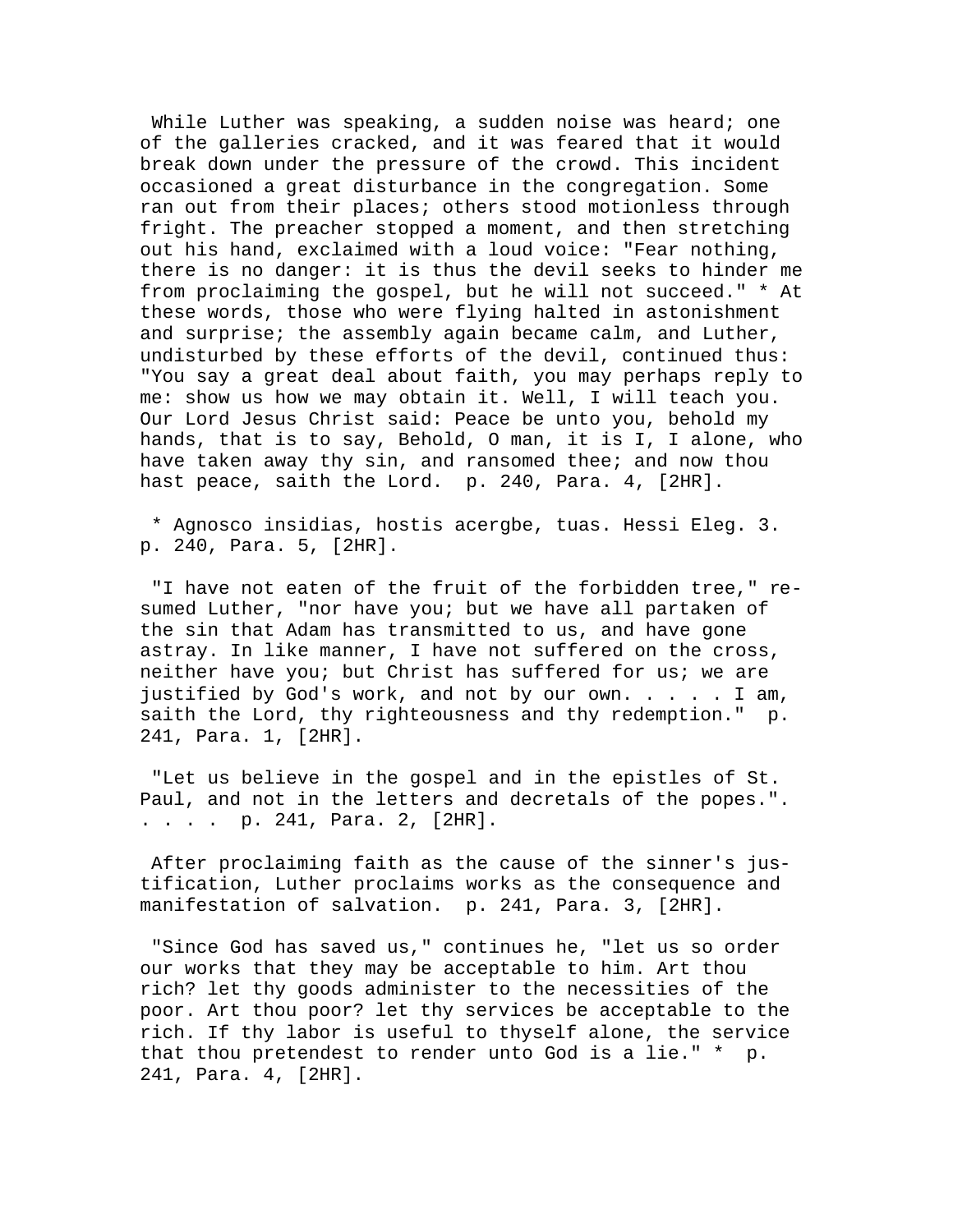\* L. Opp. L. 12. 485. p. 241, Para. 5, [2HR].

 In the whole of this sermon there is not a word about himself; not a single allusion to the circumstances in which he is placed: nothing about Worms, or Charles, or the nuncios; he preaches Christ, and Christ only. At this moment, when the eyes of all the world are upon him, he has no thought of himself: this stamps him as a true servant of God. p. 241, Para. 6, [2HR].

 Luther departed from Erfurth, and passed through Gotha, where he preached another sermon. Myconius adds, that as the people were leaving the church, the devil threw down from the pediment some stones that had not moved for two hundred years. The doctor slept at the convent of the Benedictines at Reinhardsbrunn, and from thence proceeded to Eisenach, where he felt indisposed. Amsdorff, Jonas, Schurff, and all his friends were alarmed. He was bled; they tended him with the most affectionate anxiety, and John Oswald, the schultheiss of the town, brought him a cordial. Luther having drunk a portion fell asleep, and, reinvigorated by this repose, he was enabled to continue his journey on the following morning. p. 242, Para. 1, [2HR].

 His progress resembled that of a victorious general. The people gazed with emotion on the daring man, who was going to lay his head at the feet of the emperor and the empire. \* An immense crowd flocked eagerly around him. \*\* "Ah," said some, "there are so many bishops and cardinals at Worms . . . . . They will burn you, and reduce your body to ashes, as they did with John Huss." But nothing frightened the monk. "Though they should kindle a fire," said he, "all the way from Worms to Wittemberg, the flames of which reached to heaven, I would walk through it in the name of the Lord, I would appear before them, I would enter the jaws of this Behemoth, and break his teeth, confessing the Lord Jesus Christ." \*\*\* p. 242, Para. 2, [2HR].

 \* Quocunque iter faciebant, frequens erat concursus hominum, videndi Lutheri studio. Cochlaeus, p. 29. \*\* Iter facienti occurrebant populi. Pallav. Hist. C. Tr. 1. 114. \*\*\* Ein Feuer das bis an den Himmel reichte..Keil, 1. 98. p. 242, Para. 3, [2HR].

 One day, just as he had entered an inn, and the crowd was pressing around him as usual, an officer advanced and said: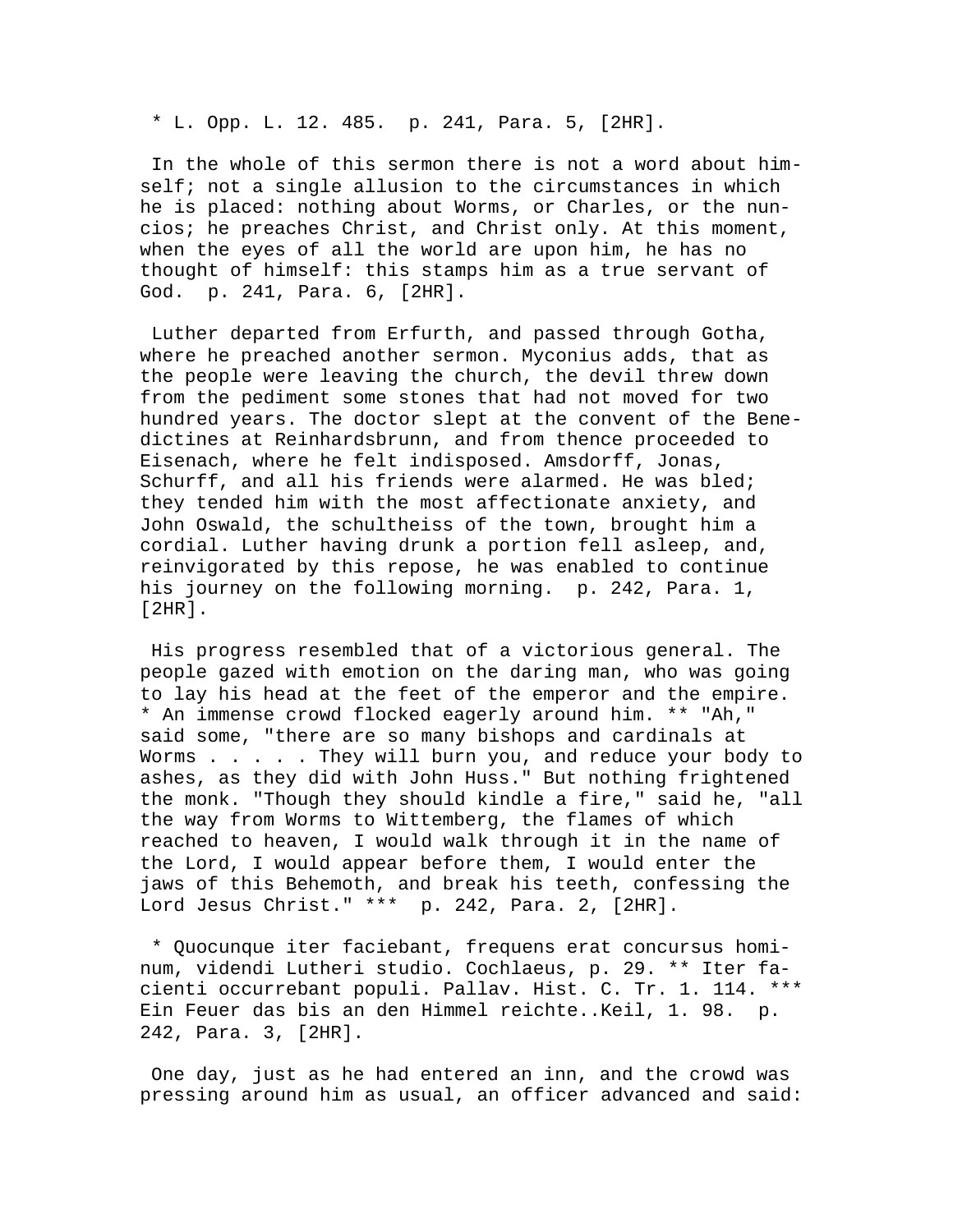"Are you the man that has undertaken to reform the papacy? How can you hope to succeed?" "Yes," replied Luther, "I am the man. I trust in God Almighty, whose word and commandment I have before me." The officer was touched, and looking at him with a milder air, said: "My dear friend, what you say is a great matter. I am the servant of Charles, but your Master is greater than mine. He will aid and preserve you." \* Such was the impression produced by Luther. Even his enemies were struck at the sight of the multitudes that thronged around him; but they depicted his journey in far different colors. \*\* The doctor arrived at Frankfort on Sunday the 14th of April. p. 242, Para. 4, [2HR].

 \* Nun habt Ihr einen grossern Herrn, denn Ich. Ibid. 99. \*\* In diversoriis multa propinatio, laeta compotatio, musices quoque gaudia. adeo ut Lutherus ipse alicubi sonora testudine ludens omnium in se oculos converteret, velut Orpheus quidam, sed rasus adhuc et cucullatus, eoque mirabilior. Cochlaeus, p. 29. In the taverns there was good cheer, joyous potations, and even the charms of music. so that Luther, playing upon the harp, drew all eyes upon himself, like a very Orpheus, and the more wonderful as he was shorn and wore a cowl. p. 242, Para. 5, [2HR].

 Already the news of Luther's journey had reached Worms. The friends of the pope had thought that he would not obey the emperor's summons. Albert, cardinal-archbishop of Mentz, would have given any thing to stop him on the road. New intrigues were put in motion to attain this result. p. 243, Para. 1, [2HR].

 As soon as Luther arrived in Frankfort, he took some repose, and afterwards gave intelligence of his approach to Spalatin, who was then at Worms with the elector. This was the only letter he wrote during his journey. "I am coming," said he, "although Satan endeavored to stop me on the road by sickness. Since I left Eisenach I have been in a feeble state, and am still as I never was before. I learn that Charles has published an edict to frighten me. But Christ lives, and I shall enter Worms in despite of all the gates of hell, and of the powers of the air. \* Have the goodness, therefore, to prepare a lodging for me." p. 243, Para. 2, [2HR].

 \* Intrabimus Wormatiam, invitis omnibus portis inferni et potentatibus aeris. L. Opp. 1. 987. p. 243, Para. 3, [2HR].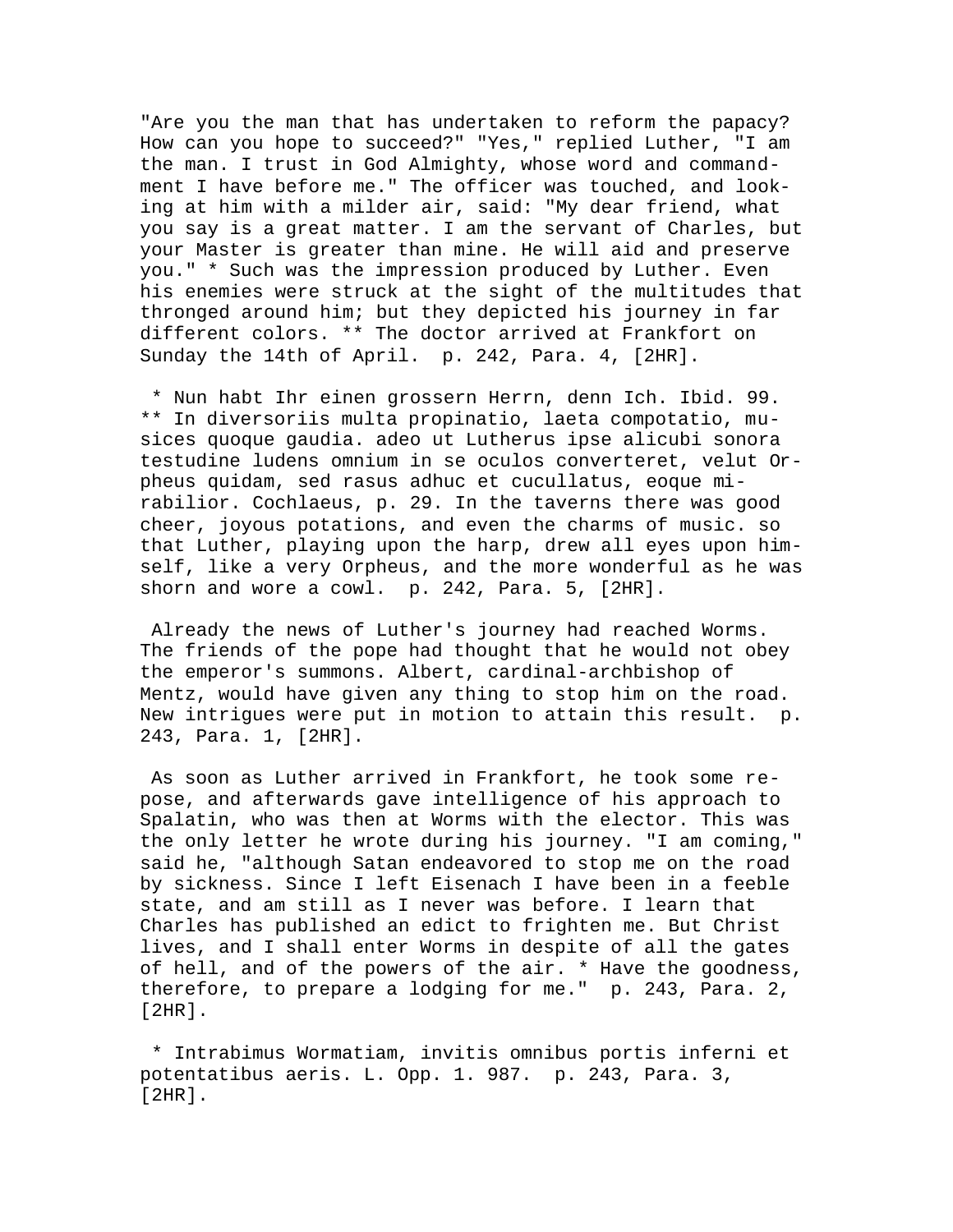The next day Luther went to visit the school of the learned William Nesse, a celebrated geographer of that period. "Apply to the study of the Bible, and to the investigation of the truth," said he to the pupils. And then, putting his right hand on one of the children, and his left upon another, he pronounced a benediction on the whole school. p. 243, Para. 4, [2HR].

 If Luther blessed the young, he was also the hope of the aged. Catherine of Holzhausen, a widow far advanced in years, and who served God, approached him and said: "My parents told me that God would raise up a man who should oppose the papal vanities and preserve His word. I hope thou art that man, and I pray for the grace and Holy Spirit of God upon thy work." \* p. 244, Para. 1, [2HR].

 \* Ich hoffe dass du der Verheissene..Cypr. Hilar. Ev. p. 608. p. 244, Para. 2, [2HR].

 These were far from being the general sentiments in Frankfort. John Cochlaeus, dean of the church of Our Lady, was one of the most devoted partisans of the papacy. He could not repress his apprehensions when he saw Luther pass through Frankfort on his road to Worms. He thought that the church had need of devoted champions. It is true no one had summoned him; but that mattered not. Luther had scarcely quitted the city, when Cochlaeus followed him, ready, said he, to sacrifice his life in defense of the honor of the church. \* p. 244, Para. 3, [2HR].

 \* Lutherum illac transeuntem subsequutus, ut pro honore Ecclesiae vitam suam..exponeret. Cochlaeus, p. 36. This is the writer whom we quote so frequently. p. 244, Para. 4,  $[2HR]$ .

 The alarm was universal in the camp of the pope's friends. The heresiarch was arriving; every day and every hour brought him nearer to Worms. If he entered, all might perhaps be lost. archbishop Albert, the confessor Glapio, and the politicians who surrounded the emperor, were confounded. How could they hinder this monk from coming? To carry him off by force was impossible, for he had Charles's safe-conduct. Stratagem alone could stop him. These artful men immediately conceived the following plan. The emperor's confessor and his head chamberlain, Paul of Amsdorff, hastily quitted Worms. \* They directed their course towards the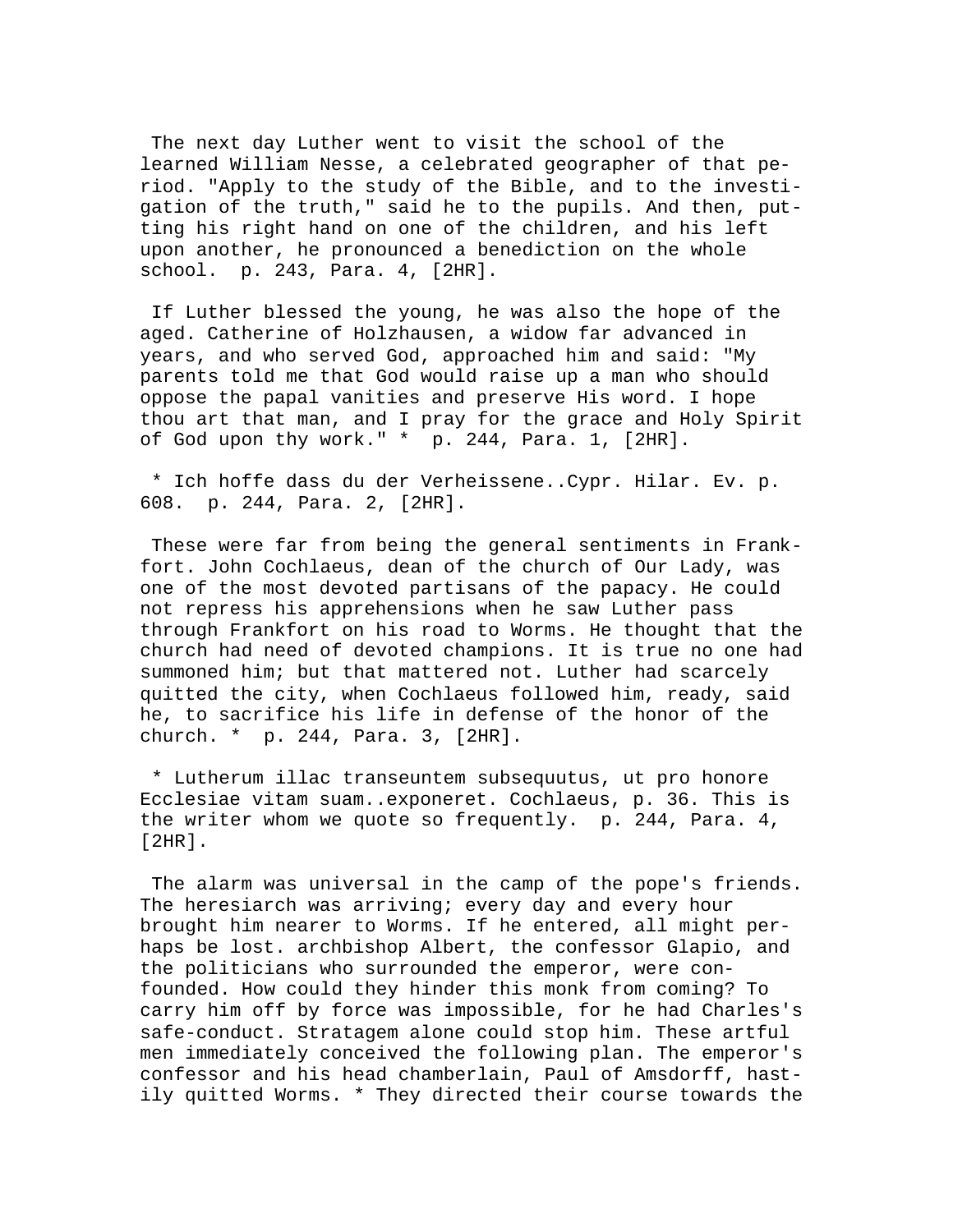castle of Ebernburg, about ten leagues from the city, the residence of Francis of Sickingen, that knight who had offered an asylum to Luther. Bucer, a youthful Dominican, chaplain to the elector-palatine, and converted to the evangelical doctrine by the disputation at Heidelberg, \*\* had taken refuge in this "resting-place of the righteous." The knight, who did not understand much about religious matters, was easily deceived, and the character of the palatine chaplain facilitated the confessor's designs. In fact, Bucer was a man of pacific character. Making a distinction between fundamental and secondary points, he thought that the latter might be given up for the sake of unity and peace. \*\*\* p. 244, Para. 5, [2HR].

 \* Dass der Keyser seinen Beichtvater und Ihrer Majest. Ober-Kammerling, zu Sickingen schickt. L. Opp. 17. 587. \*\* See vol. 1. p. 120. \*\*\* Condocefaciebat ta anagkaia a probabilibus distinguere, ut scirent quae retinenda.. .. M. Adami Vita Buceri. p. 223. p. 244, Para. 6, [2HR].

 The chamberlain and Charles's confessor began their attack. They gave Sickingen and Bucer to understand, that Luther was lost if he entered Worms. They declared that the emperor was ready to send a few learned men to Ebernburg to confer with the doctor. "Both parties," said they to the knight, "will place themselves under your protection." "We agree with Luther on all essential points," said they to Bucer; "it is now a question of merely secondary matters, and you shall mediate between us." The knight and the doctor were staggered. The confessor and the chamberlain continued: "Luther's invitation must proceed from you," said they to Sickingen, "and Bucer shall carry it to him." \* Everything was arranged according to their wishes. Only let the too credulous Luther go to Ebernburg, his safe-conduct will soon have expired, and then who shall defend him? p. 245, Para. 1, [2HR].

 \* Dass er sollte den Luther zu sich fodern. L. Opp. 17. 587. p. 245, Para. 2, [2HR].

 Luther had arrived at Oppenheim. His safe-conduct was available for only three days more. He saw a troop of horsemen approaching him, and at their head soon recognized Bucer, with whom he had held such intimate conversations at Heidelberg. \* "These cavaliers belong to Francis of Sickingen," said Bucer, after the first interchange of friendship; "he has sent me to conduct you to his castle. \*\* The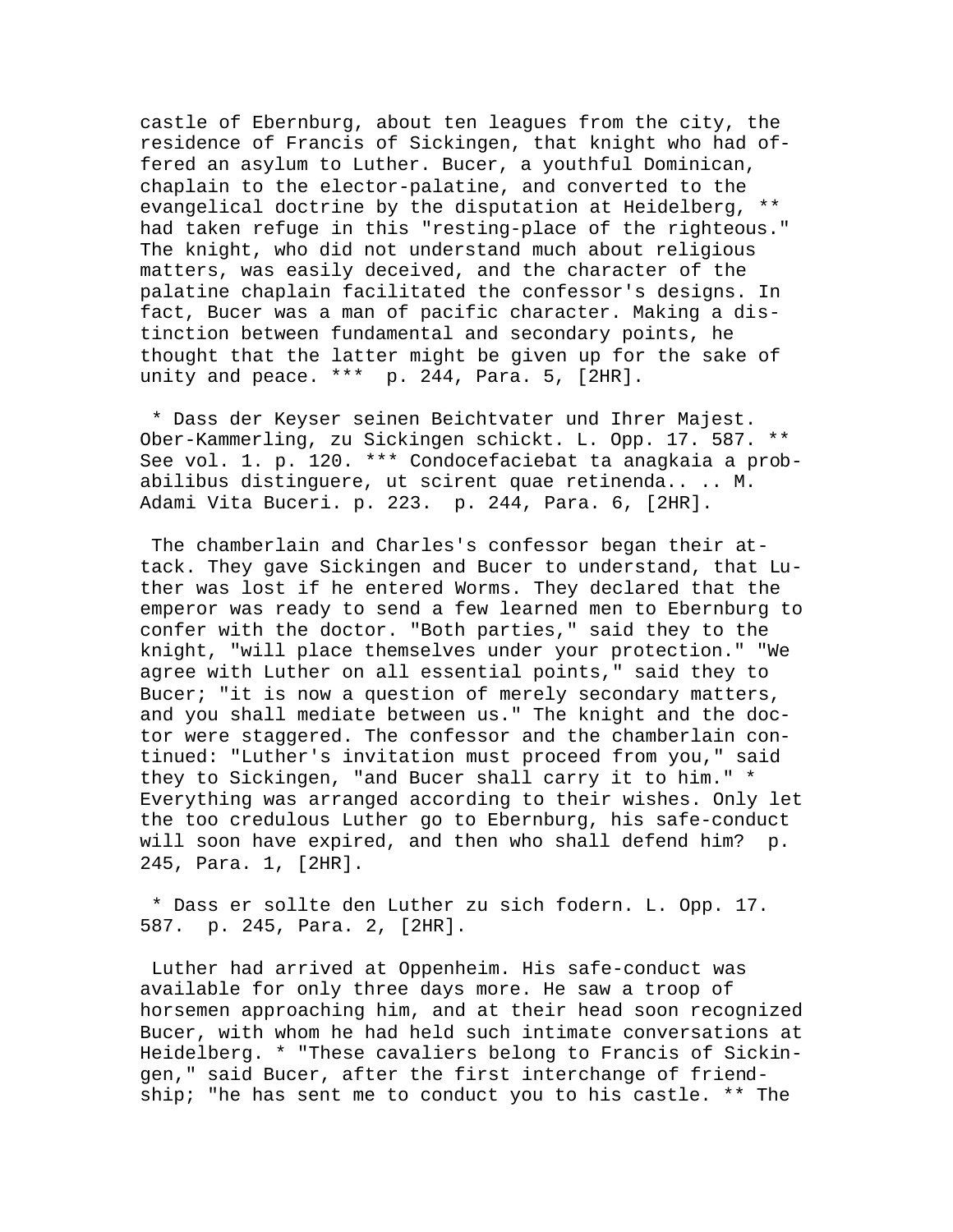emperor's confessor desires to have an interview with you. His influence over Charles is unlimited; everything may yet be arranged. But beware of Aleander." Jonas, Schurff, and Amsdorff knew not what to think. Bucer was pressing; but Luther felt no hesitation. "I shall continue my journey," replied he to Bucer; "and if the emperor's confessor has anything to say to me, he will find me at Worms. I go whither I am summoned." p. 245, Para. 3, [2HR].

 \* Da kam Bucer zu mit etlichen Reutern. Ibid. \*\* Und wollte mir uberreden zu Sickingen gen Ebernburg zu kommen. L. Opp. 17. 587. p. 245, Para. 4, [2HR].

 In the mean while, Spalatin himself began to be anxious and to fear. Surrounded at Worms by the enemies of the Reformation, he heard it said that the safe-conduct of a heretic ought not to be respected. He grew alarmed for his friend. At the moment when the latter was approaching the city, a messenger appeared before him, with this advice from the chaplain: "Do not enter Worms." And thus from his best friend, the elector's confident -- From Spalatin himself. . . . . But Luther, undismayed, turned his eyes on the messenger, and replied: "Go and tell your master, that even should there be as many devils in Worms as tiles on the house-tops, still I would enter it." \* Never, perhaps, has Luther been so sublime. The messenger returned to Worms with this astounding answer. "I was then undaunted," said Luther, a few days before his death; "I feared nothing. God can indeed render a man intrepid at any time; but I know not whether I should now have so much liberty and joy." "When our cause is good," adds his disciple Mathesius, "the heart expands, and gives courage and energy to evangelists as well as to soldiers." \*\* p. 246, Para. 1, [2HR].

 \* Wenn so viel Teufel zu Worms waren, als Ziegel auf den Dachern noch wollt Ich hinein. Ibid. \*\* So wachst das Herz im Leibe..Math. p. 24. p. 246, Para. 2, [2HR].

 CHAPTER 8--- Entry into Worms -- Death-song -- Charles's council -- Capito and the temporizers -- Luther's numerous visiters -- Citation -- Hutten to Luther -- Luther proceeds to the diet -- Saying of Freundsberg -- Imposing assembly - - The chancellor's speech -- Luther's reply -- His discretion -- Saying of Charles V -- Alarm -- Triumph -- Luther's firmness -- Violence of the Spaniards -- Advice -- Luther's struggles and prayer -- Strength of the Reformation -- His vow to the Scriptures -- The Court of the diet -- Luther's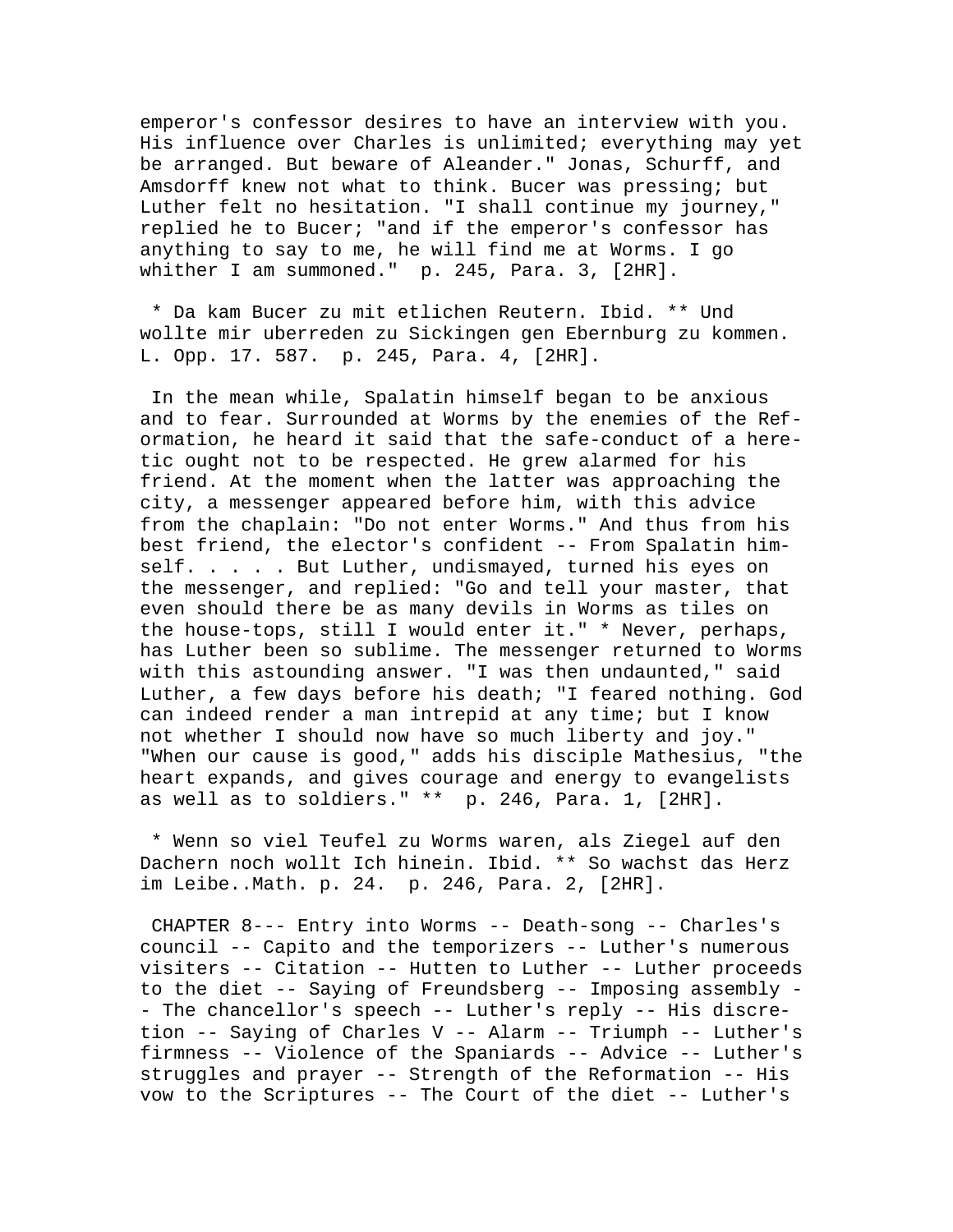speech -- Three classes of writings -- He requires proof of his errors -- Serious warnings -- He repeats his speech in Latin -- Here I stand; I can say no more -- The weakness of God stronger than man -- A new attempt -- Victory. p. 247, Para. 1, [2HR].

 At length, on the morning of the 16th of April, Luther discovered the walls of the ancient city. All were expecting him. One absorbing thought prevailed in Worms. Some young nobles, Bernard of Hirschfeldt, Albert of Lindenau, with six knights and other gentlemen in the train of the princes, to the number of a hundred, if we may believe Pallavicini, unable to restrain their impatience, rode out on horseback to meet him, and surrounded him, to form an escort at the moment of his entrance. He drew near. Before him pranced the imperial herald, in full costume. Luther came next in his modest car. Jonas followed him on horseback, and the cavaliers were on both sides of him. A great crowd was waiting for him at the gates. It was near midday when he passed those walls, from which so many persons had predicted he would never come forth alive. Every one was at table; but as soon as the watchman on the tower of the cathedral sounded his trumpet, all ran into the streets to see the monk. Luther was now in Worms. p. 247, Para. 2,  $[2HR]$ .

 Two thousand persons accompanied him through the streets of the city. The citizens eagerly pressed forward to see him: every moment the crowd increasing. It was much greater than at the public entry of the emperor. On a sudden, says an historian, a man dressed in a singular costume, and bearing a large cross, such as is employed in funeral processions, made way through the crowd, advanced towards Luther, and then with a loud voice, and in that plaintive, measured tone in which mass is said for the repose of the soul, he sang these words, as if he ware uttering them from the abode of the dead: Advenisti, O desiderabilis, Quem expectabamus in tenebris. \* Thus a requiem was Luther's welcome to Worms. It was the court-fool of one of the dukes of Bavaria, who, if the story be true, gave Luther one of those warnings, replete at once with sagacity and irony, of which so many examples have been recorded of these personages. But the shouts of the multitude soon drowned the De Profundis of the cross-bearer. The procession made its way with difficulty through the crowd. At last, the herald of the empire stopped before the hotel of the knights of Rhodes. There resided the two councilors of the elector, Fre-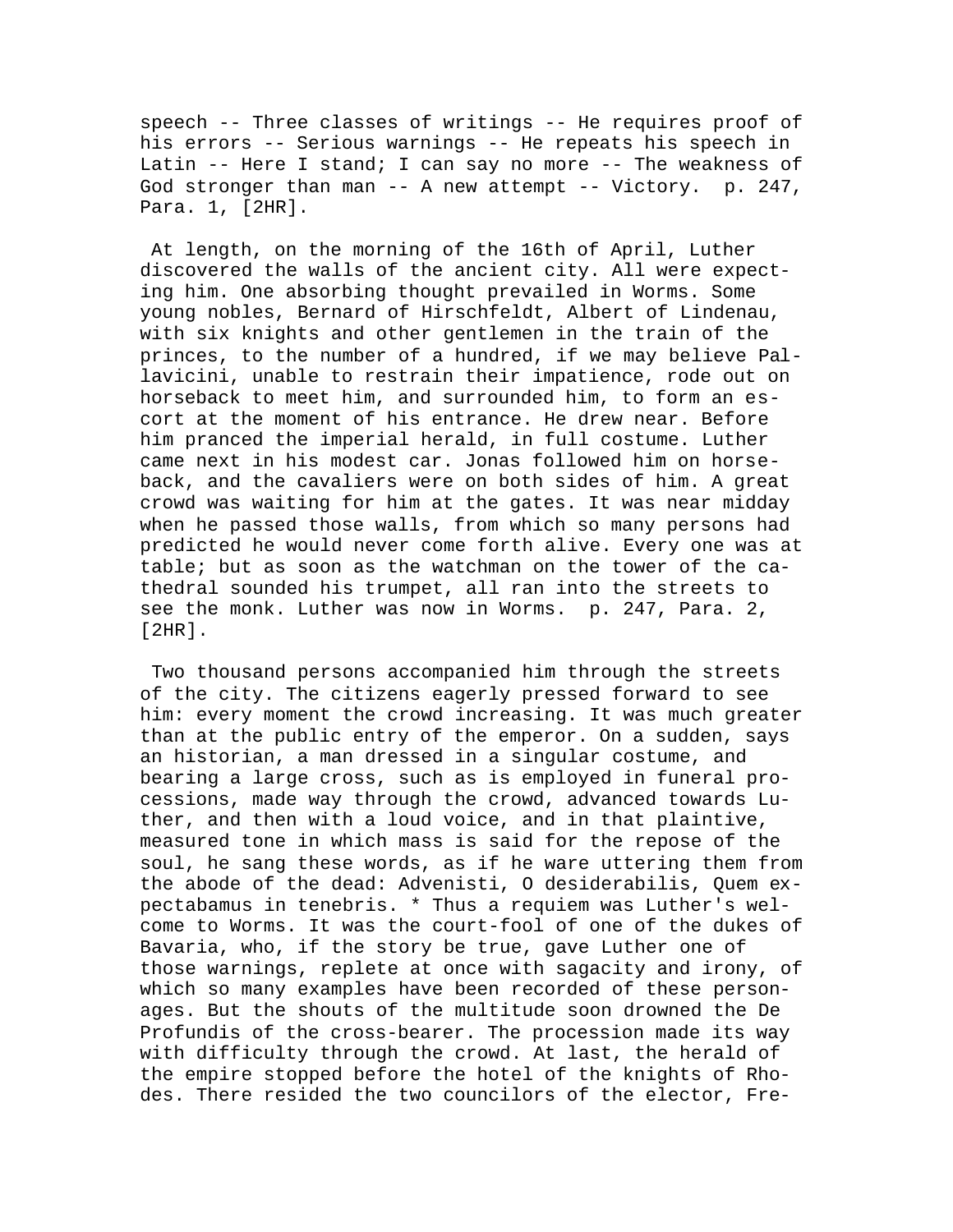derick of Thun and Philip of Feilitsch, as well as the marshal of the empire, Ulrich of Pappenheim. Luther alighted from his car, and said as he touched the ground: "God will be my defense." \*\* "I entered Worms in a covered wagon, and in my monk's gown," said he at a later period. "All the people came out into the streets to get a sight of Friar Martin." \*\*\* p. 247, Para. 3, [2HR].

 \* At last thou'rt come, long looked-for one, whom we have waited for in the darkness of the grave. M. Adami Vita Lutheri. p. 118. \*\* Deus stabit pro me. Pallav. 1. 114. \*\*\* L. Opp. 17. 587. p. 247, Para. 4, [2HR].

 The news of his arrival filled both the elector of Saxony and Aleander with alarm. The young and graceful Archbishop Albert, who kept a middle position between the two parties, was confounded at such boldness. "If I had possessed no more courage than he," said Luther, "it is true they would never have seen me at Worms." p. 248, Para. 1, [2HR].

 Charles V immediately summoned his council. The emperor's privy-councilors hastily repaired to the palace, for the alarm had reached them also. "Luther is come," said Charles; "what must we do?" p. 248, Para. 2, [2HR].

 Modo, bishop of Palermo, and chancellor of Flanders, replied, if we may credit the testimony of Luther himself: "We have long consulted on this matter. Let your imperial majesty get rid of this man at once. Did not Sigismund cause John Huss to be burnt? We are not bound either to give or to observe the safe-conduct of a heretic." \* "No," said Charles, "we must keep our promise." They submitted, therefore, to the reformer's appearance before the diet. p. 249, Para. 1, [2HR].

 \* Dass Ihre Majestat den Luther aufs erste beyseit thate und umbringen liess..L. Opp. 17. 587. p. 249, Para. 2, [2HR].

While the councils of the great were thus agitated on account of Luther, there were many persons in Worms who were delighted at the opportunity of at length beholding this illustrious servant of God. Capito, chaplain and councillor to the archbishop of Mentz, was the foremost among them. This remarkable man, who, shortly before, had preached the gospel in Switzerland with great freedom, \* thought it becoming to the station he filled to act in a manner which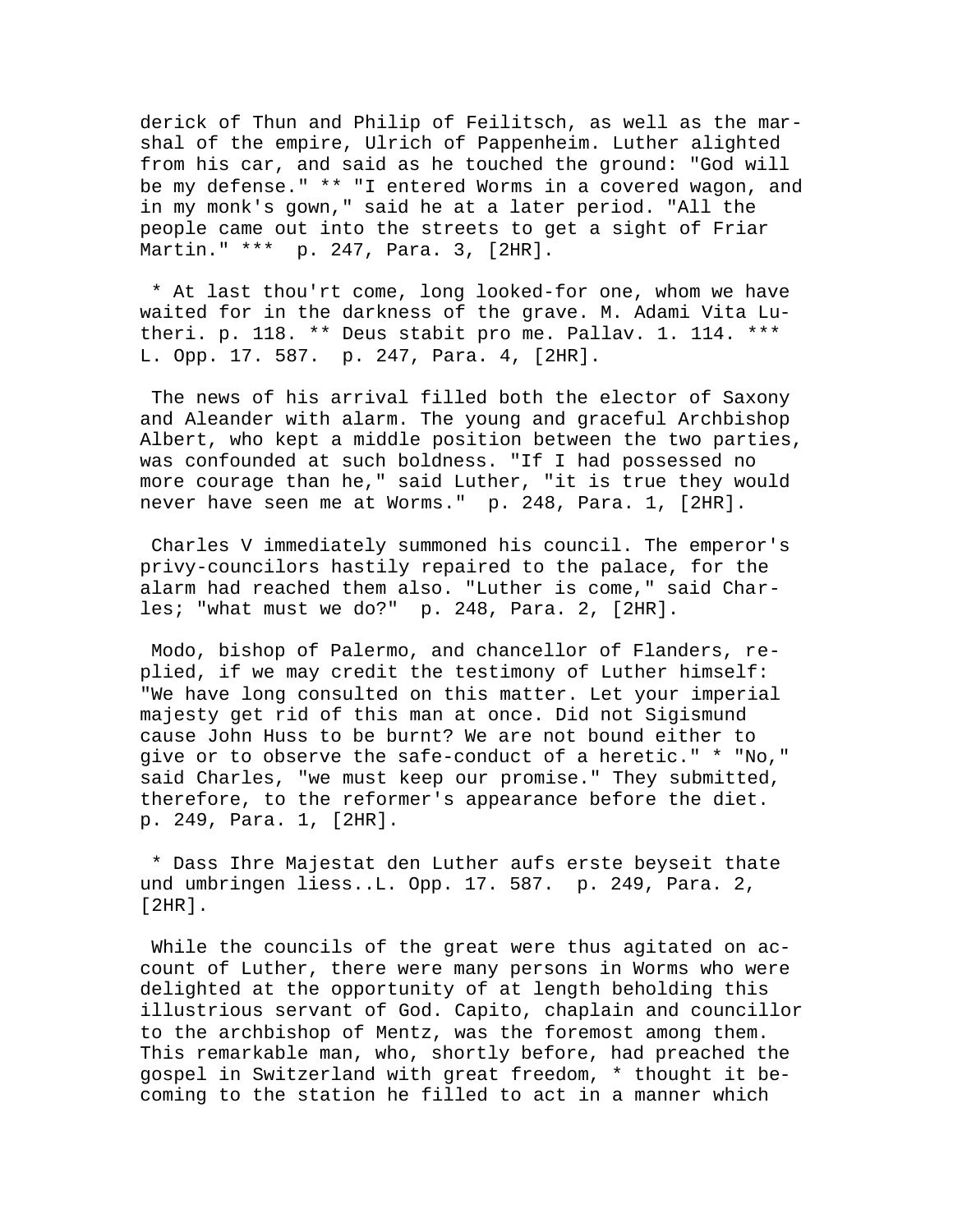led to his being accused of cowardice by the Evangelicals, and of dissimulation by the Romanists. \*\* Yet at Mentz he had proclaimed the doctrine of grace with much clearness. At the moment of his departure, he had succeeded in supplying his place by a young and zealous preacher named Hedio. The word of God was not bound in that city, the ancient seat of the primacy of the German church. The gospel was listened to with eagerness; in vain did the monks endeavor to preach from the holy Scriptures after their manner, and employ all the means in their power to check the impulse given to men's minds: they could not succeed. \*\*\* But while proclaiming the new doctrine, Capito attempted to keep friends with those who persecuted it. He flattered himself, as others did who shared in his opinions, that he might in this way be of great service to the church. To judge by their talk, if Luther was not burnt, if all the Lutherans were not excommunicated, it was owing to Capito's influence with the Archbishop Albert. \*\*\*\* Cochlaeus, dean of Frankfort, who reached Worms about the same time as Luther, immediately waited on Capito. The latter, who was, outwardly at least, on the very friendly terms with Aleander, presented Cochlaeus to him, thus serving as a link between the two greatest enemies of the reformer. \*\*\*\*\* Capito no doubt thought he was advancing Christ's cause by all these temporizing expedients, but we cannot find that they led to any good result. The event almost always baffles these calculations of human wisdom, and proves that a decided course, while it is the most frank, is also the wisest. p. 249, Para. 3, [2HR].

 \* See below, Book 8. \*\* Astutia plusquam vulpina vehementer callidum..Lutherismum versutissime dissimulabat. Cochlaeus, p. 36. \*\*\* Evangelium audiunt avidissime, Verbum Dei alligatum non est..Caspar Hedio, Zw. Epp. p. 157. \*\*\*\* Lutherus in hoc districtu dudum esset combustus, Lutherani apasunagogai, nisi Capito aliter persuasisset principi. Ibid. p. 148. \*\*\*\*\* Hic (Capito) illum (Cochloeum) insinuavit Hieronyme Aleandro, nuncio Leonis X. Cochlaeus, p. 36. p. 249, Para. 4, [2HR].

 Meantime, the crowd still continued round the hotel of Rhodes, where Luther had alighted. To some he was a prodigy of wisdom, to others a monster of iniquity. All the city longed to see him. \* They left him, however, the first hours after his arrival to recruit his strength, and to converse with his most intimate friends. But as soon as the evening came, counts, barons, knights, gentlemen, ecclesi-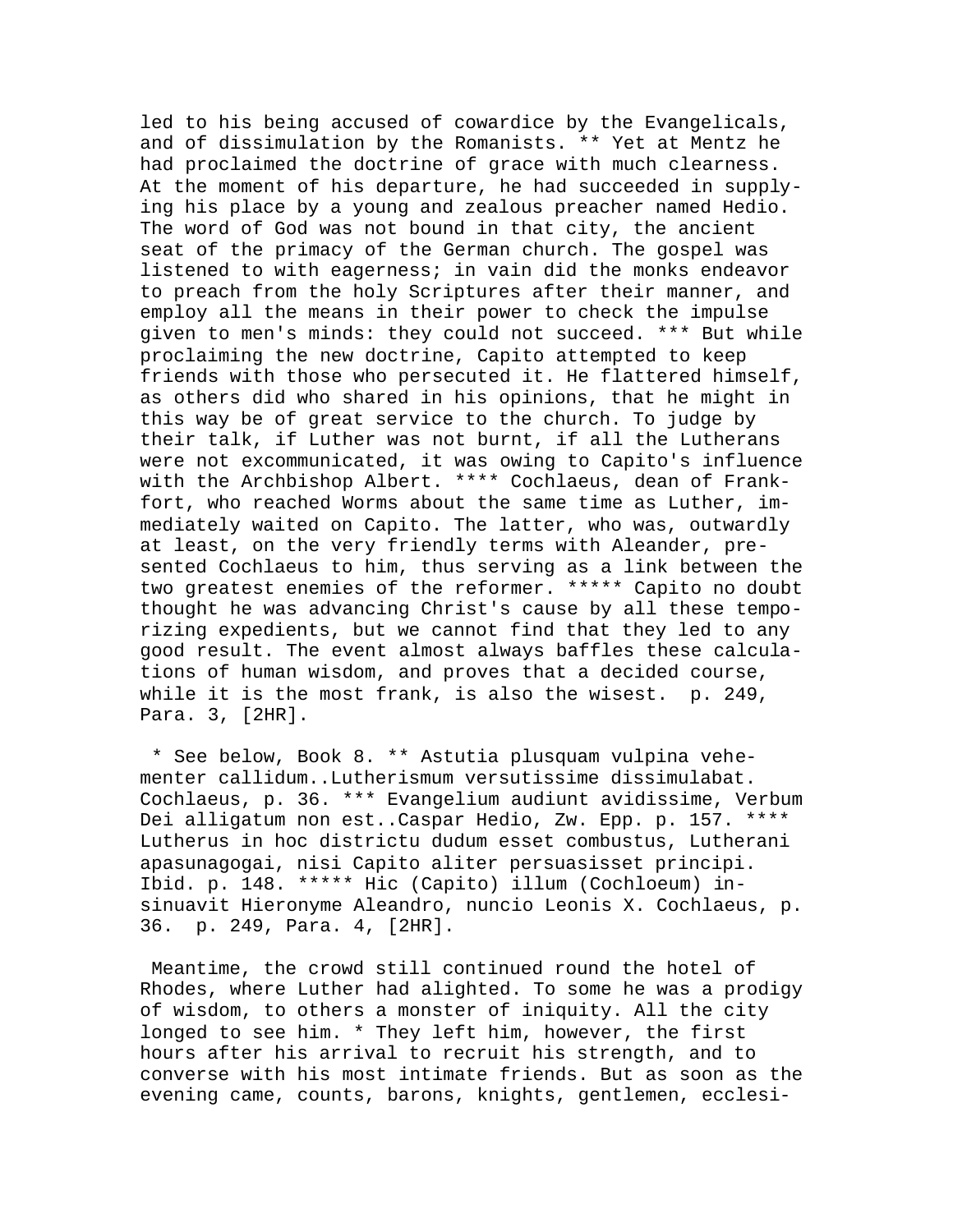astics, and citizens, flocked about him. All, even his greatest enemies, were struck with the boldness of his manner, the joy that seemed to animate him, the power of his language, and that imposing elevation and enthusiasm which gave this simple monk an irresistible authority. But while some ascribed this grandeur to something divine, the friends of the pope loudly exclaimed that he was possessed by a devil. \*\* Visiters rapidly succeeded each other, and this crowd of curious individuals kept Luther from his bed until a late hour of the night. p. 250, Para. 1, [2HR].

 \* Eadem die tota civitas solicite confluxit. Pallav. 1. 114. \*\* Nescio quid divinum suspicabantur; ex adverso alii, malo daemone obsessum existimabant. Ibid. p. 250, Para. 2, [2HR].

 On the next morning, Wednesday the 17th of April, the hereditary marshal of the empire, Ulrich of Pappenheim, cited him to appear at four in the afternoon before his imperial majesty and the states of the empire. Luther received this message with profound respect. p. 251, Para. 1, [2HR].

 Thus everything was arranged; he was about to stand for Jesus Christ before the most august assembly in the world. Encouragements were not wanting to him. The impetuous knight, Ulrich Hutten, was then in the castle of Ebernburg. Unable to visit Worms, for Leo X had called upon Charles V to send him bound hand and foot to Rome, he resolved at least to stretch out the hand of friendship to Luther; and on this very day, 17th of April, he wrote to him, adopting the language of a king of Israel: \* "The Lord hear thee in the day of trouble; the name of the God of Jacob defend thee. Send thee help from the sanctuary, and strengthen thee out of Zion. Grant thee according to thine own heart, and fulfill all thy counsel. Dearly beloved Luther, my venerable father,. . . . . fear not, and stand firm. The counsel of the wicked has beset you, and they have opened their mouths against you like roaring lions. But the Lord will arise against the unrighteous, and put them into confusion. Fight, therefore, valiantly in Christ's cause. As for me, I too will combat boldly. Would to God that I were permitted to see how they frown. But the Lord will purge his vineyard, which the wild boar of the forest has laid waste. . . . . May Christ preserve you." \*\* Bucer did what Hutten was unable to do; he came from Ebernburg to Worms, and did not leave his friend during the time of his sojourn in that city. \*\*\* p. 251, Para. 2, [2HR].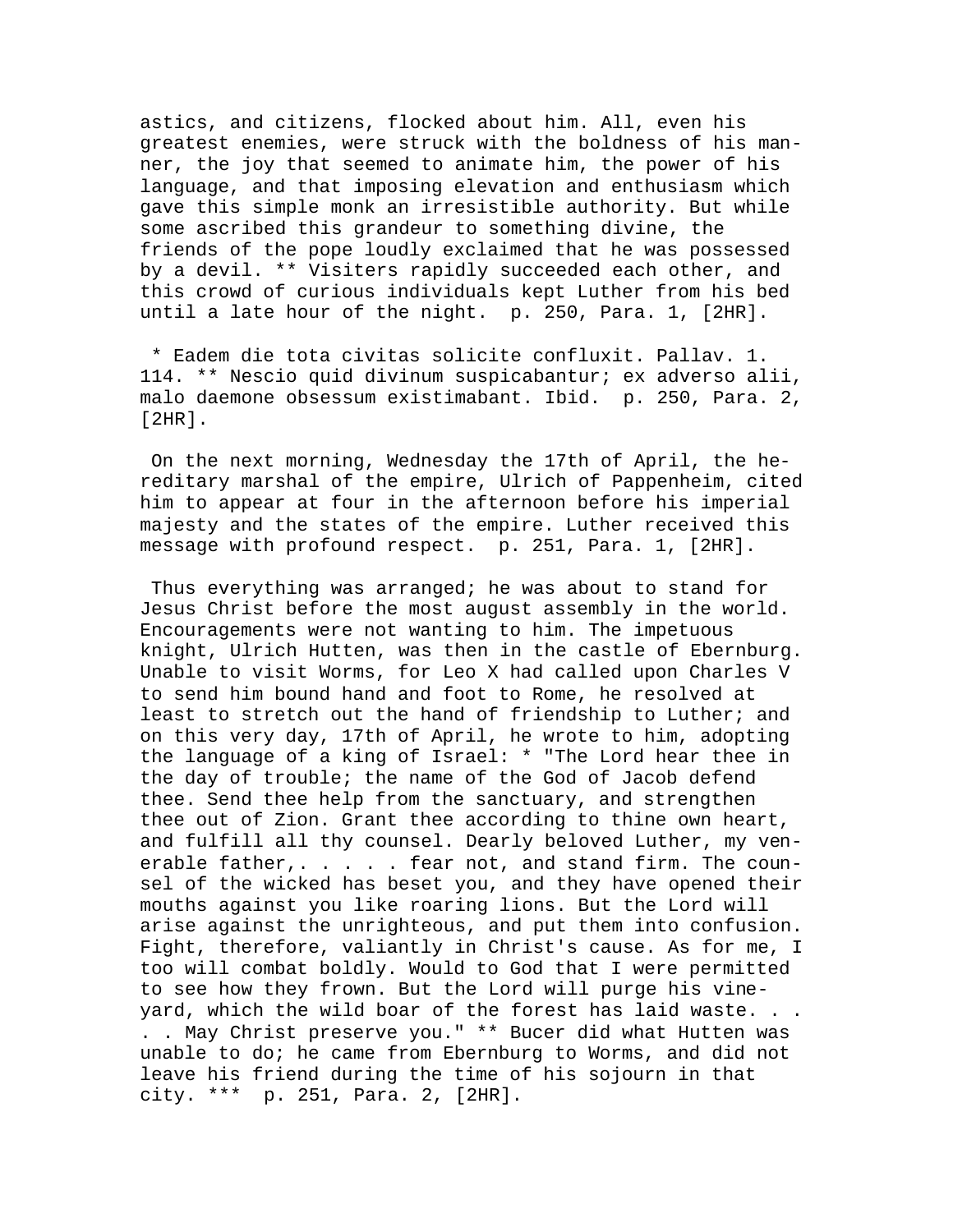\* David in the 20th Psalm. \*\* Servet te Christus. L. Opp. 2. 175. \*\*\* Bucerus eodem venit. M. Adami Vita Buceri, p. 212. p. 251, Para. 3, [2HR].

 Four o'clock arrived. The marshal of the empire appeared; Luther prepared to set out with him. He was agitated at the thought of the solemn congress before which he was about to appear. The herald walked first; after him the marshal of the empire; and the reformer came last. The crowd that filled the streets was still greater than on the preceding day. It was impossible to advance; in vain were orders given to make way; the crowd still kept increasing. At length the herald, seeing the difficulty of reaching the town-hall, ordered some private houses to be opened, and led Luther through the gardens and private passages to the place where the diet was sitting. \* The people who witnessed this, rushed into the houses after the monk of Wittemberg, ran to the windows that overlooked the gardens, and a great number climbed on the roofs. The tops of the houses and the pavements of the streets, above and below, all were covered with spectators. \*\* p. 251, Para. 4,  $[2HR]$ .

 \* Und ward also durch heimliche Gange gefuhrt. L. Opp. L. 17. 574. \*\* Doch lief das Volk haufig zu, und stieg sogar auf Dacher. Seck. p. 348. p. 251, Para. 5, [2HR].

 Having reached the town-hall at last, Luther and those who accompanied him were again prevented by the crowd from crossing the threshold. They cried, "Make way, make way," but no one moved. Upon this the imperial soldiers by main force cleared a road, through which Luther passed. As the people rushed forward to enter with him, the soldiers kept them back with their halberds. Luther entered the interior of the hall; but even there, every corner was crowded. In the antechambers and embrasures of the windows there were more than five thousand spectators, Germans, Italians, Spaniards, and others. Luther advanced with difficulty. At last, as he drew near the door which was about to admit him into the presence of his judges, he met a valiant knight, the celebrated George of Freundsberg, who, four years later, at the head of his German lansquenets, bent the knee with his soldiers on the field of Pavia, and then charging the left of the French army, drove it into the Ticino, and in a great measure decided the captivity of the King of France. The old general, seeing Luther pass, tapped him on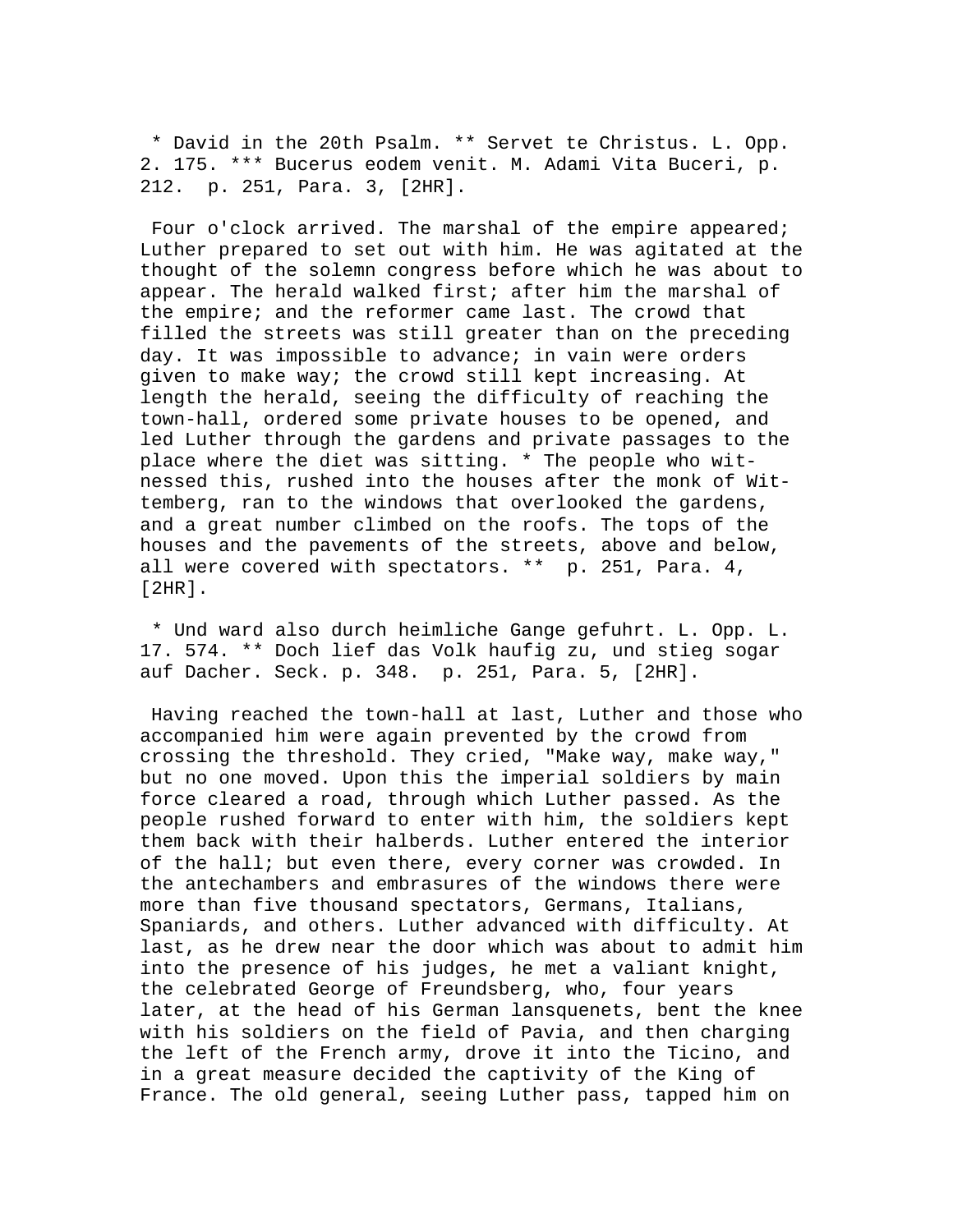the shoulder, and shaking his head, blanched in many battles, said kindly: "Poor monk, poor monk, thou art now going to make a nobler stand than I or any other captains have ever made in the bloodiest of our battles. But if thy cause is just, and thou art sure of it, go forward in God's name, and fear nothing, God will not forsake thee." \* A noble tribute of respect paid by the courage of the sword to the courage of the mind. "He that ruleth his spirit is greater than he that taketh a city," Prov. 16:32, were the words of a king. p. 252, Para. 1, [2HR].

 \* Munchlein! Munchlein! Du gehest jetzt einen Gang, einen solchen Stand zu thun, dergleichen Ich und mancher Obrister, auch in unser allerernestesten Schlacht-Ordnung nicht gethan haben..Seck. p. 348. p. 252, Para. 2, [2HR].

 At length the doors of the hall were opened. Luther went in, and with him entered many persons who formed no portion of the diet. Never had man appeared before so imposing an assembly. The Emperor Charles V, whose sovereignty extended over great part of the old and new world; his brother Archduke Ferdinand; six electors of the empire, most of whose descendants now wear the kingly crown; twenty-four dukes, the majority of whom were independent sovereigns over countries more or less extensive, and among whom were some whose names afterwards became formidable to the Reformation, The duke of Alva and his two sons; eight margraves; thirty archbishops, bishops, and abbots; seven ambassadors, including those from the kings of France and England; the deputies of ten free cities; a great number of princes, counts, and sovereign barons; the papal nuncios; in all, two hundred and four persons: such was the imposing court before which appeared Martin Luther. p. 253, Para. 1, [2HR].

 This appearance was of itself a signal victory over the papacy. The pope had condemned the man, and he was now standing before a tribunal which, by this very act, set itself above the pope. The pope had laid him under an interdict, and cut him off from all human society; and yet he was summoned in respectful language, and received before the most august assembly in the world. The pope had condemned him to perpetual silence, and he was now about to speak before thousands of attentive hearers drawn together from the farthest parts of Christendom. An immense revolution had thus been effected by Luther's instrumentality. Rome was already descending from her throne, and it was the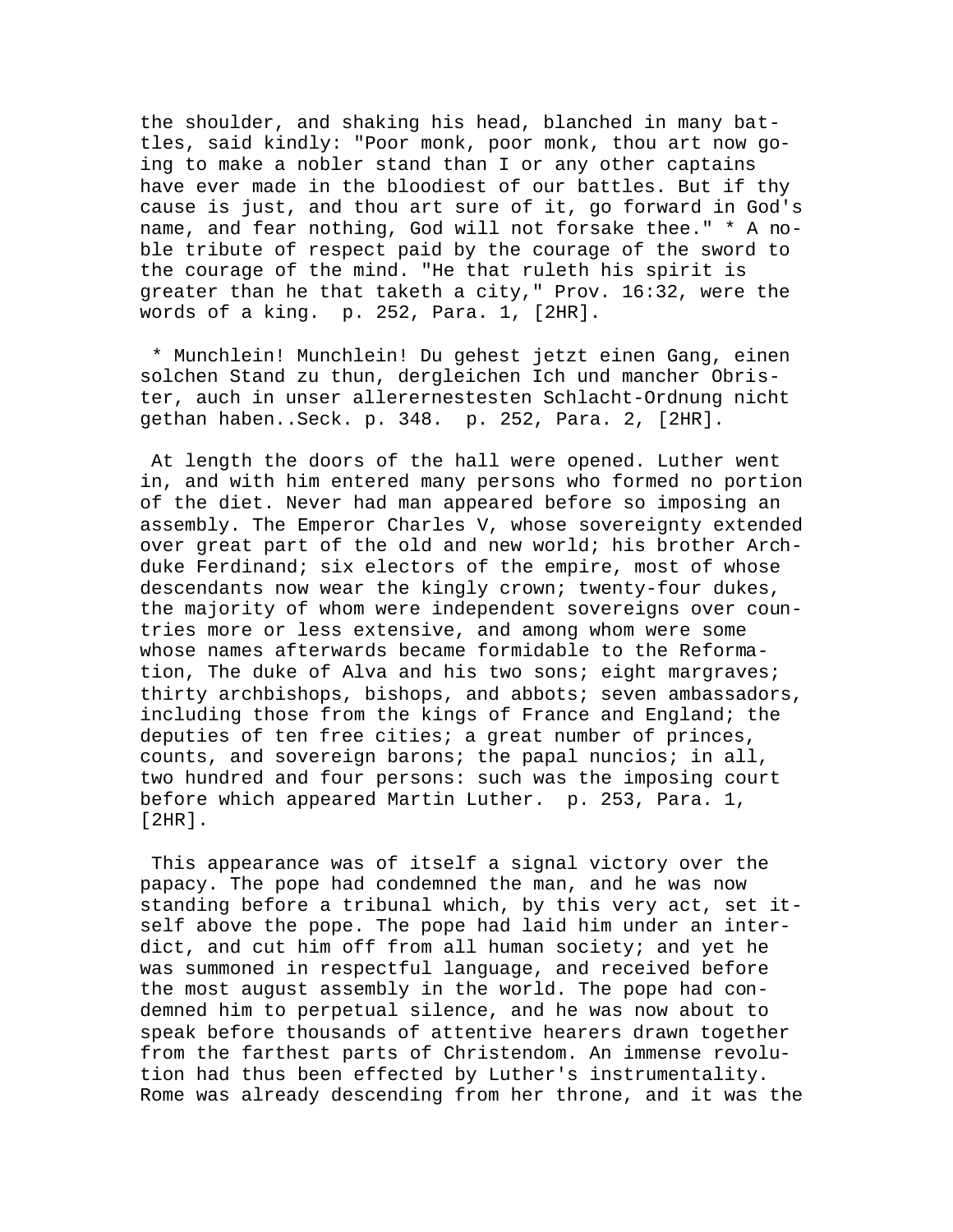voice of a monk that caused this humiliation. p. 253, Para. 2, [2HR].

 Some of the princes, when they saw the emotion of this son of the lowly miner of Mansfeldt in the presence of this assembly of kings, approached him kindly, and one of them said to him: "Fear not them which kill the body, but are not able to kill the soul." And another added: "When ye shall be brought before governors and kings for my sake, the spirit of your Father shall speak in you." \* Thus was the reformer comforted with his Master's words by the princes of this world. p. 254, Para. 1, [2HR].

 \* Einige aus den Reichs-Gliedern sprachen Ihm einen Muth, mit Christi Worten, ein..Matthew 10. 28, 18, 20. Seckendorf, p. 348. p. 254, Para. 2, [2HR].

 Meanwhile the guards made way for Luther. He advanced, and stood before the throne of Charles V. The sight of so august an assembly appeared for an instant to dazzle and intimidate him. All eyes were fixed on him. The confusion gradually subsided, and a deep silence followed. "Say nothing," said the marshal of the empire to him, "before you are questioned." Luther was left alone. p. 254, Para. 3, [2HR].

 After a moment of solemn silence, the chancellor of the archbishop of Treves, John ab Eck, the friend of Aleander, and who must not be confounded with the theologian of the same name, rose and said with a loud and clear voice, first in Latin and then in German: "Martin Luther, his sacred and invincible imperial majesty has cited you before his throne, in accordance with the advice and counsel of the states of the holy Roman empire, to require you to answer two questions: First, Do you acknowledge these books to have been written by you?" At the same time the imperial speaker pointed with his finger to about twenty volumes placed on a table in the middle of the hall, directly in front of Luther. "I do not know how they could have procured them," said Luther, relating this circumstance. It was Aleander who had taken this trouble. "Secondly," continued the chancellor, "Are you prepared to retract these books, and their contents, or do you persist in the opinions you have advanced in them?" p. 254, Para. 4, [2HR].

 Luther, having no mistrust, was about to answer the first of these questions affirmative, when his counsel, Jerome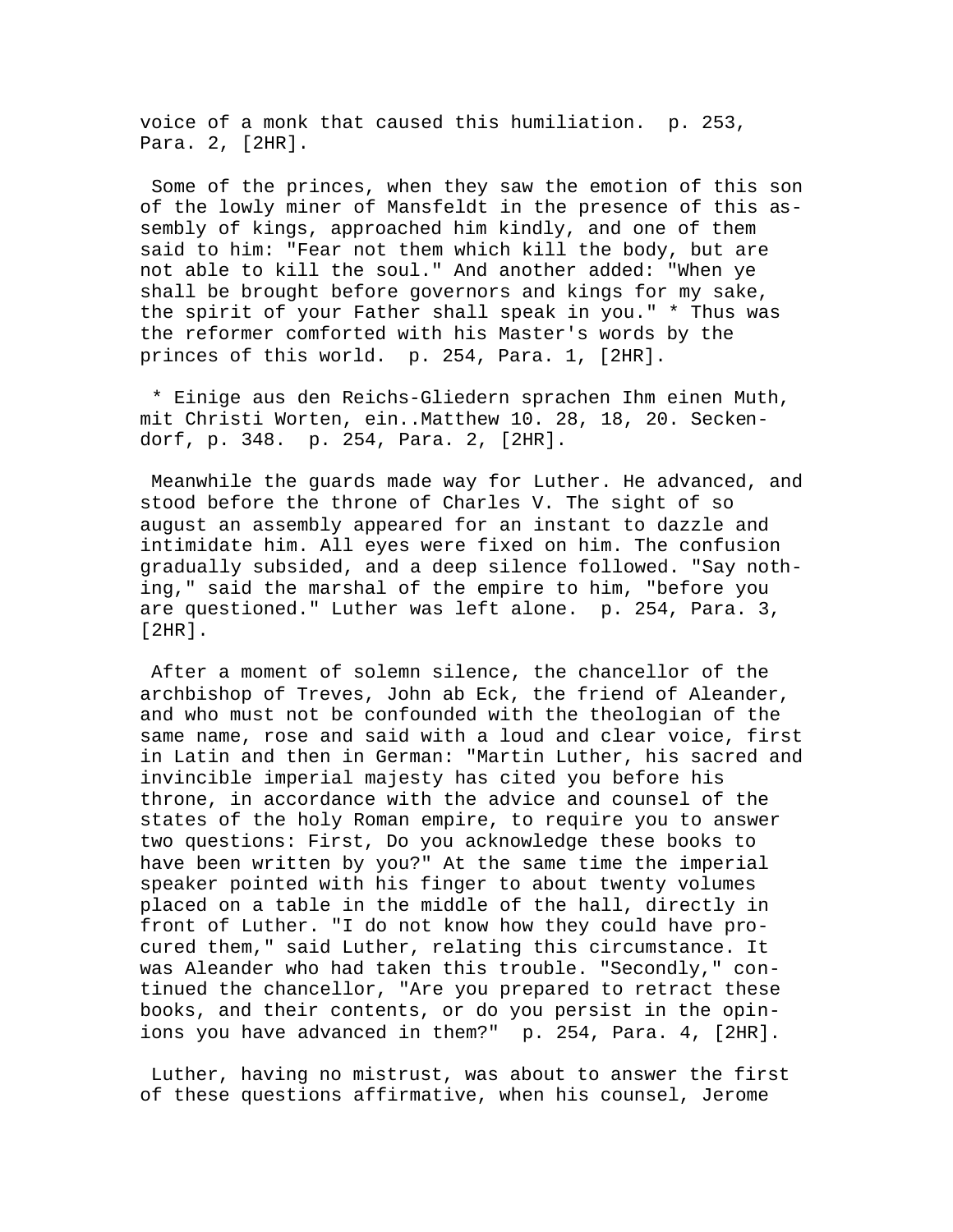Schurff, hastily interrupting him, exclaimed aloud: "Let the titles of the books be read." \* p. 255, Para. 1,  $[2HR]$ .

 \* Legantur tituli librorum. L. Opp. L. 17. 588. p. 255, Para. 2, [2HR].

 The chancellor approached the table and read the titles. There were among their number many devotional works, quite foreign to the controversy. Their enumeration being finished, Luther said first in Latin, and then in German: p. 255, Para. 3, [2HR].

 "Most gracious emperor. Gracious princes and lords. "His imperial majesty has asked me two questions. "As to the first, I acknowledge as mine the books that have just been named: I cannot deny them. p. 255, Para. 4, [2HR].

 "As to the second, seeing that it is a question which concerns faith and the salvation of souls, and in which the word of God, the greatest and most precious treasure either in heaven or earth, \* is interested, I should act imprudently were I to reply without reflection. I might affirm less than the circumstance demands, or more than truth requires, and so sin against this saying of Christ: 'Whosoever shall deny me before men, him will I also deny before my Father which is in heaven.' For this reason I entreat your imperial majesty, with all humility, to allow me time, that I may answer without offending against the word of God." p. 255, Para. 5, [2HR].

 \* Weil dies eine Frage vom Glauben und der Seelen Seligkeit ist, und Gottes Wort belanget..Ibid. 573. p. 255, Para. 6, [2HR].

 This reply, far from giving grounds to suppose Luther felt any hesitation, was worthy of the reformer and of the assembly. It was right that he should appear calm and circumspect in so important a matter, and lay aside everything in this solemn moment that might cause a suspicion of passion or rashness. Besides, by taking reasonable time, he would give a stronger proof of the unalterable firmness of his resolution. In history we read of many men who by a hasty expression have brought great misfortunes upon themselves and upon the world. Luther restrained his own naturally impetuous disposition; he controlled his tongue, ever too ready to speak; he checked himself at a time when all the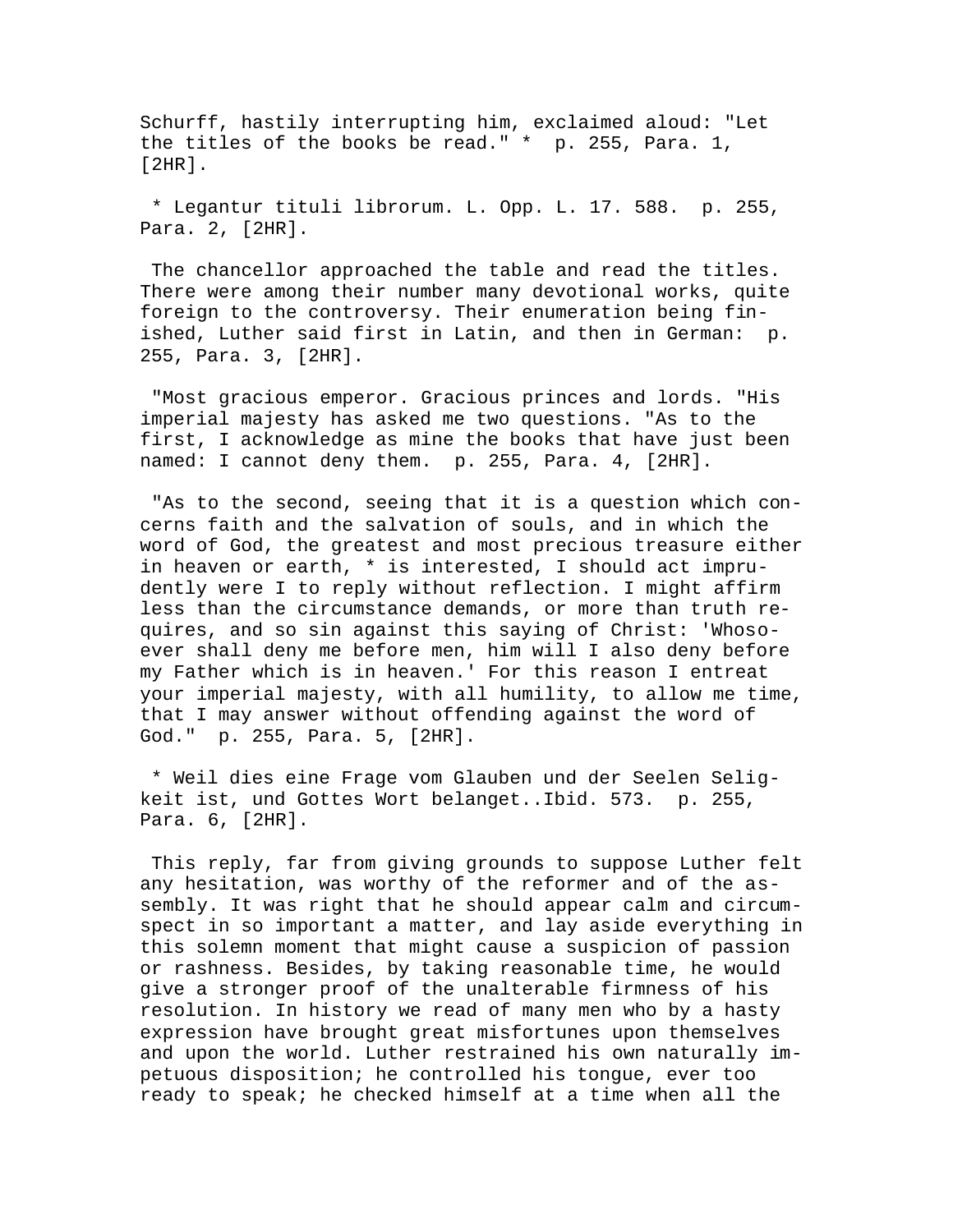feelings by which he was animated were eager for utterance. This restraint, this calmness, so surprising in such a man, multiplied his strength a hundredfold, and put him in a position to reply, at a later period, with such wisdom, power, and dignity, as to deceive the expectations of his adversaries, and confound their malice and their pride. p. 255, Para. 7, [2HR].

 And yet, because he had spoken in a respectful manner, and in a low tone of voice, many thought that he hesitated, and even that he was dismayed. A ray of hope beamed on the minds of the partisans of Rome. Charles, impatient to know the man whose words had stirred the empire, had not taken his eyes off him. He turned to one of his courtiers, and said disdainfully, "Certainly this man will never make a heretic of me." \* Then rising from his seat, the youthful emperor withdrew with his ministers into a council-room; the electors with the princes retired into another; and the deputies of the free cities into third. When the diet assembled again, it was agreed to comply with Luther's request. This was a great miscalculation in men actuated by passion. p. 256, Para. 1, [2HR].

 \* Hic certe nunquam efficeret ut haereticus evaderem. Pallav. 1. 115. p. 256, Para. 2, [2HR].

 "Martin Luther," said the chancellor of Treves, "his imperial majesty, of his natural goodness, is very willing to grant you another day, but under condition that you make your reply viva voce, and not in writing." p. 256, Para. 3, [2HR].

 The imperial herald now stepped forward and conducted Luther back to his hotel. Menaces and shouts of joy were heard by turns on his passage. The most sinister rumors circulated among Luther's friends. "The diet is dissatisfied," said they; "the papal envoys have triumphed; the reformer will be sacrificed." Men's passions were inflamed. Many gentlemen hastened to Luther's lodgings: "Doctor," said they, with emotion, "what is this? It is said they are determined to burn you." \* . . . . . "If they do so," continued these knights, "it will cost them their lives." "And that certainly would have happened," said Luther, as, twenty years after, he quoted these words at Eisleben. p. 256, Para. 4, [2HR].

\* Wie geht's? man sagt sie wollen euch verbrennen..L. Opp.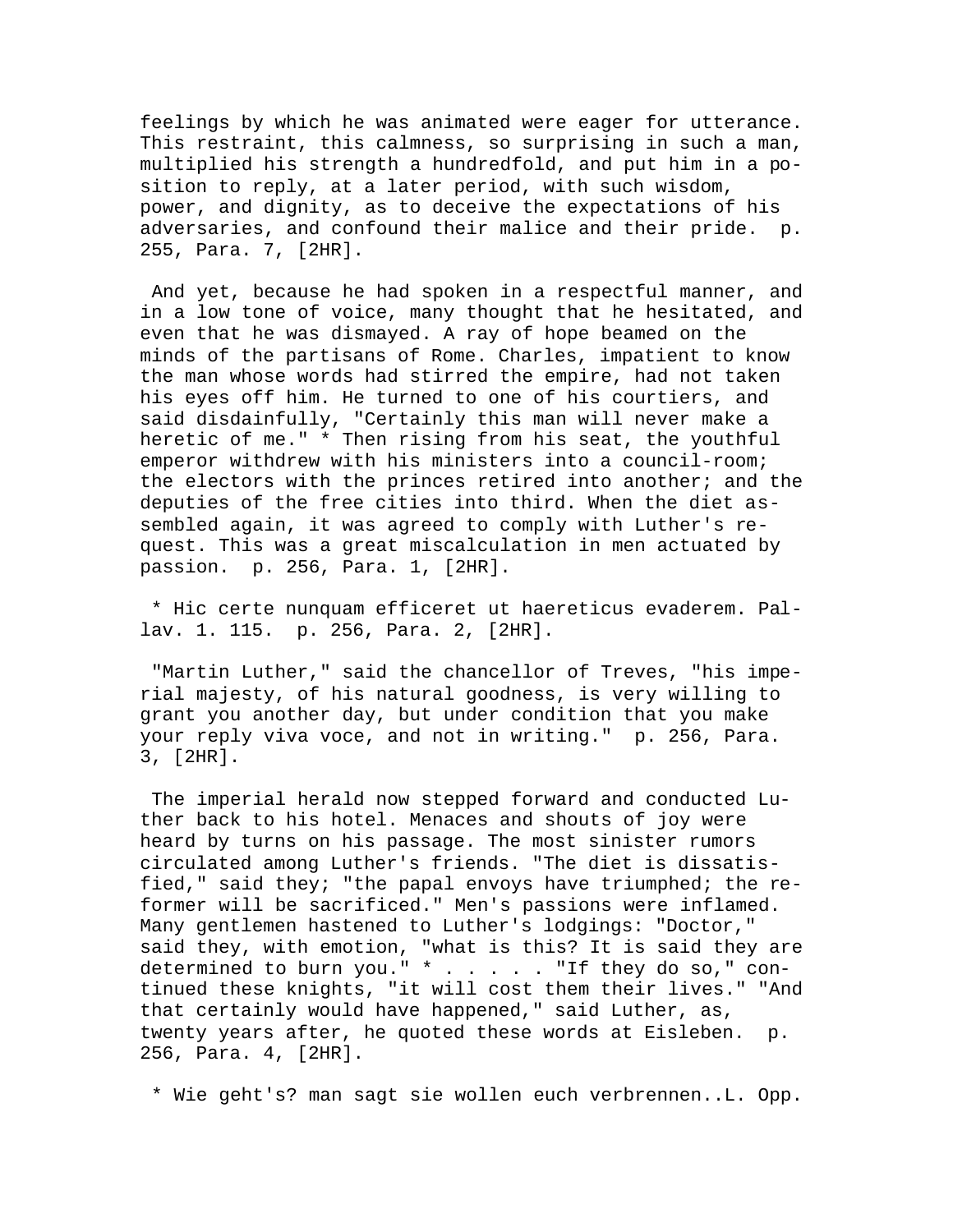L. 17. 588. p. 256, Para. 5, [2HR].

 On the other hand, Luther's enemies exulted. "He has asked for time," said they; "he will retract. At a distance, his speech was arrogant; now his courage fails him. . . . . He is conquered." p. 257, Para. 1, [2HR].

 Perhaps Luther was the only man that felt tranquil at Worms. Shortly after his return from the diet, he wrote to Cuspianus, the imperial councillor: "I write to you from the midst of tumult, alluding probably to the noise made by the crowd in front of the hotel. I have just made my appearance before the emperor and his brother. \* . . . . . I confessed myself the author of my books, and declared that I would reply tomorrow touching my retraction. With Christ's help, I shall never retract one tittle of my works." \*\* p. 257, Para. 2, [2HR].

 \* Hac hora coram Caesarte et fratre Romano constiti. L. Epp. 1. 587. \*\* Verum ego ne apicem quidem revocabo. Ibid. p. 257, Para. 3, [2HR].

 The emotion of the people and of the foreign soldiers increased every hour. While the opposing parties were proceeding calmly in the diet, they were breaking out into acts of violence in the streets. The insolence of the haughty and merciless Spanish soldiers offended the citizens. One of these myrmidons of Charles, finding in a bookseller's shop the pope's bull with a commentary written by Hutten, took the book and tore it in pieces, and then throwing the fragments on the ground, trampled them under foot. Others having discovered several copies of Luther's writings on the Captivity of Babylon, took them away and destroyed them. The indignant people fell upon the soldiers and compelled them to take flight. At another time, a Spaniard on horseback pursued, sword in hand, through one of the principal streets of Worms, a German who fled before him, and the affrighted people dared not stop the furious man. \* p. 257, Para. 4, [2HR].

 \* Kappen's Ref. Urkunden., 2. 448. p. 257, Para. 5,  $[2HR]$ .

 Some politicians thought they had found means of saving Luther. "Retract your doctrinal errors," said they; "but persist in all that you have said against the pope and his court, and you are safe." Aleander shuddered with alarm at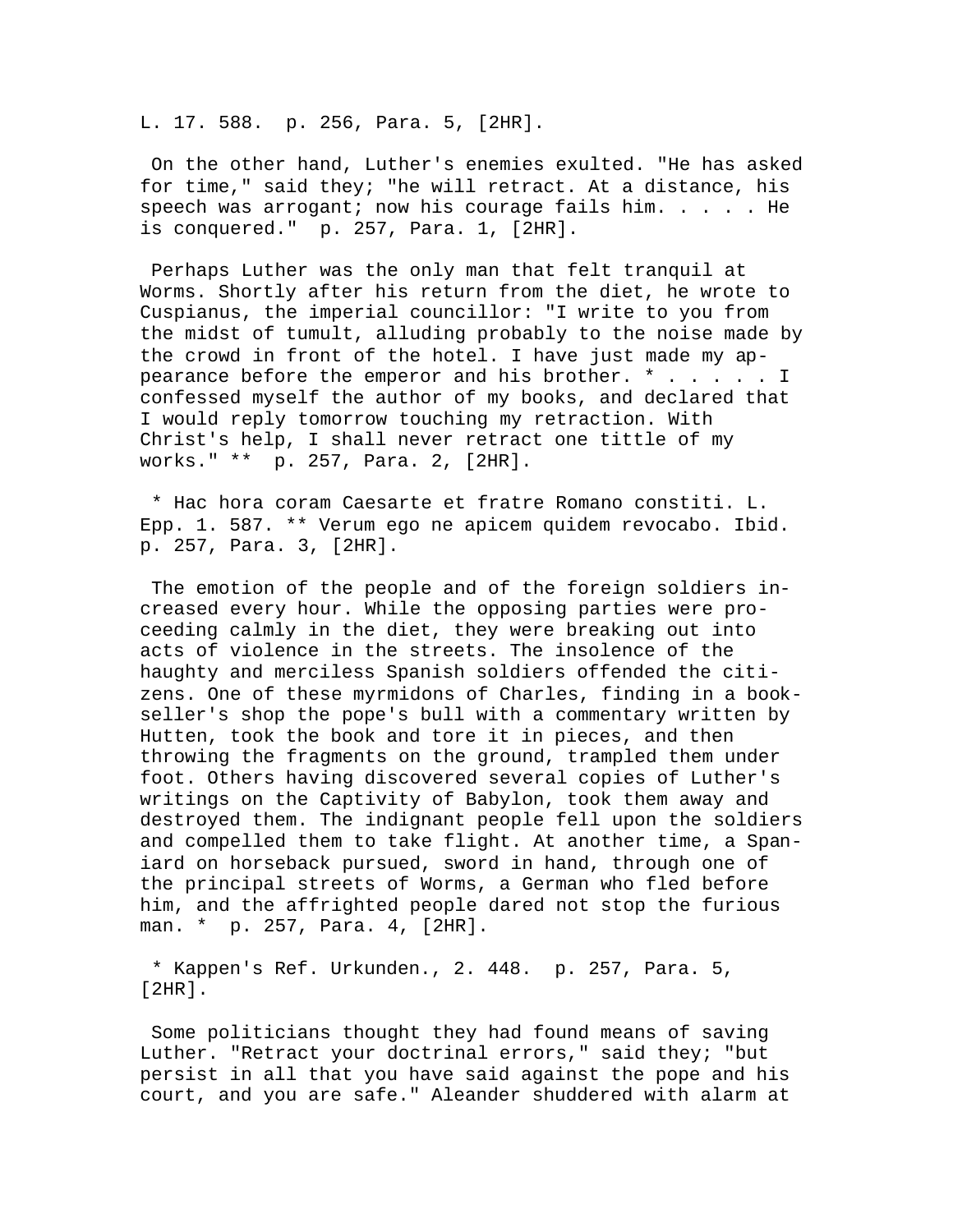this counsel. But Luther, immovable in his resolution, declared that he had no great opinion of a political reform that was not based upon faith. p. 257, Para. 6, [2HR].

 Glapio, the Chancellor ab Eck, and Aleander, by Charles's order, met early on the morning of the 18th to concert the measures to be taken with regard to Luther. p. 258, Para. 1, [2HR].

 For a moment Luther had felt dismay, when he was about to appear the preceding day before so august an assembly. His heart had been troubled in the presence of so many great princes, before whom nations humbly bent the knee. The reflection that he was about to refuse to submit to these men, whom God had invested with sovereign power, disturbed his soul; and he felt the necessity of looking for strength from on high. "The man who, when he is attacked by the enemy, protects himself with the shield of faith," said he one day, "is like Perseus with the Gorgon's head. Whoever looked at it, fell dead. In like manner should we present the Son of God to the snares of the devil." \* On the morning of the 18th of April, he was not without his moments of trial, in which the face of God seemed hidden from him. His faith grew weak; his enemies multiplied before him; his imagination was overwhelmed at the sight. . . . . His soul was as a ship tossed by a violent tempest, which reels and sinks to the bottom of the abyss, and then mounts up again to heaven. In this hour of bitter sorrow, in which he drinks the cup of Christ, and which was to him a little garden of Gethsemane, he falls to the earth, and utters these broken cries, which we cannot understand, unless we can figure to ourselves the depth of the anguish whence they ascend to God: \*\* p. 258, Para. 2, [2HR].

 \* Also sollen wir den Sohn Gottes als Gorgonis Haupt..L. Opp. W. 22. 1659. \*\* See L. Opp. L. 17. 589. p. 258, Para. 3, [2HR].

 "O Almighty and Everlasting God. How terrible is this world. Behold, it openeth its mouth to swallow me up, and I have so little trust in Thee. . . . . How weak is the flesh, and Satan how strong! If it is only in the strength of this world that I must put my trust, all is over. . . . . My last hour is come, \* my condemnation has been pronounced. . . . . O God, O God!. . . . . O God, do thou help me against all the wisdom of the world. Do this; thou shouldest do this. . . . . thou alone. . . . . for this is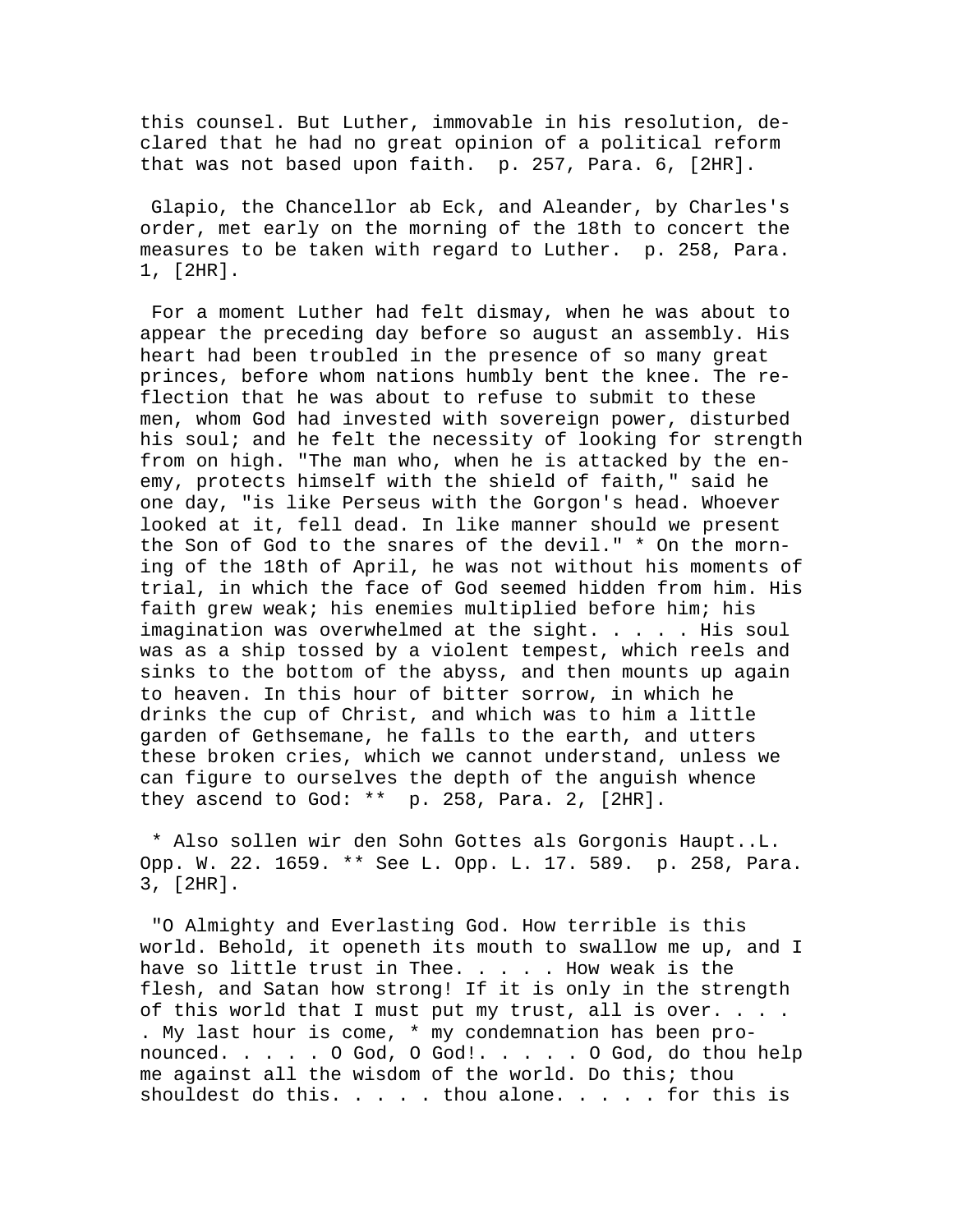not my work, but Thine. I have nothing to do here, nothing to contend for with these great ones of the world. I should desire to see my days flow on peaceful and happy. But the cause is Thine. . . . . and it is a righteous and eternal cause. O Lord, help me. Faithful and unchangeable God. In no man do I place my trust. It would be vain. All that is of man is uncertain; all that cometh of man fails. . . . . O God, my God, hearest Thou me not?. . . . My God, art Thou dead?. . . . . No. Thou canst not die. Thou hidest thyself only. Thou hast chosen me for this work. I know it well. . . . . Act, then, O God,. . . . . stand at my side, for the sake of thy well-beloved Jesus Christ, who is my defense, my shield, and my strong tower." p. 258, Para. 4,  $[2HR]$ .

 \* Die Glocke ist schon gegossen. lit. the bell is already founded. L. Opp. L. 17. 589. p. 258, Para. 5, [2HR].

 After a moment of silent struggle, he thus continues: p. 259, Para. 1, [2HR].

"Lord, where stayest Thou?. . . . . O my God, where art Thou?. . . . . Come, come, I am ready,. . . . . I am ready to lay down my life for Thy truth. . . . . patient as a lamb. For it is the cause of justice -- it is thine. . . . . I will never separate myself from Thee, neither now nor through eternity. . . . . And though the world should be filled with devils, though my body, which is still the work of Thy hands, should be slain, be stretched upon the pavement, be cut in pieces. . . . . reduced to ashes. . . . . my soul is Thine. \* . . . . . Yes, Thy word is my assurance of it. My soul belongs to Thee. It shall abide for ever with Thee. . . . . Amen. . . . . . O God, help me!. . . . . Amen." p. 259, Para. 2, [2HR].

 \* Die Seele ist dein. L. Opp. L. 17. 589. p. 259, Para. 3, [2HR].

 This prayer explains Luther and the Reformation. History here raises the veil of the sanctuary, and discloses to our view the secret place whence strength and courage were imparted to this humble and despised man, who was the instrument of God to emancipate the soul and the thoughts of men, and to begin the new times. Luther and the Reformation are here brought before us. We discover their most secret springs. We see whence their power was derived. This outpouring of a soul that offers itself up in the cause of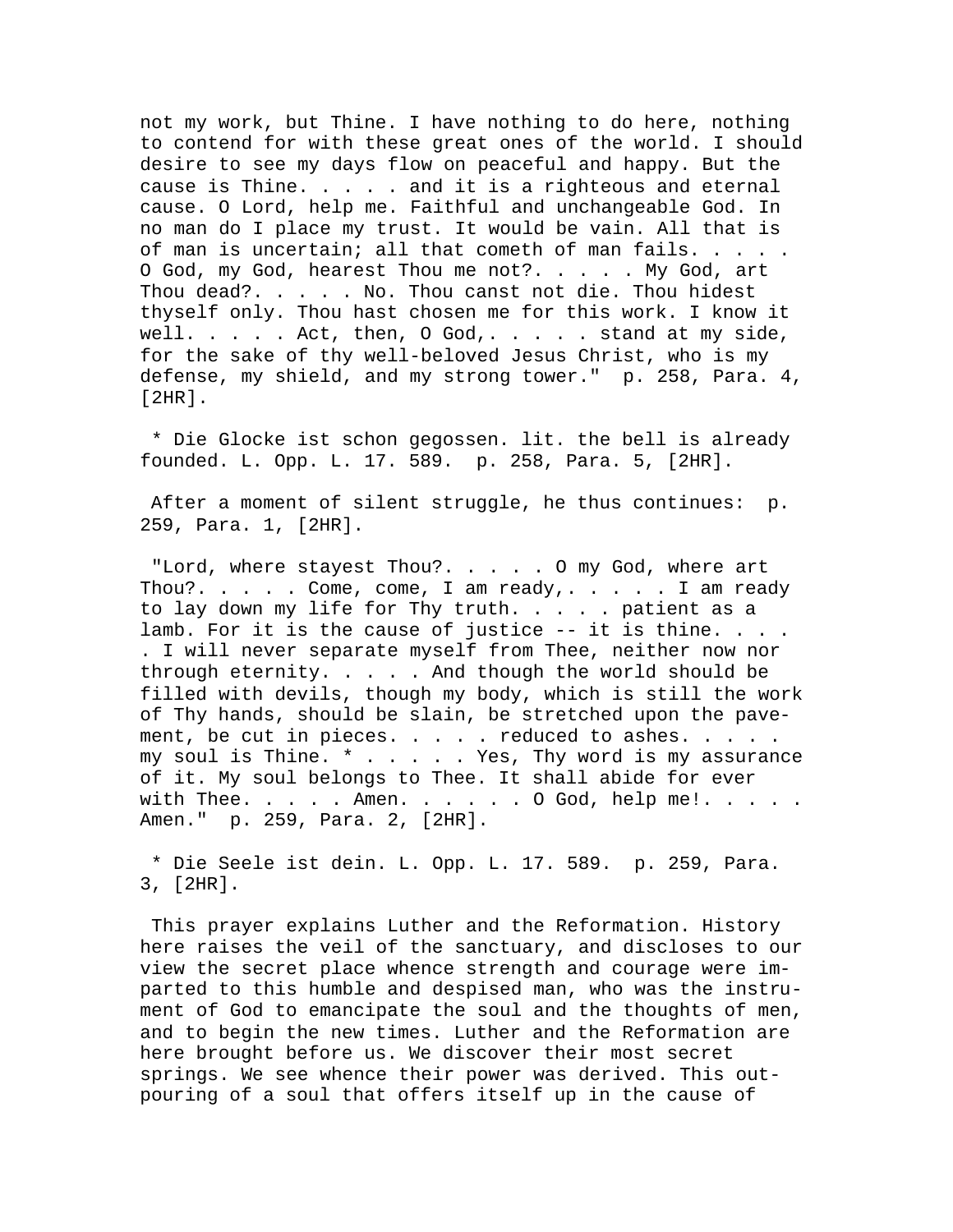truth is to be found in a collection of documents relative to Luther's appearance at Worms, under Number XVI, in the midst of safe-conducts and other papers of a similar nature. One of his friends had no doubt overheard it, and has transmitted it to posterity. In our opinion, it is one of the most precious documents in all history. p. 259, Para. 4, [2HR].

 After he had thus prayed, Luther found that peace of mind without which man can effect nothing great. He then read the word of God, looked over his writings, and sought to draw up his reply in a suitable form. The thought that he was about to bear testimony to Jesus Christ and his word, in the presence of the emperor and of the empire, filled his heart with joy. As the hour for his appearance was not far off, he drew near the holy Scriptures that lay open on the table, and with emotion placed his left hand on the sacred volume, and raising his right towards heaven, swore to remain faithful to the gospel, and freely to confess his faith, even should he seal his testimony with his blood. After this he felt still more at peace. p. 260, Para. 1,  $[2HR]$ .

 At four o'clock the herald appeared and conducted him to the place where the diet was sitting. The curiosity of the people had increased, for the answer was to be decisive. As the diet was occupied, Luther was compelled to wait in the court in the midst of an immense crowd, which swayed to and fro like the sea in a storm, and pressed the reformer with its waves. Two long hours elapsed, while the doctor stood in the multitude so eager to catch a glimpse of him. "I was not accustomed," said he, "to those manners and to all this noise." \* It would have been a sad preparation, indeed, for an ordinary man. But God was with Luther. His countenance was serene; his features tranquil; the Everlasting One had raised him on a rock. The night began to fall. Torches were lighted in the hall of the assembly. Their glimmering rays shone through the ancient windows into the court. Everything assumed a solemn aspect. At last the doctor was introduced. Many persons entered with him, for every one desired to hear his answer. Men's minds were on the stretch; all impatiently awaited the decisive moment that was approaching. This time Luther was calm, free, and confident, without the least perceptible mark of embarrassment. His prayer had borne fruit. The princes having taken their seats, though not without some difficulty, for many of the places had been occupied, and the monk of Wittemberg find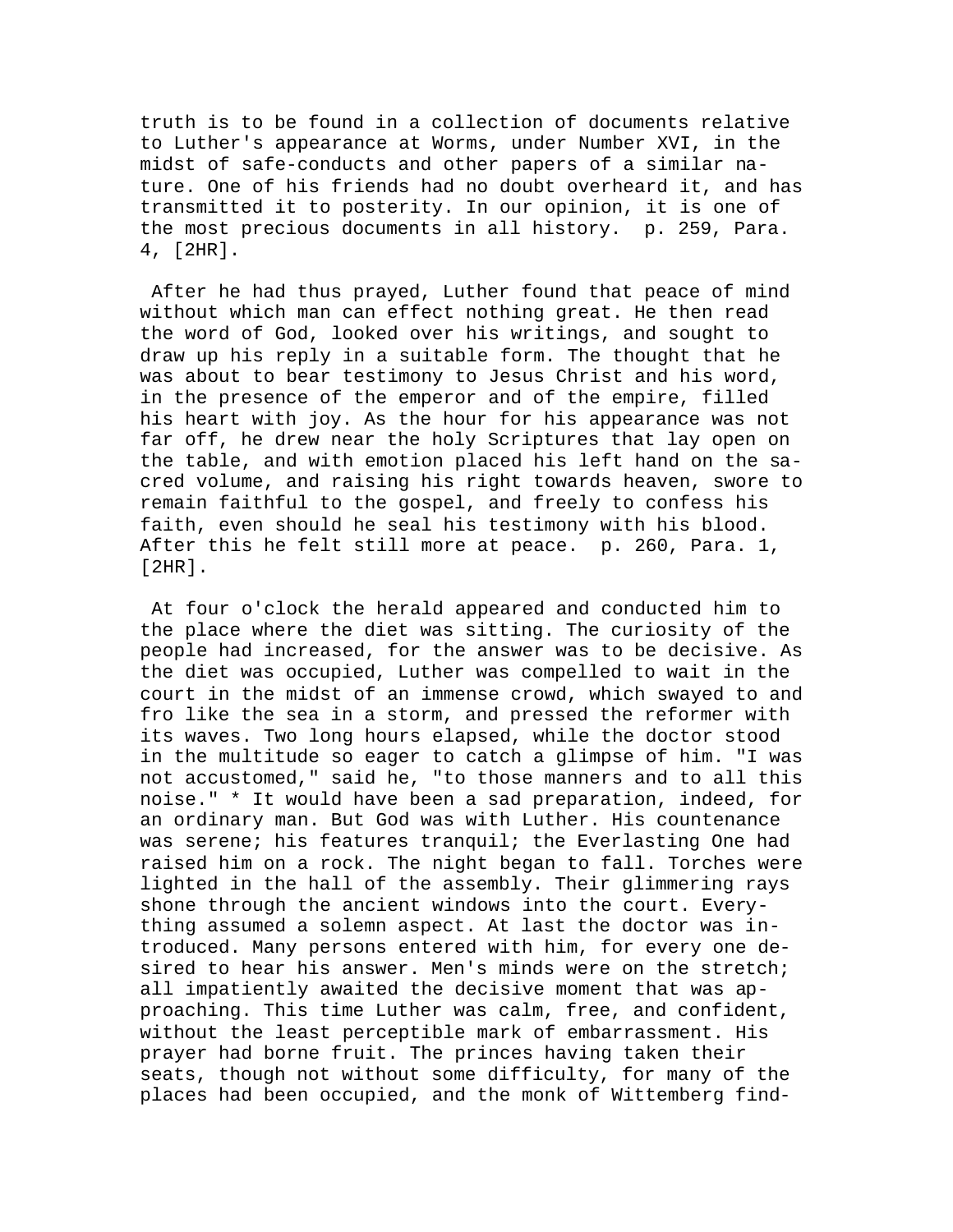ing himself again standing before Charles V, the chancellor of the elector of Treves began by saying: p. 260, Para. 2,  $[2HR]$ .

 \* Des Getummels und Wesens war Ich gar nicht gewohnt. L. Opp. 17. 535, 588. p. 260, Para. 3, [2HR].

 "Martin Luther, yesterday you begged for a delay that has now expired. Assuredly it ought not to have been conceded, as every man, and especially you, who are so great and learned a doctor in the holy Scriptures, should always be ready to answer any questions touching his faith. . . . . Now, therefore, reply to the question put by his majesty, who has behaved to you with so much mildness. Will you defend your books as a whole, or are you ready to disavow some of them?" p. 261, Para. 1, [2HR].

 After having said these words in Latin, the chancellor repeated them in German. p. 261, Para. 2, [2HR].

 "Upon this, Dr. Martin Luther," says the Acts of Worms, "replied in the most submissive and humble manner. He did not bawl, or speak with violence; but with decency, mildness, suitability, and moderation, and yet with much joy and Christian firmness." \* p. 261, Para. 3, [2HR].

 \* Schreyt nicht sehr noch heftig, sodern redet fein, nittich, zuchtig und bescheiden. L. Opp. L. 17. 576. p. 261, Para. 4, [2HR].

 "Most serene emperor, illustrious princes, gracious lords," said Luther, turning his eyes on Charles and on the assembly, "I appear before you this day, in conformity with the order given me yesterday, and by God's mercies I conjure your majesty and your august highness to listen graciously to the defense of a cause which I am assured is just and true. If, through ignorance, I should transgress the usages and proprieties of courts, I entreat you to pardon me; for I was not brought up in the palaces of kings, but in the seclusion of a convent. p. 261, Para. 5, [2HR].

 "Yesterday, two questions were put to me on behalf of his imperial majesty: the first, if I was the author of the books whose titles were enumerated; the second, If I would retract or defend the doctrine I had taught in them. To the first question I then made answer, and I persevere in that reply. p. 262, Para. 1, [2HR].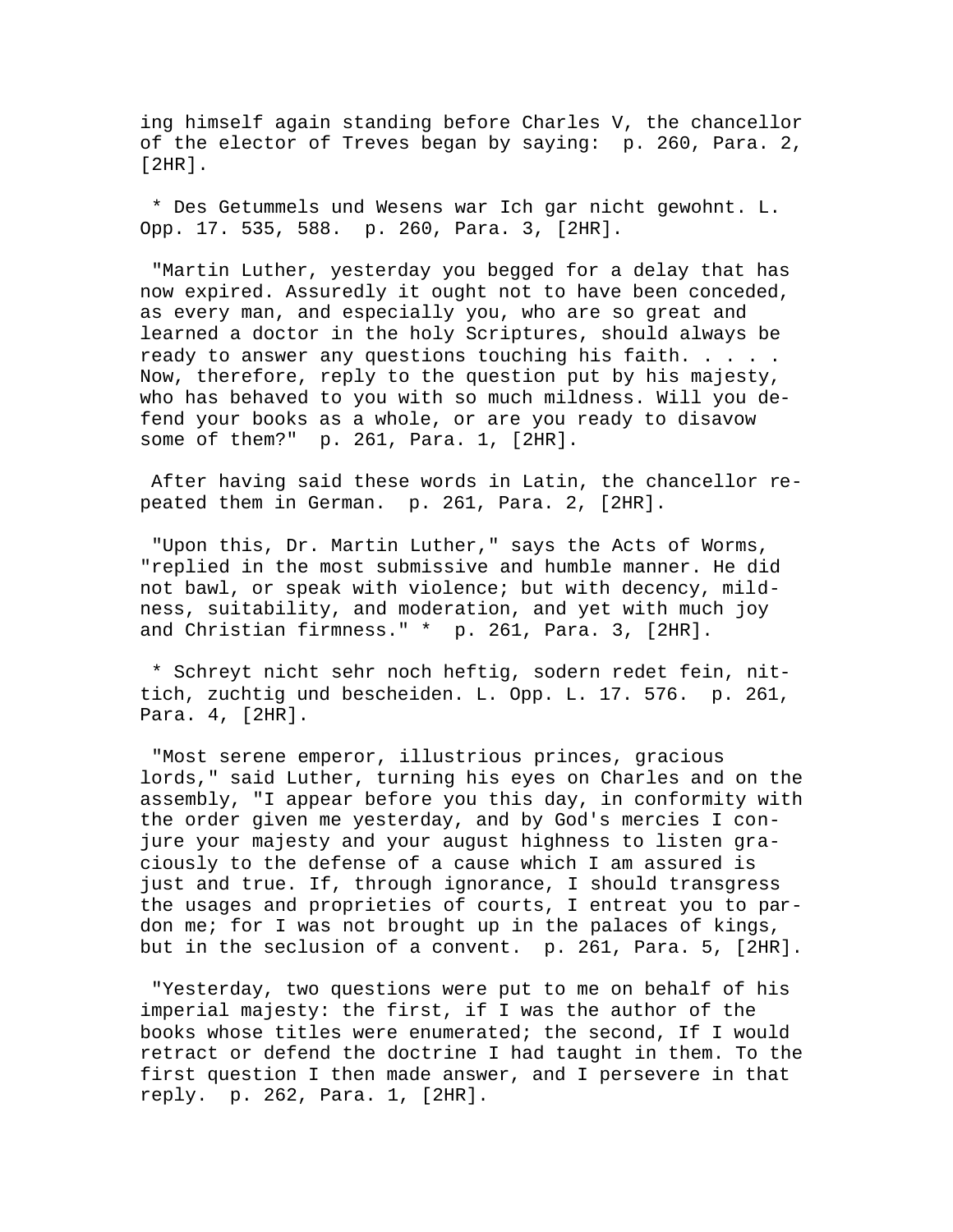"As for the second, I have written works on many different subjects. There are some in which I have treated of faith and good works, in a manner at once so pure, so simple, and so scriptural, that even my adversaries, far from finding anything to censure in them, allow that these works are useful, and worthy of being read by all pious men. The papal bull, however violent it may be, acknowledges this. If, therefore, I were to retract these, what should I do?. . . . . Wretched man. Among all men, I alone should abandon truths that friends and enemies approve, and I should oppose what the whole world glories in confessing. . . . . p. 262, Para. 2, [2HR].

 "Secondly, I have written books against the papacy, in which I have attacked those who, by their false doctrine, their evil lives, or their scandalous example, afflict the Christian world, and destroy both body and soul. The complaints of all who fear God are confirmatory of this. Is it not evident that the human doctrines and laws of the popes entangle, torment, and vex the consciences of believers, while the crying and perpetual extortions of Rome swallow up the wealth and the riches of Christendom, and especially of this illustrious nation?. . . . . p. 262, Para. 3,  $[2HR]$ .

 "Were I to retract what I have said on this subject, what should I do but lend additional strength to this tyranny, and open the floodgates to a torrent of impiety? \* Overflowing with still greater fury than before, we should see these insolent men increase in number, behave more tyrannically, and domineer more and more. And not only the yoke that now weighs upon the Christian people would be rendered heavier by my retraction, but it would become, so to speak, more legitimate, for by this very retraction it would have received the confirmation of your most serene majesty and of all the states of the holy empire. Gracious God, I should thus become a vile cloak to cover and conceal every kind of malice and tyranny.  $\ldots$  . . .  $\ldots$  . 262, Para. 4, [2HR].

 \* Nicht allein die Fenster, sondern auch Thur und Thor aufthate. L. Opp. L. 17. 573. p. 262, Para. 5, [2HR].

 "Lastly, I have written books against individuals who desired to defend the Romish tyranny and to destroy the faith. I frankly confess that I may have attacked them with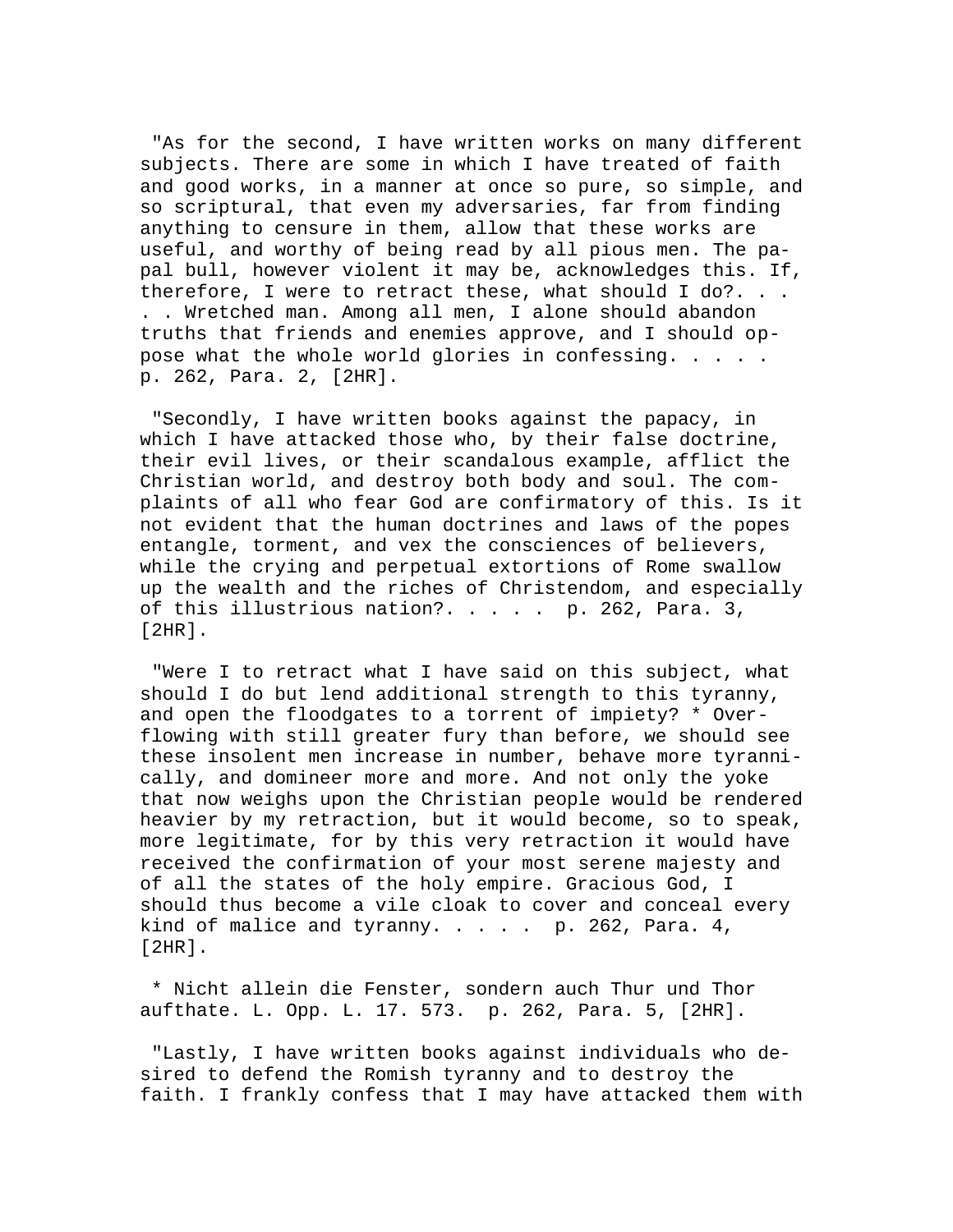more acrimony than is becoming my ecclesiastical profession. I do not consider myself a saint; but I cannot disavow these writings, for by so doing I should sanction the impiety of my adversaries, and they would seize the opportunity of oppressing the people of God with still greater cruelty. p. 263, Para. 1, [2HR].

 "Yet I am but a mere man, and not God; I shall therefore defend myself as Christ did. If I have spoken evil, bear witness of the evil, John 18:23, said he. How much more should I, who am but dust and ashes, and who may so easily go astray, desire every man to state his objections to my doctrine. p. 263, Para. 2, [2HR].

 "For this reason, by the mercy of God, I conjure you, most serene emperor, and you, most illustrious princes, and all men of every degree, to prove from the writings of the prophets and apostles that I have erred. As soon as I am convinced of this, I will retract every error, and be the first to lay hold of my books and throw them into the fire. p. 263, Para. 3, [2HR].

 "What I have just said plainly shows, I hope, that I have carefully weighed and considered the dangers to which I expose myself; but, far from being dismayed, I rejoice to see that the gospel is now, as in former times, a cause of trouble and dissension. This is the character, this is the destiny of the word of God. I came not to send peace on earth, but a sword, said Jesus Christ. Math. 10:34. God is wonderful and terrible in his counsels; beware lest, by presuming to quench dissensions, you should persecute the holy word of God, and draw down upon yourselves a frightful deluge of insurmountable dangers, of present disasters, and eternal desolation. . . . . you should fear lest the reign of this young and noble prince, on whom, under God, we build such lofty expectations, not only should begin, but continue and close, under the most gloomy auspices. I might quote many examples from the oracles of God," continued Luther, speaking with a noble courage in the presence of the greatest monarch of the world: "I might speak of the Pharaohs, the kings of Babylon, and those of Israel, whose labors never more effectually contributed to their own destruction than when they sought by counsels, to all appearance most wise, to strengthen their dominion. God removeth mountains, and they know it not; which overturneth them in his anger. Job 9:5. p. 263, Para. 4, [2HR].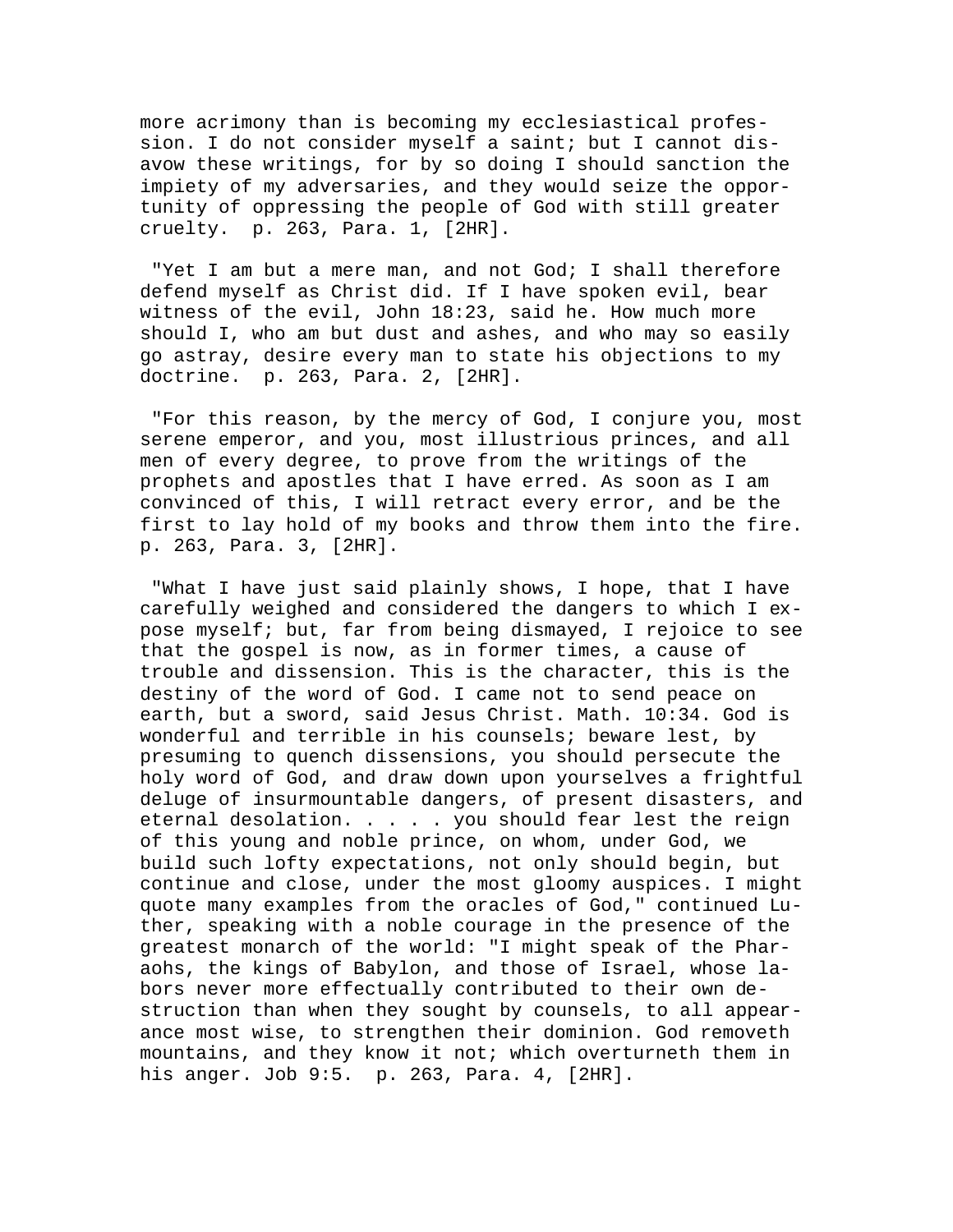"If I say these things, it is not because I think that such great princes need my poor advice, but because I desire to render unto Germany what she has a right to expect from her children. Thus, commending myself to your august majesty and to your most serene highness, I humbly entreat you not to suffer the hatred of my enemies to pour out upon me an indignation that I have not merited." \* p. 264, Para. 1, [2HR].

 \* This speech, as well as all the other expressions we quote is taken literally from authentic documents. See L. Opp. L. 17. 776-780. p. 264, Para. 2, [2HR].

 Luther had pronounced these words in German with modesty, but with great warmth and firmness; \* he was ordered to repeat them in Latin. The emperor did not like the German tongue. The imposing assembly that surrounded the reformer, the noise, and his own emotion, had fatigued him. "I was in a great perspiration," said he, "heated by the tumult, standing in the midst of the princes." Frederick of Thun, privy councillor to the elector of Saxony who was stationed by his master's orders at the side of the reformer, to watch over him that no violence might be employed against him, seeing the condition of the poor monk, said: "If you cannot repeat what you have said, that will do, doctor." But Luther, after a brief pause to take breath, began again, and repeated his speech in Latin with the same energy as at first. \*\* p. 264, Para. 3, [2HR].

 \* Non clamose at modeste, non tamen sine christiana animositate et constantia. L. Opp. Lat. 2. 165. \*\* L. Opp. Lat. 2. 165-167. p. 264, Para. 4, [2HR].

 "This gave great pleasure to the Elector Frederick," says the reformer. p. 265, Para. 1, [2HR].

 When he had ceased speaking, the chancellor of Treves, the orator of the diet, said indignantly: "You have not answered the question put to you. You were not summoned hither to call in question the decisions of councils. you are required to give a clear and precise answer. Will you, or will you not, retract?" Upon this Luther replied without much hesitation: "Since your most serene majesty and your high mightinesses require from me a clear, simple, and precise answer, I will give you one, \* and it is this: I cannot submit my faith either to the pope or to the councils, because it is clear as the day that they have frequently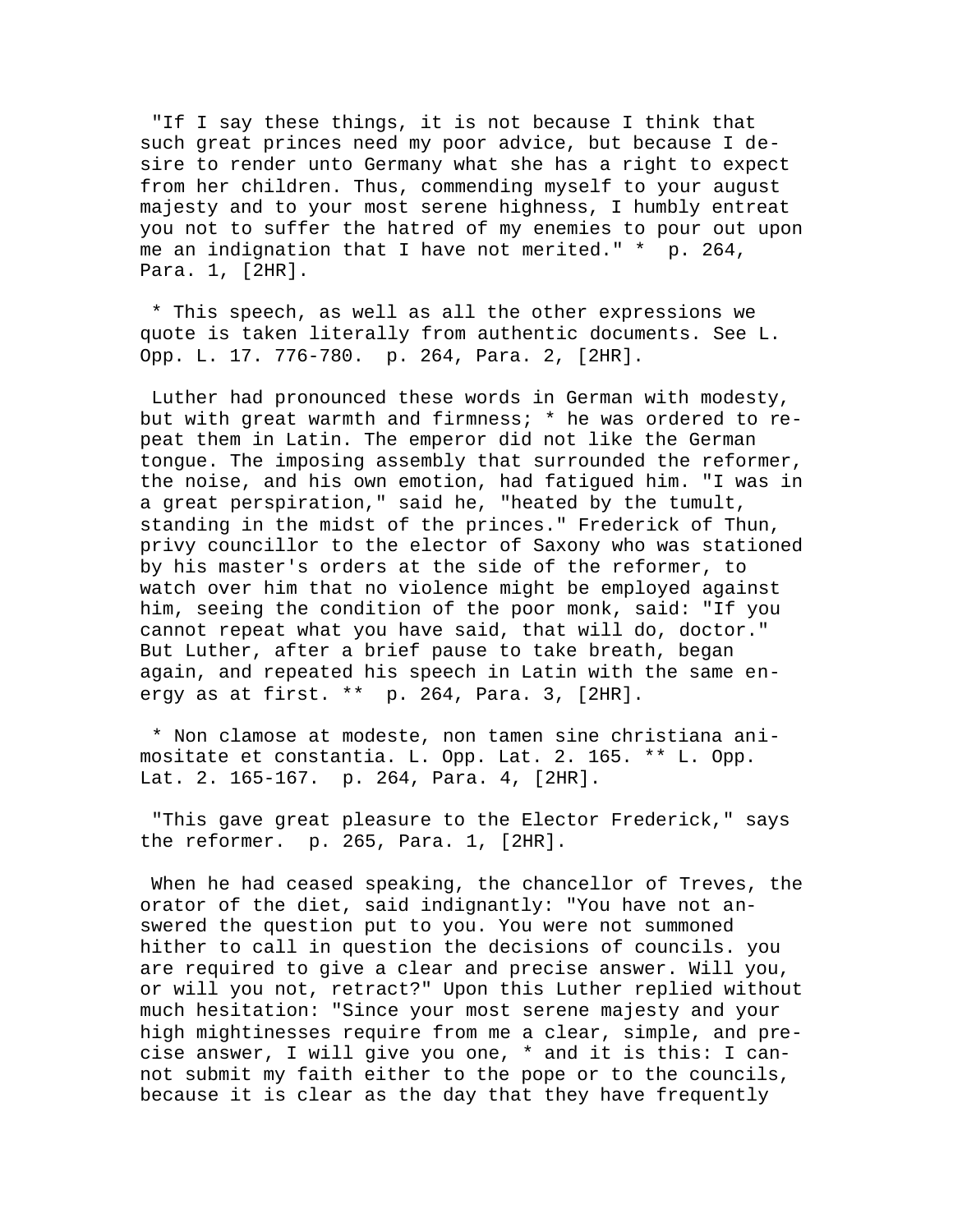erred and contradicted each other. Unless therefore I am convinced by the testimony of Scripture, or by the clearest reasoning, unless I am persuaded by means of the passages I have quoted, and unless they thus render my conscience bound by the word of God, I cannot and I will not retract, for it is unsafe for a Christian to speak against his conscience." And then, looking round on this assembly before which he stood, and which held his life in its hands, he said: "HERE I STAND, I CAN DO NO OTHER; MAY GOD HELP ME? Amen." \*\* p. 265, Para. 2, [2HR].

 \* Dabo illud neque dentatum, neque cornutum. Ibid. p. 166. I will give you one that shall have neither horns nor teeth. \*\* Hier stehe ich. Ich kann nicht anders. Gott neife mir. Amen. L. Opp. L. 17. 580. p. 265, Para. 3, [2HR].

 Luther, constrained to obey his faith, led by his conscience to death, impelled by the noblest necessity, the slave of his belief, and under this slavery still supremely free, like the ship tossed by a violent tempest, and which, to save that which is more precious than itself, runs and is dashed upon the rocks, thus uttered these sublime words which still thrill our hearts at an interval of four centuries: thus spoke a monk before the emperor and the mighty ones of the nation; and this feeble and despised man, alone, but relying on the grace of the Most High, appeared greater and mightier than them all. His words contain a power against which all these mighty rulers can do nothing. This is the weakness of God, which is stronger than man. The empire and the church on the one hand, this obscure man on the other, had met. God had brought together these kings and these prelates publicly to confound their wisdom. The battle is lost, and the consequences of this defeat of the great ones of the earth will be felt among every nation and in every age to the end of time. p. 265, Para. 4, [2HR].

 The assembly was thunderstruck. Many of the princes found it difficult to conceal their admiration. The emperor, recovering from his first impression, exclaimed: "This monk speaks with an intrepid heart and unshaken courage." \* The Spaniards and Italians alone felt confounded, and soon began to ridicule a greatness of soul which they could not comprehend. p. 266, Para. 1, [2HR].

 \* Der Monch redet unerschrocken, mit getrostem Muth Seck. 350. p. 266, Para. 2, [2HR].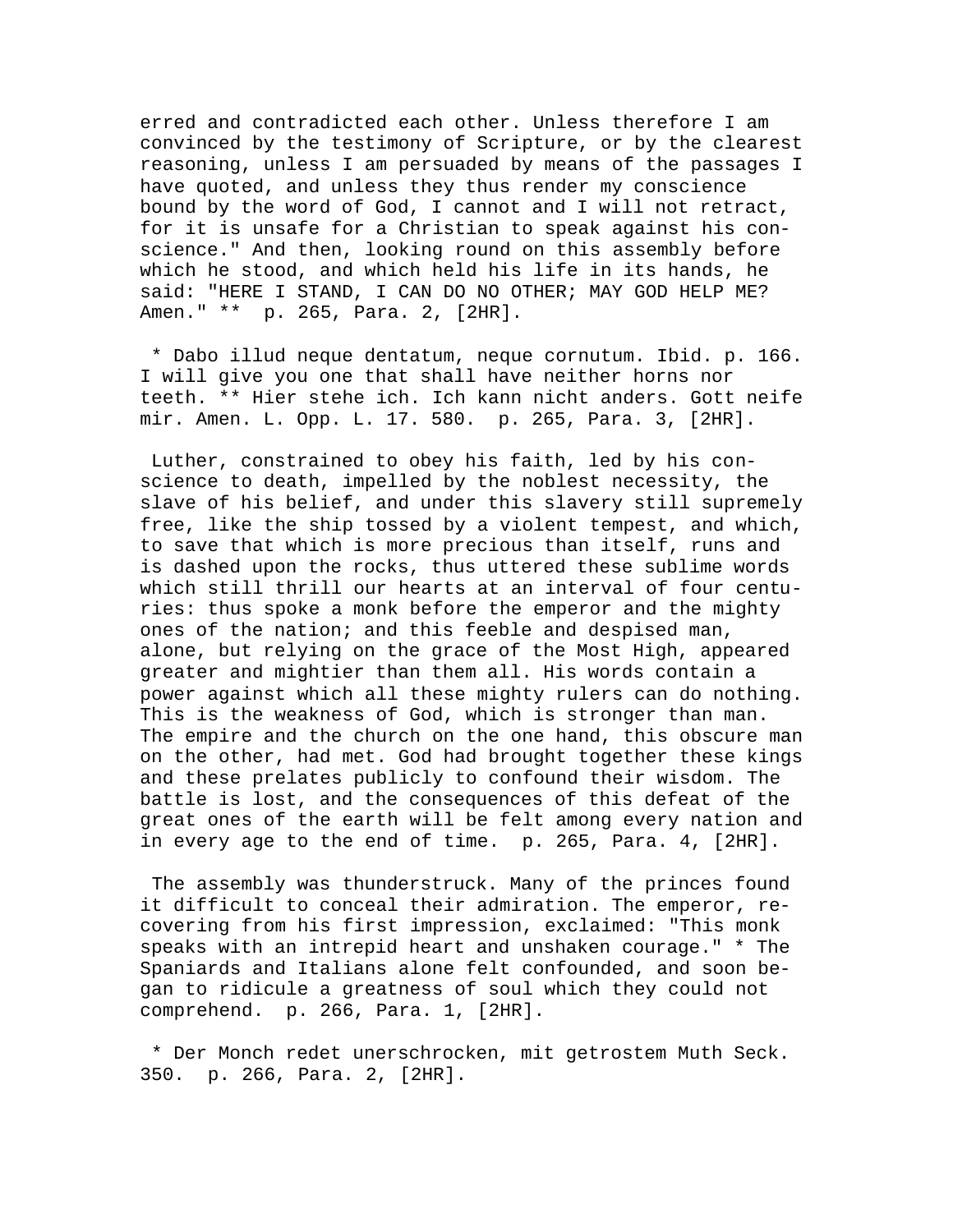"If you do not retract," said the chancellor, as soon as the diet had recovered from the impression produced by Luther's speech, "the emperor and the states of the empire will consult what course to adopt against an incorrigible heretic." At these words Luther's friends began to tremble; but the monk repeated: "May God be my helper; for I can retract nothing." \* p. 266, Para. 3, [2HR].

\* L. Opp. W. 15. 2236. p. 266, Para. 4, [2HR].

 After this Luther withdrew, and the princes deliberated. Each one felt that this was a critical moment for Christendom. The yes or the no of this monk would decide, perhaps for ages, the repose of the church and of the world. His adversaries had endeavored to alarm him, and they had only exalted him before the nation; they had thought to give greater publicity to his defeat, and they had but increased the glory of his victory. The partisans of Rome could not make up their mind to submit to this humiliation. Luther was again called in, and the orator of the diet said to him: "Martin, you have not spoken with the modesty becoming your position. The distinction you have made between your books was futile; for if you retract those that contained your errors, the emperor would not allow the other to be burnt. It is extravagant in you to demand to be refuted by Scripture, when you are reviving heresies condemned by the general council of Constance. The emperor, therefore, calls upon you to declare simply, yes or no, whether you presume to maintain what you have advanced, or whether you will retract a portion?" "I have no other reply to make than that which I have already made," answered Luther, calmly. His meaning was understood. Firm as a rock, all the waves of human power dashed ineffectually against him. The strength of his words, his bold bearing, his piercing eyes, the unshaken firmness legible on the rough outlines of his truly German features, had produced the deepest impression on this illustrious assembly. There was no longer any hope. The Spaniards, the Belgians, and even the Romans were dumb. The monk had vanquished these great ones of the earth. He had said no to the church and to the empire. Charles V arose, and all the assembly with him: "The diet will meet again tomorrow to hear the emperor's opinion," said the chancellor with a loud voice. p. 266, Para. 5, [2HR].

 CHAPTER 9--- Tumult and calmness -- The flagon of duke Eric -- The elector and Spalatin -- The Emperor's message - - Proposal to violate the safe-conduct -- Violent opposi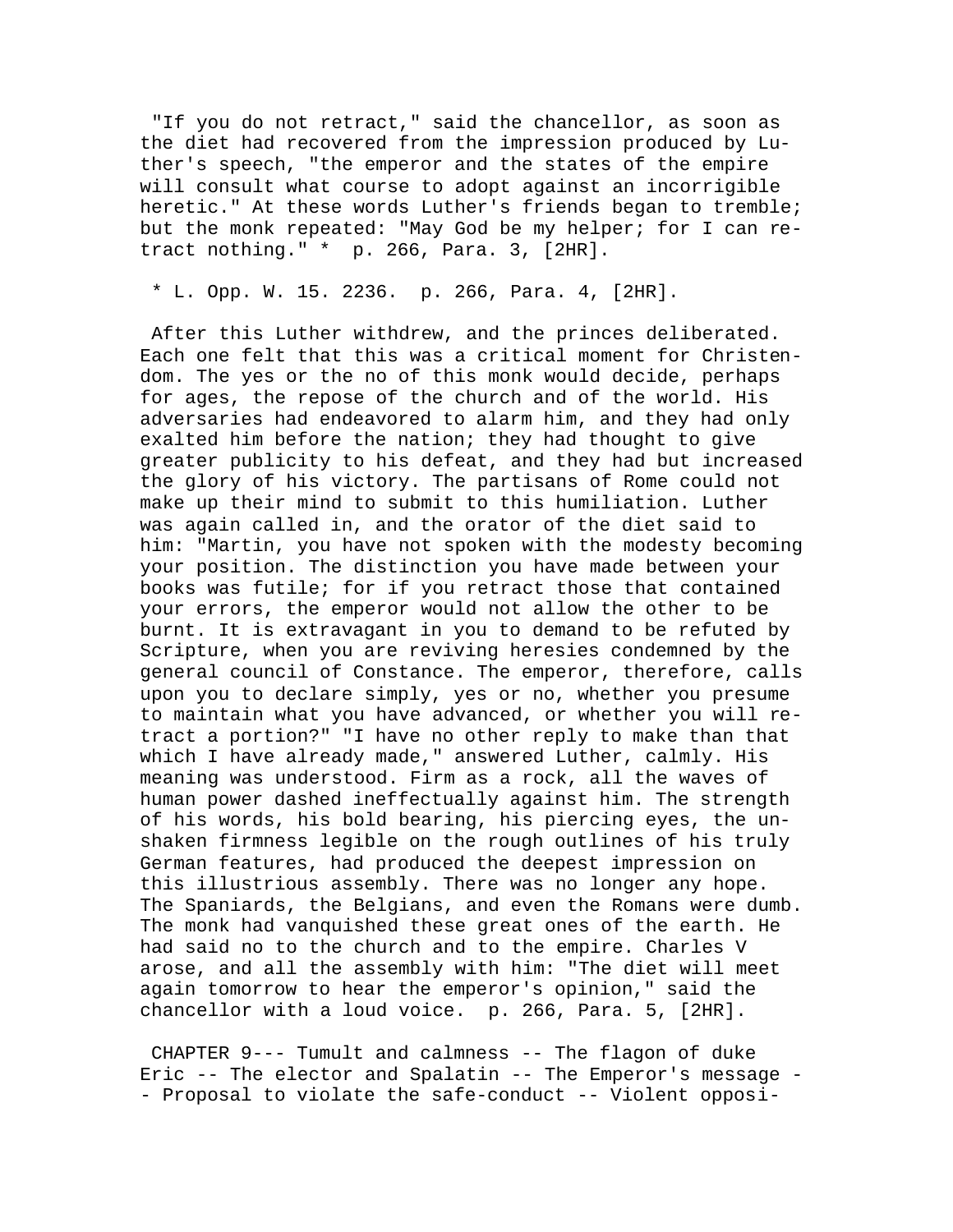tion -- Enthusiasm in favor of Luther -- Language of conciliation -- Fears of the elector -- Luther's numerous visiters -- Philip of Hesse. p. 268, Para. 1, [2HR].

 Night had closed in. Each man retired to his home in darkness. Two imperial officers formed Luther's escort. Some persons imagined that his fate was decided, that they were leading him to prison, whence he would never come forth but to mount the scaffold: an immense tumult broke out. Several gentlemen exclaimed: "Are they taking him to prison?" "No," replied Luther, "they are accompanying me to my hotel." At these words the agitation subsided. Some Spanish soldiers of the emperor's household followed this bold man through the streets by which he had to pass, with shouts and mockery, while others howled and roared like wild beasts robbed of their prey. \* But Luther remained calm and firm. p. 268, Para. 2, [2HR].

 \* Subsannatione hominem Dei et longo rugitu prosecuti sunt. L. Opp. Lat. 2. 166. p. 268, Para. 3, [2HR].

 Such was the scene at Worms. The intrepid monk, who had hitherto boldly braved all his enemies, spoke on this occasion, when he found himself in the presence of those who thirsted for his blood, with calmness, dignity, and humility. There was no exaggeration, no mere human enthusiasm, no anger; overflowing with the liveliest emotion, he was still at peace; modest, though withstanding the powers of the earth; great in presence of all the grandeur of the world. This is an indisputable mark that Luther obeyed God, and not the suggestions of his own pride. In the hall of the diet there was one greater than Charles and than Luther. When ye shall be brought before governors and kings for my sake, take no thought how or what ye shall speak, saith Jesus Christ, for it is not ye that speak. Matt. 10:18, 20. Never perhaps had this promise been more clearly fulfilled. p. 268, Para. 4, [2HR].

 A profound impression had been produced on the chiefs of the empire. This Luther had noticed, and it had increased his courage. The pope's ministers were provoked because John ab Eck had not sooner interrupted the guilty monk. Many lords and princes were won over to a cause supported with such conviction. With some, it is true, the impression was transient; but others, on the contrary, who concealed their sentiments at that time, at an after-period declared themselves with great courage. p. 269, Para. 1, [2HR].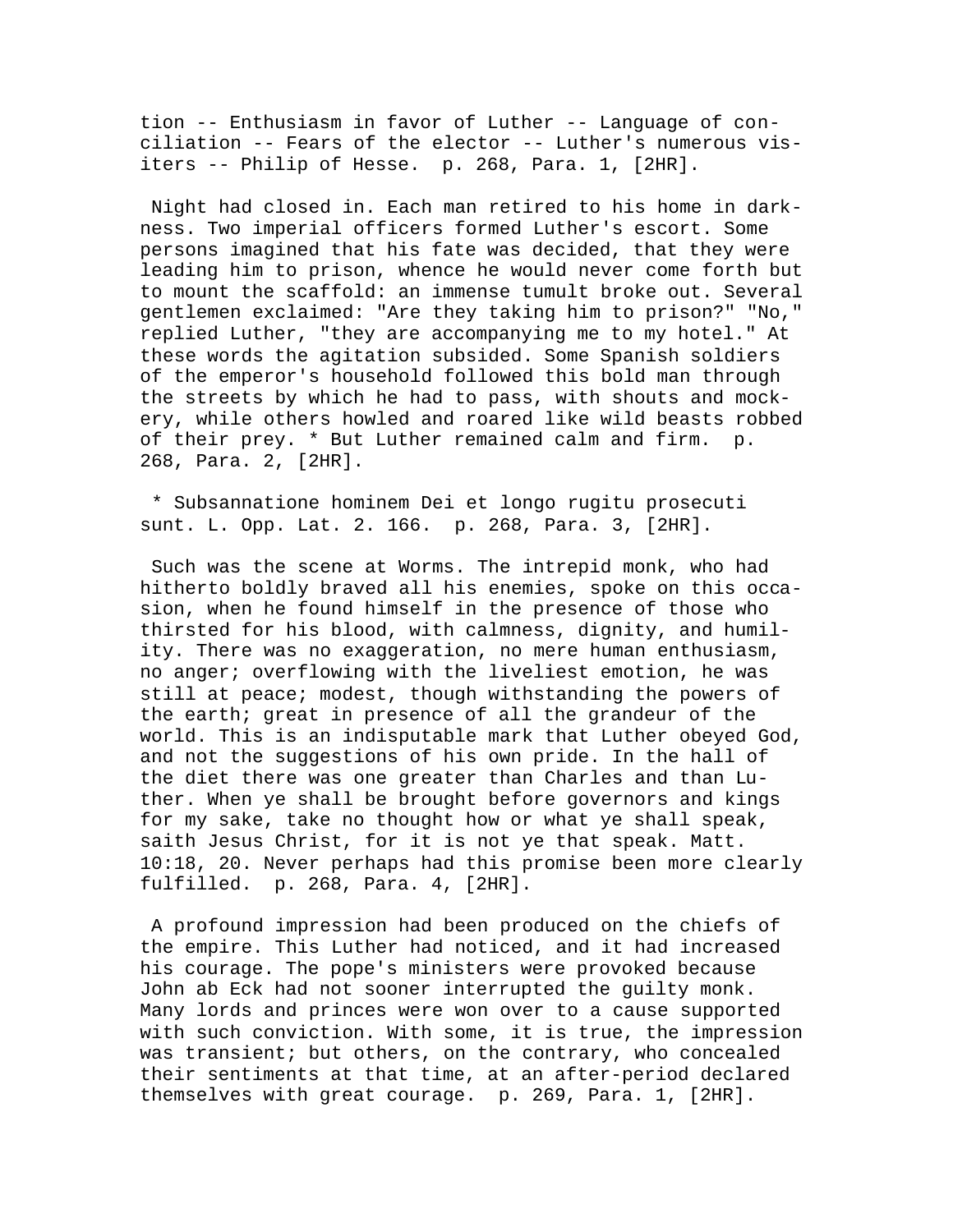Luther had returned to his hotel, seeking to recruit his body fatigued by so severe a trial. Spalatin and other friends surrounded him, and all together gave thanks to God. As they were conversing, a servant entered, bearing a silver flagon filled with Eimbeck beer. "My master," said he, as he offered it to Luther, "invites you to refresh yourself with this draught." "Who is the prince," said the Wittemberg doctor, "who so gracious remembers me?" It was the aged duke Eric of Brunswick. The reformer was affected by this present from so powerful a lord, belonging to the pope's party. "His highness," continued the servant, "has condescended to taste it before sending it to you." Upon this Luther, who was thirsty, poured our some of the duke's beer, and after drinking it, he said: "As this day duke Eric has remembered me, so may our Lord Jesus Christ remember him in the hour of his last struggle." \* It was a present of trifling value; but Luther, desirous of showing his gratitude to a prince who remembered him at such a moment, gave him such as he had, a prayer. The servant returned with this message to his master. At the moment of his death the aged duke called these words to mind, and addressing a young page, Francis of Kramm, who was standing at his bedside: "Take the Bible," said he, "and read it to me." The child read these words of Christ, and the soul of the dying man was comforted: Whosoever shall give you a cup of water to drink in my name, because ye belong to Christ, verily I say unto you, he shall not lose his reward. p. 269, Para. 2, [2HR].

 \* Also gedencke seiner unser Herr Christus in seinem letzten Kampff. Seck. p. 354. p. 269, Para. 3, [2HR].

 Hardly had the duke of Brunswick's servant gone away, before a messenger from the elector of Saxony came with orders for Spalatin to come to him immediately. Frederick had gone to the diet filled with uneasiness. He had imagined that in the presence of the emperor Luther's courage would fail him; and hence he had been deeply moved by the resolute bearing of the reformer. He was proud of being a protector of such a man. When the chaplain arrived, the table was spread; the elector was just sitting down to supper with his court, and already the servants had brought in the water for their hands. As he saw Spalatin enter, he motioned him to follow, and as soon as he was alone with the chaplain in his bedchamber, he said: "Oh, how father Luther spoke before the emperor, and before all the states of the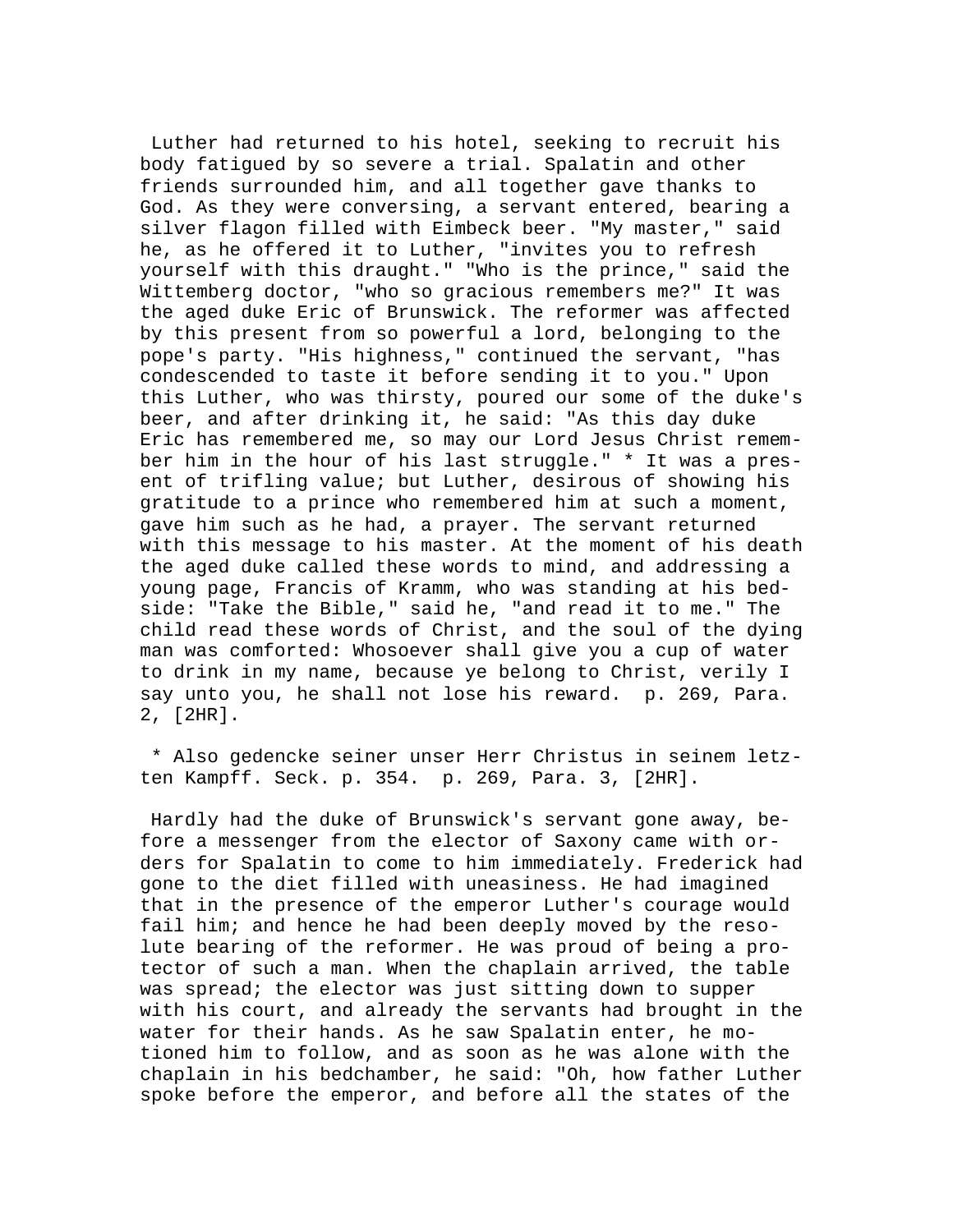empire. I only trembled lest he should be too bold." \* Frederick then formed the resolution of protecting the doctor more courageously in future. p. 270, Para. 1, [2HR].

 \* O wie schon hat Pater Martinus geredet. Seck. p. 355. p. 270, Para. 2, [2HR].

 Aleander saw the impression Luther had produced; there was no time to lose; he must induce the emperor to act with vigor. The opportunity was favorable: war with France was imminent. Leo X, desirous of enlarging his states, and caring little for the peace of Christendom, was secretly negotiating two treaties at the same time, one with Charles against Francis, the other with Francis against Charles. \* In the former, he claimed of the emperor, for himself, the territories of Parma, Placentia, and Ferrara; in the second, he stipulated with the king for a portion of the kingdom of Naples, which would thus be taken from Charles. The latter felt the importance of gaining Leo to his side, in order to have his alliance in the war against his rival of France. It was a mere trifle to purchase the mighty pontiff's friendship at the cost of Luther's life. p. 270, Para. 3, [2HR].

 \* Guicciardini, lib. 14. 175; Dumont, Corp. Dipl. Vol. 4. 96. Dicesi del papa Leone. Che quando l'aveva fatto lega con alcuno, prima soleva dir che pero non si dovea restar de tratar con lo altro principe opposto. Suriano, Venetian Ambassador at Rome, MS. In the archives of Venice. p. 270, Para. 4, [2HR].

 One the day following Luther's appearance, Friday 19th of April, the emperor ordered a message to be read to the diet, which he had written in French with his own hand. \* "Descended from the Christian emperors of German," said he, "from the catholic kings of Spain, from the archdukes of Austria, and from the dukes of Burgundy, who have all been renowned as defenders of the Roman faith, I am firmly resolved to imitate the example of my ancestors. A single monk, misled by his own folly, has risen against the faith of Christendom. To stay such impiety, I will sacrifice my kingdoms, my treasures, my friends, my body, my blood, my soul, and my life. \*\* I am about to dismiss the Augustine Luther, forbidding him to cause the least disorder among the people; I shall then proceed against him and his adherents, as contumacious heretics, by excommunication, by interdict, and by every means calculated to destroy them. \*\*\*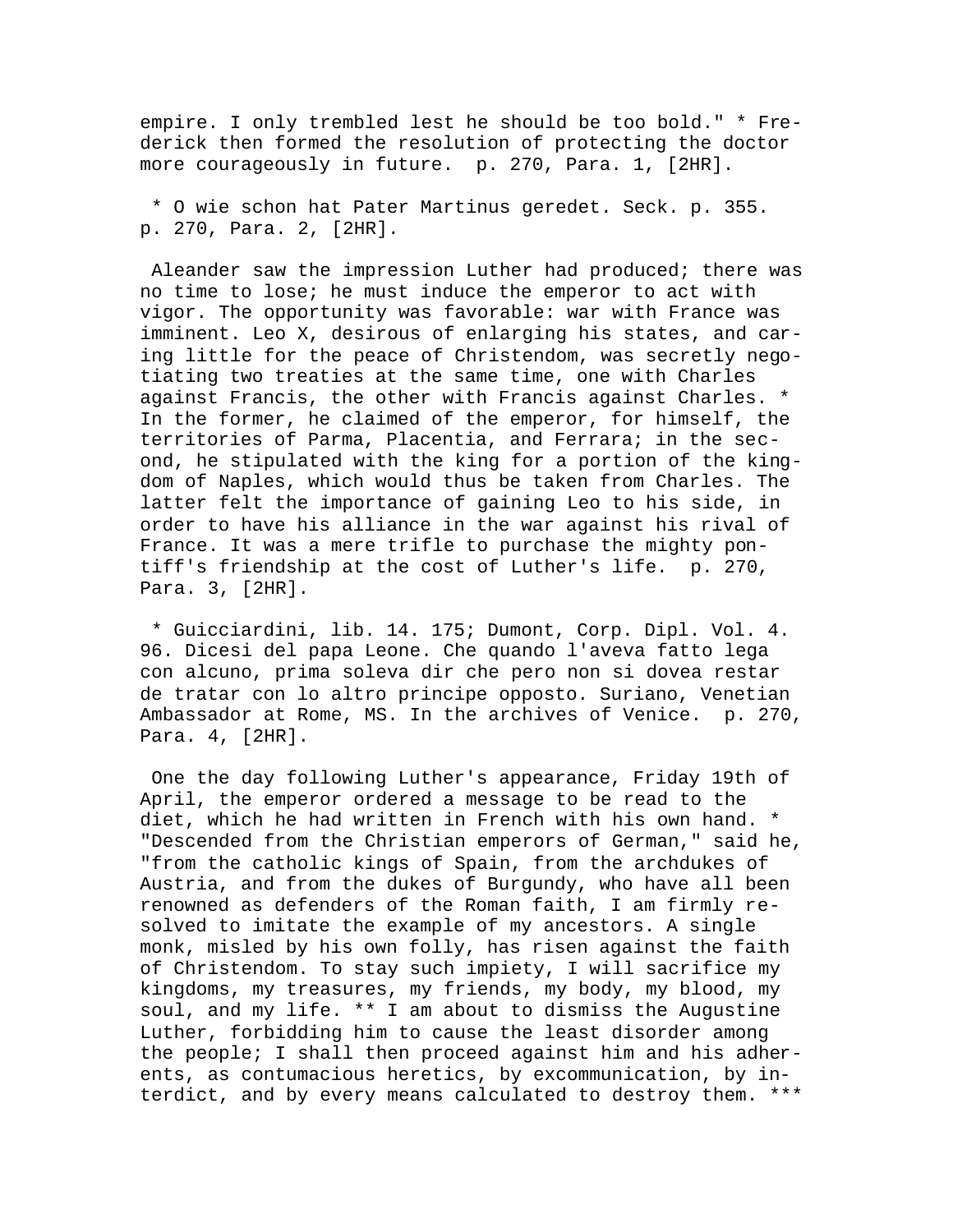I call on the members of the states to behave like faithful Christians." p. 271, Para. 1, [2HR].

 \* Autographum in lingua Burgundica, ab ipsomet enarratum. Cochlaeus, p. 32. \*\* Regna, thesauros, amicos, corpus, sanguinem, vitam, spiritumque profundere. Pallav. 1. 118. \*\*\* Und andern Wegen sie zu vertilgen. L. Opp. L. 17. 581. p. 271, Para. 2, [2HR].

 This address did not please every one. Charles, young and hasty, had not complied with the usual forms; he should first have consulted with the diet. Two extreme opinions immediately declared themselves. The creatures of the pope, the elector of Brandenburg, and several ecclesiastical princes, demanded that the safe-conduct given to Luther should not be respected. \* "The Rhine," said they, "should receive his ashes, as it had received those of John Huss a century ago." Charles, if we may credit an historian, bitterly repented in after-years that he did not adopt this infamous suggestion. "I confess," said he, towards the close of his life, "that I committed a great fault by permitting Luther to live. I was not obliged to keep my promise with him; that heretic had offended a Master greater than I, God himself. I might and ought to have broken my word, and to have avenged the insult he had committed against God: it is because I did not put him to death that heresy has not ceased to advance. His death would have stifled it in the cradle." \*\* p. 271, Para. 3, [2HR].

 \* Dass Luthero das sichere Geleit nicht mochte gehalten werden. Seckend. p. 357. \*\* Sandoval, Hist. De Carlos V. quoted in Llorente's History of the Inquisition, 2. 57. According to Llorente, the supposition that, towards the end of his life, Charles inclined to evangelical opinions, is a mere invention of the Protestants and of the enemies of Phillip II. This question is an historical problem which Llorente's numerous quotations seem unhappily to solve entirely in accordance with his statements. p. 271, Para. 4, [2HR].

 So horrible a proposition filled the elector and all Luther's friends with dismay. "The punishment of John Huss," said the elector-palatine, "has brought too many misfortunes on the German nation for us ever to raise such a scaffold a second time." "The princes of Germany," exclaimed even George of Saxony, Luther's inveterate enemy, "will not permit a safe-conduct to be violated. This diet,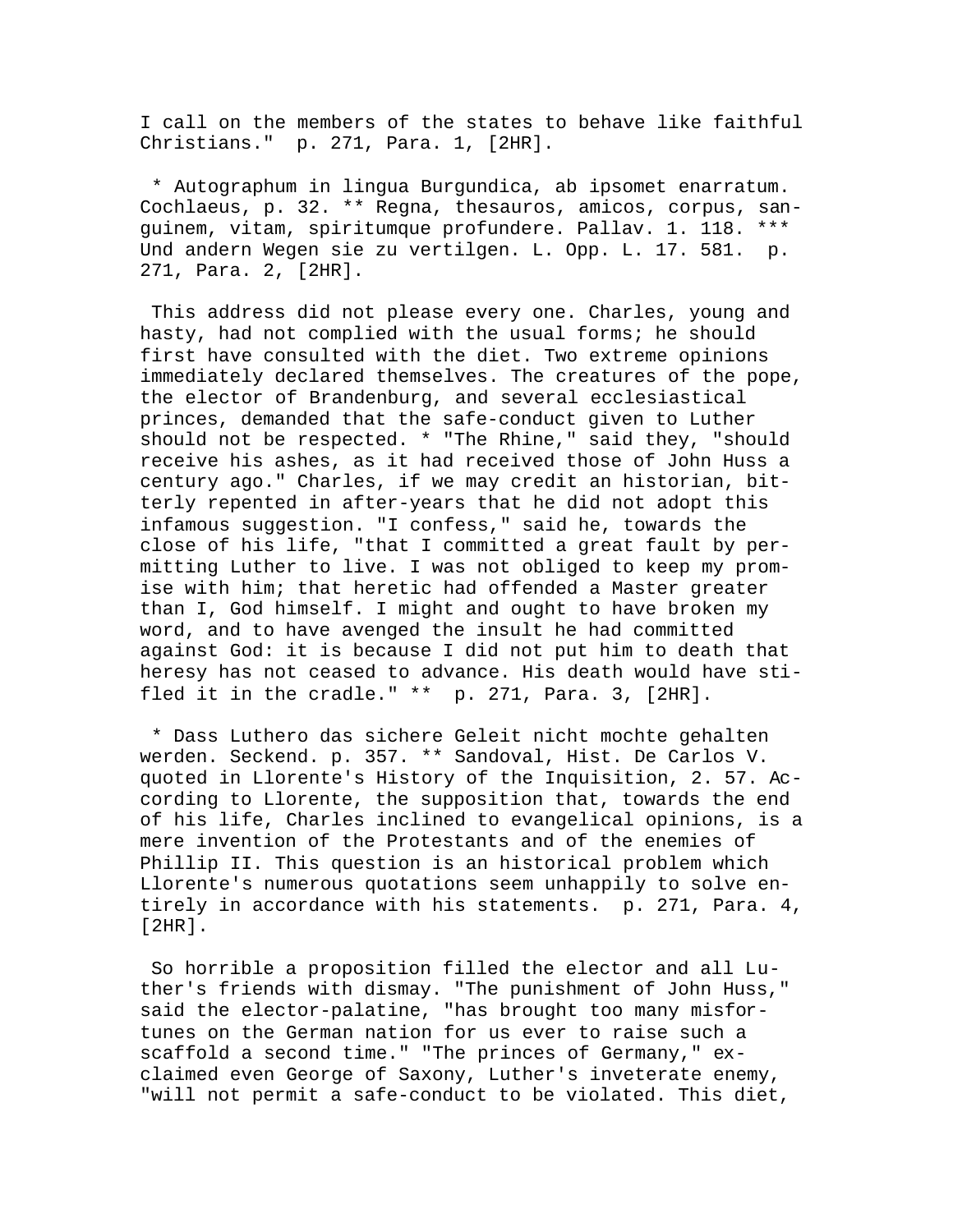the first held by our new emperor, will not be guilty of so base an action. Such perfidy does not accord with the ancient German integrity." The princes of Bavaria, though attached to the church of Rome, supported this protest. The prospect of death that Luther's friends had already before their eyes appeared to recede. p. 272, Para. 1, [2HR].

 The rumor of these discussions, which lasted two days, circulated through the city. Party-spirit ran high. Some gentlemen, partisans of the reform, began to speak firmly against the treachery solicited by Aleander. "The emperor," said they, "is a young man whom the papists and bishops by their flatteries manage at their will." \* Pallavicini speaks of four hundred nobles ready to enforce Luther's safe-conduct with the sword. On Saturday morning placards were seen posted at the gates of houses and in the public places, some against Luther, and others in his favor. On one of them might be read merely these expressive words of the Preacher: Woe to thee, O land, when thy king is a child. Eccl. 10:16. Sickingen, it was reported, had assembled a few leagues from Worms, behind the impregnable ramparts of his stronghold, many knights and soldiers, and was only waiting to know the result of the affair before proceeding to action. The enthusiasm of the people, not only in Worms, but also in the most distant cities of the empire; \*\* the intrepidity of the knights; the attachment felt by many princes to the cause of the reformer were all of a nature to show Charles and the diet that the course suggested by the Romanists might compromise the supreme authority, excite revolts, and even shake the empire. \*\*\* It was only the burning of a simple monk that was in question; but the princes and the partisans of Rome had not, all together, sufficient strength or courage to do this. There can be no doubt, also, that Charles V, who was then young, feared to commit perjury. This would seem to be indicated by a saying, if it is true, which, according to some historians, he uttered on this occasion: "Though honor and faith should banished from all the world, they ought to find a refuge in the hearts of princes." It is mournful to reflect that he may have forgotten these words when on the brink of the grave. But other motives besides may have influenced the emperor. The Florentine Vettori, the friend of Leo X and of Machiavelli, asserts that Charles spared Luther only that he might thus keep the pope in check. \*\*\*\* p. 272, Para. 2, [2HR].

\* Eum esse puerum, qui nutu et blanditiis Papistarum et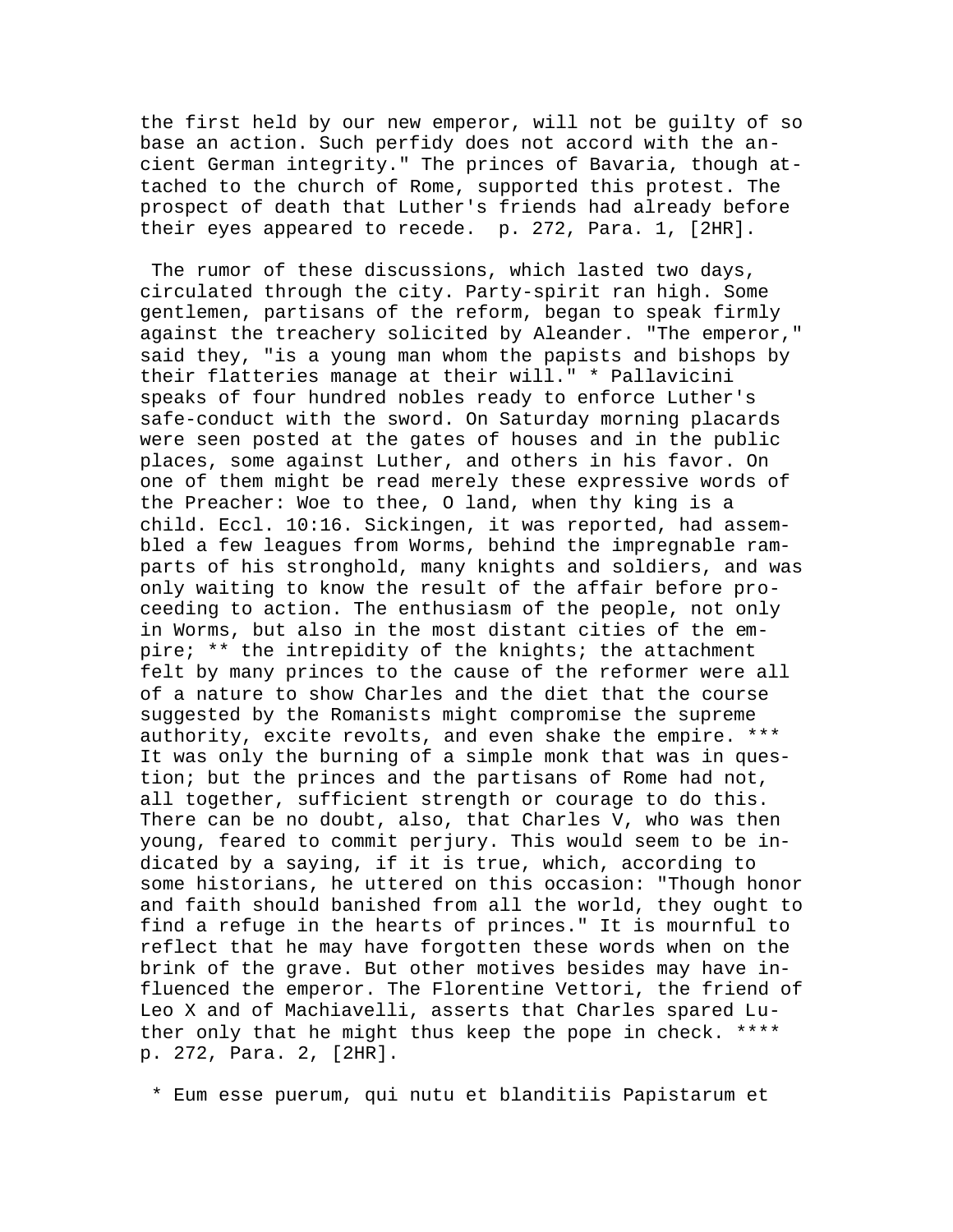Episcoporum trahatur quocunque velint. Cochlaeus, p. 33. \*\* Verum etiam in longinquis Germaniae civitatibus, motus et murmura plebium. Cochlaeus, p. 33. \*\*\* Es ware ein Aufruhr daraus worden, says Luther. Thereupon an insurrection would have broken out. \*\*\*\* Carlo si excuso di non poter procedere piu oltre, rispetto al salvocondotto, ma la verita fu che conoscendo che il Papa temeva molto di questa doctrina di Luthero, lo volle tenere con questo freno. Vettori, istoria d'italia, MS. In the Corsini Library at Rome, extracted by Ranke. p. 272, Para. 3, [2HR].

 In the sitting of Saturday, the violent propositions of Aleander were rejected. Luther was beloved; there was a general desire to preserve this simple-minded man, whose confidence in God was so affecting; but there was also a desire to save the church. Men shuddered at the thought of the consequences that might ensue, as well from the triumph as from the punishment of the reformer. Plans of conciliation were put forward; it was proposed to make a new effort with the doctor of Wittemberg. The archbishop-elector of Mentz himself, the young and extravagant Albert, more devout than bold, says Pallavicini, \* had become alarmed at the interest shown by the people and nobility towards the Saxon monk. Capito, his chaplain, who during his sojourn at Basle had formed an intimacy with the evangelical priest of Zurich, named Zwingle, a bold man in the defense of truth, and of whom we have already had occasion to speak, had also, there can be no doubt, represented to Albert the justice of the reformer's cause. The worldly archbishop had one of those returns to Christian sentiments which we sometimes notice in his life, and consented to wait on the emperor, to ask permission to make a last attempt. But Charles refused everything. On Monday, the 22nd of April, the princes went in a body to repeat Albert's request. "I will not depart from what I have determined," replied the emperor. "I will authorize no one to communicate officially with Luther. But," added he, to Aleander's great vexation, "I will grant that man three days for reflection; during which time, you may exhort him privately." \*\* This was all that they required. The reformer, thought they, elevated by the solemnity of his appearance before the diet, will give way in a more friendly conference, and perhaps will be saved from the abyss into which he is about to fall. p. 274, Para. 1, [2HR].

 \* Qui pio magis animo erat quam forti. Pallavicni, p. 118. \*\* Quibus privatim exhortari hominem possent. Ibid. 119.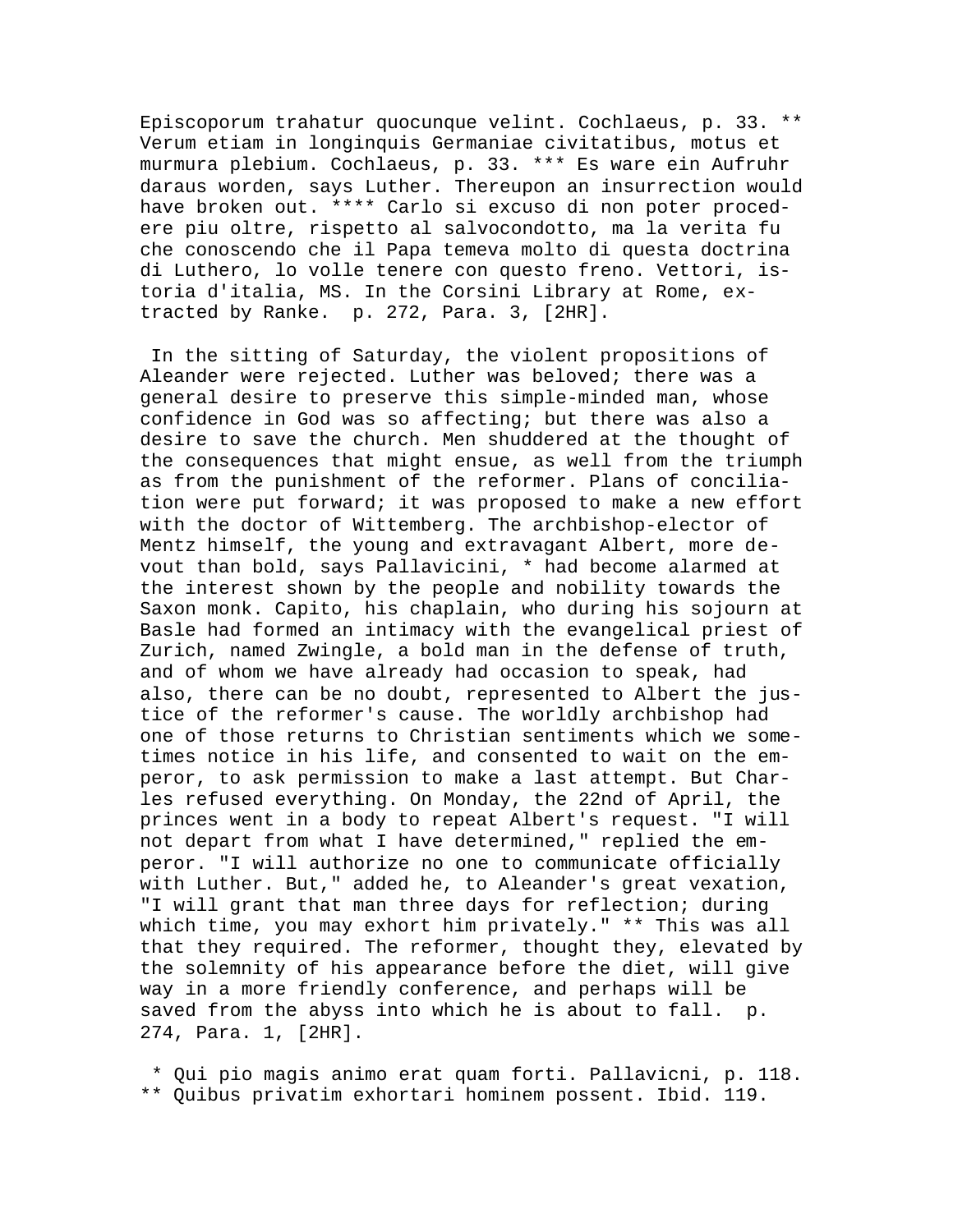p. 274, Para. 2, [2HR].

 The elector of Saxony knew the contrary, and hence was filled with apprehension. "If it were in my power," wrote he the next day to his brother duke John, "I should be ready to defend Luther. You cannot imagine how far the partisans of Rome carry their attacks against me. Were I to tell you all, you would hear some most astonishing matters. \* They are resolved upon his destruction; and whoever manifests any interest for his safety, is immediately set down as a heretic. May God, who never abandons the cause of justice, bring all things to a happy end." Frederick, without showing his kindly feelings towards the reformer, confined himself to observing every one of his movements. p. 274, Para. 3, [2HR].

 \* Wunder horen werden. Seckend. p. 365. p. 274, Para. 4,  $[2HR]$ .

 It was not the same with men of every rank in society who were then at Worms. They fearlessly displayed their sympathy. On Friday a number of princes, counts, barons, knights, gentlemen, ecclesiastics, laymen, and of the common people, collected before the hotel where the reformer was staying; they went in and out one after another, and could hardly satiate themselves with gazing on him. \* He had become the man of Germany. Even those who thought him in error were affected by the nobleness of soul that led him to sacrifice his life to the voice of his conscience. With many persons then present at Worms, the chosen men of the nation, Luther held conversations abounding in that salt with which all his words were seasoned. None quitted him without feeling animated by a generous enthusiasm for the truth. "How many things I shall have to tell you," wrote George Vogler, private secretary to Casimir, margrave of Brandenburg, to one of his friends. "What conversations, how full of piety and kindness, has Luther had with me and others. What a charming person he is." \*\* p. 275, Para. 1, [2HR].

 \* Und konnten nicht satt werden ihn zu sehen. L. Opp. 17. 581. \*\* Wie eine holdselige Person er ist. Meuzel, Magaz. 1. 207. p. 275, Para. 2, [2HR].

 One day a young prince, seventeen years of age, came prancing into the court of the hotel; it was Philip, who for two years had ruled Hesse. This youthful sovereign was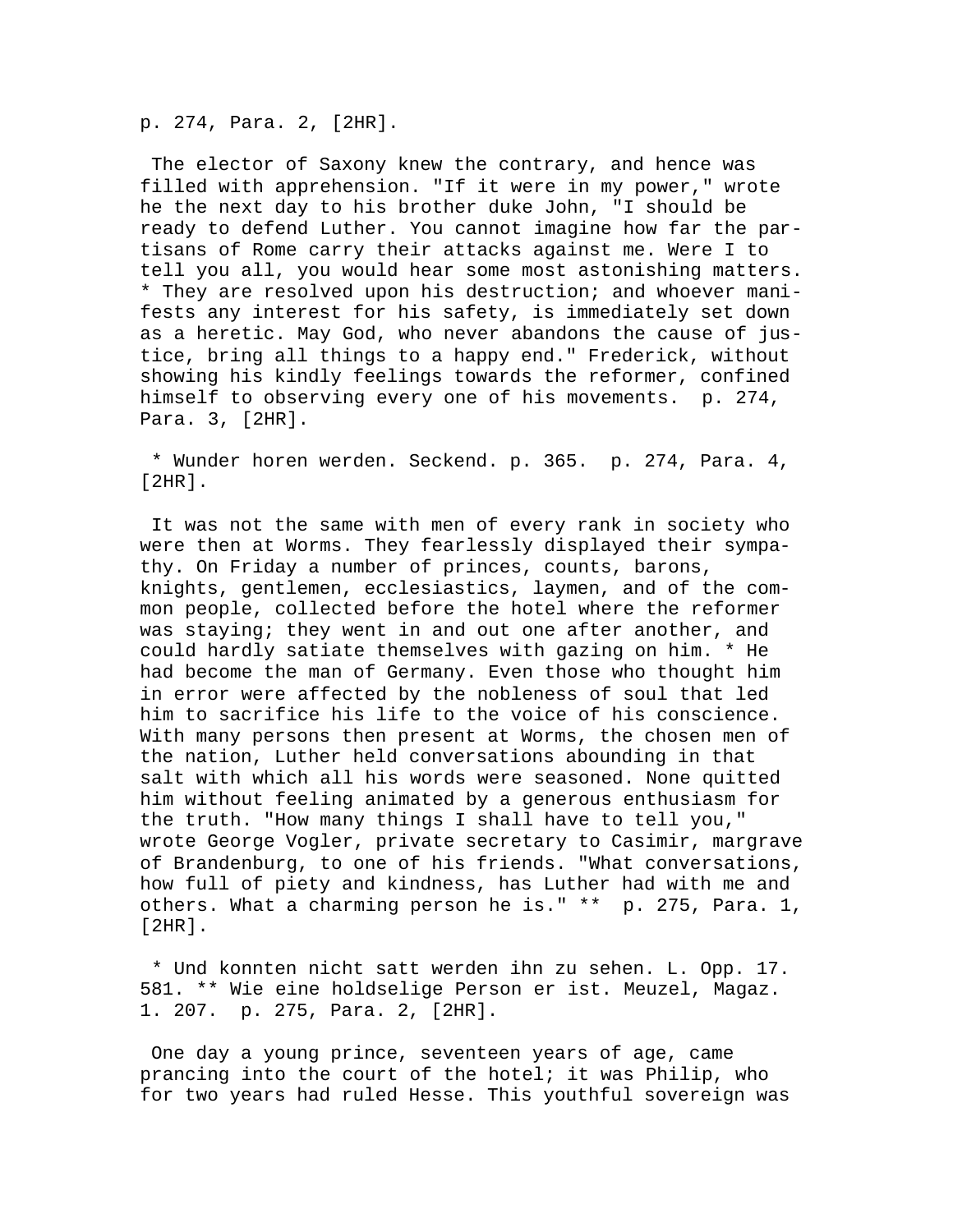of prompt and enterprising character, wise beyond his years, warlike, impetuous, and unwilling to be guided by any ideas but his own. Struck by Luther's speeches, he wished to have a nearer view of him. "He, however, was not yet on my side," said Luther, as he related this circumstance. \* He leaped from his horse, unceremoniously ascended to the reformer's chamber, and addressing him, said: "Well, dear doctor, how goes it?" "Gracious lord," answered Luther, "I hope all will go well." "From what I hear of you, doctor," resumed the landgrave, smiling, "you teach that a woman may leave her husband and take another, when the former is become too old." It was some members of the imperial court who had told this story to the landgrave. The enemies of truth never fail to invent and propagate fables on the pretended doctrines of Christian teachers. "No, my lord," replied Luther seriously; "I entreat your highness not to talk thus." Upon this the young prince hastily held out his hand to the doctor, shook it heartily, and said: "Dear doctor, if you are in the right, may God help you." He then left the room, sprung on his horse, and rode off. This was the first interview between these two men, who were afterwards destined to be at the head of the Reformation, and to defend it, -- the one with the sword of the word, the other with the sword of princes. p. 275, Para. 3, [2HR].

 \* War noch nicht auf meiner Seite. L. Opp. 17. 589. p. 275, Para. 4, [2HR].

 CHAPTER 10--- Conference with the archbishop of Treves -- Wehe's exhortation to Luther -- Luther's replies -- Private conversation -- Visit of Cochlaeus -- Supper at the archbishop's -- Conference at the hotel of the knights of Rhodes -- A council proposed -- Luther's last interview with the archbishop -- Visit to a sick friend -- Luther receives orders to leave Worms -- Luther's departure. p. 277, Para. 1, [2HR].

 Richard of Greiffenklau, archbishop of Treves, had with the permission of Charles V undertaken the office of mediator. Richard, who was on very intimate terms with the elector of Saxony, and a good Roman-catholic, desired by settling the affair to render a service to his friend as well as to his church. On Monday evening, 22nd of April, just as Luther was sitting down to table, a messenger came from the archbishop, informing him that this prelate desired to see him on the next morning but one, Wednesday, at six o'clock.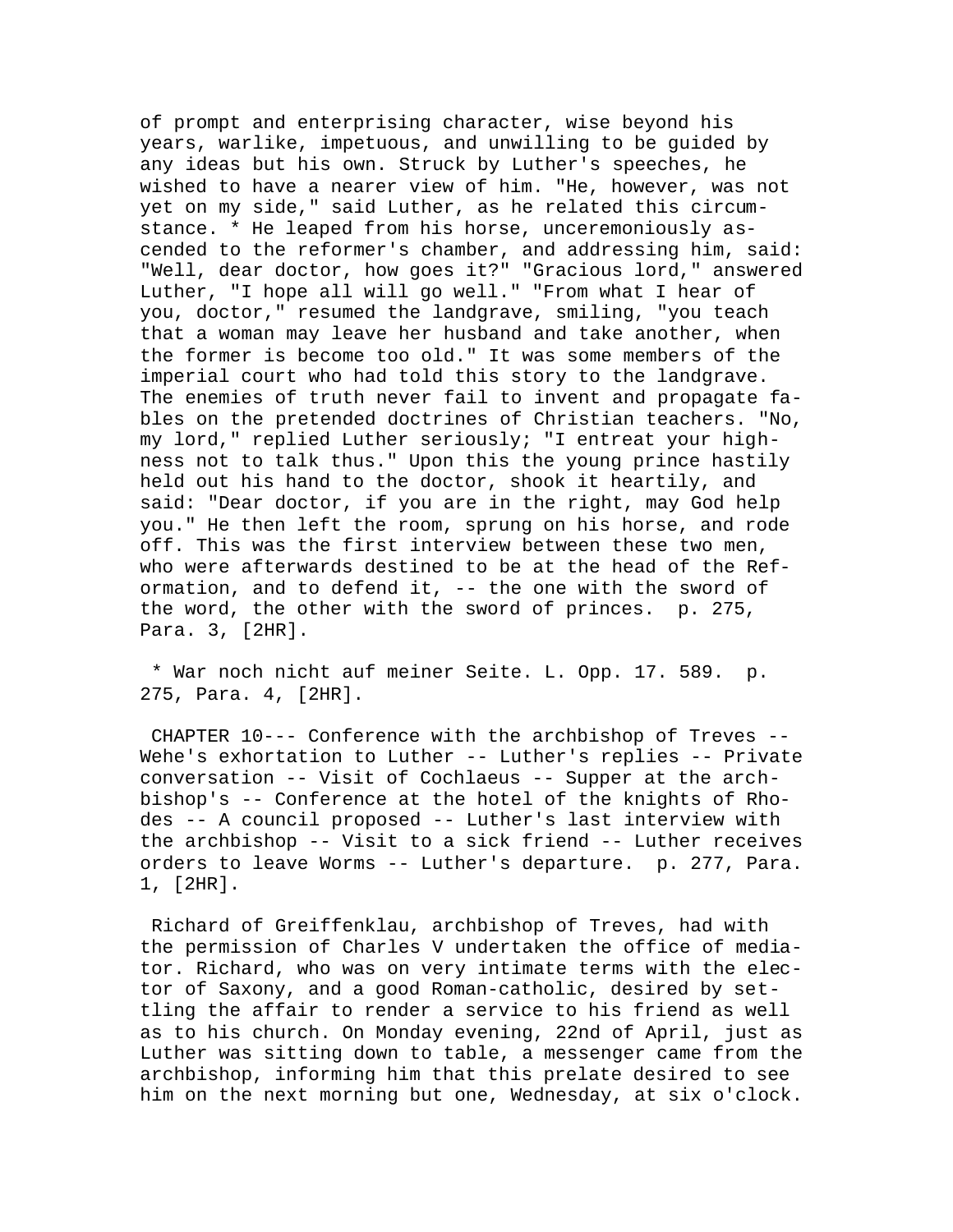p. 277, Para. 2, [2HR].

 The chaplain and Sturm the imperial herald waited on Luther before six o'clock on that day. But as early as four in the morning, Aleander had sent for Cochlaeus. The nuncio had soon discovered in the man whom Capito had introduced him, a devoted instrument of the court of Rome, on whim he might count as upon himself. As he could not be present at this interview, Aleander desired to find a substitute. "Go to the residence of the archbishop of Treves," said he to the Dean at Frankfort; "do not enter into discussion with Luther, but listen attentively to all that is said, so as to give me a faithful report." \* The reformer with some of his friends arrived at the archbishop's, where he found the prelate surrounded by Joachim, margrave of Brandenburg, duke George of Saxony, the Bishops of Brandenburg and Augsburg, with several nobles, deputies of the free cities, lawyers, and theologians, among whom were Cochlaeus and Jerome Wehe, chancellor of Baden. This skillful lawyer was anxious for a reformation in morals and discipline; he even went further: "the word of God," said he, "that has been so long hidden under a bushel, must reappear in all its brightness." \*\* It was this conciliatory person who was charged with the conference. Turning kindly to Luther, he said: "We have not sent for you to dispute with you, but to exhort you in a fraternal tone. You know how carefully the Scriptures call upon us to beware of the arrow that flieth by day, and the destruction that wasteth at noon-day. That enemy of mankind has excited you to publish many things contrary to true religion. Reflect on your own safety and that of the empire. Beware lest those whom Christ by his blood has redeemed from eternal death should be misled by you, and perish everlastingly. . . . . Do not oppose the holy councils. If we did not uphold the decrees of our fathers, there would be nothing but confusion in the church. The eminent princes who hear me feel a special interest in your welfare; but if you persist, then the emperor will expel you from the empire, \*\*\* and no place in the world will offer you an asylum. . . . . Reflect on the fate that awaits you." p. 277, Para. 3, [2HR].

 \* Aleander, mane hora quarta vocaverit ad se Cochloeum, lubens ut..audiret solum..Cochlaeus, p. 36. \*\* Dass das Wort Gottes, welches so lange unter dem Scheffel verborgen gesteckt, heller scheine..Seckend. p. 364. \*\*\* Und aus dem Reich verstossen. L. Opp. L. 17. 582; Sleidan, 1. 97. p. 277, Para. 4, [2HR].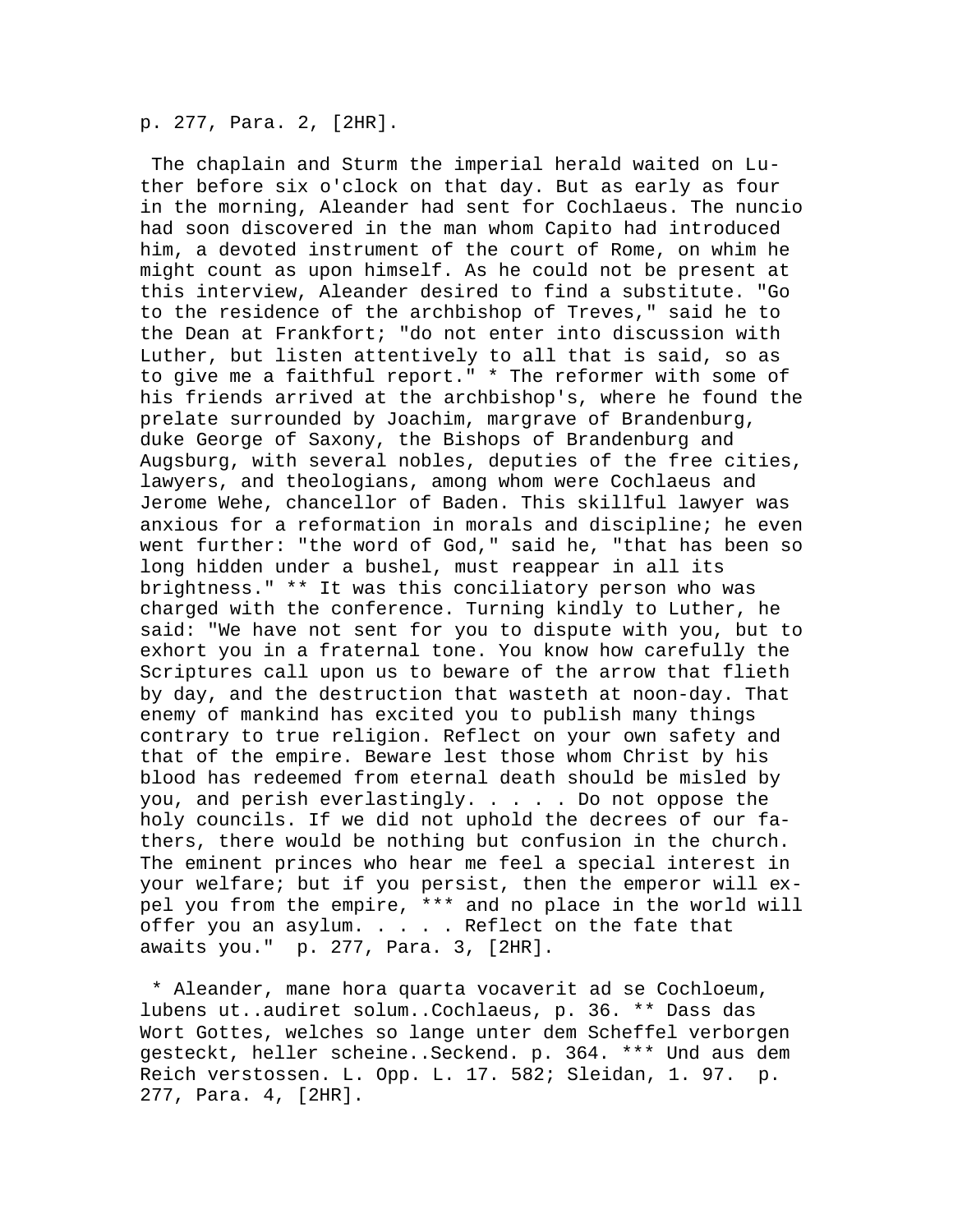"Most serene princes," replied Luther, "I thank you for your solicitude on my account; for I am but a poor man, and too mean to be exhorted by such great lords." \* He then continued: "I have not blamed all the councils, but only that of Constance, because by condemning this doctrine of John Huss, That the Christian church is the assembly of all those who are predestined to salvation, \*\* it has condemned this article of our faith, I believe in the holy Catholic church, and the word of God itself. It is said my teaching is a cause of offense," added he; "I reply that the gospel of Christ cannot be preached without offense. Why then should the fear of apprehension of danger separate me from the Lord and from that divine word which alone is truth? No, I would rather give up my body, my blood, and my life." p. 278, Para. 1, [2HR].

 \* Agnosco enim me homuncionem, longe viliorem esse, quam ut a tantis principibus..L. Opp. Lat. p. 167. \*\* Ecclesia Christi est universitas praedestinatorum. Ibid. p. 278, Para. 2, [2HR].

 The princes and doctors having deliberated, Luther was again called in, and Wehe mildly resumed: "We must honor the power that be, even when they are in error, and make great sacrifices for the sake of charity." And then with greater earnestness of manner, he said: "Leave it to the emperor's decision, and fear not." p. 279, Para. 1, [2HR].

 Luther. "I consent with all my heart that the emperor, the princes, and even the meanest Christian, should examine and judge my works; but on one condition, that they take the word of God for their standard. Men have nothing to do but to obey it. Do not offer violence to my conscience, which is bound and chained up with the holy Scriptures." \* p. 279, Para. 2, [2HR].

 \* Sie wollten sein Gewissen, das mit Gottes Wort und heiliger Schrifft gebunden und gefangen ware, nicht dringen. Matt. p. 27. p. 279, Para. 3, [2HR].

 The elector of Brandenburg. "If I rightly understand you, doctor, you will acknowledge no other judge than the holy Scriptures?" p. 279, Para. 4, [2HR].

 Luther. "Precisely so, my lord, and on them I take my stand." \* p. 279, Para. 5, [2HR].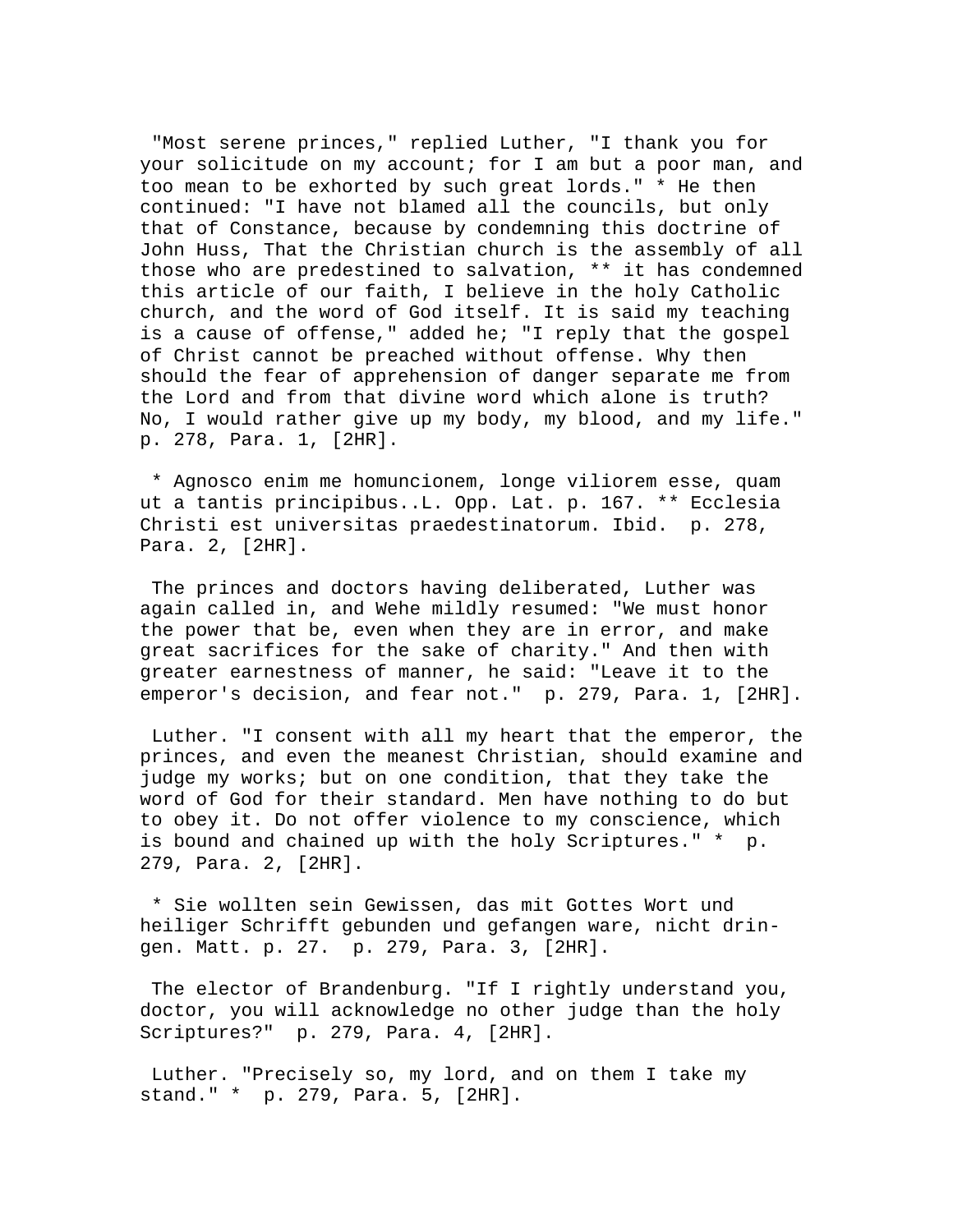\* Ja darauf stehe Ich. L. Opp. L. 17. 588. p. 279, Para. 6, [2HR].

 Upon this the princes and doctors withdrew; but the excellent archbishop of Treves could not make up his mind to abandon his undertaking. "Follow me," said he to Luther, as he passed into his private room; and at the same time ordered John ab Eck and Cochlaeus on the one side, and Schurff and Amsdorff on the other, to come after. "Why do you always appeal to Scripture," asked Eck with warmth; "it is the source of all heresies." But Luther, says his friend Mathesius, remained firm as a rock, which is based on the true rock, the word of the Lord. "The pope," replied he, "is no judge in the things belonging to the word of God. Every Christian should see and decide for himself how he ought to live and die." \* They separated. The partisans of the Papacy felt Luther's superiority, and attributed it to there being no one present capable of answering him. "If the emperor had acted wisely," says Cochlaeus, "when summoning Luther to Worms, he would also have invited theologians to refute his errors." p. 279, Para. 7, [2HR].

 \* Ein Christenmensch muss zusehen und richten..L. Epp. 1. 604. p. 279, Para. 8, [2HR].

 The archbishop of Treves repaired to the diet, and announced the failure of his mediation. The astonishment of the young emperor was equal to his indignation. "It is time to put an end to this business," said he. The archbishop, pressed for two days more; all the diet joined in the petition; Charles V gave way. Aleander, no longer able to restrain himself, burst out into violent reproaches. \* p. 280, Para. 1, [2HR].

 \* De iis Aleander acerrime conquestus est. Pallav. 1. 120. p. 280, Para. 2, [2HR].

 While these scenes were passing in the diet, Cochlaeus burned to gain a victory in which kings and prelates had been unsuccessful. Although he had from time to time dropped a few words at the archbishop's, he was restrained by Aleander's injunction to keep silence. He resolved to find compensation, and as soon as he had rendered a faithful account of his mission to the papal nuncio, he called on Luther. He went up to him in the most friendly manner, and expressed the vexation he felt at the emperor's resolu-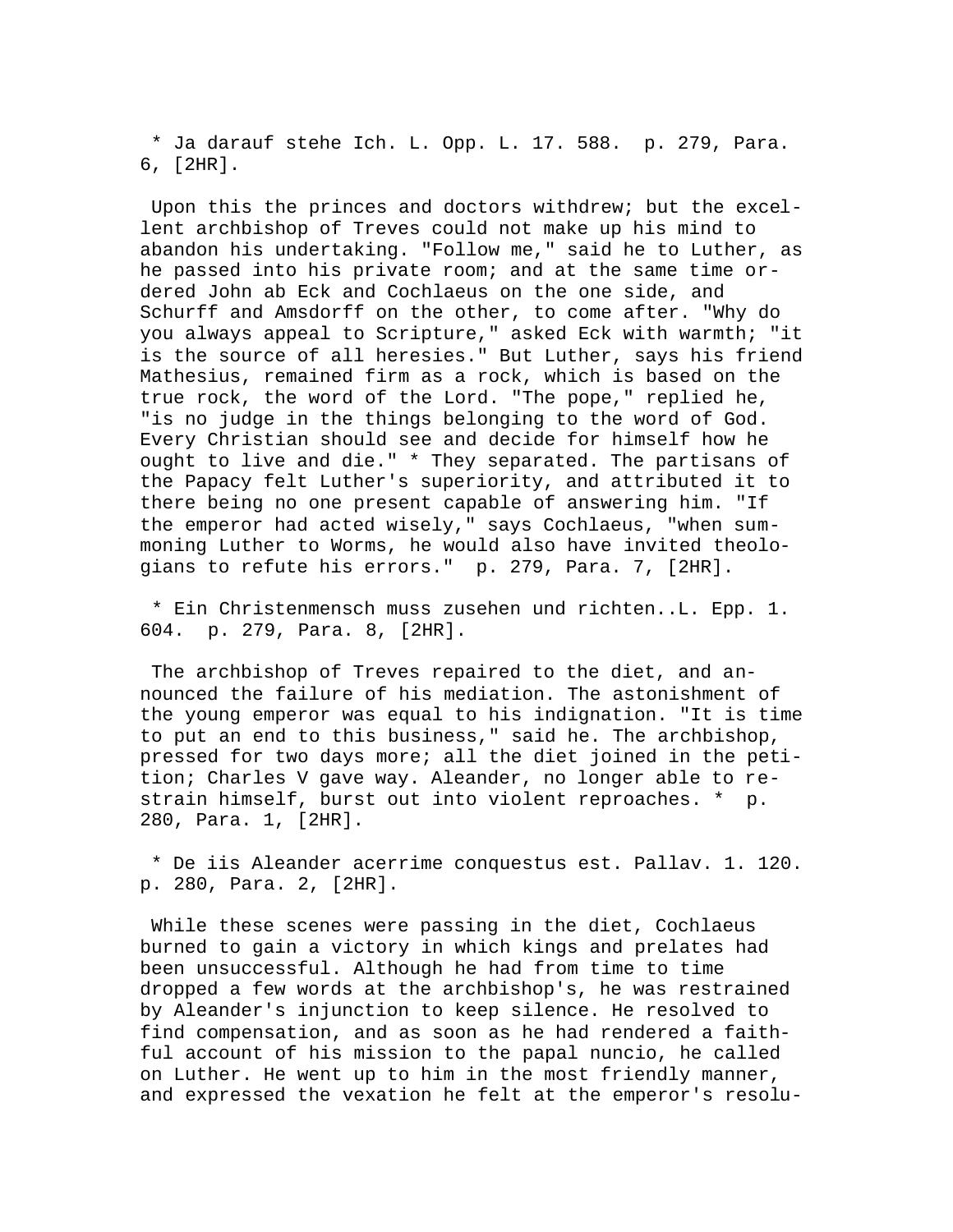tion. After dinner, the conversation became animated. \* Cochlaeus urged Luther to retract. The latter shook his head. Several nobles who were at table with him could hardly contain themselves. They were indignant that the partisans of Rome should insist, not upon convincing Luther by Scripture, but on constraining him by force. "Well, then," said Cochlaeus to Luther, impatient under these reproaches, "I offer to dispute publicly with you, if you will renounce your safe-conduct." \*\* All that Luther demanded was a public disputation. What ought he to do? To renounce the safe-conduct would be to endanger his life; to refuse this challenge would appear to throw doubts on the justice of his cause. His guests perceived in this proposal a plot framed with Aleander, whom the Dean of Frankfort had just quitted. One of them, Vollrat of Watzdorf by name, extricated Luther from the embarrassment occasioned by so difficult a choice. This fiery lord, indignant at a snare, the sole object of which was to deliver Luther into the hands of the executioner, \*\*\* rose hastily, seized the frightened priest, and pushed him out of the room, and blood no doubt would have been spilt, if the other guests had not left the table at the same moment, and mediated between the furious knight and Cochlaeus, who trembled with alarm. \*\*\*\* The latter retired in confusion from the hotel of the Knights of Rhodes. Most probably it was in the heat of the discussion that these words had fallen from the dean, and there had been no preconcerted plan formed between him and Aleander to entice Luther into so treacherous a snare. This Cochlaeus denies, and we are inclined to credit his testimony. And yet just before going to Luther's lodging he had been in conference with Aleander. p. 280, Para. 3, [2HR].

 \* Peracto prandio. Cochlaeus, p. 36. \*\* Und wollte mit mir disputiren, ich sollte allein das Geleit aufsagen. L. Opp. L. 17. 589. \*\*\* Atque ita traderet eum carnificinae. Cochlaeus, p. 35. \*\*\*\* Das Ihm das Blut uber den Kopff gelaufen ware, we man nicht gewehret hatte. L. Opp. L. 17. 589. p. 280, Para. 4, [2HR].

 In the evening, the archbishop of Treves assembled at supper the persons who had attended that morning's conference: he thought that this would be a means of unbending their minds, and bringing them closer together. Luther, so firm and intrepid before arbitrators and judges, in private life was so good-humored and jovial, that they might reasonably hope any thing from him. The archbishop's chancellor, who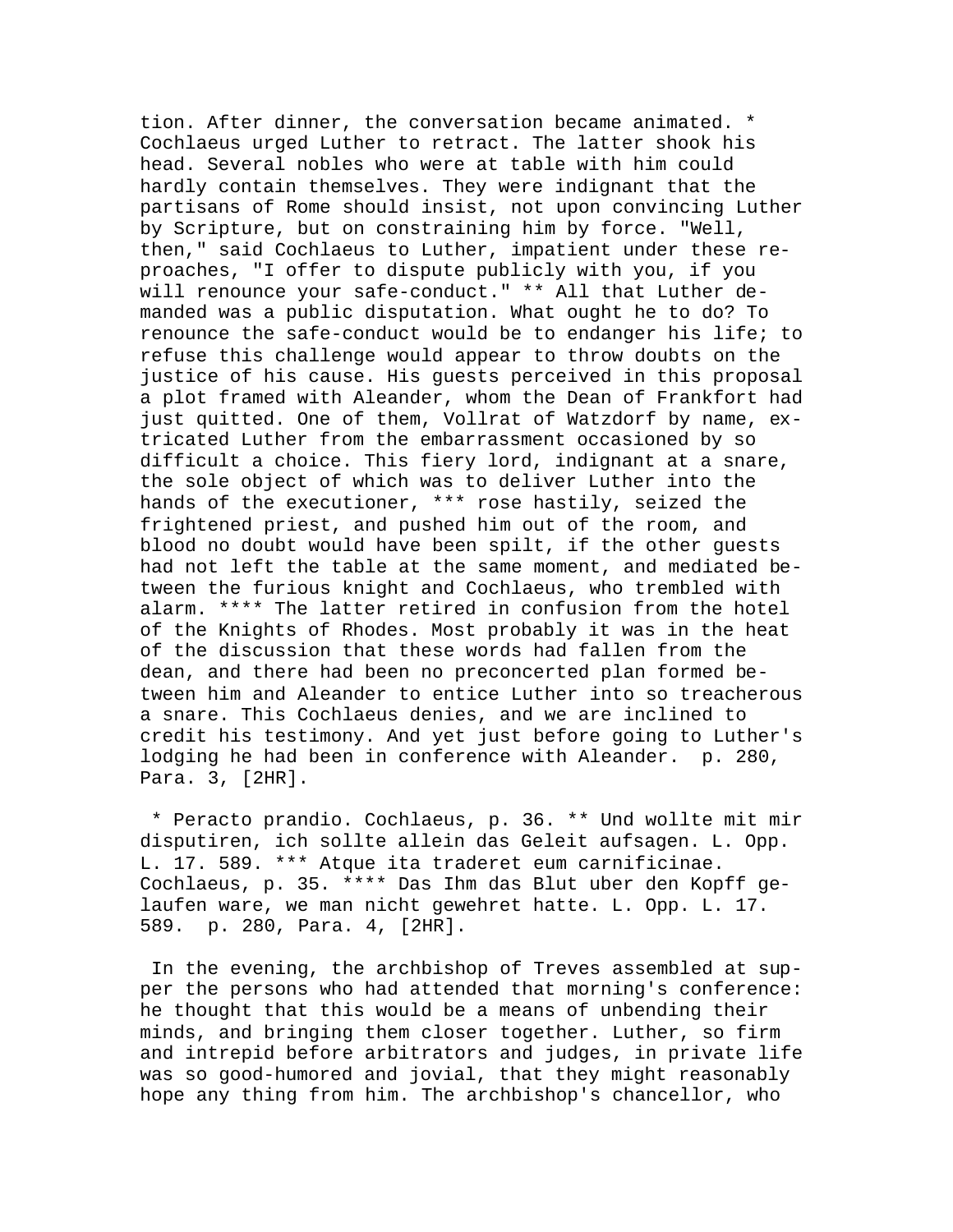had been so formal in his official capacity, lent himself to this new essay, and towards the end of the repast proposed Luther's health. The latter prepared to return the compliment; the wine was poured out, and, according to his usual custom, he had made the sign of the cross on his glass when suddenly it burst in his hands, and the wine was spilt upon the table. The guests were astonished. "It must have contained poison," \* exclaimed some of Luther's friends aloud. But the doctor, without betraying any agitation, replied with a smile: "My dear Sirs, either this wine was not intended for me, or else it would have disagreed with me." And then he added calmly: "There is no doubt the glass broke because after washing it it was dipped too soon into cold water." These words, although so simple, under such circumstances are not devoid of grandeur, and show an unalterable peace of mind. We cannot imagine that the Roman-catholics would have desired to poison Luther, especially under the roof of the archbishop of Treves. This repast neither estranged nor approximated the two parties. Neither the favor nor the hatred of men had any influence over the reformer's resolution: it proceeded from a higher source. p. 281, Para. 1, [2HR].

 \* Es musse Gift darnnen gewesen seyn. - Luther does not speak of this circumstance; but Razeberg a friend of Luther's, and a physician to the Elector John Frederick, mentions it is a manuscript in the library at Gotha, and says that he had it from an eye-witness. p. 281, Para. 2,  $[2HR]$ .

 On the morning of Thursday, the 25th of April, the Chancellor Wehe, and Doctor Peutinger of Augsburg, the emperor's councillor, who had shown great affection for Luther at the period of his interview with De Vio, repaired to the hotel of the Knights of Rhodes. The elector of Saxony sent Frederick of Thun and another of his councilors to be present at the conference. "Place yourself in our hands," said with emotion both Wehe and Peutinger, who would willingly have made every sacrifice to prevent the division that was about to rend the church. "We pledge you our word, that this affair shall be concluded in a Christian-like manner." "Here is my answer in two words," replied Luther. "I consent to renounce my safe-conduct. \* I place my person and my life in the emperor's hands, but the word of God. . . . . never." Frederick of Thun rose in emotion, and said to the envoys: "Is not this enough? Is not the sacrifice large enough?" And after declaring he would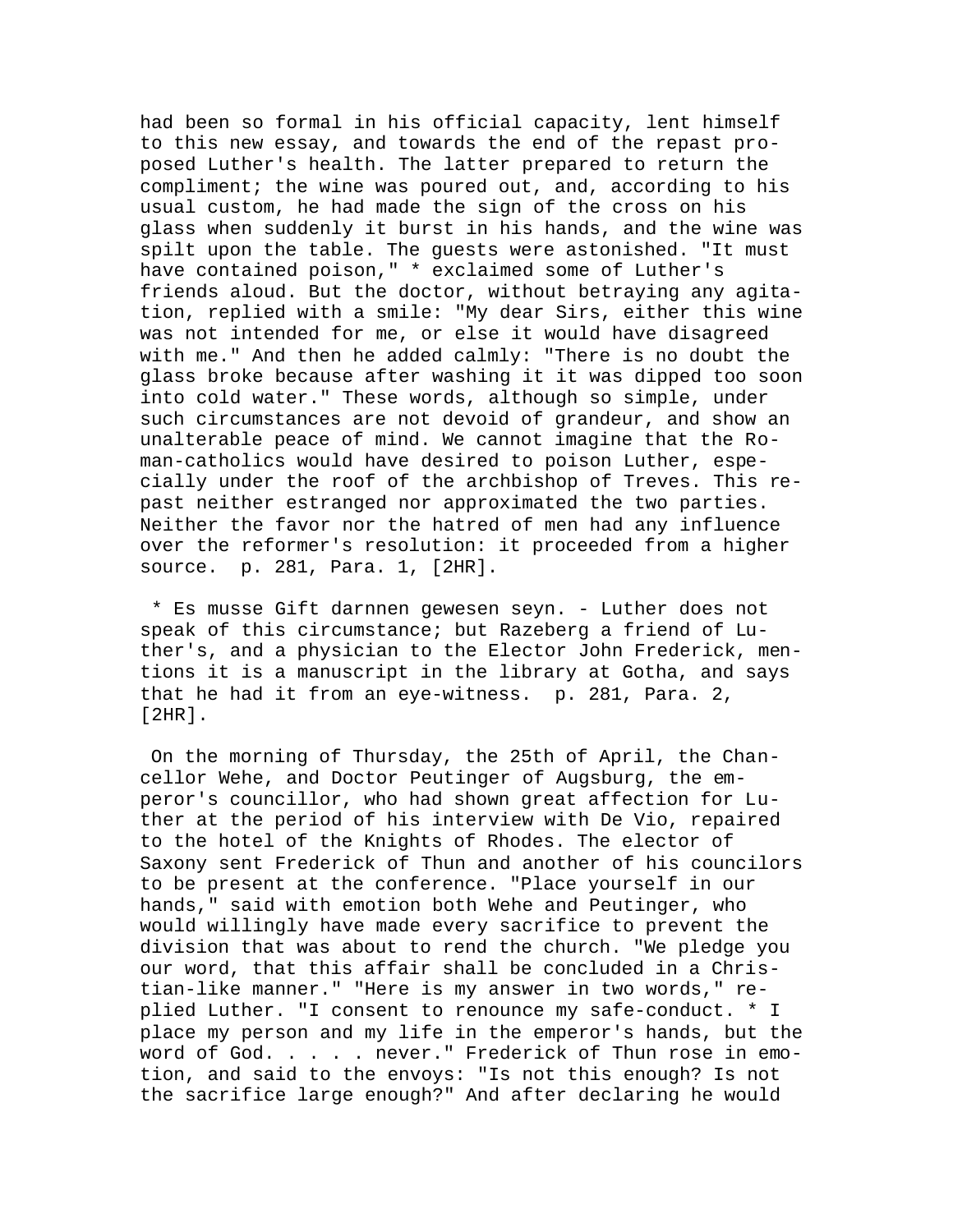not hear a single word more, he left the room. Upon this, Wehe and Peutinger, hoping to succeed more easily with the doctor, came and sat down by his side. "Place yourself in the hands of the diet," said they. "No," replied he, "for cursed be the man that trusteth in man." Jeremiah 17:5. Wehe and Peutinger became more earnest in their exhortations and attacks; they urged the reformer more pressingly. Luther, wearied out, rose and dismissed them, saying: "I will never permit any man to set himself above the word of God." \*\* "Reflect upon our proposal," said they, as they withdrew, "we will return in the evening." p. 282, Para. 1, [2HR].

 \* Er wollte ehe das Geleit aufsagen..L. Opp. L. 17. 489. \*\* Er wollte kurtzrum Menschen uber Gottes Wort nicht erkennen. L. Opp. L. 17. 583. p. 282, Para. 2, [2HR].

 They came; but feeling convinced that luther would not give way, they brought a new proposition. Luther had refused to acknowledge, first the pope, then the emperor, and lastly the diet; there still remained one judge whom he himself had once demanded: a general council. Doubtless such a proposal would have offended Rome; but it was their last hope of safety. The delegates offered a council to Luther. The latter might have accepted it without specifying anything. Years would have passed away before the difficulties could have been set aside which the convocation of a council would have met with on the part of the pope. To gain time was for the reformer and the Reformation to gain everything. God and the lapse of years would have brought about great changes. But Luther set plain dealing above all things; he would not save himself at the expense of truth, even were silence alone necessary to dissemble it. "I consent," replied he, "but" -- and to make such a request was to refuse a council, "on condition that the council shall decide only according to Scripture." \* p. 283, Para. 1,  $[2HR]$ .

 \* Das daruber aus der heiligen Schrifft gesprochen. L. Opp. L. 17. 584. p. 283, Para. 2, [2HR].

 Peutinger and Wehe, not imagining that a council could decide otherwise, ran quite overjoyed to the archbishop: "Doctor Martin," said they, "submits his books to a council." The archbishop was on the point of carrying these glad tidings to the emperor, when he felt some doubt, and ordered Luther to be brought to him. p. 283, Para. 3,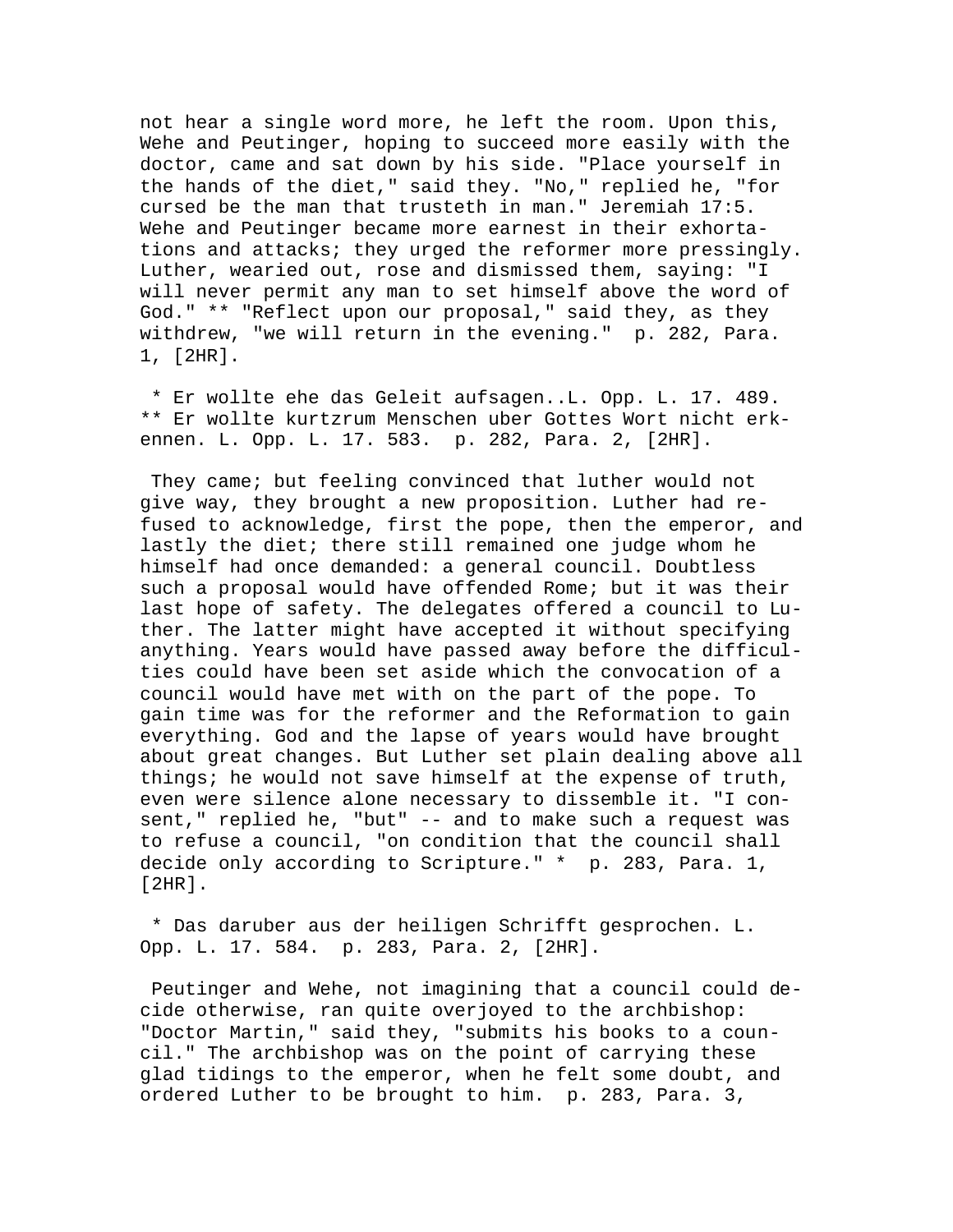$[2HR]$ .

 Richard of Greiffenklau was alone when the doctor arrived. "Dear doctor," said the archbishop, with great kindness and feeling, \* "my doctors inform me that you consent to submit, unreservedly, your cause to a council." "My lord," replied Luther, "I can endure everything, but I cannot abandon the holy Scriptures." The bishop perceived that Wehe and Peutinger had stated the matter incorrectly. Rome could never consent to a council that decided only according to Scripture. "It was like telling a short-sighted man," says Pallavicini, "to read very small print, and at the same time refusing him a pair of spectacles." \*\* The worthy archbishop sighed: "It was a fortunate thing that I sent for you," said he. "What would have become of me, if I had immediately carried this news to the emperor?" p. 283, Para. 4, [2HR].

 \* Ganz gut und mehr denn gnadig. L. Epp. 1. 604. \*\* Simulque conspiciliorum omnium usum negare. Ibid. 110. p. 283, Para. 5, [2HR].

 Luther's immovable firmness and inflexibility are doubtless surprising; but they will be understood and respected by all those who know the law of God. Seldom has a nobler homage been paid to the unchangeable word from heaven; and that, too, at the peril of the liberty and life of the man who bore this testimony. p. 284, Para. 1, [2HR].

 "Well, then," said the venerable prelate to Luther, "point out a remedy yourself." p. 284, Para. 2, [2HR].

 Luther, after a moment's silence. "My lord, I know no better than this of Gamaliel: If this work be of men, it will come to nought: but if it be of God, ye cannot overthrow it; lest haply ye be found even to fight against God. Let the emperor, the electors, the princes, and states of the empire, write this answer to the pope." p. 284, Para. 3, [2HR].

 The archbishop. "Retract at least some articles." p. 284, Para. 4, [2HR].

 Luther. "Provided they are none of those which the Council of Constance has already condemned." p. 284, Para. 5, [2HR].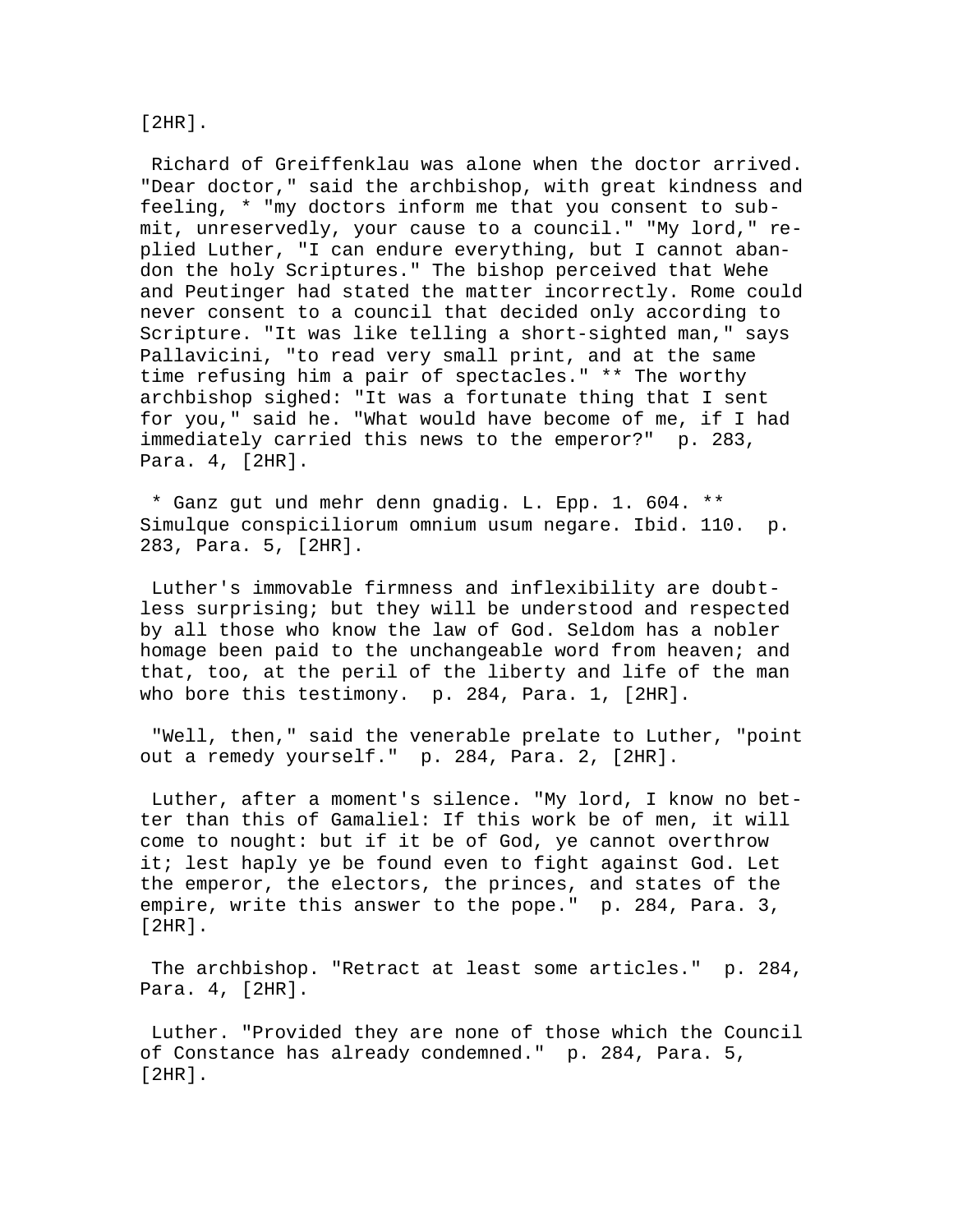The archbishop. "I am afraid it is precisely those that you would be called upon to retract." p. 284, Para. 6,  $[2HR]$ .

 Luther. "In that case I would rather lose my life, rather have my arms and legs cut off, than forsake the clear and true word of God." \* p. 284, Para. 7, [2HR].

 \* Ehe Stumpf und Stiel fahren lassen.... L. Opp. L. 17. 184. p. 284, Para. 8, [2HR].

 The archbishop understood Luther at last. "You may retire," said he, still with the same kind manner. "My lord," resumed Luther, "may I beg you to have the goodness to see that his majesty provides me with the safe-conduct necessary for my return." "I will see to it," replied the good archbishop, and so they parted. p. 284, Para. 9, [2HR].

 Thus ended these negotiations. The whole empire had turned towards this man \* with the most ardent prayers and with the most terrible threats, and he had not faltered. His refusal to bend beneath the iron yoke of the pope emancipated the church and began the new times. The interposition of Providence was manifest. This is one of those grand scenes in history over which hovers and rises the majestic presence of the Divinity. Luther withdrew in company with Spalatin, who had arrived at the archbishop's during the interview. John Minkwitz, counsillor to the elector of Saxony, had fallen ill at Worms. The two friends went to visit him. Luther gave the sick man the most affectionate consolations. "Farewell," said he, as he retired, "tomorrow I shall leave Worms." p. 285, Para. 1, [2HR].

 \* Totum imperium ad se conversum spectabat. Pallav. 1. 120. p. 285, Para. 2, [2HR].

 Luther was not deceived. Hardly had he returned three hours to the hotel of the Knights of Rhodes, when the Chancellor ab Eck, accompanied by the imperial chancellor and a notary, appeared before him. p. 285, Para. 3, [2HR].

 The chancellor said to him: "Martin Luther, his imperial majesty, the electors, princes, and states of the empire, having at sundry times and in various forms exhorted you to submission, but always in vain, the emperor, in his capacity of advocate and defender of the Catholic faith, finds himself compelled to resort to other measures. He therefore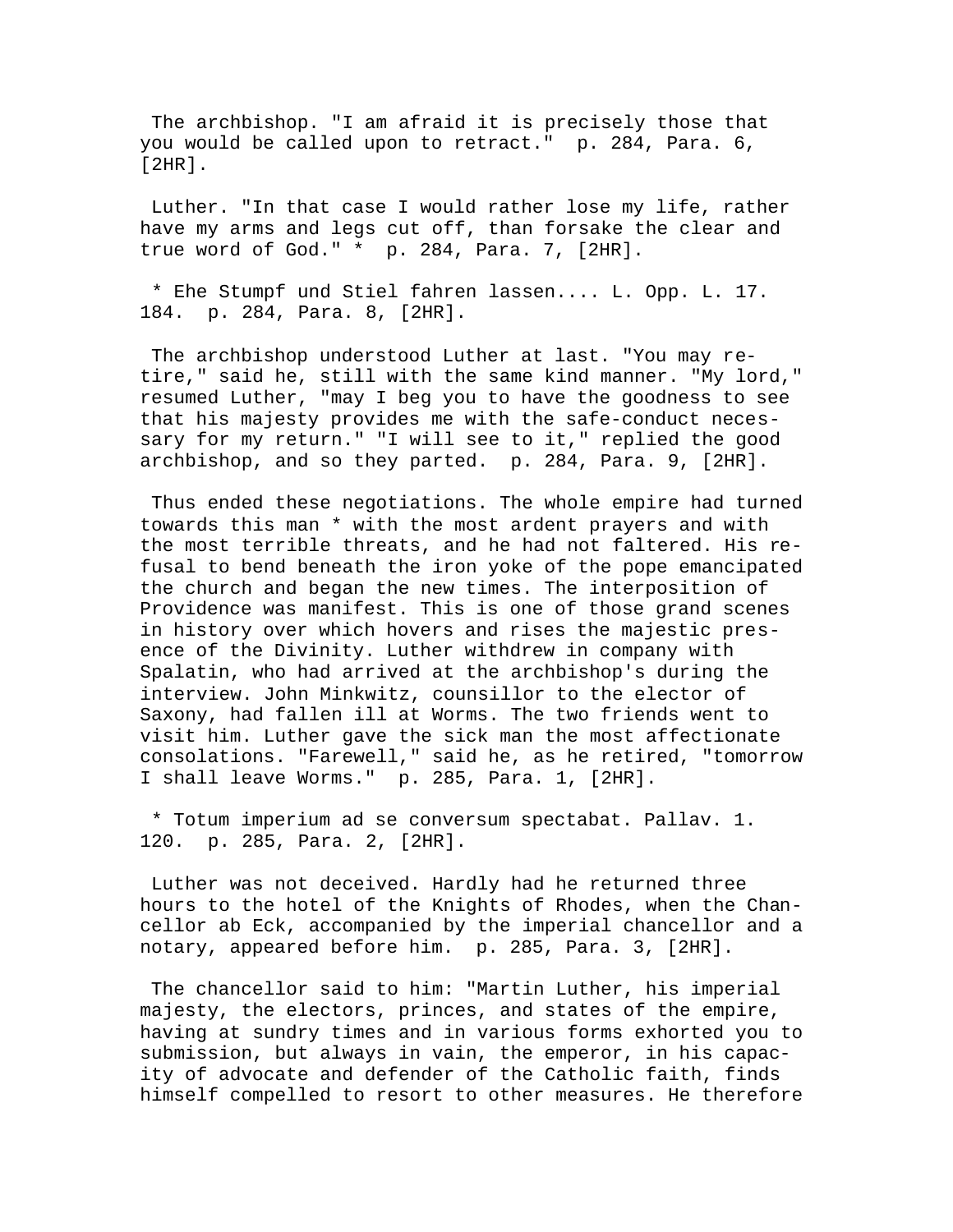commands you to return home in the space of twenty-one days, and forbids you to disturb the public peace on your road, either by preaching or writing." p. 285, Para. 4, [2HR].

 Luther felt clearly that this message was the beginning of his condemnation: "As the Lord pleases," answered he meekly, "blessed be the name of the Lord." He then added: "Before all things, humbly and from the bottom of my heart do I thank his majesty, the electors, princes, and other states of the empire for having listened to me so kindly. I desire, and have ever desired, but one thing, a reformation of the church according to holy Scripture. I am ready to do and to suffer everything in humble obedience to the emperor's will. Life or death, evil or good report, it is all the same to me, with one reservation, the preaching of the gospel; for, says St. Paul, the word of God must not be bound." The deputies retired. p. 285, Para. 5, [2HR].

 On the morning of Friday the 26th of April, the friends of the reformer with several lords met at Luther's hotel. \* They were delighted at seeing the Christian firmness with which he had opposed Charles and the empire; and recognized in him the feature of that celebrated portrait of antiquity: Justum ac tenacem propositi virum, Non civium ardor prava jubentium, Non vultus instantis tyranni Mente quatit solida. . . . . \*\* p. 286, Para. 1, [2HR].

 \* Salutatis patronis et amicis qui eum frequentissimi convenerunt. L. Opp. Lat. 2. 168. \*\* The man that's resolute and just, Firm to his principles and trust, Nor hopes nor fears can bind. Nor parties, for revenge engaged, Nor threatenings of a court enraged, Can shake his steady mind. Horat. Od. 3. 3. p. 286, Para. 2, [2HR].

 They desired once more, perhaps for the last time, to say farewell to this intrepid monk. Luther partook of a humble repast. But now he had to take leave of his friends, and fly far from them, beneath a sky lowering with tempests. This solemn moment he desired to pass in the presence of God. He lifted up his soul in prayer, blessing those who stood around him. \* As it struck ten, Luther issued from the hotel with the friends who had accompanied him to Worms. Twenty gentlemen on horseback surrounded his car. A great crowd of people accompanied him beyond the walls of the city. Some time after he was overtaken by Sturm, the imperial herald, at Oppenheim, and on the next day they ar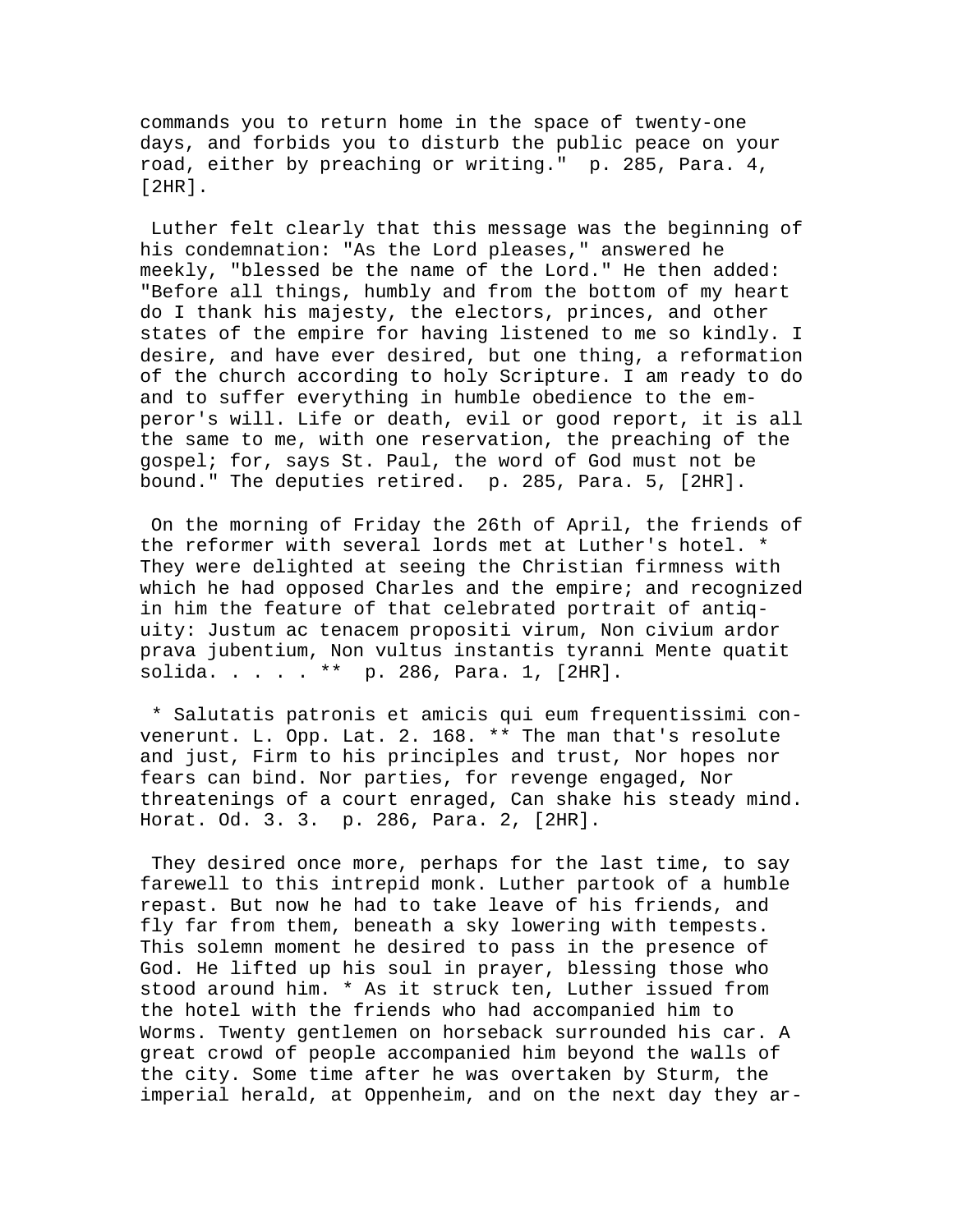rived at Frankfort. p. 286, Para. 3, [2HR].

 \* Seine Freunde gesenet. Mathesius, p. 27. p. 286, Para. 4, [2HR].

 CHAPTER 11--- The conflict at Worms -- Luther's letter to Cranach -- Luther's letter to Charles V -- Luther with the abbot of Hirschfeldt -- The parish priest of Eisenach -- Several princes leave the diet -- Charles signs Luther's condemnation -- The edict of Worms -- Luther with his parents -- Luther attacked and carried away -- The ways of God -- The Wartburg -- Luther a prisoner. p. 287, Para. 1,  $[2HR]$ .

 Thus had Luther escaped from these walls of Worms, that seemed destined to be his sepulcher. With all his heart he gave God the glory. "The devil himself," said he, "guarded the pope's citadel; but Christ has made a wide breach in it, and Satan was constrained to confess that the Lord is mightier than he." \* p. 287, Para. 2, [2HR].

 \* Aber Christus macht ein loch derein. L. Opp. L. 17. 589. p. 287, Para. 3, [2HR].

 "The day of the Diet of Worms," says the pious Mathesius, Luther's disciple and friend, "is one of the greatest and most glorious days given to the earth before the end of the world." \* The battle that had been fought at Worms resounded far and wide, and at its noise which spread through all Christendom, from the regions of the North to the mountains of Switzerland, and the towns of England, France, and Italy, many eagerly grasped the powerful weapons of the word of God. p. 287, Para. 4, [2HR].

 \* Diss ist der herrlichen grossen Tag einer vorm Ende der Welt. Mathes. p. 28. p. 287, Para. 5, [2HR].

 Luther, who reached Frankfort on the evening of Saturday the 27th of April, took advantage the next day of a leisure moment, the first that he had enjoyed for a long time, to write a familiar and expressive note to his friend at Wittemberg, the celebrated painter Lucas Cranach. "Your servant, dear gossip Lucas," said he. "I thought his majesty would have assembled some fifty doctors at Worms to convict the monk outright. But not at all. Are these your books? Yes. Will you retract them? No. Well, then, be gone. There's the whole history. O blind Germans,. . . . . how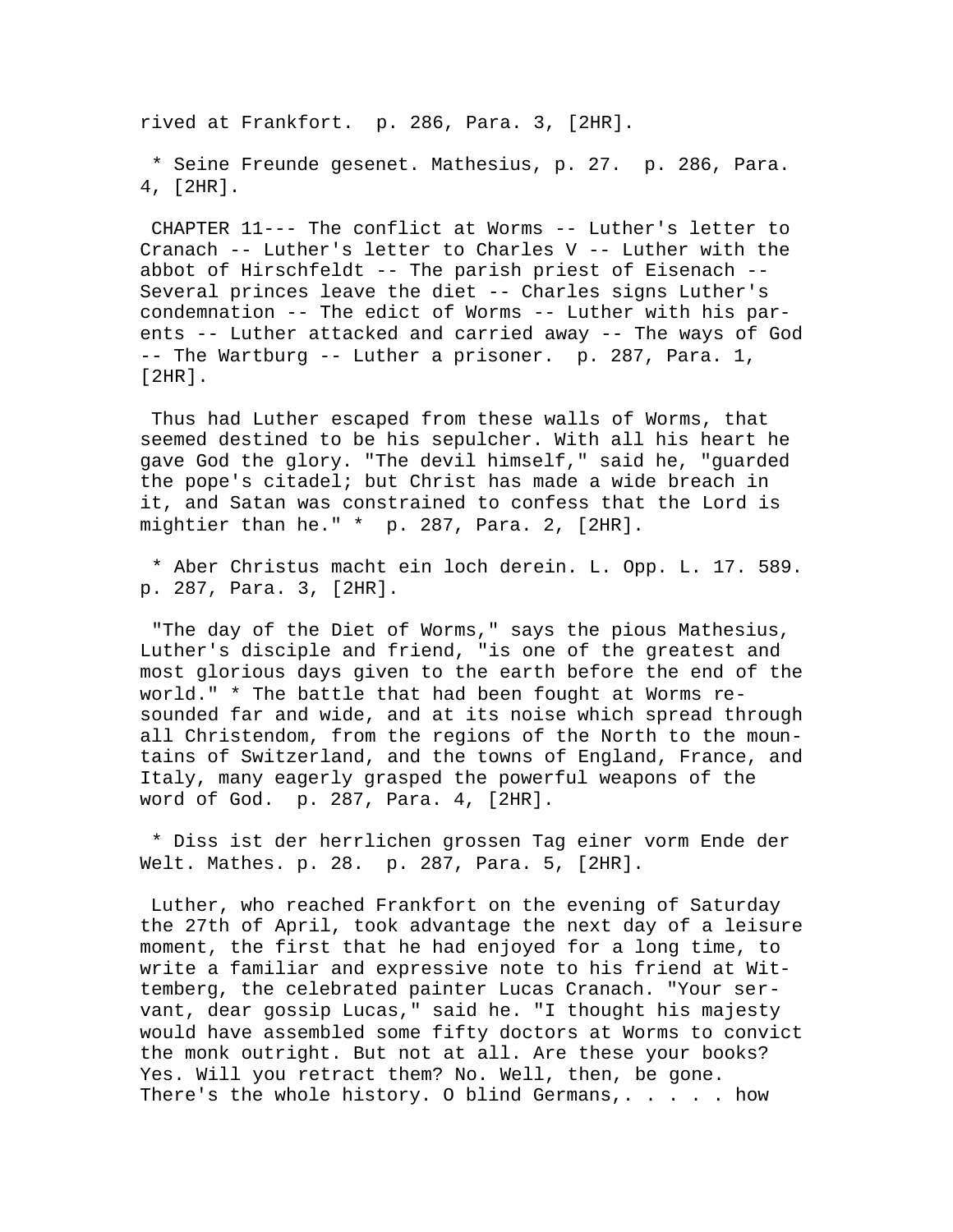childishly we act, to allow ourselves to be the dupes and sport of Rome. . . . . The Jews must sing their Yo, yo, yo, But a day of redemption is coming for us also, and then will we sing hallelujah.  $*$  . . . . . For a season we must suffer in silence. A little while, and ye shall not see me: and again a little while, and ye shall see me, said Jesus Christ. John 16:16. I hope that it will be the same with me. Farewell. I commend you all to the Lord. May he preserve in Christ your understanding and your faith against the attacks of the wolves and the dragons of Rome. Amen." p. 287, Para. 6, [2HR].

 \* Es mussen die Juden einmal singen. Io, Io, Io!..L. Epp. 1. 589. The shouts of joy uttered by the Jews at the time of the crucifixion represent the triumphal songs of the papal partisans at the catastrophe that awaited Luther; but the reformer hears in the distance the hallelujahs of deliverance. p. 287, Para. 7, [2HR].

 After having written this somewhat enigmatical letter, Luther, as the time pressed, immediately set out for Friedberg, which is six leagues distant from Frankfort. On the next day Luther again collected his thoughts. He desired to write once more to Charles, as he had no wish to be confounded with guilty rebels. In his letter to the emperor he set forth clearly what is the obedience due to kings, and that which is due to God, and what is the limit at which the former should cease and give place to the latter. As we read this epistle, we are involuntarily reminded of the words of the greatest autocrat of modern times: "My dominion ends where that of conscience begins." \* p. 288, Para. 1, [2HR].

 \* Napoleon to the Protestant deputation after his accession to the empire. p. 288, Para. 2, [2HR].

 "God, who is the searcher of hearts, is my witness," says Luther, "that I am ready most earnestly to obey your majesty, in honor or in dishonor, in life or in death, and with no exception save the word of God, by which man lives. In all the affairs of this present life, my fidelity shall be unshaken, for here to lose or to gain is of no consequence to salvation. But when eternal interests are concerned, God wills not that man should submit unto man. For such submission in spiritual matters is a real worship, and ought to be rendered solely to the Creator." \* p. 288, Para. 3, [2HR].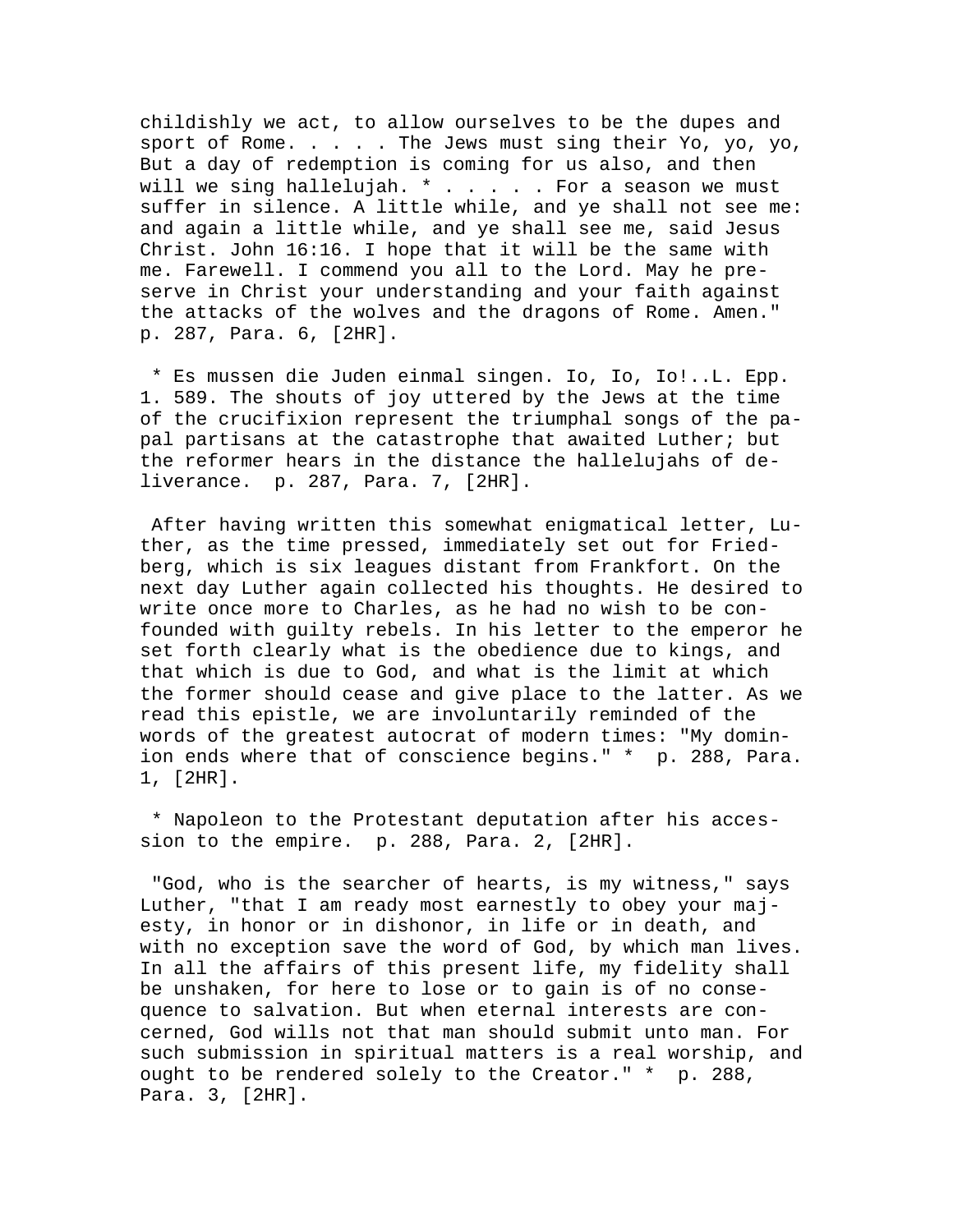\* Nam ea fides et submissio proprie est vera illa latria et adoratio Dei..L. Epp. 1. 592. p. 288, Para. 4, [2HR].

 Luther wrote also, but in German, a letter addressed to the states of the empire. Its contents were nearly similar to that which he had just written to the emperor. In it he related all that had passed at Worms. This letter was copied several times and circulated throughout Germany; "everywhere," says Cochlaeus, "it excited the indignation of the people against the emperor and the superior clergy." \* p. 289, Para. 1, [2HR].

 \* Per chalcographos multiplicata et in populos dispersa est ea epistola..... Caesari autem et clericis odium populare, etc. Cochlaeus, p. 38. p. 289, Para. 2, [2HR].

 Early the next day Luther wrote a note to Spalatin, enclosing the two letters he had written the evening before; he sent back to Worms the herald Sturm, won over to the cause of the gospel; and after embracing him, departed hastily for Grunberg. p. 289, Para. 3, [2HR].

 On Tuesday, at about two leagues from Hirschfeldt, he met the chancellor of the prince-abbot of that town, who came to welcome him. Soon after there appeared a troop of horsemen with the abbot at their head. The latter dismounted, and Luther got out of his wagon. The prince and the reformer embraced, and afterwards entered Hirschfeldt together. The senate received them at the gates of the city. \* The princes of the church came out to meet a monk anathematized by the pope, and the chief men of the people bent their heads before a man under the ban of the emperor. p. 289, Para. 4, [2HR].

 \* Senatus intra portas nos excepit. L. Epp. 2. 6. p. 289, Para. 5, [2HR].

 "At five in the morning we shall be at church," said the prince at night as he rose from the table to which he had invited the reformer. The abbot insisted on his sleeping in his own bed. The next day Luther preached, and this dignitary of the church with all his train escorted him on his way. In the evening Luther reached Eisenach, the scene of his childhood. All his friends in this city surrounded him, entreating him to preach, and the next day, accompanied him to the church. Upon this the priest of the parish appeared,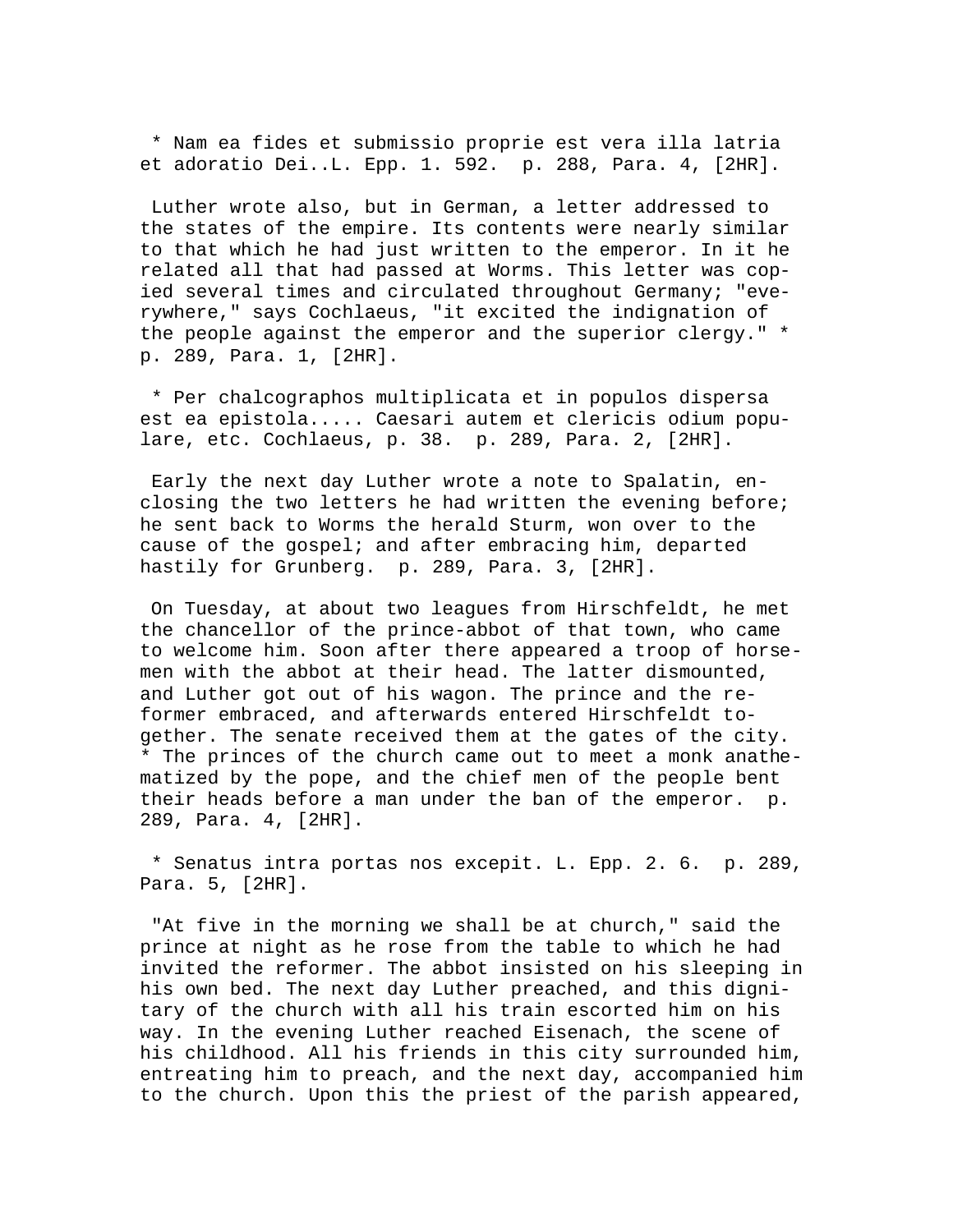attended by a notary and witnesses; he came forward trembling, divided between the fear of losing his place, and of opposing the powerful man that stood before him. "I protest against the liberty that you are taking," said the priest at last, in an embarrassed tone. Luther went up into the pulpit, and that voice which, twenty-three years before, had sung in the streets of this town to procure a morsel of bread, sounded beneath the arched roof of the ancient church those notes that were beginning to agitate the world. After the sermon, the priest with confusion went up to Luther. The notary had drawn up the protest, the witnesses had signed it, all was properly arranged to secure the incumbent's place. "Pardon me," said he to the doctor humbly; "I am acting thus to protect me from the resentment of the tyrants who oppress the church." \* p. 289, Para. 6,  $[2HR]$ .

 \* Humiliter tamen excuante..ob metum tyrannorum suorum. L. Epp. 2. 6. p. 289, Para. 7, [2HR].

 And there were in truth strong grounds for apprehension. The aspect of affairs at Worms was changed: Aleander alone seemed to rule there. "Banishment is Luther's only prospect," wrote Frederick to his brother, duke John; "nothing can save him. If God permits me to return to you, I shall have matters to relate that are almost beyond belief. It is not only Annas and Caiaphus, but Pilate and Herod also, that have combined against him." Frederick had little desire to remain longer at Worms; he departed, and the elector-palatine did the same. The elector-archbishop of Cologne also quitted the diet. Their example was followed by many princes of inferior rank. As they deemed it impossible to avert the blow, they preferred, and in this perhaps they were wrong, abandoning the place. The Spaniards, the Italians, and the most ultra-montane German princes alone remained. p. 290, Para. 1, [2HR].

 The field was not free, Aleander triumphed. He laid before Charles the outline of an edict intended by him as a model of that which the diet ought to issue against the monk. The nuncio's project pleased the exasperated emperor. He assembled the remaining members of the diet in his chamber, and there had Aleander's edict read over to them; it was accepted, Pallavicini informs us, by all who were present. p. 290, Para. 2, [2HR].

The next day, which was a great festival, the emperor went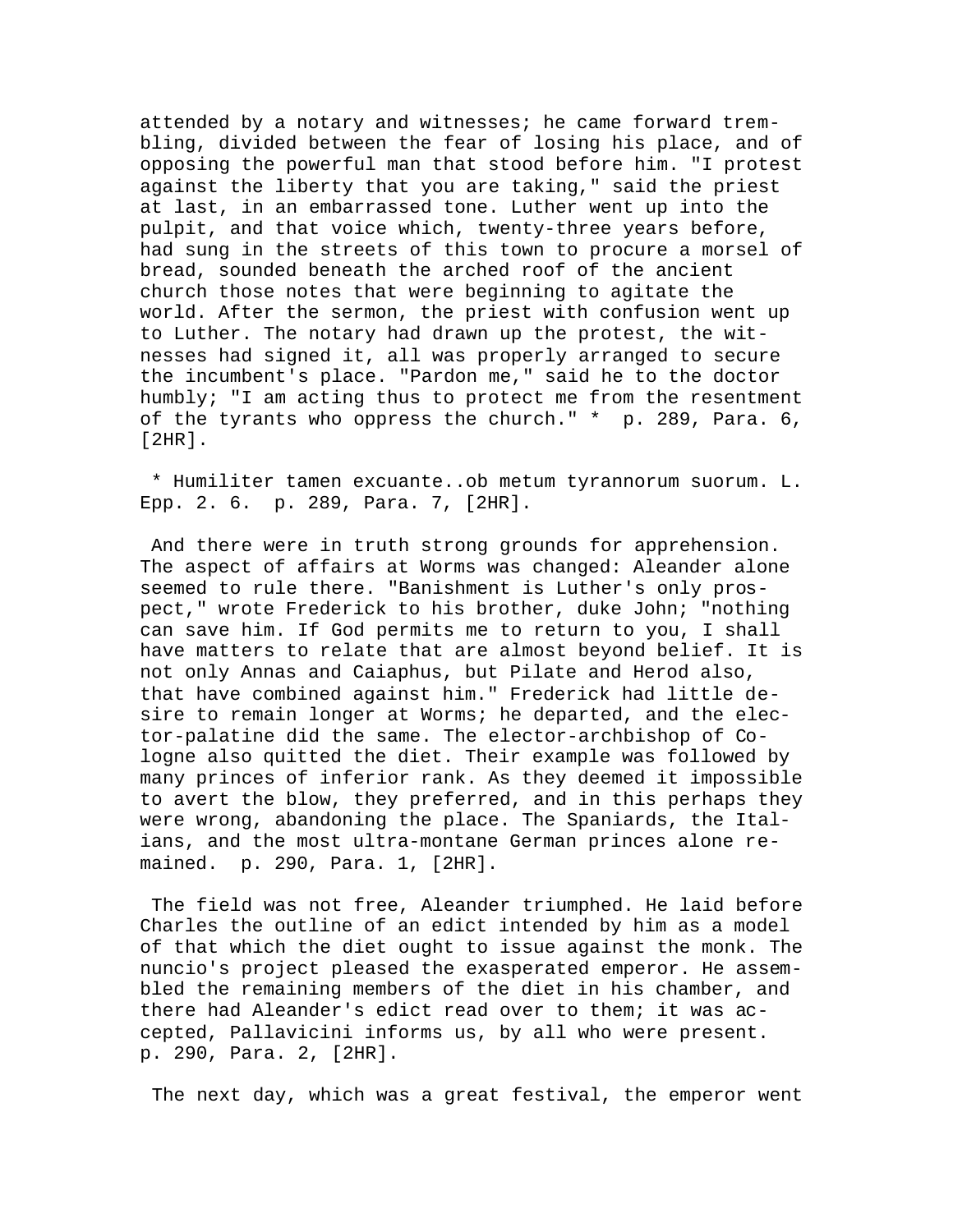to the cathedral, attended by all the lords of his court. When the religious ceremonies were over, and a crowd of people still thronged the sanctuary, Aleander, robed in all the insignia of his dignity, approached Charles V. \* He held in his hand two copies of the edict against Luther, one in Latin, the other in German, and kneeling before his imperial majesty, entreated him to affix to them his signature and the seal of the empire. It was at the moment when the sacrifice had been offered, when the incense still filled the temple, while the sacred chants were still reechoing through its long-drawn aisles, and as it were in the presence of the Deity, that the destruction of the enemy of Rome was to be sealed. The emperor, assuming a very gracious air, \*\* took the pen and wrote his name. Aleander withdrew in triumph, immediately sent the decree to the printers, and forwarded it to every part of Christendom. \*\*\* This crowning act of the toils of Rome had cost the papacy little trouble. Pallavicini himself informs us, that this edict, although bearing date the 8th of May, was not signed till later; but it was antedated to make it appear that the signature was affixed at a period when all the members of the diet were assembled. p. 291, Para. 1, [2HR].

 \* Cum Caesar in templo adesset..processit illi obviam Aleander. Pallav. 1. 122. \*\* Festivissimo vultu. Pallav. 1. 122. \*\*\* Et undique pervulgata. Ibid. p. 291, Para. 2, [2HR].

 "We, Charles the Fifth," said the emperor, and then came his titles, "to all the electors, princes, prelates, and other whom it may concern: p. 291, Para. 3, [2HR].

 "The Almighty having confided to us, for the defense of the holy faith, more kingdoms and greater authority than he has every given to any of our predecessors, we purpose employing every means in our power to prevent our holy empire from being polluted by any heresy. p. 291, Para. 4, [2HR].

 "The Augustine monk, Martin Luther, notwithstanding our exhortation, has rushed like a madman on our holy church, and attempted to destroy it by books overflowing with blasphemy. He has shamefully polluted the indestructible law of holy matrimony; he has endeavored to excite the laity to dye their hands in the blood of the clergy; \* and, setting at nought all authority, has incessantly urged the people to revolt, schism, war, murder, robbery, incendiarism, and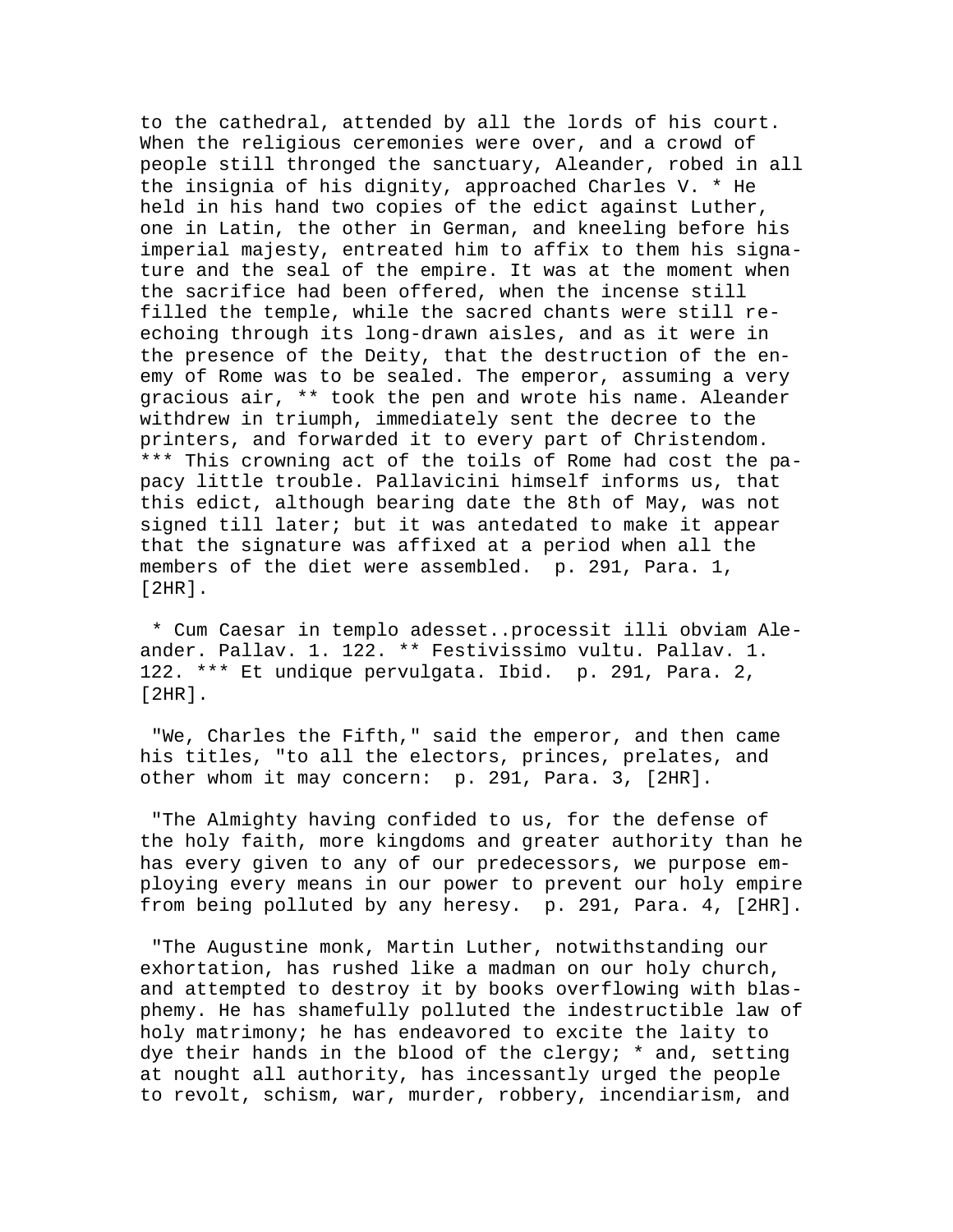to the utter ruin of the Christian faith. . . . . In a word, not to mention his many other evil practices, this man, who is in truth not a man, but Satan himself under the form of a man dressed in a monk's frock, \*\* has collected into one stinking slough all the vilest heresies of past times, and has added to them new ones of his own. . . . . p. 291, Para. 5, [2HR].

 \* Ihre Hande in der Priester Blut zu waschen. L. Opp. L. 17. 598. \*\* Nicht ein Mensch, sondern als der bose Feind in Gestalt eines Menschen mit angenommener Monchskutten..Ibid. p. 291, Para. 6, [2HR].

 "We have therefore dismissed from our presence this Luther, whom all pious and sensible man deem a madman, or one possessed by the devil; and we enjoin that, on the expiration of his safe-conduct, immediate recourse be had to effectual measure to check his furious rage. p. 292, Para. 1, [2HR].

 "For this reason, under pain of incurring the penalties due to the crime of high-treason, we forbid you to harbor the said Luther after the appointed term shall be expired, to conceal him, to give him food or drink, or to furnish him, by word or by deed, publicly or secretly, with any kind of succor whatsoever. We enjoin you, moreover, to seize him, or cause him to be seized, wherever you may find him, to bring him before us without any delay, or to keep him in safe custody, until you have learned from us in what manner you are to act towards him, and have received the reward due to your labors in so holy a work. p. 292, Para. 2, [2HR].

 "As for his adherents, you will apprehend them, confine them, and confiscate their property. p. 292, Para. 3,  $[2HR]$ .

 "As for his writings, if the best nutriment becomes the detestation of all men as soon as one drop of poison is mingled with it, how much more ought such books, which contain a deadly poison for the soul, be not only rejected, but destroyed. You will therefore burn them, or utterly destroy them in any manner. p. 292, Para. 4, [2HR].

 "As for the authors, poets, printers, painters, buyers or sellers of placards, papers, or pictures, against the pope or the church, you will seize them, body and goods, and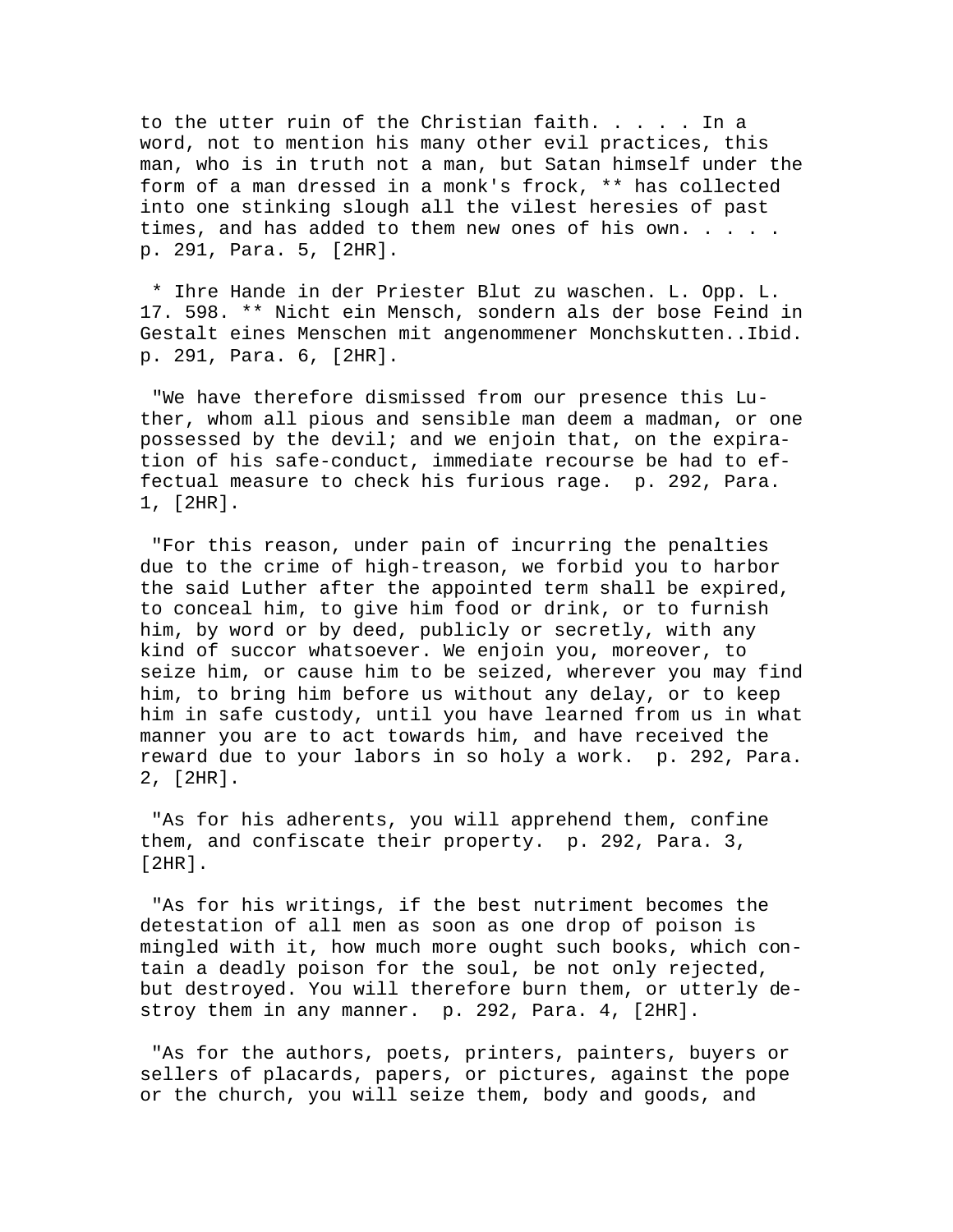will deal with them according to your good pleasure. p. 293, Para. 1, [2HR].

 "And if any person, whatever be his dignity, should dare to act in contradiction to the decree of our imperial majesty, we order him to be placed under the ban of the empire. p. 293, Para. 2, [2HR].

 "Let every man behave according to this decree." p. 293, Para. 3, [2HR].

 Such was the edict signed in the cathedral of Worms. It was more than a bull of Rome, which, although published in Italy, could not be executed in Germany. The emperor himself had spoken, and the diet had ratified his decree. All the partisans of Rome burst into a shout of triumph. "It is the end of the tragedy," exclaimed they. "In my opinion," said Alphonso Valdez, a Spaniard at Charles's court, "it is not the end, but only the beginning." \* Valdez perceived that the movement was in the church, in the people, and in the age, and that, even should Luther perish, his cause would not perish with him. But no one was blind to the imminent and inevitable danger in which the reformer himself was placed; and the great majority of superstitious persons were filled with horror at the thought of that incarnate devil, covered with a monk's hood, whom the emperor pointed out to the nation. p. 293, Para. 4, [2HR].

 \* Non finem, sed initium. p. Martyris Epp. p. 412. p. 293, Para. 5, [2HR].

 The man against whom the mighty ones of the earth were thus forging their thunderbolts had quitted the church of Eisenach, and was preparing to bid farewell to some of his dearest friends. He did not take the road to Gotha and Erfurth, but proceeded to the village of Mora, his father's native place, once more to see his aged grandmother, who died four months after, and to visit his uncle, Henry Luther, and some other relations. Schurff, Jonas, and Suaven set out for Wittemberg; Luther got into the wagon with Amsdorff, who still remained with him, and entered the forests of Thuringia. \* p. 293, Para. 6, [2HR].

 \* Ad carnem meam trans sylvam profectus. L. Epp. 2. 7. p. 293, Para. 7, [2HR].

The same evening he arrived at the village of his sires.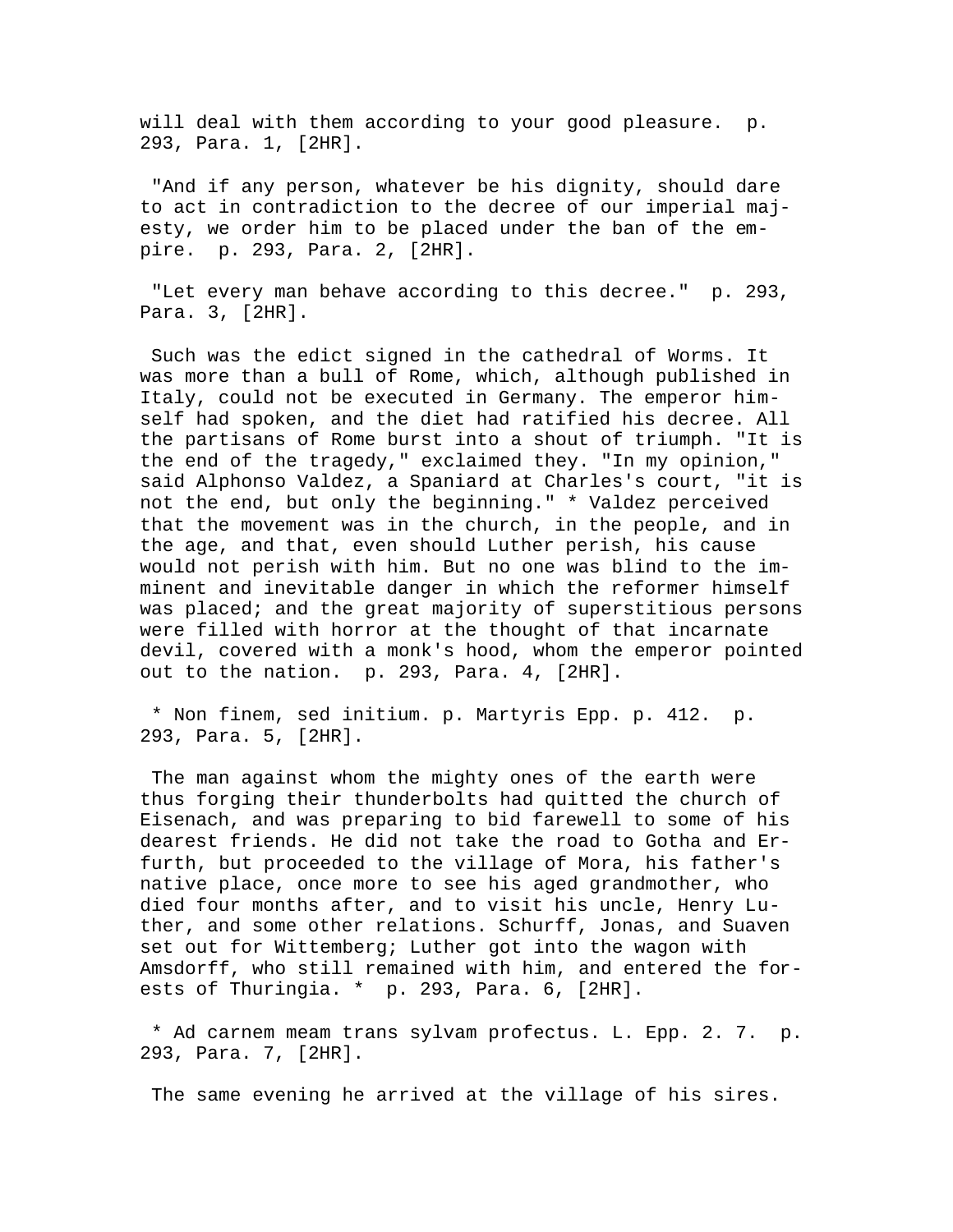The poor old peasant clasped in her arms that grandson who had withstood Charles the emperor and Leo the pope. Luther spent the next day with his relations; happy, after the tumult at Worms, in this sweet tranquillity. On the next morning he resumed his journey, accompanied by Amsdorff and his brother James. In this lonely spot the reformer's fate was to be decided. They skirted the woods of Thuringia, following the road to Waltershausen. As the wagon was moving through a hollow way, near the deserted church of Glisbach, at a short distance from the castle of Altenstein, a sudden noise was heard, and immediately five horsemen, masked and armed from head to foot, sprung upon the travelers. His brother James, as soon as he caught sight of the assailants, leaped from the wagon and ran away as fast as his legs would carry him, without uttering a single word. The driver would have resisted. "Stop," cried one of the strangers with a terrible voice, falling upon him and throwing him to the ground. \* A second mask laid hold of Amsdorff and kept him at a distance. Meanwhile the three remaining horsemen seized upon Luther, maintaining a profound silence. They pulled him violently from the wagon, threw a military cloak over his shoulders, and placed him on a led horse. The two other masks now quitted Amsdorff and the wagoner; all five leaped to their saddles, one dropped his hat, but they did not even stop to pick it up, and in the twinkling of an eye vanished with their prisoner into the gloomy forest. At first they took the road to Broderode, but soon retraced their steps by another path; and without quitting the wood, made so many windings in every direction as utterly to baffle any attempt to track them. Luther, little accustomed to be on horseback, was soon overcome with fatigue. \*\* They permitted him to alight for a few minutes: he lay down near a beech-tree, where he drank some water from a spring which is still called after his name. His brother James, continuing his flight, arrived at Waltershausen in the evening. The affrighted wagoner jumped into the car, which Amsdorff had again mounted, and whipping his horses, drove rapidly away from the spot, and conducted Luther's friend to Wittemberg. At Waltershausen, at Wittemberg, in the country, villages, and towns along their road, they spread the news of the violent abduction of the doctor. This intelligence, which delighted some, struck the greater number with astonishment and indignation. A cry of grief soon resounded through all Germany: "Luther has fallen into the hands of his enemies." p. 294, Para. 1, [2HR].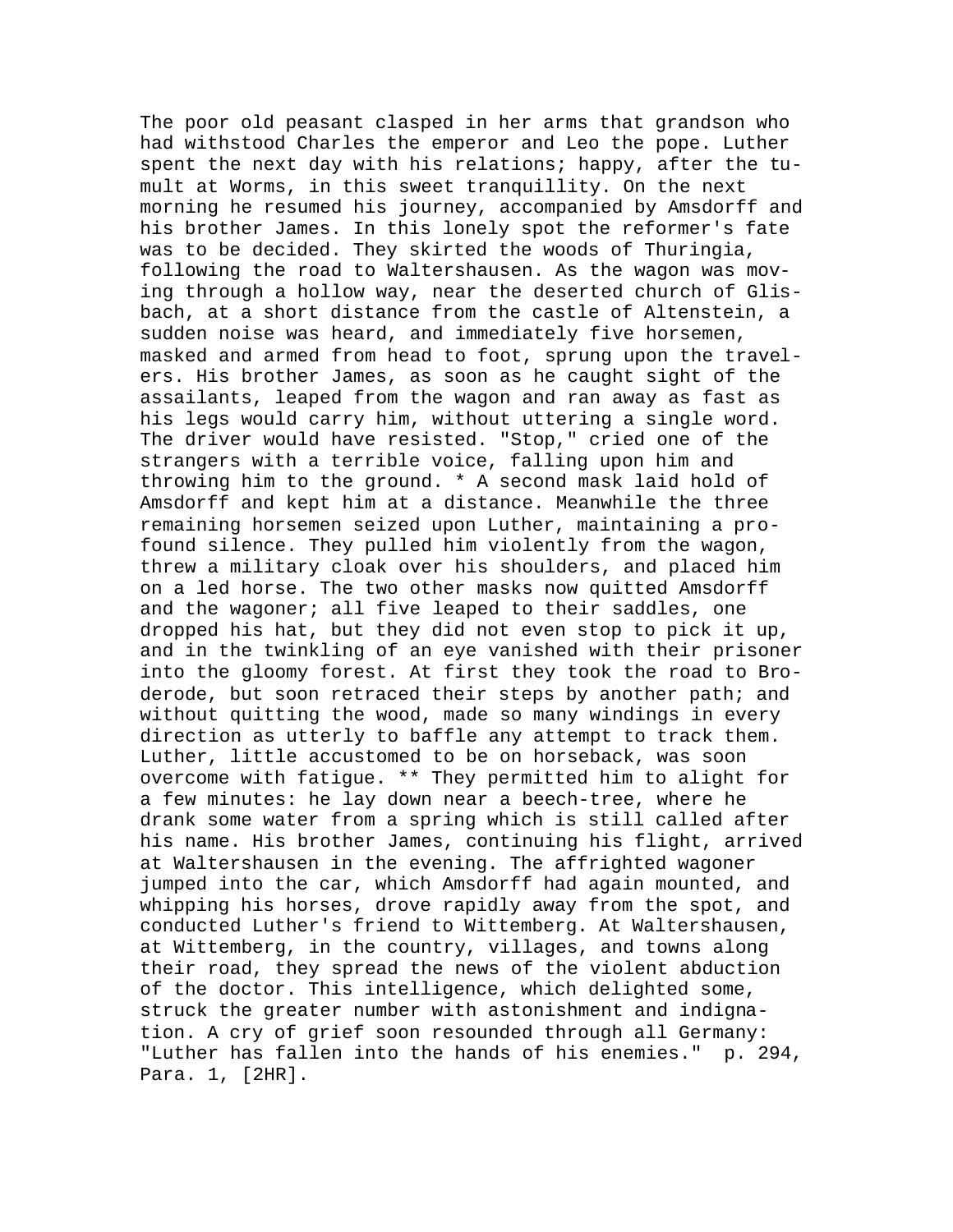\* Dejectoque in solum aurige et verberato. Pallav. 1. 122. \*\* Longo itinere, novus eques, fessus. L. Epp. 2. 3. p. 294, Para. 2, [2HR].

 After the violent combat that Luther had just sustained, God had been pleased to conduct him to a place of repose and peace. After having exhibited him on the brilliant theater of Worms, where all the powers of the reformer's soul had been strung to so high a pitch. He gave him the secluded and humiliating retreat of a prison. God draws from the deepest seclusion the weak instruments by which He purposes to accomplish great things; and then, when He has permitted them to glitter for a season with dazzling brilliancy on an illustrious stage, He dismisses them again to the deepest obscurity. The Reformation was to be accomplished by other means than violent struggles or pompous appearances before diets. It is not thus that the leaven penetrates the mass of the people; the Spirit of God seeks more tranquil paths. The man, whom the Roman champions were persecuting without mercy, was to disappear for a time from the world. It was requisite that this great individuality should fade away, in order that the revolution then accomplishing might not bear the stamp of an individual. It was necessary for the man to retire, that God might remain alone to move by His Spirit upon the deep waters in which the darkness of the middle ages was already engulfed, and to say: Let there be light, so that there might be light. p. 295, Para. 1, [2HR].

 As soon as it grew dark, and no one could track their footsteps, Luther's guards took a new road. About one hour before midnight they reached the foot of a mountain. \* The horses ascended slowly. On the summit was an old castle, surrounded on all sides, save that by which it was approached, by the black forests that cover the mountains of Thuringia. p. 295, Para. 2, [2HR].

 \* Hora ferme undecima ad mansionem noctis perveni in tenebris. L. Epp. 2. 3. p. 295, Para. 3, [2HR].

 It was to this lofty and isolated fortress, named the Wartburg, where in former times the ancient landgraves had sheltered themselves, that Luther was conducted. The bolts were drawn back, the iron bars fell, the gates opened; the reformer crossed the threshold; the doors were closed behind him. He dismounted in the court. One of the horsemen, Burkhardt of Hund, lord of Altenstein, withdrew; another,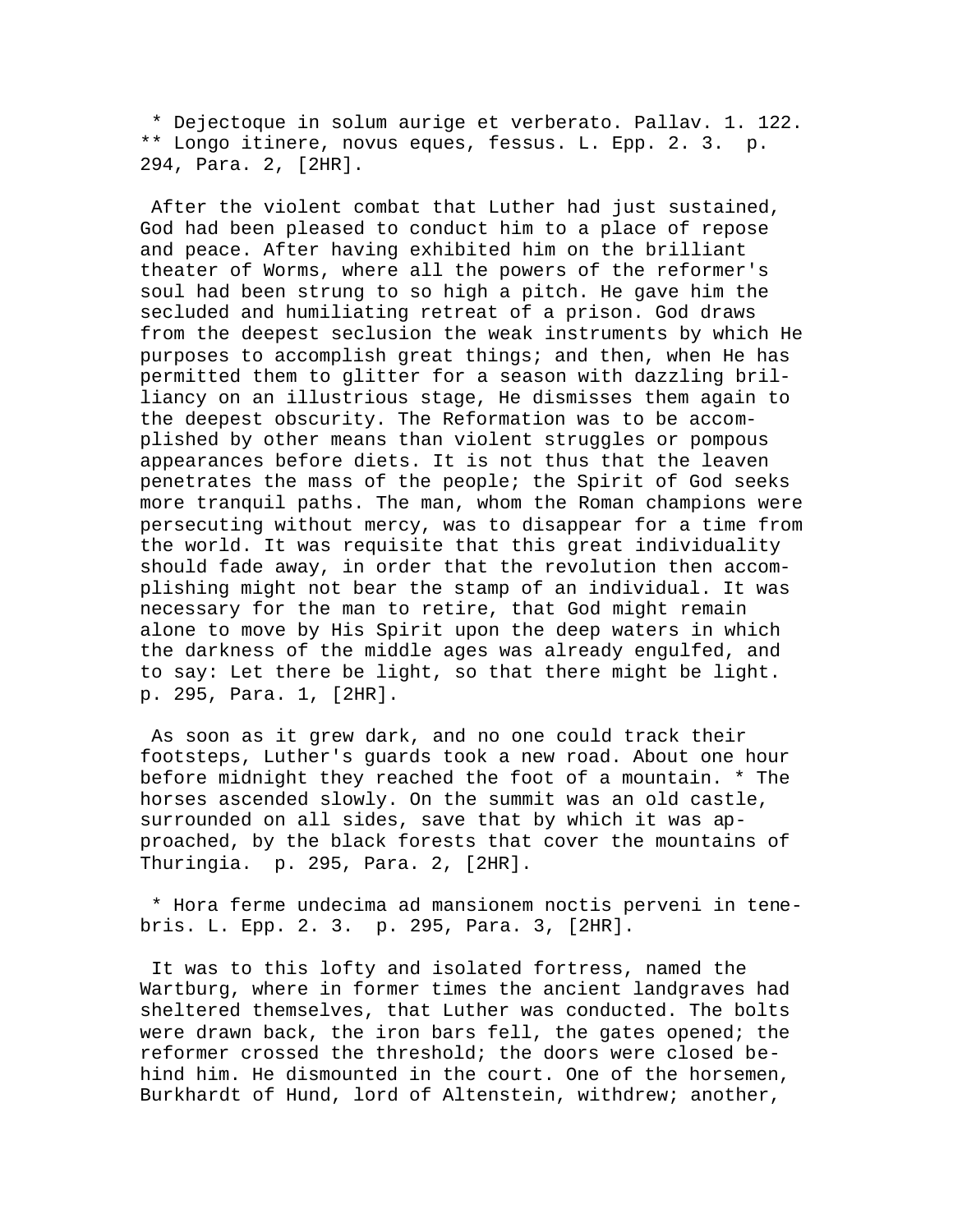John of Berlepsch, provost of the Wartburg, led the doctor into the chamber that was to be his prison, and where he found a knight's uniform and sword. The three other cavaliers, the provost's attendants, took away his ecclesiastical robes, and dressed him in the military garments that had been prepared for him, enjoining him to let his beard and hair grow, \* in order that no one in the castle might discover who he was. The people in the Wartburg were to know the prisoner only by the name of Knight George. Luther scarcely recognized himself in his new dress. \*\* At last he was left alone, and his mind could reflect by turns on the astonishing events that had just taken place at Worms, on the uncertain future that awaited him, and on his new and strange residence. From the narrow loopholes of his turret, his eye roamed over the gloomy, solitary, and extensive forests that surrounded him. "It was there," says Mathesius, his friend and biographer, "that the doctor abode, like St. Paul in his prison at Rome." p. 296, Para. 1,  $[2HR]$ .

 \* Exutus vestibus meis et equestribus indutus, comam et barbam nutriens..L. Epp. 2. 7. \*\* Cum ipse me jamdudum non noverim. Ibid. p. 296, Para. 2, [2HR].

 Frederick of Thun, Philip Feilitsch, and Spalatin, in a private conversation they had with Luther at Worms by the elector's orders, had not concealed from him that his liberty must be sacrificed to the anger of Charles and of the pope. \* And yet this abduction had been so mysteriously contrived, that even Frederick was for a long time ignorant of the place where Luther was shut up. The grief of the friends of the Reformation was prolonged. The spring passed away; summer, autumn, and winter succeeded; the sun had accomplished its annual course, and still the walls of the Wartburg enclosed their prisoner. Truth had been interdicted by the diet; its defender, confined within the ramparts of a castle, had disappeared from the stage of the world, and no one knew what had become of him: Aleander triumphed; the reformation appeared lost. . . . . But God reigns, and the blow that seemed as if it would destroy the cause of the gospel, did but contribute to save its courageous minister, and to extend the light of faith to distant countries. p. 296, Para. 3, [2HR].

\* Seckend. p. 365. p. 296, Para. 4, [2HR].

Let us quit Luther, a captive in Germany, on the rocky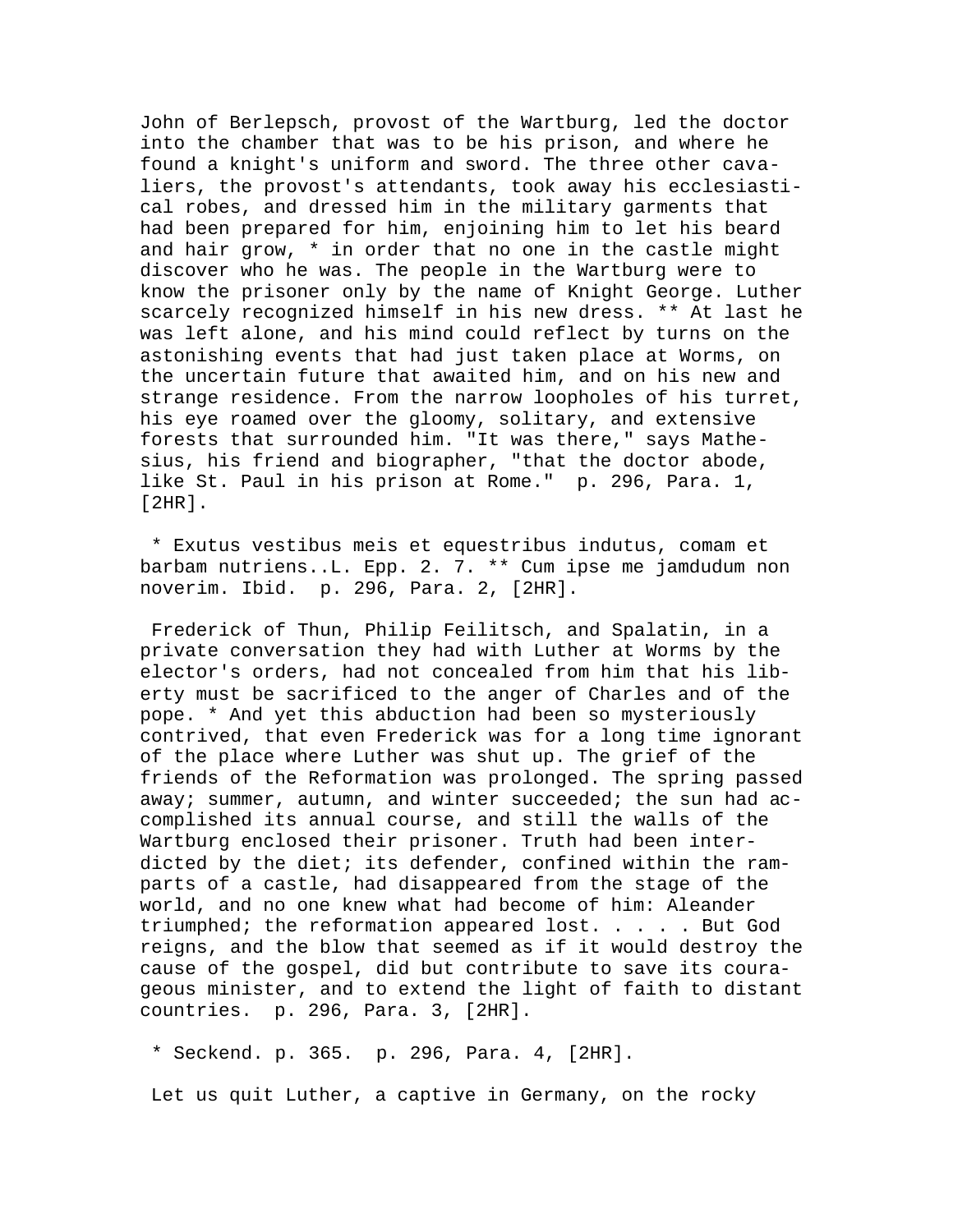heights of the Wartburg, to see what God was doing in other countries of Christendom. p. 297, Para. 1, [2HR].

BOOK 8 The SWISS. 1484-1522. p. 299, Para. 1, [2HR].

 CHAPTER 1--- Movement in Switzerland -- Source of the Reformation -- Its democratic character -- Foreign service -- Morality -- The Tockenburg -- A chalet on the Alps -- A family of shepherds -- Young Ulrich. p. 299, Para. 2,  $[2HR]$ .

 At the moment when the decree of the Diet of Worms appeared, a continually increasing movement began to disturb the quiet valleys of Switzerland. The voices that resounded over the plains of Upper and Lower Saxony were re-echoed from the bosom of the Helvetic mountains by the energetic voices of its priests, of its shepherds, and of the inhabitants of its warlike cities. The partisans of Rome were filled with apprehension, and exclaimed that a wide and terrible conspiracy was forming everywhere in the church against the church. The exulting friends of the gospel said that, as in spring the breath of life is felt from the shores of the sea to the mountain top, so the Spirit of God was now melting throughout Christendom the ices of a lengthened winter, and covering it with fresh flowers and verdure, from its lowest plains to its most barren and its steepest rocks. p. 299, Para. 3, [2HR].

 It was not Germany that communicated the light of truth to Switzerland, Switzerland to France, and France to England: all these countries received it from God; just as one part of the world does not communicate the light of day to the other, but the same brilliant orb imparts it direct to all the earth. Infinitely exalted above men, Christ, the dayspring from on high, was at the epoch of the Reformation, as he had been at the establishment of Christianity, the divine fire whence emanated the life of the world. One sole and same doctrine was suddenly established in the sixteenth century, at the hearths and altars of the most distant and dissimilar nations; it was everywhere the same spirit; everywhere producing the same faith. p. 299, Para. 4, [2HR].

 The Reformation of Germany and that of Switzerland demonstrate this truth. Zwingle had no communication with Luther. There was no doubt a connecting link between these two men; but we must not look for it upon earth: it was above. He who from heaven gave the truth to Luther, gave it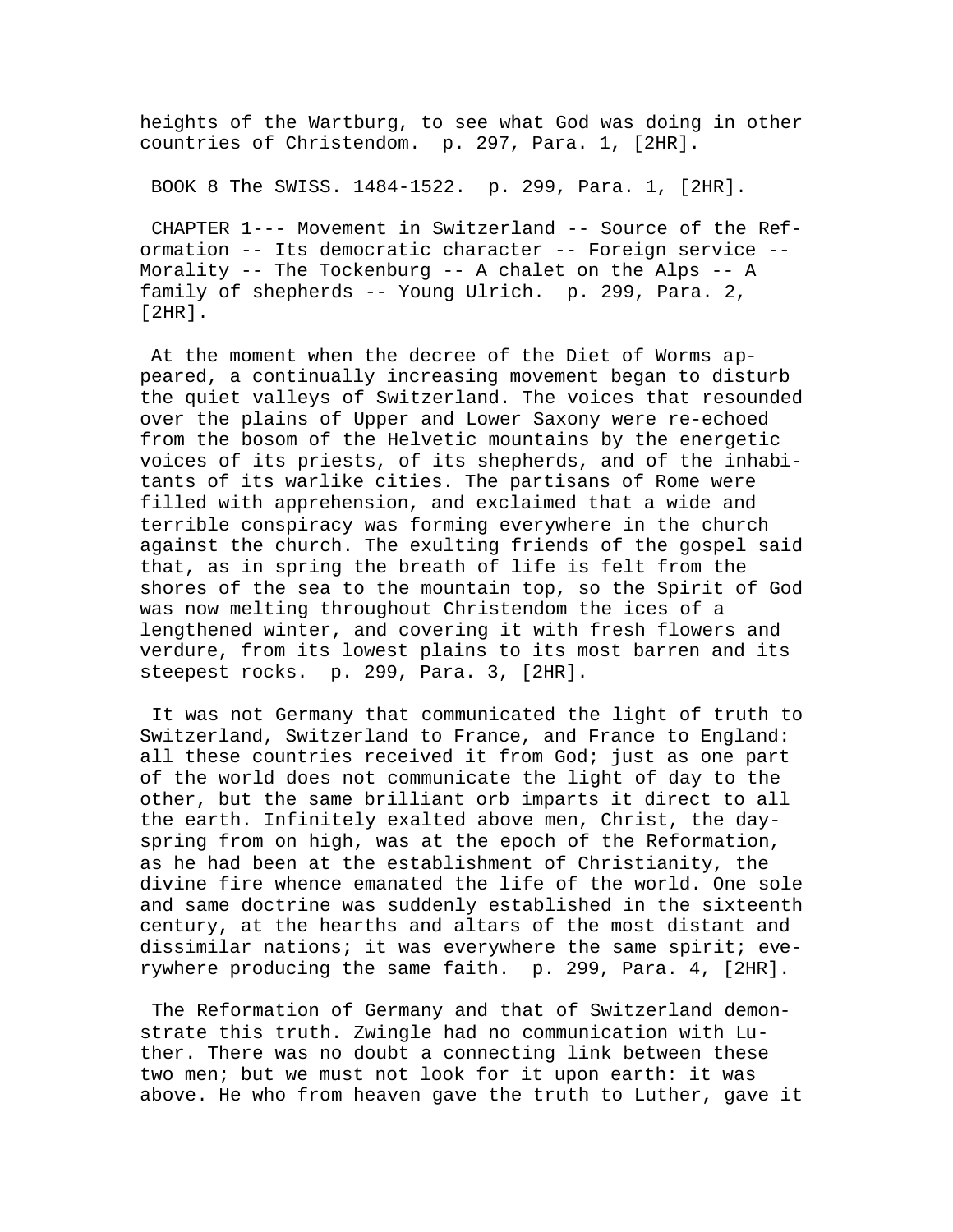to Zwingle also. Their bond of union was God. "I began to preach the gospel," says Zwingle, "in the year of grace 1516, that is to say, at a time when Luther's name had never been heard in this country. It is not from Luther that I learned the doctrine of Christ, but from the word of God. If Luther preaches Christ, he does what I am doing; and that is all." \* p. 300, Para. 1, [2HR].

 \* 1516, eo scilicet tempore, quum Lutheri nomen in nostris regionibus inauditum adhuc erat..doctrinam Christi non a Luthero, sed ex verbo Dei didici. Zwinglii Opera cur. Schulero et Schulthessio, Turici, 1829, vol. 1. 273, 276. p. 300, Para. 2, [2HR].

 But if the different reformations derived a striking unity from the same Spirit whence they all proceeded, they also received certain particular marks from the different nations among whom they were effected. p. 300, Para. 3, [2HR].

 We have already given an outline of the condition of Switzerland at the epoch of the Reformation. \* We shall add but little to what has been already said. In Germany the monarchical principle predominated, in Switzerland the democratic. In Germany the Reformation had to struggle with the will of princes; in Switzerland against the wishes of the people. An assembly of men, more easily carried away than a single individual, is also more rapid in its decisions. The victory over the papacy, which cost years of struggle beyond the Rhine, required on this side but a few months and sometimes only a few days. p. 300, Para. 4, [2HR].

\* Vol. 1. p. 25. p. 300, Para. 5, [2HR].

 In Germany, the person of Luther towers imposingly above the Saxon people; he seems to be alone in his attacks upon the Roman colossus; and wherever the conflict is raging, we discern from afar his lofty stature rising high above the battle. Luther is the monarch, so to speak, of the revolution that is accomplishing. In Switzerland, the struggle begins in different cantons at the same time; there is a confederation of reformers; their number surprises us; doubtless one head overtops the others, but no one commands; it is a republican senate, in which all appear with their original features and distinct influences. They were a host: Wittembach, Zwingle, Capito, Haller, OECOLAMPADIUS, Oswald, Myconius, Leo Juda, Farel, Calvin; their stage was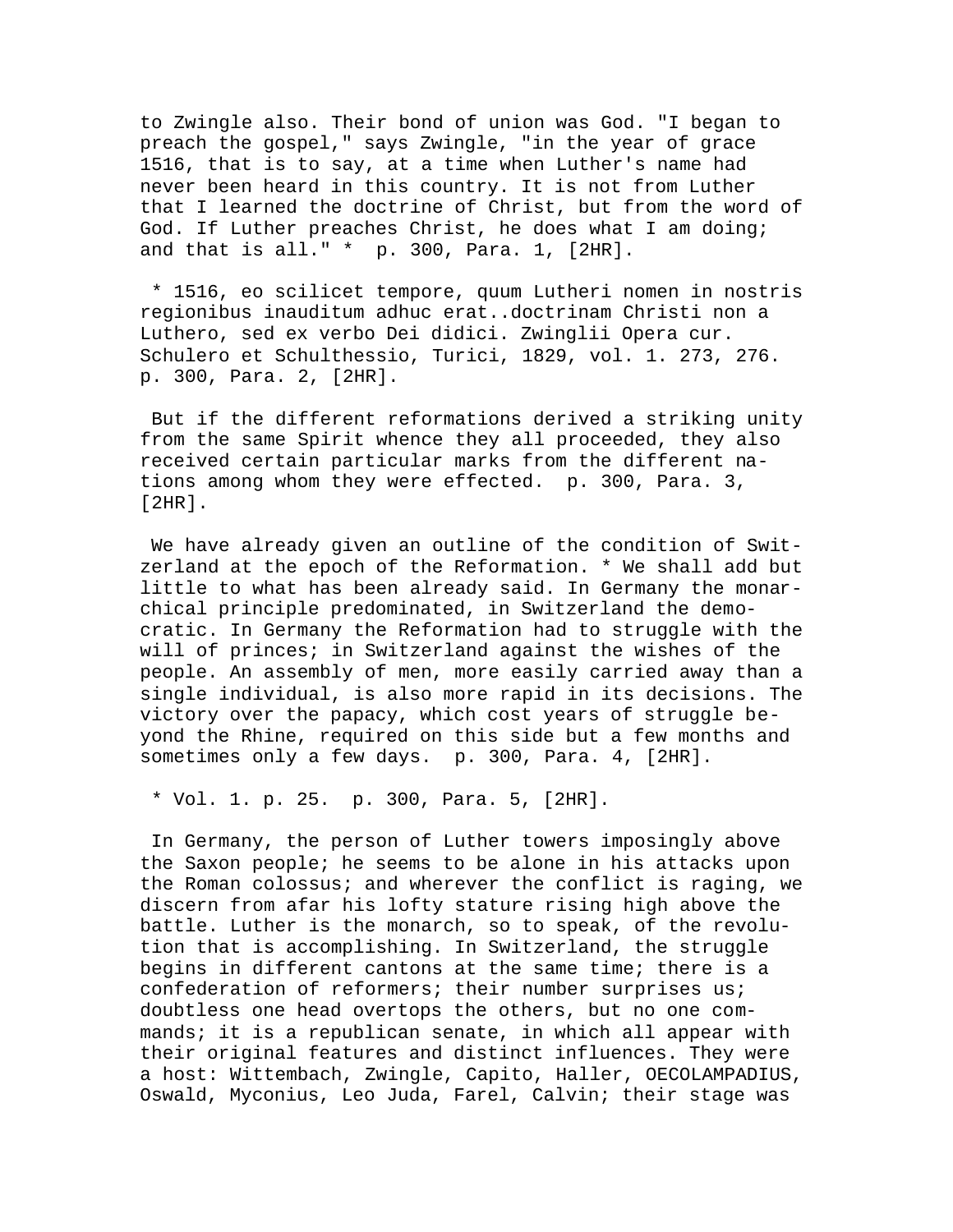Glaris, Basle, Zurich, Berne, Neufchatel, Geneva, Lucerne, Schafhausen, Appenzel, St. Gall, and the Grisons. In the German reformation there is but one stage, flat and uniform as the country itself; in Switzerland, the Reformation is divided, like the region itself by its thousand mountains. Each valley, so to speak, has its own awakening, and each peak of the Alps its own light from heaven. p. 301, Para. 1, [2HR].

 A lamentable epoch for the Swiss had begun after their exploits against the dukes of Burgundy. Europe, which had discovered the strength of their arms, had enticed them from their mountains, and had robbed them of their independence by rendering them the arbitrators of the fate of nations on the battle-field. The hand of a Swiss pointed the sword at the breast of his fellow-countryman on the plains of Italy and of France, and the intrigues of foreigners had filled with jealousy and dissension those lofty valleys of the Alps so long the abode of simplicity and peace. Attracted by the charms of gold, sons, laborers, and serving-men, stealthily quitted their Alpine pastures for the banks of the Rhone or the Po. Helvetian unity was broken under the slow steps of mules laden with gold. The Reformation, for in Switzerland also it had its political bearings, proposed to restore the unity and the ancient virtues of the cantons. Its first cry was for the Swiss to rend the perfidious toils of the stranger, and to embrace one another in close union at the foot of the cross. But its generous accents were unheeded. Rome, accustomed to purchase in these valleys the blood she shed to increase her power, uprose in anger; excited Swiss against Swiss; and new passions arose to tear the body of the nation. p. 301, Para. 2, [2HR].

 Switzerland needed a reform. There was, it is true, among the Helvetians, a simplicity and good nature that seemed ridiculous to the refined Italians; but at the same time they had the reputation of being the people that most habitually transgressed the laws of chastity. This astrologers attributed to the constellations; \* philosophers, to the strength of temperament among those indomitable people moralists, to the Swiss principles, which looked upon deceit, dishonesty, and calumny, as sins of a much deeper die that impurity. \*\* Marriage was forbidden the priests; but it would have been difficult to find one who lived in a real state of celibacy. They were required to behave, not chastely, but prudently. This was one of the earliest dis-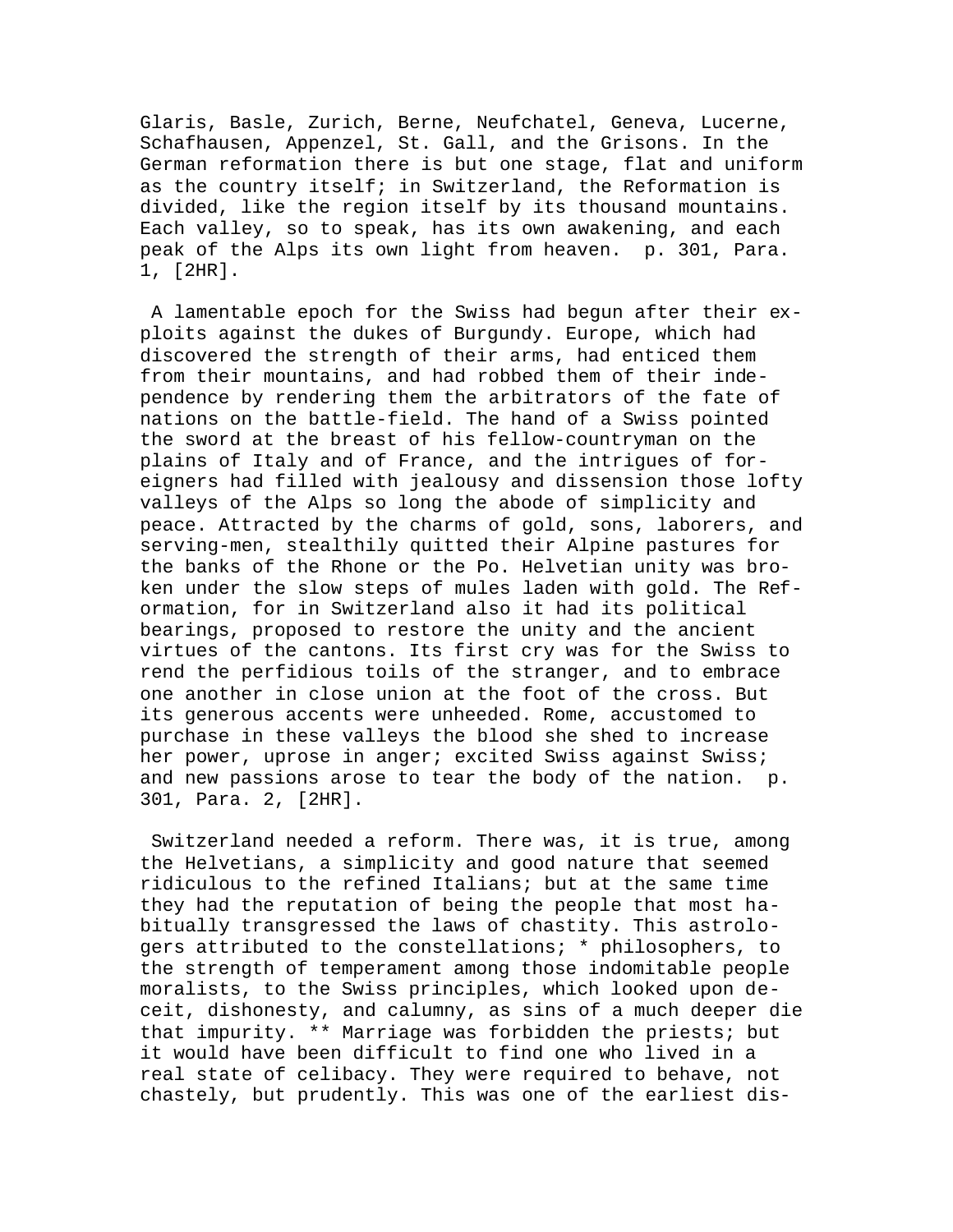orders against which the Reformation was directed. It is now time to investigate the dawnings of the new day in these valleys of the Alps. p. 302, Para. 1, [2HR].

 \* Wirz, Helvetische Kirchen Geschichte, 3. 201. \*\* Sodomitis melius erit in die judicii, quam rerum vel honoris ablatoribus. Hemmerlin, de anno jubilaeo. p. 302, Para. 2,  $[2HR]$ .

 About the middle of the eleventh century two hermits made their way from St. Gall towards the mountains that lie to the south of this ancient monastery, and arrived at a desert valley about ten leagues long. \* On the north, the lofty mountains of the Sentis, Sommerigkopf, and the Old Man, separate this valley from the canton of Appenzel; on the south, the Kuhfirsten with its seven peaks rises between it and the Wallensee, Sargans, and the Grisons; on the east, the valley slopes away to the rays of the rising sun, and displays the magnificent prospect of the Tyrolese Alps. These two hermits, having reached the springs of the little river Thur, erected there two cells. By degrees the valley was peopled; on its most elevated portion, 2010 feet above the level of Lake Zurich, these arouse around a church a village named Wildhaus, or the Wild-house, upon which now depend two hamlets, Lisighaus, or Elizabeth's house, and Schonenboden. The fruits of the earth grow not upon these heights. A green turf of alpine freshness covers the whole valley, ascending the sides of the mountains, above which enormous masses of rock rise in savage grandeur to the skies. p. 302, Para. 3, [2HR].

\* The Tockenburg. p. 302, Para. 4, [2HR].

 About a quarter of a league from the church, near Lisighaus, by the side of a path that leads to the pasturegrounds beyond the river, may still be seen a peasant's cottage. Tradition narrates that the wood necessary for its construction was felled on the very spot. \* Everything seems to indicate that it was built in the most remote times. The walls are thin; the windows are composed of small round panes of glass; the roof is formed of shingles, loaded with stones to prevent their being carried away by the wind. Before the house bubbles forth a limpid stream. p. 303, Para. 1, [2HR].

 \* Schuler's Zwingli's Bildungs Gesch., p. 290. p. 303, Para. 2, [2HR].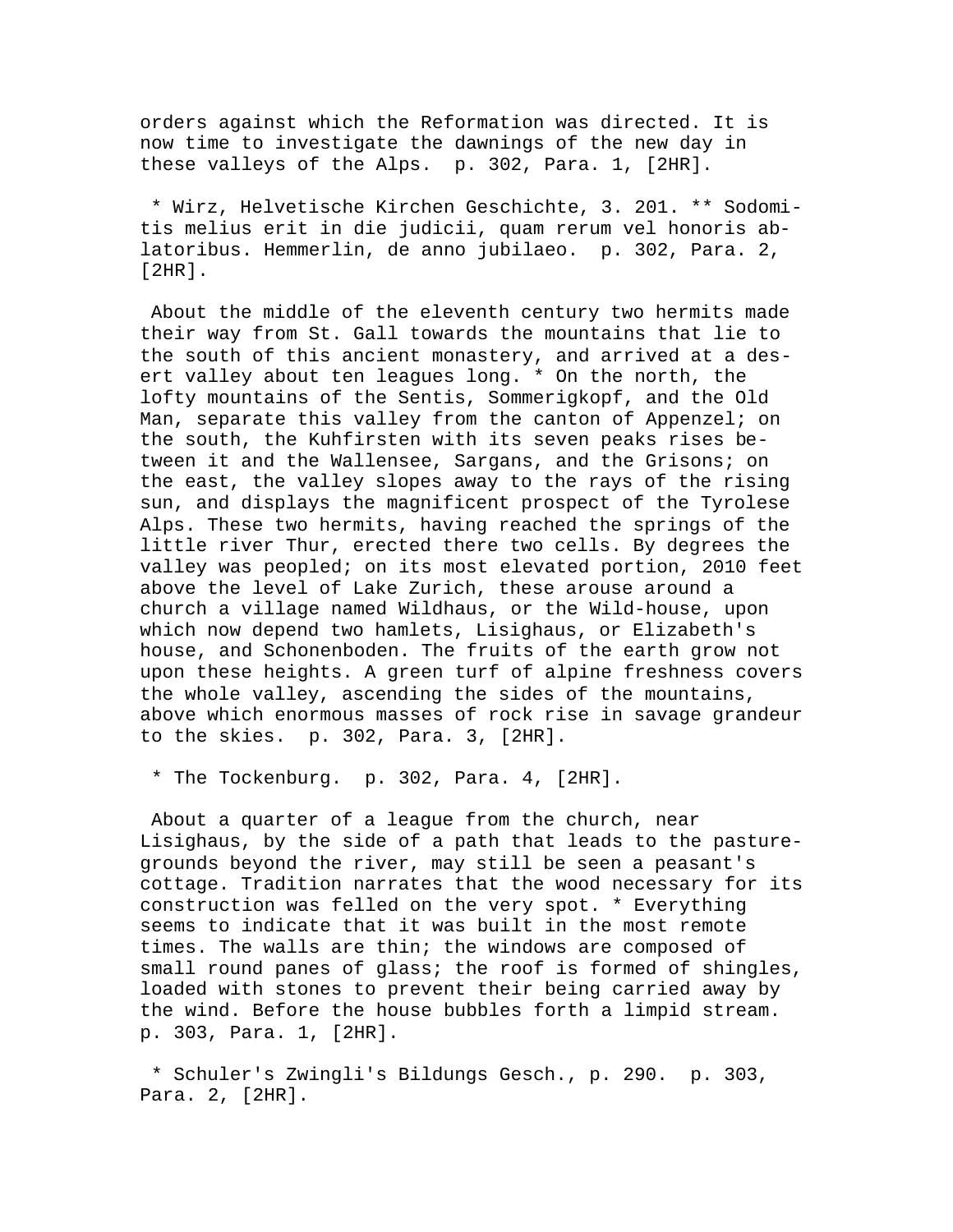About the end of the fifteenth century, this house was inhabited by a man named Zwingle, amman or bailiff of the parish. The family of the Zwingles or Zwingli was ancient, and in great esteem among the inhabitants of these mountains. \* Bartholomew, the bailiff's brother, at first incumbent of the parish, and from the year 1487 dean of Wesen, enjoyed a certain celebrity in the country. \*\* The wife of the amman of Wildhaus, Margaret Meili, whose brother John was somewhat later abbot of the convent of Fischingen in Thurgovia, had already borne him two sons, Henry and Klaus, when on New Year's day 1484, seven weeks after the birth of Luther, a third son, who was christened Ulrich, was born in this lonely chalet. \*\*\* Five other sons, John, Wolfgang, Bartholomew, James, Andrew, and an only daughter, Anna, increased the number of this Alpine family. No one in the whole district was more respected than the amman Zwingle. \*\*\*\* His character, his office, and his numerous children, made him the patriarch of the mountains. He was a shepherd, as were his sons. No sooner had the first days of May clothed the mountains with verdure, than the father and his children would set off for the pasture-grounds with their flocks, rising gradually from station to station, and reaching in this way, by the end of July, the highest summits of the Alps. They then began to return gradually towards the valleys, and in autumn the whole population of the Wildhaus re-entered their humble cottages. Sometimes, during the summer, the young people who should have stayed at home, longing to enjoy the fresh breezes of the mountains, set out in companies for the chalets, accompanying their voices with the melodious notes of their rustic instruments; for all were musicians. When they reached the Alps, the shepherds welcomed them from afar with their horns and songs, and spread before them a repast of milk; and then the joyous troop, after many devious windings, returned to their valleys to the sound of the bagpipe. In his early youth, Ulrich doubtless sometimes shared in these amusements. He grew up at the foot of these rocks that seemed everlasting, and whose summits pointed to the skies. "I have often thought," said one of his friends, "that being brought near to heaven on these sublime heights, he there contracted something very heavenly and divine." \*\*\*\*\* p. 303, Para. 3, [2HR].

 \* Diss Geschlacht der Zwinglinen, wass in guter Achtung diesser Landen, als ein gut alt ehrlich Geschlacht. H. Bullinger's Hist. Beschreibung der Eidg. Geschichten. I am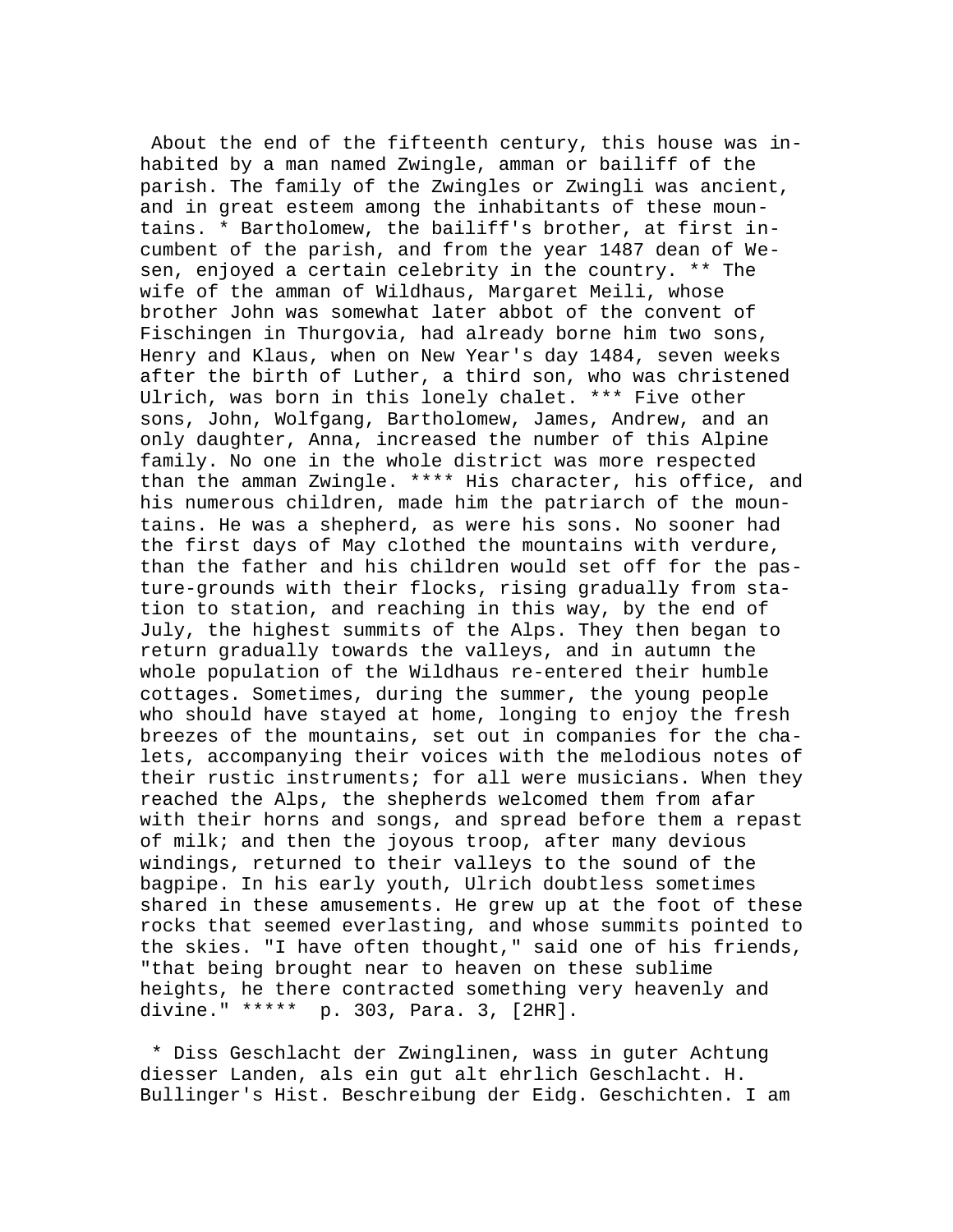indebted to the kindness of Mr. J.G. Hess for the communication of this valuable work, which in 1837 existed only in manuscript. It has since been published by some friends of history at Zurich. In my quotations I have preserved the orthography of the original. \*\* Ein verrumbter Mann. Ibid. \*\*\* Quadragesimum octavum agimus (I am in my forty-eighth year), wrote Zwingle to Vadianus, on the 17th of September 1531. \*\*\*\* Clarus fuit pater ob spectatam vitae sanctimoniam. Oswald Myconius, Vita Zwinglii. \*\*\*\*\* Divinitatis nonmihil coelo propiorem contrazisse. Oswald Myconius, Vita Zw. p. 303, Para. 4, [2HR].

 Long were the winter evenings in the cottages of the Wildhaus. At such a season the youthful Ulrich listened, at the paternal hearth, to the conversations between the bailiff and the elders of the parish. He heard them relate how the inhabitants of the valley had in former times groaned beneath a heavy yoke. He thrilled with joy at the thought of the independence the Tockenburg had won for itself, and which its alliance with the Swiss had secured. The love of country kindled in his heart; Switzerland became dear to him; and if any one chanced to drop a word unfavorable to the confederates, the child would immediately rise up and warmly defend their cause. \* Often, too, might he be seen, during these long evenings, quietly seated at the feet of his pious grandmother, listening, with his eyes fixed on her, to her scripture stories and her pious legends, and eagerly receiving them into his heart. p. 304, Para. 1,  $[2HR]$ .

\* Schuler's Zw. Bildung. p. 291. p. 304, Para. 2, [2HR].

 CHAPTER 2--- Ulrich at Wesen and Basle -- Ulrich at Berne -- The Dominican convent -- Jetzer -- The apparitions -- Passion of the lay-brother -- Imposture -- Discovery and punishment -- Zwingle at Vienna and Basle -- Music at Basle -- Wittembach proclaims the gospel -- Leo Juda -- The priest of Glaris. p. 306, Para. 1, [2HR].

 The good amman was charmed at the promising disposition of his son. He perceived that Ulrich might one day do something better than tend herds on Mount Sentis, to the sound of the shepherd's song, ranz des vaches. One day he took him by the hand and led him to Wesen. He crossed the grassy flanks of the Ammon, and descended the bold and savage rocks that border the Lake of Wallenstadt; on reaching the town, he entered the house of his brother the dean, and in-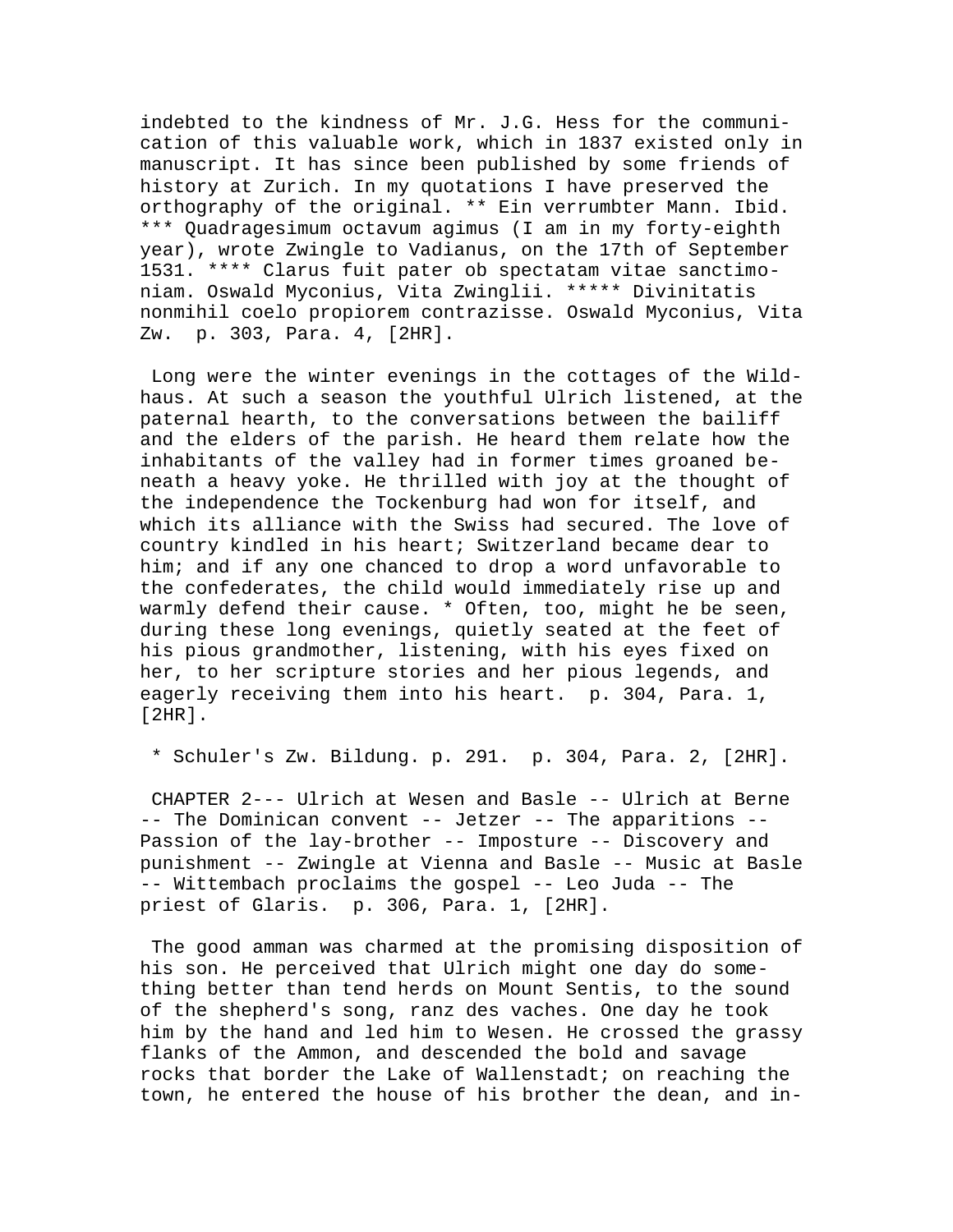trusted the young mountaineer to his care, that he might examine his capacity. \* Ulrich was particularly distinguished by a natural horror of falsehood, and a great love for truth. He tells us himself, that one day, when he began to reflect, the thought occurred to him that "lying ought to be punished more severely than theft;" for, adds he, "truth is the mother of all virtues." The dean soon loved his nephew like a son; and, charmed with his vivacity, he confided his education to a schoolmaster, who in a short time taught him all he knew himself. At ten years of age, the marks of a superior mind were already noticed in the young Ulrich. \*\* His father and his uncle resolved to send him to Basle. p. 306, Para. 2, [2HR].

 \* Tenerrimum adhuc ad fratrem sacrificum adduxit, ut ingenii ejus periculum faceret. Melch. Adami Vita Zw. p. 25. \*\* Und in Ihm erschinen merklich Zeichen eines edlen Gemuths. Bullinger Chronick. p. 306, Para. 3, [2HR].

 When the child of the Tockenburg arrived in this celebrated city, with that single-mindedness and simplicity of heart which he seems to have inhaled with the pure air of his native mountains, but which really came from a higher source, a new world opened before him. The celebrity of the famous Council of Basle, the university which Pius II had founded in this city in 1460, the printing-presses which then resuscitated the masterpieces of antiquity, and circulated through the world the first fruits of the revival of letters; the residence of distinguished men, Wessel, Wittembach, and especially of that prince of scholars, that sun of the schools, Erasmus, all rendered Basle, at the epoch of the Reformation, one of the great centers of light in the West. p. 306, Para. 4, [2HR].

 Ulrich was placed at St. Theodore's school. Gregory Binzli was then at its head, a man of feeling heart and gentleness rarely found at that period among teachers. Young Zwingle made rapid progress. The learned disputations, then in fashion among the doctors, had descended even to the children in the schools. Ulrich took part in them; he disciplined his growing powers against the pupils of other establishments, and was always conqueror in these struggles, which were a prelude to those by which he was to overthrow the papacy in Switzerland. \* This success filled his elder rivals with jealousy. He soon outgrew the school of Basle, as he had that of Wesen. p. 307, Para. 1, [2HR].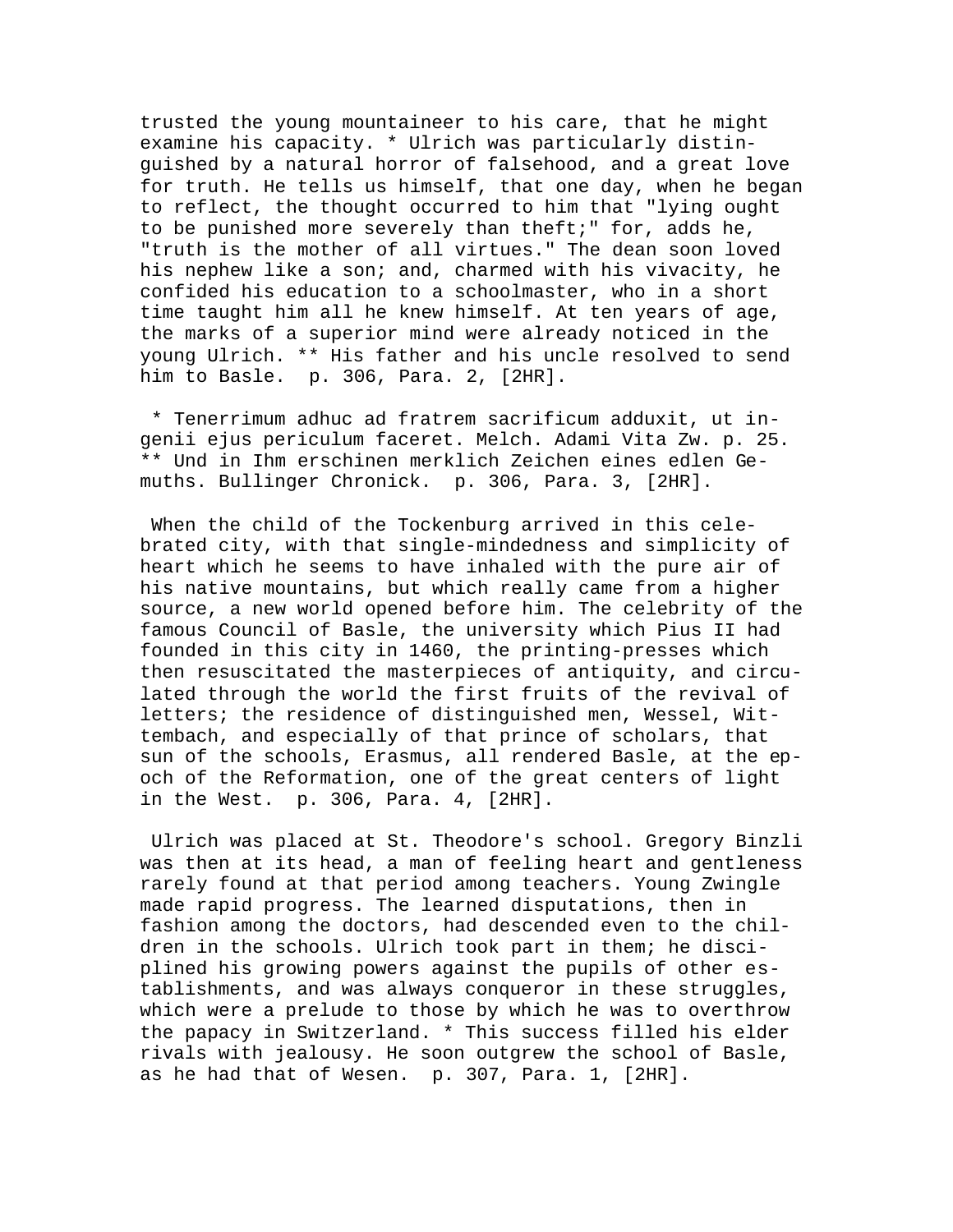\* In disputationibus, quae pro more tum erant inter pueros usitatae, victoriam semper reportavit. Osw. Myc. Vita Ew. p. 307, Para. 2, [2HR].

 Lupulus, a distinguished scholar, had just opened at Berne the first learned institution in Switzerland. The bailiff of Wildhaus and the priest of Wesen resolved to send the boy to it; Zwingle, in 1497, left the smiling plains of Basle, and again approached those Upper Alps where his infancy had been spent, and whose snowy tops, gilded by the sun, might be seen from Berne. Lupulus, himself a distinguished poet, introduced his pupil into the sanctuary of classic learning, a treasure then unknown, and whose threshold had been passed only by a few. \* The young neophyte ardently inhaled these perfumes of antiquity. His mind expanded, his style was formed. He became a poet. p. 307, Para. 3, [2HR].

 \* Ab eo in adyta classicorum scriptorum introductus. Ibid. p. 307, Para. 4, [2HR].

 Among the convents of Berne, that of the Dominicans was the most celebrated. These monks were engaged in a serious quarrel with the Franciscans. The latter maintained the immaculate conception of the Virgin, which the former denied. Wherever they went, before the dazzling altars that adorned their church, and between the twelve columns that supported its fretted roof, the Dominicans had but one thought, how they might humble their rivals. They had remarked Zwingle's beautiful voice; they had heard of his precocious understanding, and thinking that he might give luster to their order, endeavored to attract him among them, \* and invited him to remain in their convent until he was old enough to pass his novitiate. All Zwingle's future career was at stake. The amman of Wildhaus being informed of the lures to which the Dominicans had resorted, trembled for the inexperience of his son, and ordered him to quit Berne immediately. Zwingle thus escaped from these monastic walls within which Luther had entered of his own free-will. What transpired somewhat later may serve to show the imminent danger Zwingle then incurred. p. 307, Para. 5, [2HR].

 \* Und alss er wol singen koendt, loekten Ihn die prediger moenchen in dass Kloster. Bullinger Manuscripts. p. 307, Para. 6, [2HR].

In 1507, a great agitation reigned in the city of Berne. A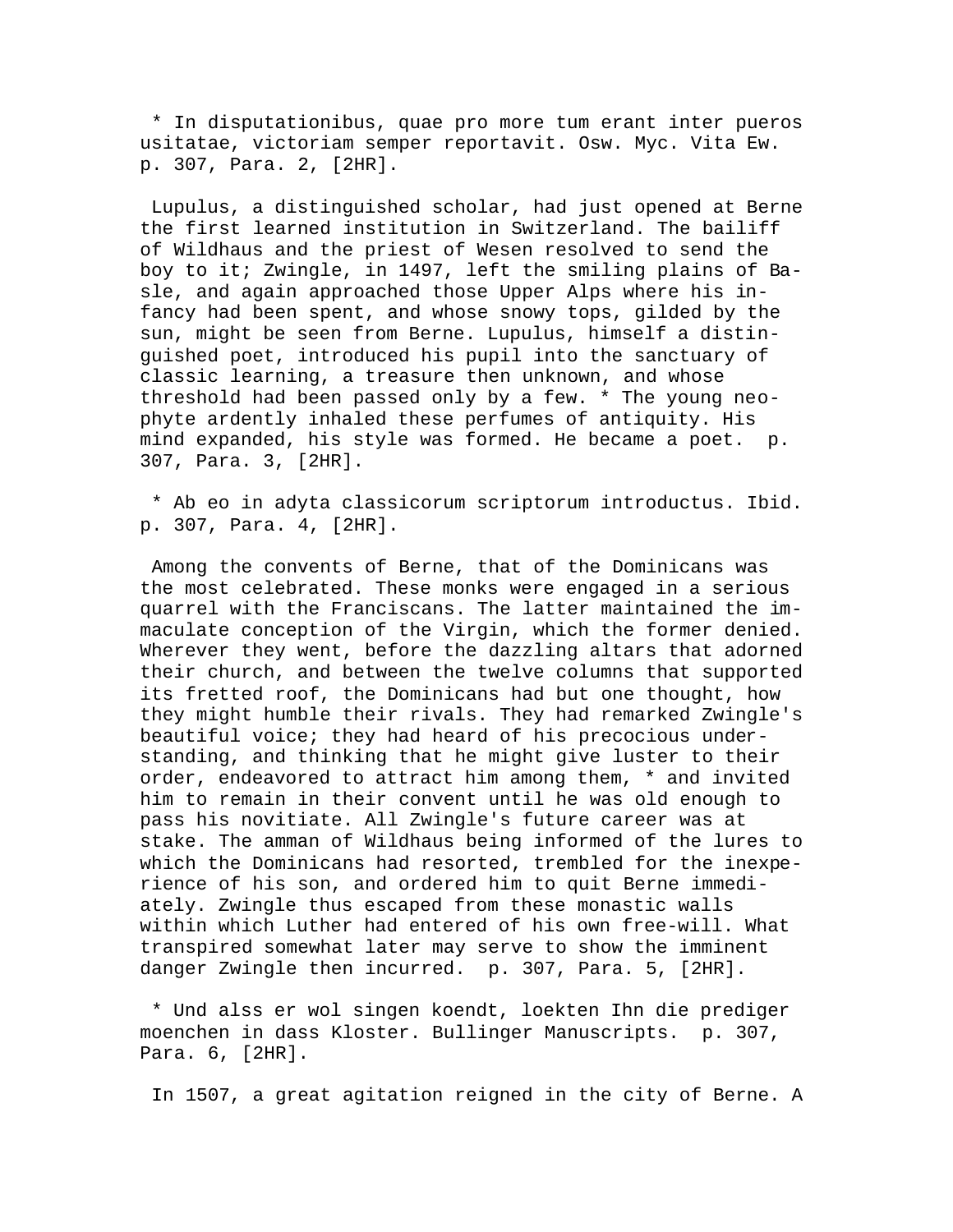young man of Zurzach, named John Jetzer, having one day presented himself at this same Dominican convent, had been repulsed. The poor dejected youth made another attempt, and said, holding out fifty-three florins and some pieces of silk, "It is all I possess; take it, and receive me into your order." He was admitted on the 6th of January among the lay brethren. But on the first night, a strange noise in his cell filled him with terror. He fled to the convent of the Carthusians, whence he was sent back to the Dominicans. p. 308, Para. 1, [2HR].

 On the following night, the eve of the festival of Saint Matthias, he was awoke by deep groans; he opened his eyes, and saw a tall white spectral form standing beside his bed. "I am," said a sepulchral voice, "a soul escaped from the fires of purgatory." The lay brother tremblingly replied: "God help thee, I can do nothing." The phantom then advanced towards the poor brother, and seizing him by the throat, indignantly reproached him for his refusal. Jetzer, full of alarm, exclaimed: "What can I do to save thee?" "Scourge thyself eight days in succession until the blood comes, and lie prostrate on the earth in the Chapel of Saint John." The specter answered thus and vanished. The lay brother confided the particulars of this apparition to his confessor, the convent-preacher, and, by his advice, submitted to the discipline required. It was soon reported through the whole city that a soul had applied to the Dominicans in order to be delivered from purgatory. The Franciscans were deserted, and the people ran in crowds to the church, where the holy man was to be seen prostrate on the pavement. The soul from purgatory had announced its reappearance in eight days. On the appointed night, it came again, attended by two spirits that tormented it, extorting from it the most frightful groans. "Scotus," said the disturbed spirit, "Scotus, the inventor of the Franciscan doctrine of the immaculate conception of the Virgin, is among those who suffer like horrible torments with me." At this news, which soon spread through Berne, the partisans of the Franciscans were still more dismayed. But the soul, at the moment of disappearing, had announced a visit from the Virgin herself. In effect, on the day fixed, the astonished brother saw Mary appear in his cell. He could not believe his eyes. She approached him kindly, gave him three of our Saviour's tears, and as many drops of his blood, with a crucifix and a letter addressed to Pope Julius II, "who," said she, "is the man selected by God to abolish the festival of His pretended immaculate conception." And then,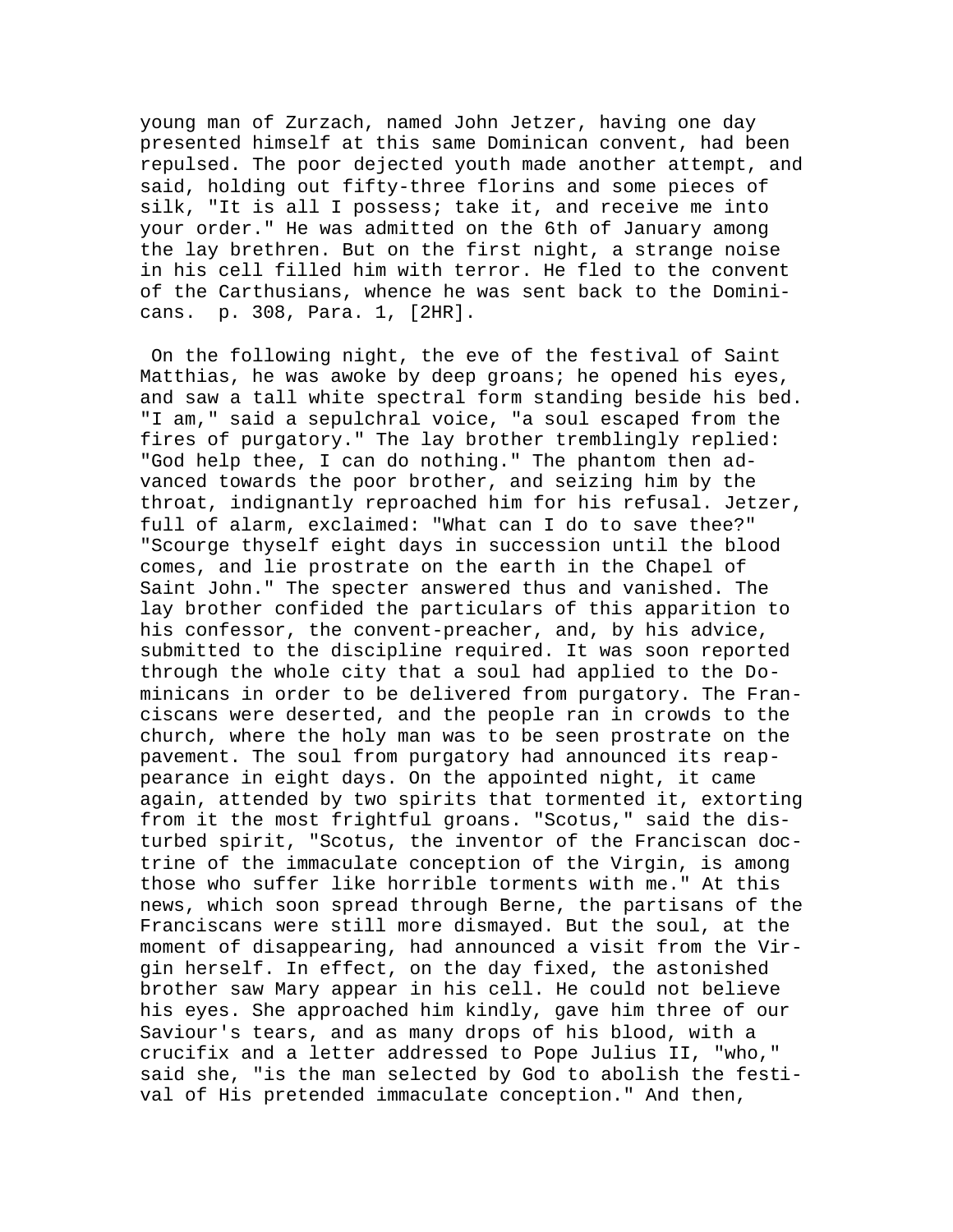drawing still nearer the bed on which the brother lay, she informed him in a solemn voice that he was about to experience a signal favor, and at the same time pierced his hand with a nail. The brother uttered a horrible shriek; but Mary wrapped his hand in a cloth that her Son, as she said, had worn at the time of the flight into Egypt. This one wound was not enough; in order that the glory of the Dominicans might at least equal that of the Franciscans, Jetzer must have the five wounds of Christ and of St. Francis on his hands, his feet, and his side. The four others were inflicted, and then, after giving him some drink, he was placed in a hall hung with pictures representing our Lord's passion; here he spent many long days without food, and his imagination soon became greatly excited. The monks from time to time opened the doors of this chamber to the people, who came in crowds to contemplate with devout astonishment the brother with his five wounds, stretching out his arms, bending his head, and imitating by his postures and movements the crucifixion of our Lord. At times, he was quite out of his senses; he foamed at the mouth, and appeared ready to give up the ghost. "He is suffering the cross of Christ," murmured the spectators. The multitude, eager in pursuit of miracles, thronged the convent incessantly. Men who deserve our highest esteem, even Lupulus himself, Zwingle's teacher, were overcome with fear; and the Dominicans, from their pulpits, boasted of the glory God had conferred upon their order. p. 308, Para. 2, [2HR].

 For many years this order had felt the necessity of humbling the Franciscans and of increasing by means of miracles the respect and liberality of the people. The theater selected for these operations was Berne, "a simple, rude, and ignorant city," as it had been styled by the sub-prior of Berne in a chapter held at Wimpfen on the Neckar. To the prior, sub-prior, Chaplain, and purveyor of the convent were assigned the principal parts, but they were not able to play them out. A new apparition of Mary having taken place, Jetzer fancied he recognized his confessor's voice; and on saying so aloud, Mary disappeared. She came again to censure the incredulous brother. "This time it is the prior," exclaimed Jetzer, rushing on him with a knife in his hand. The saint flung a pewter platter at the head of the poor brother, and vanished. p. 310, Para. 1, [2HR].

 Alarmed at the discovery Jetzer had made, the Dominicans endeavored to get rid of him by poison. He detected their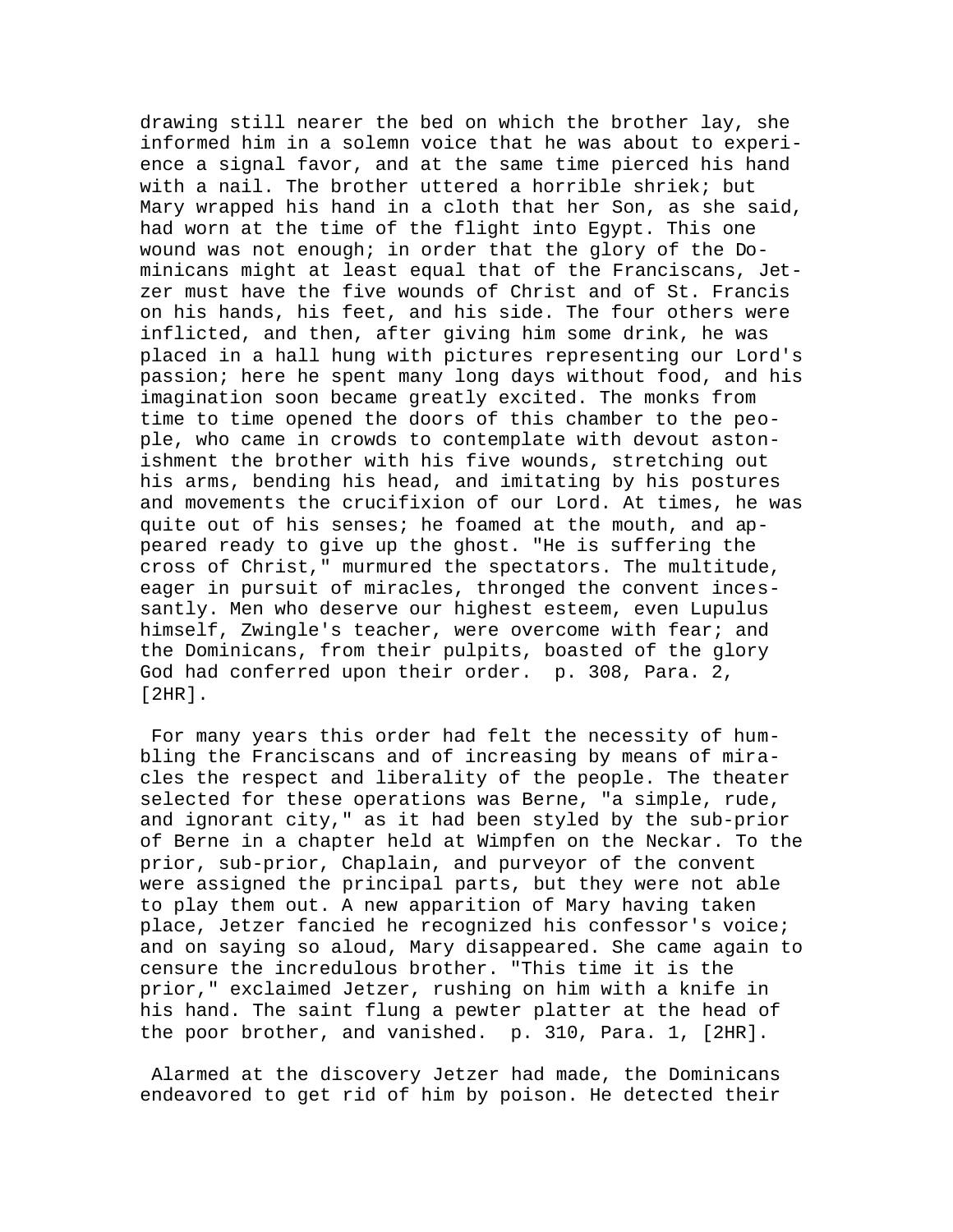treachery, and having escaped from the convent, revealed their imposture. They put a good face on the matter, and sent deputies to Rome. The pope empowered his legate in Switzerland, and the bishops of Lausanne and Sion, to inquire into the affair. The four Dominicans were convicted and condemned to be burnt alive, and on the 1st of May 1509, they perished at the stake in the presence of more than thirty thousand spectators. The rumor of this imposture circulated through Europe, and by laying bare one of the greatest sores of the church, prepared the way for the Reformation. \* p. 310, Para. 2, [2HR].

 \* Wirz, Helvetische Kirchen, Gesch. 3. 387; Anshelm's Chronik, 3 and 4. No transaction of that day ever gave rise to so many publications. See Haller's Biblioth. Der Schw. Gesch. 3. p. 310, Para. 3, [2HR].

 Such were the men from whose hands the youthful Ulrich Zwingle escaped. He had studied polite letters at Berne; he had now to study philosophy, and for this purpose went to Vienna in Austria. The companions of Ulrich's studies and amusements in the capital of Austria were a young man of St. Gall, Joachim Vadian, whose genius promised to adorn Switzerland with a learned scholar and a distinguished statesman; Henry Loreti, of the canton of Glaris, better know as Glarean, and who appeared destined to shine as a poet; and a young Swabian, John Heigerlin, the son of a blacksmith, and hence called Faber, a man of pliant character, proud of honors and renown, and who gave promise of all the qualities requisite to form a courtier. p. 311, Para. 1, [2HR].

 Zwingle returned to Wildhaus in 1502; but on revisiting his native mountains, he felt that he had quaffed of the cup of learning, and that he could not live amidst the songs of his brothers, and the lowing of their herds. Being now eighteen years of age, he again repaired to Basle \* to continue his literary pursuits; and there, at once master and scholar, he taught in Saint Martin's school, and studied at the university; from that time he was able to do without the assistance of his parents. Not long after he took the degree of Master of Arts. An Alsatian, Capito by name, who was his elder by nine years, was one of his greatest friends. p. 311, Para. 2, [2HR].

 \* Ne diutius ab exercitio literarum cessaret. Osw. Myo. Vita Zw. p. 311, Para. 3, [2HR].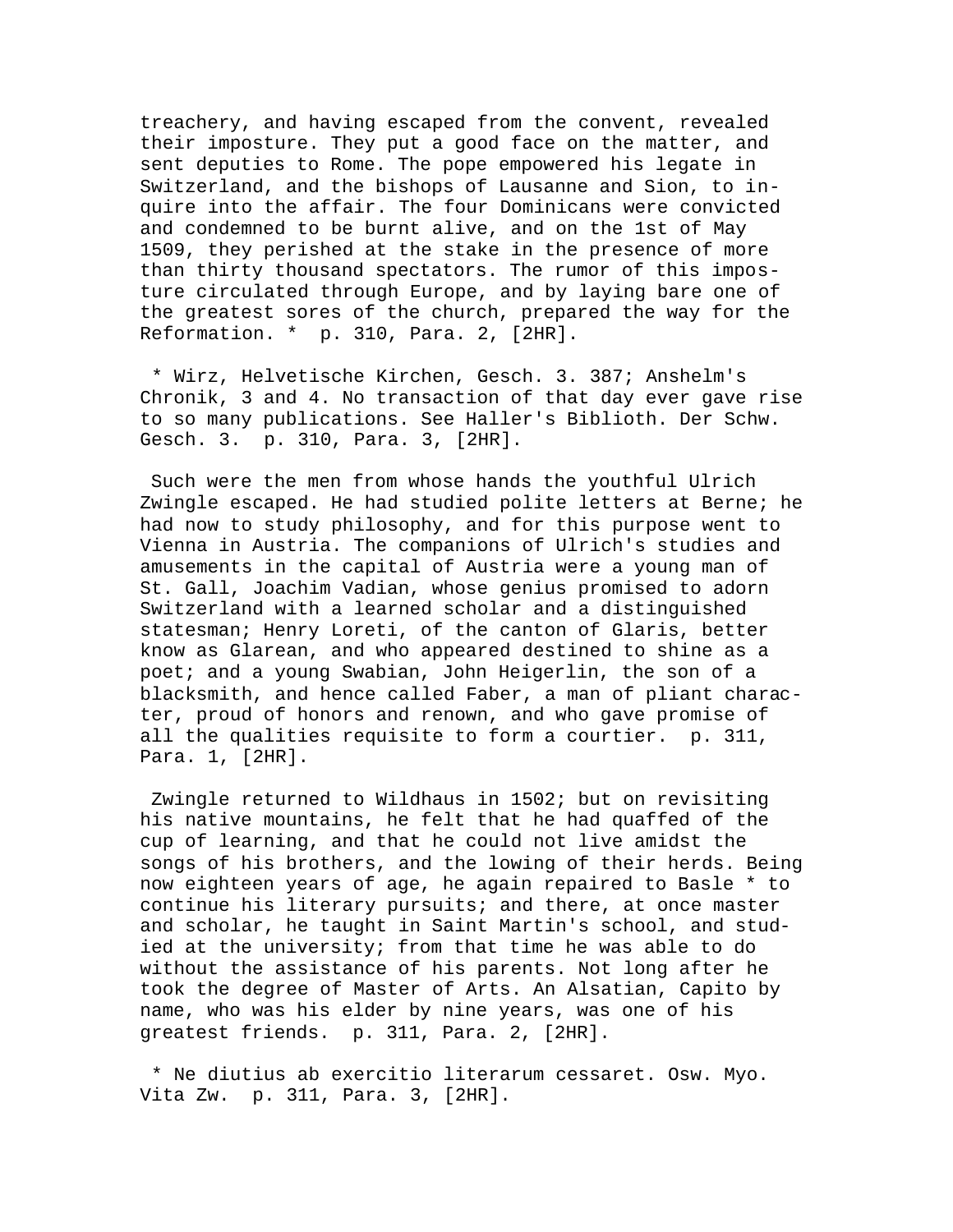Zwingle now applied to the study of scholastic divinity; for as he would one day be called to expose its sophistry, it was necessary that he should first explore its gloomy labyrinths. But the joyous student of the Sentis mountains might be seen suddenly shaking off the dust of the schools and changing his philosophic toils for innocent amusements; he would take up one of his numerous musical instruments, the lute, harp, violin, flute, dulcimer, or hunting horn, draw from them some cheerful air, as in the pasture-grounds of Lisighaus; make his own chamber or that of his friends re-echo with the tunes of his native place, or accompany them with his songs. In his love for music he was a real child of the Tockenburg, a master among many. \* He played on other instruments besides those we have already named. Enthusiastic in the art, he spread a taste for it through the university; not that he was fond of dissipation, but because he liked by this means to relax his mind, fatigued by serious study, and to put himself in a condition to return with greater zeal to such arduous pursuits. \*\* None possessed a livelier disposition, or more amiable character, or more attractive conversational powers. \*\*\* He was like a vigorous Alpine tree, expanding in all its strength and beauty, and which, as yet unpruned, throws out its healthy branches in every direction. The time will come for these branches to shoot with fresh vigor towards heaven. p. 312, Para. 1, [2HR].

 \* Ich habe auch nie von Keinem gehoert, der in der Kunst Musica..so erfahren gewesen. B. Weysen, Fusslin Beytrage zur Ref. Gesch. 4. 35. \*\* Ut ingenium seriis defatigatum recrearetur et paratius ad solita studia rediretur.... Melch. Adami Vita Zw. \*\*\* Ingenio amoenus, et ore jucundus, supra quam dici pos sit, erat. Osw. Myc. Vita Zw. p. 312, Para. 2, [2HR].

 After having plunged into the scholastic divinity, he quitted its barren wastes with weariness and disgust, having only found therein a medley of confused ideas, empty babbling, vain-glory, and barbarism, but not one atom of sound doctrine. "It is a mere loss of time," said he, and he waited his hour. p. 312, Para. 3, [2HR].

 In November 1505, Thomas Wittembach, son of a burgomaster of Bienne, arrived at Basle. Hitherto he had been teaching at Tubingen, at the side of Reuchlin. He was in the flower of life, sincere, pious, skilled in the liberal arts, the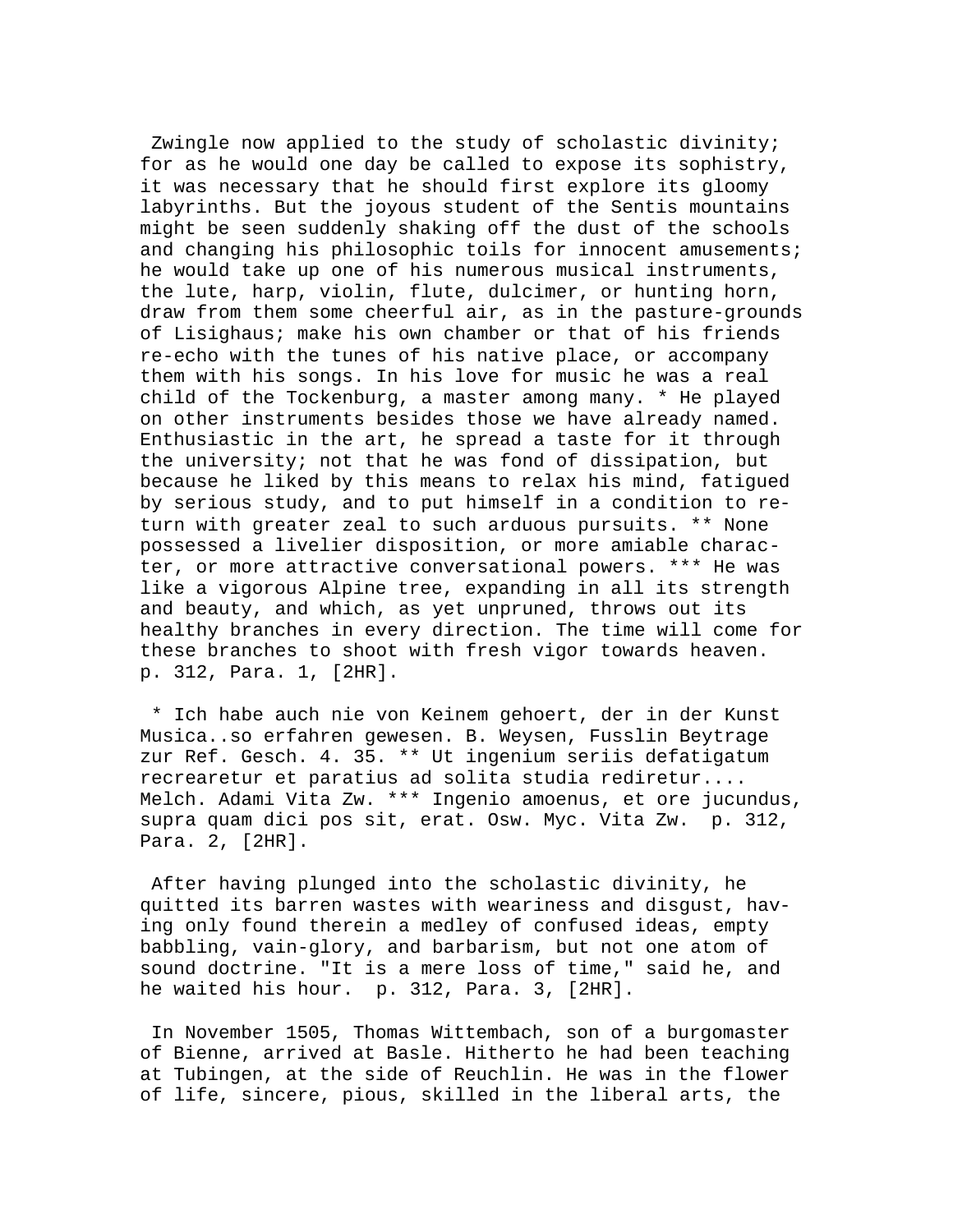mathematics, and in the knowledge of Scripture. Zwingle and all the youths of the academy immediately flocked around him. A life till then unknown animated his lectures, and prophetic words fell from his lips. "The hour is not far distant," said he, "in which the scholastic theology will be set aside, and the old doctrines of the church revived." \* "Christ's death," added he, "is the only ransom for our souls." \*\* Zwingle's heart eagerly received these seeds of life. \*\*\* This was at the period when classical studies were beginning everywhere to replace the scholasticism of the middle ages. Zwingle, like his master and his friends, rushed into this new path. p. 312, Para. 4, [2HR].

 \* Et doctrinam Ecclesiae veterem..instaurari oporteat. Gualterus, Misc. Tig. 3. 102. \*\* Der Tod Christy sey die einige Bezahlung fur unsere Sunde..Fusslin Beytr. 2. 268. \*\*\* Quum a tanto viro semina quaedam..Zwingliano pectori injecta essent. Leo Jud. In Praef. Ad. Ann. Zw. In N. T. p. 312, Para. 5, [2HR].

 Among the students who were most attentive to the lessons of the new doctor, was a young man twenty-three years old, of small stature, of weak and sickly frame, but whose looks announced both gentleness and intrepidity. This was Leo Juda, the son of an Alsatian parish-priest, and whose uncle had died at Rhodes fighting under the banners of the Teutonic knights in the defense of Christendom. Leo and Ulrich became intimate friends. Leo played on the dulcimer and had a very fine voice. Often did his chamber re-echo with the cheerful songs of these young friends of the arts. Leo Juda afterwards became Zwingle's colleague, and even death could not destroy so holy a friendship. p. 313, Para. 1, [2HR].

 The office of pastor of Glaris became vacant at this time. One of the pope's youthful courtiers, Henri Goldli, his Holiness's equerry, and who was already the possessor of several benefices, hastened to Glaris with the pontiff's letter of nomination. But the shepherds of Glaris, proud of the antiquity of their race and of their struggles in the cause of liberty, did not feel inclined to bend their heads before a slip of parchment from Rome. Wildhaus is not far from Glaris, and Wesen, of which Zwingle's uncle was the incumbent, is the place where these people hold their markets. The reputation of the young master of arts of Basle had extended even to these mountains, and him the people of Glaris desired to have for their priest. They invited him in 1506. Zwingle was ordained at Constance by the bishop,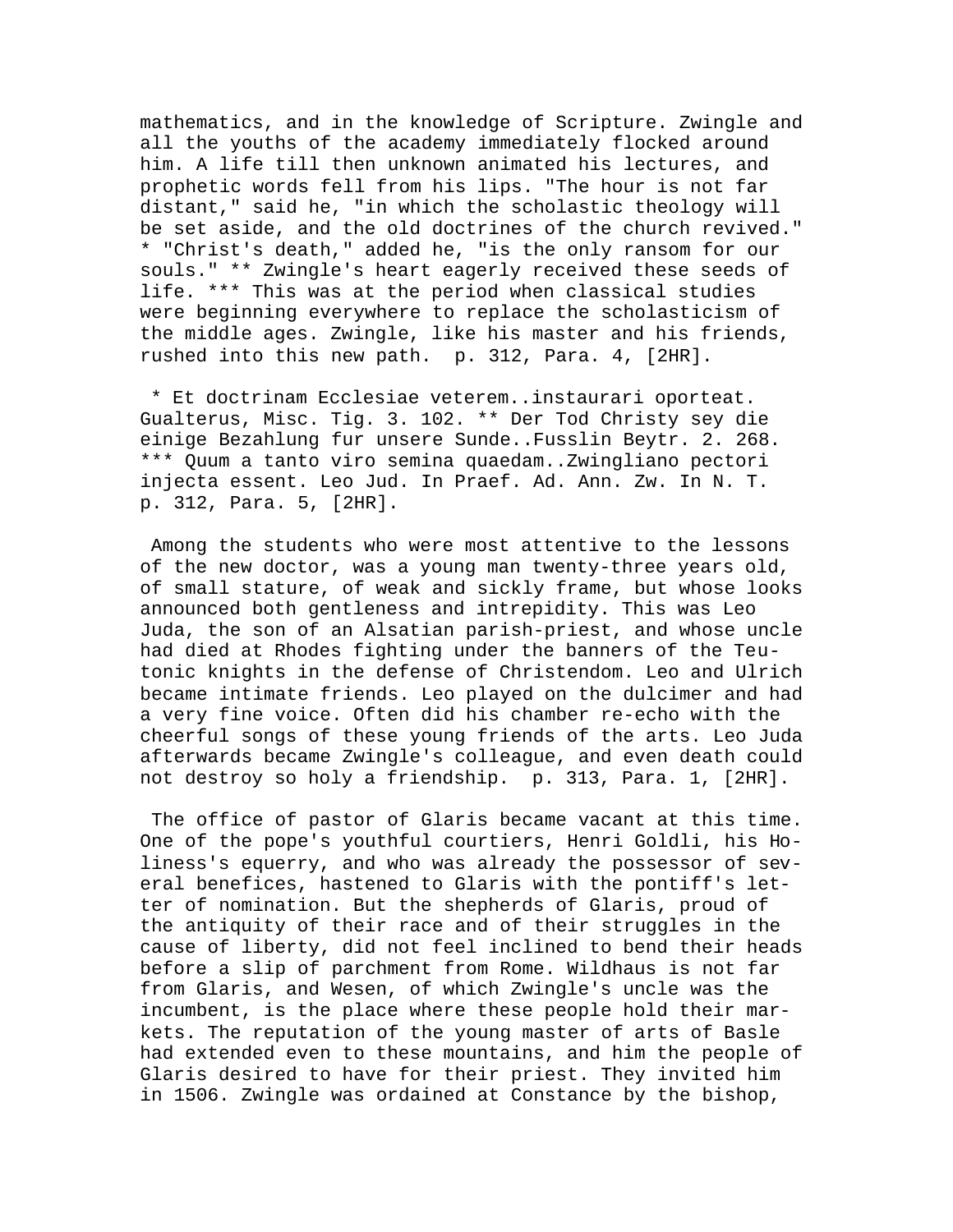preached his first sermon at Rapperswyl, read his first mass at Wildhaus on St. Michael's day, in the presence of all his relations and the friends of his family, and about the end of the year arrived at Glaris. p. 313, Para. 2,  $[2HR]$ .

 CHAPTER 3--- Fondness for war -- Schinner -- Pension from the pope -- The Labyrinth -- Zwingle in Italy -- Principle of reform -- Zwingle and Luther -- Zwingle and Erasmus -- Zwingle and the ancient classics -- Paris and Glaris. p. 315, Para. 1, [2HR].

 Zwingle immediately applied himself with zeal to the duties of his large parish. Yet he was but twenty-two years old, and often permitted himself to be led away by dissipation, and by the relaxed ideas of the age. As a Romish priest, he did not differ from all the surrounding clergy. But even at this time, when the evangelical doctrine had not changed his heart, he never gave rise to those scandals which often afflicted the church, \* and always felt the necessity of subjecting his passions to the holy standard of the gospel. p. 315, Para. 2, [2HR].

 \* Sic reverentia pudoris, imprimis autem officii divini, per petuo cavit. Osw. Myc. Vit. Zw. p. 315, Para. 3, [2HR].

 A fondness for war at that time inflamed the tranquil valleys of Glaris. There dwelt the families of heroes, the Tchudis, the Walas, the Oeblis, whose blood had flowed on the field of battle. The aged warriors would relate to the youths, delighted at these recitals, their exploits in the wars of Burgundy and Swabia, and the combats of St. Jacques and of Ragaz. But, alas, it was no longer against the enemies of their independence that these warlike shepherds took up arms. They might be seen, at the voice of the king of France, of the emperor, of the duke of Milan, or even of the holy father himself, descending like an avalanche from the Alps, and dashing with a noise of thunder against the troops drawn up in the plains. p. 315, Para. 4, [2HR].

 As a poor boy named Matthew Schinner, who attended the school of Sion, in the Valais, about the middle of the second half of the fifteenth century, was singing one day in the streets, as the young Martin Luther did a little later, he heard his name called by an old man. The latter, struck by the freedom with which the child answered his questions,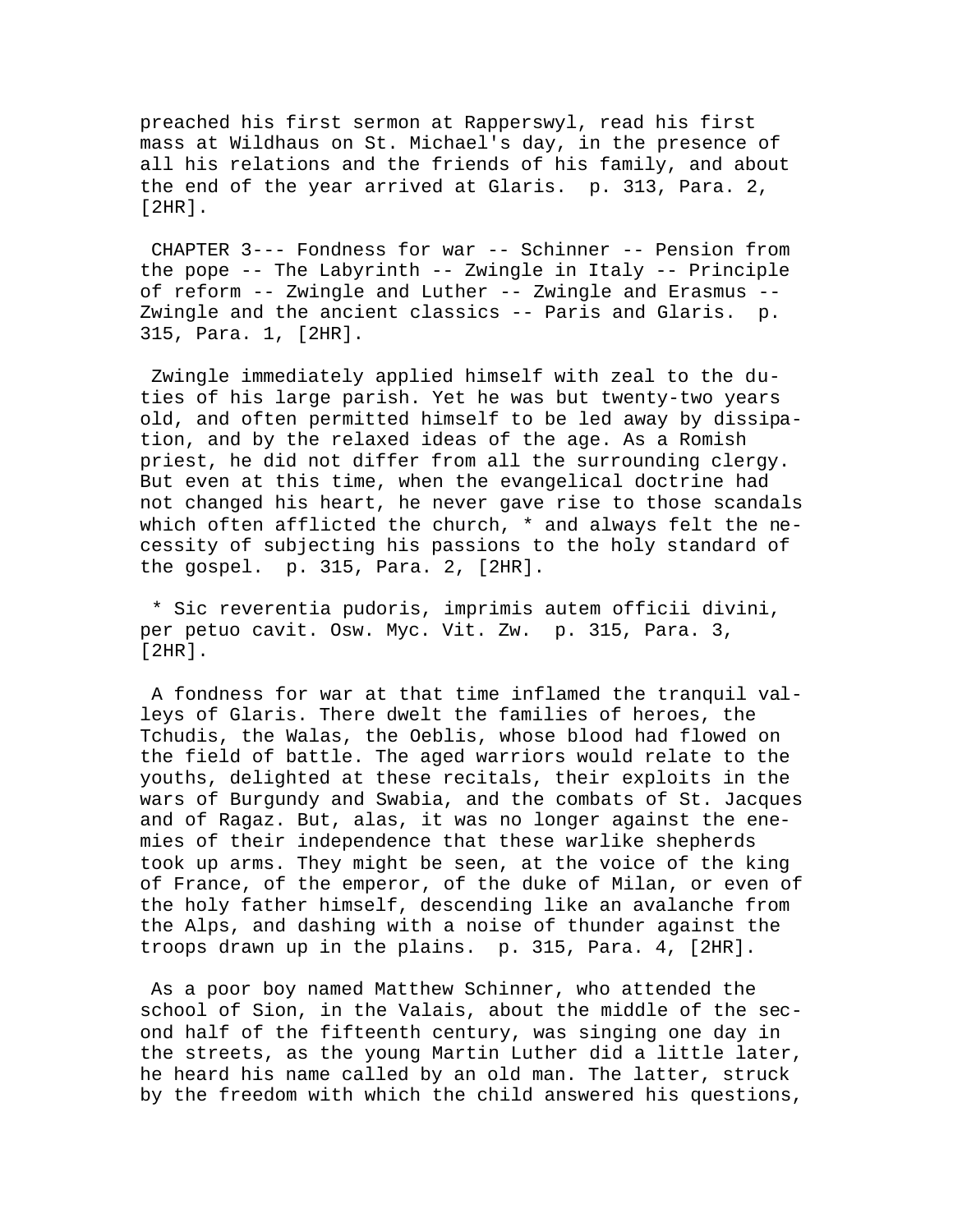said to him with that prophetic tone which a man is thought sometimes to possess on the brink of the grave: "Thou shalt be a bishop and a prince." \* These words struck the youthful mendicant, and from that moment a boundless ambition entered his soul. At Zurich and at Como he made such progress as to surprise his masters. He became a priest of a small parish in the Valais, rose rapidly, and being sent to Rome somewhat later to demand of the pope the confirmation of a bishop of Sion, who had just been elected, he obtained this bishopric for himself, and encircled his brows with the episcopal mitre. This ambitious and crafty though often noble-minded and generous man, never considered any dignity but as a step to mount still higher. Having offered his services to Louis XII, and at the same time naming his price: "It is too much for one man," said the king. "I will show him," replied the exasperated bishop of Sion, "that I, alone, am worth many men." In effect, he turned towards Pope Julius II, who gladly welcomed him; and, in 1510, Schinner succeeded in attaching the whole Swiss confederation to the policy of this warlike pontiff. The bishop was rewarded by a cardinal's hat, and he smiled as he now saw but one step between him and the papal throne. p. 315, Para. 5, [2HR].

 \* Helvet. Kirch. Gesch. Von Wirz, 3. 314. p. 315, Para. 6, [2HR].

 Schinner's eyes wandered continually over the cantons of Switzerland, and as soon as he discovered an influential man in any place, he hastened to attach him to himself. The pastor of Glaris fixed his attention, and Zwingle learned erelong that the pope had granted him a yearly pension of fifty florins, to encourage him in his literary pursuits. His poverty did not permit him to buy books; this money, during the short time Ulrich received it, was entirely devoted to the purchase of classical or theological works, which he procured from Basle. \* Zwingle from that time attached himself to the cardinal, and thus entered the Roman party. Schinner and Julius II at last betrayed the object of their intrigues; eight thousand Swiss, whom the eloquence of the cardinal-bishop had enlisted, crossed the Alps; but want of provisions, with the arms and money from the French, made them return ingloriously to their mountains. They carried back with them the usual concomitants of these foreign wars, distrust, licentiousness, partyspirit, violence, and disorders of every kind. Citizens refused to obey their magistrates; children their parents;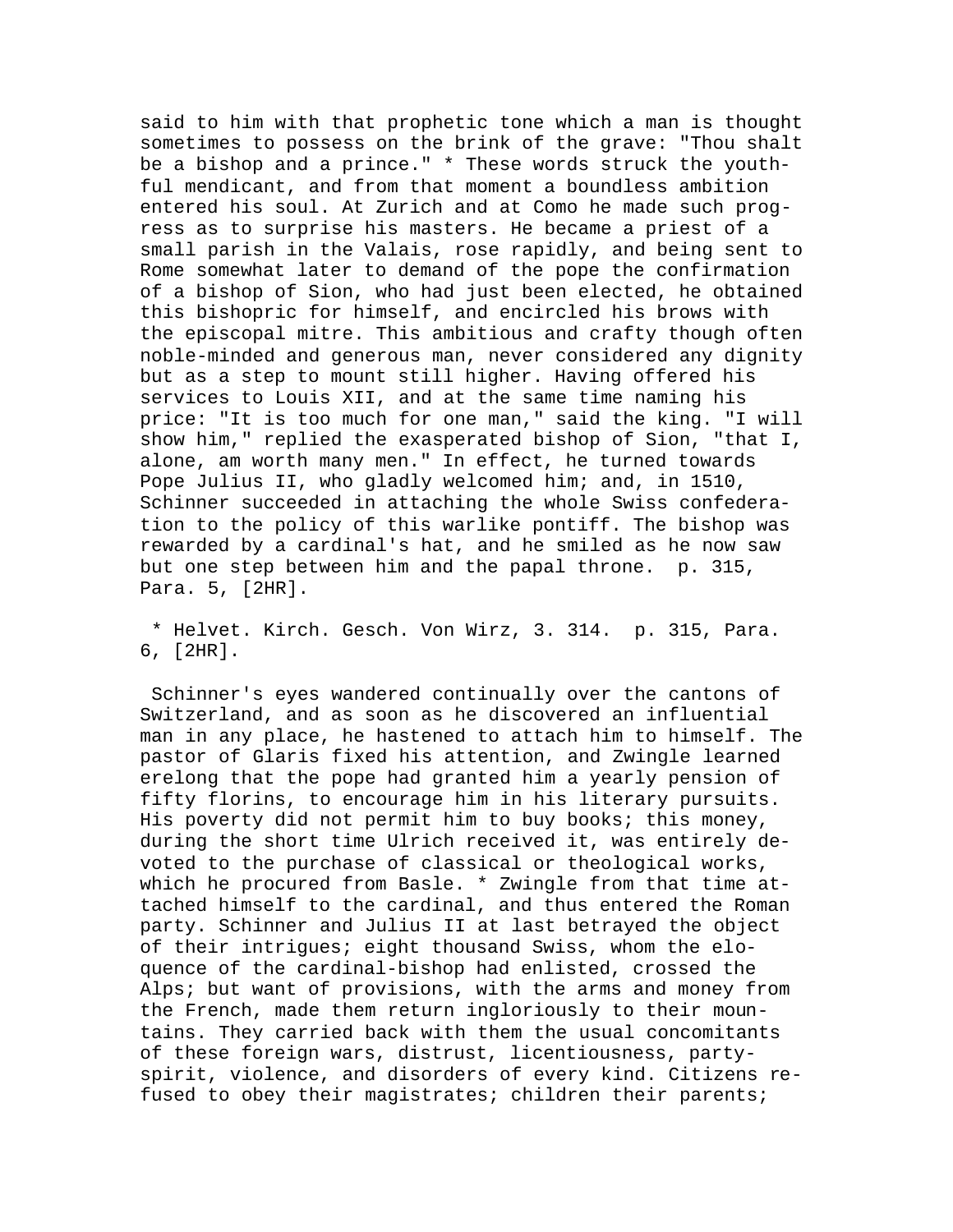agriculture and the cares of their flocks and herds were neglected; luxury and beggary increased side by side; the holiest ties were broken, and the Confederation seemed on the brink of dissolution. p. 316, Para. 1, [2HR].

 \* Wellches er an die Bucher verwandet. Bullinger Chronik. p. 316, Para. 2, [2HR].

 Then were the eyes of the young priest of Glaris opened, and his indignation burst forth. His powerful voice was raised to warn the people of the gulf into which they were about to fall. It was in the year 1510 that he published his poem entitled the Labyrinth. Within the mazes of this mysterious garden, Minos has concealed the Minotaur, that monster, half-man, half-bull, whom he feeds with the bodies of the young Athenians. "This Minotaur," says Zwingle, "represents the sins, the vices, the irreligion, the foreign service of the Swiss, which devour the sons of the nation." p. 317, Para. 1, [2HR].

 A bold man, Theseus, determines to rescue his country; but numerous obstacles arrest him: first, a one-eyed lion; this is Spain and Aragon: then a crowned eagle, whose beak opens to swallow him up; this is the Empire: then a cock, raising its crest, and seeming to challenge to the fight; this is France. The hero surmounts all these obstacles, reaches the monster, slays him, and saves his country. p. 317, Para. 2, [2HR].

 "In like manner," exclaims the poet, "are men now wandering in a labyrinth, but, as they have no clue, they cannot regain the light. Nowhere do we find an imitation of Jesus Christ. A little glory leads us to risk our lives, torment our neighbor, and rush into disputes, war, and battle. . . . . One might imagine that the furies had broken loose from the abyss of hell." \* p. 317, Para. 3, [2HR].

 \* Das wir die hoellschen wuterinn'n. Moegend denken abbochen syn. Zw. Opp. (Edit. Schuler et Schulthess). 2 second part, 250. p. 317, Para. 4, [2HR].

 A Theseus, a reformer was needed; this Zwingle perceived clearly, and henceforth he felt a presentiment of his mission. Shortly after, he composed an allegory, the meaning of which was less enigmatical. \* p. 318, Para. 1, [2HR].

\* Fabelgedicht vom Ochsen und etlichen Thieren, iez lou-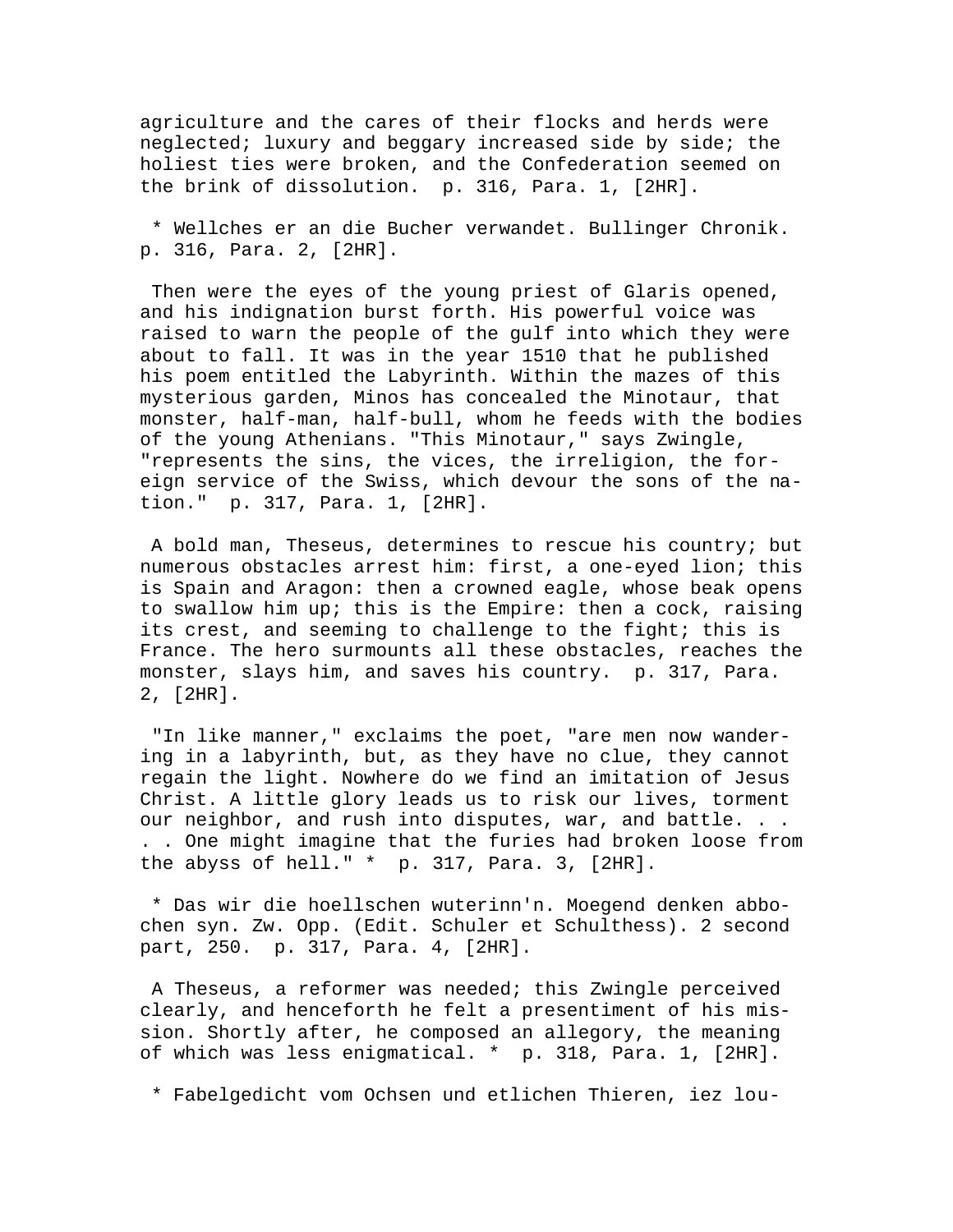fender dinge begriffenlich. Ibid. 257. p. 318, Para. 2,  $[2HR]$ .

 In April 1512, the confederates again arose at the voice of the cardinal for the defense of the church. Glaris was in the foremost rank. The whole parish took the field under their banner, with the landamman and their pastor. Zwingle was compelled to march with them. The army passed the Alps, and the cardinal appeared in the midst of the confederates decorated with the pontiff's presents; a ducal cap ornamented with pearls and gold, and surmounted by the Holy Ghost represented under the form of a dove. The Swiss scaled the ramparts of fortresses and the walls of cities; and in the presence of their enemies swam naked across rivers, halberd in hand. The French were defeated at every point; bells and trumpets pealed their notes of triumph; the people crowded around them from all quarters; the nobles furnished the army with wine and fruits in abundance; monks and priests mounted the pulpits, and proclaimed that the confederates were the people of God, who avenged the bride of the Lord on her enemies; and the pope, a prophet like Caiaphas of old, conferred on them the title of "Defenders of the Liberty of the church." \* p. 318, Para. 3, [2HR].

 \* De Gestis inter Gallos et Helvetios, relatio H. Zwin 52. p. 318, Para. 4, [2HR].

 This sojourn in Italy was not without its influence on Zwingle as regards his call to the Reformation. On his return from this campaign, he began to study Greek, "in order, as he said, to be able to draw from the fountain-head of truth the doctrines of Jesus Christ. \* I am determined to apply myself to Greek," wrote he to Vadian on the 23d of February 1513, "that no one shall be able to turn me aside from it, except God: I do it, not for glory, but for the love of sacred learning." Somewhat later, a worthy priest, who had been his schoolfellow, coming to see him: "Master Ulrich," said he, "I am informed that you are falling into this new error; that you are a Lutheran." "I am not a Lutheran," said Zwingle, "for I learned Greek before I had ever heard the name of Luther." \*\* To know Greek, to study the gospel in the original language, was, in Zwingle's opinion, the basis of the Reformation. p. 318, Para. 5, [2HR].

\* Ante decem annos, operam dedi graecis literis, utex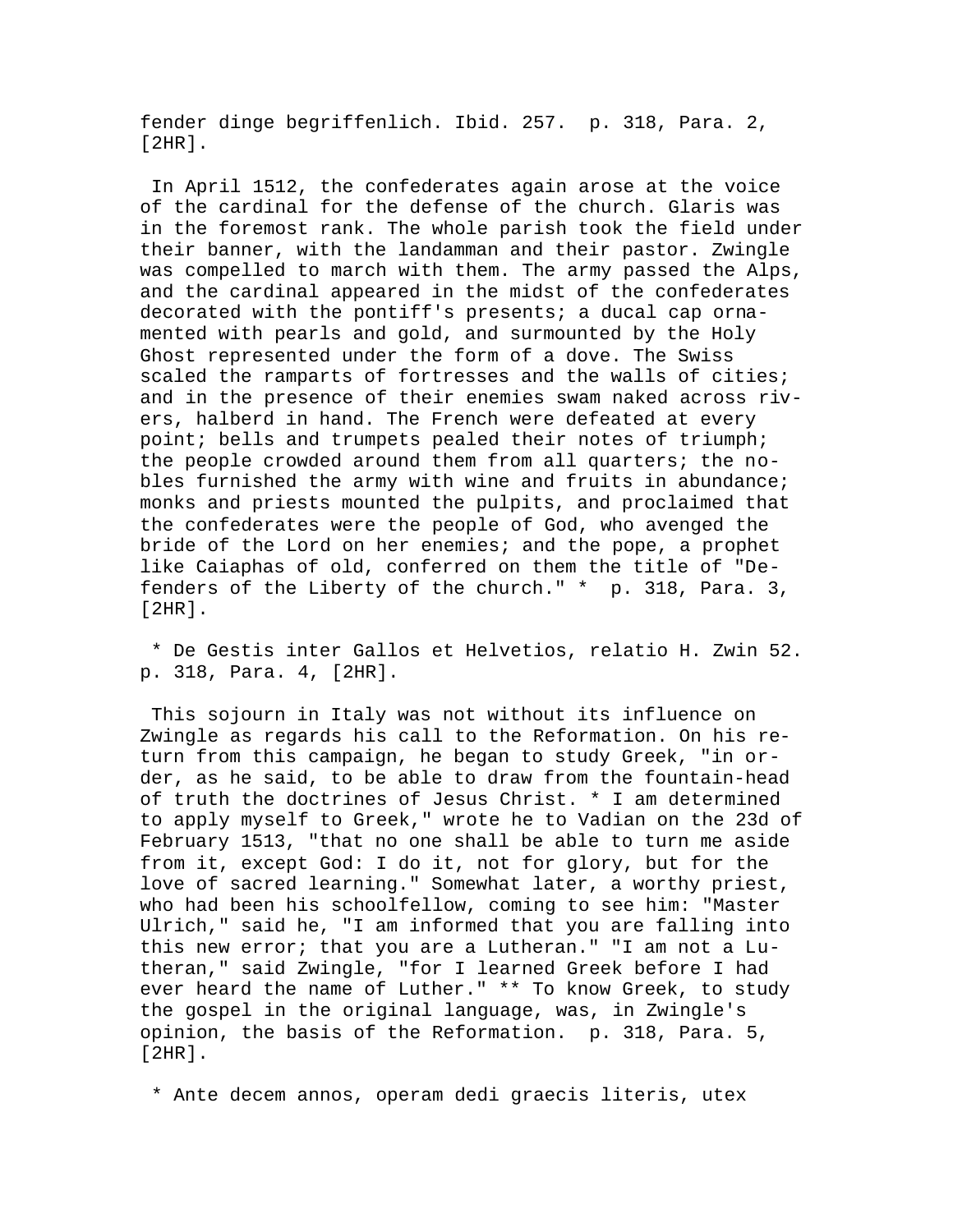fotibus doctrinam Christi haurire possem. Zw. Opp. 1. 274, in his Explan. Artic. Which bears the date of 1523. \*\* Ich hab graecae konnen, ehe ich ni nut von Luther gehot hab. Salat. Chronik. MS. p. 318, Para. 6, [2HR].

 Zwingle went farther than merely acknowledging at this early period the grand principle of evangelical Christianity, the infallible authority of holy Scripture. He perceived, moreover, how we should determine the sense of the divine word: "They have a very mean idea of the gospel," said he, "who consider as frivolous, vain, and unjust, all that they imagine does not accord with their own reason. \* Men are not permitted to wrest the gospel at pleasure that it may square with their own sentiments and interpretation." \*\* "Zwingle turned his eyes to heaven," says his best friend, "for he would have no other interpreter than the Holy Ghost himself." \*\*\* p. 319, Para. 1, [2HR].

 \* Nihil sublimius de evangelio sentiunt, quam quod, quidquid eorum rationi non est consentaneum, hoc iniquum, vanum et frivolum existimant. Zw. Opp. 1. 202. \*\* Nec posse evangelium ad sensum et interpretationem hominum redigi. Ibid. 215. \*\*\* In coelum suspexit, doctorem quaerens Spiritum. Osw. Myc. Vita Zw. p. 319, Para. 2, [2HR].

 Such, at the commencement of his career, was the man whom certain persons have not hesitated to represent as having desired to subject the Bible to human reason. "Philosophy and divinity," said he, "were always raising objections. At last I said to myself: I must neglect all these matters, and look for God's will in his word alone. I began, continues he, earnestly to entreat the Lord to grant me his light, and although I read the Scriptures only, they became clearer to me than if I had read all the commentators." He compared Scripture with itself; explaining obscure passages by those that are clear. \* He soon knew the Bible thoroughly, and particularly the New Testament. \*\* When Zwingle thus turned towards holy Scripture, Switzerland took its first step towards the Reformation. Accordingly, when he explained the Scriptures, every one felt that his teaching came from God, and not from man. \*\*\* "All-divine work," exclaimed Oswald Myconius; "it is thus we recovered the knowledge of the truth from heaven." p. 319, Para. 3,  $[2HR]$ .

 \* Scripta contulit et obscura claris elucidavit. Ibid. \*\* In summa er macht im, die H. Schrifft, Insonders dass N. T.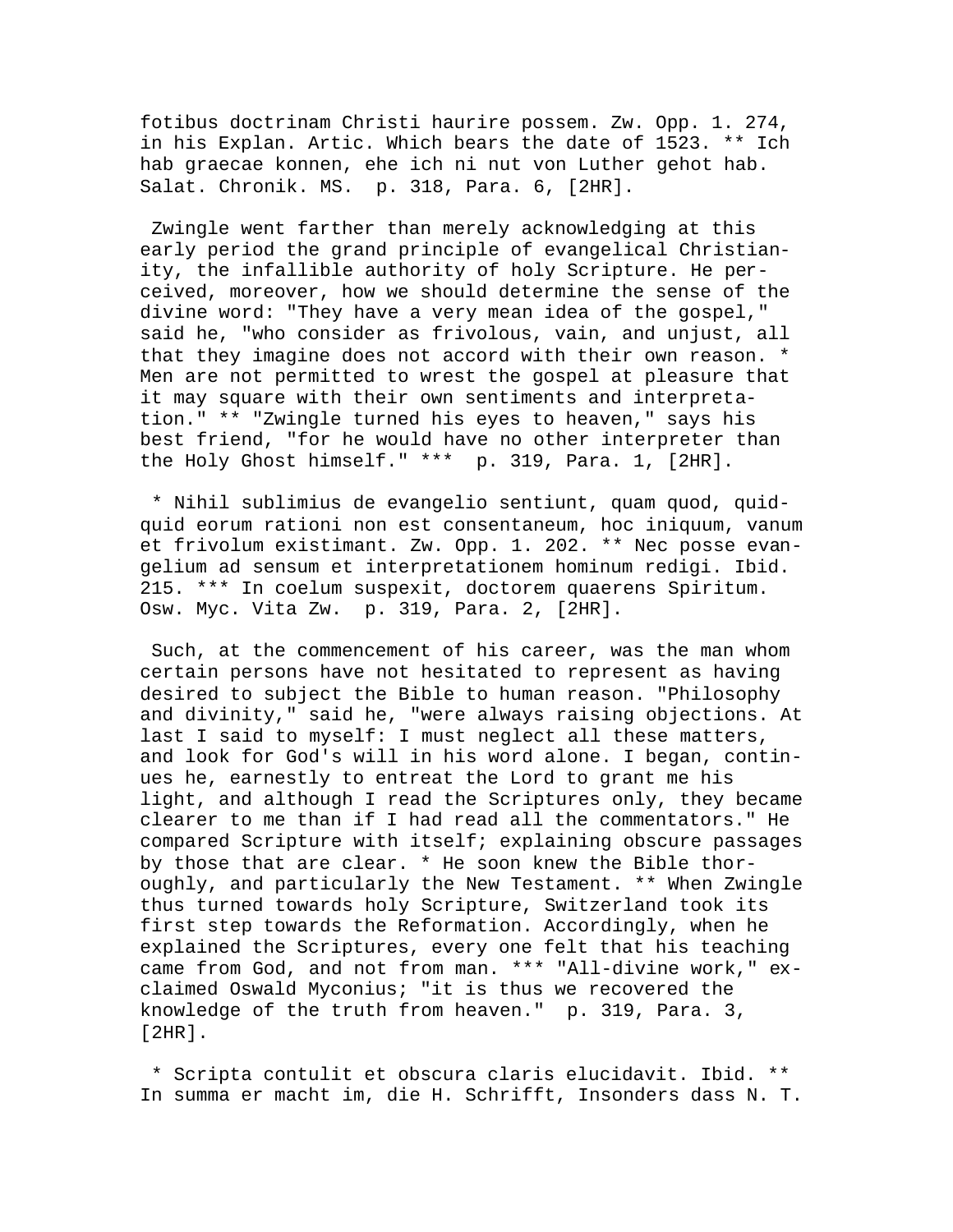gantz gemein. Bullinger MS. \*\*\* Ut nemo non videret Spiritum doctorem, non hominem. Osw. Myc. Vita Zw. p. 319, Para. 4, [2HR].

 Zwingle did not, however, contemn the explanations of the most celebrated doctors: in after-years he studied Origen, Ambrose, Jerome, Augustine, and Chrysostom, but not as authorities. "I study the doctors," said he, "with the same end as when we ask a friend: How do you understand this passage?" holy Scripture, in his opinion, was the touchstone by which to test the holiest doctors themselves. \* p. 320, Para. 1, [2HR].

 \* Scriptura canonica, seu Lydio lapide probandos. Ibid. p. 320, Para. 2, [2HR].

 Zwingle's course was slow, but progressive. He did not arrive at the truth, like Luther, by those storms which impel the soul to run hastily to its harbor of refuge; he reached it by the peaceful influence of Scripture, whose power expands gradually in the heart. Luther attained the wishedfor shore through the storms of the wide ocean; Zwingle, by gliding softly down the stream. These are the two principal ways by which the Almighty leads men. Zwingle was not fully converted to God and to his gospel until the earlier years of his residence at Zurich; yet the moment when, in 1514 or 1515, this strong man bent the knee before God, in prayer for the understanding of his word, was that in which appeared the first glimmering rays of the bright day that afterwards beamed upon him. About this period one of Erasmus's poems, in which Jesus Christ is introduced addressing mankind perishing through their own fault, made a deep impression on Zwingle. Alone in his closet, he repeated to himself that passage in which Jesus complains that men do not seek every grace from him, although he is the source of all that is good. "ALL," said he, "ALL." And this word was ever present to his mind. "Are there, then, any creatures, any saints, of whom we should beg assistance? No: Christ is our only treasure." \* p. 320, Para. 3, [2HR].

 \* Dass Christus unser armen seelen ein einziger Schatz sey. Zw. Opp. 1. 298. Zwingle said in 1523 that he had read this poem of Erasmus's some eight or nine years before. p. 320, Para. 4, [2HR].

 Zwingle did not restrict himself to the study of Christian letters. One of the characteristic features of the reform-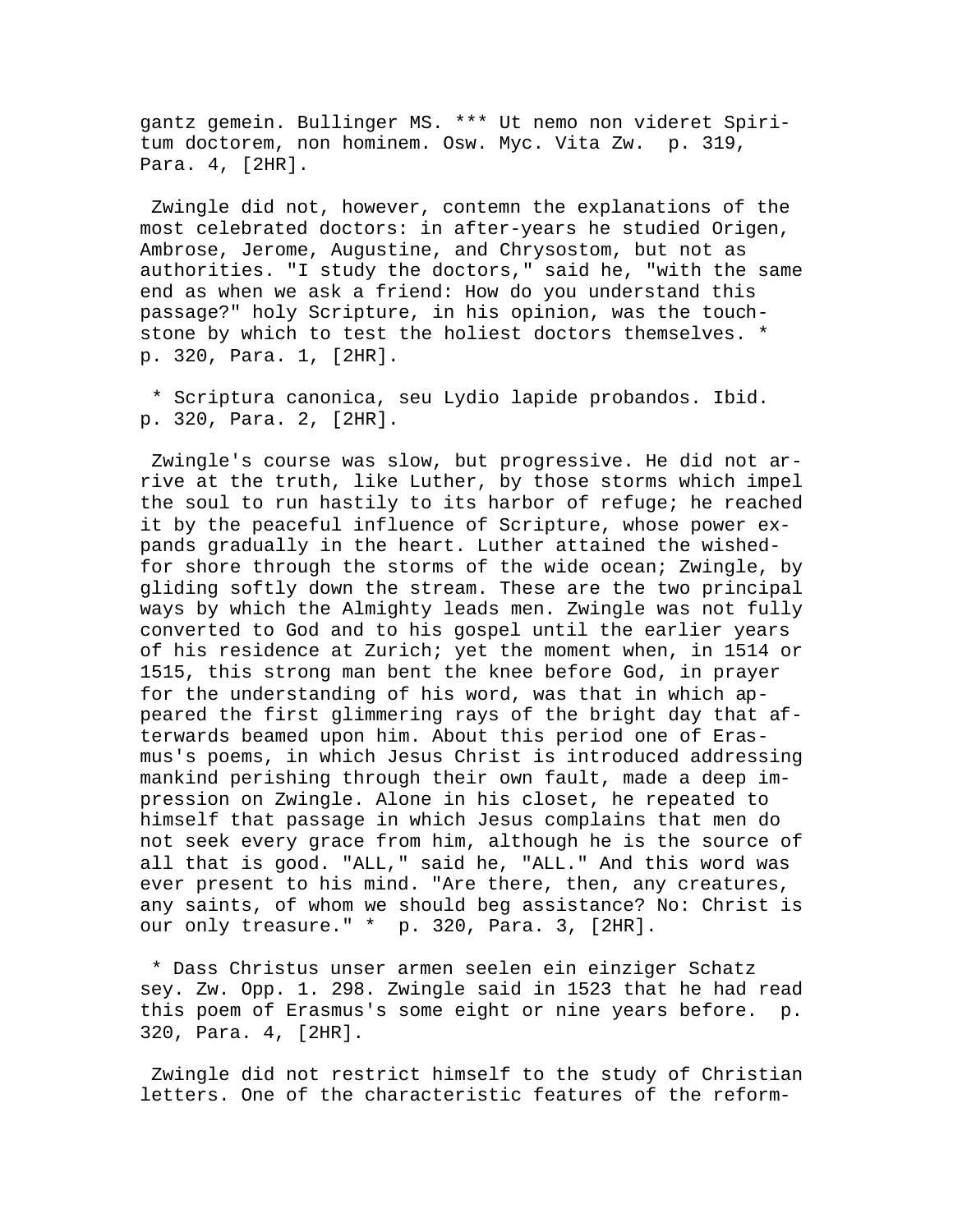ers of the sixteenth century is their profound study of the Greek and Roman writers. The poems of Hesiod, Homer, and Pindar possessed great charms for Zwingle, and he has left some commentaries or characteristics of the two last poets. It seemed to him that Pindar spoke of the gods in so sublime a strain that he must have felt a presentiment of the true God. He studied Demosthenes and Cicero thoroughly, and in their writings learned the art of oratory and the duties of a citizen. He called Seneca a holy man. The child of the Swiss mountains delighted also to investigate the mysteries of nature in the works of Pliny. Thucydides, Sallust, Livy, Caesar, Suetonius, Plutarch, and Tacitus taught him the knowledge of mankind. He has been reproached with his enthusiasm for the great men of antiquity, and it is true that some of his expressions on this subject admit of no justification. But if he honored them so highly, it was because he fancied he discerned in them, not mere human virtues, but the influence of the Holy Ghost. In his opinion, God's influence, far from being limited in ancient times by the boundaries of Palestine, extended over the whole world. \* "Plato," said he, "has also drunk at this heavenly spring. And if the two Catos, Scipio, and Camillus, had not been truly religious, could they have been so high-minded?" \*\* p. 321, Para. 1, [2HR].

 \* Spiritus ille coelestis non solam Palestinam vel creaverat vel fovebat, sed mundum universum. Ecol. And Zw. Epp. p. 9. \*\* Nisi religiosi, nunquam fuissent magnanimi. Ibid. p. 321, Para. 2, [2HR].

 Zwingle communicated a taste for letters to all around him. Many intelligent young men were educated at his school. "You have offered me not only books, but yourself also," wrote Valentine Tschudi, son of one of the heroes in the Burgundian wars; and this young man, who had already studied at Vienna and Basle under the most celebrated doctors, added: "I have found no one who could explain the classic authors with such acumen and profundity as yourself." \* Tschudi went to Paris, and thus was able to compare the spirit that prevailed in this university with that which he had found in a narrow valley of the Alps, over which soared the gigantic summits and eternal snows of the Dodi, the Glarnisch, the Viggis and the Freyberg. "In what frivolities do they educate the French youth," said he. "No poison can equal the sophistical art that they are taught. It dulls the senses, weakens the judgment, and brutalizes the man, who then becomes, as it were, a mere echo, an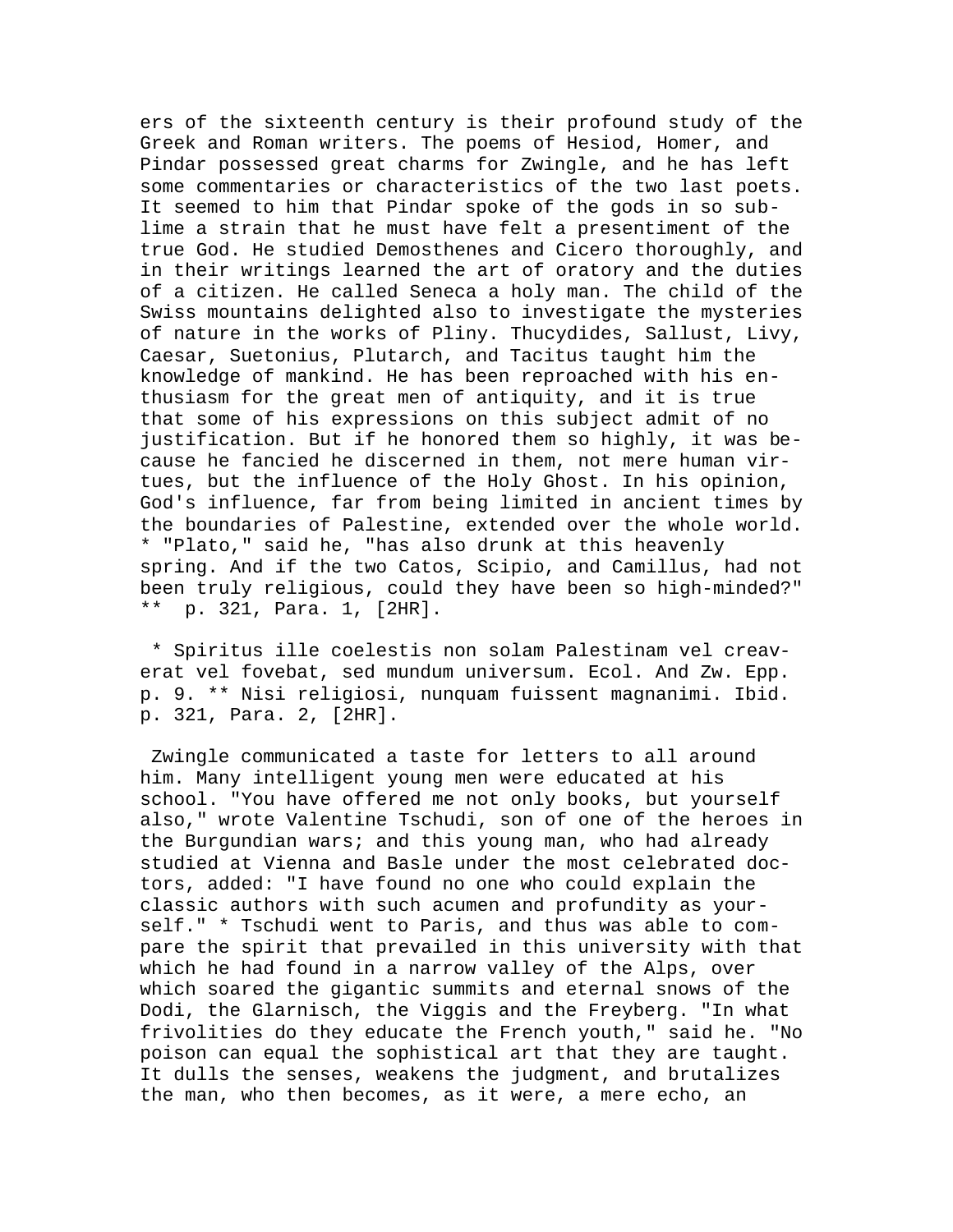empty sound. Ten women could not make head against one of these rhetoricans. \*\* Even in their prayers, I am certain, they bring their sophisms before God, and by their syllogisms presume to constrain the Holy Spirit to answer them." Such were at that time Paris, the intellectual metropolis of Christendom, and Glaris, a village of herdmen among the Alps. One ray of light from God's word enlightens more than all the wisdom of man. p. 321, Para. 3, [2HR].

 \* Nam qui sit acrioris in enodandis auctoribus judicii, vidi neminem. Zw. Epp. p. 13. \*\* Ut nec decem mulierculae..uni sophistae adaequari queant. Ibid. p. 45. p. 321, Para. 4, [2HR].

 CHAPTER 4--- Zwingle to Erasmus -- Oswald Myconius -- The robbers -- OECOLAMPADIUS -- Zwingle at Marignan -- Zwingle and Italy -- Zwingle's method -- Commencement of the reform -- Discovery -- Passage from one world to the other. p. 323, Para. 1, [2HR].

 A great man of that age, Erasmus, exercised much influence over Zwingle. No sooner did one of his writings appear than Zwingle hastened to purchase it. In 1514, Erasmus arrived in Basle, where the bishop received him with every mark of esteem. All the friends of learning immediately assembled around him. But the prince of the schools had easily discovered him who was to be the glory of Switzerland. "I congratulate the Helvetians," wrote he to Zwingle, "that you are laboring to polish and civilize them by your studies and your morals, which are alike of the highest order." \* Zwingle earnestly longed to see him. "Spaniards and Gauls went to Rome to see Livy," said he, and set out. On arriving at Basle, he found there a man about forty years of age, of small stature, weak frame, and delicate appearance, but exceedingly amiable and polite. \*\* It was Erasmus. His agreeable manners soon banished Zwingle's timidity; the power of his genius subdued him. "Poor as Aeschines," said he, "when each of Socrates' disciples offered their master a present, I give you what AESCHINES gave. . . . . I give you myself." p. 323, Para. 2, [2HR].

 \* Tu, tuique similes optimis etiam studiis ac moribus et expolietis et nobilitabitis. Zw. Epp. p. 10. \*\* Et corpusculo hoc tuo minuto, verum minime inconcinno, urbanissime gestientem videre videar. Ibid. p. 323, Para. 3, [2HR].

Among the men of learning who then formed the court of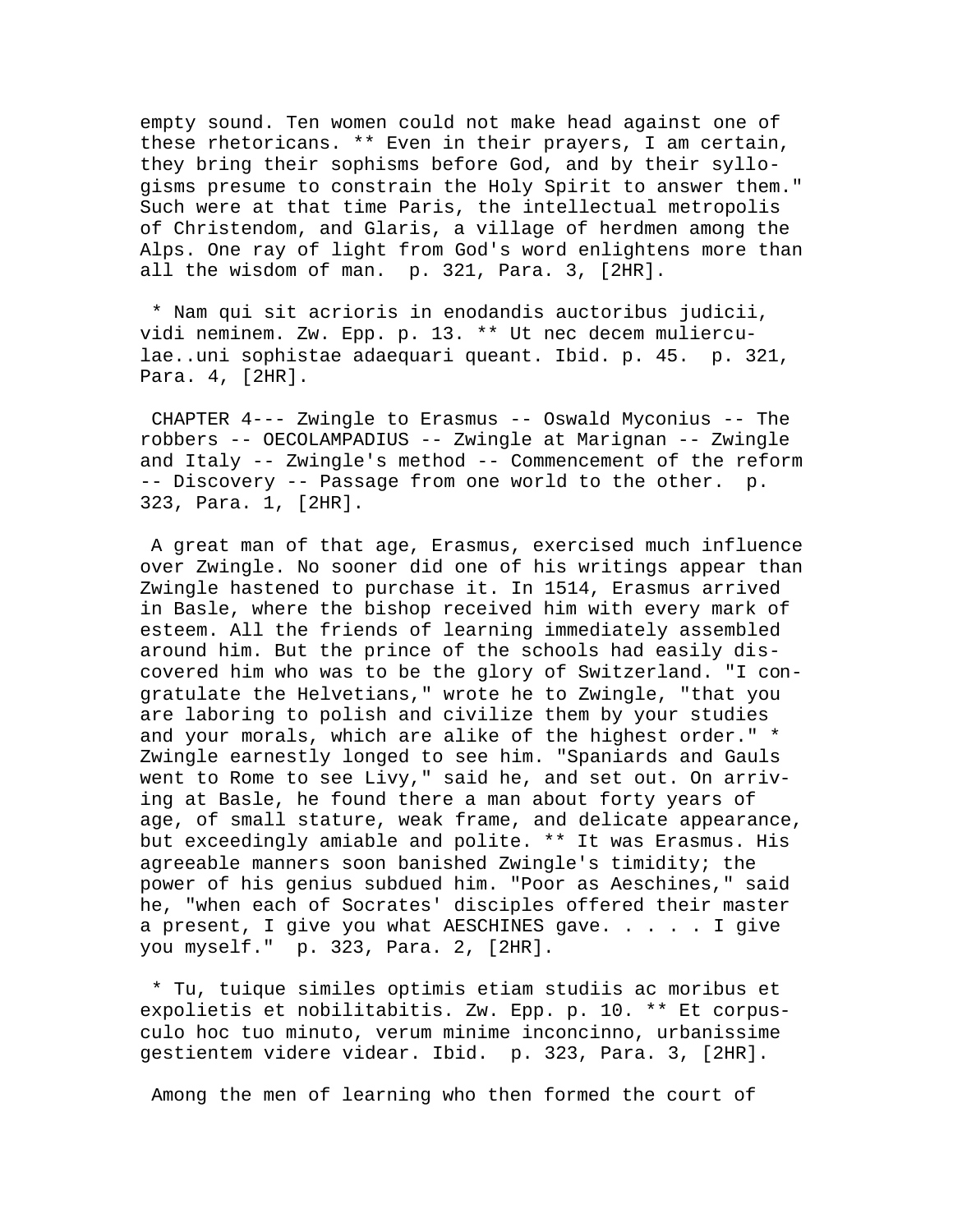Erasmus, such as Amerbach, Rhenanus, Frobenius, Nessenus, and Glarean, Zwingle noticed Oswald Geisshussler, a young man of Lucerne, twenty-seven years old. Erasmus hellenized his name, and called him Myconius. We shall generally speak of him by his Christian name, in order to distinguish the friend of Zwingle from Frederick Myconius, the disciple of Luther. Oswald, after studying at Rothwyl, with a youth of his own age named Berthold Haller, and next at Berne and at Basle, had become rector of Saint Theodore's school, and afterwards of Saint Peter's in the latter city. The humble schoolmaster, though possessed of a scanty income, had married a young woman whose simplicity and purity of mind won all hearts. We have already seen that this was a time of trouble in Switzerland, in which foreign wars gave rise to violent disorders, and the soldiers, returning to their country, brought back with them their campaigning habits of licentiousness and brutality. One dark and cloudy day in winter, some of these ruffians attacked Oswald's quiet dwelling in his absence. They knocked at the door, threw stones, and called for his modest wife in the most indecent language; at last they dashed in the windows, and entering the schoolroom, broke every thing they could find, and then retired. Oswald returned shortly after. His son, little Felix, ran to meet him with loud cries, and his wife, unable to speak, made signs of the utmost affright. He perceived what had happened to him. At the same moment, a noise was heard in the street. Unable to control his feelings, the schoolmaster seized a weapon, and pursued the rioters to the cemetery. They took refuge within it, prepared to defend themselves: three of their number fell upon Myconius, and wounded him; and while his wound was dressing, those wretches again broke into his house with furious cries. Oswald says no more. \* Such were the scenes that took place in the cities of Switzerland at the beginning of the sixteenth century, and before the Reformation had softened and disciplined manners. p. 323, Para. 4, [2HR].

 \* Erasmi Laus Stultitiae, cum annot. Myconii. p. 323, Para. 5, [2HR].

 The integrity of Oswald Myconius, his thirst for knowledge and virtue, brought him into contact with Zwingle. The rector of the school of Basle recognized the superiority of the priest of Glaris. In his humility he shrunk from the praises lavished on him both by Zwingle and Erasmus. The latter would often say: "I look upon you schoolmasters as the peers of kings." But the modest Myconius was of a dif-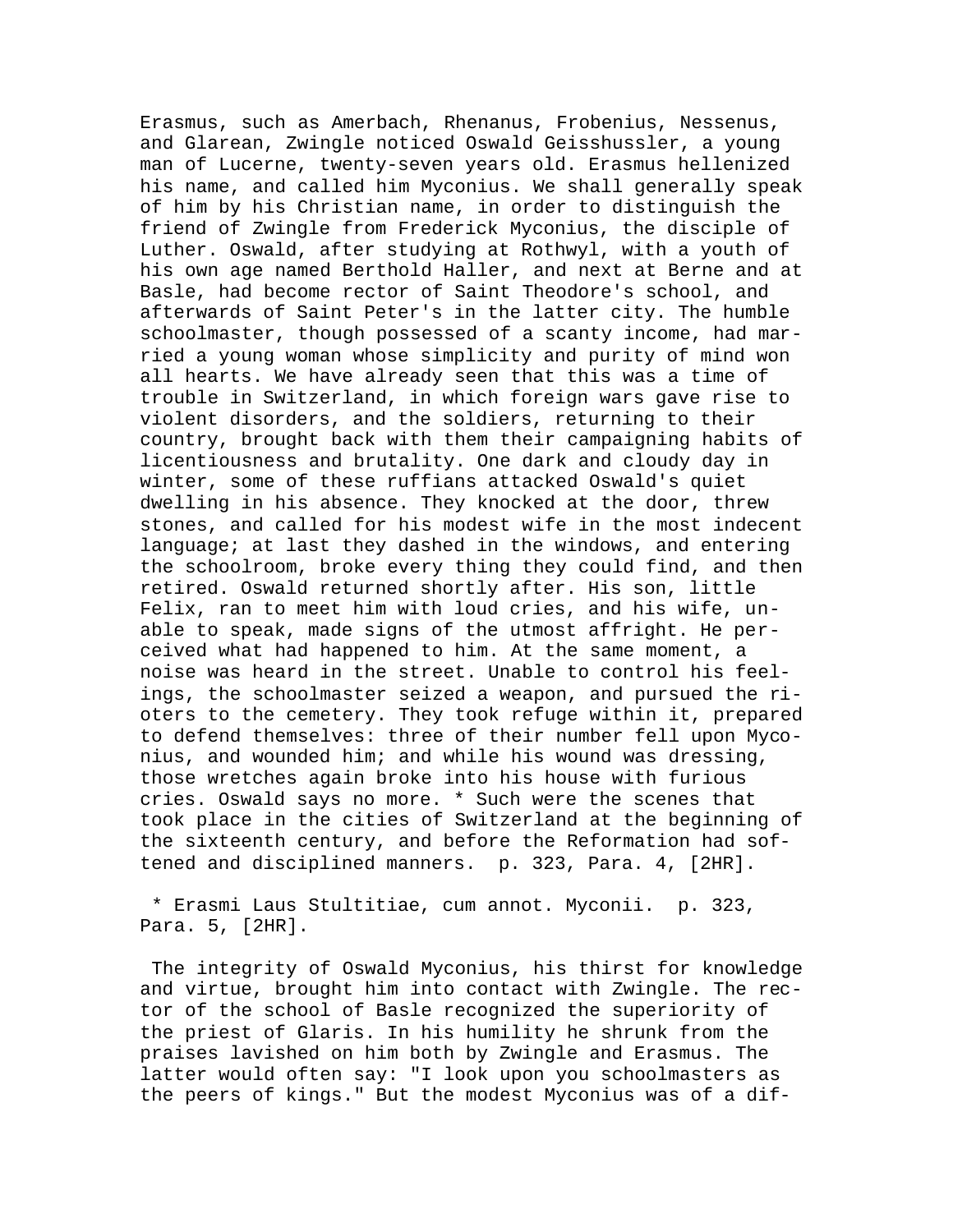ferent opinion. "I do but crawl upon the earth; from my childhood, there has been something humble and mean about me." \* p. 324, Para. 1, [2HR].

 \* Equidem humi repere didici hactenus, et est natura nescio uid humile vel a cunabulis in me. Osw. Myc. Vita Zw. p. 324, Para. 2, [2HR].

 A preacher who had arrived in Basle at nearly the same time as Zwingle was then attracting general attention. Of a mild and peaceful disposition, he loved a tranquil life; slow and circumspect in action, his chief delight was to labor in his study and to promote concord among all Christians. \* His name was John Hausschein, in Greek OECOLAMPADIUS, or "the light of the house;" he was born in Franconia, of rich parents, a year before Zwingle. His pious mother desired to consecrate to learning and to God the only child that Providence had left her. His father at first destined him to business, and then to jurisprudence. But after OECOLAMPADIUS had returned to Bologna, where he had been studying the law, the Lord, who was pleased to make him a light in the church, \*\* called him to the study of theology. He was preaching in his native town, when Capito, who had known him at Heidelberg, got him appointed preacher at Basle. He there proclaimed Christ with an eloquence which filled his hearers with admiration. \*\*\* Erasmus admitted him into his intimacy. OECOLAMPADIUS was charmed with the hours he passed in the society of this great genius. "There is but one thing," said the monarch of learning to him, "that we should look for in holy Scripture, and that is Jesus Christ." \*\*\*\* He gave the youthful preacher, as a memorial of his friendship, the commencement of the gospel of St. John. OECOLAMPADIUS would often kiss this pledge of so valued an affection, and kept it suspended to his crucifix, "in order," said he, "that I may always remember Erasmus in my prayers." p. 325, Para. 1, [2HR].

 \* Ingenio miti et tranquillo, pacis et concordiae studiosissimus. Melch. Ad. Vit. Ecol. p. 58. \*\* Flectente et vocante Deo, qui eo in domo sua pro lampade usurus erat. Ibid. 46. \*\*\* Omnium vere spiritualium et eruditorum admiratione Christum praedicavit. Ibid. \*\*\*\* Nihil in sacris literis praeter Christum quaerendum, Erasm. Epp. p. 403. p. 325, Para. 2, [2HR].

Zwingle returned to his native mountains, his heart and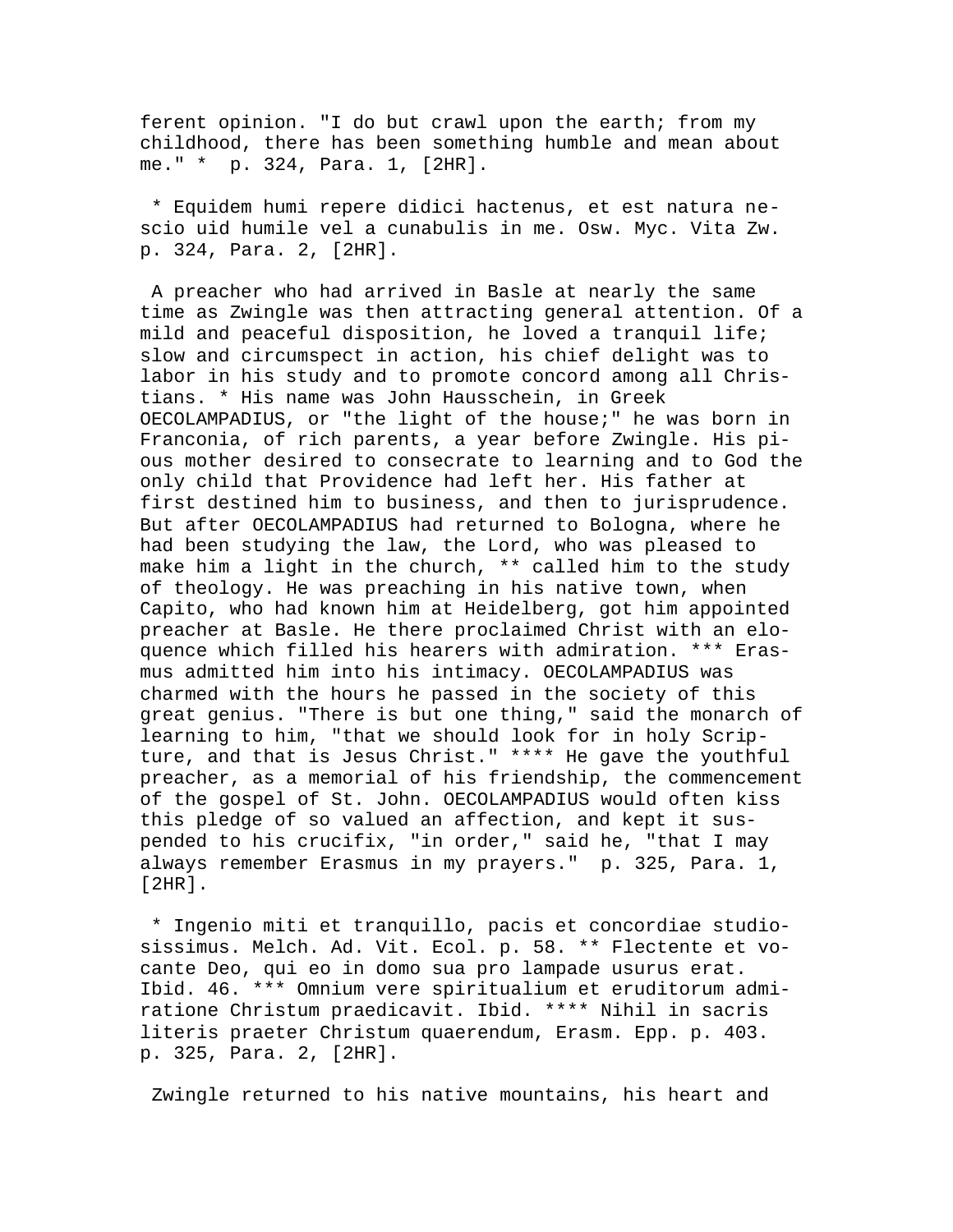mind full of all he had seen and heard at Basle. "I should be unable to sleep," wrote he to Erasmus shortly after his return, "if I had not held some conversation with you. There is nothing I am prouder of than of having seen Erasmus." Zwingle had received a new impulse. Such journeys often exercise a great influence over the career of a Christian. Zwingle's pupils, Valentine, Jost, with Louis Peter and Egidius Tschudi; his friends, the landamman Aebli, the priest Binzli of Wesen, Fridolin Brunner, and the celebrated professor Glarean, were delighted to see him increase in knowledge and in wisdom. The old respected him as a courageous patriot; the faithful pastors, as a zealous minister of the Lord. Nothing was done in the country without his being first consulted. All good people hoped that the ancient virtues of Switzerland would be one day revived by him. \* p. 326, Para. 1, [2HR].

 \* Justitiam avitam per hunc olim restitutam iri. Osw. Myc. Vita Zw. p. 326, Para. 2, [2HR].

 Francis I having ascended the throne, and desiring to avenge in Italy the honor of the French name, the pope in consternation endeavored to gain over the cantons. Thus, in 1515, Ulrich again visited the plains of Italy in the midst of the phalanxes of his countrymen. But the dissensions that the intrigues of the French sowed in the confederate army wrung his heart. Often might he be seen in the midst of the camp haranguing with energy, and at the same time with great wisdom, an audience armed from head to foot, and ready to fight. \* On the 8th of September, five days before the battle of Marignan, he preached in the square of Monza, where the Swiss soldiers who had remained faithful to their colors were assembled. "If we had then, and even later, followed Zwingle's advice," said Werner Steiner of Zug, "what evils would our country have been spared." But all ears were shut against the voice of concord, prudence, and submission. The impetuous eloquence of Cardinal Schinner electrified the confederates, and impelled them to rush like a torrent to the fatal field of Marignan. The flower of the Helvetian youth perished there. Zwingle, who had been unable to prevent such disasters, threw himself, in the cause of Rome, into the midst of danger. His hand wielded the sword. \* A melancholy error. A minister of Christ, he forgot more than once that he should fight only with the weapons of the Spirit, and he was destined to see fulfilled, in his own person, this prophecy of our Lord: They that take the sword, shall perish with the sword. p.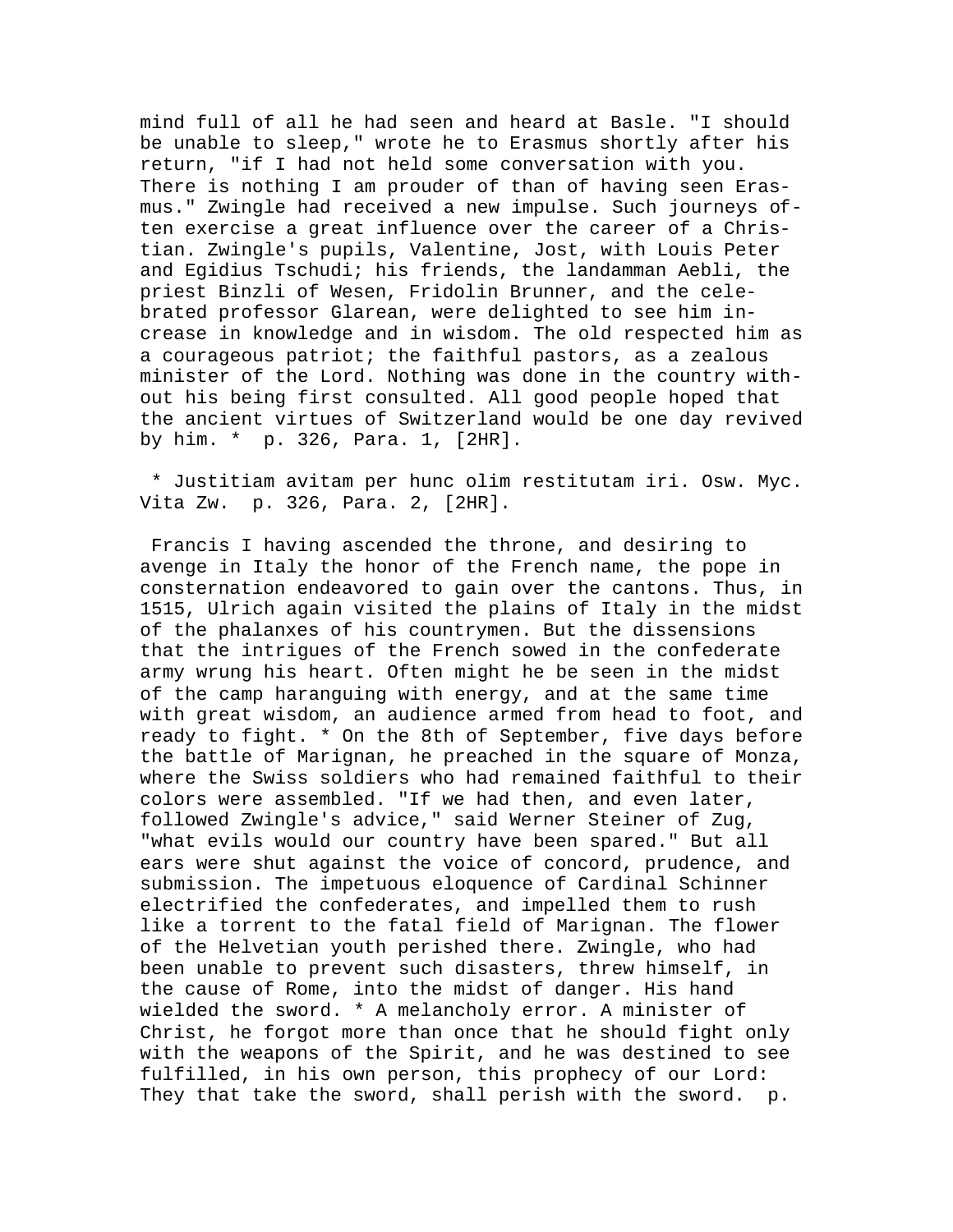326, Para. 3, [2HR].

 \* In dem Heerlager hat er Flyssig geprediget. Bullinger Chron. p. 326, Para. 4, [2HR].

 \*\* In den Schachten sich redlich und dapfer gestellt mit Rathen, Worten und Thaten. Bullinger Chron. p. 326, Para. 5, [2HR].

 Zwingle and the Swiss had been unable to save Rome. The ambassador of Venice was the first in the pontifical city to hear of the defeat at Marignan. Quite elated, he repaired early in the morning to the Vatican. The pope left his chamber half dressed to give him an audience. When Leo X heard the news, he did not conceal his terror. In this moment of alarm he saw only Francis I, and had no hope but in him: "My lord ambassador," said he trembling to Zorsi, "we must throw ourselves into the arms of the king, and cry for mercy." \* Luther and Zwingle, in their dangers, knew another arm, and invoked another mercy. p. 327, Para. 1,  $[2HR]$ .

 \* Domine Orator, vederemo quel fara il re Christianissime se metteremo in le so man dimandando misericordia. Zorsi Relatione MS. p. 327, Para. 2, [2HR].

 This second visit to Italy was not unprofitable to Zwingle. He remarked the difference between the Ambrosian ritual in use at Milan and that of Rome. He collected and compared with each other the most ancient canons of the mass. Thus a spirit of inquiry was developed in him, even amid the tumult of camps. At the same time the sight of the children of his fatherland, led beyond the Alps and delivered up to slaughter like their herds, filled him with indignation. It was a common saying, that "the flesh of the confederates was cheaper than that of their kine." The faithlessness and ambition of the pope, \* the avarice and ignorance of the priests, the licentiousness and dissipation of the monks, the pride and luxury of the prelates, the corruption and venality that infected the Swiss on every side -- all these evils forced themselves upon his attention, and made him feel more keenly than ever the necessity of a reform in the church. p. 327, Para. 3, [2HR].

 \* Bellissimo parlador (Leo X.) prometea assa ma non atendea. Relatione MS. Di Gradenigo, venuto orator di Roma. p. 327, Para. 4, [2HR].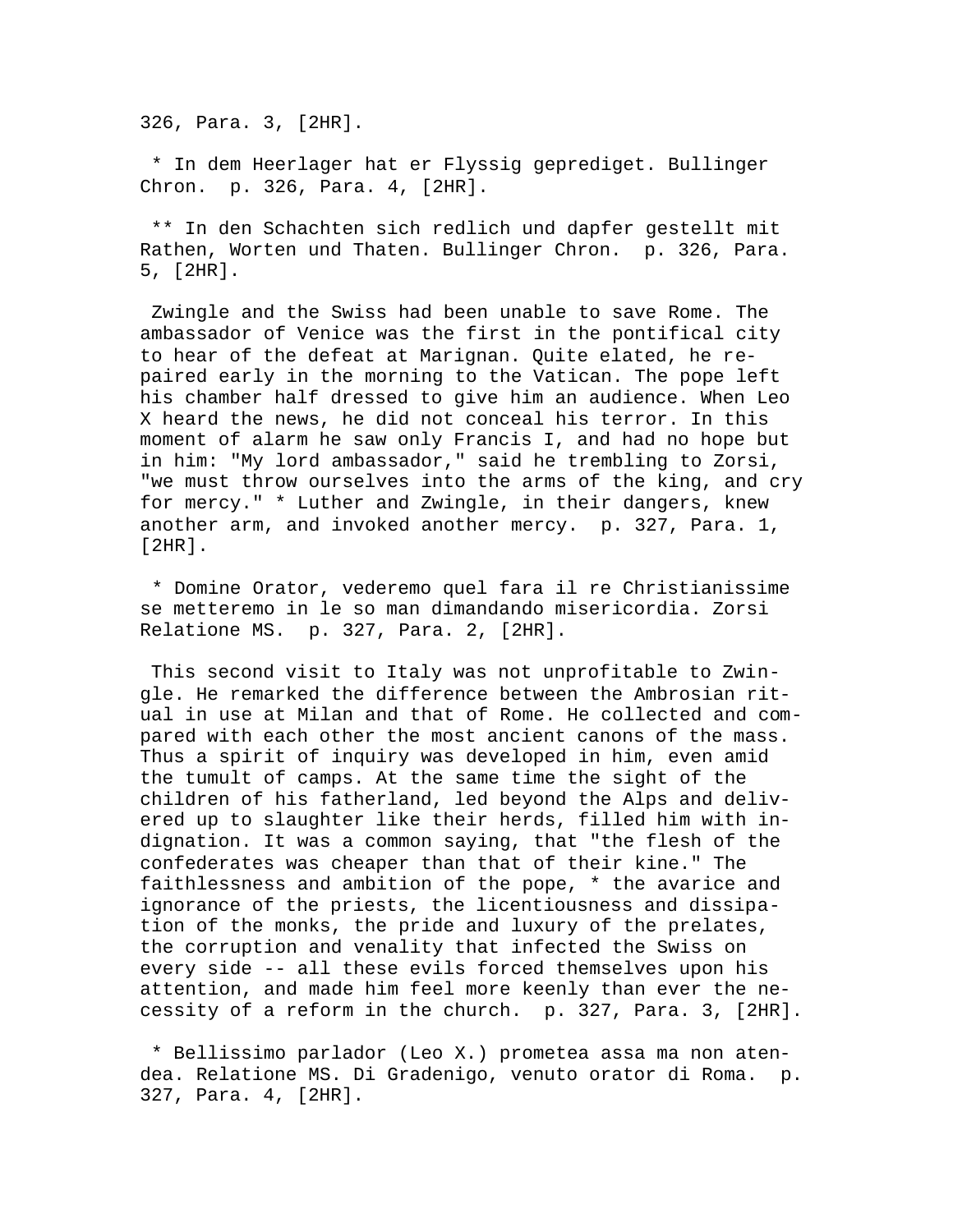From this time Zwingle preached the word of God more clearly. He explained the portions of the gospels and Epistles selected for the public services, always comparing scripture with scripture. \* He spoke with animation and with power, \*\* and pursued with his hearers the same course that God had adopted with him. He did not, like Luther, expose the sores of the church; but in proportion as the study of the Bible manifested to him any useful lesson, he communicated it to his flock. He endeavored to instil the truth into their hearts, and then relied on it for the result that it was destined to produce. \*\*\* "If the people understand what is true," thought he, "they will soon discern what is false." This maxim is good for the commencement of a reformation; but there comes a time when error should be boldly pointed out. This Zwingle knew full well. "The spring is the season for sowing," said he; and it was then spring-tide with him. p. 328, Para. 1, [2HR].

 \* Non hominum commentis, sed sola scripturarum biblicarum collatione. Zw. Opp. 1. 273. \*\* Sondern auch mit predigen, dorrinen er hefftig wass. Bullinger MS. \*\*\* Volebat veritatem cognitam in cordibus auditorum agere suum officium. Osw. Myc. Vit. Zw. p. 328, Para. 2, [2HR].

 Zwingle has indicated this period, 1516, as the beginning of the Swiss Reformation. In effect, if four years before he had bent his head over the book of God, he now raised it, and turned towards his people to impart to them the light that he had found therein. This is a new and important epoch in the history of the development of the religious revolution in these countries; but it has been erroneously concluded from these countries; but it has been erroneously concluded from these dates that Zwingle's reform preceded that of Luther. Perhaps Zwingle preached the gospel a year previous to the publication of Luther's theses, but Luther himself preached four years before those celebrated propositions. \* If Luther and Zwingle had strictly confined themselves to preaching, the Reformation would not so rapidly have overrun the church. Luther and Zwingle were neither the first monk nor the first priest that had taught a purer doctrine than the schoolmen. But Luther was the first to uplift publicly and with indomitable courage the standard of truth against the dominion of error; to direct general attention to the fundamental doctrine of the gospel, salvation through grace; to lead his generation into that new way of knowledge, faith, and life, from which a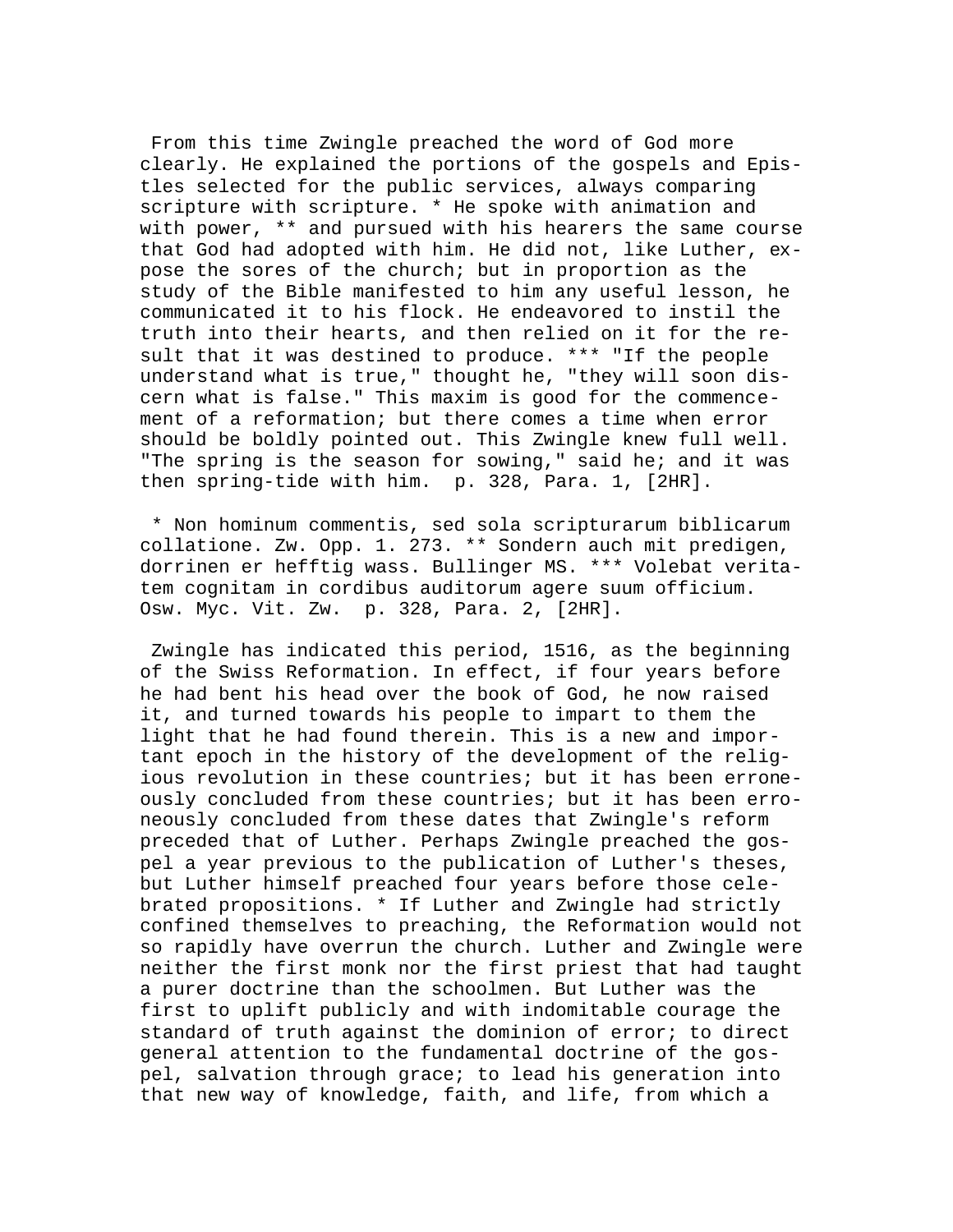new world has issued; in a word, to begin a salutary and real revolution. The great struggle of which the theses of 1517 were the signal, really gave birth to the Reformation, and imparted to it both a soul and a body. Luther was the first reformer. p. 328, Para. 3, [2HR].

\* Vol. 1. 213, etc. p. 328, Para. 4, [2HR].

 A spirit of inquiry was beginning to breathe on the mountains of Switzerland. One day the priest of Glaris, chancing to be in the delightful country of Mollis, at the house of Adam the priest of the place, together with Bunzli, priest of Wesen, and Varschon, priest of Kerensen, these friends discovered an old liturgy, in which they read these words: "After the child is baptized, let him partake of the sacrament of the Eucharist and likewise the cup." \* "So then," said Zwingle, "the sacrament was at that time given in our churches under both kinds." This liturgy, which was about two hundred years old, was a great discovery for these Alpine priests. p. 329, Para. 1, [2HR].

 \* Detur Eucharistiae sacramentum, similiter poculum sanguinis. Zw. Opp. 1. 266. p. 329, Para. 2, [2HR].

 The defeat at Marignan produced its natural results in the cantons. The victorious Francis I was prodigal of gold and flatteries to win over the confederates, and the emperor conjured them by their honor, by the tears of widows and orphans, and by the blood of their brethren, not to sell themselves to their murderers. The French party had the upperhand in Glaris, and from that time this residence became burdensome to Ulrich. p. 329, Para. 3, [2HR].

 Had Zwingle remained at Glaris, he might possibly have been a mere man of the age. Party intrigue, political prejudices, the empire, France, and the duke of Milan, might have almost absorbed his life. God never leaves in the midst of the tumult of the world those whom he is training for his people. He leads them aside; He places them in some retirement, where they find themselves face to face with God and themselves, and whence they derive inexhaustible instruction. The Son of God himself, a type in this respect of the course He pursues with his servants, passed forty days in the wilderness. It was now time to withdraw Zwingle from this political movement which, by constant repetition in his soul, would have quenched the Spirit of God. The hour had come to prepare him for another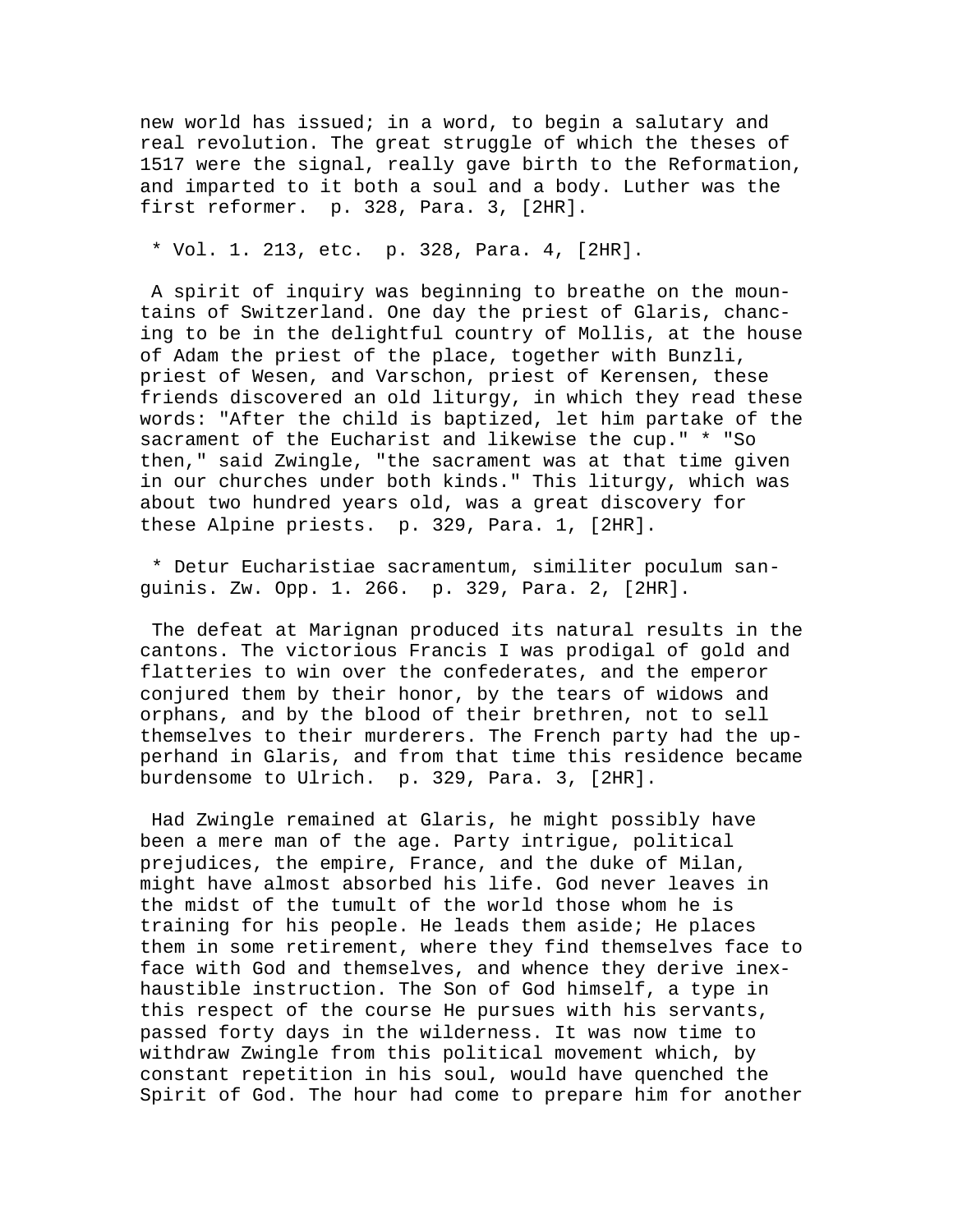stage than that on which courtiers, cabinets, and factions contended, and where he would have uselessly wasted a strength worthy of a higher occupation. His fellowcountrymen had need of something better. It was necessary that a new life should now descend from heaven, and that the instrument of its transmission should unlearn the things of earth, to learn those of heaven. These two spheres are entirely distinct: a wide gulf separates the two worlds; and before passing wholly from one to the other, Zwingle was to sojourn for a time on a neutral territory, an intermediate and preparatory state, there to be taught of God. God at this time removed him from among the factions of Glaris, and conducted him, for his novitiate, to the solitude of a hermitage. He confined within the narrow walls of an abbey this generous seed of the Reformation, which, soon transplanted to a better soil, was to cover the mountains with its shadow. p. 330, Para. 1, [2HR].

 CHAPTER 5--- Our Lady of Einsidlen -- Zwingle's Call -- The abbot -- Geroldsek -- A learned society -- The Bible copied -- Zwingle and superstition -- First opposition to error -- Sensation -- Hedio -- Zwingle and the legates -- The honors of Rome -- The bishop of Constance -- Samson and the indulgences -- Stapfer -- Zwingle's charity -- His friends. p. 331, Para. 1, [2HR].

 About the middle of the ninth century, a German monk, Meinrad of Hohenzollern, had passed between the lakes of Zurich and Wallenstadt, and halted on a little hill in front of an amphitheater of pines, where he built a cell. Ruffians imbrued their hands in the blood of the saint. The polluted cell long remained deserted. About the end of the tenth century, a convent and church in honor of the Virgin were built on this sacred spot. About midnight on the eve of the day of consecration, the bishop of Constance and his priests were at prayers in the church: a heavenly strain, proceeding from invisible beings, suddenly resounded through the chapel. They listened prostrate and with admiration. On the morrow, as the bishop was about to consecrate the building, a voice repeated thrice: "Stop, stop, God himself has consecrated it." \* Christ in person, it was said, had blessed it during the night: the strains they had heard were those of angels, apostles, and saints; and the Virgin standing above the altar shone with the brightness of lightning. A bull of Leo VIII had forbidden the faithful to doubt the truth of this legend. From that time an im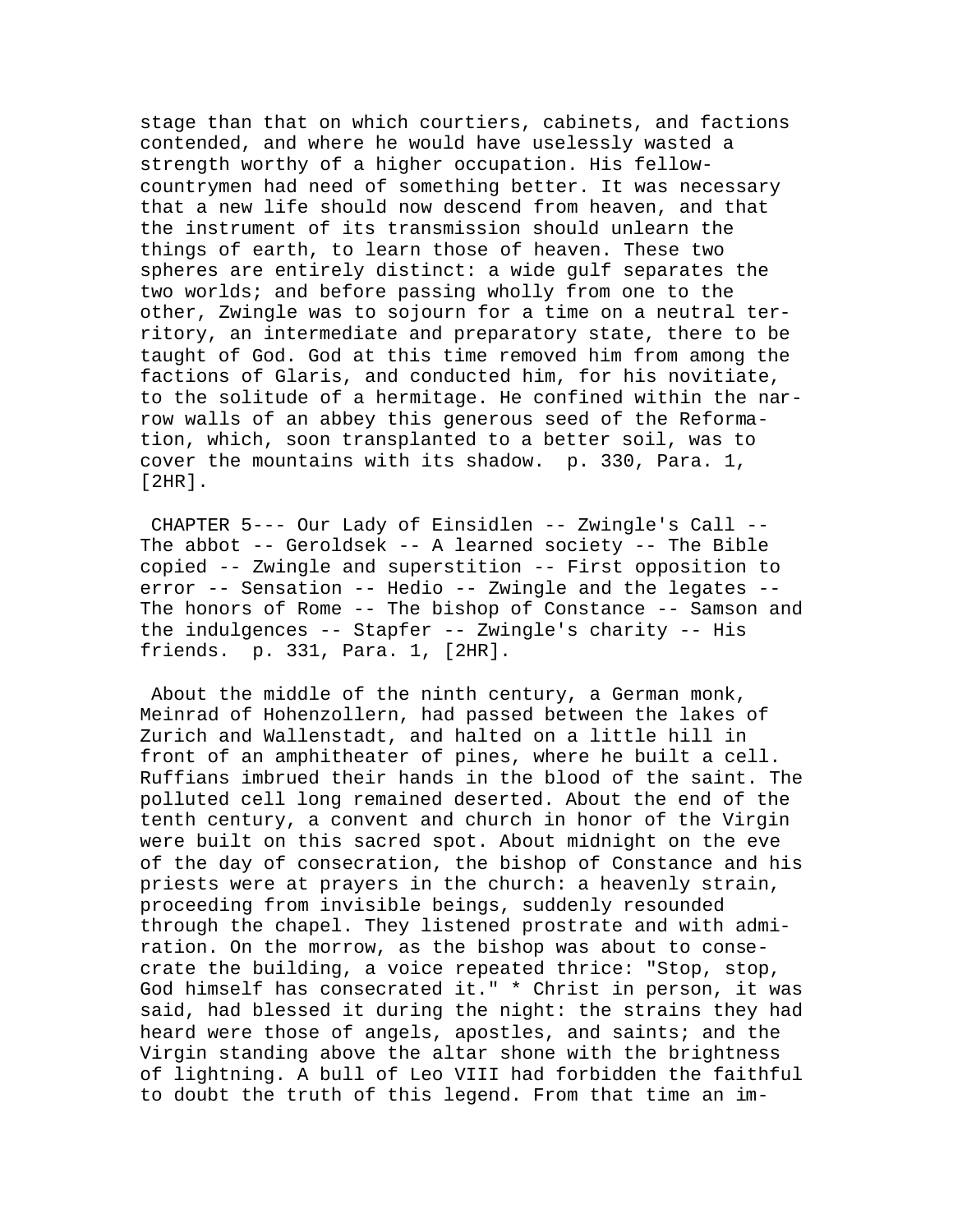mense crowd of pilgrims had annually visited our Lady of the Hermits for the festival of "the Consecration of the Angels." Delphi and Ephesus in ancient times, and Loretto in more recent days, have alone equaled the renown of Einsidlen. It was in this extraordinary place that, in 1516, Ulrich Zwingle was invited to be priest and preacher. p. 331, Para. 2, [2HR].

 \* Cessa, cessa, frater, divinitus capella consecrata est. Hartm. Annal. Einsidl. p. 51. p. 331, Para. 3, [2HR].

 Zwingle did not hesitate. "It is neither ambition nor covetousness," said he, "that takes me there, but the intrigues of the French." \* Reasons of a higher kind determined him. On the one hand, having more solitude, more tranquillity, and a less extensive parish, he would be able to devote more time to study and meditation; on the other, this resort of pilgrims offered him an easy means of spreading a knowledge of Jesus Christ into the most distant countries. \*\* p. 332, Para. 1, [2HR].

 \* Locum mutavimus non cupidinis aut cupiditatis moti stimulis, verum Gallorum technis. Zw. Epp. p. 24. \*\* Christum et veritatem ejus in regiones et varias et remotas divulgari tam felici oportunitate. Osw. Myc. Vita Zw. p. 332, Para. 2, [2HR].

 The friends of evangelical preaching at Glaris loudly expressed their grief. "What more distressing can happen to Glaris," said Peter Tschudi, one of the most distinguished citizens of the canton, "than to be deprived of so great a man?" \* His parishioners, seeing that he was inflexible, resolved to leave him the title of pastor of Glaris, with a portion of the stipend, and the power of returning whenever he chose. \*\* p. 332, Para. 3, [2HR].

 \* Quid enim Glareanae nostrae tristius accidere poterat, tanto videlicet privari viro. Zw. Epp. p. 16. \*\* For two years after this Zwingle still signed his name. Pastor Glaronae, Minister Eremi. Zw. Epp. p. 30. p. 332, Para. 4, [2HR].

 Conrad of Rechberg, a gentleman descended from an ancient family, serious, frank, intrepid, and sometimes perhaps a little rough, was one of the most celebrated huntsmen of the country to which Zwingle was going. In one of his farms, the Silthal, he had established a stud where he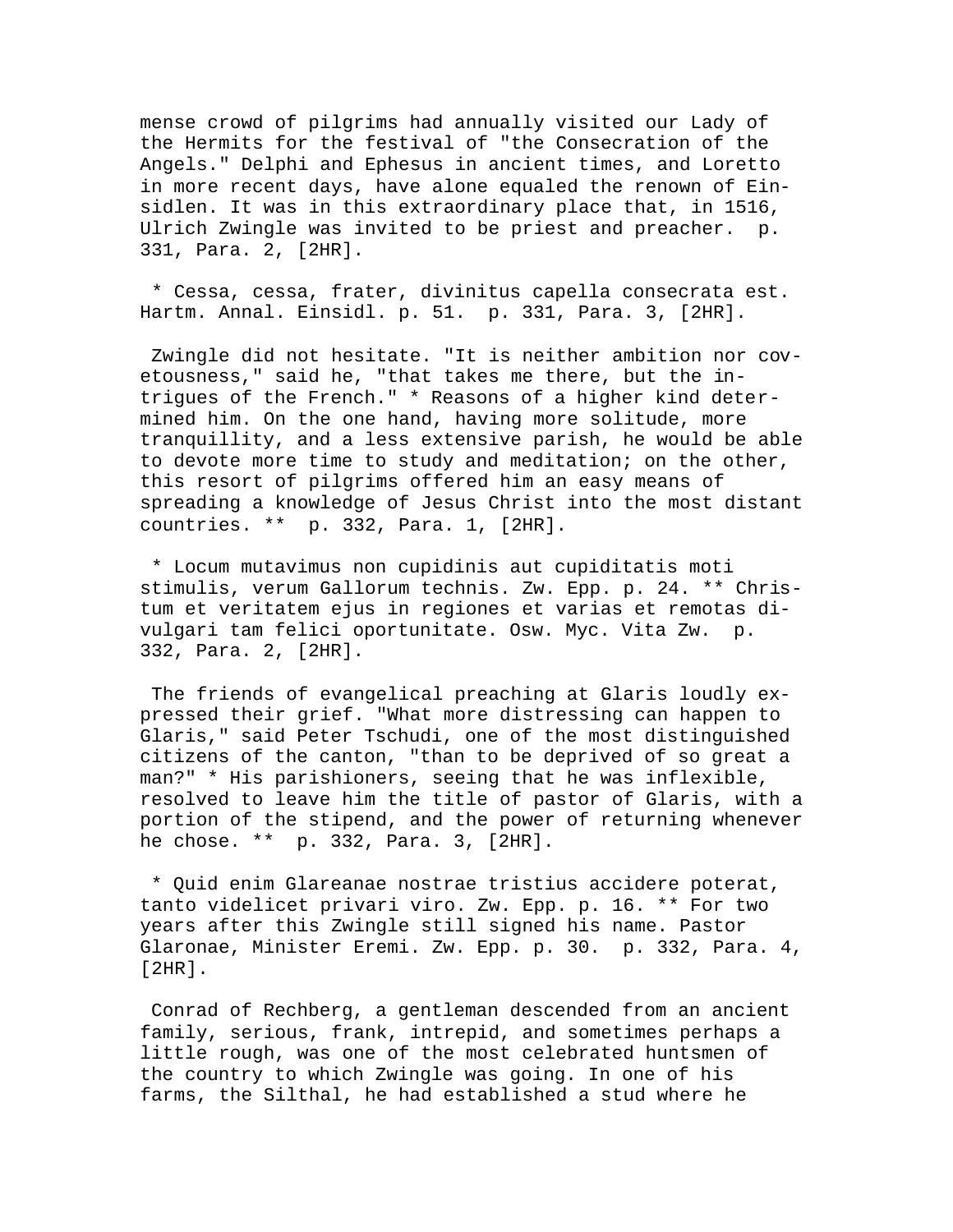raised a breed of horses that became famous in Italy. p. 332, Para. 5, [2HR].

 Such was the abbot of Our Lady of the Hermits. Rechberg held in equal detestation the pretensions of Rome and theological discussions. One day when, during a visitation of the order, some observations were made to him: "I am master here, and not you," said he, somewhat rudely; "go your ways." At another time, as Leo Juda was discussing some intricate question at table with the administrator of the convent, the hunting abbot exclaimed: "Leave off your disputes, I cry with David: Have mercy upon me, O God, according to thy loving kindness, and enter not into judgment with thy servant. I desire to know nothing more." \* p. 332, Para. 6, [2HR].

 \* Wirz, K. Gesch. 3. 363; Zwinglis Bildung 5. Schuler, p. 174; Miscell. Tigur. 3. 28. p. 332, Para. 7, [2HR].

 The manager of the monastery was Baron Theobald of Geroldsek; a man of mild character, sincere piety, and great love for letters. His favorite plan was to assemble in his convent a body of learned men; and with this view he had invited Zwingle. Eager for instruction and reading, he begged his new friend to direct him. "Study the holy Scriptures," replied Zwingle, "and that you may better understand them, read Saint Jerome. However added he, a time will come - and that soon, with God's help -- when Christians will not set great store either by Saint Jerome or any other doctor, but solely by the word of God." \* Geroldsek's conduct gave indication of his progress in faith. He permitted the nuns in a convent depending on Einsidlen to read the Bible in the vulgar tongue; and some years later, Geroldsek went and lived at Zurich beside Zwingle, and died with him on the field of Cappel. The same charm erelong tenderly attached to Zwingle, not only Geroldsek, but also Zink the chaplain, the worthy Oexlin, Lucas, and other inmates of the abbey. These studious men, far from the tumult of parties, used to unite in reading the Scriptures, the fathers of the church, the masterpieces of antiquity, and the writings of the restorers of learning. This interesting circle was often increased by friends from distant parts. Among others, Capito one day arrived at Einsidlen. The two old friends of Basle walked over the convent together, and strolled about its wild environs, absorbed in conversation, examining the Scriptures, and seeking to learn God's will. There was one point upon which they were agreed, and it was this: "The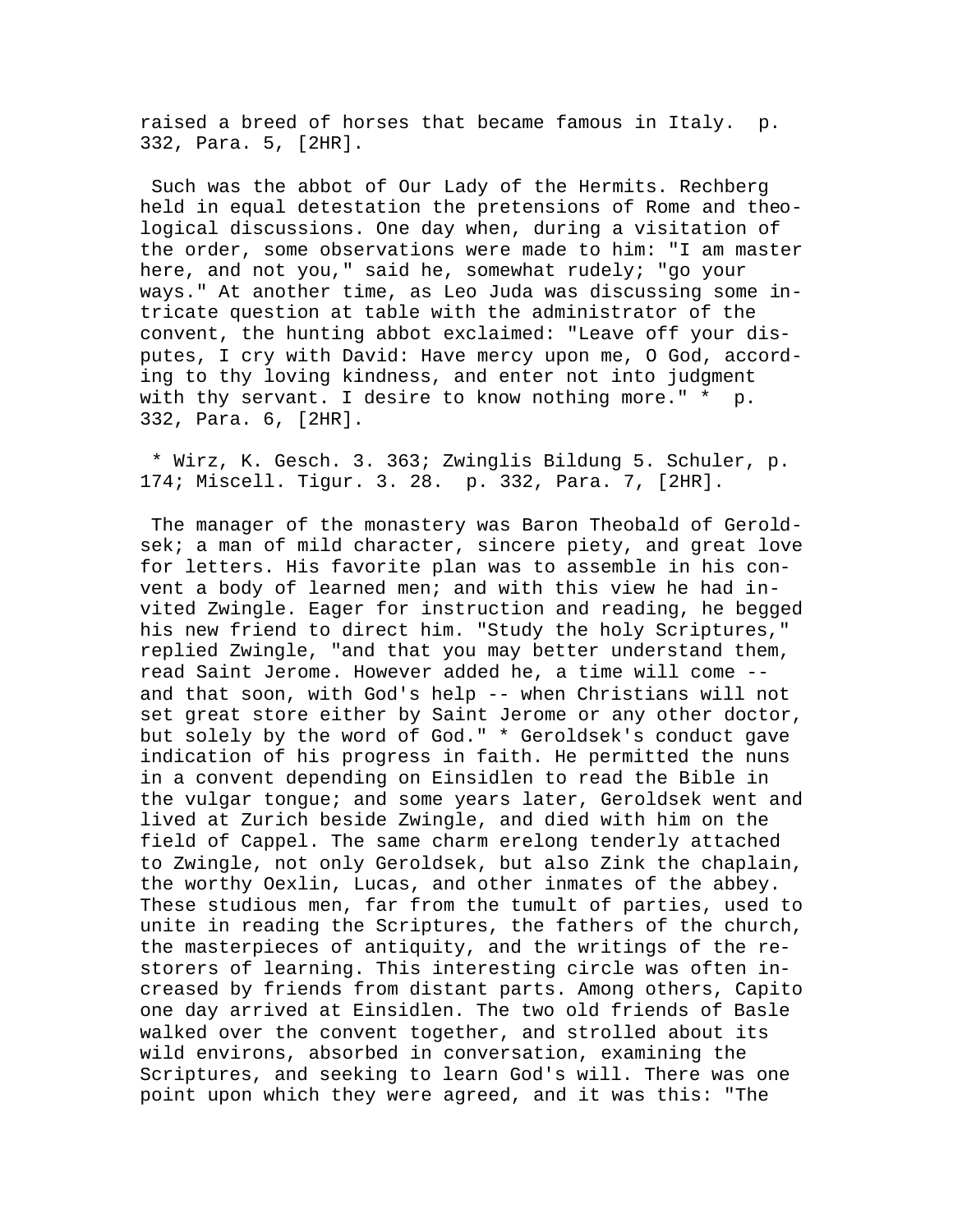pope of Rome must fall." Capito was at this time a bolder man than he was afterwards. p. 333, Para. 1, [2HR].

 \* Fore, idque brevi, Deo sic juvante, ut neque Hieronymus neque caeteri, sed sola Scriptura divina apud christianos in pretio sit futura. Zw. Opp. 1. 273. p. 333, Para. 2, [2HR].

 In this calm retreat Zwingle enjoyed rest, leisure, books, and friends, and grew in understanding and in faith. It was then, May 1517, that he commenced a work that proved very useful to him. As in ancient days the kings of Israel transcribed God's law with their own hands, so Zwingle with his copied out the Epistles of St. Paul. At that time there existed none but voluminous editions of the New Testament, and Zwingle wished to be able to carry it with him always. \* He learned these Epistles by heart, and somewhat later the other books of the New Testament and part of the Old. His soul thus grew daily more attached to the supreme authority of the word of God. He was not content simply to acknowledge this authority: he resolved sincerely to subject his life to it. He entered gradually into a more Christian path. The purpose for which he had been brought into this desert was accomplishing. Doubtless, it was not until his residence at Zurich that the power of a Christian life penetrated all his being; but already at Einsidlen he had made evident progress in sanctification. At Glaris, he had been seen to take part in worldly amusements; at Einsidlen, he sought more and more after a life pure from every stain and from all worldliness; he began to have a better understanding of the great spiritual interests of the people, and learned by degrees what God designed to teach him. p. 334, Para. 1, [2HR].

 \* This manuscript is still extant in the public library of Zurich. p. 334, Para. 2, [2HR].

 Providence, in bringing him to Einsidlen, had also other aims. He was to have a nearer view of the superstitions and abuses which had invaded the church. The image of the Virgin, carefully preserved in the monastery, had, it was said, the power of working miracles. Over the gate of the abbey might be read this presumptuous inscription: "Here a plenary remission of sins may be obtained." A crowd of pilgrims flocked to Einsidlen from every part of Christendom to merit this grace by their pilgrimage at the festival of the Virgin. The church, the abbey, and all the valley were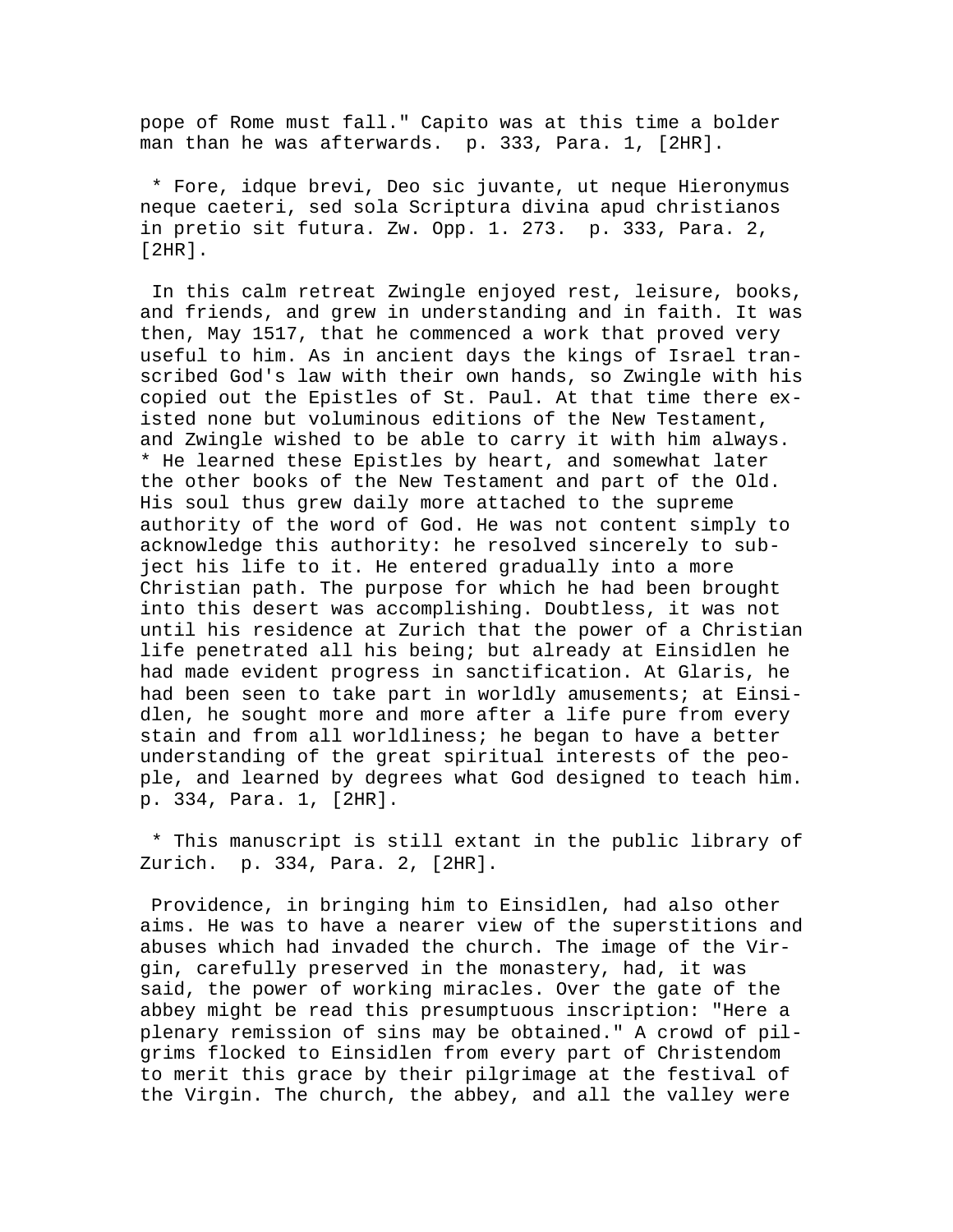filed with her devout worshippers. But it was particularly at the great feast of "the Consecration of the Angels" that the crowd thronged the hermitage. Many thousand individuals of both sexes climbed in long files the slopes of the mountain leading to the oratory, singing hymns or counting their beads. These devout pilgrims crowded eagerly into the church, imagining themselves nearer to God there than elsewhere. p. 334, Para. 3, [2HR].

 Zwingle's residence at Einsidlen, as regards a knowledge of the abuses of the papacy, produced an analogous effect to that resulting from Luther's visit to Rome. In this monastery he completed his education as a reformer. God alone is the source of salvation, and He is everywhere: this was what he learned at Einsidlen, and these two truths became the fundamental articles of Zwingle's theology. The seriousness he had acquired in his soul soon manifested itself in his actions. Struck by the knowledge of so many evils, he resolved to oppose them boldly. He did not hesitate between his conscience and his interests: he stood forth with courage, and his energetic eloquence uncompromisingly attacked the superstitions of the crowd that surrounded him. "Do not imagine," said he from the pulpit, "that God is in this temple more than in any other part of creation. Whatever be the country in which you dwell, God is around you, and hears you as well as at Our Lady's of Einsidlen. Can unprofitable works, long pilgrimages, offerings, images, the invocation of the Virgin or of the saints, secure for you the grace of God?. . . . . What avails the multitude of words with which we embody our prayers? What efficacy has a glossy cowl, a smooth-shorn head, a long and flowing robe, or gold-embroidered slippers,. . . . . God looks at the heart, and our hearts are far from Him." \* p. 335, Para. 1, [2HR].

 \* Vestis oblonga et plicis plena, mult auro ornati..Cor vero interim procul a Deo est. Zw. Opp. 1. 236. p. 335, Para. 2, [2HR].

 But Zwingle desired to do more than merely inveigh against superstition; he wished to satisfy the ardent yearnings for reconciliation with God, experienced by many pilgrims who flocked to the chapel of Our Lady of Einsidlen. "Christ," exclaimed he, like John the Baptist in this new desert of the mountains of Judea, "Christ, who was once offered upon the cross, is the sacrifice, host, and victim, that had made satisfaction for the sins of believers to all eter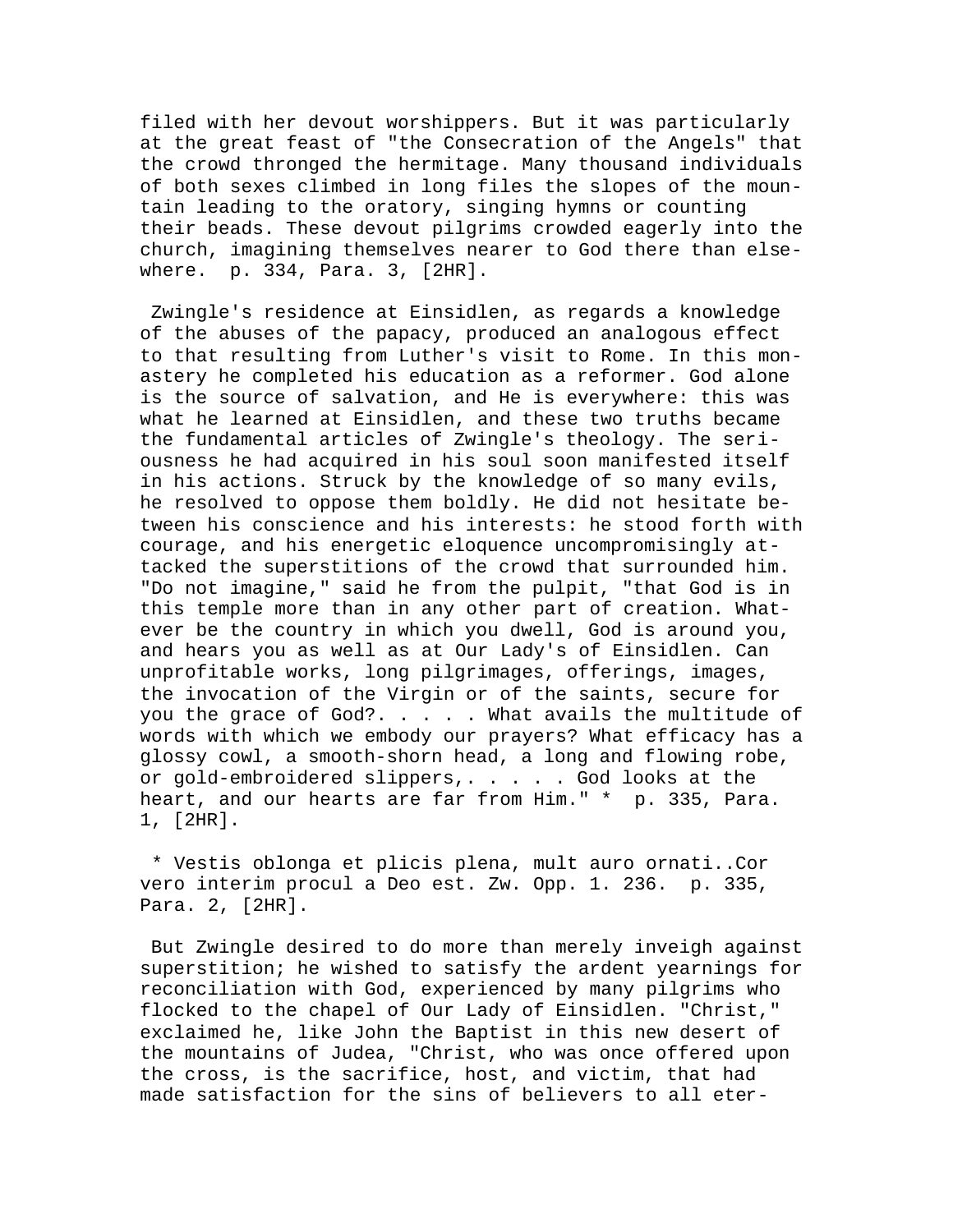nity." \* Thus Zwingle advanced. On the day when such bold language was first heard in the most venerated sanctuary of Switzerland, the standard uplifted against Rome began to rise more distinctly above its mountains, and there was, so to speak, an earthquake of reformation that shook her very foundations. p. 335, Para. 3, [2HR].

 \* Christus qui sese semel in cruce obtulit, hostia est et victima satisfaciens in aeternum, pro peccatis omnium fidelium. Zw. Opp. 1. 263. p. 335, Para. 4, [2HR].

 In effect, universal astonishment filled the crowd as they listened to the words of the eloquent priest. Some withdrew in horror; others hesitated between the faith of their sires and this doctrine which was to ensure peace; many went to Jesus, who was preached to them as meek and gentle, and carried back the tapers they had brought to present to the Virgin. A crowd of pilgrims returned to their homes, everywhere announcing what they had heard at Einsidlen: "Christ ALONE SAVES, and he saves EVERYWHERE." Often did whole bands, amazed at these reports, turn back without completing their pilgrimage. Mary's worshippers diminished in number daily. It was their offerings that made up in great measure the stipends of Zwingle and Geroldsek. But this bold witness to the truth felt happy in impoverishing himself, if he could spiritually enrich souls. p. 336, Para. 1, [2HR].

 Among Zwingle's numerous hearers at the feast of Whitsuntide in 1518, was Gaspard Hedio, doctor of divinity at Basle, a learned man, of mild character and active charity. Zwingle was preaching on the narrative of the paralytic, Luke 5, in which occurs this declaration of our Lord: The Son of man hath power upon earth to forgive sins, words well adapted to strike the crowd assembled in the temple of the Virgin. The preacher's sermon stirred, charmed, and inspired his congregation, and particularly the Basle doctor. \* For a long while after, Hedio was accustomed to speak of it with admiration. "How beautiful is this discourse," said he: "how profound, solemn, copious, penetrating, and evangelical, how it reminds us of the energeia, the force, of the ancient doctors." \*\* From this moment Hedio admired and loved Zwingle. \*\*\* He would have liked to have spoken with him, to have unbosomed himself to him; he wandered round the abbey, yet dared not advance, being held back, he says, by superstitious timidity. He remounted his horse, and retired slowly, often turning his head towards the walls that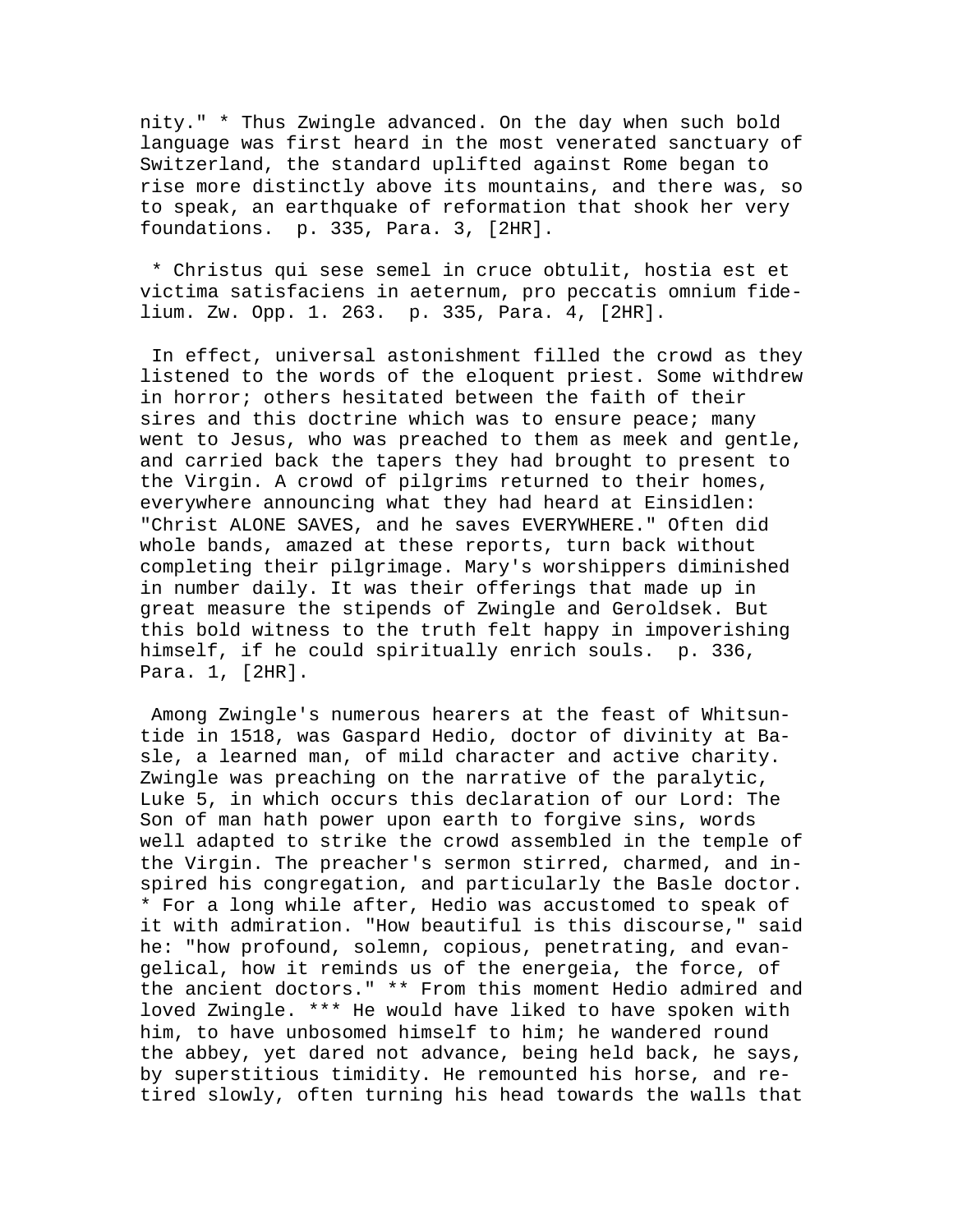enclosed so great a treasure, and bearing away in his heart the keenest regret. \*\*\*\* p. 336, Para. 2, [2HR].

 \* Is sermo ita me inflammavit..Zw. Epp. p. 90. \*\* Elegans ille, doctus, gravis, copiosus, penetrans et evangelicus..Ibid. p. 89. \*\*\* Ut inciperem Zwinglium arctissime complecti, suscipere et admirari. Ibid. \*\*\*\* Sicque abequitavi, non sine molestia, quam tamen ipse mihi pepereram. Ibid. p. 90. p. 336, Para. 3, [2HR].

 Thus preached Zwingle; certainly with less force, but with more moderation and not less success than Luther; he precipitated nothing; he shocked men's minds far less than the Saxon reformer; he expected everything from the power of truth. He behaved with the same discretion in his intercourse with the heads of the church. Far from showing himself immediately as their adversary, like Luther, he long remained their friend. The latter humored him exceedingly, not only on account of his learning and talents, Luther had the same claims to the respect of the bishops of Mentz and Brandenburg, but especially because of his attachment to the political party of the pope, and the influence such a man as Zwingle possessed in a republican state. p. 337, Para. 1, [2HR].

 Several cantons, indeed, disgusted with the papal service, were on the point of breaking with it. But the legates flattered themselves they would retain many by gaining Zwingle, as they had already gained Erasmus, by pensions and honors. The legates Ennius and Pucci paid frequent visits to Einsidlen, whence, considering its vicinity to the democratic cantons, their negotiations with these states were easier. But Zwingle, far from sacrificing the truth to the demands and offers of Rome, let no opportunity escape of defending the gospel. The famous Schinner, whose diocese was then in a disturbed state, spent some time at Einsidlen. "The popedom," said Zwingle one day, "reposes on a bad foundation: \* apply yourselves to the work; reject all errors and abuses, or else you will see the whole edifice fall with a tremendous crash." \*\* p. 337, Para. 2, [2HR].

 \* Dass das ganz Papstum einen schlechten Grund habe. Zw. Opp. 2. Part. 1. p. 7. \*\* Oder aber sy werdind mit grosser unruw selbs umfallen, Ibid. p. 337, Para. 3, [2HR].

 He spoke with the same freedom to Cardinal Pucci. Four times he returned to the charge. "With God's aid," said he,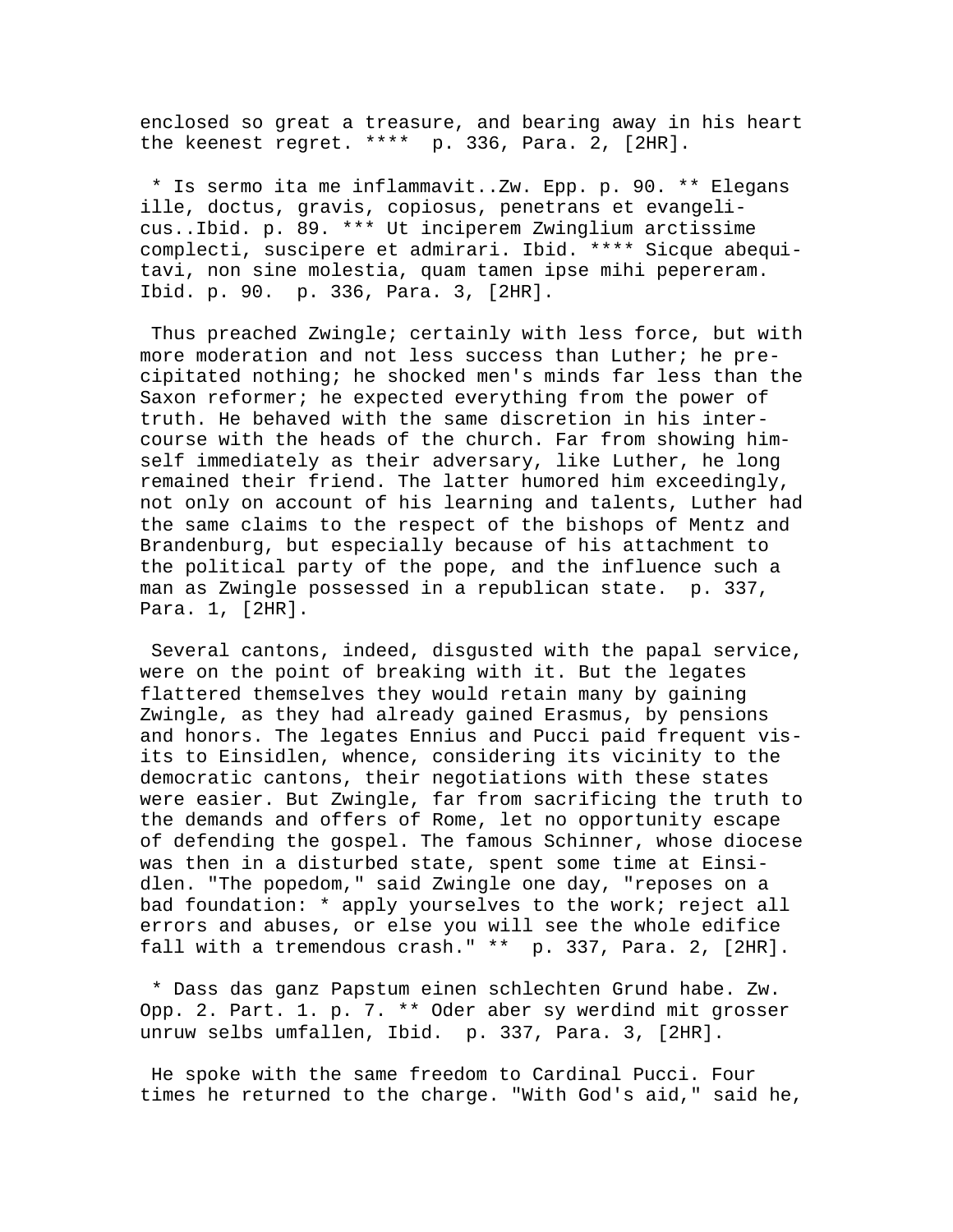"I will continue to preach the gospel, and this preaching will make Rome totter." He then explained to the prelate what ought to be done in order to save the church. Pucci promised everything, but did nothing. Zwingle declared that he would resign the pope's pension. The legate entreated him to keep it, and Zwingle, who had no intention at that time of setting himself in open hostility against the head of the church, consented to receive it for three years longer. "But do not imagine," added he, "that for love of money I retract a single syllable of the truth." \* Pucci in alarm procured for the reformer the nomination of acolyte to the pope. This was a step to further honors. Rome aimed at frightening Luther by her judgments, and gaining Zwingle by her favors. Against the one she hurled her excommunications; to the other she cast her gold and splendors. These were two different ways of attaining the same end, and of silencing the bold tongues that dared, in the pope's despite, proclaim the word of God in Germany and in Switzerland. The latter was the more skillful policy: but neither was successful. The emancipated souls of the preachers of the truth were equally beyond the reach of vengeance or of favor. p. 338, Para. 1, [2HR].

 \* Frustra sperari me vel verbulum de veritate diminuturum esse, pecuniae gratia. Zw. Opp. 1. 365. p. 338, Para. 2, [2HR].

 Another Swiss prelate, Hugo of Landenberg, bishop of Constance, about this time excited hopes in Zwingle's breast. He ordered a general visitation of the churches. But Landenberg, a man of no decision of character, permitted himself to be guided at one time by Faber his vicar, and at another by a vicious woman whose influence he could not shake off. Sometimes he appeared to honor the gospel, and yet he looked upon any man as a disturber of the people who ventured to preach it boldly. He was one of those men, too common in the church, who, although they prefer truth to error, show more regard to error than to truth, and often end by turning against those by whose sides they should have fought. Zwingle applied to him, but in vain. He was destined to make the same experiment as Luther, and to acknowledge that it was useless to invoke the assistance of the heads of the church, and that the only way of reviving Christianity was to act as a faithful teacher of the word of God. The opportunity soon came. p. 338, Para. 3, [2HR].

Along the heights of Saint Gothard, over those elevated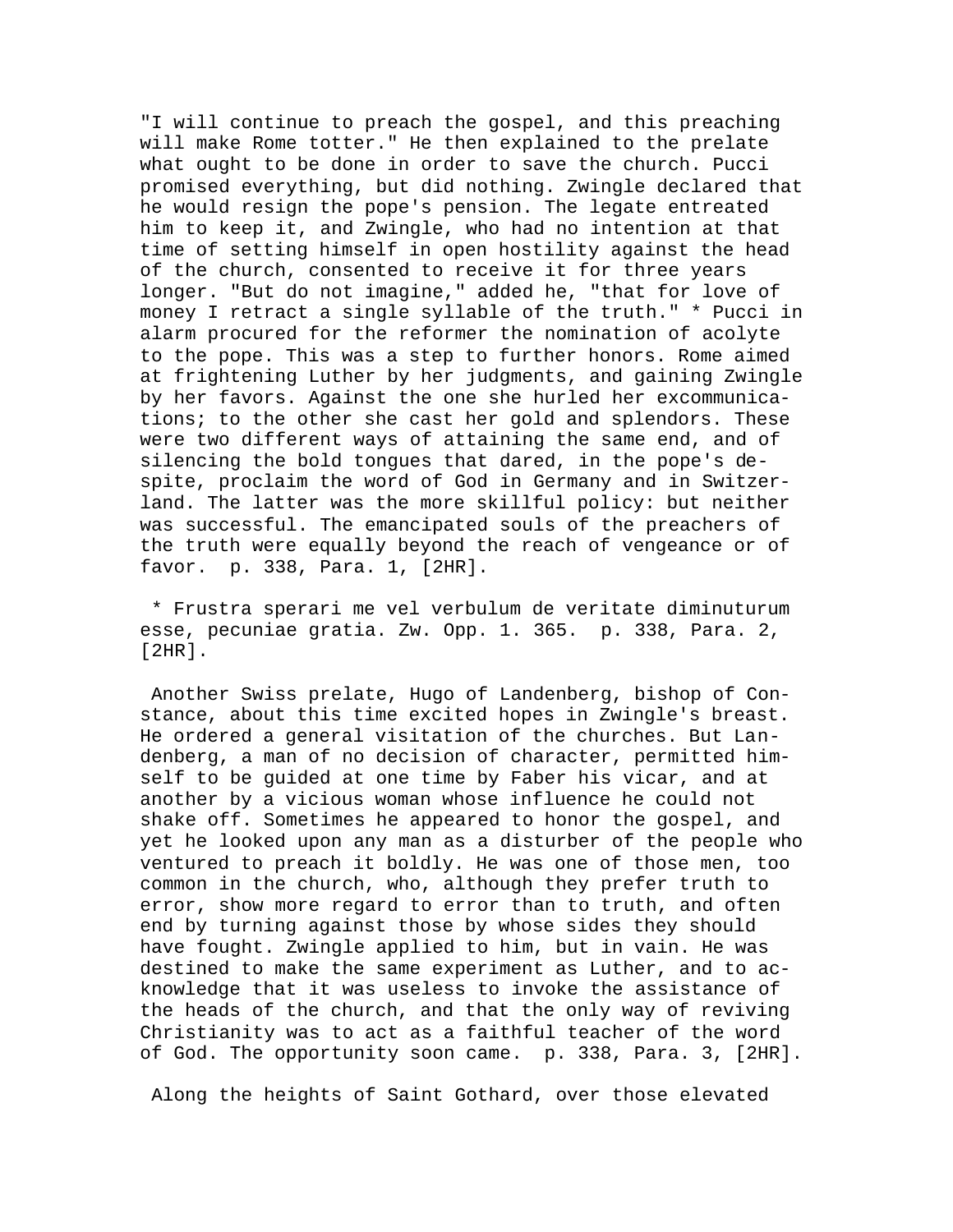roads that have been cut with incredible toil through the steep rocks that separate Switzerland from Italy, journeyed a Franciscan monk, in the month of August 1518. Emerging from an Italian convent, he was the bearer of the papal indulgences which he had been empowered to sell to the good Christians of the Helvetic Confederation. The brilliant successes gained under the two preceding popes had conferred honor on this scandalous traffic. Accompanied by men appointed to puff off the wares he had for sale, he crossed these snows and icy glaciers as old as the world. This greedy train, whose appearance was wretched enough, not ill resembling a band of adventurers in search of plunder, advanced silently to the noise of the impetuous torrents that form the Rhine, the Rhone, the Ticino, and other rivers, meditating the spoliation of the simple inhabitants of Switzerland. Samson, for such was the Franciscan's name, and his troop, arrived first in Uri, and there opened their trade. They had soon finished with these poor mountaineers, and then passed on to Schwytz. Zwingle resided in this canton, and here combat was to take place between the two servants of two very different masters. "I can pardon all sins," said the Italian monk, the Tetzel of Switzerland, addressing the inhabitants of the capital. "Heaven and hell are subject to my power; and I sell the merits of Christ to any who will purchase them by buying an indulgence for ready money." p. 339, Para. 1, [2HR].

 Zwingle's zeal took fire as he heard of these discourses. He preached with energy, saying; "Jesus Christ, the Son of God, has said, Come UNTO ME, all ye that are weary and heaven laden, and I will give you rest. Is it not, then, most presumptuous folly and senseless temerity to declare, on the contrary: 'Buy letters of indulgence, hasten to Rome, give to the monks, sacrifice to the priests, and if thou doest these things, I absolve thee from thy sins?' \* Jesus Christ is the only oblation; the only sacrifice; the only way." \*\* p. 340, Para. 1, [2HR].

 \* Romam curre! Redime literas indulgentiarum! Da tantumdem monachis! Offer sacerdotibus, etc. Zw. Opp. 1. 222. \*\* Christus una est oblatio, unum sacrificium, una via. Ib. 201. p. 340, Para. 2, [2HR].

 Throughout Schwytz, Samson erelong was called a cheat and seducer. He took the road to Zug, and for a time the two champions did not meet. p. 340, Para. 3, [2HR].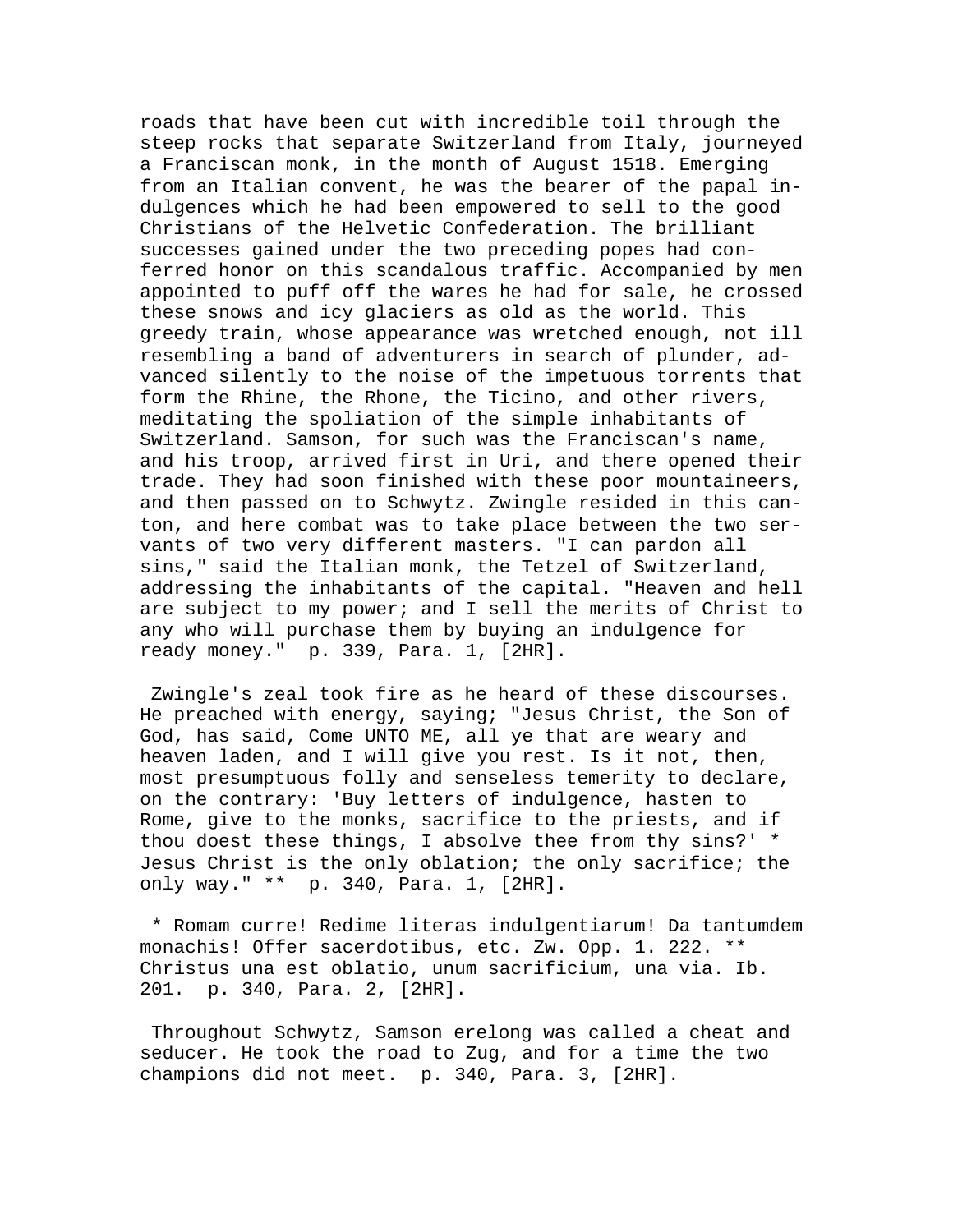Scarcely had Samson left Schwytz, when Stapfer, a citizen of this canton, a man of distinguished character, and afterwards secretary of state, was suddenly reduced with his family to great distress. "Alas," said he, addressing Zwingle in his anguish, "I know not how to satisfy my hunger, and that of my poor children." \* Zwingle could give when Rome could take, and he was as ready to practice good works, as he was to combat those who taught that salvation was to be gained by them. Every day he carried Stapfer abundant supplies. \*\* "It is God," said he, desirous of taking no praise to himself, "it is God who begets charity in the faithful, and gives at once the thought, the resolve, and the work itself. Whatever good work the just man doeth, it is God who doeth it by His own power." \*\*\* Stapfer remained attached to Zwingle all his life, and when four years later he had become secretary of state at Schwytz, and felt impelled by more elevated desires, he turned towards Zwingle, saying with nobleness and candor: "Since it was you who provided for my temporal wants, how much more may I now expect from you the food that shall satisfy my soul." p. 340, Para. 4, [2HR].

 \* Ut meae, meorumque liberorum inediae corporali sub veniretis. Zw. Epp. p. 234. \*\* Largas mihi quotidie suppetias tulistis. Ibid. \*\*\* Caritatem ingenerat Deus, consilium, propositum et opus. Quidquid boni praestat justus, hoc Deus sua virtute praestat. Zw. Opp. 1. 226. p. 340, Para. 5, [2HR].

 Zwingle's friends increased in number. It was not only at Glaris, Basle, and Schwytz that souls were found in harmony with his: in Uri, there was Schmidt, the secretary of state; at Zug, Colin, Muller, and Werner Steiner, an old fellow-soldier at Marignan; at Lucerne, Xyloctect and Kilchmeyer; at Bienne, Wittembach; and many others in other places besides. But the priest of Einsidlen had no friend more devoted that Oswald Myconius. Oswald had quitted Basle in 1516, to superintend the cathedral school at Zurich. At that time this city possessed neither learned men nor learned schools. Oswald labored, in conjunction with several other well-disposed men, among whom was Utinger, the pope's notary, to rescue the Zurich people from their ignorance, and to initiate them in the literature of the ancients. At the same time he upheld the immutable truth of the holy Scriptures, and declared that if the pope and the emperor commanded anything in opposition to the gospel, man is bound to obey God alone, who is above the emperor and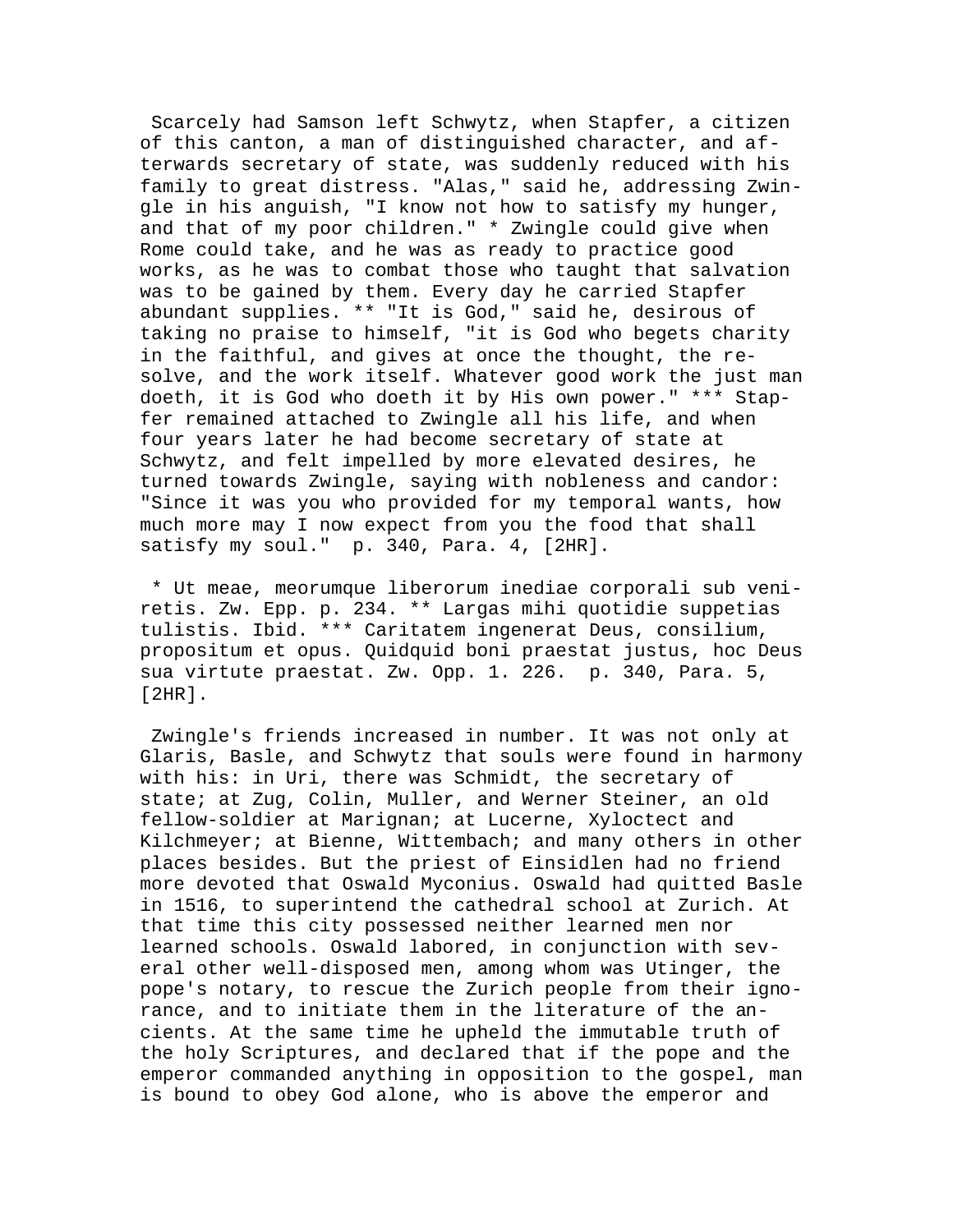the pope. p. 341, Para. 1, [2HR].

 CHAPTER 6-- The canons'college -- Election to the cathedral -- Fable -- Accusations -- Zwingle's confession -- Development of God's purposes -- Farewell to Einsidlen -- Arrival at Zurich -- Zwingle's bold declaration -- First sermons -- Their effect -- Opposition -- Zwingle's character - - Taste for music -- Arrangement of the day -- The bookhawker. p. 342, Para. 1, [2HR].

 Seven centuries before, Charlemagne had attached a college of canons to the cathedral of Zurich, the school belonging to which was under the direction of Myconius. These canons having declined from their primitive institutions, and desiring to enjoy their benefices in the sweets of an indolent life, used to elect a priest to whom they confided the preaching and the cure of souls. This post became vacant shortly after the arrival of Myconius, who immediately thought of his friend. What a gain it would be to Zurich, Zwingle's exterior was in his favor. He was a handsome man, \* of graceful manners, and pleasing conversation; he had already become celebrated for his eloquence, and excelled throughout the Confederation by the splendor of his genius. Myconius spoke of him to Felix Frey, the provost of the chapter, who was prepossessed by Zwingle's talents and appearance; \*\* to Utinger, an old man, highly respected, and to the canon Hoffmann, a person of upright and open character, who, from having long preached against the foreign service, was already well disposed in Ulrich's favor. Other Zurichers had, on different occasions, heard Zwingle at Einsidlen, and had returned full of admiration. The election of a preacher for the cathedral soon put everybody in Zurich in motion. The different parties began to bestir themselves. Many labored day and night to procure the election of the eloquent preacher of Our Lady of the Hermits. \*\*\* Myconius informed his friend of this. . . . . "Wednesday next, I shall go and dine at Zurich," replied Zwingle, "and then we will talk this matter over." He came accordingly. While paying a visit to one of the canons, the latter said, "Can you not come and preach the word of God among us?" "I can," replied he, "but I will not come, unless I am called." He then returned to his abbey. p. 342, Para. 2, [2HR].

 \* Dan Zwingli vom lyb ein hubscher man wass. Bullinger Manuscripts. \*\* Und als Imme seine Gestalt und geschiklichkeit wol gefiel, gab er Im syn stimm. Bullinger Chron.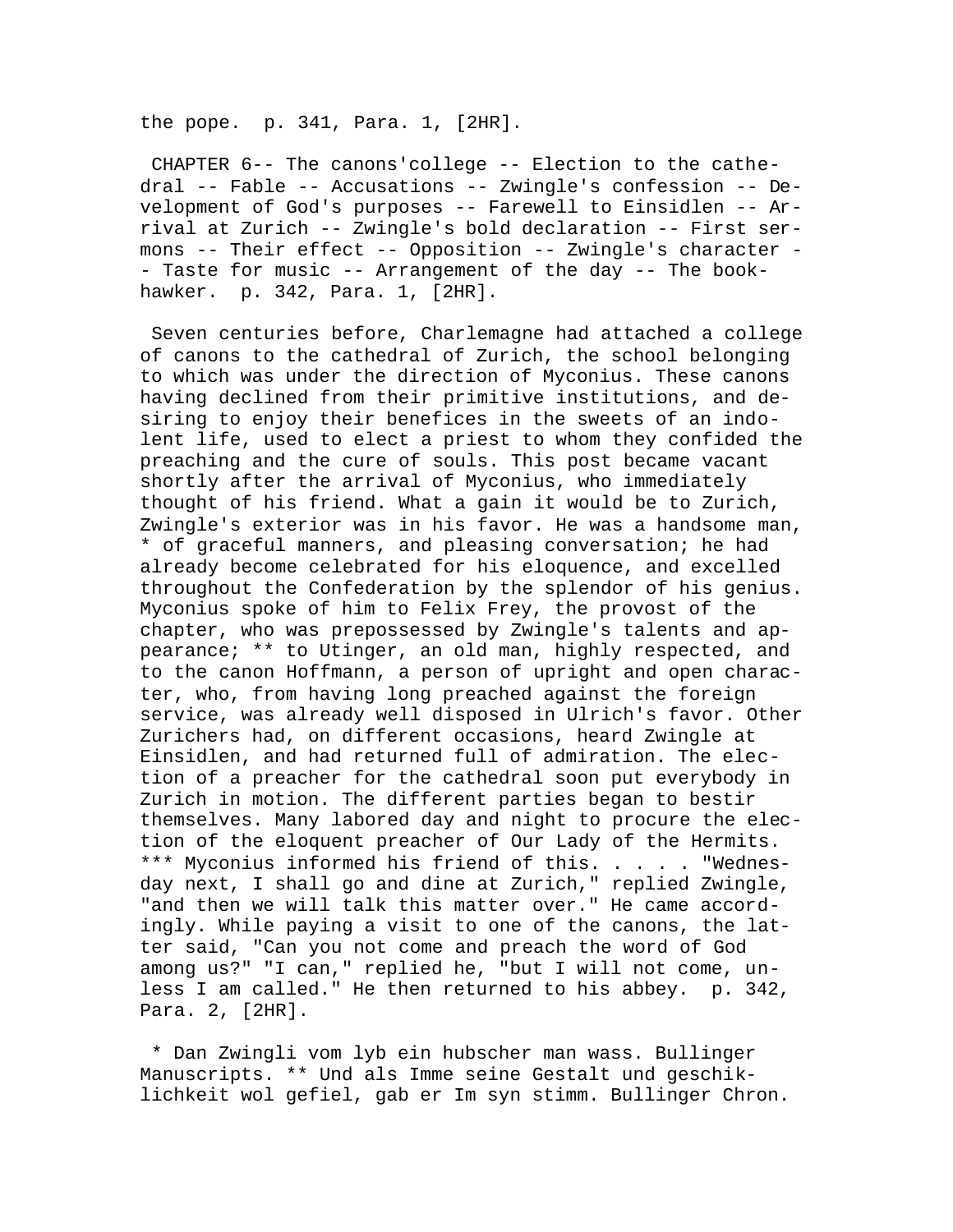\*\*\* Qui dies et noctes laborarent ut vir ille subrogaretur. Osw. Myc. Vit. Zw. p. 342, Para. 3, [2HR].

 This visit spread alarm in the camp of his enemies. They pressed several priests to become candidates for the vacant post. A Swabian, Lawrence Fable, even delivered a probationary sermon, and a report was circulated that he had been elected. "It is very true, then" said Zwingle, on being apprized of this, "that no man is a prophet in his own country since a Swabian is preferred to a Swiss. I know what the applause of the people is worth." \* Immediately after, Zwingle received a letter from Cardinal Schinner's secretary, informing him that the election had not yet taken place. But the false intelligence that had reached him first, piqued the chaplain of Einsidlen. Knowing that a man so unworthy as this Fable aspired to the station, he became the more eager for himself, and wrote about it to Myconius. Oswald replied on the following day: "Fable will always remain a fable; our gentlemen have learned that he is the father of six boys, and already holds I know not how many livings." \*\* p. 343, Para. 1, [2HR].

 \* Scio vulgi acclamationes et illud blandum Euge! Euge! Zw. Epp. p. 53. \*\* Fabula manebit fabula; quem domini mei acceperunt sex pueris esse patrem..Ibid. p. 343, Para. 2, [2HR].

 Zwingle's enemies, however, did not consider themselves beaten. All agreed in extolling to the clouds the extent of his acquirements; \* but some said, "He is too fond of music." Others, "He loves company and pleasure." And others again, "He was once too intimate with persons of light conduct." One man even accused him of seduction. Zwingle was not blameless, and although less erring than the ecclesiastics of his day, he had more than once, in the first years of his ministry, allowed himself to be led astray by the passions of youth. We cannot easily form an idea of the influence upon the soul of the corrupt atmosphere in which it lives. There existed in the papacy, and among the priests, disorders that were established, allowed, and authorized, as conformable to the laws of nature. A saying of Aeneas Sylvius, afterwards pope under the title of Pius II, gives some notion of the degraded state of public manners at this epoch. \*\* Disorder had come to be the generally admitted order of things. p. 343, Para. 3, [2HR].

\* Neminem tamen, qui tuam doctrinam non ad coeluni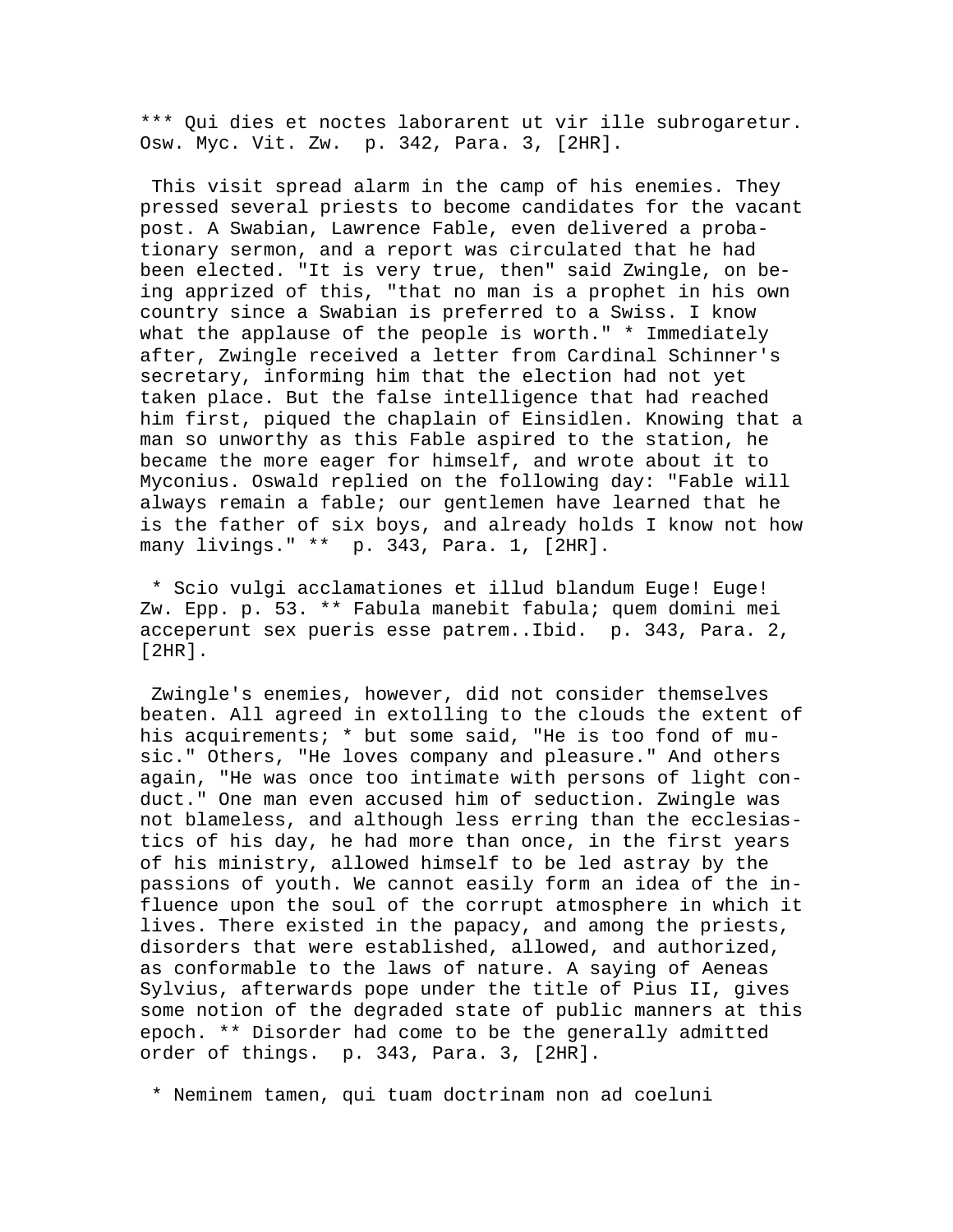ferat.... Ibid. \*\* Non esse qui vigesimum annum excessit, nec virginem tetigerit. Zw. Epp. p. 57. p. 343, Para. 4,  $[2HR]$ .

 Oswald exerted an unwearying activity in his friend's behalf; he employed all his powers to justify him, and luckily succeeded. \* He visited the Burgomaster Roust, Hoffman, Frey, and Utinger; he lauded the probity, decorum, and purity of Zwingle's conduct, and confirmed the Zurichers in the favorable impression they entertained towards the priest of Einsidlen. Little credit was paid to the stories of his adversaries. The most influential men said that Zwingle would be preacher at Zurich. The canons said the same, but in an under-tone. "Hope on," wrote Oswald with a rising heart; "hope on, for I hope." He nevertheless informed him of the accusations of his enemies. Although Zwingle had not yet become altogether a new man, he was one of those whose conscience is awakened, who may fall into sin, but never without a struggle and without remorse. Often had he resolved to lead a holy life, alone among his kind, in the midst of the world. But when he found himself accused, he would not boast of being without sin. "Having no one to walk with me in the resolutions I had formed," wrote he to the canon Utinger, "many even of those about me being offended at them, alas, I fell, and like the dog of which St. Peter speaks, 2 Peter 2:22, I turned again to my vomit. \*\* The Lord knows with what shame and anguish I have dragged these faults from the bottom of my heart, and laid them before that great Being to whom, however, I confess my wretchedness far more willingly than to man." \*\*\* But if Zwingle acknowledged himself a sinner, he vindicated himself from the odious accusations that had been made against him. He declared that he had always banished far from the thought of adultery or seducing the innocent, \*\*\*\* grievous excesses which were then too common. "I call to witness," says he, "all those with whom I have ever lived." \*\*\*\*\* p. 344, Para. 1, [2HR].

 \* Reprimo haec pro viribus, imo et repressi. Ibid. p. 54. \*\* Quippe neminem habens comitem hujus instituti, scandalisantes, vero non paucos, heu! Cecidi et factus sum canis ad vomitum. Ibid. \*\*\* En, cum verecundia (Deus novit!) magna haec ex pectoris specubus depromsi, apud eum scilicet, cum quo etiam coram minus quam cum ullo ferme mortalium confiteri vererer. Zw. Epp. p. 55. \*\*\*\* Ea ratio nobis perpetuo fuit, nec alienum thorum conscendere, nec virginem vitiare. Ibid. \*\*\*\*\* Testes invoco cunctos, quibuscum vixi.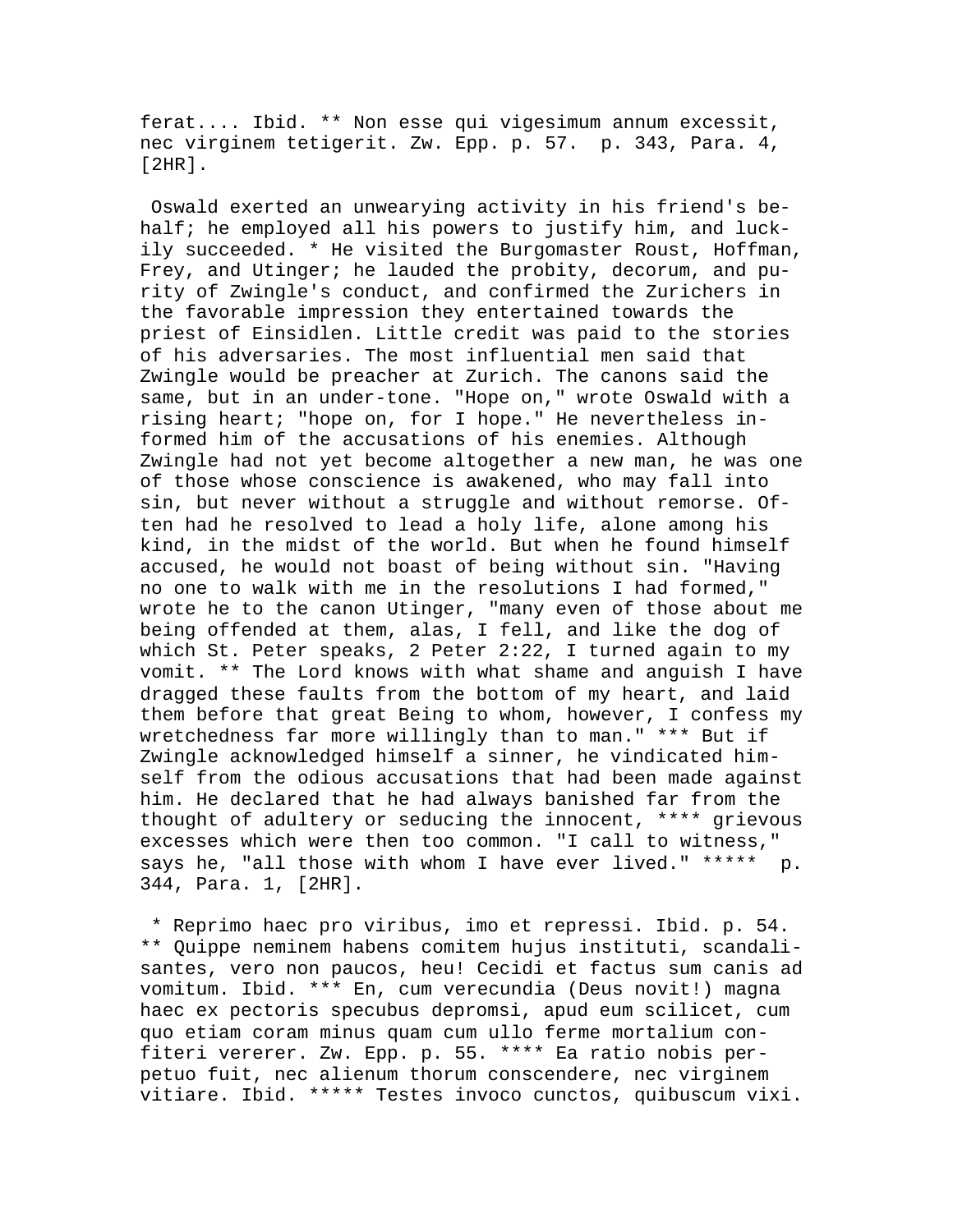Ibid. p. 344, Para. 2, [2HR].

 The election took place on the 11th of December. Zwingle was appointed by a majority of seventeen votes out of twenty-four. It was time that the Reformation began in Switzerland. The chosen instrument that Providence had been preparing for three years in the hermitage of Einsidlen was ready; the hour was come for him to be stationed elsewhere. God, who had chosen the new university of Wittemberg, situated in the heart of Germany, under the protection of one of the wisest of princes, there to call Luther, selected in Helvetia the city of Zurich, regarded as the head of the confederation, there to station Zwingle. In that place he would be in communication not only with one of the most intelligent and simple-hearted, the strongest and the most energetic people in Switzerland, but still more with all the cantons that collected around this ancient and powerful state. The hand that had led a young herdsman from the Sentis to the school of Wesen, was now setting him, mighty in word and in deed, in the face of all, that he might regenerate his nation. Zurich was about to become the center of light to the whole of Switzerland. p. 345, Para. 1, [2HR].

 It was a day of mingled joy and sorrow at Einsidlen, when its inmates were informed of Zwingle's nomination. The society which had been formed there was about to be broken up by the removal of its most valuable member; and who could say that superstition might not again prevail in this ancient resort of pilgrims?. . . . . The state-council of Schwytz transmitted to Ulrich the expression of their sentiments, styling him, "reverend, most learned, very gracious lord and good friend." \* "Give us at least a successor worthy of yourself," said the heart-broken Geroldsek to Zwingle. "I have a little lion for you," replied he, "one who is simple-minded and prudent, and deep in the mysteries of Scripture." "I will have him," said the administrator. It was Leo Juda, that mild and intrepid man, with whom Zwingle had been so intimate at Basle. Leo accepted this invitation which brought him nearer his dear Ulrich. The latter embraced his friends, quitted the solitude of Einsidlen, and arrived at that delightful spot where rises the cheerful and animated city of Zurich, with its amphitheater of hills, covered with vineyards, or adorned with pastures and orchards, and crowned with forests above which appear the highest summits of the Albis. p. 345, Para. 2, [2HR].

\* Reverende, perdocte, admodum gratiose domine ac bone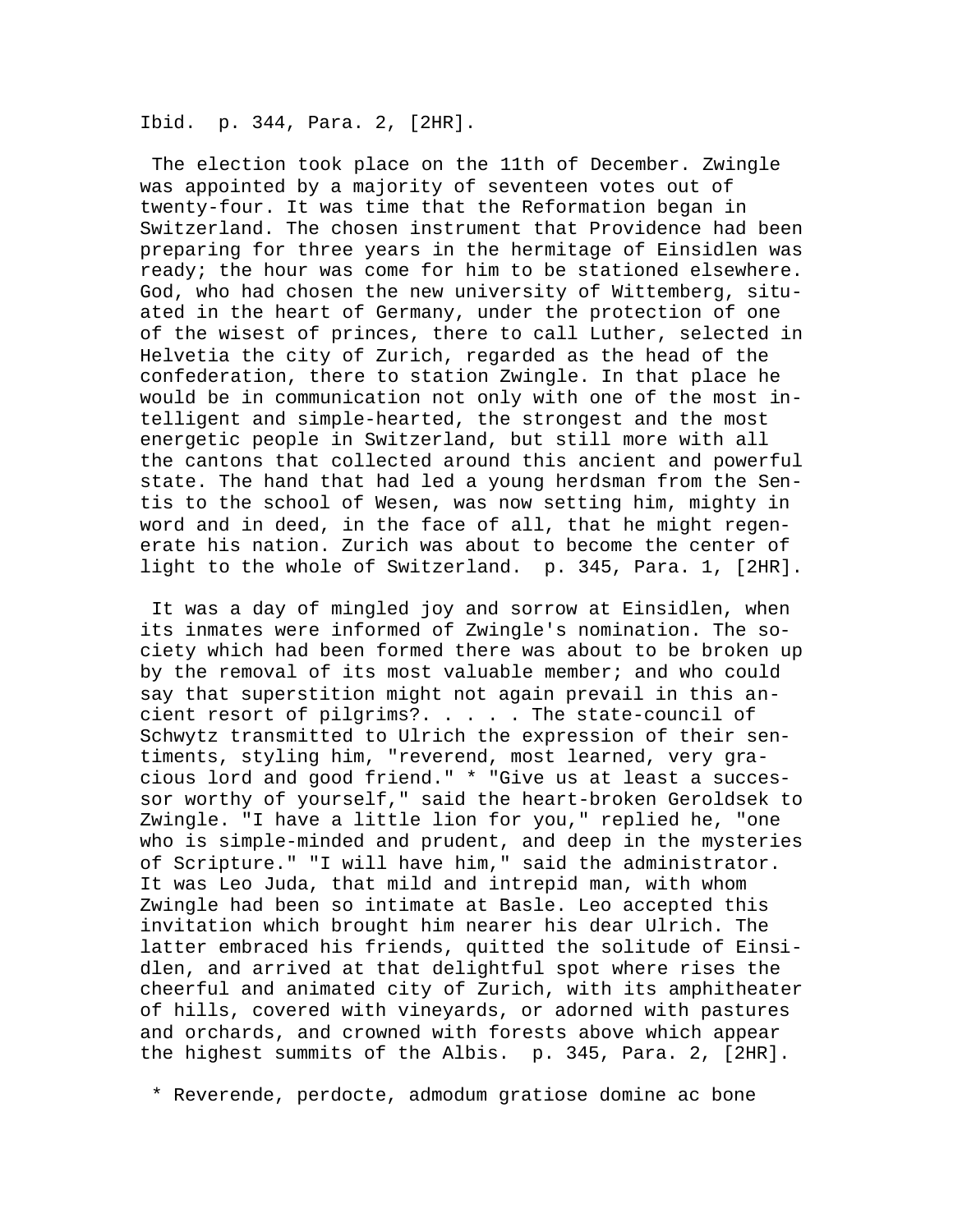amice. Ibid. p. 60. p. 345, Para. 3, [2HR].

 Zurich, the center of the political interests of Switzerland, and in which were often collected the most influential men in the nation, was the spot best adapted for acting upon Helvetia, and scattering the seeds of truth through all the cantons. Accordingly, the friends of learning and of the Bible joyfully hailed Zwingle's nomination. At Paris, in particular, the Swiss students, who were very numerous, thrilled with joy at this intelligence. \* But if at Zurich a great victory lay before Zwingle, he had also to expect a hard struggle. Glarean wrote to him from Paris: "I foresee that your learning will excite great hatred; \*\* but be of good cheer, and like Hercules you will subdue the monsters." p. 346, Para. 1, [2HR].

 \* Omnes adeo quotquot ex Helvetiis adsunt juvenes fremere et gaudere. Zw. Epp. p. 63. \*\* Quantum invidiae tibi inter istos eruditio tua conflabit. Ibid. p. 64. p. 346, Para. 2, [2HR].

 On the 27th of December 1518, Zwingle arrived at Zurich and alighted at the hotel of Einsidlen. He received a hearty and an honorable welcome. \* The canons immediately assembled, and invited him to take his place among them. Felix Frey presided; the canons, friends or enemies to Zwingle, sat indiscriminately around their provost. Unusual excitement prevailed in the assembly; for every one felt, unconsciously perhaps, how serious was the beginning of this ministry. As they feared the innovating spirit of the young priest, it was agreed to explain to him the most important duties of his charge. "You will make every exertion," they said to him gravely, "to collect the revenues of the chapter, without overlooking the least. You will exhort the faithful, both from the pulpit and in the confessional, to pay all tithes and dues, and to show by their offerings their affection to the church. You will be diligent in increasing the income arising from the sick, from masses, and in general from every ecclesiastical ordinance." The chapter added: "As for the administration of the sacraments, the preaching and the care of the flock, these are also the duties of the chaplain. But for these you may employ a substitute, and particularly in preaching. You should administer the sacraments to none but persons of note, and only when called upon; you are forbidden to do so without distinction of persons." \*\* p. 346, Para. 3, [2HR].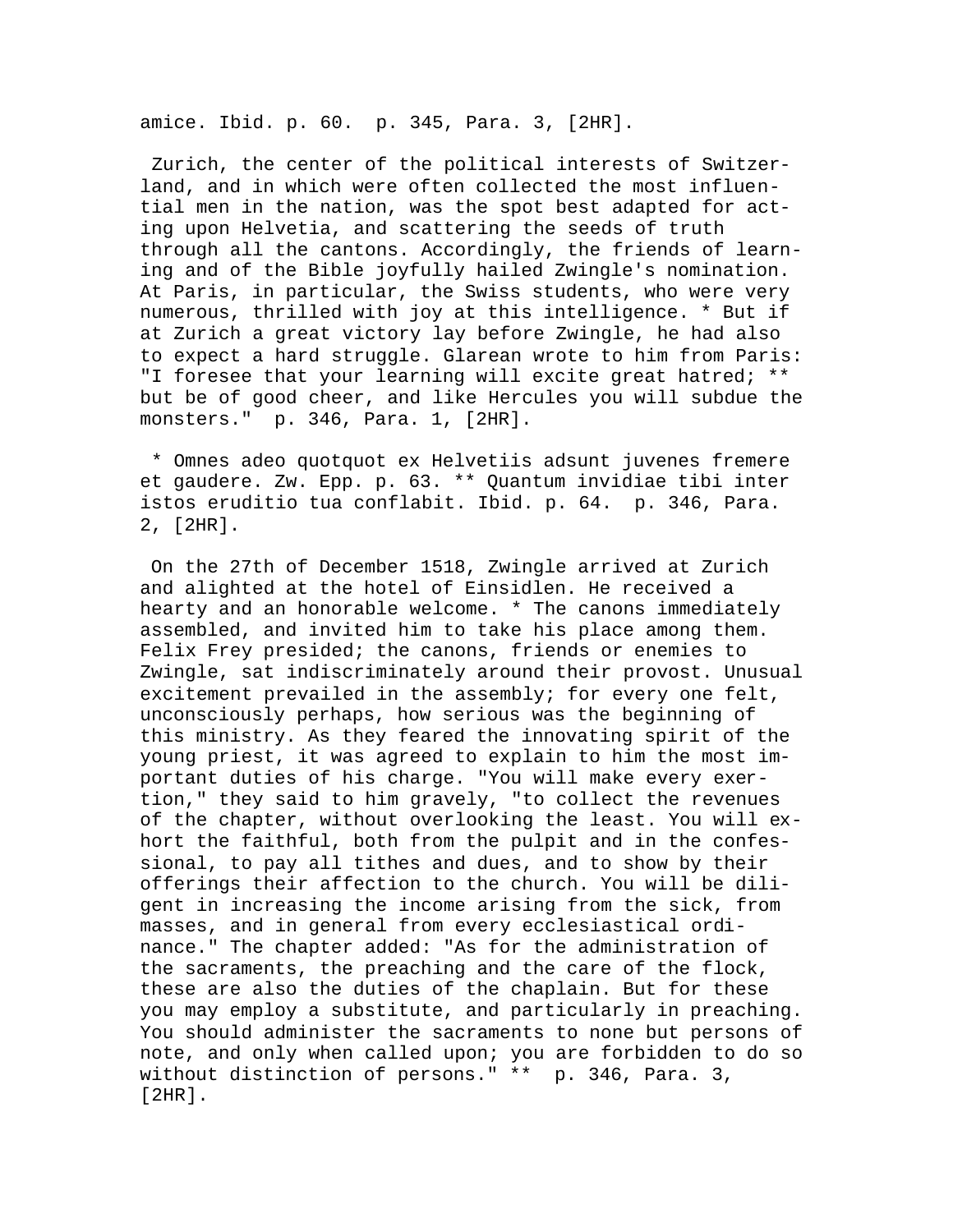\* Do er ehrlich und wol empfangen ward. Bullinger Chronik. \*\* Schuler's Zwingli's Bildung. p. 227. p. 346, Para. 4, [2HR].

 What a regulation for Zwingle, money,, money, nothing but money,. . . . . Did Christ establish his ministry for this? Prudence, however, moderated his zeal; he knew that he could not at once deposit the seed in the earth, behold the tree grow up, and gather its fruits. Without any remark on the duties imposed upon him, Zwingle, after humbly expressing his gratitude for their flattering selection, announced what he intended doing: "The life of Christ," said he, "has been too long hidden from the people. I shall preach upon the whole of the gospel of St. Matthew, chapter after chapter, according to the inspiration of the Holy Ghost, without human commentaries, drawing solely from the fountains of Scripture, \* sounding its depths, comparing one passage with another, and seeking for understanding by constant and earnest prayer. \*\* It is to God's glory, to the praise of his only Son, to the real salvation of souls, and to their edification in the true faith, that I shall consecrate my ministry." \*\*\* Language so novel made a deep impression on the chapter. Some testified their joy; but the majority evinced sorrow. \*\*\*\* "This way of preaching is an innovation," exclaimed they; "one innovation will lead to another, and where shall we stop?" The canon Hoffman, especially, thought it his duty to prevent the melancholy consequences of an election for which he himself had been so earnest. "This explanation of Scripture," said he, "will be more injurious that useful to the people." "It is not a new manner," replied Zwingle, "it is the old custom. Call to mind the homilies of Chrysostom on St. Matthew, and of Augustine on St. John. Besides, I will speak with moderation, and give no persons just cause to complain of it." p. 347, Para. 1, [2HR].

 \* Absque humanis commentationibus, ex solis fontibus Scripturae sacrae. Zw. Opp. 1. 273. \*\* Sed mente Spiritus, quam diligenti Scripturarum collectione, precibusque ex corde fusis. Se nacturum. Osw. Myc. Vita Zw. \*\*\* Alles Gott und seinen einigen Sohn zu Lob und Ehren und zu rechten Heil der Seelen, zur Underrichtung im rechten Glauben. Bull. MS. \*\*\*\* Quibus auditis, moeror simul et laetitia. Osw. Myc. p. 347, Para. 2, [2HR].

Thus did Zwingle abandon the exclusive use of the frag-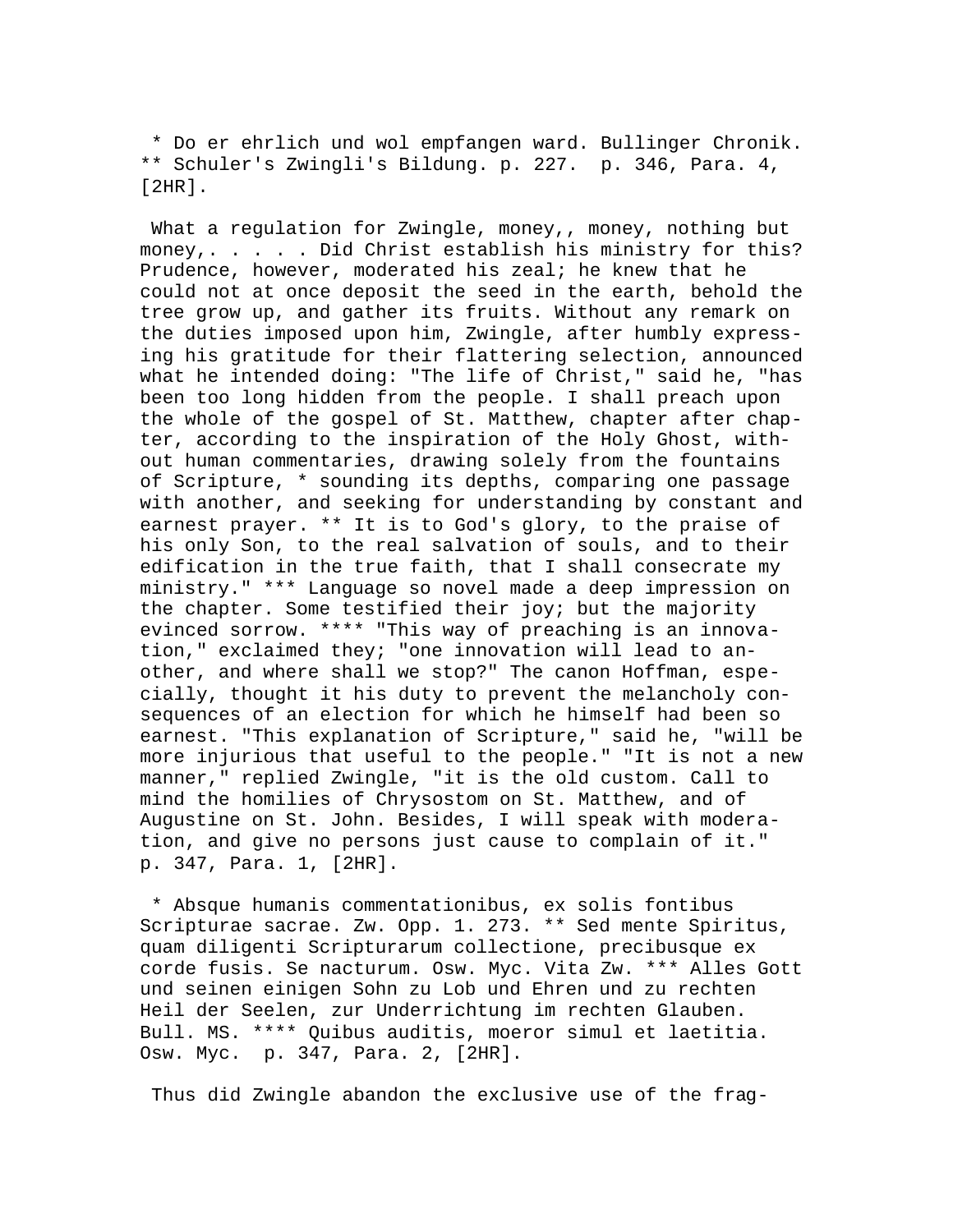ments of the gospels read since the time of Charlemagne: by restoring the holy Scriptures to their ancient rights, he bound the Reformation from the very commencement of his ministry to the primitive times of Christianity, and laid a foundation by which future ages might study the word of God. But we may go further: the firm and independent position he took up as regards the gospel, announced a new work; the figure of the reformer stood in bold outline before the eyes of his people, and the reform advanced. p. 348, Para. 1, [2HR].

 Hoffman, having failed in the chapter, addressed a written request to the provost, praying him to forbid Zwingle to disturb the faith of the people. The provost called the new preacher before him, and spoke to him very affectionately. But no human power could close Zwingle's lips. On the 31st of December, he wrote to the council of Glaris, resigning entirely the cure they had reserved for him up to this time: he was all for Zurich, and for the work that God was preparing for him in this city. p. 348, Para. 2, [2HR].

 On Saturday, the 1st day of the year 1519, and it was also his thirty-fifth birthday, Zwingle went into the cathedral pulpit. A great crowd, eager to see this celebrated man, and to hear this new gospel, which was a general topic of conversation, crowded the temple. "It is to Christ," said Zwingle, "that I desire to lead you; to Christ, the true source of salvation. His divine word is the only food that I wish to set before your hearts and souls." He then gave out that on the following day, the first Sunday in the year, he would begin to explain the gospel according to St. Matthew. The next morning, the preacher and a still more numerous congregation were at their posts. Zwingle opened the gospel, so long a sealed book, and read the first page. Discoursing on the history of the patriarchs and prophets, 1st chapter of St. Matthew, he explained it in such a manner that his wondering and enraptured hearers exclaimed: "We never heard the like of this before." \* p. 349, Para. 1, [2HR].

 \* Dessgleichen wie jederman redt, nie gehort worden war. B. Weise (Zwingle's contemporary) Fusslin Beytrage, 4. 36. p. 349, Para. 2, [2HR].

 He continued thus to explain St. Matthew according to the Greek text. He showed how all the Bible found at once its explanation and its application in the very nature of man.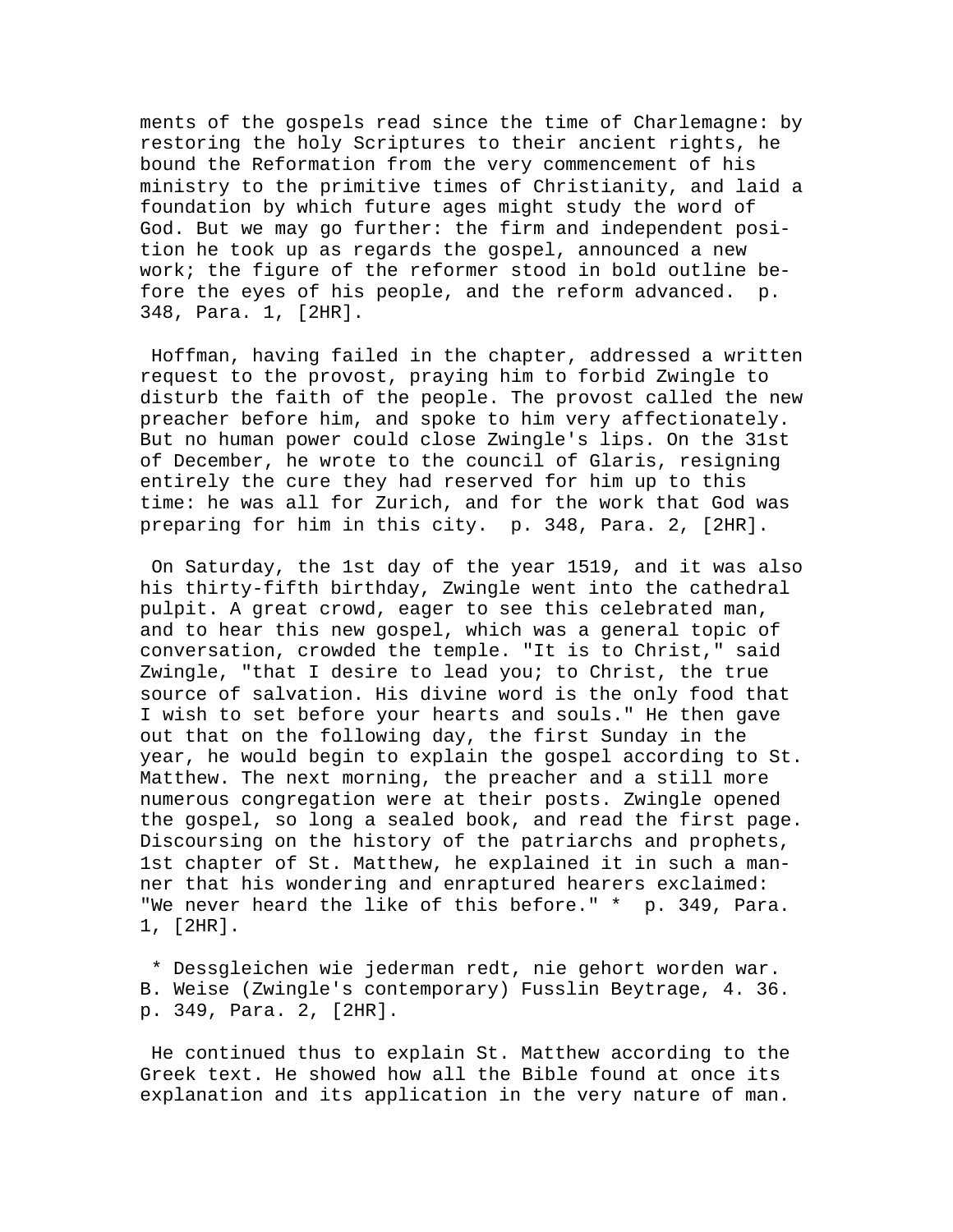Setting forth the highest truths of the gospel in simple language, his preaching reached all classes, the wise and learned, as well as the ignorant and foolish. \* He extolled the infinite mercies of God the Father, and conjured all his hearers to place their sole trust in Jesus Christ, as their only Saviour. \*\* At the same time, he called them most earnestly to repentance; he forcibly attacked the prevailing errors among his people; and inveighed courageously against the luxury, intemperance, costly garments, the oppression of the poor, idleness, foreign service, and pensions from the princes. "In the pulpit," said one of his contemporaries, "he spared no one, neither pope, emperor, kings, dukes, princes, lords, nor even the confederates themselves. All his strength and all the delight of his heart was in God; and accordingly he exhorted all the city of Zurich to trust solely in Him." \*\*\* "Never had they heard a man speak with such authority," said Oswald Myconius, who followed his friend's labors with great joy and hope. p. 349, Para. 3, [2HR].

 \* Nam ita simplices aequaliter cum prudentissimis et acutissimis quibusque, proficiebant. Osw. Myc. Vita Zw. \*\* In welchem er Gott den Vater presset und alle Menschen allein uff Issum Christum, als den einigen Heiland verthrauwen lehrte. Bullinger MS. \*\*\* All sein Trost stuhnd allein mit frolichem Gemuth zu Gott..B. Weise, Fusslin Beytr. 4. 36. p. 349, Para. 4, [2HR].

 It was impossible that the gospel could be preached in Zurich to no purpose. An ever increasing multitude of all classes, and particularly of the lower orders, flocked to hear him. \* Many Zurichers had ceased to frequent the public worship. "I derive no instruction from the sermons of these priests," said Fusslin, the poet, historian, and councillor of state; "they do not preach the things belonging to salvation, because they understand them not. I can see in these men nothing but avarice and licentiousness." Henry Rauschlin, treasurer of state, a constant reader of scripture, thought the same: "The priests," said he, "met in thousands at the Council of Constance. . . . . to burn the best of them all." These distinguished men, attracted by curiosity, came to hear Zwingle's first sermon. On their features might be read the emotion with which they listened to the preacher. "Glory be to God," said they, as they retired; "this man is a preacher of the truth. He will be our Moses to lead us forth from this Egyptian darkness." \*\* From this moment they became the intimate friends of the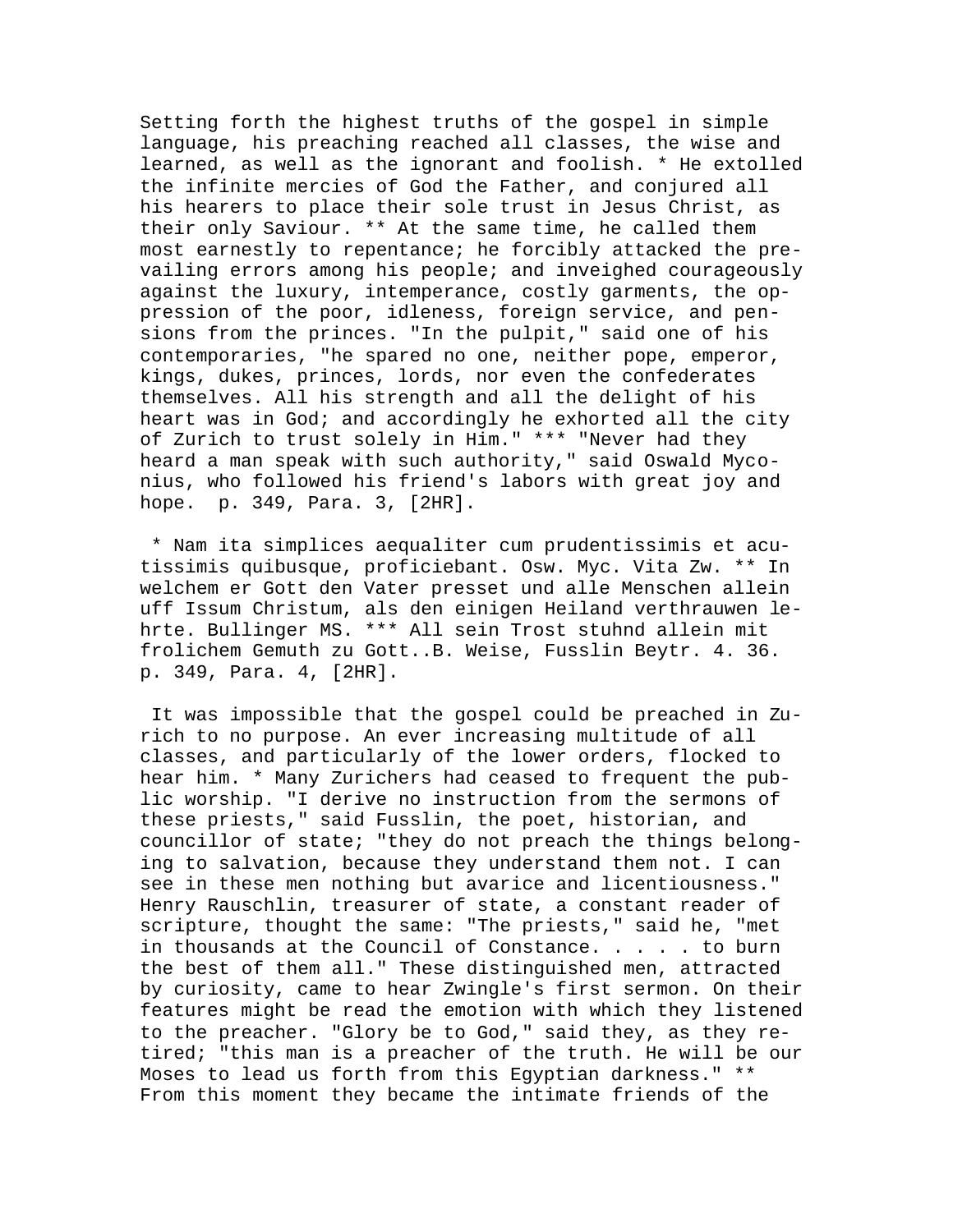reformer. "Ye mighty ones of the world," said Fusslin, "cease to proscribe the doctrine of Christ. When Christ, the Son of God, had been put to death, fishermen rose up to fill his place. And now, if you destroy the preachers of the truth, you will see glaziers, millers, potters, founders, shoemakers, and tailors teaching in their stead."\*\*\* p. 350, Para. 1, [2HR].

 \* Do ward bald ein gross Gelauff von allerley menschen, Innsonders von dem gemeinen Mann. Bullinger MS. \*\* Und unser Moses seyn der uns aus Egypten fuhrt. Ibid. \*\*\* Werden die Glaser, Muller, Haffner, Giesser, Shuhmacher und Schneider lehren. Muller's Reliq. 3. 185. p. 350, Para. 2, [2HR].

 For a time there was but one cry of admiration in Zurich; but as soon as the first moments of enthusiasm were passed, the adversaries resumed their courage. Many well-meaning men, alarmed by the fear of a reformation, gradually became estranged from Zwingle. The violence of the monks, suppressed for a while, burst forth again, and the college of the canons resounded with complaints. Zwingle was immovable. His friends, as they contemplated his courage, imagined they saw a man of the apostolic age reappearing before them. \* Among his enemies, some laughed and joked, others gave utterance to violent threats; but he endured all with Christian patience. \*\* "If we desire to gain over the wicked to Jesus Christ," he was accustomed to say, "we must shut our eyes against many things." \*\*\* An admirable saying, which should not be lost. p. 351, Para. 1, [2HR].

 \* Nobis apostolici illius saeculi virum repraesentas. Zw. Epp. p. 74. \*\* Obganniunt quidam, rident, minantur, petulanter incessunt.... at tu vere, christiana patientia, suffers omnia, Ibid. May 7, 1519. \*\*\* Connivendum ad multa ei, qui velit malos Christo lucri facere. Ibid. p. 351, Para. 2, [2HR].

 His character and his deportment towards all men contributed, as much as his discourses, to win their hearts. He was at once a true Christian and a true republican. The equality of mankind was not with him a mere conventional term; it was written in his heart, and shown by his life. He had neither that pharisaical pride nor that monastic coarseness which offend equally the simple and the wise of this world; they felt attracted towards him, and were at ease in his society. Bold and energetic in the pulpit, he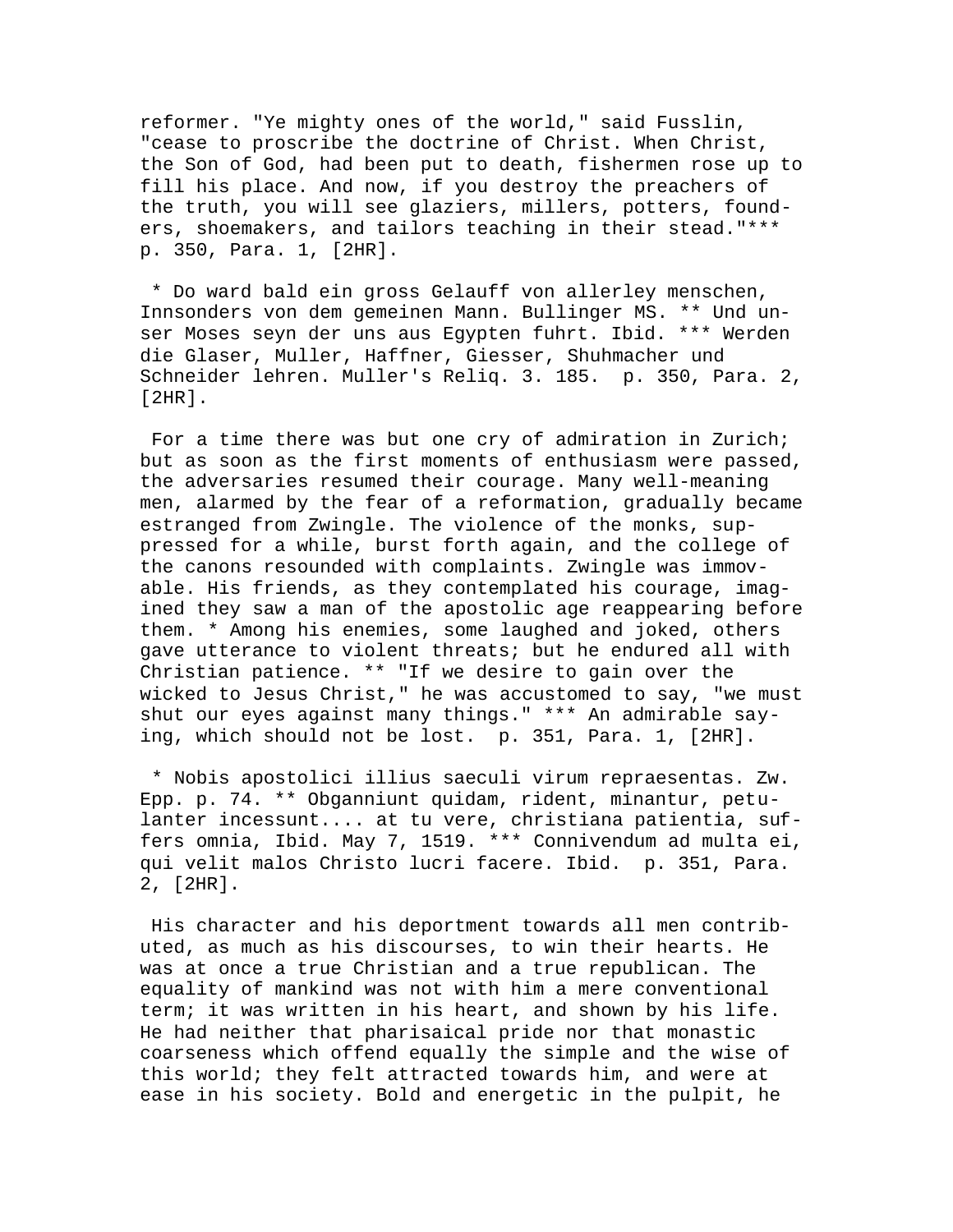was affable to all whom he met in the streets or public places; he was often seen in the halls where the companies and trades used to meet, explaining to the citizens the chief features of the Christian doctrine, or conversing familiarly with them. He addressed peasants and patricians with the same cordiality. "He invited the country-people to dine with him," said one of his most violent enemies, "walked with them, talked to them of God, put the devil in their hearts, and his books into their pockets. He succeeded so well that the notables of Zurich used to visit the peasants, drink with them, show them about the city, and pay them every mark of attention." \* p. 351, Para. 3, [2HR].

 \* Dass der Rath gemeldete Bauern besucht..Salat's Chronik, p. 155. p. 351, Para. 4, [2HR].

 He continued to cultivate music "with moderation," says Bullinger; nevertheless the opponents of the gospel took advantage of this, and called him "the evangelical luteplayer and fifer." \* Faber having one day censured him for this taste, he replied with noble frankness: "My dear Faber, you do not know what music is. True, I have learned to play on the lute, the violin, and other instruments, and they serve me to quiet little children; \*\* but you are too holy for music,. . . . . Do you not know that David was a skillful player on the harp, and how by this means he drove the evil spirit out of Saul?. . . . . Ah, if you did but know the sounds of the heavenly lyre, the wicked spirit of ambition and love of riches which possesses you would soon depart from you likewise." Perhaps this may have been a weakness in Zwingle; still it was with a spirit of cheerfulness and evangelical liberty that he cultivated this art, which religion has always associated with her sublimest devotion. He set to music some of his Christian poems, and was not ashamed from time to time to amuse the little ones of his flock with his lute. He conducted himself in the same kindly manner towards the poor. "He would eat and drink with all who invited him," says one of his contemporaries; "he despised no one; he was compassionate to the poor, always steadfast and cheerful in good and evil fortune. No misfortune alarmed him; his conversation was at all times full of consolation, and his heart firm." \*\*\* Thus Zwingle's popularity was ever on the increase; sitting by times at the tables of the poor and at the banquets of the rich, as his Master had done in former days, and everywhere doing the work to which God had called him. p. 352,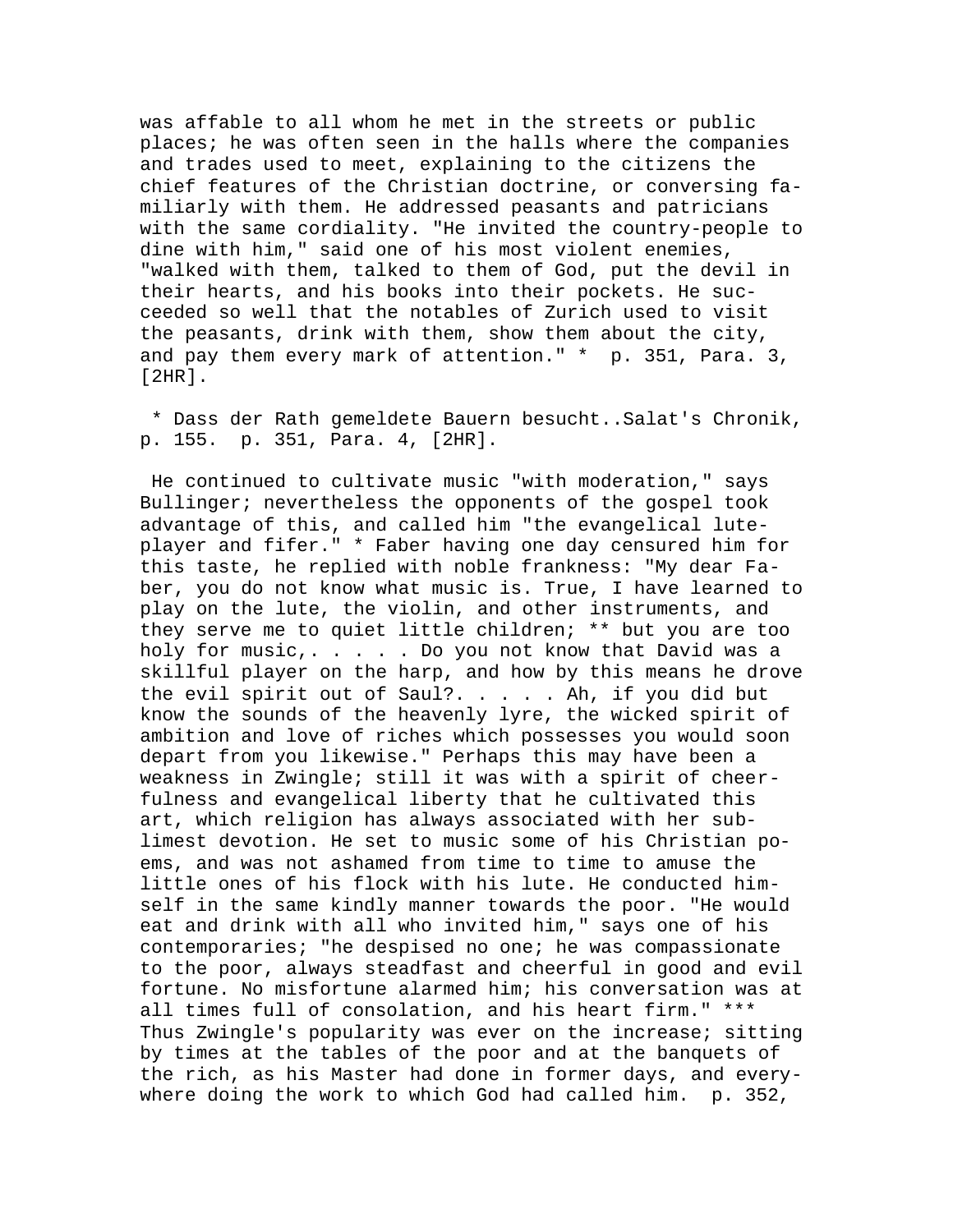Para. 1, [2HR].

 \* Der Lauthenschlager und evangelischer Pfyffer. Bullinger MS. \*\* Dass kombt mir Ja wol die Kind zu geschweigen. Ibid. \*\*\* War allwegen trostlichen Gemuths und tapferer Red. B. Weise, Fussl. Beytr. 4. 36. p. 352, Para. 2, [2HR].

 He was indefatigable in study. From daybreak until ten o'clock he used to read, write, and translate; at that time Hebrew was the special object of his studies. After dinner he listened to those who had any news to give him or who required his advice; he then would walk out with some of his friends and visit his flock. At two o'clock he resumed his studies. He took a short walk after supper, and then wrote his letters, which often occupied him till midnight. He always worked standing, and never permitted himself to be disturbed except for some very important cause. \* p. 353, Para. 1, [2HR].

 \* Certas studiis vindicans horas, quas etiam non omisit, nisi seriis coactus. Osw. Myc. Vita Zw. p. 353, Para. 2,  $[2HR]$ .

 But the exertions of more than one man were required. A man named Lucian called on him one day with the works of the German reformer. Rhenanus, a scholar then residing at Basle, and indefatigable in circulating Luther's writings in Switzerland, had sent him to Zwingle. Rhenanus had perceived that the hawking of books was a powerful means of spreading the evangelical doctrines. Lucian had travelled over almost the whole of Switzerland, and knew nearly everybody. "Ascertain," said Rhenanus to Zwingle, "whether this man possesses sufficient prudence and skill; if so, let him carry from city to city, from town to town, from village to village, and even from house to house, among the Swiss, the works of Luther, and especially his exposition of the Lord's prayer written for the laity. \* The more they are known, the more purchasers they will find. But you must take care not to let him hawk any other books; for if he has only Luther's, he will sell them so much faster." By this means a ray of light penetrated the humble dwelling of many a Swiss family. There was however one book that Zwingle should have caused to be distributed along with Luther's, the gospel of Jesus Christ. p. 353, Para. 3, [2HR].

\* Oppidatim, municipatim, vicatim, imo domesticatim per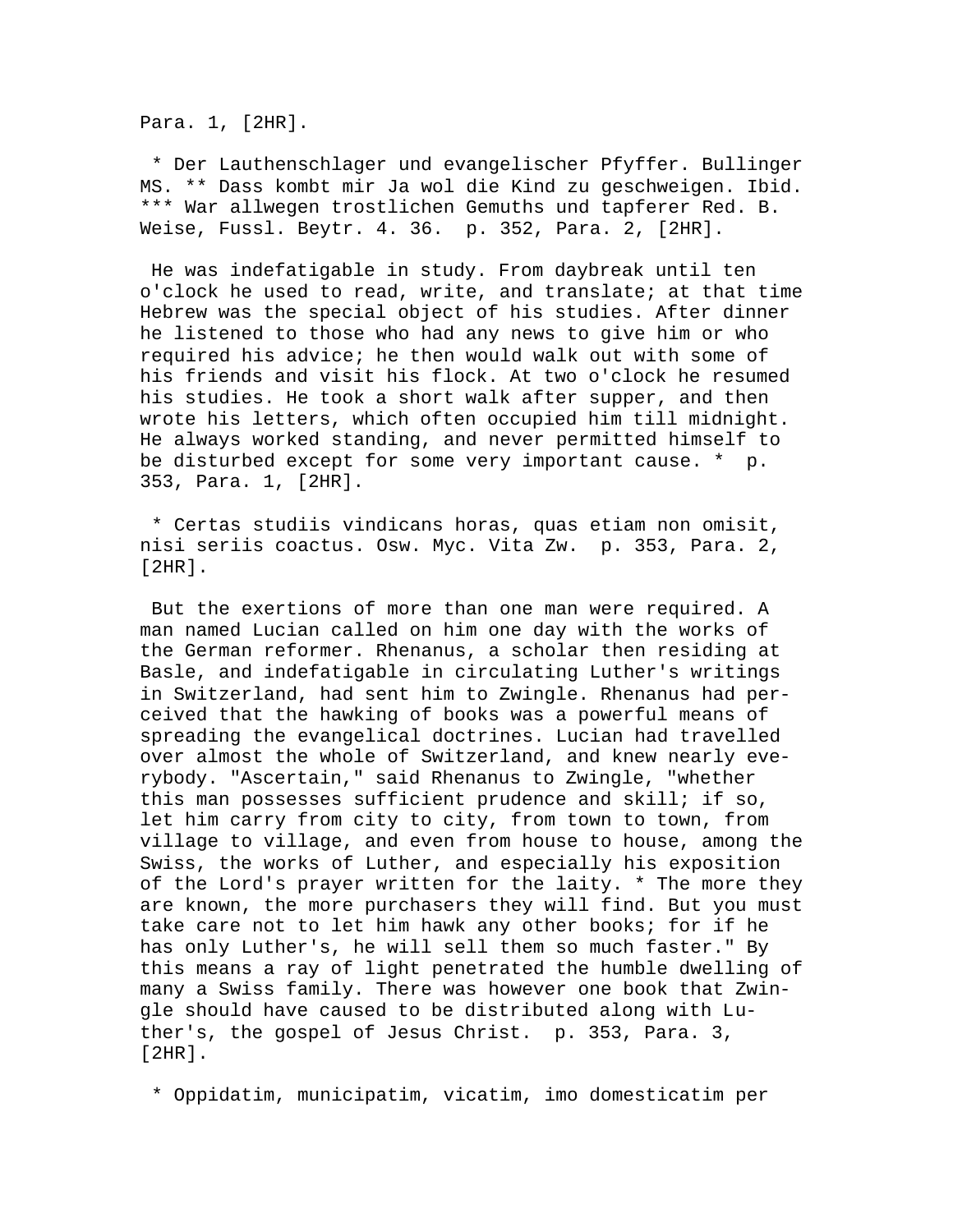Helvetios circumferat. Zw. Epp. 81. p. 353, Para. 4,  $[2HR]$ .

 CHAPTER 7--- The indulgences -- Samson at Berne and at Baden -- The dean of Bremgarten young Henry Bullinger -- Samson and the dean -- Zwingle's internal struggles -- Zwingle opposes the indulgences -- Samson is sent back. p. 354, Para. 1, [2HR].

 An opportunity of displaying Zwingle's zeal in a new vocation presented itself. Samson, the famous indulgence merchant, was slowly approaching Zurich. This wretched trafficker had left Schwytz and arrived at Zug on the 20th of September 1518, and had remained there three days. An immense crowd had gathered round him. The poorest were the most eager, and thus prevented the rich from getting near him. This did not suit the monk's views; and accordingly one of his attendants began to cry out to the populace: "Good folks, do not crowd so much, make way for those who have money. We will afterwards endeavor to satisfy those who have none." From Zug, Samson and his band proceeded to Lucerne; from Lucerne to Unterwalden; and then, after crossing fertile mountains and rich valleys, skirting the everlasting snows of the Oberland, and displaying their Romish merchandise in these most beautiful portions of Switzerland, they arrived in the neighborhood of Berne. The monk was at first forbidden to enter the city; but eventually, by means of certain friends he had there, he succeeded in gaining admission, and set up his stall in St. Vincent's church. Here he began to bawl out more lustily than before: "Here," said he to the rich, "are indulgences on parchment for a crown." "There," said he to the poor, "are absolutions on common paper for two batz." \* One day a celebrated knight, Jacques de Stein, appeared before him, prancing on a dapple-gray horse, \*\* which the monk admired very much. "Give me," said the knight, "an indulgence for myself, for my troop, five hundred strong, for all my vassals at Belp, and for all my ancestors, and you shall have my dapple-gray charger in exchange." This was asking a high price for a horse; but as it pleased the Franciscan, they soon came to terms; the charger was led to the monk's stable, and all those souls were declared for ever exempt from hell. Another day, a citizen purchased of him for thirteen florins an indulgence empowering his confessor to absolve him, among other matters, from every kind of perjury. \*\*\* So much respect was felt for Samson, that the councillor De May, an aged and enlightened man, who had spoken irrever-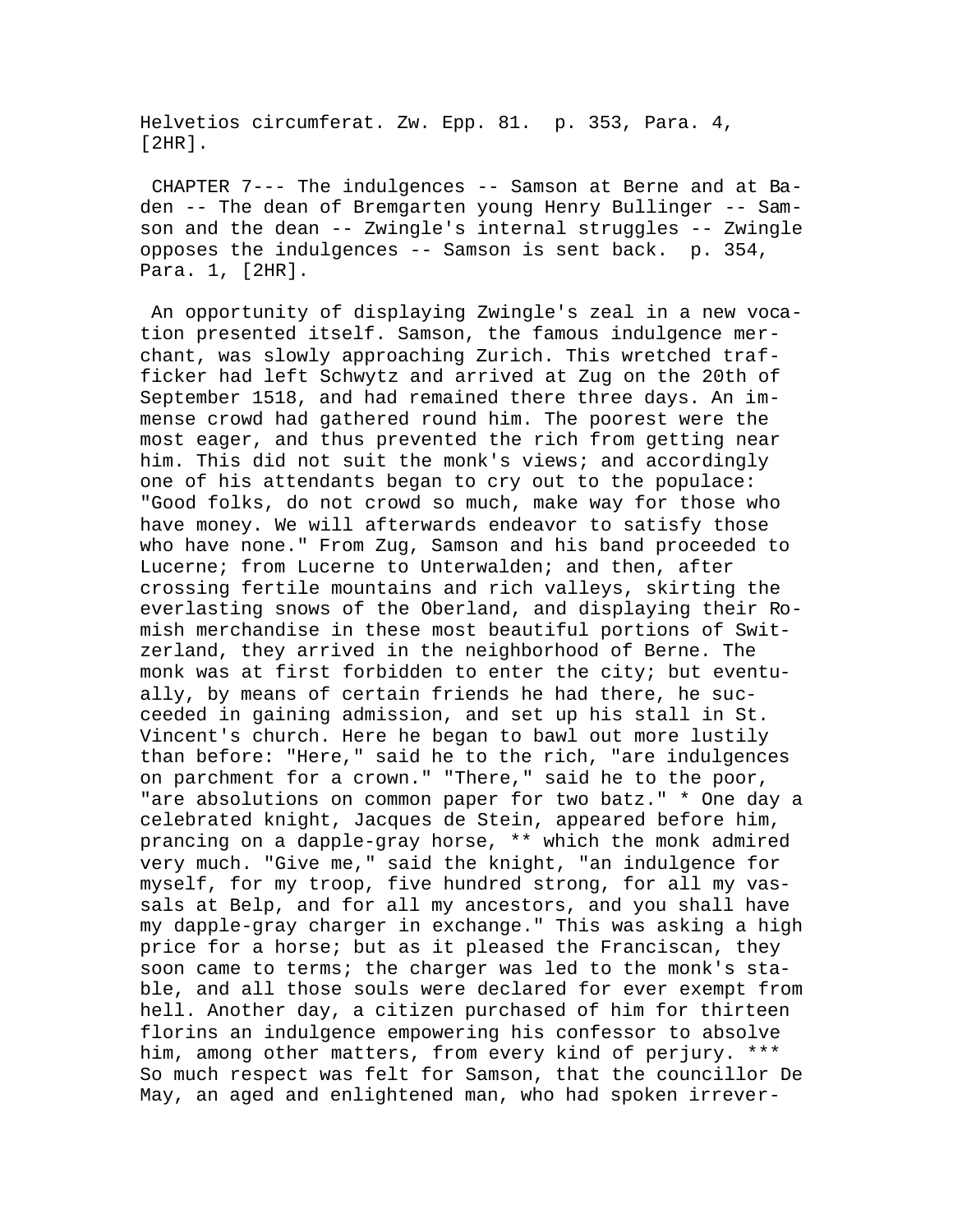ently of him, was compelled to beg pardon of the haughty monk on his knees. p. 354, Para. 2, [2HR].

 \* A batz is worth about three-halfpence. \*\* Um einen Kuttgsowen Hengst. Anshelm, 5. 335; J. J. Hotting. Helv. K. Gesch. 3. 29. \*\*\* A quovis perjurio. Muller's Reliq. 4. 402. p. 354, Para. 3, [2HR].

 On the last day of his stay the noisy sound of bells proclaimed the departure of the monk from Berne. Samson was in the church, standing on the steps of the high altar. The canon Henry Lupulus, formerly Zwingle's teacher, was his interpreter. "When the wolf and the fox prowl about together," said the canon Anselm, turning to the schultheiss De Watteville, "your safest plan, my gracious lord, is to shut up your sheep and your geese." But the monk cared little for such remarks, which, moreover, did not reach his ears: "Kneel down," said he to the superstitious crowd, "recite three Paters, three Aves, and your souls will immediately be as pure as at the moment of your baptism." \* Upon this all the people fell on their knees. Samson, desirous of surpassing himself, exclaimed: "I deliver from the torments of purgatory and of hell all the souls of the Bernese who are dead, whatever may have been the manner and the place of their death." These mountebanks, like their brothers of the fairs, kept their best trick till the last. p. 355, Para. 1, [2HR].

\* Vol. I. p. 151, bot. p. 355, Para. 2, [2HR].

 Samson, laden with money, proceeded through Argovia and Baden towards Zurich. At every step, this monk, whose appearance had been so wretched when first he crossed the Alps, displayed greater haughtiness and splendor. The bishop of Constance, who was irritated because Samson would not have his bulls legalized by him, had forbidden all the priests of his diocese to open their churches to him. At Baden, however, the priest of the parish dared not make any strenuous opposition to his traffic. The effrontery of the monk was redoubled. Heading a procession round the cemetery, he seemed to fix his eyes upon some object in the air, while his acolytes were chanting the hymn for the dead; and pretending to see the souls escaping from the cemetery to heaven, he exclaimed: "Ecce volant! See how they fly," One day a man went into the belfry, and ascended to the top; erelong a cloud of white feathers, floating in the air, covered the astonished procession. "See how they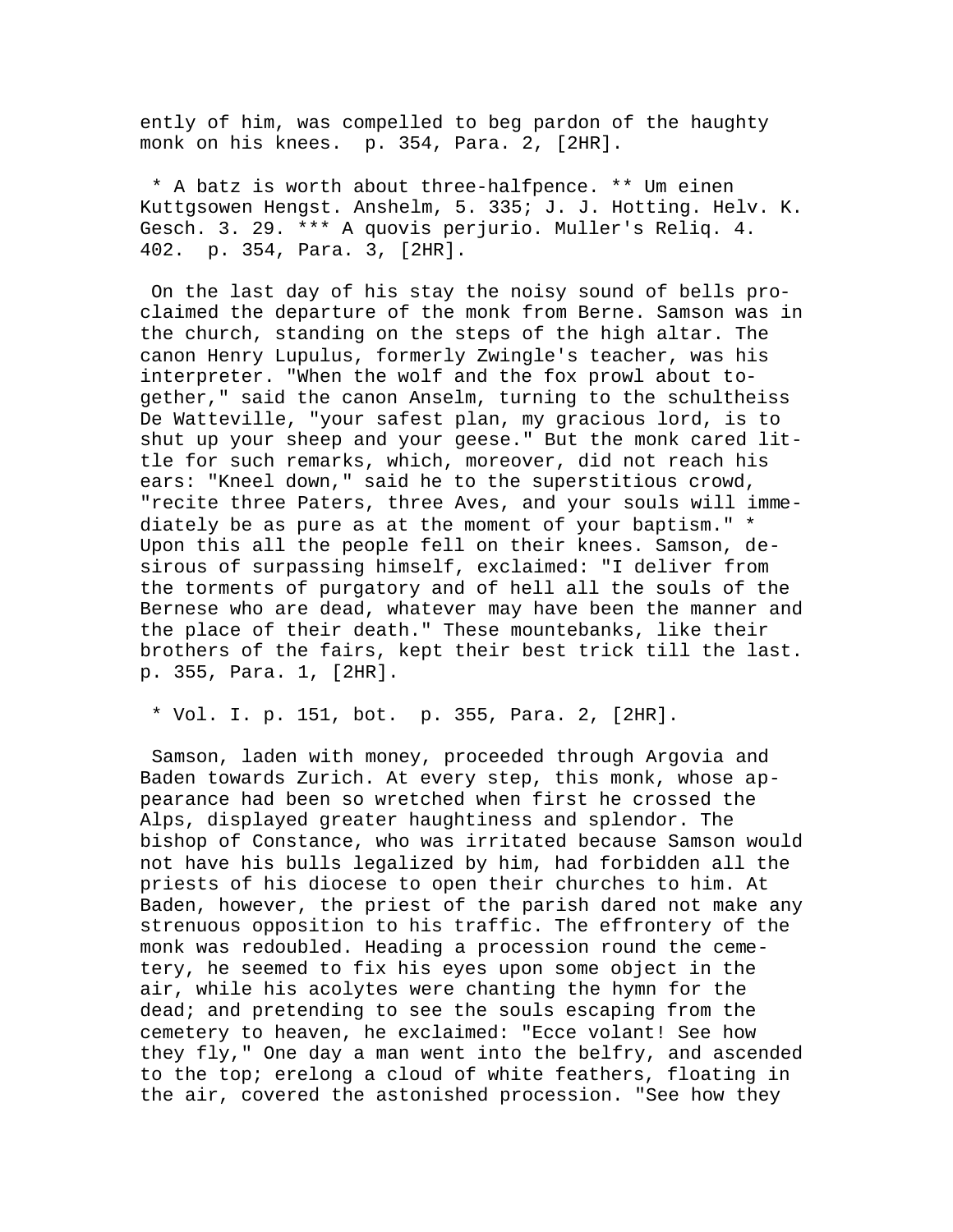fly," exclaimed this wag, shaking a cushion on the summit of the tower. Many persons burst out laughing. \* Samson flew into a passion, and was not to be appeased until he was told that the man's wits were sometimes disordered. He left Baden quite abashed. p. 355, Para. 3, [2HR].

 \* Dessen viel Luth gnug lachten. Bullinger Chronik. p. 355, Para. 4, [2HR].

 He continued his journey, and about the end of February 1519, arrived at Bremgarten, which the schultheiss and junior priest of the town, who had seen him at Baden, had invited him to visit. In all that district no one enjoyed a better reputation than Dean Bullinger. This man, although ill informed in the word of God and in the errors of the church, was frank, zealous, eloquent, charitable to the poor, ever ready to do a kindness to the little ones of his flock, and was generally beloved. In his youth he had formed a conscientious union with the daughter of a councillor in the town. This was a practice not unusual among priests who were unwilling to lead a scandalous life. Anna had borne him five sons, and this numerous family had by no means diminished the respect felt towards him. In all Switzerland there was not a more hospitable house than his. He was fond of hunting, and might often be seen with a pack of ten or twelve hounds, and accompanied by the lords of Hallwyll, the abbot of Mury, and the patricians of Zurich, scouring the neighboring fields and forests. His table was free to all comers, and none of his guests was gayer than himself. When the deputies to the diet were going to Baden by way of Bremgarten, they were always entertained by the dean. "Bullinger," said they, "holds a court like the most powerful lord." p. 356, Para. 1, [2HR].

 Strangers had remarked in this house a child with intelligent features. Henry, one of the dean's sons, had incurred many dangers from his earliest infancy. At one time he was attacked by the plague, and he was about to be buried, when some feeble signs of life restored joy to his parent's hearts. On another occasion, a vagabond, having attracted him by his caresses, was carrying him away, when some passers-by recognized and rescued him. At three years old, he knew the Lord's prayer and the Apostles' creed; and creeping into the church, he would go into his father's pulpit, gravely take his station, and repeat at the full strength of his voice: "I believe in God the Father," etc. At twelve years of age his parents sent him to the grammar school of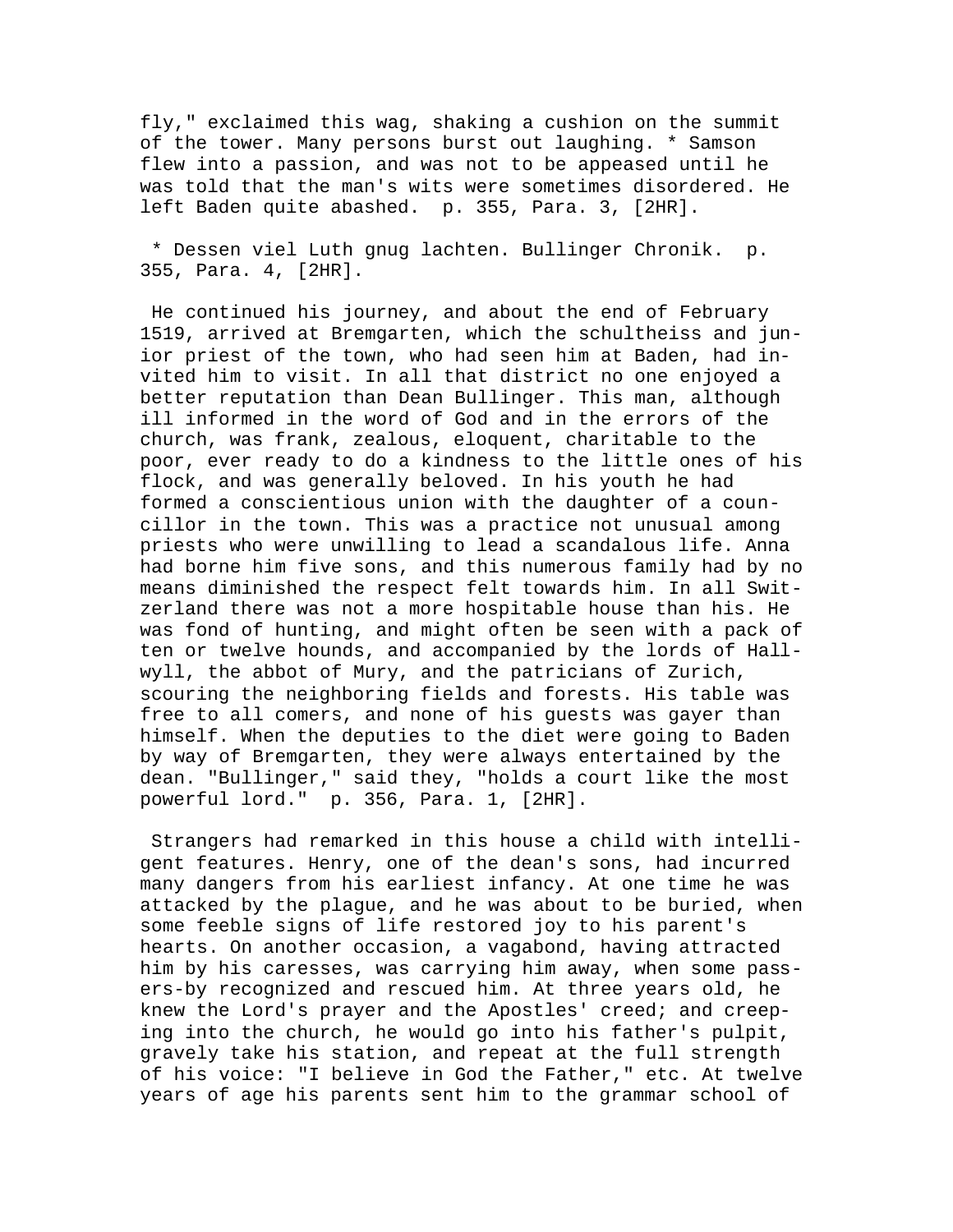Emmeric; their hearts were filled with apprehension, for the times were dangerous for an inexperienced boy. When the regulations of a university appeared to them too severe, the students might often be seen quitting the school in troops, taking little children with them, and encamping in the woods, whence they would send the youngest of their number to beg bread, or else, with arms in their hands, would fall upon travelers, whom they robbed, and then consumed the fruits of their plunder in debauchery. Fortunately, Henry was preserved from evil in this distant place. Like Luther, he gained his bread by singing from door to door, for his father wished him to learn to live on his own resources. He was sixteen years old when he opened a New Testament. "I there found," said he, "all that is necessary for man's salvation, and from that time I adhered to this principle, that we must follow the sacred Scriptures alone, and reject all human additions. I believe neither the fathers nor myself, but explain scripture by scripture, without adding or taking away anything." \* Thus did God prepare this young man, who was one day to be Zwingle's successor. He is the author of the chronicle so often quoted by us. p. 357, Para. 1, [2HR].

 \* Bulling. Epp. Franz's Merkw. Zuge, p. 19. p. 357, Para. 2, [2HR].

 About this time Samson arrived at Bremgarten with all his train. The bold dean, whom this little Italian army did not dismay, forbade the monk to sell his merchandise in his deanery. The schultheiss, the town-council, and the junior pastor -- all friends to Samson -- were met together in a chamber of the inn where the latter had alighted, and, greatly disconcerted, had gathered round the impatient monk when the dean arrived. "Here are the papal bulls," said the monk; "open your church." p. 358, Para. 1, [2HR].

 The Dean. "I will not permit the purses of my parishioners to be drained by unauthenticated letters; for the bishop has not legalized them." p. 358, Para. 2, [2HR].

 The Monk, solemnly. "The pope is above the bishop. I forbid you to deprive your flock of so signal a favor." p. 358, Para. 3, [2HR].

 The Dean. "Should it cost me my life, I will not open my church." p. 358, Para. 4, [2HR].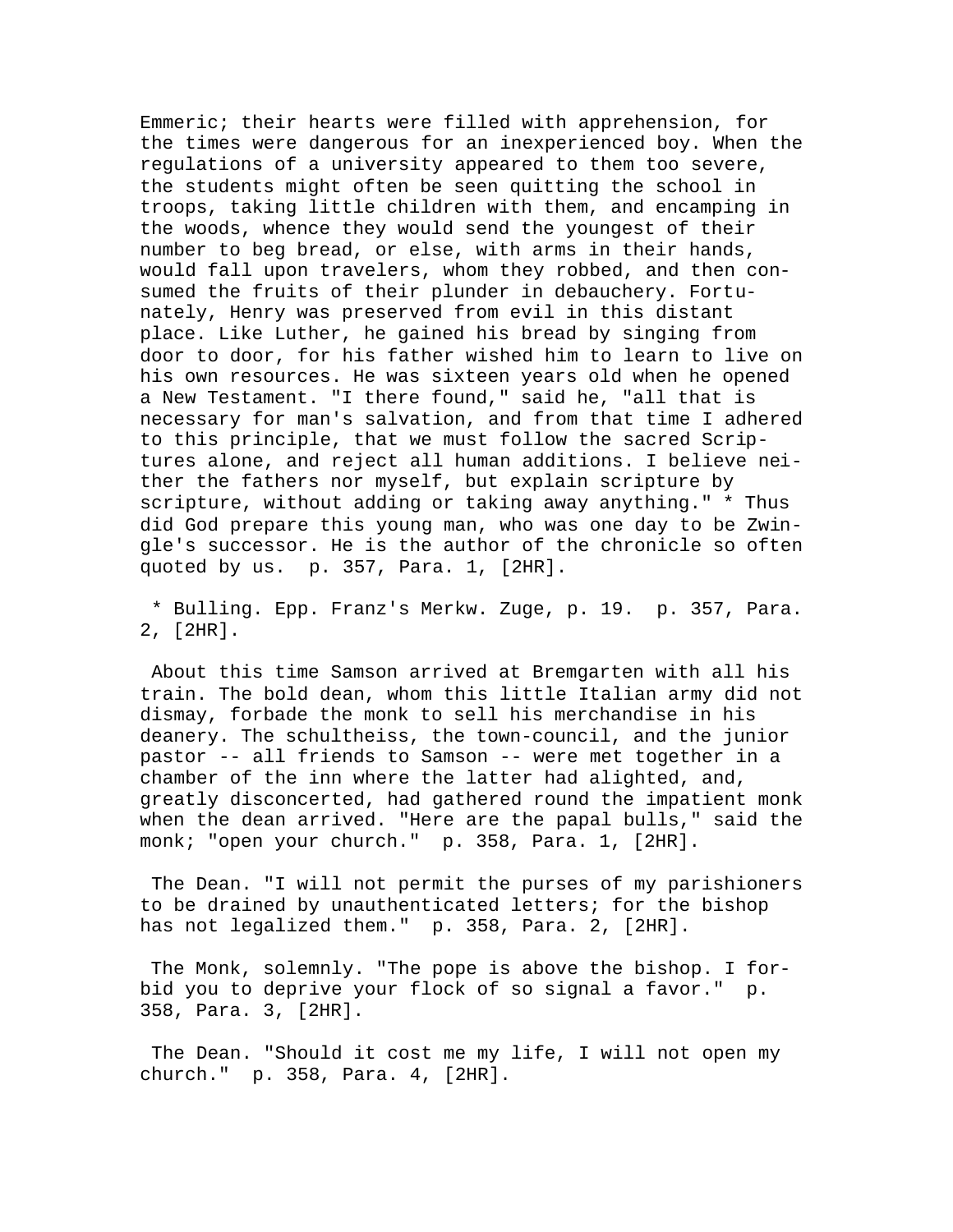The Monk, indignantly. "Rebellious priest, in the name of our most holy lord the pope, I pronounce against you the greater excommunication, and will not absolve you until you have redeemed such unprecedented rashness by paying three hundred ducats.". . . . . . The Dean, turning his back and quitting the room. "I shall know how to reply to my lawful judges: as for you and your excommunication, I care not for either." p. 358, Para. 5, [2HR].

 The Monk, in a passion. "Impudent brute, I am going to Zurich, and I will there lay my complaint before the deputies of the confederation." \* p. 358, Para. 6, [2HR].

 \* Du freche Bestie..etc. Bull. Chronik. p. 358, Para. 7, [2HR].

 The Dean. "I can appear there as well as you, and will go thither immediately." p. 358, Para. 8, [2HR].

 While these events were taking place at Bremgarten, Zwingle, who saw the enemy gradually approaching, preached energetically against the indulgences. \* The vicar, Faber of Constance, encouraged him, promising him the bishop's support. \*\* "I am aware," said Samson, as he was moving towards Zurich, "that Zwingle will speak against me, but I will stop his mouth." In effect, Zwingle felt too deeply all the sweetness of Christ's forgiveness, not to attack the paper indulgences of these foolish men. Like Luther, he often trembled because of his sinfulness, but he found in the Lord a deliverance from every fear. This modest but resolute man increased in the knowledge of God. "When Satan frightens me," said he, "by crying out: 'You have not done this or that, which God commands,' forthwith the gentle voice of the gospel consoles me, by saying: 'What thou canst not do, and certainly thou canst do nothing, Christ has done and perfected.' Yes, continued the pious evangelist, when my heart is troubled because of my helplessness and the weakness of my flesh, my spirit is revived at the sound of these glad tidings: Christ is thy innocence. Christ is thy righteousness. Christ is thy salvation. Thou art nothing, thou canst do nothing. Christ is the Alpha and Omega; Christ is the First and the Last; Christ is all things; he can do all things. \*\*\* All created things will forsake and deceive thee; but Christ, the innocent and righteous one, will receive and justify thee.  $\ldots$  . Yes, it is he," exclaimed Zwingle, "who is our righteousness, and the righteousness of all those who shall ever appear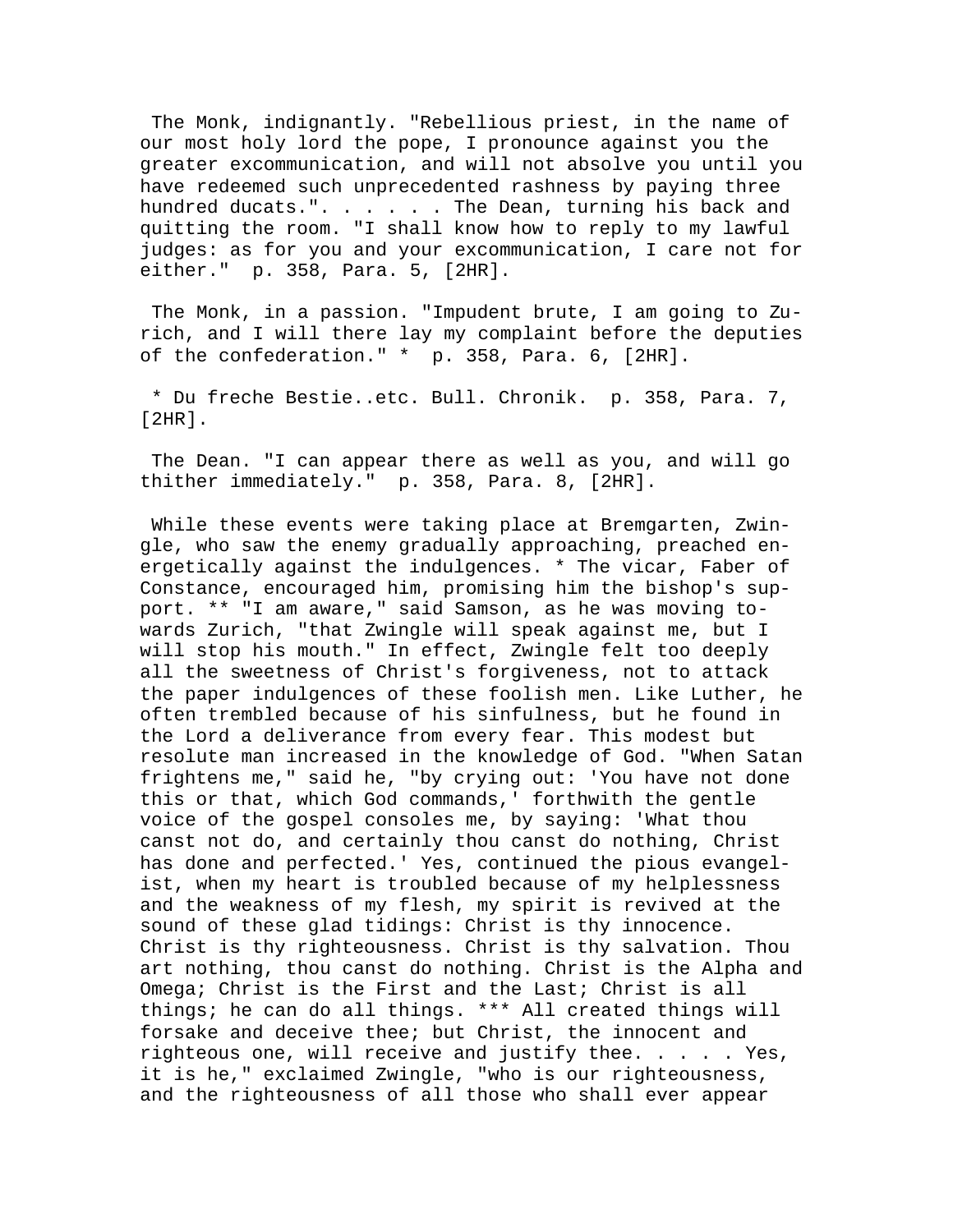justified before the throne of God.". . . . . p. 358, Para. 9, [2HR].

 \* Ich prengete streng wider des Pabsts Ablass..Zw. Opp. 2. Part 1. p. 7. \*\* Und hat mich darin gestarkt. er welle mir mit aller truw byston. Ibid. \*\*\* Christus est innocentia tua; Christus est justitia et puritas tua; Christus est salus tua; tu nihil es, tu nihil potes; Christus est alpha et omega; Christus est prora et puppis (the prow and the stern); Christus est omnia..Ibid 1. 207. p. 358, Para. 10, [2HR].

 In the presence of such truths, the indulgences fell of themselves: Zwingle accordingly feared not to attack them. "No man," said he, "can remit sins; Christ, who is very God and very man, alone has this power. \* Go, buy indulgences. . . . . but be assured, that you are not absolved. Those who sell remission of sins for money, are the companions of Simon the magician, the friends of Balaam, and the ambassadors of Satan." p. 359, Para. 1, [2HR].

 \* Nisi Christus Jesus, verus Deus et verus homo..Zw. Opp. 1. 412. p. 359, Para. 2, [2HR].

 Dean Bullinger, still heated by his conversation with the monk, arrived at Zurich before him. He came to lay his complaints before the diet against this shameless merchant and his traffic. He found some envoys from the bishop who were there with the same motives, and made common cause with them. All promised to support him. The spirit that animated Zwingle pervaded the city. The council of state resolved to oppose the monk's entry into Zurich. p. 359, Para. 3,  $[2HR]$ .

 Samson had reached the suburbs and alighted at an inn. He was preparing to mount his horse to make his solemn entry, and had already one foot in the stirrup, when deputies from the council appeared before him, offering him the honorary cup of wine as envoy from the pope, and informing him that he might dispense with entering Zurich. "I have something to communicate to the diet in the name of his holiness," replied the monk. This was a mere trick. It was agreed, however, to receive him; but as he spoke of nothing but papal bulls, he was dismissed after being compelled to withdraw the excommunication pronounced against the dean of Bremgarten. He quitted the hall fuming with anger, and soon after the pope recalled him to Italy. A wagon, drawn by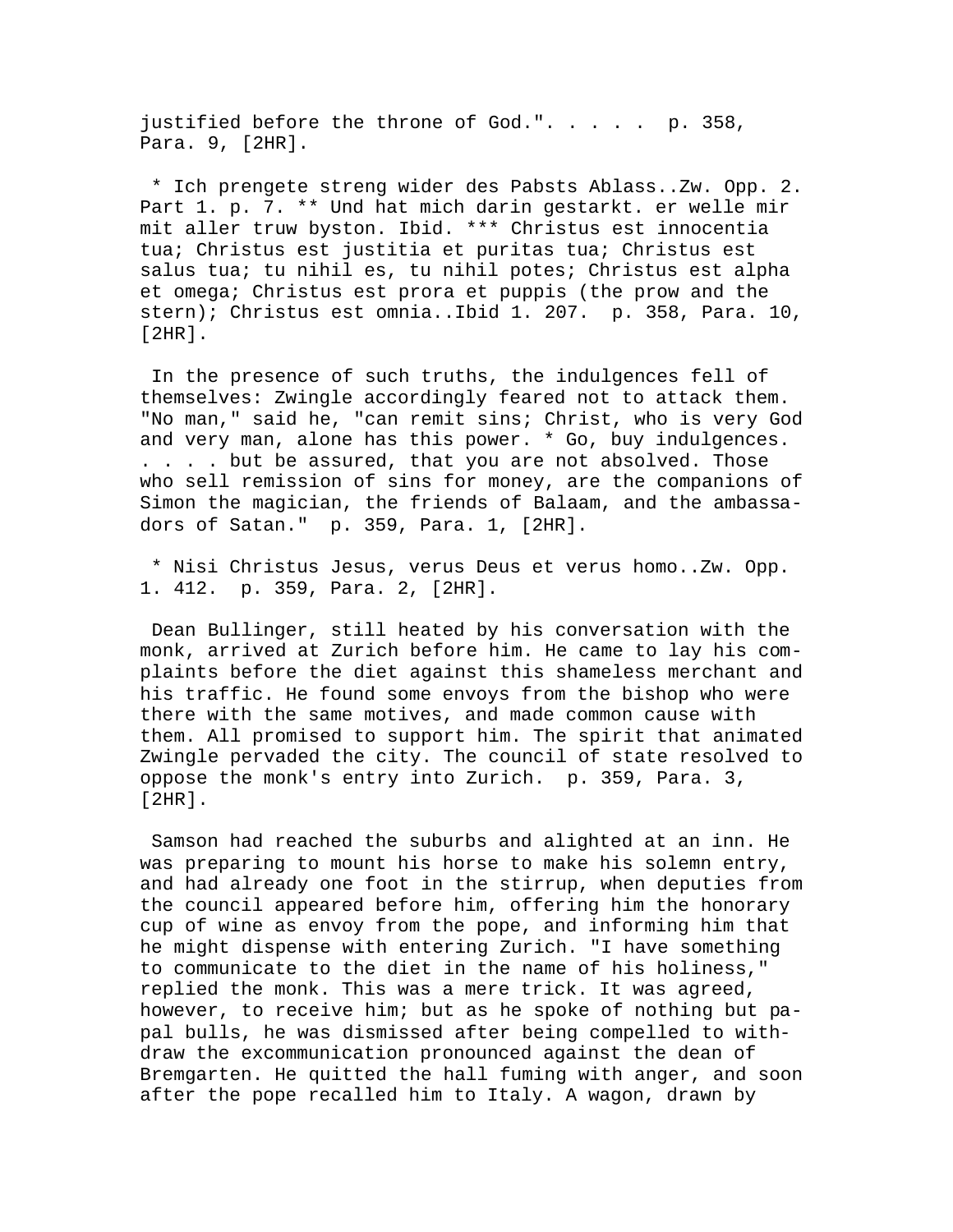three horses and laden with the money that his falsehoods had wrung from the poor, preceded him on those steep paths of the St. Gothard that he had crossed eight months before, without money or parade, and burdened with only a few papers. \* p. 360, Para. 1, [2HR].

 \* Und fuhrt mit Ihm ein threspendiger Schatz an Gelt, den er armen Luthen abgelogen hat. Bullinger Chronik. p. 360, Para. 2, [2HR].

 The Helvetic diet showed more resolution than the German. It was because neither bishops nor cardinals had a seat in it. And hence the pope, deprived of these supporters acted more mildly towards Switzerland than towards Germany. But the affair of the indulgences, which played so important a part in the German, was merely an episode in the Swiss Reformation. p. 360, Para. 3, [2HR].

 CHAPTER 8--- Zwingle's toils and fatigue -- The baths of Pfeffers -- The moment of God -- The great death -- Zwingle attacked by the plague -- His adversaries -- His friends -- Convalescence -- General joy -- Effects of the pestilence - - Myconius at Lucerne -- Oswald encourages Zwingle -- Zwingle at Basle -- Capito invited to Mentz -- Hedio at Basle - - The unnatural son -- Preparations for the struggle. p. 361, Para. 1, [2HR].

 Zwingle did not spare himself. Such great and continued toil called for relaxation, and he was ordered to repair to the baths of Pfeffers. "Oh, had I a hundred tongues, a hundred mouths, and a voice of iron, as Virgil says; or rather had I the eloquence of Cicero, how could I express all that I owe to you, and the pain this separation causes me?" \* Such were the parting words of Herus, one of the pupils resident in his house, and who thus gave utterance to the feelings of all who knew Zwingle. He departed, and reached Pfeffers through the frightful gorge formed by the impetuous torrent of the Jamina. He descended into that infernal gulf, as Daniel the hermit terms it, and arrived at those baths, perpetually shaken by the fall of the torrent, and moistened by the spray of its broken waters. Torches were required to be burned at noon-day in the house where Zwingle lodged. It was even asserted by the inhabitants, that frightful specters appeared sometimes amid the gloom. p. 361, Para. 2, [2HR].

\* Etiamsi mihi sint linguae centum, sint oraque centum,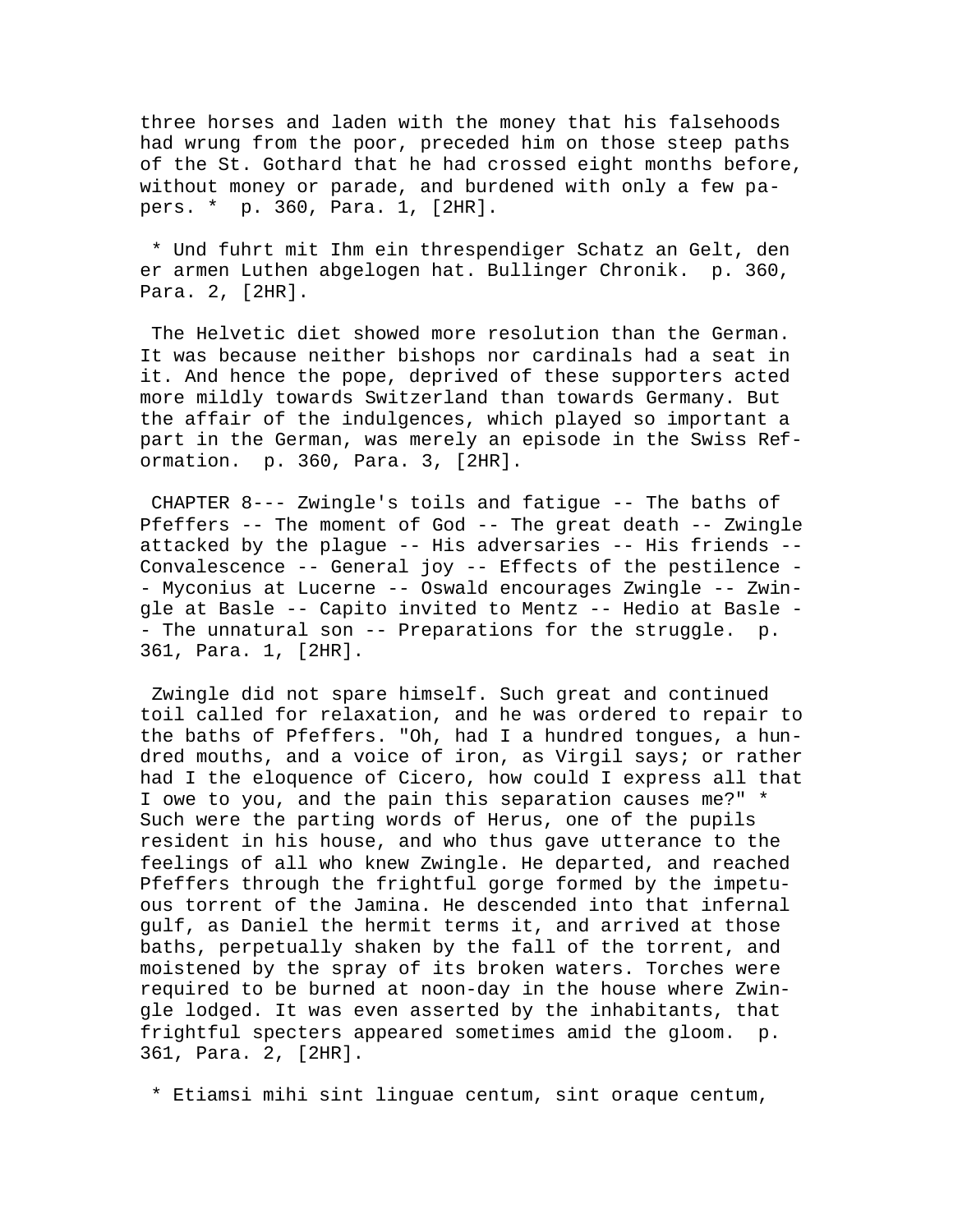ferrea vox, ut Virgilius ait, aut potius Ciceroniana cloquentia. Zw. Epp. p. 84. p. 361, Para. 3, [2HR].

 And yet even here he found an opportunity of serving his Master. His affability won the hearts of many of the invalids. Among their number was the celebrated poet, Philip Ingentinus, professor at Friburg, in Brisgau, \* who from that time became a zealous supporter of the Reformation. p. 361, Para. 4, [2HR].

 \* Illic tum comitatem tuam e sinu uberrimo profluentem, non injucunde sum expertus. Ibid. p. 119. p. 361, Para. 5, [2HR].

 God was watching over his work, and designed to accelerate it. Strong in frame, in character, and in talents, Zwingle, whose defect consisted in this strength, was destined to see it prostrated, that he might become such an instrument as God loves. He needed the baptism of adversity and infirmity, of weakness and pain. Luther had received it in that hour of anguish when his cell and the long galleries of the convent at Erfurth re-echoed with his piercing cries. Zwingle was appointed to receive it by being brought into contact with sickness and death. There is a moment in the history of the heroes of this world, of such as Charles XII or Napoleon, which decides their career and their renown; it is that in which their strength is suddenly revealed to them. An analogous moment exists in the life of God's heroes, but it is in a contrary direction; it is that in which they first recognize their helplessness and nothingness; from that hour they receive the strength of God from on high. A work like that of which Zwingle was to be the instrument, is never accomplished by the natural strength of man; it would wither immediately, like a tree transplanted in all its maturity, and vigor. A plant must be feeble or it will not take root, and a grain must die in the earth before it came become fruitful. God conducted Zwingle, and with him the work that depended on him, to the gates of the sepulcher. It is from among the dry bones, the darkness, and the dust of death, that God is pleased to select the instruments by means of which he designs to scatter over the earth his light, regeneration, and life. p. 362, Para. 1, [2HR].

 Zwingle was hidden among those colossal rocks that encircle the furious torrent of the Jamina, when he was suddenly informed that the plague, or the great death, \* as it was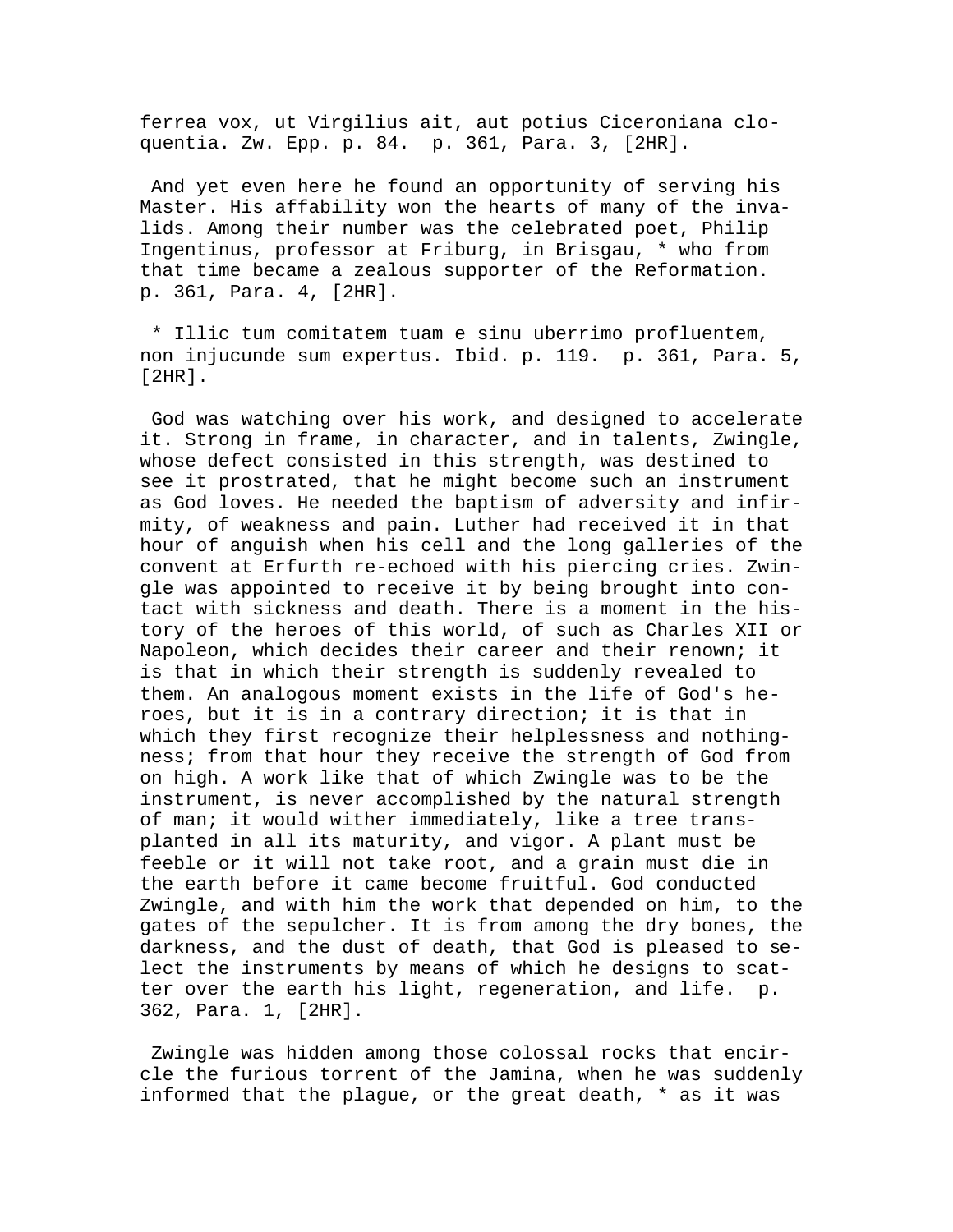called, had broken out at Zurich. It appeared in all its terror in the month of August, on St. Lawrence's day, and lasted till Candlemas, sweeping off two thousand five hundred inhabitants. The young men who resided in Zwingle's house had quitted it immediately, in accordance with the directions he had left behind him. His house was deserted; but it was his time to return to it. He hastily quitted Pfeffers, and reappeared in the midst of his flock, which the malady had decimated; his younger brother Andrew, who had waited for him, he immediately sent back to Wildhaus, and from that hour devoted himself entirely to the victims of this frightful scourge. Every day he proclaimed Christ and his consolations to the sick. \*\* His friends, delighted to see him unharmed amid so many deadly arrows, \*\*\* experienced however a secret alarm. "Do your duty," said a letter from Basle, written by Conrad Brunner, who himself died of the plague a few months afterwards, "but at the same time remember to take care of your own life." This caution came too late; Zwingle was attacked by the plague. The great preacher of Switzerland lay stretched on a bed from which he seemed likely never to rise. His thoughts were turned inwards; his eyes were directed to heaven. He knew that God had given him a sure inheritance, and venting the feelings of his heart in a hymn overflowing with unction and simplicity, of which, though we cannot transfer the antique and natural language, we will endeavor at least to exhibit its rhythm and literal meaning, he exclaimed, p. 362, Para. 2, [2HR].

 \* Der grosse Tod. Bullinger MS. \*\* Ut in majori periculo sis, quod in die te novo exponas, dum invisis aegrotos. Bullinger MS, p. 87. Chateaubriand had forgotten this and a thousand similar facts, when he wrote that "the protestant pastor abandons the necessitous on the bed of death, and never risks his life in the midst of the pestilence." Essai sur la litterature Anglaise. \*\*\* Plurimum gaudeo, te inter tot jactus telorum versantem, illaesum hactenus evasisse. Ibid. p. 362, Para. 3, [2HR].

 Lo, at the door I hear death's knock! \* Shield me, O Lord, My strength and rock. p. 363, Para. 1, [2HR].

 \* Ich mein der Tod, Syg an der Thur, etc. Zw. Opp. 2. Part 2. 270. In rendering this and the other specimens of poetry contained in this history, the translator has aimed solely at giving a faithful transcript of the original. p. 363, Para. 2, [2HR].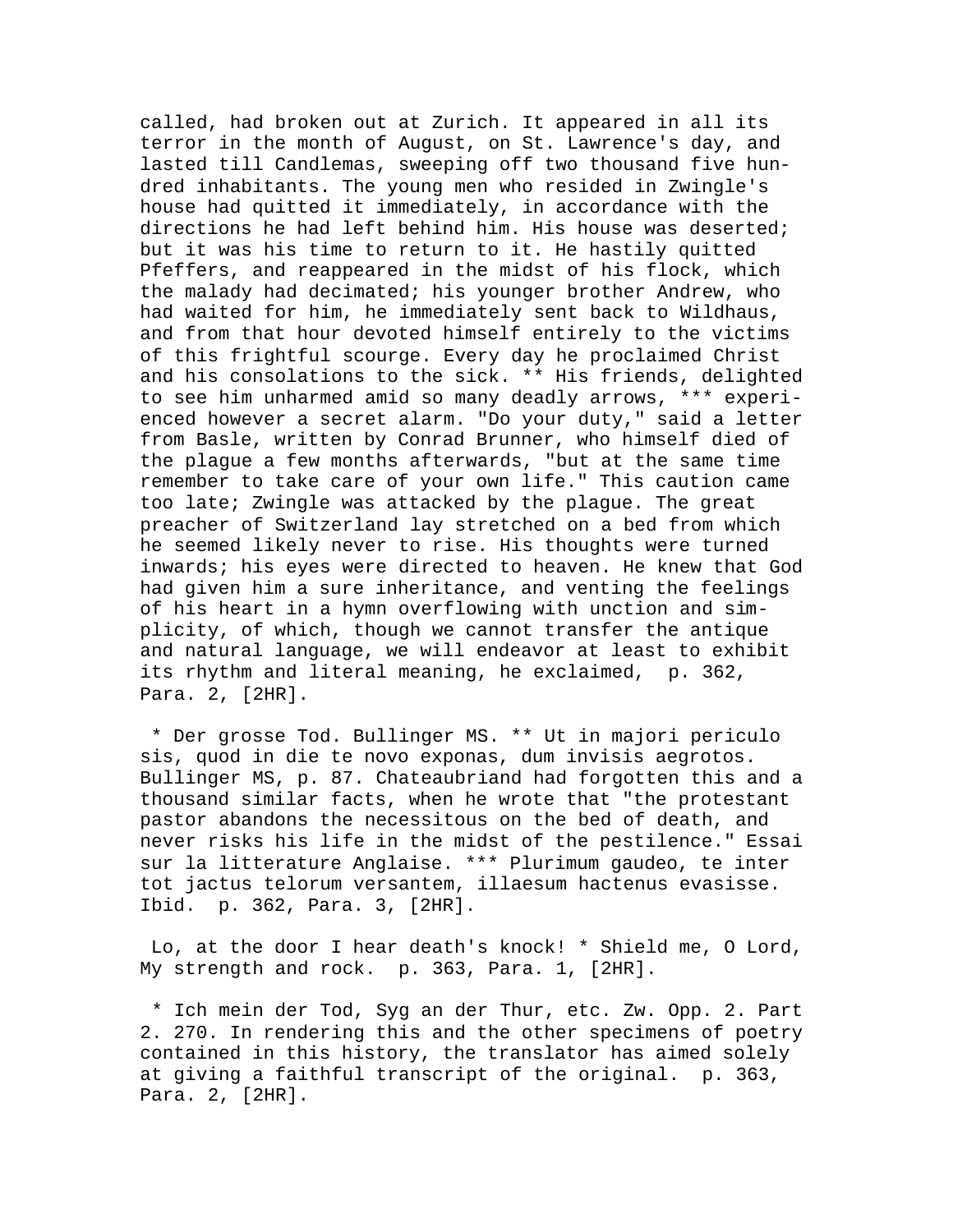The hand once nailed Upon the tree, Jesus, uplift -- And shelter me. p. 364, Para. 1, [2HR].

Willest thou, then, Death conquer me \* In my noonday?... So let it be! p. 364, Para. 2, [2HR].

 \* Willt du dann glych, Tod haben mich, In mitts der Tagen min, So soll's willig sin. Zw. Opp. 2., part 2. 270. p. 364, Para. 3, [2HR].

 Oh, may I die, Since I am thine; Thy home is made For faith like mine. p. 364, Para. 4, [2HR].

 Meantime his disease increased in virulence; his despairing friends beheld this man, the hope of Switzerland and of the church, about to fall a prey to the tomb. His senses and his strength forsook him. His heart was dismayed, but he still found strength sufficient to turn towards God and to cry: p. 364, Para. 5, [2HR].

 My pains increase: Lord, stand thou near. Body and soul Dissolve with fear. p. 364, Para. 6, [2HR].

 Now death is near, My tongue is dumb; Fight for me, Lord. Mine hour is come. \* p. 364, Para. 7, [2HR].

 \* Nun ist es um, Min Zung ist stumm. Darum ist Zyt, Das du min stryt. Ibid. 271. p. 364, Para. 8, [2HR].

 See Satan's net Is o'er me tost -- I feel his hand. . . . . Must I be lost? p. 364, Para. 9, [2HR].

 His shafts, his voice Alarm no more, For here I lie Thy cross before. p. 365, Para. 1, [2HR].

 Canon Hoffman, sincerely attached to his creed, could not bear the idea of seeing Zwingle die in the errors of which he had preached. He called on the provost of the chapter, and said to him: "Think of the danger to which his soul is exposed. Has he not designated as innovators and fantastical all the doctors who have taught these three hundred and eighty past years past and more, Alexander Hales, Bonaventure, Albertus Magnus, Thomas Aquinas, and all the canonists? Does not he maintain that their doctrines are mere visions, which they dreamt in their cowls within the walls of their cloisters?. . . . . Alas, it would have been bet-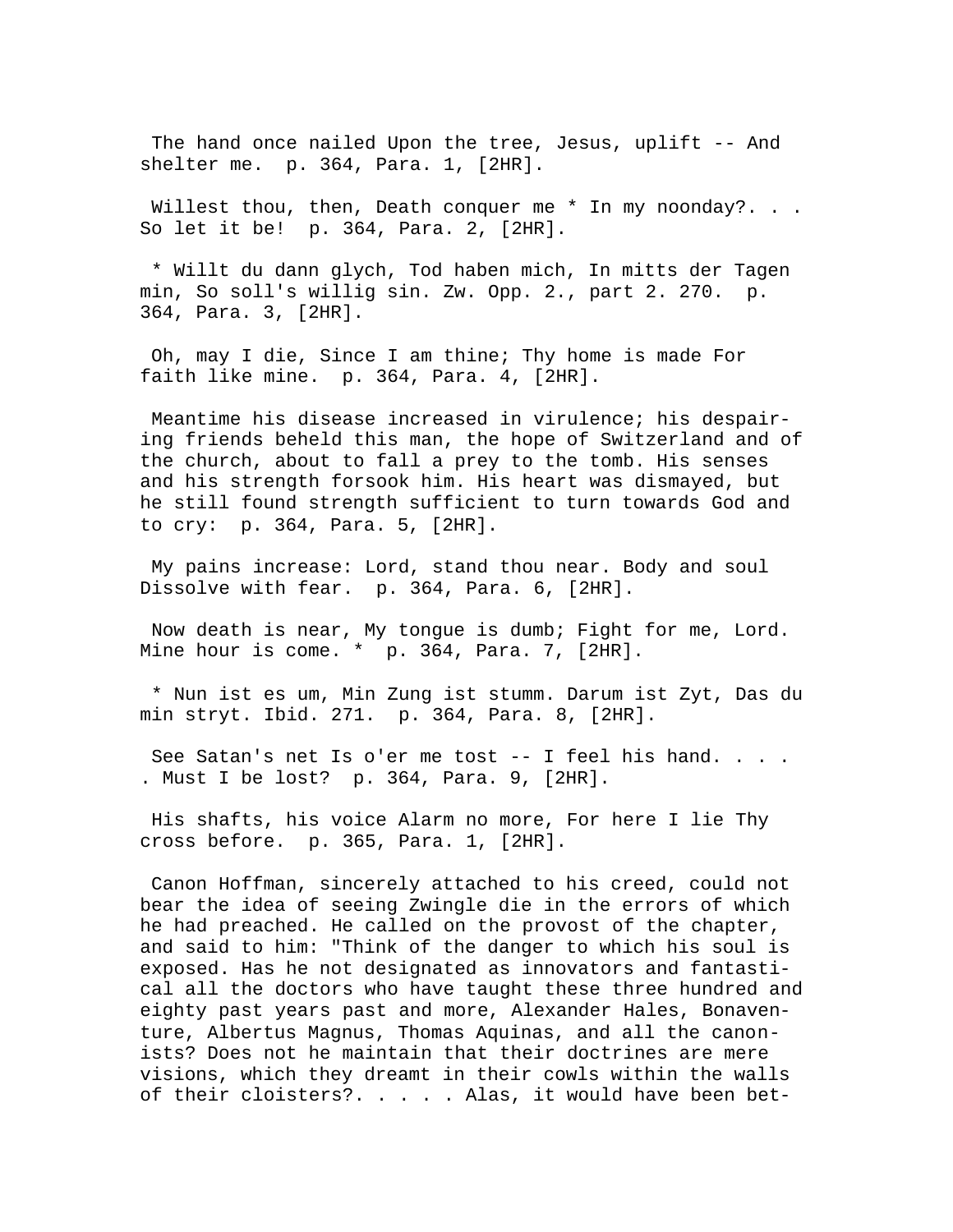ter for the city of Zurich had Zwingle ruined our vintage and our harvest for many years. Now he is at death's door. . . . . I entreat you to save his poor soul." It would appear that the provost, who was more enlightened than the canon, did not think it necessary to convert Zwingle to Bonaventure and Albertus Magnus. He was left in peace. p. 365, Para. 2, [2HR].

 The city was filled with distress. The believers cried to God night and day, praying Him to restore their faithful pastor. \* The alarm had spread from Zurich to the mountains of the Tockenburg. The pestilence had made its appearance even on those lofty hills. Seven or eight persons had died in the village, among whom was a servant of Zwingle's brother Nicholas. \*\* No letter was received from the reformer. "Tell me," wrote young Andrew Zwingle, "in what state you are, my dear brother. The abbot and all our brothers salute thee." It would appear that Zwingle's parents were dead, from there being no mention of them here. p. 365, Para. 3, [2HR].

 \* Alle Glaubige ruften Gott treuwillich an, dass er Ihren getreuwen Hirten wieder ufrichte. Bullinger MS. \*\* Nicolao vero germano nostro etiam obiit servus suus, attamen non in aedibus suis. Zw. Epp. p. 88. p. 365, Para. 4, [2HR].

 The news of Zwingle's malady, and even the report of his death, was circulated through Switzerland and Germany. "Alas," exclaimed Hedio in tears, "the preserver of our country, the trumpet of the gospel, the magnanimous herald of truth, is cut down in the flower and spring-tide of his life." \* When the news of Zwingle's decease reached Basle, the whole city resounded with lamentations and mourning. \*\* p. 365, Para. 5, [2HR].

 \* Quis enim non doleat, publicam patriae salutem, tubam Evangelii, magnanimum veritatis buccinatorem languere, intercidere. Zw. Epp. p. 90. \*\* Heu quantum luctus, fatis Zwinglium concessisse importunus ille rumor suo vehementi impetu divulgavit. Ibid. p. 91. p. 365, Para. 6, [2HR].

 Yet the spark of life that still remained began to burn more brightly. Although his frame was weak, his soul felt the unalterable conviction that God had called him to replace the candle of His word on the empty candlestick of the church. The plague had forsaken its victim, and Zwingle exclaims with emotion: p. 366, Para. 1, [2HR].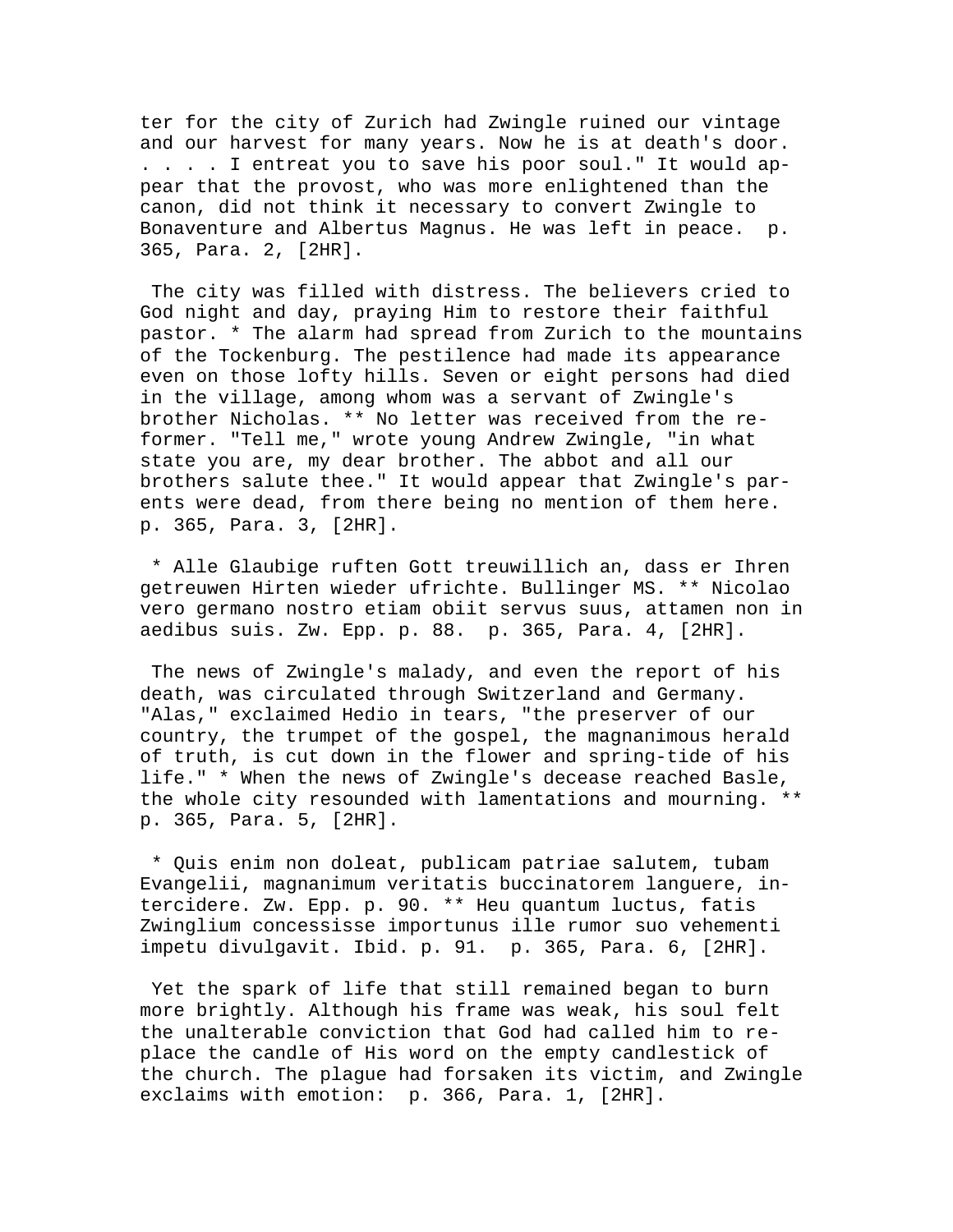My God, my Sire, Heal'd by thy hand, Upon the earth Once more I stand. p. 366, Para. 2, [2HR].

 From guilt and sin May I be free. My mouth shall sing Alone of thee. p. 366, Para. 3, [2HR].

The uncertain hour For me will come. . . . . O'erwhelm'd perchance With deeper gloom. \* p. 366, Para. 4, [2HR].

 \* These words were strikingly fulfilled, twelve years later, on the blood-stained field of Cappel. p. 366, Para. 5, [2HR].

 It matters not. With joy I'll bear My yoke, until I reach heaven's sphere. \* p. 366, Para. 6, [2HR].

 \* So will ich doch, Den Trutz und Poch, In diser Welt, Tragen frolich, Um widergelt. Although these three fragments of poetry bear date "at the beginning, the middle, and the end of his malady," and express the sentiments Zwingle really felt at these three periods, it is most probable that they were not put into the shape in which they have come down to us until after his recovery. See Bullinger MS. p. 366, Para. 7, [2HR].

 At the beginning of November, as soon as he could hold a pen, Zwingle wrote to his family. This gave unutterable joy to his friends, \* particularly to his young brother Andrew, who himself died of the plague in the following year, and at whose death Ulrich wept and groaned, as he himself observes, with more than woman's sorrow. \*\* At Basle, Conrad Brunner, Zwingle's friend, and Bruno Amerbach, the celebrated printer, both young men, had died after three days' illness. It was believed in that city that Zwingle also had fallen. The university felt the deepest dejection. "Whom the gods love die young," said they. \*\*\* But who can describe their delight when Collins, a student from Lucerne, and after him a merchant from Zurich, brought intelligence that Zwingle had escaped from the jaws of death. \*\*\*\* The vicar of the bishop of Constance, John Faber, that old friend of Zwingle's, who was subsequently his most violent antagonist, wrote to him: "Oh, my beloved Ulrich, what joy I feel at learning that you have been saved from the grasp of cruel death. When you are in danger the Christian commonwealth is threatened. The Lord has pleased to urge you by these trials to seek more earnestly for eternal life."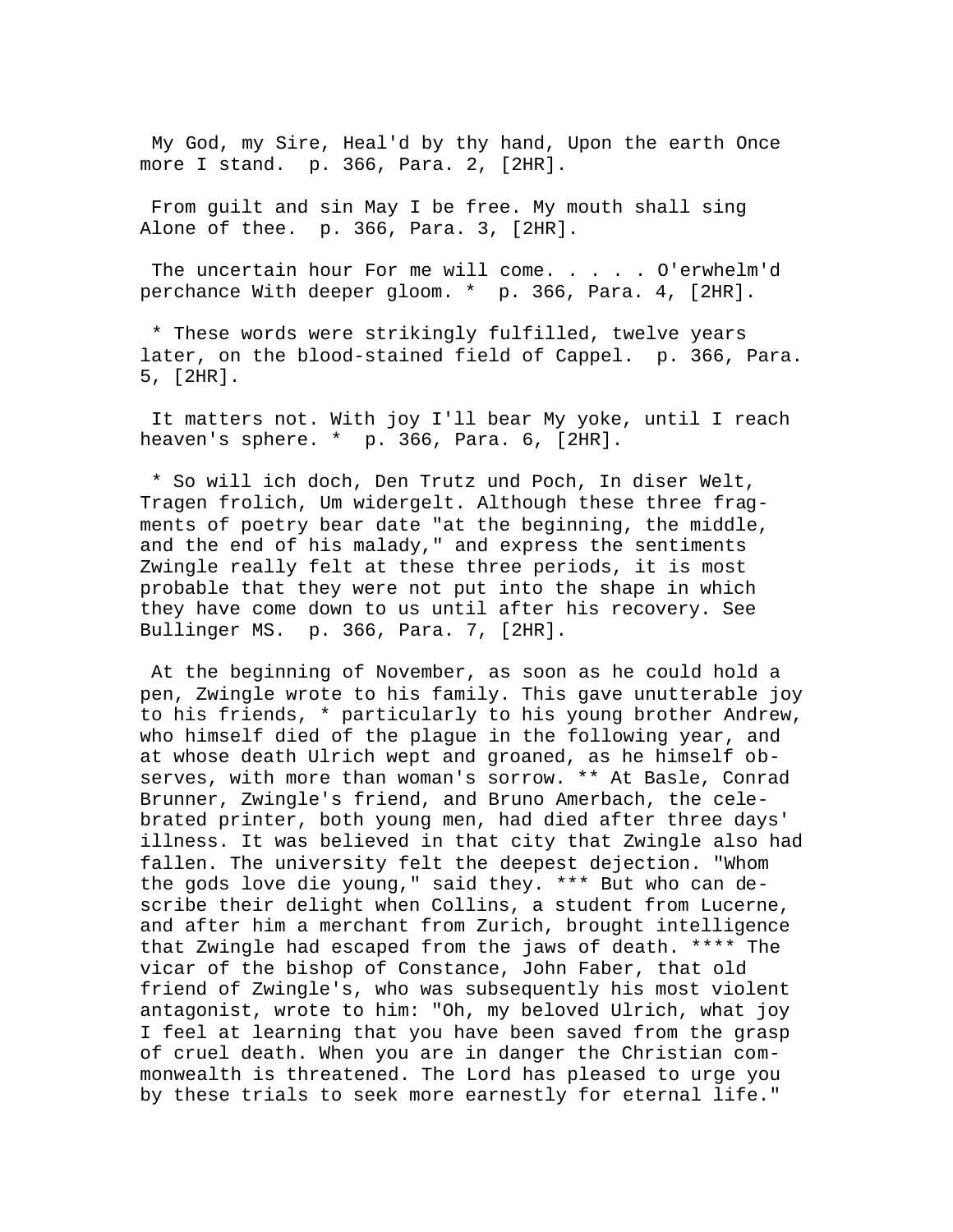p. 367, Para. 1, [2HR].

 \* Inspectis tuis literis, incredibilis quidam aestus laetitiae pectus meum subiit. Zw. Epp. p. 88. \*\* Ejulatum et luctum plusquam femineum. Ibid. p. 155. \*\*\* hon te theoi phileousi neaniskos telenta. Ibid. p. 90. \*\*\*\* E diris te mortis faucibus feliciter ereptum negotiator quidam Tigurinus..Zw. Epp. p. 91. p. 367, Para. 2, [2HR].

 This was indeed the aim of the trials by which God had proved Zwingle, and this end was obtained, but in a different manner from that imagined by Faber. This pestilence of 1519, which committed such frightful ravages in the north of Switzerland, was in the hands of God a powerful means for the conversion of many souls. \* But on no one did it exercise so powerful an influence as on Zwingle. The gospel, which had hitherto been too much regarded by him as a mere doctrine, now became a great reality. He arose from the darkness of the sepulcher with a new heart. His zeal became more active; his life more holy; his preaching more free, more Christian, and more powerful. This was the epoch of Zwingle's complete emancipation; henceforward he consecrated himself entirely to God. But the Reformation of Switzerland received a new life at the same time as the reformer. The scourge of God, the great death, as it swept over these mountains and descended into its valleys, gave a holier character to the movement that was there taking place. The Reformation, as well as Zwingle, was baptized in the waters of affliction and of grace, and came forth purer and more vigorous. It was a memorable day in the counsels of God for the regeneration of this people. p. 367, Para. 3, [2HR].

 \* Als die Pestilentz in Jahre 1519, in diesser Gegend grassirte, viele neigten sich zu einem bessern Leben. George Vogelin, Ref. Hist. Fusslin Beytr. 4. 174. p. 367, Para. 4, [2HR].

 Zwingle derived fresh strength, of which he stood so much in need, from communion with his friends. To Myconius especially he was united by the strongest affection. They walked in reliance on each other, like Luther and Melancthon. Oswald was happy at Zurich. True, his position there was embarrassed, but tempered by the virtues of his modest wife. It was of her that Glarean said: "If I could meet with a young woman like her, I should prefer her to a king's daughter." Yet a faithful monitor often broke in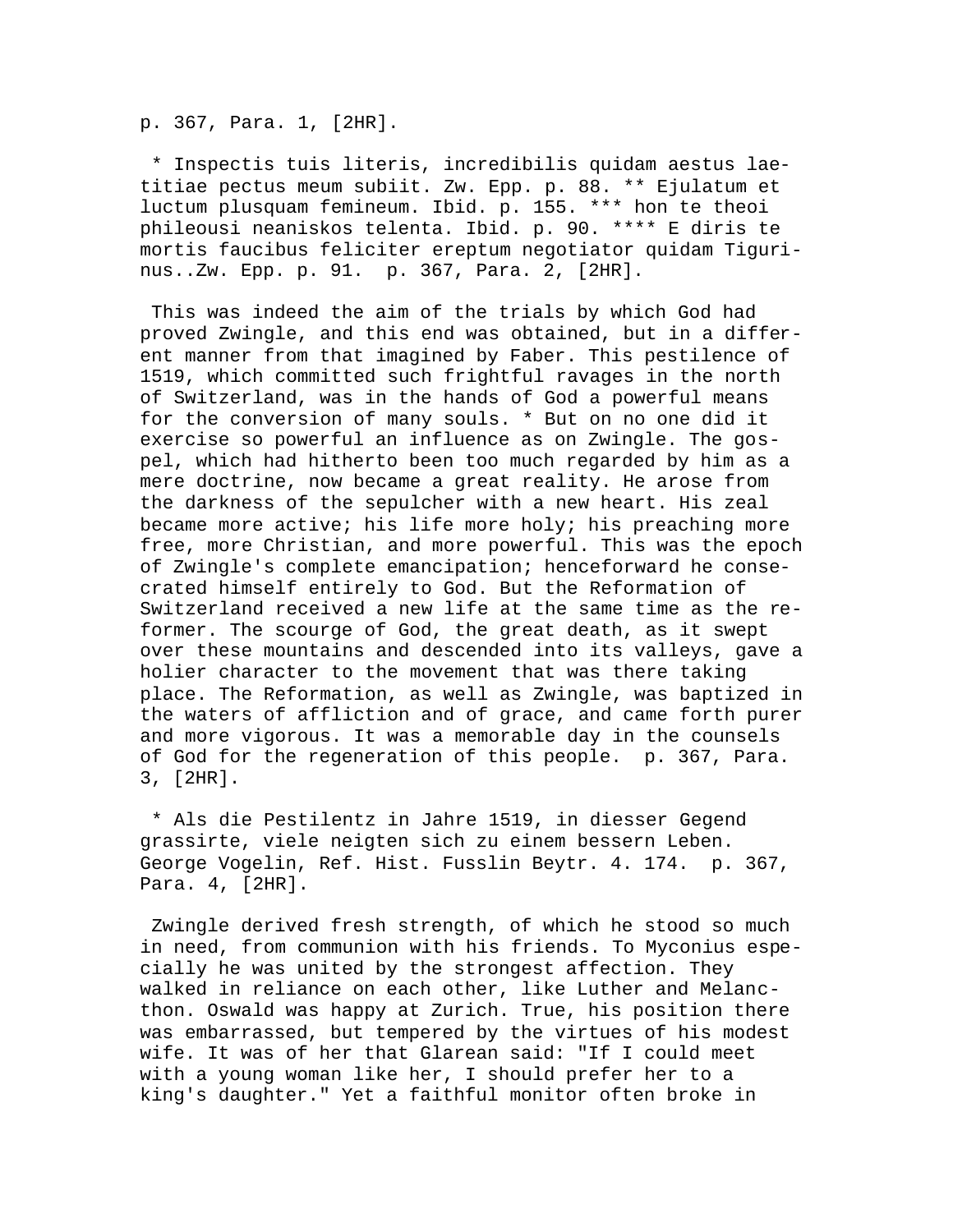upon the sweet affection of Zwingle and Myconius. It was the canon Xyloctect inviting Oswald to return to Lucerne, his native place. "Zurich is not your country," said he, "it is Lucerne. You tell me that the Zurichers are your friends; I do not deny it. But do you know what will be the end of it? Serve your country: This I would advise and entreat you, and, if I may, I would command you." \* Xyloctect, joining actions with words, procured his nomination as head-master of the collegiate school at Lucerne. Oswald hesitated no longer; he saw the finger of God in this appointment, and however great the sacrifice, he resolved to make it. Who could tell that he might not be an instrument in the hand of the Lord to introduce the doctrine of peace in the warlike city of Lucerne? But what a sad farewell was that of Zwingle and Myconius. They parted in tears. "Your departure," wrote Ulrich to his friend shortly after, "has inflicted a blow on the cause I am defending, like that suffered by an army in battle-array when one of its wings is destroyed. \*\* Alas, now I feel all the value of my Myconius, and how often, without my knowing it, he has upheld the cause of Christ." p. 368, Para. 1, [2HR].

 \* Patriam cole, suadeo et obsecro, et, si hoc possum, jubeo. Xyloctectus Myconio. \*\* Nam res meae, te abeunte, non sunt minus accisae, quam si exercitui in procinctu stanti altera alarum abstergatur. Zw. Epp. p. 98. p. 368, Para. 2, [2HR].

 Zwingle felt the loss of his friend more deeply, as the plague had left him in a state of extreme weakness. "It has enfeebled my memory," wrote he on the 30th of November 1519, "and depressed my spirits." He was hardly convalescent before he resumed his duties. "But," said he, "when I am preaching, I often lose the thread of my discourse. All my limbs are oppressed with languor, and I am almost like a corpse." Besides this, Zwingle's opposition to indulgences had aroused the hostility of their partisans. Oswald encouraged his friend by the letters he wrote from Lucerne. Was not the Lord, at this very moment, giving a pledge of his support by the protection He afforded in Saxony to the powerful champion who had gained such signal victories over Rome?. . . . . "What is your opinion," said Myconius to Zwingle, "of Luther's cause? As for me, I have no fear either for the gospel or for him. If God does not protect His truth, who shall protect it? All that I ask of the Lord is, that He will not withdraw his hand from those who hold nothing dearer than his gospel. Continue as you have begun,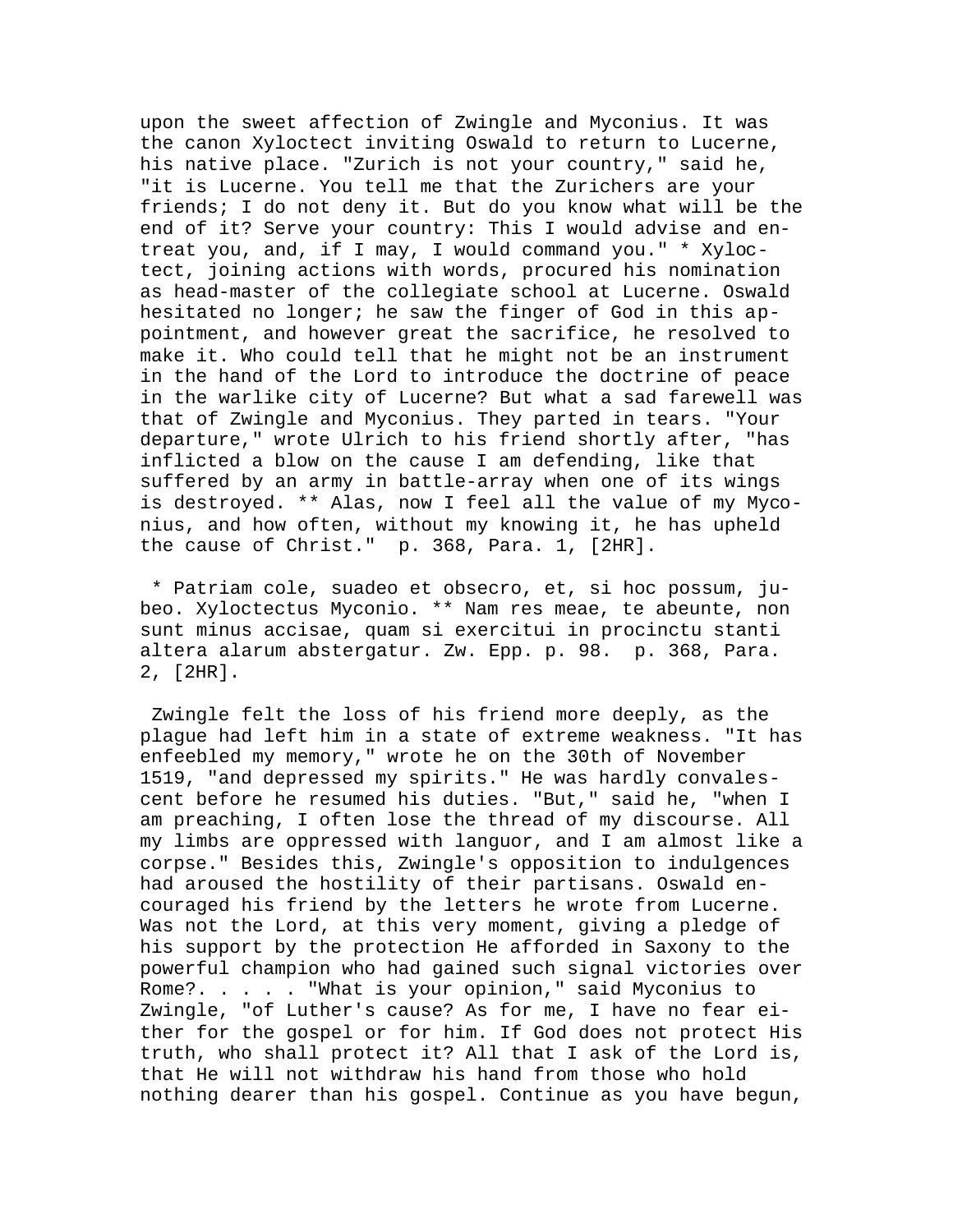and an abundant reward shall be conferred upon you in heaven." p. 369, Para. 1, [2HR].

 The arrival of an old friend consoled Zwingle for the departure of Myconius. Bunzli, who had been Ulrich's instructor at Basle, and who had succeeded the Dean of Wesen, the reformer's uncle, visited Zurich in the first week of the year 1520, and Zwingle and he formed a project of going to Basle to see their common friends. \* Zwingle's sojourn in that city was not fruitless. "Oh, my dear Zwingle," wrote John Glother not long after, "never can I forget you. I am bound to you for that kindness with which, during your stay at Basle, you came to see me, me, a poor schoolmaster, an obscure man, without learning, merit, and of low estate. You have won my affections by that gracefulness of manner, that inexpressible suavity with which you subdue all hearts, nay, even the stones, if I may so speak." \*\* But Zwingle's old friends profited still more by his visit. Capito, Hedio, and many others, were electrified by his powerful language; and the former, commencing in Basle a work similar to that which Zwingle was carrying on in Zurich, began to explain the gospel according to St. Matthew, before an ever-increasing auditory. The doctrine of Christ penetrated and warmed their hearts. The people received it gladly, and hailed with acclamations the revival of Christianity. \*\*\* This was the dawn of the Reformation; and accordingly a conspiracy of priests and monks was soon formed against Capito. It was at this period that Albert, the youthful cardinal-archbishop of Mentz, desirous of attaching so great a scholar to his person, invited him to his court. \*\*\*\* Capito, seeing the difficulties that were opposed to him, accepted the invitation. The people were excited; their indignation was roused against the priests, and a violent commotion broke out in the city. \*\*\*\*\* Hedio was thought of as his successor; but some objected to his youth, and others said, "He is Capito's disciple." "The truth stings," said Hedio; "it is not safe to wound tender ears by preaching it. \*\*\*\*\*\* But it matters not. Nothing shall make me swerve from the straight road." The monks redoubled their efforts: "Do not believe those," exclaimed they from the pulpit, "who tell you that the sum of Christian doctrine is found in the gospel and in St. Paul. Scotus has been more serviceable to Christianity than St. Paul himself. All the learned things that have been ever said or printed were stolen from Scotus. All that these hunters after glory have been able to do, is merely to add a few Greek or Hebrew words to obscure the whole matter." \*\*\*\*\*\*\*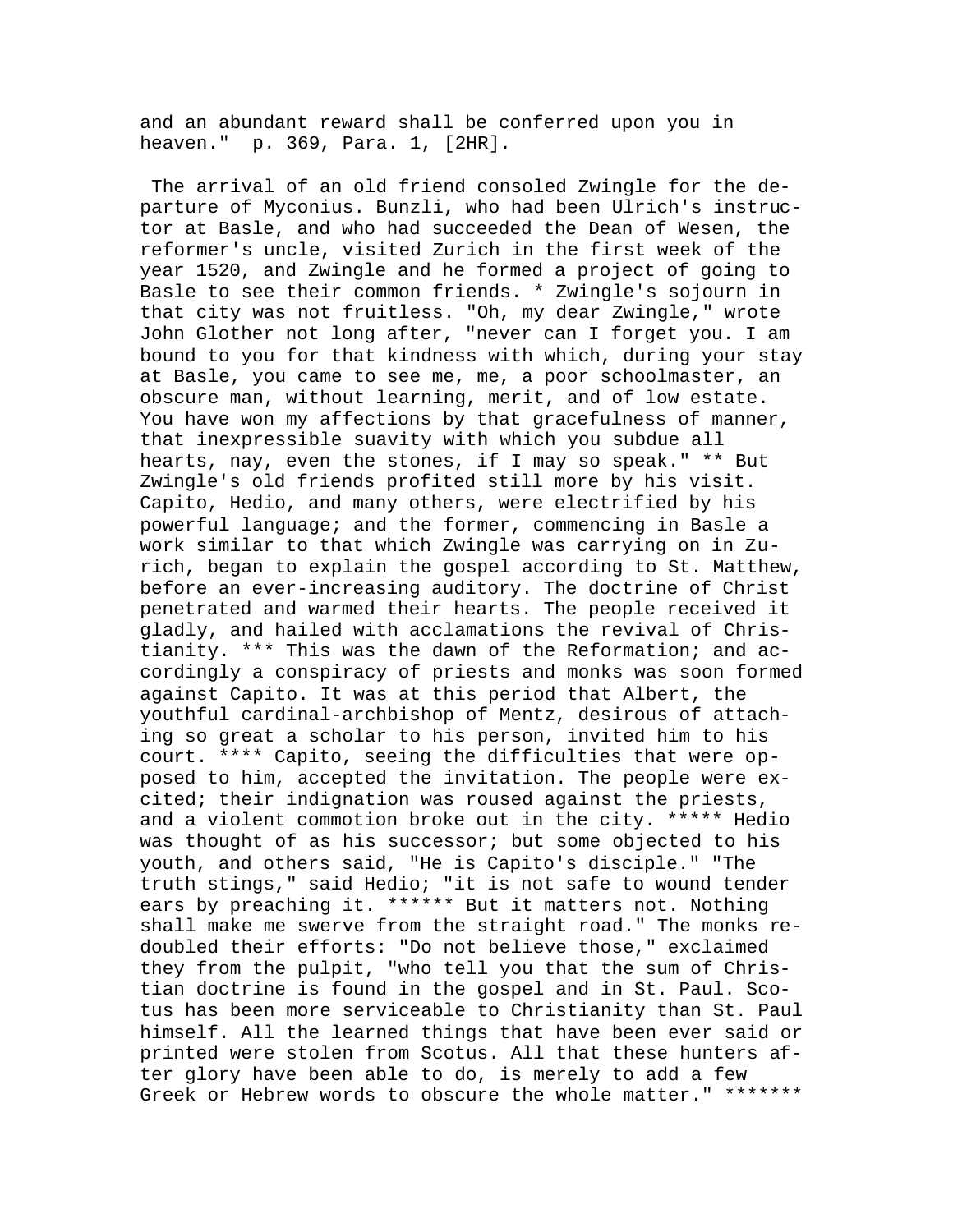p. 369, Para. 2, [2HR].

 \* Zw. Epp. pp. 103, 111. \*\* Morum tuorum elegantia, suavitasque incredibilis, qua omnes tibi devincis, etiam lapides, ut sic dixerim. Zw. Epp. p. 133. \*\*\* Renascenti Christianismo mirum quam faveant. Ibid. p. 120. \*\*\*\* Cardinalis illic invitavit amplissimis conditionibus. Ibid. \*\*\*\*\* Tumultus exoritur et maxima indignatio vulgi erga heireis. Ibid. \*\*\*\*\*\* Auriculas teneras mordaci radere vero, non usque adeo tutum est. Ibid. \*\*\*\*\*\*\* Scotum plus profuisse rei Christianae quam ipsum Paulum..quicquid eruditum, furatum ex Scoto..Ibid. p. 369, Para. 3, [2HR].

 The disturbance increased, and there was cause to fear that, after Capito's departure, the opposition would become still more powerful. "I shall be almost alone," thought Hedio; "I, a weak and wretched man, to struggle unaided with these pestilent monsters." \* In these circumstances he called to God for succor, and wrote to Zwingle: "Animate my courage by frequent letters. Learning and Christianity are now between the hammer and the anvil. Luther has just been condemned by the universities of Louvain and Cologne. If ever the church was in imminent danger, it is now." \*\* p. 371, Para. 1, [2HR].

 \* Cum pestilentissimis monstris. Ibid. p. 121. \*\* Si unquam imminebat periculum, jam imminet. Zw. Epp. p. 121, March 17, 1520. p. 371, Para. 2, [2HR].

 Capito left Basle for Mentz on the 28th of April, and was succeeded by Hedio. Not content with the public assemblies in the church, where he continued the explanation of St. Matthew, Hedio proposed in the month of June, as he writes to Luther, to have private meetings in his house, for the more familiar communication of evangelical instruction to those who felt its necessity. This powerful means of edification in the truth and of exciting the interest and zeal of believers for divine things, could not fail, then as in all times, to arouse opposition among worldly minded people and domineering priests, both which classes, though from different motives, are unwilling that God should be worshipped anywhere except within the boundary of certain walls. But Hedio was immovable. p. 371, Para. 3, [2HR].

 At the period when he was forming this good resolution at Basle, there arrived at Zurich one of those characters who, in all revolutions, are thrown up, like a foul scum, on the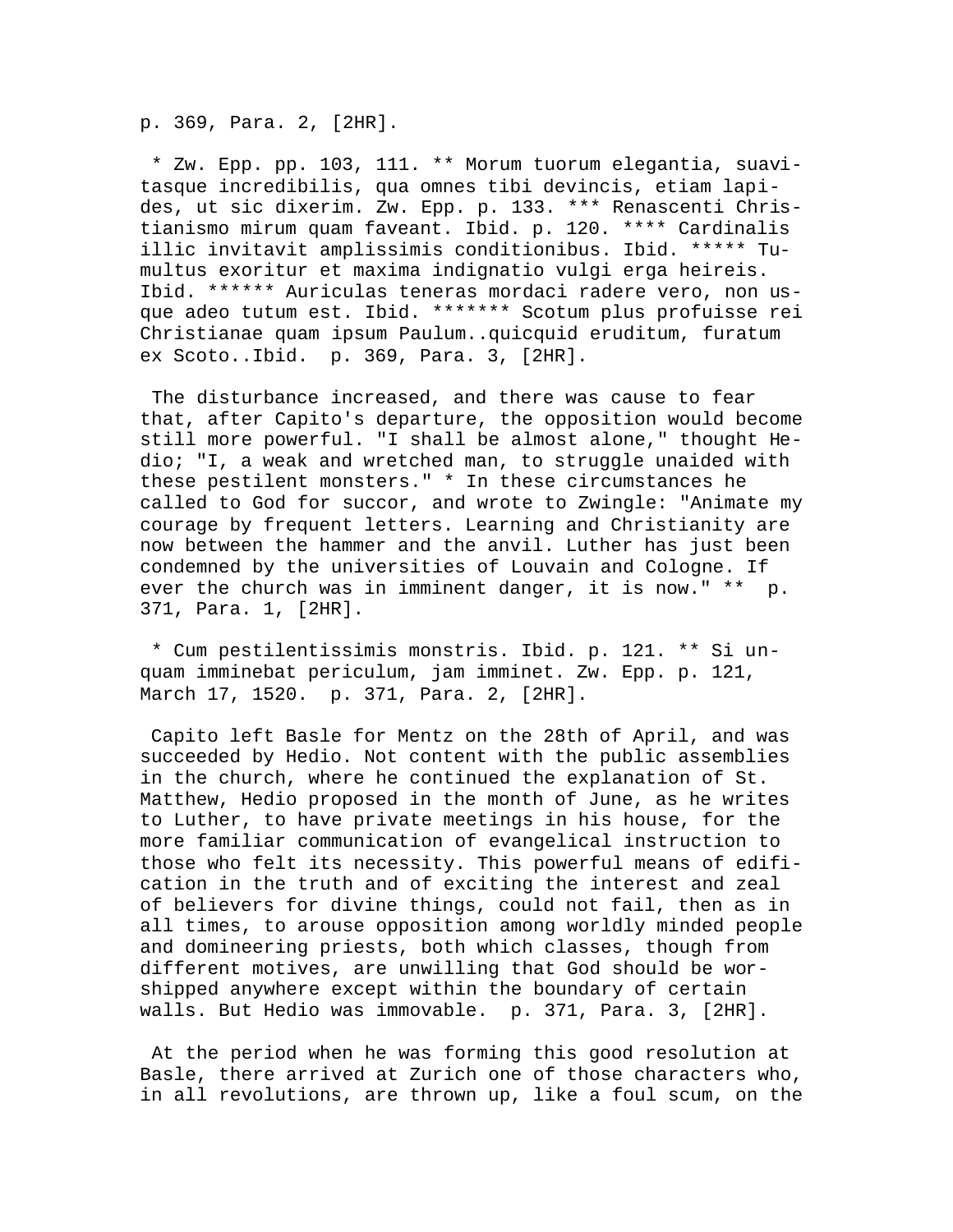surface of society. p. 371, Para. 4, [2HR].

 The senator Grebel, a man highly respected in Zurich, had a son named Conrad, a youth of remarkable talents, a violent enemy of ignorance and superstition, which he attacked with the most cutting satire; he was blustering and passionate, caustic and ill-natured in his speech; void of natural affection, dissipated, speaking loudly and frequently of his own innocence, and seeing nothing but evil in his neighbors. We mention him here, because he was afterwards destined to play a melancholy part. Just at this time, Vadian married one of Conrad's sisters. The latter, who was studying at Paris, where his misconduct had rendered him incapable of walking, feeling a desire to be present at the marriage, suddenly, about the middle of June, appeared in the midst of the family. The poor father received his prodigal son with a kind smile, his tender mother with a flood of tears. The affection of his parents could not change his unnatural heart. His good but unhappy mother having some time afterwards been brought to the verge of the grave, Conrad wrote to his brother-in-law Vadian: "My mother has recovered; she is again ruler of the house; she sleeps, rises, scolds, breakfasts, quarrels, dines, disputes, sups, and is always a trouble to us. She trots about, roasts and bakes, heaps and hoards, toils and wearies herself to death, and will soon bring on a relapse." \* Such was the man who somewhat later presumed to domineer over Zwingle, and became notorious as one of the chiefs of the fanatical enthusiasts of the day. It may be that divine Providence allowed such characters to appear at the epoch of the Reformation, to form a contrast by their very excesses with the wise, Christian, and regulated spirit of the reformers. p. 372, Para. 1, [2HR].

 \* Sie regiert das Haus, schlaft, steht auf, zankt, fruhstuckt, keift..Simml. Samml. 4; Wirz, 1. 76. p. 372, Para. 2, [2HR].

 Everything seemed to indicate that the battle between the gospel and popery was about to begin. "Let us stir up the temporizers," wrote Hedio to Zwingle; "the truce is broken. Let us put on our breastplates; for we shall have to fight against the most formidable enemies." \* Myconius wrote to Ulrich in the same strain; but the latter replied to these warlike appeals with admirable mildness: "I would allure these obstinate men," said he, "by kindness and friendly proceedings, rather than overthrow them by violent contro-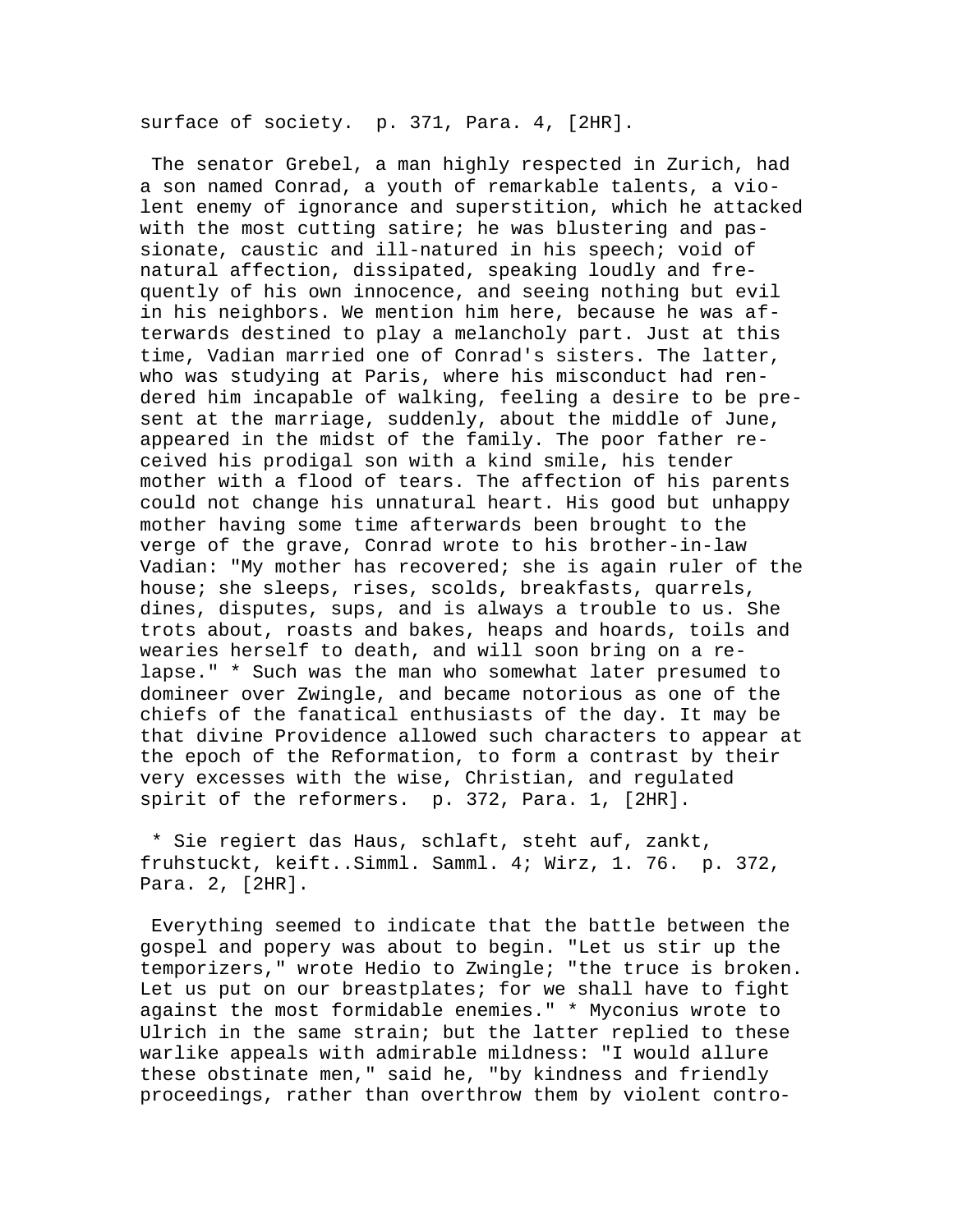versy. \*\* For if they call our doctrine, which is in truth not ours, a devilish doctrine, it is all very natural, and by this I know that we are really ambassadors from God. The devils cannot be silent in Christ's presence." p. 372, Para. 3, [2HR].

 \* Armemus pectora nostra! Pugnandum erit contra teterrimos hostes. Zw. Epp. p. 101. \*\* Benevolentia honestoque obsequio potius allici, quam animosa oppugnatione trahi. Ibid. p. 103. p. 372, Para. 4, [2HR].

CHAPTER  $9---$  The two reformers  $--$  The fall of man  $--$  Expiation of the Man-God -- No merit in works -- Objections refuted -- Power of love for Christ -- Election -- Christ the sole Master -- Effects of this preaching -- Dejection and courage -- First act of the magistrate -- Church and state -- Attacks -- Galster. p. 374, Para. 1, [2HR].

 Although Zwingle desired to follow a mild course, he did not remain inactive. After his illness, his preaching had become more profound and more vivifying. Upwards of two thousand persons in Zurich had received the word of God in their hearts, confessed the evangelical doctrine, and were already qualified to announce it themselves. \* p. 374, Para. 2, [2HR].

 \* Non enim soli sumus. Tiguri plus duobus millibus permultorum est rationalium, qui lac jam spirituale sugentes.... Zw. Epp. p. 104. p. 374, Para. 3, [2HR].

 Zwingle held the same faith as Luther, but a faith depending on deeper reasoning. In Luther it was all impulse; in Zwingle, perspicuity of argument prevailed. We find in Luther's writings an internal and private conviction of the value of the cross of Jesus Christ to himself individually; and this conviction, so full of energy and life, animates all that he says. The same sentiment, undoubtedly, is found in Zwingle, but in a less degree. He was rather attracted by the harmony of the Christian doctrine: he admired it for its exquisite beauty, for the light is sheds upon the soul of man, and for the everlasting life it brings into the world. The one is moved by the heart, the other by the understanding; and this is why those who have not felt by their own experience the faith that animated these two great disciples of the same Lord have fallen into the gross error of representing one as a mystic and the other as a rationalist. Possibly, the one is more pathetic in the ex-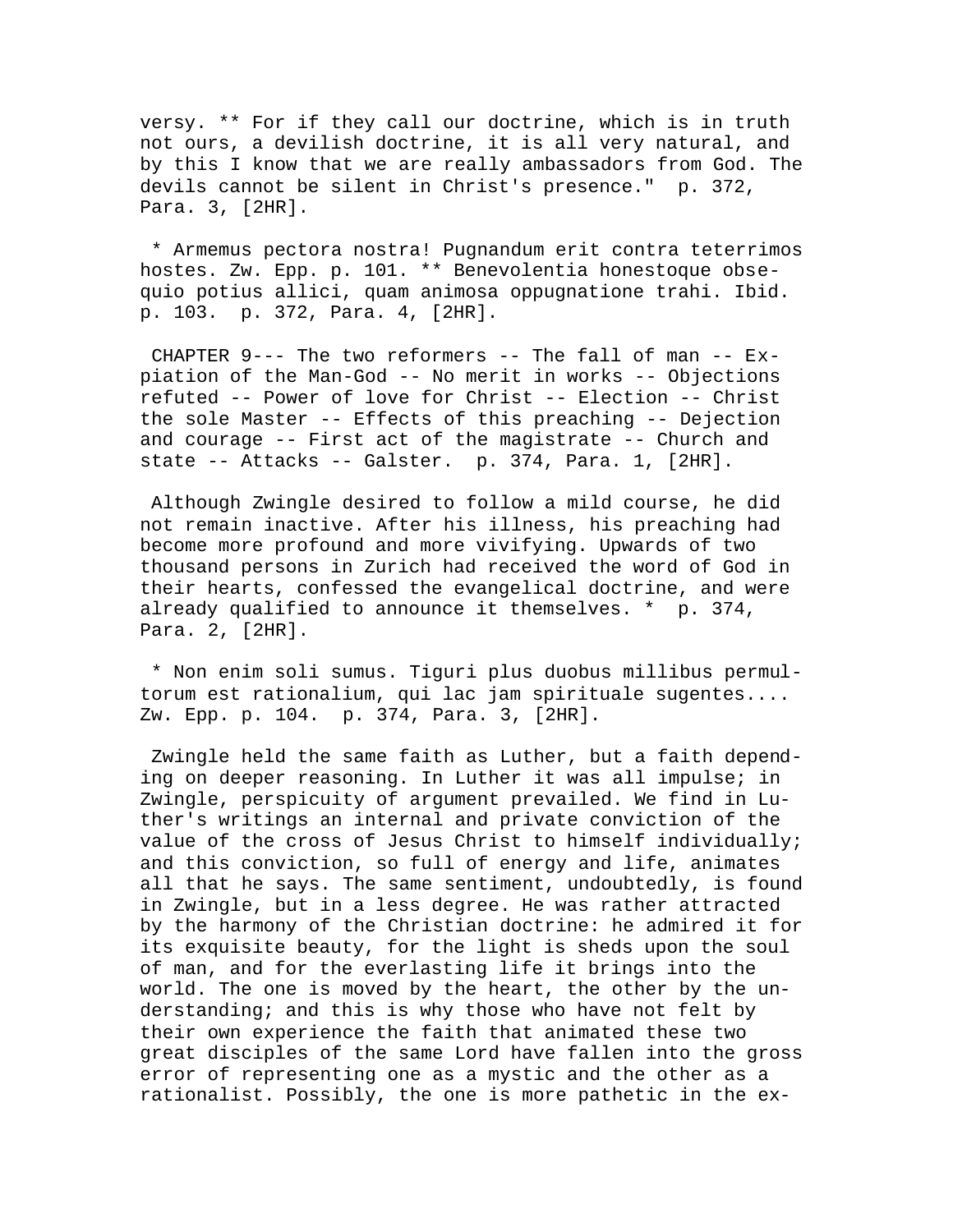position of his faith, the other more philosophical; but both believe in the same truths. It may be true that they do not regard secondary questions in the same light; but that faith which is one, that faith which renews and justifies its possessor, that faith which no confession, no articles can express, exists in them alike. Zwingle's doctrines have been so often misrepresented, that it will not be irrelevant to glance at what he was then preaching to the people who daily thronged the cathedral of Zurich. p. 374, Para. 4, [2HR].

 In the fall of the first man Zwingle found a key to the history of the human race. "Before the fall," said he one day, "man had been created with a free will, so that, had he been willing, he might have kept the law; his nature was pure; the disease of sin had not yet reached him; his life was in his own hands. But having desired to be as God, he died. . . . . and not he alone, but all his posterity. Since then in Adam all men are dead, no one can recall them to life, until the Spirit, which is God himself, raises them from the dead." \* p. 375, Para. 1, [2HR].

 \* Quum ergo omnes homines in Adamo mortui sunt.... donec per Spiritum et gratiam Dei ad vitam quae Deus est excitentur. Zw. Opp. 1. 203. This passage, and others we have quoted, or which we may have occasion to quote, are taken from a work Zwingle published in 1523, and in which he reduced to order the doctrines he had been preaching for several years past. - Hic recensere coepi (he says) quae ex verbo Dei praedicavi. Zw. Opp. 1. p. 228. p. 375, Para. 2, [2HR].

 The inhabitants of Zurich, who listened eagerly to this powerful orator, were overwhelmed with sorrow as he unfolded before their eyes that state of sin in which mankind are involved; but soon they heard the words of consolation, and the remedy was pointed out to them, which alone can restore man to life. "Christ, very man and very God," \* said the eloquent voice of this son of the Tockenburg herdsman, "has purchased for us a never ending redemption. For since it was the eternal God who died for us, his passion is therefore an eternal sacrifice, and everlastingly effectual to heal; \*\* it satisfies the divine justice for ever in behalf of all those who rely upon it with firm and unshaken faith. Wherever sin is," exclaimed the reformer, "death of necessity follows. Christ was without sin, and guile was not found in his mouth; and yet he died. . . . . This death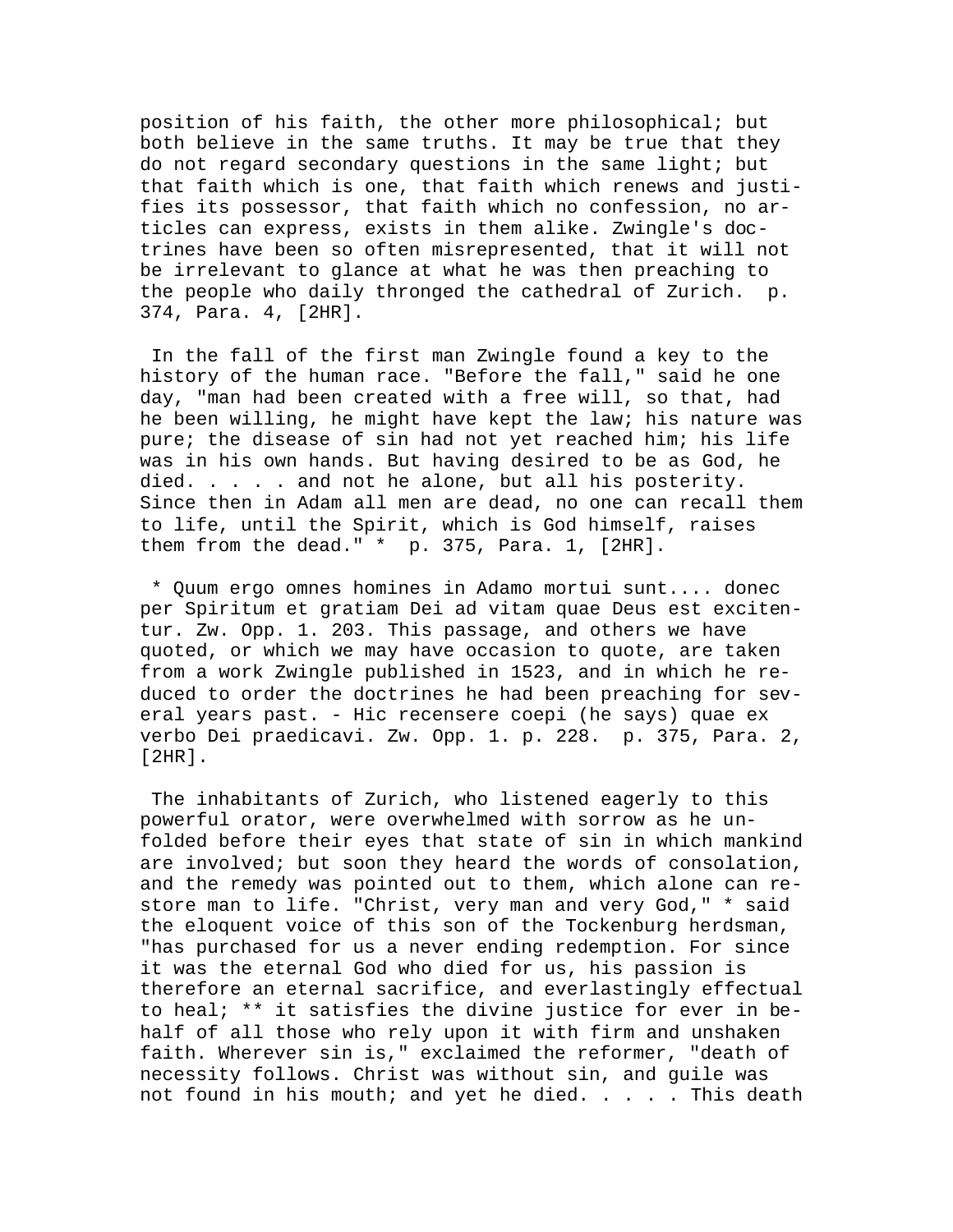he suffered in our stead. He was willing to die that he might restore us to life; and as he had no sins of his own, the all-merciful Father laid ours upon him. \*\*\* . . . . . Seeing that the will of man," said the Christian orator again, "had rebelled against the Most High, it was necessary for the re-establishment of eternal order and for the salvation of man, that the human will should submit in Christ's person to the divine will." \*\*\*\* He would often remark that the expiatory death of Jesus Christ had taken place in behalf of believers, of the people of God. \*\*\*\*\* p. 375, Para. 3, [2HR].

 \* Christus verus homo et verus Deus.... Zw. Opp. 1. 206. \*\* Deus enim aeternus, quum sit qui pro nobis moritur, passionem ejus aeternam et perpetuo salutarem esse oportet. Zw. Opp. 1. 206. \*\*\* Mori voluit ut nos vitae restitueret.... Zw. Opp. 1. 204. \*\*\*\* Necesse fuit ut voluntas humana in Christo se divinae submitteret. Zw Opp. 1. 204. \*\*\*\*\* Hostia est et victima, satisfaciens in aeternum pro peccatis omnium fidelium. Zw. Opp. 1. 253. Expurgata peccata multitudinis, hoc est, fidelis populi. Zw. Opp. 1. 264. p. 375, Para. 4, [2HR].

 The souls that thirsted after salvation in the city of Zurich found repose at the sound of these glad tidings; but there still existed in their minds some long-established errors which it was necessary to eradicate. Starting from the great truth that salvation is the gift of God, Zwingle inveighed powerfully against the pretended merit of human works. "Since eternal salvation," said he, "proceeds solely from the merits and death of Jesus Christ, it follows that the merit of our own works is mere vanity and folly, not to say impiety and senseless impudence. \* If we could have been saved by our own works, it would not have been necessary for Christ to die. All who have ever come to God have come to him through the death of Jesus Christ." \*\* p. 376, Para. 1, [2HR].

 \* Sequitur meritum nostrorum operum, nihil esse quam vanitatem et stultitiam, ne dicam impietatem et ignorantem impudentiam. Zw. Opp. 1. 260. \*\* Quotquot ad Deum venerunt unquam, per mortem Christi ad Deum venisse. Zw. Opp. 1. 260. p. 376, Para. 2, [2HR].

 Zwingle foresaw the objections this doctrine would excite among some of his hearers. They waited on him and laid them before him. He replied to them from the pulpit: "Some peo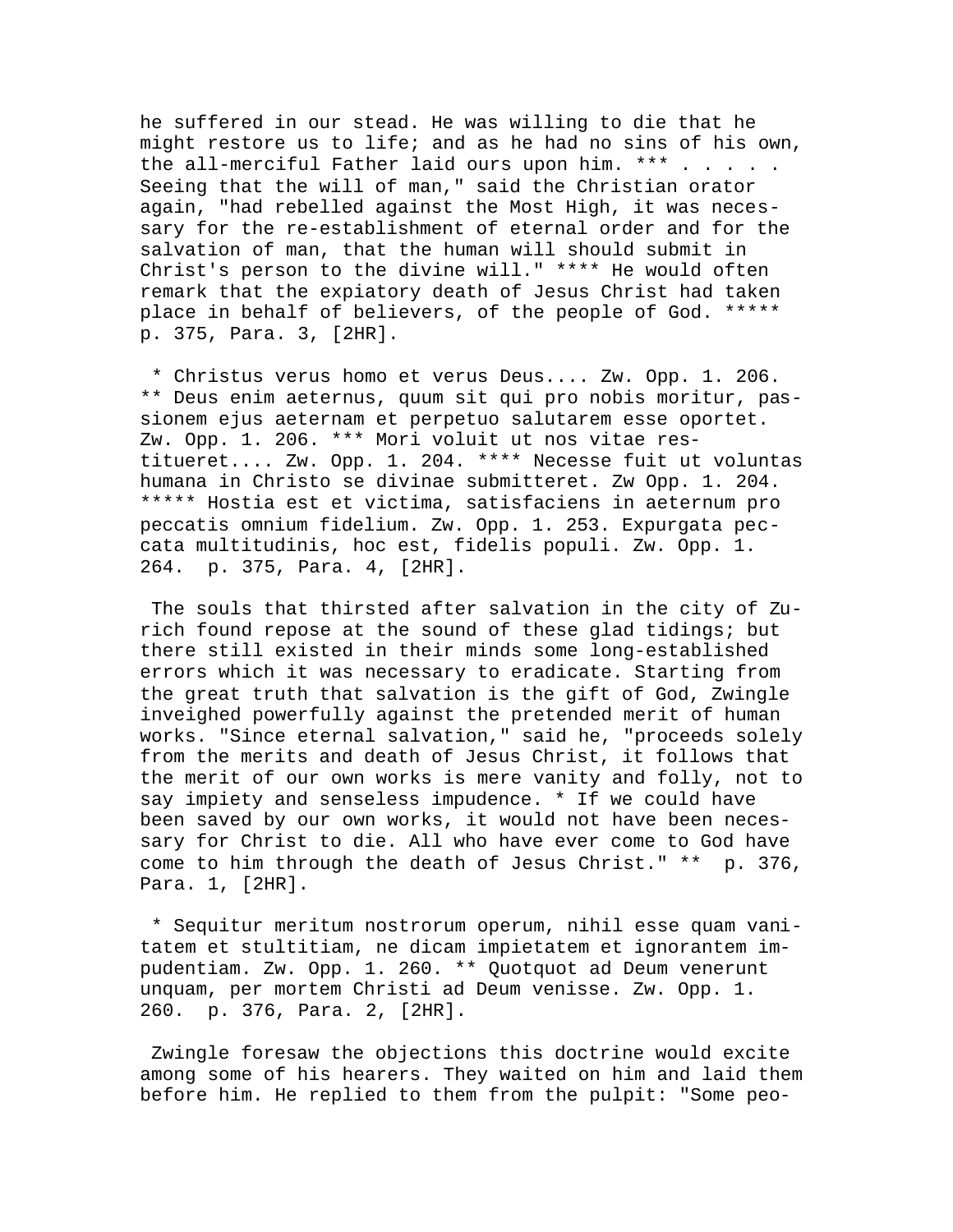ple, perhaps more dainty than pious, object that this doctrine renders men careless and dissolute. But of what importance are the fears and objections that the daintiness of men may suggest? Whosoever believes in Jesus Christ is assured that all that cometh from God is necessarily good. If, therefore, the gospel is of God, it is good. \* And what other power besides could implant righteousness, truth, and love among men?. . . . . O God, most gracious, most righteous Father of all mercies," exclaimed he in a transport of piety, "with what charity Thou has embraced us, thine enemies. \*\* . . . . . With what lofty and unfailing hopes hast thou filled us, who deserved to feel nothing but despair, and to what glory hast thou called, in thy Son, our meanness and our nothingness. . . . . Thou willest, by this unspeakable love, to constrain us to return thee love for love." p. 376, Para. 3, [2HR].

 \* Certus est quod quidquid ex Deo est bonum sit. Si ergo Evangelium ex Deo, bonum est. Zw. Opp. 1. 208. \*\* Quanta caritate nos fures et perduelles.... Zw. Opp. 1. 207. p. 376, Para. 4, [2HR].

 Following out this idea, he proceeded to show that love to the Redeemer is a law more powerful than the commandments. "The Christian," said he, "delivered from the law, depends entirely on Jesus Christ. Christ is his reason, his counsel, his righteousness, and his whole salvation. Christ lives and acts in him. \* Christ alone is his leader, and he needs no other guide." And then making use of a comparison within the range of his hearers' intelligence, he added: "If a government forbids its citizens under pain of death to receive any pension or largess from the hands of foreigners, how mild and easy is this law to those who, from love to their country and their liberty, voluntarily abstain from so culpable an action. But, on the contrary, how vexatious and oppressive it is to those who consult their own interest alone. Thus the righteous man lives free and joyful in the love of righteousness, and the unrighteous man walks murmuring under the heavy burden of the law that oppresses him." \*\* p. 377, Para. 1, [2HR].

 \* Tum enim totus a Christo pendet. Christus est ei ratio, consilium, justitia, innocentia et tota salus. Christus in eo vivit, in eo agit. Zw. Opp. 1. 233. \*\* Bonus vir in amore justitiae liber et laetus vivit. Zw. Opp. 1. 234. p. 377, Para. 2, [2HR].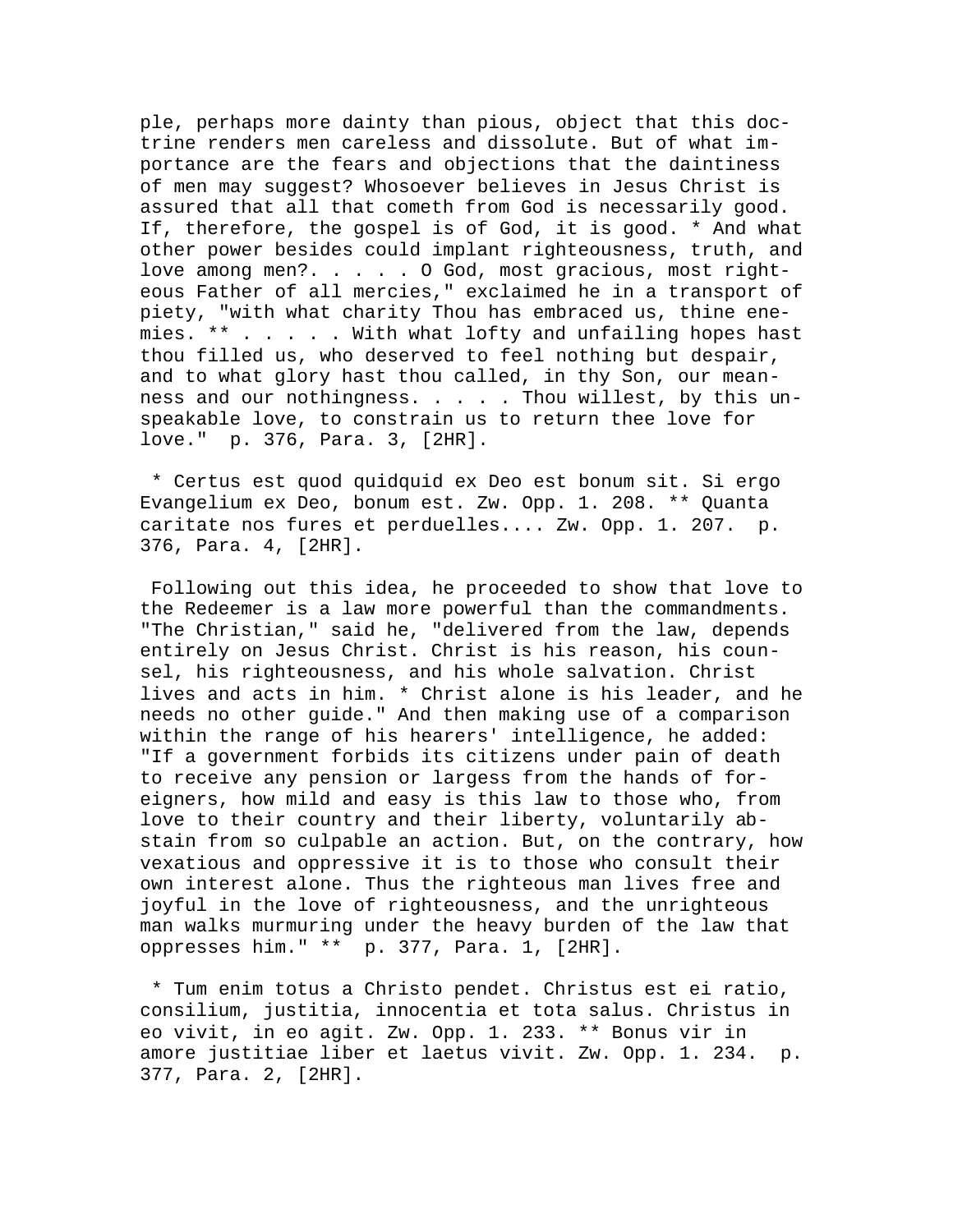In the cathedral of Zurich there were many old soldiers who felt the truth of these words. Is not love the most powerful of lawgivers? Are not its commands immediately fulfilled? Does not He whom we love dwell in our hearts, and there perform all that he has ordained? Accordingly, Zwingle, growing bolder, proclaimed to the people of Zurich that love to the Redeemer was alone capable of impelling a man to perform works acceptable to God. "Works done out of Jesus Christ are worthless," said the Christian orator. "Since every thing is done of him, in him, and by him, what can we lay claim to for ourselves? Wherever there is faith in God, there God is; and wherever God abideth, there a zeal exists urging and impelling men to good works. \* Take care only that Christ is in thee, and that thou art in Christ, and doubt not that then he is at work with thee. "The life of a Christian is one perpetual good work which God begins, continues, and completes." \*\* p. 378, Para. 1,  $[2HR]$ .

 \* Ubi Deus, illic cura est et studium, ad opera bona urgens et impellens.... Zw. Opp. 1. 213. \*\* Vita ergo pii hominis nihil aliud est, nisi perpetua quaedam et indefessa boni operatio, quam Deus incipit, ducit, et absolvit.... Zw. Opp. 1. 295. p. 378, Para. 2, [2HR].

 Deeply affected by the greatness of that love of God, which is from everlasting, the herald of grace raised his voice in louder accents of invitation to irresolute and timid souls. "Are you afraid," said he, "to approach this tender Father who has elected you? Why has he chosen us of his grace? Why has he called us? Why has he drawn us to him? Is it that we should fear to approach him?" \* p. 378, Para. 3, [2HR].

 \* Quum ergo Deus pater nos elegit ex gratia sua, traxitque et vocavit, cur ad eum accedere non auderemus? Ibid. 287. p. 378, Para. 4, [2HR].

 Such was Zwingle's doctrine: the doctrine of Christ himself. "If Luther preaches Christ, he does what I am doing," said the preacher of Zurich; "those whom he has brought to Christ are more numerous than those whom I have led. But this matters not: I will bear no other name than that of Christ, whose soldier I am, and who alone is my chief. Never has one single word been written by me to Luther, nor by Luther to me. And why?. . . . . that it might be shown how much the Spirit of God is in unison with itself, since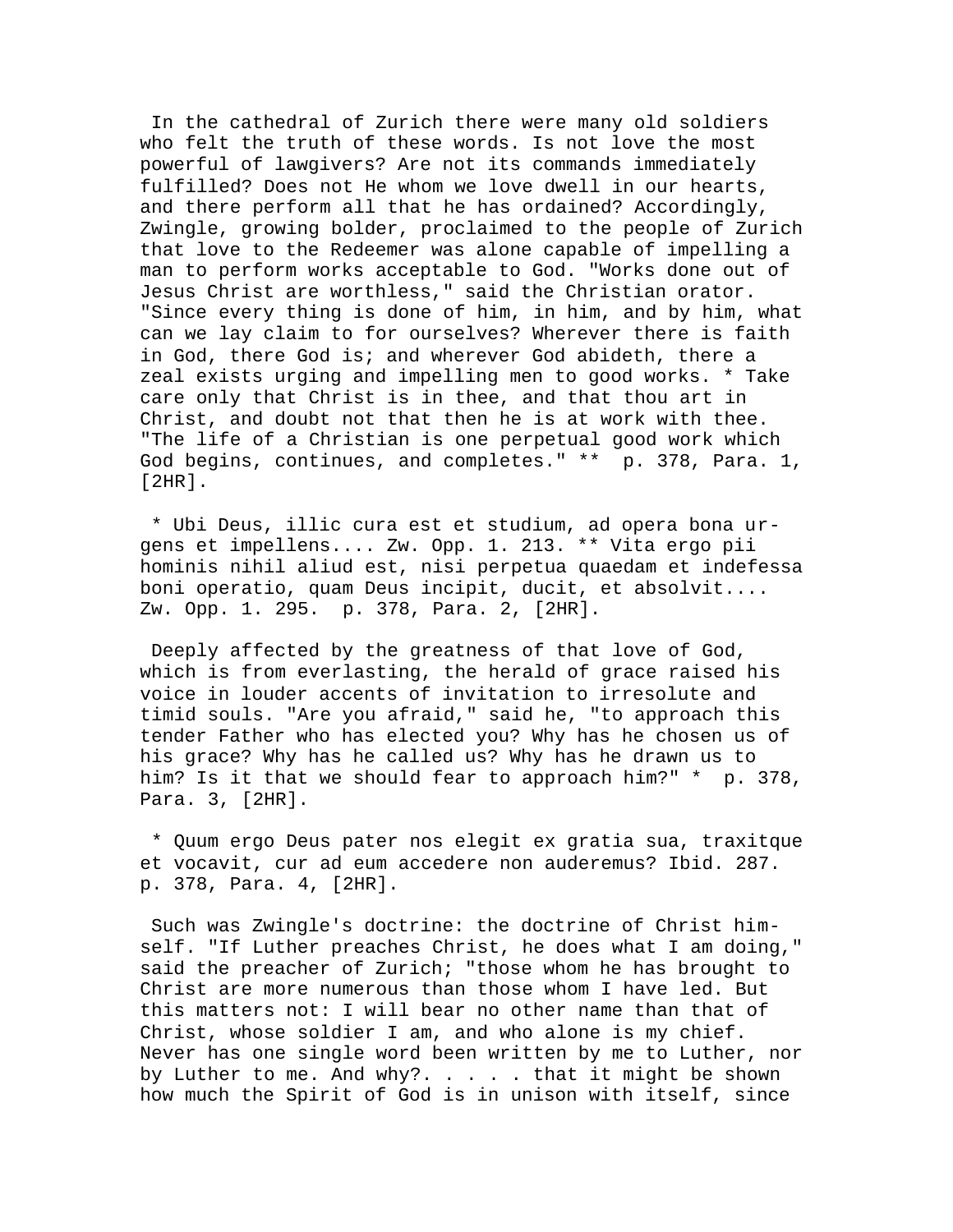both of us, without any collusion, teach the same doctrine of Christ with such uniformity." \* p. 378, Para. 5, [2HR].

 \* Quam concors sit spiritus Dei, dum nos tam procul dissiti, nihil colludentes, tam concorditer Christi doctrinam docemus. Zw. Opp. 1. 276. p. 378, Para. 6, [2HR].

 Thus did Zwingle preach with courage and enthusiasm. \* The vast cathedral could not contain the multitude of his hearers. All praised God for the new life that was beginning to reanimate the lifeless body of the church. Many of the Swiss from every canton who came to Zurich either to attend the diet or for other motives, impressed by this new preaching, carried its precious seeds into all the valleys of their native country. A shout of rejoicing rose from every city and mountain. "Switzerland," wrote Nicholas Hageus from Lucerne to Zurich, "Switzerland has hitherto given birth to such as Brutus, Scipio, and Caesar; but she has hardly produced a man who really knew Jesus Christ, and who nourished our souls, not with vain disputes, but with the word of God. Now that divine Providence has given Switzerland a Zwingle for preacher and an Oswald Myconius for teacher, virtue and sacred learning are reviving among us. O fortunate Helvetia, if at last thou wouldst rest from war, and, already illustrious by thy arms, become more illustrious still by righteousness and peace." \*\* -- "There was a report," wrote Myconius to Zwingle, "that your voice could not be heard three paces off. But I see now that it was a falsehood, for all Switzerland hears you." \*\*\* "Thou hast armed thyself with an intrepid courage," wrote Hedio from Basle; "I will follow thee as far as I am able." \*\*\*\* "I have heard thee," wrote Sebastain Hofmeister of Schaffhausen from Constance. "Would to God that Zurich, which is at the head of our happy confederation, were healed of its disease, so that the whole body might be at length restored to health." \*\*\*\*\* p. 379, Para. 1, [2HR].

 \* Quam fortis sis in Christo praedicando. Zw. Epp. p. 160. \*\* O Helvetiam longe feliciorem, si tandem liceat te a bellis conquiescere! Ibid. p. 128. \*\*\* At video mendacium esse, cum audiaris per totam Helvetiam. Ibid. p. 135. \*\*\*\* Sequar te quoad potero..Ibid. p. 134. \*\*\*\*\* Ut capite felicis patriae nostrae a morbo erepto, sanitas tandem in reliqua membra eciperetur. Ibid. p. 147. p. 379, Para. 2, [2HR].

But Zwingle met with adversaries as well as admirers.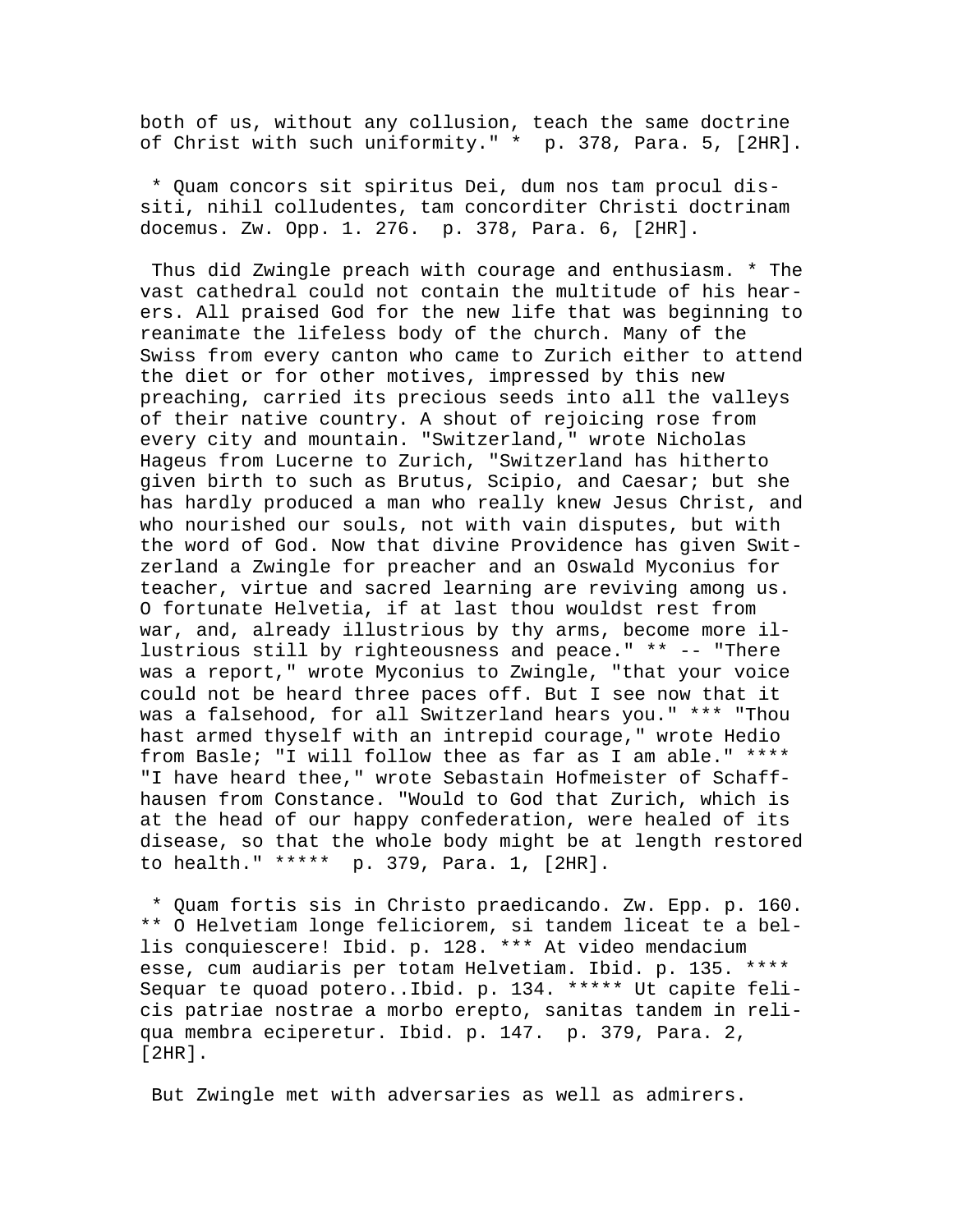"Why," said some, "does he busy himself with the affairs of Switzerland?". . . . . "Why," said others, "does he repeat the same things in every sermon?" In the midst of all this opposition, dejection often came over Zwingle's soul. Everything seemed in his eyes falling into confusion, and society to be on the eve of a general convulsion. \* He thought it impossible for any new truth to appear, without its antagonistic error springing up immediately. \*\* If any hope arose in his heart, fear grew up by its side. He soon, however, threw off his dejection. "The life of man here below is a continual war," said he; "whoever desires to obtain glory must face the world, and like David force this haughty Goliath, so proud of his stature, to bite the dust. The church," said he, as Luther had done, "was purchased by blood, and by blood must be restored. \*\*\* The more numerous are its impurities, the more men like Hercules must we call up to cleanse these Augean stables. \*\*\*\* I am under no apprehensions for Luther," added he, "even should he be struck by the thunderbolts of this, Romish, Jupiter." \*\*\*\*\* p. 380, Para. 1, [2HR].

 \* Omnia sursum deorsumque moventur. Ibid. 142. \*\* Ut nihil proferre caput queat, cujus non contrariume regione emergat. Ibid. \*\*\* Ecclesiam puto, ut sanguine parta est, ita sanguine instaurari. Zw. Epp. p. 143. \*\*\*\* Eo plures armabis Hercules qui fimum tot hactenus boum efferant. Ibid. p. 144. \*\*\*\*\* Etiamsi fulmine Jovis istius fulminetur. Ibid. p. 380, Para. 2, [2HR].

 Zwingle had need of repose, and repaired to the waters of Baden. The priest of this town, formerly one of the pope's guards, a man of kindly disposition but of the greatest ignorance, had obtained his benefice by carrying the halberd. Faithful to the military habits, he used to pass the day and part of the night in jovial company, while his curate Staheli was indefatigable in performing all the duties of his charge. \* Zwingle sent for him and said: "I have need of Swiss helpers;" and from that moment Staheli was his fellow-laborer. Zwingle, Staheli, and Luti subsequently pastor at Winterthour, lived under the same roof. p. 380, Para. 3, [2HR].

 \* Misc. Tig. 2. 679-696; Wirz. 1. 78, 79. p. 380, Para. 4, [2HR].

 Zwingle's devotion was not unrewarded. The word of Christ, preached with so much energy, was destined to bear fruit.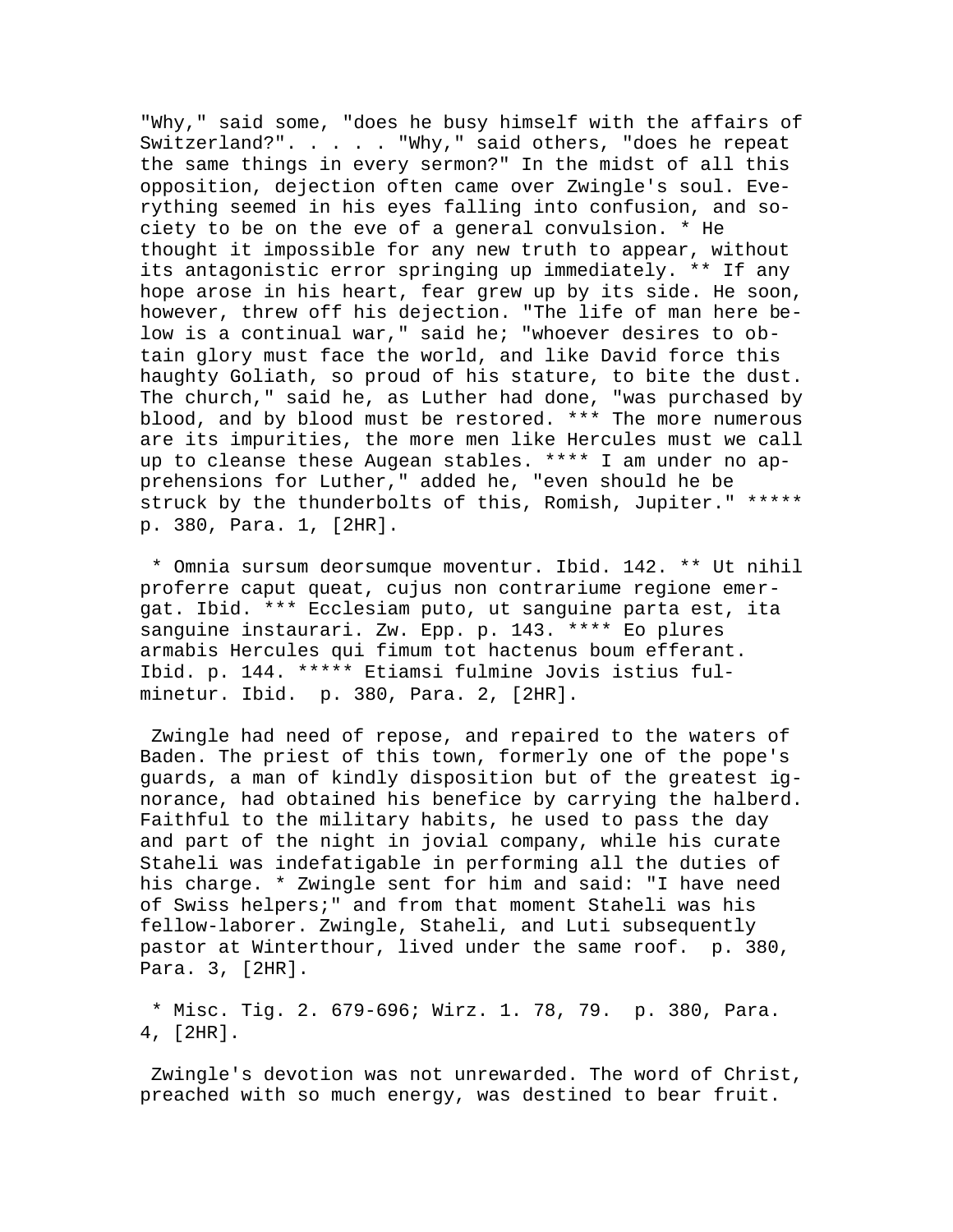Many magistrates were gained over; they had found in God's word their consolation and their strength. Afflicted at seeing the priests, and above all the monks, uttering shamelessly from the pulpit whatever came into their heads, the council published a decree ordering them to preach nothing in their sermons "that they had not drawn from the sacred fountains of the Old and New Testaments." \* It was in 1520 that the civil authority thus interfered for the first time in the work of the Reformation, acting as a Christian magistrate to defend the word of God and to protect the dearest interests of the citizens; depriving the church of its liberty, in the opinion of others, subjecting it to the secular power, and giving the signal of that long train of evils which the union of church and State has since engendered. We will not here decide on this great controversy, which in our own days is maintained with so much warmth in many countries. It is sufficient for us to mark its origin at the epoch of the Reformation. But there is still another thing to be pointed out; the act of these magistrates was of itself an effect of the preaching of the word of God. The Reformation in Switzerland then emerged from simple individualities, and became a national work. Born in the hearts of a few priests and learned men, it extended, rose up, and took its station on higher ground. Like the waters of the sea, it rose gradually, until it had covered a vast expanse. p. 381, Para. 1, [2HR].

 \* Vetuit eos Senatus quicquam praedicare quod non ex sacrarum literarum utriusque Testamenti fontibus hausissent. Zw. Opp. 3. 28. p. 381, Para. 2, [2HR].

 The monks were confounded: they had been ordered to preach the word of God only, and most of them had never read it. One opposition provokes another. This decree became the signal of the most violent attacks against the Reformation. Plots began to be formed against the priest of Zurich: his life was in danger. One day, as Zwingle and his curates were quietly conversing in their house, some citizens entered hastily, saying: "Have you strong bolts to your doors? Be on your guard tonight." "We often had such alarms as these," adds Staheli; "but we were well armed, \* and a patrol was stationed in the street to protect us." p. 382, Para. 1, [2HR].

 \* Wir waren aber gut gerustet. Misc. Tig. 2. 681; Wirz 1. 334. p. 382, Para. 2, [2HR].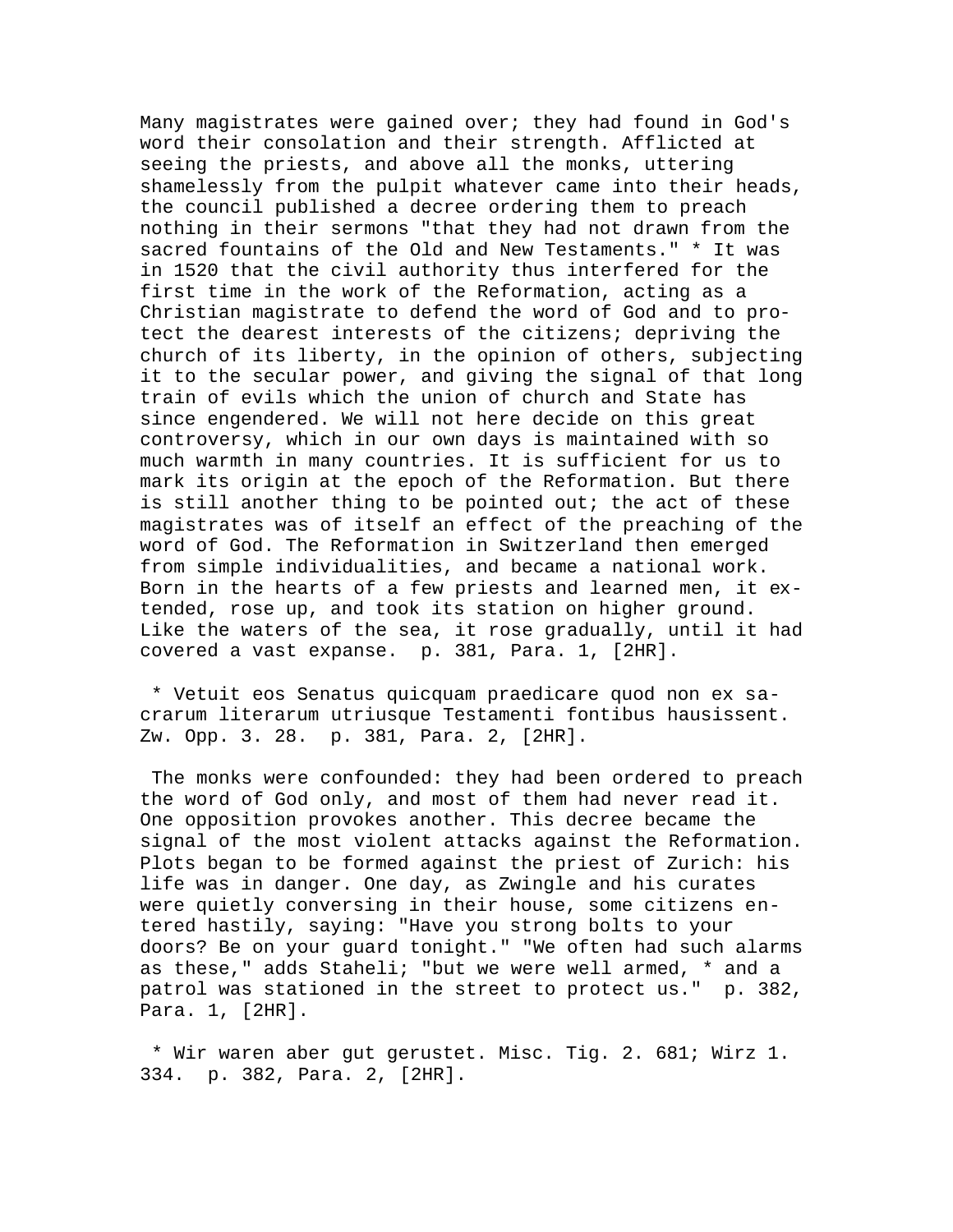In other places recourse was had to still more violent measures. An aged man of Schaffhausen, named Galster, possessing a just spirit and a fervor rare at his age, and rejoicing in the light he had found in the gospel, endeavored to communicate it to his wife and children; in his zeal, which may have been indiscreet, he openly attacked the relics, priests, and superstition with which his canton abounded. He soon became an object of hatred and terror even to his own family. The old man, anticipating evil designs, left his house broken-hearted, and fled to the neighboring forests. Here he remained some days sustaining life upon what he could find, when suddenly, on the last night of the year 1520, torches flashed through the forest in every direction, and the shouts of men and the cry of savage dogs re-echoed through its gloomy shades. The council had ordered a grand chase in the forest to discover the wretched man. The hounds caught their prey. The unhappy Galster was dragged before the magistrate, and summoned to abjure his faith; as he continued steadfast, he was beheaded. \* p. 382, Para. 3, [2HR].

 \* Wirz. 1. 510; Sebast. Wagner, von Kirchhofer, p. 18. p. 382, Para. 4, [2HR].

 CHAPTER 10--- A new combatant -- The Reformer of Berne -- Zwingle encourages Haller -- The gospel at Lucerne -- Oswald persecuted -- Zwingle's preaching -- Henry Bullinger and Gerold of Knonau -- Rubli at Basle -- The chaplain of the hospital -- War in Italy -- Zwingle protests against the capitulations. p. 383, Para. 1, [2HR].

 The year thus inaugurated by this bloody execution had hardly begun, when Zwingle received a visit at Zurich from a young man about twenty-eight years of age, of tall stature, and whose exterior denoted candor, simplicity, and diffidence. \* He introduced himself as Berthold Haller, and on hearing his name Zwingle embraced the celebrated preacher of Berne with that affability which imparted such a charm to his manners. Haller was born at Aldingen in Wurtemberg, \*\* and had studied first at Rotwyl under Rubellus, and next at Pforzheim, where Simmler was his preceptor and Melancthon his fellow-pupil. The Bernese had about that time resolved on attracting literary men to their republic, which had already become so famous by its feats of arms. Rubellus and Berthold, who was then only twenty-one years old, repaired thither. Subsequently Haller was named canon and shortly after preacher of the cathedral. The gospel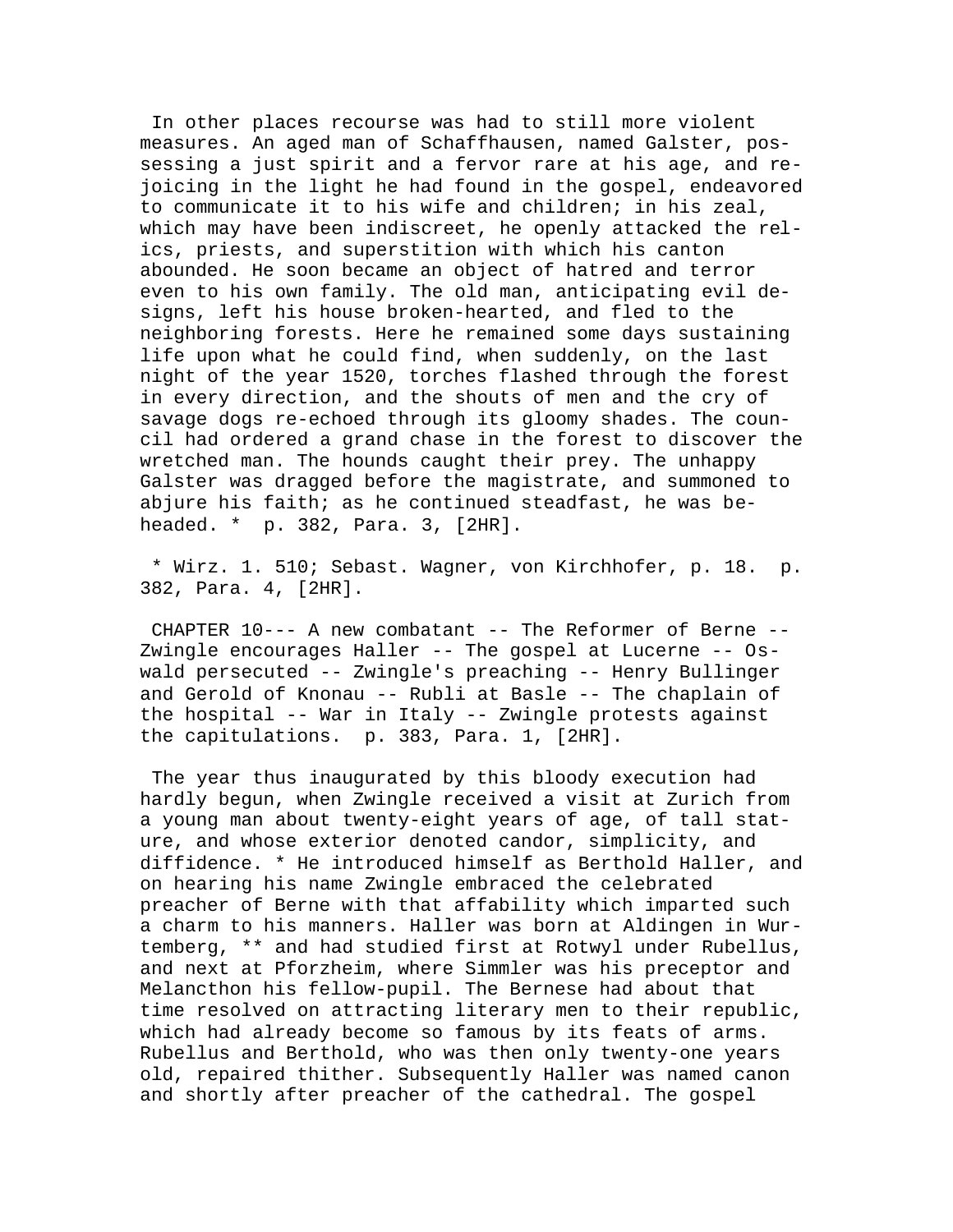taught by Zwingle had reached Berne; Haller believed, and from that hour desired to see the mighty man whom he already respected as a father. He went to Zurich, where Myconius had announced him. Thus did Haller and Zwingle meet. Haller, a man of meek, disposition, confided to Zwingle all his trials; and Zwingle, the strong man, inspired him with courage. "My soul," said Berthold to Zwingle one day, "is overwhelmed;. . . . . I cannot support such unjust treatment. I am determined to resign my pulpit and retire to Basle, to employ myself wholly, in Wittembach's society, with the study of sacred learning." "Alas," replied Zwingle, "and I too feel discouragement creep over me when I see myself unjustly assailed; but Christ awakens my conscience by the powerful stimulus of his terrors and promises. He alarms me by saying: Whosoever shall be ashamed of me before men, of him shall I be ashamed before my Father; and he restores me to tranquillity by adding: Whosoever shall confess me before men, him also will I confess before my Father. O my dear Berthold, take courage. Our names are written in imperishable characters in the annals of the citizens on high. \*\*\*4 I am ready to die for Christ. \*\*\*\* . . . . . Oh, that your fierce bear-cubs," added he, "would hear the doctrine of Jesus Christ, then would they grow tame. \*\*\*\*\* But you must undertake this duty with great gentleness, lest they should turn round furiously, and rend you in pieces." Haller's courage revived. "My soul," wrote he to Zwingle, "has awakened from its slumber. I must preach the gospel. Jesus Christ must be restored to this city, whence He has been so long exiled." \*\*\*\*\*\* Thus did the flame that glowed so brightly in Zwingle's bosom rekindle that of Berthold, and the timid Haller rushed into the midst of the savage bears, who, grinding their teeth, says Zwingle, sought to devour him. p. 383, Para. 2, [2HR].

 \* Animi tui candorem simplicem et simplicitatem candidissimam, hac tua pusilla quidem epistola..Zw. Epp. p. 186. \*\* Ita ipse in literis MS. J. J. Hott. 3. 54. \*\*\* Scripta tamen habeatur in fastis supernorum civium. Zw. Epp. p. 186. \*\*\*\* Ut mori pro Christo non usque adeo detrectem apud me. Ibid. p. 187. \*\*\*\*\* Ut ursi tui ferocinsculi, audita Christi doctrina, mansuescere incipiant. Ibid. The reader will remember that a bear figures in the shield of Berne. \*\*\*\*\*\* Donec Christum, cucullatis nugis longe a nobis exulem..pro virili restituerim. Zw. Epp. p. 187. p. 383, Para. 3, [2HR].

It was in another quarter, however, that the persecution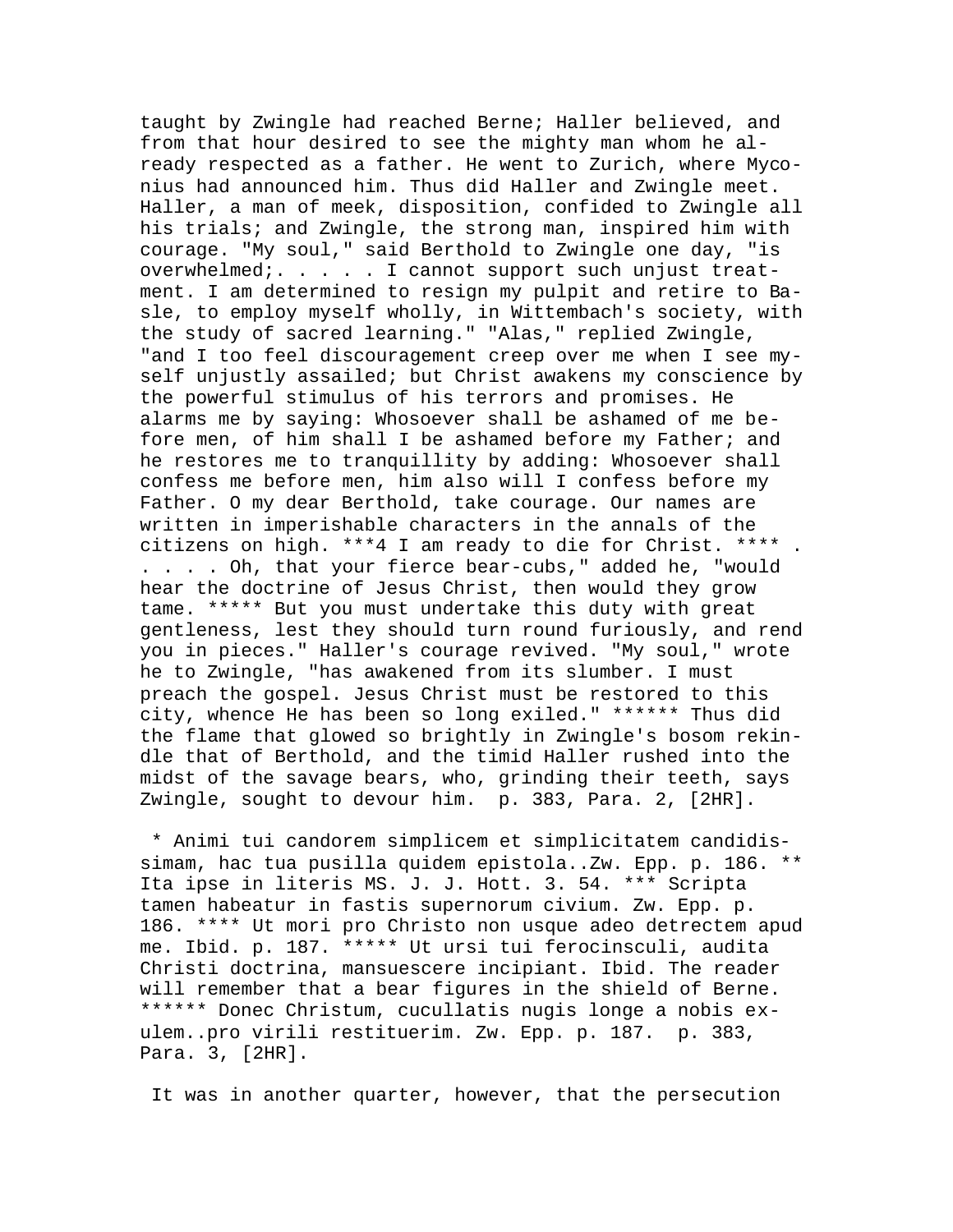was to break out in Switzerland. The warlike Lucerne stood forward as an adversary armed cap-a-pie and lance in rest. The military spirit prevailed in this canton, the advocate of foreign service, and the leading men of the capital knit their brows whenever they heard one word of peace calculated to restrain their warlike disposition. When Luther's works reached this city, some of the inhabitants began to read them, and were struck with horror. They appeared to have been penned by the hand of a demon; their imagination took fright, their eyes wandered, and they fancied their chambers were filled with devils, surrounding and gazing upon them with a sarcastic leer.  $*$  . . . . . They hastily closed the volume and flung it aside in terror. Oswald, who had heard of these singular visions, never spoke of Luther, except to his most intimate friends, and was content simply to announce the gospel of Christ. Yet notwithstanding this moderation, loud cries were heard in the city: "We must burn Luther and the schoolmaster, Myconius." \*\* . . . . . "I am assailed by my adversary, like a ship in a hurricane at sea," said Oswald to one of his friends. \*\*\* One day at the beginning of the year 1520, he was suddenly called before the council. "You are enjoined," said they, "never to read Luther's works to your pupils, never to mention him before them, and never even to think of him." \*\*\*\* The lords of Lucerne presumed, it will be seen, to extend their jurisdiction very widely. Shortly after this, a preacher declaimed from the pulpit against heresy. All the assembly was moved; every eye was turned on Oswald, for who could the preacher have had in view but him? Oswald remained quietly in his place, as if the matter did not concern him. But on leaving the church, as he was walking with his friend the Canon Xyloctect, one of the councilors, who had not yet recovered from his agitation, passed near them. "Well, you disciples of Luther," said he angrily, "why do you not defend you master?" They made no reply. "I live," said Myconius, "in the midst of savage wolves; but I have this consolation, that most of them have lost their teeth. They would bite if they could; but as they cannot, they merely howl." p. 384, Para. 1, [2HR].

 \* Dum Lutherum semel legerint, ut putarent stubellam suam plenam esse daemonibus. Zw. Epp. 137. \*\* Clamatur hich per totam civitatem. Lutherum comburendum et ludi magistrum. Ibid. 153. \*\*\* Non aliter me impellunt quam procellae marinae navem aliquam. Ibid. 159. \*\*\*\* Imo ne in mentem eum admitterem. Ibid. p. 384, Para. 2, [2HR].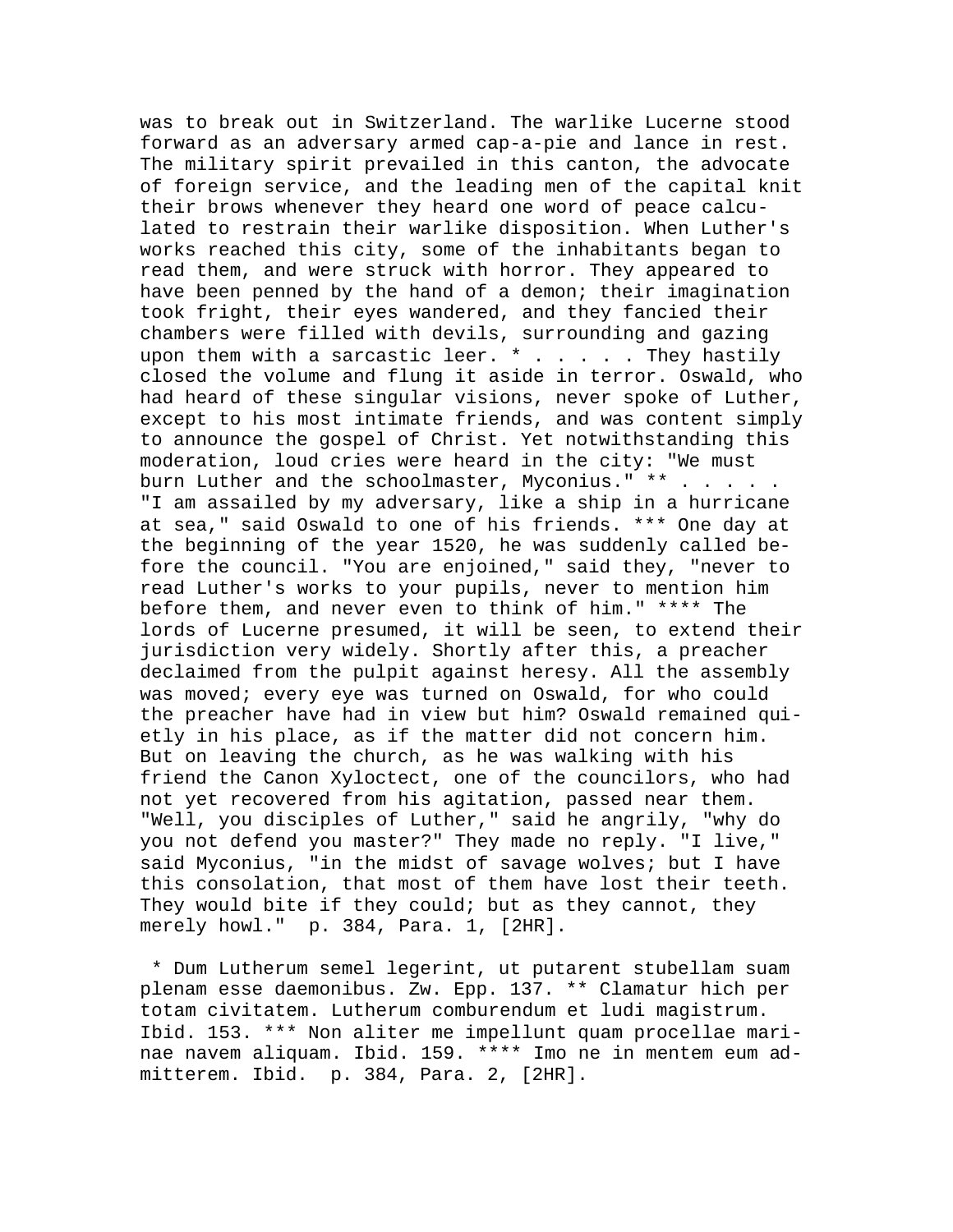The senate was called together, for the tumult among the people kept increasing. "He is a Lutheran," said one of the councilors. "He is a teacher of novelties," said another. "He is a seducer of youth," said a third. . . . . "Let him appear, let him appear," cried all. The poor schoolmaster came before them, and heard fresh menaces and prohibitions. His simple spirit was wounded and depressed. His gentle wife could only console him by her tears. "Every one is against me," exclaimed he in his anguish. "Assailed by so many tempests, whither shall I turn, or how shall I escape them?. . . . . If Christ were not with me, I should long ago have fallen beneath their blows." \* . . . . . "What matters it whether Lucerne will keep you or not?" wrote Dr. Sebastian Hofmeister, in a letter dated from Constance. "The earth is the Lord's. Every country is the home of the brave. Even were we the vilest of men, our cause is just, for we teach the gospel of Christ." p. 386, Para. 1, [2HR].

 \* Si Christus non esset, jam olim defecissem. Zw. Epp. p. 160. p. 386, Para. 2, [2HR].

While the truth thus met with so many obstacles at Lucerne, it was triumphant at Zurich. Zwingle labored unceasingly. Desirous of meditating on the whole of Scripture in the original languages, he applied himself diligently to the study of Hebrew under the direction of John Boschenstein, Reuchlin's pupil. But his object in studying the Scriptures was to preach them. On Fridays, the peasants who came in crowds, bringing their produce to the market of the city, showed great eagerness for the word of God. To satisfy their wants, Zwingle had begun, in the month of December 1520, to expound the Psalms every market-day, preparing his sermon by previous meditation on each particular text. The reformers always combined learned pursuits with their practical labors: these labors were their end, their studies were but the means. They were not less zealous in the closet than before the people. The union of learning and love is a characteristic feature of this epoch. With reference to his Sunday preachings, Zwingle, after having expounded the life of our Lord according to St. Matthew, proceeded to show, by explaining the Acts of the Apostles, how the doctrine of Christ had been propagated. He next set forth the rule of a Christian life, as inculcated in the Epistles to Timothy; he made use of the Epistle to the Galatians to combat doctrinal errors, and combined with it the two Epistles of Peter, to demonstrate to the contemners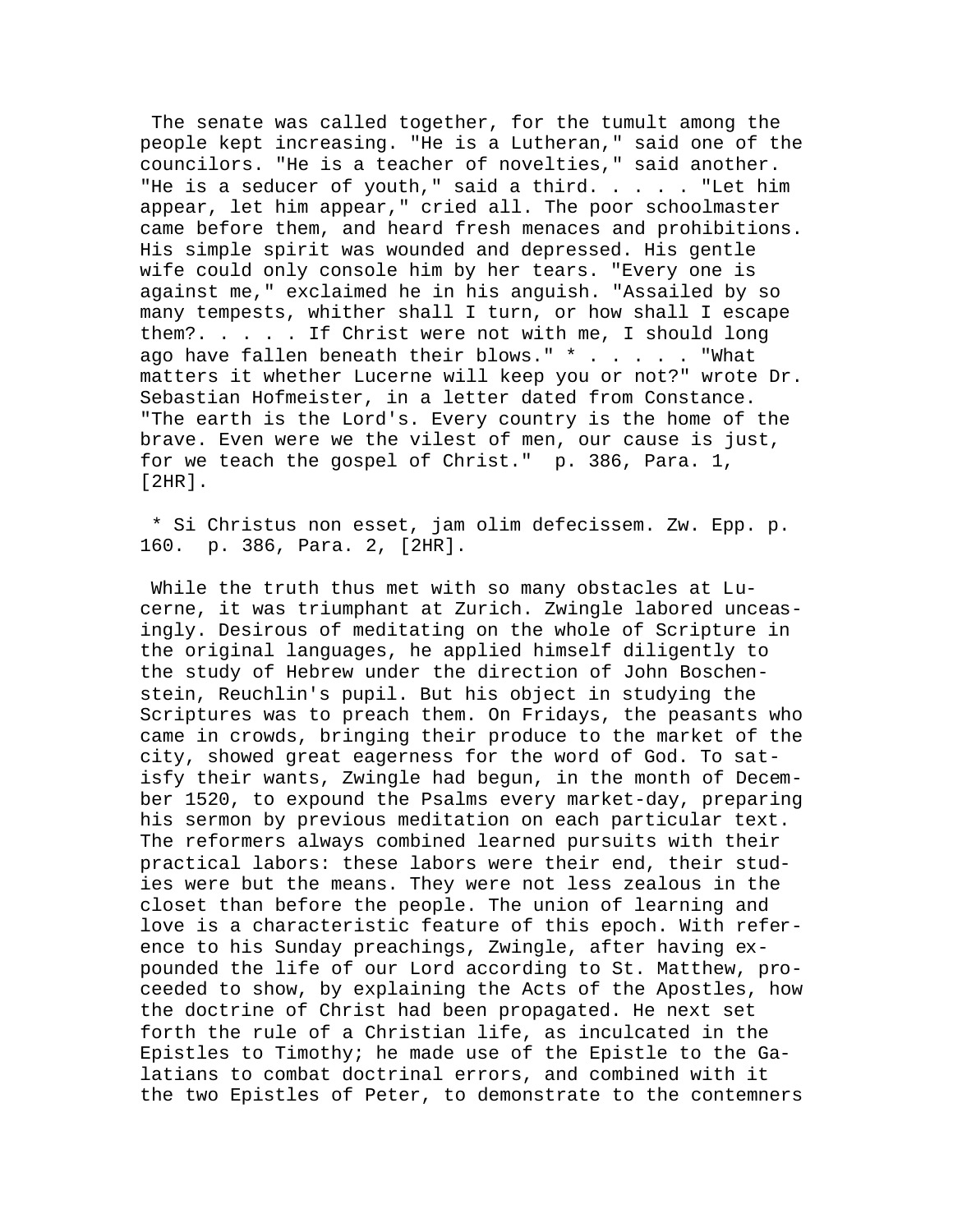of St. Paul how the same spirit animated both these apostles; he concluded with the Epistle to the Hebrews, that he might explain to their fullest extent all the blessings which flow from the gift of Jesus Christ, the great highpriest of the Christian. p. 386, Para. 3, [2HR].

 But Zwingle did not confine himself to adult men alone; he endeavored to kindle in the young also a sacred fire by which they should be animated. One day in the year 1521, as he was engaged in his closet studying the fathers of the church, extracting the most remarkable passages, and carefully classifying them in a thick volume, he saw a young man enter whose features strongly interested him. \* It was Henry Bullinger, who, having returned from Germany, had come to see him, impatient to know that teacher of his native land whose name was already celebrated in Christendom. The handsome youth fixed his eyes successively on the reformer and his books, and felt a call to follow Zwingle's example. The latter welcomed him with that cordiality which won every heart. This first visit had a powerful influence over the whole life of the student, after he had returned to his father's hearth. Another young man had also gained Zwingle's affection; this was Gerold Meyer von Knonau. His mother, Anna Reinhardt, who subsequently occupied an important place in the life of the reformer, had been a great beauty, and was still distinguished by her virtues. A young man of noble family, John Meyer von Knonau, who had been brought up at the court of the bishop of Constance, to whom he was related, had conceived an ardent affection for Anna; but she belonged to a plebeian family. The elder Meyer von Knonau had refused his consent to their union, and disinherited his son after the marriage. In 1513, Anna was left a widow with one son and two daughters, and she now lived solely for the education of the poor orphans. Their grandfather was inexorable. One day, however, the widow's servant took young Gerold out with her, a lively and graceful boy, then only three years old, and as she stopped with him in the fish-market, the elder Meyer, who chanced to be at the window, \*\* noticed him, watched every movement, and asked to whom this beautiful child, so buoyant with life and freshness, belonged. "It is your son's," was the reply. The old man's heart was touched, the ice was melted, everything was forgotten, and he clasped in his arms the wife and the children of his son. Zwingle had become attached as if he were his own child to the young, noble, and courageous Gerold, who was destined to expire in the flower of his age at the reformer's side, his hand upon the sword,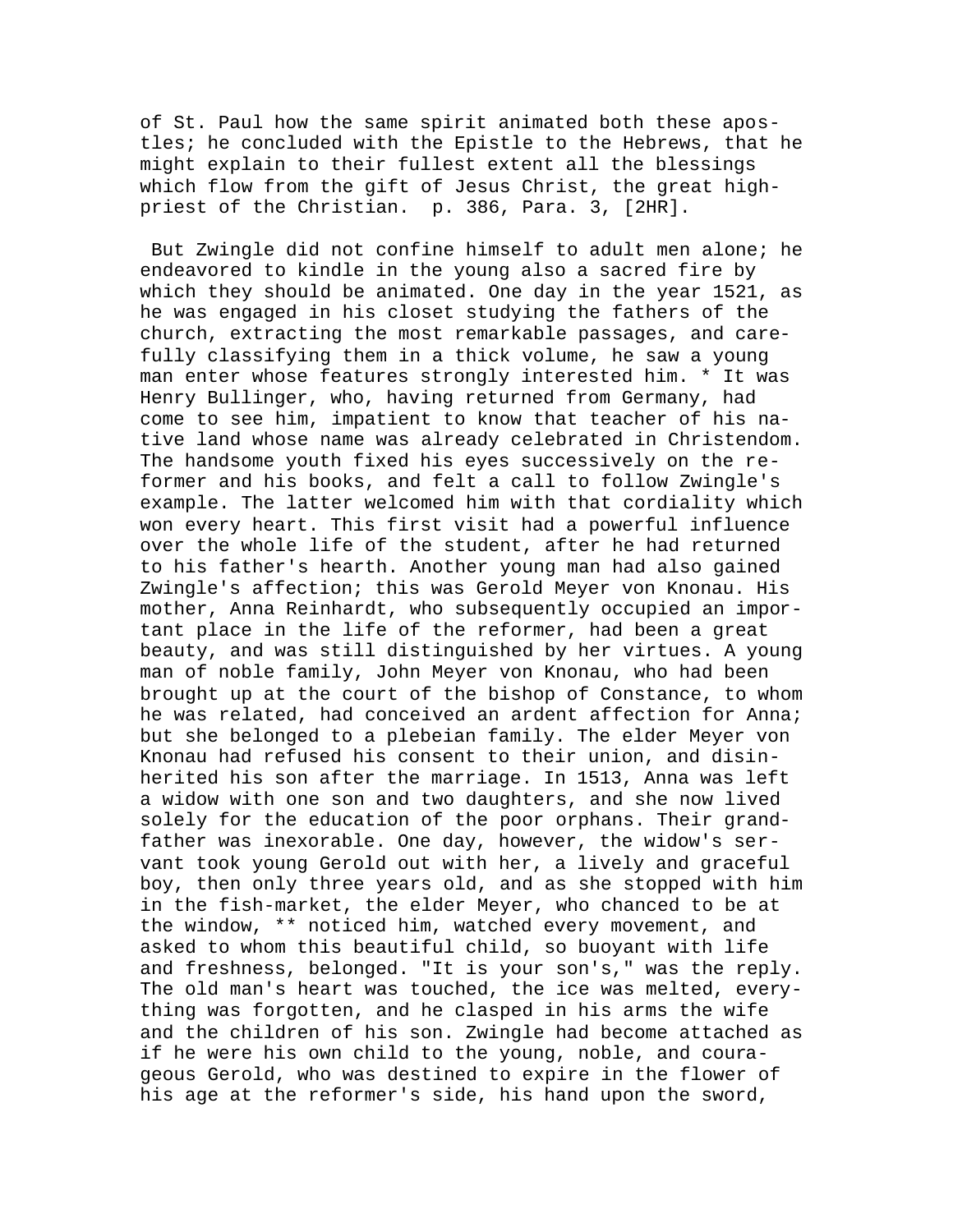and surrounded, alas, by the dead bodies of his enemies. Thinking that Gerold could not find in Zurich sufficient resources for study, Zwingle in 1521 sent him to the Basle. p. 387, Para. 1, [2HR].

 \* Ich hab by Im ein gross Buch gesehen, Locorum communium; als ich by Ihm wass, anno 1521, dorinnen er sententias und Dogmata Patrum, flyssig jedes an seinem ort verzeichnet. Bullinger MS. \*\* Luget des Kindts Grossvater zum fanster uss, und ersach das Kind in der Fischer-branten (Kufe), so frach (frisch) und frolich sitzen.... Archives des Meyer de Knonau, quoted in a notice of Anna Reikhardt, Erlangen, 1835, by M. Gerold Meyer von Knonau. I am indebted to the kindness of this friend for the elucidation of several obscure passages in the life of Zwingle. p. 387, Para. 2,  $[2HR]$ .

 The young Von Knonau did not find Hedio, Zwingle's friend, in that city. As Capito was obliged to accompany the Archbishop Albert to the coronation of Charles V, he had engaged Hedio to supply his place at Mentz. Basle thus successively lost her most faithful preachers; the church seemed abandoned, but other men appeared. Four thousand hearers crowded the church of William Rubli, priest of St. Alban's. He attacked the doctrine of the mass, purgatory, and the invocation of saints. But this man, who was turbulent and greedy of public applause, inveighed against error rather than contended for the truth. On the festival of Corpus Christi he joined the great procession, but instead of the relics, which it was customary to parade through the streets, there was carried before him a copy of the holy Scriptures, handsomely bound, and with this inscription in large letters: "THE BIBLE; this is the true relic, all others are but dead men's bones." Courage adorns the servant of God: ostentation disfigures him. The work of an evangelist is to preach the Bible, and not to make a pompous display of it. The enraged priests accused Rubli before the council. A crowd immediately filled the square of the Cordeliers. "Protect our preacher," said the citizens to the council. Fifty ladies of distinction interposed in his favor, but Rubli was compelled to leave Basle. Somewhat later he was implicated, like Grebel, in the fanatical disorders of the time. As the Reformation was evolved, it everywhere rejected the chaff that was mixed up with the good grain. p. 388, Para. 1, [2HR].

At this time, from the lowliest of chapels was heard an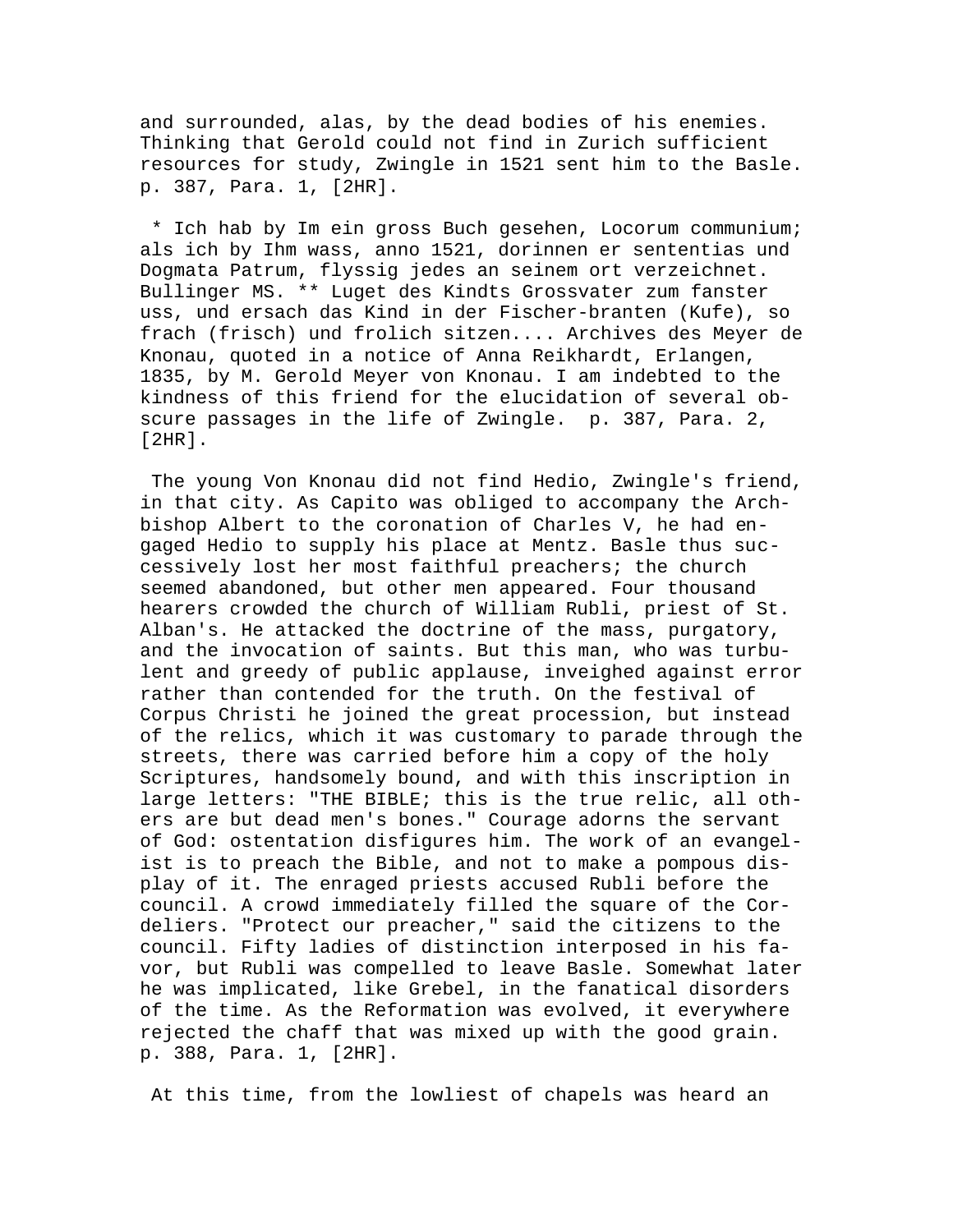humble voice distinctly proclaiming the gospel doctrines. It was that of the youthful Wolfgang Wissemburger, the son of a councillor of state, and chaplain to the hospital. All the inhabitants of Basle who felt new desires, experienced a deeper affection for the meek chaplain than they had for the haughty Rubli himself. Wolfgang began to read mass in German. The monks renewed their clamors; but this time they failed, and Wissemburger was enabled to continue preaching the gospel; "for," says an old chronicler, "he was a citizen and his father a councillor." \* This first success of the Reformation at Basle was an omen of still greater. At the same time, it was of much importance to the progress of the work throughout the confederation. Zurich was not alone. The learned Basle began to be charmed at the sound of the new doctrine. The foundations of the new temple were extending. The Reformation in Switzerland was attaining a higher stage of development. p. 389, Para. 1, [2HR].

 \* Dieweil er ein Burger war und sein Vater des Raths. Fridolin Ryff's Chronik. p. 389, Para. 2, [2HR].

 Zurich was, however, the center of the movement. But in the year 1521, important political events, that grieved Zwingle's heart, in some measure diverted men's minds from the preaching of the gospel. Leo X, who had offered his alliance simultaneously to Charles V and Francis I, had at length decided for the emperor. The war between these two rivals was about to burst forth in Italy. "The pope shall have nothing left but his ears," said the French general Lautrec. \* This ill-timed jest increased the pontiff's anger. The King of France claimed the support of the Swiss cantons, which, with the exception of Zurich, were in alliance with him: his call was obeyed. The pope flattered himself with the hope of engaging Zurich in his cause, and the Cardinal of Sion, who was always intriguing, in full confidence in his dexterity and eloquence, hastened to this city to procure soldiers for his master. But he met with a resolute opposition from his old friend Zwingle. The latter was indignant at the thought of seeing the Swiss sell their blood to the foreigner; his imagination already conjured up the sight of the Zurichers under the standards of the pope and the emperor crossing their swords in the plains of Italy with the confederates assembled under the banner of France; and at this fratricidal picture his patriotic and Christian soul thrilled with horror. He thundered from the pulpit: "Will you," exclaimed he, "tear in pieces and destroy the confederation? \*\* . . . . . We hunt down the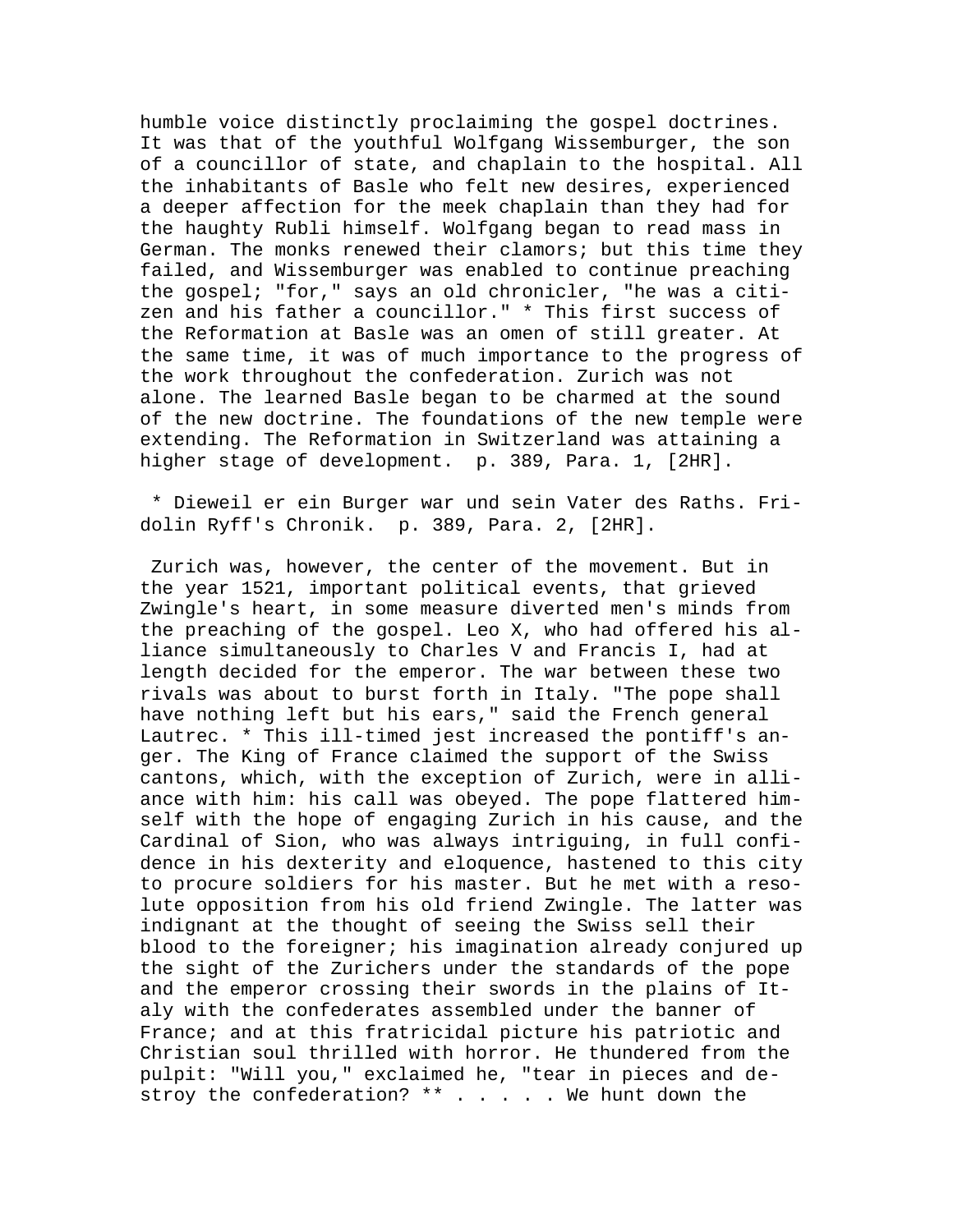wolves that ravage our flocks, but we make no resistance to those who prowl around us to devour men.  $\ldots$  . It is not without reason that the mantles and the hats they wear are red; shake these garments, and down will fall ducats and crowns; but if you wring them, you will see them dripping with the blood of your brothers, your fathers, your sons, and your dearest friends!" \*\*\* . . . . In vain did Zwingle raise his manly voice. The cardinal with his red hat succeeded, and two thousand seven hundred Zurichers departed under the command of George Berguer. Zwingle's heart was wrung. His influence was not, however, lost. For many years after the banners of Zurich were not unfolded and carried through the gates of the city in behalf of foreign princes. p. 390, Para. 1, [2HR].

 \* Disse che M. di Lutrech et M. de l'escu havia ditto che 'l volveva che le recchia del papa fusse la major parte retasse di la so persona. Gradenigo, the Venetian ambassador at Rome, MS. 1523. \*\* Sagt wie es ein fromme Eidtgnosschafft zertrennen und umbkehren wurde. Bullinger MS. \*\*\* Sie tragen billig rothe hut und mantel, dan schute man sie, so fallen Cronen und Duggaten heraus, winde man sie, so runt deines Bruders, Vaters, Sohns und guten Freunds Blut heraus. Bullinger MS. p. 390, Para. 2, [2HR].

 CHAPTER 11--- Zwingle opposes human traditions -- Commotion during Lent -- Truth triumphs amidst opposition -- The bishop's deputies -- Accusation before the clergy and the council -- Appeal to the great council -- The coadjutor and Zwingle -- Zwingle's reply -- Decree of the great council - - Posture of affairs -- Hoffman's attack. p. 392, Para. 1, [2HR].

 Wounded in his feelings as a citizen, Zwingle devoted himself with fresh zeal to the preaching of the gospel. His sermons increased in energy. "I will never cease laboring to restore the primitive unity of the church of Christ," said he. \* He began the year 1522 by showing the difference between the precepts of the gospel and those of men. When the season of Lent came round, he preached with still greater vigor. After having laid the foundations of the new building, he was desirous of sweeping away the rubbish of the old. "For four years," said he to the crowd assembled in the cathedral, "you have eagerly received the holy doctrine of the gospel. Glowing with the fire of charity, fed with the sweets of the heavenly manna, it is impossible you can now find any savior in the wretched nutriment of human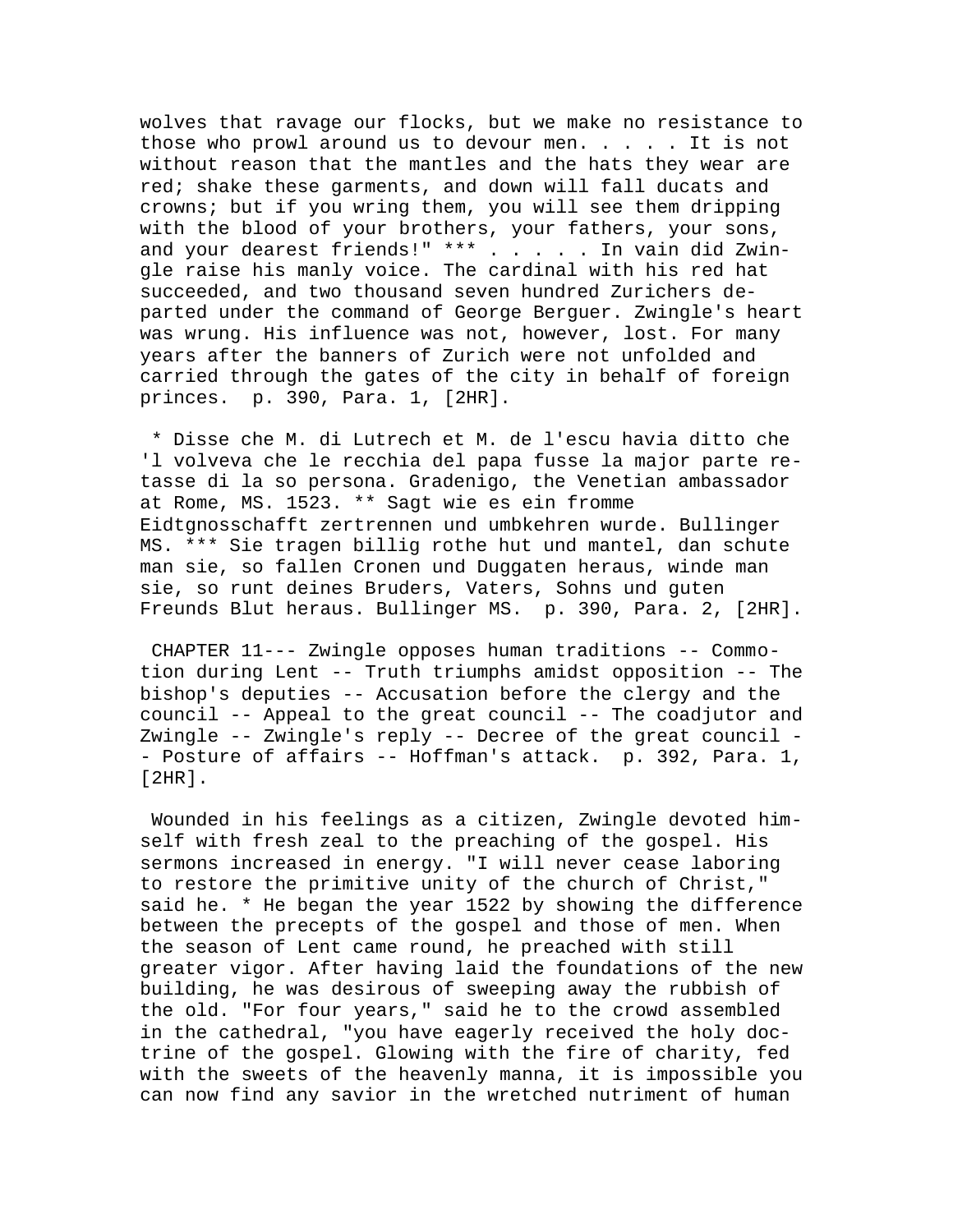traditions." \*\* And then attacking the compulsory abstinence from meat at certain seasons, he exclaimed with his artless eloquence: "There are some who maintain that to eat meat is a fault, and even a great sin, although God has never forbidden it, and yet they think it not a crime to sell human flesh to the foreigner, and drag it to slaughter." \*\*\* . . . . . At this daring language the partisans of the military capitulations, who were present in the assembly, shuddered with indignation and anger, and vowed never to forget it. p. 392, Para. 2, [2HR].

 \* Ego veterem Christi Ecclesiae unitatem instaurare non desinam. Zw. Opp. 3. 47. \*\* Gustum non aliquis humanarum traditionum cibus vobis arridere potuerit. Ibid. 1. 2. \*\*\* Aber menschenfleisch verkoufen und ze Tod schlahen..Ibid. 1. Part 2. p. 301. p. 392, Para. 3, [2HR].

 While Zwingle was preaching thus energetically, he still continued to say mass; he observed the established usages of the church, and even abstained from meat on the appointed days. He was of opinion that the people should be enlightened previously. But there were some turbulent persons who did not act so prudently. Rubli, who had taken refuge at Zurich, permitted himself to be led astray by an extravagant zeal. The former curate of Saint Alban's, a Bernese captain, and Conrad Huber, a member of the great council, were accustomed to meet at the house of the latter to eat meat on Friday and Saturday. On this they greatly prided themselves. The question of fasting engrossed every mind. An inhabitant of Lucerne having come to Zurich, said to one of his friends in this city: "You worthy confederates of Zurich are wrong in eating meat during Lent." The Zuricher replied: "You gentlemen of Lucerne, however, take the liberty to eat meat on the prohibited days." "We have purchased it from the pope." "And we, from the butcher. . . . . If it be an affair of money, one is certainly as good as the other." \* The council having received a complaint against the transgressors of the ecclesiastical ordinances, requested the opinion of the parish priest. Zwingle replied that the practice of eating meat every day was not blamable of itself; but that the people ought to abstain from doing it until a competent authority should have come to some decision on the matter. The other members of the clergy concurred in his sentiments. p. 393, Para. 1, [2HR].

 \* So haben wir's von dem Metzger erkaufft.... Bullinger. MS. p. 393, Para. 2, [2HR].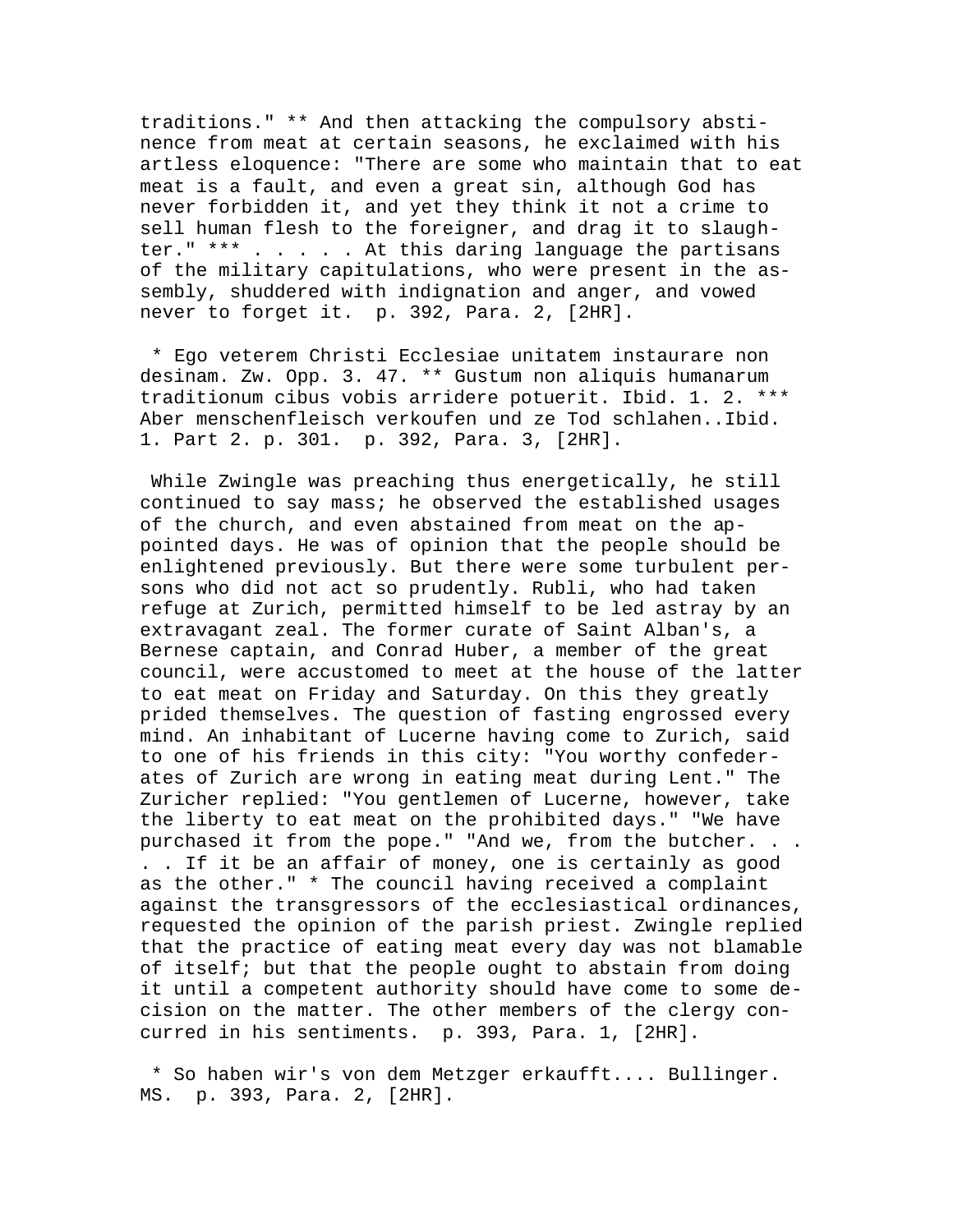The enemies of the truth took advantage of this fortunate circumstance. Their influence was declining; the victory would remain with Zwingle, unless they made haste to strike some vigorous blow. They importuned the bishop of Constance. "Zwingle," exclaimed they, "is the destroyer and not the keeper of the Lord's fold." \* p. 393, Para. 3,  $[2HR]$ .

 \* Ovilis dominici populator esse, non custos aut pastor. Zw. Opp. 3. 28. p. 393, Para. 4, [2HR].

 The ambitious Faber, Zwingle's old friend, had just returned from Rome full of fresh zeal for the papacy. From the inspirations of this haughty city were destined to proceed the first religious troubles in Switzerland. A decisive struggle between the evangelical truth and the representatives of the Roman pontiff was now to take place. Truth acquires its chief strength in the attacks that are made upon it. It was under the shade of opposition and persecution that Christianity at its rise acquired the power that eventually overthrew all its enemies. At the epoch of its revival, which forms the subject of our history, it was the will of God to conduct His truth in like manner through these rugged paths. The priests then stood up, as in the days of the apostles, against the new doctrine. Without these attacks, it would probably have remained hidden and obscure in a few faithful souls. But God was watching the hour to manifest it to the world. Opposition opened new roads for it, launched it on a new career, and fixed the eyes of the nation upon it. This opposition was like a gust of wind, scattering the seeds to a distance, which would otherwise have remained lifeless on the spot where they had fallen. The tree, that was destined to shelter the people of Switzerland, had been deeply planted in her valleys, but storms were necessary to strengthen its roots and extend its branches. The partisans of the papacy, seeing the fire already smoldering in Zurich, rushed forward to extinguish it, but they only made the conflagration fiercer and more extensive. p. 393, Para. 5, [2HR].

 In the afternoon of the 7th of April 1522, three ecclesiastical deputies from the bishop of Constance entered Zurich; two of them had an austere and angry look; the third appeared of milder disposition; they were Melchior Battli, the bishop's coadjutor, Doctor Brendi, and John Vanner, preacher of the cathedral, an evangelical man, and who pre-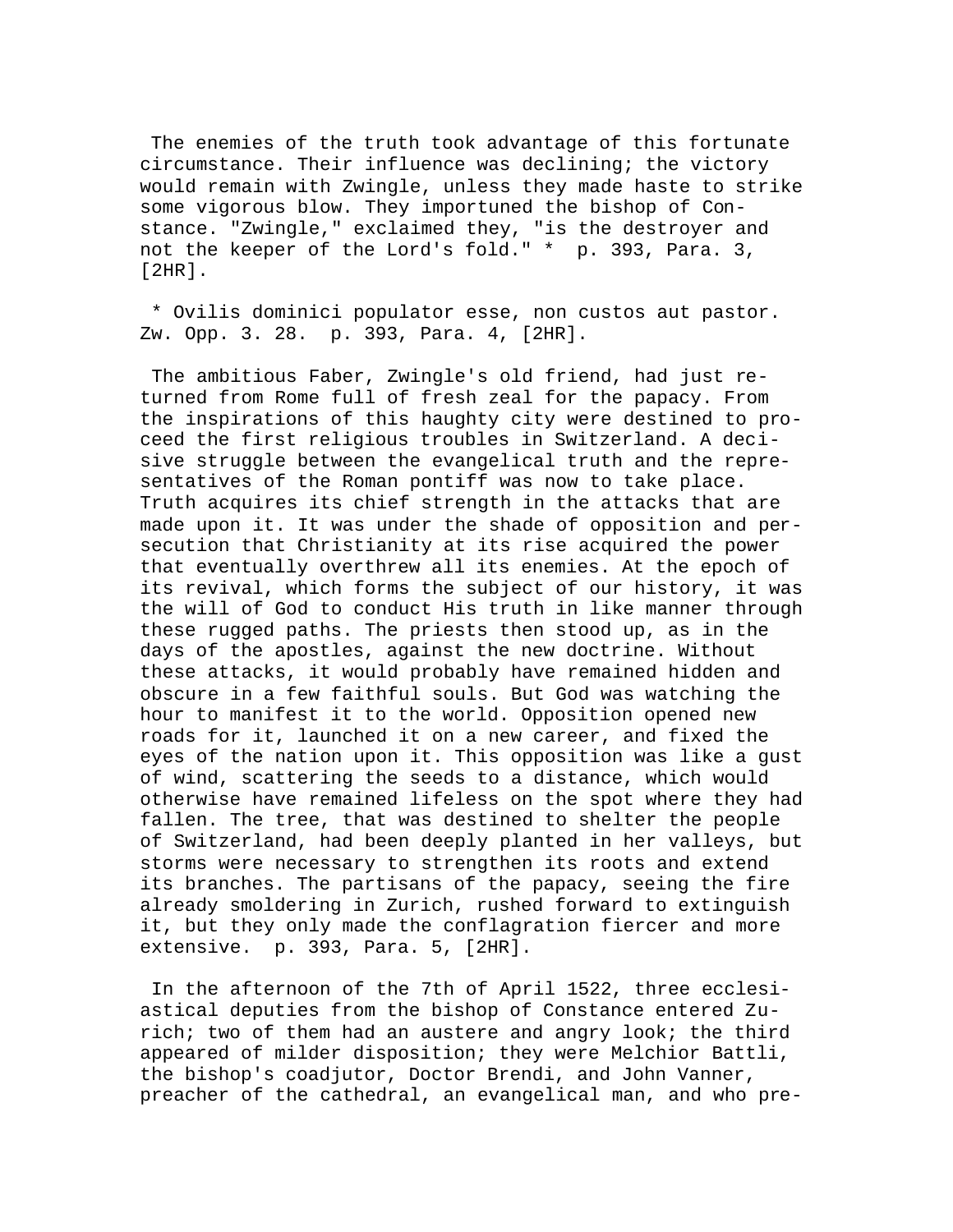served silence during the whole of the business. \* It was already dark when Luti ran to Zwingle and said: "The bishop's commissioners have arrived; some great blow is preparing; all the partisans of the old customs are stirring. A notary is summoning all the priests for an early meeting tomorrow in the hall of the chapter." p. 394, Para. 1, [2HR].

 \* Zw. Opp. 3. 8; J. J. Hottinger, 3. 77; Ruchat, 1. 134, 2d edition, and others say, that Faber headed this deputation. Zwingle names the three deputies, but does not mention Faber. These writers have probably confounded two different offices of the Roman hierarchy, those of coadjutor and of vicar-general. p. 394, Para. 2, [2HR].

 The assembly of the clergy accordingly took place on the following day, when the coadjutor rose and delivered a speech which his opponents described as haughty and violent; \* he studiously refrained, however, from uttering Zwingle's name. A few priests, recently gained over to the gospel, were thunderstruck; their pallid features, their silence, and their sighs betrayed their total loss of courage. \*\* Zwingle now stood up and answered in a manner that effectually silenced his adversaries. At Zurich, as in the other cantons, the most violent enemies of the new doctrine were to be found in the Smaller Council. The deputation, worsted before the clergy, laid their complaints before the magistrates; Zwingle was absent, and accordingly they had no reply to fear. The result appeared decisive. They were about to condemn the gospel without its defender being heard. Never had the Reformation of Switzerland been in greater danger. It was on the point of being stifled in its cradle. The councilors who were friendly to Zwingle, then appealed to the jurisdiction of the Great Council; this was the only remaining chance of safety, and God made use of it to save the cause of the gospel. The Two Hundred were convened. The partisans of the papacy made every exertion to prevent Zwingle's admission; he struggled hard to obtain a hearing, knocking at every door, and leaving not a stone unturned, \*\*\* to use his own expression; but in vain. . . . . "It is impossible," said the burgomasters; "the council has decided to the contrary." "Upon this," says Zwingle, "I remained tranquil, and with deep sighs laid the matter before Him who heareth the groans of the captive, beseeching him to defend his gospel." \*\*\*\* The patient and submissive expectation of the servants of God has never deceived them. p. 395, Para. 1, [2HR].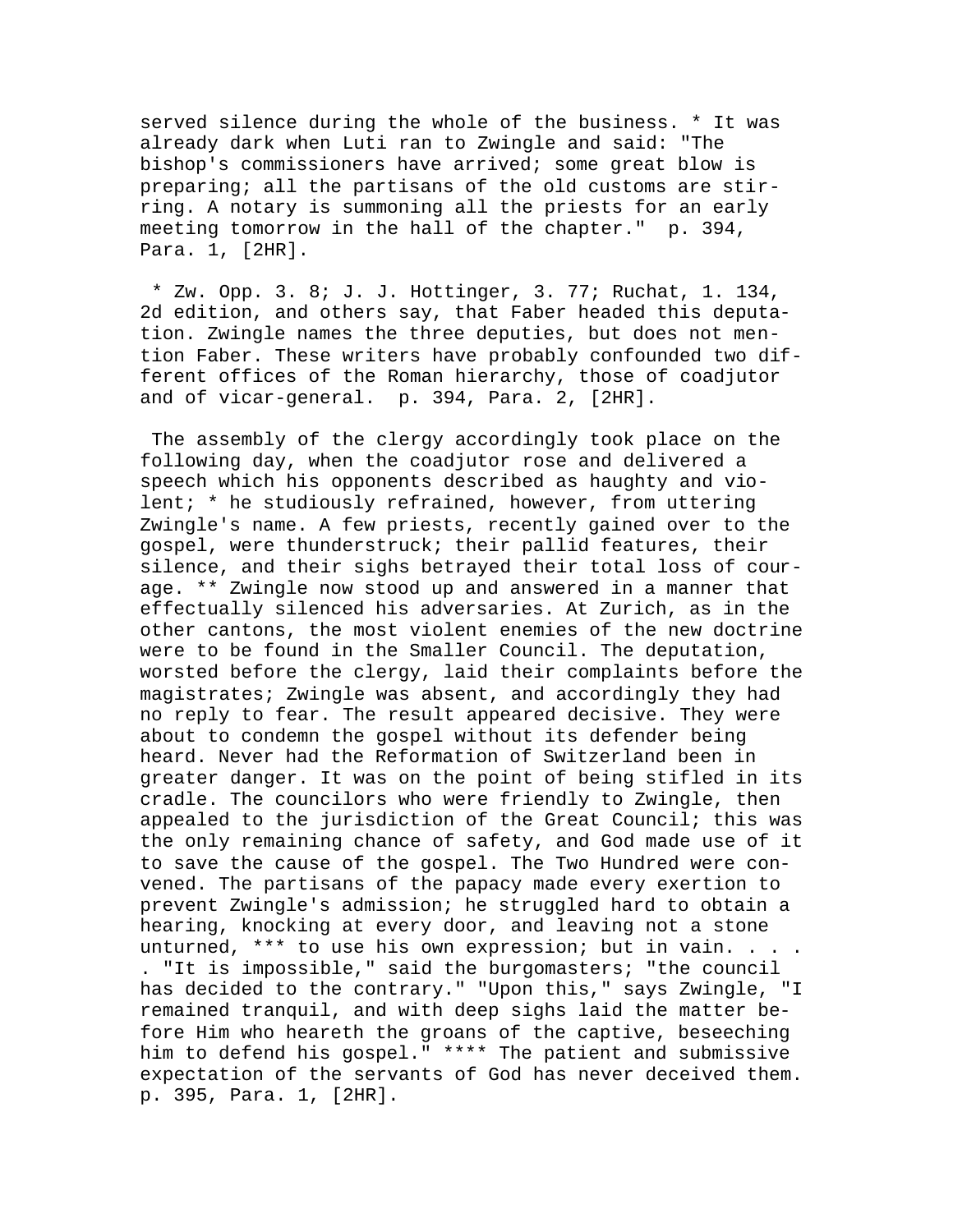\* Erat tota oratio vehemens et stomachi superciliique plena. Zw. Opp. 3. 8. \*\* Infirmos quosdam nuper Christo lucrifactos sacerdotes offensos ea sentirem, ex tacitis palloribus ac suspiriis. Ibid. 9. \*\*\* Frustra diu movi omnem lapidem. Ibid. \*\*\*\* Ibi ego quiescere ac suspiriis rem agere coepi apud eum qui audit gemitum compeditorum. Ibid. p. 395, Para. 2, [2HR].

 On the 9th of April, the Two Hundred met. "We desire to have our pastors here," immediately said the friends of the Reformation who belonged to it. The Smaller Council resisted: but the Great Council decided that the pastors should be present at the accusation, and even reply if they thought fit. The deputies of Constance were first introduced, and next the three priests of Zurich; Zwingle, Engelhard, and the aged Roeschli. p. 396, Para. 1, [2HR].

 After these antagonists, thus brought face to face, had scrutinized each other's appearance, the coadjutor stood up. "If his heart and head had only been equal to his voice," says Zwingle, "he would have excelled Apollo and Orpheus in sweetness, and the Gracchi and Demosthenes in power." p. 396, Para. 2, [2HR].

 "The civil constitution," said this champion of the papacy, "and the Christian faith itself are endangered. Men have recently appeared who teach novel, revolting, and seditious doctrines." At the end of a long speech, he fixed his eyes on the assembled senators, and said, "Remain in the church, remain in the church. Out of it no one can be saved. Its ceremonies alone are capable of bringing the simple to a knowledge of salvation; \* and the shepherds of the flock have nothing more to do than explain their meaning to the people." p. 396, Para. 3, [2HR].

 \* Unicas esse per quas simplices christiani ad agnitionem salutis inducerentur. Ib. 10. p. 396, Para. 4, [2HR].

 As soon as the coadjutor had finished his speech, he prepared to leave the council-room with his colleagues, when Zwingle said earnestly: "Most worthy coadjutor, and you, his companions, stay, I entreat you, until I have vindicated myself." p. 396, Para. 5, [2HR].

 The Coadjutor. "We have no commission to dispute with any one." p. 396, Para. 6, [2HR].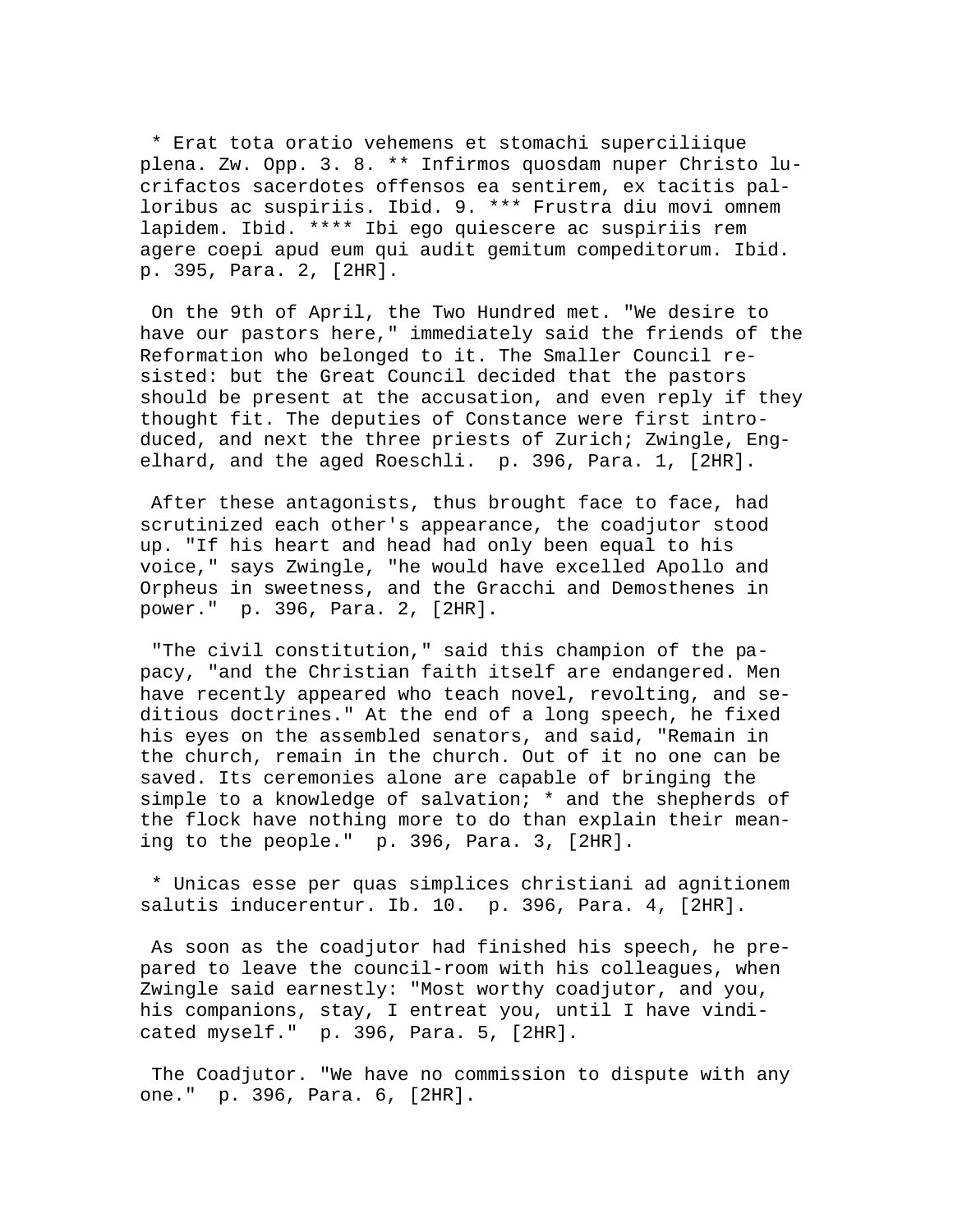Zwingle. "I have no wish to dispute, but to state fearlessly what I have been teaching up to this hour." p. 396, Para. 7, [2HR].

 The Burgomaster Roust, addressing the deputation from Constance. "I beseech you to listen to the reply the pastor desires to make." p. 396, Para. 8, [2HR].

 The Coadjutor. "I know too well the man I have to deal with, Ulrich Zwingle is too violent for any discussion to be held with him." p. 397, Para. 1, [2HR].

 Zwingle. "How long since has it been customary to accuse an innocent man with such violence, and then refuse to hear his defense? In the name of our common faith, of the baptism \* we have both received, of Christ the author of salvation and of life, listen to me. \*\* If you cannot as deputies, at least do so as Christians." p. 397, Para. 2,  $[2HR]$ .

 \* See vol. I., p. 151, bot. \*\* Ob communem fidem, ob communem baptismum, ob Christum vitae salutisque auctorem. Zw. Opp. 3. 11. p. 397, Para. 3, [2HR].

 After firing her guns in the air, Rome was hastily retreating from the field of battle. The reformer wanted only to be heard, and the agents of the papacy thought of nothing but running away. A cause thus pleaded was already gained by one side and lost by the other. The Two Hundred could no longer contain their indignation; a murmur was heard in the assembly; \* again the burgomaster entreated the deputies to remain. Abashed and speechless, they returned to their places, when Zwingle said, p. 397, Para. 4, [2HR].

 \* Coepit murmur audiri civium indignantium. Ib. p. 397, Para. 5, [2HR].

 "The reverend coadjutor speaks of doctrines that are seditious and subversive of the civil laws. Let him learn that Zurich is more tranquil and more obedient to the laws than any other city of the Helvetians, a circumstance which all good citizens ascribe to the gospel. Is not Christianity the strongest bulwark of justice among a nation? \* What is the result of all ceremonies, but shamefully to disguise the features of Christ and of his disciples? \*\* Yes, there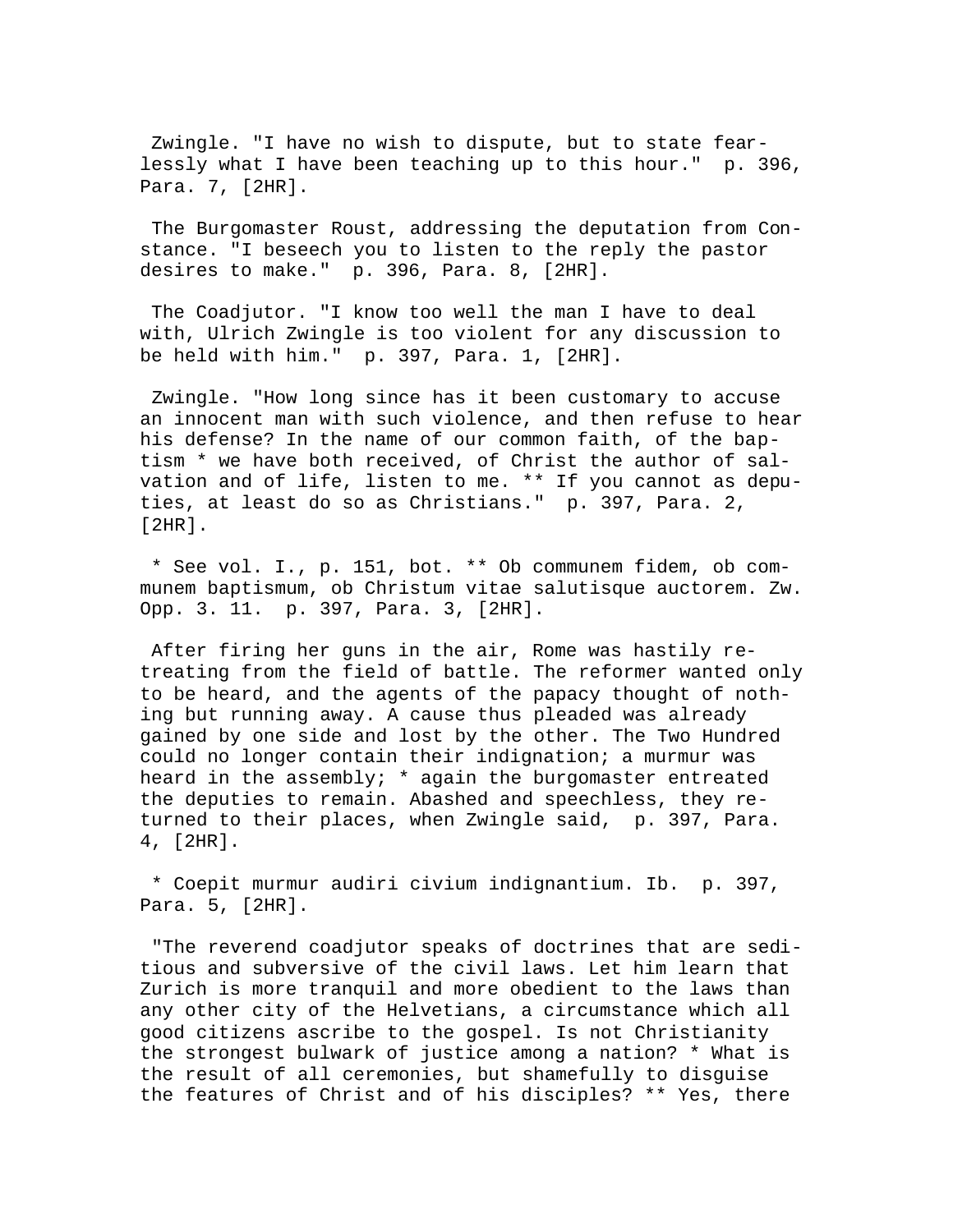is another way, besides these vain observances, to bring the unlearned people to the knowledge of the truth. It is that which Christ and his apostles followed. . . . . the gospel itself. Let us not fear that the people cannot understand it. He who believes, understands. The people can believe, they can therefore understand. This is a work of the Holy Ghost, and not of mere human reason. \*\*\* As for that matter, let him who is not satisfied with forty days, fast all the year if he pleases: it is a matter of indifference to me. All that I require is, that no one should be compelled to fast, and that for so trivial an observance the Zurichers should not be accused of withdrawing from the communion of Christians." p. 397, Para. 6, [2HR].

 \* Imo Christianismum ad communem justitiam servandam esse potentissimum. Ibid. 13. \*\* Ceremonias haud quicquam aliud agere, quam et Christo et ejus fidelibus os oblinere. Ibid. \*\*\* Quicquid hic agitur divino fit afflatu, non humano ratiocinio. Zw. Opp. 3. 13. p. 397, Para. 7, [2HR].

 "I did not say that," exclaimed the coadjutor. "No," said his colleague Dr. Brendi, "he did not say so." But all the senate confirmed Zwingle's assertion. p. 398, Para. 1, [2HR].

 "Excellent citizens," continued the latter, "let not his charge alarm you. The foundation of the church is that rock, that Christ, who gave Peter his name because he confessed him faithfully. In every nation whoever sincerely believes in the Lord Jesus is saved. It is out of this church that no one can have everlasting life. \* To explain the gospel and to follow it is our whole duty as ministers of Christ. Let those who live upon ceremonies undertake to explain them." This was probing the wound to the quick. p. 398, Para. 2, [2HR].

 \* Extra illam neminem salvari. Ibid. 15. p. 398, Para. 3, [2HR].

 The coadjutor blushed and remained silent. The council of the Two Hundred then broke up. On the same day they came to the resolution that the pope and the cardinals should be requested to explain the controverted point, and that in the meanwhile the people should abstain from eating meat during Lent. This was leaving the matter in statu quo, and replying to the bishop by seeking to gain time. p. 398, Para. 4, [2HR].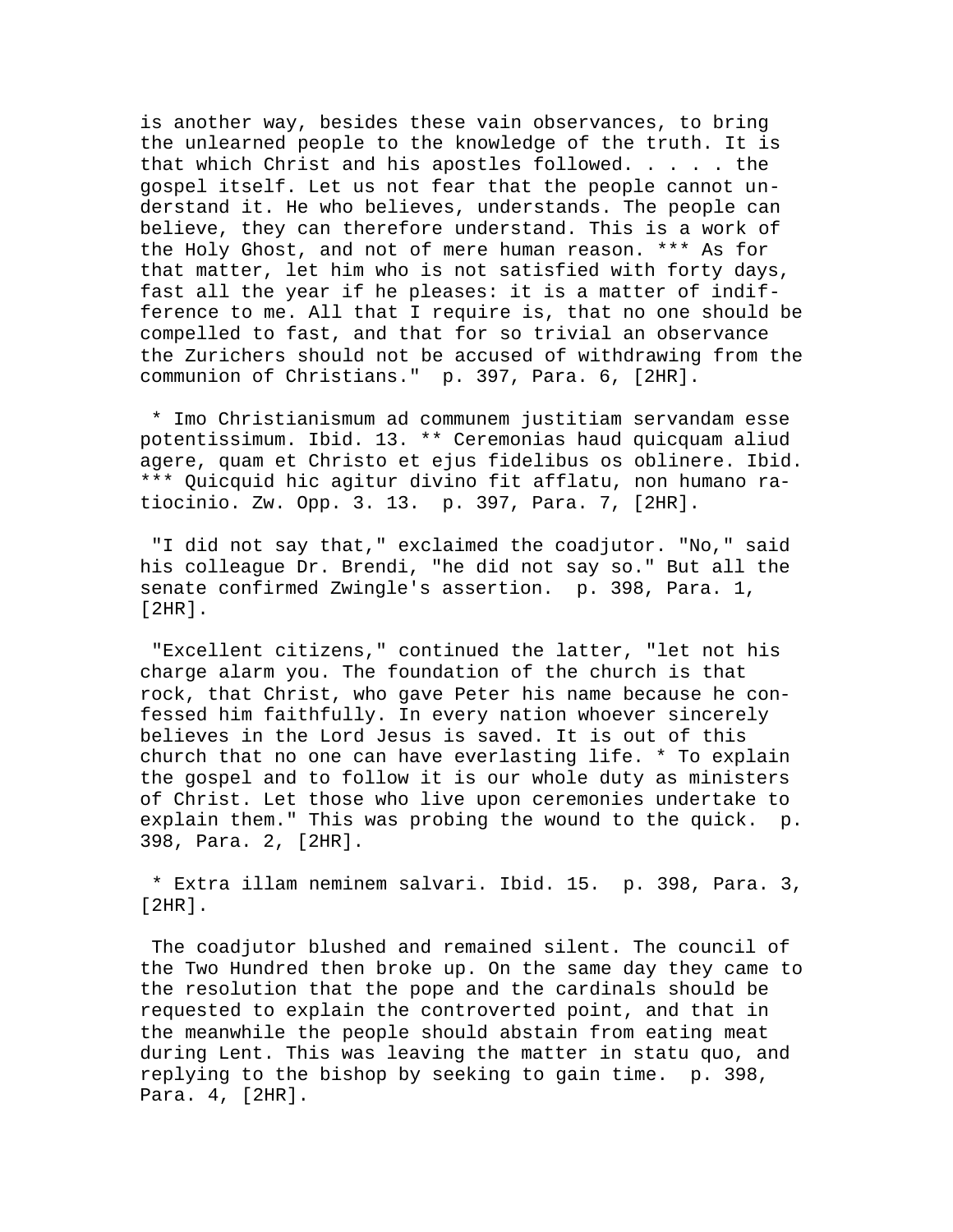This discussion had forwarded the work of the Reformation. The champions of Rome and those of the new doctrine had met face to face, as it were, in the presence of the whole people; and the advantage had not remained on the side of the pope. This was the first skirmish in a campaign that promised to be long and severe, and alternated with many vicissitudes of mourning and joy. But the first success at the beginning of a contest gives courage to the whole army and intimidates the enemy. The Reformation had seized upon a ground from which it was never to be dislodged. If the council thought themselves still obliged to act with caution, the people loudly proclaimed the defeat of Rome. "Never," said they in the exultation of the moment, "will she be able to rally her scattered and defeated troops." \* "With the energy of St. Paul," said they to Zwingle, "you have attacked these false apostles and their Ananiahs, those whited walls. . . . . The satellites of antichrist can never do more than gnash their teeth at you." From the farthest parts of Germany came voices proclaiming him with joy, "the glory of reviving theology." \*\* p. 398, Para. 5,  $[2HR]$ .

 \* Ut vulgo jactatum sit, nunquam ultra copias sarturos. Zw. Epp. p. 203. \*\* Vale renascentis Theologiae decus. Letter of Urban Regius. Ibid. 225. p. 398, Para. 6, [2HR].

 But at the same time the enemies of the gospel were rallying their forces. There was no time to lose if they desired to suppress it; for it would soon be beyond the reach of their blows. Hoffman laid before the chapter a voluminous accusation against the reformer. "Suppose," he said, "the priest could prove by witnesses what sins or what disorders had been committed by ecclesiastics in certain convents, streets, or taverns, he ought to name no one. Why would he have us understand, it is true I have scarcely ever heard of him myself, that he alone derives his doctrine from the fountain-head, and that others seek it only in kennels and puddles? \* Is it not impossible, considering the diversity of men's minds, that every preacher should preach alike?" p. 399, Para. 1, [2HR].

 \* Die andern aber aus Rinnen und Pfutzen. Simml. Samml. Wirz. 1. 244. p. 399, Para. 2, [2HR].

 Zwingle answered this accusation in a full meeting of the chapter, scattering his adversaries' charges, "as a bull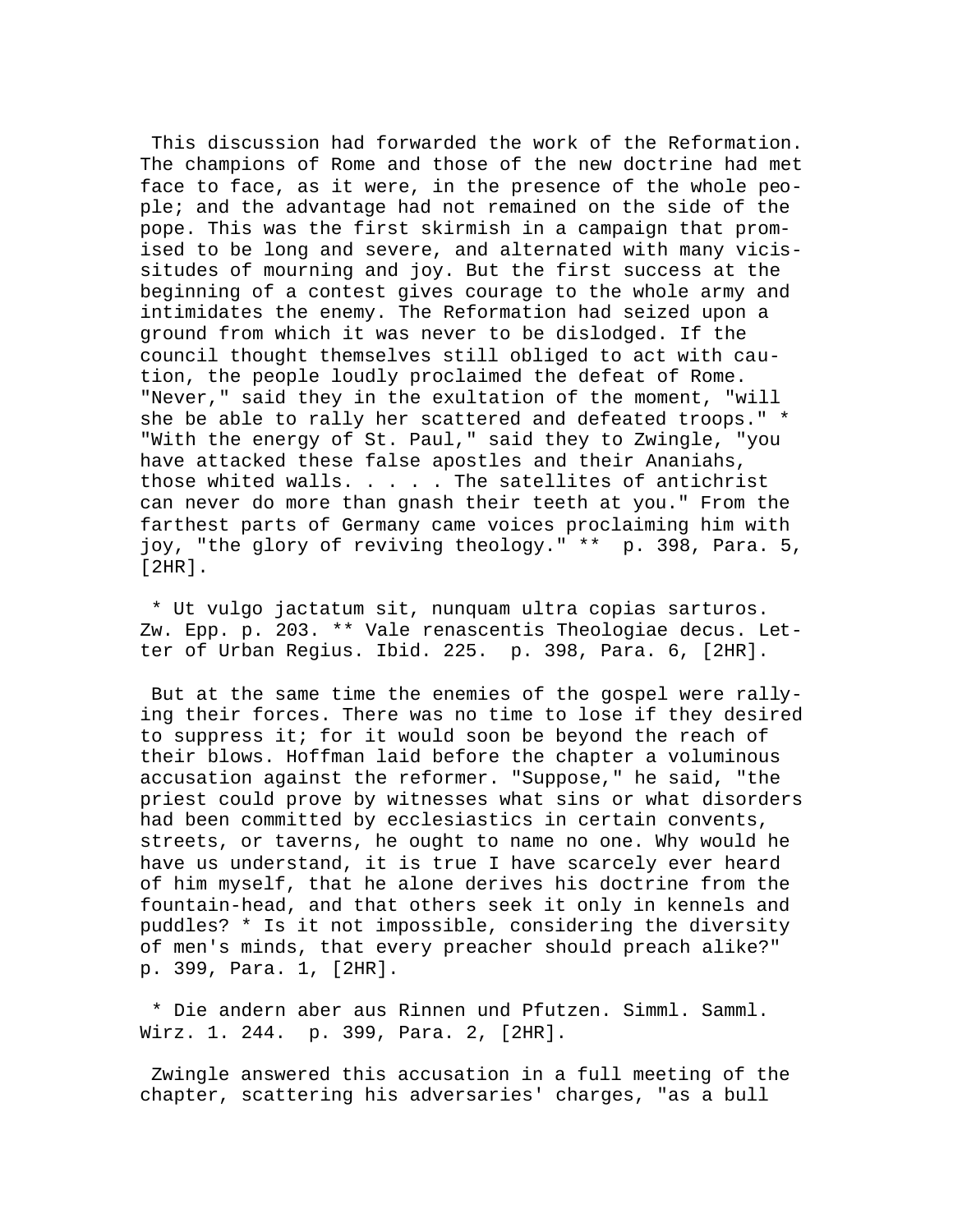with his horns tosses straw in the air." \* The matter which had appeared so serious, ended in loud bursts of laughter at the canon's expense. But Zwingle did not stop there; on the 16th of April he published a treatise on the free use of meats. \*\* p. 399, Para. 3, [2HR].

 \* Ut cornu vehemens taurus aristas. Zw. Epp. p. 203. \*\* De delectu et libero ciborum usu. Zw. Opp. 1. 50. p. 399, Para. 4, [2HR].

 CHAPTER 12--- Mourning and joy in Germany -- Plots against Zwingle -- The bishop's mandate -- Archeteles -- The bishop's appeal to the diet -- Injunction against attacking the monks -- Zwingle's declaration -- The nuns of Oetenbach -- Zwingle's address to Schwytz. p. 400, Para. 1, [2HR].

 Zwingle's indomitable firmness delighted the friends of truth, and particularly the evangelical Christians of Germany, so long deprived, by his captivity in the Wartburg, of the mighty apostle who had first arisen in the bosom of the church. Already many pastors and believers, exiled in consequence of the merciless decree which the papacy had extorted from Charles V at Worms, had found an asylum at Zurich. Nesse, the professor of Frankfort, whom Luther had visited on his road to Worms, wrote to Zwingle: "Oh, the joy that I feel at hearing with what authority you proclaim Jesus Christ. Strengthen by your exhortations those whom the cruelty of wicked bishops has compelled to flee far from our desolate churches." \* p. 400, Para. 2, [2HR].

 \* Et ut iis, qui ob malorum episcoporum saevitiam a nobis submoventur, prodesse velis. Zw. Epp. p. 208. p. 400, Para. 3, [2HR].

 But it was not in Germany alone that the adversaries were plotting against the friends of the Reformation. Not an hour passed in which the means of getting rid of Zwingle were not discussed. \* One day he received an anonymous letter, which he communicated immediately to his two curates. "Snares surround you on every side," wrote his secret friend; "a deadly poison has been prepared to take away your life. \*\* Never eat food but in your own house, and only what has been prepared by your own cook. The walls of Zurich contain men who are plotting your destruction. The oracle that has revealed this to me is more worthy of credit than that of Delphi. I am your friend; you shall know me hereafter." \*\*\* p. 400, Para. 4, [2HR].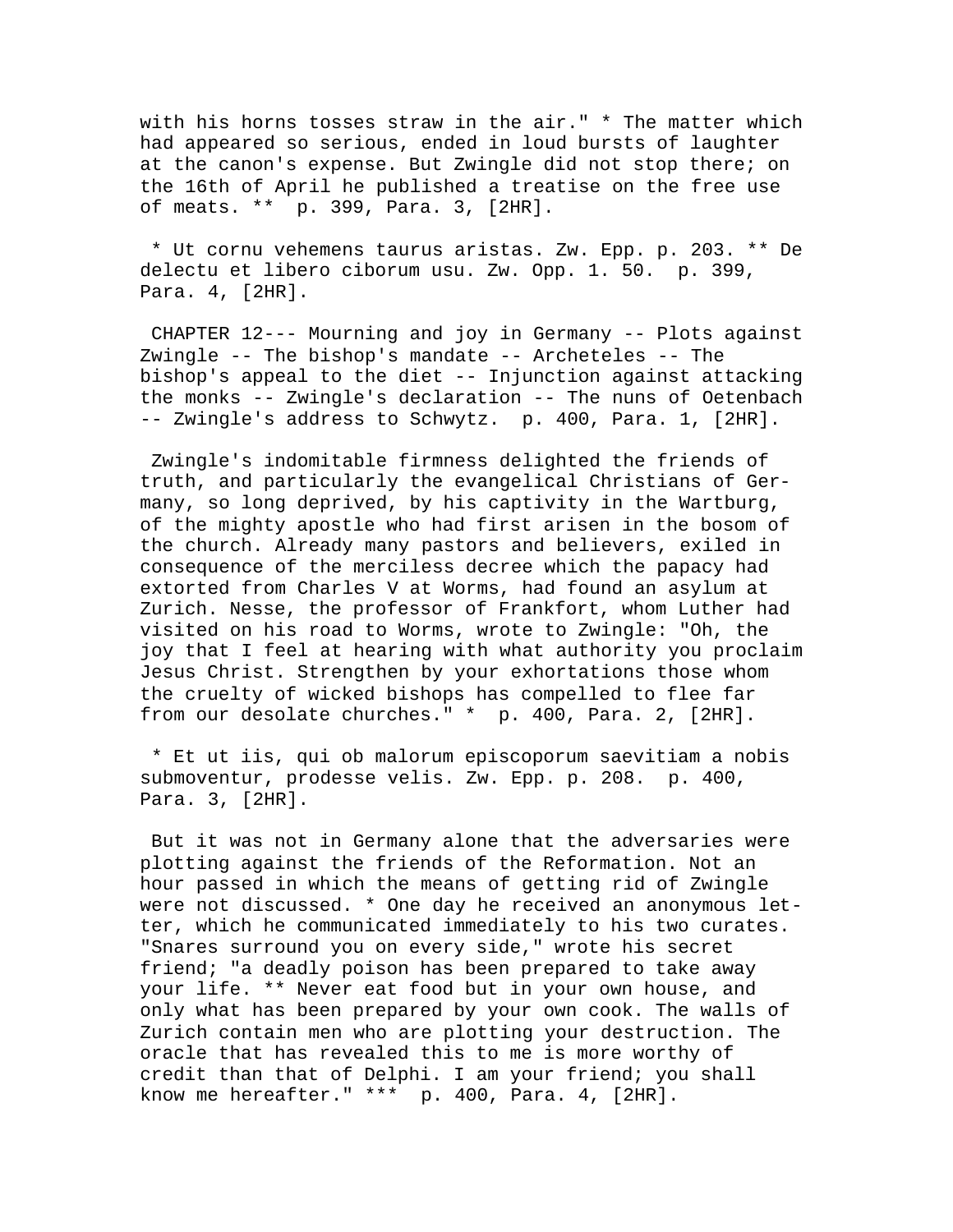\* Nulla praeteriit hora, in qua non fierent..consultationes insidiosissimae. Osw. Myc. Vita Zw. \*\* Hetoima pharmaka lugra. Zw. Epp. p. 199. \*\*\* Sos eimi, agnosces me postea. Ibid. p. 400, Para. 5, [2HR].

 On the next day after that in which Zwingle had received this mysterious epistle, just as Staheli was entering the Water-church, a chaplain stopped him and said; "Leave Zwingle's house forthwith; a catastrophe is at hand." Certain fanatics, who despaired of seeing the Reformation checked by words, were arming themselves with poniards. Whenever mighty revolutions are taking place in society, assassins ordinarily spring from the foul dregs of the agitated people. God watched over Zwingle. p. 401, Para. 1, [2HR].

 While the murderers were beholding the failure of their plots, the legitimate organs of the papacy were again in commotion. The bishop and his councilors resolved to renew the war. Intelligence of this reached Zwingle from every quarter. The reformer, in full reliance on the word of God, said with noble intrepidity: "I fear them. . . . . as a lofty rock fears the roaring waves. . . . . sun to Theo, with the aid of God," added he. \* On the 2nd of May, the bishop of Constance published a mandate, in which, without naming either Zwingle or Zurich, he complained that speculative persons were reviving doctrines already condemned, and that both learned and ignorant were in the habit of discussing in every place the deepest mysteries. John Vanner, preacher of the cathedral at Constance, was the first attacked: "I prefer," said he, "being a Christian with the hatred of many, to abandoning Christ for the friendship of the world." \*\* p. 401, Para. 2, [2HR].

 \* Quos ita metuo, ut littus altum fluetuum undas minacium. Zw. Epp. p. 203. \*\* Malo esse Christianus cum multorum invidia, quam relinquere Christum propter mundanorum amicitiam. Ibid. p. 200, dated May 22. p. 401, Para. 3, [2HR].

 But it was at Zurich that the rising heresy required to be crushed. Faber and the bishop knew that Zwingle had many enemies among the canons. They resolved to take advantage of this enmity. Towards the end of May a letter from the bishop arrived at Zurich: it was addressed to the provost and chapter. "Sons of the church," wrote the prelate, "let those perish who will perish, but let no one seduce you from the church." \* At the same time the bishop entreated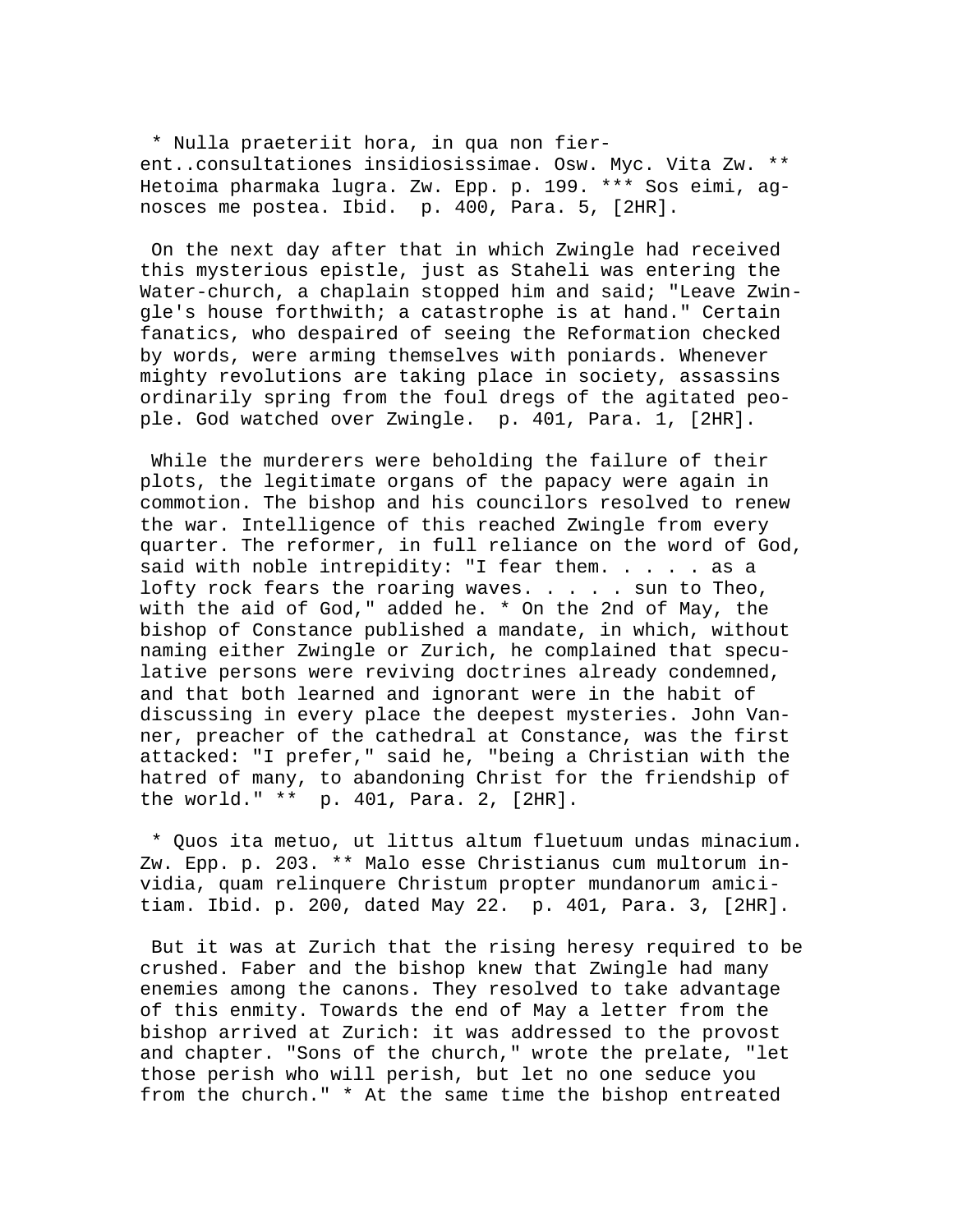the canons to prevent those culpable doctrines, which engendered pernicious sects, from being preached or discussed among them, either in private or in public. When this letter was read in the chapter, all eyes were fixed on Zwingle. The latter, understanding the meaning of this look, said to them: "I see that you think this letter refers to me; please to give it me, and, God willing, I will answer it." p. 401, Para. 4, [2HR].

 \* Nemo vos filios ecclesiae de ecclesia tollat! Zw. Opp. 3. 35. p. 401, Para. 5, [2HR].

 Zwingle replied in his Archeteles, a word which signifies "the beginning and the end;". . . . . "for," said he, "I hope this first answer will also be the last." In this work he spoke of the bishop in a very respectful manner, and ascribed all the attacks of his enemies to a few intriguing men. "What have I done?" said he; "I have endeavored to conduct them to the only true God and to Jesus Christ his Son. To this end, I have not made use of captious arguments, but plain and sincere language, such as the children of Switzerland can understand." And then, passing from a defensive to an offensive attitude, he added with great beauty: "When Julius Caesar felt the mortal wound, he folded his garments around him, that he might fall with dignity. The downfall of your ceremonies is at hand, see at least that they fall decently, and that light be everywhere promptly substituted for darkness." \* p. 402, Para. 1, [2HR].

 \* In umbrarum locum, lux quam ocissime inducatur. Zw. Opp. 3. 69. p. 402, Para. 2, [2HR].

 This was the sole result of the bishop's letter to the chapter of Zurich. Since every friendly remonstrance had proved vain, it was necessary to strike a more vigorous blow. Upon this, Faber and Landenberg cast their eyes around them, fixing them at last on the diet, the supreme council of the Helvetic nation. \* Deputies from the bishop appeared before this body, stating that their master had issued a mandate forbidding the priests in his diocese to make any innovation in matters of doctrine; that his authority had been despised, and that he now invoked the support of the chiefs of the confederation to aid him in reducing the rebels to obedience, and in defending the true and ancient faith. \*\* The enemies of the Reformation had the majority in this first assembly of the nation. Not long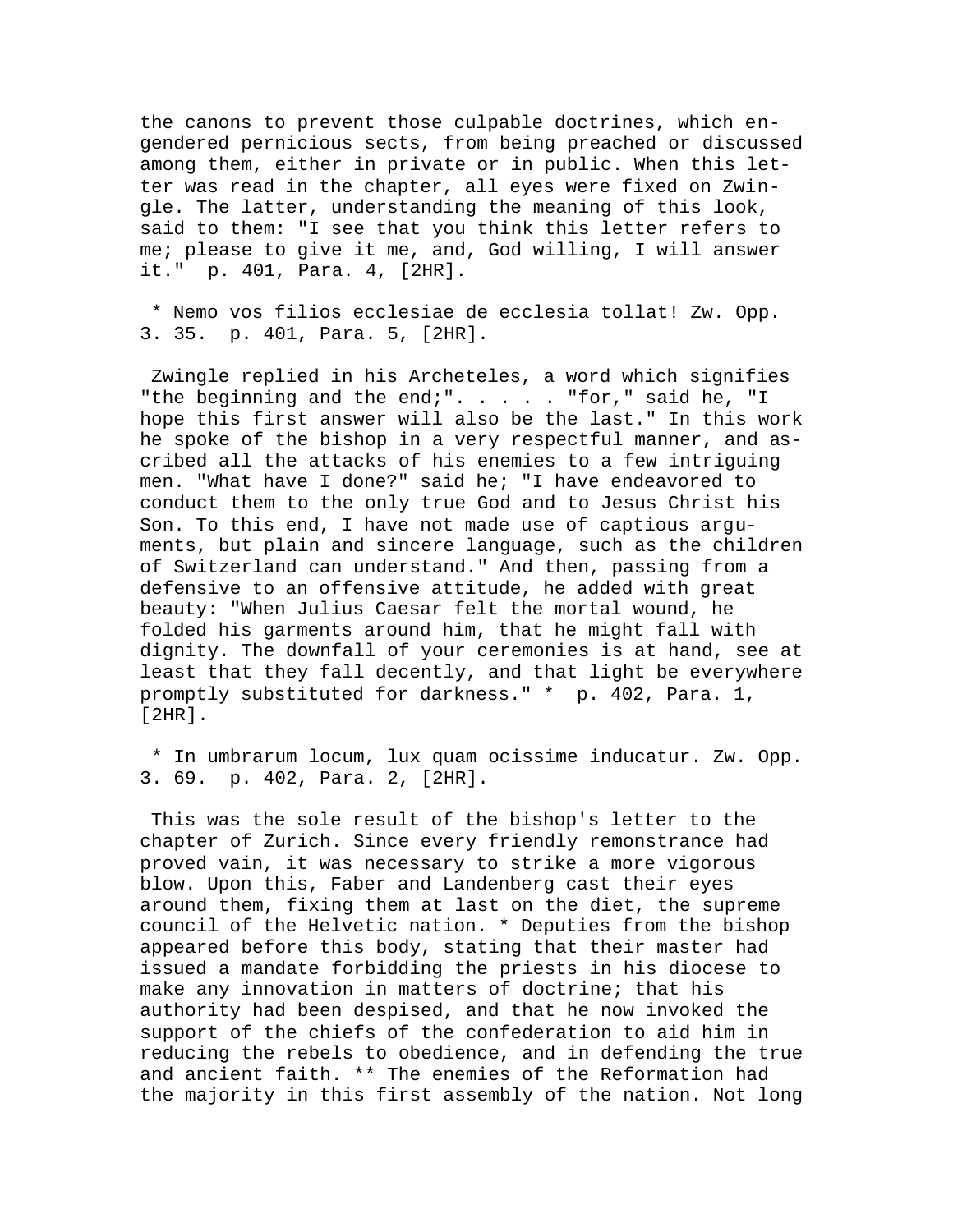before, it had published a decree interdicting all those priests from preaching, whose sermons, in its opinion, were a cause of dissension among the people. This injunction of the diet, which then for the first time interfered with the Reformation, fell to the ground; but now, being resolved to act with severity, this assembly summoned before them Urban Weiss, pastor of Fislispach near Baden, whom the general report accused of preaching the new faith and rejecting the old. Weiss was set at liberty for a season at the intercession of several individuals, and under bail of a hundred florins offered by his parishioners. p. 402, Para. 3,  $[2HR]$ .

 \* Nam er ein anderen weg an die Hand; schike seine Boten, etc. Bullinger MS. \*\* Und den wahren alten glauben erhalten. Bullinger MS. p. 402, Para. 4, [2HR].

 But the diet had taken its position: of this we have just been witnesses; everywhere the monks and priests began to recover their courage. At Zurich they had shown themselves more imperious immediately after the first decree of this assembly. Several members of the council were in the habit of visiting the three convents night and morning, and even of taking their meals there. The monks tampered with these well-meaning guests, and solicited them to procure an injunction from the government in their favor. "If Zwingle will not hold his tongue," said they, "we will bawl louder than he." The diet had sided with the oppressors. The council of Zurich knew not what to do. On the 7th of June they voted an ordinance forbidding any one to preach against the monks; but this decree had scarcely been passed "when a sudden noise was heard in the council-chamber," says Bullinger's manuscript, "which made them all look at one another." \* Tranquillity was not restored; the battle that was fought from the pulpit every day grew hotter. The council nominated a deputation before which the pastors of Zurich and the readers and preachers of the convents were summoned to appear in the provost's house; after a lively debate, the burgomaster enjoined both parties to preach nothing that might endanger the public peace. "I cannot comply with this injunction," said Zwingle; "I am resolved to preach the gospel freely and unconditionally, in conformity with the previous ordinance. I am bishop and pastor of Zurich; to me has been confided the cure of souls. It is I who have taken oath, and not the monks. They ought to yield, and not I. If they preach lies, I will contradict them, even in the pulpits of their own convents. If I my-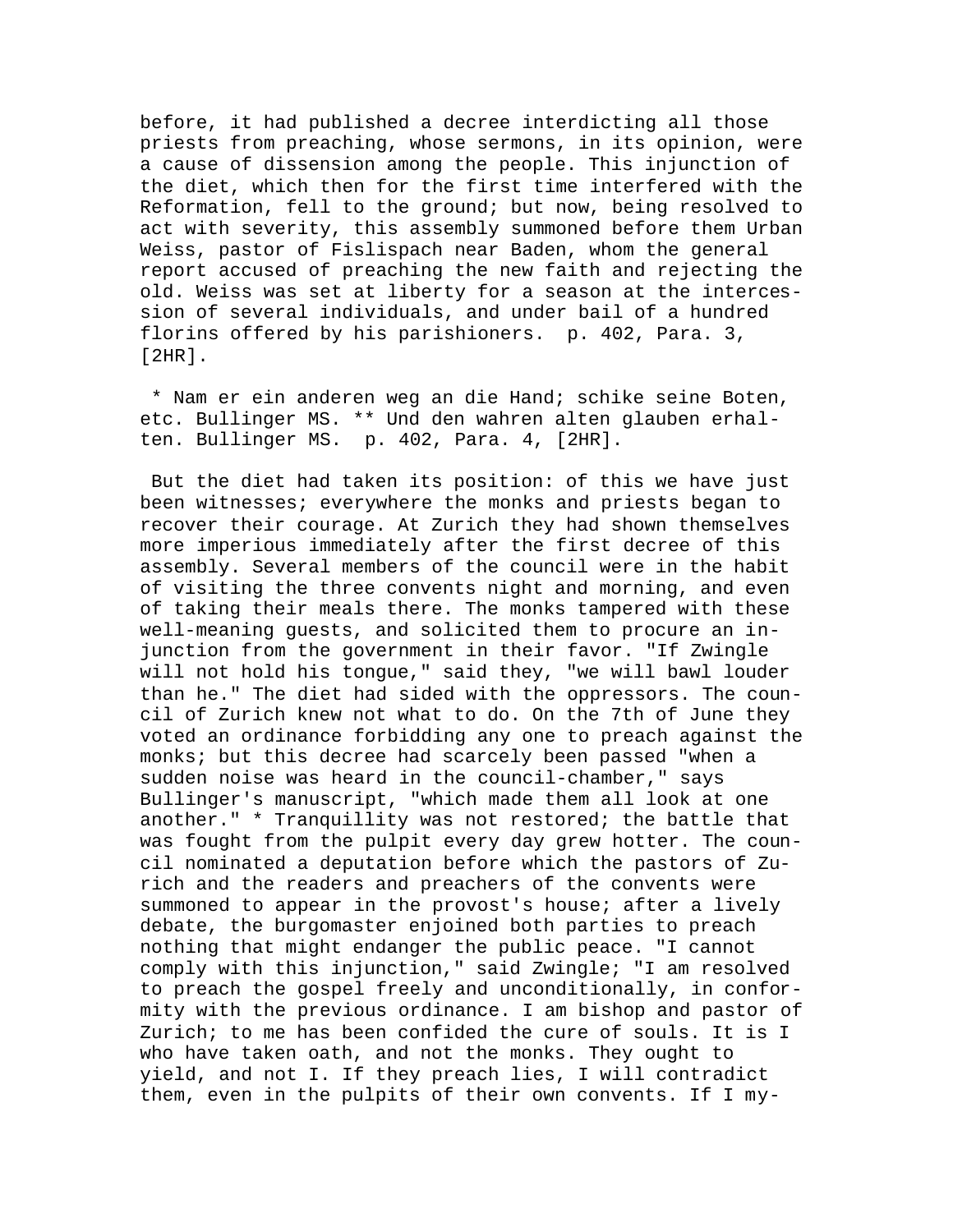self teach a doctrine contrary to the holy gospel, then I desire to be rebuked, not only by the chapter, but by any citizen whatsoever; \*\* and moreover to be punished by the council." "We demand permission," said the monks, "to preach the doctrines of St. Thomas." The committed of the council determined, after proper deliberation, "That Thomas, Aquinas, Scotus, and the other doctors should be laid aside, and that nothing should be preached but the gospel." Thus did the truth once more prevail. But the anger of the papal partisans was augmented. The ultramontane canons could not conceal their rage. They stared insolently at Zwingle in the chapter, and seemed to be thirsting for his blood. \*\*\* p. 403, Para. 1, [2HR].

 \* Liess die Rathstuben einen grossen Knall. Ibid. \*\* Sondern von einem jedem Burger wyssen. Bullinger MS. \*\*\* Oculos in me procacius torquent, ut cujus caput peti gauderent. Zw. Opp. 3. 29. p. 403, Para. 2, [2HR].

 These menaces did not check Zwingle. There was still one place in Zurich where, thanks to the Dominicans, the light had not yet penetrated: this was the nunnery of Oetenbach. Here the daughters of the first families of Zurich were accustomed to take the veil. It seemed unjust that these poor women, shut up within the walls of their convent, should be the only persons that did not hear the word of God. The Great Council ordered Zwingle to visit them. The reformer went into that pulpit which had hitherto been confined to the Dominicans, and preached "on the clearness and certainty of the word of God." \* He subsequently published this remarkable discourse, which did not fall on barren ground, and which still further exasperated the monks. p. 404, Para. 1, [2HR].

 \* De claritate et certitudine verbi Dei. Ibid. 1. 66. p. 404, Para. 2, [2HR].

 A circumstance now occurred that extended this hostility, and communicated it to many other hearts. The Swiss, under the command of Stein and Winkelreid, had just suffered a bloody defeat at the Bicocca. They had made a desperate charge upon the enemy, but Pescara's artillery and the lansquenets of that Freundsberg whom Luther had met at the door of the hall of assembly at Worms, had overthrown both commanders and standards, while whole companies had been mown down and suddenly exterminated. Winkelreid and Stein, with members of the noble families of Mulinen, Diesbach,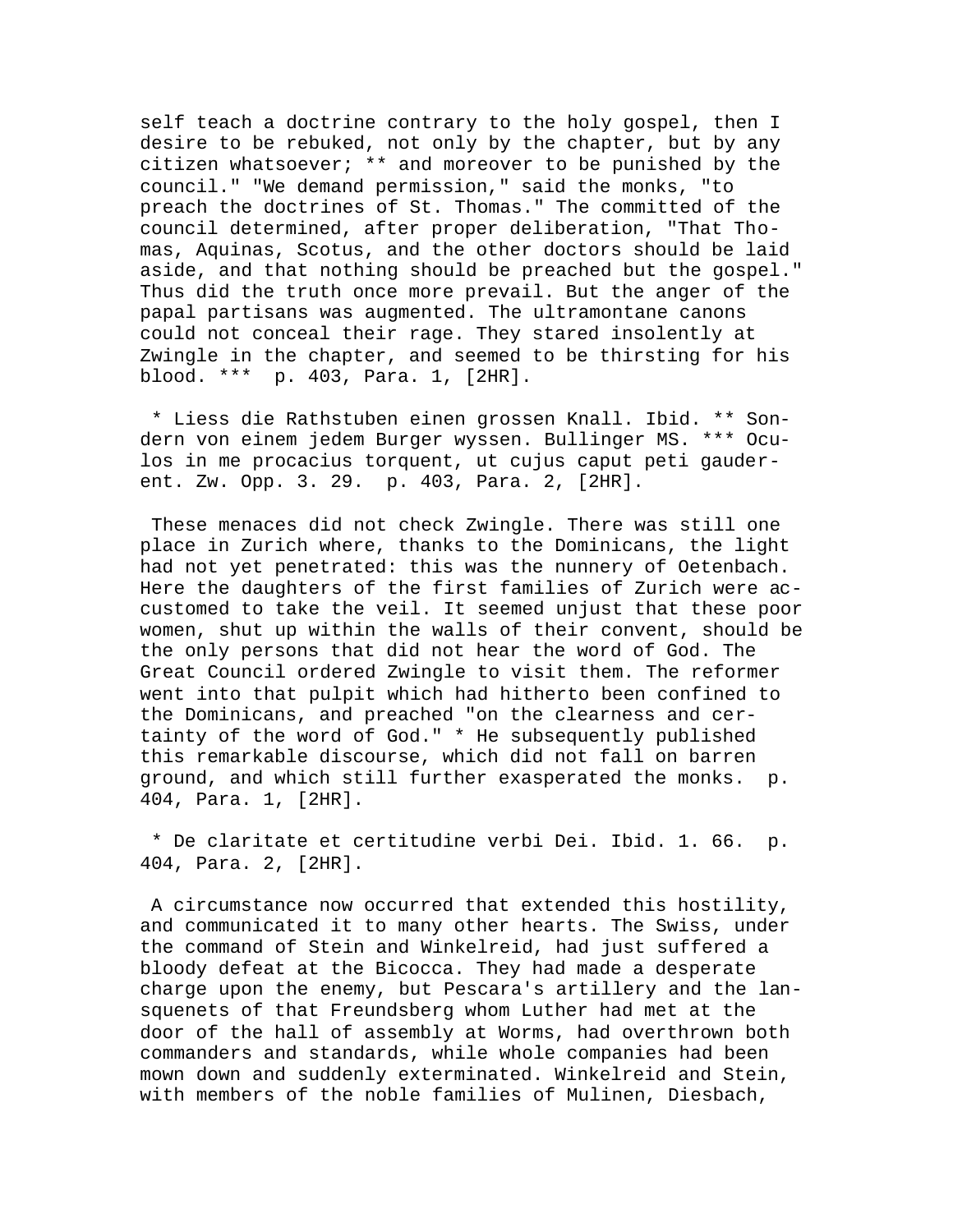Bonstetten, Tschudi, and Pfyffer, had been left on the field of battle. Schwytz especially had been decimated. The bloody relics of this frightful combat had returned to Switzerland, carrying mourning in their train. A cry of woe resounded from the Alps to the Jura, and from the Rhone to the Rhine. p. 405, Para. 1, [2HR].

 But no one felt so keen a pain as Zwingle. He immediately wrote an address to Schwytz dissuading the citizens of this canton from foreign service. "Your ancestors," said he with all the warmth of a patriot's heart, "fought with their enemies in defense of liberty; but they never put Christians to death for mere gain. These foreign wars bring innumerable calamities on our country. The scourge of God chastises our confederate nations, and Helvetian liberty is on the verge of expiring between the interested caresses and the deadly hatred of foreign princes." \* Zwingle gave the hand to Nicholas de Flue, \*\* and followed up the exhortations of this man of peace. This address having been presented to the assembly of the people of Schwytz, produced such an effect, that they resolved to abstain provisionally from every foreign alliance for the next twenty-five years. But erelong the French party procured the repeal of this generous resolution, and Schwytz, from that hour, became the canton most opposed to Zwingle and his work. Even the disgrace that the partisans of these foreign treaties brought upon their native land only served to increase the hatred of these men against the intrepid minister who was endeavoring to avert from his country so many misfortunes and such deep shame. An opposition, growing more violent every day, was formed in the confederation against Zwingle and Zurich. The usages of the church and practices of the recruiting officers, as they were attacked conjointly, mutually supported each other in withstanding the impetuous blast of that reform which threatened to overthrow them both. At the same time enemies from without were multiplying. It was not only the pope, but other foreign princes also, who vowed a pitiless hostility to the Reformation. Did it not pretend to withdraw from their ranks those Helvetian halberds to which their ambition and pride had been indebted for so many triumphs? But on the side of the gospel there remained. . . . . God and the most excellent of the people: this was enough. Besides, from different countries, divine Providence was bringing to its aid men who had been persecuted for their faith. p. 405, Para. 2, [2HR].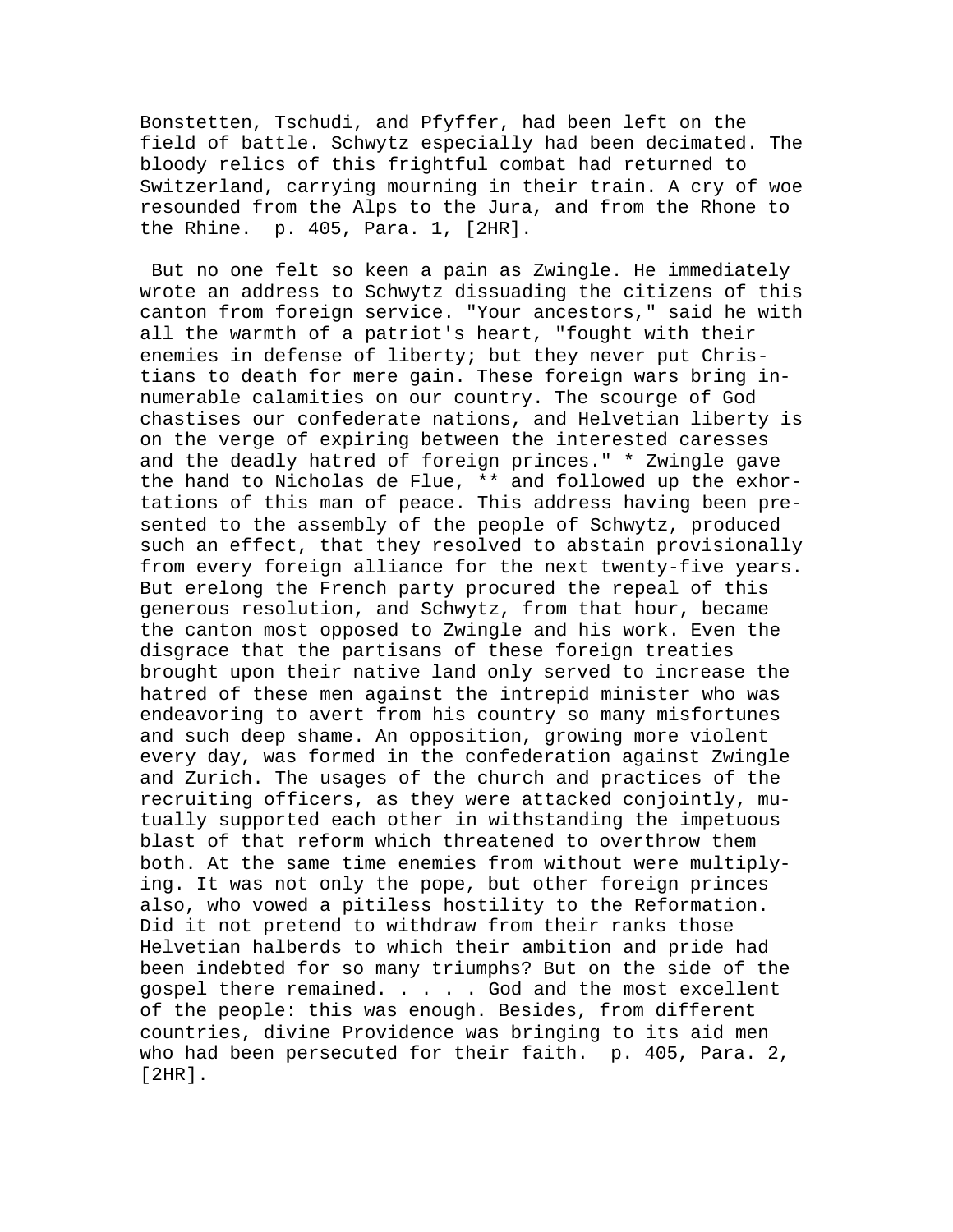\* Ein gottlich Vermanung an die cersamen, etc. Eidgnossen zu Schywz. Zw. Opp. Part 2. 206. \*\* In 1481, the confederates were on the brink of civil war, when a hermit of Unterwalden (Nicholas de Flue) repaired to Stanz, where the diet were assembled, calmed their angry passions, and restored tranquillity and peace. p. 405, Para. 3, [2HR].

 CHAPTER 13--- A French monk -- He teaches in Switzerland - - Dispute between Zwingle and the monk -- Discourse of the commander of the Johannites -- The carnival at Berne -- The eaters of the dead -- The skull of at Anne-Appenzel -- The Grisons -- Murder and adultery -- Zwingle's marriage. p. 407, Para. 1, [2HR].

 On Saturday the 12th of July there appeared in the streets of Zurich a monk of tall, thin, and rigid frame, wearing the gray frock of the Cordeliers, of foreign air, and mounted on an ass, which hardly lifted his bare feet off the ground. \* In this manner he had journeyed from Avignon, without knowing a word of German. By means of his Latin, however, he was able to make himself understood. Francis Lambert, for such was him name, asked for Zwingle, and handed him a letter from Berthold Haller. "This Franciscan father," said the Bernese parish priest, "who is no other than the apostolical preacher of the convent-general of Avignon, has been teaching the Christian truth for these last five years; he has preached in Latin before our priests at Geneva, at Lausanne before the bishop, at Friburg, and lastly at Berne, touching the church, the priesthood, the sacrifice of the mass, the traditions of the Romish bishops, and the superstitions of the religious orders. It seems most astonishing to me to hear such things from a gray friar and a Frenchman. . . . . characters that presuppose, as you are aware, a whole sea of superstitions." \*\* The Frenchman related to Zwingle how Luther's writings having been discovered in his cell, he had been compelled to quit Avignon without delay; how, at first, he had preached the gospel in the city of Geneva, and afterwards at Lausanne, on the shores of the same lake. Zwingle, highly delighted, opened the church of Our Lady to the monk, and made him sit in the choir on a seat in front of the high altar. In this church Lambert delivered four sermons, in which he inveighed forcibly against the errors of Rome; but in the fourth, he defended the invocation of Mary and the saints. p. 407, Para. 2, [2HR].

\* .... Kam ein langer, gerader, barfusser Monch..ritte auf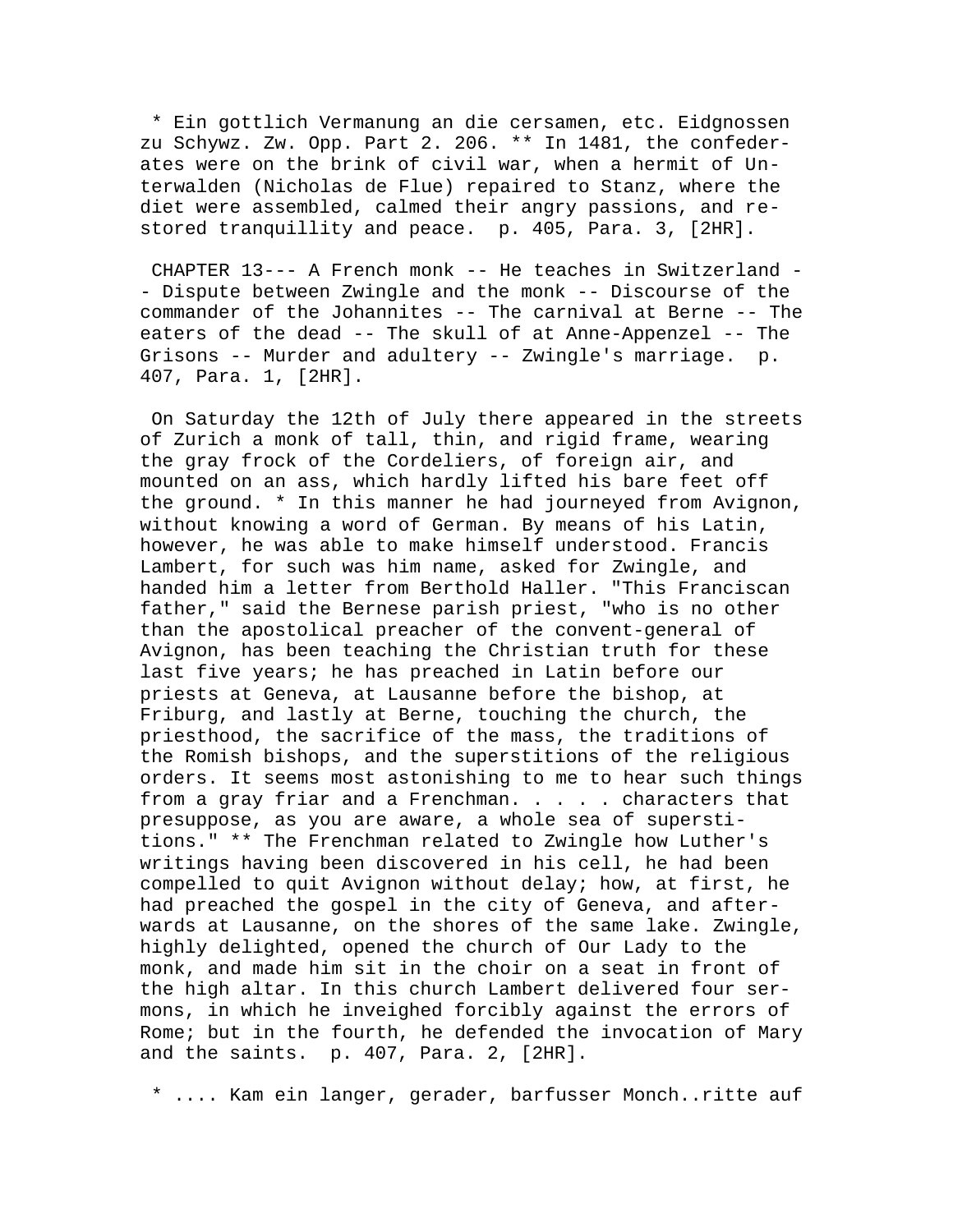einer Eselin. Fusslin Beytrage, 4. 39. \*\* A tali Franciscano, Gallo, quae omnia mare superstitionum confluere faciunt, inaudita. Zw. Epp. p. 207. p. 407, Para. 3, [2HR].

 "Brother, thou art mistaken," \* immediately exclaimed an animated voice. It was Zwingle's. Canons and chaplains thrilled with joy at the prospect of a dispute between the Frenchman and the heretical priest. "He has attacked you," said they all to Lambert, "demand a public discussion with him." The monk of Avignon did so, and at ten o'clock on the 22nd of July the two champions met in the conference hall of the canons. Zwingle opened the Old and New Testament in Greek and Latin; he continued discussing and explaining until two o'clock, when the French monk, clasping his hands and raising them to heaven, \*\* exclaimed: "I thank thee, O God, that by means of such an illustrious instrument thou has brought me to so clear a knowledge of the truth. Henceforth," added he, turning to the assembly, "in all my tribulations I will call on God alone, and will throw aside my beads. Tomorrow I shall resume my journey; I am going to Basle to see Erasmus of Rotterdam, and from thence to Wittemberg to visit Martin Luther, the Augustine monk." And accordingly he departed on his ass. We shall meet with him again. He was the first man who, for the cause of the gospel, went forth from France into Switzerland and Germany; the humble forerunner of many thousands of refugees and confessors. p. 408, Para. 1, [2HR].

 \* Bruder, da irrest du. Fusslin Beytr. 4. 40. \*\* Dass er beyde Hande zussammen hob. Fusslin, Beytr. Ibid. p. 408, Para. 2, [2HR].

 Myconius had no such consolations: on the contrary, he was destined to see Sebastian Hofmeister, who had come from Constance to Lucerne, and there boldly preached the gospel, forced to leave the city. Upon this Oswald's sorrow increased. The humid climate of Lucerne was against him; a fever preyed upon him; the physicians declared that unless he removed to some other place, he would die. "Nowhere have I a greater desire to be than near you," wrote he to Zwingle, "and nowhere less than at Lucerne. Men torment me, and the climate is wasting me away. My malady, they say, is the penalty of my iniquity: alas, whatever I say, whatever I do, turns to poison with them. . . . . There is ONE in heaven on whom all my hopes repose." \* p. 408, Para. 3, [2HR].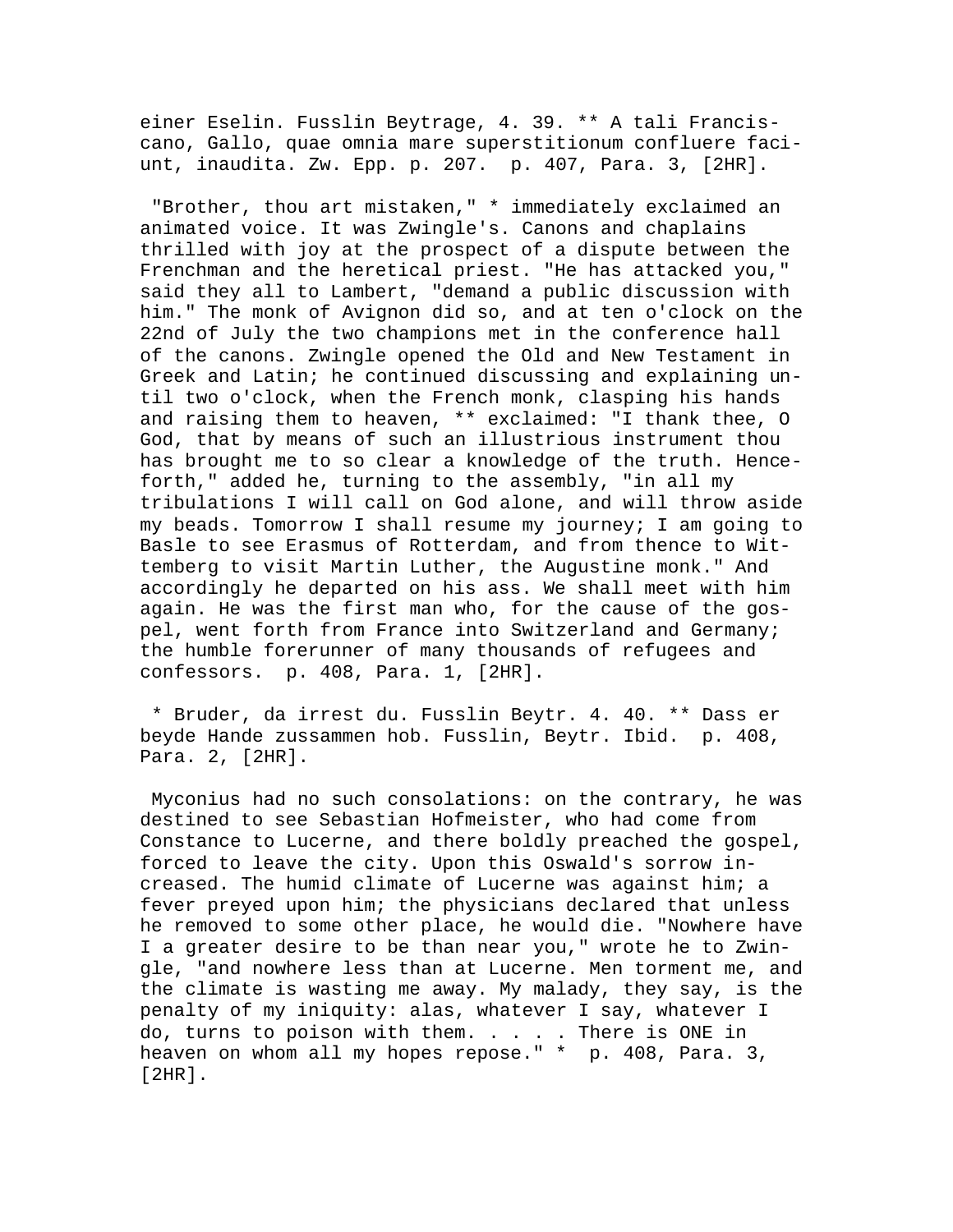\* Quicquid facio venenum est illis. Sed est in quem omnis spes mea reclinat. Zw. Epp. p. 192. p. 408, Para. 4,  $[2HR]$ .

 This hope was not delusive. It was about the end of March, and the feast of the Annunciation was approaching. The day before the eve of this anniversary a great festival was observed in commemoration of a fire which in 1340 had reduced the greater part of the city to ashes. The streets of Lucerne were already crowded with a vast concourse of people from the surrounding districts, and several hundreds of priests were assembled. The sermon at this solemn feast was usually delivered by some celebrated preacher. The commander of the Johannites, Conrad Schmidt of Kussnacht, arrived to perform this duty. An immense congregation filled the church. Who shall describe the general astonishment, when the commander, laying aside the custom of preaching in Latin, spoke in German, so that all might understand him, \* explaining with authority and holy fervor the love of God in sending his Son, and proving eloquently that mere external works have no power to save, and that the promises of God are truly the essence of the gospel. "God forbid," exclaimed Conrad before the astonished people, "that we should acknowledge for our head a chief so full of sin as the bishop of Rome, and reject Christ. \*\* If the bishop of Rome distributes the nourishment of the gospel, let us acknowledge him as our pastor, but not as chief; and if he distribute it not, let us in nowise acknowledge him." Oswald could not contain himself for joy." "What a man," cried he, "what a sermon, what majesty, what authority, how full of the spirit of Christ." The effect was general. A solemn silence succeeded the agitation that filled the city; but this merely transient. If the people stop their ears to the voice of God, his calls becomes less frequent every day, and even cease entirely. This was the case with Lucerne. p. 409, Para. 1, [2HR].

 \* Wolt er keine pracht tryben mit latein schwatzen, sonern gut teutsch reden. Bullinger MS. \*\* Absit a grege Christiano, ut caput tam lutulentum et peccatis plenum acceptans, Christum abjiciat. Zw. Epp. p. 195. p. 409, Para. 2, [2HR].

 While the truth was thus proclaimed from the pulpit at Berne, the papacy was attacked in the festive meetings of the people. Nicholas Manuel, a distinguished layman, celebrated for his poetical talents, and who had reached the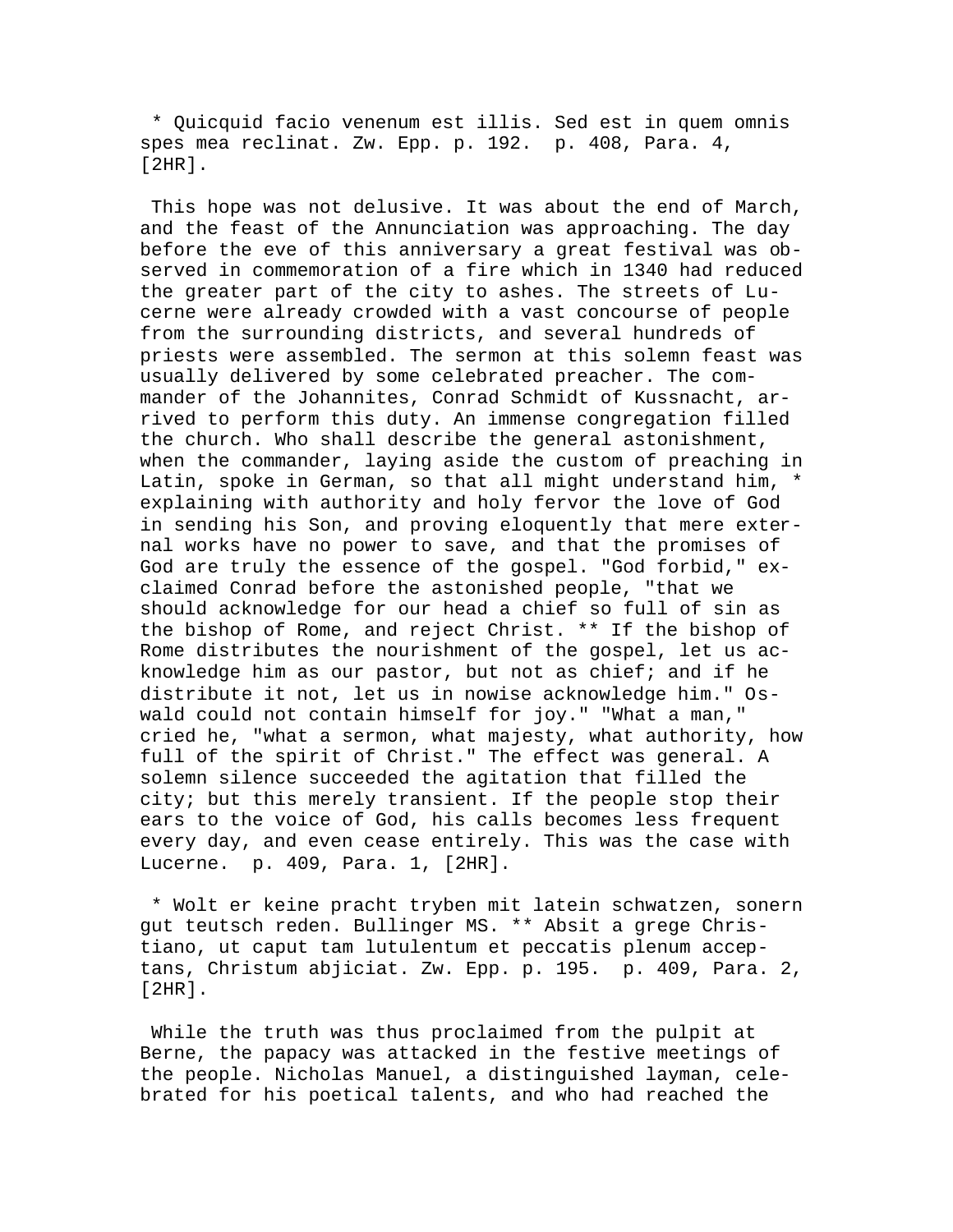highest offices of state, indignant at seeing his fellowcountrymen so unmercifully plundered by Samson, composed some carnival dramas, in which he assailed the covetousness, pomp, and haughtiness of the pope and clergy with the stinging weapons of satire. On the Shrove Tuesday "of the lords" -- the lords were then the clergy, and began their Lent eight days before the people, nothing was talked of in Berne but a drama or mystery, entitled, The Eaters of the Dead, which some young persons were to act in the Rue de la Croix. The citizens crowded to the show. As a matter of art, these dramatic sketches at the commencement of the sixteenth century possess some interest; but it is with a very different view that we quote them in this place. We should prefer, doubtless, not to be obliged to quote, on the part of the Reformation, attacks of this nature; it is by other arms that truth prevails. But history does not create, she can only adduce what she finds. p. 410, Para. 1, [2HR].

 At last the show begins, to the great delight of the impatient crowd assembled in the Rue de la Croix. First appears the pope, covered with glittering robes, and sitting on a throne. Around him stand his courtiers, his guards, and a motley crowd of priests of every degree; behind them are nobles, laymen, and mendicants. Soon a funeral procession appears; it is a wealthy farmer they are carrying to his last home. Two of his relatives walk slowly in front of the coffin, with handkerchiefs in their hands. When the procession came before the pope, the bier was placed at his feet, and the acting began. p. 410, Para. 2, [2HR].

 FIRST RELATION, in a sorrowful tone. Noble army of the saints! Hear, oh, hear our sad complaints: Our cousin's dead. . . . . the yawning tomb Has swallow'd him in life's first bloom. p. 411, Para. 1, [2HR].

 No cost to monk or priest we'll spare; We've a hundred crowns for mass and prayer, If thus from purgatorial fire We can but save our 'parted sire. \* p. 411, Para. 2, [2HR].

 \* Kein kosten soll uns dauern dran, Wo wir Monch und Priester mogen ha'n, Und sollt'es kosten hundert kronen..Bern. Mausol. 4. Wirz. K. Gesch. 1. 383. p. 411, Para. 3, [2HR].

THE SEXTON, coming out of the crowd around the pope, and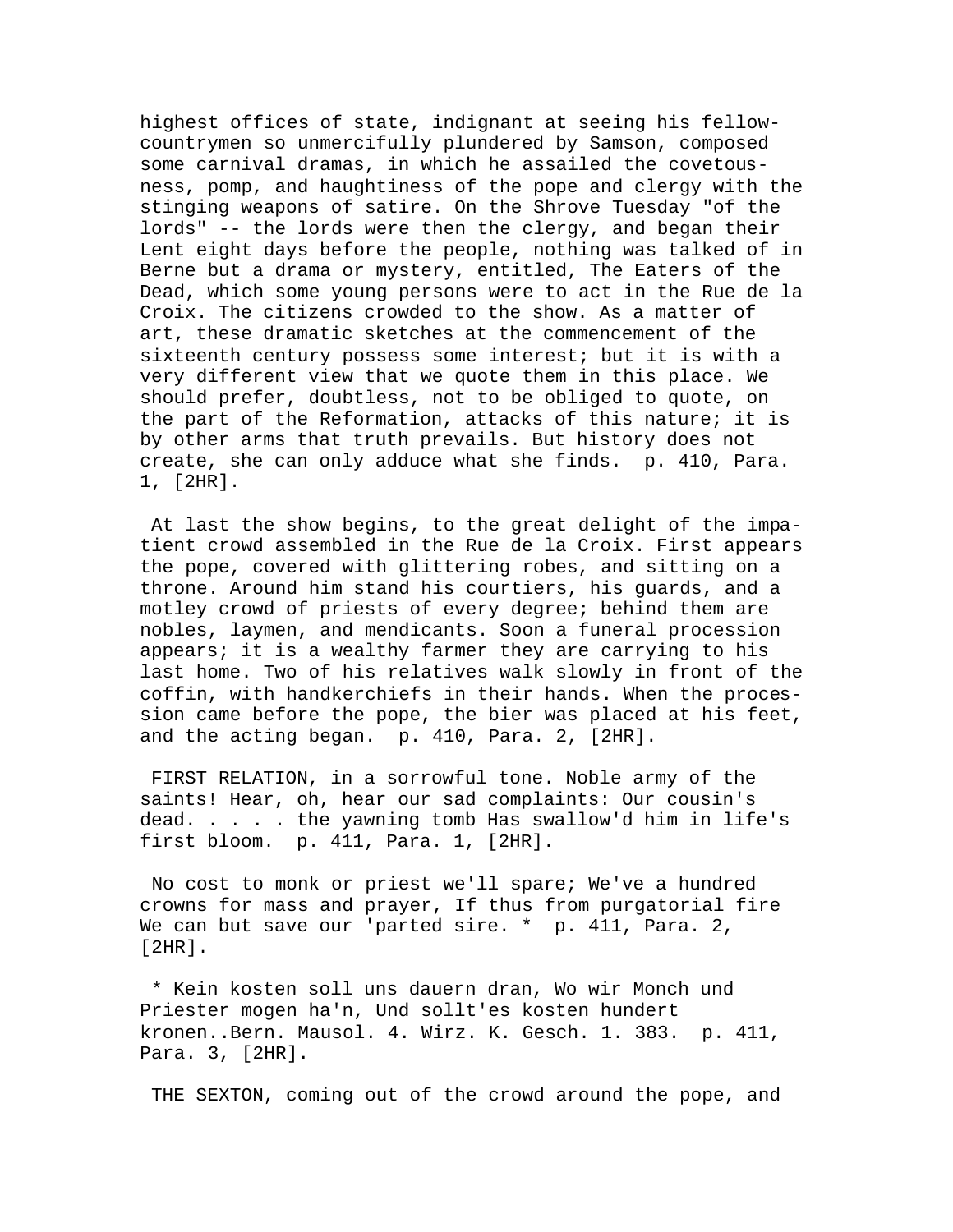running hastily to the parish priest, Robert More-And-More. A trifle to drink, sir priest, I crave, A farmer stout now goes to his grave. p. 411, Para. 4, [2HR].

 THE PRIEST. But one!. . . . . I only thirst the more. One dead!. . . . . would it were half a score. The more the merrier then live we. \* Death is the best of games for me. p. 411, Para. 5, [2HR].

 \* Je mehr, je besser! Kamen doch noch zehn! Ibid. p. 411, Para. 6, [2HR].

 THE SEXTON. Would it were so, 'twould then be well. I'd rather toll a dead man's knell Than from morn to night a field be tilling: He never complains, and to pay is willing. p. 411, Para. 7, [2HR].

 THE PRIEST. If the death-knell opes the gate of heaven I know not. But what's that to me? With salmon and pike, with barbel and trout, It fills my house right merrily. . 'Tis well. But, look ye, I claim my share; Today this soul must for me prepare A gown of white, black, green, or red, And a pretty kerchief to deck my head. p. 411, Para. 8, [2HR].

 \* The German word (Pfaffenmetze) is more expenssive, but less decent. p. 411, Para. 9, [2HR].

 CARDINAL HIGH-PRIDE, wearing a red hat, and standing near the pope. Did we not love the heritage of death, Could we sweep off in life's young prime On corpse-encumbered field such countless bands, Lured by intrigue, or else by envy urged? \* On Christian blood Rome fattens. Hence my hat And robe derive their sanguinary hue. My honors and my wealth are gain'd from death. p. 412, Para. 1, [2HR].

 \* Wenn mir nicht war' mit Todten wohl, So lag nicht mancher Acker voll, etc. Bern. Mausol. 4. Wirz. K. Gesch. 1. 383. p. 412, Para. 2, [2HR].

 In the pope's laws firm will I live and die My robes are silken and my purse is full; The tournament and chase are my delight. In former times, when yet the church was young, Clothed as simple villagers we went. \* We priests were shepherds, now, the peers of kings. And yet at times a shepherd's life I love. p. 412, Para. 3, [2HR].

\* Wenn es stund, wie im Anfang der Kilchen, Ich truge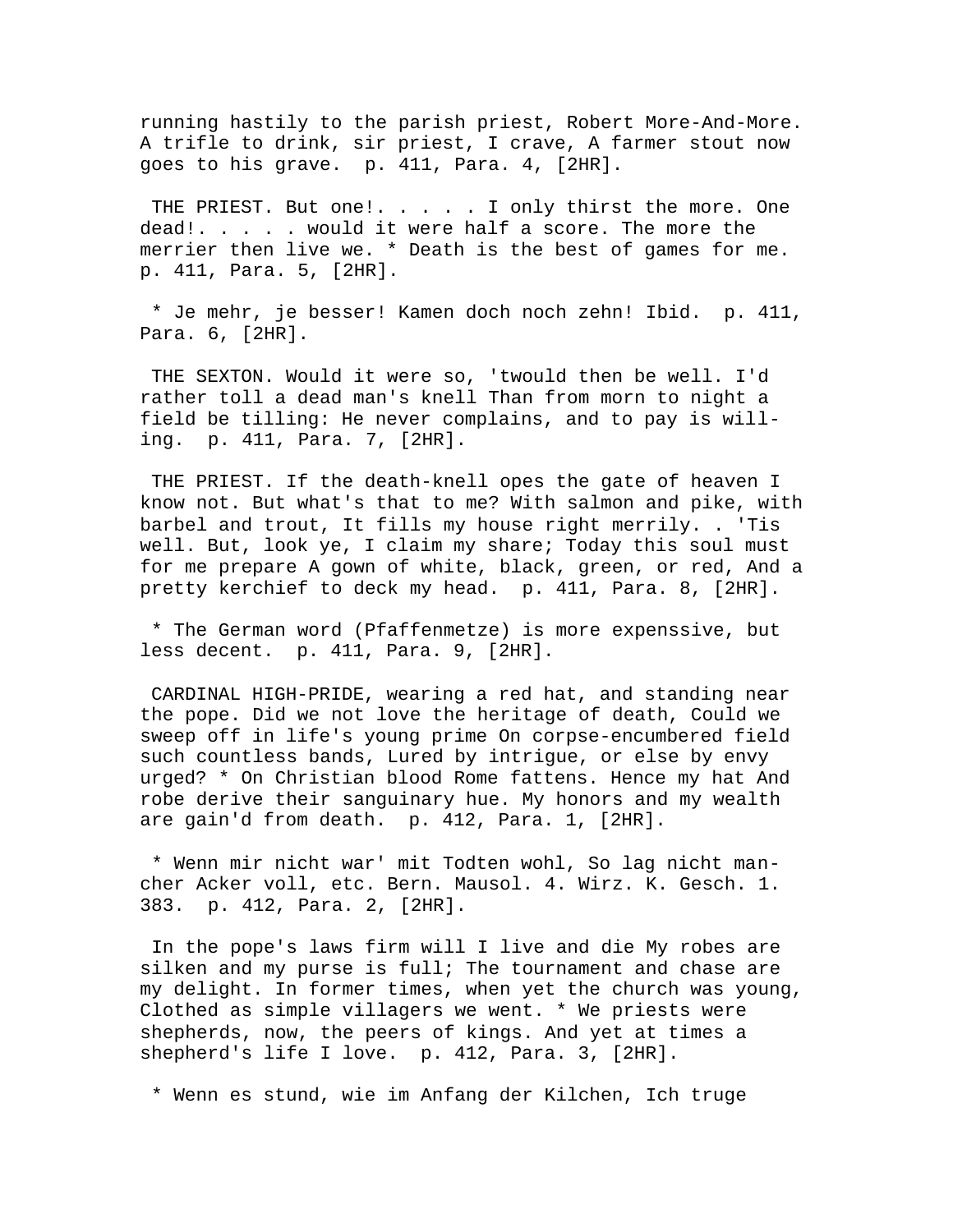vielleicht grobes Tuch und Zwilchen. Ibid. p. 412, Para. 4, [2HR].

A VOICE. A shepherd's life! p. 412, Para. 5, [2HR].

 Aye, at shearing time. Shepherds and wolves are we: They, the poor sheep; and if they feed us not, They fall unpitied, by our ruthless fangs. Connubial sweets we are forbid to taste. 'T is well, beneath this heavy yoke The purest falter: this is better still. Scandals, I heed him not: they fill my purse, And serve but to augment my princely train. The smallest profit never comes amiss. A priest with money only has to choose Among the fair, pays florins four, I'm blind. Has he a child? again his purse must bleed. 'T is thus a good round sum I net each year -- Two thousand florins; but not e'en two pence \* Would fall to me, were they discreet and wise. All honor to the pope. With bended knee I bow before him. In his faith I'll live, Defend his church, and own him as my god. p. 412, Para. 6, [2HR].

 \* The German is very expressive: So bin Ich auf gut Deutsch ein Hurenwirth, etc. Ibid. p. 412, Para. 7, [2HR].

 THE POPE. Now doth the faithless world at last believe That an ambitious priest can ope or shut At will the gates of heaven. Preach faithfully The ordinances of the conclave's choice. Now are we kings, the layman, a dull thrall. Wave but the gospel standard in the air, And we are lost. To offer sacrifice Or fee the priest, the gospel teacheth not. Did we obey its precepts, we should live, Alas, in poverty, and meanly die. Ah, then farewell to richly harness'd steeds, To sumptuous chariots, than a sullen ass Would bear the portly majesty of Rome. \* No, firmly Saint Peter's rights I'll guard, And rash intruders with my thunders blast. Let us but will, the universe is ours, And prostrate nations worship us as God. I walk upon their bodies to my throne. Avaunt, ye unclean laymen, from our treasure. . . . . Three drops of holy water fill your measure. p. 413, Para. 1, [2HR].

 \* Wir mochten fast kaum ein Eselein ha'n. Bern Mausol. 4. Wirz. K. Gesch. 1. 383. p. 413, Para. 2, [2HR].

 We will not continue our translation of Manuel's drama. The anguish of the clergy on discovering the efforts of the reformers, and their anger against those who threatened to put a stop to their disorders, are painted in the liveliest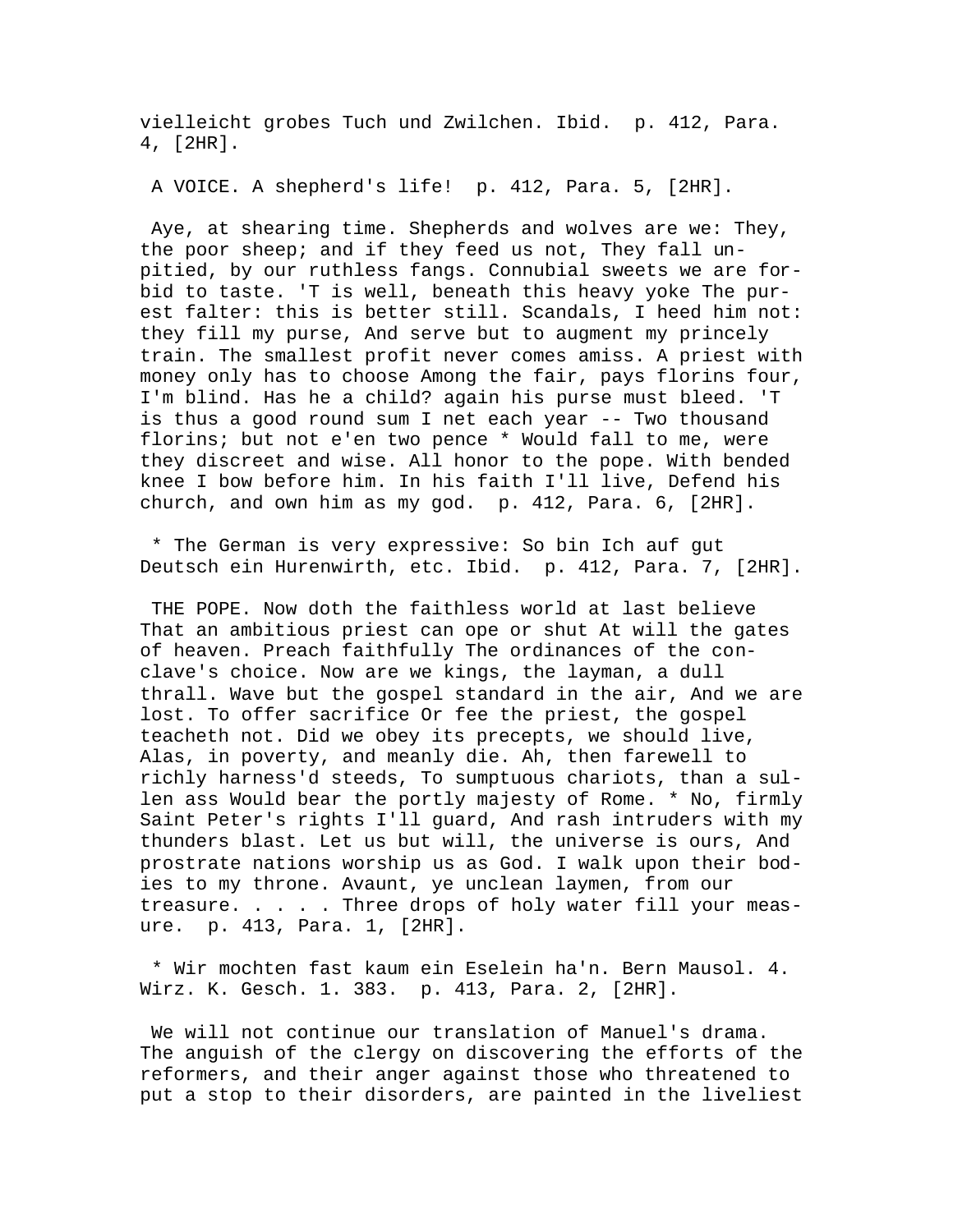colors. The dissolute manners, of which this mystery presents so vivid an image, were too common for each one not to be struck with the truth of the representation. The people were excited. Many were their jests as they departed from the show in the Rue de la Croix; but some individuals were more seriously affected; they spoke of Christian liberty and of the papal despotism; they contrasted the simplicity of the gospel with the pomp of Rome. The contempt of the people soon went beyond all bounds. On Ash Wednesday the indulgences were paraded through the streets, accompanied with satirical songs. A heavy blow had been struck in Berne and in all Switzerland at the ancient edifice of Popery. p. 413, Para. 3, [2HR].

 Not long after this representation, another comedy was acted at Berne; but in this there was nothing invented. The clergy, council, and citizens were assembled in front of the Upper Gate, awaiting the skull of Saint Anne, which the famous knight Albert of Stein had gone to fetch from Lyons. At length Stein appeared, carrying the holy relic enveloped in a silken cloth, before which the bishop of Lausanne had humbly bent the knee as it passed through his city. The precious skull was borne in procession to the Dominican church; the bells rang out; the train filed into the temple; and with great solemnity the skull of Mary's mother was placed on an altar specially consecrated to it, and behind a sumptuous trellis work. But in the midst of these rejoicings, a letter was received from the abbot of the convent of Lyons, in which reposed the relics of the saint, announcing that the monks had sold the knight a profane skull taken from the cemetery, from among the scattered fragments of the dead. This mystification deeply incensed the inhabitants of the illustrious city of Berne. p. 414, Para. 1, [2HR].

 The Reformation was advancing in other parts of Switzerland. In 1521, a young man of Appenzel, Walter Klarer by name, returned from the university of Paris to his native canton. Luther's works fell into his hands, and in 1522 he preached the evangelical doctrine with all the energy of a youthful Christian. An innkeeper named Rausberg, member of the council of Appenzel, a rich and pious man, opened his house to all the friends of the truth. A famous captain, Bartholomew Berweger, who had fought for Julius II and Leo X, having returned from Rome about this time, persecuted the evangelical ministers. One day, however, remembering what wickedness he had seen at Rome, he began to read his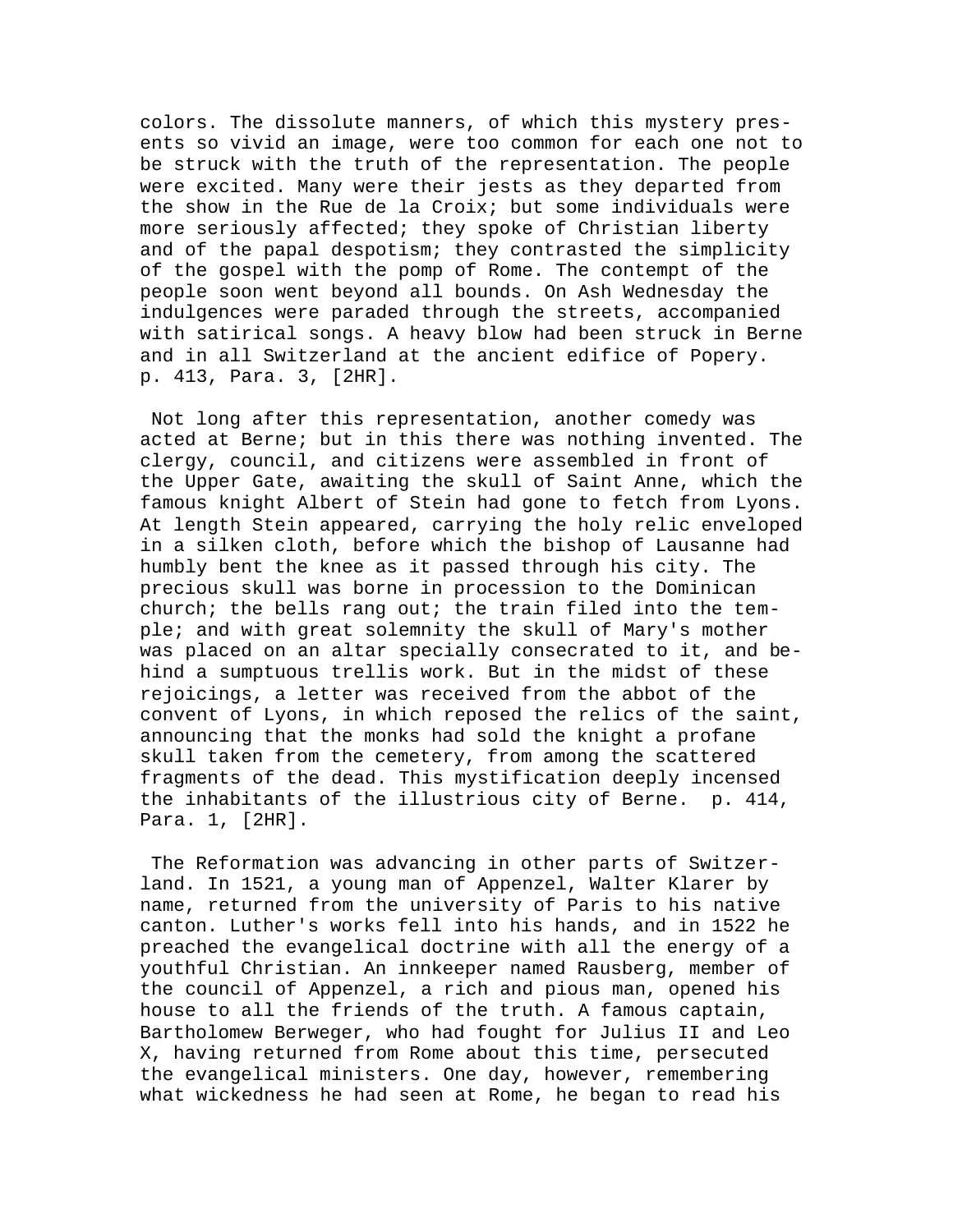Bible, and to attend the sermons of the new preachers: his eyes were opened, and he embraced the gospel. On witnessing the crowds that could not find room in the churches, he said: "Let the ministers preach in the fields and public places;" and despite a violent opposition, the meadows, hills, and mountains of Appenzel often afterwards re-echoed with the tidings of salvation. p. 414, Para. 2, [2HR].

 This doctrine, proceeding upwards along the banks of the Rhine, spread even as far as the ancient Rhaetia. One day a stranger coming from Zurich crossed the stream, and entered the house of a saddler in Flasch, the first village of the Grisons. The saddler, Christian Anhorn, listened with astonishment to the language of his guest. The whole village invited the stranger, whose name was Jacques Burkli, to preach to them. He took his station in front of the altar; a troop of armed men, with Anhorn at their head, stood round to protect him from any sudden attack while he was proclaiming the gospel. The rumor of this preaching spread far and wide, and on the following Sunday an immense crowd flocked to the church. In a brief space a large proportion of the inhabitants of these districts demanded the Eucharist according to our Lord's institution. But on a sudden the tocsin rang in Mayenfeldt; the affrighted people ran together to know the cause; the priests described the danger that threatened the church; and then at the head of this fanatic crowd, ran hastily to Flasch. Anhorn, who was working in the fields, surprised at hearing the sound of bells at so unusual a time, returned home immediately, and hid Burkli in a deep hole in his cellar. The house was surrounded, the doors burst in; they sought for the heretical preacher, but in vain: at last, the persecutors left the place. \* p. 415, Para. 1, [2HR].

 \* Anhorn Wedergeburt der Ev. Kirchen in den 3 Bundten. Chur. 1680; Wirz. 1. 557. p. 415, Para. 2, [2HR].

 The word of God spread through the whole league of the ten jurisdictions. The priest of Mayenfeldt, having returned from Rome, whither he had gone in his irritation at the progress of the gospel, exclaimed: "Rome has made me evangelical," and he became a fervent reformer. Erelong the Reformation extended over the league of "the house of God:" "Oh, that you could see how the dwellers in the Rhaetian mountains are throwing off the yoke of the Babylonian captivity," wrote Salandronius to Vadian. p. 415, Para. 3, [2HR].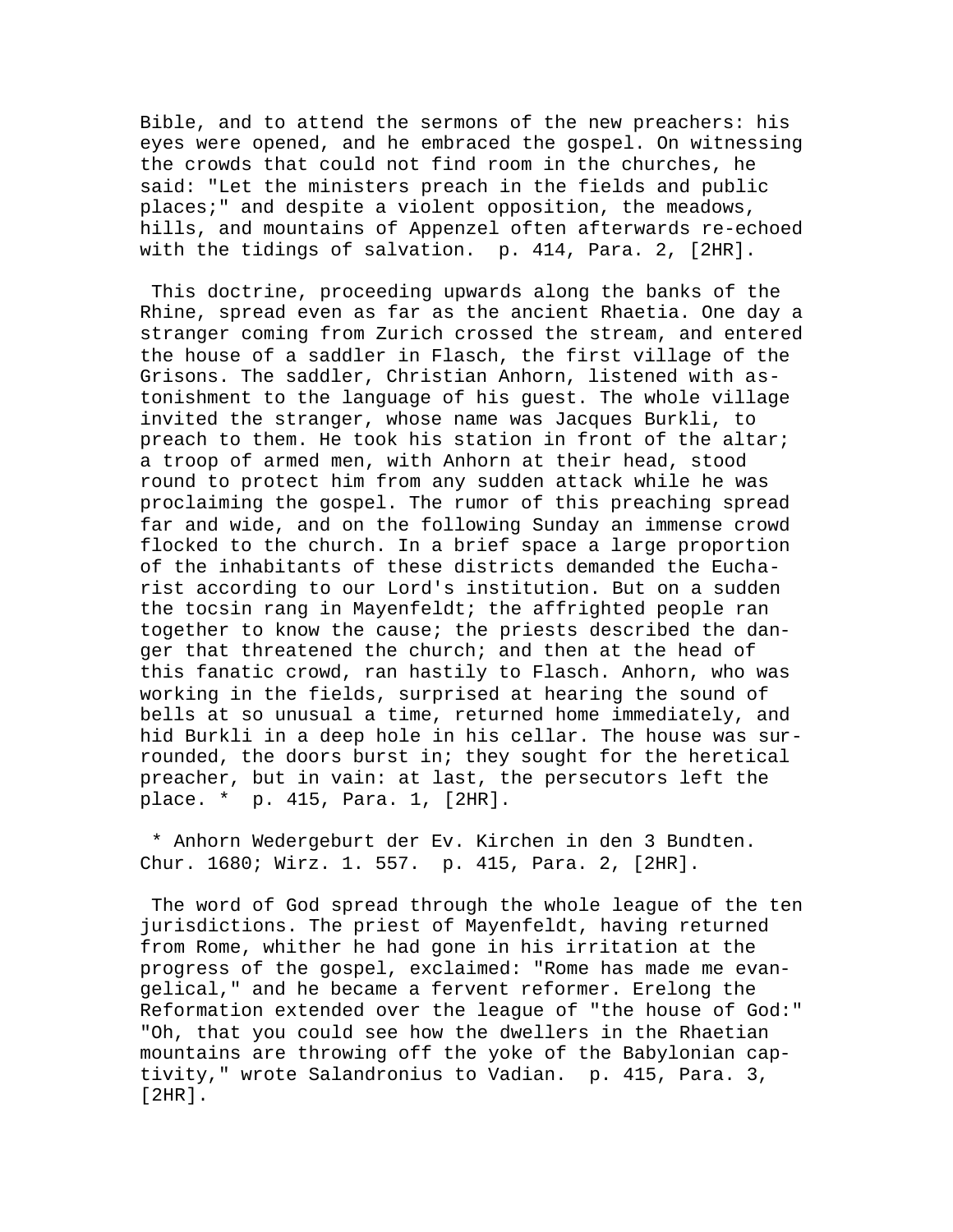Disorders of a revolting character hastened the time when Zurich and the neighboring cantons snapped asunder the Roman yoke. A married schoolmaster, desiring to enter holy orders, obtained his wife's consent with this view, and they separated. The new priest, finding it impossible to observe his vow of celibacy, and unwilling to wound his wife's feelings, quitted the place where she lived, and went into the see of Constance, where he formed a criminal connection. His wife heard of this, and followed him. The poor priest had compassion on her, and dismissing the woman who had usurped her rights, took his lawful spouse into his house. The procurator-fiscal immediately drew up a complaint; the vicar-general was in a ferment; the councilors of the consistory deliberated. . . . . and ordered the curate either to forsake his wife or his benefice. The poor wife left her husband's house in tears, and her rival reentered it in triumph. The church declared itself satisfied, and from that time the adulterous priest was left undisturbed. \* p. 416, Para. 1, [2HR].

 \* Simml. Samml. 6; Wirz. K. Gesch. 1. 275. p. 416, Para. 2, [2HR].

 Not long after, a parish priest of Lucerne seduced a married woman and lived with her. The husband, having returned to Lucerne, availed himself of the priest's absence to recover his wife. As he was taking her home, the seducer met them; fell upon the injured husband, and inflicted a wound of which the latter died. \* All pious men felt the necessity of re-establishing the law of God, which declares marriage honorable in all. Heb. 13:4. The evangelical ministers had discovered that the law of celibacy was of human origin, imposed by the pontiffs, and contrary to the word of God, which, describing a faithful bishop, represents him as a husband and father. 1 Timothy 3:2, 4. At the same time they observed, that of all abuses that had crept into the church, none had been a cause of more vice and scandal. They thought, therefore, that it was not only lawful, but, even more, a duty to God to reject it. Many of them now returned to this ancient usage of apostolical times. Xyloctect was married. Zwingle also took a wife about this period. p. 416, Para. 3, [2HR].

 \* Hinc cum scorto redeuntem in itinere deprehendit, aggreditur, lethiferoque vulnere caedit et tandem moritur. Zw. Epp. p. 206. p. 416, Para. 4, [2HR].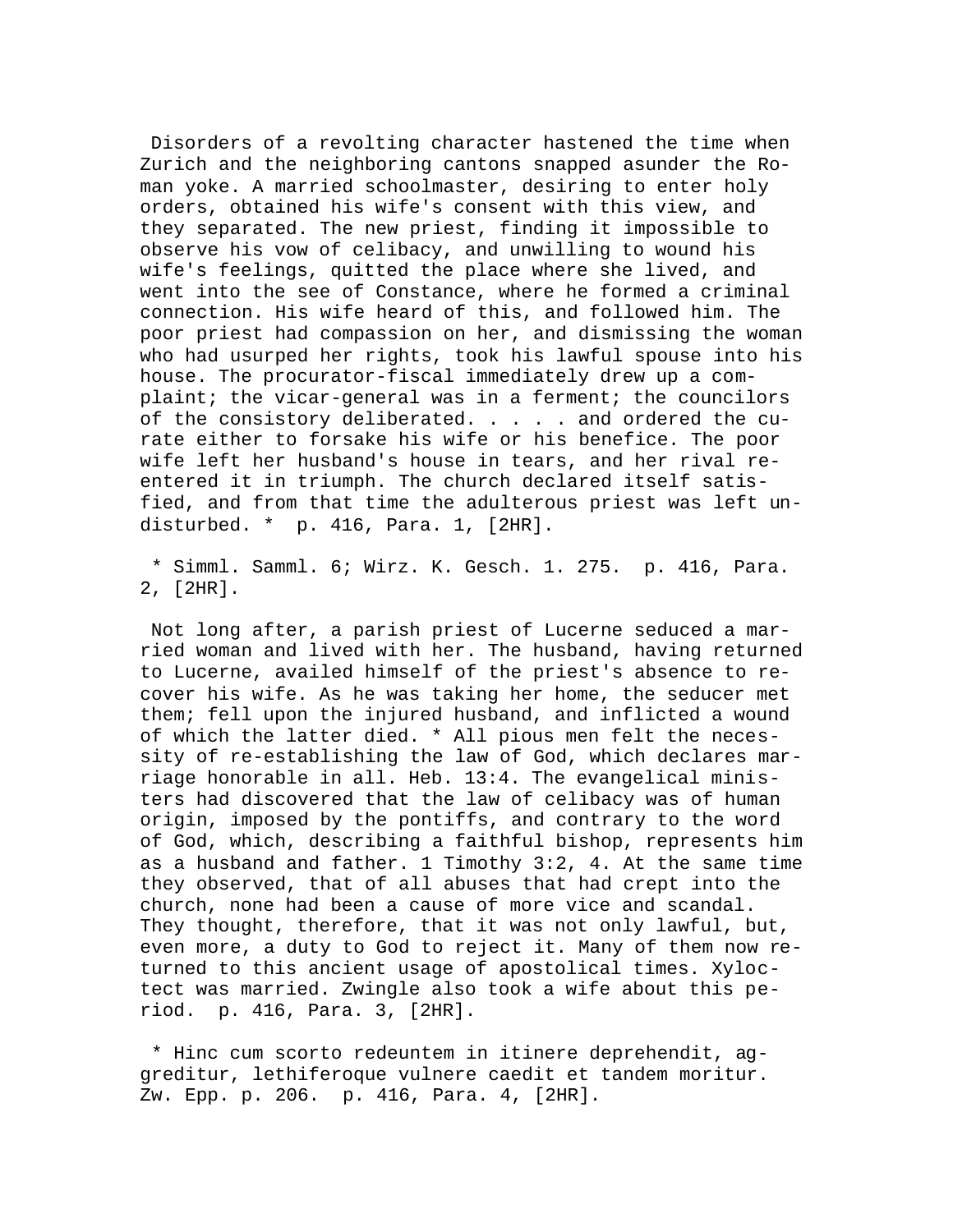No woman had been more respected in Zurich than Anna Reinhardt, the widow of Meyer von Knonau, Gerold's mother. From Zwingle's arrival, she had been one of his most attentive hearers; she lived near him, and he had noticed her piety, her modesty, and affection for her children. They young Gerold, who had become, as it were, his adopted son, drew him still closer to the mother. The sufferings undergone by this Christian woman, who was one day to be more cruelly tried than any of her sex recorded in history, had communicated a seriousness that contributed to show forth her evangelical virtues more brightly. \* At this time she was about thirty-five years old, and her fortune only amounted to four hundred florins. It was on her that Zwingle fixed his eyes as a companion for life. He comprehended all the sacredness and sympathy of the conjugal state. He entitled it "a most holy alliance." \*\* "In like manner," said he, "as Christ died for his followers, and gave himself entirely for them, so should married persons do all and suffer all for one another." But Zwingle, when he took Anna Reinhardt to wife, did not make his marriage known. This is undoubtedly a blamable weakness in a man at other times so resolute. The light that he and his friends had acquired on the question of celibacy was not general. Weak minds might have been scandalized. He feared that his usefulness in the church would be paralyzed, if his marriage were made public. \*\*\* He sacrificed a portion of his happiness to these fears, excusable perhaps, but which he ought to have shaken off. \*\*\*\* p. 417, Para. 1, [2HR].

 \* Anna Reinhard, von Gerold Meyer von Knonau, p. 25. \*\* Ein hochheiliges Bundniss. Ibid. \*\*\* Qui veritus sis, te marito non tam feliciter usurum Christum in negotio verbi sui. Zw. Epp. p. 335. \*\*\*\* Biographers, respectable historians, and all the writers who have copied them, place Zwingle's marriage two years later, in April 1524. Without any intention of stating here all the reasons that have convinced me of their error, I shall put down simply the most decisive authorities. A letter from Myconius, Zwingle's intimate friend, dated July 22, 1522, has these words. Vale cum uxore quam felicissime. In another letter from the same, written about the end of the year, we read. Vale cum uxore. The very contents of these letters prove the accuracy of their respective dates. But what is stronger still a letter written from Strasburg by Bucer, at the very time Zwingle's marriage was made public, the 14th of April 1524 -- the date of the year is wanting, but in-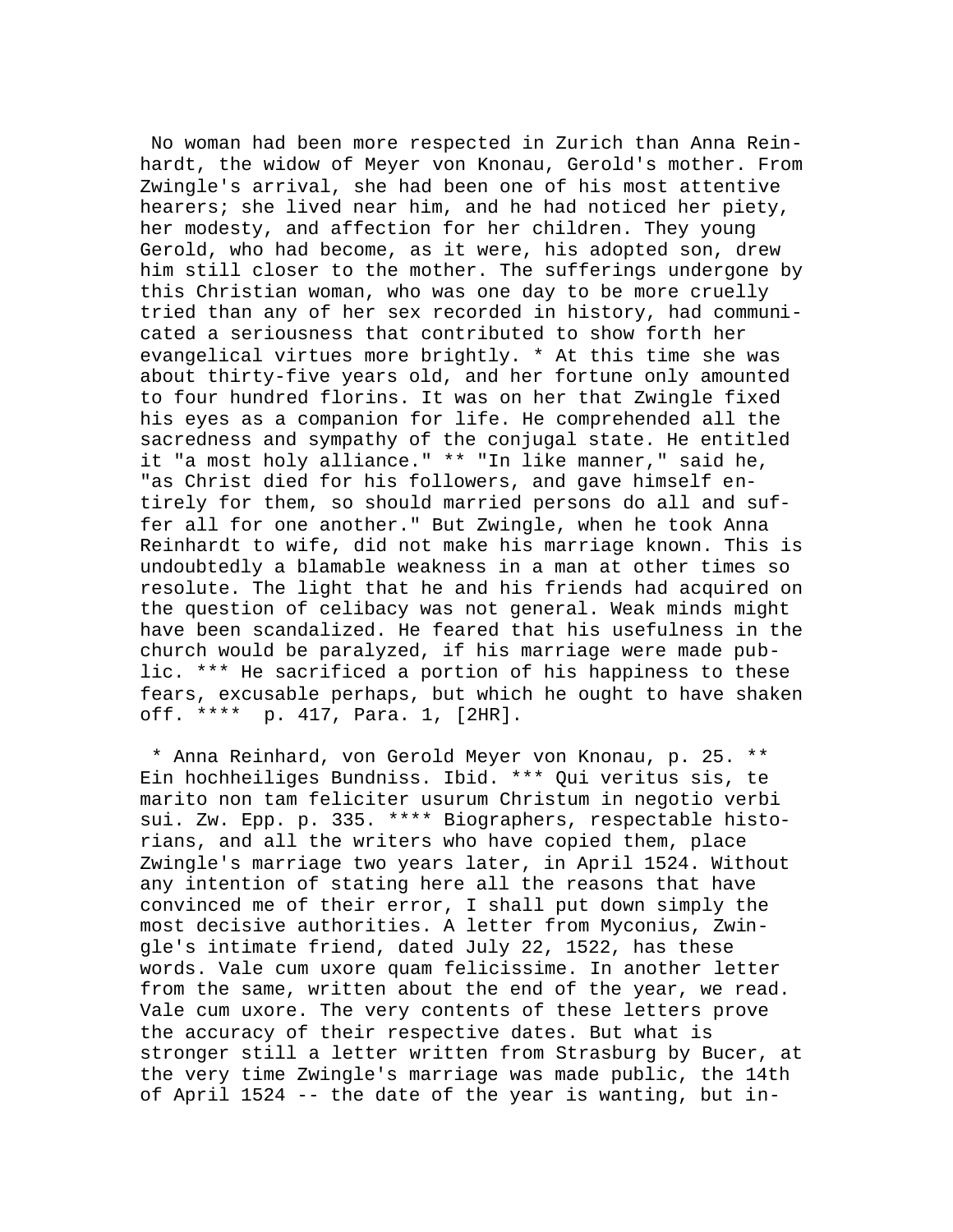ternal evidence proves it to have been written in 1524 - containing several passages which show that Zwingle must have been married some time. here are several, besides that quoted in the preceding note: "Professum palam te maritum legi. Unum hoc desiderabam in te. - Quae multo facilius quam connubii tui confessionem Antichristus posset ferre. Agamon, ab eo, quod cum fratribus.....episcopo Constantiensi congressus es, nullus credidi. Qua ratione id tam diu celares.....non dubitarim, rationibus huc adductum, quae apud virum evangelicum non queant omnino repudiari, etc." Zw. Epp. p. 335. Zwingle, therefore, did not marry in 1524; but he then made his marriage known, it having been contracted two years before. The learned editors of Zwingle's letters say. "Num forte jam Zwinglius Annam Reinhardam clandestino in matrimonio habebat?" p. 210. This does not appear to be a doubtful point, but a fact which combines all the truth required in history. p. 417, Para. 2, [2HR].

 CHAPTER 14--- How the truth triumphs -- Meeting at Einsidlen -- Petition to the bishop and confederates -- The men of Einsidlen separate -- Scene in a convent -- Dinner with Myconius -- The strength of the reformers -- Effect of the petitions to Lucerne -- The council of the diet -- Haller at the town-hall -- Friburg -- Oswald's destitution -- Zwingle consoles him -- Oswald quits Lucerne -- The diet's first act of severity -- Consternation of Zwingle's brothers -- Zwingle's resolution -- The future -- Zwingle's prayer. p. 419, Para. 1, [2HR].

 But far higher interests than these occupied the minds of the friends of truth. The diet, as we have seen, pressed by the enemies of the Reformation, had enjoined the evangelical preachers to preach no doctrines likely to disturb the people. Zwingle felt that the moment for action had arrived; and with his characteristic energy convened a meeting at Einsidlen of the ministers of the Lord who were friendly to the gospel. The Christian's strength consists neither in the power of arms, nor in the flames of the burning pile, nor in factious intrigues, nor in the support of the mighty ones of the earth; it is a simple, but bold and unanimous confession of those great truths to which the world must one day be subjected. God especially calls those who serve him to uphold these doctrines firmly before the people, without permitting themselves to be alarmed by the cries of their adversaries. These truths have in themselves an assurance of their triumph; and idols fall before them, as in former times before the ark of God. The hour was come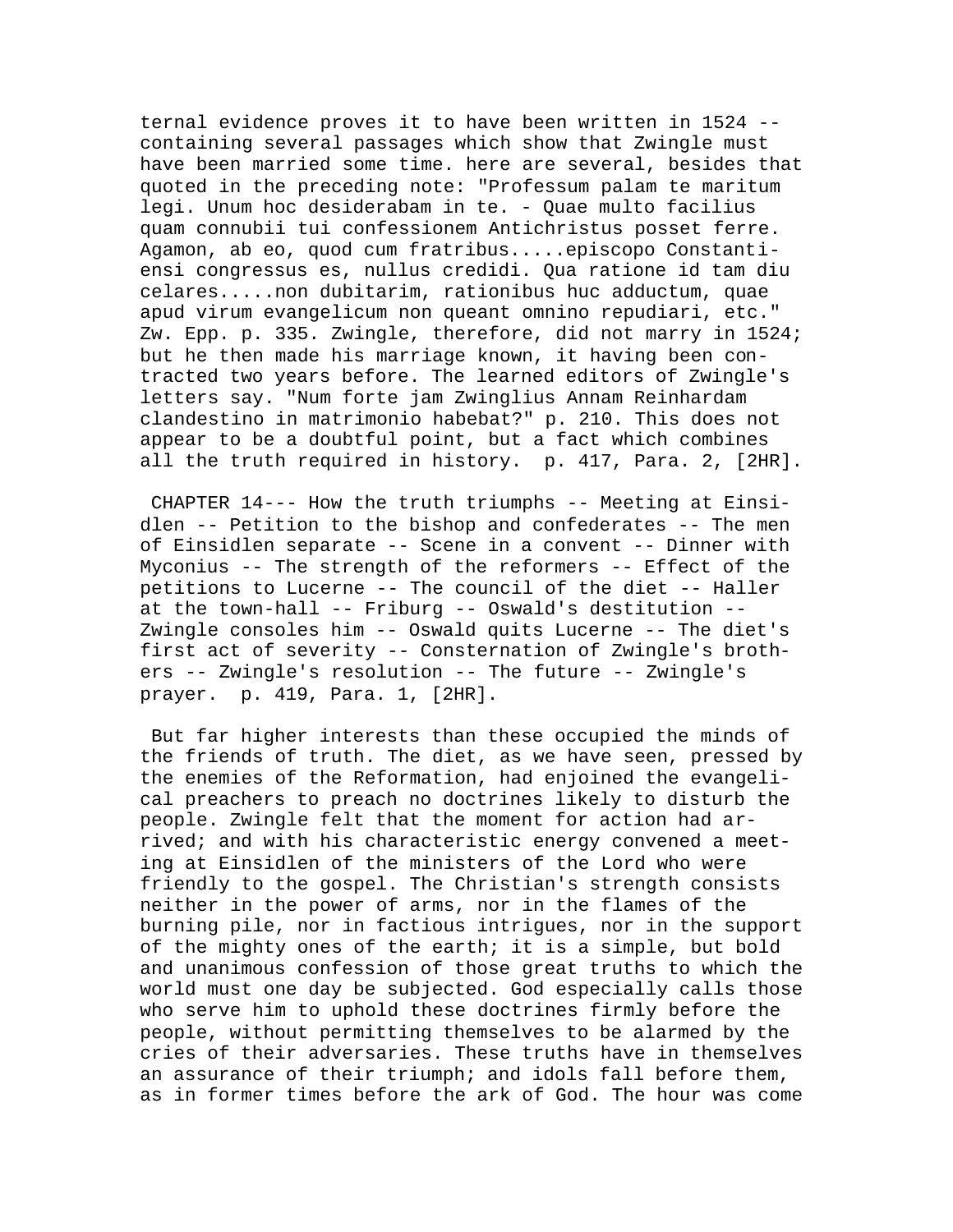in which God willed the great truth of salvation to be thus confessed in Switzerland; it was requisite that the gospel standard should be planted on some high place. Providence was about to draw from their secluded retreats many humble but intrepid men, and cause them to give a noble testimony in the presence of the nation. p. 419, Para. 2, [2HR].

 Towards the end of June and the beginning of July 1522, pious ministers were seen from every side journeying towards the celebrated chapel of Einsidlen on a new pilgrimage. \* From Art in the canton of Schwytz, came its priest Balthasar Trachsel; from Weiningen, near Baden, the priest Staheli; from Zug, Werner Steiner; from Lucerne, the canon Kilchmeyer; from Uster, the incumbent Pfister; from Hongg, near Zurich, the priest Stumpff; and from Zurich itself, the canon Fabricius, the chaplain Schmidt, Grossman, the preacher of the hospital, and Zwingle. Leo Juda, the priest of Einsidlen, joyfully received all these ministers of Jesus Christ into the old abbey. Subsequently to Zwingle's residence, this place had become the stronghold of truth, and a dwelling-place for the righteous. \*\* Thus, two hundred and fifteen years before, thirty-three brave patriots had met in the solitary plain of the Grutli, resolved to break the yoke of Austria. At Einsidlen they met to burst in sunder the yoke of human authority in divine things. Zwingle proposed that his friends should address an urgent petition to the cantons and the bishop, with a view of obtaining the free preaching of the gospel, and at the same time the abolition of compulsory celibacy, the source of such criminal disorders. All concurred in his opinion. \*\*\* Ulrich had himself prepared the address. The petition to the bishop was read first: this was on the 2nd of July, and it was signed by all the evangelists named above. A cordial affection knit together the preachers of the gospel truth in Switzerland. There were many others who sympathized with the men who had met at Einsidlen; such were Haller, Myconius, Hedio, Capito, OECOLAMPADIUS, Sebastian Meyer, Hoffmeister, and Vanner. This harmony is one of the most beautiful features of the Swiss Reformation. These excellent persons ever acted as one man, and remained friends until death. p. 419, Para. 3, [2HR].

 \* Thaten sich zusammen etliche priester. Bullinger. MS. \*\* Zu Einsidlen hatten sie alle Sicherheit dahin zu gehen und dort zu wohnen. J. J. Hottinger Helv. K. Gesh. 3. 86. \*\*\* Und wurden eins an den Bischoff zu Constantz und gmein Eidtgnossen ein Supplication zu stellen. Bullinger. MS. p.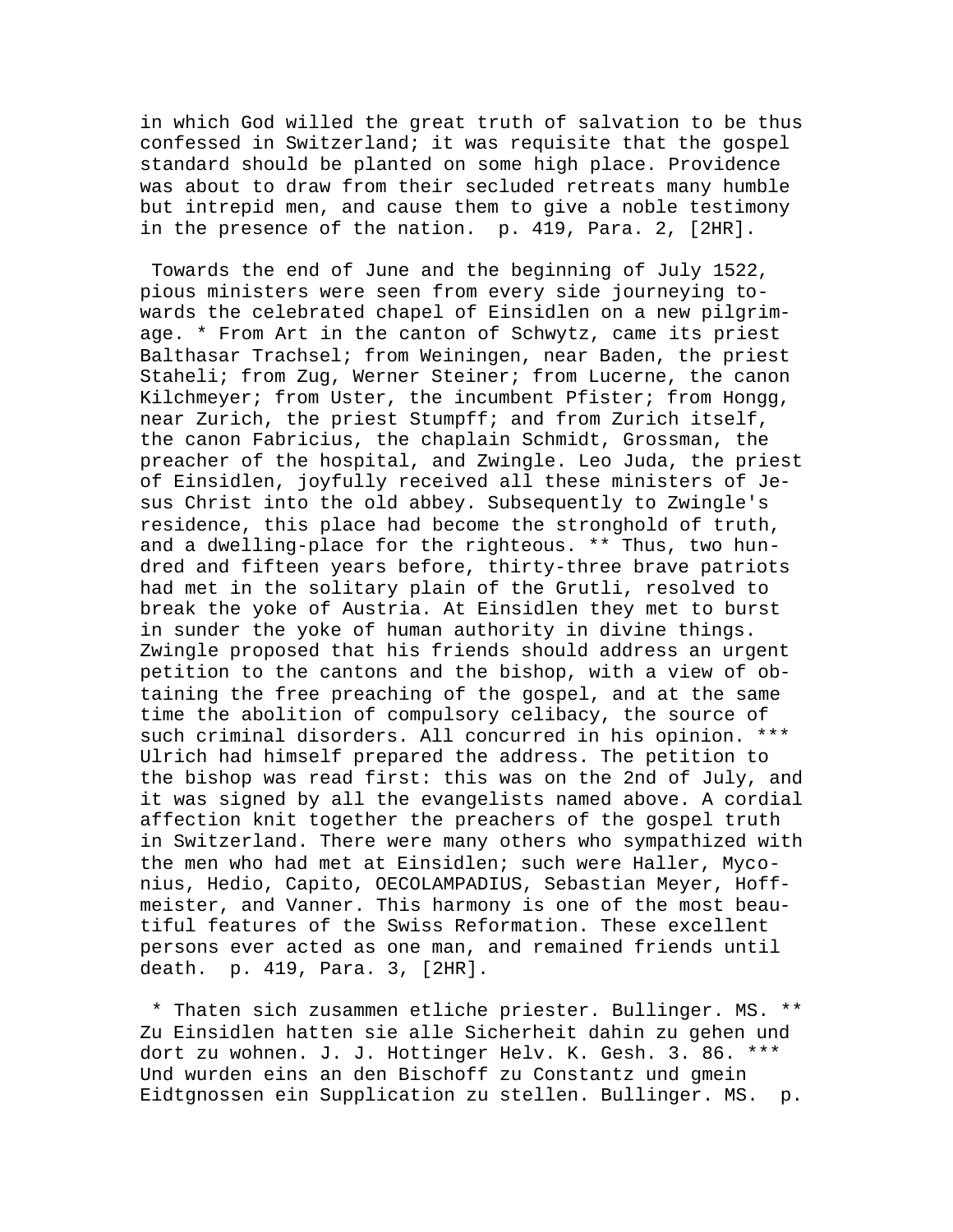419, Para. 4, [2HR].

 The men of Einsidlen felt that it was only by the power of faith that the members of the Confederation, divided by the foreign capitulations, could become a single body. But their eyes were directed to heaven. "The heavenly teaching," said they to their ecclesiastical superior in the address of the 2nd of July, "that truth which God the Creator has manifested by his Son to the human race immersed in sin, has been long veiled from our eyes by the ignorance, not to say the wickedness, of a few men. But this same Almighty God has resolved to re-establish it in its primitive estate. Unite, then, with those who desire the whole body of Christians should return to their Head, which is Christ. \* . . . . . On our part, we are determined to proclaim his gospel with indefatigable perseverance, and at the same time with such discretion that no one shall complain of it. \*\* Favor this, astonishing it may be, but not rash undertaking. Be like Moses, in the way, at the head of the people when they went out of Egypt, and with your own hands overthrow every obstacle that opposes the triumphant progress of the truth." p. 420, Para. 1, [2HR].

 \* Ut universa Christianorum multitudo ad caput suum quod Christus est, redeat. Supplicatio quorundum apud Helvetios Evangelistarum. Zw. Opp. 3. 18. \*\* Evangelium irremisso tenore promulgare statuimus..Ibid. p. 420, Para. 2, [2HR].

 After this spirited appeal, the evangelists assembled at Einsidlen came to the question of celibacy. Zwingle had nothing to ask in this respect; he had such a wife as, according to Saint Paul's description, the wife of a minister of Christ should be, grave, sober, faithful in all things. 1 Timothy 3:11. But he thought of his brethren, whose consciences were not as yet, like his own, emancipated from human ordinances. He longed, moreover, for that time when all the servants of God might live openly and fearlessly in the bosom of their families, having their children in subjection with all gravity. 1 Timothy 3:4. "You cannot be ignorant," said the men of Einsidlen, "how deplorably the laws of chastity have hitherto been violated by the priests. When in the consecration of the ministers of the Lord, they ask of him who speaks for all the rest: Are those whom you present to us righteous men? he answers: They are righteous. Are they learned? They are learned. But when he is asked: Are they chaste? He replies: As far as human weakness permits. \* The New Testament everywhere con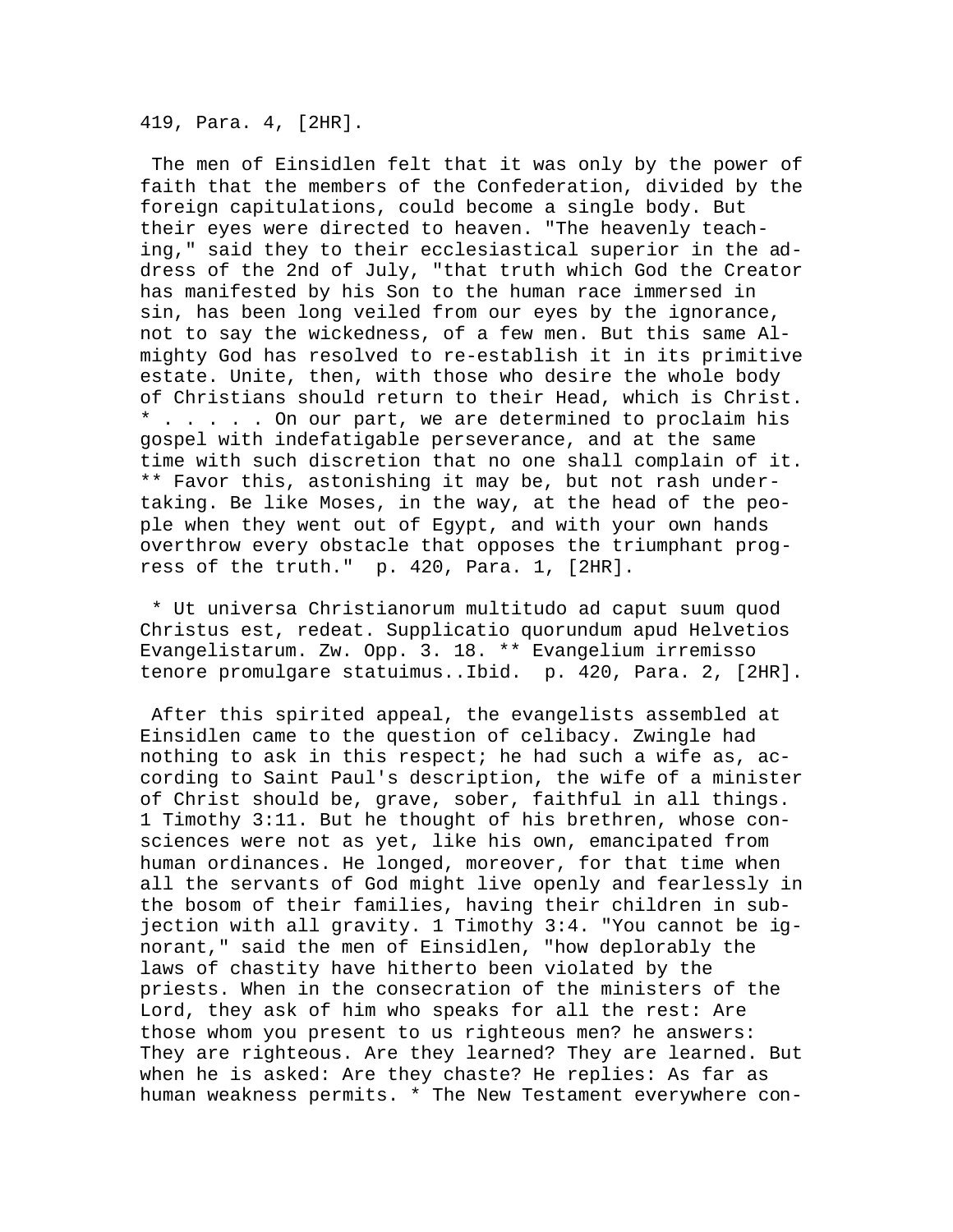demns licentious intercourse; everywhere it sanctions marriage." Here follows a great number of quotations. "It is for this reason," continued they, "we entreat you, by the love of Christ, by the liberty he has purchased for us, by the wretchedness of so many feeble and wavering souls, by the wounds of so many ulcerated consciences, by all divine and human motives.  $\ldots$  . . to permit what has been rashly enacted to be wisely repealed; for fear the majestic edifice of the church should fall with a frightful crash, and spread destruction far and wide. \*\* Behold with what storms the world is threatened. If wisdom does not interfere, the ruin of the priestly order is certain." p. 421, Para. 1, [2HR].

 \* Suntne casti? Reddidit. Quatenus humana imbecillitas permittit. Supplicatio, etc. Zw. Opp. 3. 18. \*\* Ne quando moles ista non ex patris coelestis sententia constructa, cum fragore longe perniciosiore corruat. Ibid. 24. p. 421, Para. 2, [2HR].

 The petition to the confederation was longer still. \* "Excellent sirs," thus spoke the allies of Einsidlen to the confederates at the end of their appeal, "we are all Swiss, and you are our fathers. There are some among us who have been faithful in the field of battle, in the chambers of pestilence, and in the midst of other calamities. It is in the name of sincere chastity that we address you. Who is unaware that we should better satisfy the lust of the flesh by not submitting to the regulations of lawful wedlock? But we must put an end to the scandals that afflict the church of Christ. If the tyranny of the Roman pontiff is resolved to oppress us, fear nothing, brave heroes. The authority of the word of God, the rights of Christian liberty, and the sovereign power of grace, will surround and protect us. \*\* We have all the same country, the same faith; we are Swiss, and the virtue of our illustrious ancestors has always displayed its power by an invincible defense of those who are unjustly oppressed." p. 422, Para. 1, [2HR].

 \* Amica et pia paraenesis ad communem Helvetiorum civitatem scripta, ne evangelicae doctrinae cursum impediant, etc. Ibid. 1. 39. \*\* Divini enim verbi auctoritatem, libertatis christianae et divinae gratiae praesidium nobis adesse conspicietis. Ibid. 63. p. 422, Para. 2, [2HR].

 Thus in Einsidlen itself, in that ancient stronghold of superstition, and which in our days is one of the most fa-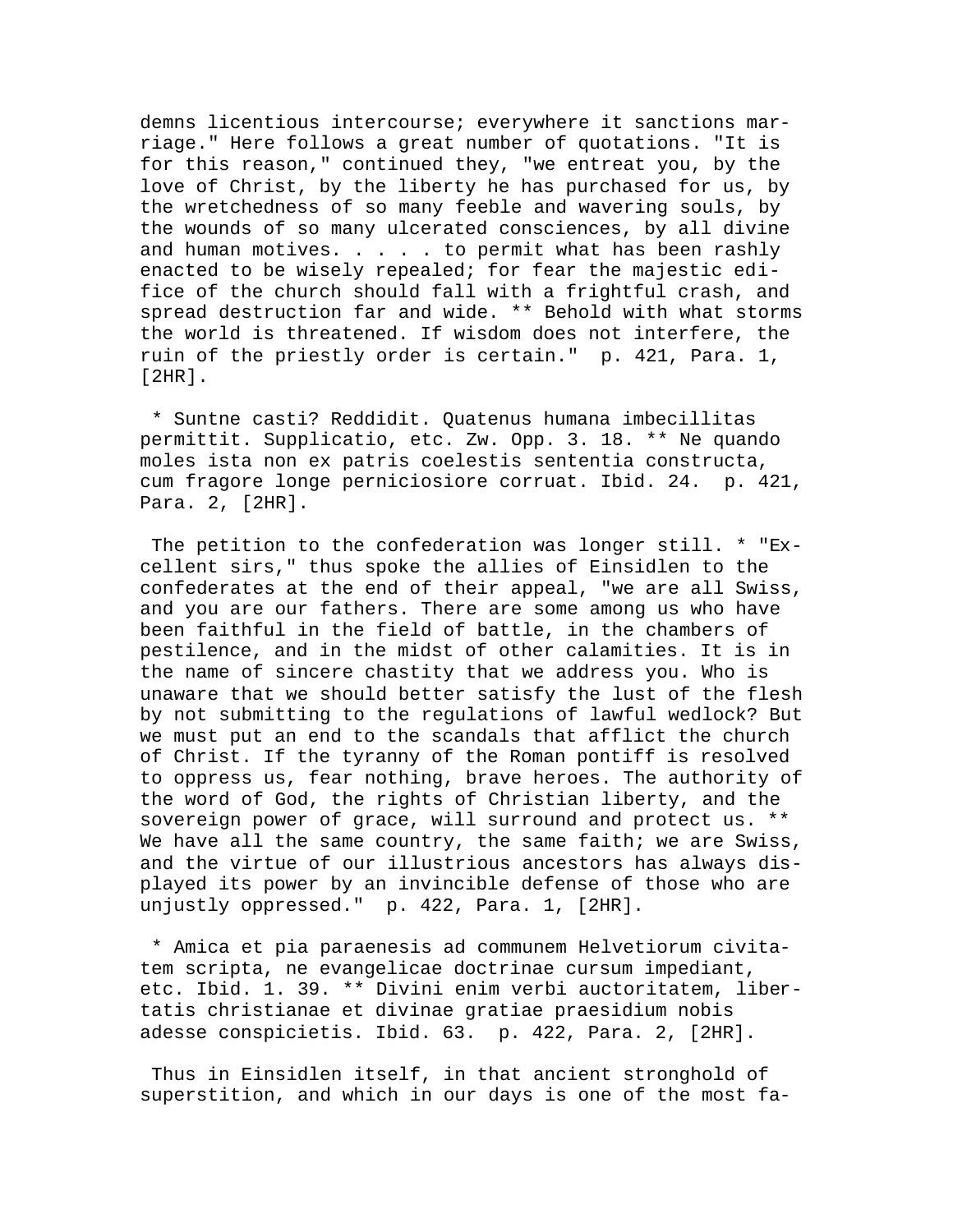mous sanctuaries of Roman observances, did Zwingle and his friends boldly uplift the banner of truth and liberty. They appealed to the heads of the state and of the church. They placarded their theses like Luther, but at the gates of the episcopal palace and of the national council. The band of friends at Einsidlen separated calm, rejoicing, and full of hope in that God in whose hands they had placed their cause; and retiring, some by the battle-field of Morgarten, others over the chain of the Albis, and the rest by different valleys and mountains, returned each man to his post. "It was something really sublime for those times," \* says Henry Bullinger, "that these men should have thus dared stand forth, and rallying round the gospel, expose themselves to every danger. But God preserved them all, so that no harm befell them; for God always preserves his own." It was indeed sublime: it was a bold step in the progress of the Reformation, one of the brightest days of the religious regeneration of Switzerland. A holy confederation was formed at Einsidlen. Humble but intrepid men had grasped the sword of the Spirit, which is the word of God, and the shield of faith. The Gauntlet was thrown down, the challenge was given, not only by one man, but by men of different cantons, prepared to sacrifice their lives: they must await the struggle. p. 423, Para. 1, [2HR].

 \* Es was zwahren gros zu denen Zyten..Bull. MS. p. 423, Para. 2, [2HR].

 Every thing seemed to forebode that the contest would be severe. Already five days after, on the 7th of July, the magistrates of Zurich, desirous of offering some satisfaction to the Roman party, had summoned before them Conrad Grebel and Claus Hottinger, two of those violent men who appeared desirous of overstepping the bounds of a prudent Reformation. "We forbid you," said the burgomaster Roust, "to speak against the monks and on the controverted questions." At these words a loud noise was heard in the chamber, says an old chronicle. God so manifested himself throughout all this work, that the people saw signs of his intervention in everything. Each man looked around him in astonishment, without being able to discover the cause of this mysterious circumstance. \* p. 423, Para. 3, [2HR].

 \* Da liess die Stube einen grossen Knall. Fusslin Beytr. 4. 39. p. 423, Para. 4, [2HR].

But it was in the convents especially that the indignation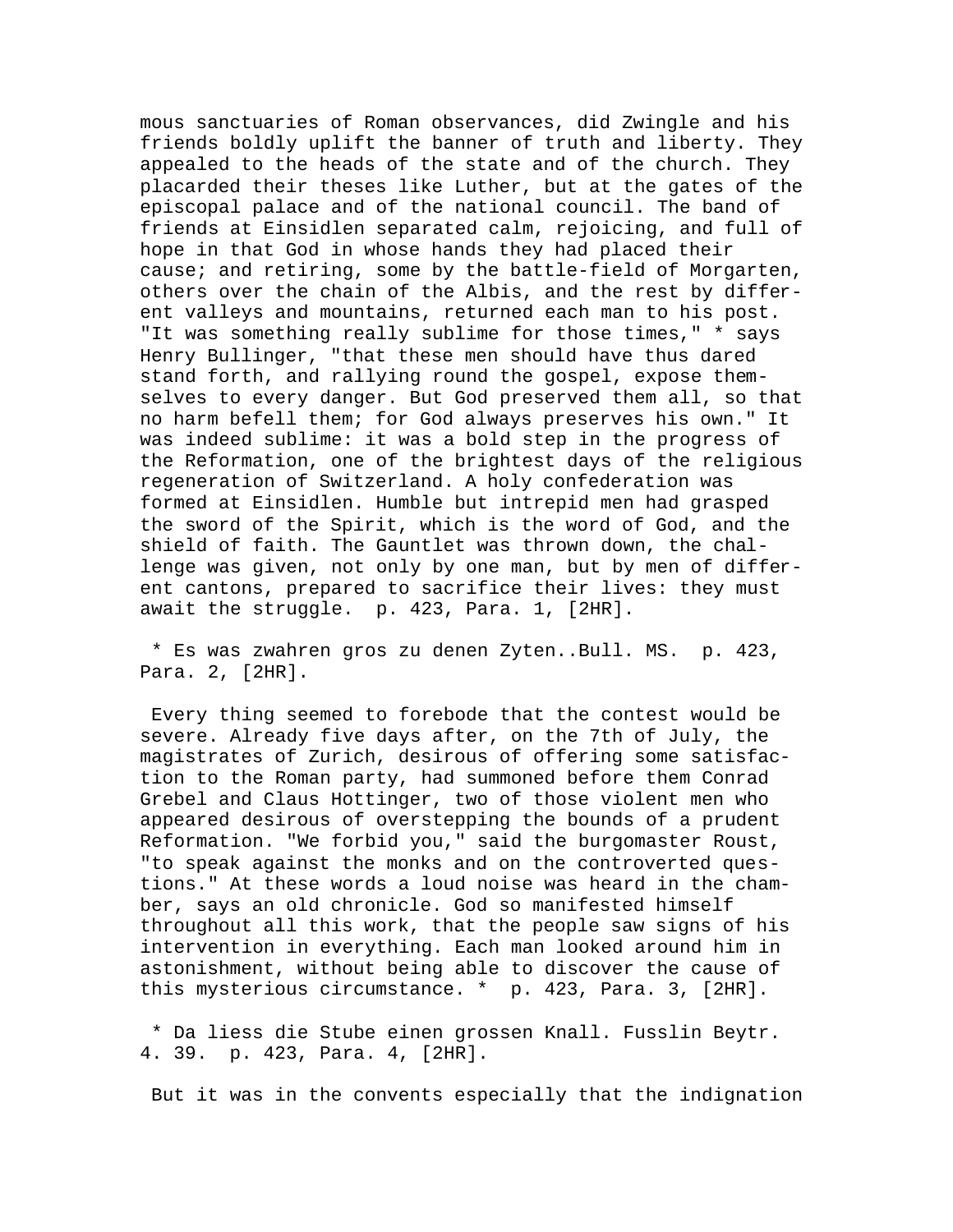was greatest. Every meeting that was held in them either for discussion or amusement, saw some new attack burst forth. One day there was a great banquet at the convent of Fraubrunn; and as the wine had got into the heads of the guests, they began to launch the most envenomed darts against the gospel. \* What most incensed the priests and monks was the evangelical doctrine that, in the Christian church there ought not be any sacerdotal caste raised above the believers. One single friend of the Reformation was present, Macrinus, a layman, and master of the school at Soleure. At first he avoided the discussion, passing from one table to the other. But at length, unable to endure the violent language of the guests, he rose boldly and said aloud: "Yes, all true Christians are priests and sacrificers, as St. Peter says: Ye are priests and kings." At these words one of the loudest bawlers, the Dean of Burgdorff, a tall strong man with a voice of thunder, burst out laughing: "So then, you Greeklings and pedagogues are the royal priesthood?. . . . . a pretty priesthood, forsooth,. . . . . beggarly kings. . . . . priests without prebends or livings." \*\* And at the very instant priests and monks with one accord fell on the imprudent layman. p. 424, Para. 1, [2HR].

 \* Cum invalescente Baccho, disputationes, imo verius jurgia..Zw. Epp. p. 230. \*\* Estote ergo Graeculi ac Donatistae regale sacerdotium. Ibid. p. 424, Para. 2, [2HR].

 It was Lucerne, however, that the bold step of the men of Einsidlen was destined to produce the greatest commotion. The diet had met in this city, and complaints arrived from every quarter against these daring preachers, who would prevent Helvetia from quietly selling the blood of her children to the stranger. On the 22nd of July 1522, as Oswald Myconius was at dinner in his own house with the canon Kilchmeyer and others favorably disposed to the gospel, a youth sent by Zwingle stood at the door. \* He brought the two famous petitions of Einsidlen, and a letter from Zwingle, calling upon Oswald to circulate them in Lucerne. "It is my advice," added the reformer, "that this should be done quietly, gradually, rather than all at once; for we must learn to give up everything, even one's wife, for Christ's sake." p. 424, Para. 3, [2HR].

 \* Venit puer, quem misisti, inter prandendum. Zw. Epp. p. 209. p. 424, Para. 4, [2HR].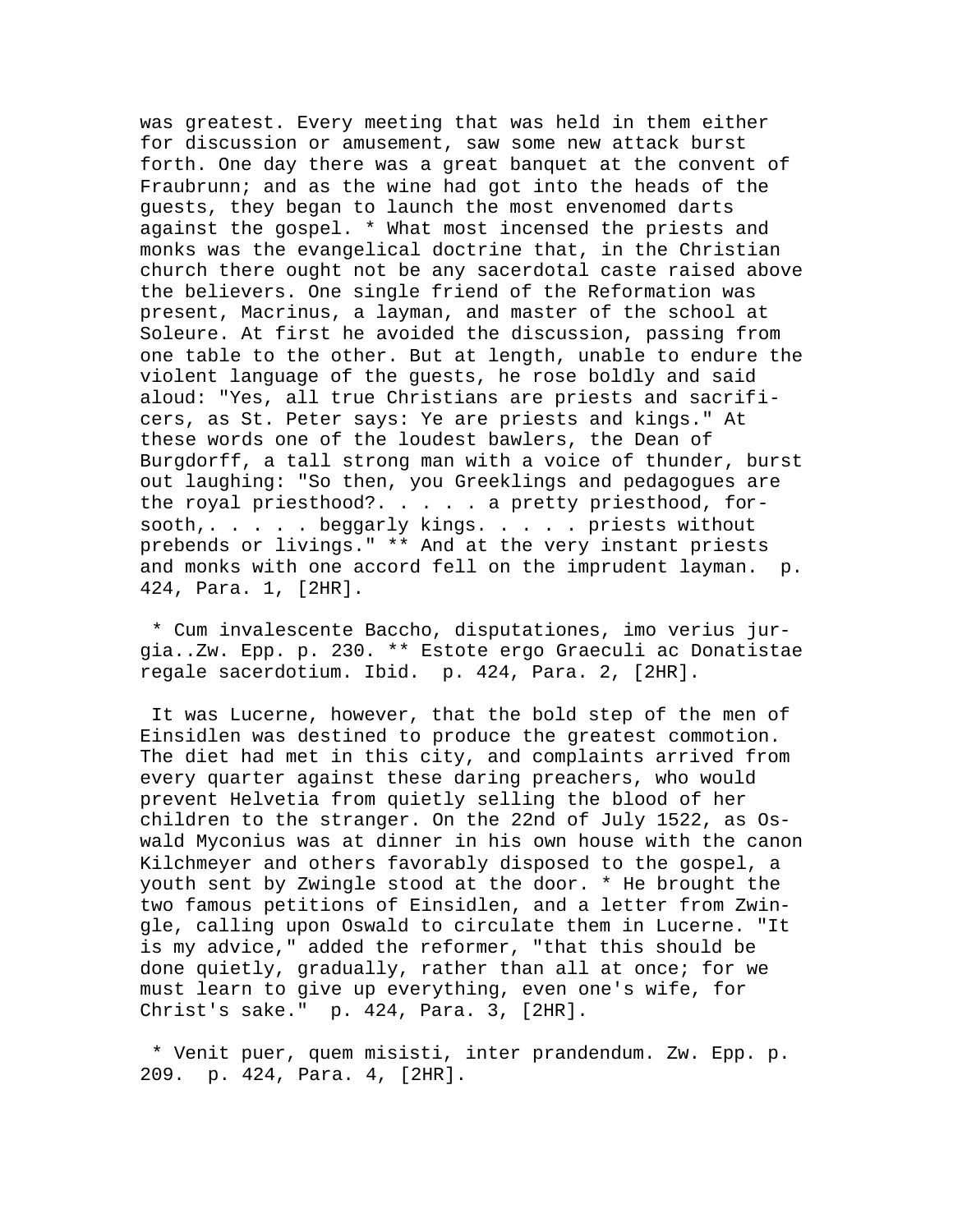The critical moment was approaching in Lucerne; the shell had fallen in the midst of the city, and was about to explode. Oswald's guests read the petitions. "May God prosper this beginning," \* exclaimed Oswald, looking up to heaven, and adding immediately: "From this very hour this prayer should be the constant occupation of our hearts." The petitions were circulated immediately, perhaps with more ardor than Zwingle had required. But the moment was extraordinary. Eleven men, the flower of the clergy, had placed themselves in the breach; it was desirable to enlighten men's minds, to decide the wavering, and to win over the most influential members of the diet. p. 425, Para. 1, [2HR].

\* Deus coepta fortunet. Ibid. p. 425, Para. 2, [2HR].

 Oswald, in the midst of his exertions, did not forget his friends. The youthful messenger had told him of the attacks Zwingle had to put up with on the part of the monks of Zurich. "The truth of the Holy Ghost is invincible," wrote Myconius to him on the same day. "Shielded with the buckler of Scripture, you have conquered not only in one contest, nor in two, but in three, and the fourth is now beginning. . . . . Grasp those powerful arms which are harder than adamant. Christ, to protect his followers, requires nothing but his word. Your struggles impart unflinching courage to all who have devoted themselves to Jesus Christ." \* p. 425, Para. 3, [2HR].

 \* Is permaneas, qui es, in Christo Jesu.... Ibid. 210. p. 425, Para. 4, [2HR].

 The two petitions did not produce the desired effect in Lucerne. Some pious men approved of them; but their numbers were few. Many, fearing to compromise themselves, would neither praise nor blame them. \* "These folks," said others, "will never succeed in this business." All the priests murmured, and whispered against them; and the people became violent against the gospel. The passion for a military life had been revived in Lucerne after the bloody defeat of the Bicocca, and war alone filled every mind. \*\* Oswald, who watched attentively these different impressions, felt his courage sinking. The gospel future that he had pictured in Lucerne and Switzerland, seemed to vanish. "Our countrymen are blind as regards heavenly things," said he with a deep sigh: "We can hope nothing from the Swiss, which concerns the glory of Christ." \* p. 426, Para. 1, [2HR].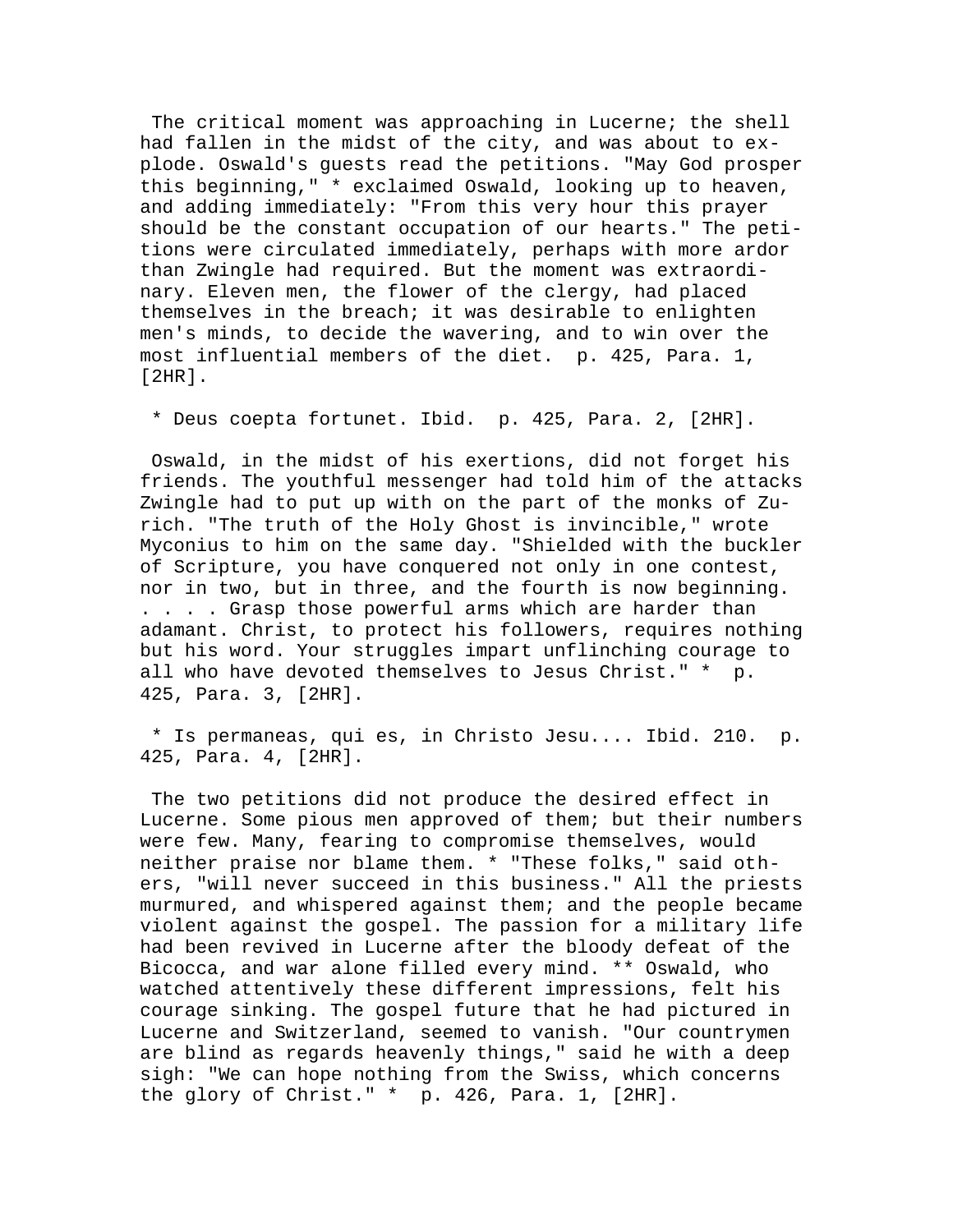\* Boni, qui pauci sunt, commendant libellos vestros; alii nec laudant nec vituperant. Zw. Epp. p. 210. \*\* Belli furor occupat omnia. Ibid. \*\*\* Nihil ob id apud Helvetios agendum de iis rebus quae Christi gloriam possunt augere. Ibid. p. 426, Para. 2, [2HR].

 In the council and the diet the irritation was greatest. The pope, France, England, the empire, all were in commotion around Switzerland after the defeat of the Bicocca and the evacuation of Lombardy by the French, under the orders of Lautrec. Were not the political affairs complicated enough, that these eleven men should come with their petitions and superadd mere religious questions? The deputies of Zurich alone inclined in favor of the gospel. The canon Xyloctect, fearing for the safety of himself and his wife, for he had married a daughter of one of the first families in the country, had shed tears of regret, as he refused to go to Einsidlen and sign the addresses. The canon Kilchmeyer was bolder, and he had everything to fear. On the 13th of August he wrote to Zwingle: "Sentence threatens me, but I await it with courage". . . . . As his pen was tracing these words, the usher of the council entered his room, and summoned him to appear on the morrow. \* "If they throw me into prison," said he, continuing his letter, "I shall claim your help; but it will be easier to transport a rock from our Alps than to remove me a finger's breadth from the word of Jesus Christ." The respect due to his family, and the determination of the council to make the storm burst on Oswald, saved the canon. p. 426, Para. 3, [2HR].

 \* Tu vero audi. Haec dum scriberem, irruit praeco, a Senatoribus missus..Ibid. 213. p. 426, Para. 4, [2HR].

 Berthold Haller had not signed the petitions, perhaps because he was not a Swiss. But with unyielding courage he explained the gospel of St. Matthew, after Zwingle's example. A great crowd filled the cathedral of Berne. The word of God operated more powerfully on the people than Manuel's dramas. Haller was summoned to the town-hall; the people escorted this meek man thither, and remained assembled in the square in front. The council were divided in their sentiments. "It is a matter that concerns the bishop," said the most influential members. "We must give him up to Monseigneur of Lausanne." Haller's friends trembled at these words, and besought him to withdraw as soon as possible. The people surrounded him, and accompanied him home, and a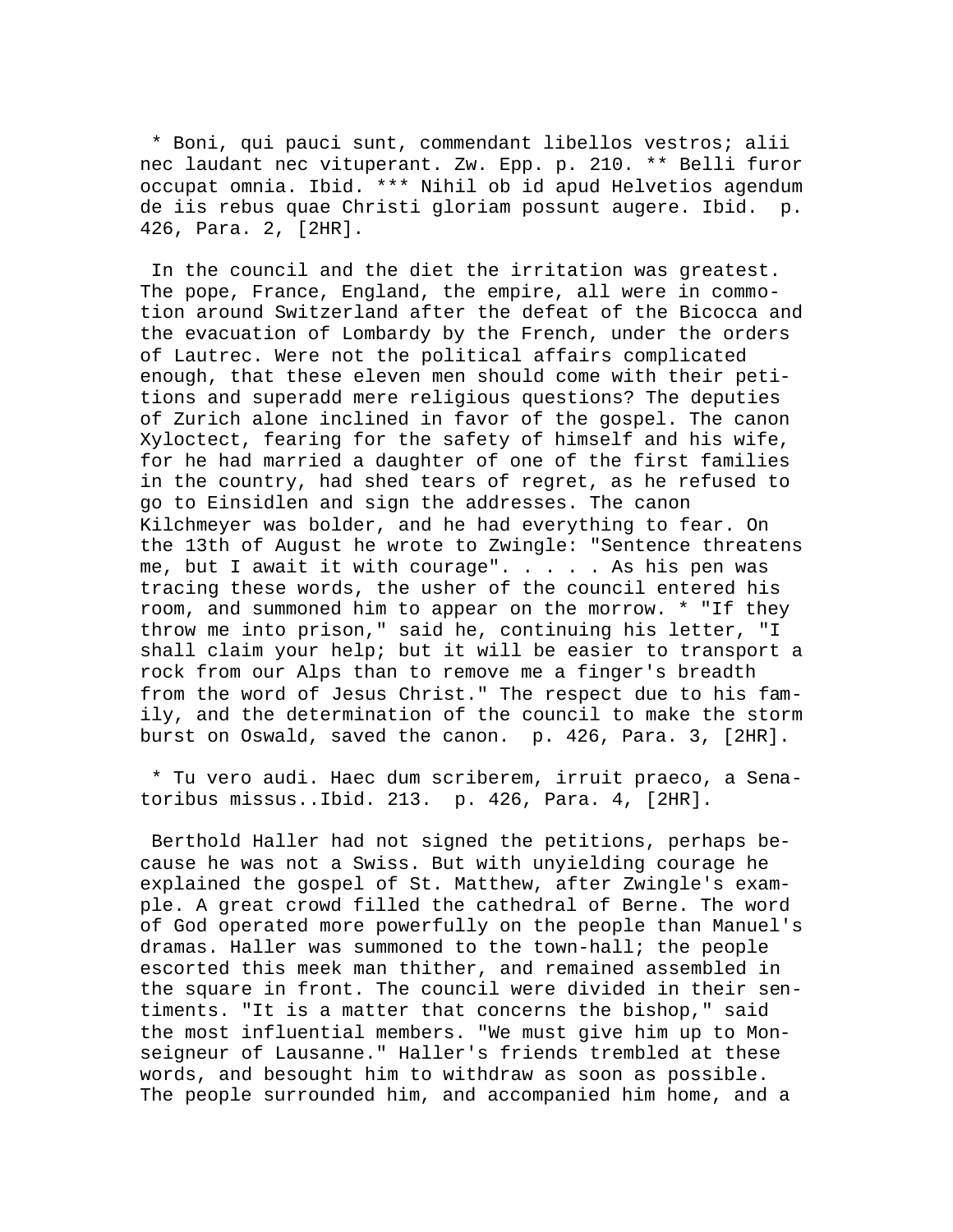great body of armed citizens remained before his house, determined to form a rampart for their humble pastor with their bodies. The bishop and council shrunk back at this spirited demonstration, and Haller was saved. He did not, however, combat alone in Berne. Sebastian Meyer refuted the pastoral letter of the bishop of Constance, and especially the hackneyed charge, "that the disciples of the gospel teach a new doctrine; and that the old is the true one." "To have been a thousand years wrong," said he, "will not make us right for one single hour; or else the pagans should have kept to their creed. If the most ancient doctrines ought to be preferred, fifteen hundred years are more than five hundred, and the gospel is older than the decrees of the pope." \* p. 427, Para. 1, [2HR].

\* Simml. Samml. 6. p. 427, Para. 2, [2HR].

 About this time, the magistrates of Friburg intercepted some letters addressed to Haller and Meyer by a canon of that town, named John Hollard, a native of Orbe. They imprisoned him, deprived him of his office, and finally banished him. John Vannius, a chorister of the cathedral, soon declared in favor of the evangelical doctrine; for in this war no soldier fell whose place was not immediately filled by another. "How can the muddy water of the Tiber," said Vannius, "subsist beside the pure stream that Luther has drawn from the springs of St. Paul?" But the mouth of the chorister also was shut. "In all Switzerland you will hardly find men more unfavorably disposed towards sound doctrine than the Friburgers," wrote Myconius to Zwingle. \* p. 427, Para. 3, [2HR].

 \* Hoc audio vix alios esse per Helvetiam, qui pejus vilict sanae doctrinae. Zw. Epp. p. 226. p. 427, Para. 4, [2HR].

 An exception must however be made as regards Lucerne; and this Myconius knew well. He had not signed the famous petitions; but if he did not, his friends did, and a victim was wanted. The ancient literature of Greece and Rome was beginning, through his exertions, to shed its light upon Lucerne; students resorted thither from various quarters to hear the learned professor; and the friends of peace listened with delight to milder sounds than the clash of halberds, swords, and breastplates, that as yet had re-echoed alone in this warlike city. Oswald had sacrificed everything for his country; he had quitted Zurich and Zwingle; he had lost his health; his wife was ailing; \* his child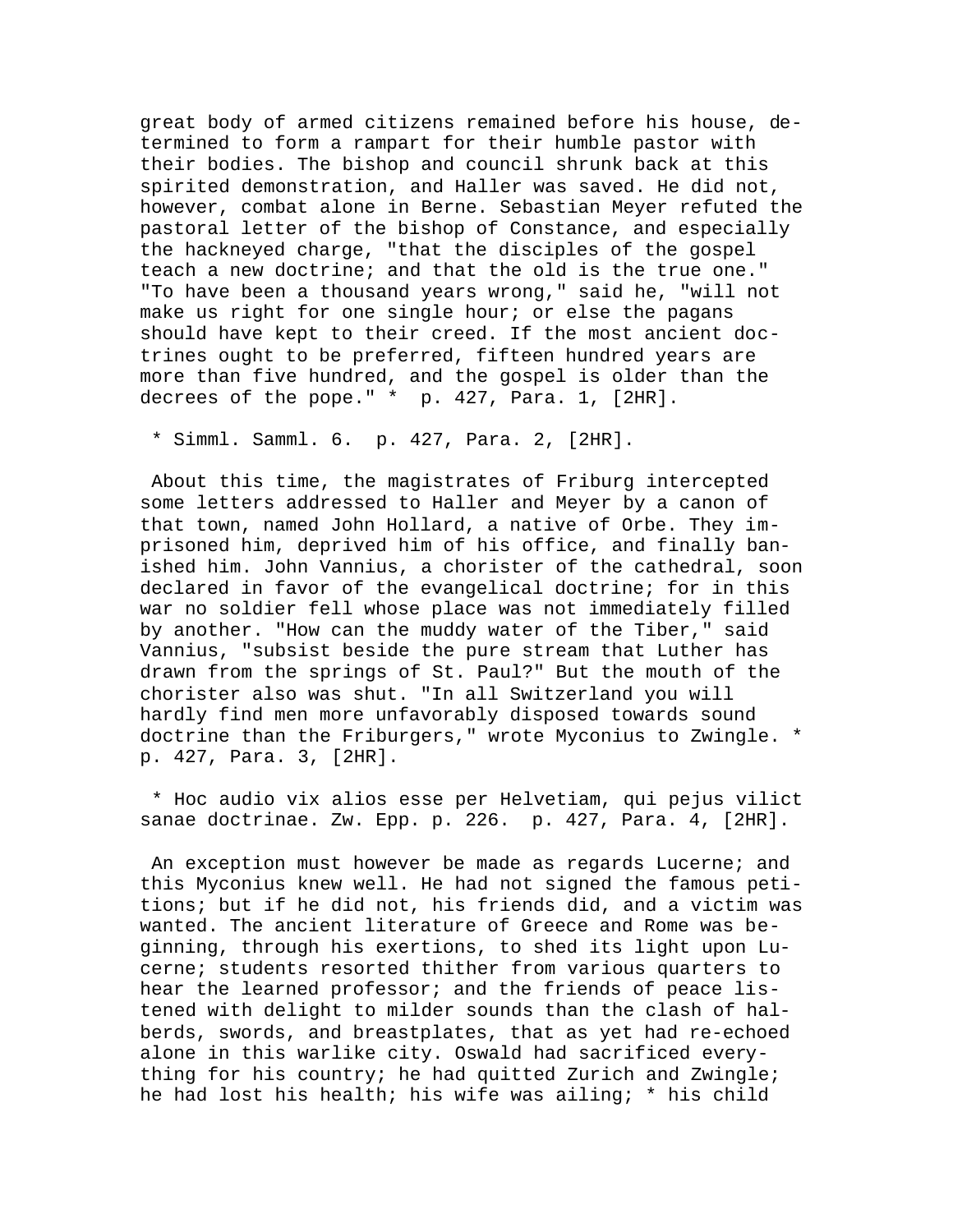was young; should Lucerne once cast him forth, he could nowhere look for an asylum. But this they heeded not: factions are pitiless, and what should excite their compassion does but inflame their anger. Hertenstein, burgomaster of Lucerne, an old and valiant warrior, who had become celebrated in the Swabian and Burgundian wars, proposed the schoolmaster's dismissal, and wished to drive him from the canton with his Greek, his Latin, and his gospel. He succeeded. As he left the meeting of the council in which Myconius had been deprived of his post, Hertenstein met Berguer the Zurich deputy: "We send you back your schoolmaster," said he ironically: "prepare a comfortable lodging for him." "We will not let him sleep in the open air," \*\* immediately replied the courageous deputy. But Berguer promised more than he could perform. p. 428, Para. 1,  $[2HR]$ .

 \* Conjux infirma. Ibid. 192. \*\* Veniat! Efficiemus enim ne dormiendum sit ei sub dio. Zw. Epp. p. 216. p. 428, Para. 2, [2HR].

 The burgomaster's tidings were but too true, and they were soon made known to the unhappy Myconius. He is stripped of his appointment, . . . . banished; and the only crime with which he is reproached is being Luther's disciple. \* He turns his eyes around him, and nowhere finds a shelter. He beholds his wife, his son, and himself, weak and sickly creatures, driven from their country. . . . . and around him Switzerland agitated by a violent tempest, breaking and shattering all that resists it. "Here," said he then to Zwingle, "here is your poor Myconius banished by the council of Lucerne. \*\* . . . . . Whither shall I go?. . . . . I know not. . . . . Assailed yourself by such furious storms, how can you shelter me? In my tribulation I cry to that God who is my chief hope. Ever rich, ever kind, He does not permit any who call upon him to turn away unheard. May He provide for my wants." p. 429, Para. 1, [2HR].

 \* Nil exprobarunt nisi quod sim lutheranus. Ibid. \*\* Expe litur ecce miser Myconius a Senatu Lucernano. Ibid. 215. p. 429, Para. 2, [2HR].

 Thus wrote Oswald. He had not long to wait for the word of consolation. There was one man in Switzerland inured to the battles of faith. Zwingle drew nigh to his friend and raised him up. "So rude are the blows by which men strive to overthrow the house of God," said Zwingle, "and so fre-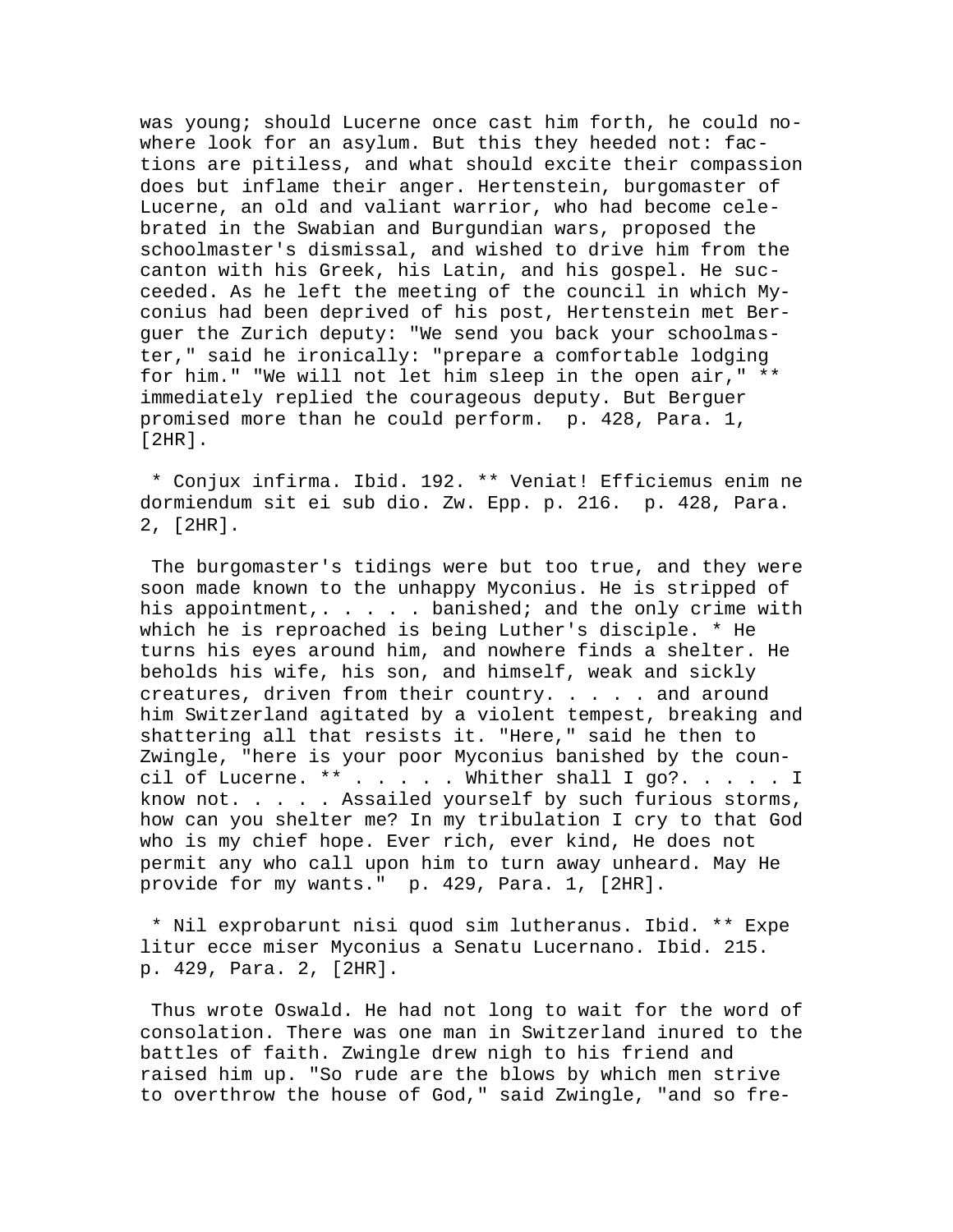quent are their attacks, that it is not only the wind and rain that burst upon it, as our Lord predicts, Matthew 7:27, but also the hail and the thunder. \* If I did not see that the Lord kept watch over the ship, I should long since have abandoned the helm; but I see him, through the storm, strengthening the tackling, handing the yards, spreading the sails; nay more, commanding the very winds.  $\ldots$ . Should I not be a coward and unworthy the name of a man if I abandoned my post and sought a disgraceful death in flight? I confide entirely in his sovereign goodness. Let Him govern, let Him carry us forward, let Him hasten or delay, let Him plunge us even to the bottom of the deep. . . . . we will fear nothing. \*\* We are vessels that belong to Him. He can make use of us as he pleases, for honor or dishonor." After these words, so full of the sincerest faith, Zwingle continues: "As for yourself, this is my advice. Appear before the council, and deliver an address worthy of you and of Christ; that is to say, calculated to melt and not irritate their feelings. Deny that you are Luther's disciple; confess that you are Christ's. Let your pupils surround you and speak too; and if this does not succeed, then come to your friend, come to Zwingle, and look upon our city as your home. p. 429, Para. 3, [2HR].

 \* Nec Ventos esse, nec imbres, sed grandines et fulmina. Ibid. p. 217. \*\* Regat, vehat, festinet, maneat, acceleret, moretur, mergat!... Ibid. p. 429, Para. 4, [2HR].

 Encouraged by this language, Oswald followed the noble advice of the reformer; but all his efforts were unavailing. This witness to the truth was compelled to leave his country; and the people of Lucerne decried him so much that in every quarter the magistrates prevented his finding an asylum. "Nothing remains for me but to beg my bread from door to door," \* exclaimed this confessor of Christ, whose heart was crushed at the sight of so much hostility. But erelong the friend of Zwingle and his most powerful auxiliary, the first man in Switzerland who had combined learning with a love to the gospel, the reformer of Lucerne, and subsequently one of the heads of the Helvetian church, was with his sick wife and infant child compelled to leave that ungrateful city, where, of all his family, one only of his sisters had received the gospel. He crossed its ancient bridge; he bade farewell to those mountains which appear to rise from the bosom of the Walstatter lake into the clouds. The canons Xyloctect and Kilchmeyer, the only friends whom the Reformation yet counted among his fellow-countrymen,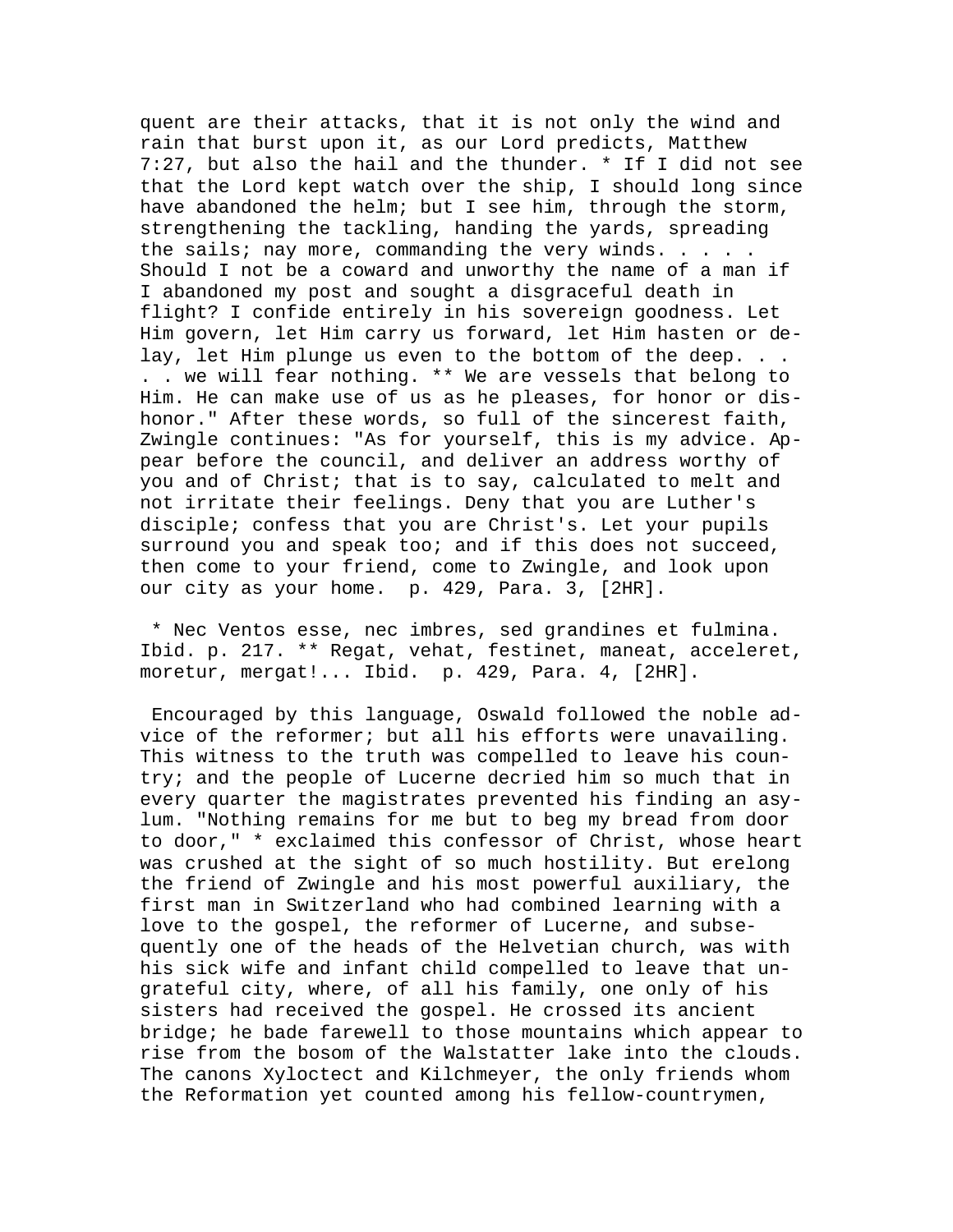followed him not long after. And at the moment when this poor man, accompanied by two feeble creatures, whose existence depended upon him, with eyes turned towards the lake, and shedding tears over his blinded country, bade adieu to those sublime scenes of nature, the majesty of which had surrounded his cradle, the gospel itself departed from Lucerne, and Rome reigns there even to this day. p. 430, Para. 1, [2HR].

 \* Ostiatim quaerere quod edam. Ibid. 245. p. 430, Para. 2, [2HR].

 Shortly after, the diet then sitting at Baden, excited by the severity shown to Myconius, incensed by the petitions from Einsidlen, which were now printed and everywhere producing a great sensation, and solicited by the bishop of Constance, who called upon them to crush the reformer, had recourse to persecution, ordered the authorities of the common bailiwicks to denounce all the priests and laymen who should dare speak against the faith, caused the preacher who happened to be nearest to be immediately arrested, namely Urban Weiss, pastor of Fislispach, who had been previously liberated on bail, and had him taken to Constance, where he was delivered up to the bishop, who detained him a long while in prison. "It was thus," says Bullinger's manuscript, "that the persecutions of the confederates against the gospel began: and this took place at the instigation of the clergy, who in every age have dragged Jesus Christ before the judgment-seat of Herod and of Pilate." \* p. 431, Para. 1, [2HR].

 \* Uss anstifften der geistlichen, Die zu allen Zyten, Christum Pilato und Herodi vurstellen. MS. p. 431, Para. 2, [2HR].

 Nor did Zwingle himself escape trial. About this time he was wounded in his tenderest point. The rumor of his doctrines and of his struggles had passed the Sentis, penetrated the Tockenburg, and reached the heights of Wildhaus. The family of herdsmen from which the reformer had sprung, was deeply moved. Of Zwingle's five brothers, some had continued their peaceful mountain labors; others, to their brother's great regret, had taken up arms, quitted their herds, and served a foreign prince. Both were alike astonished at the reports that reached their chalets. Already they pictured to themselves their brother dragged to Constance before the bishop, and a pile erected for his de-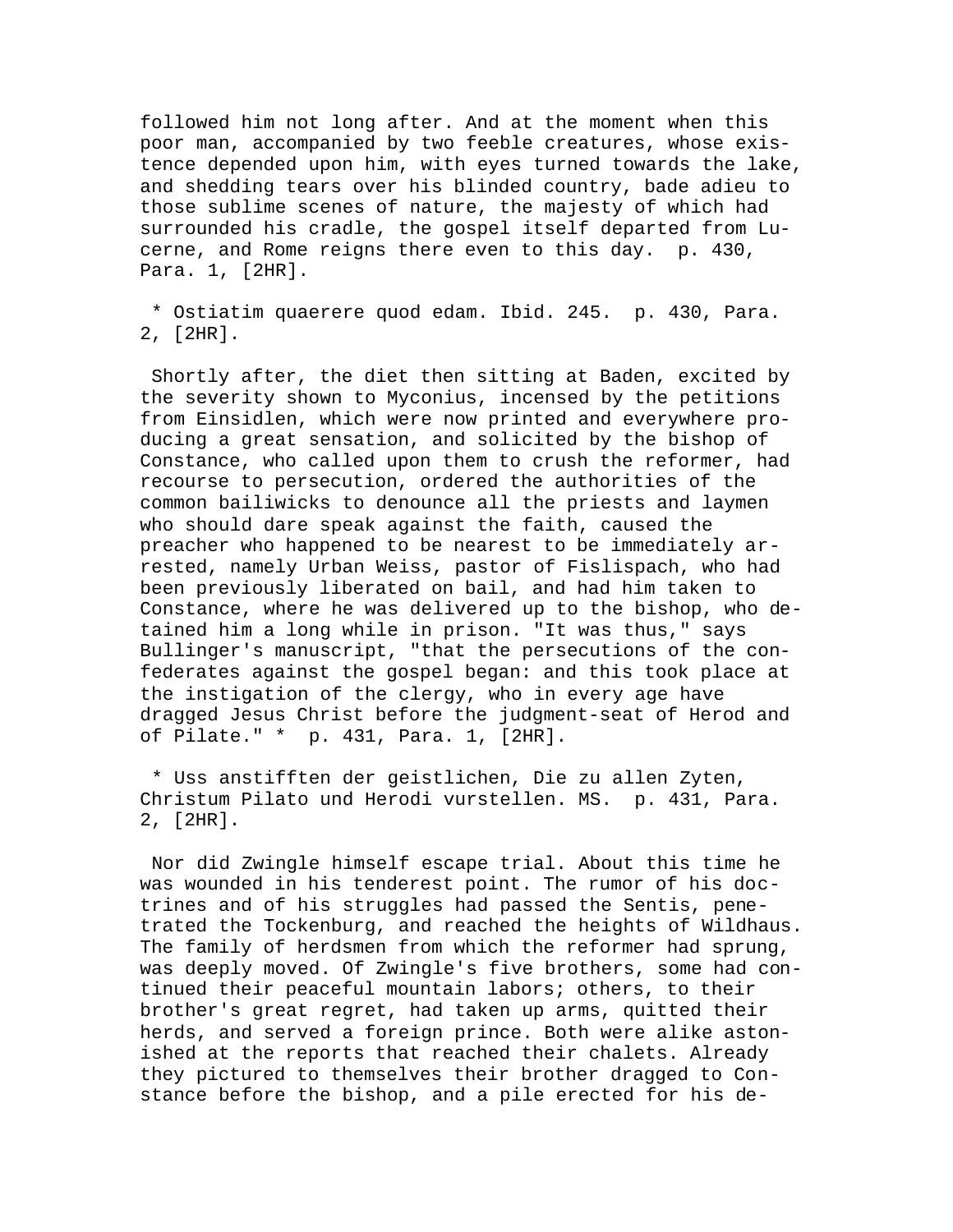struction on the same spot where John Huss had perished in the flames. These proud herdsmen could not endure the idea of being called the brothers of a heretic. They wrote to Zwingle, describing their pain and their fears. Zwingle replied to them as follows: "So long as God shall permit me, I will execute the task, which he has confided to me, without fearing the world and its haughty tyrants. I know every thing that can befall me. There is no danger, no misfortune that I have not carefully weighed long ago. My own strength is nothingness itself, and I know the power of my enemies; but I know also that I can do every thing in Christ, who strengthens me. Though I should be silent, another would be constrained to do what God is now doing through me, and I should be punished by the Almighty. Banish all anxiety, my dear brothers. If I have any fear, it is lest I have been milder and gentler than suits our times. \* What reproach, say you, will be cast upon our family, if you are burnt, or put to death in any other way. \*\* Oh, by beloved brothers, the gospel derives from the blood of Christ this remarkable property, that the most violent persecutions, far from checking its progress, serve but to accelerate it. Those alone are the true soldiers of Christ, who do not fear to bear in their body the wounds of their Master. All my labors have no other aim than to proclaim to men the treasures of happiness that Christ hath purchased for us, that all might take refuge in the Father, through the death of his Son. If this doctrine scandalizes you, your anger cannot stop me. You are my brothers, yes, my own brothers, sons of the same father, fruit of the same womb; . . . . but if you were not my brothers in Christ and in the work of faith, then my grief would be so violent, that nothing could equal it. Farewell. I shall never cease to be your affectionate brother, if only you will not cease yourselves to be the brethren of Jesus Christ." \*\*\* p. 431, Para. 3,  $[2HR]$ .

 \* Plus enim metuo ne forte lenior, mitiorque fuerim. De semper casta virgine Maria. Zw. Opp. 1. 104. \*\* Si vel igni vel alio quodam supplicii genere tollaris e medio. Ibid. \*\*\* Frater vester germanus nunquam desinam, si modo vos fratres Christi esse perrexeritis. Ibid. 107. p. 431, Para. 4, [2HR].

 The confederates appeared to rise, like one man, against the gospel. The addresses of Einsidlen had given the signal. Zwingle, agitated at the fate of Myconius, saw, in his misfortunes, the beginning of calamities. Enemies in Zu-